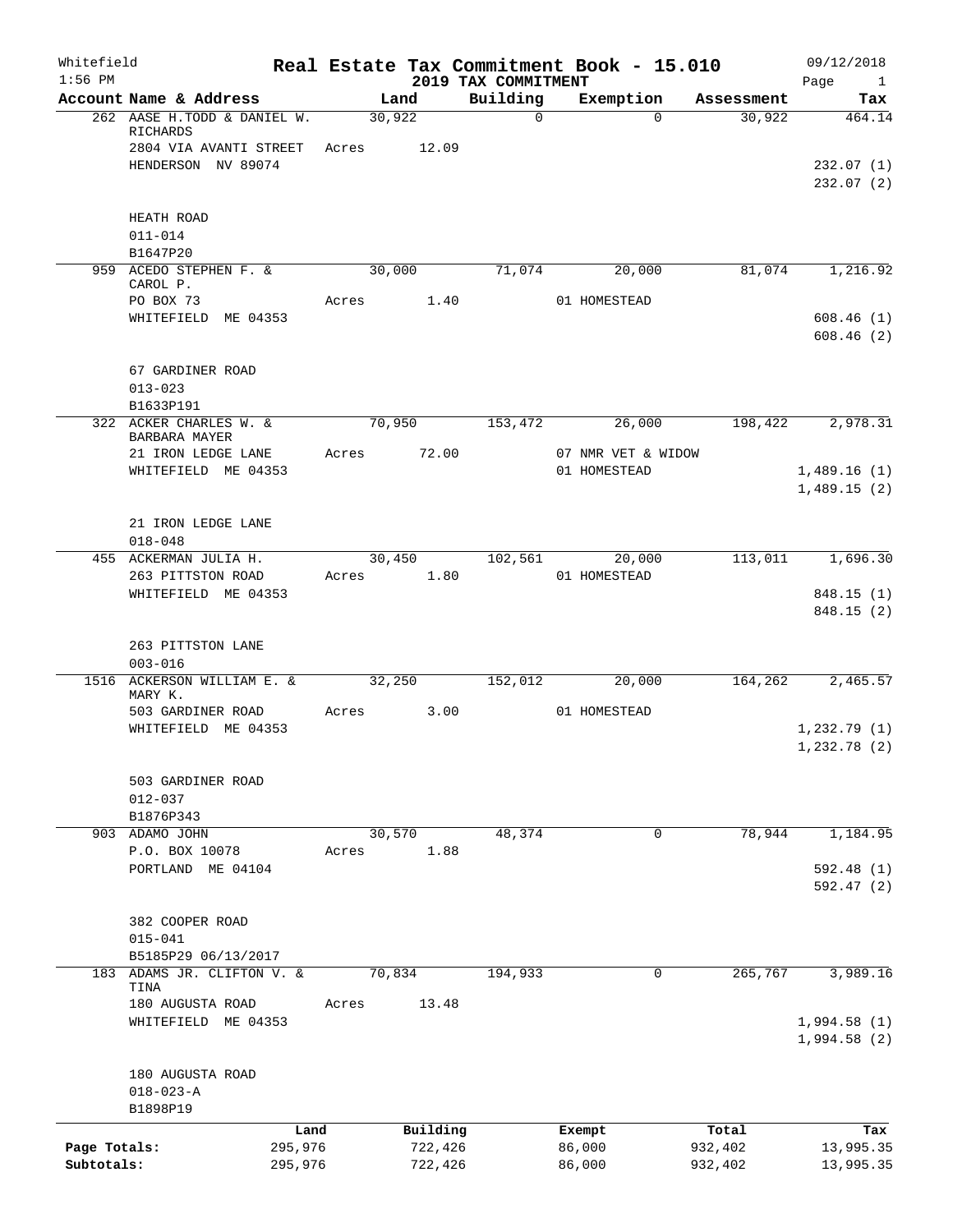| Whitefield<br>$1:56$ PM |                                                                                                                                                       |            |        | 2019 TAX COMMITMENT | Real Estate Tax Commitment Book - 15.010 |            | 09/12/2018<br>Page<br>2    |
|-------------------------|-------------------------------------------------------------------------------------------------------------------------------------------------------|------------|--------|---------------------|------------------------------------------|------------|----------------------------|
|                         | Account Name & Address                                                                                                                                |            | Land   | Building            | Exemption                                | Assessment | Tax                        |
|                         | 1897 ADAMS SCOTT A. &<br>BROOKE M.                                                                                                                    | 31,455     |        | 87,966              | $\Omega$                                 | 119,421    | 1,792.51                   |
|                         | 198 AUGUSTA ROAD                                                                                                                                      | Acres      | 2.47   |                     |                                          |            |                            |
|                         | WHITEFIELD ME 04353                                                                                                                                   |            |        |                     |                                          |            | 896.26 (1)                 |
|                         |                                                                                                                                                       |            |        |                     |                                          |            | 896.25(2)                  |
|                         | 198 AUGUSTA ROAD                                                                                                                                      |            |        |                     |                                          |            |                            |
|                         | $018 - 023 - B$                                                                                                                                       |            |        |                     |                                          |            |                            |
|                         | B4440P279 09/12/2011                                                                                                                                  |            |        |                     |                                          |            |                            |
|                         | 1773 ADAMS, MICHAEL L.                                                                                                                                | 31,035     |        | 12,335              | 0                                        | 43,370     | 650.98                     |
|                         | ADAMS, ROSE A.<br>28 PINE BROOK DRIVE,                                                                                                                | Acres      | 2.19   |                     |                                          |            | 325.49(1)                  |
|                         | APT 2                                                                                                                                                 |            |        |                     |                                          |            |                            |
|                         | AUGUSTA ME 04330                                                                                                                                      |            |        |                     |                                          |            | 325.49(2)                  |
|                         | 114 NO. HUNTS MEADOW                                                                                                                                  |            |        |                     |                                          |            |                            |
|                         | ROAD<br>$018 - 054$                                                                                                                                   |            |        |                     |                                          |            |                            |
|                         | B5215P240 12/15/2017                                                                                                                                  |            |        |                     |                                          |            |                            |
|                         | 680 AGJH, LLC                                                                                                                                         | 412,500    |        | $\Omega$            | $\Omega$                                 | 412,500    | 6,191.63                   |
|                         | 54 BISCAY ROAD                                                                                                                                        | Acres      | 55.00  |                     |                                          |            |                            |
|                         | DAMARISCOTTA ME 04543                                                                                                                                 |            |        |                     |                                          |            | 3,095.82(1)                |
|                         |                                                                                                                                                       |            |        |                     |                                          |            | 3,095.81(2)                |
|                         | DOYLE ROAD                                                                                                                                            |            |        |                     |                                          |            |                            |
|                         | $019 - 023$                                                                                                                                           |            |        |                     |                                          |            |                            |
|                         | B5101P217 01/31/2017 B4964P270 12/31/2015 B4787P43<br>06/09/2014 B4461P196 11/18/2011 B3067P182                                                       |            |        |                     |                                          |            |                            |
|                         | 1710 ALBEE AMANDA L. & ERIC<br>M. II                                                                                                                  | 39,730     |        | 142,442             | 0                                        | 182,172    | 2,734.40                   |
|                         | 230 HUNTS MEADOW ROAD                                                                                                                                 | Acres      | 10.60  |                     |                                          |            |                            |
|                         | WHITEFIELD ME 04353                                                                                                                                   |            |        |                     |                                          |            | 1,367.20(1)<br>1,367.20(2) |
|                         |                                                                                                                                                       |            |        |                     |                                          |            |                            |
|                         | 230 HUNTS MEADOW ROAD                                                                                                                                 |            |        |                     |                                          |            |                            |
|                         | $012 - 023 - C$                                                                                                                                       |            |        |                     |                                          |            |                            |
|                         | B4677P61 06/19/2013 B4677P59 06/19/2013 B4671P198<br>06/06/2013 B4664P229 05/21/2013 B4415P115 07/05/2011<br>B3213P203 12/29/2003 B3129P40 08/20/2003 |            |        |                     |                                          |            |                            |
|                         | 174 ALBERT TINA                                                                                                                                       | 31,950     |        | 109,698             | 20,000                                   | 121,648    | 1,825.94                   |
|                         | 344 HOWE ROAD                                                                                                                                         | Acres 2.80 |        |                     | 01 HOMESTEAD                             |            |                            |
|                         | WHITEFIELD ME 04353                                                                                                                                   |            |        |                     |                                          |            | 912.97(1)                  |
|                         |                                                                                                                                                       |            |        |                     |                                          |            | 912.97(2)                  |
|                         | 344 HOWE ROAD                                                                                                                                         |            |        |                     |                                          |            |                            |
|                         | $020 - 005 - B$                                                                                                                                       |            |        |                     |                                          |            |                            |
|                         | B4154P275 06/10/2009 B4126P2 04/02/2009 B2579P235                                                                                                     |            |        |                     |                                          |            |                            |
|                         | 1149 ALESSANDRO CORPORATION                                                                                                                           |            | 32,580 | 185,434             | 0                                        | 218,014    | 3,272.39                   |
|                         | 9 CENTRAL STREET, SUITE Acres 3.22<br>209                                                                                                             |            |        |                     |                                          |            |                            |
|                         | BANGOR ME 04401                                                                                                                                       |            |        |                     |                                          |            | 1,636.20(1)                |
|                         |                                                                                                                                                       |            |        |                     |                                          |            | 1,636.19(2)                |
|                         | 17 MILLS ROAD                                                                                                                                         |            |        |                     |                                          |            |                            |
|                         | $026 - 028 - A$                                                                                                                                       |            |        |                     |                                          |            |                            |
|                         | B4060P105 10/08/2008                                                                                                                                  |            |        |                     |                                          |            |                            |
|                         |                                                                                                                                                       |            |        |                     |                                          |            |                            |

|              | Land    | Building  | Exempt  | Total     | Tax       |
|--------------|---------|-----------|---------|-----------|-----------|
| Page Totals: | 579,250 | 537,875   | 20,000  | 1,097,125 | 16,467.85 |
| Subtotals:   | 875,226 | 1,260,301 | 106,000 | 2,029,527 | 30,463.20 |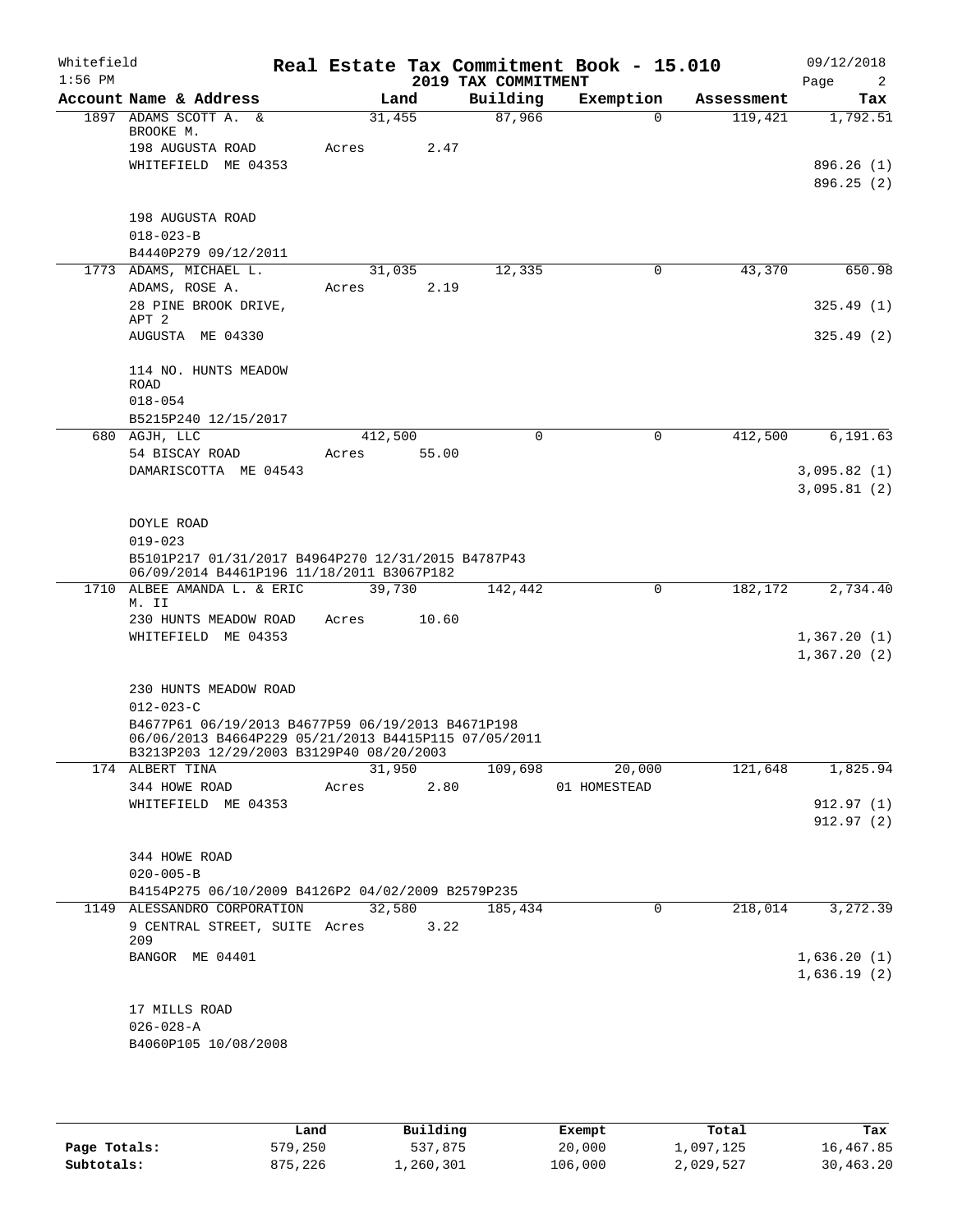| Whitefield<br>$1:56$ PM |                                                    |        |        | 2019 TAX COMMITMENT | Real Estate Tax Commitment Book - 15.010 |            | 09/12/2018<br>Page<br>$\overline{\mathbf{3}}$ |
|-------------------------|----------------------------------------------------|--------|--------|---------------------|------------------------------------------|------------|-----------------------------------------------|
|                         | Account Name & Address                             |        | Land   | Building            | Exemption                                | Assessment | Tax                                           |
|                         | 1306 ALESSANDRO CORPORATION                        | 30,000 |        | 800                 | $\Omega$                                 | 30,800     | 462.31                                        |
|                         | 9 CENTRAL STREET, SUITE Acres 0.91<br>209          |        |        |                     |                                          |            |                                               |
|                         | BANGOR ME 04401                                    |        |        |                     |                                          |            | 231.16(1)                                     |
|                         |                                                    |        |        |                     |                                          |            | 231.15(2)                                     |
|                         | 9 MILLS ROAD                                       |        |        |                     |                                          |            |                                               |
|                         | $026 - 028 - C$                                    |        |        |                     |                                          |            |                                               |
|                         | B4060P105 10/08/2008                               |        |        |                     |                                          |            |                                               |
|                         | 1080 ALLEN GEORGE C.<br>PROPERTY                   | 37,900 |        | 0                   | $\mathbf 0$                              | 37,900     | 568.88                                        |
|                         | * TRUST                                            | Acres  | 21.00  |                     |                                          |            |                                               |
|                         | PO BOX 536                                         |        |        |                     |                                          |            | 284.44 (1)                                    |
|                         | ELLSWORTH ME 04605                                 |        |        |                     |                                          |            | 284.44 (2)                                    |
|                         | HILTON ROAD                                        |        |        |                     |                                          |            |                                               |
|                         | $011 - 045$                                        |        |        |                     |                                          |            |                                               |
|                         | B2620P87                                           |        |        |                     |                                          |            |                                               |
|                         | 1143 ALLEN JON C. & LORI                           | 25,600 |        | 63,305              | 20,000                                   | 68,905     | 1,034.26                                      |
|                         | 45 COOKSON LANE                                    | Acres  | 1.90   |                     | 01 HOMESTEAD                             |            |                                               |
|                         | WHITEFIELD ME 04353                                |        |        |                     |                                          |            | 517.13(1)                                     |
|                         |                                                    |        |        |                     |                                          |            | 517.13(2)                                     |
|                         | 45 COOKSON LANE                                    |        |        |                     |                                          |            |                                               |
|                         | $020 - 048 - 001$                                  |        |        |                     |                                          |            |                                               |
|                         | B4886P99 05/15/2015 B2053P299                      |        |        |                     |                                          |            |                                               |
|                         | 1155 ALLEN THOMAS                                  | 29,170 |        | $\Omega$            | 0                                        | 29,170     | 437.84                                        |
|                         | 759 COOPER ROAD                                    | Acres  | 9.90   |                     |                                          |            |                                               |
|                         | CHELSEA ME 04330                                   |        |        |                     |                                          |            | 218.92(1)                                     |
|                         |                                                    |        |        |                     |                                          |            | 218.92(2)                                     |
|                         |                                                    |        |        |                     |                                          |            |                                               |
|                         | COOPER ROAD                                        |        |        |                     |                                          |            |                                               |
|                         | $018 - 022$                                        |        |        |                     |                                          |            |                                               |
|                         | B4853P217 01/09/2015 B4614P124 01/04/2013 B1060P39 |        |        |                     |                                          |            |                                               |
|                         | 745 ALLEN WAYNE S.                                 | 55,490 |        | 88,553              | $\mathbf 0$                              | 144,043    | 2,162.09                                      |
|                         | 728 COOPER ROAD                                    | Acres  | 6.80   |                     |                                          |            |                                               |
|                         | WHITEFIELD ME 04353                                |        |        |                     |                                          |            | 1,081.05(1)                                   |
|                         |                                                    |        |        |                     |                                          |            | 1,081.04(2)                                   |
|                         | 728 COOPER ROAD                                    |        |        |                     |                                          |            |                                               |
|                         | $018 - 002$                                        |        |        |                     |                                          |            |                                               |
|                         | B2145P70                                           |        |        |                     |                                          |            |                                               |
|                         | 1359 ALLENS BLUEBERRY                              | 91,205 |        | $\Omega$            | $\mathbf 0$                              | 91,205     | 1,368.99                                      |
|                         | FREEZER, INC.                                      |        |        |                     |                                          |            |                                               |
|                         | PO BOX 536                                         | Acres  | 118.91 |                     |                                          |            |                                               |
|                         | ELLSWORTH ME 04605                                 |        |        |                     |                                          |            | 684.50 (1)                                    |
|                         |                                                    |        |        |                     |                                          |            | 684.49 (2)                                    |
|                         |                                                    |        |        |                     |                                          |            |                                               |
|                         | CROCKER AVENUE SOUTH                               |        |        |                     |                                          |            |                                               |
|                         | $001 - 027$                                        |        |        |                     |                                          |            |                                               |
|                         | B2454P181                                          |        |        |                     |                                          |            |                                               |

|              | Land      | Building  | Exempt  | Total     | Tax       |
|--------------|-----------|-----------|---------|-----------|-----------|
| Page Totals: | 269,365   | 152,658   | 20,000  | 402,023   | 6,034.37  |
| Subtotals:   | 1,144,591 | 1,412,959 | 126,000 | 2,431,550 | 36,497.57 |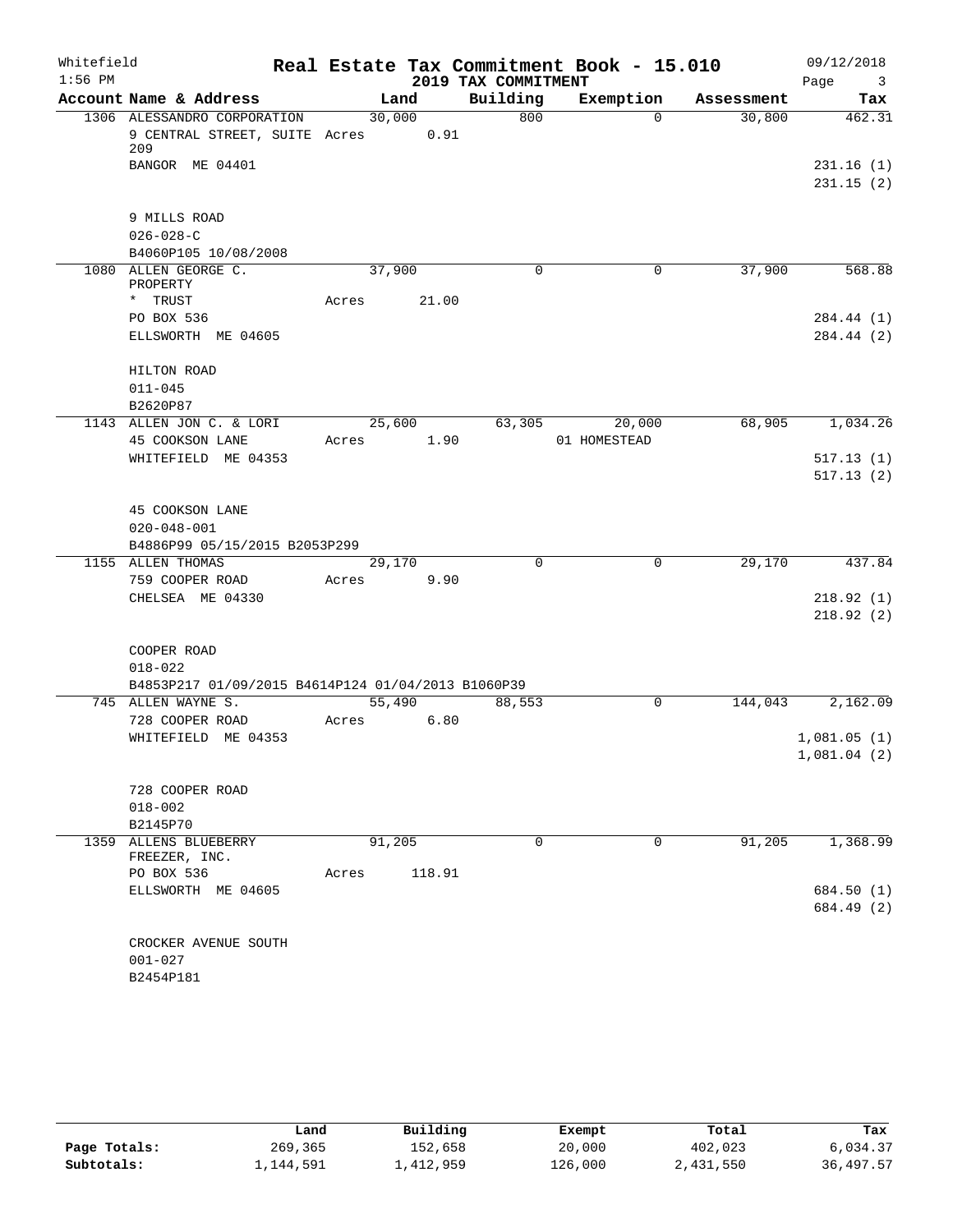| Whitefield<br>$1:56$ PM |                                                                   |        |       | 2019 TAX COMMITMENT | Real Estate Tax Commitment Book - 15.010 |            | 09/12/2018<br>Page<br>$\overline{4}$ |
|-------------------------|-------------------------------------------------------------------|--------|-------|---------------------|------------------------------------------|------------|--------------------------------------|
|                         | Account Name & Address                                            |        | Land  | Building            | Exemption                                | Assessment | Tax                                  |
|                         | 1893 AMES, NICKOLAS B.                                            | 30,645 |       | 32,061              | $\Omega$                                 | 62,706     | 941.22                               |
|                         | WITWICKI, LINDSAY M.                                              | Acres  | 1.93  |                     |                                          |            |                                      |
|                         | 54 GIBBS ROAD                                                     |        |       |                     |                                          |            | 470.61 (1)                           |
|                         | WISCASSETT ME 04578                                               |        |       |                     |                                          |            | 470.61(2)                            |
|                         | 464 HOWE ROAD                                                     |        |       |                     |                                          |            |                                      |
|                         | $020 - 010 - C - 1$                                               |        |       |                     |                                          |            |                                      |
|                         | B5008P318 05/16/2016 B4843P260 12/04/2014 B4737P139<br>11/27/2013 |        |       |                     |                                          |            |                                      |
|                         | 16 ANDERSEN WILLIAM H.,<br>ANDERSEN CHARLENE &                    | 35,000 |       | 21,535              | 0                                        | 56,535     | 848.59                               |
|                         | DUDLEY PENILYN                                                    | Acres  | 0.61  |                     |                                          |            |                                      |
|                         | 19 PIMLICO POND ROAD                                              |        |       |                     |                                          |            | 424.30(1)                            |
|                         | FORESTDALE MA 02644                                               |        |       |                     |                                          |            | 424.29(2)                            |
|                         | HORNPOUT LANE                                                     |        |       |                     |                                          |            |                                      |
|                         | $028 - 003$                                                       |        |       |                     |                                          |            |                                      |
|                         | B4804P65 07/30/2014                                               |        |       |                     |                                          |            |                                      |
| 1207                    | ANDERSON ANTHONY J.                                               | 37,650 |       | 208,249             | $\mathbf 0$                              | 245,899    | 3,690.94                             |
|                         | * HOWARD KENDRA E.                                                | Acres  | 8.00  |                     |                                          |            |                                      |
|                         | 442 HEATH ROAD                                                    |        |       |                     |                                          |            | 1,845.47(1)                          |
|                         | WHITEFIELD ME 04353                                               |        |       |                     |                                          |            | 1,845.47(2)                          |
|                         | 442 HEATH ROAD                                                    |        |       |                     |                                          |            |                                      |
|                         | $008 - 001 - A$                                                   |        |       |                     |                                          |            |                                      |
|                         | B3009P57                                                          |        |       |                     |                                          |            |                                      |
|                         | 1532 ANDERSON CHARLENE                                            | 35,000 |       | 39,781              | $\mathbf 0$                              | 74,781     | 1,122.46                             |
|                         | C/O WILLIAM ANDERSON                                              | Acres  | 0.61  |                     |                                          |            |                                      |
|                         | 19 PIMILICO POND ROAD                                             |        |       |                     |                                          |            | 561.23(1)                            |
|                         | FORESTDALE MA 02641                                               |        |       |                     |                                          |            | 561.23(2)                            |
|                         | HORNPOUT LANE                                                     |        |       |                     |                                          |            |                                      |
|                         | $028 - 004$                                                       |        |       |                     |                                          |            |                                      |
|                         | B1565P240                                                         |        |       |                     |                                          |            |                                      |
| 318                     | ANDERSON ERIN E &<br>JOHNSON MICHAEL S 1/2<br>INT                 | 62,200 |       | 116,479             | 20,000                                   | 158,679    | 2,381.77                             |
|                         | ANDERSON PATRICIA S & H Acres<br>BRADFORD 1/2 INT                 |        | 43.00 |                     | 01 HOMESTEAD                             |            |                                      |
|                         | 67 SOUTH HUNTS MEADOW<br>ROAD                                     |        |       |                     |                                          |            | 1,190.89(1)                          |
|                         | WHITEFIELD ME 04353                                               |        |       |                     |                                          |            | 1,190.88(2)                          |
|                         | 67 SO. HUNTS MEADOW                                               |        |       |                     |                                          |            |                                      |
|                         | ROAD                                                              |        |       |                     |                                          |            |                                      |
|                         | $012 - 001$                                                       |        |       |                     |                                          |            |                                      |
|                         | B4497P255 03/02/2012 B2659P243                                    |        |       |                     |                                          |            |                                      |
|                         | 769 ANDERSON KENDRICK L. &                                        | 40,666 |       | 103,017             | 0                                        | 143,683    | 2,156.68                             |
|                         | * KAREN HOWARD                                                    | Acres  | 5.52  |                     |                                          |            |                                      |
|                         | 486 TOWNHOUSE ROAD                                                |        |       |                     |                                          |            | 1,078.34(1)                          |
|                         | WHITEFIELD ME 04353                                               |        |       |                     |                                          |            | 1,078.34(2)                          |
|                         | 486 TOWNHOUSE ROAD                                                |        |       |                     |                                          |            |                                      |
|                         | $010 - 022 - B$                                                   |        |       |                     |                                          |            |                                      |
|                         | B2599P263                                                         |        |       |                     |                                          |            |                                      |
|                         |                                                                   |        |       |                     |                                          |            |                                      |

|              | Land      | Building  | Exempt  | Total       | Tax       |
|--------------|-----------|-----------|---------|-------------|-----------|
| Page Totals: | 241,161   | 521,122   | 20,000  | 742,283     | 11,141.66 |
| Subtotals:   | 1,385,752 | 1,934,081 | 146,000 | 3, 173, 833 | 47,639.23 |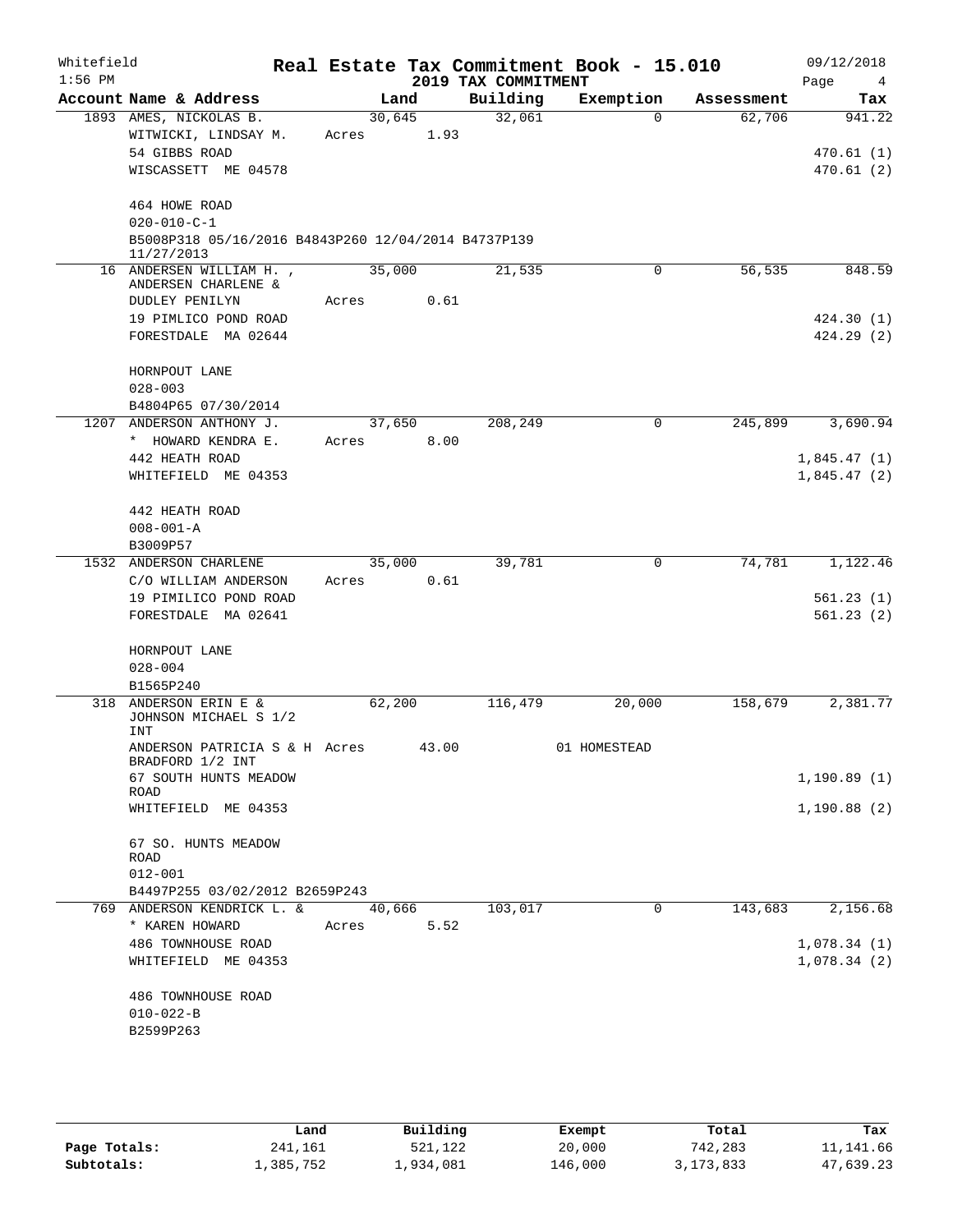| Whitefield<br>$1:56$ PM |                                                                                                                                                        |       |                       | 2019 TAX COMMITMENT | Real Estate Tax Commitment Book - 15.010 |            | 09/12/2018<br>Page<br>5            |
|-------------------------|--------------------------------------------------------------------------------------------------------------------------------------------------------|-------|-----------------------|---------------------|------------------------------------------|------------|------------------------------------|
|                         | Account Name & Address                                                                                                                                 |       | Land                  | Building            | Exemption                                | Assessment | Tax                                |
|                         | 1828 ANDERSON PATRICIA S.<br>ANDERSON ERIN E.<br>67 S. HUNTS MEADOW ROAD<br>WHITEFIELD ME 04353                                                        | Acres | 30, 135<br>1.59       | 36,759              | $\Omega$                                 | 66,894     | 1,004.08<br>502.04(1)<br>502.04(2) |
|                         | <b>35 SOMERVILLE ROAD</b><br>$025 - 006 - 1$<br>B5143P256 06/08/2017                                                                                   |       |                       |                     |                                          |            |                                    |
|                         | 1088 ANDERSON, PATRICIA S.<br>ANDERSON, ERIN E.                                                                                                        | Acres | 41,450<br>6.50        | 133,965             | 0                                        | 175,415    | 2,632.98                           |
|                         | 919 DURHAM ROAD<br>MADISON CT 06443                                                                                                                    |       |                       |                     |                                          |            | 1,316.49(1)<br>1,316.49(2)         |
|                         | 246 MILLS ROAD LOT 1<br>$017 - 008 - A$<br>B5104P157 02/01/2017 B5104P153 01/31/2017 B5052P308<br>06/29/2016 B4415P159 07/06/2011 B4306P139 08/10/2010 |       |                       |                     |                                          |            |                                    |
|                         | B4284P47 03/26/2010 B2776P161<br>949 ANGELL GLENN B & ROSE                                                                                             |       | 52,385                | 178,507             | 20,000                                   | 210,892    | 3,165.49                           |
|                         | MARIE<br>380 NO. HUNTS MEADOW<br>ROAD                                                                                                                  | Acres | 27.90                 |                     | 01 HOMESTEAD                             |            |                                    |
|                         | WHITEFIELD ME 04353                                                                                                                                    |       |                       |                     |                                          |            | 1,582.75(1)<br>1,582.74(2)         |
|                         | 380 NO. HUNTS MEADOW<br><b>ROAD</b><br>$018 - 040$                                                                                                     |       |                       |                     |                                          |            |                                    |
|                         | B1429P3                                                                                                                                                |       |                       |                     |                                          |            |                                    |
|                         | 1764 AQUAFORTIS ASSOCIATES,<br><b>LLC</b><br>PO BOX 1024                                                                                               |       | 0                     | 16,445              | 0                                        | 16,445     | 246.84                             |
|                         | CAMDEN ME 04843                                                                                                                                        |       |                       |                     |                                          |            | 123.42(1)<br>123.42(2)             |
|                         | 103 MILLS ROAD<br>$017 - 055 - B - ON$                                                                                                                 |       |                       |                     |                                          |            |                                    |
|                         | B4275P82 04/13/2010 B4078P110 12/08/2008<br>976 AQUAFORTIS ASSOCIATES,                                                                                 |       | 27,100                | 18,126              |                                          | 45,226     | 678.84                             |
|                         | LLC<br>PO BOX 1024                                                                                                                                     | Acres | 2.90                  |                     |                                          |            |                                    |
|                         | CAMDEN ME 04843                                                                                                                                        |       |                       |                     |                                          |            | 339.42(1)<br>339.42(2)             |
|                         | MILLS ROAD<br>$017 - 004 - A$<br>B4275P85 04/13/2010 B4275P82 04/13/2010 B4078P110<br>12/08/2008                                                       |       |                       |                     |                                          |            |                                    |
|                         | 520 AOUAFORTIS ASSOCIATES,                                                                                                                             |       | 35,000                | $\Omega$            | $\Omega$                                 | 35,000     | 525.35                             |
|                         | LLC<br>PO BOX 1024<br>CAMDEN ME 04843                                                                                                                  | Acres | 1.05                  |                     |                                          |            | 262.68(1)                          |
|                         |                                                                                                                                                        |       |                       |                     |                                          |            | 262.67(2)                          |
|                         | MILLS ROAD<br>$017 - 055 - B$                                                                                                                          |       |                       |                     |                                          |            |                                    |
|                         | B4275P85 05/07/2010 B4275P82 05/07/2010 B4084P318<br>01/06/2009 B4078P110 12/15/2008 B2616P3                                                           |       |                       |                     |                                          |            |                                    |
|                         |                                                                                                                                                        |       |                       |                     |                                          |            |                                    |
|                         |                                                                                                                                                        |       | $D_{11}$ ilain $\sim$ |                     |                                          |            |                                    |

|              | Land      | Building  | Exempt  | Total     | Tax       |
|--------------|-----------|-----------|---------|-----------|-----------|
| Page Totals: | 186,070   | 383,802   | 20,000  | 549,872   | 8,253.58  |
| Subtotals:   | 1,571,822 | 2,317,883 | 166,000 | 3,723,705 | 55,892.81 |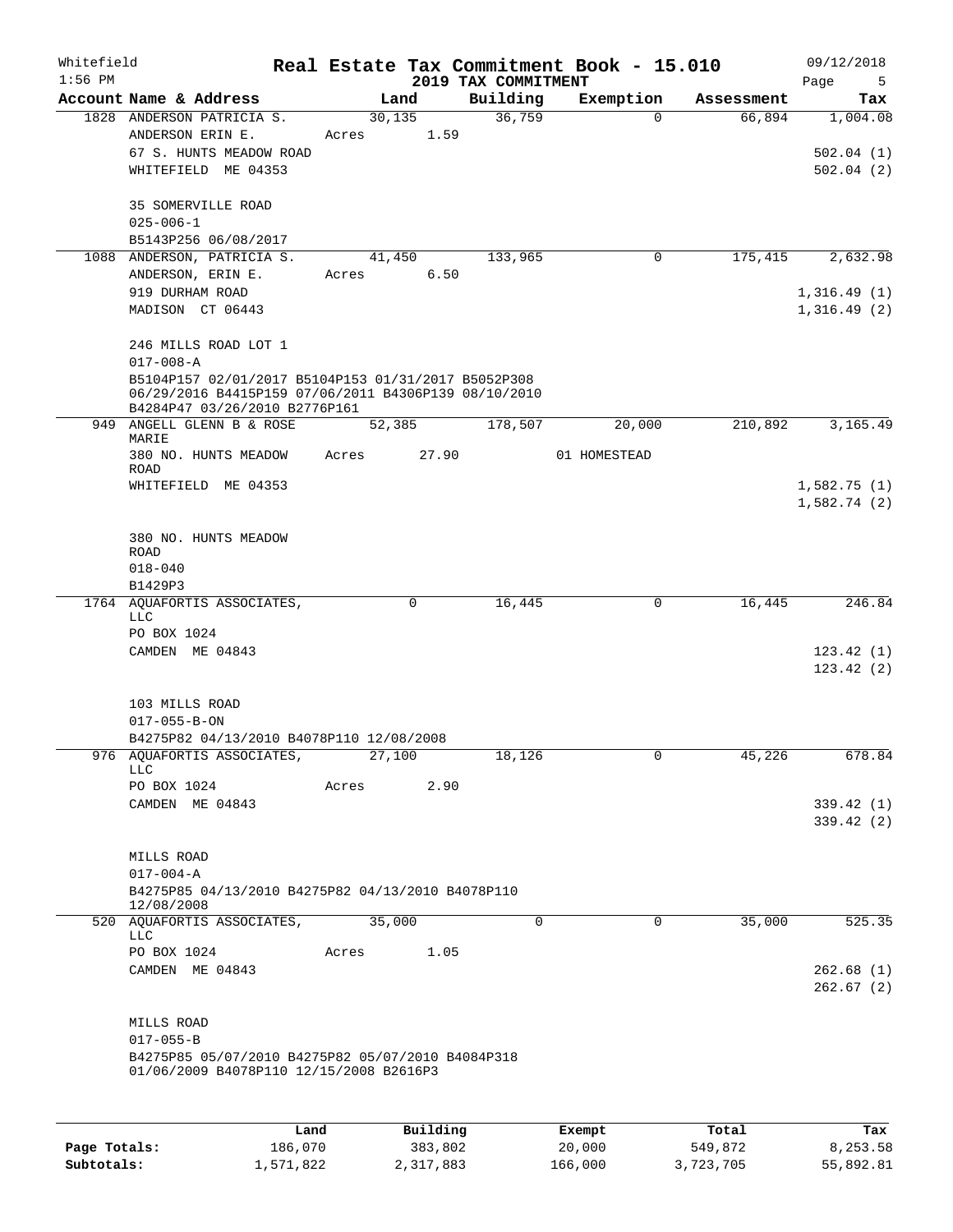| Whitefield<br>$1:56$ PM |                                                     |           |        |           |                                 | Real Estate Tax Commitment Book - 15.010 |            | 09/12/2018       |
|-------------------------|-----------------------------------------------------|-----------|--------|-----------|---------------------------------|------------------------------------------|------------|------------------|
|                         | Account Name & Address                              |           | Land   |           | 2019 TAX COMMITMENT<br>Building | Exemption                                | Assessment | Page<br>6<br>Tax |
|                         | 28 ARBOUR FRANKLIN F. SR.                           |           | 30,750 |           | 3,819                           | 20,000                                   | 14,569     | 218.68           |
|                         | PO BOX 183                                          | Acres     |        | 2.00      |                                 | 01 HOMESTEAD                             |            |                  |
|                         | COOPERS MILLS ME 04341                              |           |        |           |                                 |                                          |            | 109.34(1)        |
|                         |                                                     |           |        |           |                                 |                                          |            | 109.34(2)        |
|                         |                                                     |           |        |           |                                 |                                          |            |                  |
|                         | 136 HOWE ROAD                                       |           |        |           |                                 |                                          |            |                  |
|                         | $017 - 019$                                         |           |        |           |                                 |                                          |            |                  |
|                         | B2430P170                                           |           |        |           |                                 |                                          |            |                  |
|                         | 602 ARMSTRONG DONNA M.                              |           | 30,300 |           | 95,630                          | 20,000                                   | 105,930    | 1,590.01         |
|                         | 340 COOPER ROAD                                     | Acres     |        | 1.70      |                                 | 01 HOMESTEAD                             |            |                  |
|                         | WHITEFIELD ME 04353                                 |           |        |           |                                 |                                          |            | 795.01(1)        |
|                         |                                                     |           |        |           |                                 |                                          |            | 795.00 (2)       |
|                         |                                                     |           |        |           |                                 |                                          |            |                  |
|                         | 340 COOPER ROAD                                     |           |        |           |                                 |                                          |            |                  |
|                         | $015 - 038 - A$                                     |           |        |           |                                 |                                          |            |                  |
|                         | B4287P268 06/17/2010 B4287P268 06/18/2010 B2411P200 |           |        |           |                                 |                                          |            |                  |
|                         | 12/14/1998                                          |           |        |           |                                 |                                          |            |                  |
|                         | 1659 ARW PROPERTIES                                 |           | 0      |           | 19,812                          | $\mathbf 0$                              | 19,812     | 297.38           |
|                         | 4955 DAVIS ROAD                                     |           |        |           |                                 |                                          |            |                  |
|                         | PERRY OH 44081                                      |           |        |           |                                 |                                          |            | 148.69(1)        |
|                         |                                                     |           |        |           |                                 |                                          |            | 148.69(2)        |
|                         |                                                     |           |        |           |                                 |                                          |            |                  |
|                         | 477 TOWNHOUSE ROAD                                  |           |        |           |                                 |                                          |            |                  |
|                         | $010 - 008 - A - ON$                                |           |        |           |                                 |                                          |            |                  |
|                         | 1670 ASHLINE KEVIN                                  |           | 32,265 |           | 16,910                          | $\mathbf 0$                              | 49,175     | 738.12           |
|                         | 344 HOWE ROAD                                       | Acres     |        | 3.01      |                                 |                                          |            |                  |
|                         | WHITEFIELD ME 04353                                 |           |        |           |                                 |                                          |            | 369.06(1)        |
|                         |                                                     |           |        |           |                                 |                                          |            | 369.06(2)        |
|                         |                                                     |           |        |           |                                 |                                          |            |                  |
|                         | 68 CLOVER LANE                                      |           |        |           |                                 |                                          |            |                  |
|                         | $012 - 028 - H$                                     |           |        |           |                                 |                                          |            |                  |
|                         | B3081P206                                           |           |        |           |                                 |                                          |            |                  |
|                         | 1354 ATWOOD RONALD O.                               |           | 33,750 |           | 143,347                         | 26,000                                   | 151,097    | 2,267.97         |
|                         | PRISCILLA E.                                        |           |        |           |                                 |                                          |            |                  |
|                         | P.O. BOX 7                                          | Acres     |        | 4.00      |                                 | 05 VET EXEMPTION                         |            |                  |
|                         | WHITEFIELD ME 04353                                 |           |        |           |                                 | 01 HOMESTEAD                             |            | 1, 133.99(1)     |
|                         |                                                     |           |        |           |                                 |                                          |            | 1, 133.98(2)     |
|                         |                                                     |           |        |           |                                 |                                          |            |                  |
|                         | 35 OXBOW LANE                                       |           |        |           |                                 |                                          |            |                  |
|                         | $013 - 047 - A$                                     |           |        |           |                                 |                                          |            |                  |
|                         | B2840P197<br>960 AUBEE PAULINE                      |           | 42,714 |           | 125,376                         | 20,000                                   | 148,090    | 2,222.83         |
|                         | P.O. BOX 135                                        | Acres     |        | 14.33     |                                 | 01 HOMESTEAD                             |            |                  |
|                         | COOPERS MILLS ME 04341                              |           |        |           |                                 |                                          |            | 1, 111.42(1)     |
|                         |                                                     |           |        |           |                                 |                                          |            | 1, 111.41(2)     |
|                         |                                                     |           |        |           |                                 |                                          |            |                  |
|                         | 318 HOWE ROAD                                       |           |        |           |                                 |                                          |            |                  |
|                         | $020 - 004 - A$                                     |           |        |           |                                 |                                          |            |                  |
|                         | B1740P189                                           |           |        |           |                                 |                                          |            |                  |
|                         | 135 AUGUSTA ROAD, LLC                               |           | 25,714 |           | 8,428                           | 0                                        | 34,142     | 512.47           |
|                         | 358 MILLAY ROAD                                     | Acres     |        | 5.58      |                                 |                                          |            |                  |
|                         | BOWDOINHAM ME 04008                                 |           |        |           |                                 |                                          |            | 256.24(1)        |
|                         |                                                     |           |        |           |                                 |                                          |            | 256.23(2)        |
|                         |                                                     |           |        |           |                                 |                                          |            |                  |
|                         | 135 AUGUSTA ROAD                                    |           |        |           |                                 |                                          |            |                  |
|                         | $018 - 011$                                         |           |        |           |                                 |                                          |            |                  |
|                         | B4385P11 03/22/2011 B2613P248                       |           |        |           |                                 |                                          |            |                  |
|                         |                                                     |           |        |           |                                 |                                          |            |                  |
|                         |                                                     |           |        |           |                                 |                                          |            |                  |
|                         |                                                     | Land      |        | Building  |                                 | Exempt                                   | Total      | Tax              |
| Page Totals:            |                                                     | 195,493   |        | 413,322   |                                 | 86,000                                   | 522,815    | 7,847.46         |
| Subtotals:              |                                                     | 1,767,315 |        | 2,731,205 |                                 | 252,000                                  | 4,246,520  | 63,740.27        |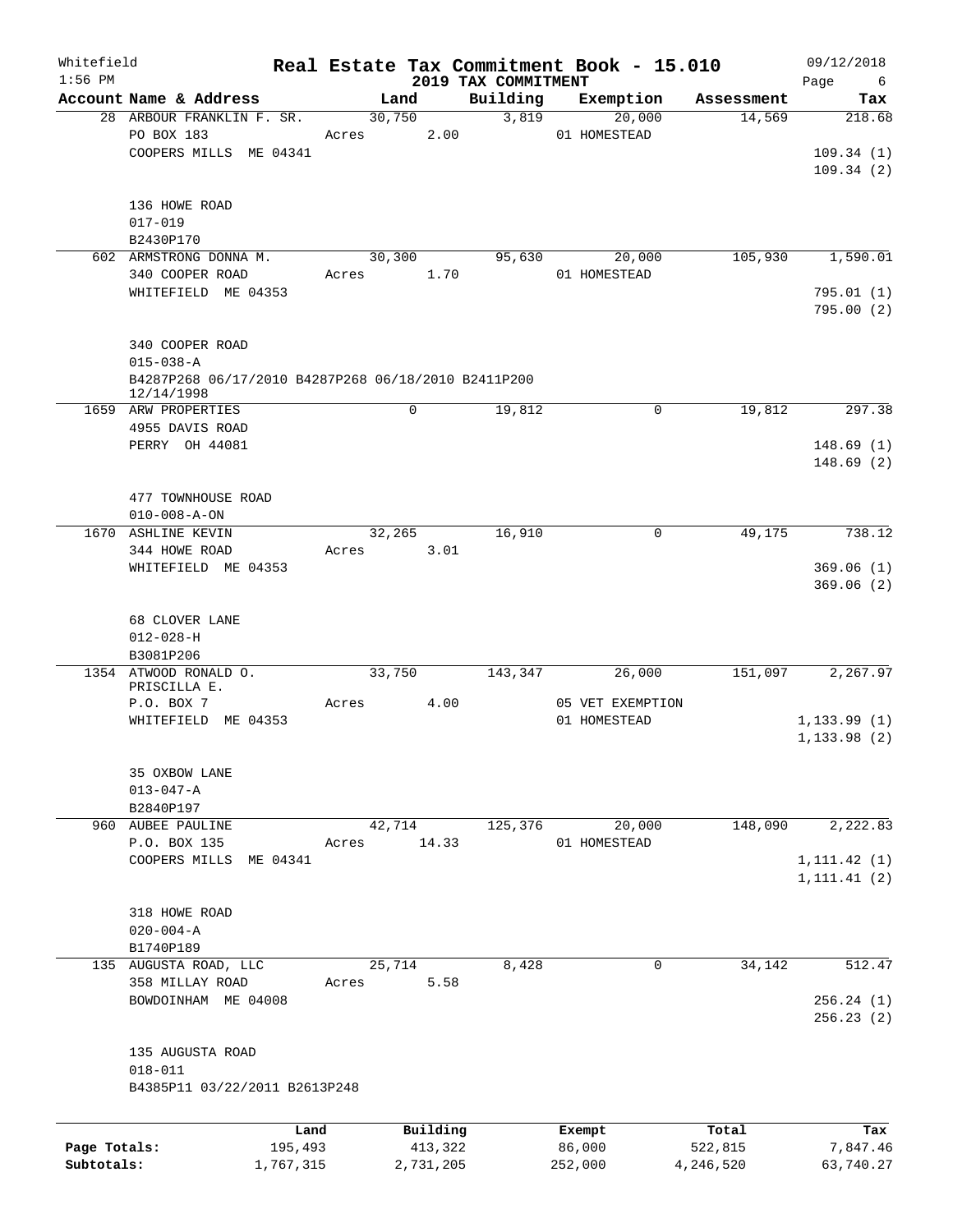| Whitefield<br>$1:56$ PM |                                                                                                              |                 |       | 2019 TAX COMMITMENT | Real Estate Tax Commitment Book - 15.010 |            | 09/12/2018<br>Page<br>$\overline{7}$ |
|-------------------------|--------------------------------------------------------------------------------------------------------------|-----------------|-------|---------------------|------------------------------------------|------------|--------------------------------------|
|                         | Account Name & Address                                                                                       |                 | Land  | Building            | Exemption                                | Assessment | Tax                                  |
|                         | 1424 AYER BRENTON E. & RENEE                                                                                 | 45,284          |       | $\Omega$            | $\Omega$                                 | 45,284     | 679.71                               |
|                         | 7410 SKYLINE DRIVE<br>FREDERICK MD 21702                                                                     | Acres           | 63.60 |                     |                                          |            | 339.86(1)<br>339.85(2)               |
|                         | NO. HUNTS MEADOW ROAD<br>$018 - 051$<br>B3776P58 05/11/2006                                                  |                 |       |                     |                                          |            |                                      |
|                         | 1102 AYERS HELEN                                                                                             | 43,550          |       | $\mathbf 0$         | $\mathbf 0$                              | 43,550     | 653.69                               |
|                         | C/O ERIKKA HILDONEN<br>10300 NE. 142ND STREET<br>KIRKLAND WA 98034                                           | Acres           | 22.00 |                     |                                          |            | 326.85(1)<br>326.84(2)               |
|                         | ARLINGTON LANE<br>$013 - 043 - D$                                                                            |                 |       |                     |                                          |            |                                      |
|                         | 449 BAILEY LYNDAL                                                                                            | 37,250          |       | $\Omega$            | 0                                        | 37,250     | 559.12                               |
|                         | 237 NO. HUNTS MEADOW<br><b>ROAD</b>                                                                          | Acres           | 20.00 |                     |                                          |            |                                      |
|                         | WHITEFIELD ME 04353                                                                                          |                 |       |                     |                                          |            | 279.56(1)<br>279.56(2)               |
|                         | CLARK LANE                                                                                                   |                 |       |                     |                                          |            |                                      |
|                         | $018 - 028$                                                                                                  |                 |       |                     |                                          |            |                                      |
|                         | B1268P197                                                                                                    |                 |       |                     |                                          |            |                                      |
|                         | 965 BAILEY LYNDAL<br>237 N. HUNTS MEADOW<br><b>ROAD</b>                                                      | 69,750<br>Acres | 56.00 | 96,383              | 26,000<br>01 HOMESTEAD                   | 140,133    | 2,103.40                             |
|                         | WHITEFIELD ME 04353                                                                                          |                 |       |                     | 05 VET EXEMPTION                         |            | 1,051.70(1)<br>1,051.70(2)           |
|                         | 237 NO. HUNTS MEADOW<br><b>ROAD</b><br>$018 - 050$                                                           |                 |       |                     |                                          |            |                                      |
|                         | B1268P197                                                                                                    |                 |       |                     |                                          |            |                                      |
|                         | 18 BAILEY MARK R.<br>214 N. HUNTS MEADOW RD. Acres                                                           | 30,750          | 2.00  | 143,825             | 20,000<br>01 HOMESTEAD                   | 154,575    | 2,320.17                             |
|                         | WHITEFIELD ME 04353                                                                                          |                 |       |                     |                                          |            | 1,160.09(1)                          |
|                         |                                                                                                              |                 |       |                     |                                          |            | 1,160.08(2)                          |
|                         | 214 NO. HUNTS MEADOW<br><b>ROAD</b><br>$018 - 033 - A$<br>B4791P217 06/23/2014 B4744P260 12/23/2013 B4733P20 |                 |       |                     |                                          |            |                                      |
|                         | 11/15/2013 B4724P209 10/21/2013 B2143P96                                                                     |                 |       |                     |                                          |            |                                      |
|                         | 1620 BAILEY RANDALL &<br>KIMBERLY                                                                            | 30,000          |       | 108,064             | 20,000                                   | 118,064    | 1,772.14                             |
|                         | 4 GRAND ARMY ROAD                                                                                            | Acres           | 0.77  |                     | 01 HOMESTEAD                             |            |                                      |
|                         | WHITEFIELD ME 04353                                                                                          |                 |       |                     |                                          |            | 886.07 (1)<br>886.07 (2)             |
|                         | 4 GRAND ARMY ROAD<br>$026 - 008$<br>B2389P162                                                                |                 |       |                     |                                          |            |                                      |

|              | Land      | Building  | Exempt  | Total     | Tax      |
|--------------|-----------|-----------|---------|-----------|----------|
| Page Totals: | 256,584   | 348,272   | 66,000  | 538,856   | 8,088.23 |
| Subtotals:   | 2,023,899 | 3,079,477 | 318,000 | 4,785,376 | 1,828.50 |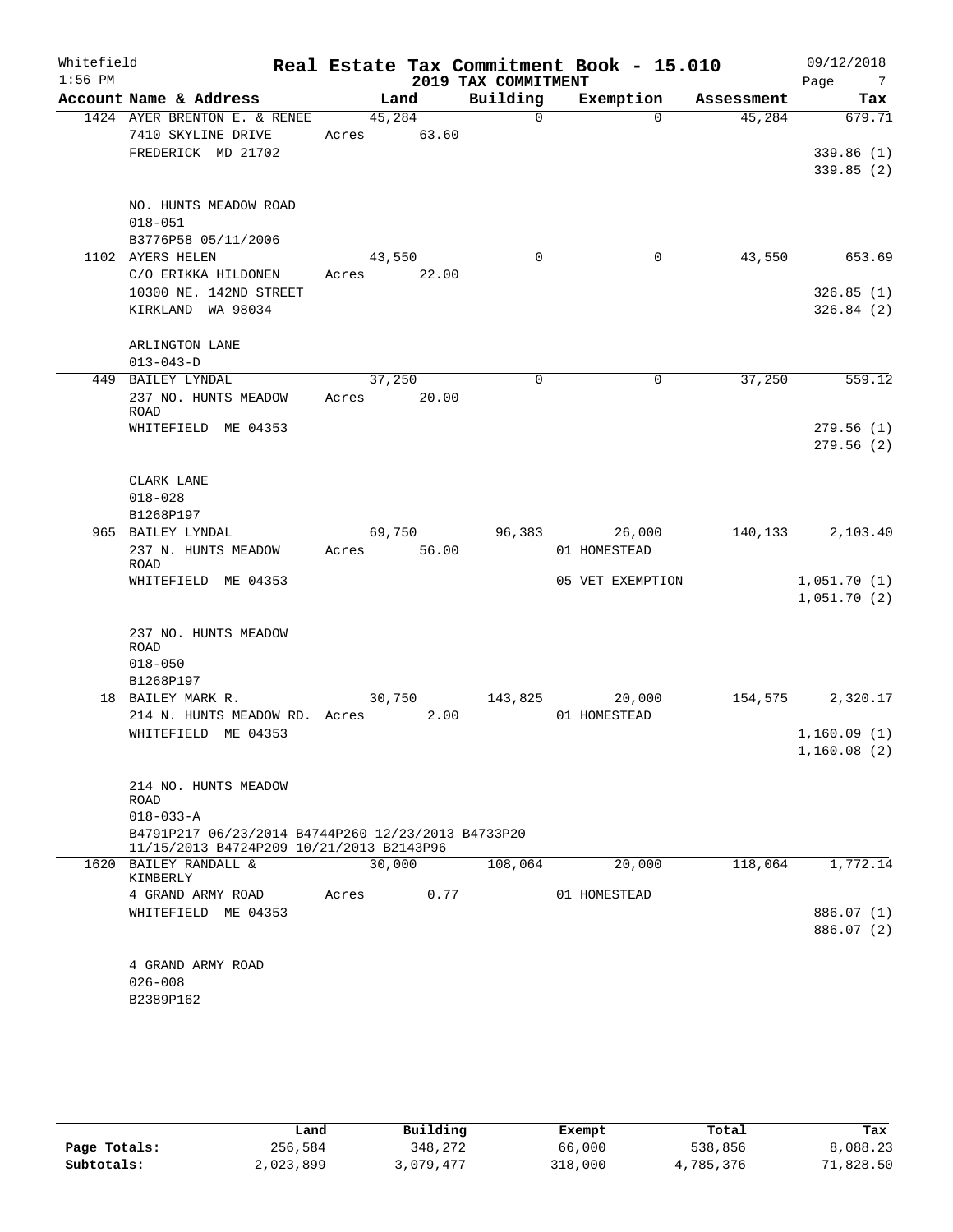| Whitefield<br>$1:56$ PM |                                                          |           |       |        |             | 2019 TAX COMMITMENT | Real Estate Tax Commitment Book - 15.010 |            | 09/12/2018<br>Page<br>8 <sup>8</sup> |
|-------------------------|----------------------------------------------------------|-----------|-------|--------|-------------|---------------------|------------------------------------------|------------|--------------------------------------|
|                         | Account Name & Address                                   |           |       | Land   |             | Building            | Exemption                                | Assessment | Tax                                  |
|                         | 1879 BAILEY RODNEY M.                                    |           |       |        | 32,055      |                     | 91,354<br>20,000                         | 103,409    | 1,552.17                             |
|                         | BAILEY MARGO J.<br>246 NO. HUNTS MEADOW                  |           | Acres |        | 2.87        |                     | 01 HOMESTEAD                             |            | 776.09(1)                            |
|                         | ROAD<br>WHITEFIELD ME 04353                              |           |       |        |             |                     |                                          |            | 776.08(2)                            |
|                         |                                                          |           |       |        |             |                     |                                          |            |                                      |
|                         | 246 NO. HUNTS MEADOW<br><b>ROAD</b><br>$018 - 033 - A$   |           |       |        |             |                     |                                          |            |                                      |
|                         | B4921P173 08/24/2015                                     |           |       |        |             |                     |                                          |            |                                      |
|                         | 1697 BAILEY RODNEY M. &                                  |           |       | 5,850  |             | $\mathbf 0$         | $\mathbf 0$                              | 5,850      | 87.81                                |
|                         | CATHERINE J.<br>255 NO. HUNTS MEADOW                     |           | Acres |        | 3.90        |                     |                                          |            |                                      |
|                         | ROAD                                                     |           |       |        |             |                     |                                          |            |                                      |
|                         | WHITEFIELD ME 04353                                      |           |       |        |             |                     |                                          |            | 43.91(1)                             |
|                         |                                                          |           |       |        |             |                     |                                          |            | 43.90 (2)                            |
|                         | NO. HUNTS MEADOW ROAD                                    |           |       |        |             |                     |                                          |            |                                      |
|                         | $018 - 050 - A$                                          |           |       |        |             |                     |                                          |            |                                      |
|                         | B4921P176 08/24/2015<br>863 BAILEY RODNEY M. &           |           |       | 35,689 |             | $\mathbf 0$         | $\mathbf 0$                              | 35,689     | 535.69                               |
|                         | CATHERINE J.<br>BAILEY MARGO J. &                        |           | Acres |        | 101.13      |                     |                                          |            |                                      |
|                         | BAILEY MARK R.<br>255 NO. HUNTS MEADOW                   |           |       |        |             |                     |                                          |            | 267.85(1)                            |
|                         | ROAD<br>WHITEFIELD ME 04353                              |           |       |        |             |                     |                                          |            | 267.84(2)                            |
|                         |                                                          |           |       |        |             |                     |                                          |            |                                      |
|                         | 246 NO. HUNTS MEADOW<br>ROAD                             |           |       |        |             |                     |                                          |            |                                      |
|                         | $018 - 033$                                              |           |       |        |             |                     |                                          |            |                                      |
|                         | B4921P178 08/24/2015 B1450P166                           |           |       |        |             |                     |                                          |            |                                      |
|                         | 1564 BAILEY RODNEY M. &<br>CATHERINE J.                  |           |       | 30,000 |             | 93,515              | 20,000                                   | 103,515    | 1,553.76                             |
|                         | 255 NO. HUNTS MEADOW<br>ROAD                             |           | Acres |        | 0.52        |                     | 01 HOMESTEAD                             |            |                                      |
|                         | WHITEFIELD ME 04353                                      |           |       |        |             |                     |                                          |            | 776.88 (1)                           |
|                         |                                                          |           |       |        |             |                     |                                          |            | 776.88 (2)                           |
|                         | 255 NO. HUNTS MEADOW                                     |           |       |        |             |                     |                                          |            |                                      |
|                         | ROAD                                                     |           |       |        |             |                     |                                          |            |                                      |
|                         | $018 - 049$<br>B4921P176 08/24/2015 B1450P166            |           |       |        |             |                     |                                          |            |                                      |
|                         | 1144 BAIRD THOMAS HEIRS                                  |           |       | 30,780 |             | 39,433              | $\mathbf 0$                              | 70,213     | 1,053.90                             |
|                         | C/O WILLIAM R BAIRD,                                     |           | Acres |        | 2.02        |                     |                                          |            |                                      |
|                         | PER. REP.                                                |           |       |        |             |                     |                                          |            |                                      |
|                         | 16 WOOD LANE<br>WHITEFIELD ME 04353                      |           |       |        |             |                     |                                          |            | 526.95(1)<br>526.95(2)               |
|                         |                                                          |           |       |        |             |                     |                                          |            |                                      |
|                         | 16 WOOD LANE                                             |           |       |        |             |                     |                                          |            |                                      |
|                         | $020 - 049 - F$                                          |           |       |        |             |                     |                                          |            |                                      |
|                         | B4558P36 08/10/2012 B2193P198<br>536 BALDIGA, KIMBERLY R |           |       | 32,475 |             | 70,797              | 0                                        | 103,272    | 1,550.11                             |
|                         | 19B ABBY LANE                                            |           | Acres |        | 3.15        |                     |                                          |            |                                      |
|                         | WHITEFIELD ME 04353                                      |           |       |        |             |                     |                                          |            | 775.06(1)                            |
|                         |                                                          |           |       |        |             |                     |                                          |            | 775.05(2)                            |
|                         | 19 ABBY LANE                                             |           |       |        |             |                     |                                          |            |                                      |
|                         | $020 - 039 - B$                                          |           |       |        |             |                     |                                          |            |                                      |
|                         | B5215P48 12/19/2017 B3395P239 10/21/2003                 |           |       |        |             |                     |                                          |            |                                      |
|                         |                                                          | Land      |       |        | Building    |                     | Exempt                                   | Total      | Tax                                  |
| Page Totals:            |                                                          | 166,849   |       |        | 295,099     |                     | 40,000                                   | 421,948    | 6,333.44                             |
| Subtotals:              |                                                          | 2,190,748 |       |        | 3, 374, 576 |                     | 358,000                                  | 5,207,324  | 78,161.94                            |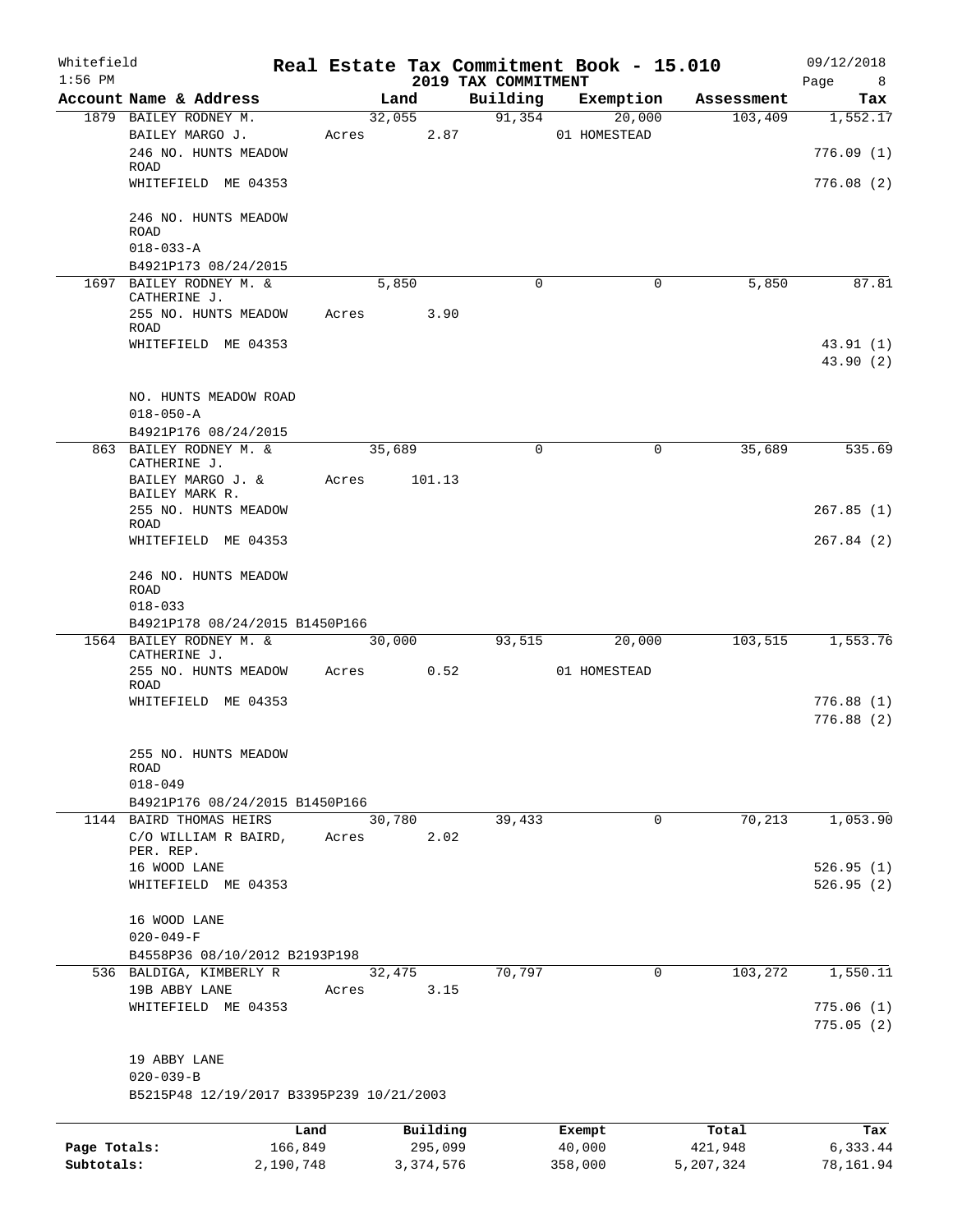| Whitefield<br>$1:56$ PM |                                                                                                      |            |        | 2019 TAX COMMITMENT | Real Estate Tax Commitment Book - 15.010 |            | 09/12/2018<br>Page<br>9    |
|-------------------------|------------------------------------------------------------------------------------------------------|------------|--------|---------------------|------------------------------------------|------------|----------------------------|
|                         | Account Name & Address                                                                               |            | Land   | Building            | Exemption                                | Assessment | Tax                        |
|                         | 1320 BALL THOMAS P. & VIOLET<br>R.                                                                   | 40,730     |        | 132,971             | 6,000                                    | 167,701    | 2,517.19                   |
|                         | 560 TOWNHOUSE ROAD<br>WHITEFIELD ME 04353                                                            | Acres      | 5.60   |                     | 05 VET EXEMPTION                         |            | 1,258.60(1)<br>1,258.59(2) |
|                         | 560 TOWNHOUSE ROAD<br>$010 - 028$<br>B2595P61                                                        |            |        |                     |                                          |            |                            |
|                         | 1639 BALMERT JAMES M. &                                                                              | 32,100     |        | 83,770              | 20,000                                   | 95,870     | 1,439.01                   |
|                         | WERBER TAMMY L.<br>153 HUNTS MEDOW ROAD<br>PITTSTON ME 04345                                         | Acres      | 2.90   |                     | 01 HOMESTEAD                             |            | 719.51(1)<br>719.50(2)     |
|                         | 358 HOWE ROAD<br>$020 - 005 - D$<br>B4959P302 12/17/2015 B4760P184 03/03/2014 B4759P149              |            |        |                     |                                          |            |                            |
|                         | 02/26/2014 B4679P84 06/25/2013 B2116P347                                                             |            |        |                     |                                          |            |                            |
|                         | 644 BANK OF AMERICA, N.A. 30,705<br>C/O- CARRINGTON<br>MORTGAGE SERVICES, LLC<br>1600 SOUTH DOUGLASS | Acres      | 1.97   | 112,493             | $\Omega$                                 | 143,198    | 2,149.40<br>1,074.70(1)    |
|                         | ROAD<br>SUITE 200-A<br>ANAHEIM CA 92806                                                              |            |        |                     |                                          |            | 1,074.70(2)                |
|                         | 420 MILLS ROAD<br>$020 - 027 - A - 1$<br>B5142P279 06/08/2017                                        |            |        |                     |                                          |            |                            |
|                         | 315 BANKS JOSHUA HARRIS &                                                                            |            | 98,750 | 278,005             | $\Omega$                                 | 376,755    | 5,655.09                   |
|                         | LAUREL DAWN<br>95 TOWNHOUSE ROAD<br>WHITEFIELD ME 04353                                              | Acres      | 114.00 |                     |                                          |            | 2,827.55(1)<br>2,827.54(2) |
|                         | 95 TOWNHOUSE ROAD<br>$013 - 009 - A$<br>B4837P295 11/17/2014 B2216P310                               |            |        |                     |                                          |            |                            |
|                         | 54 BARNARD JAMES R.                                                                                  | 33,150     |        |                     | 105,286 20,000                           |            | $118,436$ $1,777.72$       |
|                         | P O BOX 18                                                                                           | Acres 3.60 |        |                     | 01 HOMESTEAD                             |            |                            |
|                         | WHITEFIELD ME 04353                                                                                  |            |        |                     |                                          |            | 888.86 (1)<br>888.86 (2)   |
|                         | 109 GARDINER ROAD<br>$012 - 047 - A$                                                                 |            |        |                     |                                          |            |                            |
|                         | B4813P53 08/28/2014 B1170P105 12/05/1983<br>1328 BARNES JODY A. ESTATE                               | 37,978     |        |                     | $\overline{0}$                           | 75,001     | 1,125.77                   |
|                         | OF                                                                                                   |            |        | 37,023              |                                          |            |                            |
|                         | $C/O$ ROBIN S.R. RUSHLAU Acres 8.41<br>(P.R.)                                                        |            |        |                     |                                          |            |                            |
|                         | 77 ORCHARD HILL ROAD<br>DRESDEN ME 04342                                                             |            |        |                     |                                          |            | 562.89(1)<br>562.88(2)     |
|                         | 848 EAST RIVER ROAD<br>$007 - 063$<br>B5201P220 09/06/2017                                           |            |        |                     |                                          |            |                            |
|                         |                                                                                                      |            |        |                     |                                          |            |                            |

|              | Land      | Building  | Exempt  | Total     | Tax       |
|--------------|-----------|-----------|---------|-----------|-----------|
| Page Totals: | 273,413   | 749,548   | 46,000  | 976,961   | 14,664.18 |
| Subtotals:   | 2,464,161 | 4,124,124 | 404,000 | 6,184,285 | 92,826.12 |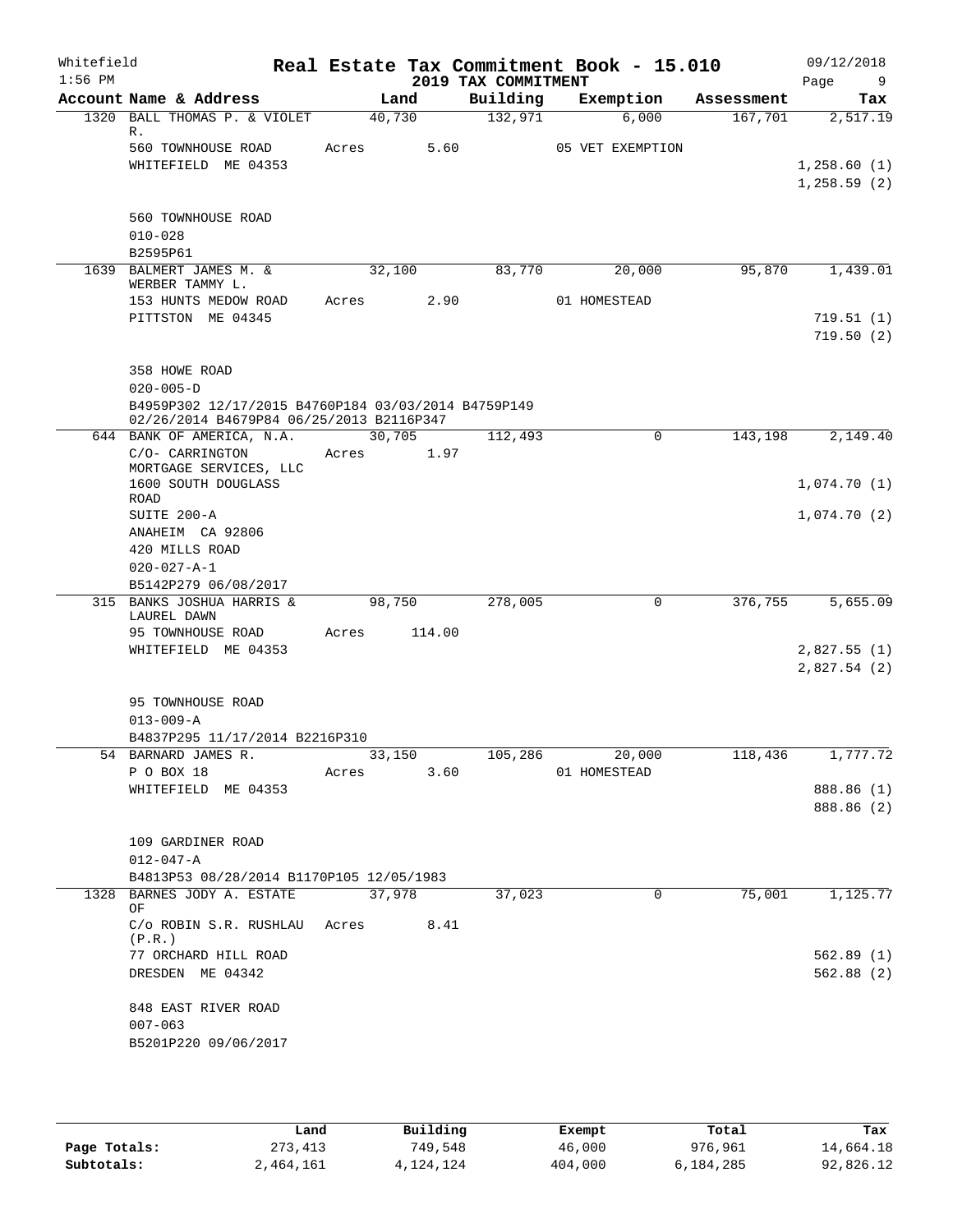| Whitefield   |                                          |        |           |                     | Real Estate Tax Commitment Book - 15.010 |            | 09/12/2018 |
|--------------|------------------------------------------|--------|-----------|---------------------|------------------------------------------|------------|------------|
| $1:56$ PM    | Account Name & Address                   |        |           | 2019 TAX COMMITMENT |                                          |            | Page<br>10 |
|              |                                          |        | Land      | Building            | Exemption                                | Assessment | Tax        |
|              | 1219 BARNES ROBERT S. II                 | 34,810 |           | 2,000               | $\Omega$                                 | 36,810     | 552.52     |
|              | 868 EAST RIVER ROAD                      | Acres  | 16.95     |                     |                                          |            |            |
|              | WHITEFIELD ME 04353                      |        |           |                     |                                          |            | 276.26(1)  |
|              |                                          |        |           |                     |                                          |            | 276.26(2)  |
|              | 868 EAST RIVER ROAD                      |        |           |                     |                                          |            |            |
|              | $007 - 064$                              |        |           |                     |                                          |            |            |
|              | B4773P34 04/24/2014 B3983P271 03/31/2008 |        |           |                     |                                          |            |            |
|              | 1041 BARNSTEIN JOHN & SHEILA             | 35,000 |           | 13,965              | 0                                        | 48,965     | 734.96     |
|              | P.O. BOX 5                               | Acres  | 0.26      |                     |                                          |            |            |
|              | WARREN ME 04864                          |        |           |                     |                                          |            | 367.48(1)  |
|              |                                          |        |           |                     |                                          |            | 367.48(2)  |
|              |                                          |        |           |                     |                                          |            |            |
|              | 35 HORNPOUT LANE                         |        |           |                     |                                          |            |            |
|              | $028 - 008$                              |        |           |                     |                                          |            |            |
|              | B2375P253                                |        |           |                     |                                          |            |            |
|              | 343 BARON JR., ERNEST F. &               | 15,000 |           | 41,645              | 0                                        | 56,645     | 850.24     |
|              | JENNIFER E.                              |        |           |                     |                                          |            |            |
|              | 1307 EAST PITTSTON ROAD Acres            |        | 0.38      |                     |                                          |            |            |
|              | PITTSTON ME 04345                        |        |           |                     |                                          |            | 425.12(1)  |
|              |                                          |        |           |                     |                                          |            | 425.12(2)  |
|              |                                          |        |           |                     |                                          |            |            |
|              | 420 PITTSTON ROAD                        |        |           |                     |                                          |            |            |
|              | $003 - 008 - B$                          |        |           |                     |                                          |            |            |
|              | B2096P131                                |        |           |                     |                                          |            |            |
|              | 902 BARON SHANNON M.P.                   | 30,000 |           | 95,716              | 0                                        | 125,716    | 1,887.00   |
|              | 458 HOWE ROAD                            | Acres  | 0.98      |                     |                                          |            |            |
|              | WHITEFIELD ME 04353                      |        |           |                     |                                          |            | 943.50(1)  |
|              |                                          |        |           |                     |                                          |            | 943.50 (2) |
|              |                                          |        |           |                     |                                          |            |            |
|              | 187 MAIN STREET                          |        |           |                     |                                          |            |            |
|              | $021 - 015$                              |        |           |                     |                                          |            |            |
|              | B3566P73 09/30/2005                      |        |           |                     |                                          |            |            |
|              | 1136 BARON, SHANNON M.P.                 | 30,285 |           | 99,028              | 20,000                                   | 109,313    | 1,640.79   |
|              | MULLENS, WAYNE                           | Acres  | 1.69      |                     | 01 HOMESTEAD                             |            |            |
|              | 458 HOWE ROAD                            |        |           |                     |                                          |            | 820.40(1)  |
|              | WHITEFIELD ME 04353                      |        |           |                     |                                          |            | 820.39 (2) |
|              |                                          |        |           |                     |                                          |            |            |
|              | 458 HOWE ROAD                            |        |           |                     |                                          |            |            |
|              | $020 - 009 - D$                          |        |           |                     |                                          |            |            |
|              | B5000P186 04/20/2016 B2853P77            |        |           |                     |                                          |            |            |
|              | 345 BARTER ERNEST & EILEEN               | 30,750 |           | 68,080              | 0                                        | 98,830     | 1,483.44   |
|              | 30 PITTSTON ROAD                         | Acres  | 2.00      |                     |                                          |            |            |
|              | WHITEFIELD ME 04353                      |        |           |                     |                                          |            | 741.72 (1) |
|              |                                          |        |           |                     |                                          |            | 741.72 (2) |
|              |                                          |        |           |                     |                                          |            |            |
|              | 30 PITTSTON ROAD                         |        |           |                     |                                          |            |            |
|              | $031 - 005$                              |        |           |                     |                                          |            |            |
|              | B3325P144 07/02/2004                     |        |           |                     |                                          |            |            |
|              | 366 BARTLETT CHARLENE M.                 | 34,650 |           | 57,077              | 20,000                                   | 71,727     | 1,076.62   |
|              | 287 HILTON ROAD                          | Acres  | 4.60      |                     | 01 HOMESTEAD                             |            |            |
|              | WHITEFIELD ME 04353                      |        |           |                     |                                          |            | 538.31(1)  |
|              |                                          |        |           |                     |                                          |            | 538.31(2)  |
|              |                                          |        |           |                     |                                          |            |            |
|              | 287 HILTON ROAD                          |        |           |                     |                                          |            |            |
|              | $014 - 002$                              |        |           |                     |                                          |            |            |
|              | B1581P338                                |        |           |                     |                                          |            |            |
|              |                                          |        |           |                     |                                          |            |            |
|              | Land                                     |        | Building  |                     | Exempt                                   | Total      | Tax        |
| Page Totals: | 210,495                                  |        | 377,511   |                     | 40,000                                   | 548,006    | 8,225.57   |
| Subtotals:   | 2,674,656                                |        | 4,501,635 |                     | 444,000                                  | 6,732,291  | 101,051.69 |
|              |                                          |        |           |                     |                                          |            |            |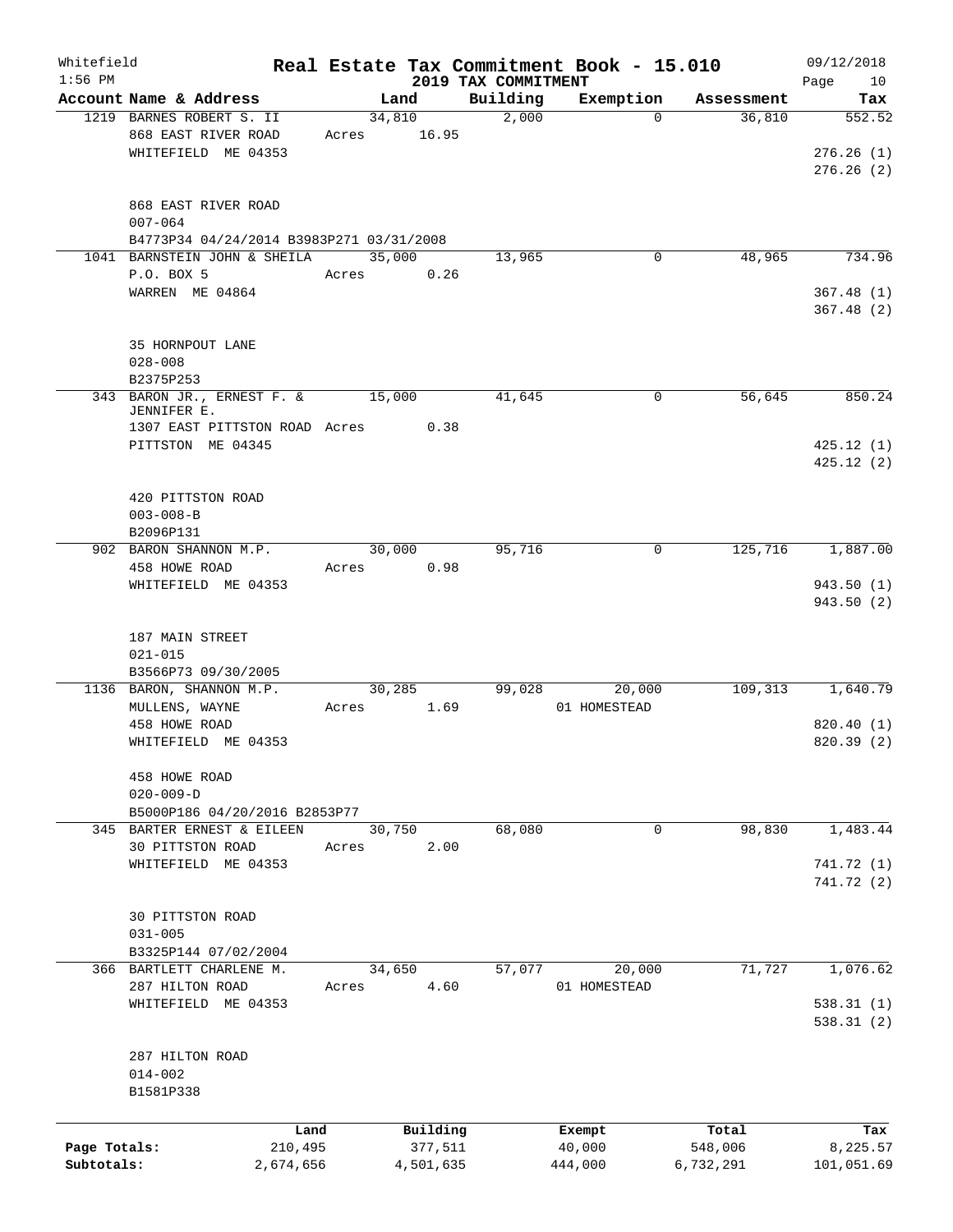| Whitefield   |                                                                            |           |       |           |                                 | Real Estate Tax Commitment Book - 15.010 |            | 09/12/2018             |
|--------------|----------------------------------------------------------------------------|-----------|-------|-----------|---------------------------------|------------------------------------------|------------|------------------------|
| $1:56$ PM    | Account Name & Address                                                     |           |       | Land      | 2019 TAX COMMITMENT<br>Building | Exemption                                | Assessment | Page<br>11<br>Tax      |
|              | 1489 BARTLETT CHERYL                                                       |           |       | 30,000    | 69,286                          | $\Omega$                                 | 99,286     | 1,490.28               |
|              | P.O. BOX 107                                                               |           | Acres | 0.69      |                                 |                                          |            |                        |
|              | WINDSOR ME 04363                                                           |           |       |           |                                 |                                          |            | 745.14(1)              |
|              |                                                                            |           |       |           |                                 |                                          |            | 745.14(2)              |
|              |                                                                            |           |       |           |                                 |                                          |            |                        |
|              | 125 AUGUSTA ROAD                                                           |           |       |           |                                 |                                          |            |                        |
|              | $018 - 012$                                                                |           |       |           |                                 |                                          |            |                        |
|              | B2276P86                                                                   |           |       |           |                                 |                                          |            |                        |
|              | 708 BARTLETT KENNETH A. &<br>KIMBERLY S.                                   |           |       | 35,250    | 134,267                         | 20,000                                   | 149,517    | 2,244.25               |
|              | 6 BOUCHER AVENUE                                                           |           | Acres | 5.00      |                                 | 01 HOMESTEAD                             |            |                        |
|              | AUGUSTA ME 04330                                                           |           |       |           |                                 |                                          |            | 1, 122.13(1)           |
|              |                                                                            |           |       |           |                                 |                                          |            | 1,122.12(2)            |
|              |                                                                            |           |       |           |                                 |                                          |            |                        |
|              | 104 PHILBRICK LANE<br>$006 - 008 - A$                                      |           |       |           |                                 |                                          |            |                        |
|              | B4904P174 06/23/2015 B4941P140 10/21/2015 B4761P299                        |           |       |           |                                 |                                          |            |                        |
|              | 03/07/2014 B4757P144 02/18/2014 B3796P64 01/04/2007                        |           |       |           |                                 |                                          |            |                        |
|              | 199 BARTLETT SAMUEL                                                        |           |       | 20,000    | 33,129                          | 0                                        | 53,129     | 797.47                 |
|              | 387 MILLS ROAD                                                             |           | Acres | 1.30      |                                 |                                          |            |                        |
|              | WHITEFIELD ME 04353                                                        |           |       |           |                                 |                                          |            | 398.74 (1)             |
|              |                                                                            |           |       |           |                                 |                                          |            | 398.73 (2)             |
|              |                                                                            |           |       |           |                                 |                                          |            |                        |
|              | 393 MILLS ROAD                                                             |           |       |           |                                 |                                          |            |                        |
|              | $017 - 025$                                                                |           |       |           |                                 |                                          |            |                        |
|              | B4393P188 04/21/2011<br>1023 BARTLETT SAMUEL                               |           |       | 30,150    | 157,559                         | 20,000                                   | 167,709    | 2,517.31               |
|              | 387 MILLS ROAD                                                             |           | Acres | 1.60      |                                 | 01 HOMESTEAD                             |            |                        |
|              | WHITEFIELD ME 04353                                                        |           |       |           |                                 |                                          |            | 1,258.66(1)            |
|              | 387 MILLS ROAD<br>$017 - 027$                                              |           |       |           |                                 |                                          |            |                        |
|              | B4824P174 10/03/2014 B4393P188 04/21/2011                                  |           |       |           |                                 |                                          |            |                        |
|              | 461 BARTLETT SAMUEL L                                                      |           |       | 62,590    | 0                               | $\mathbf 0$                              | 62,590     | 939.48                 |
|              | 387 MILLS ROAD                                                             |           | Acres | 97.18     |                                 |                                          |            |                        |
|              | WHITEFIELD ME 04353                                                        |           |       |           |                                 |                                          |            | 469.74 (1)             |
|              |                                                                            |           |       |           |                                 |                                          |            | 469.74 (2)             |
|              |                                                                            |           |       |           |                                 |                                          |            |                        |
|              | MILLS ROAD                                                                 |           |       |           |                                 |                                          |            |                        |
|              | $017 - 026$<br>B4393P188 04/21/2011 B2223P191                              |           |       |           |                                 |                                          |            |                        |
|              | 1702 BARTON JESSE                                                          |           |       | 30,480    | 76,808                          | 20,000                                   | 87,288     | 1,310.19               |
|              | 211 HUNTS MEADOW ROAD                                                      |           | Acres | 1.82      |                                 | 01 HOMESTEAD                             |            |                        |
|              | WHITEFIELD ME 04353                                                        |           |       |           |                                 |                                          |            | 655.10(1)              |
|              |                                                                            |           |       |           |                                 |                                          |            | 655.09(2)              |
|              |                                                                            |           |       |           |                                 |                                          |            |                        |
|              | 211 HUNTS MEADOW ROAD                                                      |           |       |           |                                 |                                          |            |                        |
|              | $012 - 024 - D$                                                            |           |       |           |                                 |                                          |            |                        |
| 70           | BARTON STEPHEN M                                                           |           |       | 30,000    | 25,408                          | 20,000                                   | 35,408     | 531.47                 |
|              | 22 LILAC LANE                                                              |           | Acres | 1.50      |                                 | 01 HOMESTEAD                             |            |                        |
|              | WHITEFIELD ME 04353                                                        |           |       |           |                                 |                                          |            | 265.74(1)<br>265.73(2) |
|              |                                                                            |           |       |           |                                 |                                          |            |                        |
|              | 22 LILAC LANE                                                              |           |       |           |                                 |                                          |            |                        |
|              | $018 - 020 - H$                                                            |           |       |           |                                 |                                          |            |                        |
|              | B4538P162 06/22/2012 B3830P221 03/30/2007 B3830P218<br>03/30/2007 B2070P41 |           |       |           |                                 |                                          |            |                        |
|              |                                                                            | Land      |       | Building  |                                 | Exempt                                   | Total      | Tax                    |
| Page Totals: |                                                                            | 238,470   |       | 496,457   |                                 | 80,000                                   | 654,927    | 9,830.45               |
| Subtotals:   |                                                                            | 2,913,126 |       | 4,998,092 |                                 | 524,000                                  | 7,387,218  | 110,882.14             |
|              |                                                                            |           |       |           |                                 |                                          |            |                        |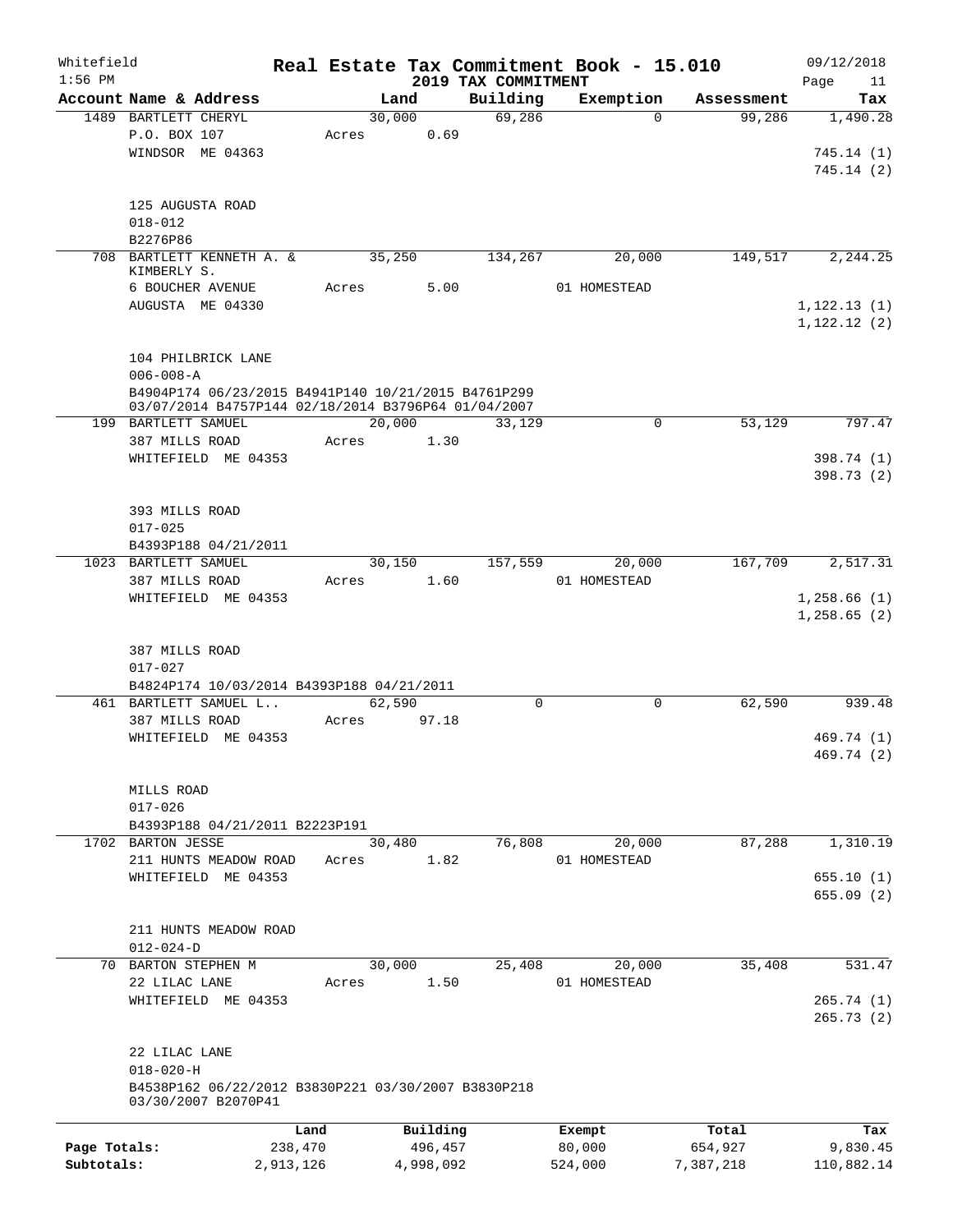| Whitefield |                                                                   |             |       |                     | Real Estate Tax Commitment Book - 15.010 |                      | 09/12/2018             |
|------------|-------------------------------------------------------------------|-------------|-------|---------------------|------------------------------------------|----------------------|------------------------|
| $1:56$ PM  |                                                                   |             |       | 2019 TAX COMMITMENT |                                          |                      | Page 12                |
|            | Account Name & Address                                            |             | Land  | Building            |                                          | Exemption Assessment | Tax                    |
|            | 1754 BASSET JAMIE C. & TERRI<br>J.                                | 36,050      |       | $\Omega$            | $\Omega$                                 | 36,050               | 541.11                 |
|            | P.O. BOX 13                                                       | Acres 18.50 |       |                     |                                          |                      |                        |
|            | JEFFERSON ME 04348                                                |             |       |                     |                                          |                      | 270.56(1)              |
|            |                                                                   |             |       |                     |                                          |                      | 270.55(2)              |
|            |                                                                   |             |       |                     |                                          |                      |                        |
|            | STEARNS BROOK LANE                                                |             |       |                     |                                          |                      |                        |
|            | $011 - 032 - 4$                                                   |             |       |                     |                                          |                      |                        |
|            | B3483P69 05/16/2005                                               |             |       |                     |                                          |                      |                        |
|            | 1203 BASTON DIANA & ROGER                                         |             |       |                     | 31,380 74,044 20,000                     |                      | 85,424 1,282.21        |
|            | 287 MILLS ROAD<br>WHITEFIELD ME 04353                             | Acres 2.42  |       |                     | 01 HOMESTEAD                             |                      |                        |
|            |                                                                   |             |       |                     |                                          |                      | 641.11(1)<br>641.10(2) |
|            |                                                                   |             |       |                     |                                          |                      |                        |
|            | 287 MILLS ROAD                                                    |             |       |                     |                                          |                      |                        |
|            | $017 - 033$                                                       |             |       |                     |                                          |                      |                        |
|            | B4068P128 11/04/2008 B3028P132                                    |             |       |                     |                                          |                      |                        |
|            | 58 BASTON DIANA & ROGER                                           | 31,050      |       | $\Omega$            | $\mathbf 0$                              | 31,050               | 466.06                 |
|            | 287 MILLS ROAD                                                    | Acres 6.00  |       |                     |                                          |                      |                        |
|            | WHITEFIELD ME 04353                                               |             |       |                     |                                          |                      | 233.03(1)              |
|            |                                                                   |             |       |                     |                                          |                      | 233.03(2)              |
|            | MILLS ROAD                                                        |             |       |                     |                                          |                      |                        |
|            | $017 - 009 - A$                                                   |             |       |                     |                                          |                      |                        |
|            | B4068P128 11/04/2008 B2951P140 11/14/2002                         |             |       |                     |                                          |                      |                        |
|            | 374 BATCHELDER PETER                                              |             |       |                     | 34,890 107,346 20,000                    |                      | 122,236 1,834.76       |
|            | P.O. BOX 185                                                      | Acres 4.76  |       |                     | 01 HOMESTEAD                             |                      |                        |
|            | AUGUSTA ME 04330                                                  |             |       |                     |                                          |                      | 917.38(1)              |
|            |                                                                   |             |       |                     |                                          |                      | 917.38(2)              |
|            |                                                                   |             |       |                     |                                          |                      |                        |
|            | 195 AUGUSTA ROAD                                                  |             |       |                     |                                          |                      |                        |
|            | $018 - 006$<br>B4678P305 06/24/2013 B4277P76 05/18/2010 B2051P304 |             |       |                     |                                          |                      |                        |
|            | 1643 BATCHELDER, PETER A., 27,330                                 |             |       | $\overline{0}$      | 0                                        | 27,330               | 410.22                 |
|            | SR                                                                |             |       |                     |                                          |                      |                        |
|            | BATCHELDER, MURIEL A. Acres 7.60                                  |             |       |                     |                                          |                      |                        |
|            | P.O. BOX 185                                                      |             |       |                     |                                          |                      | 205.11(1)              |
|            | AUGUSTA ME 04330                                                  |             |       |                     |                                          |                      | 205.11(2)              |
|            | AUGUSTA ROAD                                                      |             |       |                     |                                          |                      |                        |
|            | $018 - 008$                                                       |             |       |                     |                                          |                      |                        |
|            | B5230P108 02/16/2018                                              |             |       |                     |                                          |                      |                        |
|            | 281 BATCHELDER, PETER A.,                                         | 23,985      |       | $\Omega$            | $\Omega$                                 | 23,985               | 360.01                 |
|            | SR                                                                |             |       |                     |                                          |                      |                        |
|            | BATCHELDER, MURIEL A.                                             | Acres       | 26.90 |                     |                                          |                      |                        |
|            | P.O. BOX 185                                                      |             |       |                     |                                          |                      | 180.01(1)              |
|            | AUGUSTA ME 04330                                                  |             |       |                     |                                          |                      | 180.00(2)              |
|            | AUGUSTA ROAD                                                      |             |       |                     |                                          |                      |                        |
|            | $018 - 007$                                                       |             |       |                     |                                          |                      |                        |
|            | B5230P108 02/16/2018                                              |             |       |                     |                                          |                      |                        |

|              | Land      | Building  | Exempt  | Total     | Tax        |
|--------------|-----------|-----------|---------|-----------|------------|
| Page Totals: | 184,685   | 181,390   | 40,000  | 326,075   | 4,894.37   |
| Subtotals:   | 3,097,811 | 5,179,482 | 564,000 | 7,713,293 | 115,776.51 |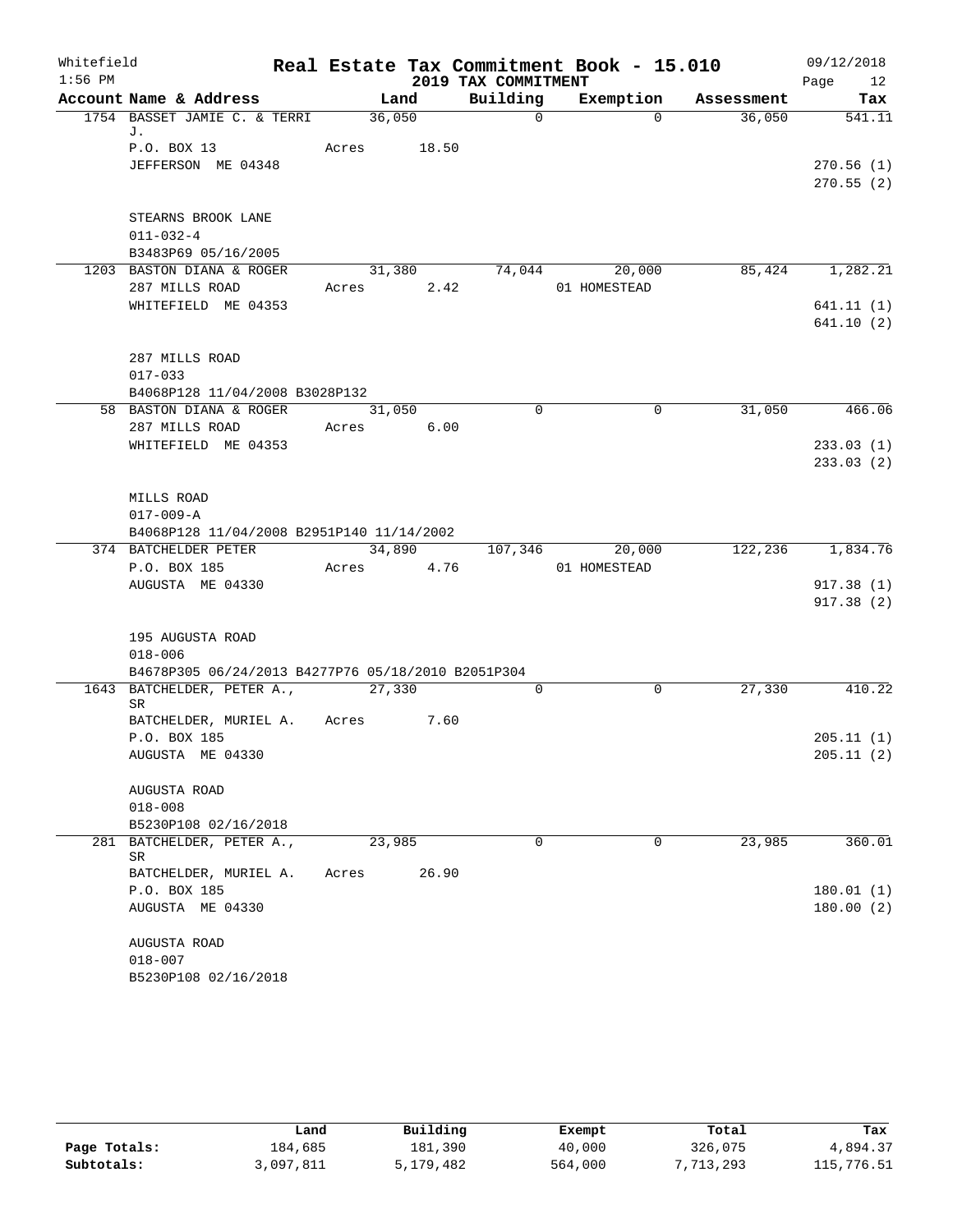| Whitefield |                                                                  |       |        |                     | Real Estate Tax Commitment Book - 15.010 |            |      | 09/12/2018   |
|------------|------------------------------------------------------------------|-------|--------|---------------------|------------------------------------------|------------|------|--------------|
| $1:56$ PM  |                                                                  |       |        | 2019 TAX COMMITMENT |                                          |            | Page | 13           |
|            | Account Name & Address                                           |       | Land   | Building            | Exemption                                | Assessment |      | Tax          |
|            | 545 BEACH JAMES A.                                               |       | 48,400 | $\Omega$            | $\Omega$                                 | 48,400     |      | 726.48       |
|            | 116 PURINGTON AVE.                                               | Acres | 83.00  |                     |                                          |            |      |              |
|            | AUGUSTA ME 04330                                                 |       |        |                     |                                          |            |      | 363.24(1)    |
|            |                                                                  |       |        |                     |                                          |            |      | 363.24(2)    |
|            | STERNS BROOK LANE                                                |       |        |                     |                                          |            |      |              |
|            | $011 - 030$                                                      |       |        |                     |                                          |            |      |              |
|            | B4490P52 02/08/2012 B2101P225                                    |       |        |                     |                                          |            |      |              |
| 253        | BEAULIEU BRIAN & ERICA                                           |       | 30,000 | 146,578             | 20,000                                   | 156,578    |      | 2,350.24     |
|            | MERRELL                                                          |       |        |                     |                                          |            |      |              |
|            | 38 MOOSEHEAD LANE                                                | Acres | 1.50   |                     | 01 HOMESTEAD                             |            |      |              |
|            | WHITEFIELD ME 04353                                              |       |        |                     |                                          |            |      | 1, 175.12(1) |
|            |                                                                  |       |        |                     |                                          |            |      | 1, 175.12(2) |
|            |                                                                  |       |        |                     |                                          |            |      |              |
|            | 38 MOOSEHEAD LANE                                                |       |        |                     |                                          |            |      |              |
|            | $012 - 029 - J$                                                  |       |        |                     |                                          |            |      |              |
|            | B4547P88 07/19/2012 B4478P184 01/04/2012 B3966P279<br>01/02/2008 |       |        |                     |                                          |            |      |              |
|            | 468 BEAULIEU DONNA B.                                            |       | 30,375 | 126,659             | 20,000                                   | 137,034    |      | 2,056.88     |
|            | 43 HUNTS MEADOW ROAD                                             | Acres | 1.75   |                     | 01 HOMESTEAD                             |            |      |              |
|            | WHITEFIELD ME 04353                                              |       |        |                     |                                          |            |      | 1,028.44(1)  |
|            |                                                                  |       |        |                     |                                          |            |      | 1,028.44(2)  |
|            |                                                                  |       |        |                     |                                          |            |      |              |
|            | 43 HUNTS MEADOW ROAD                                             |       |        |                     |                                          |            |      |              |
|            | $012 - 033 - C$                                                  |       |        |                     |                                          |            |      |              |
|            | B1642P324                                                        |       |        |                     |                                          |            |      |              |
|            | 1330 BEAUMIER JAMES P.                                           |       | 41,378 | 148,469             | 20,000                                   | 169,847    |      | 2,549.40     |
|            | 98 HUNTS MEADOW ROAD                                             | Acres | 12.66  |                     | 01 HOMESTEAD                             |            |      |              |
|            | WHITEFIELD ME 04353                                              |       |        |                     |                                          |            |      | 1,274.70(1)  |
|            |                                                                  |       |        |                     |                                          |            |      | 1, 274.70(2) |
|            |                                                                  |       |        |                     |                                          |            |      |              |
|            | 98 HUNTS MEADOW ROAD<br>$012 - 015 - D$                          |       |        |                     |                                          |            |      |              |
|            | B4158P104 06/12/2009 B3976P198 03/07/2008                        |       |        |                     |                                          |            |      |              |
| 1085       | BEAUSOLEIL RICHARD R. &                                          |       | 31,065 | 83,653              | 0                                        | 114,718    |      | 1,721.92     |
|            | * CYNTHIA J.                                                     | Acres | 2.21   |                     |                                          |            |      |              |
|            | 292 HOWE ROAD                                                    |       |        |                     |                                          |            |      | 860.96(1)    |
|            | WHITEFIELD ME 04353                                              |       |        |                     |                                          |            |      | 860.96 (2)   |
|            |                                                                  |       |        |                     |                                          |            |      |              |
|            | 292 HOWE ROAD                                                    |       |        |                     |                                          |            |      |              |
|            | $020 - 003 - A$                                                  |       |        |                     |                                          |            |      |              |
|            | B2872P21                                                         |       |        |                     |                                          |            |      |              |
|            | 1184 BEEDY STACIE A.                                             |       | 35,322 | 135,479             | 20,000                                   | 150,801    |      | 2, 263.52    |
|            | P.O. BOX 113                                                     | Acres | 5.09   |                     | 01 HOMESTEAD                             |            |      |              |
|            | ALNA ME 04535                                                    |       |        |                     |                                          |            |      | 1,131.76(1)  |
|            |                                                                  |       |        |                     |                                          |            |      | 1,131.76(2)  |
|            |                                                                  |       |        |                     |                                          |            |      |              |
|            | 414 HEAD TIDE ROAD                                               |       |        |                     |                                          |            |      |              |
|            | $005 - 021 - A$<br>B4093P21 01/29/2009 B2593P1                   |       |        |                     |                                          |            |      |              |
|            |                                                                  |       |        |                     |                                          |            |      |              |

|              | Land      | Building  | Exempt  | Total     | Tax        |
|--------------|-----------|-----------|---------|-----------|------------|
| Page Totals: | 216,540   | 640,838   | 80,000  | 777,378   | 11,668.44  |
| Subtotals:   | 3,314,351 | 5,820,320 | 644,000 | 8,490,671 | 127,444.95 |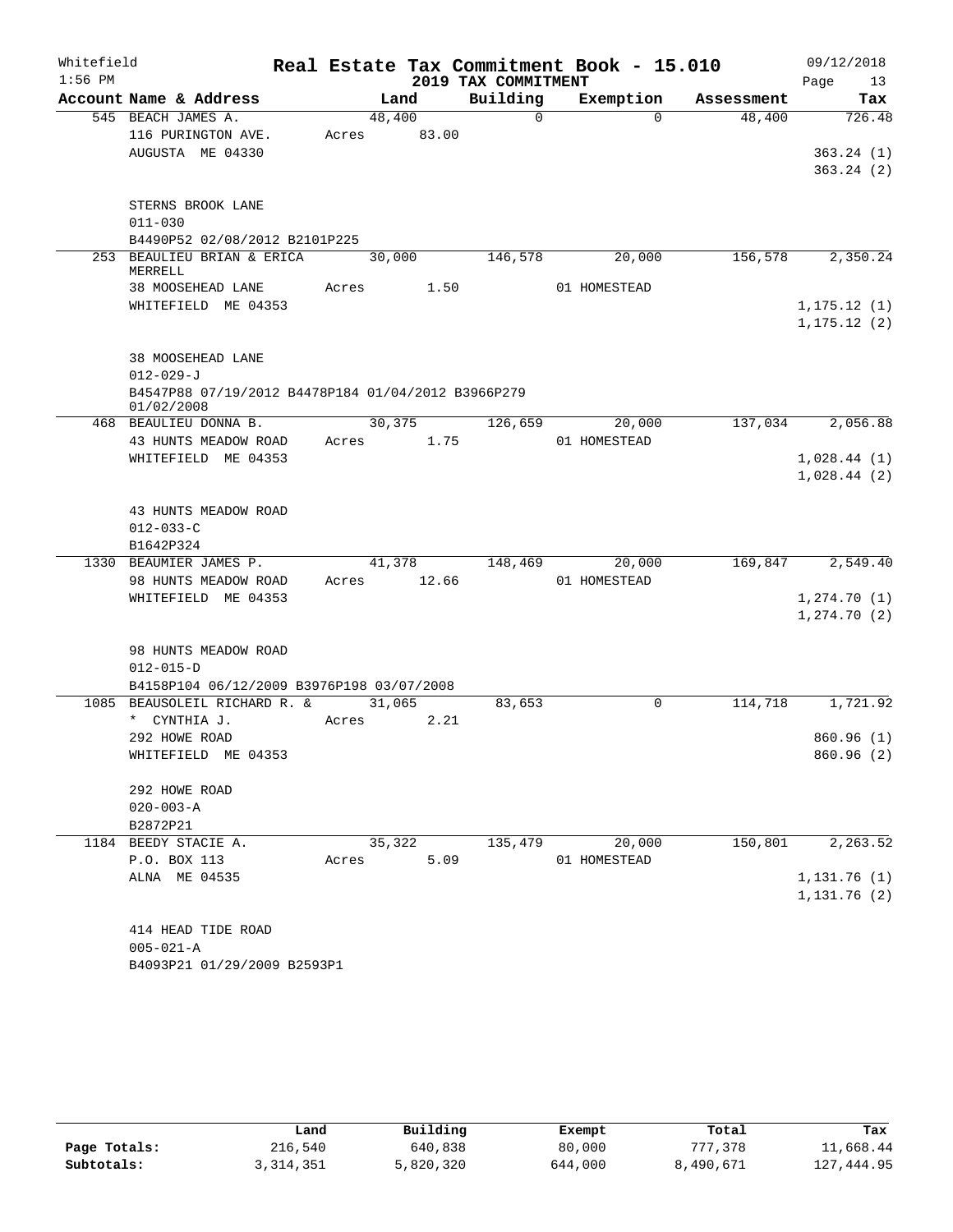| Whitefield<br>$1:56$ PM |                                                                   |         |         |                                 | Real Estate Tax Commitment Book - 15.010 |            | 09/12/2018                 |
|-------------------------|-------------------------------------------------------------------|---------|---------|---------------------------------|------------------------------------------|------------|----------------------------|
|                         | Account Name & Address                                            |         | Land    | 2019 TAX COMMITMENT<br>Building | Exemption                                | Assessment | Page<br>14<br>Tax          |
|                         | 1582 BELL JAMES N. & DARLENE                                      |         | 32,445  | 171,933                         | 20,000                                   | 184,378    | 2,767.51                   |
|                         | D.                                                                |         |         |                                 |                                          |            |                            |
|                         | 467 GARDINER ROAD<br>WHITEFIELD ME 04353                          | Acres   | 3.13    |                                 | 01 HOMESTEAD                             |            |                            |
|                         |                                                                   |         |         |                                 |                                          |            | 1,383.76(1)<br>1,383.75(2) |
|                         |                                                                   |         |         |                                 |                                          |            |                            |
|                         | 467 GARDINER ROAD                                                 |         |         |                                 |                                          |            |                            |
|                         | $012 - 038 - B$                                                   |         |         |                                 |                                          |            |                            |
|                         | B3495P86 06/06/2005                                               |         |         |                                 |                                          |            |                            |
|                         | 79 BELLEFLEUR CARLINE A.                                          |         | 30,000  | 102,132                         | 20,000                                   | 112,132    | 1,683.10                   |
|                         | PO BOX 163                                                        | Acres   | 0.61    |                                 | 01 HOMESTEAD                             |            |                            |
|                         | WHITEFIELD ME 04353                                               |         |         |                                 |                                          |            | 841.55 (1)                 |
|                         |                                                                   |         |         |                                 |                                          |            | 841.55(2)                  |
|                         | 18 GRAND ARMY ROAD                                                |         |         |                                 |                                          |            |                            |
|                         | $026 - 011$                                                       |         |         |                                 |                                          |            |                            |
|                         | B1488P6                                                           |         |         |                                 |                                          |            |                            |
|                         | 1506 BENEDICT JOSEPH W.                                           |         | 32,370  | $\mathbf 0$                     | $\mathbf 0$                              | 32,370     | 485.87                     |
|                         | KELLEY-BENEDICT,                                                  | Acres   | 13.90   |                                 |                                          |            |                            |
|                         | PATRICIA                                                          |         |         |                                 |                                          |            |                            |
|                         | 58 WHITNEY STREET                                                 |         |         |                                 |                                          |            | 242.94 (1)                 |
|                         | NORTHBOROUGH MA 01532                                             |         |         |                                 |                                          |            | 242.93(2)                  |
|                         | DEVINE ROAD                                                       |         |         |                                 |                                          |            |                            |
|                         | $019 - 054$                                                       |         |         |                                 |                                          |            |                            |
|                         | B5007P310 05/23/2016 B4457P106 10/27/2011 B4339P144<br>11/02/2010 |         |         |                                 |                                          |            |                            |
|                         | 1627 BENEDICT JOSEPH W.                                           | 174,250 |         | 155,845                         | 0                                        | 330,095    | 4,954.73                   |
|                         | KELLEY-BENEDICT,<br>PATRICIA                                      | Acres   | 265.00  |                                 |                                          |            |                            |
|                         | 58 WHITNEY STREET                                                 |         |         |                                 |                                          |            | 2,477.37 (1)               |
|                         | NORTHBOROUGH MA 01532                                             |         |         |                                 |                                          |            | 2,477.36(2)                |
|                         | 242 DEVINE ROAD                                                   |         |         |                                 |                                          |            |                            |
|                         | $019 - 006$                                                       |         |         |                                 |                                          |            |                            |
|                         | B5007P310 05/23/2016 B4457P106 11/08/2011 B4339P144               |         |         |                                 |                                          |            |                            |
|                         | 11/10/2010 B2088P159 08/15/1995 B316P548                          |         |         |                                 |                                          |            |                            |
|                         | 549 BENN THOMAS J. &<br>DELORES                                   |         | 31,725  | 155,731                         | 20,000                                   | 167,456    | 2,513.51                   |
|                         | 208 DEVINE ROAD                                                   | Acres   | 2.65    |                                 | 01 HOMESTEAD                             |            |                            |
|                         | WHITEFIELD ME 04353                                               |         |         |                                 |                                          |            | 1,256.76(1)                |
|                         |                                                                   |         |         |                                 |                                          |            | 1, 256.75(2)               |
|                         | 208 DEVINE ROAD                                                   |         |         |                                 |                                          |            |                            |
|                         | $016 - 013 - C$                                                   |         |         |                                 |                                          |            |                            |
|                         | B1664P222                                                         |         |         |                                 |                                          |            |                            |
|                         | 886 BENNE STEPHEN III                                             |         | 137,086 | 144,726                         | 0                                        | 281,812    | 4,230.00                   |
|                         | P O BOX 99                                                        | Acres   | 365.90  |                                 |                                          |            |                            |
|                         | WHITEFIELD ME 04353                                               |         |         |                                 |                                          |            | 2,115.00(1)                |
|                         |                                                                   |         |         |                                 |                                          |            | 2,115.00(2)                |
|                         |                                                                   |         |         |                                 |                                          |            |                            |
|                         | 316 HUNTS MEADOW ROAD                                             |         |         |                                 |                                          |            |                            |
|                         | $015 - 010$                                                       |         |         |                                 |                                          |            |                            |
|                         | B1030P199                                                         |         |         |                                 |                                          |            |                            |
|                         |                                                                   |         |         |                                 |                                          |            |                            |

|              | Land      | Building  | Exempt  | Total     | Tax        |
|--------------|-----------|-----------|---------|-----------|------------|
| Page Totals: | 437,876   | 730,367   | 60,000  | 1,108,243 | 16,634.72  |
| Subtotals:   | 3,752,227 | 6,550,687 | 704,000 | 9,598,914 | 144,079.67 |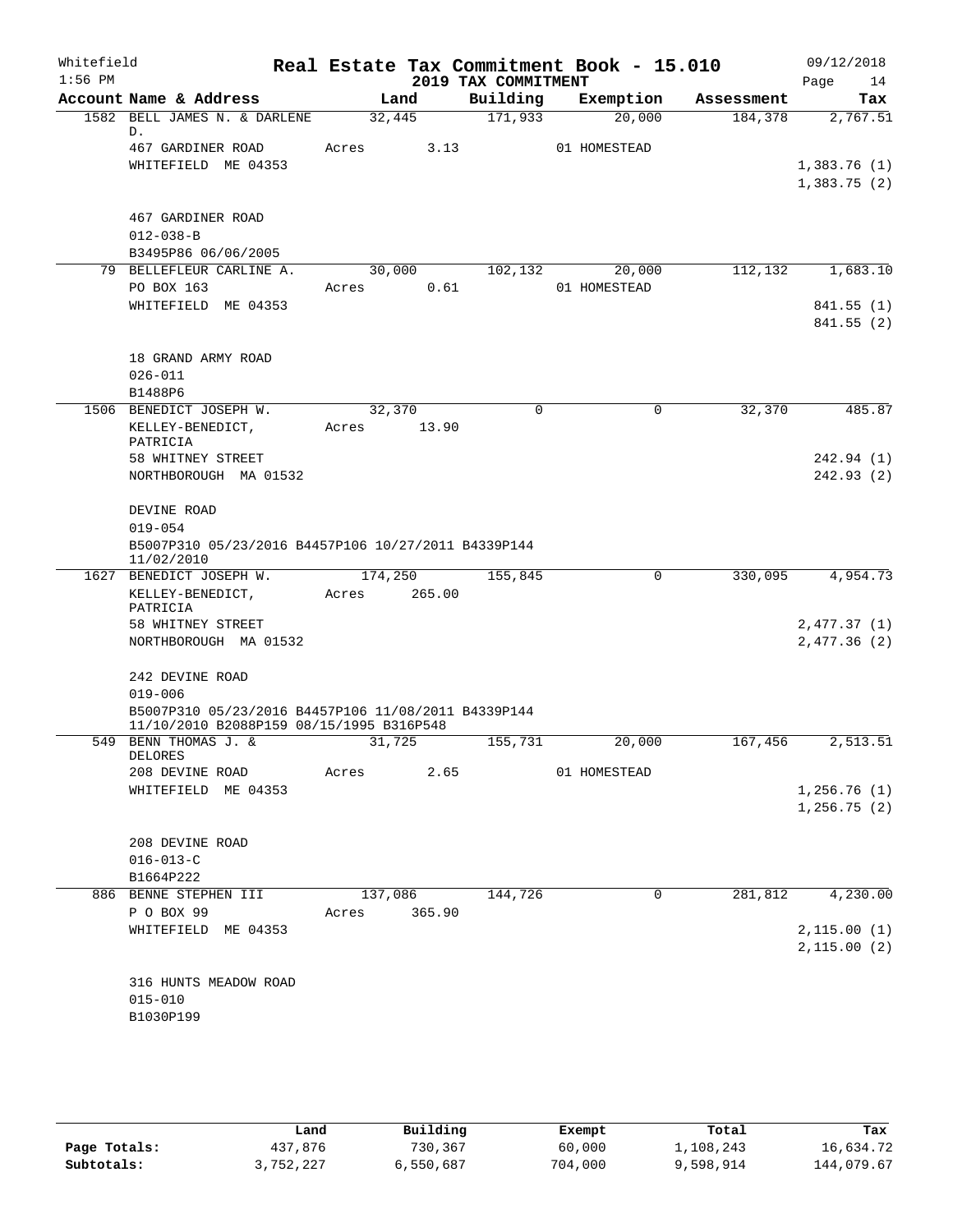| Whitefield |                                                                             |       |                |                     | Real Estate Tax Commitment Book - 15.010 |            | 09/12/2018             |
|------------|-----------------------------------------------------------------------------|-------|----------------|---------------------|------------------------------------------|------------|------------------------|
| $1:56$ PM  |                                                                             |       |                | 2019 TAX COMMITMENT |                                          |            | Page<br>15             |
|            | Account Name & Address                                                      |       | Land           | Building            | Exemption                                | Assessment | Tax                    |
|            | 1521 BENNE THOMAS & PAULA                                                   |       | 24,700         | $\Omega$            | $\Omega$                                 | 24,700     | 370.75                 |
|            | 587 TOWNHOUSE ROAD                                                          | Acres | 28.00          |                     |                                          |            |                        |
|            | WHITEFIELD ME 04353                                                         |       |                |                     |                                          |            | 185.38(1)<br>185.37(2) |
|            |                                                                             |       |                |                     |                                          |            |                        |
|            | TOWNHOUSE ROAD                                                              |       |                |                     |                                          |            |                        |
|            | $009 - 030$                                                                 |       |                |                     |                                          |            |                        |
|            | B4347P146 12/01/2010                                                        |       |                |                     |                                          |            |                        |
|            | 1648 BENNE THOMAS & PAULA                                                   |       | 45,330         | 59,059              | 20,000                                   | 84,389     | 1,266.68               |
|            | 587 TOWNHOUSE ROAD                                                          | Acres | 17.60          |                     | 01 HOMESTEAD                             |            |                        |
|            | WHITEFIELD ME 04353                                                         |       |                |                     |                                          |            | 633.34(1)              |
|            |                                                                             |       |                |                     |                                          |            | 633.34 (2)             |
|            | 587 TOWNHOUSE ROAD                                                          |       |                |                     |                                          |            |                        |
|            | $010 - 002$                                                                 |       |                |                     |                                          |            |                        |
|            | B4347P146 12/01/2010                                                        |       |                |                     |                                          |            |                        |
|            | 428 BENNETT NANCY M.                                                        |       | 30,850         | $\Omega$            | $\Omega$                                 | 30,850     | 463.06                 |
|            | 24 PLEASANT DRIVE                                                           | Acres | 12.00          |                     |                                          |            |                        |
|            | BENTON STATION ME                                                           |       |                |                     |                                          |            | 231.53(1)              |
|            | 04901                                                                       |       |                |                     |                                          |            | 231.53(2)              |
|            |                                                                             |       |                |                     |                                          |            |                        |
|            | CROCKER AVENUE, NORTH                                                       |       |                |                     |                                          |            |                        |
|            | $007 - 010$                                                                 |       |                |                     |                                          |            |                        |
|            | B566P343                                                                    |       |                |                     |                                          |            |                        |
|            | 1224 BENNETT NANCY M.                                                       |       | 22,250         | $\Omega$            | $\mathbf 0$                              | 22,250     | 333.97                 |
|            | 24 PLEASANT DRIVE                                                           | Acres | 3.00           |                     |                                          |            |                        |
|            | BENTON STATION ME<br>04901                                                  |       |                |                     |                                          |            | 166.99(1)              |
|            |                                                                             |       |                |                     |                                          |            | 166.98(2)              |
|            |                                                                             |       |                |                     |                                          |            |                        |
|            | CROCKER AVENUE, NORTH                                                       |       |                |                     |                                          |            |                        |
|            | $007 - 010 - A$                                                             |       |                |                     |                                          |            |                        |
|            | B566P343                                                                    |       |                |                     |                                          |            |                        |
|            | 1215 BENT SUSAN Y.<br>PO BOX 63                                             | Acres | 30,300<br>1.70 | 74,581              | 0                                        | 104,881    | 1,574.26               |
|            | NOBLEBORO ME 04555                                                          |       |                |                     |                                          |            | 787.13(1)              |
|            |                                                                             |       |                |                     |                                          |            | 787.13(2)              |
|            |                                                                             |       |                |                     |                                          |            |                        |
|            | 754 WISCASSET ROAD                                                          |       |                |                     |                                          |            |                        |
|            | $001 - 058 - D$                                                             |       |                |                     |                                          |            |                        |
|            | B4867P223 03/13/2015 B4657P160 05/03/2013 B4539P115<br>06/25/2012 B2516P286 |       |                |                     |                                          |            |                        |
|            | 1882 BERGERON MARK D. &                                                     |       | 22,250         | $\Omega$            | $\Omega$                                 | 22,250     | 333.97                 |
|            | MARIE A.                                                                    |       |                |                     |                                          |            |                        |
|            | 109 APPLE RIDGE ROAD                                                        | Acres | 2.50           |                     |                                          |            |                        |
|            | WEST SPRINGFIELD MA<br>01089                                                |       |                |                     |                                          |            | 166.99(1)              |
|            |                                                                             |       |                |                     |                                          |            | 166.98(2)              |
|            |                                                                             |       |                |                     |                                          |            |                        |
|            | HEAD TIDE ROAD                                                              |       |                |                     |                                          |            |                        |
|            | $005 - 001 - A$                                                             |       |                |                     |                                          |            |                        |
|            | B5102P214 11/10/2016 B4971P100 01/22/2016                                   |       |                |                     |                                          |            |                        |

|              | Land      | Building  | Exempt  | Total     | Tax        |
|--------------|-----------|-----------|---------|-----------|------------|
| Page Totals: | 175,680   | 133,640   | 20,000  | 289,320   | 4,342.69   |
| Subtotals:   | 3,927,907 | 6,684,327 | 724,000 | 9,888,234 | 148,422.36 |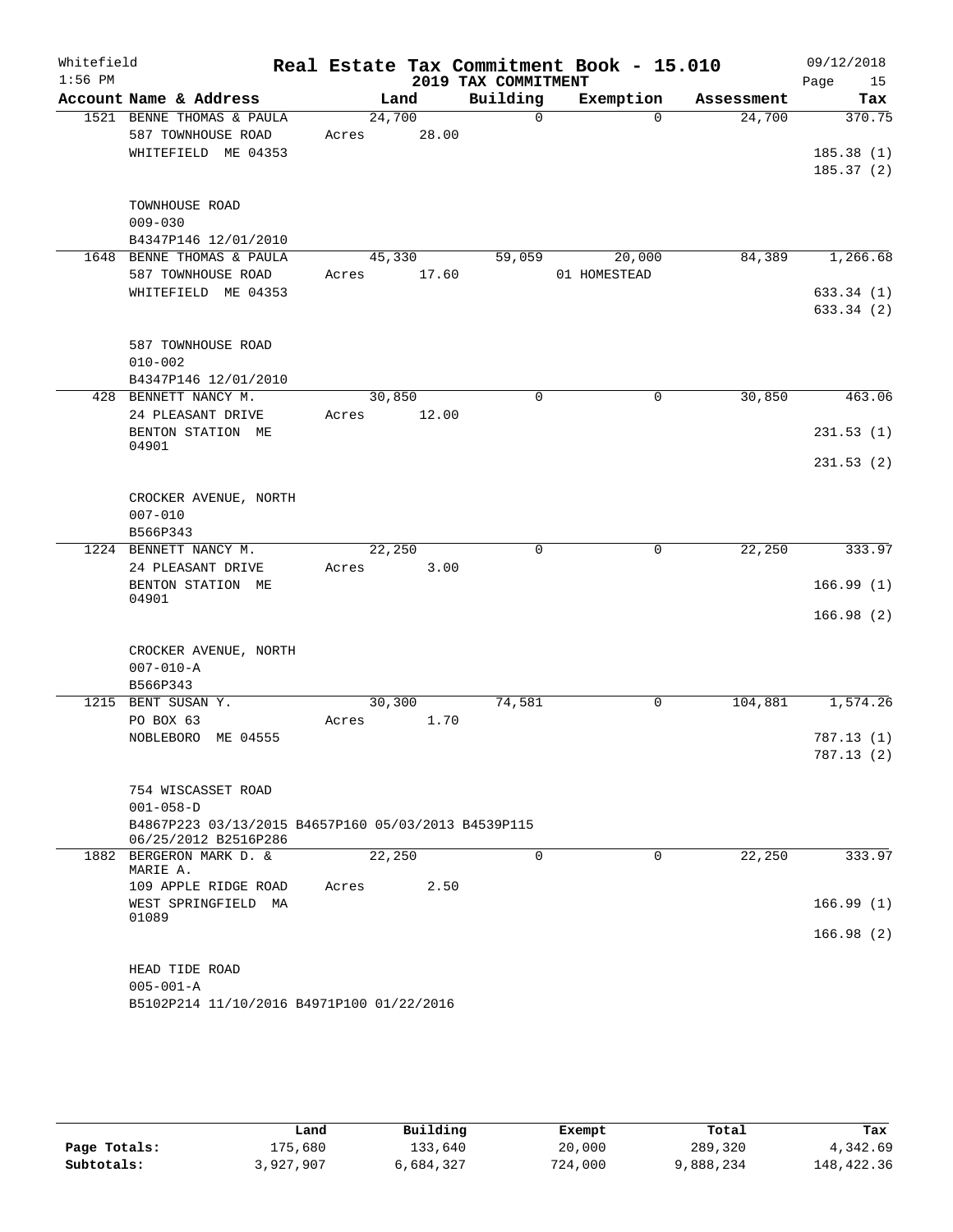| Whitefield<br>$1:56$ PM |                                                   |           |           | 2019 TAX COMMITMENT | Real Estate Tax Commitment Book - 15.010 |            | 09/12/2018<br>Page<br>16 |
|-------------------------|---------------------------------------------------|-----------|-----------|---------------------|------------------------------------------|------------|--------------------------|
|                         | Account Name & Address                            |           | Land      | Building            | Exemption                                | Assessment | Tax                      |
|                         | 957 BERINSKY HELENE J.                            |           | 51,852    | $\mathbf 0$         | $\Omega$                                 | 51,852     | 778.30                   |
|                         | 48 HILLCREST ROAD                                 | Acres     | 82.00     |                     |                                          |            |                          |
|                         | WAKEFIELD RI 02879                                |           |           |                     |                                          |            | 389.15(1)                |
|                         |                                                   |           |           |                     |                                          |            | 389.15(2)                |
|                         |                                                   |           |           |                     |                                          |            |                          |
|                         | EAST RIVER ROAD                                   |           |           |                     |                                          |            |                          |
|                         | $010 - 056$                                       |           |           |                     |                                          |            |                          |
|                         | 1523 BERRY ANDREW                                 |           | 74,250    | 144,968             | 0                                        | 219,218    | 3,290.46                 |
|                         | P O BOX 120                                       | Acres     | 65.00     |                     |                                          |            |                          |
|                         | WHITEFIELD ME 04353                               |           |           |                     |                                          |            | 1,645.23(1)              |
|                         |                                                   |           |           |                     |                                          |            | 1,645.23(2)              |
|                         |                                                   |           |           |                     |                                          |            |                          |
|                         | 55 TOWN FARM LANE                                 |           |           |                     |                                          |            |                          |
|                         | $010 - 047$                                       |           |           |                     |                                          |            |                          |
|                         | B1298P71                                          |           |           |                     |                                          |            |                          |
|                         | 638 BERRY ANDREW                                  |           | 55,825    | 165,028             | 20,000                                   | 200,853    | 3,014.80                 |
|                         | P. . O BOX 120                                    | Acres     | 25.50     |                     | 01 HOMESTEAD                             |            |                          |
|                         | WHITEFIELD ME 04353                               |           |           |                     |                                          |            | 1,507.40(1)              |
|                         |                                                   |           |           |                     |                                          |            | 1,507.40(2)              |
|                         |                                                   |           |           |                     |                                          |            |                          |
|                         | 399 EAST RIVER ROAD                               |           |           |                     |                                          |            |                          |
|                         | $010 - 041$                                       |           |           |                     |                                          |            |                          |
|                         | B1298P71                                          |           |           |                     |                                          |            |                          |
|                         | 575 BERRY ANDREW B. &                             |           | 10,750    | $\mathbf 0$         | $\mathbf 0$                              | 10,750     | 161.36                   |
|                         | ELIZABETH A. MCLEAN                               |           |           |                     |                                          |            |                          |
|                         | 55 GRAND ARMY ROAD                                | Acres     | 0.50      |                     |                                          |            |                          |
|                         | WHITEFIELD ME 04353                               |           |           |                     |                                          |            | 80.68(1)                 |
|                         |                                                   |           |           |                     |                                          |            | 80.68(2)                 |
|                         |                                                   |           |           |                     |                                          |            |                          |
|                         | GRAND ARMY ROAD                                   |           |           |                     |                                          |            |                          |
|                         | $026 - 014$                                       |           |           |                     |                                          |            |                          |
|                         | B3389P215 11/04/2004                              |           |           |                     |                                          |            |                          |
| 1660                    | BERRY ANDREW D. &                                 |           | 37,550    | 113,719             | 0                                        | 151,269    | 2,270.55                 |
|                         | ELIZABETH A. MCLEAN                               |           |           |                     |                                          |            |                          |
|                         | 55 GRAND ARMY ROAD                                | Acres     | 3.20      |                     |                                          |            |                          |
|                         | WHITEFIELD ME 04353                               |           |           |                     |                                          |            | 1,135.28(1)              |
|                         |                                                   |           |           |                     |                                          |            | 1, 135.27(2)             |
|                         |                                                   |           |           |                     |                                          |            |                          |
|                         | 55 GRAND ARMY ROAD                                |           |           |                     |                                          |            |                          |
|                         | $013 - 042$                                       |           |           |                     |                                          |            |                          |
|                         | B3389P215 11/04/2004                              |           |           |                     |                                          |            |                          |
|                         | 812 BERRY JONATHAN &<br><b>JESSICA</b>            |           | 42,266    | 87,177              | 0                                        | 129,443    | 1,942.94                 |
|                         | 335 PITTSTON ROAD                                 | Acres     | 13.77     |                     |                                          |            |                          |
|                         | WHITEFIELD ME 04353                               |           |           |                     |                                          |            | 971.47(1)                |
|                         |                                                   |           |           |                     |                                          |            | 971.47(2)                |
|                         |                                                   |           |           |                     |                                          |            |                          |
|                         | 335 PITTSTON ROAD                                 |           |           |                     |                                          |            |                          |
|                         | $003 - 012$                                       |           |           |                     |                                          |            |                          |
|                         | B4285P252 06/14/2010 B1083P269 10/19/1981         |           |           |                     |                                          |            |                          |
|                         | 1503 BERRY, JEFFREY D.                            |           | 35,000    | 112,026             | 0                                        | 147,026    | 2,206.86                 |
|                         | 124 MAIN STREET                                   | Acres     | 1.10      |                     |                                          |            |                          |
|                         | WHITEFIELD ME 04353                               |           |           |                     |                                          |            | 1, 103.43(1)             |
|                         |                                                   |           |           |                     |                                          |            | 1, 103.43(2)             |
|                         |                                                   |           |           |                     |                                          |            |                          |
|                         | 124 MAIN STREET                                   |           |           |                     |                                          |            |                          |
|                         | $022 - 011$                                       |           |           |                     |                                          |            |                          |
|                         | B5008P62 05/23/2016 B4833P186 10/31/2014 B476P445 |           |           |                     |                                          |            |                          |
|                         |                                                   |           |           |                     |                                          |            |                          |
|                         |                                                   | Land      | Building  |                     | Exempt                                   | Total      | Tax                      |
| Page Totals:            |                                                   | 307,493   | 622,918   |                     | 20,000                                   | 910,411    | 13,665.27                |
| Subtotals:              |                                                   | 4,235,400 | 7,307,245 |                     | 744,000                                  | 10,798,645 | 162,087.63               |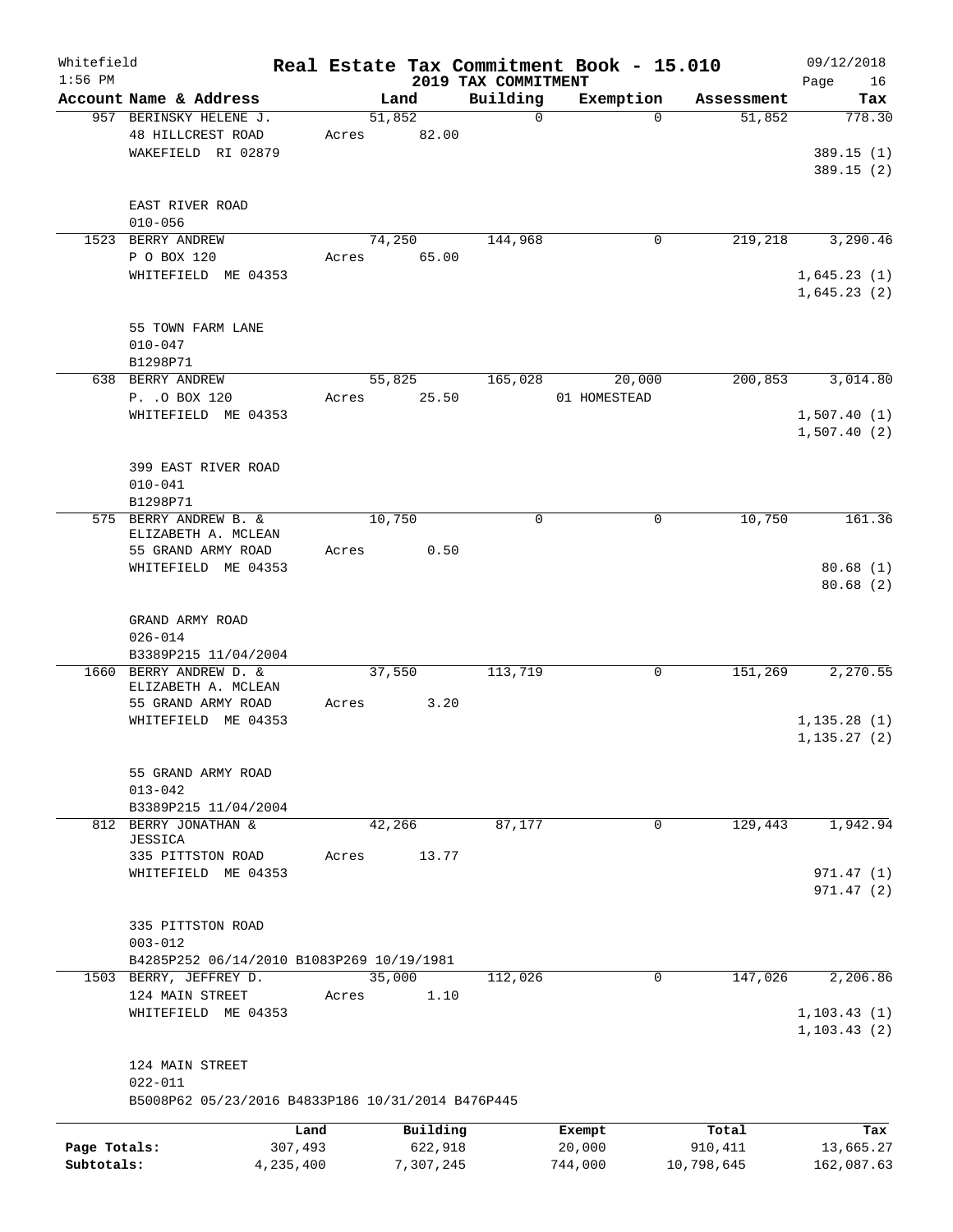| Whitefield<br>$1:56$ PM |                                                                                                                                                                                          |                  |       | 2019 TAX COMMITMENT | Real Estate Tax Commitment Book - 15.010   |            | 09/12/2018<br>Page<br>17                |
|-------------------------|------------------------------------------------------------------------------------------------------------------------------------------------------------------------------------------|------------------|-------|---------------------|--------------------------------------------|------------|-----------------------------------------|
|                         | Account Name & Address                                                                                                                                                                   |                  | Land  | Building            | Exemption                                  | Assessment | Tax                                     |
|                         | 755 BERUBE, JAY R.<br>43 GARDINER ROAD<br>WHITEFIELD ME 04353                                                                                                                            | 30,030<br>Acres  | 1.52  | 86,950              | $\Omega$                                   | 116,980    | 1,755.87<br>877.94 (1)<br>877.93 (2)    |
|                         | 43 GARDINER ROAD<br>$013 - 026$<br>B4992P156 04/04/2016 B4864P123 02/26/2015 B4853P184<br>01/09/2015 B4718P176 10/02/2013 B4517P53 B4241P75<br>01/13/2010 B4030P116 04/10/2008 B1775P274 |                  |       |                     |                                            |            |                                         |
|                         | 1061 BESSEY BROCK A. & ERIN                                                                                                                                                              | 42,690           |       | 156,805             | 20,000                                     | 179,495    | 2,694.22                                |
|                         | Ε.<br>72 SO. HUNTS MEADOW<br><b>ROAD</b><br>WHITEFIELD ME 04353                                                                                                                          | Acres            | 14.30 |                     | 01 HOMESTEAD                               |            | 1,347.11(1)<br>1,347.11(2)              |
|                         | 72 SO. HUNTS MEADOW<br><b>ROAD</b><br>$012 - 002$<br>B4283P82 06/08/2010 B2595P247 09/01/2000                                                                                            |                  |       |                     |                                            |            |                                         |
|                         | 1222 BEST GARY R. II &                                                                                                                                                                   | 48,250           |       | 141,331             | 20,000                                     | 169,581    | 2,545.41                                |
|                         | CHRISTINE<br>* GARDNER-BEST<br>508 TOWNHOUSE ROAD<br>WHITEFIELD ME 04353                                                                                                                 | Acres            | 15.00 |                     | 01 HOMESTEAD                               |            | 1, 272.71(1)<br>1, 272.70(2)            |
|                         | 508 TOWNHOUSE ROAD<br>$010 - 024$<br>B3386P166 10/29/2004                                                                                                                                |                  |       |                     |                                            |            |                                         |
|                         | 1435 BEST NORMAN<br>114 HOWE ROAD<br>WHITEFIELD ME 04353                                                                                                                                 | 30,000<br>Acres  | 1.50  | 33,024              | 26,000<br>01 HOMESTEAD<br>05 VET EXEMPTION | 37,024     | 555.73<br>277.87(1)<br>277.86(2)        |
|                         | 114 HOWE ROAD<br>$017 - 018 - B$                                                                                                                                                         |                  |       |                     |                                            |            |                                         |
|                         | 710 BHS INC.<br>683 NORTHERN AVENUE<br>FARMINGDALE ME 04344                                                                                                                              | 150,000<br>Acres | 20.00 | 0                   | 0                                          | 150,000    | 2,251.50<br>1,125.75(1)<br>1, 125.75(2) |
|                         | DOYLE ROAD<br>$019 - 021 - 002$<br>B5003P118 05/12/2016 B1448P82                                                                                                                         |                  |       |                     |                                            |            |                                         |
|                         | 380 BICKFORD ARNOLD E., III<br>304 NO. HUNTS MEADOW<br>ROAD                                                                                                                              | 36,634<br>Acres  | 6.73  | 66,006              | 20,000<br>01 HOMESTEAD                     | 82,640     | 1,240.43                                |
|                         | WHITEFIELD ME 04353                                                                                                                                                                      |                  |       |                     |                                            |            | 620.22(1)<br>620.21(2)                  |
|                         | 304 NO. HUNTS MEADOW<br>ROAD<br>$018 - 035$<br>B2470P53                                                                                                                                  |                  |       |                     |                                            |            |                                         |

|              | Land      | Building | Exempt  | Total      | Tax        |
|--------------|-----------|----------|---------|------------|------------|
| Page Totals: | 337,604   | 484,116  | 86,000  | 735,720    | 11,043.16  |
| Subtotals:   | 4,573,004 | ,791,361 | 830,000 | 11,534,365 | 173,130.79 |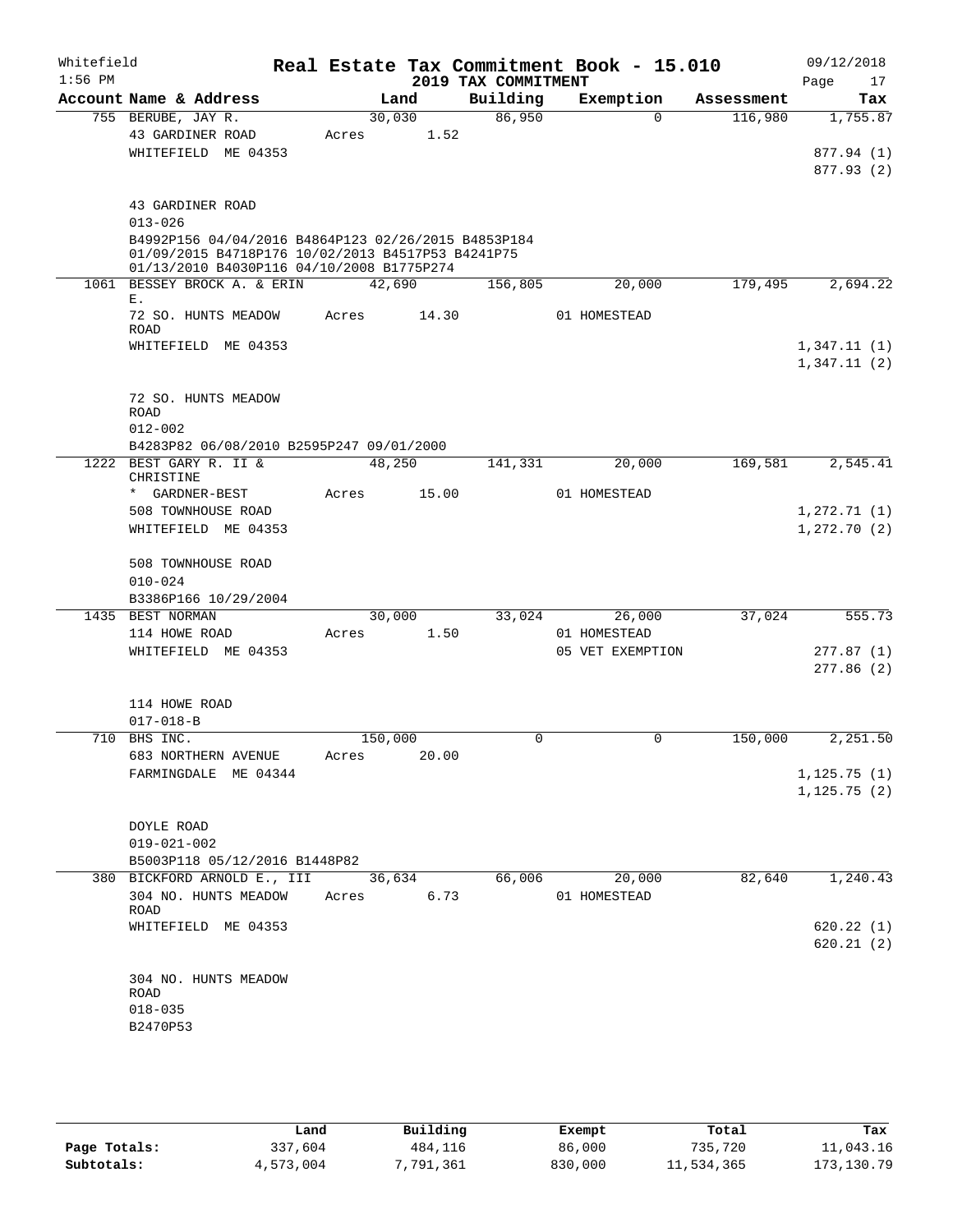| Whitefield   |                                                    |       |             |                                 | Real Estate Tax Commitment Book - 15.010 |              | 09/12/2018       |
|--------------|----------------------------------------------------|-------|-------------|---------------------------------|------------------------------------------|--------------|------------------|
| $1:56$ PM    | Account Name & Address                             |       | Land        | 2019 TAX COMMITMENT<br>Building | Exemption                                | Assessment   | Page 18<br>Tax   |
|              | 681 BICKFORD JILL J.                               |       | 30,000      | 125,602                         | 20,000                                   | 135,602      | 2,035.39         |
|              | 11 GRAND ARMY ROAD                                 |       | Acres 0.80  |                                 | 01 HOMESTEAD                             |              |                  |
|              | WHITEFIELD ME 04353                                |       |             |                                 |                                          |              | 1,017.70(1)      |
|              |                                                    |       |             |                                 |                                          |              | 1,017.69(2)      |
|              |                                                    |       |             |                                 |                                          |              |                  |
|              | 11 GRAND ARMY ROAD                                 |       |             |                                 |                                          |              |                  |
|              | $026 - 018$                                        |       |             |                                 |                                          |              |                  |
|              | B1744P305                                          |       |             |                                 |                                          |              |                  |
|              | 1059 BILLS, ROBERT J.                              |       | 49,450      |                                 | 54,408<br>20,000                         | 83,858       | 1,258.71         |
|              | BILLS, ANNE C.                                     |       | Acres 20.00 |                                 | 01 HOMESTEAD                             |              |                  |
|              | 158 HOWE ROAD                                      |       |             |                                 |                                          |              | 629.36(1)        |
|              | WHITEFIELD ME 04353                                |       |             |                                 |                                          |              | 629.35(2)        |
|              |                                                    |       |             |                                 |                                          |              |                  |
|              | 158 HOWE ROAD                                      |       |             |                                 |                                          |              |                  |
|              | $017 - 018$                                        |       |             |                                 |                                          |              |                  |
|              | B4993P299 03/15/2016 B4805P31 08/01/2014 B1410P307 |       |             |                                 |                                          |              |                  |
|              | 474 BINEAU MARJORIE O.                             |       | 30,600      | 109,511                         | 20,000                                   | 120,111      | 1,802.87         |
|              | PO BOX 100                                         |       | Acres 1.90  |                                 | 01 HOMESTEAD                             |              |                  |
|              | COOPERS MILLS ME 04341                             |       |             |                                 |                                          |              | 901.44(1)        |
|              |                                                    |       |             |                                 |                                          |              | 901.43(2)        |
|              |                                                    |       |             |                                 |                                          |              |                  |
|              | 113 MAIN STREET                                    |       |             |                                 |                                          |              |                  |
|              | $022 - 026$                                        |       |             |                                 |                                          |              |                  |
|              | B1418P122                                          |       |             |                                 |                                          |              |                  |
|              | 413 BINNS DENNIS & JANET                           |       | 79,750      | 184,914                         | 20,000                                   | 244,664      | 3,672.41         |
|              | 509 TOWNHOUSE ROAD                                 |       | Acres 70.00 |                                 | 01 HOMESTEAD                             |              |                  |
|              | WHITEFIELD ME 04353                                |       |             |                                 |                                          |              | 1,836.21(1)      |
|              |                                                    |       |             |                                 |                                          |              | 1,836.20(2)      |
|              |                                                    |       |             |                                 |                                          |              |                  |
|              | 509 TOWNHOUSE ROAD                                 |       |             |                                 |                                          |              |                  |
|              | $010 - 005$                                        |       |             |                                 |                                          |              |                  |
|              | B748P103                                           |       |             |                                 |                                          |              |                  |
|              | 1623 BINNS DENNIS R. & JANET                       |       | 13,740      | 0                               | 0                                        | 13,740       | 206.24           |
|              | 509 TOWNHOUSE ROAD                                 | Acres | 12.80       |                                 |                                          |              |                  |
|              | WHITEFIELD ME 04353                                |       |             |                                 |                                          |              | 103.12(1)        |
|              |                                                    |       |             |                                 |                                          |              | 103.12(2)        |
|              |                                                    |       |             |                                 |                                          |              |                  |
|              | TOWNHOUSE ROAD, BACK                               |       |             |                                 |                                          |              |                  |
|              | $009 - 032$                                        |       |             |                                 |                                          |              |                  |
|              | B2484P233                                          |       |             |                                 |                                          |              |                  |
|              | 206 BINNS DENNIS R. & JANET                        |       | 20,450      | 997                             | 0                                        | 21,447       | 321.92           |
|              | 509 TOWNHOUSE ROAD                                 | Acres | 1.80        |                                 |                                          |              |                  |
|              | WHITEFIELD ME 04353                                |       |             |                                 |                                          |              | 160.96(1)        |
|              |                                                    |       |             |                                 |                                          |              | 160.96(2)        |
|              |                                                    |       |             |                                 |                                          |              |                  |
|              | TOWNHOUSE ROAD                                     |       |             |                                 |                                          |              |                  |
|              | $010 - 008 - C$                                    |       |             |                                 |                                          |              |                  |
|              | B2484P233                                          |       |             |                                 |                                          |              |                  |
|              | 568 BINNS SUSAN ELAINE                             |       | 31,500      | 97,127                          | 20,000                                   | 108,627      | 1,630.49         |
|              | 334 HOWE ROAD                                      | Acres | 2.50        |                                 | 01 HOMESTEAD                             |              |                  |
|              | WHITEFIELD ME 04353                                |       |             |                                 |                                          |              | 815.25(1)        |
|              |                                                    |       |             |                                 |                                          |              | 815.24(2)        |
|              |                                                    |       |             |                                 |                                          |              |                  |
|              | 334 HOWE ROAD                                      |       |             |                                 |                                          |              |                  |
|              | $020 - 005 - A$                                    |       |             |                                 |                                          |              |                  |
|              | B1725P79                                           |       |             |                                 |                                          |              |                  |
|              |                                                    |       |             |                                 |                                          |              |                  |
|              | Land                                               |       | Building    |                                 |                                          | Total        |                  |
| Page Totals: | 255,490                                            |       | 572,559     |                                 | Exempt<br>100,000                        | 728,049      | Tax<br>10,928.03 |
| Subtotals:   | 4,828,494                                          |       | 8,363,920   |                                 | 930,000                                  | 12, 262, 414 | 184,058.82       |
|              |                                                    |       |             |                                 |                                          |              |                  |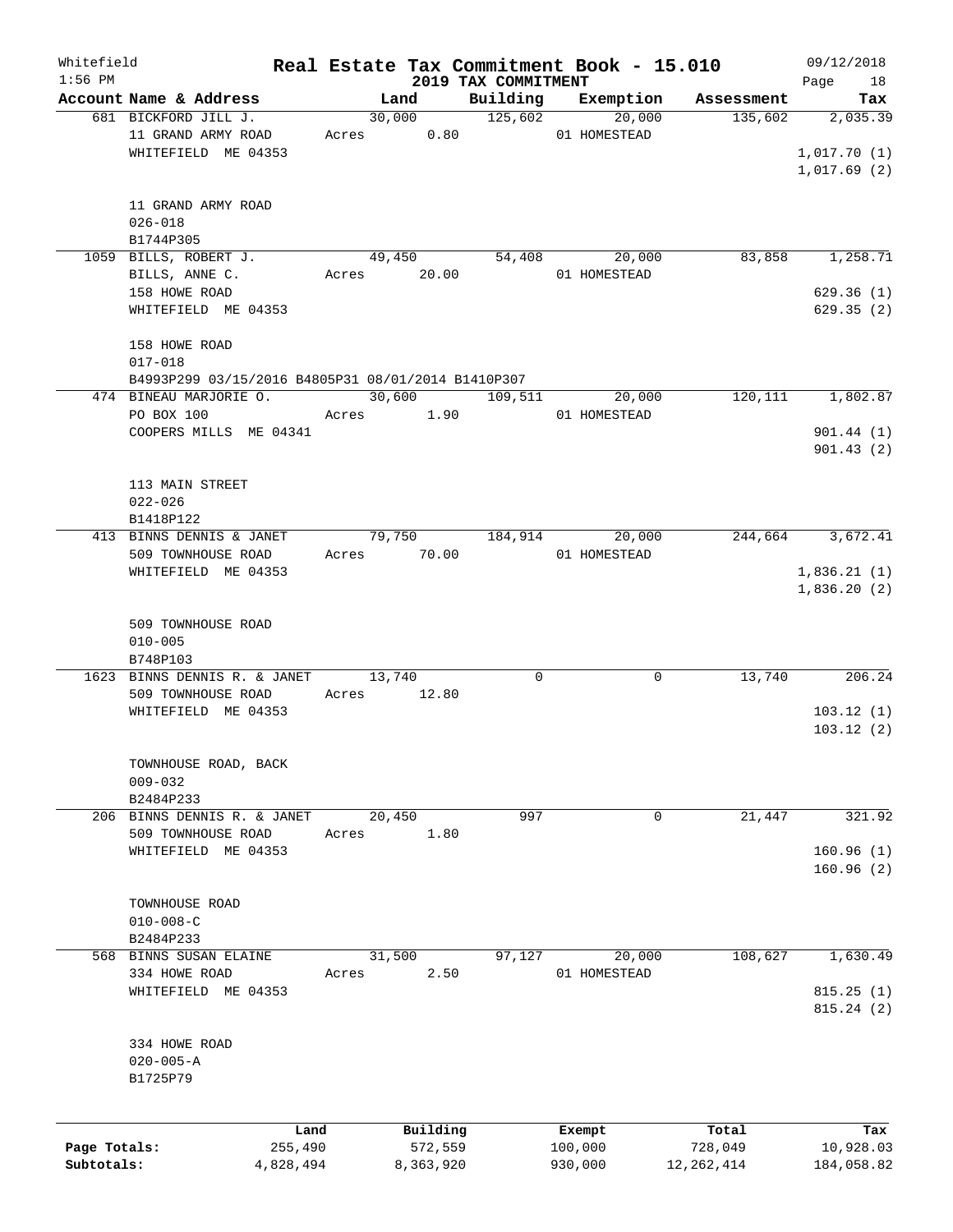| Whitefield |                                                               |                 |             |                     | Real Estate Tax Commitment Book - 15.010 |            | 09/12/2018  |
|------------|---------------------------------------------------------------|-----------------|-------------|---------------------|------------------------------------------|------------|-------------|
| $1:56$ PM  |                                                               |                 |             | 2019 TAX COMMITMENT |                                          |            | Page<br>19  |
|            | Account Name & Address                                        |                 | Land        | Building            | Exemption                                | Assessment | Tax         |
|            | 1165 BIRCH, HERBERT WILLIAM<br>C/o CAROL ANNE BIRCH<br>(P.R.) | Acres           | 975<br>0.65 | $\Omega$            | $\Omega$                                 | 975        | 14.63       |
|            | P.O. BOX 89                                                   |                 |             |                     |                                          |            | 7.32(1)     |
|            | COOPERS MILLS ME 04341                                        |                 |             |                     |                                          |            | 7.31(2)     |
|            | WINDSOR ROAD                                                  |                 |             |                     |                                          |            |             |
|            | $022 - 021$                                                   |                 |             |                     |                                          |            |             |
|            | B5187P216 08/17/2017                                          |                 |             |                     |                                          |            |             |
|            | 426 BIRCH, HERBERT WILLIAM<br>ESTATE OF                       |                 | 48,050      | 156,232             | 0                                        | 204,282    | 3,066.27    |
|            | C/o CAROL ANNE BIRCH<br>(P.R.)                                | Acres           | 21.00       |                     |                                          |            |             |
|            | PO BOX 89                                                     |                 |             |                     |                                          |            | 1,533.14(1) |
|            | COOPERS MILLS ME 04341                                        |                 |             |                     |                                          |            | 1,533.13(2) |
|            | 125 MAIN STREET                                               |                 |             |                     |                                          |            |             |
|            | $022 - 018$                                                   |                 |             |                     |                                          |            |             |
|            | B5187P216 08/17/2017                                          |                 |             |                     |                                          |            |             |
|            | 1587 BIRCH, HERBERT WILLIAM<br>ESTATE OF                      |                 | 20,000      | 15,054              | 0                                        | 35,054     | 526.16      |
|            | C/o CAROL ANNE BIRCH<br>(P.R.)                                | Acres           | 0.23        |                     |                                          |            |             |
|            | PO BOX 89                                                     |                 |             |                     |                                          |            | 263.08(1)   |
|            | COOPERS MILLS ME 04341                                        |                 |             |                     |                                          |            | 263.08(2)   |
|            | 139 MAIN STREET                                               |                 |             |                     |                                          |            |             |
|            | $022 - 015$<br>B5187P216 08/17/2017                           |                 |             |                     |                                          |            |             |
|            | 110 BISHOP CHRISTOPHER S. &                                   |                 | 30,450      | 73,916              | 0                                        | 104,366    | 1,566.53    |
|            | ANNE-DORA T.                                                  | Acres           | 1.80        |                     |                                          |            |             |
|            | 239 HILTON ROAD                                               |                 |             |                     |                                          |            | 783.27 (1)  |
|            | WHITEFIELD ME 04353                                           |                 |             |                     |                                          |            | 783.26(2)   |
|            | 239 HILTON ROAD                                               |                 |             |                     |                                          |            |             |
|            | $014 - 005 - B$                                               |                 |             |                     |                                          |            |             |
|            | B3582P304 10/31/2005                                          |                 |             |                     |                                          |            |             |
|            | 1611 BISHOP JARED L.                                          | 31,200<br>Acres | 2.30        | 58,268              | 20,000<br>01 HOMESTEAD                   | 69,468     | 1,042.71    |
|            | 90 AUGUSTA ROAD<br>WHITEFIELD ME 04353                        |                 |             |                     |                                          |            | 521.36(1)   |
|            |                                                               |                 |             |                     |                                          |            | 521.35(2)   |
|            | 90 AUGUSTA ROAD                                               |                 |             |                     |                                          |            |             |
|            | $018 - 014 - B$                                               |                 |             |                     |                                          |            |             |
|            | B3911P103 09/21/2007 B3114P235 07/30/2003                     |                 |             |                     |                                          |            |             |
|            | 1908 BISHOP, CHRISTOPHER                                      | 22,550          |             | $\Omega$            | $\Omega$                                 | 22,550     | 338.48      |
|            | 239 HILTON ROAD                                               | Acres           | 3.20        |                     |                                          |            |             |
|            | WHITEFIELD ME 04353                                           |                 |             |                     |                                          |            | 169.24(1)   |
|            |                                                               |                 |             |                     |                                          |            | 169.24(2)   |
|            | MILLS ROAD                                                    |                 |             |                     |                                          |            |             |
|            | $017 - 057 - 1$                                               |                 |             |                     |                                          |            |             |
|            | B5115P48 03/17/2017                                           |                 |             |                     |                                          |            |             |

|              |           | Building  |         |            | Tax        |
|--------------|-----------|-----------|---------|------------|------------|
|              | Land      |           | Exempt  | Total      |            |
| Page Totals: | 153,225   | 303,470   | 20,000  | 436,695    | 6,554.78   |
| Subtotals:   | 4,981,719 | 8,667,390 | 950,000 | 12,699,109 | 190,613.60 |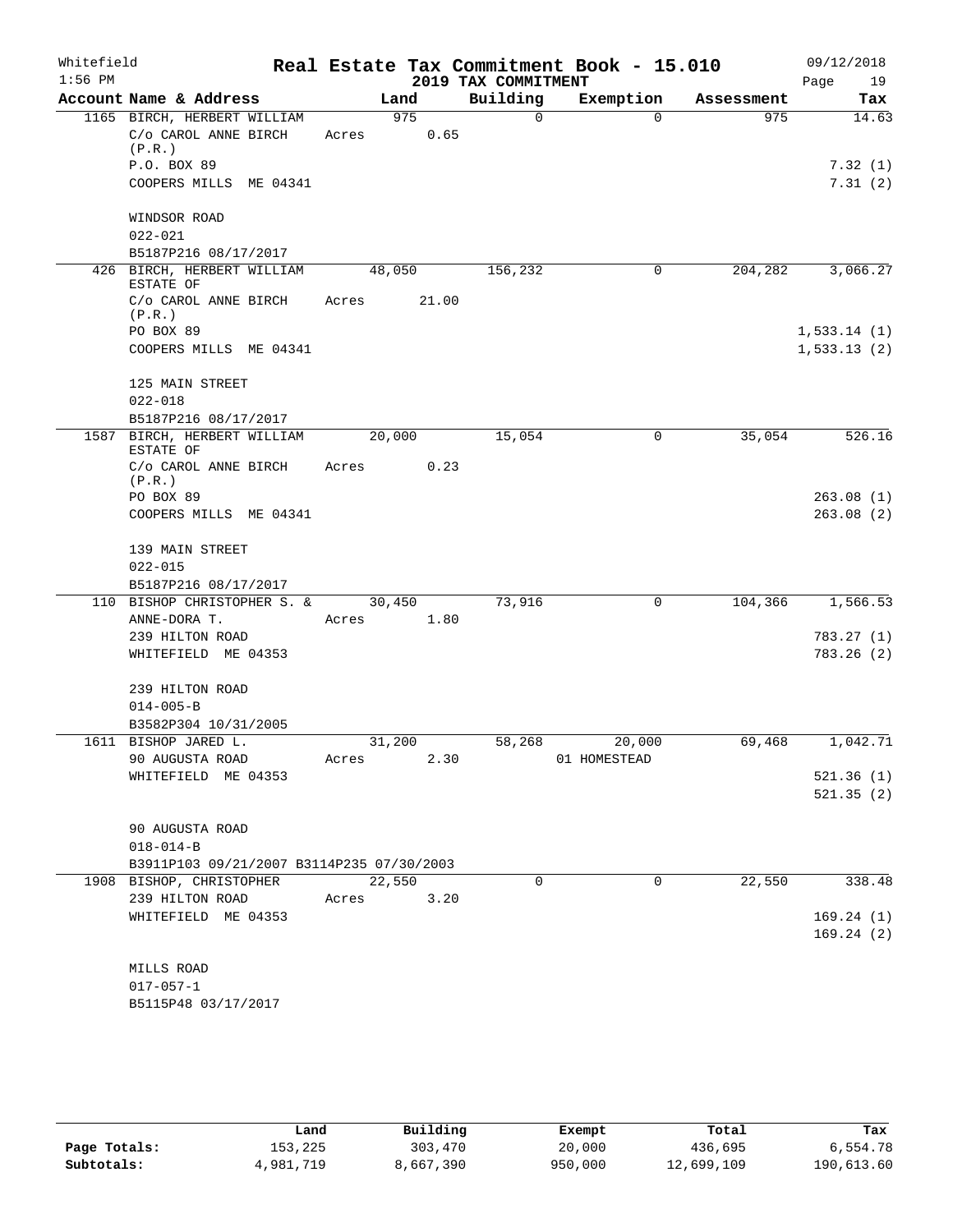| Whitefield |                                                     |             |         |                     | Real Estate Tax Commitment Book - 15.010 |            | 09/12/2018              |
|------------|-----------------------------------------------------|-------------|---------|---------------------|------------------------------------------|------------|-------------------------|
| $1:56$ PM  |                                                     |             |         | 2019 TAX COMMITMENT |                                          |            | 20<br>Page              |
|            | Account Name & Address                              |             | Land    | Building            | Exemption                                | Assessment | Tax                     |
|            | 1715 BLACK TREE REAL ESTATE                         |             | 30, 300 | 96,733              | $\Omega$                                 | 127,033    | 1,906.77                |
|            | 9072 SILVER LAKE DRIVE<br>CEDAR HILLS UT 84062      | Acres 1.70  |         |                     |                                          |            |                         |
|            |                                                     |             |         |                     |                                          |            | 953.39(1)<br>953.38 (2) |
|            |                                                     |             |         |                     |                                          |            |                         |
|            | 94 MAIN STREET                                      |             |         |                     |                                          |            |                         |
|            | $022 - 004 - B$                                     |             |         |                     |                                          |            |                         |
|            | B4465P297 12/01/2011 B3914P273 09/13/2007 B3219P131 |             |         |                     |                                          |            |                         |
|            | 1245 BLAGDEN ROBERT L.                              | 42,125      |         | $\Omega$            | $\Omega$                                 | 42,125     | 632.30                  |
|            | 842 GARDINER ROAD                                   | Acres 27.50 |         |                     |                                          |            |                         |
|            | WISCASSET ME 04578                                  |             |         |                     |                                          |            | 316.15(1)               |
|            |                                                     |             |         |                     |                                          |            | 316.15(2)               |
|            | THAYER ROAD                                         |             |         |                     |                                          |            |                         |
|            | $001 - 021 - A$                                     |             |         |                     |                                          |            |                         |
|            | B3891P59 08/07/2007                                 |             |         |                     |                                          |            |                         |
|            | 1239 BLAIR SALLY A. & TERRY                         | 64,450      |         | 129,672             | 20,000                                   | 174,122    | 2,613.57                |
|            | L.                                                  |             |         |                     |                                          |            |                         |
|            | 47 HILTON ROAD                                      | Acres 18.00 |         |                     | 01 HOMESTEAD                             |            |                         |
|            | WHITEFIELD ME 04353                                 |             |         |                     |                                          |            | 1,306.79(1)             |
|            |                                                     |             |         |                     |                                          |            | 1,306.78(2)             |
|            | 47 HILTON ROAD                                      |             |         |                     |                                          |            |                         |
|            | $027 - 004$                                         |             |         |                     |                                          |            |                         |
|            | B1510P26                                            |             |         |                     |                                          |            |                         |
|            | 1375 BLAIR TERRY L. & SALLY 30,210                  |             |         | 11,366              | $\overline{0}$                           | 41,576     | 624.06                  |
|            | Α.                                                  |             |         |                     |                                          |            |                         |
|            | 47 HILTON ROAD                                      | Acres 1.64  |         |                     |                                          |            |                         |
|            | WHITEFIELD ME 04353                                 |             |         |                     |                                          |            | 312.03(1)<br>312.03(2)  |
|            |                                                     |             |         |                     |                                          |            |                         |
|            | 42 EAST RIVER ROAD                                  |             |         |                     |                                          |            |                         |
|            | $027 - 008$                                         |             |         |                     |                                          |            |                         |
|            | B3684P263 06/05/2006                                |             |         |                     |                                          |            |                         |
|            | 1695 BLAIR TERRY L. JR                              | 30,075      |         | 96,819              | $\mathbf 0$                              | 126,894    | 1,904.68                |
|            | 23 HILTON ROAD                                      | Acres       | 1.55    |                     |                                          |            |                         |
|            | WHITEFIELD ME 04353                                 |             |         |                     |                                          |            | 952.34 (1)              |
|            |                                                     |             |         |                     |                                          |            | 952.34 (2)              |
|            | 23 HILTON ROAD                                      |             |         |                     |                                          |            |                         |
|            | $027 - 004 - A$                                     |             |         |                     |                                          |            |                         |
|            | B4750P282 01/17/2014 B4623P272 01/30/2013 B3022P255 |             |         |                     |                                          |            |                         |
|            | 1273 BLAKE EARL C. & GALE M.                        | 30,780      |         | 104,870             | $\Omega$                                 | 135,650    | 2,036.11                |
|            | 256 HEATH ROAD                                      | Acres       | 2.02    |                     |                                          |            |                         |
|            | WHITEFIELD ME 04353                                 |             |         |                     |                                          |            | 1,018.06(1)             |
|            |                                                     |             |         |                     |                                          |            | 1,018.05(2)             |
|            |                                                     |             |         |                     |                                          |            |                         |
|            | 256 HEATH ROAD                                      |             |         |                     |                                          |            |                         |
|            | $011 - 014 - B$<br>B4560P116 08/16/2012 B1985P242   |             |         |                     |                                          |            |                         |
|            |                                                     |             |         |                     |                                          |            |                         |

|              | Land      | Building  | Exempt  | Total      | Tax        |
|--------------|-----------|-----------|---------|------------|------------|
| Page Totals: | 227,940   | 439,460   | 20,000  | 647,400    | 9,717.49   |
| Subtotals:   | 5,209,659 | 9,106,850 | 970,000 | 13,346,509 | 200,331.09 |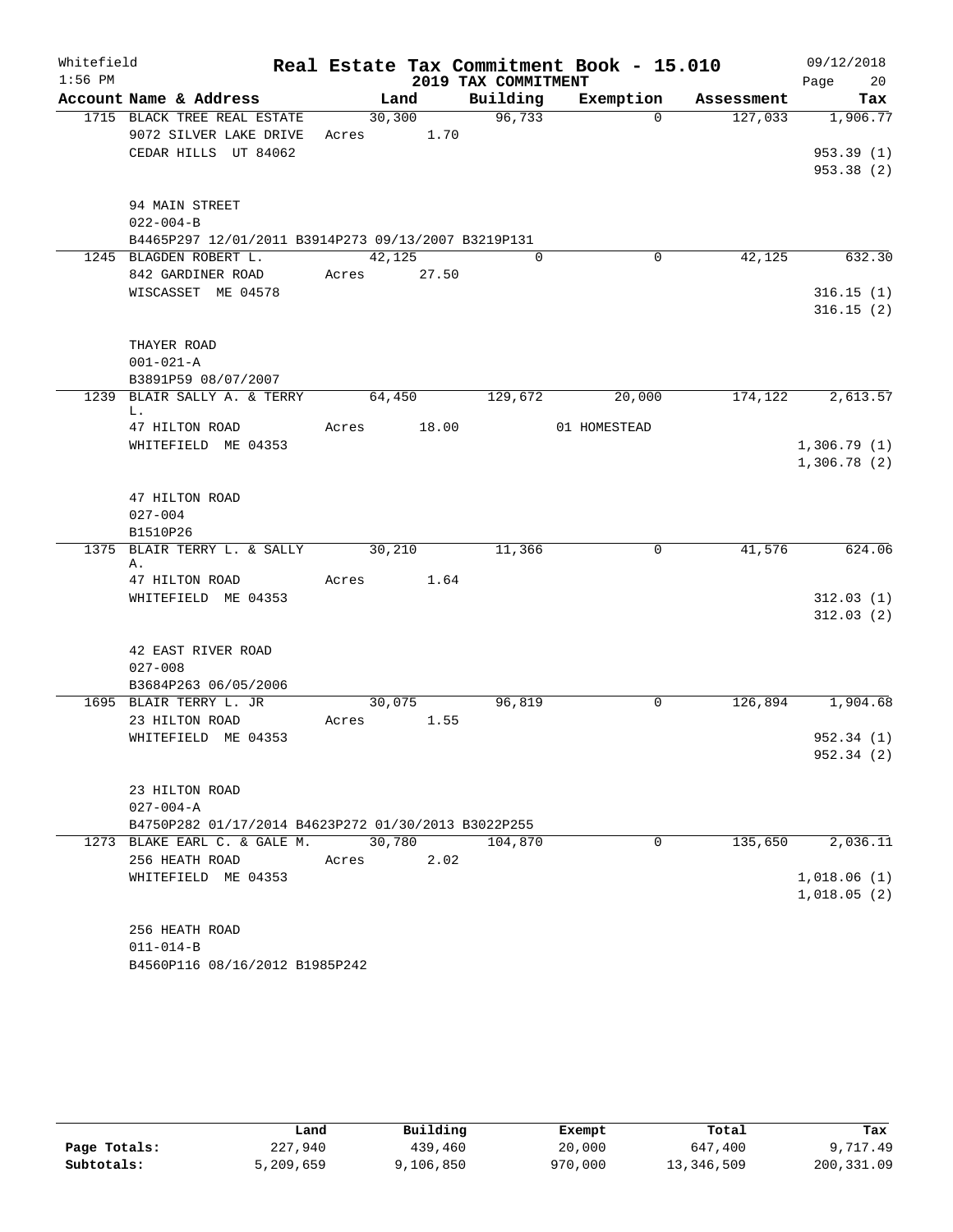| Whitefield<br>$1:56$ PM |                                                                             |       |        |            | 2019 TAX COMMITMENT | Real Estate Tax Commitment Book - 15.010 |            | 09/12/2018<br>Page<br>21     |
|-------------------------|-----------------------------------------------------------------------------|-------|--------|------------|---------------------|------------------------------------------|------------|------------------------------|
|                         | Account Name & Address                                                      |       | Land   |            | Building            | Exemption                                | Assessment | Tax                          |
|                         | 1541 BOND AARON J. & STACEY<br>М.                                           |       | 30,150 |            | 90,891              | 20,000                                   | 101,041    | 1,516.63                     |
|                         | 158 HEAD TIDE ROAD                                                          |       |        | Acres 1.60 |                     | 01 HOMESTEAD                             |            |                              |
|                         | WHITEFIELD ME 04353                                                         |       |        |            |                     |                                          |            | 758.32(1)<br>758.31(2)       |
|                         | 158 HEAD TIDE ROAD                                                          |       |        |            |                     |                                          |            |                              |
|                         | $008 - 011 - B$<br>B2707P116 07/13/2000 B2559P119 04/27/2000                |       |        |            |                     |                                          |            |                              |
|                         | 434 BONENFANT BARBARA A &                                                   |       | 24,500 |            | $\Omega$            | 0                                        | 24,500     | 367.75                       |
|                         | DANIEL<br>300 MILLS ROAD                                                    | Acres |        | 4.50       |                     |                                          |            |                              |
|                         | WHITEFIELD ME 04353                                                         |       |        |            |                     |                                          |            | 183.88(1)<br>183.87(2)       |
|                         | MILLS ROAD                                                                  |       |        |            |                     |                                          |            |                              |
|                         | $017 - 032 - A$                                                             |       |        |            |                     |                                          |            |                              |
|                         | B1898P185                                                                   |       |        |            |                     |                                          |            |                              |
|                         | 260 BONENFANT BARBARA A. &<br>DANIEL                                        |       | 41,050 |            | 125,113             | $\mathbf 0$                              | 166,163    | 2,494.11                     |
|                         | 300 MILLS ROAD                                                              | Acres |        | 6.00       |                     |                                          |            |                              |
|                         | WHITEFIELD ME 04353                                                         |       |        |            |                     |                                          |            | 1, 247.06(1)<br>1, 247.05(2) |
|                         | 300 MILLS ROAD                                                              |       |        |            |                     |                                          |            |                              |
|                         | $017 - 009 - B$                                                             |       |        |            |                     |                                          |            |                              |
|                         | B1898P185                                                                   |       |        |            |                     |                                          |            |                              |
|                         | 465 BOSSIE MICHELLE &<br>KENNETH                                            |       | 35,970 |            | 20,111              | 0                                        | 56,081     | 841.78                       |
|                         | 120 HUNTS MEADOW ROAD                                                       | Acres |        | 5.90       |                     |                                          |            |                              |
|                         | WHITEFIELD ME 04353                                                         |       |        |            |                     |                                          |            | 420.89(1)<br>420.89(2)       |
|                         | 120 HUNTS MEADOW ROAD<br>$012 - 017 - A$                                    |       |        |            |                     |                                          |            |                              |
|                         | B5136P107 05/17/2017 B4403P2 05/31/2011 B2386P115                           |       |        |            |                     |                                          |            |                              |
|                         | 299 BOSSIE NANCY J.                                                         |       | 30,000 |            | 6,777               | 20,000                                   | 16,777     | 251.82                       |
|                         | 745 COOPER ROAD                                                             | Acres |        | 1.50       |                     | 01 HOMESTEAD                             |            |                              |
|                         | WHITEFIELD ME 04353                                                         |       |        |            |                     |                                          |            | 125.91(1)                    |
|                         |                                                                             |       |        |            |                     |                                          |            | 125.91(2)                    |
|                         | 745 COOPER ROAD                                                             |       |        |            |                     |                                          |            |                              |
|                         | $018 - 022 - A$                                                             |       |        |            |                     |                                          |            |                              |
|                         | B1337P54                                                                    |       |        |            |                     |                                          |            |                              |
|                         | 1033 BOTHFIELD DAVID & KARIN<br>M. SEIDEL                                   |       | 41,210 |            | $\mathbf 0$         | 0                                        | 41,210     | 618.56                       |
|                         | 253 JONES ROAD                                                              | Acres |        | 18.70      |                     |                                          |            |                              |
|                         | HYDE PARK VT 05655                                                          |       |        |            |                     |                                          |            | 309.28 (1)                   |
|                         |                                                                             |       |        |            |                     |                                          |            | 309.28(2)                    |
|                         | EAST RIVER ROAD                                                             |       |        |            |                     |                                          |            |                              |
|                         | $013 - 061$                                                                 |       |        |            |                     |                                          |            |                              |
|                         | B4155P236 04/21/2009 B4134P263 04/21/2009 B3979P226<br>03/06/2008 B3221P150 |       |        |            |                     |                                          |            |                              |

|              | Land      | Building  | Exempt    | Total      | Tax         |
|--------------|-----------|-----------|-----------|------------|-------------|
| Page Totals: | 202,880   | 242,892   | 40,000    | 405,772    | 6,090.65    |
| Subtotals:   | 5,412,539 | 9,349,742 | 1,010,000 | 13,752,281 | 206, 421.74 |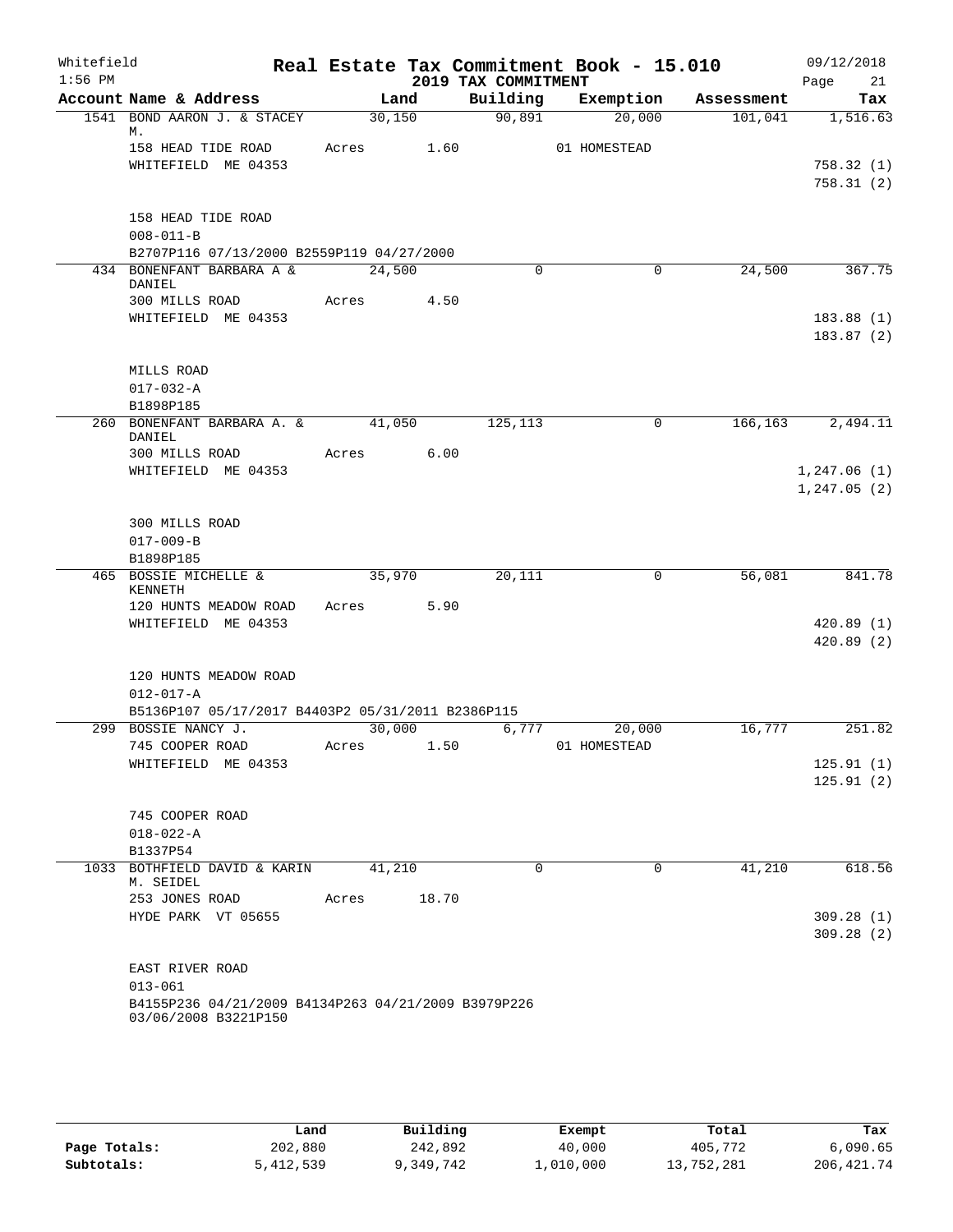| Whitefield   |                                                                                                                     |           |       |        |           |                                 | Real Estate Tax Commitment Book - 15.010 |            | 09/12/2018             |
|--------------|---------------------------------------------------------------------------------------------------------------------|-----------|-------|--------|-----------|---------------------------------|------------------------------------------|------------|------------------------|
| $1:56$ PM    | Account Name & Address                                                                                              |           |       | Land   |           | 2019 TAX COMMITMENT<br>Building | Exemption                                | Assessment | 22<br>Page<br>Tax      |
|              | 1460 BOUCHER BRANDON                                                                                                |           |       | 33,150 |           | 25,118                          | $\mathbf 0$                              | 58,268     | 874.60                 |
|              | 221 GRAND ARMY ROAD<br>WHITEFIELD ME 04353                                                                          |           | Acres |        | 3.60      |                                 |                                          |            | 437.30 (1)             |
|              |                                                                                                                     |           |       |        |           |                                 |                                          |            | 437.30 (2)             |
|              | 14 HILTON ROAD<br>$026 - 004$                                                                                       |           |       |        |           |                                 |                                          |            |                        |
|              | B4775P1 04/30/2014 B4774P314 04/30/2014 B4769P188<br>04/08/2014 B4766P12 03/24/2014 B2182P59 B474P315<br>04/30/2014 |           |       |        |           |                                 |                                          |            |                        |
|              | 230 BOUDREAU SHERRY                                                                                                 |           |       | 2,250  |           | 0                               | 0                                        | 2,250      | 33.77                  |
|              | 214 HUNTS MEADOW ROAD                                                                                               |           | Acres |        | 1.50      |                                 |                                          |            |                        |
|              | PITTSTON ME 04345                                                                                                   |           |       |        |           |                                 |                                          |            | 16.89(1)<br>16.88(2)   |
|              | VIGUE ROAD<br>$019 - 036$                                                                                           |           |       |        |           |                                 |                                          |            |                        |
|              | B1302P59 05/12/1986                                                                                                 |           |       |        |           |                                 |                                          |            |                        |
| 150          | BOUDREAU SHERRY                                                                                                     |           |       | 10,140 |           | $\Omega$                        | 0                                        | 10,140     | 152.20                 |
|              | 214 HUNTS MEADOW ROAD                                                                                               |           | Acres |        | 8.30      |                                 |                                          |            |                        |
|              | PITTSTON ME 04345                                                                                                   |           |       |        |           |                                 |                                          |            | 76.10(1)               |
|              |                                                                                                                     |           |       |        |           |                                 |                                          |            | 76.10(2)               |
|              | $019 - 037$                                                                                                         |           |       |        |           |                                 |                                          |            |                        |
|              | B2933P238 05/12/1986                                                                                                |           |       |        |           |                                 |                                          |            |                        |
|              | 216 BOURGOIN MARC A.<br>C/O NEW ENGLAND CREDIT<br>SERV.                                                             |           | Acres | 35,000 | 0.64      | 94,232                          | 0                                        | 129,232    | 1,939.77               |
|              | 32 CHESTNUT STREET<br>LEWISTON ME 04240                                                                             |           |       |        |           |                                 |                                          |            | 969.89(1)<br>969.88(2) |
|              | 10 WISCASSET ROAD<br>$031 - 017$                                                                                    |           |       |        |           |                                 |                                          |            |                        |
|              | B2538P282                                                                                                           |           |       |        |           |                                 |                                          |            |                        |
|              | 466 BOURQUE STEPHEN & LOIS                                                                                          |           |       | 30,000 |           | 71,896                          | 20,000                                   | 81,896     | 1,229.26               |
|              | P.O. BOX 57                                                                                                         |           | Acres |        | 1.50      |                                 | 01 HOMESTEAD                             |            |                        |
|              | WHITEFIELD ME 04353                                                                                                 |           |       |        |           |                                 |                                          |            | 614.63(1)              |
|              |                                                                                                                     |           |       |        |           |                                 |                                          |            | 614.63(2)              |
|              | 15 VILLAGE VIEW LANE                                                                                                |           |       |        |           |                                 |                                          |            |                        |
|              | $030 - 008$                                                                                                         |           |       |        |           |                                 |                                          |            |                        |
|              | 1368 BOWDEN BRAD T.                                                                                                 |           |       | 3,000  |           | $\mathbf 0$                     | $\mathbf 0$                              | 3,000      | 45.03                  |
|              | 369 MILLS ROAD                                                                                                      |           | Acres |        | 2.00      |                                 |                                          |            |                        |
|              | WHITEFIELD ME 04353                                                                                                 |           |       |        |           |                                 |                                          |            | 22.52(1)               |
|              |                                                                                                                     |           |       |        |           |                                 |                                          |            | 22.51(2)               |
|              | COOKSON LANE, BACK<br>$017 - 023$                                                                                   |           |       |        |           |                                 |                                          |            |                        |
|              | B4981P238 03/01/2016 B1119P132                                                                                      |           |       |        |           |                                 |                                          |            |                        |
|              | 1733 BOWDEN BRAD TOBEY                                                                                              |           |       | 35,100 |           | 87,407                          | 20,000                                   | 102,507    | 1,538.63               |
|              | 369 MILLS ROAD                                                                                                      |           | Acres |        | 4.90      |                                 | 01 HOMESTEAD                             |            |                        |
|              | WHITEFIELD ME 04353                                                                                                 |           |       |        |           |                                 |                                          |            | 769.32(1)<br>769.31(2) |
|              | 369 MILLS ROAD                                                                                                      |           |       |        |           |                                 |                                          |            |                        |
|              | $017 - 030 - B$<br>B4646P307 04/01/2013 B3349P184 08/12/2004                                                        |           |       |        |           |                                 |                                          |            |                        |
|              |                                                                                                                     | Land      |       |        | Building  |                                 | Exempt                                   | Total      | Tax                    |
| Page Totals: |                                                                                                                     | 148,640   |       |        | 278,653   |                                 | 40,000                                   | 387,293    | 5,813.26               |
| Subtotals:   |                                                                                                                     | 5,561,179 |       |        | 9,628,395 |                                 | 1,050,000                                | 14,139,574 | 212,235.00             |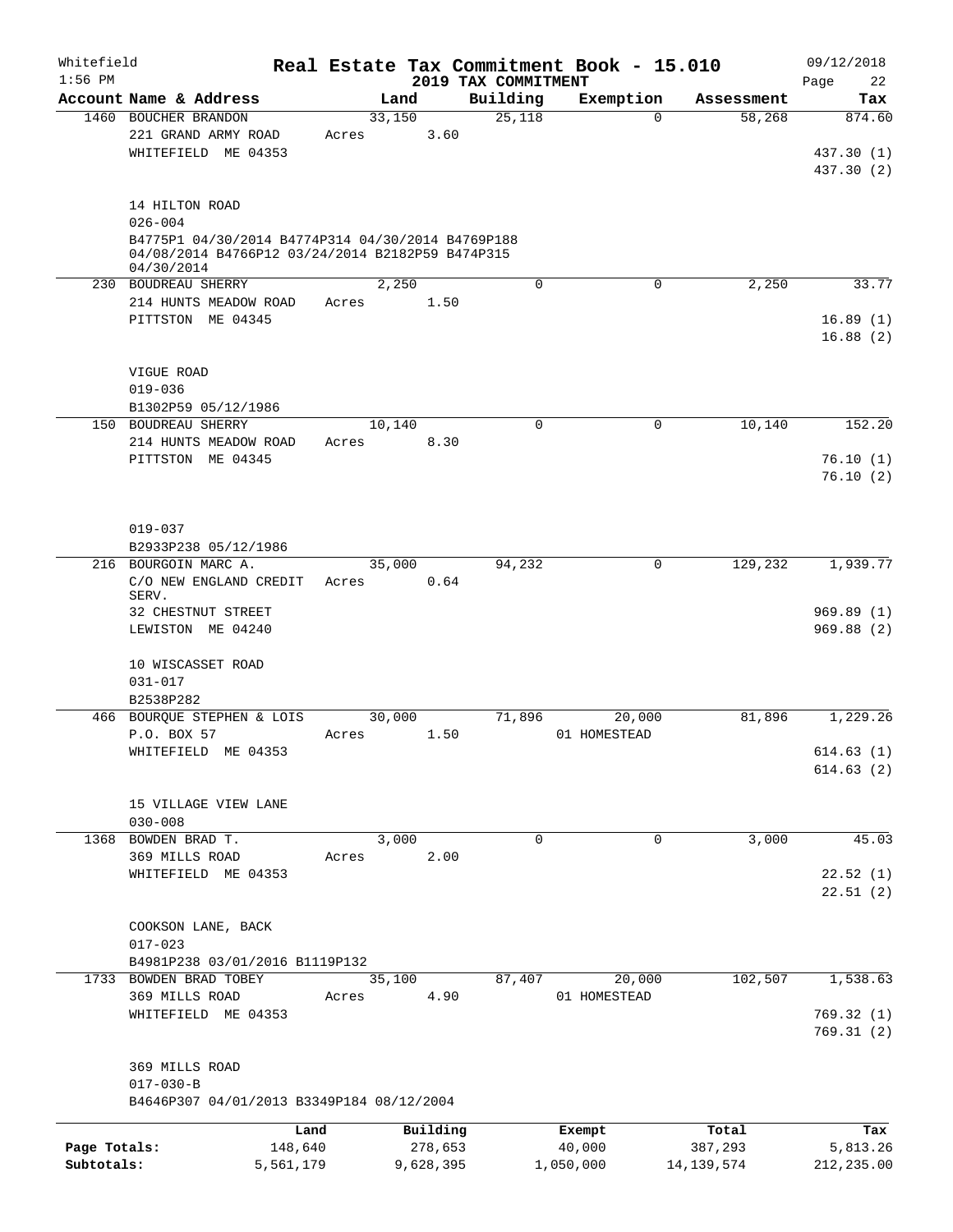| Whitefield |                                                                  |       |        |                     | Real Estate Tax Commitment Book - 15.010 |            |      | 09/12/2018             |
|------------|------------------------------------------------------------------|-------|--------|---------------------|------------------------------------------|------------|------|------------------------|
| $1:56$ PM  |                                                                  |       |        | 2019 TAX COMMITMENT |                                          |            | Page | 23                     |
|            | Account Name & Address                                           |       | Land   | Building            | Exemption                                | Assessment |      | Tax                    |
|            | 817 BOWDEN BRADLEY L.                                            |       | 42,314 | $\Omega$            | $\Omega$                                 | 42,314     |      | 635.13                 |
|            | PO BOX 91                                                        | Acres | 13.83  |                     |                                          |            |      |                        |
|            | WHITEFIELD ME 04353                                              |       |        |                     |                                          |            |      | 317.57(1)<br>317.56(2) |
|            |                                                                  |       |        |                     |                                          |            |      |                        |
|            | TOWNHOUSE ROAD                                                   |       |        |                     |                                          |            |      |                        |
|            | $013 - 054 - A$                                                  |       |        |                     |                                          |            |      |                        |
|            | B4646P309 04/01/2013 B4224P287 11/20/2009 B4084P30<br>01/02/2009 |       |        |                     |                                          |            |      |                        |
|            | 440 BOWDEN BRADLEY L. &                                          |       | 30,000 | 41,433              | 20,000                                   | 51,433     |      | 772.01                 |
|            | SHARI<br>PO BOX 91                                               | Acres | 1.10   |                     | 01 HOMESTEAD                             |            |      |                        |
|            | WHITEFIELD ME 04353                                              |       |        |                     |                                          |            |      | 386.01(1)              |
|            |                                                                  |       |        |                     |                                          |            |      | 386.00(2)              |
|            |                                                                  |       |        |                     |                                          |            |      |                        |
|            | 28 HILTON ROAD<br>$027 - 013$                                    |       |        |                     |                                          |            |      |                        |
|            | B3957P306 01/15/2008 B1548P63                                    |       |        |                     |                                          |            |      |                        |
|            | 1352 BOWDEN GEORGE W., JR.                                       |       | 30,000 | 54,558              | 20,000                                   | 64,558     |      | 969.02                 |
|            | P.O. BOX 108                                                     | Acres | 1.00   |                     | 01 HOMESTEAD                             |            |      |                        |
|            | WHITEFIELD ME 04353                                              |       |        |                     |                                          |            |      | 484.51 (1)             |
|            |                                                                  |       |        |                     |                                          |            |      | 484.51 (2)             |
|            | 9 EAST RIVER ROAD                                                |       |        |                     |                                          |            |      |                        |
|            | $026 - 006$                                                      |       |        |                     |                                          |            |      |                        |
|            | B3288P13 05/17/2004                                              |       |        |                     |                                          |            |      |                        |
|            | 1454 BOWDEN GEORGE W., JR.                                       |       | 41,770 | 5,337               | 0                                        | 47,107     |      | 707.08                 |
|            | P O BOX 108                                                      | Acres | 19.40  |                     |                                          |            |      |                        |
|            | WHITEFIELD ME 04353                                              |       |        |                     |                                          |            |      | 353.54(1)              |
|            |                                                                  |       |        |                     |                                          |            |      | 353.54(2)              |
|            | 45 TOWNHOUSE ROAD                                                |       |        |                     |                                          |            |      |                        |
|            | $013 - 012$ A                                                    |       |        |                     |                                          |            |      |                        |
|            | B4084P35 12/12/2008 B3820P273 03/07/2007 B3748P198<br>10/04/2006 |       |        |                     |                                          |            |      |                        |
|            | 1873 BOWMAN BENJAMIN A.                                          |       | 23,120 | $\Omega$            | $\Omega$                                 | 23,120     |      | 347.03                 |
|            | 455 EIGHT ROD ROAD                                               | Acres | 3.58   |                     |                                          |            |      |                        |
|            | AUGUSTA ME 04330                                                 |       |        |                     |                                          |            |      | 173.52(1)              |
|            |                                                                  |       |        |                     |                                          |            |      | 173.51(2)              |
|            | BRIDGID LANE                                                     |       |        |                     |                                          |            |      |                        |
|            | $006 - 002 - C$                                                  |       |        |                     |                                          |            |      |                        |
|            | B4722P9 10/11/2013                                               |       |        |                     |                                          |            |      |                        |
|            | 682 BOYD FAMILY TRUST                                            |       | 31,210 | $\Omega$            | $\mathbf 0$                              | 31,210     |      | 468.46                 |
|            | C/o RICHARD W & JOANNA<br>A BOYD (TRUSTEES)                      | Acres | 6.20   |                     |                                          |            |      |                        |
|            | PO BOX 460905                                                    |       |        |                     |                                          |            |      | 234.23(1)              |
|            | LEEDS UT 84746-0905                                              |       |        |                     |                                          |            |      | 234.23(2)              |
|            | MILLS ROAD                                                       |       |        |                     |                                          |            |      |                        |
|            | $017 - 008 - B$                                                  |       |        |                     |                                          |            |      |                        |
|            | B5208P174 11/22/2017 B1612P164                                   |       |        |                     |                                          |            |      |                        |

|              | Land      | Building  | Exempt    | Total      | Tax          |
|--------------|-----------|-----------|-----------|------------|--------------|
| Page Totals: | 198,414   | 101,328   | 40,000    | 259,742    | 3,898.73     |
| Subtotals:   | 5,759,593 | 9,729,723 | 1,090,000 | 14,399,316 | 216, 133. 73 |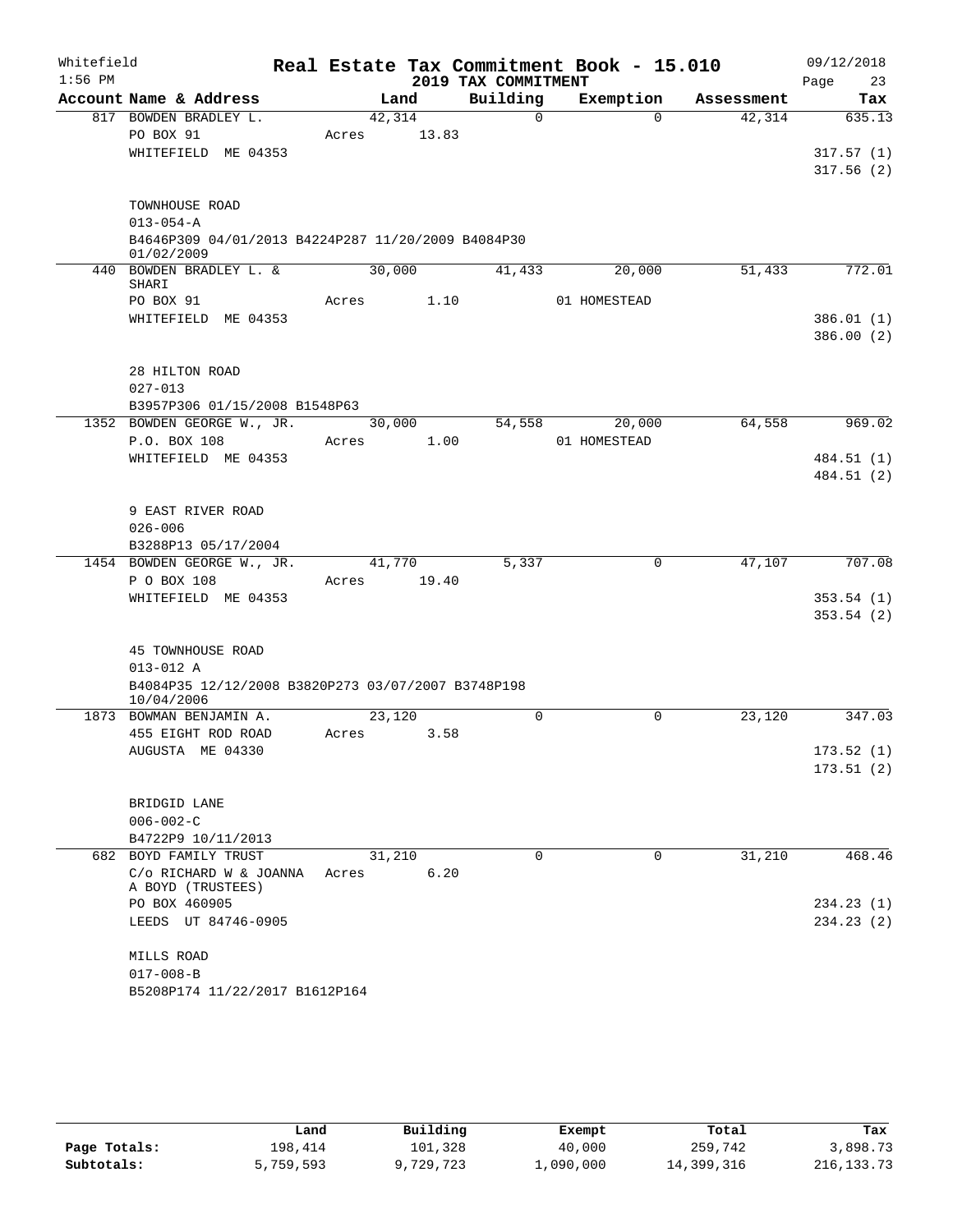| Whitefield<br>$1:56$ PM |                                                                                                   |           |        |            | 2019 TAX COMMITMENT | Real Estate Tax Commitment Book - 15.010 |              | 09/12/2018        |
|-------------------------|---------------------------------------------------------------------------------------------------|-----------|--------|------------|---------------------|------------------------------------------|--------------|-------------------|
|                         | Account Name & Address                                                                            |           |        | Land       | Building            | Exemption                                | Assessment   | Page<br>24<br>Tax |
|                         | 234 BOYIAN JUDITH                                                                                 |           | 38,970 |            | 152,007             | $\Omega$                                 | 190,977      | 2,866.56          |
|                         | 420 VIGUE ROAD                                                                                    |           |        |            |                     |                                          |              |                   |
|                         |                                                                                                   |           | Acres  | 9.65       |                     |                                          |              |                   |
|                         | WHITEFIELD ME 04353                                                                               |           |        |            |                     |                                          |              | 1,433.28(1)       |
|                         |                                                                                                   |           |        |            |                     |                                          |              | 1,433.28(2)       |
|                         | 420 VIGUE ROAD                                                                                    |           |        |            |                     |                                          |              |                   |
|                         |                                                                                                   |           |        |            |                     |                                          |              |                   |
|                         | $019 - 012 - A$                                                                                   |           |        |            |                     |                                          |              |                   |
|                         | B2431P293                                                                                         |           |        |            |                     |                                          |              |                   |
|                         | 296 BOYNTON ALBERT                                                                                |           | 44,005 |            | 0                   | 0                                        | 44,005       | 660.52            |
|                         | 98 BENNER ROAD                                                                                    |           | Acres  | 22.70      |                     |                                          |              |                   |
|                         | WHITEFIELD ME 04353                                                                               |           |        |            |                     |                                          |              | 330.26(1)         |
|                         |                                                                                                   |           |        |            |                     |                                          |              | 330.26 (2)        |
|                         |                                                                                                   |           |        |            |                     |                                          |              |                   |
|                         | BENNER LANE                                                                                       |           |        |            |                     |                                          |              |                   |
|                         | $016 - 051$                                                                                       |           |        |            |                     |                                          |              |                   |
|                         | 890 BOYNTON ALBERT                                                                                |           | 41,610 |            | 123,757             | 26,000                                   | 139,367      | 2,091.90          |
|                         | 98 MILLS ROAD                                                                                     |           | Acres  | 6.70       |                     | 05 VET EXEMPTION                         |              |                   |
|                         | WHITEFIELD ME 04353                                                                               |           |        |            |                     | 01 HOMESTEAD                             |              | 1,045.95(1)       |
|                         |                                                                                                   |           |        |            |                     |                                          |              | 1,045.95(2)       |
|                         |                                                                                                   |           |        |            |                     |                                          |              |                   |
|                         | 98 MILLS ROAD                                                                                     |           |        |            |                     |                                          |              |                   |
|                         | $017 - 003$                                                                                       |           |        |            |                     |                                          |              |                   |
|                         | 251 BOYNTON ALBERT                                                                                |           | 70,150 |            | $\mathbf 0$         | $\mathsf{O}$                             | 70,150       | 1,052.95          |
|                         | 98 MILLS ROAD                                                                                     |           | Acres  | 80.00      |                     |                                          |              |                   |
|                         | WHITEFIELD ME 04353                                                                               |           |        |            |                     |                                          |              | 526.48(1)         |
|                         |                                                                                                   |           |        |            |                     |                                          |              | 526.47(2)         |
|                         |                                                                                                   |           |        |            |                     |                                          |              |                   |
|                         |                                                                                                   |           |        |            |                     |                                          |              |                   |
|                         | HILTON ROAD                                                                                       |           |        |            |                     |                                          |              |                   |
|                         | $011 - 036$                                                                                       |           |        |            |                     |                                          |              |                   |
|                         | B513P188 10/30/1953                                                                               |           |        |            |                     |                                          |              |                   |
|                         | 325 BOYNTON ALBERT                                                                                |           | 34,746 |            | 0                   | $\mathbf 0$                              | 34,746       | 521.54            |
|                         | 98 MILLS ROAD                                                                                     |           | Acres  | 16.87      |                     |                                          |              |                   |
|                         | WHITEFIELD ME 04353                                                                               |           |        |            |                     |                                          |              | 260.77(1)         |
|                         |                                                                                                   |           |        |            |                     |                                          |              | 260.77(2)         |
|                         |                                                                                                   |           |        |            |                     |                                          |              |                   |
|                         | HILTON ROAD                                                                                       |           |        |            |                     |                                          |              |                   |
|                         | $011 - 046$                                                                                       |           |        |            |                     |                                          |              |                   |
| 1467                    | BOYNTON DAVID A. &                                                                                |           | 34,980 |            | 57,661              | 0                                        | 92,641       | 1,390.54          |
|                         | MELISSA D.                                                                                        |           |        |            |                     |                                          |              |                   |
|                         | P.O. BOX 87                                                                                       |           | Acres  | 4.82       |                     |                                          |              |                   |
|                         | WHITEFIELD ME 04353                                                                               |           |        |            |                     |                                          |              | 695.27(1)         |
|                         |                                                                                                   |           |        |            |                     |                                          |              | 695.27(2)         |
|                         |                                                                                                   |           |        |            |                     |                                          |              |                   |
|                         | 140 BENNER LANE                                                                                   |           |        |            |                     |                                          |              |                   |
|                         | $016 - 047 - C$                                                                                   |           |        |            |                     |                                          |              |                   |
|                         | B4964P25 10/30/2015 B4930P156 09/18/2015 B4754P178                                                |           |        |            |                     |                                          |              |                   |
|                         | 02/03/2014 B4754P177 02/03/2014 B4538P160 06/22/2012<br>B4335P163 11/01/2010 B2401P268 08/27/1998 |           |        |            |                     |                                          |              |                   |
|                         | 1494 BOYNTON DAVID A.                                                                             |           | 48,250 |            | 129,564             | 20,000                                   | 157,814      | 2,368.79          |
|                         | MELISSA D.                                                                                        |           |        |            |                     |                                          |              |                   |
|                         | P.O. BOX 87                                                                                       |           | Acres  | 15.00      |                     | 01 HOMESTEAD                             |              |                   |
|                         | WHITEFIELD ME 04353                                                                               |           |        |            |                     |                                          |              | 1,184.40(1)       |
|                         |                                                                                                   |           |        |            |                     |                                          |              | 1, 184.39(2)      |
|                         |                                                                                                   |           |        |            |                     |                                          |              |                   |
|                         | 251 BENNER LANE                                                                                   |           |        |            |                     |                                          |              |                   |
|                         | $016 - 049$                                                                                       |           |        |            |                     |                                          |              |                   |
|                         | B4777P15 05/07/2014 B4235P314 12/22/2009 B2364P162                                                |           |        |            |                     |                                          |              |                   |
|                         | 07/22/1998                                                                                        |           |        |            |                     |                                          |              |                   |
|                         |                                                                                                   |           |        |            |                     |                                          |              |                   |
|                         |                                                                                                   | Land      |        | Building   |                     | Exempt                                   | Total        | Tax               |
| Page Totals:            |                                                                                                   | 312,711   |        | 462,989    |                     | 46,000                                   | 729,700      | 10,952.80         |
| Subtotals:              |                                                                                                   | 6,072,304 |        | 10,192,712 |                     | 1,136,000                                | 15, 129, 016 | 227,086.53        |
|                         |                                                                                                   |           |        |            |                     |                                          |              |                   |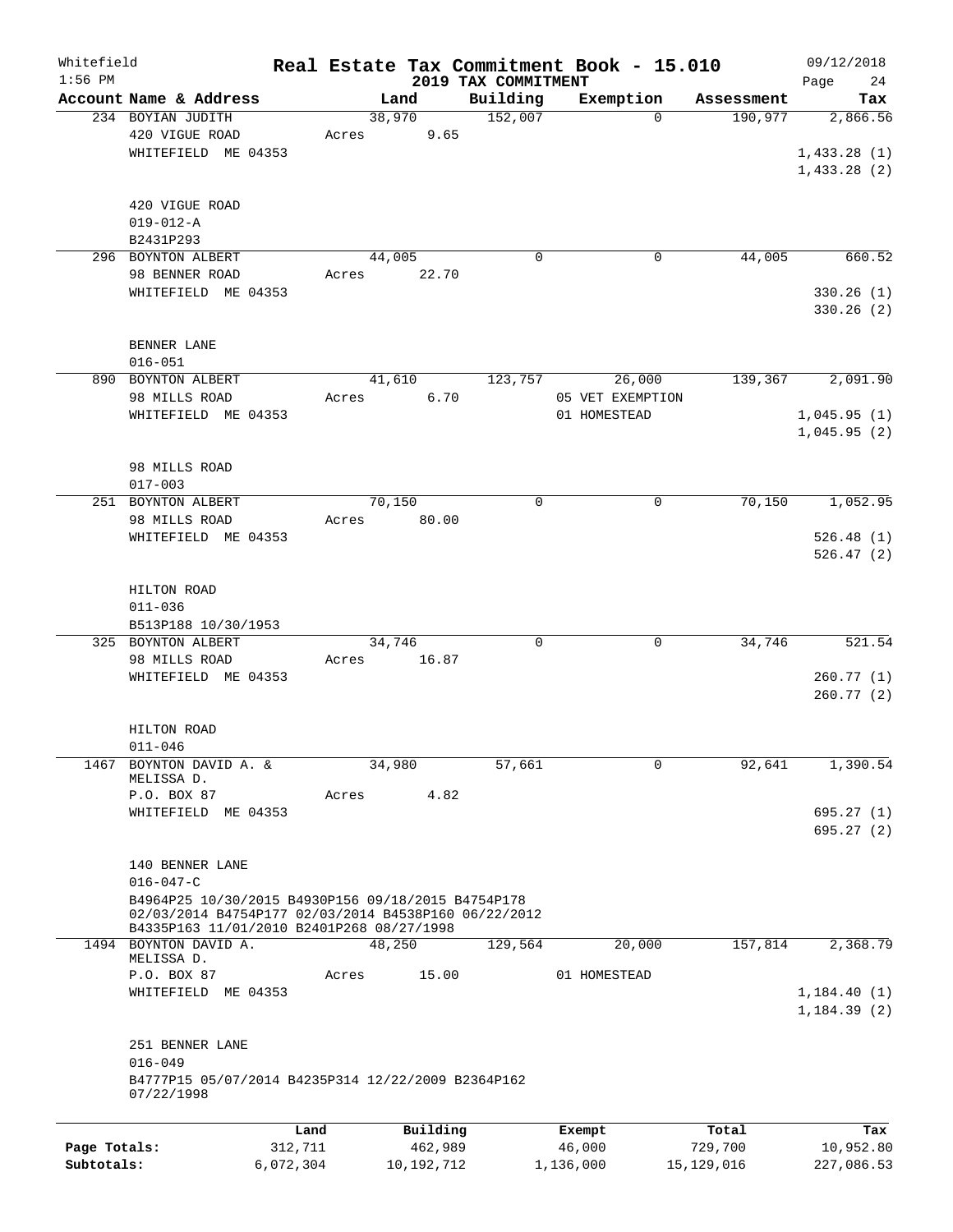| Whitefield |                                                                                                        |                 |      |                     | Real Estate Tax Commitment Book - 15.010 |            | 09/12/2018              |
|------------|--------------------------------------------------------------------------------------------------------|-----------------|------|---------------------|------------------------------------------|------------|-------------------------|
| $1:56$ PM  |                                                                                                        |                 |      | 2019 TAX COMMITMENT |                                          |            | 25<br>Page              |
|            | Account Name & Address                                                                                 | Land            |      | Building            | Exemption                                | Assessment | Tax                     |
|            | 577 BOYNTON MARY M. HEIRS<br>* ROGER BOYNTON, JR.,<br>PER. REP.                                        | 30,000<br>Acres | 0.82 | 600                 | $\Omega$                                 | 30,600     | 459.31                  |
|            | 347 BOTTOM HILL ROAD<br>AUGUSTA ME 04330                                                               |                 |      |                     |                                          |            | 229.66(1)<br>229.65(2)  |
|            | 638 TOWNHOUSE ROAD<br>$007 - 030$<br>B3932P234 11/13/2007                                              |                 |      |                     |                                          |            |                         |
|            | 907 BRADFORD, TAMMY I.                                                                                 | 40,802          |      | 15,732              | 0                                        | 56,534     | 848.58                  |
|            | <b>40 TRESTLE LANE</b>                                                                                 | Acres           | 5.69 |                     |                                          |            |                         |
|            | WHITEFIELD ME 04353                                                                                    |                 |      |                     |                                          |            | 424.29(1)<br>424.29 (2) |
|            | <b>40 TRESTLE LANE</b><br>$017 - 014$                                                                  |                 |      |                     |                                          |            |                         |
|            | B5112P183 03/07/2017 B4663P63 05/16/2013 B4339P126<br>11/09/2010 B1059P222                             |                 |      |                     |                                          |            |                         |
|            | 1177 BRANN BENJAMIN R. &<br>INGRID PRIKRYL<br>PO BOX 9                                                 | 35,895<br>Acres | 5.43 | 193,376             | 0                                        | 229,271    | 3,441.36                |
|            | WINDSOR ME 04363                                                                                       |                 |      |                     |                                          |            | 1,720.68(1)             |
|            |                                                                                                        |                 |      |                     |                                          |            | 1,720.68(2)             |
|            | 66 MARINE LANE<br>$018 - 037 - F$<br>B4659P287 05/10/2013 B4198P106 09/09/2009 B3650P298<br>03/21/2006 |                 |      |                     |                                          |            |                         |
|            | 198 BRANN BRUCE                                                                                        | 31,500          |      | 20,313              | 20,000                                   | 31,813     | 477.51                  |
|            | 132 HOWE ROAD                                                                                          | Acres           | 2.50 |                     | 01 HOMESTEAD                             |            |                         |
|            | WHITEFIELD ME 04353                                                                                    |                 |      |                     |                                          |            | 238.76 (1)<br>238.75(2) |
|            | 132 HOWE ROAD                                                                                          |                 |      |                     |                                          |            |                         |
|            | $017 - 018 - A$                                                                                        |                 |      |                     |                                          |            |                         |
| 1622       | BRANN GERALD L. & TONI<br>113 HOWE ROAD                                                                | 32,100<br>Acres | 2.90 | 109,468             | 26,000<br>01 HOMESTEAD                   | 115,568    | 1,734.68                |
|            | WHITEFIELD ME 04353                                                                                    |                 |      |                     | 05 VET EXEMPTION                         |            | 867.34 (1)              |
|            |                                                                                                        |                 |      |                     |                                          |            | 867.34 (2)              |
|            | 113 HOWE ROAD<br>$017 - 017 - C$                                                                       |                 |      |                     |                                          |            |                         |
|            | B1470P194                                                                                              |                 |      |                     |                                          |            |                         |
| 1698       | BRANN JAMES L. &<br>SHANNON F.                                                                         | 30,675          |      | 189,672             | 20,000                                   | 200,347    | 3,007.21                |
|            | P.O. BOX 75                                                                                            | Acres           | 1.95 |                     | 01 HOMESTEAD                             |            |                         |
|            | WHITEFIELD ME 04353                                                                                    |                 |      |                     |                                          |            | 1,503.61(1)             |
|            |                                                                                                        |                 |      |                     |                                          |            | 1,503.60(2)             |
|            | <b>30 BENNER LANE</b>                                                                                  |                 |      |                     |                                          |            |                         |
|            | $013 - 038 - A$                                                                                        |                 |      |                     |                                          |            |                         |
|            | B2885P55                                                                                               |                 |      |                     |                                          |            |                         |

|              | Land        | Building   | Exempt    | Total      | Tax        |
|--------------|-------------|------------|-----------|------------|------------|
| Page Totals: | 200,972     | 529,161    | 66,000    | 664,133    | 9,968.65   |
| Subtotals:   | 6, 273, 276 | 10,721,873 | 1,202,000 | 15,793,149 | 237,055.18 |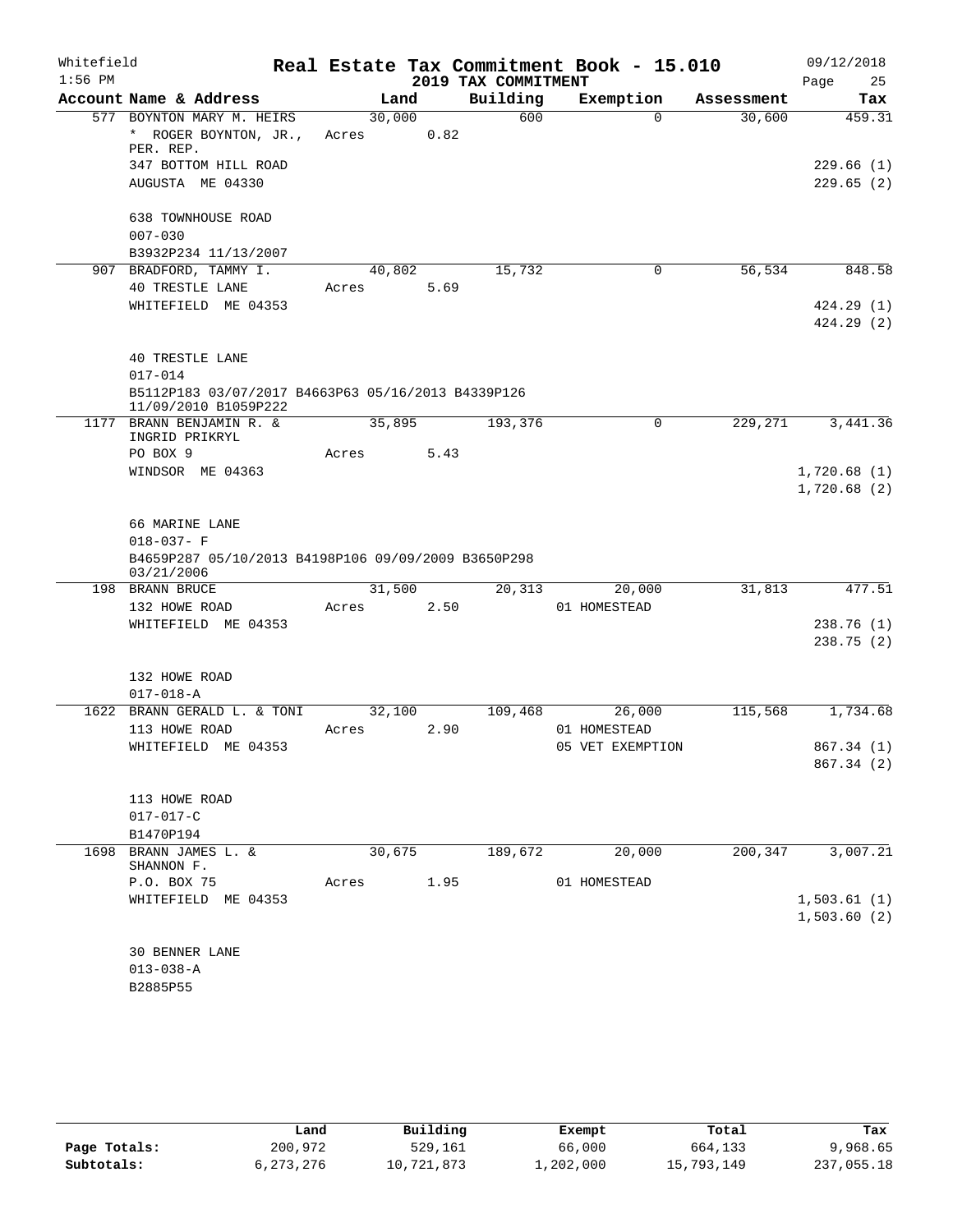| Whitefield<br>$1:56$ PM |                                                      |            |                |                     | Real Estate Tax Commitment Book - 15.010 |            | 09/12/2018                 |
|-------------------------|------------------------------------------------------|------------|----------------|---------------------|------------------------------------------|------------|----------------------------|
|                         |                                                      |            |                | 2019 TAX COMMITMENT |                                          |            | 26<br>Page                 |
|                         | Account Name & Address<br>59 BRANN JAMES M. & SYLVIA |            | Land           | Building            | Exemption                                | Assessment | Tax                        |
|                         | М.                                                   |            | 35,000         | 63,229              | 20,000                                   | 78,229     | 1,174.22                   |
|                         | 3 PITTSTON ROAD                                      | Acres 0.62 |                |                     | 01 HOMESTEAD                             |            |                            |
|                         | WHITEFIELD ME 04353                                  |            |                |                     |                                          |            | 587.11(1)                  |
|                         |                                                      |            |                |                     |                                          |            | 587.11 (2)                 |
|                         |                                                      |            |                |                     |                                          |            |                            |
|                         | 3 PITTSTON ROAD                                      |            |                |                     |                                          |            |                            |
|                         | $031 - 012$                                          |            |                |                     |                                          |            |                            |
|                         | B1366P67                                             |            |                |                     |                                          |            |                            |
|                         | 1348 BRANN KEITH A. &                                |            | 30,660         | 170,860             | 20,000                                   | 181,520    | 2,724.62                   |
|                         | CYNTHIA                                              |            |                |                     |                                          |            |                            |
|                         | 17 MARINE LANE<br>WHITEFIELD ME 04353                | Acres 1.94 |                |                     | 01 HOMESTEAD                             |            |                            |
|                         |                                                      |            |                |                     |                                          |            | 1,362.31(1)<br>1,362.31(2) |
|                         |                                                      |            |                |                     |                                          |            |                            |
|                         | 17 MARINE LANE                                       |            |                |                     |                                          |            |                            |
|                         | $018 - 037 - A$                                      |            |                |                     |                                          |            |                            |
|                         | B2135P66                                             |            |                |                     |                                          |            |                            |
|                         | 1340 BRANN LARRY                                     |            | 7,230          | $\mathbf 0$         | $\mathbf 0$                              | 7,230      | 108.52                     |
|                         | 232 MILLS ROAD                                       | Acres 4.82 |                |                     |                                          |            |                            |
|                         | WHITEFIELD ME 04353                                  |            |                |                     |                                          |            | 54.26(1)                   |
|                         |                                                      |            |                |                     |                                          |            | 54.26(2)                   |
|                         |                                                      |            |                |                     |                                          |            |                            |
|                         | BENNER LANE                                          |            |                |                     |                                          |            |                            |
|                         | $016 - 047 - D$                                      |            |                |                     |                                          |            |                            |
|                         | B4335P163 11/01/2010 B4295P317 07/15/2010 B2401P270  |            |                |                     |                                          |            |                            |
|                         | 08/27/1998<br>603 BRANN LARRY & PAULINE              |            | 40,000         | 92,478              | 20,000                                   | 112,478    | 1,688.29                   |
|                         | 232 MILLS ROAD                                       | Acres 0.99 |                |                     | 01 HOMESTEAD                             |            |                            |
|                         | WHITEFIELD ME 04353                                  |            |                |                     |                                          |            | 844.15 (1)                 |
|                         |                                                      |            |                |                     |                                          |            | 844.14 (2)                 |
|                         |                                                      |            |                |                     |                                          |            |                            |
|                         | 232 MILLS ROAD                                       |            |                |                     |                                          |            |                            |
|                         | $017 - 007$                                          |            |                |                     |                                          |            |                            |
|                         | B1086P27                                             |            |                |                     |                                          |            |                            |
|                         | 1427 BRANN LINDA                                     |            | 43,890         | 6,097               | $\Omega$                                 | 49,987     | 750.30                     |
|                         | PO BOX 30                                            | Acres      | 15.80          |                     |                                          |            |                            |
|                         | COOPERS MILLS ME 04341                               |            |                |                     |                                          |            | 375.15(1)                  |
|                         |                                                      |            |                |                     |                                          |            | 375.15(2)                  |
|                         |                                                      |            |                |                     |                                          |            |                            |
|                         | 636 MILLS ROAD                                       |            |                |                     |                                          |            |                            |
|                         | $024 - 002$                                          |            |                |                     |                                          |            |                            |
|                         | B860P145                                             |            |                |                     |                                          |            |                            |
|                         | 1296 BRANN LINDA L.<br>PO BOX 30                     |            | 30,000<br>1.50 | 16,537              | 20,000                                   | 26,537     | 398.32                     |
|                         | COOPERS MILLS ME 04341                               | Acres      |                |                     | 01 HOMESTEAD                             |            | 199.16(1)                  |
|                         |                                                      |            |                |                     |                                          |            | 199.16(2)                  |
|                         |                                                      |            |                |                     |                                          |            |                            |
|                         | 638 MILLS ROAD                                       |            |                |                     |                                          |            |                            |
|                         | $024 - 003$                                          |            |                |                     |                                          |            |                            |
|                         | B2730P111 B2678P290 04/26/2001                       |            |                |                     |                                          |            |                            |
|                         |                                                      |            |                |                     |                                          |            |                            |

|              | Land      | Building   | Exempt    | Total      | Tax        |
|--------------|-----------|------------|-----------|------------|------------|
| Page Totals: | 186,780   | 349,201    | 80,000    | 455,981    | 6,844.27   |
| Subtotals:   | 6,460,056 | 11,071,074 | ⊥,282,000 | 16,249,130 | 243,899.45 |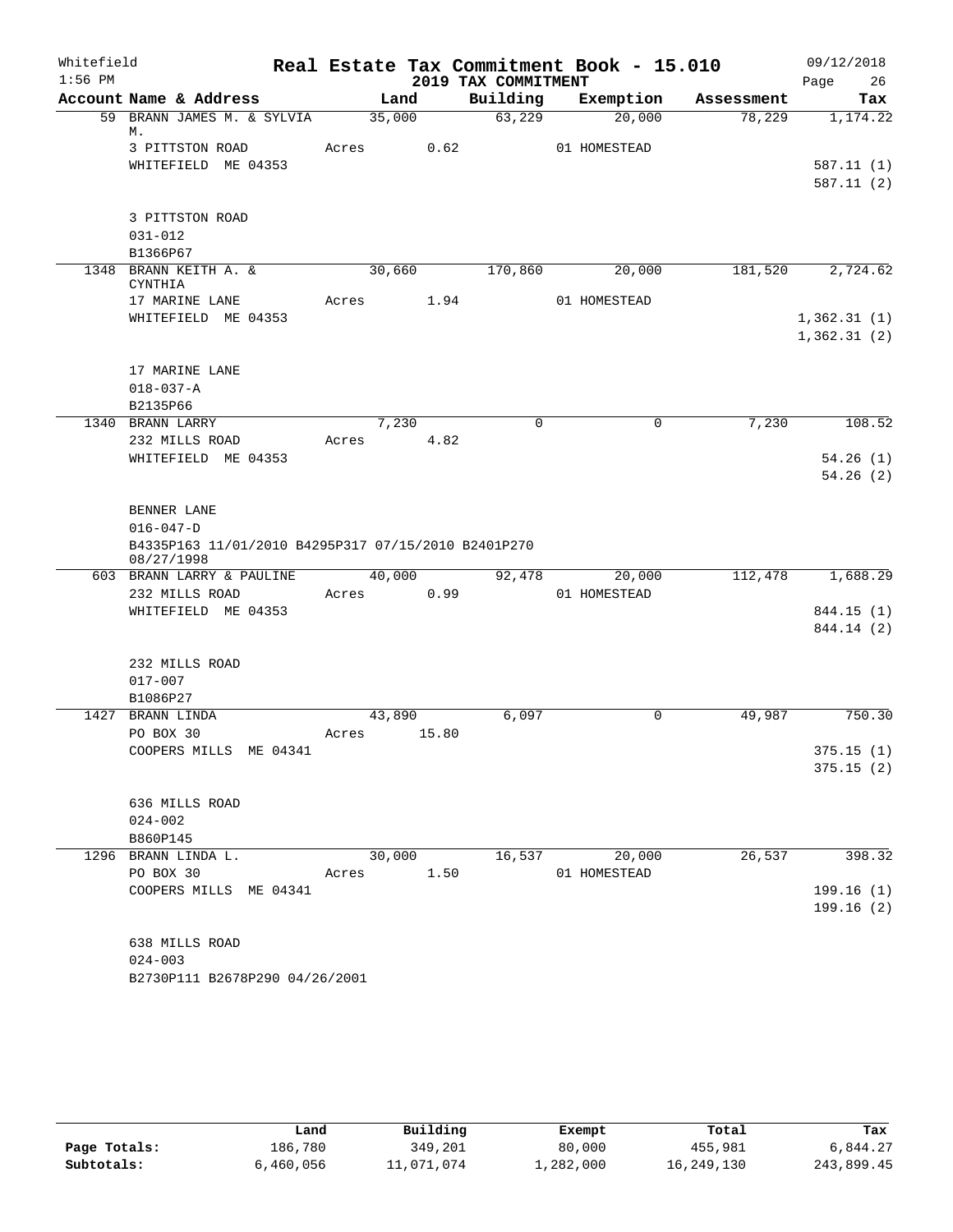| Whitefield |                                                 |                 |        |                     | Real Estate Tax Commitment Book - 15.010 |            | 09/12/2018 |
|------------|-------------------------------------------------|-----------------|--------|---------------------|------------------------------------------|------------|------------|
| $1:56$ PM  |                                                 |                 |        | 2019 TAX COMMITMENT |                                          |            | Page<br>27 |
|            | Account Name & Address                          |                 | Land   | Building            | Exemption                                | Assessment | Tax        |
|            | 20 BRANN REGINALD<br>239 NECK ROAD              | 38,750<br>Acres | 4.00   | 11,027              | $\Omega$                                 | 49,777     | 747.15     |
|            | WEST GARDINER ME 04345                          |                 |        |                     |                                          |            | 373.58(1)  |
|            |                                                 |                 |        |                     |                                          |            | 373.57(2)  |
|            | 410 TOWNHOUSE ROAD                              |                 |        |                     |                                          |            |            |
|            | $010 - 018$                                     |                 |        |                     |                                          |            |            |
|            | B5126P127 04/20/2017                            |                 |        |                     |                                          |            |            |
|            | 540 BRANN RICHARD A.                            | 24,245          |        | $\mathbf 0$         | 0                                        | 24,245     | 363.92     |
|            | 37 BRANN ROAD                                   | Acres           | 4.33   |                     |                                          |            |            |
|            | WINDSOR ME 04363                                |                 |        |                     |                                          |            | 181.96 (1) |
|            |                                                 |                 |        |                     |                                          |            | 181.96 (2) |
|            | MARINE LANE                                     |                 |        |                     |                                          |            |            |
|            | $018 - 037$                                     |                 |        |                     |                                          |            |            |
|            | 1654 BRANN ROBERT & FAITH                       |                 | 47,210 | 61,930              | 20,000                                   | 89,140     | 1,337.99   |
|            | PO BOX 32                                       | Acres 19.95     |        |                     | 01 HOMESTEAD                             |            |            |
|            | COOPERS MILLS ME 04341                          |                 |        |                     |                                          |            | 669.00(1)  |
|            |                                                 |                 |        |                     |                                          |            | 668.99(2)  |
|            |                                                 |                 |        |                     |                                          |            |            |
|            | 18 NORTHEAST LANE                               |                 |        |                     |                                          |            |            |
|            | $025 - 001$                                     |                 |        |                     |                                          |            |            |
|            | B868P270                                        |                 |        |                     |                                          |            |            |
|            | 1726 BRANN ROBERT A., JR. & 40,890<br>KRISTY J. |                 |        | 23,382              | 0                                        | 64,272     | 964.72     |
|            | 18 NORTHEAST LANE                               | Acres           | 12.05  |                     |                                          |            |            |
|            | WHITEFIELD ME 04353                             |                 |        |                     |                                          |            | 482.36 (1) |
|            |                                                 |                 |        |                     |                                          |            | 482.36 (2) |
|            | 13 NORTHEAST LANE                               |                 |        |                     |                                          |            |            |
|            | $025 - 001 - A$                                 |                 |        |                     |                                          |            |            |
|            | B3272P199 04/16/2004                            |                 |        |                     |                                          |            |            |
|            | 1768 BRANN SCOT M                               | 28,610          |        | $\mathbf 0$         | $\mathbf 0$                              | 28,610     | 429.44     |
|            | 242 AUGUSTA-ROCKLAND                            | Acres           | 9.20   |                     |                                          |            |            |
|            | <b>ROAD</b><br>WINDSOR ME 04363                 |                 |        |                     |                                          |            | 214.72 (1) |
|            |                                                 |                 |        |                     |                                          |            | 214.72 (2) |
|            |                                                 |                 |        |                     |                                          |            |            |
|            | ON WINDSOR LINE                                 |                 |        |                     |                                          |            |            |
|            | $018 - 038 - A$                                 |                 |        |                     |                                          |            |            |
|            | B4504P39 03/20/2012 B3743P21 09/13/2006         |                 |        |                     |                                          |            |            |
|            | 1500 BRANN TERRIE                               | 20,291          |        | 400                 | 0                                        | 20,691     | 310.57     |
|            | * BUCK AMY & CRAIG                              | Acres           | 4.41   |                     |                                          |            |            |
|            | <b>BRANN</b>                                    |                 |        |                     |                                          |            |            |
|            | 214 SENOTT ROAD                                 |                 |        |                     |                                          |            | 155.29(1)  |
|            | WHITEFIELD ME 04353                             |                 |        |                     |                                          |            | 155.28(2)  |
|            | SENOTT ROAD                                     |                 |        |                     |                                          |            |            |
|            | $017 - 038 - C$                                 |                 |        |                     |                                          |            |            |
|            | B2582P69                                        |                 |        |                     |                                          |            |            |

|              | Land      | Building   | Exempt    | Total      | Tax        |
|--------------|-----------|------------|-----------|------------|------------|
| Page Totals: | 199,996   | 96,739     | 20,000    | 276,735    | 4,153.79   |
| Subtotals:   | 6,660,052 | 11,167,813 | 1,302,000 | 16,525,865 | 248,053.24 |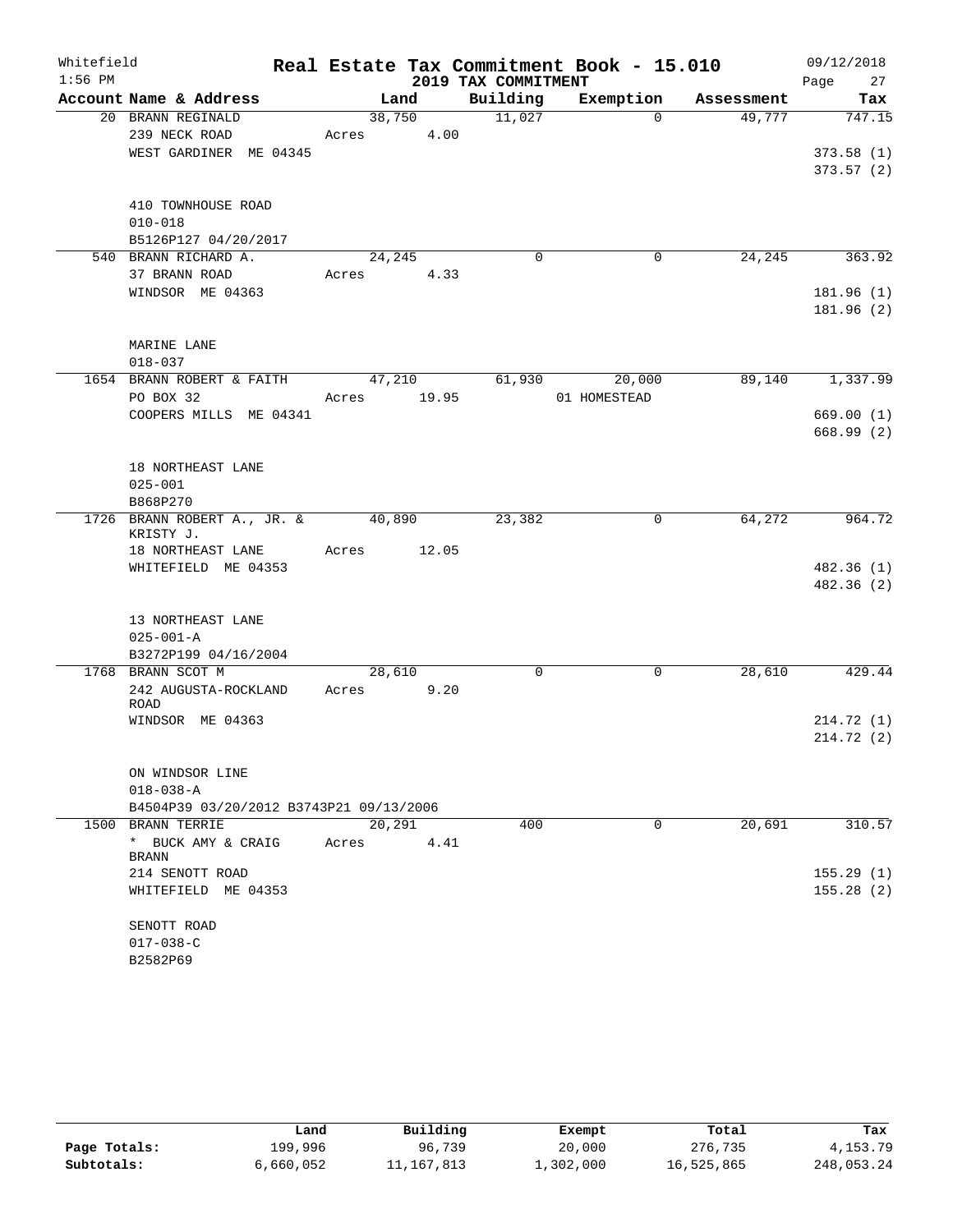| Whitefield<br>$1:56$ PM    |                                                                |        |                       |                                 | Real Estate Tax Commitment Book - 15.010 |                       | 09/12/2018               |
|----------------------------|----------------------------------------------------------------|--------|-----------------------|---------------------------------|------------------------------------------|-----------------------|--------------------------|
|                            | Account Name & Address                                         | Land   |                       | 2019 TAX COMMITMENT<br>Building | Exemption                                | Assessment            | 28<br>Page<br>Tax        |
|                            | 33 BRANN TERRIE J. PLUMMER                                     | 36,018 |                       | 61,310                          | 20,000                                   | 77,328                | 1,160.69                 |
|                            | &<br>CRAIG WOODBURY BRANN & Acres<br>AMY WYETH BUCK            |        | 5.96                  |                                 | 01 HOMESTEAD                             |                       |                          |
|                            | 214 SENOTT ROAD                                                |        |                       |                                 |                                          |                       | 580.35(1)                |
|                            | WHITEFIELD ME 04353                                            |        |                       |                                 |                                          |                       | 580.34(2)                |
|                            | 214 SENOTT ROAD<br>$017 - 041$                                 |        |                       |                                 |                                          |                       |                          |
|                            | B4975P168 02/03/2016 B941P15                                   |        |                       |                                 |                                          |                       |                          |
|                            | 71 BRANN WAYNE & CAROL                                         | 34,500 |                       | 93,575                          | 20,000                                   | 108,075               | 1,622.21                 |
|                            | 473 HOWE RORAD                                                 | Acres  | 4.50                  |                                 | 01 HOMESTEAD                             |                       |                          |
|                            | WHITEFIELD ME 04353                                            |        |                       |                                 |                                          |                       | 811.11(1)<br>811.10(2)   |
|                            | 473 HOWE ROAD<br>$021 - 001$                                   |        |                       |                                 |                                          |                       |                          |
|                            | 1910 BRANN, DEAN                                               | 31,950 |                       | $\mathbf 0$                     | 0                                        | 31,950                | 479.57                   |
|                            | 45 WEEKS MILLS ROAD                                            | Acres  | 2.80                  |                                 |                                          |                       |                          |
|                            | SOUTH CHINA ME 04358                                           |        |                       |                                 |                                          |                       | 239.79(1)<br>239.78 (2)  |
|                            | MARINE LANE                                                    |        |                       |                                 |                                          |                       |                          |
|                            | $018 - 037 - 02$                                               |        |                       |                                 |                                          |                       |                          |
|                            | B5100P229 01/20/2017                                           |        |                       |                                 |                                          |                       |                          |
|                            | 1747 BRANN, JESSE                                              | 22,250 |                       | $\mathbf 0$                     | 0                                        | 22,250                | 333.97                   |
|                            | 132 MT VISTA DRIVE                                             | Acres  | 3.00                  |                                 |                                          |                       |                          |
|                            | SIDNEY ME 04330                                                |        |                       |                                 |                                          |                       | 166.99(1)<br>166.98(2)   |
|                            | MARINE LANE                                                    |        |                       |                                 |                                          |                       |                          |
|                            | $018 - 037 - E$                                                |        |                       |                                 |                                          |                       |                          |
|                            | B5011P296 05/18/2016 B3541P87 07/23/2005<br>1912 BRANN, RONNIE | 33,900 |                       | $\mathbf 0$                     | $\mathbf 0$                              | 33,900                | 508.84                   |
|                            | 19 ERSKINE ROAD                                                | Acres  | 4.10                  |                                 |                                          |                       |                          |
|                            | WINDSOR ME 04363                                               |        |                       |                                 |                                          |                       | 254.42(1)                |
|                            |                                                                |        |                       |                                 |                                          |                       | 254.42(2)                |
|                            | MARINE LANE                                                    |        |                       |                                 |                                          |                       |                          |
|                            | $018 - 037 - 04$                                               |        |                       |                                 |                                          |                       |                          |
|                            | B5100P221 01/20/2017                                           | 32,100 |                       | $\mathbf 0$                     |                                          |                       |                          |
| 1911                       | BRANN, SCOT<br>242 AUGUSTA-ROCKLAND                            | Acres  | 2.90                  |                                 | 0                                        | 32,100                | 481.82                   |
|                            | <b>ROAD</b>                                                    |        |                       |                                 |                                          |                       |                          |
|                            | WINDSOR ME 04363                                               |        |                       |                                 |                                          |                       | 240.91(1)                |
|                            |                                                                |        |                       |                                 |                                          |                       | 240.91(2)                |
|                            | MARINE LANE                                                    |        |                       |                                 |                                          |                       |                          |
|                            | $018 - 037 - 03$                                               |        |                       |                                 |                                          |                       |                          |
|                            | B5100P237 01/20/2017                                           |        |                       |                                 |                                          |                       |                          |
|                            | 320 BRANN-GUIMOND TINA                                         | 51,170 |                       | 19,992                          | 20,000                                   | 51,162                | 767.94                   |
|                            | GUIMOND PATRICK                                                | Acres  | 3.78                  |                                 | 01 HOMESTEAD                             |                       |                          |
|                            | 138 AUGUSTA ROAD<br>WHITEFIELD ME 04353                        |        |                       |                                 |                                          |                       | 383.97 (1)<br>383.97 (2) |
|                            | 138 AUGUSTA ROAD                                               |        |                       |                                 |                                          |                       |                          |
|                            | $018 - 020 - C$<br>B4507P203 03/30/2012 B1977P77               |        |                       |                                 |                                          |                       |                          |
|                            | Land                                                           |        | Building              |                                 | Exempt                                   | Total                 | Tax                      |
| Page Totals:<br>Subtotals: | 241,888<br>6,901,940                                           |        | 174,877<br>11,342,690 |                                 | 60,000<br>1,362,000                      | 356,765<br>16,882,630 | 5,355.04<br>253,408.28   |
|                            |                                                                |        |                       |                                 |                                          |                       |                          |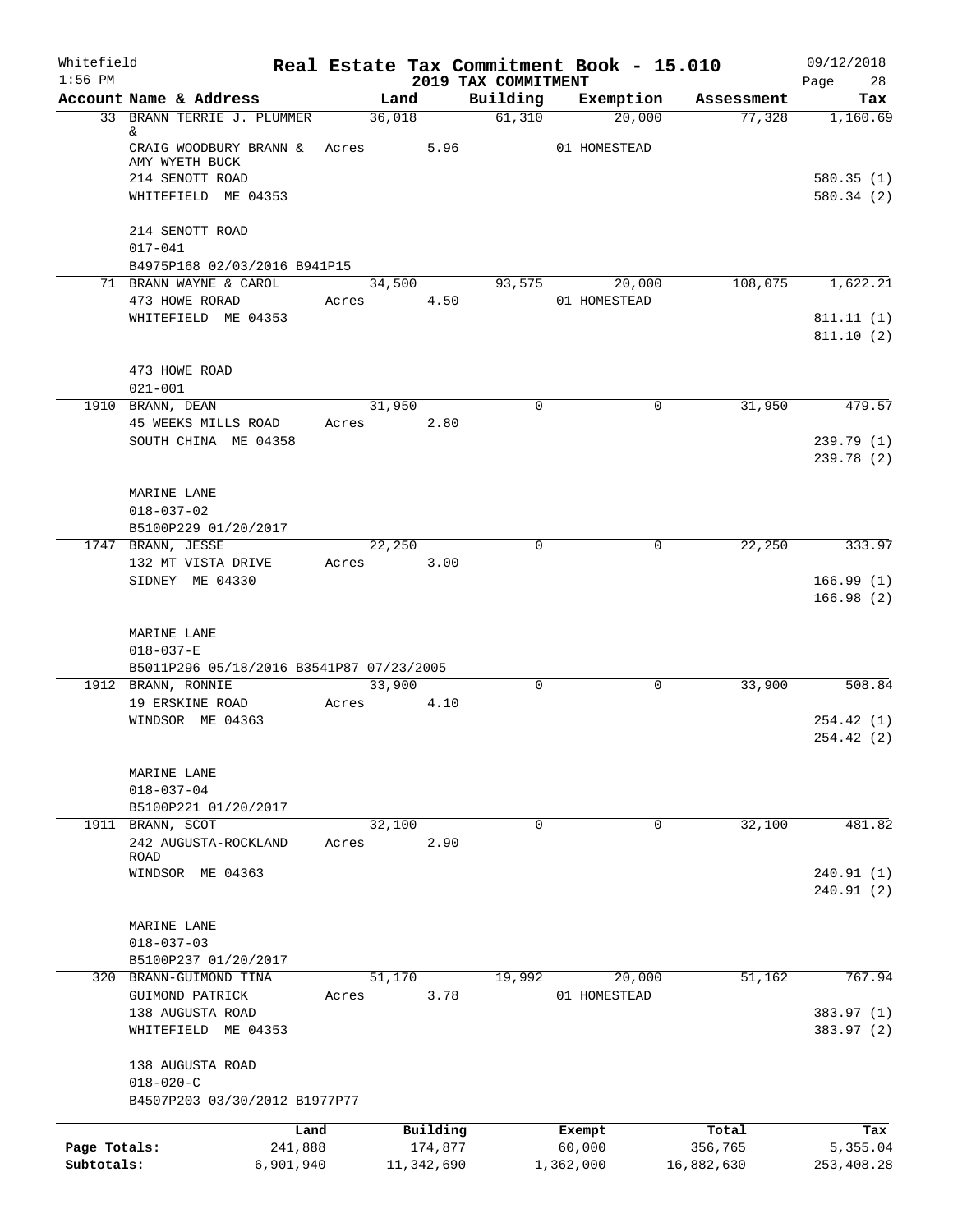| Whitefield<br>$1:56$ PM |                                                                                                                                                                   |       |         |       | 2019 TAX COMMITMENT | Real Estate Tax Commitment Book - 15.010 |            | 09/12/2018<br>29<br>Page               |
|-------------------------|-------------------------------------------------------------------------------------------------------------------------------------------------------------------|-------|---------|-------|---------------------|------------------------------------------|------------|----------------------------------------|
|                         | Account Name & Address                                                                                                                                            |       | Land    |       | Building            | Exemption                                | Assessment | Tax                                    |
|                         | 1561 BREMER BETSY E<br>576 COOPERS MILLS ROAD<br>WINDSOR ME 04363                                                                                                 | Acres | 40,930  | 5.85  | 137, 126            | $\mathbf 0$                              | 178,056    | 2,672.62<br>1,336.31(1)<br>1,336.31(2) |
|                         | 316 MILLS ROAD<br>$017 - 009$<br>B5225P217 01/26/2018                                                                                                             |       |         |       |                     |                                          |            |                                        |
|                         | 1156 BRETON ARTHUR A. &<br>APRIL A.                                                                                                                               |       | 30, 255 |       | 83,878              | 20,000                                   | 94,133     | 1,412.94                               |
|                         | 122 NO. HUNTS MEADOW<br><b>ROAD</b><br>WHITEFIELD ME 04353                                                                                                        | Acres |         | 1.67  |                     | 01 HOMESTEAD                             |            | 706.47(1)<br>706.47(2)                 |
|                         | 122 NO. HUNTS MEADOW<br><b>ROAD</b><br>$018 - 030 - A - 1$                                                                                                        |       |         |       |                     |                                          |            |                                        |
|                         | B1646P223                                                                                                                                                         |       |         |       |                     |                                          |            |                                        |
|                         | 804 BRETON GLEN P. & KAREN<br>L.<br>241 COOPER ROAD                                                                                                               | Acres | 25,882  | 5.79  | 18,322              | $\mathbf 0$                              | 44,204     | 663.50                                 |
|                         | WHITEFIELD ME 04353                                                                                                                                               |       |         |       |                     |                                          |            | 331.75(1)<br>331.75(2)                 |
|                         | 375 NO. HUNTS MEADOW<br><b>ROAD</b><br>$018 - 044$<br>B4829P133 10/20/2014 B4814P247 09/03/2014 B4812P168<br>08/26/2014 B4504P162 03/21/2012 B4456P145 11/04/2011 |       |         |       |                     |                                          |            |                                        |
|                         | B1431P17<br>1881 BRILLANT, JEAN L.<br>905 DEPOT ST<br>UNION ME 04862                                                                                              | Acres | 25,072  | 1.59  | 61,034              | 20,000<br>01 HOMESTEAD                   | 66,106     | 992.25<br>496.13 (1)                   |
|                         | 7 IRISH LANE<br>$006 - 021 - C$<br>B5053P196 09/16/2016 B4843P77 12/02/2014 B4565P122<br>08/31/2012                                                               |       |         |       |                     |                                          |            | 496.12 (2)                             |
|                         | 331 BRINZOW ALEXANDER                                                                                                                                             |       | 600     | 0.40  | $\Omega$            | $\Omega$                                 | 600        | 9.01                                   |
|                         | 136 SMITH ROAD<br>FARMINGDALE ME 04344                                                                                                                            | Acres |         |       |                     |                                          |            | 4.51(1)<br>4.50(2)                     |
|                         | WEARY POND LANE<br>$011 - 027$<br>B934P145                                                                                                                        |       |         |       |                     |                                          |            |                                        |
|                         | 1387 BROCHU DONALD<br>860 WHITEFIELD ROAD<br>PITTSTON ME 04345                                                                                                    | Acres | 57,600  | 51.70 | $\mathbf 0$         | 0                                        | 57,600     | 864.58<br>432.29 (1)<br>432.29 (2)     |
|                         | CLOVER LANE<br>$012 - 028$<br>B4473P292 12/23/2011 B1130P283                                                                                                      |       |         |       |                     |                                          |            |                                        |

|              | Land      | Building   | Exempt    | Total      | Tax        |
|--------------|-----------|------------|-----------|------------|------------|
| Page Totals: | 180.339   | 300,360    | 40,000    | 440,699    | 6,614.90   |
| Subtotals:   | 7,082,279 | 11,643,050 | 1,402,000 | 17,323,329 | 260,023.18 |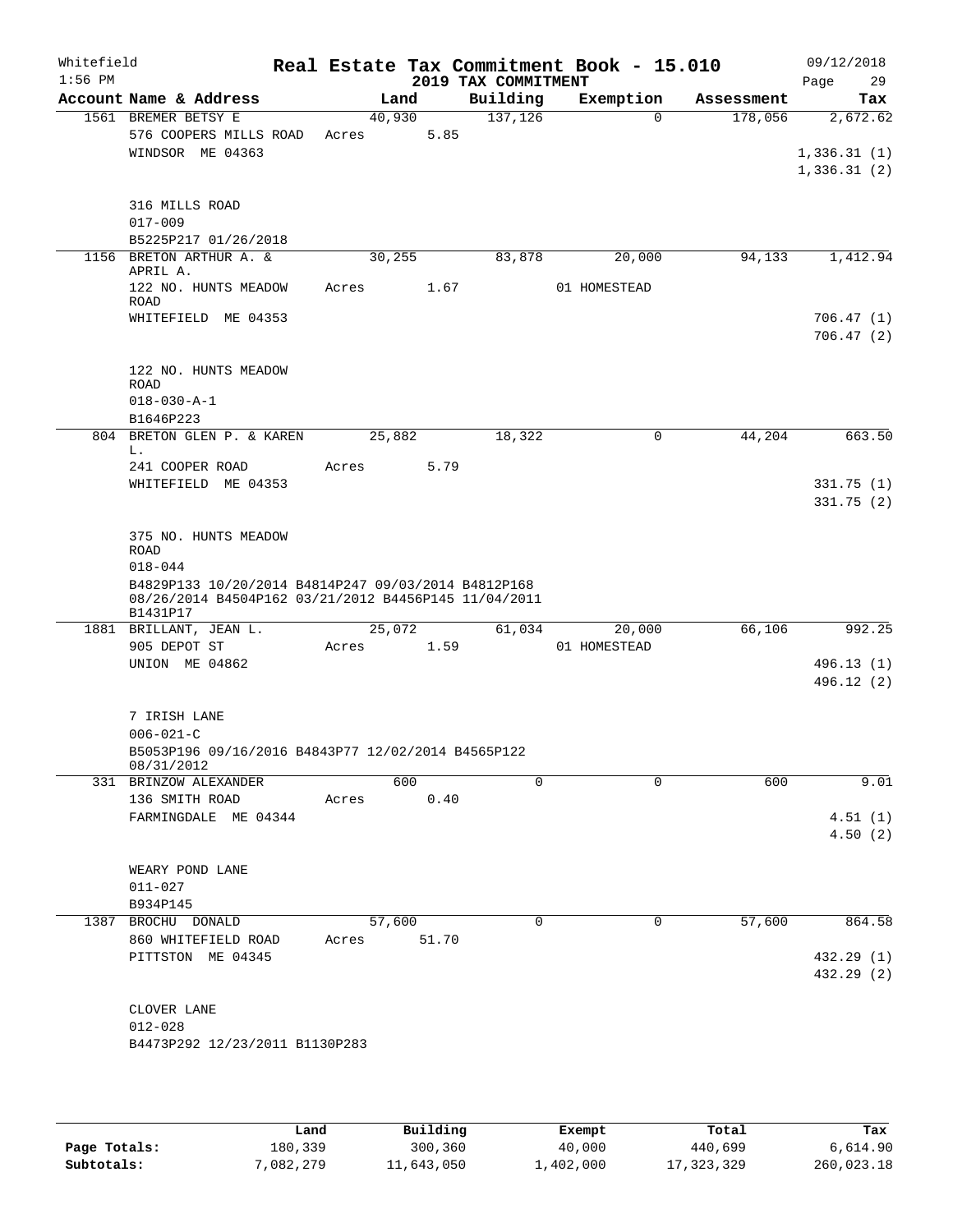| Whitefield |                                                   |        |             |                     | Real Estate Tax Commitment Book - 15.010 |            | 09/12/2018           |
|------------|---------------------------------------------------|--------|-------------|---------------------|------------------------------------------|------------|----------------------|
| $1:56$ PM  |                                                   |        |             | 2019 TAX COMMITMENT |                                          |            | Page<br>30           |
|            | Account Name & Address                            |        | Land        | Building            | Exemption                                | Assessment | Tax                  |
|            | 1146 BRONN CLIFTON                                | 41,570 |             | $\mathbf 0$         | $\Omega$                                 | 41,570     | 623.97               |
|            | 176 HEAD TIDE ROAD                                | Acres  | 12.90       |                     |                                          |            |                      |
|            | WHITEFIELD ME 04353                               |        |             |                     |                                          |            | 311.99(1)            |
|            |                                                   |        |             |                     |                                          |            | 311.98(2)            |
|            | HEAD TIDE ROAD                                    |        |             |                     |                                          |            |                      |
|            | $008 - 011$                                       |        |             |                     |                                          |            |                      |
|            | B5117P227 03/01/2017 B5076P84 11/09/2016 B2197P74 |        |             |                     |                                          |            |                      |
|            | 847 BRONN CLIFTON G.                              | 33,300 |             | 131,075             | 20,000                                   | 144,375    | 2,167.07             |
|            | 176 HEAD TIDE ROAD                                | Acres  | 3.70        |                     | 01 HOMESTEAD                             |            |                      |
|            | WHITEFIELD ME 04353                               |        |             |                     |                                          |            | 1,083.54(1)          |
|            |                                                   |        |             |                     |                                          |            | 1,083.53(2)          |
|            |                                                   |        |             |                     |                                          |            |                      |
|            | 176 HEAD TIDE ROAD                                |        |             |                     |                                          |            |                      |
|            | $008 - 012$                                       |        |             |                     |                                          |            |                      |
|            | B957P80                                           |        |             |                     |                                          |            |                      |
|            | 1673 BRONN DONNA                                  |        | $\mathbf 0$ | 13,111              | 0                                        | 13,111     | 196.80               |
|            | 43 ANGEL LINE LANE                                |        |             |                     |                                          |            |                      |
|            | WHITEFIELD ME 04353                               |        |             |                     |                                          |            | 98.40(1)<br>98.40(2) |
|            |                                                   |        |             |                     |                                          |            |                      |
|            | HEAD TIDE ROAD                                    |        |             |                     |                                          |            |                      |
|            | $008 - 011 - C$                                   |        |             |                     |                                          |            |                      |
|            | B2410P136                                         |        |             |                     |                                          |            |                      |
|            | 712 BROOKE WILLIAM & GAIL                         | 60,900 |             | 151,852             | 20,000                                   | 192,752    | 2,893.21             |
|            | 41 COOPER ROAD                                    | Acres  | 41.00       |                     | 01 HOMESTEAD                             |            |                      |
|            | WHITEFIELD ME 04353                               |        |             |                     |                                          |            | 1,446.61(1)          |
|            |                                                   |        |             |                     |                                          |            | 1,446.60(2)          |
|            |                                                   |        |             |                     |                                          |            |                      |
|            | 41 COOPER ROAD                                    |        |             |                     |                                          |            |                      |
|            | $016 - 026$                                       |        |             |                     |                                          |            |                      |
| 1606       | B1429P298<br>BROOKE WILLIAM W & GAIL              | 27,090 |             | 0                   | 0                                        | 27,090     | 406.62               |
|            | D.                                                |        |             |                     |                                          |            |                      |
|            | 41 COOPER ROAD                                    | Acres  | 7.30        |                     |                                          |            |                      |
|            | WHITEFIELD ME 04353                               |        |             |                     |                                          |            | 203.31(1)            |
|            |                                                   |        |             |                     |                                          |            | 203.31(2)            |
|            |                                                   |        |             |                     |                                          |            |                      |
|            | COOPER ROAD                                       |        |             |                     |                                          |            |                      |
|            | $016 - 001$                                       |        |             |                     |                                          |            |                      |
|            | B1429P298                                         |        |             |                     |                                          |            |                      |
|            | 462 BROOKE WILLIAM W. &<br>GAIL                   | 13,980 |             | $\Omega$            | $\Omega$                                 | 13,980     | 209.84               |
|            | 41 COOPER ROAD                                    | Acres  | 13.10       |                     |                                          |            |                      |
|            | WHITEFIELD ME 04353                               |        |             |                     |                                          |            | 104.92(1)            |
|            |                                                   |        |             |                     |                                          |            | 104.92(2)            |
|            |                                                   |        |             |                     |                                          |            |                      |
|            | COOPER ROAD                                       |        |             |                     |                                          |            |                      |
|            | $016 - 025$                                       |        |             |                     |                                          |            |                      |
|            | B1429P298                                         |        |             |                     |                                          |            |                      |

|              | Land      | Building   | Exempt    | Total      | Tax        |
|--------------|-----------|------------|-----------|------------|------------|
| Page Totals: | 176,840   | 296,038    | 40,000    | 432,878    | 6,497.51   |
| Subtotals:   | 7,259,119 | 11,939,088 | 1,442,000 | 17,756,207 | 266,520.69 |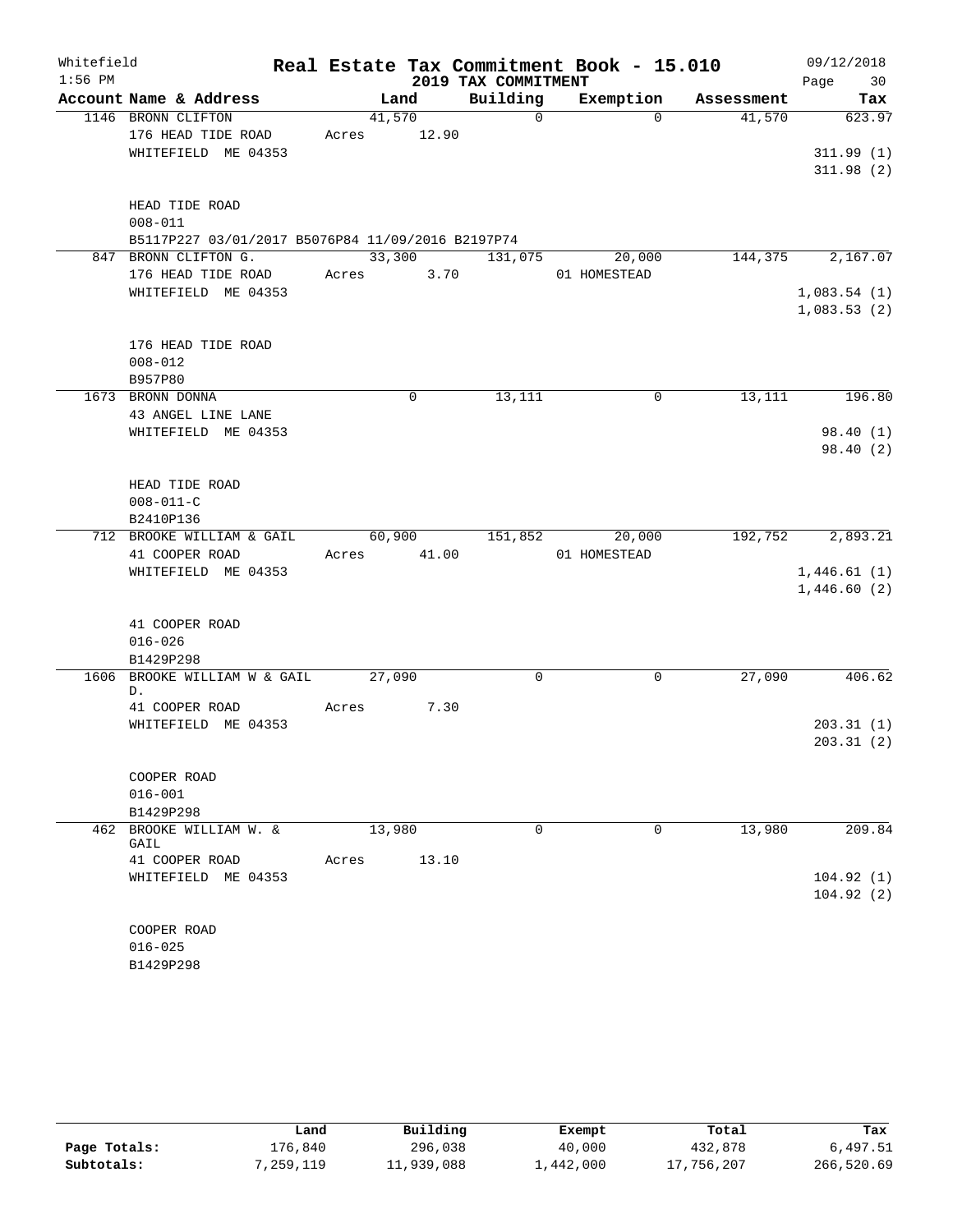| 2019 TAX COMMITMENT<br>Page<br>31<br>Building<br>Account Name & Address<br>Exemption<br>Land<br>Assessment<br>Tax<br>1278 BROOKE WILLIAM W. &<br>6,900<br>$\Omega$<br>$\Omega$<br>6,900<br>GAIL D.<br>41 COOPER ROAD<br>Acres<br>4.60<br>WHITEFIELD ME 04353<br>COOPER ROAD<br>$016 - 002$<br>B1429P298<br>42,400<br>133,802<br>20,000<br>156,202<br>634 BROWN CAROLE A.<br>BROWN, TIMOTHY M.<br>3.10<br>01 HOMESTEAD<br>Acres<br>34 CLARK LANE<br>WHITEFIELD ME 04353<br>34 CLARK LANE<br>$015 - 052$<br>B5032P18 07/14/2016<br>908 BROWN CAROLE A. &<br>52,580<br>19,378<br>0<br>71,958<br>TIMOTHY M.<br>34 CLARK LANE<br>28.20<br>Acres<br>WHITEFIELD ME 04353<br>86 CLARK LANE<br>$018 - 024$<br>B3911P50 09/19/2007<br>978 BROWN DAVID<br>7,580<br>0<br>0<br>7,580<br>450 NASH ROAD<br>5.10<br>Acres<br>PITTSTON ME 04345<br>PITTSTON TOWN LINE<br>$003 - 001$<br>31,215<br>18,265<br>49,480<br>339<br>BROWN DAVID R. & LOIS<br>0<br>$\mathsf{C}$ .<br>2.31<br>PO BOX 28<br>Acres<br>WHITEFIELD ME 04353<br>64 EAST RIVER ROAD<br>$027 - 009$<br>B4858P75 02/03/2015 B3709P171 07/14/2006 B1039P152<br>179 BROWN DAVID R. & LOIS<br>30,750<br>14,598<br>20,000<br>25,348<br>C.<br>P O BOX 28<br>2.00<br>01 HOMESTEAD<br>Acres<br>WHITEFIELD ME 04353<br>201 HILTON ROAD<br>$014 - 006 - A$<br>B1400P124 | Whitefield |  |  | Real Estate Tax Commitment Book - 15.010 | 09/12/2018 |
|--------------------------------------------------------------------------------------------------------------------------------------------------------------------------------------------------------------------------------------------------------------------------------------------------------------------------------------------------------------------------------------------------------------------------------------------------------------------------------------------------------------------------------------------------------------------------------------------------------------------------------------------------------------------------------------------------------------------------------------------------------------------------------------------------------------------------------------------------------------------------------------------------------------------------------------------------------------------------------------------------------------------------------------------------------------------------------------------------------------------------------------------------------------------------------------------------------------------------------------------------------------------------------------------------------------|------------|--|--|------------------------------------------|------------|
|                                                                                                                                                                                                                                                                                                                                                                                                                                                                                                                                                                                                                                                                                                                                                                                                                                                                                                                                                                                                                                                                                                                                                                                                                                                                                                              | $1:56$ PM  |  |  |                                          |            |
|                                                                                                                                                                                                                                                                                                                                                                                                                                                                                                                                                                                                                                                                                                                                                                                                                                                                                                                                                                                                                                                                                                                                                                                                                                                                                                              |            |  |  |                                          |            |
| 51.79(1)<br>51.78(2)<br>1,080.09<br>113.78                                                                                                                                                                                                                                                                                                                                                                                                                                                                                                                                                                                                                                                                                                                                                                                                                                                                                                                                                                                                                                                                                                                                                                                                                                                                   |            |  |  |                                          | 103.57     |
|                                                                                                                                                                                                                                                                                                                                                                                                                                                                                                                                                                                                                                                                                                                                                                                                                                                                                                                                                                                                                                                                                                                                                                                                                                                                                                              |            |  |  |                                          |            |
|                                                                                                                                                                                                                                                                                                                                                                                                                                                                                                                                                                                                                                                                                                                                                                                                                                                                                                                                                                                                                                                                                                                                                                                                                                                                                                              |            |  |  |                                          |            |
|                                                                                                                                                                                                                                                                                                                                                                                                                                                                                                                                                                                                                                                                                                                                                                                                                                                                                                                                                                                                                                                                                                                                                                                                                                                                                                              |            |  |  |                                          |            |
|                                                                                                                                                                                                                                                                                                                                                                                                                                                                                                                                                                                                                                                                                                                                                                                                                                                                                                                                                                                                                                                                                                                                                                                                                                                                                                              |            |  |  |                                          |            |
| 2,344.59<br>1, 172.30(1)<br>1, 172.29(2)<br>540.05(1)<br>540.04(2)<br>56.89(1)<br>56.89(2)<br>742.69<br>371.35(1)                                                                                                                                                                                                                                                                                                                                                                                                                                                                                                                                                                                                                                                                                                                                                                                                                                                                                                                                                                                                                                                                                                                                                                                            |            |  |  |                                          |            |
|                                                                                                                                                                                                                                                                                                                                                                                                                                                                                                                                                                                                                                                                                                                                                                                                                                                                                                                                                                                                                                                                                                                                                                                                                                                                                                              |            |  |  |                                          |            |
|                                                                                                                                                                                                                                                                                                                                                                                                                                                                                                                                                                                                                                                                                                                                                                                                                                                                                                                                                                                                                                                                                                                                                                                                                                                                                                              |            |  |  |                                          |            |
|                                                                                                                                                                                                                                                                                                                                                                                                                                                                                                                                                                                                                                                                                                                                                                                                                                                                                                                                                                                                                                                                                                                                                                                                                                                                                                              |            |  |  |                                          |            |
|                                                                                                                                                                                                                                                                                                                                                                                                                                                                                                                                                                                                                                                                                                                                                                                                                                                                                                                                                                                                                                                                                                                                                                                                                                                                                                              |            |  |  |                                          |            |
|                                                                                                                                                                                                                                                                                                                                                                                                                                                                                                                                                                                                                                                                                                                                                                                                                                                                                                                                                                                                                                                                                                                                                                                                                                                                                                              |            |  |  |                                          |            |
|                                                                                                                                                                                                                                                                                                                                                                                                                                                                                                                                                                                                                                                                                                                                                                                                                                                                                                                                                                                                                                                                                                                                                                                                                                                                                                              |            |  |  |                                          |            |
|                                                                                                                                                                                                                                                                                                                                                                                                                                                                                                                                                                                                                                                                                                                                                                                                                                                                                                                                                                                                                                                                                                                                                                                                                                                                                                              |            |  |  |                                          |            |
|                                                                                                                                                                                                                                                                                                                                                                                                                                                                                                                                                                                                                                                                                                                                                                                                                                                                                                                                                                                                                                                                                                                                                                                                                                                                                                              |            |  |  |                                          |            |
|                                                                                                                                                                                                                                                                                                                                                                                                                                                                                                                                                                                                                                                                                                                                                                                                                                                                                                                                                                                                                                                                                                                                                                                                                                                                                                              |            |  |  |                                          |            |
|                                                                                                                                                                                                                                                                                                                                                                                                                                                                                                                                                                                                                                                                                                                                                                                                                                                                                                                                                                                                                                                                                                                                                                                                                                                                                                              |            |  |  |                                          |            |
|                                                                                                                                                                                                                                                                                                                                                                                                                                                                                                                                                                                                                                                                                                                                                                                                                                                                                                                                                                                                                                                                                                                                                                                                                                                                                                              |            |  |  |                                          |            |
|                                                                                                                                                                                                                                                                                                                                                                                                                                                                                                                                                                                                                                                                                                                                                                                                                                                                                                                                                                                                                                                                                                                                                                                                                                                                                                              |            |  |  |                                          |            |
|                                                                                                                                                                                                                                                                                                                                                                                                                                                                                                                                                                                                                                                                                                                                                                                                                                                                                                                                                                                                                                                                                                                                                                                                                                                                                                              |            |  |  |                                          |            |
|                                                                                                                                                                                                                                                                                                                                                                                                                                                                                                                                                                                                                                                                                                                                                                                                                                                                                                                                                                                                                                                                                                                                                                                                                                                                                                              |            |  |  |                                          |            |
|                                                                                                                                                                                                                                                                                                                                                                                                                                                                                                                                                                                                                                                                                                                                                                                                                                                                                                                                                                                                                                                                                                                                                                                                                                                                                                              |            |  |  |                                          |            |
|                                                                                                                                                                                                                                                                                                                                                                                                                                                                                                                                                                                                                                                                                                                                                                                                                                                                                                                                                                                                                                                                                                                                                                                                                                                                                                              |            |  |  |                                          |            |
|                                                                                                                                                                                                                                                                                                                                                                                                                                                                                                                                                                                                                                                                                                                                                                                                                                                                                                                                                                                                                                                                                                                                                                                                                                                                                                              |            |  |  |                                          |            |
|                                                                                                                                                                                                                                                                                                                                                                                                                                                                                                                                                                                                                                                                                                                                                                                                                                                                                                                                                                                                                                                                                                                                                                                                                                                                                                              |            |  |  |                                          |            |
|                                                                                                                                                                                                                                                                                                                                                                                                                                                                                                                                                                                                                                                                                                                                                                                                                                                                                                                                                                                                                                                                                                                                                                                                                                                                                                              |            |  |  |                                          |            |
|                                                                                                                                                                                                                                                                                                                                                                                                                                                                                                                                                                                                                                                                                                                                                                                                                                                                                                                                                                                                                                                                                                                                                                                                                                                                                                              |            |  |  |                                          |            |
| 371.34(2)<br>380.47<br>190.24(1)<br>190.23(2)                                                                                                                                                                                                                                                                                                                                                                                                                                                                                                                                                                                                                                                                                                                                                                                                                                                                                                                                                                                                                                                                                                                                                                                                                                                                |            |  |  |                                          |            |
|                                                                                                                                                                                                                                                                                                                                                                                                                                                                                                                                                                                                                                                                                                                                                                                                                                                                                                                                                                                                                                                                                                                                                                                                                                                                                                              |            |  |  |                                          |            |
|                                                                                                                                                                                                                                                                                                                                                                                                                                                                                                                                                                                                                                                                                                                                                                                                                                                                                                                                                                                                                                                                                                                                                                                                                                                                                                              |            |  |  |                                          |            |
|                                                                                                                                                                                                                                                                                                                                                                                                                                                                                                                                                                                                                                                                                                                                                                                                                                                                                                                                                                                                                                                                                                                                                                                                                                                                                                              |            |  |  |                                          |            |
|                                                                                                                                                                                                                                                                                                                                                                                                                                                                                                                                                                                                                                                                                                                                                                                                                                                                                                                                                                                                                                                                                                                                                                                                                                                                                                              |            |  |  |                                          |            |
|                                                                                                                                                                                                                                                                                                                                                                                                                                                                                                                                                                                                                                                                                                                                                                                                                                                                                                                                                                                                                                                                                                                                                                                                                                                                                                              |            |  |  |                                          |            |
|                                                                                                                                                                                                                                                                                                                                                                                                                                                                                                                                                                                                                                                                                                                                                                                                                                                                                                                                                                                                                                                                                                                                                                                                                                                                                                              |            |  |  |                                          |            |
|                                                                                                                                                                                                                                                                                                                                                                                                                                                                                                                                                                                                                                                                                                                                                                                                                                                                                                                                                                                                                                                                                                                                                                                                                                                                                                              |            |  |  |                                          |            |
|                                                                                                                                                                                                                                                                                                                                                                                                                                                                                                                                                                                                                                                                                                                                                                                                                                                                                                                                                                                                                                                                                                                                                                                                                                                                                                              |            |  |  |                                          |            |
|                                                                                                                                                                                                                                                                                                                                                                                                                                                                                                                                                                                                                                                                                                                                                                                                                                                                                                                                                                                                                                                                                                                                                                                                                                                                                                              |            |  |  |                                          |            |
|                                                                                                                                                                                                                                                                                                                                                                                                                                                                                                                                                                                                                                                                                                                                                                                                                                                                                                                                                                                                                                                                                                                                                                                                                                                                                                              |            |  |  |                                          |            |
|                                                                                                                                                                                                                                                                                                                                                                                                                                                                                                                                                                                                                                                                                                                                                                                                                                                                                                                                                                                                                                                                                                                                                                                                                                                                                                              |            |  |  |                                          |            |
|                                                                                                                                                                                                                                                                                                                                                                                                                                                                                                                                                                                                                                                                                                                                                                                                                                                                                                                                                                                                                                                                                                                                                                                                                                                                                                              |            |  |  |                                          |            |

|              | Land     | Building     | Exempt    | Total      | Tax        |
|--------------|----------|--------------|-----------|------------|------------|
| Page Totals: | 171,425  | 186,043      | 40,000    | 317,468    | 4,765.19   |
| Subtotals:   | 430,544" | 12, 125, 131 | ⊥,482,000 | 18,073,675 | 271,285.88 |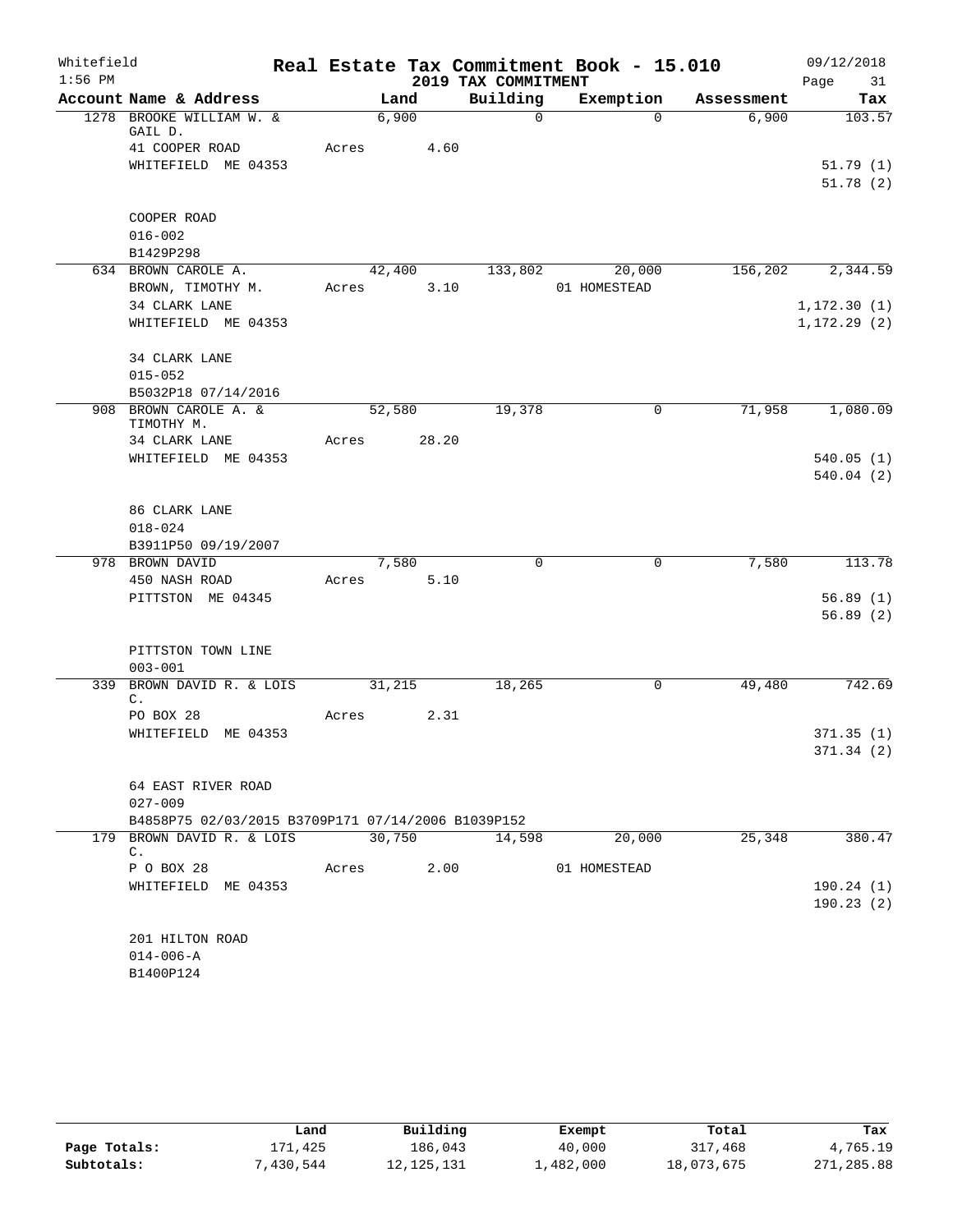| Whitefield<br>$1:56$ PM |                                                   |            |        | 2019 TAX COMMITMENT | Real Estate Tax Commitment Book - 15.010 |            | 09/12/2018<br>32<br>Page |
|-------------------------|---------------------------------------------------|------------|--------|---------------------|------------------------------------------|------------|--------------------------|
|                         | Account Name & Address                            |            | Land   | Building            | Exemption                                | Assessment | Tax                      |
|                         | 725 BROWN JOSEPH E.                               |            | 33,890 | 0                   | $\Omega$                                 | 33,890     | 508.69                   |
|                         | GORMAN EMILY V.                                   | Acres      | 15.80  |                     |                                          |            |                          |
|                         | 64 SOMERVILLE ROAD                                |            |        |                     |                                          |            | 254.35(1)                |
|                         | JEFFERSON ME 04348                                |            |        |                     |                                          |            | 254.34 (2)               |
|                         | SOMERVILLE ROAD                                   |            |        |                     |                                          |            |                          |
|                         | $023 - 002$                                       |            |        |                     |                                          |            |                          |
|                         | B4772P255 04/23/2014                              |            |        |                     |                                          |            |                          |
|                         | 1230 BROWN JULIE                                  |            | 0      | 14,221              | 0                                        | 14,221     | 213.46                   |
|                         | 25 PINE RIDGE DRIVE                               |            |        |                     |                                          |            |                          |
|                         | WINDSOR ME 04363                                  |            |        |                     |                                          |            | 106.73(1)                |
|                         |                                                   |            |        |                     |                                          |            | 106.73(2)                |
|                         |                                                   |            |        |                     |                                          |            |                          |
|                         | 25 PINE RIDGE TRAILER<br>PARK                     |            |        |                     |                                          |            |                          |
|                         | $019 - 033 - AON$                                 |            |        |                     |                                          |            |                          |
|                         | 1314 BROWN LLOYD                                  |            | 0      | 9,600               | 0                                        | 9,600      | 144.10                   |
|                         | PO BOX 72                                         |            |        |                     |                                          |            |                          |
|                         | WHITEFIELD ME 04353                               |            |        |                     |                                          |            | 72.05(1)                 |
|                         |                                                   |            |        |                     |                                          |            | 72.05(2)                 |
|                         |                                                   |            |        |                     |                                          |            |                          |
|                         | 295 PITTSTON ROAD                                 |            |        |                     |                                          |            |                          |
|                         | $003 - 014 - AON$                                 |            |        |                     |                                          |            |                          |
|                         | 1838 BROWN LOIS<br>P O BOX 28                     |            | 27,330 | $\Omega$            | 0                                        | 27,330     | 410.22                   |
|                         | WHITEFIELD ME 04353                               | Acres      |        | 7.60                |                                          |            | 205.11(1)                |
|                         |                                                   |            |        |                     |                                          |            | 205.11(2)                |
|                         | TOWNHOUSE ROAD                                    |            |        |                     |                                          |            |                          |
|                         | $013 - 012 - D$                                   |            |        |                     |                                          |            |                          |
|                         | B4084P38 01/02/2009                               |            |        |                     |                                          |            |                          |
|                         | 1370 BROWN TIMOTHY                                |            | 0      | 8,743               | 0                                        | 8,743      | 131.23                   |
|                         | 34 CLARK LANE                                     |            |        |                     |                                          |            |                          |
|                         | WHITEFIELD ME 04353                               |            |        |                     |                                          |            | 65.62(1)                 |
|                         |                                                   |            |        |                     |                                          |            | 65.61(2)                 |
|                         |                                                   |            |        |                     |                                          |            |                          |
|                         | 38 CLARK LANE                                     |            |        |                     |                                          |            |                          |
|                         | $015 - 052 - AON$<br>821 BROWN, LUCILLE D.        |            | 36,210 | 73,558              | $\mathbf 0$                              | 109,768    | 1,647.62                 |
|                         | BROWN, SCOTT W.                                   | Acres 6.20 |        |                     |                                          |            |                          |
|                         | 509 HEATH ROAD                                    |            |        |                     |                                          |            | 823.81 (1)               |
|                         | WHITEFIELD ME 04353                               |            |        |                     |                                          |            | 823.81 (2)               |
|                         |                                                   |            |        |                     |                                          |            |                          |
|                         | 509 HEATH ROAD                                    |            |        |                     |                                          |            |                          |
|                         | $007 - 053 - A$                                   |            |        |                     |                                          |            |                          |
|                         | B5073P44 11/08/2016 B3642P131 03/03/2006 B2513P37 |            |        |                     |                                          |            |                          |
| 1217                    | BRYANT DAVID S. & NANCY<br>К.                     |            | 30,000 | 156,634             | 20,000                                   | 166,634    | 2,501.18                 |
|                         | 36 PITTSTON ROAD                                  | Acres      |        | 0.75                | 01 HOMESTEAD                             |            |                          |
|                         | WHITEFIELD ME 04353                               |            |        |                     |                                          |            | 1,250.59(1)              |
|                         |                                                   |            |        |                     |                                          |            | 1,250.59(2)              |
|                         |                                                   |            |        |                     |                                          |            |                          |
|                         | 36 PITTSTON ROAD                                  |            |        |                     |                                          |            |                          |
|                         | $031 - 006$                                       |            |        |                     |                                          |            |                          |
|                         | B1744P133                                         |            |        |                     |                                          |            |                          |
|                         |                                                   |            |        |                     |                                          |            |                          |

|              | Land      | Building   | Exempt    | Total      | Tax        |
|--------------|-----------|------------|-----------|------------|------------|
| Page Totals: | 127,430   | 262,756    | 20,000    | 370,186    | 5,556.50   |
| Subtotals:   | 7,557,974 | 12,387,887 | 1,502,000 | 18,443,861 | 276,842.38 |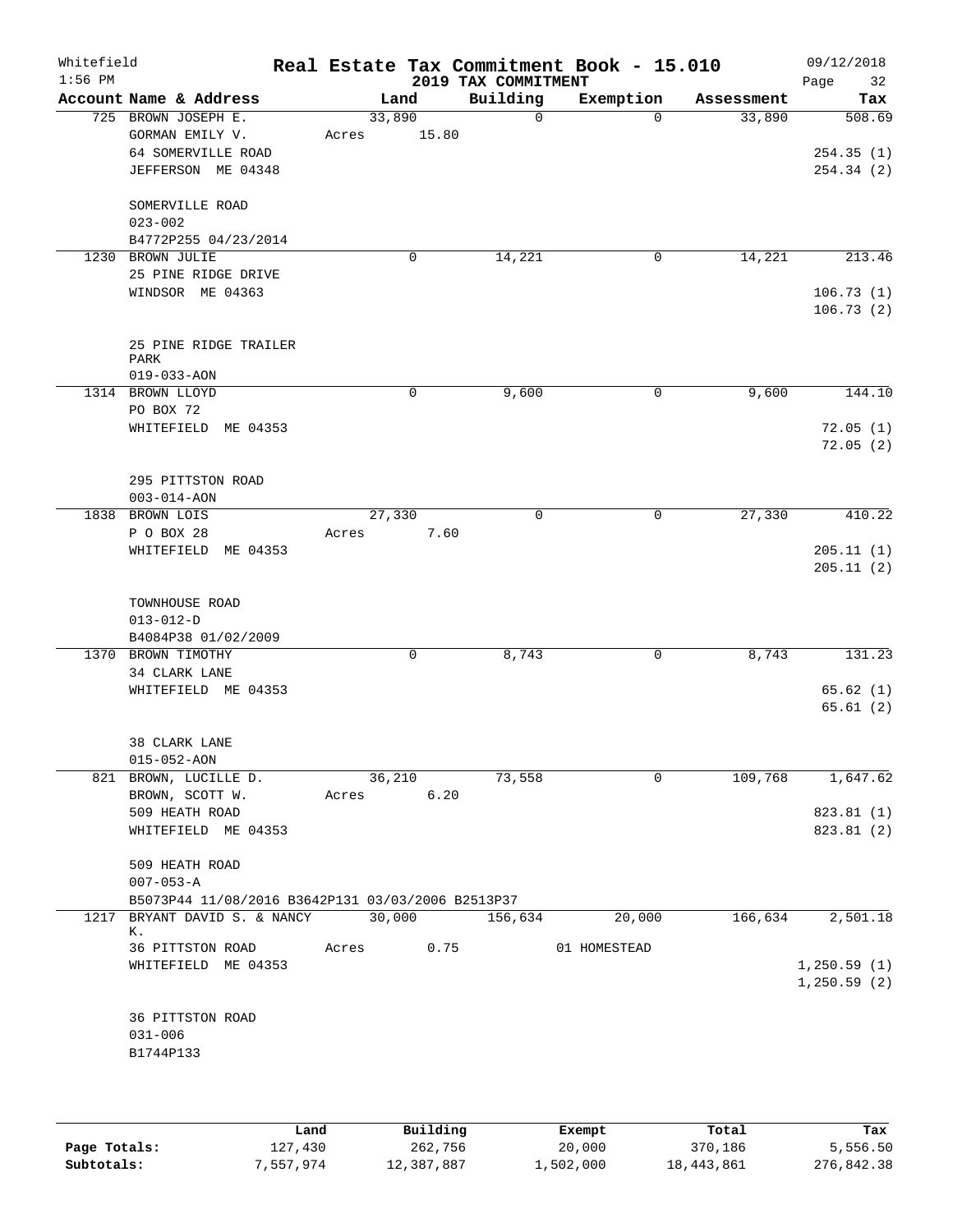| Whitefield |                                                                       |       |        |                     | Real Estate Tax Commitment Book - 15.010 |            | 09/12/2018                 |
|------------|-----------------------------------------------------------------------|-------|--------|---------------------|------------------------------------------|------------|----------------------------|
| $1:56$ PM  |                                                                       |       |        | 2019 TAX COMMITMENT |                                          |            | 33<br>Page                 |
|            | Account Name & Address                                                |       | Land   | Building            | Exemption                                | Assessment | Tax                        |
|            | 1131 BRYANT GLENICE F. &<br>DAVID HEIRS                               |       | 35,100 | 160, 362            | $\Omega$                                 | 195,462    | 2,933.88                   |
|            | 35 PITTSTON ROAD                                                      | Acres | 4.90   |                     |                                          |            |                            |
|            | WHITEFIELD ME 04353                                                   |       |        |                     |                                          |            | 1,466.94(1)                |
|            |                                                                       |       |        |                     |                                          |            | 1,466.94(2)                |
|            |                                                                       |       |        |                     |                                          |            |                            |
|            | 35 PITTSTON ROAD<br>$031 - 007$                                       |       |        |                     |                                          |            |                            |
|            | B1943P7                                                               |       |        |                     |                                          |            |                            |
|            | 541 BRYANT RANDALL B.                                                 |       | 32,250 | 122,560             | 20,000                                   | 134,810    | 2,023.50                   |
|            | 354 SO. HUNTS MEADOW                                                  | Acres | 3.00   |                     | 01 HOMESTEAD                             |            |                            |
|            | ROAD                                                                  |       |        |                     |                                          |            |                            |
|            | WHITEFIELD ME 04353                                                   |       |        |                     |                                          |            | 1,011.75(1)<br>1,011.75(2) |
|            |                                                                       |       |        |                     |                                          |            |                            |
|            | 354 SO. HUNTS MEADOW                                                  |       |        |                     |                                          |            |                            |
|            | <b>ROAD</b>                                                           |       |        |                     |                                          |            |                            |
|            | $009 - 025$                                                           |       |        |                     |                                          |            |                            |
|            | B5068P185 10/19/2016 B4729P176 11/04/2013 B4068P241<br>10/30/2008     |       |        |                     |                                          |            |                            |
|            | 776 BUCKINGHAM, TERRI ANN                                             |       | 6,150  | 0                   | $\mathbf 0$                              | 6,150      | 92.31                      |
|            | P. O. BOX 592                                                         | Acres | 4.10   |                     |                                          |            |                            |
|            | MANCHESTER ME 04351                                                   |       |        |                     |                                          |            | 46.16(1)                   |
|            |                                                                       |       |        |                     |                                          |            | 46.15(2)                   |
|            |                                                                       |       |        |                     |                                          |            |                            |
|            | PITTSTON ROAD<br>$004 - 044 - E$                                      |       |        |                     |                                          |            |                            |
|            | B5058P210 08/23/2016 B5009P31 05/10/2016 B1932P6                      |       |        |                     |                                          |            |                            |
|            | 909 BUMFORD JASPER W.                                                 |       | 34,800 | 5,382               | 20,000                                   | 20,182     | 302.93                     |
|            | 251 SO. HUNTS MEADOW Acres                                            |       | 4.70   |                     | 01 HOMESTEAD                             |            |                            |
|            | <b>ROAD</b><br>WHITEFIELD ME 04353                                    |       |        |                     |                                          |            | 151.47(1)                  |
|            |                                                                       |       |        |                     |                                          |            | 151.46(2)                  |
|            |                                                                       |       |        |                     |                                          |            |                            |
|            | 251 SO. HUNTS MEADOW                                                  |       |        |                     |                                          |            |                            |
|            | ROAD                                                                  |       |        |                     |                                          |            |                            |
|            | $009 - 005 - A$<br>B4162P262 05/18/2009 B3976P58 03/06/2008 B1400P313 |       |        |                     |                                          |            |                            |
|            | 926 BUMPS GLENN                                                       |       | 25,000 | 453                 |                                          | 25,453     | 382.05                     |
|            | 21 FERRY ROAD                                                         | Acres | 1.50   |                     |                                          |            |                            |
|            | SIDNEY ME 04330                                                       |       |        |                     |                                          |            | 191.03(1)                  |
|            |                                                                       |       |        |                     |                                          |            | 191.02(2)                  |
|            |                                                                       |       |        |                     |                                          |            |                            |
|            | TOWNHOUSE ROAD<br>$010 - 030 - A$                                     |       |        |                     |                                          |            |                            |
|            | B4389P4 04/05/2011                                                    |       |        |                     |                                          |            |                            |
|            | 1357 BUMPS SHELDON & DIANNE                                           |       | 30,900 | 89,822              | $\mathbf 0$                              | 120,722    | 1,812.04                   |
|            | 1346 LAKEVIEW DRIVE                                                   | Acres | 2.10   |                     |                                          |            |                            |
|            | CHINA ME 04358                                                        |       |        |                     |                                          |            | 906.02(1)                  |
|            |                                                                       |       |        |                     |                                          |            | 906.02(2)                  |
|            | 769 TOWNHOUSE ROAD                                                    |       |        |                     |                                          |            |                            |
|            | $007 - 018 - C$                                                       |       |        |                     |                                          |            |                            |
|            | B2439P160                                                             |       |        |                     |                                          |            |                            |
|            |                                                                       |       |        |                     |                                          |            |                            |

|              | Land      | Building   | Exempt    | Total      | Tax        |
|--------------|-----------|------------|-----------|------------|------------|
| Page Totals: | 164,200   | 378,579    | 40,000    | 502,779    | 7,546.71   |
| Subtotals:   | 7,722,174 | 12,766,466 | 1,542,000 | 18,946,640 | 284,389.09 |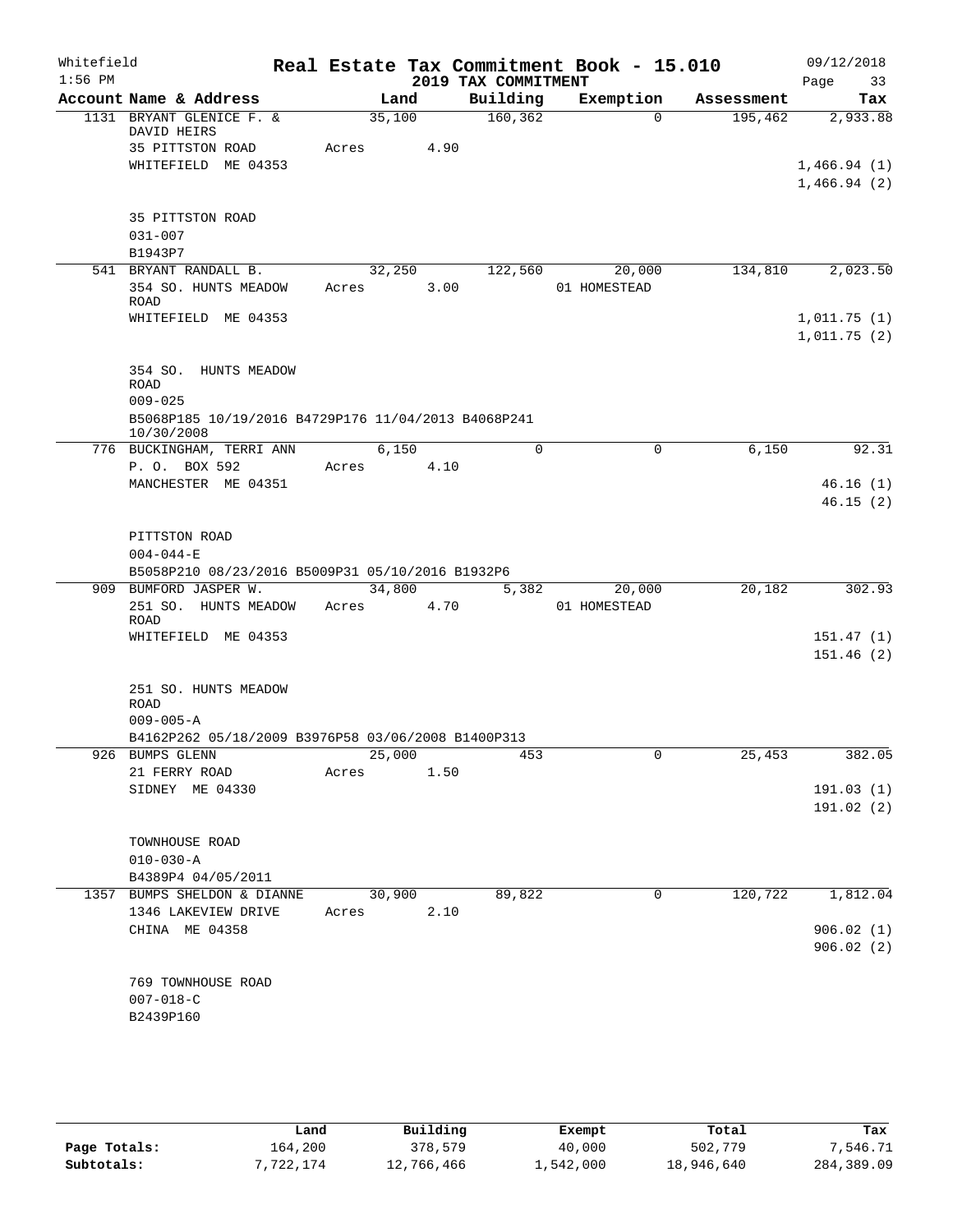| Whitefield |                                                                            |       |                |                     | Real Estate Tax Commitment Book - 15.010 |            | 09/12/2018 |
|------------|----------------------------------------------------------------------------|-------|----------------|---------------------|------------------------------------------|------------|------------|
| $1:56$ PM  |                                                                            |       |                | 2019 TAX COMMITMENT |                                          |            | Page<br>34 |
|            | Account Name & Address                                                     |       | Land           | Building            | Exemption                                | Assessment | Tax        |
|            | 342 BUNKER HILLBURN C. &<br>LENORA                                         |       | 30,000         | 50,037              | 26,000                                   | 54,037     | 811.10     |
|            | 90 MAIN STREET                                                             | Acres | 0.38           |                     | 01 HOMESTEAD                             |            |            |
|            | WHITEFIELD ME 04353                                                        |       |                |                     | 05 VET EXEMPTION                         |            | 405.55(1)  |
|            |                                                                            |       |                |                     |                                          |            | 405.55(2)  |
|            | 90 MAIN STREET                                                             |       |                |                     |                                          |            |            |
|            | $022 - 003$                                                                |       |                |                     |                                          |            |            |
|            | B1457P188<br>788 BUNTING WILLIAM H.                                        |       |                |                     |                                          |            |            |
|            |                                                                            | Acres | 6,362<br>16.61 | $\Omega$            | 0                                        | 6,362      | 95.49      |
|            | 305 GARDINER ROAD<br>WHITEFIELD ME 04353                                   |       |                |                     |                                          |            | 47.75(1)   |
|            |                                                                            |       |                |                     |                                          |            | 47.74 (2)  |
|            | GARDINER ROAD                                                              |       |                |                     |                                          |            |            |
|            | $012 - 055$                                                                |       |                |                     |                                          |            |            |
|            | B1390P343                                                                  |       |                |                     |                                          |            |            |
|            | 1417 BUNTING WILLIAM H.                                                    |       | 16,400         | $\mathbf 0$         | $\mathbf 0$                              | 16,400     | 246.16     |
|            | 305 GARDINER ROAD                                                          | Acres | 41.00          |                     |                                          |            |            |
|            | WHITEFIELD ME 04353                                                        |       |                |                     |                                          |            | 123.08(1)  |
|            |                                                                            |       |                |                     |                                          |            | 123.08(2)  |
|            |                                                                            |       |                |                     |                                          |            |            |
|            | GARDINER ROAD                                                              |       |                |                     |                                          |            |            |
|            | $012 - 052$                                                                |       |                |                     |                                          |            |            |
|            | B2570P150 06/13/2000                                                       |       |                |                     |                                          |            |            |
|            | 1284 BUNTING WILLIAM H.                                                    |       | 18,384         | $\Omega$            | 0                                        | 18,384     | 275.94     |
|            | 305 GARDINER ROAD                                                          | Acres | 48.00          |                     |                                          |            |            |
|            | WHITEFIELD ME 04353                                                        |       |                |                     |                                          |            | 137.97(1)  |
|            |                                                                            |       |                |                     |                                          |            | 137.97(2)  |
|            | GARDINER ROAD                                                              |       |                |                     |                                          |            |            |
|            | $012 - 053$                                                                |       |                |                     |                                          |            |            |
|            | B704P217                                                                   |       |                |                     |                                          |            |            |
|            | 1248 BUNTING WILLIAM H.                                                    |       | 73,595         | 44,050              | 20,000                                   | 97,645     | 1,465.65   |
|            | 305 GARDINER ROAD                                                          | Acres | 63.69          |                     | 01 HOMESTEAD                             |            |            |
|            | WHITEFIELD ME 04353                                                        |       |                |                     |                                          |            | 732.83(1)  |
|            |                                                                            |       |                |                     |                                          |            | 732.82(2)  |
|            | 305 GARDINER ROAD                                                          |       |                |                     |                                          |            |            |
|            | $012 - 040$                                                                |       |                |                     |                                          |            |            |
|            | B2570P150 06/13/2000 B1022P285 01/01/1980                                  |       |                |                     |                                          |            |            |
|            | 371 BURGE ROBERT                                                           |       | 96,816         | $\Omega$            | $\Omega$                                 | 96,816     | 1,453.21   |
|            | 33 WYMAN ROAD                                                              | Acres | 269.00         |                     |                                          |            |            |
|            | LEXINGTON MA 02420                                                         |       |                |                     |                                          |            | 726.61(1)  |
|            |                                                                            |       |                |                     |                                          |            | 726.60(2)  |
|            | STEARNS BROOK LANE                                                         |       |                |                     |                                          |            |            |
|            | $008 - 032$                                                                |       |                |                     |                                          |            |            |
|            | B4723P302 10/18/2013 B4719P158 10/04/2013 B4613P51<br>12/31/2012 B2215P307 |       |                |                     |                                          |            |            |

|              | Land     | Building   | Exempt    | Total      | Tax        |
|--------------|----------|------------|-----------|------------|------------|
| Page Totals: | 241,557  | 94,087     | 46,000    | 289,644    | 4,347.55   |
| Subtotals:   | ,963,731 | 12,860,553 | 1,588,000 | 19,236,284 | 288,736.64 |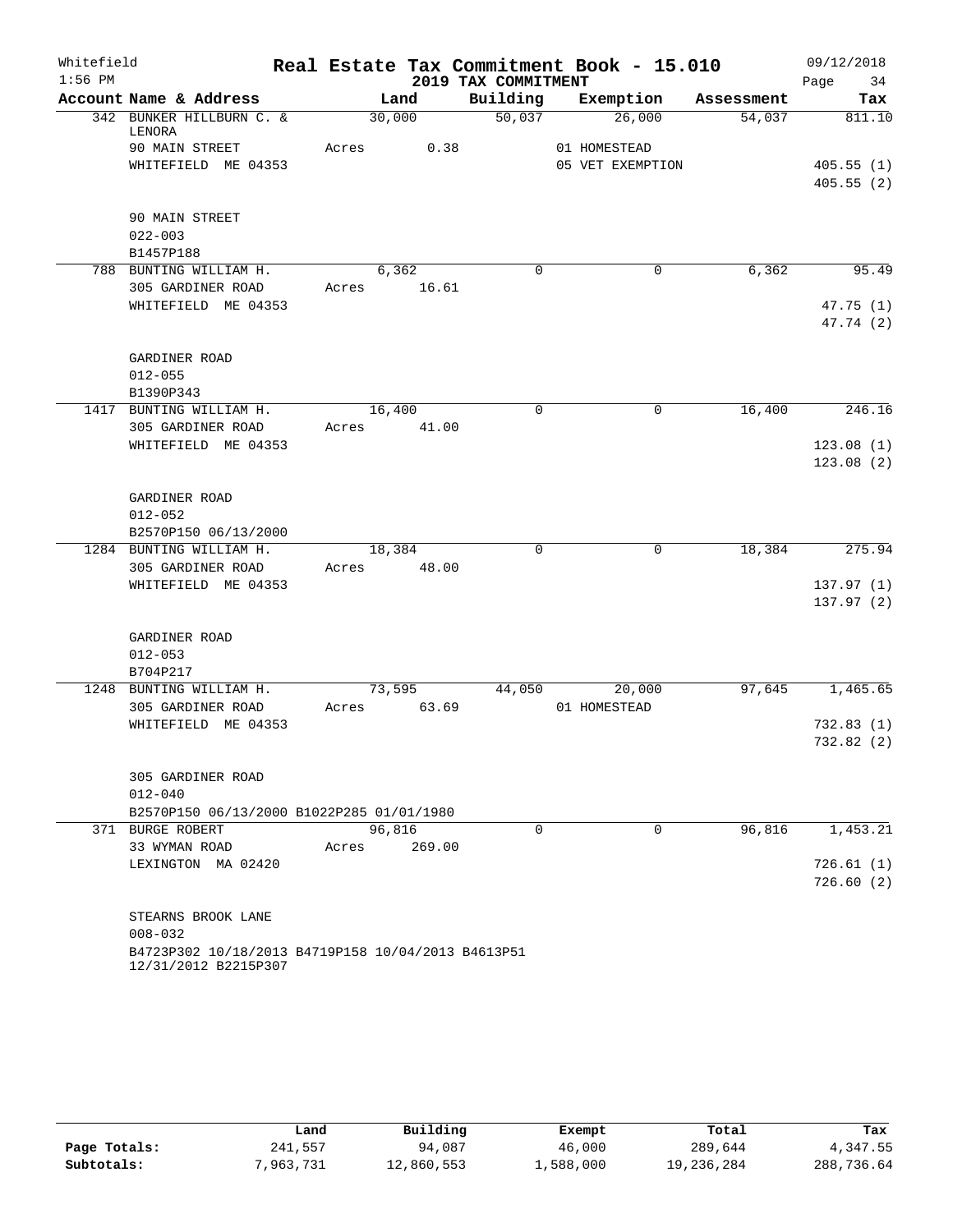| Whitefield |                                                                            |       |        |       |                     |             | Real Estate Tax Commitment Book - 15.010 |          |            |      | 09/12/2018   |
|------------|----------------------------------------------------------------------------|-------|--------|-------|---------------------|-------------|------------------------------------------|----------|------------|------|--------------|
| $1:56$ PM  |                                                                            |       |        |       | 2019 TAX COMMITMENT |             |                                          |          |            | Page | 35           |
|            | Account Name & Address                                                     |       | Land   |       | Building            |             | Exemption                                |          | Assessment |      | Tax          |
|            | 653 BURGE ROBERT                                                           |       | 4,972  |       |                     | $\Omega$    |                                          | $\Omega$ | 4,972      |      | 74.63        |
|            | 33 WYMAN ROAD                                                              | Acres |        | 22.00 |                     |             |                                          |          |            |      |              |
|            | LEXINGTON MA 02420                                                         |       |        |       |                     |             |                                          |          |            |      | 37.32(1)     |
|            |                                                                            |       |        |       |                     |             |                                          |          |            |      | 37.31(2)     |
|            | STEARNS BROOK LANE                                                         |       |        |       |                     |             |                                          |          |            |      |              |
|            | $008 - 031$                                                                |       |        |       |                     |             |                                          |          |            |      |              |
|            | B4723P302 10/18/2013 B4719P158 10/04/2013 B4613P51                         |       |        |       |                     |             |                                          |          |            |      |              |
|            | 12/31/2012 B2573P267                                                       |       |        |       |                     |             |                                          |          |            |      |              |
|            | 144 BURGE ROBERT                                                           |       | 4,788  |       |                     | $\Omega$    |                                          | 0        | 4,788      |      | 71.87        |
|            | 33 WYMAN ROAD                                                              | Acres |        | 14.00 |                     |             |                                          |          |            |      |              |
|            | LEXINGTON MA 02420                                                         |       |        |       |                     |             |                                          |          |            |      | 35.94(1)     |
|            |                                                                            |       |        |       |                     |             |                                          |          |            |      | 35.93(2)     |
|            |                                                                            |       |        |       |                     |             |                                          |          |            |      |              |
|            | STEARNS BROOK LANE                                                         |       |        |       |                     |             |                                          |          |            |      |              |
|            | $008 - 034$                                                                |       |        |       |                     |             |                                          |          |            |      |              |
|            | B4723P302 10/18/2013 B4719P158 10/04/2013 B4613P51<br>12/31/2012 B2214P334 |       |        |       |                     |             |                                          |          |            |      |              |
|            | 1405 BURGE ROBERT                                                          |       | 63,268 |       | 83,789              |             |                                          | 0        | 147,057    |      | 2,207.33     |
|            | 33 WYMAN ROAD                                                              | Acres |        | 73.00 |                     |             |                                          |          |            |      |              |
|            | LEXINGTON MA 02420                                                         |       |        |       |                     |             |                                          |          |            |      | 1,103.67(1)  |
|            |                                                                            |       |        |       |                     |             |                                          |          |            |      | 1, 103.66(2) |
|            |                                                                            |       |        |       |                     |             |                                          |          |            |      |              |
|            | JEFFERSON TOWN LINE                                                        |       |        |       |                     |             |                                          |          |            |      |              |
|            | $008 - 035$                                                                |       |        |       |                     |             |                                          |          |            |      |              |
|            | B4723P302 10/18/2013 B4719P158 10/04/2013 B4613P51                         |       |        |       |                     |             |                                          |          |            |      |              |
|            | 12/31/2012 B2332P63<br>1568 BURGE ROBERT                                   |       | 9,384  |       |                     | $\mathbf 0$ |                                          | 0        | 9,384      |      | 140.85       |
|            | 33 WYMAN ROAD                                                              | Acres |        | 23.00 |                     |             |                                          |          |            |      |              |
|            | LEXINGTON MA 02420                                                         |       |        |       |                     |             |                                          |          |            |      | 70.43(1)     |
|            |                                                                            |       |        |       |                     |             |                                          |          |            |      | 70.42(2)     |
|            |                                                                            |       |        |       |                     |             |                                          |          |            |      |              |
|            | SO. WEARY POND ROAD                                                        |       |        |       |                     |             |                                          |          |            |      |              |
|            | $008 - 037$                                                                |       |        |       |                     |             |                                          |          |            |      |              |
|            | B4723P302 10/18/2013 B4719P158 10/04/2013 B4613P51                         |       |        |       |                     |             |                                          |          |            |      |              |
|            | 12/31/2012 B2418P234                                                       |       |        |       |                     |             |                                          |          |            |      |              |
|            | 258 BURGE ROBERT                                                           |       | 4,756  |       |                     | 0           |                                          | 0        | 4,756      |      | 71.39        |
|            | 33 WYMAN ROAD<br>LEXINGTON MA 02420                                        | Acres |        | 26.00 |                     |             |                                          |          |            |      | 35.70(1)     |
|            |                                                                            |       |        |       |                     |             |                                          |          |            |      | 35.69(2)     |
|            |                                                                            |       |        |       |                     |             |                                          |          |            |      |              |
|            | STEARNS BROOK LANE                                                         |       |        |       |                     |             |                                          |          |            |      |              |
|            | $008 - 030$                                                                |       |        |       |                     |             |                                          |          |            |      |              |
|            | B4723P302 10/18/2013 B4719P158 10/04/2013 B4613P51                         |       |        |       |                     |             |                                          |          |            |      |              |
|            | 12/31/2012 B2573P267                                                       |       |        |       |                     |             |                                          |          |            |      |              |
|            | 382 BURGESS JASON D. &                                                     |       | 35,250 |       | 146,622             |             |                                          | $\Omega$ | 181,872    |      | 2,729.90     |
|            | MICHELLE A.<br>29 PHILBRICK LANE                                           | Acres |        | 5.00  |                     |             |                                          |          |            |      |              |
|            | WHITEFIELD ME 04353                                                        |       |        |       |                     |             |                                          |          |            |      | 1,364.95(1)  |
|            |                                                                            |       |        |       |                     |             |                                          |          |            |      | 1,364.95(2)  |
|            |                                                                            |       |        |       |                     |             |                                          |          |            |      |              |
|            | 29 PHILBRICK LANE                                                          |       |        |       |                     |             |                                          |          |            |      |              |
|            | $007 - 025 - A$                                                            |       |        |       |                     |             |                                          |          |            |      |              |
|            | B3029P162 04/02/2003                                                       |       |        |       |                     |             |                                          |          |            |      |              |
|            |                                                                            |       |        |       |                     |             |                                          |          |            |      |              |

|              | Land      | Building   | Exempt    | Total      | Tax        |
|--------------|-----------|------------|-----------|------------|------------|
| Page Totals: | 122.418   | 230,411    |           | 352,829    | 5,295.97   |
| Subtotals:   | 8,086,149 | 13,090,964 | 1,588,000 | 19,589,113 | 294,032.61 |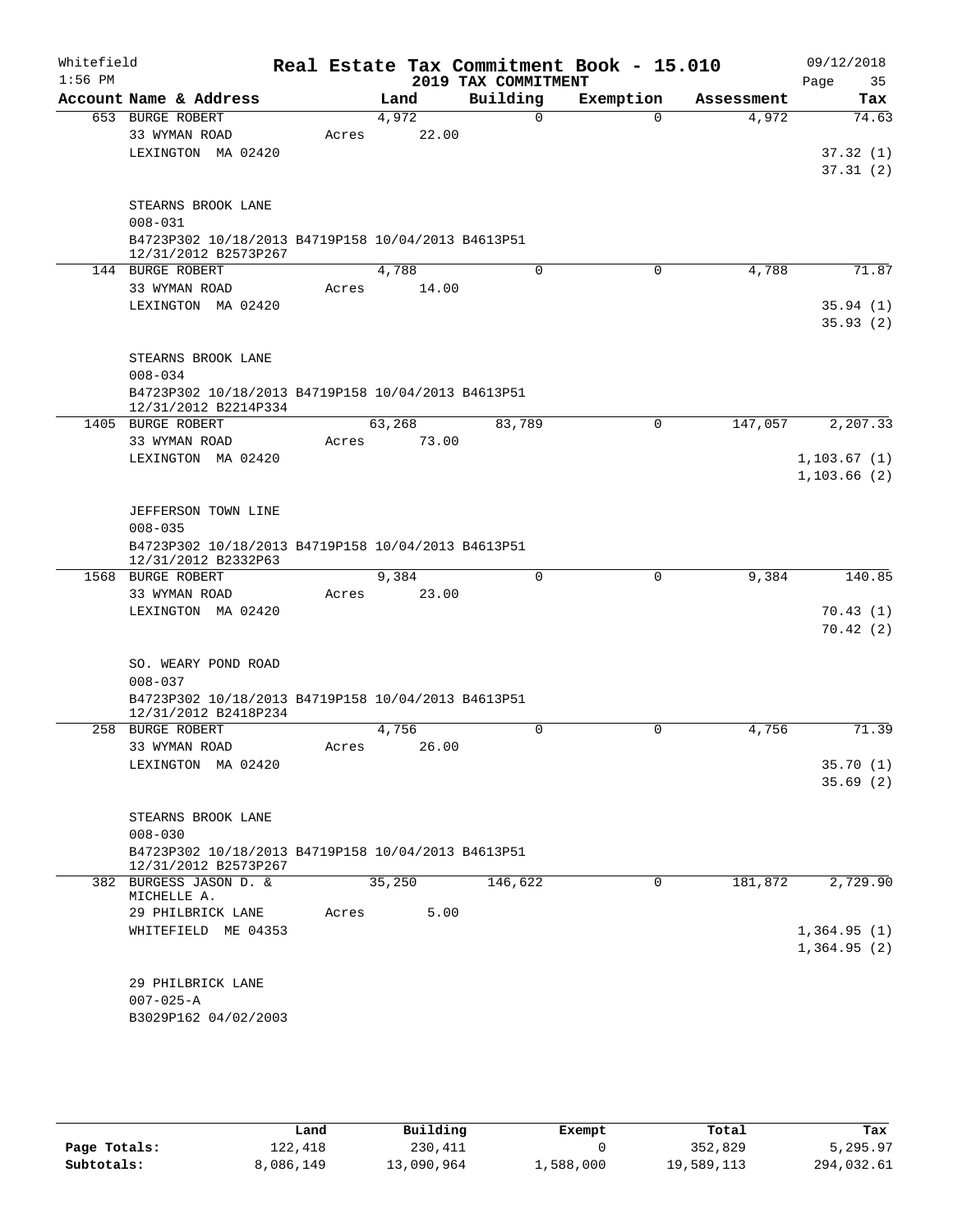| Whitefield<br>$1:56$ PM |                                                                                                              |       |                 | 2019 TAX COMMITMENT | Real Estate Tax Commitment Book - 15.010 |            | 09/12/2018<br>Page<br>36   |
|-------------------------|--------------------------------------------------------------------------------------------------------------|-------|-----------------|---------------------|------------------------------------------|------------|----------------------------|
|                         | Account Name & Address                                                                                       |       | Land            | Building            | Exemption                                | Assessment | Tax                        |
|                         | 1554 BURHOE LESLIE & KOLLER<br>BERTIE B.                                                                     |       | 45,700          | 19,175              | $\Omega$                                 | 64,875     | 973.77                     |
|                         | 164A HENRY LANE<br>WHITEFIELD ME 04353                                                                       | Acres | 33.00           |                     |                                          |            | 486.89 (1)<br>486.88 (2)   |
|                         | 164 HENRY LANE<br>$015 - 035$                                                                                |       |                 |                     |                                          |            |                            |
|                         | B4951P134 11/20/2015 B2890P307 07/26/2002 B2849P37<br>1007 BURMAN CHARLES H. &<br>30,978<br>0<br>$\mathbf 0$ |       |                 |                     | 30,978                                   | 464.98     |                            |
|                         | LORENE                                                                                                       |       |                 |                     |                                          |            |                            |
|                         | P.O. BOX 232<br>ORRINGTON ME 04474                                                                           | Acres | 5.91            |                     |                                          |            | 232.49(1)<br>232.49(2)     |
|                         | ROCKLAND ROAD<br>$024 - 006$                                                                                 |       |                 |                     |                                          |            |                            |
| 1418                    | BURNS JOHN B. & MARTHA                                                                                       |       | 60,250          | 151,060             | 20,000                                   | 191,310    | 2,871.56                   |
|                         | 92 DEVINE ROAD                                                                                               | Acres | 40.00           |                     | 01 HOMESTEAD                             |            |                            |
|                         | WHITEFIELD ME 04353                                                                                          |       |                 |                     |                                          |            | 1,435.78(1)                |
|                         |                                                                                                              |       |                 |                     |                                          |            | 1,435.78(2)                |
|                         | 92 DEVINE ROAD<br>$016 - 012$                                                                                |       |                 |                     |                                          |            |                            |
|                         | B1443P347                                                                                                    |       |                 |                     |                                          |            |                            |
|                         | 108 BURNS, DANIEL T.<br>(TRUSTEE)                                                                            |       | 37,970          | 183,490             | 20,000                                   | 201,460    | 3,023.91                   |
|                         | BURNS, DOROTHY L.<br>(TRUSTEE)<br>52 JEFFERSON ROAD                                                          | Acres | 11.90           |                     | 01 HOMESTEAD                             |            | 1,511.96(1)                |
|                         | WHITEFIELD ME 04353                                                                                          |       |                 |                     |                                          |            | 1, 511.95(2)               |
|                         | 52 JEFFERSON ROAD<br>$026 - 034$                                                                             |       |                 |                     |                                          |            |                            |
|                         | B5028P187 02/11/2016                                                                                         |       |                 |                     |                                          |            |                            |
|                         | 1364 BURNS, DANIEL T.<br>(TRUSTEE)                                                                           |       | 59,400          | 75,673              | 0                                        | 135,073    | 2,027.45                   |
|                         | BURNS, DOROTHY L.<br>(TRUSTEE)                                                                               | Acres | 31.00           |                     |                                          |            |                            |
|                         | 52 JEFFERSON ROAD<br>WHITEFIELD ME                                                                           |       |                 |                     |                                          |            | 1,013.73(1)<br>1,013.72(2) |
|                         | $04353 -$                                                                                                    |       |                 |                     |                                          |            |                            |
|                         | 60 MILLS ROAD                                                                                                |       |                 |                     |                                          |            |                            |
|                         | $017 - 001$                                                                                                  |       |                 |                     |                                          |            |                            |
|                         | B5028P189 02/11/2016                                                                                         |       |                 |                     |                                          |            |                            |
|                         | 706 BURTNER JENNIFER CAROL<br>PO BOX 461                                                                     | Acres | 18,380<br>18.60 | $\mathbf 0$         | 0                                        | 18,380     | 275.88                     |
|                         | HINGHAM MA 02043                                                                                             |       |                 |                     |                                          |            | 137.94(1)<br>137.94(2)     |
|                         | OFF NO. HUNTS MEADOW<br>ROAD<br>$018 - 027$<br>B4752P215 01/27/2014 B1614P122                                |       |                 |                     |                                          |            |                            |
|                         |                                                                                                              |       |                 |                     |                                          |            |                            |

|              | Land      | Building   | Exempt    | Total        | Tax        |
|--------------|-----------|------------|-----------|--------------|------------|
| Page Totals: | 252,678   | 429,398    | 40,000    | 642,076      | 9,637.55   |
| Subtotals:   | 8,338,827 | 13,520,362 | ⊥,628,000 | 20, 231, 189 | 303,670.16 |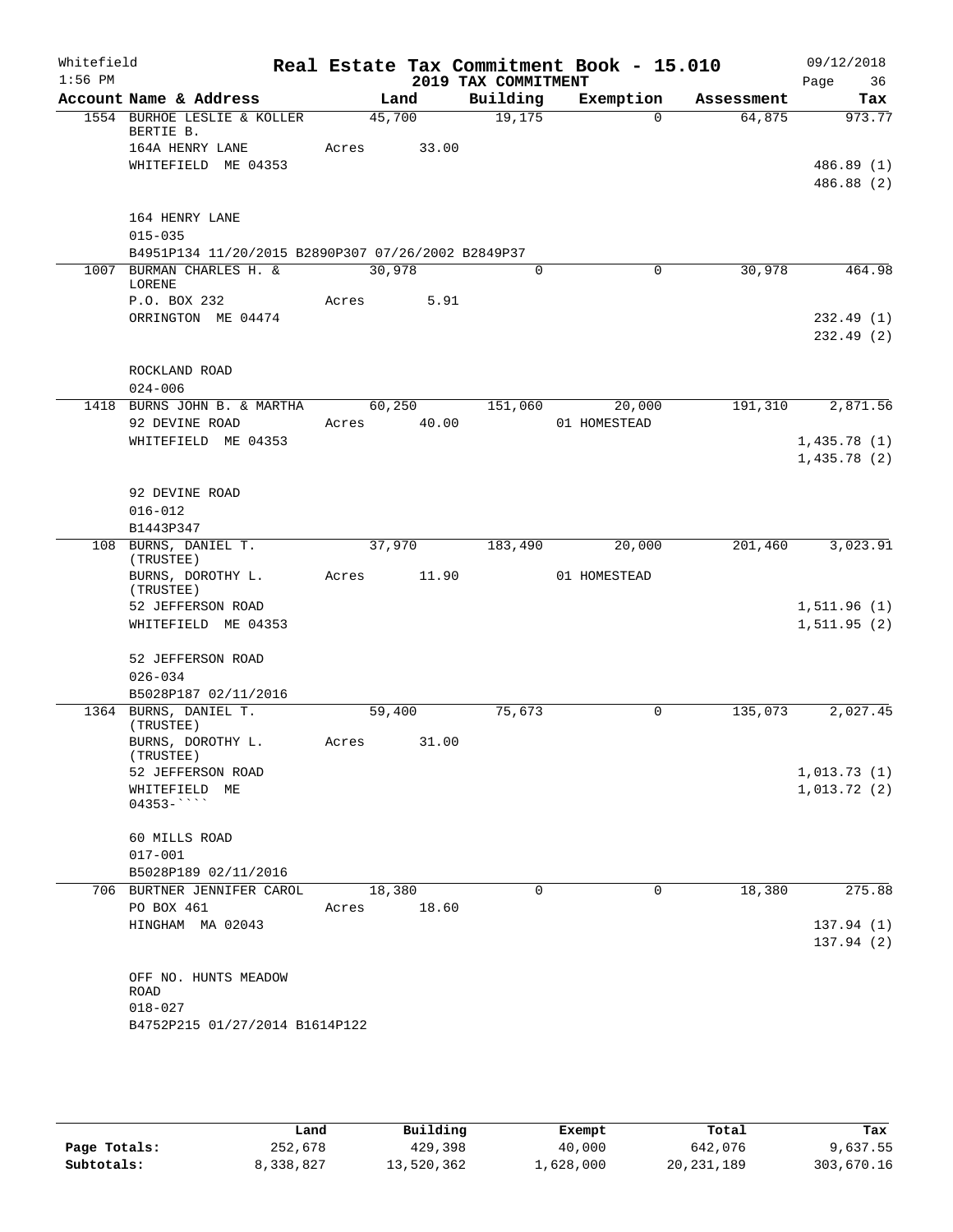| Whitefield<br>$1:56$ PM |                                                                             |        |        | 2019 TAX COMMITMENT | Real Estate Tax Commitment Book - 15.010 |            | 09/12/2018<br>Page<br>37 |
|-------------------------|-----------------------------------------------------------------------------|--------|--------|---------------------|------------------------------------------|------------|--------------------------|
|                         | Account Name & Address                                                      |        | Land   | Building            | Exemption                                | Assessment | Tax                      |
|                         | 68 BURTON, ANDREW                                                           | 30,840 |        | 91,469              | $\Omega$                                 | 122,309    | 1,835.86                 |
|                         | BURTON, KIERSTEN                                                            | Acres  | 2.06   |                     |                                          |            |                          |
|                         | 42 EAST RIVER ROAD                                                          |        |        |                     |                                          |            | 917.93(1)                |
|                         | WHITEFIELD ME 04353                                                         |        |        |                     |                                          |            | 917.93(2)                |
|                         |                                                                             |        |        |                     |                                          |            |                          |
|                         | 553 TOWNHOUSE ROAD                                                          |        |        |                     |                                          |            |                          |
|                         | $010 - 003 - A$                                                             |        |        |                     |                                          |            |                          |
|                         | B5181P229 09/15/2017                                                        |        |        |                     |                                          |            |                          |
|                         | 1434 BUSHNELL MICHAEL                                                       | 20,600 |        | $\mathbf 0$         | $\mathbf 0$                              | 20,600     | 309.21                   |
|                         | 16 SHERBROOKE DRIVE                                                         | Acres  | 1.90   |                     |                                          |            |                          |
|                         | PRINCETON JCT. NJ                                                           |        |        |                     |                                          |            | 154.61(1)                |
|                         | 08550                                                                       |        |        |                     |                                          |            |                          |
|                         |                                                                             |        |        |                     |                                          |            | 154.60(2)                |
|                         |                                                                             |        |        |                     |                                          |            |                          |
|                         | HEAD TIDE ROAD                                                              |        |        |                     |                                          |            |                          |
|                         | $005 - 012$                                                                 |        |        |                     |                                          |            |                          |
|                         | 760 CADWALLADER JOHN R. III                                                 |        | 32,040 | 83,259              | 0                                        | 115,299    | 1,730.64                 |
|                         | 203 MARSTON ROAD                                                            | Acres  | 2.86   |                     |                                          |            |                          |
|                         | RICHMOND ME 04357                                                           |        |        |                     |                                          |            | 865.32 (1)               |
|                         |                                                                             |        |        |                     |                                          |            | 865.32(2)                |
|                         |                                                                             |        |        |                     |                                          |            |                          |
|                         | 93 HILTON ROAD                                                              |        |        |                     |                                          |            |                          |
|                         | $027 - 001$                                                                 |        |        |                     |                                          |            |                          |
|                         | B4977P58 02/10/2016 B4226P291 10/25/2009 B3924P64<br>10/19/2007             |        |        |                     |                                          |            |                          |
|                         | 443 CAMERON CHARLES E.                                                      |        | 32,700 | 116,666             | 20,000                                   | 129,366    | 1,941.78                 |
|                         | 9 SO. HUNTS MEADOW ROAD Acres                                               |        | 3.30   |                     | 01 HOMESTEAD                             |            |                          |
|                         | WHITEFIELD ME 04353                                                         |        |        |                     |                                          |            | 970.89(1)                |
|                         |                                                                             |        |        |                     |                                          |            | 970.89 (2)               |
|                         |                                                                             |        |        |                     |                                          |            |                          |
|                         | 9 SO. HUNTS MEADOW ROAD                                                     |        |        |                     |                                          |            |                          |
|                         | $012 - 005$                                                                 |        |        |                     |                                          |            |                          |
|                         | B4756P252 02/12/2014 B4385P170 03/23/2011 B4243P114<br>01/21/2010 B2042P246 |        |        |                     |                                          |            |                          |
|                         | 695 CAMERON CHARLES E.                                                      |        | 30,000 | 146,981             | 0                                        | 176,981    | 2,656.48                 |
|                         | 9 SO. HUNTS MEADOW ROAD Acres                                               |        | 0.86   |                     |                                          |            |                          |
|                         | WHITEFIELD ME 04353                                                         |        |        |                     |                                          |            | 1,328.24(1)              |
|                         |                                                                             |        |        |                     |                                          |            | 1,328.24(2)              |
|                         |                                                                             |        |        |                     |                                          |            |                          |
|                         | 6 SO. HUNTS MEADOW ROAD                                                     |        |        |                     |                                          |            |                          |
|                         | $012 - 006$                                                                 |        |        |                     |                                          |            |                          |
|                         | B4756P144 02/11/2014 B4385P170 03/23/2011 B4243P114                         |        |        |                     |                                          |            |                          |
|                         | 01/21/2010 B2042P246                                                        |        |        |                     |                                          |            |                          |
|                         | 1755 CAMPBELL DENNIST                                                       | 37,250 |        | 157,751             | 0                                        | 195,001    | 2,926.97                 |
|                         | 372 ATKINS ROAD                                                             | Acres  | 7.50   |                     |                                          |            |                          |
|                         | JEFFERSON ME 04348                                                          |        |        |                     |                                          |            | 1,463.49(1)              |
|                         |                                                                             |        |        |                     |                                          |            | 1,463.48(2)              |
|                         | 372 STEARNS BROOK LANE                                                      |        |        |                     |                                          |            |                          |
|                         | $011 - 032 - 1$                                                             |        |        |                     |                                          |            |                          |
|                         | B3504P35 06/23/2005                                                         |        |        |                     |                                          |            |                          |
|                         |                                                                             |        |        |                     |                                          |            |                          |

|              | Land      | Building   | Exempt    | Total      | Tax        |
|--------------|-----------|------------|-----------|------------|------------|
| Page Totals: | 183,430   | 596,126    | 20,000    | 759,556    | 11,400.94  |
| Subtotals:   | 8,522,257 | 14,116,488 | ⊥,648,000 | 20,990,745 | 315,071.10 |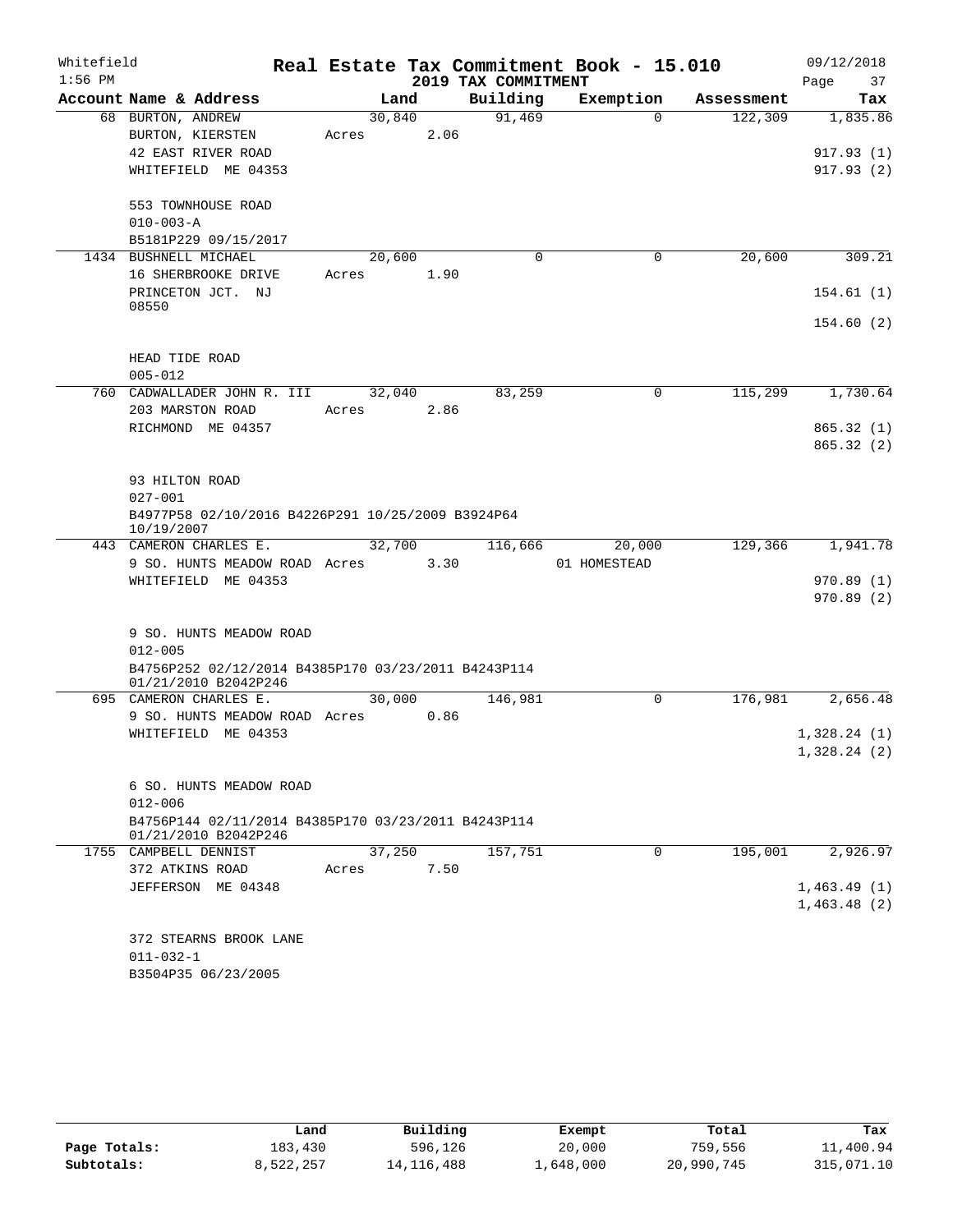| Whitefield |                                                       |                      |        |                     | Real Estate Tax Commitment Book - 15.010 |            | 09/12/2018   |
|------------|-------------------------------------------------------|----------------------|--------|---------------------|------------------------------------------|------------|--------------|
| $1:56$ PM  |                                                       |                      |        | 2019 TAX COMMITMENT |                                          |            | Page 38      |
|            | Account Name & Address                                |                      | Land   |                     | Building Exemption                       | Assessment | Tax          |
|            | 124 CAMPBELL JR. NEILAND N.                           |                      | 41,210 | 180,419             | 20,000                                   | 201,629    | 3,026.45     |
|            | 286 WISCASSET ROAD                                    | Acres 6.20           |        |                     | 01 HOMESTEAD                             |            |              |
|            | WHITEFIELD ME 04353                                   |                      |        |                     |                                          |            | 1, 513.23(1) |
|            |                                                       |                      |        |                     |                                          |            | 1, 513.22(2) |
|            | 286 WISCASSET ROAD                                    |                      |        |                     |                                          |            |              |
|            | $004 - 022$                                           |                      |        |                     |                                          |            |              |
|            | B4689P317 07/23/2013 B2772P134                        |                      |        |                     |                                          |            |              |
|            | 749 CAMPBELL RICHARD W.                               | 30,720               |        | 45,441              | 0                                        | 76,161     | 1,143.18     |
|            | 414 HOWE ROAD                                         | Acres 1.98           |        |                     |                                          |            |              |
|            | WHITEFIELD ME 04353                                   |                      |        |                     |                                          |            | 571.59(1)    |
|            |                                                       |                      |        |                     |                                          |            | 571.59(2)    |
|            |                                                       |                      |        |                     |                                          |            |              |
|            | 414 HOWE ROAD                                         |                      |        |                     |                                          |            |              |
|            | $020 - 007 - A$                                       |                      |        |                     |                                          |            |              |
|            | B7483P78                                              |                      |        |                     |                                          |            |              |
|            | 1111 CAPEN GLENN A.<br>910 EAST RIVER ROAD            | 30,000<br>Acres 1.00 |        | 68,344              | 20,000<br>01 HOMESTEAD                   | 78,344     | 1,175.94     |
|            | WHITEFIELD ME 04353                                   |                      |        |                     |                                          |            | 587.97(1)    |
|            |                                                       |                      |        |                     |                                          |            | 587.97 (2)   |
|            |                                                       |                      |        |                     |                                          |            |              |
|            | 910 EAST RIVER ROAD                                   |                      |        |                     |                                          |            |              |
|            | $007 - 066$                                           |                      |        |                     |                                          |            |              |
|            | B2707P193                                             |                      |        |                     |                                          |            |              |
|            | 337 CAPPER APRIL MICHELLE                             | 30,000               |        | 95,616              | 0                                        | 125,616    | 1,885.50     |
|            | 221 GRAND ARMY ROAD                                   | Acres 0.87           |        |                     |                                          |            |              |
|            | WHITEFIELD ME 04353                                   |                      |        |                     |                                          |            | 942.75 (1)   |
|            |                                                       |                      |        |                     |                                          |            | 942.75 (2)   |
|            | 221 GRAND ARMY ROAD                                   |                      |        |                     |                                          |            |              |
|            | $013 - 035$                                           |                      |        |                     |                                          |            |              |
|            | B4215P65 10/22/2009 B4209P314 10/08/2009 B2092P271    |                      |        |                     |                                          |            |              |
|            | 528 CAPUTO CORY                                       | 33,650               |        | $\Omega$            | 0                                        | 33,650     | 505.09       |
|            | 576 COOPERS MILLS ROAD                                | Acres                | 15.50  |                     |                                          |            |              |
|            | WINDSOR ME 04363                                      |                      |        |                     |                                          |            | 252.55(1)    |
|            |                                                       |                      |        |                     |                                          |            | 252.54(2)    |
|            |                                                       |                      |        |                     |                                          |            |              |
|            | SO. HUNTS MEADOW ROAD                                 |                      |        |                     |                                          |            |              |
|            | $009 - 004$                                           |                      |        |                     |                                          |            |              |
|            | B4490P20 02/08/2012 B2570P9<br>1553 CAPUTO CURRY T. & |                      |        | 163,619             | 20,000                                   | 187,669    | 2,816.91     |
|            | ANDREA                                                | 44,050               |        |                     |                                          |            |              |
|            | * E. LANI                                             | Acres                | 16.00  |                     | 01 HOMESTEAD                             |            |              |
|            | 317 SO. HUNTS MEADOW                                  |                      |        |                     |                                          |            | 1,408.46(1)  |
|            | ROAD                                                  |                      |        |                     |                                          |            |              |
|            | WHITEFIELD ME 04353                                   |                      |        |                     |                                          |            | 1,408.45(2)  |
|            | 317 SO. HUNTS MEADOW                                  |                      |        |                     |                                          |            |              |
|            | ROAD                                                  |                      |        |                     |                                          |            |              |
|            | $009 - 004 - B$                                       |                      |        |                     |                                          |            |              |
|            | B4492P252 02/16/2012 B2677P197                        |                      |        |                     |                                          |            |              |

|              | Land      | Building   | Exempt    | Total      | Tax        |
|--------------|-----------|------------|-----------|------------|------------|
| Page Totals: | 209,630   | 553,439    | 60,000    | 703,069    | 10,553.07  |
| Subtotals:   | 8,731,887 | 14,669,927 | ⊥,708,000 | 21,693,814 | 325,624.17 |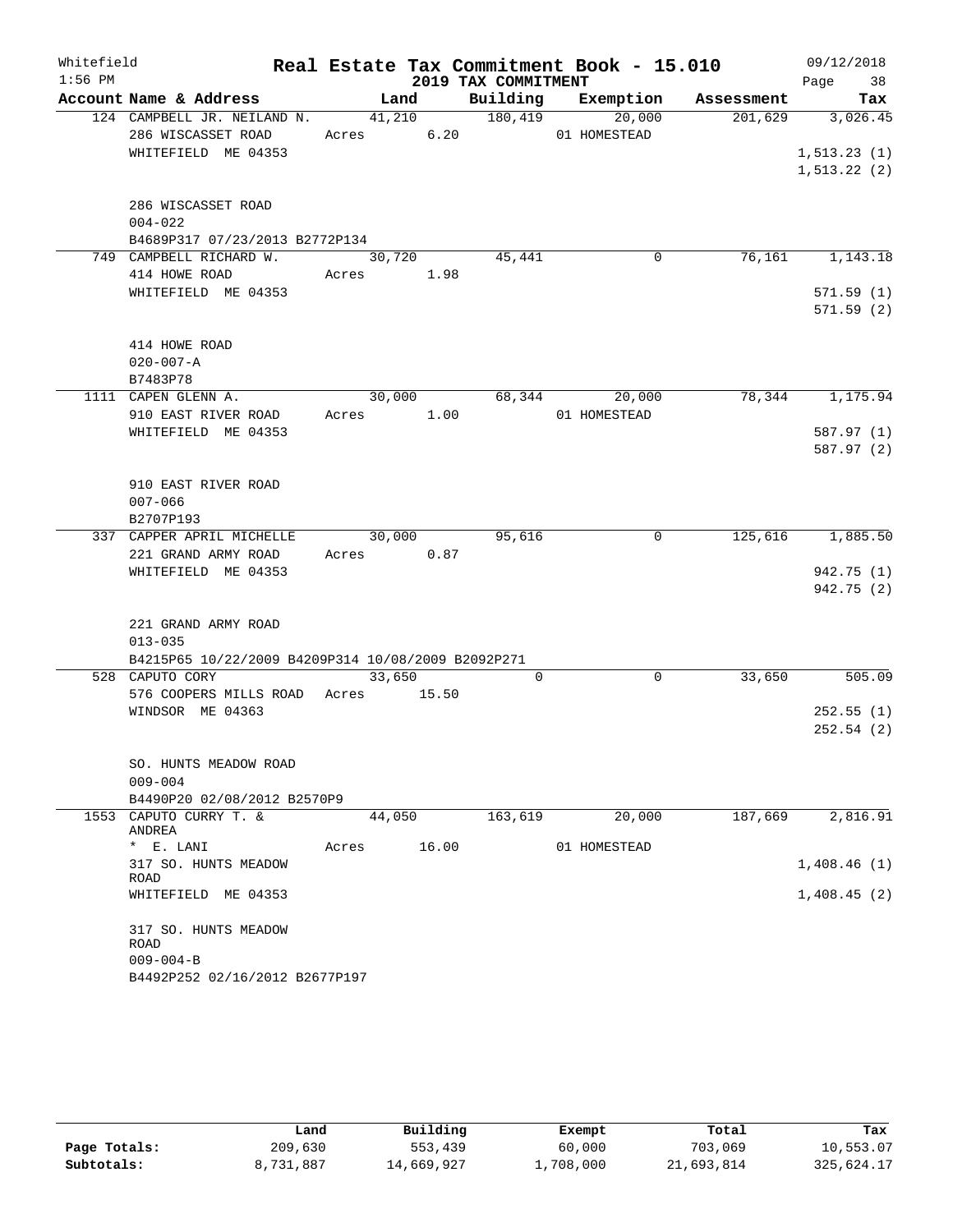| Whitefield<br>$1:56$ PM |                                                                             |            |        | 2019 TAX COMMITMENT | Real Estate Tax Commitment Book - 15.010 |            | 09/12/2018<br>Page 39   |
|-------------------------|-----------------------------------------------------------------------------|------------|--------|---------------------|------------------------------------------|------------|-------------------------|
|                         | Account Name & Address                                                      |            | Land   |                     | Building Exemption                       | Assessment | Tax                     |
|                         | 1527 CARLTON STEVEN F. &                                                    |            | 33,000 | 71,647              | 20,000                                   | 84,647     | 1,270.55                |
|                         | DIANNE M.<br>144 HUNTS MEADOW ROAD Acres 3.50                               |            |        |                     |                                          |            |                         |
|                         | WHITEFIELD ME 04353                                                         |            |        |                     | 01 HOMESTEAD                             |            | 635.28(1)               |
|                         |                                                                             |            |        |                     |                                          |            | 635.27(2)               |
|                         |                                                                             |            |        |                     |                                          |            |                         |
|                         | 144 HUNTS MEADOW ROAD                                                       |            |        |                     |                                          |            |                         |
|                         | $012 - 017 - D$                                                             |            |        |                     |                                          |            |                         |
|                         | B4998P18 02/16/2016 B4403P1 05/31/2011 B2366P332<br>1176 CARON RICHARD A. & | 31,875     |        | 126,472             | 0                                        | 158,347    | 2,376.79                |
|                         | MALINDA J.                                                                  |            |        |                     |                                          |            |                         |
|                         | 314 NO. HUNTS MEADOW                                                        | Acres      | 2.75   |                     |                                          |            |                         |
|                         | ROAD<br>WHITEFIELD ME 04353                                                 |            |        |                     |                                          |            | 1,188.40(1)             |
|                         |                                                                             |            |        |                     |                                          |            | 1,188.39(2)             |
|                         |                                                                             |            |        |                     |                                          |            |                         |
|                         | 314 NO. HUNTS MEADOW                                                        |            |        |                     |                                          |            |                         |
|                         | <b>ROAD</b>                                                                 |            |        |                     |                                          |            |                         |
|                         | $018 - 035 - A$<br>B3988P74 03/13/2008 B3988P72 03/13/2008 B2574P136        |            |        |                     |                                          |            |                         |
|                         | 233 CARTER SHANNON D.                                                       |            |        |                     | 33,945 134,490 20,000                    | 148,435    | 2,228.01                |
|                         | 128 BENNER LANE                                                             | Acres 4.13 |        |                     | 01 HOMESTEAD                             |            |                         |
|                         | WHITEFIELD ME 04353                                                         |            |        |                     |                                          |            | 1, 114.01(1)            |
|                         |                                                                             |            |        |                     |                                          |            | 1,114.00(2)             |
|                         |                                                                             |            |        |                     |                                          |            |                         |
|                         | 128 BENNER LANE                                                             |            |        |                     |                                          |            |                         |
|                         | $016 - 043 - B$                                                             |            |        |                     |                                          |            |                         |
|                         | B3902P228 08/31/2007                                                        |            |        |                     |                                          |            |                         |
|                         | 860 CARTER STEPHEN G.<br>P.O. BOX 124                                       | Acres 2.61 | 31,665 |                     | 15,264<br>20,000<br>01 HOMESTEAD         | 26,929     | 404.20                  |
|                         | WHITEFIELD ME 04353                                                         |            |        |                     |                                          |            | 202.10(1)               |
|                         |                                                                             |            |        |                     |                                          |            | 202.10(2)               |
|                         |                                                                             |            |        |                     |                                          |            |                         |
|                         | 26 BRANCH LANE                                                              |            |        |                     |                                          |            |                         |
|                         | $009 - 015$                                                                 |            |        |                     |                                          |            |                         |
|                         | B2545P188                                                                   |            |        |                     |                                          |            |                         |
|                         | 1716 CARTLIDGE JACQUELINE M.                                                |            | 32,595 |                     | 63,587<br>20,000                         | 76,182     | 1,143.49                |
|                         | 12 ASHFORD LANE                                                             | Acres      | 3.23   |                     | 01 HOMESTEAD                             |            |                         |
|                         | WHITEFIELD ME 04353                                                         |            |        |                     |                                          |            | 571.75(1)<br>571.74 (2) |
|                         |                                                                             |            |        |                     |                                          |            |                         |
|                         | 12 ASHFORD LANE                                                             |            |        |                     |                                          |            |                         |
|                         | $020 - 010 - A$                                                             |            |        |                     |                                          |            |                         |
|                         | B3142P82 09/02/2003                                                         |            |        |                     |                                          |            |                         |
|                         | 12 CASTLE BRYANT E. &<br>LAURA                                              | 53,100     |        | 76,988              | 26,000                                   | 104,088    | 1,562.36                |
|                         | 411 TOWNHOUSE ROAD                                                          | Acres      | 29.00  |                     | 05 VET EXEMPTION                         |            |                         |
|                         | WHITEFIELD ME 04353                                                         |            |        |                     | 01 HOMESTEAD                             |            | 781.18 (1)              |
|                         |                                                                             |            |        |                     |                                          |            | 781.18(2)               |
|                         |                                                                             |            |        |                     |                                          |            |                         |
|                         | 411 TOWNHOUSE ROAD                                                          |            |        |                     |                                          |            |                         |
|                         | $010 - 010$<br>B1895P185                                                    |            |        |                     |                                          |            |                         |
|                         |                                                                             |            |        |                     |                                          |            |                         |

|              | Land      | Building   | Exempt    | Total        | Tax        |
|--------------|-----------|------------|-----------|--------------|------------|
| Page Totals: | 216,180   | 488,448    | 106,000   | 598,628      | 8,985.40   |
| Subtotals:   | 8,948,067 | 15,158,375 | 1,814,000 | 22, 292, 442 | 334,609.57 |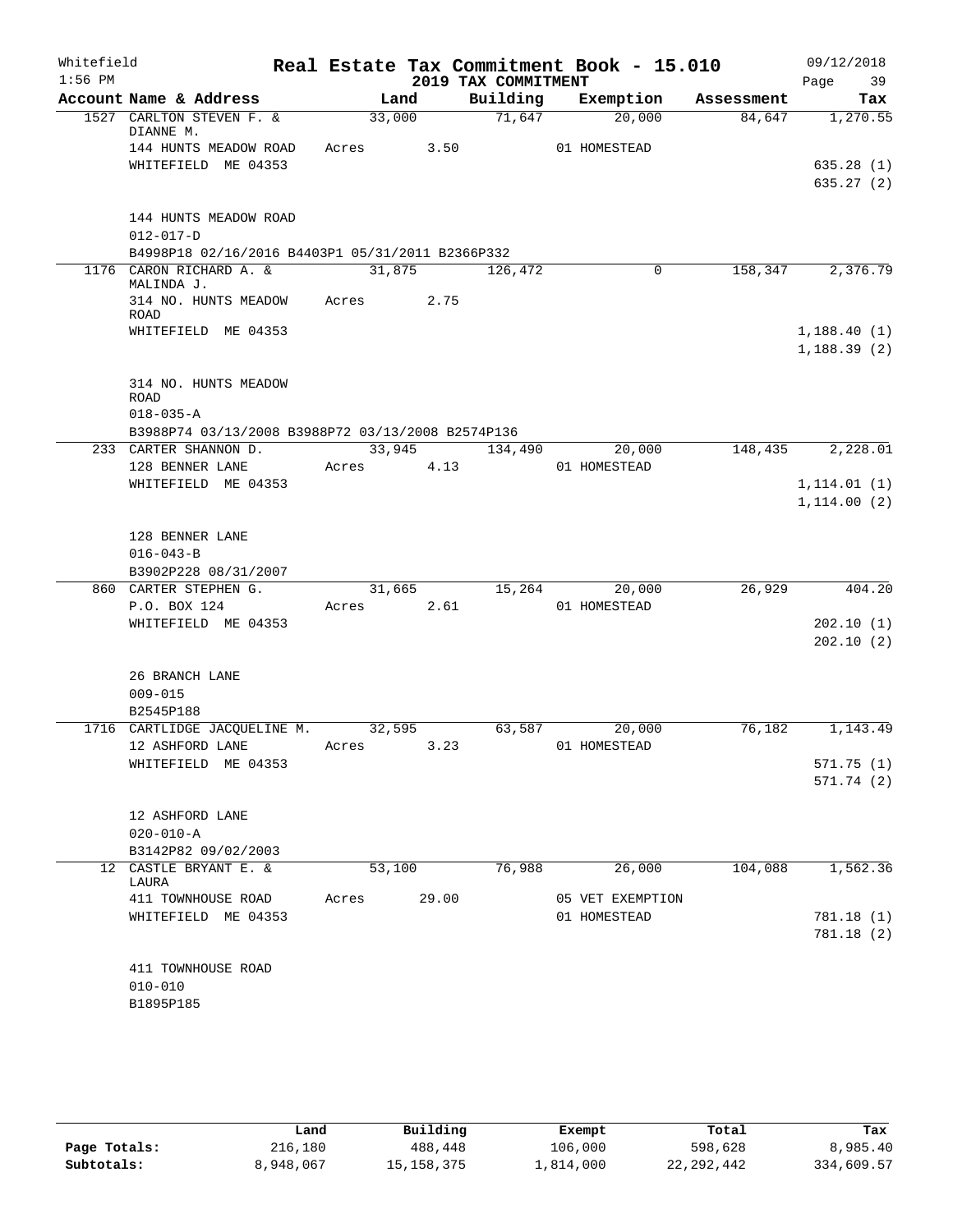| Whitefield<br>$1:56$ PM |                                                           |                     |       | 2019 TAX COMMITMENT | Real Estate Tax Commitment Book - 15.010 |              | 09/12/2018<br>Page 40  |
|-------------------------|-----------------------------------------------------------|---------------------|-------|---------------------|------------------------------------------|--------------|------------------------|
|                         | Account Name & Address                                    | Land                |       |                     | Building Exemption                       | Assessment   | Tax                    |
|                         | 1369 CASWELL MARY E.                                      | 37,170              |       | 57,402              | 20,000                                   | 74,572       | 1,119.33               |
|                         | 392 NO. HUNTS MEADOW<br><b>ROAD</b>                       | Acres 7.40          |       |                     | 01 HOMESTEAD                             |              |                        |
|                         | WHITEFIELD ME 04353                                       |                     |       |                     |                                          |              | 559.67(1)<br>559.66(2) |
|                         | 392 NO. HUNTS MEADOW                                      |                     |       |                     |                                          |              |                        |
|                         | <b>ROAD</b><br>$018 - 041$                                |                     |       |                     |                                          |              |                        |
|                         | B47788P319 06/13/2014 B1508P233                           |                     |       |                     |                                          |              |                        |
|                         | 508 CASWELL MARY E.                                       | $\overline{20,000}$ |       | $\Omega$            | $\mathbf 0$                              | 20,000       | 300.20                 |
|                         | 392 NO. HUNTS MEADOW<br>ROAD                              | Acres 1.50          |       |                     |                                          |              |                        |
|                         | WHITEFIELD ME 04353                                       |                     |       |                     |                                          |              | 150.10(1)<br>150.10(2) |
|                         | NO. HUNTS MEADOW ROAD                                     |                     |       |                     |                                          |              |                        |
|                         | $018 - 041 - A$                                           |                     |       |                     |                                          |              |                        |
|                         | B1618P217                                                 |                     |       |                     |                                          |              |                        |
|                         | 675 CAYER LIONEL J. & JILL<br>D.                          | 30,645              |       | 121,823             | 20,000                                   | 132,468      | 1,988.34               |
|                         | 229 DOYLE ROAD                                            | Acres 1.93          |       |                     | 01 HOMESTEAD                             |              |                        |
|                         | WHITEFIELD ME 04353                                       |                     |       |                     |                                          |              | 994.17 (1)             |
|                         |                                                           |                     |       |                     |                                          |              | 994.17 (2)             |
|                         | 229 DOYLE ROAD<br>$019 - 029$                             |                     |       |                     |                                          |              |                        |
|                         | 910 CEDERLUND GREG                                        | 31,650              |       | $\Omega$            | 0                                        | 31,650       | 475.07                 |
|                         | 28 TRAILS END                                             | Acres               | 13.00 |                     |                                          |              |                        |
|                         | FREEPORT ME 04032                                         |                     |       |                     |                                          |              | 237.54(1)              |
|                         |                                                           |                     |       |                     |                                          |              | 237.53(2)              |
|                         | CROCKER AVENUE                                            |                     |       |                     |                                          |              |                        |
|                         | $004 - 038$                                               |                     |       |                     |                                          |              |                        |
|                         | B1630P331                                                 |                     |       |                     |                                          |              |                        |
|                         | 1283 CENTRAL MAINE POWER<br>C/O AVANGRID MANAGEMENT Acres | 76,200              | 25.40 | 0                   | 0                                        | 76,200       | 1,143.76               |
|                         | CO.- LOCAL TAX<br>ONE CITY CENTER,<br>5TH<br>FLOOR        |                     |       |                     |                                          |              | 571.88(1)              |
|                         | PORTLAND ME 04101                                         |                     |       |                     |                                          |              | 571.88(2)              |
|                         | DOYLE ROAD                                                |                     |       |                     |                                          |              |                        |
|                         | $019 - 008$                                               |                     |       |                     |                                          |              |                        |
|                         | 1517 CENTRAL MAINE POWER                                  | 12, 233, 622        |       | $\mathbf 0$         | $\mathbf 0$                              | 12, 233, 622 | 183,626.67             |
|                         | C/O AVANGRID MANAGEMENT                                   |                     |       |                     |                                          |              |                        |
|                         | CO.- LOCAL TAX<br>ONE CITY CENTER,<br>5TH<br>FLOOR        |                     |       |                     |                                          |              | 91,813.34              |
|                         | PORTLAND ME 04101                                         |                     |       |                     |                                          |              | 91,813.33              |
|                         | WISCASSET ROAD<br>$001 - 061 - ON$                        |                     |       |                     |                                          |              |                        |

|              | Land       | Building   | Exempt    | Total      | Tax        |
|--------------|------------|------------|-----------|------------|------------|
| Page Totals: | 12,429,287 | 179,225    | 40,000    | 12,568,512 | 188,653.37 |
| Subtotals:   | 21,377,354 | 15,337,600 | 1,854,000 | 34,860,954 | 523,262.94 |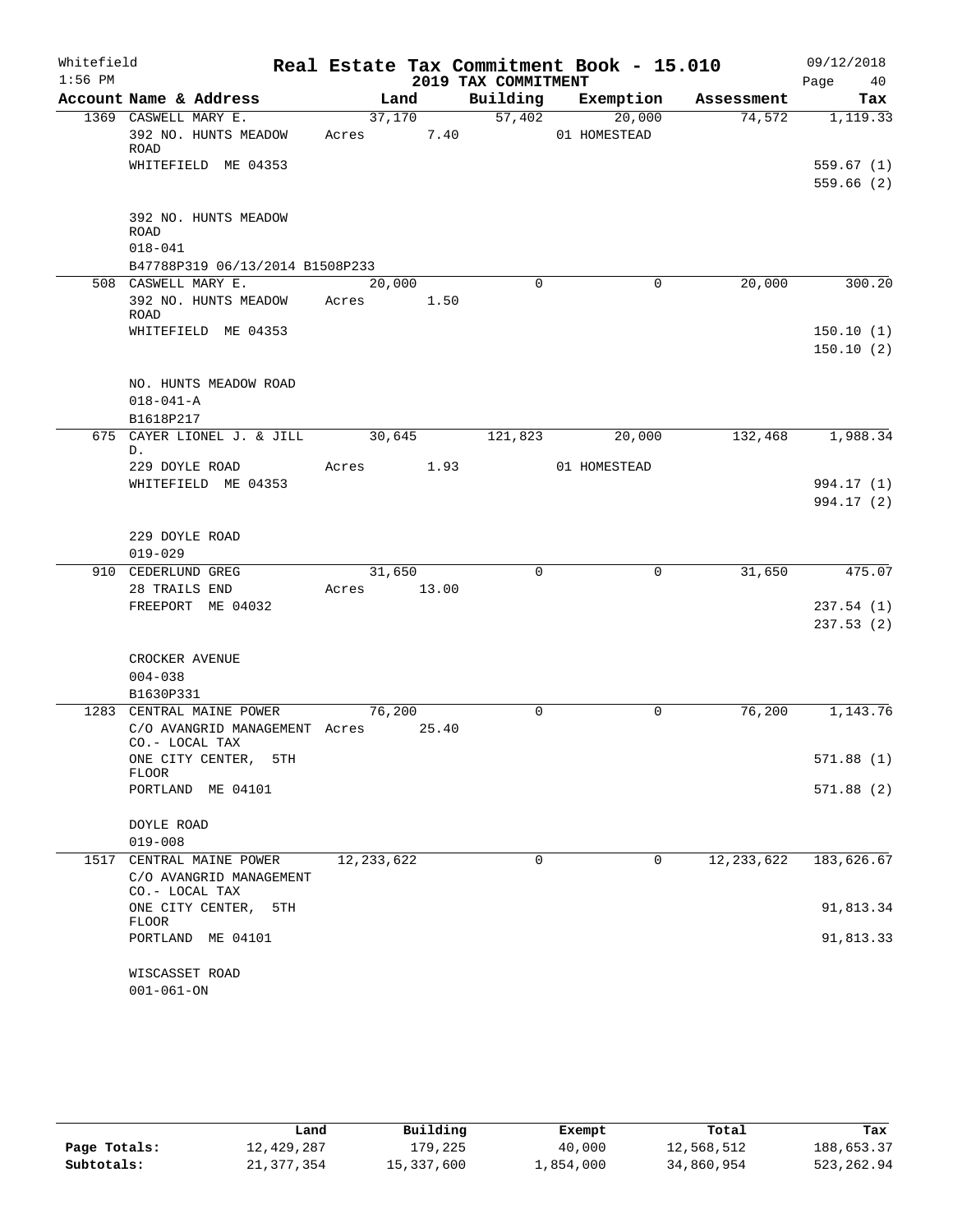| Whitefield<br>$1:56$ PM |                                                       |         |        | 2019 TAX COMMITMENT | Real Estate Tax Commitment Book - 15.010 |            | 09/12/2018        |
|-------------------------|-------------------------------------------------------|---------|--------|---------------------|------------------------------------------|------------|-------------------|
|                         | Account Name & Address                                | Land    |        | Building            | Exemption                                | Assessment | Page<br>41<br>Tax |
|                         | 1347 CENTRAL MAINE POWER                              | 123,000 |        | $\Omega$            | $\Omega$                                 | 123,000    | 1,846.23          |
|                         | C/O UTILITY SHARED<br>SERVICES                        | Acres   | 41.00  |                     |                                          |            |                   |
|                         | 70 FARM VIEW DRIVE,<br>FREEPORT BLDG.                 |         |        |                     |                                          |            | 923.12(1)         |
|                         | NEW GLOUCESTER ME<br>04260                            |         |        |                     |                                          |            | 923.11(2)         |
|                         | WEST PITTSTON ROAD<br>$007 - 008$                     |         |        |                     |                                          |            |                   |
|                         | 1256 CENTRAL MAINE POWER                              | 372,000 |        | 0                   | $\mathsf{O}$                             | 372,000    | 5,583.72          |
|                         | C/O AVANGRID MANAGEMENT Acres<br>CO.- LOCAL TAX       |         | 124.00 |                     |                                          |            |                   |
|                         | ONE CITY CENTER, 5TH<br><b>FLOOR</b>                  |         |        |                     |                                          |            | 2,791.86(1)       |
|                         | PORTLAND ME 04101                                     |         |        |                     |                                          |            | 2,791.86(2)       |
|                         | GARDINER ROAD                                         |         |        |                     |                                          |            |                   |
|                         | $012 - 048$                                           |         |        |                     |                                          |            |                   |
|                         | B467P454<br>103 CENTRAL MAINE POWER                   | 46,800  |        | 0                   | 0                                        | 46,800     | 702.47            |
|                         | C/O AVANGRID MANAGEMENT Acres 15.60<br>CO.- LOCAL TAX |         |        |                     |                                          |            |                   |
|                         | ONE CITY CENTER, 5TH<br><b>FLOOR</b>                  |         |        |                     |                                          |            | 351.24(1)         |
|                         | PORTLAND ME 04101                                     |         |        |                     |                                          |            | 351.23(2)         |
|                         | GARDINER ROAD<br>$013 - 022$                          |         |        |                     |                                          |            |                   |
|                         | 102 CENTRAL MAINE POWER                               | 56,640  |        | $\Omega$            | $\mathbf 0$                              | 56,640     | 850.17            |
|                         | C/O AVANGRID MANAGEMENT Acres 18.88<br>CO.- LOCAL TAX |         |        |                     |                                          |            |                   |
|                         | ONE CITY CENTER, 5TH<br><b>FLOOR</b>                  |         |        |                     |                                          |            | 425.09(1)         |
|                         | PORTLAND ME 04101                                     |         |        |                     |                                          |            | 425.08(2)         |
|                         | OFF ROCKLAND ROAD<br>$018 - 005$                      |         |        |                     |                                          |            |                   |
|                         | B4277P76 05/18/2010                                   |         |        |                     |                                          |            |                   |
|                         | 126 CENTRAL MAINE POWER                               | 147,000 |        | 0                   | 0                                        | 147,000    | 2,206.47          |
|                         | C/O AVANGRID MANAGEMENT Acres<br>CO.- LOCAL TAX       |         | 49.00  |                     |                                          |            |                   |
|                         | ONE CITY CENTER,<br>5TH<br><b>FLOOR</b>               |         |        |                     |                                          |            | 1, 103.24(1)      |
|                         | PORTLAND ME 04101                                     |         |        |                     |                                          |            | 1, 103.23(2)      |
|                         | WISCASSET ROAD                                        |         |        |                     |                                          |            |                   |
| 723                     | $004 - 005$<br>CENTRAL MAINE POWER                    | 174,000 |        | $\mathbf 0$         | $\mathbf 0$                              | 174,000    | 2,611.74          |
|                         | C/O AVANGRID MANAGEMENT Acres<br>CO.- LOCAL TAX       |         | 58.00  |                     |                                          |            |                   |
|                         | ONE CITY CENTER, 5TH<br>FLOOR                         |         |        |                     |                                          |            | 1,305.87(1)       |
|                         | PORTLAND ME 04101                                     |         |        |                     |                                          |            | 1,305.87(2)       |
|                         | DEVINE ROAD                                           |         |        |                     |                                          |            |                   |
|                         | $019 - 052$                                           |         |        |                     |                                          |            |                   |

|              | Land       | Building   | Exempt    | Total      | Tax        |
|--------------|------------|------------|-----------|------------|------------|
| Page Totals: | 919,440    |            |           | 919,440    | 13,800.80  |
| Subtotals:   | 22,296,794 | 15,337,600 | 1,854,000 | 35,780,394 | 537,063.74 |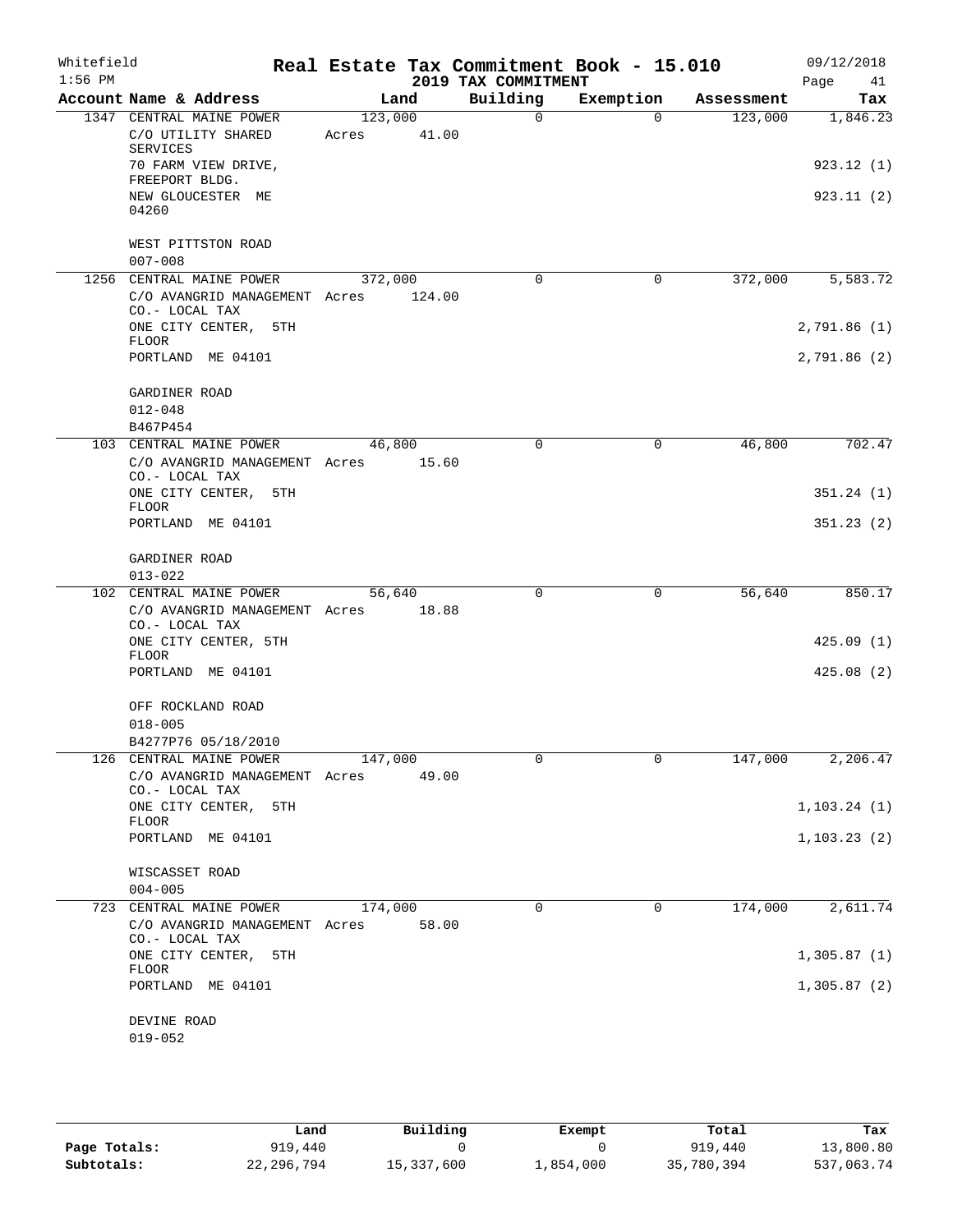| Whitefield |                                                                             |         |       |                     | Real Estate Tax Commitment Book - 15.010 |            | 09/12/2018              |
|------------|-----------------------------------------------------------------------------|---------|-------|---------------------|------------------------------------------|------------|-------------------------|
| $1:56$ PM  |                                                                             |         |       | 2019 TAX COMMITMENT |                                          |            | Page<br>42              |
|            | Account Name & Address                                                      | Land    |       | Building            | Exemption                                | Assessment | Tax                     |
|            | 1112 CENTRAL MAINE POWER<br>C/O AVANGRID MANAGEMENT Acres<br>CO.- LOCAL TAX | 153,000 | 51.00 | $\Omega$            | $\Omega$                                 | 153,000    | 2,296.53                |
|            | ONE CITY CENTER, 5TH<br><b>FLOOR</b>                                        |         |       |                     |                                          |            | 1,148.27(1)             |
|            | PORTLAND ME 04101                                                           |         |       |                     |                                          |            | 1,148.26(2)             |
|            | WISCASSET ROAD<br>$001 - 061$                                               |         |       |                     |                                          |            |                         |
|            | 1312 CENTRAL MAINE POWER                                                    | 5,400   |       | $\Omega$            | 0                                        | 5,400      | 81.05                   |
|            | C/O AVANGRID MANAGEMENT Acres 1.80<br>CO.- LOCAL TAX                        |         |       |                     |                                          |            |                         |
|            | ONE CITY CENTER, 5TH<br><b>FLOOR</b>                                        |         |       |                     |                                          |            | 40.53(1)                |
|            | PORTLAND ME 04101                                                           |         |       |                     |                                          |            | 40.52(2)                |
|            | COOPER ROAD<br>$016 - 018$                                                  |         |       |                     |                                          |            |                         |
|            | 586 CENTRAL MAINE POWER<br>C/O AVANGRID MANAGEMENT Acres<br>CO.- LOCAL TAX  | 73,200  | 24.40 | $\Omega$            | 0                                        | 73,200     | 1,098.73                |
|            | ONE CITY CENTER, 5TH                                                        |         |       |                     |                                          |            | 549.37(1)               |
|            | <b>FLOOR</b><br>PORTLAND ME 04101                                           |         |       |                     |                                          |            | 549.36(2)               |
|            | DOYLE ROAD<br>$019 - 032$                                                   |         |       |                     |                                          |            |                         |
|            | 1602 CENTRAL MAINE POWER                                                    | 63,000  |       | 0                   | 0                                        | 63,000     | 945.63                  |
|            | C/O AVANGRID MANAGEMENT Acres<br>CO.- LOCAL TAX                             |         | 21.00 |                     |                                          |            |                         |
|            | ONE CITY CENTER, 5TH<br><b>FLOOR</b>                                        |         |       |                     |                                          |            | 472.82(1)               |
|            | PORTLAND ME 04101                                                           |         |       |                     |                                          |            | 472.81(2)               |
|            | WEST PITTSTON ROAD<br>$007 - 007$                                           |         |       |                     |                                          |            |                         |
|            | 954 CERTA LAWRENCE B.                                                       | 36,690  |       | 95,733              | 0                                        | 132,423    | 1,987.67                |
|            | 390 PITTSTON ROAD                                                           | Acres   | 6.80  |                     |                                          |            |                         |
|            | WHITEFIELD ME 04353                                                         |         |       |                     |                                          |            | 993.84 (1)              |
|            |                                                                             |         |       |                     |                                          |            | 993.83 (2)              |
|            | 390 PITTSTON ROAD                                                           |         |       |                     |                                          |            |                         |
|            | $003 - 009 - B$                                                             |         |       |                     |                                          |            |                         |
|            | B4884P143 05/11/2015 B2942P221                                              |         |       |                     |                                          |            |                         |
|            | 241 CHADWICK JR. LAWRENCE<br>J., ROBERT                                     | 25,650  |       | 0                   | 0                                        | 25,650     | 385.01                  |
|            | * THERESA A. FOYE                                                           | Acres   | 5.50  |                     |                                          |            |                         |
|            | 34 CHADWICK LANE<br>PITTSTON ME 04345                                       |         |       |                     |                                          |            | 192.51(1)<br>192.50 (2) |
|            | RADDEN LANE                                                                 |         |       |                     |                                          |            |                         |
|            | $003 - 007$                                                                 |         |       |                     |                                          |            |                         |
|            | B1709P294                                                                   |         |       |                     |                                          |            |                         |

|              | Land       | Building     | Exempt    | Total        | Tax        |
|--------------|------------|--------------|-----------|--------------|------------|
| Page Totals: | 356,940    | 95,733       |           | 452,673      | 6,794.62   |
| Subtotals:   | 22,653,734 | 15, 433, 333 | 1,854,000 | 36, 233, 067 | 543,858.36 |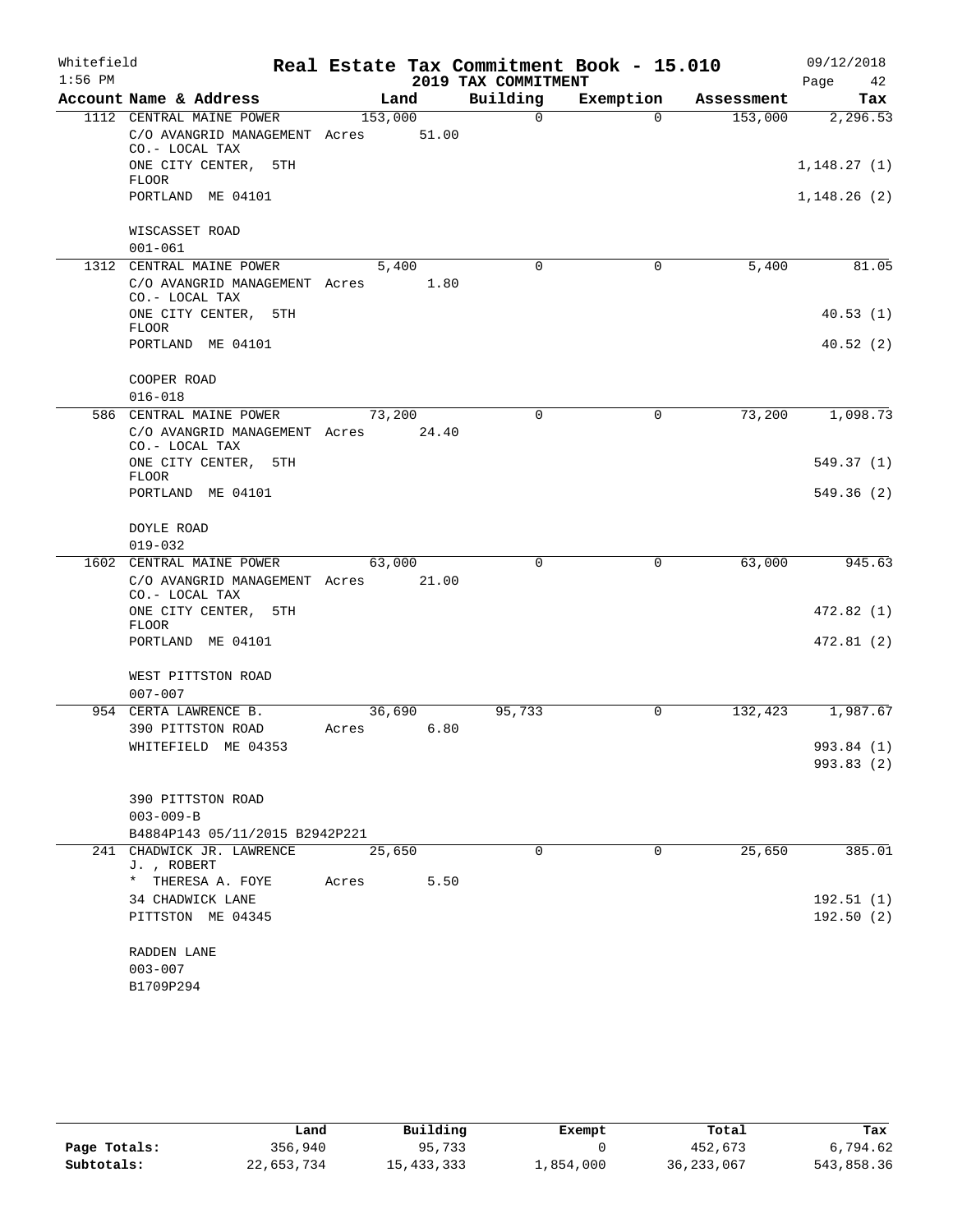| Whitefield |                                      |       |        |       |                     | Real Estate Tax Commitment Book - 15.010 |            | 09/12/2018              |
|------------|--------------------------------------|-------|--------|-------|---------------------|------------------------------------------|------------|-------------------------|
| $1:56$ PM  |                                      |       |        |       | 2019 TAX COMMITMENT |                                          |            | Page<br>43              |
|            | Account Name & Address               |       | Land   |       | Building            | Exemption                                | Assessment | Tax                     |
|            | 1790 CHADWICK LYNN                   |       | 26,450 |       | $\Omega$            | $\Omega$                                 | 26,450     | 397.01                  |
|            | 491 NASH ROAD                        | Acres |        | 6.50  |                     |                                          |            |                         |
|            | PITTSTON ME 04345                    |       |        |       |                     |                                          |            | 198.51(1)               |
|            |                                      |       |        |       |                     |                                          |            | 198.50(2)               |
|            |                                      |       |        |       |                     |                                          |            |                         |
|            | PITTSTON TOWN LINE<br>$003 - 003$    |       |        |       |                     |                                          |            |                         |
|            | B3766P306 10/04/2006                 |       |        |       |                     |                                          |            |                         |
|            | 313 CHAPMAN KENNETH S. &             |       | 30,540 |       | 101,819             | 26,000                                   | 106, 359   | 1,596.45                |
|            | PATRICIA M.                          |       |        |       |                     |                                          |            |                         |
|            | 93 HEATH ROAD                        | Acres |        | 1.86  |                     | 01 HOMESTEAD                             |            |                         |
|            | WHITEFIELD ME 04353                  |       |        |       |                     | 05 VET EXEMPTION                         |            | 798.23(1)               |
|            |                                      |       |        |       |                     |                                          |            | 798.22(2)               |
|            |                                      |       |        |       |                     |                                          |            |                         |
|            | 93 HEATH ROAD                        |       |        |       |                     |                                          |            |                         |
|            | $011 - 010 - C$                      |       |        |       |                     |                                          |            |                         |
|            | B2896P193                            |       |        |       |                     |                                          |            |                         |
|            | 1724 CHAREST LAURIER F.              |       | 32,850 |       | 31,776              | 0                                        | 64,626     | 970.04                  |
|            | 257 OAK HILL ROAD<br>AUBURN ME 04210 | Acres |        | 3.40  |                     |                                          |            |                         |
|            |                                      |       |        |       |                     |                                          |            | 485.02(1)<br>485.02 (2) |
|            |                                      |       |        |       |                     |                                          |            |                         |
|            | 21 ACORN LANE                        |       |        |       |                     |                                          |            |                         |
|            | $012 - 019 - B$                      |       |        |       |                     |                                          |            |                         |
|            | B3297P142 05/26/2004                 |       |        |       |                     |                                          |            |                         |
|            | 1740 CHASE ABRAHAM D.                |       | 1,305  |       | $\Omega$            | $\Omega$                                 | 1,305      | 19.59                   |
|            | 84 GRAND ARMY ROAD                   | Acres |        | 0.87  |                     |                                          |            |                         |
|            | WHITEFIELD ME                        |       |        |       |                     |                                          |            | 9.80(1)                 |
|            | 04353-3501                           |       |        |       |                     |                                          |            |                         |
|            |                                      |       |        |       |                     |                                          |            | 9.79(2)                 |
|            | GRAND ARMY ROAD                      |       |        |       |                     |                                          |            |                         |
|            | $013 - 015$                          |       |        |       |                     |                                          |            |                         |
|            | B3391P203 02/01/2003                 |       |        |       |                     |                                          |            |                         |
|            | 727 CHASE C. PATRICK                 |       | 1,877  |       | $\mathbf 0$         | $\mathbf 0$                              | 1,877      | 28.17                   |
|            | P.O. BOX 142                         | Acres |        | 4.90  |                     |                                          |            |                         |
|            | WHITEFIELD ME 04353                  |       |        |       |                     |                                          |            | 14.09(1)                |
|            |                                      |       |        |       |                     |                                          |            | 14.08(2)                |
|            |                                      |       |        |       |                     |                                          |            |                         |
|            | DEXTER LANE                          |       |        |       |                     |                                          |            |                         |
|            | $012 - 058$                          |       |        |       |                     |                                          |            |                         |
|            | B3863P141 03/02/2007                 |       |        |       |                     |                                          |            |                         |
|            | 1289 CHASE C. PATRICK                |       | 11,030 |       | $\Omega$            | $\mathbf 0$                              | 11,030     | 165.56                  |
|            | PO BOX 142                           | Acres |        | 28.80 |                     |                                          |            |                         |
|            | WHITEFIELD ME 04353                  |       |        |       |                     |                                          |            | 82.78 (1)               |
|            |                                      |       |        |       |                     |                                          |            | 82.78 (2)               |
|            | WEST DEXTER LANE                     |       |        |       |                     |                                          |            |                         |
|            | $013 - 002$                          |       |        |       |                     |                                          |            |                         |
|            | B3836P141 03/02/2007                 |       |        |       |                     |                                          |            |                         |
|            |                                      |       |        |       |                     |                                          |            |                         |

|              | Land       | Building   | Exempt    | Total        | Tax        |
|--------------|------------|------------|-----------|--------------|------------|
| Page Totals: | 104,052    | 133,595    | 26,000    | 211,647      | 3,176.82   |
| Subtotals:   | 22,757,786 | 15,566,928 | 1,880,000 | 36, 444, 714 | 547,035.18 |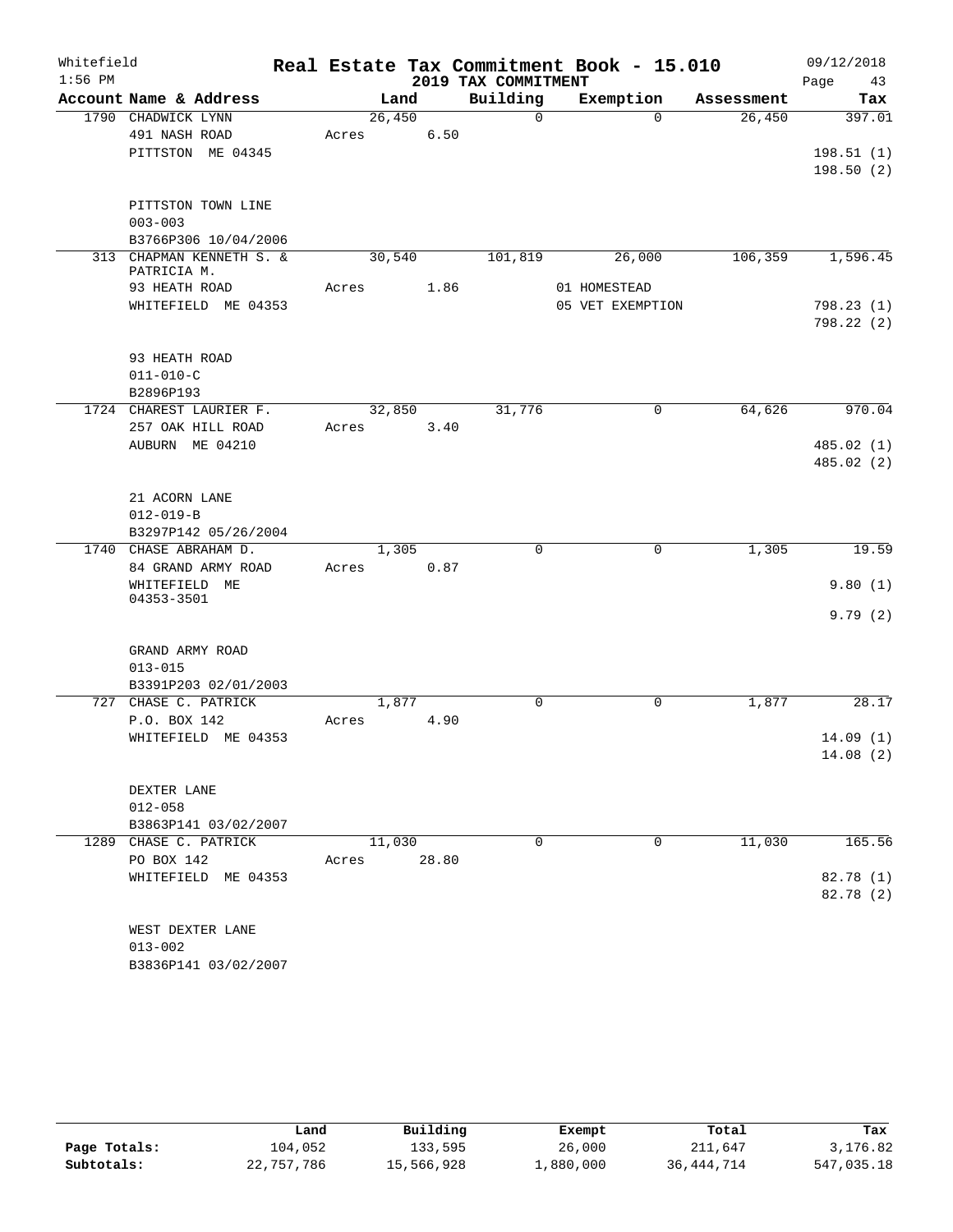| Whitefield<br>$1:56$ PM |                                            |                 |       |                     | 2019 TAX COMMITMENT | Real Estate Tax Commitment Book - 15.010 |                  | 09/12/2018<br>Page         |
|-------------------------|--------------------------------------------|-----------------|-------|---------------------|---------------------|------------------------------------------|------------------|----------------------------|
|                         | Account Name & Address                     |                 |       | Land                | Building            | Exemption                                | Assessment       | 44<br>Tax                  |
|                         | 1202 CHASE C. PATRICK &<br>ROBIN           |                 |       | 63,384              | 128,622             | $\Omega$                                 | 192,006          | 2,882.01                   |
|                         | P.O. BOX 142                               |                 | Acres | 73.50               |                     |                                          |                  |                            |
|                         | WHITEFIELD ME 04353                        |                 |       |                     |                     |                                          |                  | 1,441.01(1)                |
|                         |                                            |                 |       |                     |                     |                                          |                  | 1,441.00(2)                |
|                         | 84 GRAND ARMY ROAD                         |                 |       |                     |                     |                                          |                  |                            |
|                         | $013 - 047$<br>B2869P189                   |                 |       |                     |                     |                                          |                  |                            |
|                         | 1546 CHASE C. PATRICK &<br>ROBIN           |                 |       | 55,448              | 138,733             | 20,000                                   | 174,181          | 2,614.46                   |
|                         | PO BOX 142                                 |                 | Acres | 66.50               |                     | 01 HOMESTEAD                             |                  |                            |
|                         | WHITEFIELD ME 04353                        |                 |       |                     |                     |                                          |                  | 1,307.23(1)<br>1,307.23(2) |
|                         | 333 TOWNHOUSE ROAD                         |                 |       |                     |                     |                                          |                  |                            |
|                         | $010 - 014$                                |                 |       |                     |                     |                                          |                  |                            |
| 1137                    | CHASE CHARLES P.                           |                 |       | 40,650              | 14,270              | $\mathbf 0$                              | 54,920           | 824.35                     |
|                         | P.O. BOX 142<br>WHITEFIELD ME 04353        |                 | Acres | 11.75               |                     |                                          |                  | 412.18(1)                  |
|                         |                                            |                 |       |                     |                     |                                          |                  | 412.17(2)                  |
|                         |                                            |                 |       |                     |                     |                                          |                  |                            |
|                         | MILLS ROAD<br>$017 - 057 - A$              |                 |       |                     |                     |                                          |                  |                            |
|                         | B2520P25                                   |                 |       |                     |                     |                                          |                  |                            |
|                         | 1694 CHASE DAVID & BETTY                   |                 |       | 52,322              | 129,077             | $\mathbf 0$                              | 181,399          | 2,722.80                   |
|                         | 23 MERRYMEETING DRIVE                      |                 | Acres | 34.00               |                     |                                          |                  |                            |
|                         | PORTLAND ME 04103                          |                 |       |                     |                     |                                          |                  | 1,361.40(1)                |
|                         |                                            |                 |       |                     |                     |                                          |                  | 1,361.40(2)                |
|                         | 26 SALMON POOL LANE                        |                 |       |                     |                     |                                          |                  |                            |
|                         | $007 - 033$                                |                 |       |                     |                     |                                          |                  |                            |
|                         | B2934P231                                  |                 |       |                     |                     |                                          |                  |                            |
|                         | 1121 CHASE FAYE P.                         |                 |       | 34,200              | 100,501             | 26,000                                   | 108,701          | 1,631.60                   |
|                         | 845 EAST RIVER ROAD<br>WHITEFIELD ME 04353 |                 | Acres | 4.30                |                     | 05 VET EXEMPTION<br>01 HOMESTEAD         |                  | 815.80(1)                  |
|                         |                                            |                 |       |                     |                     |                                          |                  | 815.80 (2)                 |
|                         |                                            |                 |       |                     |                     |                                          |                  |                            |
|                         | 845 EAST RIVER ROAD                        |                 |       |                     |                     |                                          |                  |                            |
|                         | $007 - 045$                                |                 |       |                     |                     |                                          |                  |                            |
|                         | B2522P144<br>CHASE FAYE P.                 |                 |       | 10,250              | $\mathbf 0$         | 0                                        |                  | 153.85                     |
| 1402                    | 845 EAST RIVER ROAD                        |                 | Acres | 3.50                |                     |                                          | 10,250           |                            |
|                         | WHITEFIELD ME 04353                        |                 |       |                     |                     |                                          |                  | 76.93(1)                   |
|                         |                                            |                 |       |                     |                     |                                          |                  | 76.92(2)                   |
|                         | EAST RIVER ROAD                            |                 |       |                     |                     |                                          |                  |                            |
|                         | $007 - 046$                                |                 |       |                     |                     |                                          |                  |                            |
|                         | B2522P144                                  |                 |       |                     |                     |                                          |                  |                            |
| 666                     | CHASE KEITH F. JR. &                       |                 |       | 33,250              | $\mathsf{O}$        | 0                                        | 33,250           | 499.08                     |
|                         | MARTHA<br>21 ARBOR HILLS DRIVE             |                 | Acres | 15.00               |                     |                                          |                  |                            |
|                         | KINGSTON MA 02364                          |                 |       |                     |                     |                                          |                  | 249.54 (1)                 |
|                         |                                            |                 |       |                     |                     |                                          |                  | 249.54 (2)                 |
|                         | CROCKER AVENUE                             |                 |       |                     |                     |                                          |                  |                            |
|                         | $004 - 039 - A$                            |                 |       |                     |                     |                                          |                  |                            |
|                         |                                            |                 |       |                     |                     |                                          |                  |                            |
| Page Totals:            |                                            | Land<br>289,504 |       | Building<br>511,203 |                     | Exempt<br>46,000                         | Total<br>754,707 | Tax<br>11,328.15           |
| Subtotals:              |                                            | 23,047,290      |       | 16,078,131          |                     | 1,926,000                                | 37,199,421       | 558, 363.33                |
|                         |                                            |                 |       |                     |                     |                                          |                  |                            |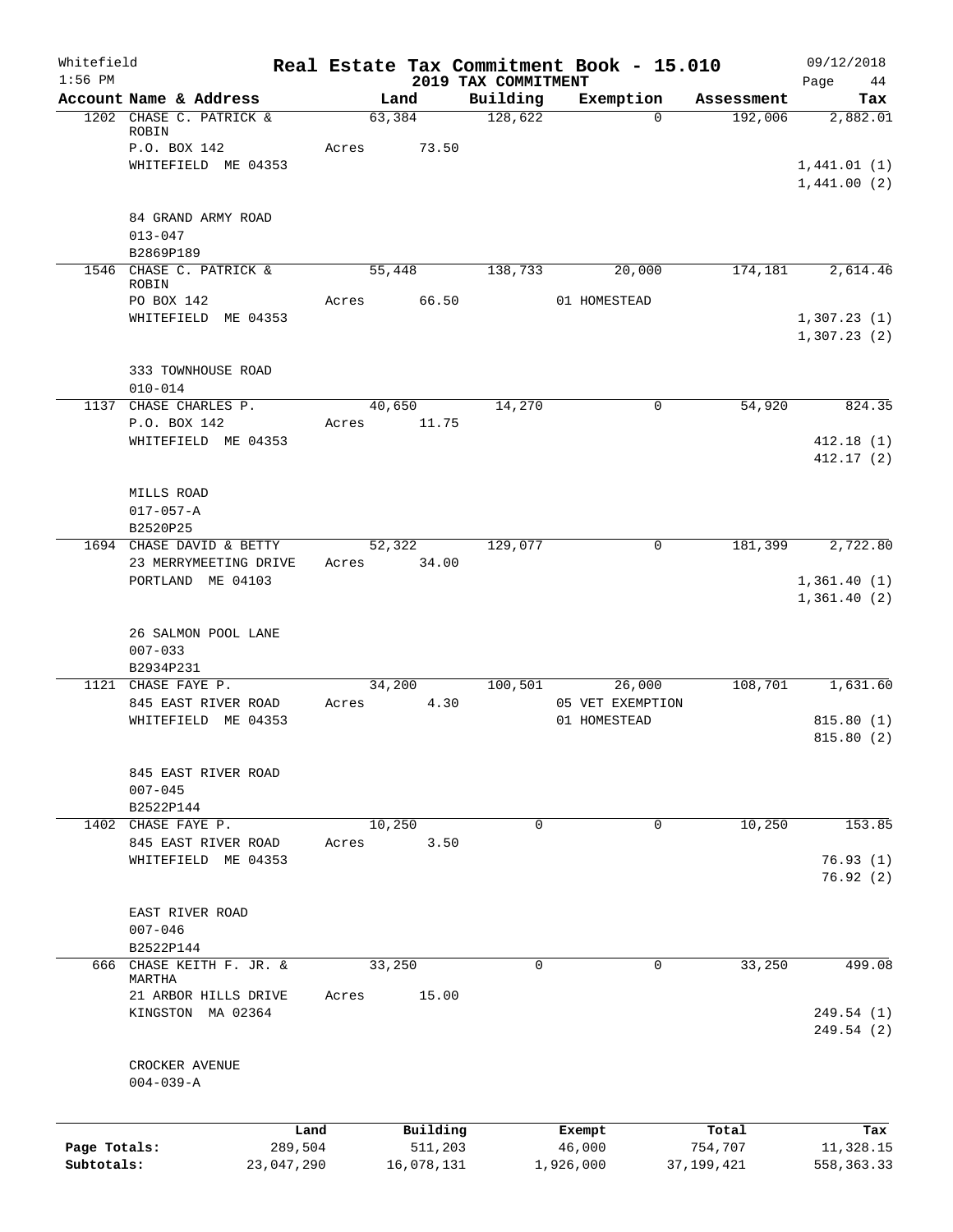| Whitefield<br>$1:56$ PM |                                                                            |         |              |                                 | Real Estate Tax Commitment Book - 15.010 |            | 09/12/2018                 |
|-------------------------|----------------------------------------------------------------------------|---------|--------------|---------------------------------|------------------------------------------|------------|----------------------------|
|                         | Account Name & Address                                                     |         | Land         | 2019 TAX COMMITMENT<br>Building | Exemption                                | Assessment | Page<br>45<br>Tax          |
|                         | 289 CHASE LYDIA I. (ESTATE)                                                |         | 1,500        | $\mathbf 0$                     | $\Omega$                                 | 1,500      | 22.51                      |
|                         | 1204 W. GAMBRELL STREET Acres                                              |         | 1.00         |                                 |                                          |            |                            |
|                         | FORT WORTH TX 76115                                                        |         |              |                                 |                                          |            | 11.26(1)                   |
|                         |                                                                            |         |              |                                 |                                          |            | 11.25(2)                   |
|                         |                                                                            |         |              |                                 |                                          |            |                            |
|                         | GRAND ARMY ROAD                                                            |         |              |                                 |                                          |            |                            |
|                         | $013 - 041$                                                                |         |              |                                 |                                          |            |                            |
|                         | B3374P15 09/27/2004                                                        |         |              |                                 |                                          |            |                            |
|                         | 930 CHASE MATTHEW J.                                                       |         | 31,500       | 99,779                          | 20,000                                   | 111,279    | 1,670.30                   |
|                         | P.O. BOX 181                                                               | Acres   | 2.50         |                                 | 01 HOMESTEAD                             |            |                            |
|                         | WHITEFIELD ME 04353                                                        |         |              |                                 |                                          |            | 835.15(1)<br>835.15(2)     |
|                         |                                                                            |         |              |                                 |                                          |            |                            |
|                         | 11 PIPER ROAD                                                              |         |              |                                 |                                          |            |                            |
|                         | $026 - 015 - A$                                                            |         |              |                                 |                                          |            |                            |
|                         | B4815P172 09/05/2014 B4812P110 08/25/2014 B4720P75                         |         |              |                                 |                                          |            |                            |
|                         | 10/07/2013 B4701P100 08/20/2013 B2354P318                                  |         |              |                                 |                                          |            |                            |
|                         | 928 CHASE RICHARD R.                                                       |         | 12,300       | $\mathbf 0$                     | 0                                        | 12,300     | 184.62                     |
|                         | 175 WISCASSET ROAD                                                         | Acres   | 11.00        |                                 |                                          |            |                            |
|                         | WHITEFIELD ME 04353                                                        |         |              |                                 |                                          |            | 92.31(1)                   |
|                         |                                                                            |         |              |                                 |                                          |            | 92.31(2)                   |
|                         |                                                                            |         |              |                                 |                                          |            |                            |
|                         | CROCKER AVENUE                                                             |         |              |                                 |                                          |            |                            |
|                         | $004 - 043$                                                                |         |              |                                 |                                          |            |                            |
|                         | B5097P267 12/27/2016 B4295P320 07/15/2010 B1433P280                        |         |              |                                 |                                          |            |                            |
|                         | 274 CHASE RICHARD R.                                                       |         | 86,250       | 83,774                          | 26,000                                   | 144,024    | 2,161.80                   |
|                         | 175 WISCASSET ROAD<br>WHITEFIELD ME 04353                                  | Acres   | 89.00        |                                 | 01 HOMESTEAD<br>05 VET EXEMPTION         |            |                            |
|                         |                                                                            |         |              |                                 |                                          |            | 1,080.90(1)<br>1,080.90(2) |
|                         |                                                                            |         |              |                                 |                                          |            |                            |
|                         | 175 WISCASSET ROAD                                                         |         |              |                                 |                                          |            |                            |
|                         | $004 - 031$                                                                |         |              |                                 |                                          |            |                            |
|                         | B1433P280                                                                  |         |              |                                 |                                          |            |                            |
|                         | 518 CHASE RICHARD R.                                                       |         | 37,562       | 0                               | 0                                        | 37,562     | 563.81                     |
|                         | 175 WISCASSET ROAD                                                         | Acres   | 20.48        |                                 |                                          |            |                            |
|                         | WHITEFIELD ME 04353                                                        |         |              |                                 |                                          |            | 281.91 (1)                 |
|                         |                                                                            |         |              |                                 |                                          |            | 281.90(2)                  |
|                         |                                                                            |         |              |                                 |                                          |            |                            |
|                         | CROCKER AVENUE                                                             |         |              |                                 |                                          |            |                            |
|                         | $004 - 039$                                                                |         |              |                                 |                                          |            |                            |
|                         | B5097P268 12/27/2016 B4296P2 07/15/2010 B1433P280<br>1537 CHASE RICHARD R. |         | 42,650       | 1,933                           | 0                                        | 44,583     | 669.19                     |
|                         | 175 WISCASSET ROAD                                                         | Acres   | 8.00         |                                 |                                          |            |                            |
|                         | WHITEFIELD ME 04353                                                        |         |              |                                 |                                          |            | 334.60(1)                  |
|                         |                                                                            |         |              |                                 |                                          |            | 334.59(2)                  |
|                         |                                                                            |         |              |                                 |                                          |            |                            |
|                         | 164 WISCASSET ROAD                                                         |         |              |                                 |                                          |            |                            |
|                         | $004 - 030$                                                                |         |              |                                 |                                          |            |                            |
|                         | B4296P1 07/15/2010 B1433P280                                               |         |              |                                 |                                          |            |                            |
|                         | 120 CHASE RICHARD R.                                                       |         | 35,750       | $\Omega$                        | $\Omega$                                 | 35,750     | 536.61                     |
|                         | 175 WISCASSET ROAD                                                         | Acres   | 45.00        |                                 |                                          |            |                            |
|                         | WHITEFIELD ME 04353                                                        |         |              |                                 |                                          |            | 268.31(1)                  |
|                         |                                                                            |         |              |                                 |                                          |            | 268.30(2)                  |
|                         | CROCKER AVENUE                                                             |         |              |                                 |                                          |            |                            |
|                         | $004 - 044 - C$                                                            |         |              |                                 |                                          |            |                            |
|                         | B5097P266 12/27/2016 B4295P319 07/15/2010                                  |         |              |                                 |                                          |            |                            |
|                         |                                                                            |         |              |                                 |                                          |            |                            |
|                         |                                                                            | Land    | Building     |                                 | Exempt                                   | Total      | Tax                        |
| Page Totals:            |                                                                            | 247,512 | 185,486      |                                 | 46,000                                   | 386,998    | 5,808.84                   |
| Subtotals:              | 23, 294, 802                                                               |         | 16, 263, 617 |                                 | 1,972,000                                | 37,586,419 | 564,172.17                 |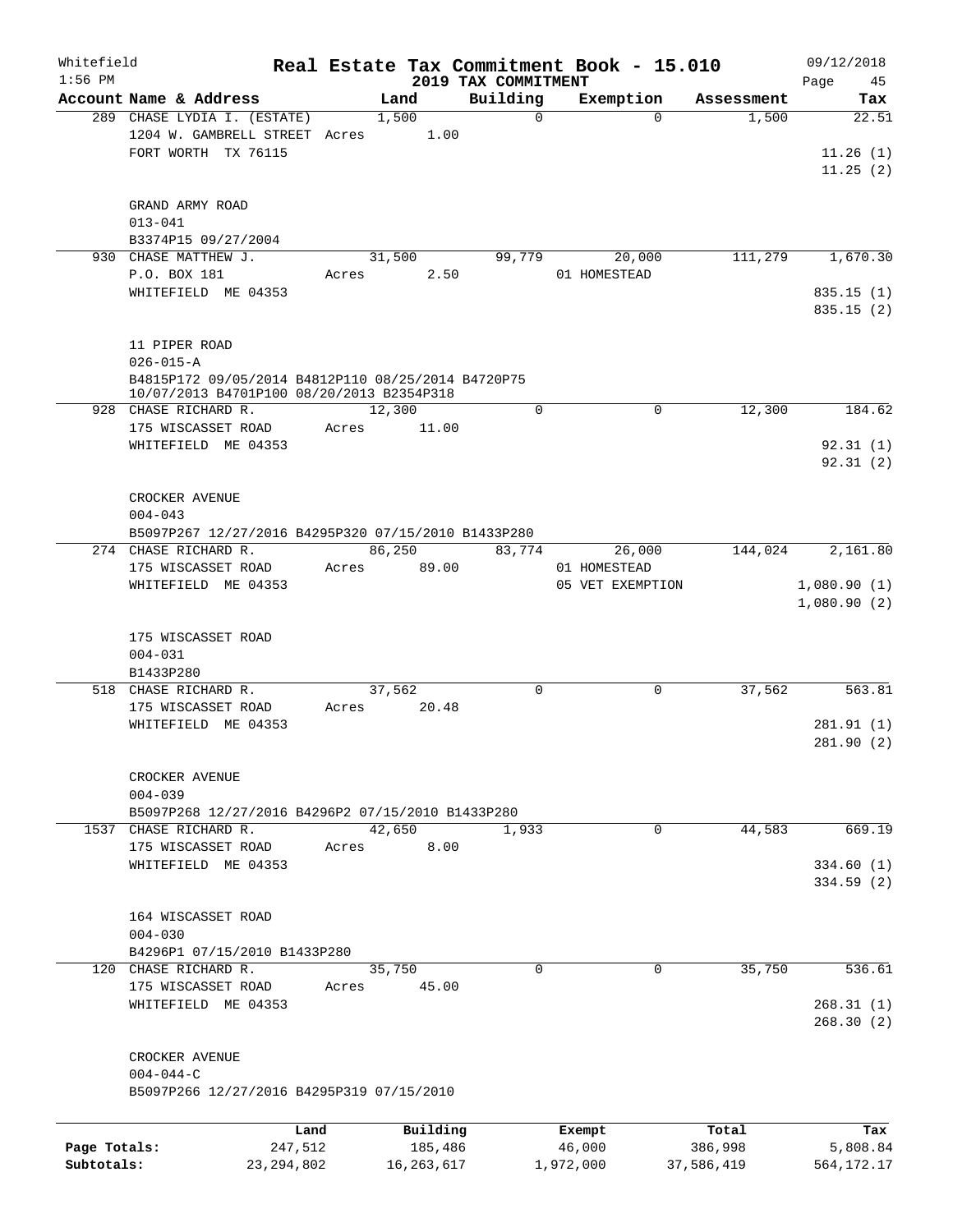| Whitefield<br>$1:56$ PM |                                            |            |       |            | 2019 TAX COMMITMENT | Real Estate Tax Commitment Book - 15.010 |            | 09/12/2018<br>Page<br>46   |
|-------------------------|--------------------------------------------|------------|-------|------------|---------------------|------------------------------------------|------------|----------------------------|
|                         | Account Name & Address                     |            |       | Land       | Building            | Exemption                                | Assessment | Tax                        |
|                         | 774 CHASE RICHARD R. &<br>MAUREEN          |            |       | 30,000     | 5,644               | $\Omega$                                 | 35,644     | 535.02                     |
|                         | 175 WISCASSET ROAD                         |            | Acres | 1.30       |                     |                                          |            |                            |
|                         | WHITEFIELD ME 04353                        |            |       |            |                     |                                          |            | 267.51(1)<br>267.51(2)     |
|                         | 543 TOWNHOUSE ROAD                         |            |       |            |                     |                                          |            |                            |
|                         | $010 - 004$                                |            |       |            |                     |                                          |            |                            |
|                         | B4295P318 07/15/2010<br>1522 CHASE ROBERTA |            |       | 4,800      | $\Omega$            | 0                                        | 4,800      | 72.05                      |
|                         | 79 WISCASSET ROAD                          |            | Acres | 3.20       |                     |                                          |            |                            |
|                         | WHITEFIELD ME 04353                        |            |       |            |                     |                                          |            | 36.03(1)<br>36.02(2)       |
|                         | CROCKER AVENUE                             |            |       |            |                     |                                          |            |                            |
|                         | $004 - 033$<br>B2837P130                   |            |       |            |                     |                                          |            |                            |
|                         | 407 CHASE ROBERTA                          |            |       | 13,020     | $\mathbf 0$         | 0                                        | 13,020     | 195.43                     |
|                         | 79 WISCASSET ROAD                          |            | Acres | 11.90      |                     |                                          |            |                            |
|                         | WHITEFIELD ME 04353                        |            |       |            |                     |                                          |            | 97.72 (1)<br>97.71(2)      |
|                         | CROCKER AVENUE                             |            |       |            |                     |                                          |            |                            |
|                         | $004 - 035$<br>B1517P149                   |            |       |            |                     |                                          |            |                            |
|                         | 832 CHASE ROBERTA                          |            |       | 104,250    | $\Omega$            | $\mathbf 0$                              | 104,250    | 1,564.79                   |
|                         | 79 WISCASSET ROAD                          |            | Acres | 145.00     |                     |                                          |            |                            |
|                         | WHITEFIELD ME 04353                        |            |       |            |                     |                                          |            | 782.40 (1)<br>782.39 (2)   |
|                         | CROCKER AVENUE<br>$004 - 044$<br>B1517P146 |            |       |            |                     |                                          |            |                            |
|                         | 393 CHASE ROBERTA                          |            |       | 77,750     | 172,455             | 20,000                                   | 230,205    | 3,455.38                   |
|                         | 79 WISCASSET ROAD                          |            | Acres | 72.00      |                     | 01 HOMESTEAD                             |            |                            |
|                         | WHITEFIELD ME 04353                        |            |       |            |                     |                                          |            | 1,727.69(1)<br>1,727.69(2) |
|                         | 79 WISCASSET ROAD<br>$007 - 077$           |            |       |            |                     |                                          |            |                            |
|                         | B1517P144<br>1390 CHASE ROBERTA            |            |       | 4,800      | $\mathbf 0$         | 0                                        |            | 72.05                      |
|                         | 79 WISCASSET ROAD                          |            | Acres | 3.20       |                     |                                          | 4,800      |                            |
|                         | WHITEFIELD ME 04353                        |            |       |            |                     |                                          |            | 36.03(1)                   |
|                         |                                            |            |       |            |                     |                                          |            | 36.02(2)                   |
|                         |                                            |            |       |            |                     |                                          |            |                            |
|                         | CROCKER AVENUE                             |            |       |            |                     |                                          |            |                            |
|                         | $004 - 034$<br>B1517P149                   |            |       |            |                     |                                          |            |                            |
|                         | 1797 CHASE ROBIN L. &                      |            |       | 30,330     | 23,204              | 0                                        | 53,534     | 803.55                     |
|                         | PATRICK C.                                 |            |       |            |                     |                                          |            |                            |
|                         | P.O. BOX 142                               |            | Acres | 5.10       |                     |                                          |            |                            |
|                         | WHITEFIELD ME 04353                        |            |       |            |                     |                                          |            | 401.78(1)<br>401.77 (2)    |
|                         | 5 WEST DEXTER LANE<br>$013 - 002 - A$      |            |       |            |                     |                                          |            |                            |
|                         | B4512P153 04/18/2012 B3863P164 03/02/2007  |            |       |            |                     |                                          |            |                            |
|                         |                                            | Land       |       | Building   |                     | Exempt                                   | Total      | Tax                        |
| Page Totals:            |                                            | 264,950    |       | 201,303    |                     | 20,000                                   | 446,253    | 6,698.27                   |
| Subtotals:              |                                            | 23,559,752 |       | 16,464,920 |                     | 1,992,000                                | 38,032,672 | 570,870.44                 |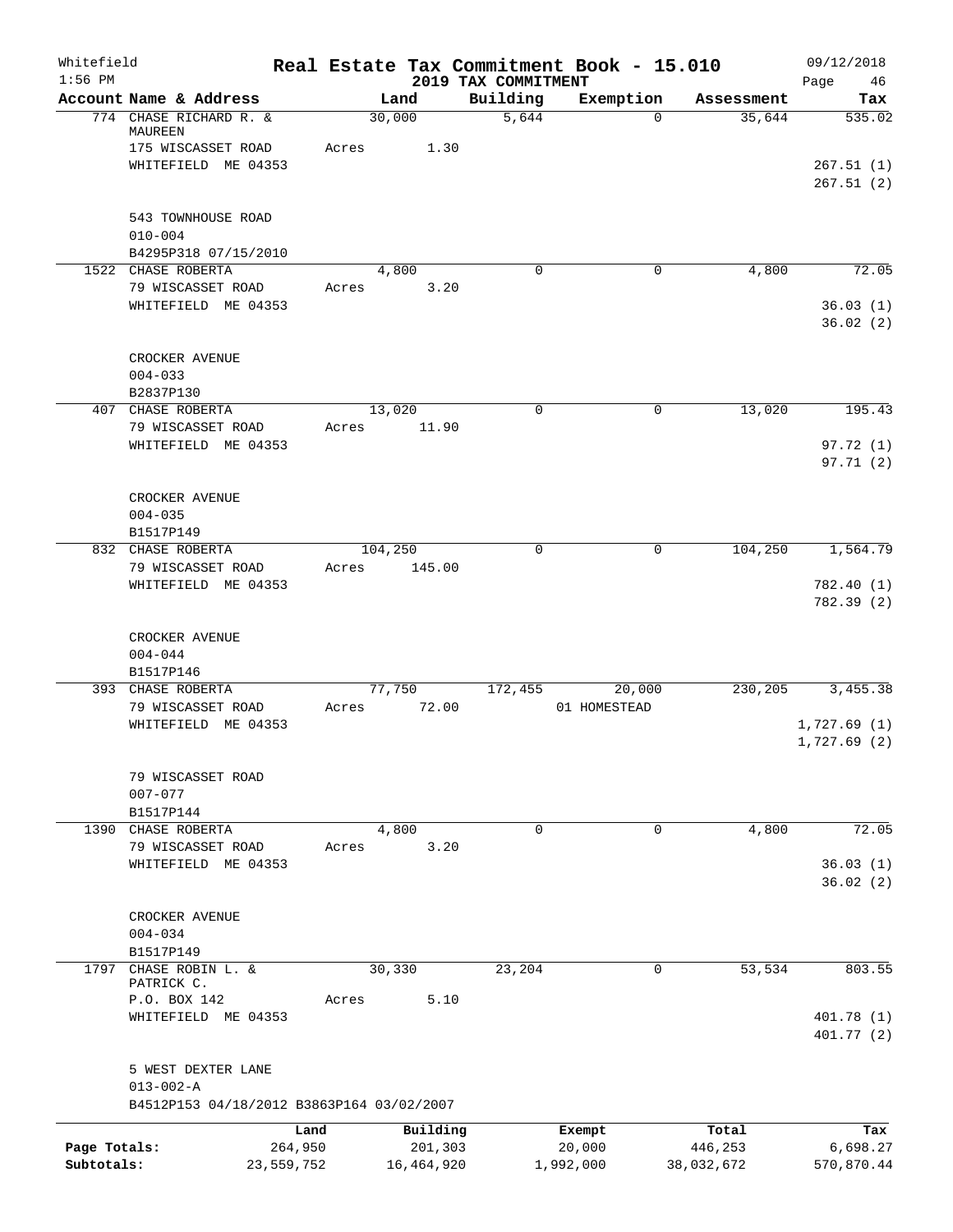| Whitefield<br>$1:56$ PM |                                                |            |       |                       |                                 | Real Estate Tax Commitment Book - 15.010 |            | 09/12/2018                 |
|-------------------------|------------------------------------------------|------------|-------|-----------------------|---------------------------------|------------------------------------------|------------|----------------------------|
|                         | Account Name & Address                         |            |       | Land                  | 2019 TAX COMMITMENT<br>Building | Exemption                                | Assessment | Page<br>47<br>Tax          |
|                         | 152 CHASE TIMOTHY & MARTHA<br>P O BOX 78       |            |       | 43,642<br>Acres 15.49 | 233,612                         | 26,000<br>01 HOMESTEAD                   | 251, 254   | 3,771.32                   |
|                         | WHITEFIELD ME 04353                            |            |       |                       |                                 | 05 VET EXEMPTION                         |            | 1,885.66(1)<br>1,885.66(2) |
|                         | 23 GRAND ARMY ROAD<br>$026 - 015$              |            |       |                       |                                 |                                          |            |                            |
|                         | B4650P310 04/11/2013                           |            |       |                       |                                 |                                          |            |                            |
|                         | 1573 CHASE TIMOTHY & MARTHA<br>P O BOX 78      |            | Acres | 480<br>0.32           | $\Omega$                        | $\Omega$                                 | 480        | 7.20                       |
|                         | WHITEFIELD ME 04353                            |            |       |                       |                                 |                                          |            | 3.60(1)<br>3.60(2)         |
|                         | GRAND ARMY ROAD                                |            |       |                       |                                 |                                          |            |                            |
|                         | $013 - 044 - A$                                |            |       |                       |                                 |                                          |            |                            |
|                         | 935 CHASE TIMOTHY L.                           |            |       | 32,310                | 75,950                          | 0                                        | 108,260    | 1,624.98                   |
|                         | P.O. BOX 78                                    |            | Acres | 3.04                  |                                 |                                          |            |                            |
|                         | WHITEFIELD ME 04353                            |            |       |                       |                                 |                                          |            | 812.49(1)<br>812.49(2)     |
|                         | 45 MILLS ROAD                                  |            |       |                       |                                 |                                          |            |                            |
|                         | $017 - 057$                                    |            |       |                       |                                 |                                          |            |                            |
|                         | B2125P162<br>566 CHATHAM THEODORE M. &         |            |       | 63,820                | 11,303                          | $\mathbf 0$                              | 75,123     | 1,127.60                   |
|                         | BARBARA GAY                                    |            |       |                       |                                 |                                          |            |                            |
|                         | * MCCLELLAND                                   |            | Acres | 37.80                 |                                 |                                          |            |                            |
|                         | 721 TOWNHOUSE ROAD<br>WHITEFIELD ME 04353      |            |       |                       |                                 |                                          |            | 563.80(1)<br>563.80(2)     |
|                         |                                                |            |       |                       |                                 |                                          |            |                            |
|                         | TOWNHOUSE ROAD<br>$007 - 033 - A$              |            |       |                       |                                 |                                          |            |                            |
|                         | B4343P33 11/01/2010 B2934P231 10/21/2002       |            |       |                       |                                 |                                          |            |                            |
|                         | 1122 CHATHAM THEODORE M. &<br>BARBARA GAY      |            |       | 34,200                | 131,432                         | 20,000                                   | 145,632    | 2,185.94                   |
|                         | * MCCLELLAND                                   |            | Acres | 4.30                  |                                 | 01 HOMESTEAD                             |            |                            |
|                         | 721 TOWNHOUSE ROAD                             |            |       |                       |                                 |                                          |            | 1,092.97(1)                |
|                         | WHITEFIELD ME 04353                            |            |       |                       |                                 |                                          |            | 1,092.97(2)                |
|                         | 721 TOWNHOUSE ROAD<br>$007 - 021$              |            |       |                       |                                 |                                          |            |                            |
|                         | B4343P33 11/18/2010 B2934P231                  |            |       |                       |                                 |                                          |            |                            |
|                         | 1076 CHELLIS, JONATHAN W                       |            |       | 39,818                | 178,910                         | 0                                        | 218,728    | 3,283.11                   |
|                         | CHELLIS, ELIZABETH F<br>8 JUNIPER LANE         |            | Acres | 10.71                 |                                 |                                          |            |                            |
|                         | LEBANON ME 04027                               |            |       |                       |                                 |                                          |            | 1,641.56(1)<br>1,641.55(2) |
|                         | 62 HEATH ROAD                                  |            |       |                       |                                 |                                          |            |                            |
|                         | $011 - 020 - B$                                |            |       |                       |                                 |                                          |            |                            |
|                         | B5197P214 10/20/2017                           |            |       |                       |                                 |                                          |            |                            |
|                         | 1723 CHIAPPINI WALTER R.<br>491 WISCASSET ROAD |            |       | 0                     | 169,560                         | 20,000<br>01 HOMESTEAD                   | 149,560    | 2,244.90                   |
|                         | WHITEFIELD ME 04353                            |            |       |                       |                                 |                                          |            | 1, 122.45(1)               |
|                         |                                                |            |       |                       |                                 |                                          |            | 1, 122.45(2)               |
|                         | 491 WISCASSET ROAD                             |            |       |                       |                                 |                                          |            |                            |
|                         | $004 - 006 - ON - 2$                           |            |       |                       |                                 |                                          |            |                            |
|                         |                                                | Land       |       | Building              |                                 | Exempt                                   | Total      | Tax                        |
| Page Totals:            |                                                | 214,270    |       | 800,767               |                                 | 66,000                                   | 949,037    | 14,245.05                  |
| Subtotals:              |                                                | 23,774,022 |       | 17,265,687            |                                 | 2,058,000                                | 38,981,709 | 585, 115.49                |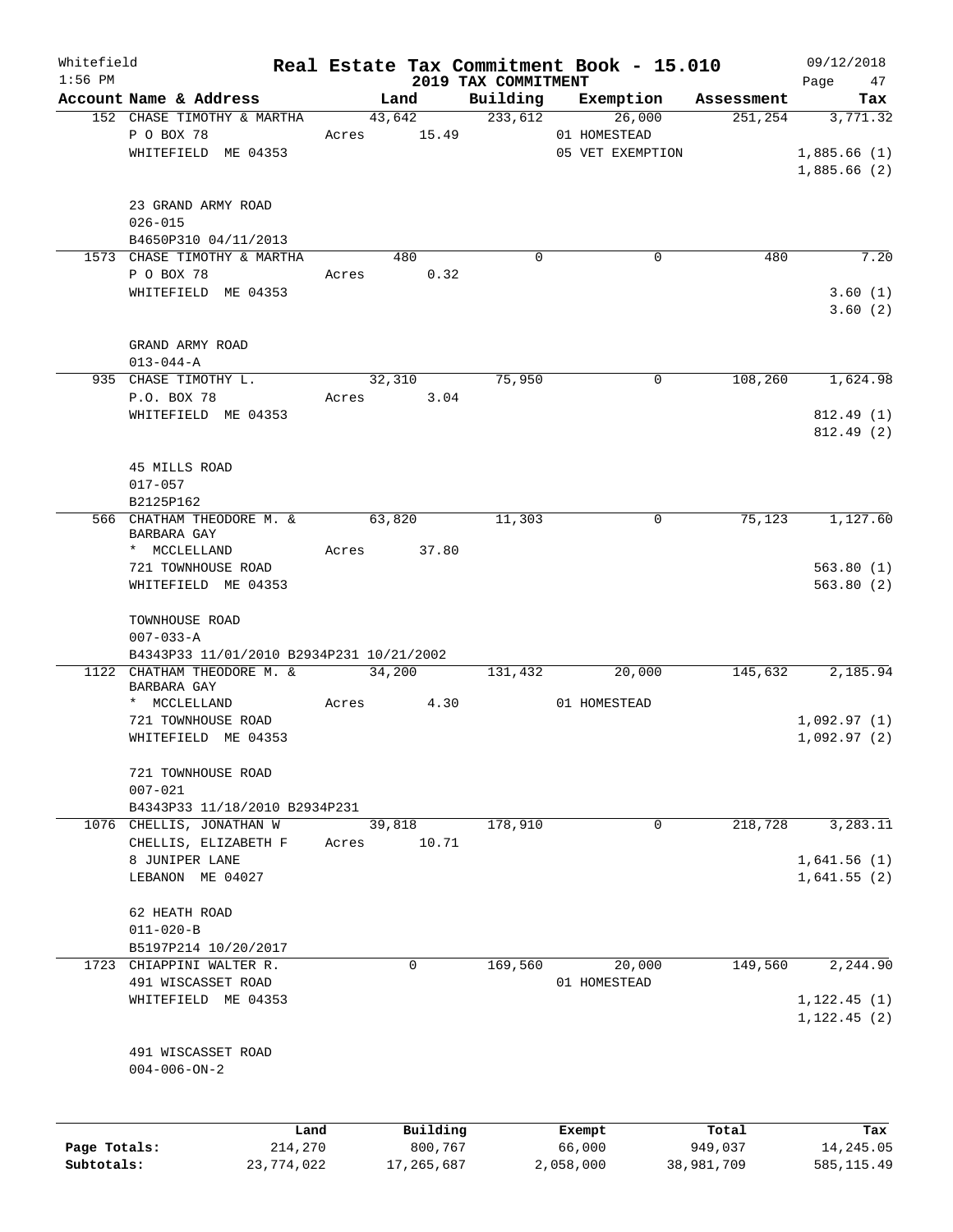| Whitefield |                                                  |            |        |                     | Real Estate Tax Commitment Book - 15.010 |            | 09/12/2018  |          |
|------------|--------------------------------------------------|------------|--------|---------------------|------------------------------------------|------------|-------------|----------|
| $1:56$ PM  |                                                  |            |        | 2019 TAX COMMITMENT |                                          |            | Page        | 48       |
|            | Account Name & Address                           |            | Land   | Building            | Exemption                                | Assessment |             | Tax      |
|            | 1105 CHIAPPINI WALTER R. &                       |            | 32,010 | 99,477              | $\Omega$                                 | 131,487    |             | 1,973.62 |
|            | * STANLEY VIRGINIA                               | Acres      | 2.84   |                     |                                          |            |             |          |
|            | 491 WISCASSET ROAD                               |            |        |                     |                                          |            | 986.81(1)   |          |
|            | WHITEFIELD ME 04353                              |            |        |                     |                                          |            | 986.81 (2)  |          |
|            | 414 COOPER ROAD                                  |            |        |                     |                                          |            |             |          |
|            | $015 - 018 - A$                                  |            |        |                     |                                          |            |             |          |
|            | B2804P137                                        |            |        |                     |                                          |            |             |          |
|            | 372 CHIAPPINI WALTER R. &<br>VIRGINIA L. STANLEY | 159,749    |        | 104,019             | $\mathbf 0$                              | 263,768    |             | 3,959.16 |
|            | 491 WISCASSET ROAD                               | Acres      | 229.50 |                     |                                          |            |             |          |
|            | WHITEFIELD ME 04353                              |            |        |                     |                                          |            | 1,979.58(1) |          |
|            |                                                  |            |        |                     |                                          |            | 1,979.58(2) |          |
|            | 495 WISCASSET ROAD                               |            |        |                     |                                          |            |             |          |
|            | $004 - 006$                                      |            |        |                     |                                          |            |             |          |
|            | B4721P124 10/09/2013 B3287P193 05/14/2004        |            |        |                     |                                          |            |             |          |
|            | 1738 CHIARELL JERALD J.                          | 26,354     |        | 0                   | 0                                        | 26, 354    |             | 395.57   |
|            | 490 GARDINER ROAD                                | Acres 6.38 |        |                     |                                          |            |             |          |
|            | WHITEFIELD ME 04353                              |            |        |                     |                                          |            | 197.79(1)   |          |
|            |                                                  |            |        |                     |                                          |            | 197.78(2)   |          |
|            | GARDINER ROAD                                    |            |        |                     |                                          |            |             |          |
|            | $012 - 065 - B$                                  |            |        |                     |                                          |            |             |          |
|            | B3394P110 11/12/2004                             |            |        |                     |                                          |            |             |          |
|            | 1737 CHIARELL JERALD J. &                        | 36,250     |        | 170,519             | 20,000                                   | 186,769    |             | 2,803.40 |
|            | JULIE O.                                         |            |        |                     |                                          |            |             |          |
|            | 490 GARDINER ROAD                                | Acres 6.25 |        |                     | 01 HOMESTEAD                             |            |             |          |
|            | WHITEFIELD ME 04353                              |            |        |                     |                                          |            | 1,401.70(1) |          |
|            |                                                  |            |        |                     |                                          |            | 1,401.70(2) |          |
|            | 490 GARDINER ROAD                                |            |        |                     |                                          |            |             |          |
|            | $012 - 065 - A$                                  |            |        |                     |                                          |            |             |          |
|            | B3394P107 11/12/2004                             |            |        |                     |                                          |            |             |          |
|            | 1484 CHIARELL JULIE O.                           | 24,500     |        | $\Omega$            | $\mathbf 0$                              | 24,500     |             | 367.75   |
|            | 490 GARDINER ROAD                                | Acres      | 4.50   |                     |                                          |            |             |          |
|            | WHITEFIELD ME 04353                              |            |        |                     |                                          |            | 183.88(1)   |          |
|            |                                                  |            |        |                     |                                          |            | 183.87(2)   |          |
|            | GARDINER ROAD                                    |            |        |                     |                                          |            |             |          |
|            | $012 - 065$                                      |            |        |                     |                                          |            |             |          |
|            | B4277P90 05/18/2010 B3780P1 12/01/2006 B1626P325 |            |        |                     |                                          |            |             |          |
|            | 759 CHOATE DIANA L.                              | 30,000     |        | 87,328              | 20,000                                   | 97,328     |             | 1,460.89 |
|            | 31 WINDSOR ROAD                                  | Acres      | 0.35   |                     | 01 HOMESTEAD                             |            |             |          |
|            | WHITEFIELD ME 04353                              |            |        |                     |                                          |            | 730.45(1)   |          |
|            |                                                  |            |        |                     |                                          |            | 730.44 (2)  |          |
|            | 31 WINDSOR ROAD                                  |            |        |                     |                                          |            |             |          |
|            | $022 - 023$                                      |            |        |                     |                                          |            |             |          |
|            | B2418P210                                        |            |        |                     |                                          |            |             |          |
|            |                                                  |            |        |                     |                                          |            |             |          |

|              | Land       | Building   | Exempt    | Total      | Tax        |
|--------------|------------|------------|-----------|------------|------------|
| Page Totals: | 308,863    | 461,343    | 40,000    | 730,206    | 10,960.39  |
| Subtotals:   | 24,082,885 | 17,727,030 | 2,098,000 | 39,711,915 | 596,075.88 |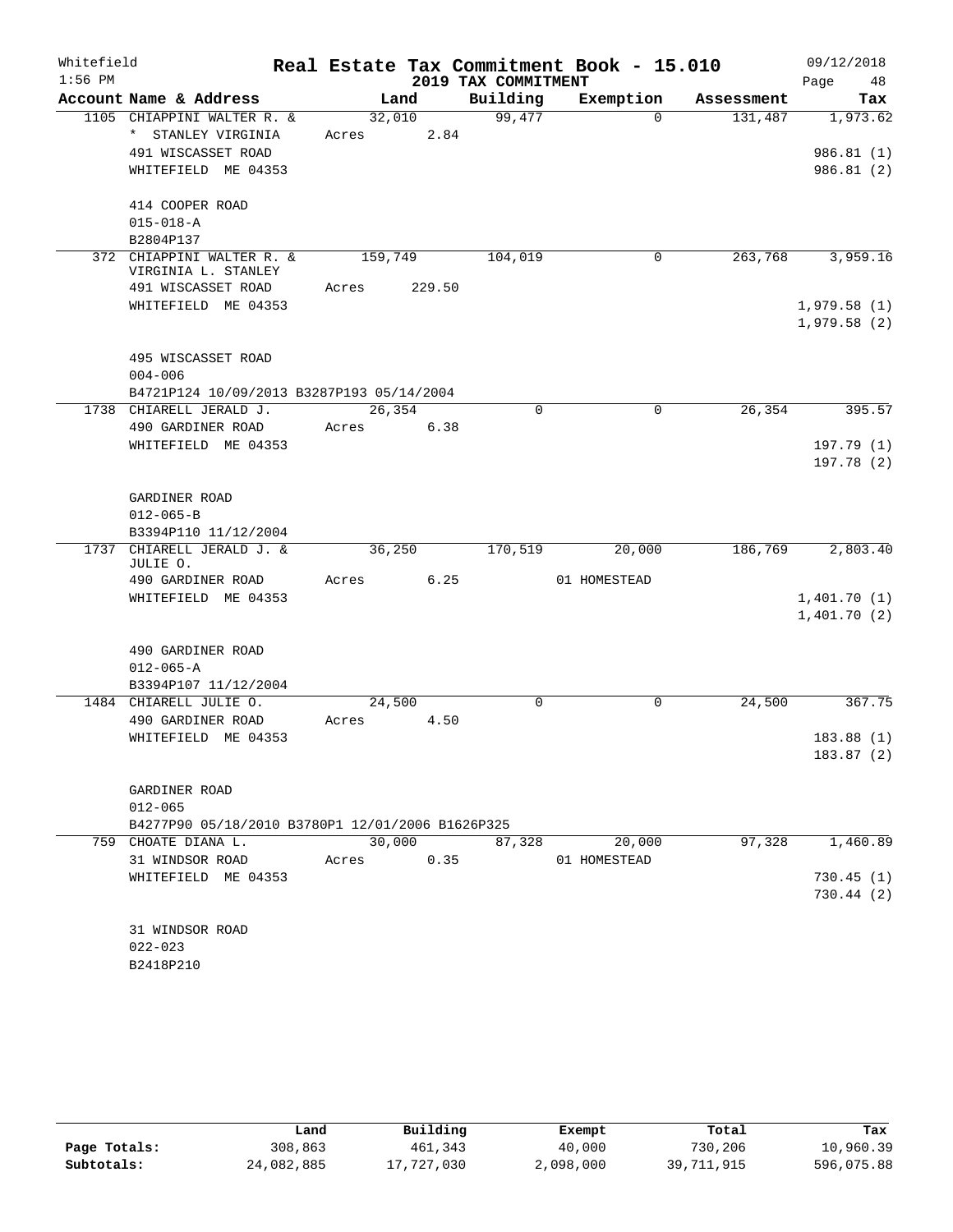| Whitefield<br>$1:56$ PM |                                                                 |             |        | 2019 TAX COMMITMENT | Real Estate Tax Commitment Book - 15.010 |            | 09/12/2018<br>Page<br>49 |
|-------------------------|-----------------------------------------------------------------|-------------|--------|---------------------|------------------------------------------|------------|--------------------------|
|                         | Account Name & Address                                          |             | Land   | Building            | Exemption                                | Assessment | Tax                      |
|                         | 1783 CIFIRINO, CAROLE A.                                        |             | 40,850 | 111,497             | 20,000                                   | 132,347    | 1,986.53                 |
|                         | WRIGHT, DAVID W.                                                | Acres 12.00 |        |                     | 01 HOMESTEAD                             |            |                          |
|                         | 256 HOLLYWOOD BOULEVARD                                         |             |        |                     |                                          |            | 993.27 (1)               |
|                         | WHITEFIELD ME 04353                                             |             |        |                     |                                          |            | 993.26(2)                |
|                         | 256 HOLLYWOOD BOULEVARD                                         |             |        |                     |                                          |            |                          |
|                         | $002 - 022$                                                     |             |        |                     |                                          |            |                          |
|                         | B5103P227 02/01/2017 B5092P94 12/29/2016 B5092P96<br>12/29/2016 |             |        |                     |                                          |            |                          |
|                         | 329 CIVITTOLO MARC P. &                                         |             | 30,690 | 81,220              | 0                                        | 111,910    | 1,679.77                 |
|                         | JANNA A.                                                        |             |        |                     |                                          |            |                          |
|                         | 577 MILLS ROAD                                                  | Acres 1.96  |        |                     |                                          |            |                          |
|                         | WHITEFIELD ME 04353                                             |             |        |                     |                                          |            | 839.89 (1)               |
|                         |                                                                 |             |        |                     |                                          |            | 839.88 (2)               |
|                         | 577 MILLS ROAD                                                  |             |        |                     |                                          |            |                          |
|                         | $020 - 039 - A$                                                 |             |        |                     |                                          |            |                          |
|                         | B4032P50 04/18/2008 B2572P203                                   |             |        |                     |                                          |            |                          |
|                         | 1682 CLARK ALAN GEORGE &                                        |             | 30,030 | 84,225              | 0                                        | 114,255    | 1,714.97                 |
|                         | LINDA JANE CLARK LIV<br>TRUST                                   |             |        |                     |                                          |            |                          |
|                         | CLARK ALAN & LINDA                                              | Acres       | 1.52   |                     |                                          |            |                          |
|                         | TRUSTEES                                                        |             |        |                     |                                          |            |                          |
|                         | 358 EAST 30 NORTH                                               |             |        |                     |                                          |            | 857.49 (1)               |
|                         | GRANTSVILLE UT 84029                                            |             |        |                     |                                          |            | 857.48 (2)               |
|                         | 392 DEVINE ROAD                                                 |             |        |                     |                                          |            |                          |
|                         | $019 - 012 - C$                                                 |             |        |                     |                                          |            |                          |
|                         | B4702P185 08/22/2013 B4664P77 05/20/2013 B4196P43               |             |        |                     |                                          |            |                          |
|                         | 09/02/2009 B4099P224 02/12/2009 B3956P46 01/15/2008             |             |        |                     |                                          |            |                          |
|                         | 95 CLARK DANA E.                                                |             | 31,500 | 19,269              | $\mathbf 0$                              | 50,769     | 762.04                   |
|                         | 192 ATKINS ROAD<br>JEFFERSON ME                                 | Acres       | 2.50   |                     |                                          |            | 381.02 (1)               |
|                         | 04348-3249                                                      |             |        |                     |                                          |            |                          |
|                         |                                                                 |             |        |                     |                                          |            | 381.02 (2)               |
|                         |                                                                 |             |        |                     |                                          |            |                          |
|                         | 73 ROCKLAND ROAD                                                |             |        |                     |                                          |            |                          |
|                         | $024 - 007 - A$<br>B1890P11                                     |             |        |                     |                                          |            |                          |
|                         | 1835 CLARK DAVID S.                                             |             | 48,105 | 0                   | 0                                        | 48,105     | 722.06                   |
|                         | 151 MAIN STREET                                                 | Acres 36.70 |        |                     |                                          |            |                          |
|                         | WHITEFIELD ME 04353                                             |             |        |                     |                                          |            | 361.03(1)                |
|                         |                                                                 |             |        |                     |                                          |            | 361.03(2)                |
|                         |                                                                 |             |        |                     |                                          |            |                          |
|                         | HOWE ROAD<br>$020 - 010 - C$                                    |             |        |                     |                                          |            |                          |
|                         | B4737P136 11/27/2013 B1677P229                                  |             |        |                     |                                          |            |                          |
|                         | 388 CLARK DAVID S. & SHARON 30,000                              |             |        | 133,990             | 20,000                                   | 143,990    | 2,161.29                 |
|                         | L.                                                              |             |        |                     |                                          |            |                          |
|                         | 151 MAIN STREET Acres 1.40                                      |             |        |                     | 01 HOMESTEAD                             |            |                          |
|                         | WHITEFIELD ME 04353                                             |             |        |                     |                                          |            | 1,080.65(1)              |
|                         |                                                                 |             |        |                     |                                          |            | 1,080.64(2)              |
|                         | 151 MAIN STREET                                                 |             |        |                     |                                          |            |                          |
|                         | $021 - 019$                                                     |             |        |                     |                                          |            |                          |
|                         | B2108P180                                                       |             |        |                     |                                          |            |                          |
|                         |                                                                 |             |        |                     |                                          |            |                          |
|                         |                                                                 |             |        |                     |                                          |            |                          |

|              | Land         | Building     | Exempt    | Total      | Tax        |
|--------------|--------------|--------------|-----------|------------|------------|
| Page Totals: | 211,175      | 430,201      | 40,000    | 601,376    | 9,026.66   |
| Subtotals:   | 24, 294, 060 | 18, 157, 231 | 2,138,000 | 40,313,291 | 605,102.54 |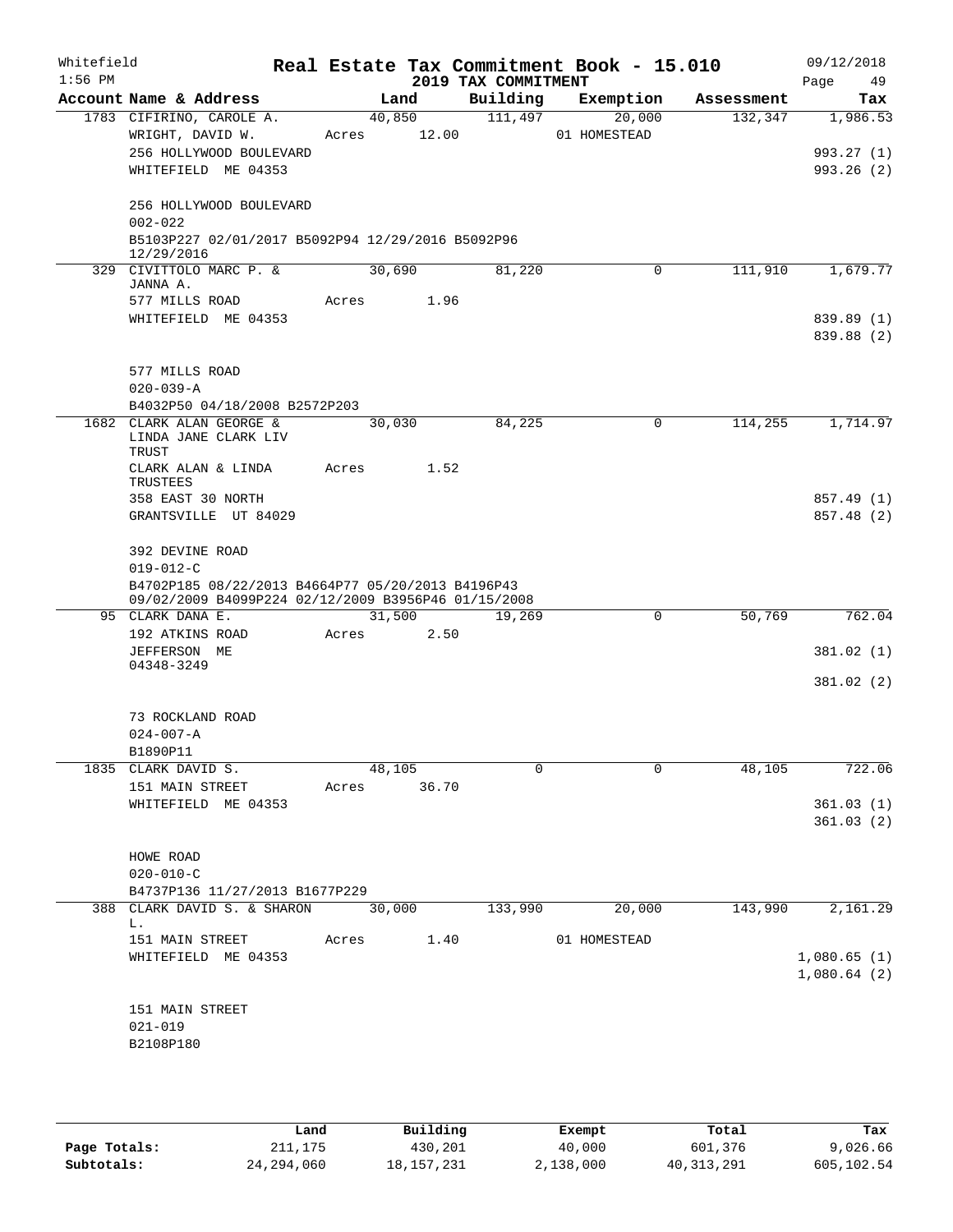| Whitefield<br>$1:56$ PM |                                                   |       |        | 2019 TAX COMMITMENT | Real Estate Tax Commitment Book - 15.010 |            | 09/12/2018<br>Page<br>50 |
|-------------------------|---------------------------------------------------|-------|--------|---------------------|------------------------------------------|------------|--------------------------|
|                         | Account Name & Address                            |       | Land   | Building            | Exemption                                | Assessment | Tax                      |
|                         | 1311 CLARK DAVID S. & SHARON                      |       | 59,750 | $\mathbf 0$         | $\Omega$                                 | 59,750     | 896.85                   |
|                         | L.                                                |       |        |                     |                                          |            |                          |
|                         | P O BOX 233                                       | Acres | 56.00  |                     |                                          |            |                          |
|                         | COOPERS MILLS ME 04341                            |       |        |                     |                                          |            | 448.43 (1)               |
|                         |                                                   |       |        |                     |                                          |            | 448.42 (2)               |
|                         | STEARNS BROOK ROAD                                |       |        |                     |                                          |            |                          |
|                         | $011 - 029$                                       |       |        |                     |                                          |            |                          |
|                         | B3260P211                                         |       |        |                     |                                          |            |                          |
|                         | 1528 CLARK DAVID S. & SHARON                      |       | 30,240 | 17,806              | $\mathbf{0}$                             | 48,046     | 721.17                   |
|                         | L.                                                |       |        |                     |                                          |            |                          |
|                         | 151 MAIN STREET                                   | Acres | 1.66   |                     |                                          |            |                          |
|                         | WHITEFIELD ME 04353                               |       |        |                     |                                          |            | 360.59(1)                |
|                         |                                                   |       |        |                     |                                          |            | 360.58(2)                |
|                         |                                                   |       |        |                     |                                          |            |                          |
|                         | 139 HUNTS MEADOW ROAD                             |       |        |                     |                                          |            |                          |
|                         | $012 - 028 - A$                                   |       |        |                     |                                          |            |                          |
|                         | B3019P2                                           |       |        |                     |                                          |            |                          |
|                         | 1158 CLARK SHARON L                               |       | 56,760 | $\Omega$            | 0                                        | 56,760     | 851.97                   |
|                         | 151 MAIN ST.<br>WHITEFIELD ME 04353               | Acres | 50.02  |                     |                                          |            | 425.99(1)                |
|                         |                                                   |       |        |                     |                                          |            | 425.98(2)                |
|                         |                                                   |       |        |                     |                                          |            |                          |
|                         | BENNER LANE                                       |       |        |                     |                                          |            |                          |
|                         | $016 - 047$                                       |       |        |                     |                                          |            |                          |
|                         | B4509P85 04/04/2012 B4466P137 12/01/2011 B1528P49 |       |        |                     |                                          |            |                          |
|                         | 387 CLARK SHARON L                                |       |        | 46,050 105,469      | 0                                        | 151,519    | 2,274.30                 |
|                         | 151 MAIN ST                                       | Acres | 6.00   |                     |                                          |            |                          |
|                         | WHITEFIELD ME 04353                               |       |        |                     |                                          |            | 1,137.15(1)              |
|                         |                                                   |       |        |                     |                                          |            | 1, 137.15(2)             |
|                         |                                                   |       |        |                     |                                          |            |                          |
|                         | 87 MILLS ROAD                                     |       |        |                     |                                          |            |                          |
|                         | $017 - 056$                                       |       |        |                     |                                          |            |                          |
|                         | B4509P87 04/04/2012 B4466P137 12/01/2011          |       |        |                     |                                          |            |                          |
|                         | 217 CLARK SHARON L.                               |       | 33,255 | 68,283              | 0                                        |            | 101,538 1,524.09         |
|                         | 151 MAIN ST                                       | Acres | 3.67   |                     |                                          |            |                          |
|                         | WHITEFIELD ME 04353                               |       |        |                     |                                          |            | 762.05(1)<br>762.04(2)   |
|                         |                                                   |       |        |                     |                                          |            |                          |
|                         | 36 MILLS ROAD                                     |       |        |                     |                                          |            |                          |
|                         | $026 - 024$                                       |       |        |                     |                                          |            |                          |
|                         | B1184P37                                          |       |        |                     |                                          |            |                          |
|                         | 69 CLEAVES BRIAN G &                              |       | 33,750 | 107,306             | 26,000                                   | 115,056    | 1,726.99                 |
|                         | RHONDA                                            |       |        |                     |                                          |            |                          |
|                         | PO BOX 46                                         | Acres | 4.00   |                     | 05 VET EXEMPTION                         |            |                          |
|                         | COOPERS MILLS ME 04341                            |       |        |                     | 01 HOMESTEAD                             |            | 863.50(1)                |
|                         |                                                   |       |        |                     |                                          |            | 863.49(2)                |
|                         |                                                   |       |        |                     |                                          |            |                          |
|                         | 681 VIGUE ROAD                                    |       |        |                     |                                          |            |                          |
|                         | $020 - 014 - A$                                   |       |        |                     |                                          |            |                          |
|                         | B1233P283                                         |       |        |                     |                                          |            |                          |

|              | Land       | Building   | Exempt    | Total      | Tax        |
|--------------|------------|------------|-----------|------------|------------|
| Page Totals: | 259,805    | 298,864    | 26,000    | 532,669    | 7.995.37   |
| Subtotals:   | 24,553,865 | 18,456,095 | 2,164,000 | 40,845,960 | 613,097.91 |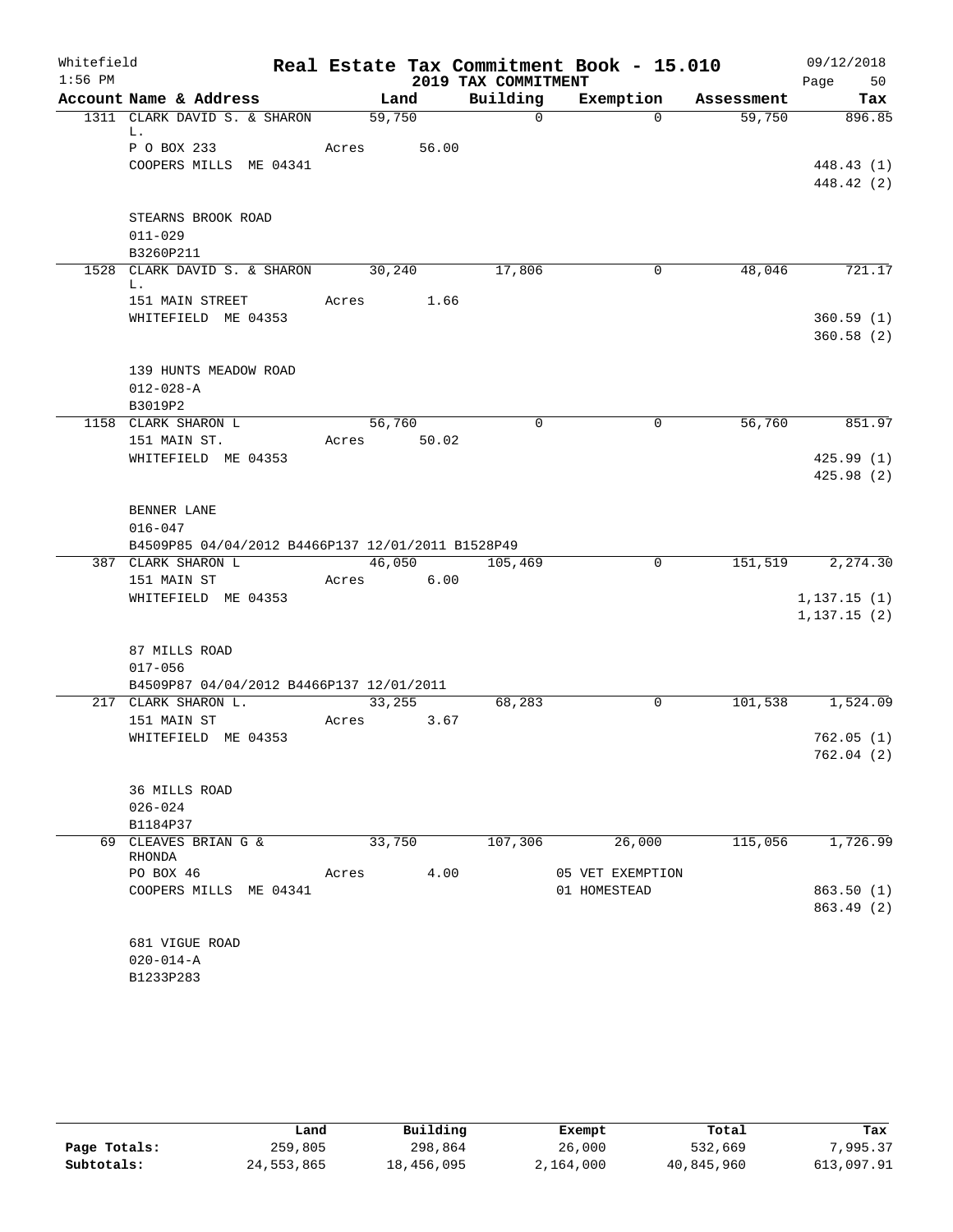| Whitefield |                                                                              |       |                |                     | Real Estate Tax Commitment Book - 15.010 |            | 09/12/2018  |
|------------|------------------------------------------------------------------------------|-------|----------------|---------------------|------------------------------------------|------------|-------------|
| $1:56$ PM  |                                                                              |       |                | 2019 TAX COMMITMENT |                                          |            | Page<br>51  |
|            | Account Name & Address                                                       |       | Land           | Building            | Exemption                                | Assessment | Tax         |
|            | 891 CLEAVES RHONDA R.                                                        |       | 37,630         | 6,981               | $\Omega$                                 | 44,611     | 669.61      |
|            | P.O. BOX 46                                                                  | Acres | 40.20          |                     |                                          |            |             |
|            | COOPERS MILLS ME 04341                                                       |       |                |                     |                                          |            | 334.81(1)   |
|            |                                                                              |       |                |                     |                                          |            | 334.80(2)   |
|            | VIGUE ROAD                                                                   |       |                |                     |                                          |            |             |
|            | $020 - 014$                                                                  |       |                |                     |                                          |            |             |
|            | B3128P15                                                                     |       |                |                     |                                          |            |             |
|            | 578 CLEAVES RHONDA R.                                                        |       | 50,500         | 59,004              | 0                                        | 109,504    | 1,643.66    |
|            | P.O. BOX 46                                                                  | Acres | 25.00          |                     |                                          |            |             |
|            | COOPERS MILLS ME 04341                                                       |       |                |                     |                                          |            | 821.83(1)   |
|            |                                                                              |       |                |                     |                                          |            | 821.83(2)   |
|            |                                                                              |       |                |                     |                                          |            |             |
|            | 668 VIGUE ROAD                                                               |       |                |                     |                                          |            |             |
|            | $019 - 043$                                                                  |       |                |                     |                                          |            |             |
|            | B3128P15                                                                     |       |                |                     | $\mathbf 0$                              |            |             |
|            | 42 CLIFFORD, BRIANA<br>12 HATHORN ST.                                        | Acres | 31,500<br>2.50 | 113,077             |                                          | 144,577    | 2,170.10    |
|            | RICHMOND ME 04357                                                            |       |                |                     |                                          |            | 1,085.05(1) |
|            |                                                                              |       |                |                     |                                          |            | 1,085.05(2) |
|            |                                                                              |       |                |                     |                                          |            |             |
|            | 530 GARDINER ROAD                                                            |       |                |                     |                                          |            |             |
|            | $012 - 066$                                                                  |       |                |                     |                                          |            |             |
|            | B5096P245 01/13/2017 B4815P4 09/04/2014 B1965P238<br>03/31/1994              |       |                |                     |                                          |            |             |
| 1482       | CLOUTIER JR. ROSARIO G.                                                      |       | 30,000         | 97,996              | 20,000                                   | 107,996    | 1,621.02    |
|            | &<br>* LINDA                                                                 |       |                |                     | 01 HOMESTEAD                             |            |             |
|            | P O BOX 140                                                                  | Acres | 0.88           |                     |                                          |            | 810.51(1)   |
|            | WHITEFIELD ME 04353                                                          |       |                |                     |                                          |            | 810.51(2)   |
|            |                                                                              |       |                |                     |                                          |            |             |
|            | 247 GRAND ARMY ROAD                                                          |       |                |                     |                                          |            |             |
|            | $013 - 030$                                                                  |       |                |                     |                                          |            |             |
|            | 1616 CLOUTIER SHAWN S.                                                       |       | 30,000         | 70,293              | $\mathbf 0$                              | 100, 293   | 1,505.40    |
|            | 255 GRAND ARMY ROAD                                                          | Acres | 0.86           |                     |                                          |            |             |
|            | WHITEFIELD ME 04353                                                          |       |                |                     |                                          |            | 752.70(1)   |
|            |                                                                              |       |                |                     |                                          |            | 752.70(2)   |
|            |                                                                              |       |                |                     |                                          |            |             |
|            | 255 GRAND ARMY ROAD<br>$013 - 029$                                           |       |                |                     |                                          |            |             |
|            | B4779P159 05/14/2014 B4775P121 05/01/2014 B4775P118                          |       |                |                     |                                          |            |             |
|            | 05/01/2014 B4775P115 05/01/2014 B4772P153 04/22/2014<br>B4752P248 01/27/2014 |       |                |                     |                                          |            |             |
|            | 813 COATES KELLIE A. &                                                       |       | 38,750         | 142,441             | $\mathbf 0$                              | 181,191    | 2,719.68    |
|            | CHRISTOPHER A.                                                               |       |                |                     |                                          |            |             |
|            | 104 FOX FARM LANE                                                            | Acres | 4.00           |                     |                                          |            | 1,359.84(1) |
|            | WHITEFIELD ME 04353                                                          |       |                |                     |                                          |            | 1,359.84(2) |
|            |                                                                              |       |                |                     |                                          |            |             |
|            | 104 FOX FARM LANE                                                            |       |                |                     |                                          |            |             |
|            | $020 - 011 - B$                                                              |       |                |                     |                                          |            |             |
|            | B4784P101 05/30/2014 B4784P99 05/30/2014 B2542P285                           |       |                |                     |                                          |            |             |

|              | Land       | Building   | Exempt    | Total      | Tax         |
|--------------|------------|------------|-----------|------------|-------------|
| Page Totals: | 218,380    | 489,792    | 20,000    | 688,172    | 10,329.47   |
| Subtotals:   | 24,772,245 | 18,945,887 | 2,184,000 | 41,534,132 | 623, 427.38 |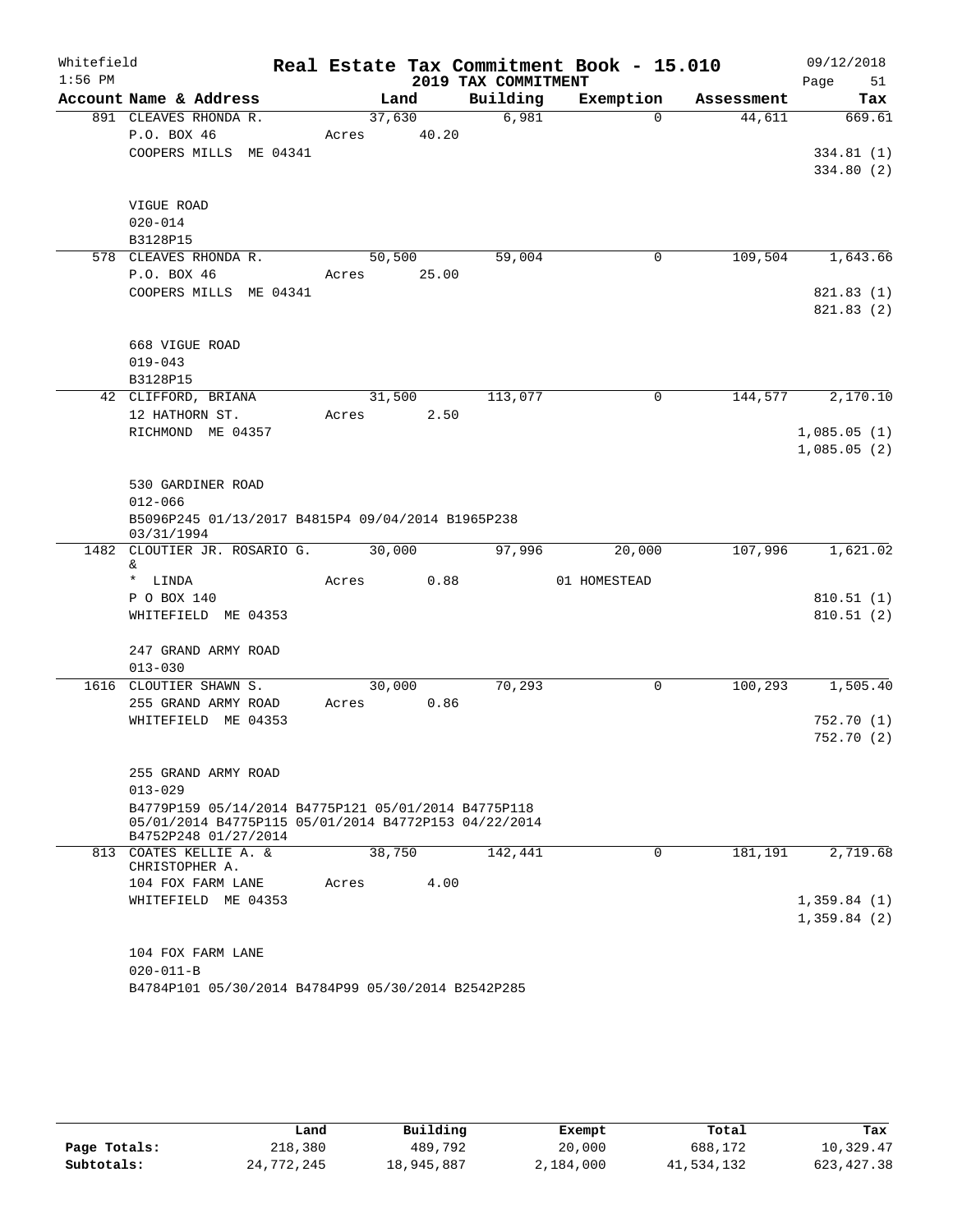| Whitefield   |                                                   |       |             |              |                                 | Real Estate Tax Commitment Book - 15.010 |            | 09/12/2018        |
|--------------|---------------------------------------------------|-------|-------------|--------------|---------------------------------|------------------------------------------|------------|-------------------|
| $1:56$ PM    | Account Name & Address                            |       | Land        |              | 2019 TAX COMMITMENT<br>Building | Exemption                                | Assessment | Page<br>52<br>Tax |
|              | 1294 COCO ANTHONY & SABRINA                       |       | 30,750      |              | 157,456                         | $\Omega$                                 | 188,206    | 2,824.97          |
|              | 487 TOWNHOUSE ROAD                                | Acres |             | 2.00         |                                 |                                          |            |                   |
|              | WHITEFIELD ME 04353                               |       |             |              |                                 |                                          |            | 1,412.49(1)       |
|              |                                                   |       |             |              |                                 |                                          |            | 1,412.48(2)       |
|              |                                                   |       |             |              |                                 |                                          |            |                   |
|              | 487 TOWNHOUSE ROAD                                |       |             |              |                                 |                                          |            |                   |
|              | $010 - 008 - B$                                   |       |             |              |                                 |                                          |            |                   |
|              | B1844P89                                          |       |             |              |                                 |                                          |            |                   |
| 1199         | COCO ANTHONY & SABRINA                            |       | 30,000      |              | 4,768                           | 0                                        | 34,768     | 521.87            |
|              | 487 TOWNHOUSE ROAD                                | Acres |             | 1.00         |                                 |                                          |            |                   |
|              | WHITEFIELD ME 04353                               |       |             |              |                                 |                                          |            | 260.94(1)         |
|              |                                                   |       |             |              |                                 |                                          |            | 260.93(2)         |
|              |                                                   |       |             |              |                                 |                                          |            |                   |
|              | 493 TOWNHOUSE ROAD                                |       |             |              |                                 |                                          |            |                   |
|              | $010 - 007$                                       |       |             |              |                                 |                                          |            |                   |
|              | B3768P161 11/08/2006                              |       |             |              |                                 |                                          |            |                   |
| 1333         | COCO ANTHONY F. &                                 |       | 40,250      |              | 59,608                          | 0                                        | 99,858     | 1,498.87          |
|              | SABRINA D.                                        |       |             |              |                                 |                                          |            |                   |
|              | 487 TOWNHOUSE ROAD                                | Acres |             | 5.00         |                                 |                                          |            |                   |
|              | WHITEFIELD ME 04353                               |       |             |              |                                 |                                          |            | 749.44 (1)        |
|              |                                                   |       |             |              |                                 |                                          |            | 749.43 (2)        |
|              |                                                   |       |             |              |                                 |                                          |            |                   |
|              | 492 TOWNHOUSE ROAD                                |       |             |              |                                 |                                          |            |                   |
|              | $010 - 023$                                       |       |             |              |                                 |                                          |            |                   |
|              | B4933P200 09/28/2016 B4212P85 10/15/2009 B2477P62 |       |             |              |                                 |                                          |            |                   |
|              | 07/09/1999<br>391 COLBY JERRE                     |       | 375         |              | 0                               | 0                                        | 375        | 5.63              |
|              | 219 MAIN STREET                                   | Acres |             | 0.25         |                                 |                                          |            |                   |
|              | WINDSOR ME 04363                                  |       |             |              |                                 |                                          |            | 2.82(1)           |
|              |                                                   |       |             |              |                                 |                                          |            | 2.81(2)           |
|              |                                                   |       |             |              |                                 |                                          |            |                   |
|              | <b>MAIN STREET</b>                                |       |             |              |                                 |                                          |            |                   |
|              | $021 - 013$                                       |       |             |              |                                 |                                          |            |                   |
| 1875         | COLBY MEAGAN M.                                   |       | $\mathbf 0$ |              | 54,424                          | 0                                        | 54,424     | 816.90            |
|              | 3 COOKSON LANE                                    |       |             |              |                                 |                                          |            |                   |
|              | WHITEFIELD ME 04353                               |       |             |              |                                 |                                          |            | 408.45(1)         |
|              |                                                   |       |             |              |                                 |                                          |            | 408.45(2)         |
|              |                                                   |       |             |              |                                 |                                          |            |                   |
|              | 3 COOKSON LANE                                    |       |             |              |                                 |                                          |            |                   |
|              | $020 - 049 - A - ON$                              |       |             |              |                                 |                                          |            |                   |
|              | 1051 COLE MARY & KEVAN A.                         |       | 960         |              | 0                               | 0                                        | 960        | 14.41             |
|              | 6420 SEVENTY SECOND                               | Acres |             | 0.64         |                                 |                                          |            |                   |
|              | STREET                                            |       |             |              |                                 |                                          |            |                   |
|              | APT. 104                                          |       |             |              |                                 |                                          |            | 7.21(1)           |
|              | TULSA OK 74136                                    |       |             |              |                                 |                                          |            | 7.20(2)           |
|              |                                                   |       |             |              |                                 |                                          |            |                   |
|              | VIGUE ROAD                                        |       |             |              |                                 |                                          |            |                   |
|              | $020 - 013$                                       |       |             |              |                                 |                                          |            |                   |
|              | B3894P208 08/09/2007                              |       |             |              |                                 |                                          |            |                   |
|              | 1548 COLE, CHARLES DOUGLAS                        |       | 46,275      |              | 32,223                          | 0                                        | 78,498     | 1,178.25          |
|              | 602 MIDDLE STREET                                 | Acres |             | 2.35         |                                 |                                          |            |                   |
|              | BATH ME 04530                                     |       |             |              |                                 |                                          |            | 589.13(1)         |
|              |                                                   |       |             |              |                                 |                                          |            | 589.12(2)         |
|              |                                                   |       |             |              |                                 |                                          |            |                   |
|              | 1 OTTER LANE                                      |       |             |              |                                 |                                          |            |                   |
|              | $024 - 004 - B$                                   |       |             |              |                                 |                                          |            |                   |
|              | B5173P101 08/23/2017                              |       |             |              |                                 |                                          |            |                   |
|              |                                                   |       |             |              |                                 |                                          |            |                   |
|              |                                                   | Land  |             | Building     |                                 | Exempt                                   | Total      | Tax               |
| Page Totals: | 148,610                                           |       |             | 308,479      |                                 | $\mathbf 0$                              | 457,089    | 6,860.90          |
| Subtotals:   | 24,920,855                                        |       |             | 19, 254, 366 |                                 | 2,184,000                                | 41,991,221 | 630,288.28        |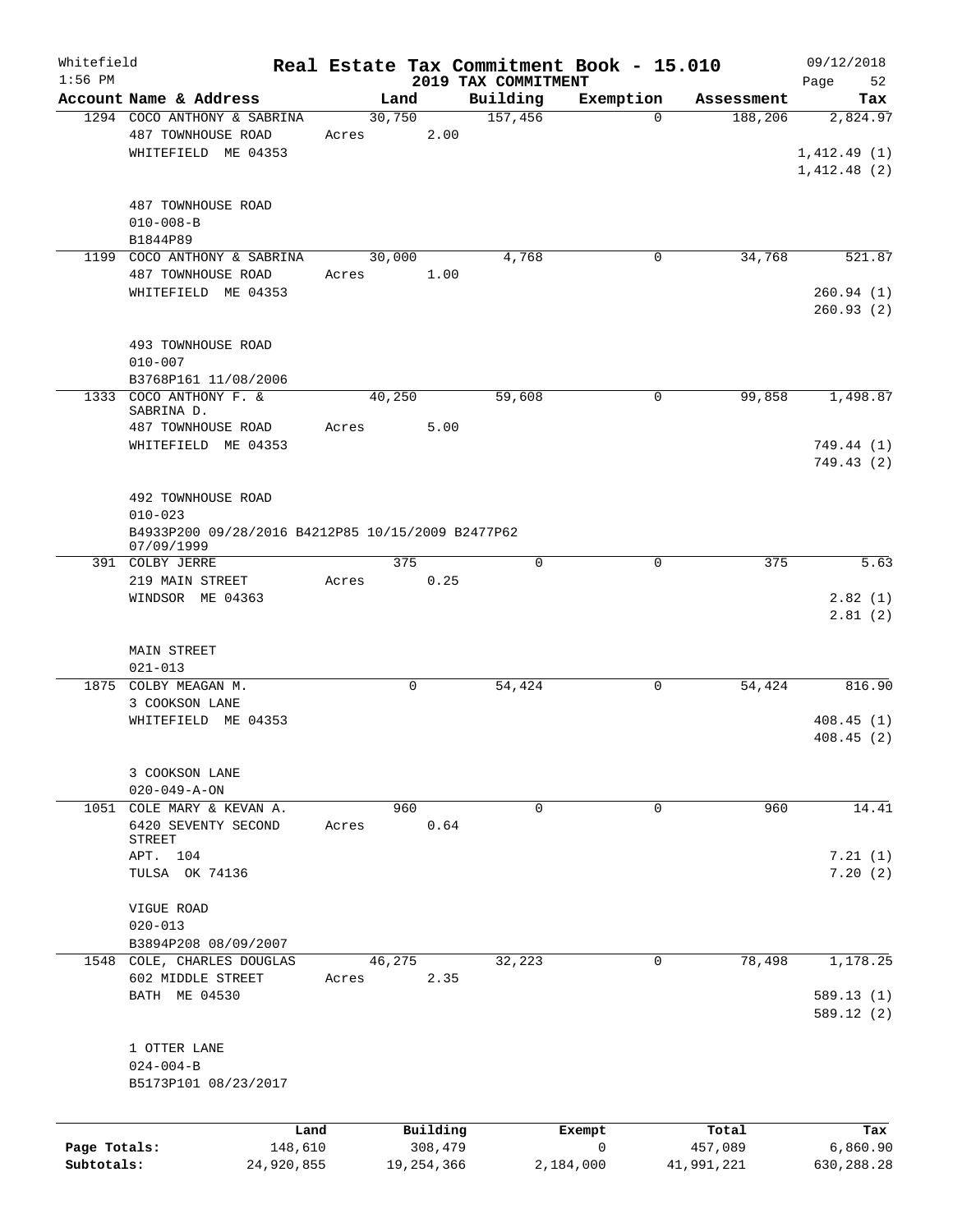| Whitefield |                                                |       |        |       |                     | Real Estate Tax Commitment Book - 15.010 |            | 09/12/2018             |
|------------|------------------------------------------------|-------|--------|-------|---------------------|------------------------------------------|------------|------------------------|
| $1:56$ PM  |                                                |       |        |       | 2019 TAX COMMITMENT |                                          |            | Page<br>53             |
|            | Account Name & Address                         |       | Land   |       | Building            | Exemption                                | Assessment | Tax                    |
|            | 87 COLLADO ANTONIO & ANNA                      |       | 32,722 |       | 64,281              | $\Omega$                                 | 97,003     | 1,456.02               |
|            | 168 BEECH HILL ROAD                            | Acres |        | 14.34 |                     |                                          |            |                        |
|            | ROCKPORT ME 04856                              |       |        |       |                     |                                          |            | 728.01(1)<br>728.01(2) |
|            |                                                |       |        |       |                     |                                          |            |                        |
|            | <b>300 THAYER ROAD</b>                         |       |        |       |                     |                                          |            |                        |
|            | $001 - 023$                                    |       |        |       |                     |                                          |            |                        |
|            | B4270P270 04/15/2010 B2538P51 02/01/2000       |       |        |       |                     |                                          |            |                        |
|            | 601 COLLINS ROSE                               |       | 0      |       | 15,552              | 0                                        | 15,552     | 233.44                 |
|            | 23 MARINE LANE                                 |       |        |       |                     |                                          |            |                        |
|            | WHITEFIELD ME 04353                            |       |        |       |                     |                                          |            | 116.72(1)              |
|            |                                                |       |        |       |                     |                                          |            | 116.72(2)              |
|            | 23 MARINE LANE                                 |       |        |       |                     |                                          |            |                        |
|            | $018 - 037 - ON - 1$                           |       |        |       |                     |                                          |            |                        |
|            | 592 COLPITT CHRISTINE M.                       |       | 7,500  |       | $\Omega$            | 0                                        | 7,500      | 112.57                 |
|            | 104 SO. HUNTS MEADOW                           | Acres |        | 5.00  |                     |                                          |            |                        |
|            | <b>ROAD</b>                                    |       |        |       |                     |                                          |            |                        |
|            | WHITEFIELD ME 04353                            |       |        |       |                     |                                          |            | 56.29(1)               |
|            |                                                |       |        |       |                     |                                          |            | 56.28(2)               |
|            |                                                |       |        |       |                     |                                          |            |                        |
|            | SO. HUNTS MEADOW ROAD<br>$009 - 009 - B$       |       |        |       |                     |                                          |            |                        |
|            | B1682P39                                       |       |        |       |                     |                                          |            |                        |
|            | 82 COLPITT CHRISTINE M.                        |       | 37,250 |       | $\mathbf 0$         | 0                                        | 37,250     | 559.12                 |
|            | 104 SO. HUNTS MEADOW                           | Acres |        | 20.00 |                     |                                          |            |                        |
|            | <b>ROAD</b>                                    |       |        |       |                     |                                          |            |                        |
|            | WHITEFIELD ME 04353                            |       |        |       |                     |                                          |            | 279.56(1)              |
|            |                                                |       |        |       |                     |                                          |            | 279.56(2)              |
|            | SO. HUNTS MEADOW ROAD                          |       |        |       |                     |                                          |            |                        |
|            | $009 - 007 - A$                                |       |        |       |                     |                                          |            |                        |
|            | B1682P39                                       |       |        |       |                     |                                          |            |                        |
|            | 646 COLPITT JR. THOMAS &                       |       | 38,130 |       | 140,215             | 20,000                                   | 158,345    | 2,376.76               |
|            | CHRISTINE                                      |       |        |       |                     |                                          |            |                        |
|            | 104 SO. HUNTS MEADOW<br><b>ROAD</b>            | Acres |        | 8.60  |                     | 01 HOMESTEAD                             |            |                        |
|            | WHITEFIELD ME 04353                            |       |        |       |                     |                                          |            | 1,188.38(1)            |
|            |                                                |       |        |       |                     |                                          |            | 1,188.38(2)            |
|            |                                                |       |        |       |                     |                                          |            |                        |
|            | 104 SO. HUNTS MEADOW                           |       |        |       |                     |                                          |            |                        |
|            | ROAD                                           |       |        |       |                     |                                          |            |                        |
|            | $009 - 008$                                    |       | 22,100 |       | $\Omega$            | $\Omega$                                 | 22,100     |                        |
|            | 1852 COLPITT THOMAS JR<br>COLPITT CHRISTINE M. | Acres |        | 24.00 |                     |                                          |            | 331.72                 |
|            | 104 SOUTH HUNTS MEADOW                         |       |        |       |                     |                                          |            | 165.86(1)              |
|            | ROAD                                           |       |        |       |                     |                                          |            |                        |
|            | WHITEFIELD ME 04353                            |       |        |       |                     |                                          |            | 165.86(2)              |
|            |                                                |       |        |       |                     |                                          |            |                        |
|            | SO HUNTS MEADOW ROAD                           |       |        |       |                     |                                          |            |                        |
|            | $009 - 013 - A$                                |       |        |       |                     |                                          |            |                        |
|            | B4563P137 08/27/2012                           |       |        |       |                     |                                          |            |                        |

|              | Land       | Building   | Exempt    | Total      | Tax        |
|--------------|------------|------------|-----------|------------|------------|
| Page Totals: | 137,702    | 220,048    | 20,000    | 337,750    | 5,069.63   |
| Subtotals:   | 25,058,557 | 19,474,414 | 2,204,000 | 42,328,971 | 635,357.91 |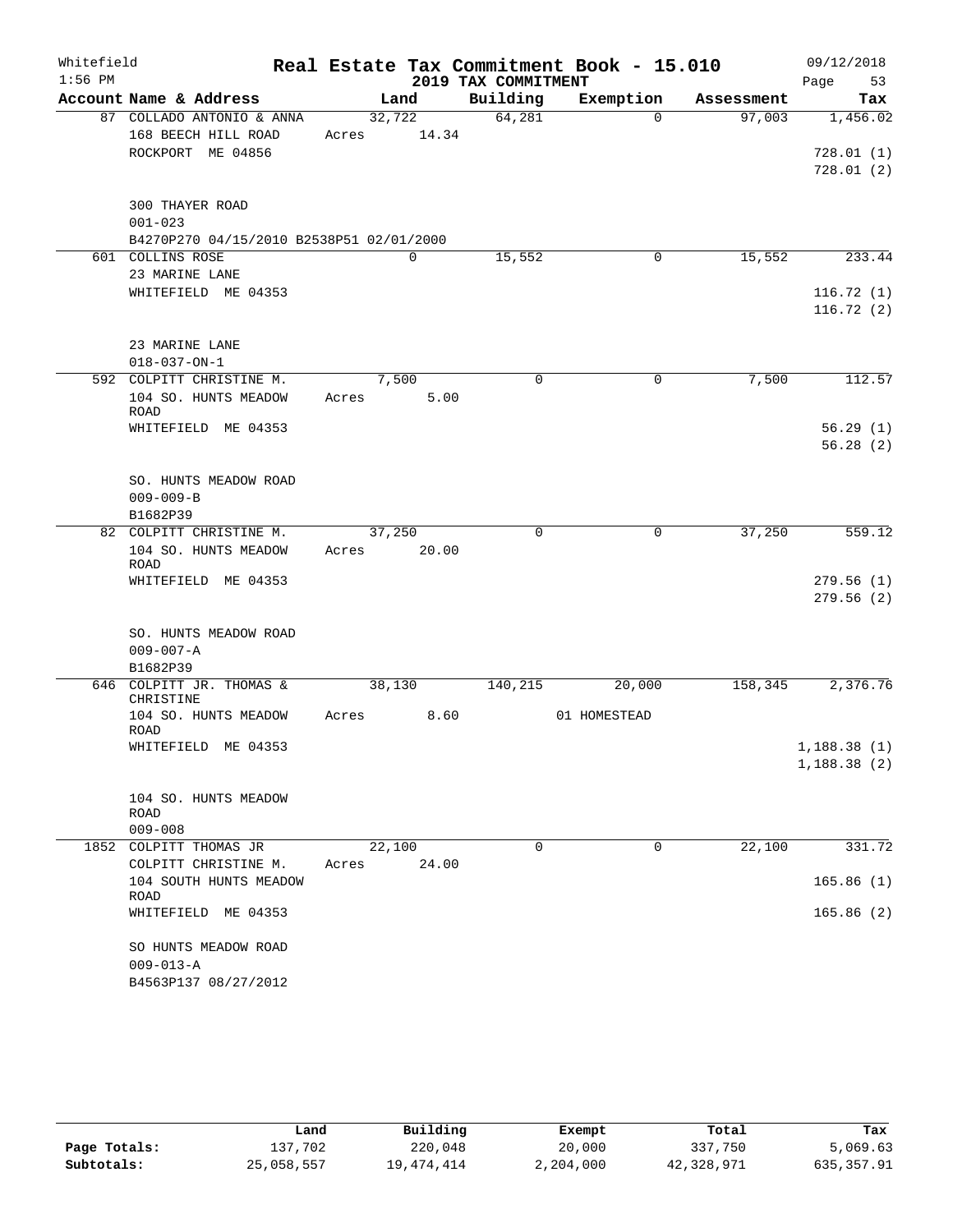| Whitefield |                                                    |       |        |                     | Real Estate Tax Commitment Book - 15.010 |            | 09/12/2018   |
|------------|----------------------------------------------------|-------|--------|---------------------|------------------------------------------|------------|--------------|
| $1:56$ PM  |                                                    |       |        | 2019 TAX COMMITMENT |                                          |            | 54<br>Page   |
|            | Account Name & Address                             |       | Land   | Building            | Exemption                                | Assessment | Tax          |
|            | 423 CONDON JON M.                                  |       | 30,000 | 181,870             | 20,000                                   | 191,870    | 2,879.97     |
|            | 466 EAST RIVER ROAD                                | Acres | 1.50   |                     | 01 HOMESTEAD                             |            |              |
|            | WHITEFIELD ME 04353                                |       |        |                     |                                          |            | 1,439.99(1)  |
|            |                                                    |       |        |                     |                                          |            | 1,439.98(2)  |
|            | 466 EAST RIVER ROAD                                |       |        |                     |                                          |            |              |
|            | $010 - 050 - A$                                    |       |        |                     |                                          |            |              |
|            | B4390P161 04/11/2011 B4383P169 03/15/2011 B2107P34 |       |        |                     |                                          |            |              |
|            | 1407 CONLEY GAIL P.                                |       | 9,185  | $\Omega$            | 0                                        | 9,185      | 137.87       |
|            | CONLEY STEPHEN                                     | Acres | 16.50  |                     |                                          |            |              |
|            | PO BOX 22                                          |       |        |                     |                                          |            | 68.94 (1)    |
|            | WHITEFIELD ME 04353                                |       |        |                     |                                          |            | 68.93 (2)    |
|            |                                                    |       |        |                     |                                          |            |              |
|            | OFF HEATH ROAD<br>$011 - 005$                      |       |        |                     |                                          |            |              |
|            | B4628P193 02/12/2013 B3589P86 11/01/2005           |       |        |                     |                                          |            |              |
|            | 1403 CONLEY GAIL P.                                |       | 11,011 | 0                   | $\mathbf 0$                              | 11,011     | 165.28       |
|            | CONLEY STEPHEN                                     | Acres | 20.80  |                     |                                          |            |              |
|            | PO BOX 22                                          |       |        |                     |                                          |            | 82.64(1)     |
|            | WHITEFIELD ME 04353                                |       |        |                     |                                          |            | 82.64(2)     |
|            |                                                    |       |        |                     |                                          |            |              |
|            | EAST RIVER ROAD                                    |       |        |                     |                                          |            |              |
|            | $013 - 076$                                        |       |        |                     |                                          |            |              |
|            | B4628P193 02/12/2013 B3589P82 11/01/2005           |       |        |                     |                                          |            |              |
|            | 1259 CONLEY GAIL P.                                |       | 22,550 | $\Omega$            | $\mathbf 0$                              | 22,550     | 338.48       |
|            | CONLEY STEPHEN                                     | Acres | 54.00  |                     |                                          |            |              |
|            | PO BOX 22                                          |       |        |                     |                                          |            | 169.24(1)    |
|            | WHITEFIELD ME 04353                                |       |        |                     |                                          |            | 169.24(2)    |
|            | EAST RIVER ROAD                                    |       |        |                     |                                          |            |              |
|            | $010 - 048$                                        |       |        |                     |                                          |            |              |
|            | B4628P193 02/12/2013 B3589P82                      |       |        |                     |                                          |            |              |
|            | 218 CONLEY GAIL P.                                 |       | 54,370 | 133,965             | 20,000                                   | 168,335    | 2,526.71     |
|            | CONLEY STEPHEN                                     | Acres | 36.00  |                     | 01 HOMESTEAD                             |            |              |
|            | PO BOX 22                                          |       |        |                     |                                          |            | 1,263.36(1)  |
|            | WHITEFIELD ME 04353                                |       |        |                     |                                          |            | 1, 263.35(2) |
|            | 433 EAST RIVER ROAD                                |       |        |                     |                                          |            |              |
|            | $010 - 040$                                        |       |        |                     |                                          |            |              |
|            | B4734P253 11/21/2013 B4628P193 02/12/2013 B3589P82 |       |        |                     |                                          |            |              |
|            | 11/01/2005                                         |       |        |                     |                                          |            |              |
|            | 729 CONRAD ELIZABETH &                             |       | 66,750 | 97,350              | 0                                        | 164,100    | 2,463.14     |
|            | RICHARD<br>3 WASHINGTON COURT                      | Acres | 50.00  |                     |                                          |            |              |
|            | KENNEBUNKPORT ME 04046                             |       |        |                     |                                          |            | 1,231.57(1)  |
|            |                                                    |       |        |                     |                                          |            | 1,231.57(2)  |
|            |                                                    |       |        |                     |                                          |            |              |
|            | 26 BOYNTON LANE                                    |       |        |                     |                                          |            |              |
|            | $007 - 068$                                        |       |        |                     |                                          |            |              |
|            | B3865P259 06/15/2007                               |       |        |                     |                                          |            |              |

|              | Land         | Building   | Exempt    | Total      | Tax        |
|--------------|--------------|------------|-----------|------------|------------|
| Page Totals: | 193,866      | 413,185    | 40,000    | 567,051    | 8,511.45   |
| Subtotals:   | 25, 252, 423 | 19,887,599 | 2,244,000 | 42,896,022 | 643,869.36 |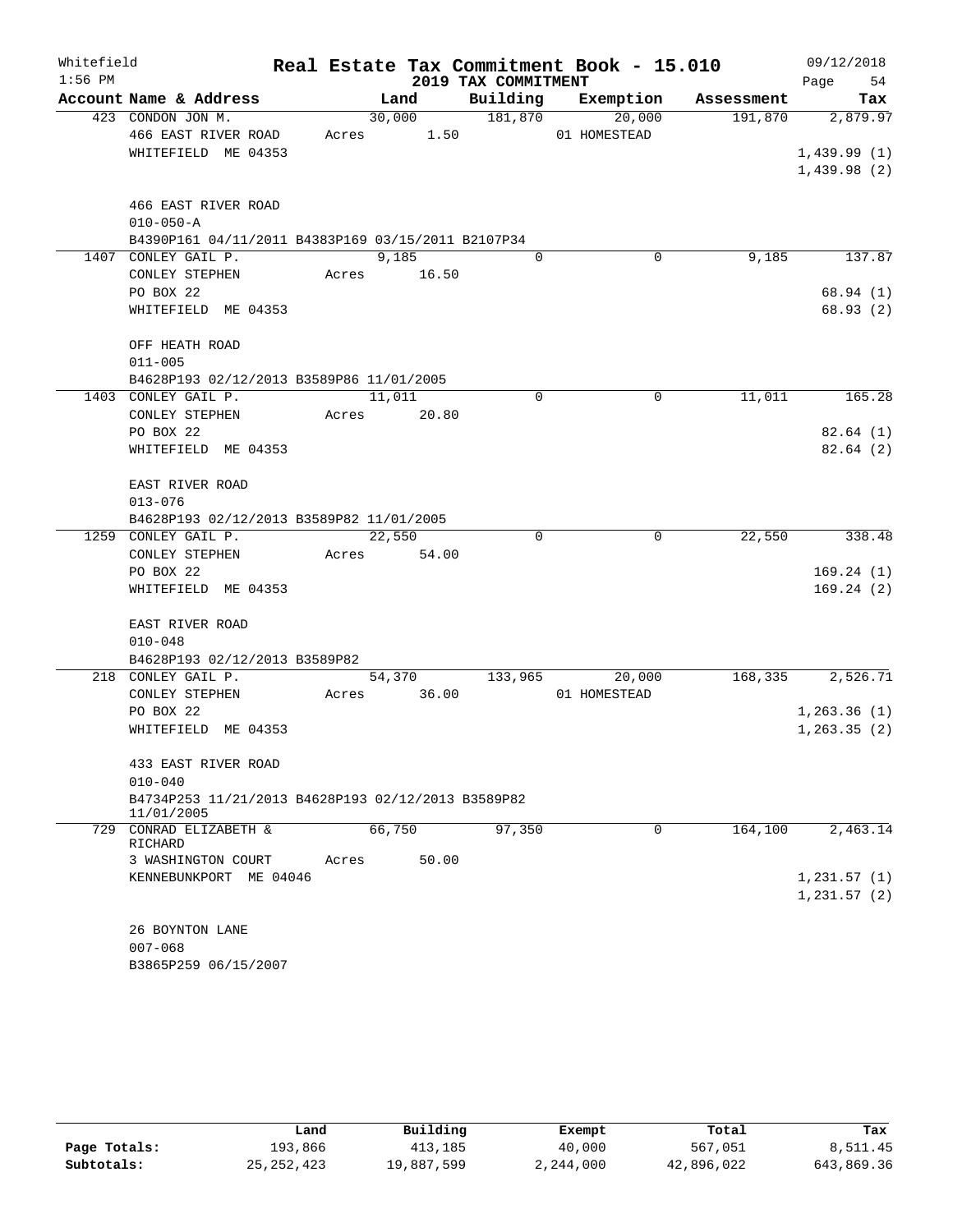| Whitefield |                                   |        |       |                     | Real Estate Tax Commitment Book - 15.010 |            | 09/12/2018         |
|------------|-----------------------------------|--------|-------|---------------------|------------------------------------------|------------|--------------------|
| $1:56$ PM  |                                   |        |       | 2019 TAX COMMITMENT |                                          |            | Page<br>55         |
|            | Account Name & Address            | Land   |       | Building            | Exemption                                | Assessment | Tax                |
|            | 273 CONRAD RICHARD &<br>ELIZABETH | 30,150 |       | $\mathsf{O}$        | $\Omega$                                 | 30,150     | 452.55             |
|            | 3 WASHINGTON COURT                | Acres  | 1.60  |                     |                                          |            |                    |
|            | KENNEBUNKPORT ME 04046            |        |       |                     |                                          |            | 226.28(1)          |
|            |                                   |        |       |                     |                                          |            | 226.27(2)          |
|            |                                   |        |       |                     |                                          |            |                    |
|            | 2 BOYNTON LANE<br>$007 - 069$     |        |       |                     |                                          |            |                    |
|            | B3914P43 09/26/2007               |        |       |                     |                                          |            |                    |
|            | 781 CONTRERAS MARIA               | 25,250 |       | $\Omega$            | $\mathbf 0$                              | 25,250     | 379.00             |
|            | PO BOX 1028                       | Acres  | 5.00  |                     |                                          |            |                    |
|            | HILLSBOROUGH NC 27278             |        |       |                     |                                          |            | 189.50(1)          |
|            |                                   |        |       |                     |                                          |            | 189.50(2)          |
|            |                                   |        |       |                     |                                          |            |                    |
|            | WISCASSET ROAD<br>$001 - 062$     |        |       |                     |                                          |            |                    |
|            | B2390P75                          |        |       |                     |                                          |            |                    |
|            | 1234 COOLEY ARTHUR B. &           | 30,000 |       | 93,241              | 26,000                                   | 97,241     | 1,459.59           |
|            | CAROL<br>18 ROCKLAND ROAD         | Acres  | 1.00  |                     | 01 HOMESTEAD                             |            |                    |
|            | WHITEFIELD ME 04353               |        |       |                     | 05 VET EXEMPTION                         |            | 729.80(1)          |
|            |                                   |        |       |                     |                                          |            | 729.79(2)          |
|            | 18 ROCKLAND ROAD                  |        |       |                     |                                          |            |                    |
|            | $025 - 003$                       |        |       |                     |                                          |            |                    |
|            | 351 COOLEY ARTHUR B. &            |        | 255   | $\Omega$            | $\mathbf 0$                              | 255        | 3.83               |
|            | CAROL B.                          |        |       |                     |                                          |            |                    |
|            | 18 ROCKLAND ROAD                  | Acres  | 0.17  |                     |                                          |            |                    |
|            | WHITEFIELD ME 04353               |        |       |                     |                                          |            | 1.92(1)<br>1.91(2) |
|            |                                   |        |       |                     |                                          |            |                    |
|            | ROCKLAND ROAD                     |        |       |                     |                                          |            |                    |
|            | $025 - 003 - A$                   |        |       |                     |                                          |            |                    |
|            | B2444P2                           |        |       |                     |                                          |            |                    |
|            | 552 COOMBS JAMES & HOLLY          |        | 480   | $\Omega$            | 0                                        | 480        | 7.20               |
|            | HILL-COOMBS                       |        |       |                     |                                          |            |                    |
|            | 131 HOLMES STREET                 | Acres  | 0.32  |                     |                                          |            |                    |
|            | ROCKLAND ME 04841                 |        |       |                     |                                          |            | 3.60(1)<br>3.60(2) |
|            |                                   |        |       |                     |                                          |            |                    |
|            | MEAHER LANE                       |        |       |                     |                                          |            |                    |
|            | $015 - 017$                       |        |       |                     |                                          |            |                    |
|            | B3224P46                          |        |       |                     |                                          |            |                    |
|            | 615 COONS JEFFERY L.              | 32,290 |       | $\mathbf 0$         | 0                                        | 32,290     | 484.67             |
|            | 830 CLIFTON HILLS<br>STREET       | Acres  | 13.80 |                     |                                          |            |                    |
|            | ORLANDO FL 32828                  |        |       |                     |                                          |            | 242.34 (1)         |
|            |                                   |        |       |                     |                                          |            | 242.33(2)          |
|            |                                   |        |       |                     |                                          |            |                    |
|            | MARINE LANE                       |        |       |                     |                                          |            |                    |
|            | $018 - 036$                       |        |       |                     |                                          |            |                    |
|            | B4796P22 07/03/2014 B671P122      |        |       |                     |                                          |            |                    |

|              | Land         | Building   | Exempt    | Total      | Tax        |
|--------------|--------------|------------|-----------|------------|------------|
| Page Totals: | 118,425      | 93,241     | 26,000    | 185,666    | 2,786.84   |
| Subtotals:   | 25, 370, 848 | 19,980,840 | 2,270,000 | 43,081,688 | 646,656.20 |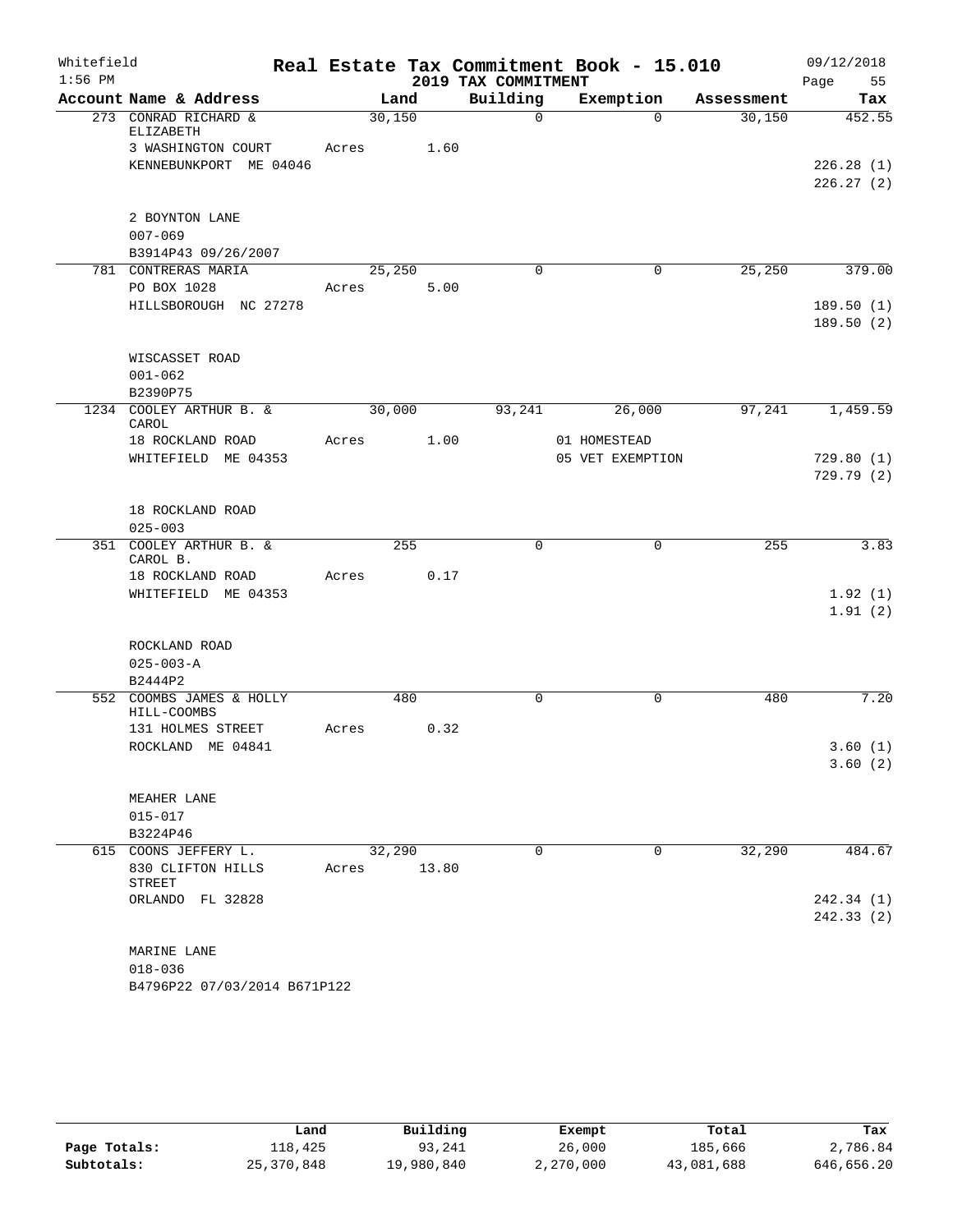| Whitefield |                                                    |       |        |             |                     | Real Estate Tax Commitment Book - 15.010 |            | 09/12/2018                   |
|------------|----------------------------------------------------|-------|--------|-------------|---------------------|------------------------------------------|------------|------------------------------|
| $1:56$ PM  |                                                    |       |        |             | 2019 TAX COMMITMENT |                                          |            | Page<br>56                   |
|            | Account Name & Address                             |       | Land   |             | Building            | Exemption                                | Assessment | Tax                          |
|            | 187 COONS KERRY<br>241 HIGHLAND AVENUE,<br>APT. 3B | Acres | 27,910 | 3.44        | $\mathbf 0$         | $\Omega$                                 | 27,910     | 418.93                       |
|            | GARDINER ME 04345                                  |       |        |             |                     |                                          |            | 209.47(1)<br>209.46(2)       |
|            | HOWE ROAD<br>$020 - 025$<br>B3762P284 10/18/2006   |       |        |             |                     |                                          |            |                              |
|            | 444 COOPER MITCHELL                                |       |        | $\mathbf 0$ | 8,653               | 0                                        | 8,653      | 129.88                       |
|            | 250 EAST RIVER ROAD                                |       |        |             |                     |                                          |            |                              |
|            | WHITEFIELD ME 04353                                |       |        |             |                     |                                          |            | 64.94(1)<br>64.94(2)         |
|            | 250 EAST RIVER ROAD<br>$013 - 073 - ON$            |       |        |             |                     |                                          |            |                              |
|            | 182 COOPER THURLOW & GARY<br>Ε.                    |       | 39,200 |             | $\mathbf 0$         | $\mathbf 0$                              | 39,200     | 588.39                       |
|            | LINDA GAGNE, TRUSTEE                               | Acres |        | 23.00       |                     |                                          |            |                              |
|            | 26 NORWAY DRIVE<br>CHELSEA ME 04330                |       |        |             |                     |                                          |            | 294.20 (1)<br>294.19(2)      |
|            | COOPER ROAD<br>$018 - 001 - A$                     |       |        |             |                     |                                          |            |                              |
|            | B2371P232                                          |       |        |             |                     |                                          |            |                              |
| 889        | COOPER-HASKELL DAWNA<br><b>JEAN</b>                |       | 77,325 |             | 112,085             | 20,000                                   | 169,410    | 2,542.84                     |
|            | 71 SENOTT ROAD<br>WHITEFIELD ME 04353              | Acres |        | 37.00       |                     | 01 HOMESTEAD                             |            | 1, 271.42(1)<br>1, 271.42(2) |
|            | 71 SENOTT ROAD<br>$017 - 047$                      |       |        |             |                     |                                          |            |                              |
|            | B4562P2 08/23/2012 B2404P200                       |       |        |             |                     |                                          |            |                              |
|            | 1371 CORBIN BRADLEY &<br>ELIZABETH                 |       | 31,858 |             | $\Omega$            | $\mathbf 0$                              | 31,858     | 478.19                       |
|            | 14 ELM LANE<br>WINDSOR ME 04363                    | Acres |        | 13.26       |                     |                                          |            | 239.10(1)                    |
|            |                                                    |       |        |             |                     |                                          |            | 239.09 (2)                   |
|            | AUGUSTA ROAD                                       |       |        |             |                     |                                          |            |                              |
|            | $018 - 013$<br>B2613P248                           |       |        |             |                     |                                          |            |                              |
|            | 1386 CORBIN BRADLEY &                              |       | 2,760  |             | 0                   | 0                                        | 2,760      | 41.43                        |
|            | ELIZABETH                                          |       |        |             |                     |                                          |            |                              |
|            | 14 ELM LANE                                        | Acres |        | 1.84        |                     |                                          |            |                              |
|            | WINDSOR ME 04363                                   |       |        |             |                     |                                          |            | 20.72(1)<br>20.71(2)         |
|            | AUGUSTA ROAD                                       |       |        |             |                     |                                          |            |                              |
|            | $018 - 010$                                        |       |        |             |                     |                                          |            |                              |
|            | B2613P248                                          |       |        |             |                     |                                          |            |                              |

|              | Land       | Building   | Exempt    | Total        | Tax        |
|--------------|------------|------------|-----------|--------------|------------|
| Page Totals: | L79,053    | 120,738    | 20,000    | 279,791      | 4,199.66   |
| Subtotals:   | 25,549,901 | 20,101,578 | 2,290,000 | 43, 361, 479 | 650,855.86 |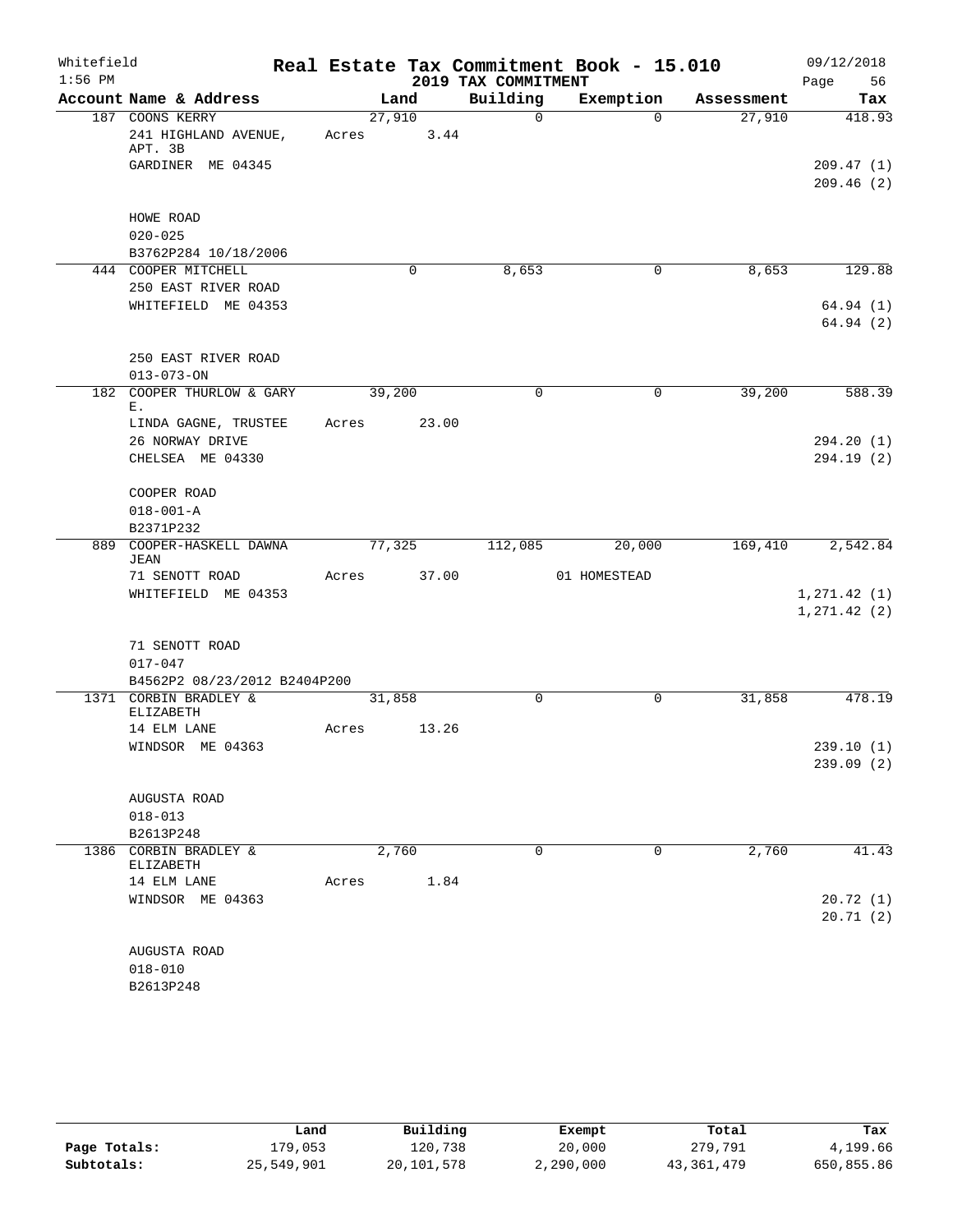| Whitefield<br>$1:56$ PM    |                                                                                                      |         |                       | 2019 TAX COMMITMENT | Real Estate Tax Commitment Book - 15.010 |                       | 09/12/2018<br>Page<br>57 |
|----------------------------|------------------------------------------------------------------------------------------------------|---------|-----------------------|---------------------|------------------------------------------|-----------------------|--------------------------|
|                            | Account Name & Address                                                                               |         | Land                  | Building            | Exemption                                | Assessment            | Tax                      |
|                            | 112 CORBIN BRADLEY &<br>ELIZABETH                                                                    |         | 8,036                 | $\mathbf 0$         | $\Omega$                                 | 8,036                 | 120.62                   |
|                            | 14 ELM LANE<br>WINDSOR ME 04363                                                                      | Acres   | 5.67                  |                     |                                          |                       | 60.31(1)<br>60.31(2)     |
|                            | AUGUSTA ROAD<br>$018 - 013 - B$                                                                      |         |                       |                     |                                          |                       |                          |
|                            | B2613P248<br>698 CORUM MICHAEL J., JR                                                                |         |                       |                     | 0                                        | 102,345               |                          |
|                            | 364 BLUEBERRY LANE<br>HARPERS FERRY WV 25425                                                         | Acres   | 37,650<br>8.00        | 64,695              |                                          |                       | 1,536.20<br>768.10(1)    |
|                            |                                                                                                      |         |                       |                     |                                          |                       | 768.10(2)                |
|                            | 221 PITTSTON ROAD<br>$007 - 001$<br>B5242P15 03/23/2018                                              |         |                       |                     |                                          |                       |                          |
|                            | 1663 COSTA, DANIEL A.                                                                                |         | 26,520                | $\mathbf 0$         | $\mathbf 0$                              | 26,520                | 398.07                   |
|                            | 148 BULL ROCK ROAD<br>WEST BATH ME 04530                                                             | Acres   | 65.00                 |                     |                                          |                       | 199.04(1)                |
|                            |                                                                                                      |         |                       |                     |                                          |                       | 199.03(2)                |
|                            | COOPER ROAD                                                                                          |         |                       |                     |                                          |                       |                          |
|                            | $015 - 034$<br>B5109P249 02/17/2017 B5095P303 09/29/2016 B5095P301<br>09/14/2016 B657P332 08/21/1969 |         |                       |                     |                                          |                       |                          |
|                            | 378 COTE DAVID & HOLLY                                                                               |         | 36,370                | 0                   | 0                                        | 36,370                | 545.91                   |
|                            | P.O. BOX 17<br>WHITEFIELD ME 04353                                                                   | Acres   | 18.90                 |                     |                                          |                       | 272.96(1)                |
|                            | PARTRIDGE LANE<br>$016 - 021$<br>B3443P212 02/10/2005                                                |         |                       |                     |                                          |                       |                          |
|                            | 1169 COTE DAVID & HOLLY A.<br>P.O. BOX 17                                                            | Acres   | 33,900<br>4.10        | 102,036             | 20,000<br>01 HOMESTEAD                   | 115,936               | 1,740.20                 |
|                            | WHITEFIELD ME 04353                                                                                  |         |                       |                     |                                          |                       | 870.10(1)                |
|                            |                                                                                                      |         |                       |                     |                                          |                       | 870.10 (2)               |
|                            | 5 PARTRIDGE LANE<br>$016 - 021 - A$<br>B2992P138                                                     |         |                       |                     |                                          |                       |                          |
| 720                        | COTE, MICHAEL J                                                                                      |         | 1,500                 | 0                   | $\mathbf 0$                              | 1,500                 | 22.51                    |
|                            | COTE, KYRSTIN M<br>P.O. BOX 204                                                                      | Acres   | 1.00                  |                     |                                          |                       | 11.26(1)                 |
|                            | ROCKPORT ME 04856                                                                                    |         |                       |                     |                                          |                       | 11.25(2)                 |
|                            | DOYLE ROAD<br>$019 - 024 - A$                                                                        |         |                       |                     |                                          |                       |                          |
|                            | B5209P114 11/28/2017                                                                                 |         |                       |                     |                                          |                       |                          |
|                            | 341 COTE, MICHAEL J<br>COTE, KYRSTIN M                                                               | Acres   | 36,050<br>6.00        | 111,791             | 0                                        | 147,841               | 2,219.09                 |
|                            | P.O. BOX 204                                                                                         |         |                       |                     |                                          |                       | 1,109.55(1)              |
|                            | ME 04856<br>ROCKPORT                                                                                 |         |                       |                     |                                          |                       | 1, 109.54(2)             |
|                            | 283 DOYLE ROAD                                                                                       |         |                       |                     |                                          |                       |                          |
|                            | $019 - 027$<br>B5209P114 11/28/2017                                                                  |         |                       |                     |                                          |                       |                          |
|                            |                                                                                                      | Land    | Building              |                     | Exempt                                   | Total                 | Tax                      |
| Page Totals:<br>Subtotals: | 25,729,927                                                                                           | 180,026 | 278,522<br>20,380,100 |                     | 20,000<br>2,310,000                      | 438,548<br>43,800,027 | 6,582.60<br>657,438.46   |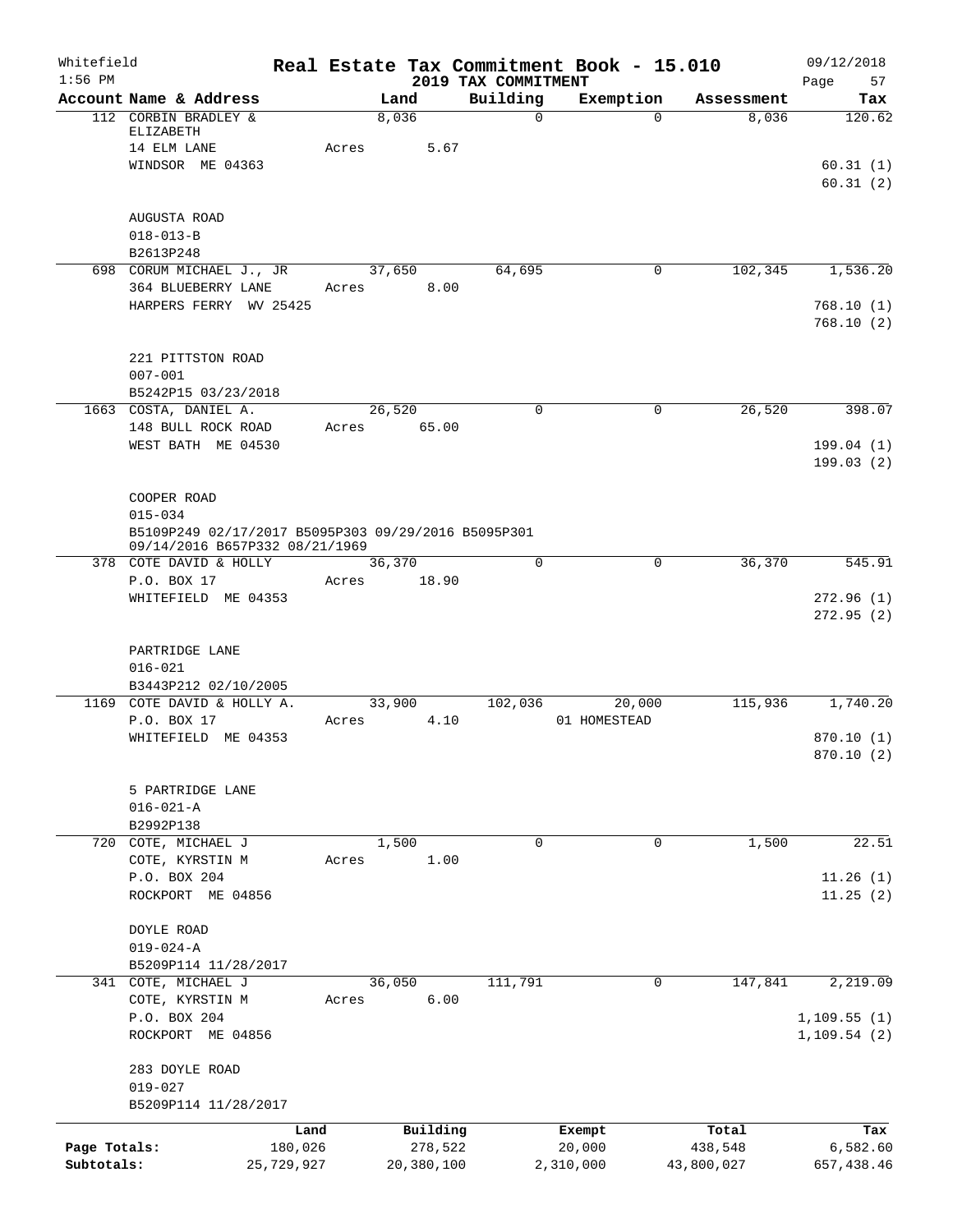| Whitefield |                                                    | Real Estate Tax Commitment Book - 15.010 |                     |              |            | 09/12/2018  |
|------------|----------------------------------------------------|------------------------------------------|---------------------|--------------|------------|-------------|
| $1:56$ PM  |                                                    |                                          | 2019 TAX COMMITMENT |              |            | 58<br>Page  |
|            | Account Name & Address                             | Land                                     | Building            | Exemption    | Assessment | Tax         |
|            | 1045 COUNTRY MANOR<br>ASSOCIATES                   | 76,562                                   | 467,826             | $\Omega$     | 544,388    | 8,171.26    |
|            | P.O. BOX 209                                       | 8.14<br>Acres                            |                     |              |            |             |
|            | COOPERS MILLS ME 04341                             |                                          |                     |              |            | 4,085.63(1) |
|            |                                                    |                                          |                     |              |            | 4,085.63(2) |
|            | 132 MAIN STREET                                    |                                          |                     |              |            |             |
|            | $022 - 013$                                        |                                          |                     |              |            |             |
|            | B1540P85                                           |                                          |                     |              |            |             |
|            | 673 COUTTS BROTHERS INC                            | 20,300                                   | $\Omega$            | $\mathbf 0$  | 20,300     | 304.70      |
|            | PO BOX 58                                          | Acres<br>1.70                            |                     |              |            |             |
|            | GARDINER ME 04345                                  |                                          |                     |              |            | 152.35(1)   |
|            |                                                    |                                          |                     |              |            | 152.35(2)   |
|            | NO. HUNTS MEADOW ROAD                              |                                          |                     |              |            |             |
|            | $019 - 001$                                        |                                          |                     |              |            |             |
|            | B1624P151                                          |                                          |                     |              |            |             |
|            | 1705 COUTTS BROTHERS, INC.                         | 221,250                                  | $\mathbf 0$         | $\mathbf 0$  | 221,250    | 3,320.96    |
|            | P O BOX 58                                         | 29.50<br>Acres                           |                     |              |            |             |
|            | GARDINER ME 04345                                  |                                          |                     |              |            | 1,660.48(1) |
|            |                                                    |                                          |                     |              |            | 1,660.48(2) |
|            | NO. HUNTS MEADOW ROAD                              |                                          |                     |              |            |             |
|            | $018 - 030$                                        |                                          |                     |              |            |             |
|            | B4054P224 09/24/2008 B2884P194 07/18/2002          |                                          |                     |              |            |             |
|            | 539 COUTTS CODY & PAMELA                           | 30,750                                   | 15,308              | $\mathbf{0}$ | 46,058     | 691.33      |
|            | 281 HUNTS MEADOW ROAD                              | 2.00<br>Acres                            |                     |              |            |             |
|            | WHITEFIELD ME 04353                                |                                          |                     |              |            | 345.67(1)   |
|            |                                                    |                                          |                     |              |            | 345.66(2)   |
|            | 281 HUNTS MEADOW ROAD                              |                                          |                     |              |            |             |
|            | $015 - 050$                                        |                                          |                     |              |            |             |
|            | B4853P108 01/08/2015 B4458P170 11/14/2011 B4002P57 |                                          |                     |              |            |             |
|            | 05/09/2008                                         |                                          |                     |              |            |             |
|            | 913 COWLES STEVEN & JULIE                          | 91,750                                   | 151,116             | $\mathsf{O}$ | 242,866    | 3,645.42    |
|            | 7272 ELM PL                                        | Acres<br>80.00                           |                     |              |            |             |
|            | PEARL CITY HI<br>96782-2897                        |                                          |                     |              |            | 1,822.71(1) |
|            |                                                    |                                          |                     |              |            | 1,822.71(2) |
|            | 139 MILLS ROAD                                     |                                          |                     |              |            |             |
|            | $017 - 055 - A$                                    |                                          |                     |              |            |             |
|            | B4862P133 02/18/2015 B2209P87                      |                                          |                     |              |            |             |
| 221        | CREAMER MARY (ESTATE                               | 26,850                                   | $\Omega$            | $\Omega$     | 26,850     | 403.02      |
|            | OF)                                                |                                          |                     |              |            |             |
|            | C/O- BETTY A. GRADY                                | 7.00<br>Acres                            |                     |              |            |             |
|            | 130 HEAD TIDE ROAD                                 |                                          |                     |              |            | 201.51(1)   |
|            | WHITEFIELD ME 04353                                |                                          |                     |              |            | 201.51(2)   |
|            | HEAD TIDE ROAD                                     |                                          |                     |              |            |             |
|            | $007 - 075$                                        |                                          |                     |              |            |             |
|            | B5235P098 03/06/2018                               |                                          |                     |              |            |             |

|              | Land         | Building   | Exempt    | Total      | Tax        |
|--------------|--------------|------------|-----------|------------|------------|
| Page Totals: | 467,462      | 634,250    |           | 1,101,712  | 16,536.69  |
| Subtotals:   | 26, 197, 389 | 21,014,350 | 2,310,000 | 44,901,739 | 673,975.15 |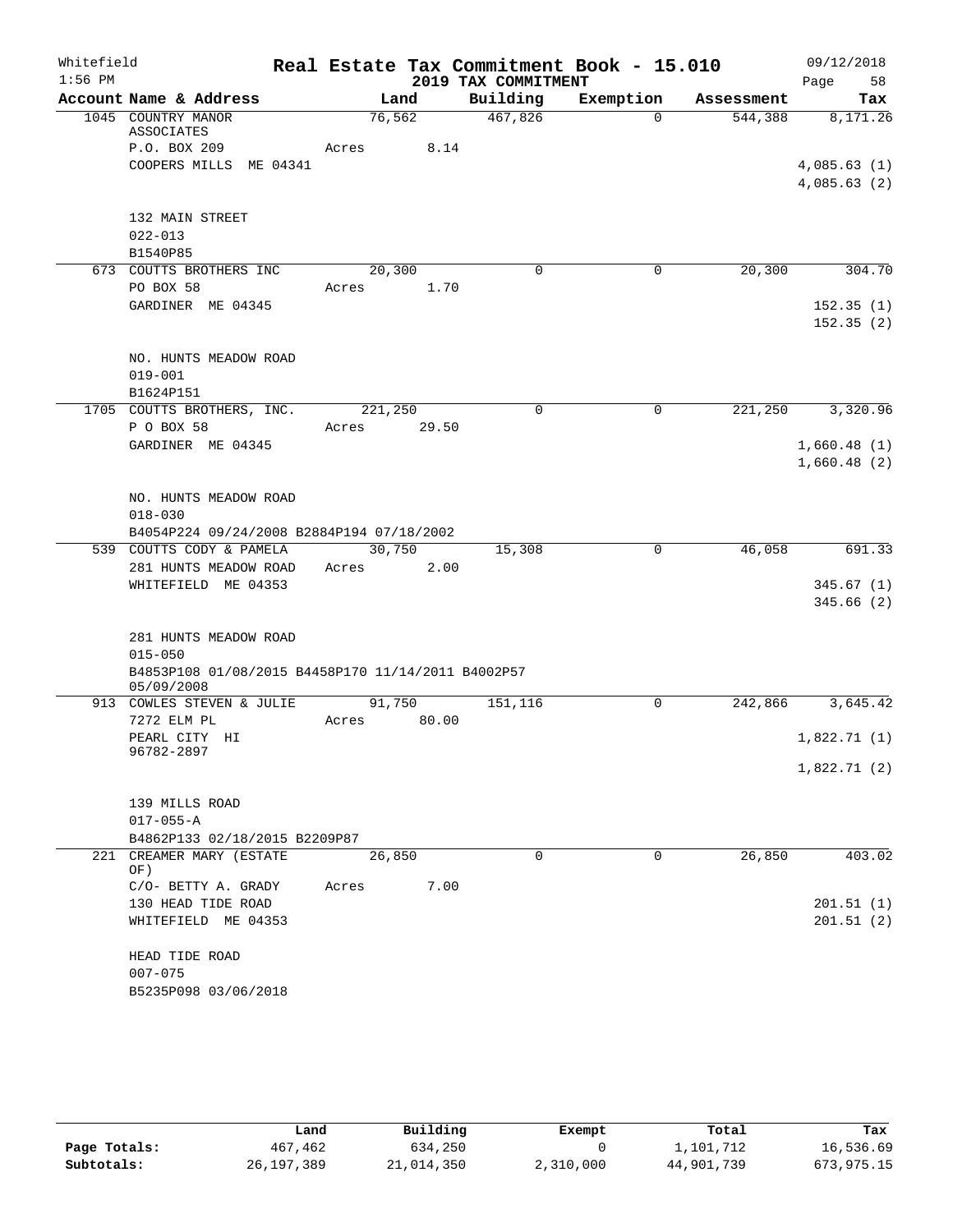| Whitefield<br>$1:56$ PM |                                                    |       |          | 2019 TAX COMMITMENT | Real Estate Tax Commitment Book - 15.010 |            | 09/12/2018        |
|-------------------------|----------------------------------------------------|-------|----------|---------------------|------------------------------------------|------------|-------------------|
|                         | Account Name & Address                             |       | Land     | Building            | Exemption                                | Assessment | Page<br>59<br>Tax |
| 837                     | CREAMER MARY E. (ESTATE                            |       | 36,050   | 88,005              | $\Omega$                                 | 124,055    | 1,862.07          |
|                         | OF)<br>C/O- BETTY A. GRADY                         | Acres | 6.00     |                     |                                          |            |                   |
|                         | 130 HEAD TIDE ROAD                                 |       |          |                     |                                          |            | 931.04 (1)        |
|                         | WHITEFIELD ME 04353                                |       |          |                     |                                          |            | 931.03(2)         |
|                         |                                                    |       |          |                     |                                          |            |                   |
|                         | 130 HEAD TIDE ROAD                                 |       |          |                     |                                          |            |                   |
|                         | $007 - 072$<br>1679 CREAMER, MARK A.               |       | 30,720   | 92,375              | 0                                        | 123,095    | 1,847.66          |
|                         | CREAMER, KIMBERLY L.                               | Acres | 1.98     |                     |                                          |            |                   |
|                         | 768 TOWNHOUSE ROAD                                 |       |          |                     |                                          |            | 923.83(1)         |
|                         | WHITEFIELD ME 04543                                |       |          |                     |                                          |            | 923.83(2)         |
|                         | 768 TOWNHOUSE ROAD                                 |       |          |                     |                                          |            |                   |
|                         | $007 - 034 - A$                                    |       |          |                     |                                          |            |                   |
|                         | B5012P24 06/03/2016 B5004P166 05/05/2016 B5004P164 |       |          |                     |                                          |            |                   |
|                         | 05/05/2016 B4767P96 03/28/2014 B2880P204           |       |          |                     |                                          |            |                   |
|                         | 641 CRISSMAN JAMES & LOUISA<br>3 BRIGHAM STREET    |       | 48,250   | 149,105             | 0                                        | 197,355    | 2,962.30          |
|                         | WATERTOWN MA 02472                                 | Acres | 15.00    |                     |                                          |            | 1,481.15(1)       |
|                         |                                                    |       |          |                     |                                          |            | 1,481.15(2)       |
|                         |                                                    |       |          |                     |                                          |            |                   |
|                         | 149 HEAD TIDE ROAD<br>$007 - 074$                  |       |          |                     |                                          |            |                   |
|                         | 467 CROCKER DEANNE                                 |       | 38,114   | 123,733             | 20,000                                   | 141,847    | 2,129.12          |
|                         | P O BOX 98                                         | Acres | 8.58     |                     | 01 HOMESTEAD                             |            |                   |
|                         | WHITEFIELD ME 04353                                |       |          |                     |                                          |            | 1,064.56(1)       |
|                         |                                                    |       |          |                     |                                          |            | 1,064.56(2)       |
|                         | 49 GARDINER ROAD                                   |       |          |                     |                                          |            |                   |
|                         | $013 - 025$                                        |       |          |                     |                                          |            |                   |
| 219                     | CROCKER RICHARD A. SR.                             |       | 25,650   | $\mathbf 0$         | 0                                        | 25,650     | 385.01            |
|                         | & SHERRI<br>34 CENTRAL STREET                      | Acres | 5.50     |                     |                                          |            |                   |
|                         | RANDOLPH ME 04346                                  |       |          |                     |                                          |            | 192.51(1)         |
|                         |                                                    |       |          |                     |                                          |            | 192.50(2)         |
|                         |                                                    |       |          |                     |                                          |            |                   |
|                         | GRAND ARMY ROAD<br>$013 - 031$                     |       |          |                     |                                          |            |                   |
|                         | B3213P101                                          |       |          |                     |                                          |            |                   |
|                         | 964 CROCKER STEVEN                                 |       | 30,000   | 195,272             | $\mathbf 0$                              | 225,272    | 3,381.33          |
|                         | P.O. BOX 98                                        | Acres | 0.27     |                     |                                          |            |                   |
|                         | WHITEFIELD ME 04353                                |       |          |                     |                                          |            | 1,690.67(1)       |
|                         |                                                    |       |          |                     |                                          |            | 1,690.66(2)       |
|                         | 3 MILLS ROAD                                       |       |          |                     |                                          |            |                   |
|                         | $026 - 029$                                        |       |          |                     |                                          |            |                   |
|                         | 1404 CROMWELL, RYAN<br>CHRISTOPER                  |       | 37,712   | 153,849             | 0                                        | 191,561    | 2,875.33          |
|                         | BUMA, JAMIE MICHELA                                | Acres | 20.78    |                     |                                          |            |                   |
|                         | 400 S. HUNTS MEADOW                                |       |          |                     |                                          |            | 1,437.67 (1)      |
|                         | <b>ROAD</b><br>WHITEFIELD ME 04353                 |       |          |                     |                                          |            | 1,437.66(2)       |
|                         |                                                    |       |          |                     |                                          |            |                   |
|                         | 400 SO. HUNTS MEADOW                               |       |          |                     |                                          |            |                   |
|                         | ROAD<br>$006 - 021 - A$                            |       |          |                     |                                          |            |                   |
|                         | B5023P83 06/30/2016 B4915P42 08/06/2015 B3207P120  |       |          |                     |                                          |            |                   |
|                         |                                                    |       |          |                     |                                          |            |                   |
|                         |                                                    | Land  | Building |                     | Exempt                                   | Total      | Tax               |
| Page Totals:            | 246,496                                            |       | 802,339  |                     | 20,000                                   | 1,028,835  | 15,442.82         |

**Subtotals:** 26,443,885 21,816,689 2,330,000 45,930,574 689,417.97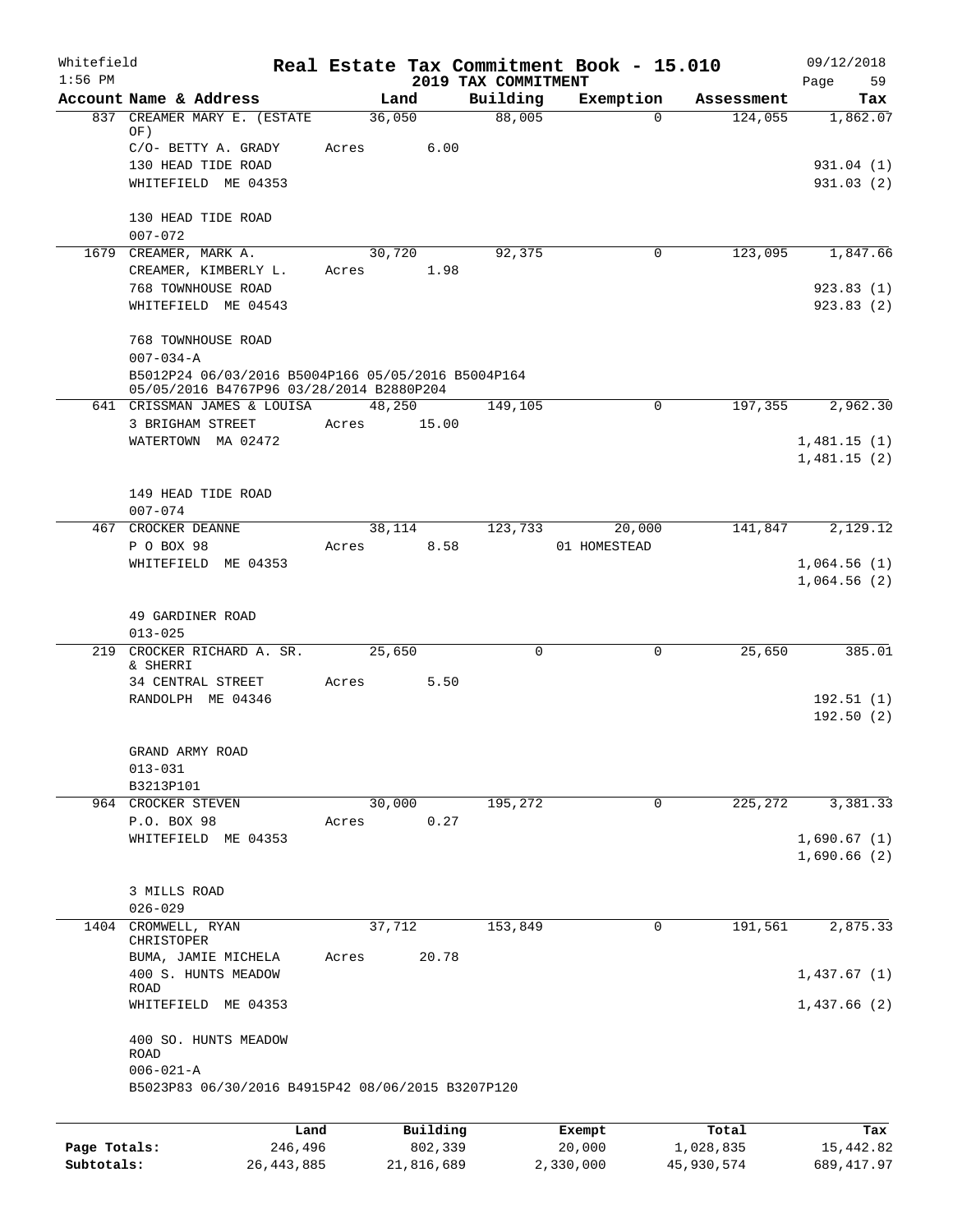| Whitefield |                                                         |         |       |                     | Real Estate Tax Commitment Book - 15.010 |            | 09/12/2018   |
|------------|---------------------------------------------------------|---------|-------|---------------------|------------------------------------------|------------|--------------|
| $1:56$ PM  |                                                         |         |       | 2019 TAX COMMITMENT |                                          |            | 60<br>Page   |
|            | Account Name & Address                                  |         | Land  | Building            | Exemption                                | Assessment | Tax          |
|            | 177 CROOKER REALTY /<br>EQUIPMENT, LLC                  | 171,000 |       | $\Omega$            | $\Omega$                                 | 171,000    | 2,566.71     |
|            | P.O. BOX 5001                                           | Acres   | 22.80 |                     |                                          |            |              |
|            | 103 LEWISTON ROAD                                       |         |       |                     |                                          |            | 1,283.36(1)  |
|            | TOPSHAM ME 04086                                        |         |       |                     |                                          |            | 1, 283.35(2) |
|            | WISCASSET ROAD                                          |         |       |                     |                                          |            |              |
|            | $001 - 035 - A$                                         |         |       |                     |                                          |            |              |
|            | B4826P233 10/10/2014 B1382P2                            |         |       |                     |                                          |            |              |
|            | 156 CROOKER REALTY /                                    | 72,750  |       | $\Omega$            | 0                                        | 72,750     | 1,091.98     |
|            | EQUIPMENT, LLC<br>P.O. BOX 5001                         | Acres   | 9.70  |                     |                                          |            |              |
|            | 103 LEWISTON ROAD                                       |         |       |                     |                                          |            | 545.99(1)    |
|            | TOPSHAM ME 04086                                        |         |       |                     |                                          |            | 545.99(2)    |
|            |                                                         |         |       |                     |                                          |            |              |
|            | <b>BAILEY LANE</b>                                      |         |       |                     |                                          |            |              |
|            | $001 - 005$                                             |         |       |                     |                                          |            |              |
|            | B4826P233 10/10/2014 B1382P2                            |         |       |                     |                                          |            |              |
| 917        | CROOKER REALTY /<br>EQUIPMENT, LLC                      | 405,000 |       | $\mathbf 0$         | $\mathbf 0$                              | 405,000    | 6,079.05     |
|            | P.O. BOX 5001                                           | Acres   | 54.00 |                     |                                          |            |              |
|            | 103 LEWISTON ROAD                                       |         |       |                     |                                          |            | 3,039.53(1)  |
|            | TOPSHAM ME 04086                                        |         |       |                     |                                          |            | 3,039.52(2)  |
|            |                                                         |         |       |                     |                                          |            |              |
|            | PALMER ROAD                                             |         |       |                     |                                          |            |              |
|            | $001 - 007$                                             |         |       |                     |                                          |            |              |
|            | B4826P233 10/10/2014 B1382P2<br>359 CROOKER REALTY /    | 264,675 |       | $\mathbf 0$         | $\mathbf 0$                              | 264,675    | 3,972.77     |
|            | EQUIPMENT, LLC                                          |         |       |                     |                                          |            |              |
|            | P.O. BOX 5001                                           | Acres   | 35.29 |                     |                                          |            |              |
|            | 103 LEWISTON ROAD                                       |         |       |                     |                                          |            | 1,986.39(1)  |
|            | TOPSHAM ME 04086                                        |         |       |                     |                                          |            | 1,986.38(2)  |
|            |                                                         |         |       |                     |                                          |            |              |
|            | PALMER ROAD                                             |         |       |                     |                                          |            |              |
|            | $001 - 019$                                             |         |       |                     |                                          |            |              |
|            | B4826P233 10/10/2014 B2552P330<br>1163 CROOKER REALTY / |         |       | 0                   | 0                                        | 6,600      | 99.07        |
|            | EQUIPMENT, LLC                                          |         | 6,600 |                     |                                          |            |              |
|            | P.O. BOX 5001                                           | Acres   | 0.88  |                     |                                          |            |              |
|            | 103 LEWISTON ROAD                                       |         |       |                     |                                          |            | 49.54 (1)    |
|            | TOPSHAM ME 04086                                        |         |       |                     |                                          |            | 49.53(2)     |
|            |                                                         |         |       |                     |                                          |            |              |
|            | BEN BAILEY ROAD                                         |         |       |                     |                                          |            |              |
|            | $001 - 004$                                             |         |       |                     |                                          |            |              |
|            | B4826P233 10/10/2014 B1382P2                            |         |       |                     |                                          |            |              |
|            | 1436 CROOKER REALTY /<br>EQUIPMENT, LLC                 | 87,750  |       | $\Omega$            | 0                                        | 87,750     | 1,317.13     |
|            | P.O. BOX 5001                                           | Acres   | 11.70 |                     |                                          |            |              |
|            | 103 LEWISTON ROAD                                       |         |       |                     |                                          |            | 658.57(1)    |
|            | TOPSHAM ME 04086                                        |         |       |                     |                                          |            | 658.56(2)    |
|            | THAYER ROAD                                             |         |       |                     |                                          |            |              |
|            | $001 - 034$                                             |         |       |                     |                                          |            |              |
|            | B4826P233 10/10/2014 B1382P2                            |         |       |                     |                                          |            |              |

|              | Land       | Building   | Exempt    | Total      | Tax        |
|--------------|------------|------------|-----------|------------|------------|
| Page Totals: | 1,007,775  |            |           | 1,007,775  | 15,126.71  |
| Subtotals:   | 27,451,660 | 21,816,689 | 2,330,000 | 46,938,349 | 704,544.68 |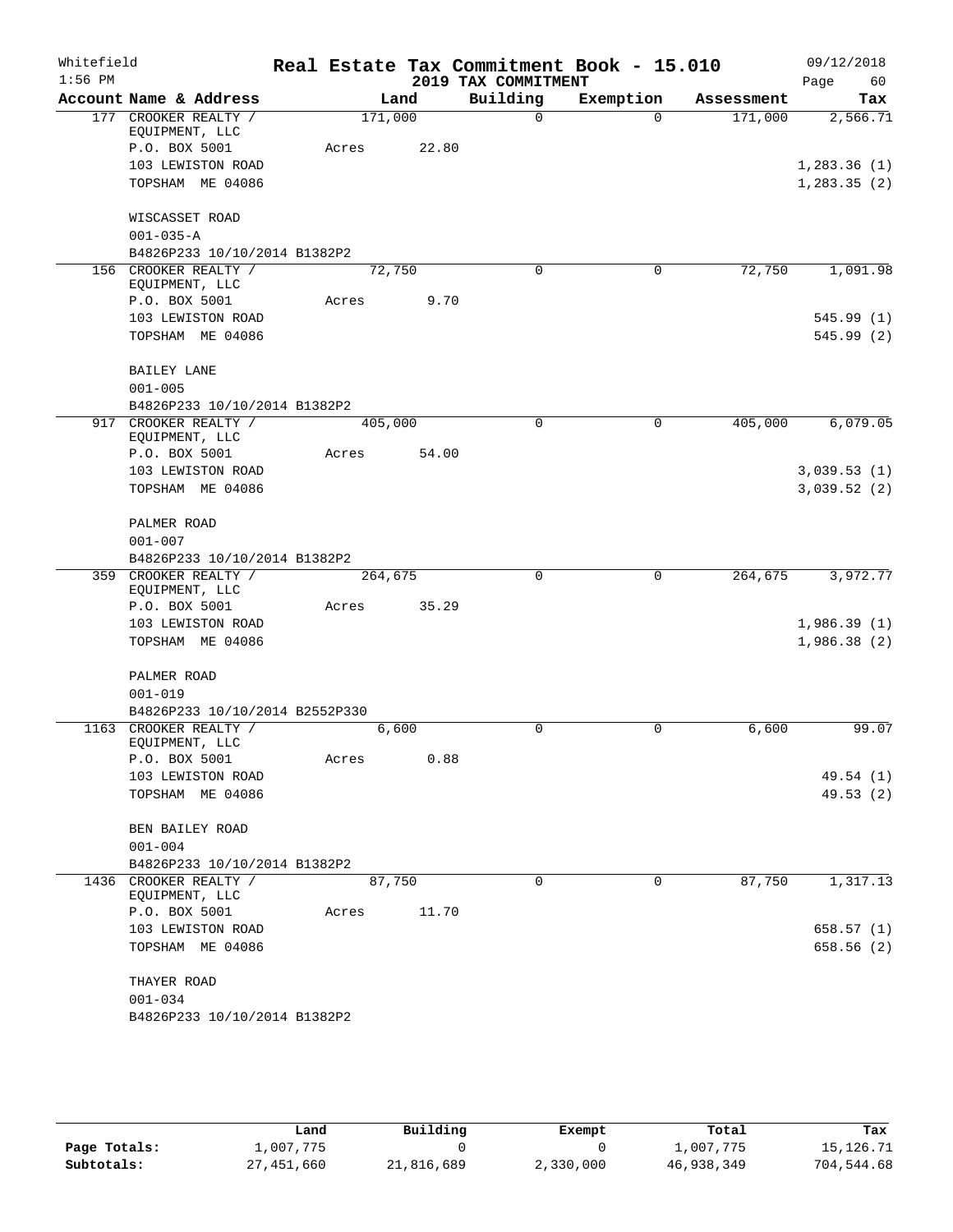| Whitefield |                                                  |         |        |                     | Real Estate Tax Commitment Book - 15.010 |            | 09/12/2018   |
|------------|--------------------------------------------------|---------|--------|---------------------|------------------------------------------|------------|--------------|
| $1:56$ PM  |                                                  |         |        | 2019 TAX COMMITMENT |                                          |            | 61<br>Page   |
|            | Account Name & Address                           |         | Land   | Building            | Exemption                                | Assessment | Tax          |
|            | 1014 CROOKER REALTY /<br>EQUIPMENT, LLC          |         | 61,500 | $\mathbf 0$         | $\Omega$                                 | 61,500     | 923.11       |
|            | P.O. BOX 5001                                    | Acres   | 8.20   |                     |                                          |            |              |
|            | 103 LEWISTON ROAD                                |         |        |                     |                                          |            | 461.56(1)    |
|            | TOPSHAM ME 04086                                 |         |        |                     |                                          |            | 461.55(2)    |
|            | BEN BAILEY ROAD                                  |         |        |                     |                                          |            |              |
|            | $001 - 006$                                      |         |        |                     |                                          |            |              |
|            | B4826P233 10/10/2014 B1382P2                     |         |        |                     |                                          |            |              |
|            | 1020 CROOKER REALTY /<br>EQUIPMENT, LLC          | 532,500 |        | 0                   | 0                                        | 532,500    | 7,992.83     |
|            | P.O. BOX 5001                                    | Acres   | 71.00  |                     |                                          |            |              |
|            | 103 LEWISTON ROAD                                |         |        |                     |                                          |            | 3,996.42(1)  |
|            | TOPSHAM ME 04086                                 |         |        |                     |                                          |            | 3,996.41(2)  |
|            | THAYER ROAD                                      |         |        |                     |                                          |            |              |
|            | $001 - 035$                                      |         |        |                     |                                          |            |              |
|            | B4826P233 10/10/2014 B1382P2                     |         |        |                     |                                          |            |              |
|            | 663 CROSBY, JOHN R                               |         | 35,650 | 131,077             | $\mathbf 0$                              | 166,727    | 2,502.57     |
|            | 19 LINDEN STREET                                 | Acres   | 5.50   |                     |                                          |            |              |
|            | MARBLEHEAD MA 01945                              |         |        |                     |                                          |            | 1, 251.29(1) |
|            |                                                  |         |        |                     |                                          |            | 1,251.28(2)  |
|            | 52 SENOTT ROAD                                   |         |        |                     |                                          |            |              |
|            | $017 - 035$                                      |         |        |                     |                                          |            |              |
|            | B5199P294 11/13/2017                             |         |        |                     |                                          |            |              |
| 612        | CROXFORD SHARON V. &                             |         | 31,950 | 76,708              | 20,000                                   | 88,658     | 1,330.76     |
|            | ROBERT ENOS                                      |         |        |                     |                                          |            |              |
|            | 301 HOWE ROAD                                    | Acres   | 2.80   |                     | 01 HOMESTEAD                             |            |              |
|            | WHITEFIELD ME 04353                              |         |        |                     |                                          |            | 665.38(1)    |
|            |                                                  |         |        |                     |                                          |            | 665.38 (2)   |
|            | 301 HOWE ROAD                                    |         |        |                     |                                          |            |              |
|            | $020 - 024$                                      |         |        |                     |                                          |            |              |
|            | B4415P253 07/06/2011 B1014P254 11/09/1979 B671P7 |         |        |                     |                                          |            |              |
| 1345       | 06/18/1970<br>CRUMMETT THURLOW E                 |         | 35,000 | 115,500             | 0                                        | 150,500    | 2,259.00     |
|            | STUTZER, KAREN                                   | Acres   | 0.38   |                     |                                          |            |              |
|            | 5 VALLEY VIEW CT.                                |         |        |                     |                                          |            | 1,129.50(1)  |
|            | NEWTON NJ 07860                                  |         |        |                     |                                          |            | 1,129.50(2)  |
|            |                                                  |         |        |                     |                                          |            |              |
|            | 21 HORNPOUT LANE                                 |         |        |                     |                                          |            |              |
|            | $028 - 007$                                      |         |        |                     |                                          |            |              |
|            | B5188P270 09/18/2017                             |         |        |                     |                                          |            |              |
|            | 243 CUMMINGS RICHARD L. JR.                      |         | 68,680 | 173,049             | 20,000                                   | 221, 729   | 3,328.15     |
|            | P.O. BOX 142                                     | Acres   | 53.86  |                     | 01 HOMESTEAD                             |            |              |
|            | WINDSOR ME 04363                                 |         |        |                     |                                          |            | 1,664.08(1)  |
|            |                                                  |         |        |                     |                                          |            | 1,664.07(2)  |
|            | 4 DOYLE ROAD                                     |         |        |                     |                                          |            |              |
|            | $019 - 014$                                      |         |        |                     |                                          |            |              |
|            | B2147P251                                        |         |        |                     |                                          |            |              |
|            |                                                  |         |        |                     |                                          |            |              |

|              | Land         | Building     | Exempt    | Total        | Tax        |
|--------------|--------------|--------------|-----------|--------------|------------|
| Page Totals: | 765,280      | 496,334      | 40,000    | 1,221,614    | 18,336.42  |
| Subtotals:   | 28, 216, 940 | 22, 313, 023 | 2,370,000 | 48, 159, 963 | 722,881.10 |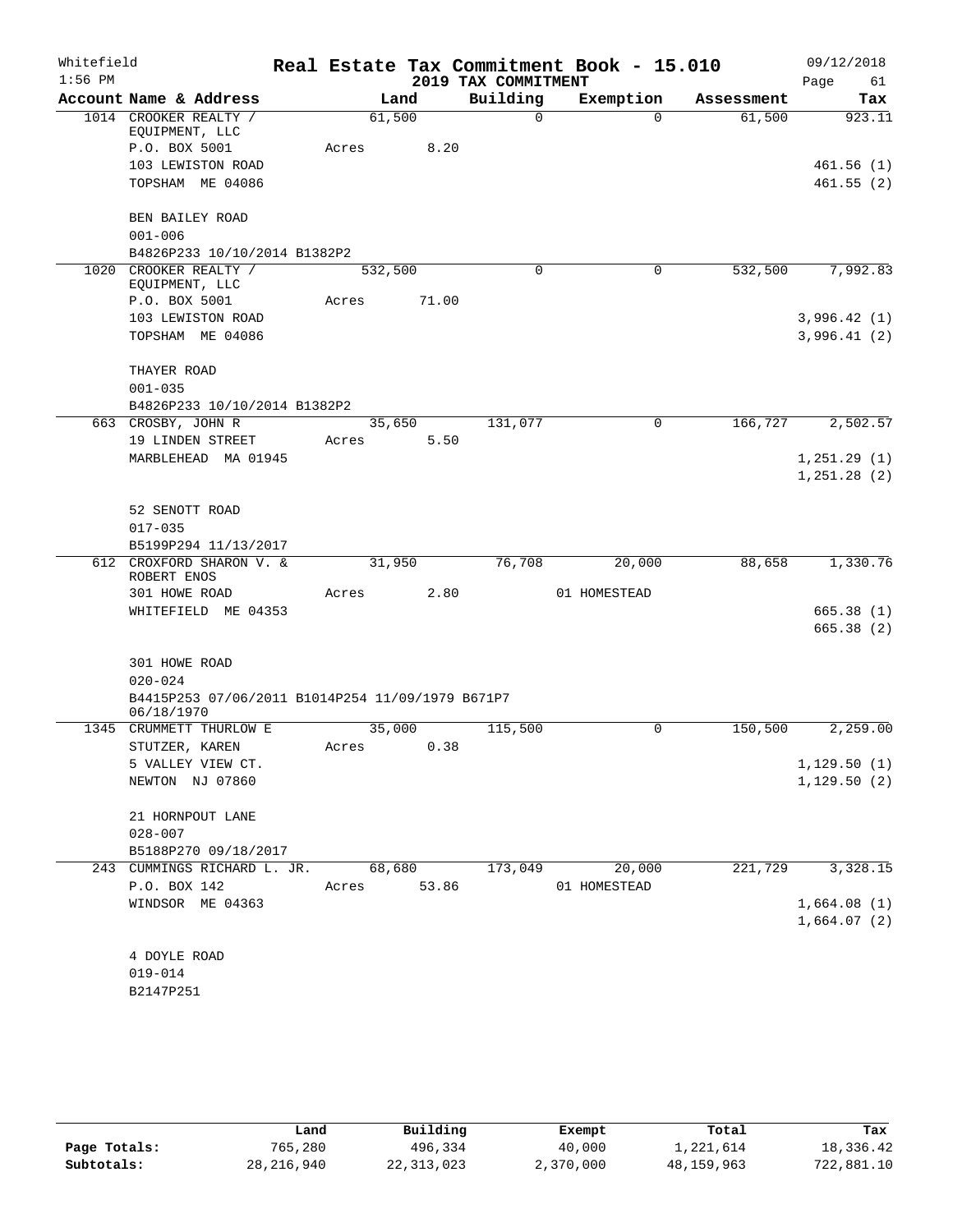| Whitefield |                                                     |        |       |                     | Real Estate Tax Commitment Book - 15.010 |            | 09/12/2018    |
|------------|-----------------------------------------------------|--------|-------|---------------------|------------------------------------------|------------|---------------|
| $1:56$ PM  |                                                     |        |       | 2019 TAX COMMITMENT |                                          |            | Page<br>62    |
|            | Account Name & Address                              | Land   |       | Building            | Exemption                                | Assessment | Tax           |
|            | 795 CUMMINGS RICHARD L., JR                         | 44,794 |       | 6,824               | $\Omega$                                 | 51,618     | 774.79        |
|            | PO BOX 142                                          | Acres  | 16.93 |                     |                                          |            |               |
|            | WINDSOR ME 04352                                    |        |       |                     |                                          |            | 387.40 (1)    |
|            |                                                     |        |       |                     |                                          |            | 387.39 (2)    |
|            | 292 DOYLE ROAD                                      |        |       |                     |                                          |            |               |
|            | $019 - 022$                                         |        |       |                     |                                          |            |               |
|            | B4583P199 10/22/2012 B4015P203 06/11/2008 B3677P153 |        |       |                     |                                          |            |               |
|            | 05/18/2006                                          |        |       |                     |                                          |            |               |
|            | 1563 CUMMINGS RICHARD L., JR                        | 31,170 |       | 6,553               | $\mathbf 0$                              | 37,723     | 566.22        |
|            | PO BOX 142                                          | Acres  | 2.28  |                     |                                          |            |               |
|            | WINDSOR ME 04352                                    |        |       |                     |                                          |            | 283.11(1)     |
|            |                                                     |        |       |                     |                                          |            | 283.11(2)     |
|            | 286 DOYLE ROAD                                      |        |       |                     |                                          |            |               |
|            | $019 - 022 - A$                                     |        |       |                     |                                          |            |               |
|            | B4583P199 10/22/2012 B4045P42 08/25/2008 B4004P6    |        |       |                     |                                          |            |               |
|            | 05/16/2008 B1383P339                                |        |       |                     |                                          |            |               |
|            | 1153 CUMMINGS RICHARD L., JR                        | 20,000 |       | $\Omega$            | $\mathbf 0$                              | 20,000     | 300.20        |
|            | PO BOX 142                                          | Acres  | 1.14  |                     |                                          |            |               |
|            | WINDSOR ME 04352                                    |        |       |                     |                                          |            | 150.10(1)     |
|            |                                                     |        |       |                     |                                          |            | 150.10(2)     |
|            |                                                     |        |       |                     |                                          |            |               |
|            | DOYLE ROAD<br>$019 - 022 - B$                       |        |       |                     |                                          |            |               |
|            | B4583P199 10/22/2012 B4004P6 05/16/2008 B3677P153   |        |       |                     |                                          |            |               |
|            | 05/18/2006 B1861P8                                  |        |       |                     |                                          |            |               |
|            | 1632 CUMMINGS TODD                                  | 30,600 |       | 156,473             | 20,000                                   | 167,073    | 2,507.77      |
|            | 34 EAST RIVER ROAD                                  | Acres  | 1.90  |                     | 01 HOMESTEAD                             |            |               |
|            | WHITEFIELD ME 04353                                 |        |       |                     |                                          |            | 1, 253.89(1)  |
|            |                                                     |        |       |                     |                                          |            | 1, 253.88 (2) |
|            |                                                     |        |       |                     |                                          |            |               |
|            | 34 EAST RIVER ROAD<br>$027 - 007$                   |        |       |                     |                                          |            |               |
|            | B4405P146 06/06/2011 B1926P135                      |        |       |                     |                                          |            |               |
|            | 1380 CUNNINGHAM CHAD E.                             | 30,000 |       | 13,037              | 20,000                                   | 23,037     | 345.79        |
|            | 172 SENOTT ROAD                                     | Acres  | 1.35  |                     | 01 HOMESTEAD                             |            |               |
|            | WHITEFIELD ME 04353                                 |        |       |                     |                                          |            | 172.90(1)     |
|            |                                                     |        |       |                     |                                          |            | 172.89(2)     |
|            |                                                     |        |       |                     |                                          |            |               |
|            | 172 SENOTT ROAD                                     |        |       |                     |                                          |            |               |
|            | $017 - 038 - A$                                     |        |       |                     |                                          |            |               |
|            | B3090P236                                           |        |       |                     |                                          |            |               |
|            | 1032 CUNNINGHAM CLIFTON JR.<br>HEIRS                | 11,500 |       | $\Omega$            | $\Omega$                                 | 11,500     | 172.61        |
|            | C/O JOANNE N.                                       | Acres  | 10.00 |                     |                                          |            |               |
|            | CUNNINGHAM                                          |        |       |                     |                                          |            |               |
|            | 169A SOUTH STREET                                   |        |       |                     |                                          |            | 86.31(1)      |
|            | MARLBOROUGH MA 01742                                |        |       |                     |                                          |            | 86.30 (2)     |
|            |                                                     |        |       |                     |                                          |            |               |
|            | EAST RIVER ROAD<br>$010 - 049 - A$                  |        |       |                     |                                          |            |               |
|            | B4419P224 07/19/2011                                |        |       |                     |                                          |            |               |
|            |                                                     |        |       |                     |                                          |            |               |

|              | Land       | Building   | Exempt    | Total      | Tax        |
|--------------|------------|------------|-----------|------------|------------|
| Page Totals: | 168,064    | 182,887    | 40,000    | 310,951    | 4,667.38   |
| Subtotals:   | 28,385,004 | 22,495,910 | 2,410,000 | 48,470,914 | 727,548.48 |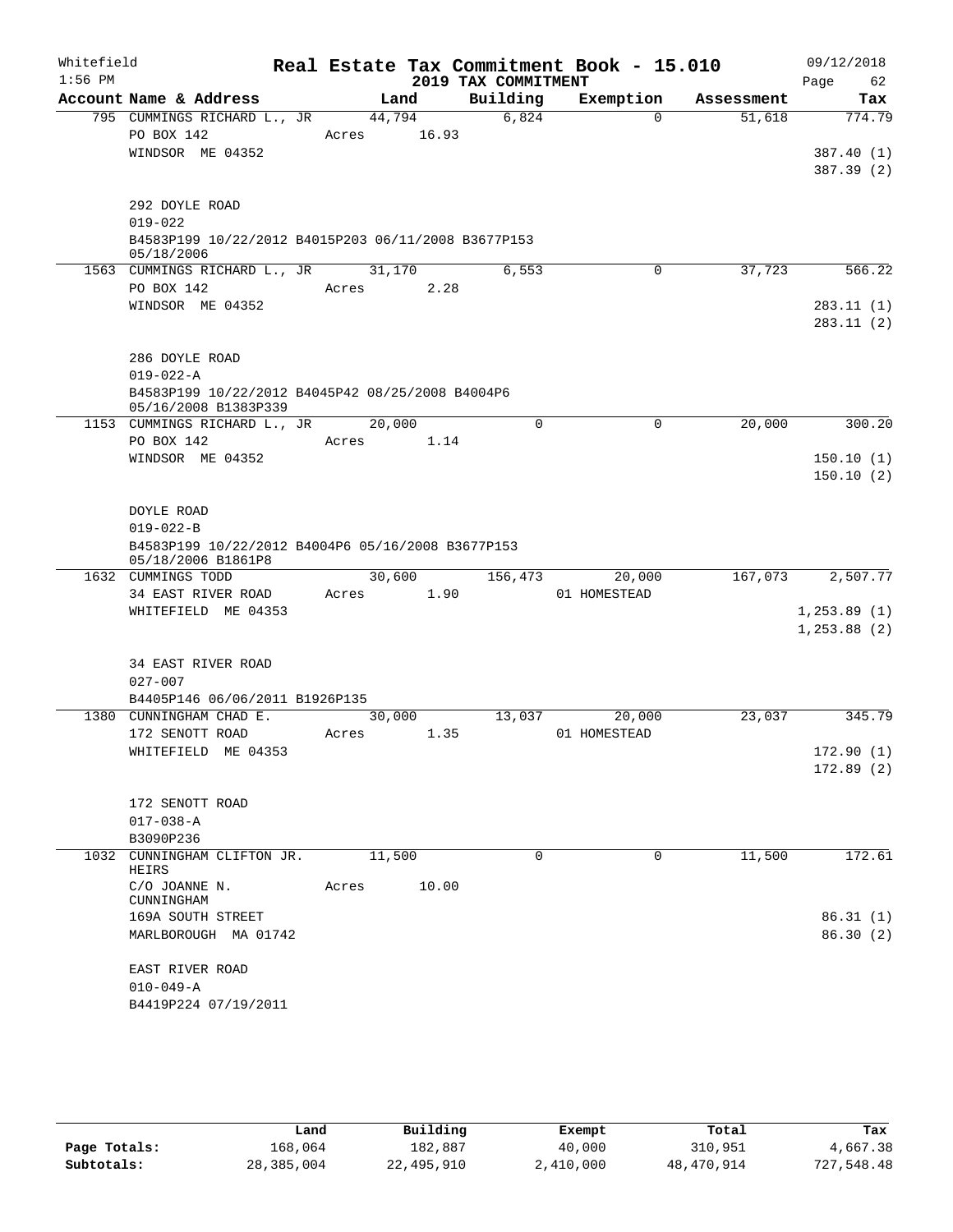| Whitefield |                                                                                       |            |        |                     | Real Estate Tax Commitment Book - 15.010 |            | 09/12/2018                  |
|------------|---------------------------------------------------------------------------------------|------------|--------|---------------------|------------------------------------------|------------|-----------------------------|
| $1:56$ PM  |                                                                                       |            |        | 2019 TAX COMMITMENT |                                          |            | 63<br>Page                  |
|            | Account Name & Address                                                                |            | Land   | Building            | Exemption                                | Assessment | Tax                         |
|            | 1251 CUNNINGHAM LILLIAN M.<br>& PAUL A.                                               | 47,250     |        | 76,486              | 20,000                                   | 103,736    | 1,557.08                    |
|            | 417 MILLS ROAD                                                                        | Acres      | 20.00  |                     | 01 HOMESTEAD                             |            |                             |
|            | WHITEFIELD ME 04353                                                                   |            |        |                     |                                          |            | 778.54(1)                   |
|            |                                                                                       |            |        |                     |                                          |            | 778.54(2)                   |
|            | 417 MILLS ROAD                                                                        |            |        |                     |                                          |            |                             |
|            | $020 - 049$                                                                           |            |        |                     |                                          |            |                             |
|            | B4247P189 05/05/2010 B1744P186 B1483P118 06/30/1988                                   |            |        |                     |                                          |            |                             |
|            | 587 CUNNINGHAM PERCY                                                                  | 49,990     |        | $\Omega$            | $\Omega$                                 | 49,990     | 750.35                      |
|            | JR.TRUSTEE                                                                            |            |        |                     |                                          |            |                             |
|            | 76 CREST DRIVE                                                                        | Acres      | 39.60  |                     |                                          |            |                             |
|            | SOMERSWORTH NH 03878                                                                  |            |        |                     |                                          |            | 375.18(1)<br>375.17(2)      |
|            |                                                                                       |            |        |                     |                                          |            |                             |
|            | COOPER ROAD                                                                           |            |        |                     |                                          |            |                             |
|            | $015 - 023$                                                                           |            |        |                     |                                          |            |                             |
|            | B3331P221 07/27/2004                                                                  |            |        |                     |                                          |            |                             |
|            | 1501 CURRAN JOSEPH F. &                                                               | 30,750     |        | 154,202             | 20,000                                   | 164,952    | 2,475.93                    |
|            | STACIE M.<br>215 PITTSTON ROAD                                                        | Acres      | 2.00   |                     | 01 HOMESTEAD                             |            |                             |
|            | WHITEFIELD ME 04353                                                                   |            |        |                     |                                          |            | 1, 237.97(1)                |
|            |                                                                                       |            |        |                     |                                          |            | 1,237.96(2)                 |
|            |                                                                                       |            |        |                     |                                          |            |                             |
|            | 215 PITTSTON ROAD                                                                     |            |        |                     |                                          |            |                             |
|            | $007 - 001 - A$                                                                       |            |        |                     |                                          |            |                             |
|            | B2857P128                                                                             |            |        |                     |                                          |            |                             |
|            | 1732 CUSHING GEORGE D.                                                                |            | 34,560 | 202,033             | 20,000                                   | 216,593    | 3,251.06                    |
|            | 545 HEATH ROAD<br>WHITEFIELD ME 04353                                                 | Acres 4.54 |        |                     | 01 HOMESTEAD                             |            | 1,625.53(1)                 |
|            |                                                                                       |            |        |                     |                                          |            | 1,625.53(2)                 |
|            |                                                                                       |            |        |                     |                                          |            |                             |
|            | 545 HEATH ROAD                                                                        |            |        |                     |                                          |            |                             |
|            | $007 - 056 - A$                                                                       |            |        |                     |                                          |            |                             |
|            | B3345P205 08/19/2004                                                                  |            |        |                     |                                          |            |                             |
|            | 1451 CUSHING JONATHAN J.                                                              | 46,474     |        | 139,143             | 20,000                                   | 165,617    | 2,485.91                    |
|            | 470 TOWNHOUSE ROAD                                                                    | Acres      | 12.78  |                     | 01 HOMESTEAD                             |            |                             |
|            | WHITEFIELD ME 04353                                                                   |            |        |                     |                                          |            | 1,242.96 (1)<br>1,242.95(2) |
|            |                                                                                       |            |        |                     |                                          |            |                             |
|            | 470 TOWNHOUSE ROAD                                                                    |            |        |                     |                                          |            |                             |
|            | $010 - 022$                                                                           |            |        |                     |                                          |            |                             |
|            | B4890P249 06/01/2015 B4743P187 12/19/2014 B4230P19<br>12/01/2009 B2095P157 10/16/1995 |            |        |                     |                                          |            |                             |
|            | 1303 CUSHING RUTH                                                                     | 44,500     |        | 0                   | 0                                        | 44,500     | 667.95                      |
|            | <b>465 TOWNHOUSE ROAD</b>                                                             | Acres      | 30.00  |                     |                                          |            |                             |
|            | WHITEFIELD ME 04353                                                                   |            |        |                     |                                          |            | 333.98 (1)                  |
|            |                                                                                       |            |        |                     |                                          |            | 333.97 (2)                  |
|            | 535 TOWNHOUSE ROAD                                                                    |            |        |                     |                                          |            |                             |
|            | $010 - 008 - G$                                                                       |            |        |                     |                                          |            |                             |
|            | B2288P162 11/14/1997                                                                  |            |        |                     |                                          |            |                             |
|            |                                                                                       |            |        |                     |                                          |            |                             |

|              | Land       | Building   | Exempt    | Total      | Tax        |  |
|--------------|------------|------------|-----------|------------|------------|--|
| Page Totals: | 253,524    | 571,864    | 80,000    | 745,388    | 11,188.28  |  |
| Subtotals:   | 28,638,528 | 23,067,774 | 2,490,000 | 49,216,302 | 738,736.76 |  |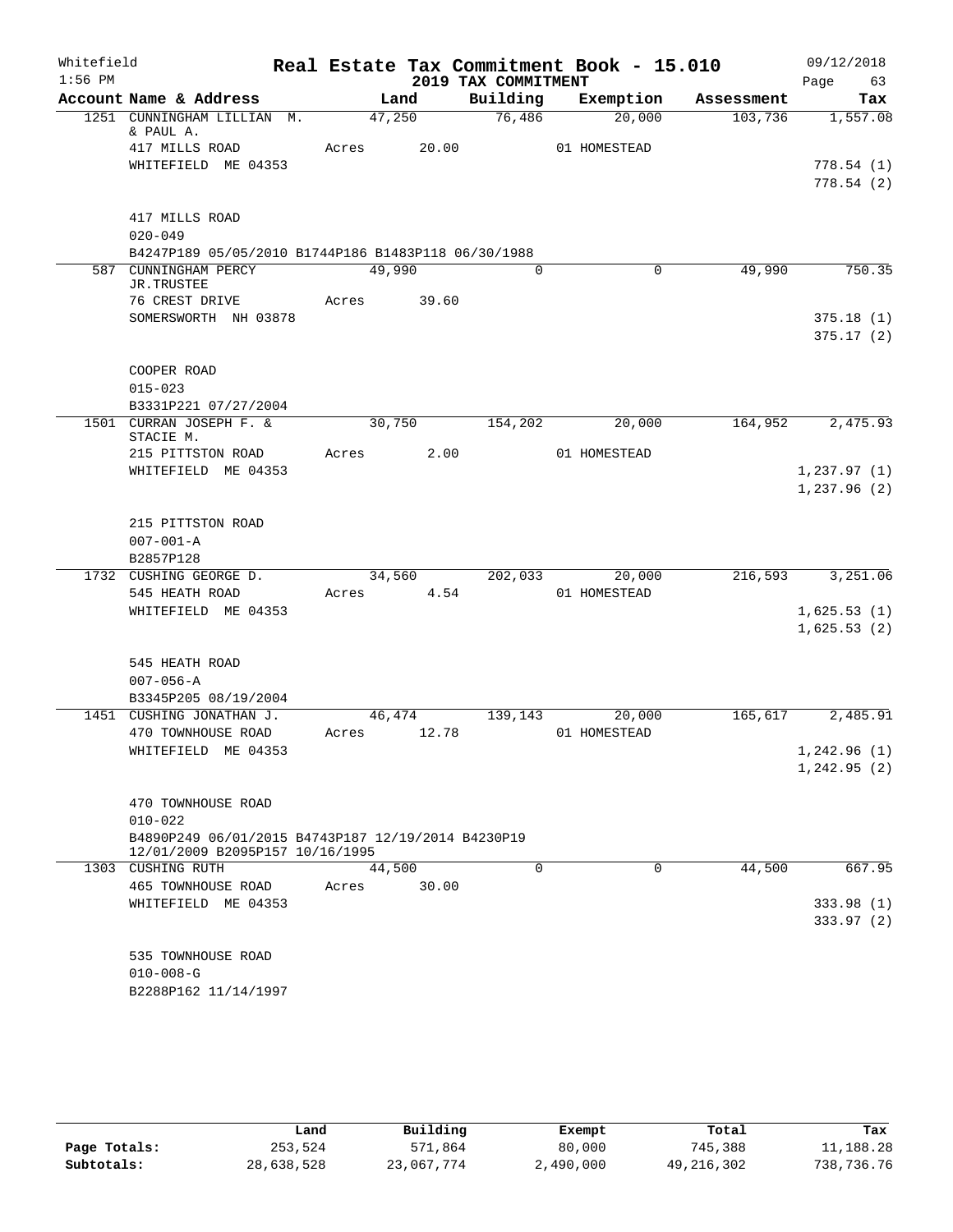| Whitefield |                                                     |       |         |       |                     | Real Estate Tax Commitment Book - 15.010 |            | 09/12/2018   |
|------------|-----------------------------------------------------|-------|---------|-------|---------------------|------------------------------------------|------------|--------------|
| $1:56$ PM  |                                                     |       |         |       | 2019 TAX COMMITMENT |                                          |            | Page<br>64   |
|            | Account Name & Address                              |       | Land    |       | Building            | Exemption                                | Assessment | Tax          |
|            | 1412 CUSHING RUTH                                   |       | 19,500  |       | $\mathsf{O}$        | $\Omega$                                 | 19,500     | 292.70       |
|            | 465 TOWNHOUSE ROAD                                  | Acres |         | 20.00 |                     |                                          |            |              |
|            | WHITEFIELD ME 04353                                 |       |         |       |                     |                                          |            | 146.35(1)    |
|            |                                                     |       |         |       |                     |                                          |            | 146.35(2)    |
|            |                                                     |       |         |       |                     |                                          |            |              |
|            | BEHIND ROONEY LANE<br>$009 - 018$                   |       |         |       |                     |                                          |            |              |
|            | B5236P192 03/06/2018 B4538P158 06/22/2012 B2288P162 |       |         |       |                     |                                          |            |              |
|            | 51 CUSHING RUTH ELLEN                               |       | 33, 315 |       | 43,017              | 20,000                                   | 56,332     | 845.54       |
|            | 465 TOWNHOUSE ROAD                                  | Acres |         | 3.71  |                     | 01 HOMESTEAD                             |            |              |
|            | WHITEFIELD ME 04353                                 |       |         |       |                     |                                          |            | 422.77 (1)   |
|            |                                                     |       |         |       |                     |                                          |            | 422.77 (2)   |
|            |                                                     |       |         |       |                     |                                          |            |              |
|            | <b>465 TOWNHOUSE ROAD</b>                           |       |         |       |                     |                                          |            |              |
|            | $010 - 008 - A$                                     |       |         |       |                     |                                          |            |              |
|            | B5236P193 03/06/2018 B1548P22 04/22/1989            |       |         |       |                     |                                          |            |              |
|            | 728 CUTHBERTSON LEE                                 |       | 40,250  |       | $\mathbf 0$         | $\mathbf 0$                              | 40,250     | 604.15       |
|            | CUTHBERTSON VICTORIA R. Acres 17.50                 |       |         |       |                     |                                          |            |              |
|            | 88 OAK GROVE ROAD                                   |       |         |       |                     |                                          |            | 302.08(1)    |
|            | VASSALBORO ME 04989                                 |       |         |       |                     |                                          |            | 302.07(2)    |
|            |                                                     |       |         |       |                     |                                          |            |              |
|            | HOWE ROAD<br>$020 - 023$                            |       |         |       |                     |                                          |            |              |
|            | B5218P21 12/05/2017 B2182P2                         |       |         |       |                     |                                          |            |              |
|            | 1197 CUTHBERTSON MICHAEL &                          |       | 30,750  |       | 193,749             | 20,000                                   | 204, 499   | 3,069.53     |
|            | PAULA A.                                            |       |         |       |                     |                                          |            |              |
|            | 288 HOWE ROAD                                       | Acres |         | 2.00  |                     | 01 HOMESTEAD                             |            |              |
|            | WHITEFIELD ME 04353                                 |       |         |       |                     |                                          |            | 1,534.77(1)  |
|            |                                                     |       |         |       |                     |                                          |            | 1,534.76(2)  |
|            |                                                     |       |         |       |                     |                                          |            |              |
|            | 288 HOWE ROAD                                       |       |         |       |                     |                                          |            |              |
|            | $020 - 002 - A$                                     |       |         |       |                     |                                          |            |              |
|            | B2084P96                                            |       |         |       |                     |                                          |            |              |
|            | 1044 CUTHBERTSON MICHAEL W.<br>& PAULA A.           |       | 34,125  |       | 261,646             | $\mathbf 0$                              | 295,771    | 4,439.52     |
|            | 288 HOWE ROAD                                       | Acres |         | 4.25  |                     |                                          |            |              |
|            | WHITEFIELD ME 04353                                 |       |         |       |                     |                                          |            | 2,219.76(1)  |
|            |                                                     |       |         |       |                     |                                          |            | 2,219.76 (2) |
|            |                                                     |       |         |       |                     |                                          |            |              |
|            | 208 ROCKLAND ROAD                                   |       |         |       |                     |                                          |            |              |
|            | $021 - 006$                                         |       |         |       |                     |                                          |            |              |
|            | B3700P251 06/30/2006                                |       |         |       |                     |                                          |            |              |
|            | 97 CUTHBERTSON MICHAEL W.<br>& PAULA A.             |       | 37,346  |       | 24,167              | 0                                        | 61,513     | 923.31       |
|            | 288 HOWE ROAD                                       | Acres |         | 7.62  |                     |                                          |            |              |
|            | WHITEFIELD ME 04353                                 |       |         |       |                     |                                          |            | 461.66(1)    |
|            |                                                     |       |         |       |                     |                                          |            | 461.65(2)    |
|            |                                                     |       |         |       |                     |                                          |            |              |
|            | 224 ROCKLAND ROAD<br>$021 - 007 - A$                |       |         |       |                     |                                          |            |              |
|            |                                                     |       |         |       |                     |                                          |            |              |

B4289P203 06/23/2010 B4251P174 02/17/2010 B1496P106

|              | Land       | Building   | Exempt    | Total      | Tax        |
|--------------|------------|------------|-----------|------------|------------|
| Page Totals: | 195,286    | 522,579    | 40,000    | 677,865    | 10,174.75  |
| Subtotals:   | 28,833,814 | 23,590,353 | 2,530,000 | 49,894,167 | 748,911.51 |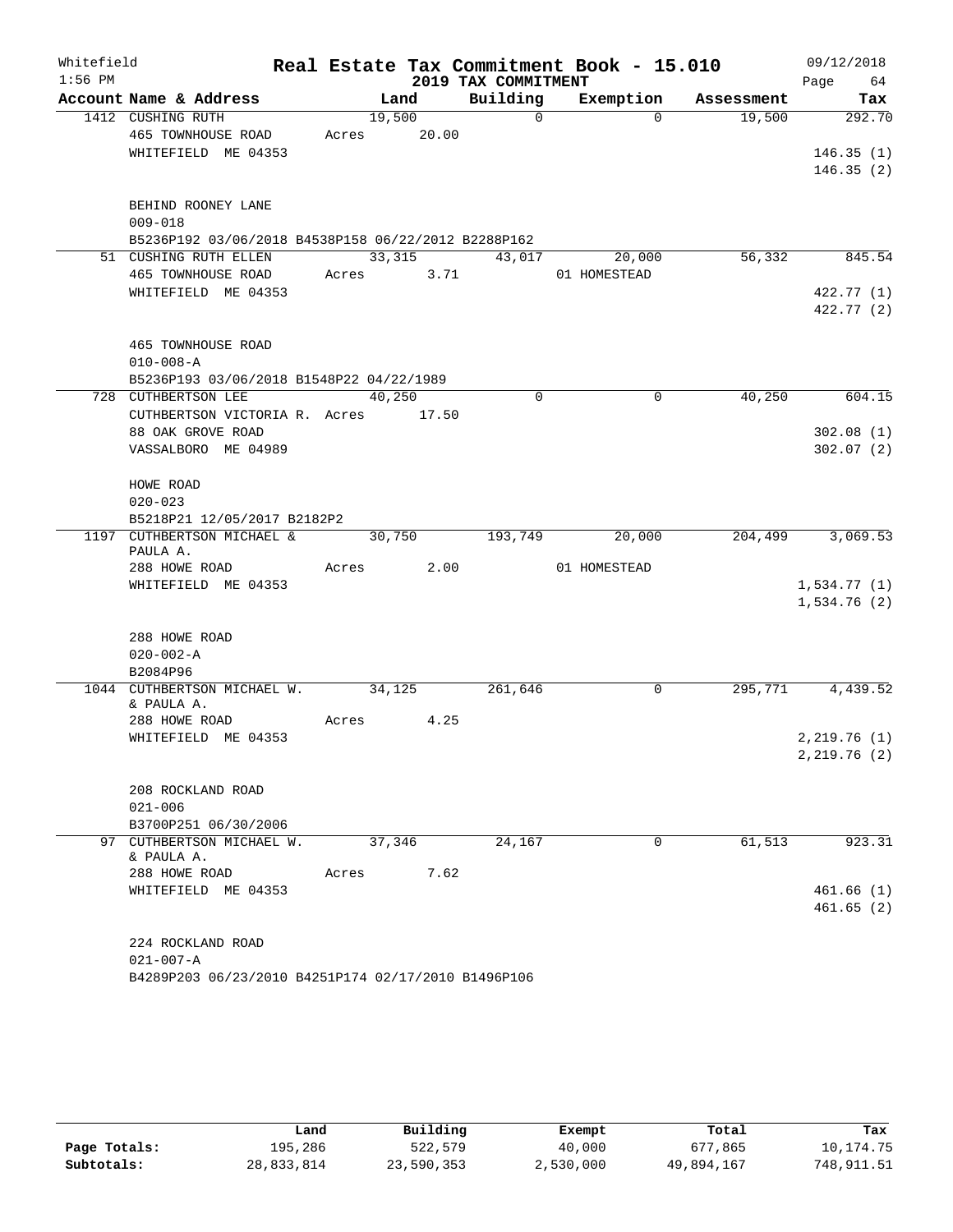| Whitefield<br>$1:56$ PM |                                                                   |       |                 | 2019 TAX COMMITMENT | Real Estate Tax Commitment Book - 15.010 |            | 09/12/2018<br>Page<br>65 |
|-------------------------|-------------------------------------------------------------------|-------|-----------------|---------------------|------------------------------------------|------------|--------------------------|
|                         | Account Name & Address                                            |       | Land            | Building            | Exemption                                | Assessment | Tax                      |
|                         | 1042 CUTHBERTSON TIMOTHY &<br>JO                                  |       | 48,410          | 131,536             | 20,000                                   | 159,946    | 2,400.79                 |
|                         | 278 HOWE ROAD<br>WHITEFIELD ME 04353                              | Acres | 15.20           |                     | 01 HOMESTEAD                             |            | 1,200.40(1)              |
|                         |                                                                   |       |                 |                     |                                          |            | 1, 200.39(2)             |
|                         | 278 HOWE ROAD                                                     |       |                 |                     |                                          |            |                          |
|                         | $020 - 002$                                                       |       |                 |                     |                                          |            |                          |
|                         | B1129P101                                                         |       |                 |                     |                                          |            |                          |
|                         | 308 CUTHBERTSON TIMOTHY W.<br>* JO A. (JOINT                      | Acres | 22,132<br>17.04 | $\Omega$            | $\mathbf 0$                              | 22,132     | 332.20                   |
|                         | TENANTS)<br>278 HOWE ROAD                                         |       |                 |                     |                                          |            | 166.10(1)                |
|                         | WHITEFIELD ME 04353                                               |       |                 |                     |                                          |            | 166.10(2)                |
|                         | HOWE ROAD                                                         |       |                 |                     |                                          |            |                          |
|                         | $020 - 003$                                                       |       |                 |                     |                                          |            |                          |
|                         | B2664P4                                                           |       |                 |                     |                                          |            |                          |
|                         | 1316 CYRUS CATHERINE & ZEEB<br>* HOLLY C, TRUSTEE * & Acres       |       | 56,800<br>27.00 | 78,813              | 0                                        | 135,613    | 2,035.55                 |
|                         | ROBERT C (TENNANTS/COMM                                           |       |                 |                     |                                          |            |                          |
|                         | <b>36 LONGFELLOW AVENUE</b>                                       |       |                 |                     |                                          |            | 1,017.78(1)              |
|                         | BRUNSWICK ME 04011                                                |       |                 |                     |                                          |            | 1,017.77(2)              |
|                         | 96 SWEET FERN LANE                                                |       |                 |                     |                                          |            |                          |
|                         | $001 - 046$                                                       |       |                 |                     |                                          |            |                          |
|                         | B2593P17                                                          |       |                 |                     |                                          |            |                          |
|                         | 588 D.F. PARTNERHIP                                               |       | 27,690          | $\mathbf 0$         | 0                                        | 27,690     | 415.63                   |
|                         | PO BOX 2683                                                       | Acres | 32.60           |                     |                                          |            |                          |
|                         | BELLAIRE TX 77402                                                 |       |                 |                     |                                          |            | 207.82(1)<br>207.81(2)   |
|                         | JEFFERSON TOWN LINE                                               |       |                 |                     |                                          |            |                          |
|                         | $017 - 024$<br>B5086P271 12/12/2016 B5049P78 08/29/2016 B5025P287 |       |                 |                     |                                          |            |                          |
|                         | 07/07/2016 B2261P350                                              |       |                 |                     |                                          |            |                          |
|                         | 1362 D.F. PARTNERSHIP                                             | Acres | 61,750          | $\mathbf 0$         | 0                                        | 61,750     | 926.87                   |
|                         | P.O. BOX 2683<br>BELLAIRE TX 77402                                |       | 60.00           |                     |                                          |            | 463.44(1)                |
|                         |                                                                   |       |                 |                     |                                          |            | 463.43(2)                |
|                         |                                                                   |       |                 |                     |                                          |            |                          |
|                         | SENOTT ROAD                                                       |       |                 |                     |                                          |            |                          |
|                         | $017 - 042$                                                       |       |                 |                     |                                          |            |                          |
|                         | B5086P271 12/12/2016 B5049P78 08/29/2016 B2261P350                |       |                 |                     |                                          |            |                          |
|                         | 921 DALEY PHYLLIS                                                 |       | 87,250          | 94,024              | 20,000                                   | 161,274    | 2,420.72                 |
|                         | 342 SO. HUNTS MEADOW<br>ROAD                                      | Acres | 91.00           |                     | 01 HOMESTEAD                             |            |                          |
|                         | WHITEFIELD ME 04353                                               |       |                 |                     |                                          |            | 1,210.36(1)              |
|                         |                                                                   |       |                 |                     |                                          |            | 1,210.36(2)              |
|                         | 342 SO. HUNTS MEADOW<br>ROAD                                      |       |                 |                     |                                          |            |                          |
|                         | $009 - 024$                                                       |       |                 |                     |                                          |            |                          |
|                         | B1405P305                                                         |       |                 |                     |                                          |            |                          |
|                         |                                                                   |       |                 |                     |                                          |            |                          |
|                         |                                                                   |       |                 |                     |                                          |            |                          |

|              | Land         | Building   | Exempt    | Total      | Tax         |
|--------------|--------------|------------|-----------|------------|-------------|
| Page Totals: | 304,032      | 304,373    | 40,000    | 568,405    | 8,531.76    |
| Subtotals:   | 29, 137, 846 | 23,894,726 | 2,570,000 | 50,462,572 | 757, 443.27 |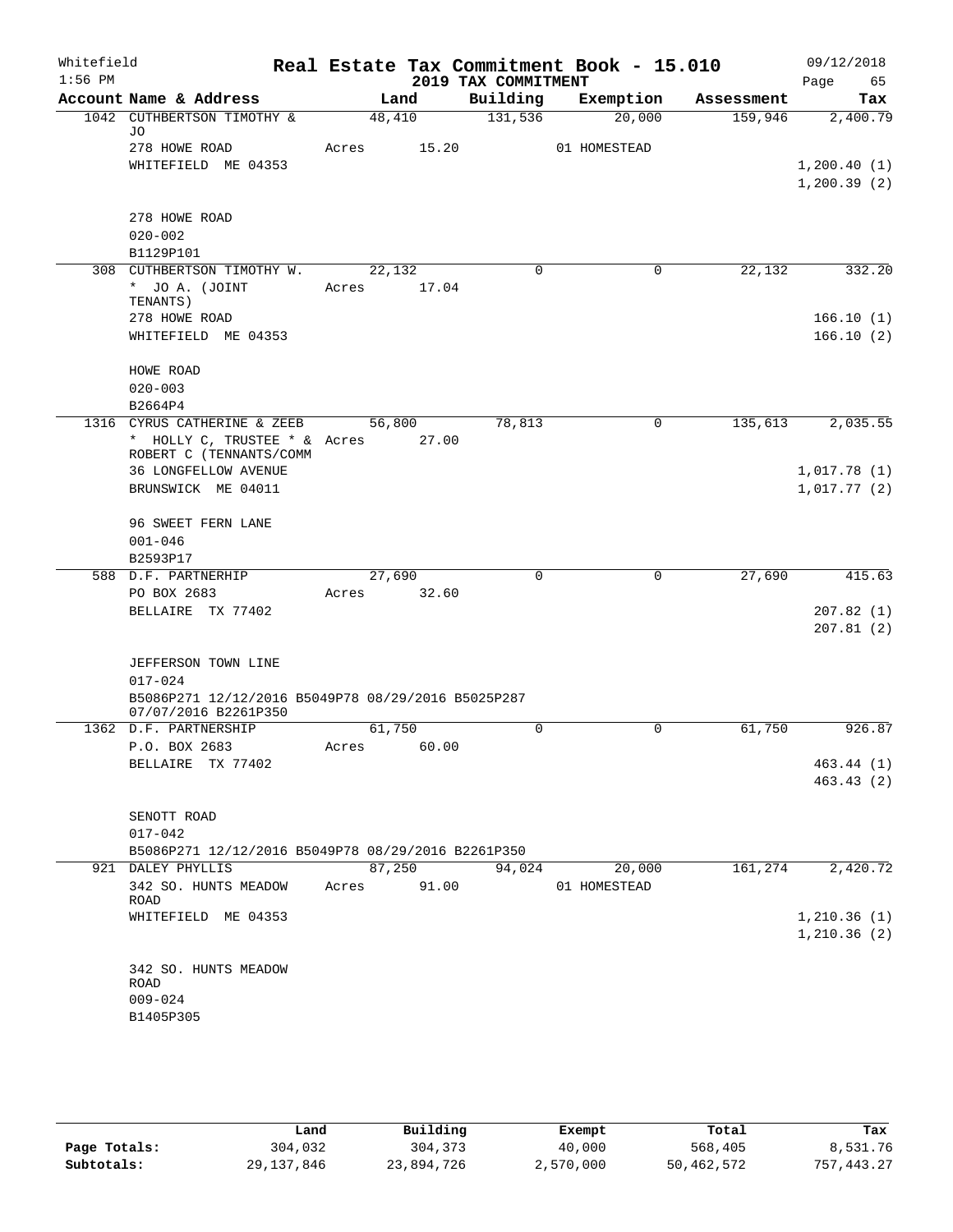| Whitefield                 |                                           |       |                       |                                 | Real Estate Tax Commitment Book - 15.010 |                       | 09/12/2018             |
|----------------------------|-------------------------------------------|-------|-----------------------|---------------------------------|------------------------------------------|-----------------------|------------------------|
| $1:56$ PM                  | Account Name & Address                    |       | Land                  | 2019 TAX COMMITMENT<br>Building | Exemption                                | Assessment            | 66<br>Page<br>Tax      |
|                            | 283 DALKE WILLIAM & SYLVIA                |       | 35,330                | 104, 204                        | 20,000                                   | 119,534               | 1,794.21               |
|                            | 238 HOLLYWOOD BOULEVARD Acres 5.10        |       |                       |                                 | 01 HOMESTEAD                             |                       |                        |
|                            | WHITEFIELD ME 04353                       |       |                       |                                 |                                          |                       | 897.11 (1)             |
|                            |                                           |       |                       |                                 |                                          |                       | 897.10 (2)             |
|                            |                                           |       |                       |                                 |                                          |                       |                        |
|                            | 238 HOLLYWOOD BOULEVARD                   |       |                       |                                 |                                          |                       |                        |
|                            | $002 - 021 - A$                           |       |                       |                                 |                                          |                       |                        |
|                            | B1951P232                                 |       |                       |                                 |                                          |                       |                        |
|                            | 1811 DALKE WILLIAM F. III &<br>SYLVIA S.  |       | 20,150                | $\Omega$                        | 0                                        | 20,150                | 302.45                 |
|                            | 238 HOLLYWOOD BOULEVARD Acres             |       | 21.00                 |                                 |                                          |                       |                        |
|                            | WHITEFIELD ME 04353                       |       |                       |                                 |                                          |                       | 151.23(1)              |
|                            |                                           |       |                       |                                 |                                          |                       | 151.22(2)              |
|                            |                                           |       |                       |                                 |                                          |                       |                        |
|                            | HEAD TIDE ROAD                            |       |                       |                                 |                                          |                       |                        |
|                            | $002 - 011 - B$                           |       |                       |                                 |                                          |                       |                        |
|                            | B3898P274 08/10/2007<br>298 DANCER HELLEN |       | 56,090                | 117,901                         | 26,000                                   | 147,991               | 2,221.34               |
|                            | P.O. BOX 234                              | Acres | 33.60                 |                                 | 05 VET EXEMPTION                         |                       |                        |
|                            | WHITEFIELD ME 04353                       |       |                       |                                 | 01 HOMESTEAD                             |                       | 1, 110.67(1)           |
|                            |                                           |       |                       |                                 |                                          |                       | 1, 110.67(2)           |
|                            |                                           |       |                       |                                 |                                          |                       |                        |
|                            | 21 VILLAGE VIEW LANE                      |       |                       |                                 |                                          |                       |                        |
|                            | $007 - 014$                               |       |                       |                                 |                                          |                       |                        |
|                            | B465P579 05/02/1946                       |       |                       |                                 |                                          |                       |                        |
|                            | 1629 DANCER HELLEN                        |       | 26,690                | $\Omega$                        | $\Omega$                                 | 26,690                | 400.62                 |
|                            | P.O. BOX 234<br>WHITEFIELD ME 04353       | Acres | 6.80                  |                                 |                                          |                       | 200.31(1)              |
|                            |                                           |       |                       |                                 |                                          |                       | 200.31(2)              |
|                            |                                           |       |                       |                                 |                                          |                       |                        |
|                            | PITTSTON ROAD                             |       |                       |                                 |                                          |                       |                        |
|                            | $030 - 011$<br>B465P579 05/02/1946        |       |                       |                                 |                                          |                       |                        |
|                            | 1594 DANCER JOHN & FRED                   |       | 270                   | $\mathbf 0$                     | 0                                        | 270                   | 4.05                   |
|                            | SCOTT                                     |       |                       |                                 |                                          |                       |                        |
|                            | C/O FRED SCOTT                            | Acres | 0.18                  |                                 |                                          |                       |                        |
|                            | 22 VILLAGE VIEW LANE                      |       |                       |                                 |                                          |                       | 2.03(1)                |
|                            | WHITEFIELD ME 04353                       |       |                       |                                 |                                          |                       | 2.02(2)                |
|                            |                                           |       |                       |                                 |                                          |                       |                        |
|                            | PITTSTON ROAD<br>$030 - 005$              |       |                       |                                 |                                          |                       |                        |
|                            | 726 DANCER LESTER C. &                    |       | 30,000                | 22,731                          | 20,000                                   | 32,731                | 491.29                 |
|                            | BETHANY                                   |       |                       |                                 |                                          |                       |                        |
|                            | 3 TROTTER LANE                            | Acres | 1.20                  |                                 | 01 HOMESTEAD                             |                       |                        |
|                            | WHITEFIELD ME 04353                       |       |                       |                                 |                                          |                       | 245.65(1)              |
|                            |                                           |       |                       |                                 |                                          |                       | 245.64(2)              |
|                            | 3 TROTTER LANE                            |       |                       |                                 |                                          |                       |                        |
|                            | $003 - 018$                               |       |                       |                                 |                                          |                       |                        |
|                            | B3418P99 12/20/2004                       |       |                       |                                 |                                          |                       |                        |
|                            | 373 DANCER LOUISE P.                      |       | 42,210                | 19,104                          | 26,000                                   | 35,314                | 530.06                 |
|                            | 9 TROTTER LANE                            | Acres | 13.70                 |                                 | 05 VET EXEMPTION                         |                       |                        |
|                            | WHITEFIELD ME 04353                       |       |                       |                                 | 01 HOMESTEAD                             |                       | 265.03(1)              |
|                            |                                           |       |                       |                                 |                                          |                       | 265.03(2)              |
|                            |                                           |       |                       |                                 |                                          |                       |                        |
|                            | 9 TROTTER LANE                            |       |                       |                                 |                                          |                       |                        |
|                            | $003 - 017$<br>B1718P149 05/21/1970       |       |                       |                                 |                                          |                       |                        |
|                            |                                           |       |                       |                                 |                                          |                       |                        |
|                            | Land                                      |       | Building              |                                 | Exempt                                   | Total                 | Tax                    |
| Page Totals:<br>Subtotals: | 210,740<br>29,348,586                     |       | 263,940<br>24,158,666 |                                 | 92,000<br>2,662,000                      | 382,680<br>50,845,252 | 5,744.02<br>763,187.29 |
|                            |                                           |       |                       |                                 |                                          |                       |                        |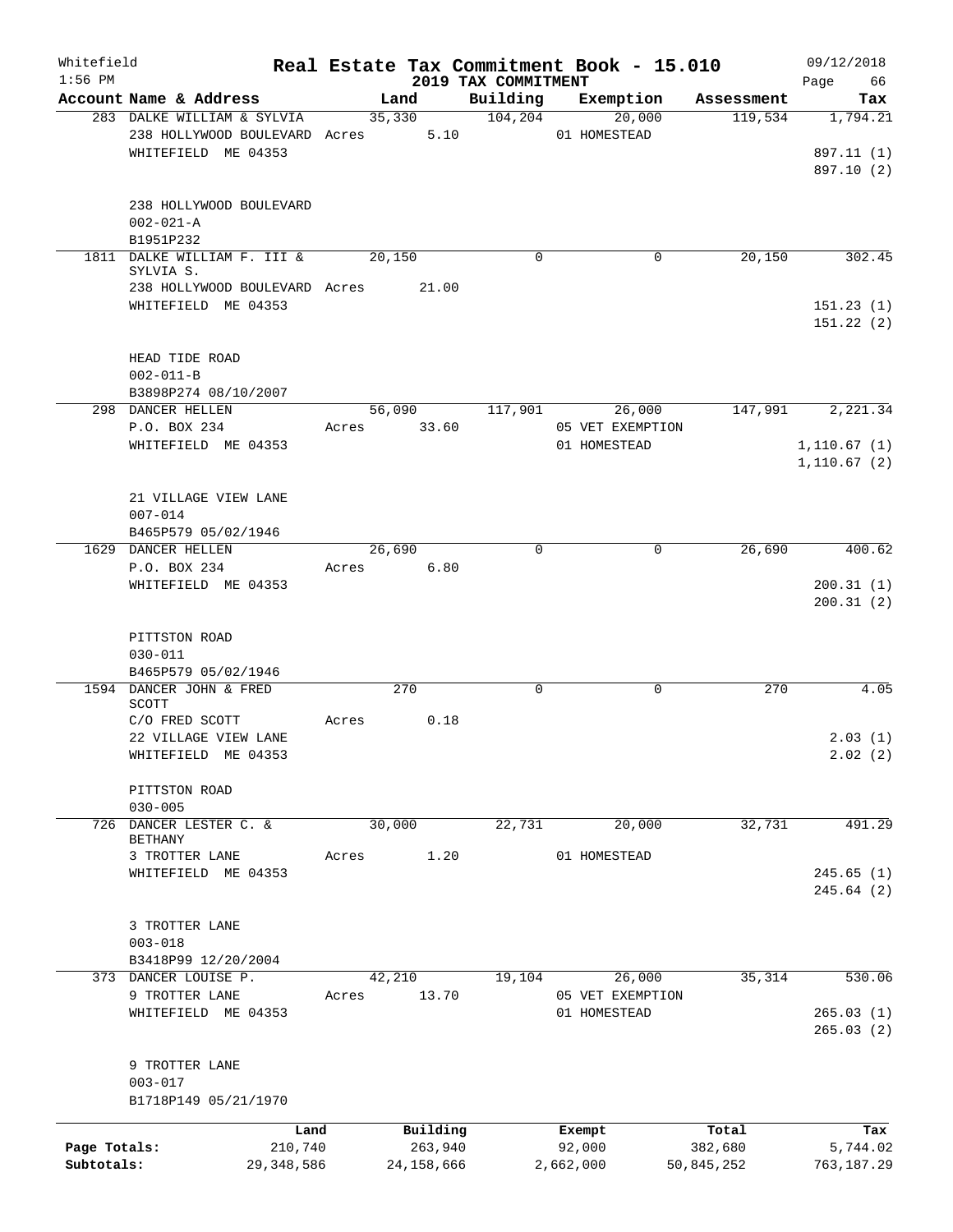| Whitefield<br>$1:56$ PM |                                                                                                                 | Real Estate Tax Commitment Book - 15.010 | 2019 TAX COMMITMENT |                               |          | 09/12/2018<br>Page<br>67     |
|-------------------------|-----------------------------------------------------------------------------------------------------------------|------------------------------------------|---------------------|-------------------------------|----------|------------------------------|
|                         | Account Name & Address                                                                                          | Land                                     |                     | Building Exemption Assessment |          | Tax                          |
|                         | 1140 DANIELS DALE<br>210 PITTSTON ROAD<br>WHITEFIELD ME 04353                                                   | $\Omega$                                 | 8,722               | 8,722<br>01 HOMESTEAD         | $\Omega$ | 0.00                         |
|                         | 210 PITTSTON ROAD<br>$004 - 046 - ON$                                                                           |                                          |                     |                               |          |                              |
|                         | 699 DANIELS VIVIAN S. &<br>GRACE                                                                                | 51,500                                   | 32,595              | 20,000                        | 64,095   | 962.07                       |
|                         | 204 PITTSTON ROAD<br>WHITEFIELD ME 04353                                                                        | Acres 4.00                               |                     | 01 HOMESTEAD                  |          | 481.04 (1)<br>481.03 (2)     |
|                         | 204 PITTSTON ROAD<br>$004 - 046$                                                                                |                                          |                     |                               |          |                              |
|                         | 916 DARVEAU, DARLIN M<br>DARVEAU, RITA                                                                          | 30,000<br>Acres 1.50                     | 129,866             | 0                             | 159,866  | 2,399.59                     |
|                         | 8 LILAC LANE<br>WHITEFIELD ME 04353                                                                             |                                          |                     |                               |          | 1, 199.80(1)<br>1, 199.79(2) |
|                         | 8 LILAC LANE<br>$018 - 020 - F$<br>B4996P21 04/15/2016 B4927P34 09/10/2015 B2068P61                             |                                          |                     |                               |          |                              |
|                         | 1012 DAUPHIN DONALD E.<br>TRUSTEE                                                                               | 49,200                                   | 15,065              | $\mathbf 0$                   | 64,265   | 964.62                       |
|                         | * OF DAUPHIN FAMILY<br>TRUST                                                                                    | Acres 23.00                              |                     |                               |          |                              |
|                         | 14 SPRUCE STREET<br>BATH ME 04530                                                                               |                                          |                     |                               |          | 482.31 (1)<br>482.31 (2)     |
|                         | 39 JEWETT LANE<br>$008 - 008$                                                                                   |                                          |                     |                               |          |                              |
|                         | B2453P151<br>397 DAUPHIN HAROLD E. &                                                                            | 31,570                                   | $\mathbf 0$         | $\overline{0}$                | 31,570   | 473.87                       |
|                         | KATHY<br>5 NICHOLS STREET                                                                                       | Acres<br>12.90                           |                     |                               |          |                              |
|                         | BATH ME 04530                                                                                                   |                                          |                     |                               |          | 236.94(1)<br>236.93(2)       |
|                         | NO. WEARY POND LANE<br>$011 - 018$<br>B4680P52 06/27/2013 B4680P51 06/27/2013 B4664P208                         |                                          |                     |                               |          |                              |
|                         | 05/21/2013 B3201P285                                                                                            |                                          |                     |                               |          |                              |
|                         | 415 DAUPHIN HAROLD E. &<br>KATHY                                                                                | 26,130                                   | $\Omega$            | $\Omega$                      | 26,130   | 392.21                       |
|                         | 5 NICHOLS STREET<br>BATH ME 04530                                                                               | 6.10<br>Acres                            |                     |                               |          | 196.11(1)<br>196.10(2)       |
|                         | NO. WEARY POND LANE<br>$011 - 026$<br>B4680P52 06/27/2013 B4680P51 06/27/2013 B4664P208<br>05/21/2013 B3201P285 |                                          |                     |                               |          |                              |

|              | Land       | Building     | Exempt    | Total      | Tax        |
|--------------|------------|--------------|-----------|------------|------------|
| Page Totals: | 188,400    | 186,248      | 28,722    | 345,926    | 5,192.36   |
| Subtotals:   | 29,536,986 | 24, 344, 914 | 2,690,722 | 51,191,178 | 768,379.65 |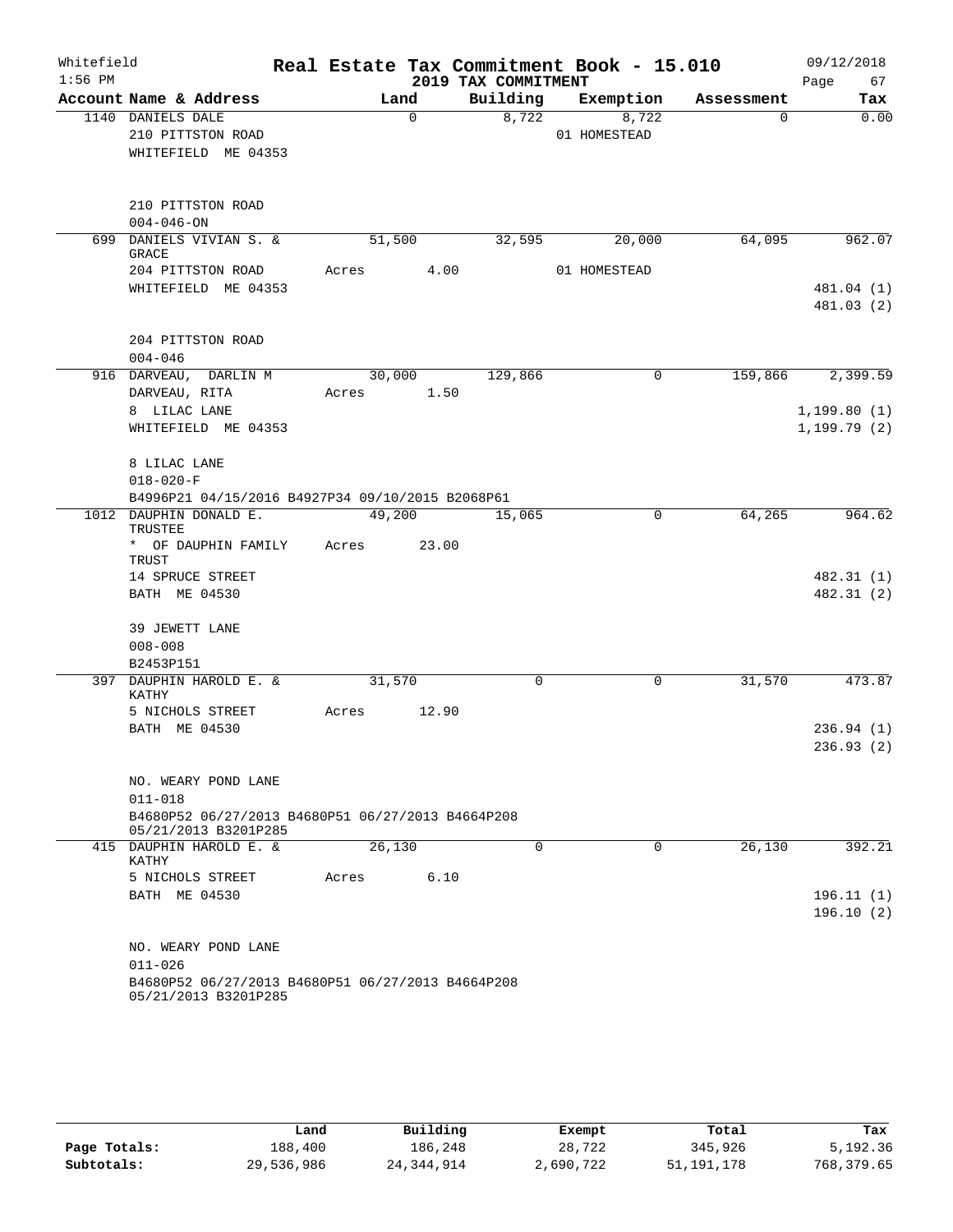| Whitefield<br>$1:56$ PM    |                                                                                 |       |                                   | 2019 TAX COMMITMENT | Real Estate Tax Commitment Book - 15.010 |                                | 09/12/2018<br>68<br>Page      |
|----------------------------|---------------------------------------------------------------------------------|-------|-----------------------------------|---------------------|------------------------------------------|--------------------------------|-------------------------------|
|                            | Account Name & Address                                                          |       | Land                              | Building            | Exemption                                | Assessment                     | Tax                           |
|                            | 811 DAUPHIN KATHY ELLEN &<br>HAROLD E.<br>5 NICHOLS STREET                      | Acres | 62,980<br>52.46                   | 31,989              | $\Omega$                                 | 94,969                         | 1,425.48                      |
|                            | BATH ME 04530                                                                   |       |                                   |                     |                                          |                                | 712.74 (1)<br>712.74(2)       |
|                            | SO. WEARY POND LANE<br>$008 - 020$<br>B3914P199 09/26/2007                      |       |                                   |                     |                                          |                                |                               |
|                            | 336 DAUPHIN, HAROLD E.<br>DAUPHIN, KATHY E.                                     | Acres | 42,410<br>7.70                    | 139,558             | 6,000<br>05 VET EXEMPTION                | 175,968                        | 2,641.28                      |
|                            | 5 NICHOLS ST.<br>BATH ME 04530                                                  |       |                                   |                     |                                          |                                | 1,320.64(1)<br>1,320.64(2)    |
|                            | 183 EAST RIVER ROAD<br>$013 - 066$<br>B5080P284 11/08/2016 B5034P166 07/27/2016 |       |                                   |                     |                                          |                                |                               |
|                            | 1514 DAVEY REGINA A.                                                            |       | 18,164                            | $\mathbf 0$         | $\mathbf 0$                              | 18,164                         | 272.64                        |
|                            | 89 SHAMROCK LANE<br>DAMARISCOTTA ME 04543                                       | Acres | 48.00                             |                     |                                          |                                | 136.32(1)                     |
|                            |                                                                                 |       |                                   |                     |                                          |                                | 136.32(2)                     |
|                            | CROCKER AVENUE<br>$004 - 012$<br>B2206P300                                      |       |                                   |                     |                                          |                                |                               |
|                            | 771 DAVEY REGINA A.                                                             |       | 38,959                            | 136,301             | 0                                        | 175,260                        | 2,630.65                      |
|                            | 89 SHAMROCK AVENUE                                                              |       | Acres 14.00                       |                     |                                          |                                |                               |
|                            | DAMARISCOTTA ME 04543                                                           |       |                                   |                     |                                          |                                | 1,315.33(1)<br>1,315.32(2)    |
|                            | 381 WISCASSET ROAD<br>$004 - 011$<br>B4306P89 08/17/2010 B2206P300              |       |                                   |                     |                                          |                                |                               |
|                            | 662 DAVEY REGINA ANN                                                            |       | 41,150                            | $\mathbf 0$         | 0                                        | 41,150                         | 617.66                        |
|                            | * NELSON ADAM RUSSELL                                                           | Acres | 26.00                             |                     |                                          |                                |                               |
|                            | 159 QUAIL ROAD<br>BRISTOL ME 04539                                              |       |                                   |                     |                                          |                                | 308.83(1)<br>308.83(2)        |
|                            | NO. WEARY POND LANE<br>$011 - 023$                                              |       |                                   |                     |                                          |                                |                               |
|                            | B5141P158 05/30/2017 B1332P108<br>1534 DAVIDSON MAY B.                          |       | 36,098                            | 130,308             | 20,000                                   | 146,406                        | 2,197.55                      |
|                            | 88 BENNER LANE                                                                  | Acres | 6.06                              |                     | 01 HOMESTEAD                             |                                |                               |
|                            | WHITEFIELD ME 04353                                                             |       |                                   |                     |                                          |                                | 1,098.78(1)<br>1,098.77(2)    |
|                            | 88 BENNER LANE                                                                  |       |                                   |                     |                                          |                                |                               |
|                            | $016 - 044 - A$                                                                 |       |                                   |                     |                                          |                                |                               |
|                            | B4569P307 09/14/2012 B3358P28 09/09/2004                                        |       |                                   |                     |                                          |                                |                               |
|                            | 690 DAVIS ARTHUR K. &<br>SHIRLEY M.                                             |       | 8,380                             | $\Omega$            | $\Omega$                                 | 8,380                          | 125.78                        |
|                            | 87 HUNTS MEADOW ROAD<br>PITTSTON ME 04345                                       | Acres | 6.10                              |                     |                                          |                                | 62.89(1)<br>62.89(2)          |
|                            | HUNTS MEADOW ROAD<br>$006 - 018$                                                |       |                                   |                     |                                          |                                |                               |
|                            | B4729P244 11/05/2013 B1595P90                                                   |       |                                   |                     |                                          |                                |                               |
| Page Totals:<br>Subtotals: | 248,141<br>29,785,127                                                           | Land  | Building<br>438,156<br>24,783,070 |                     | Exempt<br>26,000<br>2,716,722            | Total<br>660,297<br>51,851,475 | Tax<br>9,911.04<br>778,290.69 |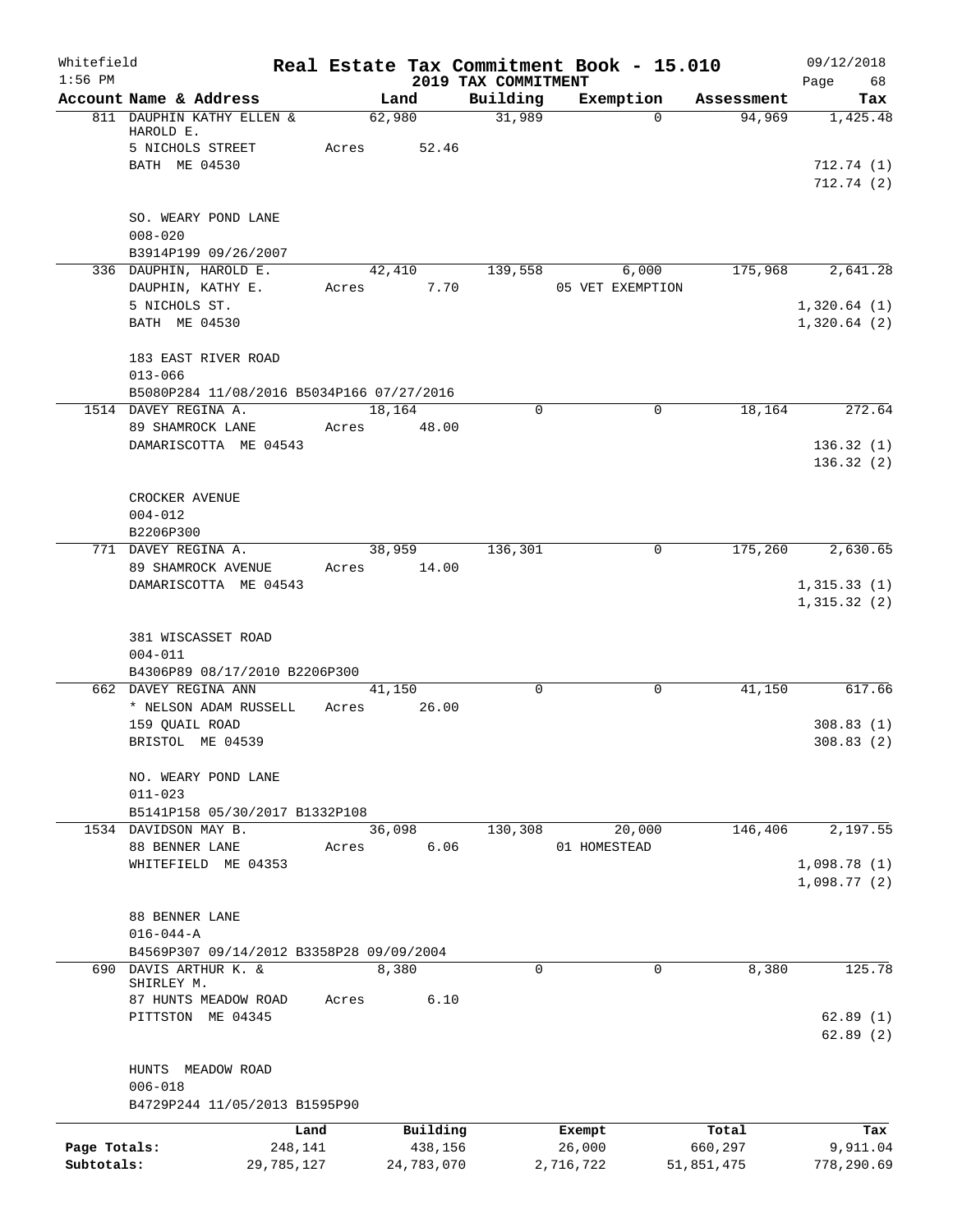| Whitefield<br>$1:56$ PM |                                                                                                                        |       |                 | 2019 TAX COMMITMENT | Real Estate Tax Commitment Book - 15.010 |            | 09/12/2018<br>Page<br>69     |
|-------------------------|------------------------------------------------------------------------------------------------------------------------|-------|-----------------|---------------------|------------------------------------------|------------|------------------------------|
|                         | Account Name & Address                                                                                                 |       | Land            | Building            | Exemption                                | Assessment | Tax                          |
|                         | 637 DAVIS MATTHEW A.<br>428 TOWNHOUSE ROAD                                                                             | Acres | 30,630<br>1.92  | 15,314              | $\Omega$                                 | 45,944     | 689.62                       |
|                         | WHITEFIELD ME 04353                                                                                                    |       |                 |                     |                                          |            | 344.81 (1)<br>344.81 (2)     |
|                         | 428 TOWNHOUSE ROAD<br>$010 - 019$                                                                                      |       |                 |                     |                                          |            |                              |
|                         | B4769P89 04/04/2014 B4726P192 10/25/2013 B2240P318                                                                     |       |                 |                     |                                          |            |                              |
|                         | 880 DAVIS, NICHOLAS R.<br>DAVIS, MEAGAN E.                                                                             | Acres | 44,658<br>16.76 | 246,030             | 0                                        | 290,688    | 4,363.23                     |
|                         | P.O. BOX 290461<br>YIGO, GUAM<br>96929                                                                                 |       |                 |                     |                                          |            | 2,181.62(1)<br>2,181.61(2)   |
|                         | 167 GARDINER ROAD<br>$012 - 047$<br>B5106P105 02/09/2017 B5106P103 02/01/2017 B4054P133                                |       |                 |                     |                                          |            |                              |
| 1618                    | 09/24/2008<br>DAXLAND-DRIFT ROAD                                                                                       |       | 59,565          | 187,521             | 0                                        | 247,086    | 3,708.76                     |
|                         | REALTY TRUST<br>KARL & MARY LOU DAXLAND Acres                                                                          |       | 25.10           |                     |                                          |            |                              |
|                         | TRUSTEES                                                                                                               |       |                 |                     |                                          |            |                              |
|                         | P. O. BOX 3420<br>922 DRIFT ROAD                                                                                       |       |                 |                     |                                          |            | 1,854.38(1)<br>1,854.38(2)   |
|                         | WESTPORT MA 02790                                                                                                      |       |                 |                     |                                          |            |                              |
|                         | 527 HEAD TIDE ROAD                                                                                                     |       |                 |                     |                                          |            |                              |
|                         | $005 - 001$                                                                                                            |       |                 |                     |                                          |            |                              |
|                         | B5102P209 11/03/2016 B4586P40 10/29/2012 B1296P52                                                                      |       |                 |                     |                                          |            |                              |
|                         | 1148 DEATON HERBERT                                                                                                    |       | 32,250          | 160,084             | 20,000                                   | 172,334    | 2,586.73                     |
|                         | 199 SO. HUNTS MEADOW<br>ROAD                                                                                           | Acres | 3.00            |                     | 01 HOMESTEAD                             |            |                              |
|                         | WHITEFIELD ME 04353                                                                                                    |       |                 |                     |                                          |            | 1, 293.37(1)<br>1, 293.36(2) |
|                         | 199 SO. HUNTS MEADOW<br>ROAD<br>$009 - 006 - A$                                                                        |       |                 |                     |                                          |            |                              |
|                         | B4613P19 12/31/2012 B4465P273 12/01/2011 B4426P141<br>08/08/2011 B4426P140 08/08/2011 B4159P88 06/17/2009<br>B1567P121 |       |                 |                     |                                          |            |                              |
|                         | 1021 DEBLOIS, MARIAH                                                                                                   |       | 31,620          | 101,902             | 0                                        | 133,522    | 2,004.17                     |
|                         | MORIN, JOSHUA                                                                                                          | Acres | 2.58            |                     |                                          |            |                              |
|                         | 177 HUNTS MEADOW ROAD<br>WHITEFIELD ME 04353                                                                           |       |                 |                     |                                          |            | 1,002.09(1)<br>1,002.08(2)   |
|                         | 177 HUNTS MEADOW ROAD                                                                                                  |       |                 |                     |                                          |            |                              |
|                         | $012 - 027 - B$                                                                                                        |       |                 |                     |                                          |            |                              |
|                         | B5180P318 09/14/2017                                                                                                   |       |                 |                     |                                          |            |                              |
| 239                     | DELANO LUKE A.                                                                                                         |       | 0               | 5,197               | 0                                        | 5,197      | 78.01                        |
|                         | 301 DEVINE ROAD<br>WHITEFIELD ME 04353                                                                                 |       |                 |                     |                                          |            | 39.01(1)<br>39.00(2)         |
|                         |                                                                                                                        |       |                 |                     |                                          |            |                              |
|                         | 4 FINN BROOK LANE<br>$016 - 039 - ON$                                                                                  |       |                 |                     |                                          |            |                              |
|                         |                                                                                                                        |       |                 |                     |                                          |            |                              |

|              | Land       | Building   | Exempt    | Total      | Tax        |
|--------------|------------|------------|-----------|------------|------------|
| Page Totals: | 198,723    | 716,048    | 20,000    | 894,771    | 13,430.52  |
| Subtotals:   | 29,983,850 | 25,499,118 | 2,736,722 | 52,746,246 | 791,721.21 |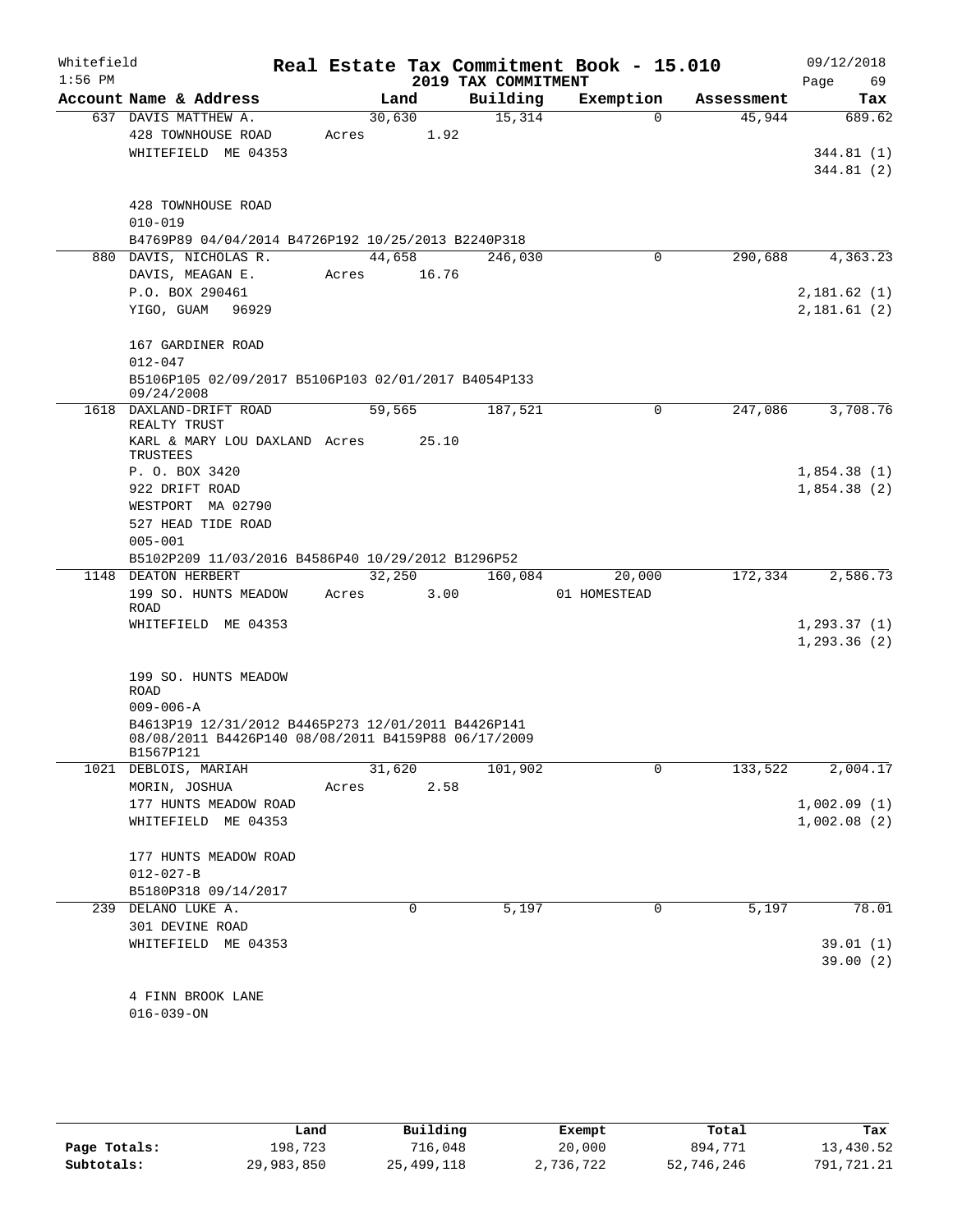| Whitefield |                                                   |         |        |             |                     | Real Estate Tax Commitment Book - 15.010 |            | 09/12/2018  |          |
|------------|---------------------------------------------------|---------|--------|-------------|---------------------|------------------------------------------|------------|-------------|----------|
| $1:56$ PM  |                                                   |         |        |             | 2019 TAX COMMITMENT |                                          |            | Page        | 70       |
|            | Account Name & Address                            |         | Land   |             | Building            | Exemption                                | Assessment |             | Tax      |
|            | 793 DELANO LUKE A.                                |         | 52,290 |             | 89,523              | $\Omega$                                 | 141,813    |             | 2,128.61 |
|            | 301 DEVINE ROAD                                   | Acres   |        | 13.80       |                     |                                          |            |             |          |
|            | WHITEFIELD ME 04353                               |         |        |             |                     |                                          |            | 1,064.31(1) |          |
|            |                                                   |         |        |             |                     |                                          |            | 1,064.30(2) |          |
|            | 301 DEVINE ROAD                                   |         |        |             |                     |                                          |            |             |          |
|            | $019 - 053 - A$                                   |         |        |             |                     |                                          |            |             |          |
|            | B2425P130                                         |         |        |             |                     |                                          |            |             |          |
|            | 590 DELANO LUKE A.                                |         | 41,150 |             | $\mathbf 0$         | 0                                        | 41,150     |             | 617.66   |
|            | 19 FINN BROOK LANE                                |         |        | Acres 26.00 |                     |                                          |            |             |          |
|            | WHITEFIELD ME 04353                               |         |        |             |                     |                                          |            | 308.83(1)   |          |
|            |                                                   |         |        |             |                     |                                          |            | 308.83(2)   |          |
|            |                                                   |         |        |             |                     |                                          |            |             |          |
|            | FINN BROOK LANE                                   |         |        |             |                     |                                          |            |             |          |
|            | $019 - 053$                                       |         |        |             |                     |                                          |            |             |          |
|            | B3530P36 08/05/2005                               |         |        |             |                     |                                          |            |             |          |
|            | 1011 DELANO OSBORN M. HEIRS                       |         | 9,820  |             | $\Omega$            | 0                                        | 9,820      |             | 147.40   |
|            | 19 FINN BROOK LANE                                |         |        | Acres 7.90  |                     |                                          |            |             |          |
|            | WHITEFIELD ME 04353                               |         |        |             |                     |                                          |            | 73.70(1)    |          |
|            |                                                   |         |        |             |                     |                                          |            | 73.70(2)    |          |
|            |                                                   |         |        |             |                     |                                          |            |             |          |
|            | DEVINE ROAD                                       |         |        |             |                     |                                          |            |             |          |
|            | $019 - 051$                                       |         |        |             |                     |                                          |            |             |          |
|            | B3659P45 04/10/2006 B453P414                      |         |        |             |                     |                                          |            |             |          |
|            | 416 DELANO OSBORN M. LIFE<br><b>ESTATE</b>        | 113,050 |        |             | 75,079              | 0                                        | 188,129    |             | 2,823.82 |
|            | DELANO, LUKE                                      | Acres   |        | 18.50       |                     |                                          |            |             |          |
|            | 19 FINN BROOK LANE                                |         |        |             |                     |                                          |            | 1,411.91(1) |          |
|            | WHITEFIELD ME 04353                               |         |        |             |                     |                                          |            | 1,411.91(2) |          |
|            |                                                   |         |        |             |                     |                                          |            |             |          |
|            | 19 FINN BROOK LANE                                |         |        |             |                     |                                          |            |             |          |
|            | $016 - 039$                                       |         |        |             |                     |                                          |            |             |          |
|            | B4196P299 09/03/2009 B3659P45 04/10/2006 B453P414 |         |        |             |                     |                                          |            |             |          |
|            | 556 DELISLE CHRISTOPHER M.                        |         | 31,875 |             | 185,670             | 0                                        | 217,545    | 3,265.35    |          |
|            | & TARA R.                                         |         |        | 2.75        |                     |                                          |            |             |          |
|            | 377 HEATH ROAD<br>WHITEFIELD ME 04353             | Acres   |        |             |                     |                                          |            | 1,632.68(1) |          |
|            |                                                   |         |        |             |                     |                                          |            | 1,632.67(2) |          |
|            |                                                   |         |        |             |                     |                                          |            |             |          |
|            | 377 HEATH ROAD                                    |         |        |             |                     |                                          |            |             |          |
|            | $010 - 065 - A$                                   |         |        |             |                     |                                          |            |             |          |
|            | B3355P23 08/25/2004                               |         |        |             |                     |                                          |            |             |          |
|            | 574 DELISLE ROBERT, TRUSTEE                       |         | 45,850 |             | 113,502             | 20,000                                   | 139,352    |             | 2,091.67 |
|            | 337 HEAD TIDE ROAD                                | Acres   |        | 12.00       |                     | 01 HOMESTEAD                             |            |             |          |
|            | WHITEFIELD ME                                     |         |        |             |                     |                                          |            | 1,045.84(1) |          |
|            | 04353-3701                                        |         |        |             |                     |                                          |            |             |          |
|            |                                                   |         |        |             |                     |                                          |            | 1,045.83(2) |          |
|            |                                                   |         |        |             |                     |                                          |            |             |          |
|            | 337 HEAD TIDE ROAD                                |         |        |             |                     |                                          |            |             |          |
|            | $005 - 008$                                       |         |        |             |                     |                                          |            |             |          |
|            | B4941P121 10/21/2015 B2306P329                    |         |        |             |                     |                                          |            |             |          |

|              | Land         | Building   | Exempt    | Total      | Tax        |
|--------------|--------------|------------|-----------|------------|------------|
| Page Totals: | 294,035      | 463,774    | 20,000    | 737,809    | 11,074.51  |
| Subtotals:   | 30, 277, 885 | 25,962,892 | 2,756,722 | 53,484,055 | 802,795.72 |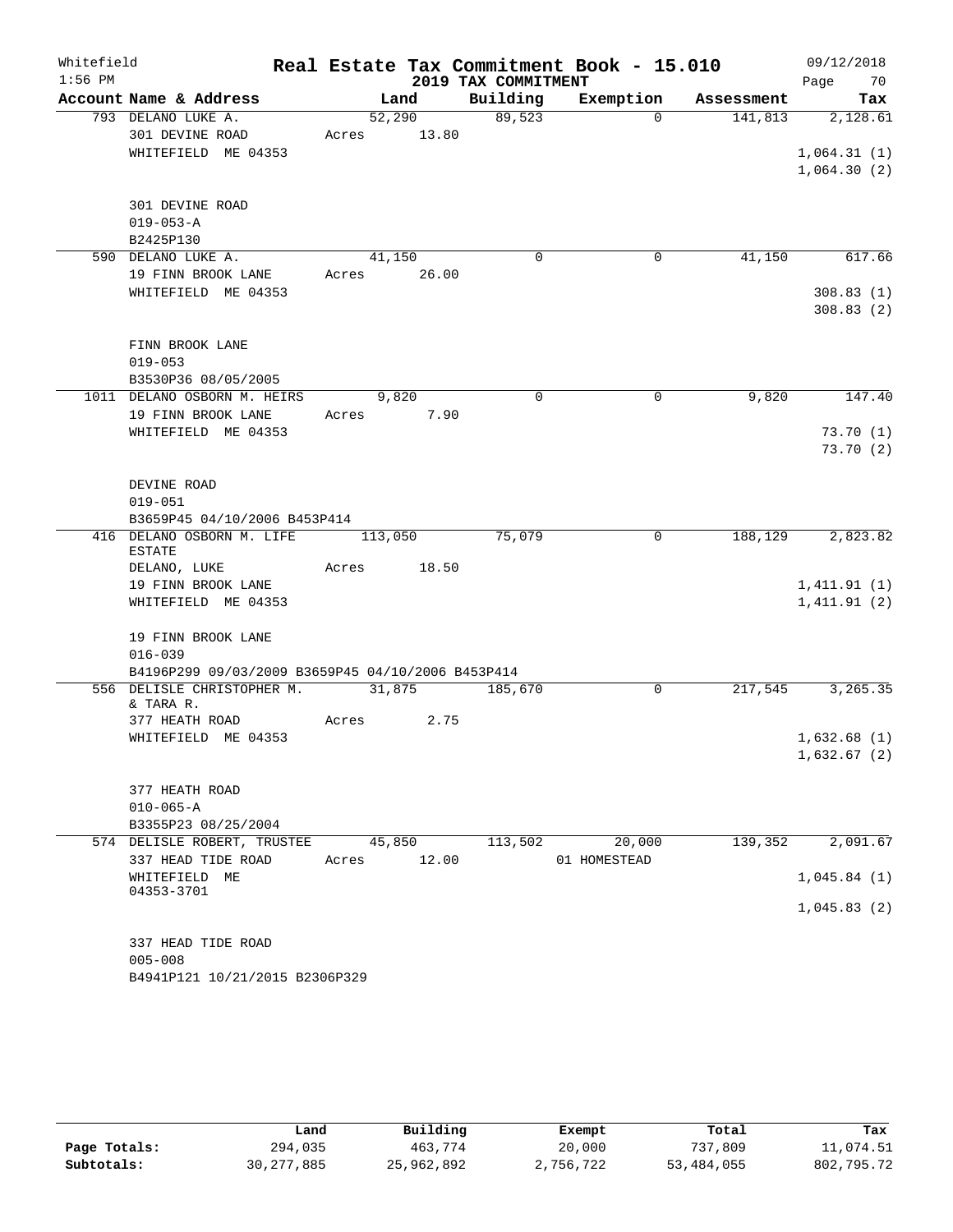| Whitefield |                                                    |       |         |       |                     | Real Estate Tax Commitment Book - 15.010 |            | 09/12/2018             |
|------------|----------------------------------------------------|-------|---------|-------|---------------------|------------------------------------------|------------|------------------------|
| $1:56$ PM  |                                                    |       |         |       | 2019 TAX COMMITMENT |                                          |            | Page<br>71             |
|            | Account Name & Address                             |       |         | Land  | Building            | Exemption                                | Assessment | Tax                    |
|            | 472 DELISLE ROBERT,<br>TRUSTEES                    |       | 20, 300 |       | $\Omega$            | $\Omega$                                 | 20, 300    | 304.70                 |
|            | 337 HEAD TIDE ROAD<br>WHITEFIELD ME                | Acres |         | 1.70  |                     |                                          |            | 152.35(1)              |
|            | 04353-3701                                         |       |         |       |                     |                                          |            | 152.35(2)              |
|            | HEAD TIDE ROAD<br>$005 - 018 - A$                  |       |         |       |                     |                                          |            |                        |
|            | B4941P121 10/21/2015 B4028P94 05/22/2008 B2306P329 |       |         |       |                     |                                          |            |                        |
|            | 649 DELISLE, CHRISTOPHER                           |       | 43,750  |       | 0                   | 0                                        | 43,750     | 656.69                 |
|            | DELISLE, TARA                                      | Acres |         | 30.00 |                     |                                          |            |                        |
|            | 377 HEATH ROAD<br>WHITEFIELD ME 04353              |       |         |       |                     |                                          |            | 328.35(1)<br>328.34(2) |
|            |                                                    |       |         |       |                     |                                          |            |                        |
|            | HEATH ROAD                                         |       |         |       |                     |                                          |            |                        |
|            | $011 - 001$                                        |       |         |       |                     |                                          |            |                        |
|            | B5179P58 09/05/2017                                |       |         |       |                     |                                          |            |                        |
|            | 744 DELISLE, CHRISTOPHER                           |       | 15,500  |       | $\Omega$            | 0                                        | 15,500     | 232.65                 |
|            | DELISLE, TARA                                      | Acres |         | 15.00 |                     |                                          |            |                        |
|            | 377 HEATH ROAD                                     |       |         |       |                     |                                          |            | 116.33(1)              |
|            | WHITEFIELD ME 04353                                |       |         |       |                     |                                          |            | 116.32(2)              |
|            | HEATH ROAD                                         |       |         |       |                     |                                          |            |                        |
|            | $011 - 016$                                        |       |         |       |                     |                                          |            |                        |
|            | B5179P60 09/05/2017                                |       |         |       |                     |                                          |            |                        |
|            | 1672 DELOREY DAVID R.                              |       | 32,670  |       | 83,426              | 26,000                                   | 90,096     | 1,352.34               |
|            | 16 COWBOY LANE                                     | Acres |         | 3.28  |                     | 01 HOMESTEAD                             |            |                        |
|            | WHITEFIELD ME 04353                                |       |         |       |                     | 12 VET $2-27-61 = 8-5-64$                |            | 676.17(1)              |
|            |                                                    |       |         |       |                     |                                          |            | 676.17(2)              |
|            | 16 COWBOY LANE                                     |       |         |       |                     |                                          |            |                        |
|            | $020 - 005 - E$                                    |       |         |       |                     |                                          |            |                        |
|            | B4936P280 10/07/2015 B3336P154 08/04/2004          |       |         |       |                     |                                          |            |                        |
| 1119       | DELVECCHIO JOHN R. &                               |       | 52,900  |       | 152,301             | 20,000                                   | 185, 201   | 2,779.87               |
|            | * BARBARA W.                                       | Acres |         | 21.00 |                     | 01 HOMESTEAD                             |            |                        |
|            | 358 WISCASSET ROAD                                 |       |         |       |                     |                                          |            | 1,389.94(1)            |
|            | WHITEFIELD ME 04353                                |       |         |       |                     |                                          |            | 1,389.93(2)            |
|            | 358 WISCASSET ROAD                                 |       |         |       |                     |                                          |            |                        |
|            | $004 - 016$                                        |       |         |       |                     |                                          |            |                        |
|            | B1450P171                                          |       |         |       |                     |                                          |            |                        |
|            | 458 DEMERCHANT (GRANDSOULT)<br>KATHLEEN E.         |       | 23,825  |       | $\Omega$            | $\Omega$                                 | 23,825     | 357.61                 |
|            | 113 PINECREST ROAD                                 | Acres |         | 4.05  |                     |                                          |            |                        |
|            | PORTLAND ME 04102                                  |       |         |       |                     |                                          |            | 178.81(1)              |
|            |                                                    |       |         |       |                     |                                          |            | 178.80(2)              |
|            |                                                    |       |         |       |                     |                                          |            |                        |
|            | GARDINER ROAD                                      |       |         |       |                     |                                          |            |                        |
|            | $012 - 038 - C$                                    |       |         |       |                     |                                          |            |                        |
|            | B4129P2 04/16/2009 B2186P338                       |       |         |       |                     |                                          |            |                        |

|              | Land       | Building     | Exempt    | Total      | Tax         |
|--------------|------------|--------------|-----------|------------|-------------|
| Page Totals: | 188,945    | 235,727      | 46,000    | 378,672    | 5,683.86    |
| Subtotals:   | 30,466,830 | 26, 198, 619 | 2,802,722 | 53,862,727 | 808, 479.58 |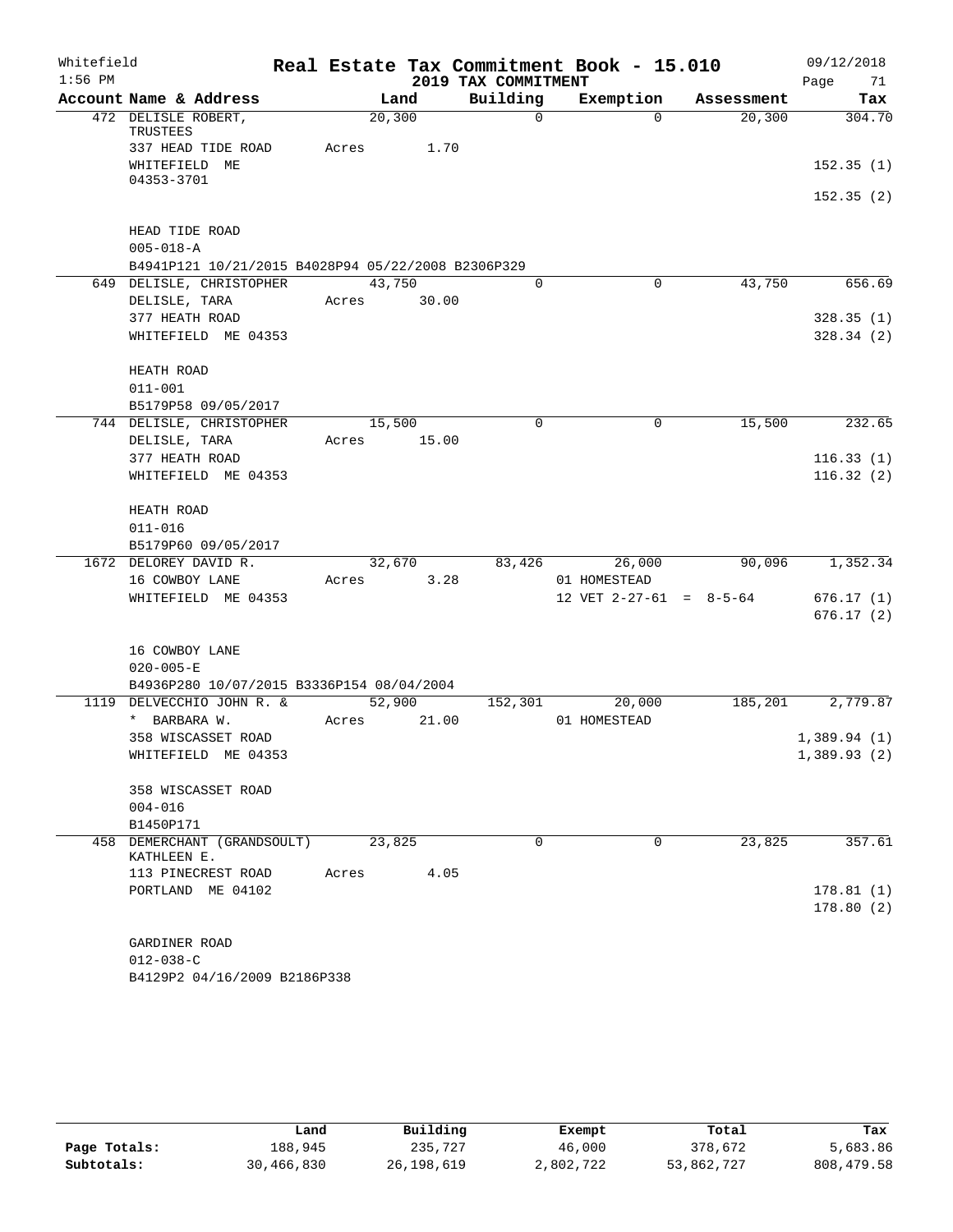| Whitefield<br>$1:56$ PM |                                           |            |        |            | 2019 TAX COMMITMENT | Real Estate Tax Commitment Book - 15.010 |              | 09/12/2018        |
|-------------------------|-------------------------------------------|------------|--------|------------|---------------------|------------------------------------------|--------------|-------------------|
|                         | Account Name & Address                    |            |        | Land       | Building            | Exemption                                | Assessment   | Page<br>72<br>Tax |
|                         | 333 DEMERCHANT JEAN                       |            | 34,800 |            | 104,874             | 20,000                                   | 119,674      | 1,796.31          |
|                         | 493 GARDINER ROAD                         |            | Acres  | 4.70       |                     | 01 HOMESTEAD                             |              |                   |
|                         | WHITEFIELD ME 04353                       |            |        |            |                     |                                          |              | 898.16 (1)        |
|                         |                                           |            |        |            |                     |                                          |              | 898.15 (2)        |
|                         |                                           |            |        |            |                     |                                          |              |                   |
|                         | 493 GARDINER ROAD                         |            |        |            |                     |                                          |              |                   |
|                         | $012 - 038 - A$                           |            |        |            |                     |                                          |              |                   |
|                         | B940P30                                   |            |        |            |                     |                                          |              |                   |
|                         | 148 DEMERS FAMILY TRUST                   |            | 31,970 |            | $\mathbf 0$         | 0                                        | 31,970       | 479.87            |
|                         | JOSHUA, SUSAN, RONALD                     |            | Acres  | 13.40      |                     |                                          |              |                   |
|                         | TRUSTEES                                  |            |        |            |                     |                                          |              |                   |
|                         | 141 MAIN STREET                           |            |        |            |                     |                                          |              | 239.94(1)         |
|                         | WHITEFIELD ME 04353                       |            |        |            |                     |                                          |              | 239.93(2)         |
|                         |                                           |            |        |            |                     |                                          |              |                   |
|                         | HUNTS MEADOW ROAD                         |            |        |            |                     |                                          |              |                   |
|                         | $015 - 047$                               |            |        |            |                     |                                          |              |                   |
|                         | 920 DEMERS RONALD J. &                    |            | 30,000 |            | 25,283              | 20,000                                   | 35,283       | 529.60            |
|                         | SUSAN                                     |            |        |            |                     |                                          |              |                   |
|                         | 141 MAIN STREET                           |            | Acres  | 0.19       |                     | 01 HOMESTEAD                             |              |                   |
|                         | WHITEFIELD ME 04353                       |            |        |            |                     |                                          |              | 264.80(1)         |
|                         |                                           |            |        |            |                     |                                          |              | 264.80(2)         |
|                         |                                           |            |        |            |                     |                                          |              |                   |
|                         | 141 MAIN STREET                           |            |        |            |                     |                                          |              |                   |
|                         | $022 - 014$                               |            |        |            |                     |                                          |              |                   |
|                         | B1686P139                                 |            |        |            |                     |                                          |              |                   |
|                         | 958 DENHAM ARTHUR & ELAINE                |            | 32,550 |            | 58,336              | 26,000                                   | 64,886       | 973.94            |
|                         | 230 PITTSTON ROAD                         |            | Acres  | 3.20       |                     | 05 VET EXEMPTION                         |              |                   |
|                         | WHITEFIELD ME 04353                       |            |        |            |                     | 01 HOMESTEAD                             |              | 486.97 (1)        |
|                         |                                           |            |        |            |                     |                                          |              | 486.97 (2)        |
|                         |                                           |            |        |            |                     |                                          |              |                   |
|                         | 230 PITTSTON ROAD                         |            |        |            |                     |                                          |              |                   |
|                         | $004 - 048$                               |            |        |            |                     |                                          |              |                   |
|                         | 1391 DENHAM ROY                           |            | 54,842 |            | 116,888             | 20,000                                   | 151,730      | 2, 277.47         |
|                         | 309 WISCASSET ROAD                        |            | Acres  | 31.68      |                     | 01 HOMESTEAD                             |              |                   |
|                         | WHITEFIELD ME 04353                       |            |        |            |                     |                                          |              | 1, 138.74(1)      |
|                         |                                           |            |        |            |                     |                                          |              | 1, 138.73(2)      |
|                         |                                           |            |        |            |                     |                                          |              |                   |
|                         |                                           |            |        |            |                     |                                          |              |                   |
|                         | 309 WISCASSET ROAD                        |            |        |            |                     |                                          |              |                   |
|                         | $004 - 018$                               |            |        |            |                     |                                          |              |                   |
|                         | B3150P60                                  |            |        |            |                     |                                          |              |                   |
|                         | 78 DERECKTOR ELIZABETH &<br>PETER BROWN   |            | 47,915 |            | 76,222              | 0                                        | 124,137      | 1,863.30          |
|                         | 557 HEAD TIDE ROAD                        |            | Acres  | 25.70      |                     |                                          |              |                   |
|                         | WHITEFIELD ME 04353                       |            |        |            |                     |                                          |              | 931.65(1)         |
|                         |                                           |            |        |            |                     |                                          |              | 931.65(2)         |
|                         |                                           |            |        |            |                     |                                          |              |                   |
|                         |                                           |            |        |            |                     |                                          |              |                   |
|                         | 557 HEAD TIDE ROAD                        |            |        |            |                     |                                          |              |                   |
|                         | $002 - 006$                               |            |        |            |                     |                                          |              |                   |
|                         | B4024P194 07/02/2008 B1554P273            |            |        |            |                     |                                          |              |                   |
|                         | 1475 DERECKTOR ELIZABETH &<br>PETER BROWN |            | 14,943 |            | $\Omega$            | 0                                        | 14,943       | 224.29            |
|                         | 557 HEAD TIDE ROAD                        |            | Acres  | 42.80      |                     |                                          |              |                   |
|                         | WHITEFIELD ME 04353                       |            |        |            |                     |                                          |              | 112.15(1)         |
|                         |                                           |            |        |            |                     |                                          |              | 112.14(2)         |
|                         |                                           |            |        |            |                     |                                          |              |                   |
|                         | HEAD TIDE ROAD                            |            |        |            |                     |                                          |              |                   |
|                         | $002 - 011$                               |            |        |            |                     |                                          |              |                   |
|                         | B4024P194 07/02/2008                      |            |        |            |                     |                                          |              |                   |
|                         |                                           |            |        |            |                     |                                          |              |                   |
|                         |                                           | Land       |        | Building   |                     | Exempt                                   | Total        | Tax               |
| Page Totals:            |                                           | 247,020    |        | 381,603    |                     | 86,000                                   | 542,623      | 8,144.78          |
| Subtotals:              |                                           | 30,713,850 |        | 26,580,222 |                     | 2,888,722                                | 54, 405, 350 | 816,624.36        |
|                         |                                           |            |        |            |                     |                                          |              |                   |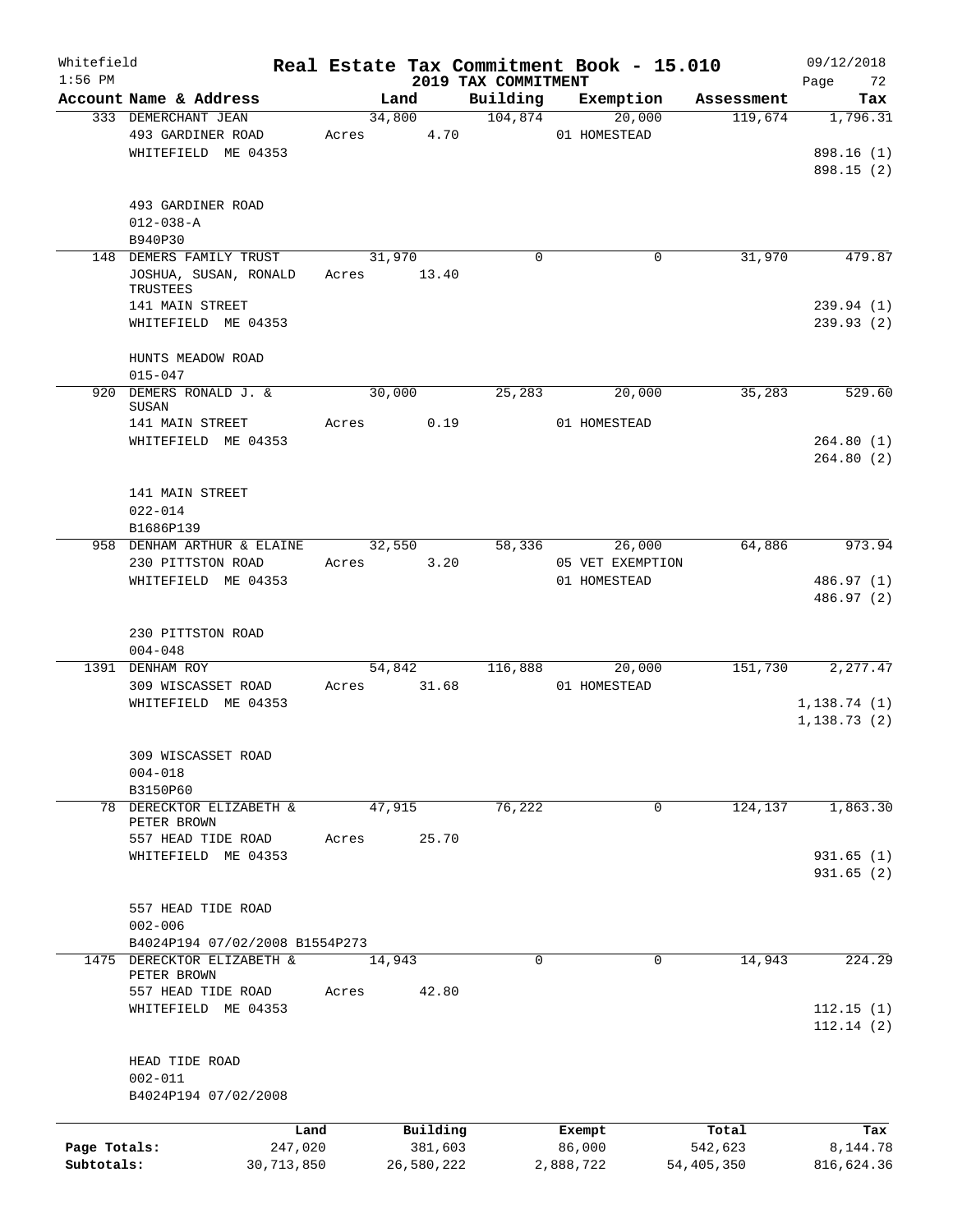| 2019 TAX COMMITMENT<br>Page 73<br>Building<br>Account Name & Address<br>Land<br>Exemption<br>Assessment<br>Tax<br>59,365<br>$\overline{0}$<br>59,365<br>1377 DETRAGLIA KATEY FORD<br>$\Omega$<br>891.07<br>FAMILY TRUST<br>DETRAGLIA FRANK A.<br>Acres<br>84.00<br>17 PINE HILL LANE<br>445.54(1)<br>SUDBURY MA 01776<br>445.53(2)<br>HEATH ROAD<br>$007 - 060$<br>B4739P38 12/04/2013 B4739P37 12/04/2013 B1346P330<br>44,762<br>105,978 1,590.73<br>81,216<br>20,000<br>1240 DIKET LINWOOD T.<br>372 TOWNHOUSE ROAD<br>Acres 10.64<br>01 HOMESTEAD<br>WHITEFIELD ME 04353<br>795.37(1)<br>795.36(2)<br>372 TOWNHOUSE ROAD<br>$010 - 017 - F$<br>B4096P73 02/05/2009 B2384P228<br>26,426<br>1127 DINSMORE RAYMOND, JR.<br>$\Omega$<br>$\mathbf 0$<br>26,426<br>25 ELEANOR DRIVE<br>Acres 6.47<br>SEEKONK MA 02771<br>HOWE ROAD<br>$020 - 004 - C$<br>B3069P118<br>198,298<br>77,950<br>146,348<br>26,000<br>533 DIXON GWYN B.<br>151 HOWE ROAD<br>84.00<br>01 HOMESTEAD<br>Acres<br>05 VET EXEMPTION<br>WHITEFIELD ME 04353<br>151 HOWE ROAD<br>$017 - 015$<br>B919P27<br>46,650<br>75,517<br>$\mathsf{O}$<br>1095 DMITRIEFF JASON<br>479 VIGUE ROAD<br>13.00<br>Acres<br>WHITEFIELD ME 04353<br>479 VIGUE ROAD<br>$019 - 045$ | Whitefield |  |  | Real Estate Tax Commitment Book - 15.010 | 09/12/2018 |
|---------------------------------------------------------------------------------------------------------------------------------------------------------------------------------------------------------------------------------------------------------------------------------------------------------------------------------------------------------------------------------------------------------------------------------------------------------------------------------------------------------------------------------------------------------------------------------------------------------------------------------------------------------------------------------------------------------------------------------------------------------------------------------------------------------------------------------------------------------------------------------------------------------------------------------------------------------------------------------------------------------------------------------------------------------------------------------------------------------------------------------------------------------------------------------------------------------------------------------|------------|--|--|------------------------------------------|------------|
|                                                                                                                                                                                                                                                                                                                                                                                                                                                                                                                                                                                                                                                                                                                                                                                                                                                                                                                                                                                                                                                                                                                                                                                                                                 | $1:56$ PM  |  |  |                                          |            |
|                                                                                                                                                                                                                                                                                                                                                                                                                                                                                                                                                                                                                                                                                                                                                                                                                                                                                                                                                                                                                                                                                                                                                                                                                                 |            |  |  |                                          |            |
|                                                                                                                                                                                                                                                                                                                                                                                                                                                                                                                                                                                                                                                                                                                                                                                                                                                                                                                                                                                                                                                                                                                                                                                                                                 |            |  |  |                                          |            |
|                                                                                                                                                                                                                                                                                                                                                                                                                                                                                                                                                                                                                                                                                                                                                                                                                                                                                                                                                                                                                                                                                                                                                                                                                                 |            |  |  |                                          |            |
|                                                                                                                                                                                                                                                                                                                                                                                                                                                                                                                                                                                                                                                                                                                                                                                                                                                                                                                                                                                                                                                                                                                                                                                                                                 |            |  |  |                                          |            |
|                                                                                                                                                                                                                                                                                                                                                                                                                                                                                                                                                                                                                                                                                                                                                                                                                                                                                                                                                                                                                                                                                                                                                                                                                                 |            |  |  |                                          |            |
|                                                                                                                                                                                                                                                                                                                                                                                                                                                                                                                                                                                                                                                                                                                                                                                                                                                                                                                                                                                                                                                                                                                                                                                                                                 |            |  |  |                                          |            |
|                                                                                                                                                                                                                                                                                                                                                                                                                                                                                                                                                                                                                                                                                                                                                                                                                                                                                                                                                                                                                                                                                                                                                                                                                                 |            |  |  |                                          |            |
|                                                                                                                                                                                                                                                                                                                                                                                                                                                                                                                                                                                                                                                                                                                                                                                                                                                                                                                                                                                                                                                                                                                                                                                                                                 |            |  |  |                                          |            |
|                                                                                                                                                                                                                                                                                                                                                                                                                                                                                                                                                                                                                                                                                                                                                                                                                                                                                                                                                                                                                                                                                                                                                                                                                                 |            |  |  |                                          |            |
|                                                                                                                                                                                                                                                                                                                                                                                                                                                                                                                                                                                                                                                                                                                                                                                                                                                                                                                                                                                                                                                                                                                                                                                                                                 |            |  |  |                                          |            |
|                                                                                                                                                                                                                                                                                                                                                                                                                                                                                                                                                                                                                                                                                                                                                                                                                                                                                                                                                                                                                                                                                                                                                                                                                                 |            |  |  |                                          |            |
|                                                                                                                                                                                                                                                                                                                                                                                                                                                                                                                                                                                                                                                                                                                                                                                                                                                                                                                                                                                                                                                                                                                                                                                                                                 |            |  |  |                                          |            |
|                                                                                                                                                                                                                                                                                                                                                                                                                                                                                                                                                                                                                                                                                                                                                                                                                                                                                                                                                                                                                                                                                                                                                                                                                                 |            |  |  |                                          |            |
| 396.65<br>198.33(1)<br>198.32(2)<br>2,976.45<br>1,488.23(1)<br>1,488.22(2)<br>122, 167 1, 833. 73<br>916.87(1)<br>916.86(2)                                                                                                                                                                                                                                                                                                                                                                                                                                                                                                                                                                                                                                                                                                                                                                                                                                                                                                                                                                                                                                                                                                     |            |  |  |                                          |            |
|                                                                                                                                                                                                                                                                                                                                                                                                                                                                                                                                                                                                                                                                                                                                                                                                                                                                                                                                                                                                                                                                                                                                                                                                                                 |            |  |  |                                          |            |
|                                                                                                                                                                                                                                                                                                                                                                                                                                                                                                                                                                                                                                                                                                                                                                                                                                                                                                                                                                                                                                                                                                                                                                                                                                 |            |  |  |                                          |            |
|                                                                                                                                                                                                                                                                                                                                                                                                                                                                                                                                                                                                                                                                                                                                                                                                                                                                                                                                                                                                                                                                                                                                                                                                                                 |            |  |  |                                          |            |
|                                                                                                                                                                                                                                                                                                                                                                                                                                                                                                                                                                                                                                                                                                                                                                                                                                                                                                                                                                                                                                                                                                                                                                                                                                 |            |  |  |                                          |            |
|                                                                                                                                                                                                                                                                                                                                                                                                                                                                                                                                                                                                                                                                                                                                                                                                                                                                                                                                                                                                                                                                                                                                                                                                                                 |            |  |  |                                          |            |
|                                                                                                                                                                                                                                                                                                                                                                                                                                                                                                                                                                                                                                                                                                                                                                                                                                                                                                                                                                                                                                                                                                                                                                                                                                 |            |  |  |                                          |            |
|                                                                                                                                                                                                                                                                                                                                                                                                                                                                                                                                                                                                                                                                                                                                                                                                                                                                                                                                                                                                                                                                                                                                                                                                                                 |            |  |  |                                          |            |
|                                                                                                                                                                                                                                                                                                                                                                                                                                                                                                                                                                                                                                                                                                                                                                                                                                                                                                                                                                                                                                                                                                                                                                                                                                 |            |  |  |                                          |            |
|                                                                                                                                                                                                                                                                                                                                                                                                                                                                                                                                                                                                                                                                                                                                                                                                                                                                                                                                                                                                                                                                                                                                                                                                                                 |            |  |  |                                          |            |
|                                                                                                                                                                                                                                                                                                                                                                                                                                                                                                                                                                                                                                                                                                                                                                                                                                                                                                                                                                                                                                                                                                                                                                                                                                 |            |  |  |                                          |            |
|                                                                                                                                                                                                                                                                                                                                                                                                                                                                                                                                                                                                                                                                                                                                                                                                                                                                                                                                                                                                                                                                                                                                                                                                                                 |            |  |  |                                          |            |
|                                                                                                                                                                                                                                                                                                                                                                                                                                                                                                                                                                                                                                                                                                                                                                                                                                                                                                                                                                                                                                                                                                                                                                                                                                 |            |  |  |                                          |            |
|                                                                                                                                                                                                                                                                                                                                                                                                                                                                                                                                                                                                                                                                                                                                                                                                                                                                                                                                                                                                                                                                                                                                                                                                                                 |            |  |  |                                          |            |
|                                                                                                                                                                                                                                                                                                                                                                                                                                                                                                                                                                                                                                                                                                                                                                                                                                                                                                                                                                                                                                                                                                                                                                                                                                 |            |  |  |                                          |            |
|                                                                                                                                                                                                                                                                                                                                                                                                                                                                                                                                                                                                                                                                                                                                                                                                                                                                                                                                                                                                                                                                                                                                                                                                                                 |            |  |  |                                          |            |
|                                                                                                                                                                                                                                                                                                                                                                                                                                                                                                                                                                                                                                                                                                                                                                                                                                                                                                                                                                                                                                                                                                                                                                                                                                 |            |  |  |                                          |            |
|                                                                                                                                                                                                                                                                                                                                                                                                                                                                                                                                                                                                                                                                                                                                                                                                                                                                                                                                                                                                                                                                                                                                                                                                                                 |            |  |  |                                          |            |
|                                                                                                                                                                                                                                                                                                                                                                                                                                                                                                                                                                                                                                                                                                                                                                                                                                                                                                                                                                                                                                                                                                                                                                                                                                 |            |  |  |                                          |            |
|                                                                                                                                                                                                                                                                                                                                                                                                                                                                                                                                                                                                                                                                                                                                                                                                                                                                                                                                                                                                                                                                                                                                                                                                                                 |            |  |  |                                          |            |
|                                                                                                                                                                                                                                                                                                                                                                                                                                                                                                                                                                                                                                                                                                                                                                                                                                                                                                                                                                                                                                                                                                                                                                                                                                 |            |  |  |                                          |            |
| B4556P22 08/07/2012 B4556P19 08/07/2012 B4213P202<br>10/19/2009 B1414P226                                                                                                                                                                                                                                                                                                                                                                                                                                                                                                                                                                                                                                                                                                                                                                                                                                                                                                                                                                                                                                                                                                                                                       |            |  |  |                                          |            |
| 30,250<br>$\Omega$<br>30,250<br>454.05<br>$\Omega$<br>300 DMITRIEFF JASON                                                                                                                                                                                                                                                                                                                                                                                                                                                                                                                                                                                                                                                                                                                                                                                                                                                                                                                                                                                                                                                                                                                                                       |            |  |  |                                          |            |
| 479 VIGUE ROAD<br>5.00<br>Acres                                                                                                                                                                                                                                                                                                                                                                                                                                                                                                                                                                                                                                                                                                                                                                                                                                                                                                                                                                                                                                                                                                                                                                                                 |            |  |  |                                          |            |
| WHITEFIELD ME 04353<br>227.03(1)                                                                                                                                                                                                                                                                                                                                                                                                                                                                                                                                                                                                                                                                                                                                                                                                                                                                                                                                                                                                                                                                                                                                                                                                |            |  |  |                                          |            |
| 227.02(2)                                                                                                                                                                                                                                                                                                                                                                                                                                                                                                                                                                                                                                                                                                                                                                                                                                                                                                                                                                                                                                                                                                                                                                                                                       |            |  |  |                                          |            |
|                                                                                                                                                                                                                                                                                                                                                                                                                                                                                                                                                                                                                                                                                                                                                                                                                                                                                                                                                                                                                                                                                                                                                                                                                                 |            |  |  |                                          |            |
| VIGUE ROAD                                                                                                                                                                                                                                                                                                                                                                                                                                                                                                                                                                                                                                                                                                                                                                                                                                                                                                                                                                                                                                                                                                                                                                                                                      |            |  |  |                                          |            |
| $019 - 046$                                                                                                                                                                                                                                                                                                                                                                                                                                                                                                                                                                                                                                                                                                                                                                                                                                                                                                                                                                                                                                                                                                                                                                                                                     |            |  |  |                                          |            |
| B4556P22 08/07/2012 B4556P19 08/07/2012 B4213P202<br>10/19/2009 B1414P228                                                                                                                                                                                                                                                                                                                                                                                                                                                                                                                                                                                                                                                                                                                                                                                                                                                                                                                                                                                                                                                                                                                                                       |            |  |  |                                          |            |

|              | Land       | Building   | Exempt    | Total      | Tax        |
|--------------|------------|------------|-----------|------------|------------|
| Page Totals: | 285,403    | 303,081    | 46,000    | 542,484    | 8,142.68   |
| Subtotals:   | 30,999,253 | 26,883,303 | 2,934,722 | 54,947,834 | 824,767.04 |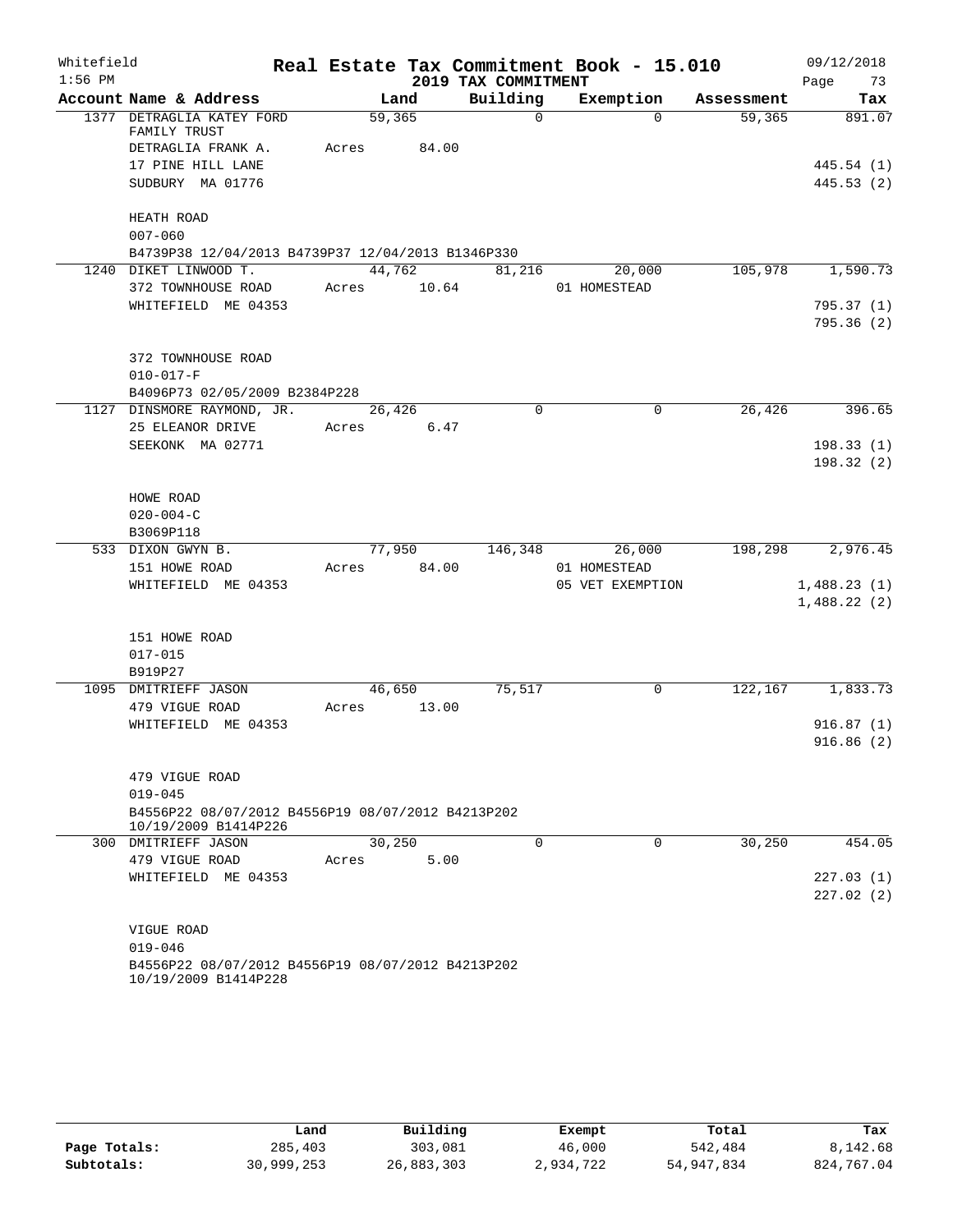| Whitefield |                                                    |       |        |             | Real Estate Tax Commitment Book - 15.010 |              |          |            | 09/12/2018   |           |
|------------|----------------------------------------------------|-------|--------|-------------|------------------------------------------|--------------|----------|------------|--------------|-----------|
| $1:56$ PM  |                                                    |       |        |             | 2019 TAX COMMITMENT                      |              |          |            | Page         | 74        |
|            | Account Name & Address                             |       | Land   |             | Building                                 | Exemption    |          | Assessment |              | Tax       |
|            | 970 DOAK DAWN M. & TOBY A.                         |       | 30,750 |             | 56,820                                   |              | $\Omega$ | 87,570     |              | 1,314.43  |
|            | 156 AUGUSTA ROAD                                   |       |        | Acres 2.00  |                                          |              |          |            |              |           |
|            | WHITEFIELD ME 04353                                |       |        |             |                                          |              |          |            |              | 657.22(1) |
|            |                                                    |       |        |             |                                          |              |          |            |              | 657.21(2) |
|            | 156 AUGUSTA ROAD                                   |       |        |             |                                          |              |          |            |              |           |
|            | $018 - 020 - E$                                    |       |        |             |                                          |              |          |            |              |           |
|            | B3300P270 05/25/2004                               |       |        |             |                                          |              |          |            |              |           |
|            | 1201 DONAHUE, CHARLENE P                           |       |        | 45,970      | 114,482                                  |              | 20,000   | 140,452    |              | 2,108.18  |
|            | MASON, BRIAN S                                     |       |        | Acres 18.40 |                                          | 01 HOMESTEAD |          |            |              |           |
|            | 460 MILLS ROAD                                     |       |        |             |                                          |              |          |            | 1,054.09(1)  |           |
|            | WHITEFIELD ME 04353                                |       |        |             |                                          |              |          |            | 1,054.09(2)  |           |
|            | 460 MILLS ROAD                                     |       |        |             |                                          |              |          |            |              |           |
|            | $020 - 030$                                        |       |        |             |                                          |              |          |            |              |           |
|            | B5175P21 08/23/2017                                |       |        |             |                                          |              |          |            |              |           |
|            | 500 DONAHUE, CHARLENE P                            |       | 28,450 |             | $\Omega$                                 |              | $\Omega$ | 28,450     |              | 427.03    |
|            | MASON, BRIAN S                                     | Acres |        | 9.00        |                                          |              |          |            |              |           |
|            | 460 MILLS ROAD                                     |       |        |             |                                          |              |          |            |              | 213.52(1) |
|            | WHITEFIELD ME 04353                                |       |        |             |                                          |              |          |            |              | 213.51(2) |
|            | MILLS ROAD                                         |       |        |             |                                          |              |          |            |              |           |
|            | $020 - 044$                                        |       |        |             |                                          |              |          |            |              |           |
|            | B5175P21 08/23/2017                                |       |        |             |                                          |              |          |            |              |           |
|            | 1166 DONOVAN WILLIAM J. II & 35,000                |       |        |             | 40,885                                   |              | 0        | 75,885     |              | 1,139.03  |
|            | JANET<br>PO BOX 821                                | Acres |        | 0.41        |                                          |              |          |            |              |           |
|            | GARDINER ME 04345                                  |       |        |             |                                          |              |          |            |              | 569.52(1) |
|            |                                                    |       |        |             |                                          |              |          |            |              | 569.51(2) |
|            | 13 HORNPOUT LANE                                   |       |        |             |                                          |              |          |            |              |           |
|            | $028 - 005$                                        |       |        |             |                                          |              |          |            |              |           |
|            | B1255P50                                           |       |        |             |                                          |              |          |            |              |           |
|            | 522 DONOVAN WILLIAM J. II & 37,570<br><b>JANET</b> |       |        |             | 137,560                                  |              | 20,000   | 155,130    |              | 2,328.50  |
|            | PO BOX 821                                         | Acres |        | 7.90        |                                          | 01 HOMESTEAD |          |            |              |           |
|            | GARDINER ME 04345                                  |       |        |             |                                          |              |          |            | 1,164.25(1)  |           |
|            |                                                    |       |        |             |                                          |              |          |            | 1, 164.25(2) |           |
|            | 25 NO. HUNTS MEADOW                                |       |        |             |                                          |              |          |            |              |           |
|            | <b>ROAD</b><br>$015 - 032$                         |       |        |             |                                          |              |          |            |              |           |
|            | 1844 DOOLEY EDWARD A. &                            |       | 22,085 |             | $\Omega$                                 |              | $\Omega$ | 22,085     |              | 331.50    |
|            | VICTORIA A.                                        |       |        |             |                                          |              |          |            |              |           |
|            | * TRUMAN-DOOLEY                                    | Acres |        | 2.89        |                                          |              |          |            |              |           |
|            | 811 EIGHTH TERRACE                                 |       |        |             |                                          |              |          |            |              | 165.75(1) |
|            | PALM BEACH GARDENS FL<br>33418                     |       |        |             |                                          |              |          |            |              | 165.75(2) |
|            |                                                    |       |        |             |                                          |              |          |            |              |           |
|            | JOYS POND LANE<br>$012 - 009 - A$                  |       |        |             |                                          |              |          |            |              |           |
|            | B4157P2 06/12/2009                                 |       |        |             |                                          |              |          |            |              |           |
|            |                                                    |       |        |             |                                          |              |          |            |              |           |

|              | Land       | Building     | Exempt    | Total      | Tax          |
|--------------|------------|--------------|-----------|------------|--------------|
| Page Totals: | 199,825    | 349,747      | 40,000    | 509,572    | 7,648.67     |
| Subtotals:   | 31,199,078 | 27, 233, 050 | 2,974,722 | 55,457,406 | 832, 415. 71 |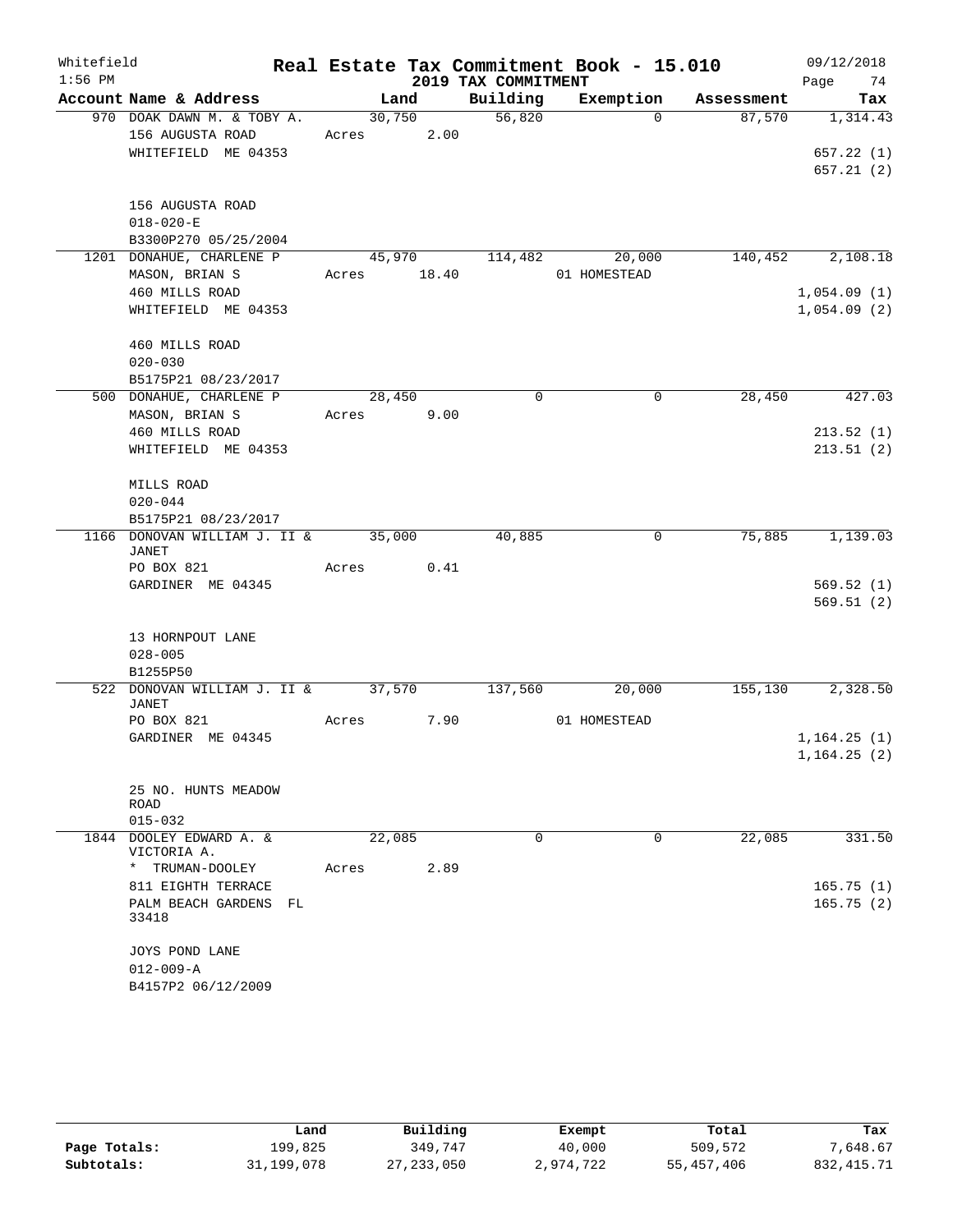| Whitefield<br>$1:56$ PM    |                                                                                        |         |                       | 2019 TAX COMMITMENT | Real Estate Tax Commitment Book - 15.010 |                         | 09/12/2018<br>Page<br>75     |
|----------------------------|----------------------------------------------------------------------------------------|---------|-----------------------|---------------------|------------------------------------------|-------------------------|------------------------------|
|                            | Account Name & Address                                                                 |         | Land                  | Building            | Exemption                                | Assessment              | Tax                          |
|                            | 761 DOWDY PHILLIP J. &<br>JENNIFER L.<br>489 MILLS ROAD                                | Acres   | 36,530<br>6.60        | 138,218             | 20,000<br>01 HOMESTEAD                   | 154,748                 | 2,322.77                     |
|                            | WHITEFIELD ME 04353                                                                    |         |                       |                     |                                          |                         | 1, 161.39(1)<br>1, 161.38(2) |
|                            | 489 MILLS ROAD<br>$020 - 042$                                                          |         |                       |                     |                                          |                         |                              |
|                            | B4104P11 02/24/2009 B3560P88 09/25/2005                                                |         |                       |                     |                                          |                         |                              |
|                            | 620 DOWLING JAMES &<br>FLORENCE<br>47 COOKSON LANE                                     | Acres   | 30,150<br>1.60        | 62,672              | 20,000<br>01 HOMESTEAD                   | 72,822                  | 1,093.06                     |
|                            | WHITEFIELD ME 04353                                                                    |         |                       |                     |                                          |                         | 546.53(1)<br>546.53(2)       |
|                            | 47 COOKSON LANE<br>$020 - 048$<br>B1290P354                                            |         |                       |                     |                                          |                         |                              |
|                            | 1338 DOWLING JESSICA                                                                   |         | 33,420                | 115,207             | $\mathbf 0$                              | 148,627                 | 2,230.89                     |
|                            | 35 TOWNHOUSE ROAD                                                                      | Acres   | 3.78                  |                     |                                          |                         |                              |
|                            | WHITEFIELD ME 04353                                                                    |         |                       |                     |                                          |                         | 1, 115.45(1)<br>1, 115.44(2) |
|                            | 35 TOWNHOUSE ROAD<br>$013 - 013$<br>B4768P233 04/02/2014 B4750P148 01/16/2014 B3407P81 |         |                       |                     |                                          |                         |                              |
|                            | 12/09/2004<br>511 DOWNS ROGER                                                          |         | 95,250                | 233,665             | 20,000                                   | 308,915                 | 4,636.81                     |
|                            | 327 HUNTS MEADOW ROAD<br>WHITEFIELD ME 04353                                           |         | Acres 107.00          |                     | 01 HOMESTEAD                             |                         | 2,318.41(1)                  |
|                            |                                                                                        |         |                       |                     |                                          |                         | 2,318.40(2)                  |
|                            | 327 HUNTS MEADOW ROAD<br>$015 - 049$                                                   |         |                       |                     |                                          |                         |                              |
|                            | 1867 DOWNS ROGER C., SR.                                                               |         | 21,500<br>2.50        | $\Omega$            | $\Omega$                                 | 21,500                  | 322.71                       |
|                            | 327 HUNTS MEADOW ROAD<br>WHITEFIELD ME 04341                                           | Acres   |                       |                     |                                          |                         | 161.36(1)<br>161.35(2)       |
|                            | HUNTS MEADOW ROAD<br>$012 - 024 - E$<br>B5148P42 06/16/2017                            |         |                       |                     |                                          |                         |                              |
|                            | 780 DOYON MARC                                                                         |         | 33,660                | 157,970             | 20,000                                   | 171,630                 | 2,576.17                     |
|                            | 16 STONE HOUSE COURT                                                                   | Acres   | 3.94                  |                     | 01 HOMESTEAD                             |                         |                              |
|                            | WHITEFIELD ME 04353                                                                    |         |                       |                     |                                          |                         | 1,288.09(1)<br>1,288.08(2)   |
|                            | 16 STONE HOUSE COURT<br>$016 - 040 - F$                                                |         |                       |                     |                                          |                         |                              |
|                            | B3929P140 10/31/2007<br>849 DOYON MARC & BABY GLEN                                     |         | 20,720                | $\mathbf 0$         | 0                                        | 20,720                  | 311.01                       |
|                            | 16 STONE HOUSE COURT                                                                   | Acres   | 1.98                  |                     |                                          |                         |                              |
|                            | WHITEFIELD ME 04353                                                                    |         |                       |                     |                                          |                         | 155.51(1)<br>155.50(2)       |
|                            | STONE HOUSE COURT<br>$016 - 040 - E$                                                   |         |                       |                     |                                          |                         |                              |
|                            | B4711P273 09/17/2013 B3550P125 08/29/2005                                              |         |                       |                     |                                          |                         |                              |
|                            |                                                                                        | Land    | Building              |                     | Exempt                                   | Total                   | Tax                          |
| Page Totals:<br>Subtotals: | 31, 470, 308                                                                           | 271,230 | 707,732<br>27,940,782 |                     | 80,000<br>3,054,722                      | 898,962<br>56, 356, 368 | 13,493.42<br>845,909.13      |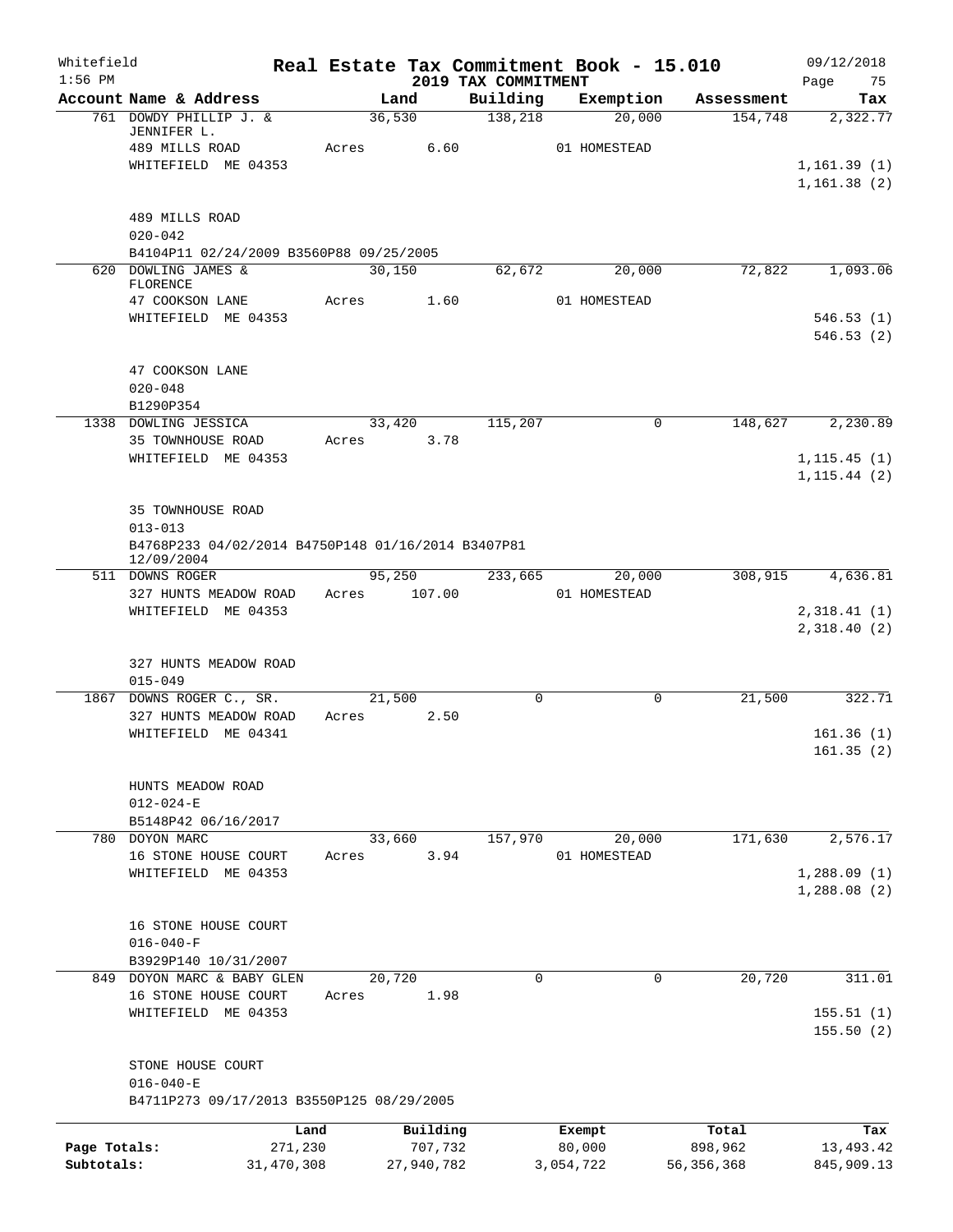| Whitefield<br>$1:56$ PM |                                           |        |            | Real Estate Tax Commitment Book - 15.010<br>2019 TAX COMMITMENT |              |          |              | 09/12/2018<br>Page<br>76   |
|-------------------------|-------------------------------------------|--------|------------|-----------------------------------------------------------------|--------------|----------|--------------|----------------------------|
|                         | Account Name & Address                    |        | Land       | Building                                                        | Exemption    |          | Assessment   | Tax                        |
|                         | 955 DROLET BETHANY & ROGER<br>М.          |        | 49, 317    | 170,956                                                         |              | 20,000   | 200, 273     | 3,006.10                   |
|                         | 230 ROCKLAND ROAD                         | Acres  | 23.18      |                                                                 | 01 HOMESTEAD |          |              |                            |
|                         | WHITEFIELD ME 04353                       |        |            |                                                                 |              |          |              | 1,503.05(1)                |
|                         |                                           |        |            |                                                                 |              |          |              | 1,503.05(2)                |
|                         | 230 ROCKLAND ROAD                         |        |            |                                                                 |              |          |              |                            |
|                         | $021 - 007$                               |        |            |                                                                 |              |          |              |                            |
|                         | B4412P23 06/24/2011 B2884P82              |        |            |                                                                 |              |          |              |                            |
|                         | 659 DUBE GERARD M. & SANDRA<br>Α.         | 49,980 |            | 116,137                                                         |              | 20,000   | 146,117      | 2,193.22                   |
|                         | 116 DEVINE ROAD                           | Acres  | 24.20      |                                                                 | 01 HOMESTEAD |          |              |                            |
|                         | WHITEFIELD ME 04353                       |        |            |                                                                 |              |          |              | 1,096.61(1)<br>1,096.61(2) |
|                         | 116 DEVINE ROAD                           |        |            |                                                                 |              |          |              |                            |
|                         | $016 - 011$                               |        |            |                                                                 |              |          |              |                            |
|                         | B1418P167                                 |        |            |                                                                 |              |          |              |                            |
|                         | 1416 DUBE KAREN M. & MICHAEL<br>R.        | 31,200 |            | 17,006                                                          |              | 0        | 48,206       | 723.57                     |
|                         | 94 AUGUSTA ROAD                           | Acres  | 2.30       |                                                                 |              |          |              |                            |
|                         | WHITEFIELD ME 04353                       |        |            |                                                                 |              |          |              | 361.79(1)                  |
|                         |                                           |        |            |                                                                 |              |          |              | 361.78(2)                  |
|                         | 94 AUGUSTA ROAD                           |        |            |                                                                 |              |          |              |                            |
|                         | $018 - 014 - A$                           |        |            |                                                                 |              |          |              |                            |
|                         | B2256P94                                  |        |            |                                                                 |              |          |              |                            |
|                         | 1729 DULAC DAWN & GILLES                  | 43,466 |            | 189,257                                                         |              | 20,000   | 212,723      | 3,192.97                   |
|                         | 188 DEVINE ROAD                           | Acres  | 15.27      |                                                                 | 01 HOMESTEAD |          |              |                            |
|                         | WHITEFIELD ME 04353                       |        |            |                                                                 |              |          |              | 1,596.49(1)<br>1,596.48(2) |
|                         |                                           |        |            |                                                                 |              |          |              |                            |
|                         | 188 DEVINE ROAD<br>$016 - 013 - H$        |        |            |                                                                 |              |          |              |                            |
|                         | B3317P26 06/25/2004 B3317P22 06/25/2004   |        |            |                                                                 |              |          |              |                            |
|                         | 593 DUMAS RONALD                          |        | 0          | 14,058                                                          |              | 0        | 14,058       | 211.01                     |
|                         | 50 JUNIPER LANE                           |        |            |                                                                 |              |          |              |                            |
|                         | WHITEFIELD ME 04353                       |        |            |                                                                 |              |          |              | 105.51(1)                  |
|                         |                                           |        |            |                                                                 |              |          |              | 105.50(2)                  |
|                         | 50 JUNIPER LANE                           |        |            |                                                                 |              |          |              |                            |
|                         | $018 - 030 - A - 30N$                     |        |            |                                                                 |              |          |              |                            |
|                         | 227 DUMAS STEVEN                          | 20,780 |            | $\mathbf 0$                                                     |              | $\Omega$ | 20,780       | 311.91                     |
|                         | 64 JUNIPER LAND                           | Acres  | 2.02       |                                                                 |              |          |              |                            |
|                         | WHITEFIELD ME 04353                       |        |            |                                                                 |              |          |              | 155.96(1)<br>155.95(2)     |
|                         |                                           |        |            |                                                                 |              |          |              |                            |
|                         | 64 JUNIPER LANE                           |        |            |                                                                 |              |          |              |                            |
|                         | $018 - 030 - A - 4$                       |        |            |                                                                 |              |          |              |                            |
|                         | B3641P146 03/01/2006                      |        |            |                                                                 |              |          |              |                            |
|                         | 38 DUMAS STEVEN A.                        | 53,165 |            | 133,836                                                         |              | 0        | 187,001      | 2,806.89                   |
|                         | 34 JUNIPER LANE                           | Acres  | 5.11       |                                                                 |              |          |              |                            |
|                         | WHITEFIELD ME 04353                       |        |            |                                                                 |              |          |              | 1,403.45(1)<br>1,403.44(2) |
|                         | 34 JUNIPER LANE                           |        |            |                                                                 |              |          |              |                            |
|                         | $018 - 030 - A - 3$                       |        |            |                                                                 |              |          |              |                            |
|                         | B6942P308 03/01/2006 B3641P146 03/01/2006 |        |            |                                                                 |              |          |              |                            |
|                         | Land                                      |        | Building   |                                                                 | Exempt       |          | Total        | Tax                        |
| Page Totals:            | 247,908                                   |        | 641,250    |                                                                 | 60,000       |          | 829,158      | 12,445.67                  |
| Subtotals:              | 31,718,216                                |        | 28,582,032 |                                                                 | 3, 114, 722  |          | 57, 185, 526 | 858, 354.80                |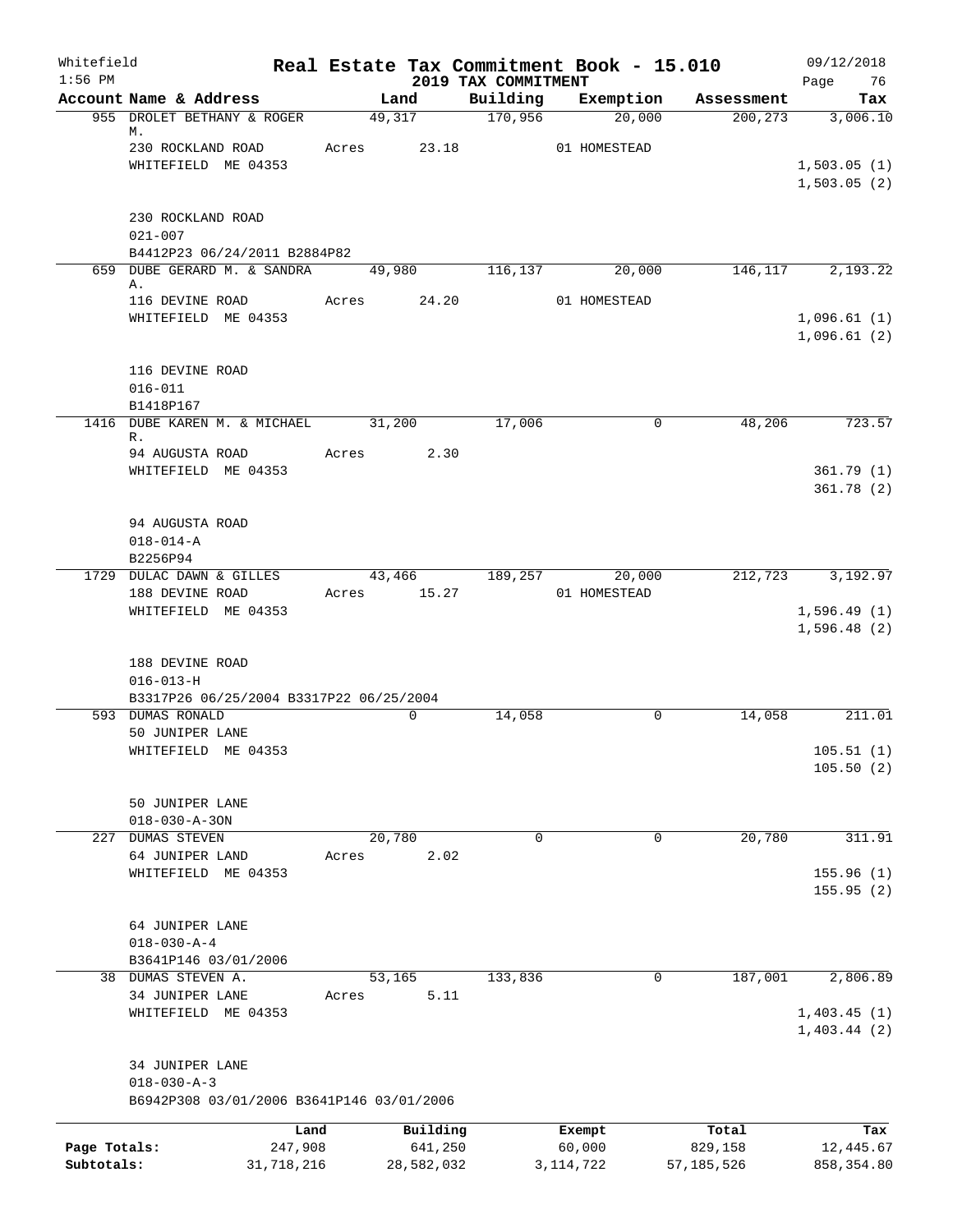| Whitefield |                                                   |       |         |                     | Real Estate Tax Commitment Book - 15.010 |            | 09/12/2018               |
|------------|---------------------------------------------------|-------|---------|---------------------|------------------------------------------|------------|--------------------------|
| $1:56$ PM  |                                                   |       |         | 2019 TAX COMMITMENT |                                          |            | 77<br>Page               |
|            | Account Name & Address                            |       | Land    | Building            | Exemption                                | Assessment | Tax                      |
|            | 1692 DUMAS WILLIAM                                |       | 30,750  | 16,631              | $\Omega$                                 | 47,381     | 711.19                   |
|            | 58 JUNIPER LANE                                   | Acres | 2.00    |                     |                                          |            |                          |
|            | WHITEFIELD ME 04353                               |       |         |                     |                                          |            | 355.60(1)                |
|            |                                                   |       |         |                     |                                          |            | 355.59(2)                |
|            | 58 JUNIPER LANE                                   |       |         |                     |                                          |            |                          |
|            | $018 - 030 - A - 2$                               |       |         |                     |                                          |            |                          |
|            | B3541P99 08/24/2005                               |       |         |                     |                                          |            |                          |
|            | 1221 DUMONT SHAWN W.                              |       | 30,345  | 25,172              | 0                                        | 55,517     | 833.31                   |
|            | 41 PITTSTON ROAD                                  | Acres | 1.73    |                     |                                          |            |                          |
|            | WHITEFIELD ME 04353                               |       |         |                     |                                          |            | 416.66(1)                |
|            |                                                   |       |         |                     |                                          |            | 416.65(2)                |
|            |                                                   |       |         |                     |                                          |            |                          |
|            | 41 PITTSTON ROAD                                  |       |         |                     |                                          |            |                          |
|            | $030 - 013$                                       |       |         |                     |                                          |            |                          |
|            | B4233P268 12/16/2009 B1768P104                    |       |         |                     |                                          |            |                          |
|            | 1272 DUNCAN FREDERICK &<br><b>NANCY</b>           |       | 100,010 | $\Omega$            | $\Omega$                                 | 100,010    | 1,501.15                 |
|            | * DUNCAN RONALD &<br>HELENE                       | Acres | 201.00  |                     |                                          |            |                          |
|            | 10 VATERS HIDEAWAY                                |       |         |                     |                                          |            | 750.58(1)                |
|            | JEFFERSON ME 04348                                |       |         |                     |                                          |            | 750.57(2)                |
|            |                                                   |       |         |                     |                                          |            |                          |
|            | SENOTT ROAD                                       |       |         |                     |                                          |            |                          |
|            | $017 - 043$                                       |       |         |                     |                                          |            |                          |
|            | B848P245                                          |       |         |                     |                                          |            |                          |
| 389        | <b>DUNCAN FREDERICK &amp;</b><br><b>NANCY</b>     |       | 18,570  | 22,090              | 0                                        | 40,660     | 610.31                   |
|            | 10 VATERS HIDEAWAY                                | Acres | 1.88    |                     |                                          |            |                          |
|            | JEFFERSON ME 04348                                |       |         |                     |                                          |            | 305.16(1)                |
|            |                                                   |       |         |                     |                                          |            | 305.15(2)                |
|            |                                                   |       |         |                     |                                          |            |                          |
|            | 255 SENOTT ROAD                                   |       |         |                     |                                          |            |                          |
|            | $017 - 043 - A$                                   |       |         |                     |                                          |            |                          |
|            | B848P245 07/22/1975                               |       |         |                     |                                          |            |                          |
|            | 433 DUNCAN HELENE                                 |       | 36,154  | 109,176             | 26,000                                   | 119,330    | 1,791.14                 |
|            | 67 HILTON ROAD<br>WHITEFIELD ME 04353             | Acres | 6.13    |                     | 01 HOMESTEAD<br>05 VET EXEMPTION         |            |                          |
|            |                                                   |       |         |                     |                                          |            | 895.57 (1)<br>895.57 (2) |
|            |                                                   |       |         |                     |                                          |            |                          |
|            | 67 HILTON ROAD                                    |       |         |                     |                                          |            |                          |
|            | $027 - 002$                                       |       |         |                     |                                          |            |                          |
|            | B760P27                                           |       |         |                     |                                          |            |                          |
|            | 249 DUNN AVERY                                    |       | 130,010 | 179,988             | 26,000                                   | 283,998    | 4,262.81                 |
|            | 333 VIGUE ROAD                                    | Acres | 154.26  |                     | 05 VET EXEMPTION                         |            |                          |
|            | WHITEFIELD ME 04353                               |       |         |                     | 01 HOMESTEAD                             |            | 2, 131.41(1)             |
|            |                                                   |       |         |                     |                                          |            | 2,131.40(2)              |
|            |                                                   |       |         |                     |                                          |            |                          |
|            | 333 VIGUE ROAD                                    |       |         |                     |                                          |            |                          |
|            | $016 - 041$                                       |       |         |                     |                                          |            |                          |
|            | B3879P25 07/12/2007 B3469P55 04/21/2005 B2450P157 |       |         |                     |                                          |            |                          |

|              | Land       | Building   | Exempt    | Total      | Tax        |
|--------------|------------|------------|-----------|------------|------------|
| Page Totals: | 345,839    | 353,057    | 52,000    | 646,896    | 9,709.91   |
| Subtotals:   | 32,064,055 | 28,935,089 | 3,166,722 | 57,832,422 | 868,064.71 |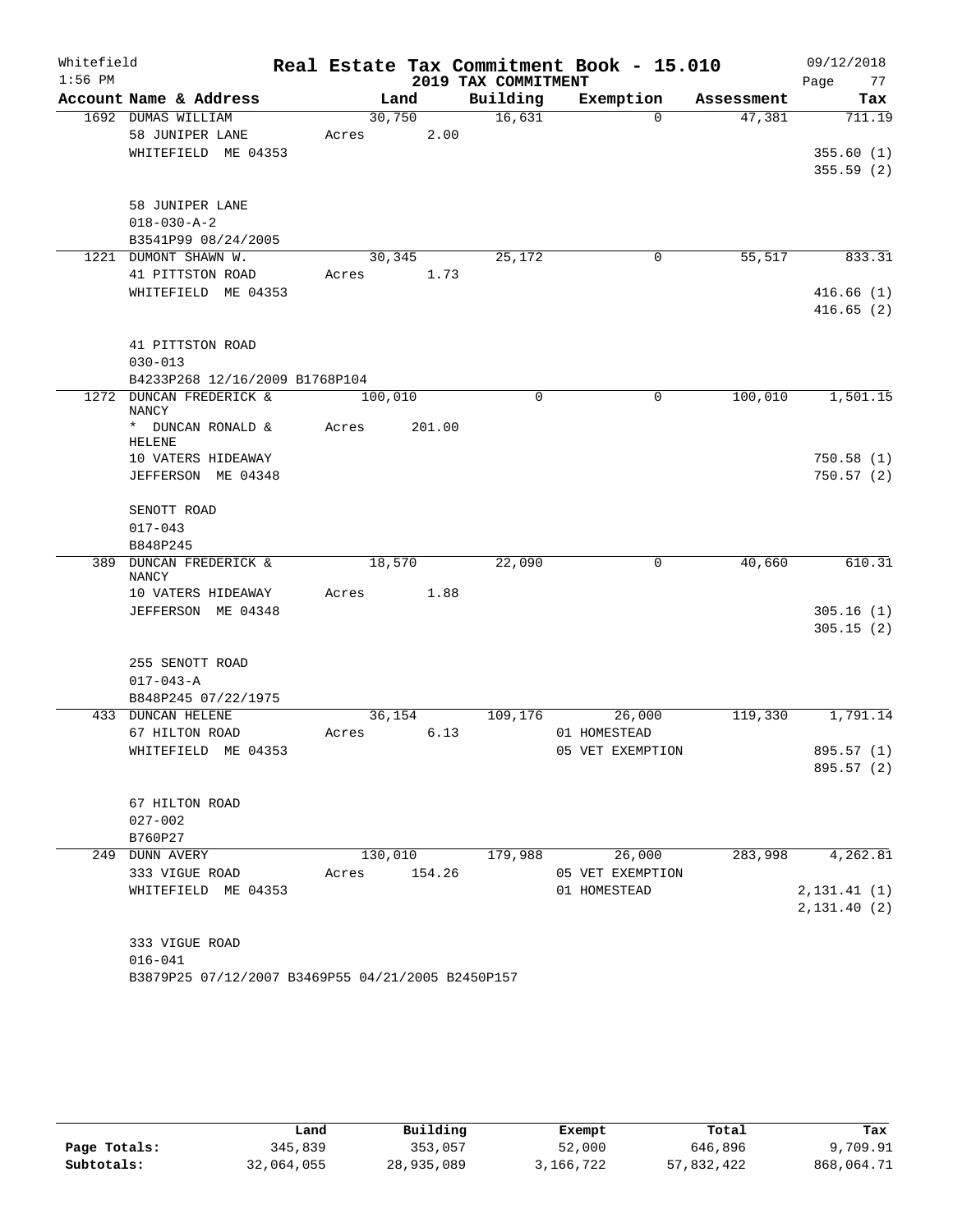| Whitefield |                                                                             |             |        |                     | Real Estate Tax Commitment Book - 15.010 |            | 09/12/2018                 |
|------------|-----------------------------------------------------------------------------|-------------|--------|---------------------|------------------------------------------|------------|----------------------------|
| $1:56$ PM  |                                                                             |             |        | 2019 TAX COMMITMENT |                                          |            | 78<br>Page                 |
|            | Account Name & Address                                                      |             | Land   | Building            | Exemption                                | Assessment | Tax                        |
|            | 1684 DURRELL GENE A. & TRACY                                                |             | 35,490 | 198,906             | $\Omega$                                 | 234,396    | 3,518.28                   |
|            | 213 HUNTS MEADOW ROAD<br>PITTSTON ME 04345                                  | Acres       | 5.30   |                     |                                          |            |                            |
|            |                                                                             |             |        |                     |                                          |            | 1,759.14(1)<br>1,759.14(2) |
|            |                                                                             |             |        |                     |                                          |            |                            |
|            | 213 SO. HUNTS MEADOW                                                        |             |        |                     |                                          |            |                            |
|            | <b>ROAD</b>                                                                 |             |        |                     |                                          |            |                            |
|            | $006 - 021 - 2$                                                             |             |        |                     |                                          |            |                            |
|            | B4704P209 08/28/2013 B4704P207 08/28/2013 B4298P304<br>07/26/2010 B2869P184 |             |        |                     |                                          |            |                            |
|            | 1232 DYER III ISAAC W.,                                                     |             | 76,750 | 0                   | $\mathbf 0$                              | 76,750     | 1,152.02                   |
|            | ISAAC C. & ERIC W.                                                          |             |        |                     |                                          |            |                            |
|            | 20 UPPER NARROWS LANE                                                       | Acres 90.00 |        |                     |                                          |            |                            |
|            | WINTHROP ME 04364                                                           |             |        |                     |                                          |            | 576.01(1)                  |
|            |                                                                             |             |        |                     |                                          |            | 576.01(2)                  |
|            | HEMLOCK LANE                                                                |             |        |                     |                                          |            |                            |
|            | $004 - 044 - B$                                                             |             |        |                     |                                          |            |                            |
|            | B2972P13                                                                    |             |        |                     |                                          |            |                            |
|            | 665 DYER III ISAAC W.,                                                      |             | 67,725 | $\Omega$            | 0                                        | 67,725     | 1,016.55                   |
|            | ISAAC C. & ERIC W.                                                          |             |        |                     |                                          |            |                            |
|            | 20 UPPER NARROWS LANE<br>WINTHROP ME 04364                                  | Acres       | 71.95  |                     |                                          |            | 508.28(1)                  |
|            |                                                                             |             |        |                     |                                          |            | 508.27(2)                  |
|            |                                                                             |             |        |                     |                                          |            |                            |
|            | HEMLOCK LANE                                                                |             |        |                     |                                          |            |                            |
|            | $003 - 013$                                                                 |             |        |                     |                                          |            |                            |
|            | B2972P13                                                                    |             |        |                     |                                          |            |                            |
|            | 1124 DYER III ISAAC W.,<br>ISAAC C. & ERIC W.                               |             | 72,850 | 178,062             | $\mathbf 0$                              | 250,912    | 3,766.19                   |
|            | 20 UPPER NARROWS LANE                                                       | Acres       | 62.20  |                     |                                          |            |                            |
|            | WINTHROP ME 04364                                                           |             |        |                     |                                          |            | 1,883.10(1)                |
|            |                                                                             |             |        |                     |                                          |            | 1,883.09(2)                |
|            |                                                                             |             |        |                     |                                          |            |                            |
|            | 338 PITTSTON ROAD                                                           |             |        |                     |                                          |            |                            |
|            | $003 - 011$                                                                 |             |        |                     |                                          |            |                            |
|            | B2972P13<br>657 EASTMAN JR. GEORGE M.                                       |             | 13,100 | $\mathbf 0$         | 0                                        | 13,100     | 196.63                     |
|            | 468 NASH ROAD                                                               | Acres       | 12.00  |                     |                                          |            |                            |
|            | PITTSTON ME 04345                                                           |             |        |                     |                                          |            | 98.32 (1)                  |
|            |                                                                             |             |        |                     |                                          |            | 98.31(2)                   |
|            |                                                                             |             |        |                     |                                          |            |                            |
|            | PITTSTON TOWN LINE                                                          |             |        |                     |                                          |            |                            |
|            | $003 - 002$                                                                 |             |        |                     |                                          |            |                            |
|            | 1100 EDGAR-LARRABEE MARY L.<br>&.                                           |             | 33,750 | 94,055              | 20,000                                   | 107,805    | 1,618.15                   |
|            | * WARREN H. LARRABEE                                                        | Acres       | 4.00   |                     | 01 HOMESTEAD                             |            |                            |
|            | 176 COOPER ROAD                                                             |             |        |                     |                                          |            | 809.08 (1)                 |
|            | WHITEFIELD ME 04353                                                         |             |        |                     |                                          |            | 809.07(2)                  |
|            |                                                                             |             |        |                     |                                          |            |                            |
|            | 176 COOPER ROAD                                                             |             |        |                     |                                          |            |                            |
|            | $016 - 006 - A$                                                             |             |        |                     |                                          |            |                            |
|            | B2980P299                                                                   |             |        |                     |                                          |            |                            |

|              | Land         | Building   | Exempt    | Total      | Tax         |
|--------------|--------------|------------|-----------|------------|-------------|
| Page Totals: | 299,665      | 471,023    | 20,000    | 750,688    | 11,267.82   |
| Subtotals:   | 32, 363, 720 | 29,406,112 | 3,186,722 | 58,583,110 | 879, 332.53 |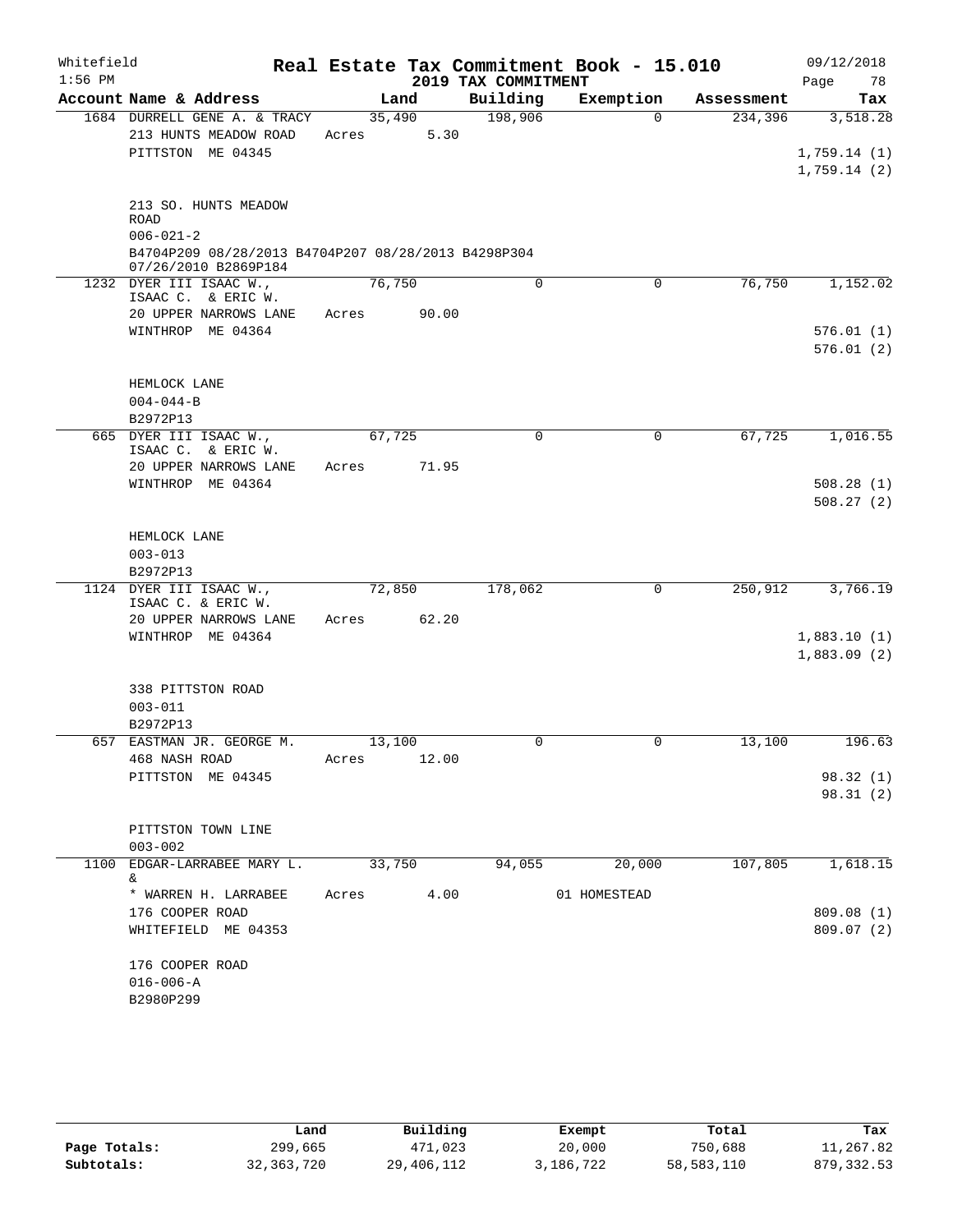| Whitefield<br>$1:56$ PM |                                                    |        |       | 2019 TAX COMMITMENT | Real Estate Tax Commitment Book - 15.010 |            | 09/12/2018<br>Page<br>79 |
|-------------------------|----------------------------------------------------|--------|-------|---------------------|------------------------------------------|------------|--------------------------|
|                         | Account Name & Address                             |        | Land  | Building            | Exemption                                | Assessment | Tax                      |
|                         | 1361 EDGECOMB VICTOR B. &                          | 30,000 |       | 46,985              | $\Omega$                                 | 76,985     | 1,155.54                 |
|                         | ANN D.<br>130 BAILEY ROAD                          | Acres  | 0.70  |                     |                                          |            |                          |
|                         | ALNA ME 04535                                      |        |       |                     |                                          |            | 577.77 (1)               |
|                         |                                                    |        |       |                     |                                          |            | 577.77(2)                |
|                         |                                                    |        |       |                     |                                          |            |                          |
|                         | 363 MILLS ROAD                                     |        |       |                     |                                          |            |                          |
|                         | $017 - 029$                                        |        |       |                     |                                          |            |                          |
|                         | B4037P209 08/06/2008                               |        |       |                     |                                          |            |                          |
|                         | 1073 EDWARDS MICHAEL P. &<br>CARMEN C.             | 30,315 |       | 107,871             | 0                                        | 138,186    | 2,074.17                 |
|                         | P. O. BOX 228                                      | Acres  | 1.71  |                     |                                          |            |                          |
|                         | COOPERS MILLS ME 04341                             |        |       |                     |                                          |            | 1,037.09(1)              |
|                         |                                                    |        |       |                     |                                          |            | 1,037.08(2)              |
|                         |                                                    |        |       |                     |                                          |            |                          |
|                         | 17 ASHFORD LANE                                    |        |       |                     |                                          |            |                          |
|                         | $020 - 010$                                        |        |       |                     |                                          |            |                          |
|                         | B4085P229 01/06/2009                               |        |       |                     |                                          |            |                          |
|                         | 282 EKHOLM ERIK & JUDITH                           | 48,130 |       | 140,763             | 20,000                                   | 168,893    | 2,535.08                 |
|                         | 44 MERIGOLD FARM LANE                              | Acres  | 14.85 |                     | 01 HOMESTEAD                             |            |                          |
|                         | WHITEFIELD ME 04353                                |        |       |                     |                                          |            | 1, 267.54(1)             |
|                         |                                                    |        |       |                     |                                          |            | 1, 267.54(2)             |
|                         | 44 MERIGOLD FARM LANE                              |        |       |                     |                                          |            |                          |
|                         | $010 - 029$                                        |        |       |                     |                                          |            |                          |
|                         | 1096 EKHOLM SUSANNA M.                             | 41,450 |       | 1,412               | 0                                        | 42,862     | 643.36                   |
|                         | C/O ERIK EKHOLM                                    | Acres  | 6.50  |                     |                                          |            |                          |
|                         | 44 MERIGOLD FARM LANE                              |        |       |                     |                                          |            | 321.68(1)                |
|                         | WHITEFIELD ME 04353                                |        |       |                     |                                          |            | 321.68(2)                |
|                         |                                                    |        |       |                     |                                          |            |                          |
|                         | 30 MERIGOLD FARM LANE                              |        |       |                     |                                          |            |                          |
|                         | $010 - 029 - A$                                    |        |       |                     |                                          |            |                          |
|                         | B1828P108                                          |        |       |                     |                                          |            |                          |
| 1581                    | ELDER JEROD M. &                                   | 32,100 |       | 94,494              | 20,000                                   | 106,594    | 1,599.98                 |
|                         | JULIANNA L.<br>8 VIGUE ROAD                        | Acres  | 2.90  |                     | 01 HOMESTEAD                             |            |                          |
|                         | WHITEFIELD ME 04353                                |        |       |                     |                                          |            | 799.99 (1)               |
|                         |                                                    |        |       |                     |                                          |            | 799.99 (2)               |
|                         |                                                    |        |       |                     |                                          |            |                          |
|                         | 8 VIGUE ROAD                                       |        |       |                     |                                          |            |                          |
|                         | $013 - 032$                                        |        |       |                     |                                          |            |                          |
|                         | B4874P189 04/08/2015 B4711P108 09/16/2013 B4711P88 |        |       |                     |                                          |            |                          |
|                         | 09/16/2013 B4010P284 05/30/2008                    |        |       |                     |                                          |            |                          |
|                         | 257 ELLIOTT CARROLL MARSON                         | 30,855 |       | 11,021              | 26,000                                   | 15,876     | 238.30                   |
|                         | ELLIOTT JUDITH                                     | Acres  | 2.07  |                     | 12 VET $2-27-61 = 8-5-64$                |            |                          |
|                         | 28 MAPLE LANE                                      |        |       |                     | 01 HOMESTEAD                             |            | 119.15(1)                |
|                         | WHITEFIELD ME 04353                                |        |       |                     |                                          |            | 119.15(2)                |
|                         | 28 MAPLE LANE                                      |        |       |                     |                                          |            |                          |
|                         | $014 - 006 - C$                                    |        |       |                     |                                          |            |                          |
|                         | B4605P256 12/14/2012 B2879P148                     |        |       |                     |                                          |            |                          |
|                         |                                                    |        |       |                     |                                          |            |                          |

|              | Land       | Building   | Exempt    | Total      | Tax        |
|--------------|------------|------------|-----------|------------|------------|
| Page Totals: | 212,850    | 402,546    | 66,000    | 549,396    | 8,246.43   |
| Subtotals:   | 32,576,570 | 29,808,658 | 3,252,722 | 59,132,506 | 887,578.96 |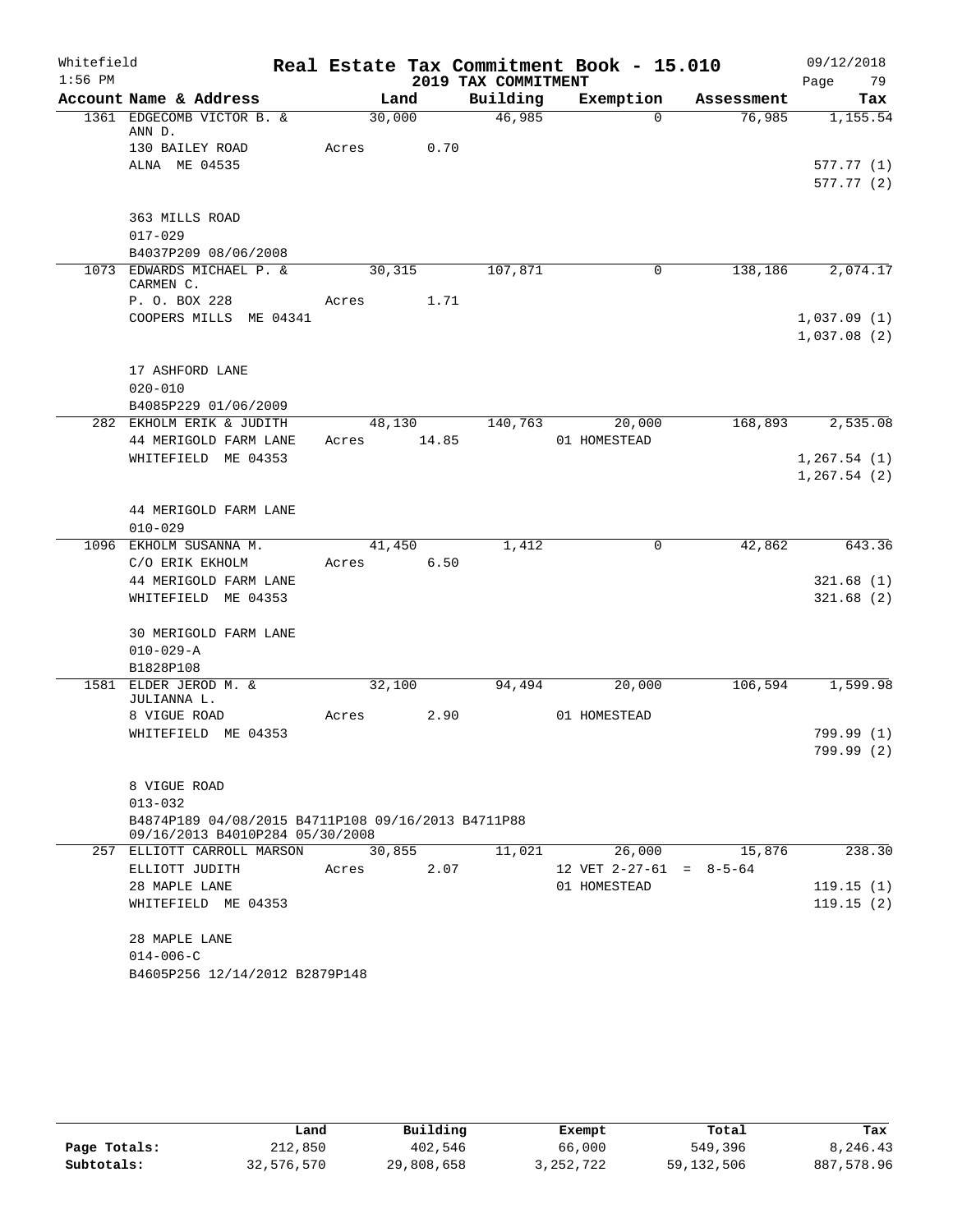| Whitefield |                                                              | Real Estate Tax Commitment Book - 15.010 |                     |                        |            | 09/12/2018               |
|------------|--------------------------------------------------------------|------------------------------------------|---------------------|------------------------|------------|--------------------------|
| $1:56$ PM  |                                                              |                                          | 2019 TAX COMMITMENT |                        |            | 80<br>Page               |
|            | Account Name & Address                                       | Land                                     | Building            | Exemption              | Assessment | Tax                      |
|            | 904 ELLIOTT DAVID C.<br>85 BENNER LANE                       | 43,690<br>9.30<br>Acres                  | 181,471             | 20,000<br>01 HOMESTEAD | 205, 161   | 3,079.47                 |
|            | WHITEFIELD ME 04353                                          |                                          |                     |                        |            | 1,539.74(1)              |
|            |                                                              |                                          |                     |                        |            | 1,539.73(2)              |
|            |                                                              |                                          |                     |                        |            |                          |
|            | 85 BENNER LANE                                               |                                          |                     |                        |            |                          |
|            | $016 - 053$                                                  |                                          |                     |                        |            |                          |
|            | B1283P106                                                    |                                          |                     |                        |            |                          |
|            | 824 ELLIOTT DAVID C.                                         | 60,525                                   | $\mathbf 0$         | 0                      | 60,525     | 908.48                   |
|            | 85 BENNER ROAD                                               | Acres 57.55                              |                     |                        |            |                          |
|            | WHITEFIELD ME 04353                                          |                                          |                     |                        |            | 454.24 (1)<br>454.24 (2) |
|            |                                                              |                                          |                     |                        |            |                          |
|            | BENNER LANE                                                  |                                          |                     |                        |            |                          |
|            | $013 - 038$                                                  |                                          |                     |                        |            |                          |
|            | B4819P192 09/18/2014 B4510P113 04/05/2012 B1334P57           |                                          |                     |                        |            |                          |
|            | 702 ELLIS JOHN J. JR.                                        | 22,250                                   | $\Omega$            | $\Omega$               | 22,250     | 333.97                   |
|            | 341 WEBBER POND ROAD                                         | Acres<br>3.00                            |                     |                        |            |                          |
|            | VASSALBORO ME 04989                                          |                                          |                     |                        |            | 166.99(1)                |
|            |                                                              |                                          |                     |                        |            | 166.98(2)                |
|            |                                                              |                                          |                     |                        |            |                          |
|            | HOWE ROAD                                                    |                                          |                     |                        |            |                          |
|            | $020 - 005 - C$<br>B4945P142 11/02/2015 B3795P179 11/30/2006 |                                          |                     |                        |            |                          |
|            | 550 ELLIS TRACY A                                            | 32,970                                   | $\mathbf 0$         | $\mathbf 0$            | 32,970     | 494.88                   |
|            | 27 MUNSEY AVENUE                                             | 8.40<br>Acres                            |                     |                        |            |                          |
|            | LIVERMORE FALLS ME                                           |                                          |                     |                        |            | 247.44 (1)               |
|            | 04254                                                        |                                          |                     |                        |            |                          |
|            |                                                              |                                          |                     |                        |            | 247.44 (2)               |
|            |                                                              |                                          |                     |                        |            |                          |
|            | EAST RIVER ROAD<br>$013 - 063$                               |                                          |                     |                        |            |                          |
|            | B4586P114 10/29/2012 B2162P14                                |                                          |                     |                        |            |                          |
|            | 1651 ELLIS TRACY A.                                          | 94,241                                   | 71,886              | 0                      | 166,127    | 2,493.57                 |
|            | 27 MUNSEY AVENUE                                             | 47.64<br>Acres                           |                     |                        |            |                          |
|            | LIVERMORE FALLS ME                                           |                                          |                     |                        |            | 1,246.79(1)              |
|            | 04254                                                        |                                          |                     |                        |            |                          |
|            |                                                              |                                          |                     |                        |            | 1,246.78(2)              |
|            | 250 EAST RIVER ROAD                                          |                                          |                     |                        |            |                          |
|            | $013 - 073$                                                  |                                          |                     |                        |            |                          |
|            | B4696P174 08/06/2013 B4686P182 08/06/2013 B4586P114          |                                          |                     |                        |            |                          |
|            | 10/29/2012 B2162P14                                          |                                          |                     |                        |            |                          |
|            | 1049 ELVIN CHARLES W. &                                      | 31,626                                   | $\Omega$            | $\Omega$               | 31,626     | 474.71                   |
|            | CHARLENE M.<br>371 HILTON ROAD                               | 12.97<br>Acres                           |                     |                        |            |                          |
|            | WHITEFIELD ME 04353                                          |                                          |                     |                        |            | 237.36(1)                |
|            |                                                              |                                          |                     |                        |            | 237.35(2)                |
|            |                                                              |                                          |                     |                        |            |                          |
|            | HILTON ROAD                                                  |                                          |                     |                        |            |                          |
|            | $011 - 042$                                                  |                                          |                     |                        |            |                          |
|            | B1254P213                                                    |                                          |                     |                        |            |                          |
|            |                                                              |                                          |                     |                        |            |                          |

|              | Land       | Building   | Exempt    | Total      | Tax          |
|--------------|------------|------------|-----------|------------|--------------|
| Page Totals: | 285,302    | 253,357    | 20,000    | 518,659    | 7,785.08     |
| Subtotals:   | 32,861,872 | 30,062,015 | 3,272,722 | 59,651,165 | 895, 364, 04 |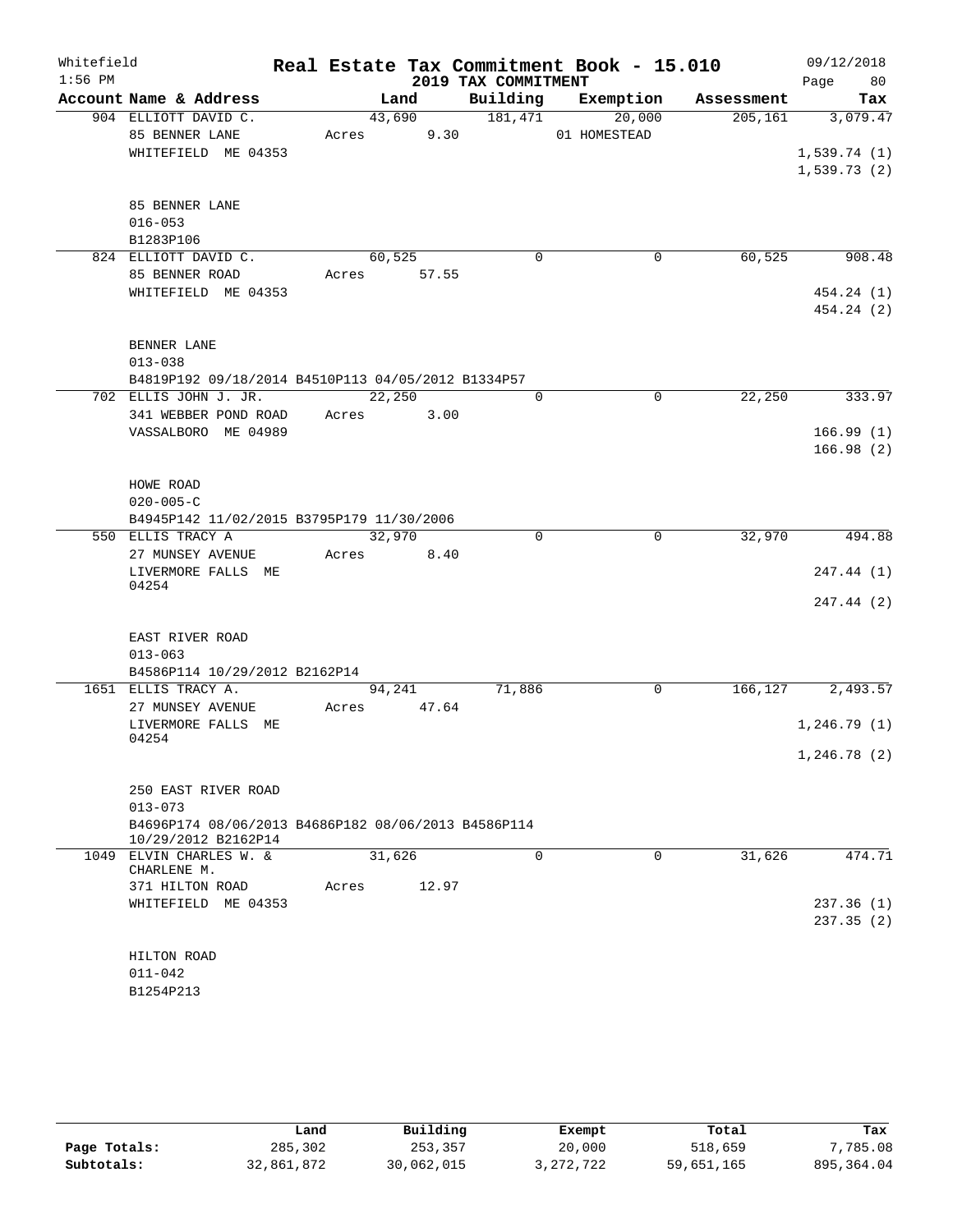| Whitefield |                                                    |        |             |                     | Real Estate Tax Commitment Book - 15.010 |            | 09/12/2018                  |
|------------|----------------------------------------------------|--------|-------------|---------------------|------------------------------------------|------------|-----------------------------|
| $1:56$ PM  |                                                    |        |             | 2019 TAX COMMITMENT |                                          |            | Page<br>81                  |
|            | Account Name & Address                             |        | Land        | Building            | Exemption                                | Assessment | Tax                         |
|            | 1017 ELVIN CHARLES W. &<br>CHARLENE M.             | 46,450 |             | 125,057             | 20,000                                   | 151,507    | 2,274.12                    |
|            | 371 HILTON ROAD                                    | Acres  | 19.00       |                     | 01 HOMESTEAD                             |            |                             |
|            | WHITEFIELD ME 04353                                |        |             |                     |                                          |            | 1,137.06(1)                 |
|            |                                                    |        |             |                     |                                          |            | 1, 137.06(2)                |
|            |                                                    |        |             |                     |                                          |            |                             |
|            | 371 HILTON ROAD                                    |        |             |                     |                                          |            |                             |
|            | $011 - 041$                                        |        |             |                     |                                          |            |                             |
|            | B874P117                                           |        |             |                     |                                          |            |                             |
|            | 1515 ELVIN CHARLES W. &<br>CHARLENE M.             | 37,042 |             | $\Omega$            | 0                                        | 37,042     | 556.00                      |
|            | 371 HILTON ROAD                                    |        | Acres 19.74 |                     |                                          |            |                             |
|            | WHITEFIELD ME 04353                                |        |             |                     |                                          |            | 278.00(1)                   |
|            |                                                    |        |             |                     |                                          |            | 278.00(2)                   |
|            |                                                    |        |             |                     |                                          |            |                             |
|            | HILTON ROAD                                        |        |             |                     |                                          |            |                             |
|            | $011 - 020 - A$                                    |        |             |                     |                                          |            |                             |
|            | B1254P213                                          |        |             |                     |                                          |            |                             |
|            | 801 ELWELL MICHAEL H.                              | 30,900 |             | 146,502             | 20,000                                   | 157,402    | 2,362.60                    |
|            | P.O. BOX 681                                       | Acres  | 2.10        |                     | 01 HOMESTEAD                             |            |                             |
|            | NEWCASTLE ME 04553                                 |        |             |                     |                                          |            | 1, 181.30(1)<br>1,181.30(2) |
|            |                                                    |        |             |                     |                                          |            |                             |
|            | 44 BRIGID LANE                                     |        |             |                     |                                          |            |                             |
|            | $006 - 002 - A$                                    |        |             |                     |                                          |            |                             |
|            | B4772P154 04/22/2014 B3128P164                     |        |             |                     |                                          |            |                             |
|            | 1718 ELWELL MICHAEL H.                             | 23,915 |             | $\Omega$            | $\mathbf 0$                              | 23,915     | 358.96                      |
|            | P.O. BOX 681                                       | Acres  | 4.11        |                     |                                          |            |                             |
|            | NEWCASTLE ME 04553                                 |        |             |                     |                                          |            | 179.48(1)                   |
|            |                                                    |        |             |                     |                                          |            | 179.48(2)                   |
|            |                                                    |        |             |                     |                                          |            |                             |
|            | BRIGID LANE                                        |        |             |                     |                                          |            |                             |
|            | $006 - 002 - D$                                    |        |             |                     |                                          |            |                             |
|            | B4772P154 04/22/2014<br>104 ELWELL STEVEN C. & JOY | 37,354 |             | 183,642             | 20,000                                   | 200,996    | 3,016.95                    |
|            | Η.                                                 |        |             |                     |                                          |            |                             |
|            | 119 HUNTS MEADOW ROAD                              | Acres  | 7.63        |                     | 01 HOMESTEAD                             |            |                             |
|            | WHITEFIELD ME 04353                                |        |             |                     |                                          |            | 1,508.48(1)                 |
|            |                                                    |        |             |                     |                                          |            | 1,508.47(2)                 |
|            |                                                    |        |             |                     |                                          |            |                             |
|            | 119 HUNTS MEADOW ROAD                              |        |             |                     |                                          |            |                             |
|            | $012 - 028 - B$                                    |        |             |                     |                                          |            |                             |
|            | B1306P130                                          |        | 30,750      |                     |                                          |            |                             |
|            | 1275 EMERSON LAURA - LT<br>C/O SHIELA TIMS         | Acres  | 2.00        |                     | 27,662 26,000<br>05 VET EXEMPTION        | 32,412     | 486.50                      |
|            | PO BOX 374                                         |        |             |                     | 01 HOMESTEAD                             |            | 243.25(1)                   |
|            | MANCHESTER ME 04351                                |        |             |                     |                                          |            | 243.25(2)                   |
|            |                                                    |        |             |                     |                                          |            |                             |
|            | 448 COOPER ROAD                                    |        |             |                     |                                          |            |                             |
|            | $015 - 018 - E$                                    |        |             |                     |                                          |            |                             |
|            | B2707P42                                           |        |             |                     |                                          |            |                             |
|            |                                                    |        |             |                     |                                          |            |                             |

|              | Land       | Building   | Exempt    | Total        | Tax         |
|--------------|------------|------------|-----------|--------------|-------------|
| Page Totals: | 206,411    | 482,863    | 86,000    | 603,274      | 9.055.13    |
| Subtotals:   | 33,068,283 | 30,544,878 | 3,358,722 | 60, 254, 439 | 904, 419.17 |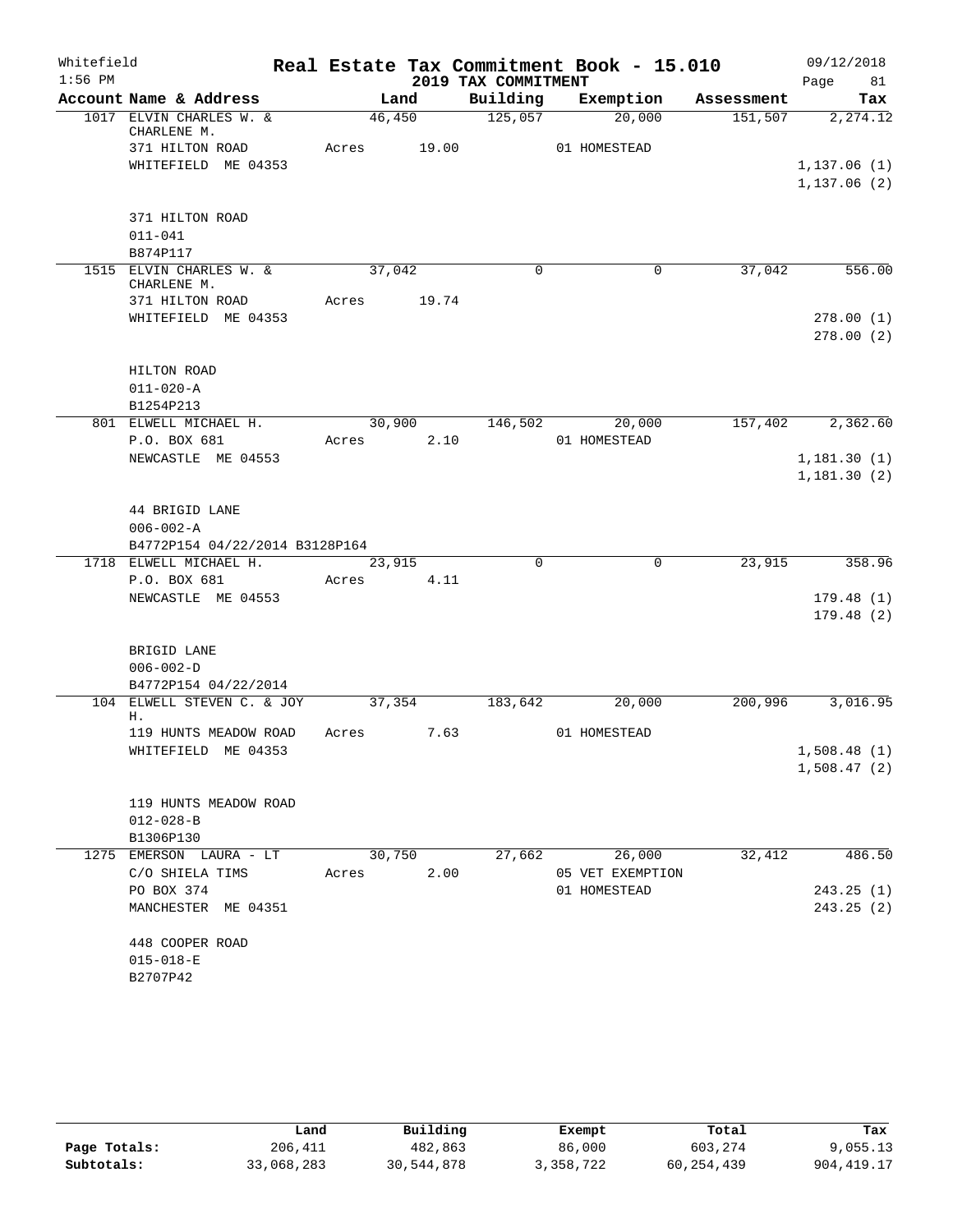| Whitefield |                                                                  |       |            |                     | Real Estate Tax Commitment Book - 15.010 |            | 09/12/2018   |
|------------|------------------------------------------------------------------|-------|------------|---------------------|------------------------------------------|------------|--------------|
| $1:56$ PM  |                                                                  |       |            | 2019 TAX COMMITMENT |                                          |            | 82<br>Page   |
|            | Account Name & Address                                           |       | Land       | Building            | Exemption                                | Assessment | Tax          |
|            | 292 EMERY MICHAEL &                                              |       | 30,750     | $\frac{137,934}{ }$ | 20,000                                   | 148,684    | 2,231.75     |
|            | <b>JEANNINE</b><br>42 HILTON ROAD                                |       | Acres 2.00 |                     | 01 HOMESTEAD                             |            |              |
|            | WHITEFIELD ME 04353                                              |       |            |                     |                                          |            | 1, 115.88(1) |
|            |                                                                  |       |            |                     |                                          |            | 1, 115.87(2) |
|            |                                                                  |       |            |                     |                                          |            |              |
|            | 42 HILTON ROAD                                                   |       |            |                     |                                          |            |              |
|            | $027 - 014$                                                      |       |            |                     |                                          |            |              |
|            | B4315P68 09/10/2010 B2921P229                                    |       |            |                     |                                          |            |              |
|            | 1756 ENGSTROM KRAIG JR.                                          |       | 26,370     | $\Omega$            | $\mathbf 0$                              | 26,370     | 395.81       |
|            | 39 COOKSON LANE                                                  | Acres | 6.40       |                     |                                          |            |              |
|            | WHITEFIELD ME 04353                                              |       |            |                     |                                          |            | 197.91(1)    |
|            |                                                                  |       |            |                     |                                          |            | 197.90(2)    |
|            | STEARNS BROOK LANE                                               |       |            |                     |                                          |            |              |
|            | $011 - 032 - 3$                                                  |       |            |                     |                                          |            |              |
|            | B3534P295 08/16/2005                                             |       |            |                     |                                          |            |              |
|            | 1441 ENGSTROM KRAIG SR.                                          |       | 30,000     | 53,551              | 20,000                                   | 63,551     | 953.90       |
|            | PAULA &                                                          |       |            |                     |                                          |            |              |
|            | * KRAIG JR.                                                      | Acres | 1.50       |                     | 01 HOMESTEAD                             |            |              |
|            | 39 COOKSON LANE                                                  |       |            |                     |                                          |            | 476.95(1)    |
|            | WHITEFIELD ME 04353                                              |       |            |                     |                                          |            | 476.95(2)    |
|            | 39 COOKSON LANE                                                  |       |            |                     |                                          |            |              |
|            | $020 - 048 - A$                                                  |       |            |                     |                                          |            |              |
|            | B3528P43 07/29/2005                                              |       |            |                     |                                          |            |              |
|            | 86 ERICKSON CASSANDRA &                                          |       | 30,000     | 26,202              | 20,000                                   | 36,202     | 543.39       |
|            | <b>JANE BARRETT</b>                                              |       |            |                     |                                          |            |              |
|            | 169 THAYER ROAD                                                  | Acres | 0.67       |                     | 01 HOMESTEAD                             |            |              |
|            | WHITEFIELD ME 04353                                              |       |            |                     |                                          |            | 271.70(1)    |
|            |                                                                  |       |            |                     |                                          |            | 271.69(2)    |
|            | 169 THAYER ROAD                                                  |       |            |                     |                                          |            |              |
|            | $001 - 029$                                                      |       |            |                     |                                          |            |              |
|            | B2600P211 09/05/2000                                             |       |            |                     |                                          |            |              |
|            | 639 EUGLEY JILL                                                  |       | 32,160     | 97,675              | 0                                        | 129,835    | 1,948.82     |
|            | 18 MEAHER LANE                                                   | Acres | 2.94       |                     |                                          |            |              |
|            | WHITEFIELD ME 04353                                              |       |            |                     |                                          |            | 974.41 (1)   |
|            |                                                                  |       |            |                     |                                          |            | 974.41(2)    |
|            |                                                                  |       |            |                     |                                          |            |              |
|            | 18 MEAHER LANE                                                   |       |            |                     |                                          |            |              |
|            | $015 - 007 - A$                                                  |       |            |                     |                                          |            |              |
|            | B4341P177 11/15/2010 B4141P246 05/18/2009 B3598P85<br>11/04/2005 |       |            |                     |                                          |            |              |
|            | 927 FAIRSERVICE MICHAEL O.                                       |       | 70,250     | 7,076               | 0                                        | 77,326     | 1,160.66     |
|            | &.                                                               |       |            |                     |                                          |            |              |
|            | * CAROLYN                                                        | Acres | 57.00      |                     |                                          |            |              |
|            | 17 HEMLOCK LANE<br>WHITEFIELD ME 04353                           |       |            |                     |                                          |            | 580.33(1)    |
|            |                                                                  |       |            |                     |                                          |            | 580.33(2)    |
|            | 17 HEMLOCK LANE                                                  |       |            |                     |                                          |            |              |
|            | $006 - 001$                                                      |       |            |                     |                                          |            |              |
|            | B4538P159 06/22/2012 B1767P352                                   |       |            |                     |                                          |            |              |

|              | Land         | Building   | Exempt    | Total      | Tax        |
|--------------|--------------|------------|-----------|------------|------------|
| Page Totals: | 219,530      | 322,438    | 60,000    | 481,968    | 7.234.33   |
| Subtotals:   | 33, 287, 813 | 30,867,316 | 3,418,722 | 60,736,407 | 911,653.50 |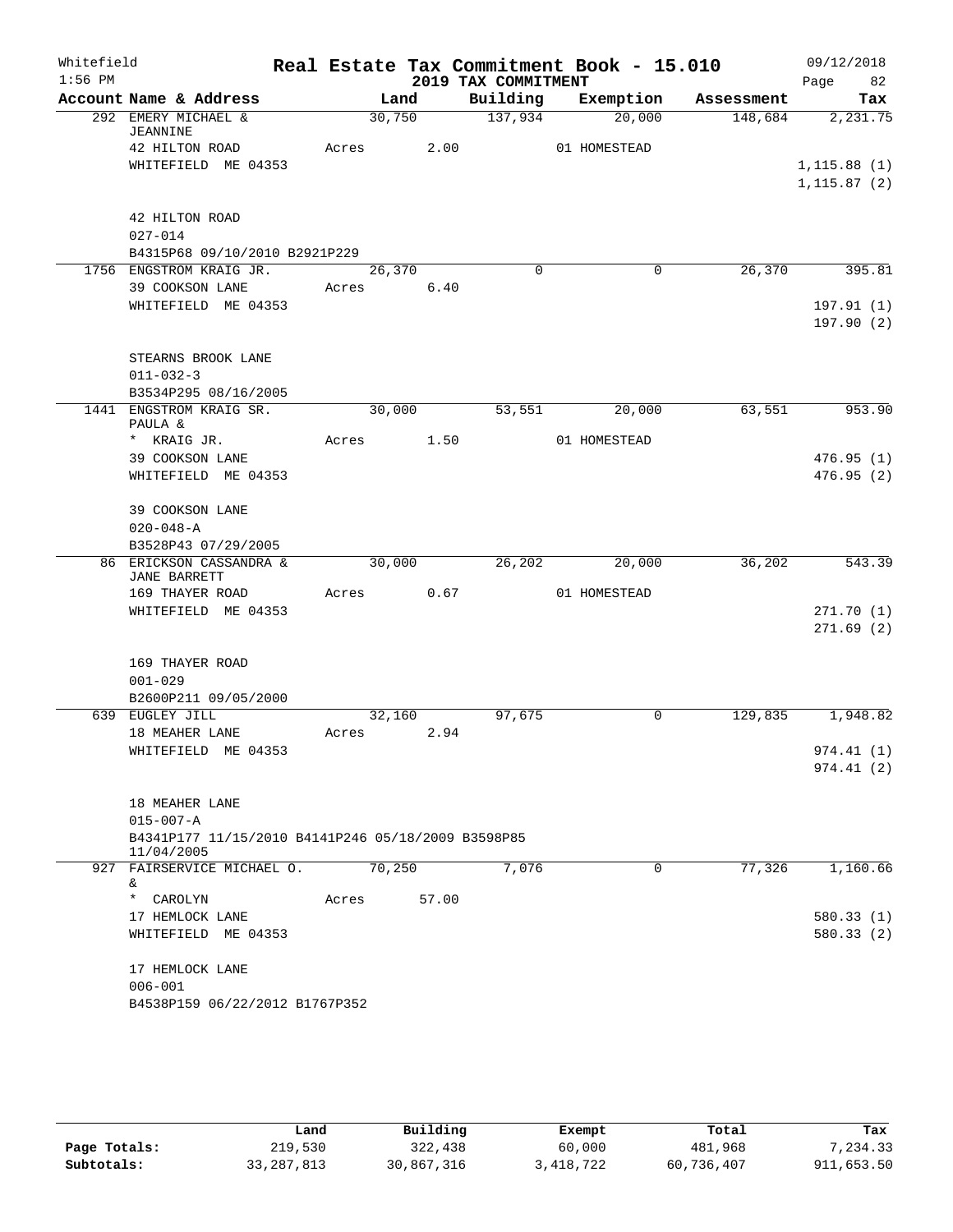| Whitefield<br>$1:56$ PM |                                                          |                    |        | 2019 TAX COMMITMENT | Real Estate Tax Commitment Book - 15.010 |            | 09/12/2018<br>83<br>Page   |
|-------------------------|----------------------------------------------------------|--------------------|--------|---------------------|------------------------------------------|------------|----------------------------|
|                         | Account Name & Address                                   |                    | Land   | Building            | Exemption                                | Assessment | Tax                        |
|                         | 1321 FAIRSERVICE MICHAEL O.                              | 30,840             |        | 167,160             | $\Omega$                                 | 198,000    | 2,971.98                   |
|                         | JR.                                                      |                    |        |                     |                                          |            |                            |
|                         | 25 HEMLOCK LANE                                          | Acres              | 2.06   |                     |                                          |            |                            |
|                         | WHITEFIELD ME 04353                                      |                    |        |                     |                                          |            | 1,485.99(1)<br>1,485.99(2) |
|                         |                                                          |                    |        |                     |                                          |            |                            |
|                         | 25 HEMLOCK LANE                                          |                    |        |                     |                                          |            |                            |
|                         | $003 - 019$                                              |                    |        |                     |                                          |            |                            |
|                         | B4790P120 06/17/2014 B2410P136                           |                    |        |                     |                                          |            |                            |
|                         | 1323 FARLEY LAWRENCE P., SR                              | 32,770             |        | $\Omega$            | $\mathbf 0$                              | 32,770     | 491.88                     |
|                         | (ESTATE OF)                                              |                    |        |                     |                                          |            |                            |
|                         | C/O- FARLEY LAWRENCE                                     | Acres              | 14.40  |                     |                                          |            |                            |
|                         | $P$ ., JR<br>629 MARSTON ROAD                            |                    |        |                     |                                          |            | 245.94(1)                  |
|                         | GARDINER ME 04345                                        |                    |        |                     |                                          |            | 245.94(2)                  |
|                         |                                                          |                    |        |                     |                                          |            |                            |
|                         | GARDINER ROAD                                            |                    |        |                     |                                          |            |                            |
|                         | $013 - 018$                                              |                    |        |                     |                                          |            |                            |
|                         | B5230P134 02/05/2018                                     |                    |        |                     |                                          |            |                            |
|                         | 1003 FARMER KAREN S.TRUST,                               | 43,850             |        | 185,343             | $\Omega$                                 | 229,193    | 3,440.19                   |
|                         | KAREN & CARROL TRUSTEES                                  |                    |        |                     |                                          |            |                            |
|                         | FARMER CARROL D. TRUST, Acres<br>CARROL & KAREN TRUSTEES |                    | 9.50   |                     |                                          |            |                            |
|                         | 521 FENTON AVE. N.W.                                     |                    |        |                     |                                          |            | 1,720.10(1)                |
|                         | PORT CHARLOTTE FL                                        |                    |        |                     |                                          |            | 1,720.09(2)                |
|                         | 33952                                                    |                    |        |                     |                                          |            |                            |
|                         | 129 BENNER LANE                                          |                    |        |                     |                                          |            |                            |
|                         | $016 - 052$                                              |                    |        |                     |                                          |            |                            |
|                         | B4772P136 04/22/2014                                     |                    |        |                     |                                          |            |                            |
|                         | 1717 FARRELL JOHN J.                                     |                    | 31,245 | 57,525              | $\mathbf 0$                              | 88,770     | 1,332.44                   |
|                         | 442 MILLS ROAD                                           | Acres 2.33         |        |                     |                                          |            |                            |
|                         | WHITEFIELD ME 04353                                      |                    |        |                     |                                          |            | 666.22(1)                  |
|                         |                                                          |                    |        |                     |                                          |            | 666.22(2)                  |
|                         |                                                          |                    |        |                     |                                          |            |                            |
|                         | 442 MILLS ROAD<br>$020 - 029 - A$                        |                    |        |                     |                                          |            |                            |
|                         | B4560P311 08/16/2012 B3077P15 06/09/2003                 |                    |        |                     |                                          |            |                            |
|                         | 1324 FARRIS GREGORY                                      | $\frac{33,600}{ }$ |        |                     | 188,446 20,000                           | 202,046    | 3,032.71                   |
|                         | 15 VIGUE ROAD                                            | Acres              | 3.90   |                     | 01 HOMESTEAD                             |            |                            |
|                         | WHITEFIELD ME 04353                                      |                    |        |                     |                                          |            | 1,516.36(1)                |
|                         |                                                          |                    |        |                     |                                          |            | 1,516.35(2)                |
|                         |                                                          |                    |        |                     |                                          |            |                            |
|                         | 15 VIGUE ROAD                                            |                    |        |                     |                                          |            |                            |
|                         | $013 - 034$                                              |                    |        |                     |                                          |            |                            |
|                         | 131 FECAROTTA JOSEPH M. & 108,750                        |                    |        | 98,136              | $\mathbf 0$                              | 206,886    | 3,105.36                   |
|                         | PATRICIA E.<br>10 LAKEVIEW DRIVE                         | Acres              | 134.00 |                     |                                          |            |                            |
|                         | DANBURY CT 06811                                         |                    |        |                     |                                          |            | 1,552.68(1)                |
|                         |                                                          |                    |        |                     |                                          |            | 1,552.68(2)                |
|                         |                                                          |                    |        |                     |                                          |            |                            |
|                         | 393 NO. HUNTS MEADOW                                     |                    |        |                     |                                          |            |                            |
|                         | ROAD                                                     |                    |        |                     |                                          |            |                            |
|                         | $019 - 004$                                              |                    |        |                     |                                          |            |                            |
|                         | B2256P232                                                |                    |        |                     |                                          |            |                            |
|                         |                                                          |                    |        |                     |                                          |            |                            |

|              | Land       | Building   | Exempt    | Total      | Tax        |
|--------------|------------|------------|-----------|------------|------------|
| Page Totals: | 281,055    | 696,610    | 20,000    | 957,665    | 14,374.56  |
| Subtotals:   | 33,568,868 | 31,563,926 | 3,438,722 | 61,694,072 | 926,028.06 |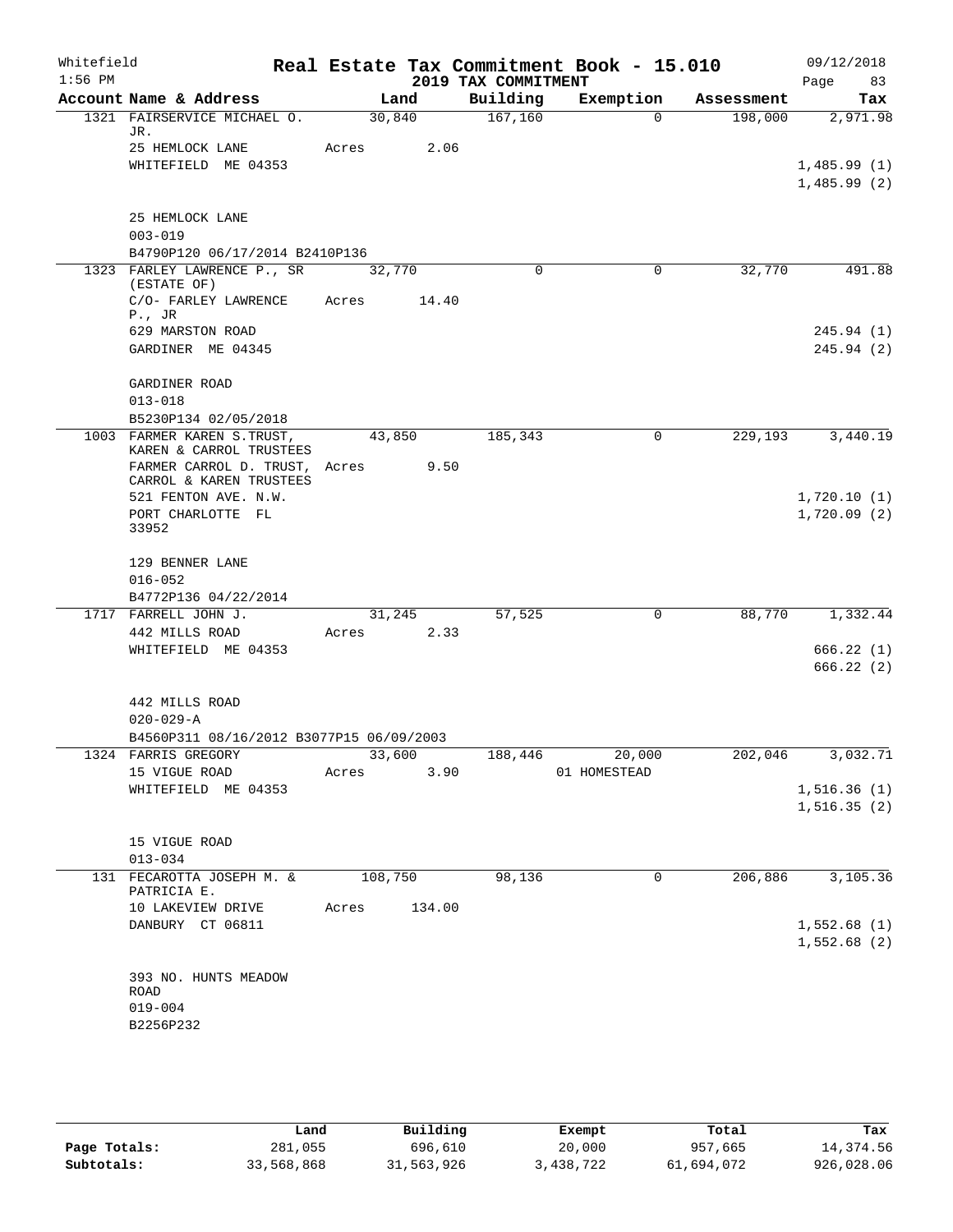| Whitefield   |                                                                  |            |            |                                 | Real Estate Tax Commitment Book - 15.010 |              | 09/12/2018                 |
|--------------|------------------------------------------------------------------|------------|------------|---------------------------------|------------------------------------------|--------------|----------------------------|
| $1:56$ PM    | Account Name & Address                                           |            | Land       | 2019 TAX COMMITMENT<br>Building | Exemption                                | Assessment   | Page<br>84<br>Tax          |
|              | 1448 FEDERAL NATIONAL<br>MORTGAGE ASSN.<br>14221 DALLAS PARKWAY, |            | 30,000     | 132,105<br>0.69                 | $\Omega$                                 | 162, 105     | 2,433.20                   |
|              | SUITE 1000<br>DALLAS TX 75254                                    | Acres      |            |                                 |                                          |              | 1,216.60(1)                |
|              |                                                                  |            |            |                                 |                                          |              | 1,216.60(2)                |
|              | 91 JEFFERSON ROAD<br>$014 - 026$<br>B5235P229 03/06/2018         |            |            |                                 |                                          |              |                            |
|              | 1125 FEENEY THOMAS M.                                            |            | 30,000     | 148,289                         | 0                                        | 178,289      | 2,676.12                   |
|              | 81 HUNTS MEADOW ROAD                                             | Acres      |            | 1.50                            |                                          |              |                            |
|              | WHITEFIELD ME 04353                                              |            |            |                                 |                                          |              | 1,338.06(1)<br>1,338.06(2) |
|              | 81 HUNTS MEADOW ROAD<br>$012 - 029 - A$                          |            |            |                                 |                                          |              |                            |
|              | B4073P294 11/21/2008<br>496 FEENEY THOMAS M.                     |            | 20,615     | $\Omega$                        | 0                                        | 20,615       | 309.43                     |
|              | 81 HUNTS MEADOW ROAD                                             | Acres      |            | 1.91                            |                                          |              |                            |
|              | WHITEFIELD ME 04353                                              |            |            |                                 |                                          |              | 154.72(1)                  |
|              |                                                                  |            |            |                                 |                                          |              | 154.71(2)                  |
|              | HUNTS MEADOW ROAD                                                |            |            |                                 |                                          |              |                            |
|              | $012 - 029 - D$                                                  |            |            |                                 |                                          |              |                            |
|              | B4073P294 11/21/2008                                             |            |            |                                 |                                          |              |                            |
|              | 733 FENDERSON MARK                                               |            | 45,201     | 20,220                          | 0                                        | 65,421       | 981.97                     |
|              | 889 EAST RIVER ROAD                                              | Acres      | 24.54      |                                 |                                          |              |                            |
|              | WHITEFIELD ME 04353                                              |            |            |                                 |                                          |              | 490.99 (1)<br>490.98 (2)   |
|              | EAST RIVER ROAD<br>$007 - 042$                                   |            |            |                                 |                                          |              |                            |
|              | B4538P161 06/22/2012 B1110P94                                    |            |            |                                 |                                          |              |                            |
|              | 65 FENDERSON MARK<br>P.O BOX 39                                  | Acres      | 2,100      | $\Omega$<br>1.40                | 0                                        | 2,100        | 31.52                      |
|              | WHITEFIELD ME 04353                                              |            |            |                                 |                                          |              | 15.76(1)                   |
|              |                                                                  |            |            |                                 |                                          |              | 15.76 (2)                  |
|              | HILTON ROAD<br>$027 - 006$                                       |            |            |                                 |                                          |              |                            |
|              | B4813P152 08/29/2014 B3734P276 04/06/2005                        |            |            |                                 |                                          |              |                            |
|              | 1103 FENDERSON MARK                                              |            | 31,040     | 200                             | $\mathbf 0$                              | 31,240       | 468.91                     |
|              | PO BOX 39                                                        | Acres      |            | 2.80                            |                                          |              |                            |
|              | WHITEFIELD ME 04353                                              |            |            |                                 |                                          |              | 234.46(1)<br>234.45(2)     |
|              | 5 HILTON ROAD                                                    |            |            |                                 |                                          |              |                            |
|              | $026 - 005$<br>B2220P110                                         |            |            |                                 |                                          |              |                            |
|              | 1571 FERGUSON ELAINE                                             |            | 40,610     | 61,892                          | 20,000                                   | 82,502       | 1,238.36                   |
|              | 289 DOYLE ROAD                                                   | Acres      | 11.70      |                                 | 01 HOMESTEAD                             |              |                            |
|              | WHITEFIELD ME 04353                                              |            |            |                                 |                                          |              | 619.18(1)<br>619.18(2)     |
|              | 289 DOYLE ROAD                                                   |            |            |                                 |                                          |              |                            |
|              | $019 - 024$<br>B4768P141 04/01/2014 B4004P6 05/16/2008 B2016P267 |            |            |                                 |                                          |              |                            |
|              |                                                                  | Land       | Building   |                                 | Exempt                                   | Total        | Tax                        |
| Page Totals: |                                                                  | 199,566    | 362,706    |                                 | 20,000                                   | 542,272      | 8,139.51                   |
| Subtotals:   |                                                                  | 33,768,434 | 31,926,632 |                                 | 3,458,722                                | 62, 236, 344 | 934, 167.57                |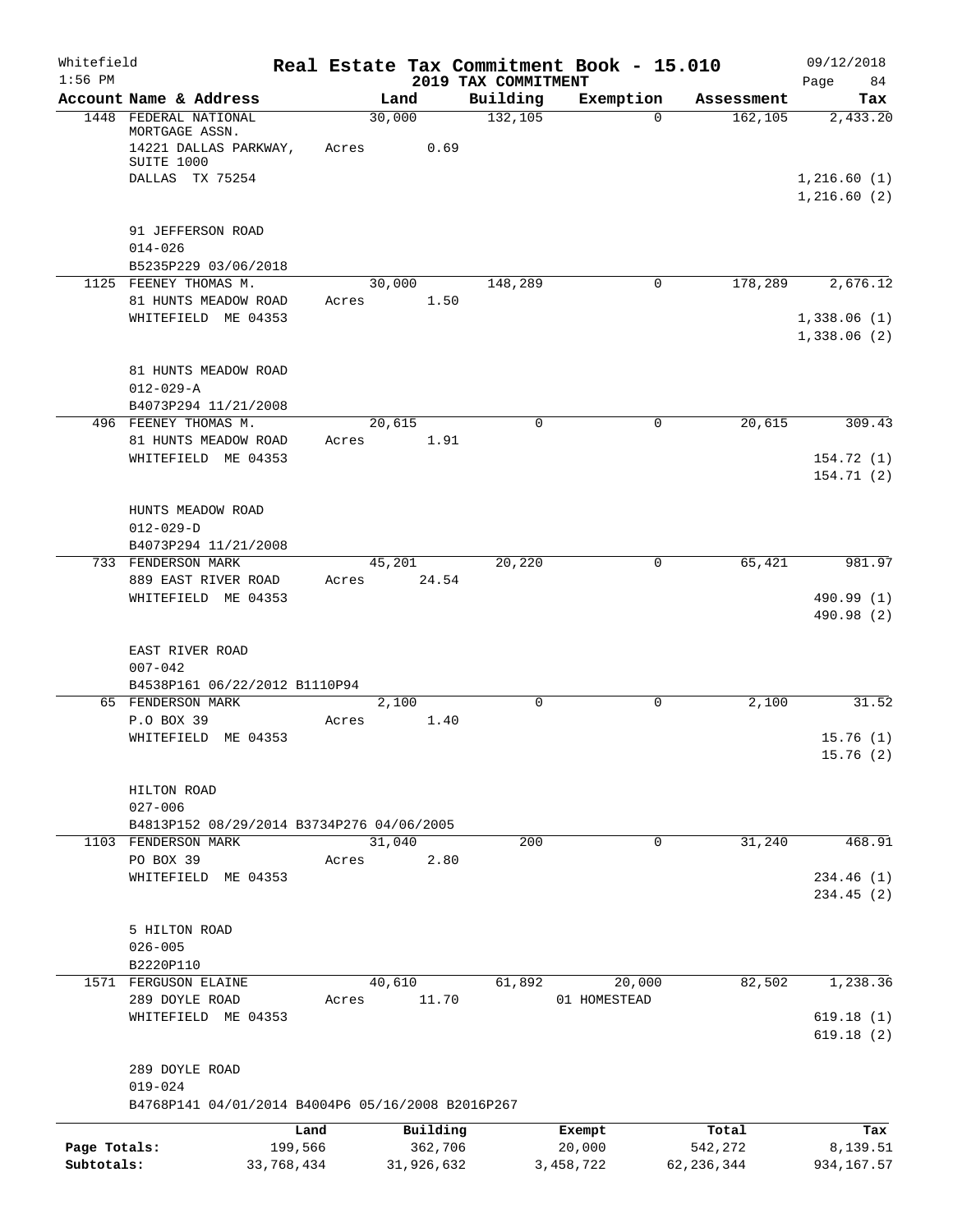| Whitefield |                                           |       |             |      |                     | Real Estate Tax Commitment Book - 15.010 |            | 09/12/2018       |
|------------|-------------------------------------------|-------|-------------|------|---------------------|------------------------------------------|------------|------------------|
| $1:56$ PM  |                                           |       |             |      | 2019 TAX COMMITMENT |                                          |            | Page 85          |
|            | Account Name & Address                    |       | Land        |      |                     | Building Exemption                       | Assessment | Tax              |
|            | 831 FERGUSSON GEORGE S &<br>MARGARET ANNE |       | 40,000      |      | 98,728              | 20,000                                   | 118,728    | 1,782.11         |
|            | 326 JEFFERSON ROAD                        |       | Acres 0.86  |      |                     | 01 HOMESTEAD                             |            |                  |
|            | WHITEFIELD ME 04353                       |       |             |      |                     |                                          |            | 891.06 (1)       |
|            |                                           |       |             |      |                     |                                          |            | 891.05 (2)       |
|            | 326 JEFFERSON ROAD                        |       |             |      |                     |                                          |            |                  |
|            | $029 - 001 - A$                           |       |             |      |                     |                                          |            |                  |
|            | B4989P255 03/25/2016 B1573P330            |       |             |      |                     |                                          |            |                  |
|            | 1574 FERGUSSON SARA J.                    |       |             |      | 31,650 151,615      | 20,000                                   |            | 163,265 2,450.61 |
|            | 341 JEFFERSON ROAD                        |       | Acres 2.60  |      |                     | 01 HOMESTEAD                             |            |                  |
|            | WHITEFIELD ME 04353                       |       |             |      |                     |                                          |            | 1, 225.31(1)     |
|            |                                           |       |             |      |                     |                                          |            | 1, 225.30(2)     |
|            | 341 JEFFERSON ROAD                        |       |             |      |                     |                                          |            |                  |
|            | $014 - 022 - A$                           |       |             |      |                     |                                          |            |                  |
|            | B4906P293 07/13/2015 B1322P63             |       |             |      |                     |                                          |            |                  |
|            | 115 FERGUSSON SARA J.                     |       | 43,000      |      | 12,838              | $\mathbf 0$                              | 55,838     | 838.13           |
|            | * FERGUSSON GEORGE                        |       | Acres 3.50  |      |                     |                                          |            |                  |
|            | 341 JEFFERSON ROAD                        |       |             |      |                     |                                          |            | 419.07(1)        |
|            | WHITEFIELD ME 04353                       |       |             |      |                     |                                          |            | 419.06(2)        |
|            | 342 JEFFERSON ROAD                        |       |             |      |                     |                                          |            |                  |
|            | $029 - 001$                               |       |             |      |                     |                                          |            |                  |
|            | B1462P23                                  |       |             |      |                     |                                          |            |                  |
|            | 782 FERGUSSON SARA J. &<br>GEORGE         |       | 36,644      |      | $\Omega$            | 0                                        | 36,644     | 550.03           |
|            | * ELIZABETH & COLIN<br>FERGUSSON          |       | Acres 82.00 |      |                     |                                          |            |                  |
|            | 341 JEFFERSON ROAD                        |       |             |      |                     |                                          |            | 275.02(1)        |
|            | WHITEFIELD ME 04353                       |       |             |      |                     |                                          |            | 275.01(2)        |
|            | <b>JEFFERSON ROAD</b>                     |       |             |      |                     |                                          |            |                  |
|            | $014 - 022$                               |       |             |      |                     |                                          |            |                  |
|            | B1462P23                                  |       |             |      |                     |                                          |            |                  |
|            | 779 FEYLER CLINTON A. &<br><b>JEANNE</b>  |       | 6,500       |      | $\Omega$            | $\Omega$                                 | 6,500      | 97.57            |
|            | 718 DUNN ROAD                             | Acres |             | 1.00 |                     |                                          |            |                  |
|            | MT. VERNON ME 04352                       |       |             |      |                     |                                          |            | 48.79 (1)        |
|            |                                           |       |             |      |                     |                                          |            | 48.78 (2)        |
|            | GRAND ARMY ROAD                           |       |             |      |                     |                                          |            |                  |
|            | $013 - 044$                               |       |             |      |                     |                                          |            |                  |
|            | B2276P285                                 |       |             |      |                     |                                          |            |                  |
|            | 855 FEYLER DWAYNE &                       |       | 30,900      |      | 62,355              | 20,000                                   | 73,255     | 1,099.56         |
|            | LORRAINE                                  |       |             |      |                     |                                          |            |                  |
|            | P. O. BOX 6                               | Acres |             | 2.10 |                     | 01 HOMESTEAD                             |            |                  |
|            | WHITEFIELD ME 04353                       |       |             |      |                     |                                          |            | 549.78 (1)       |
|            |                                           |       |             |      |                     |                                          |            | 549.78 (2)       |
|            | 33 JEFFERSON ROAD                         |       |             |      |                     |                                          |            |                  |
|            | $026 - 002 - A$                           |       |             |      |                     |                                          |            |                  |
|            | B1254P56                                  |       |             |      |                     |                                          |            |                  |
|            |                                           |       |             |      |                     |                                          |            |                  |

|              | Land       | Building     | Exempt    | Total      | Tax        |
|--------------|------------|--------------|-----------|------------|------------|
| Page Totals: | 188,694    | 325,536      | 60,000    | 454,230    | 6,818.01   |
| Subtotals:   | 33,957,128 | 32, 252, 168 | 3,518,722 | 62,690,574 | 940,985.58 |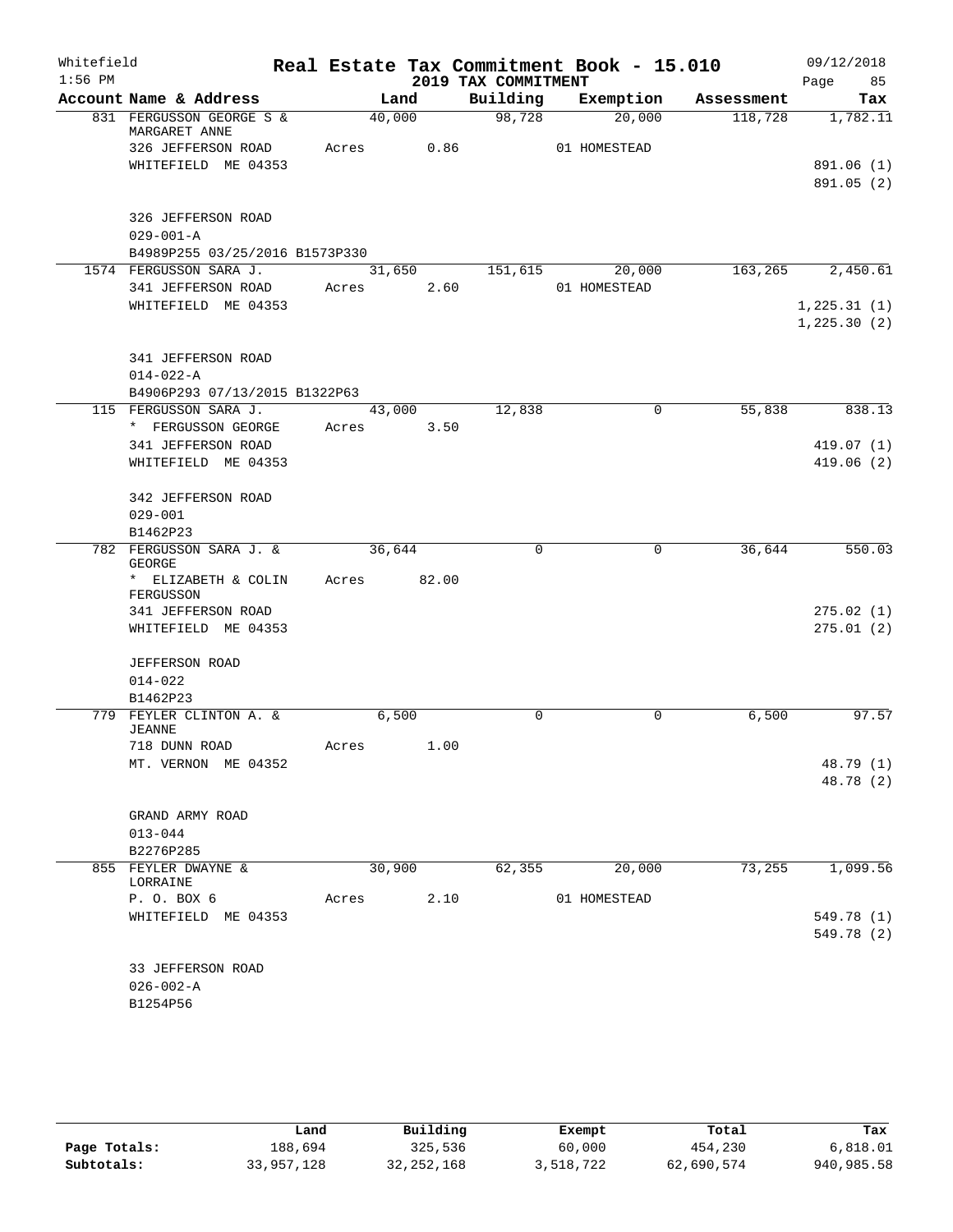| Whitefield<br>$1:56$ PM |                                                            |         |        |            | 2019 TAX COMMITMENT | Real Estate Tax Commitment Book - 15.010 |            | 09/12/2018<br>Page<br>86 |
|-------------------------|------------------------------------------------------------|---------|--------|------------|---------------------|------------------------------------------|------------|--------------------------|
|                         | Account Name & Address                                     |         | Land   |            | Building            | Exemption                                | Assessment | Tax                      |
|                         | 686 FEYLER JENNIE                                          |         | 33,750 |            | 18,237              | 26,000                                   | 25,987     | 390.06                   |
|                         | PO BOX 6                                                   | Acres   |        | 4.00       |                     | 05 VET EXEMPTION                         |            |                          |
|                         | WHITEFIELD ME 04353                                        |         |        |            |                     | 01 HOMESTEAD                             |            | 195.03(1)                |
|                         |                                                            |         |        |            |                     |                                          |            | 195.03(2)                |
|                         |                                                            |         |        |            |                     |                                          |            |                          |
|                         | 43 JEFFERSON ROAD                                          |         |        |            |                     |                                          |            |                          |
|                         | $026 - 002$                                                |         |        |            |                     |                                          |            |                          |
|                         | 1813 FIELDINGS OIL AND                                     |         | 0      |            | 137,118             | 0                                        | 137,118    | 2,058.14                 |
|                         | PROPANE, INC                                               |         |        |            |                     |                                          |            |                          |
|                         | P. O. BOX 364                                              |         |        |            |                     |                                          |            |                          |
|                         | SCARBOROUGH ME                                             |         |        |            |                     |                                          |            | 1,029.07(1)              |
|                         | 04070-0364                                                 |         |        |            |                     |                                          |            |                          |
|                         |                                                            |         |        |            |                     |                                          |            | 1,029.07(2)              |
|                         |                                                            |         |        |            |                     |                                          |            |                          |
|                         | 6 EAST RIVER ROAD                                          |         |        |            |                     |                                          |            |                          |
|                         | $026 - 003 - ON$                                           |         |        |            |                     |                                          |            |                          |
|                         | 558 FIELDINGS OIL CO., INC                                 |         | 30,000 |            | 178,138             | $\mathbf 0$                              | 208,138    | 3, 124. 15               |
|                         | 420 US ROUTE 1                                             | Acres   |        | 1.40       |                     |                                          |            |                          |
|                         | SCARBOROUGH ME 04070                                       |         |        |            |                     |                                          |            | 1,562.08(1)              |
|                         |                                                            |         |        |            |                     |                                          |            | 1,562.07(2)              |
|                         |                                                            |         |        |            |                     |                                          |            |                          |
|                         | 6 EAST RIVER ROAD                                          |         |        |            |                     |                                          |            |                          |
|                         | $026 - 003$                                                |         |        |            |                     |                                          |            |                          |
|                         | B4518P80 05/01/2012 B2264P49<br>30 FITZ-PATRICK JAMES E. & |         |        |            |                     |                                          |            |                          |
|                         | CAROLYN M                                                  |         | 38,640 |            | 125,452             | 20,000                                   | 144,092    | 2,162.82                 |
|                         | 56 HUNTS MEADOW ROAD                                       | Acres   |        | 32.00      |                     | 01 HOMESTEAD                             |            |                          |
|                         | WHITEFIELE ME 04353                                        |         |        |            |                     |                                          |            | 1,081.41(1)              |
|                         |                                                            |         |        |            |                     |                                          |            | 1,081.41(2)              |
|                         |                                                            |         |        |            |                     |                                          |            |                          |
|                         | 56 HUNTS MEADOW ROAD                                       |         |        |            |                     |                                          |            |                          |
|                         | $012 - 013$                                                |         |        |            |                     |                                          |            |                          |
|                         | B4097P4 02/09/2009 B1596P245                               |         |        |            |                     |                                          |            |                          |
|                         | 305 FLANAGAN MARGARET A.                                   |         | 39,090 |            | 119,575             | 20,000                                   | 138,665    | 2,081.36                 |
|                         | FLANAGAN MICHAEL E.                                        | Acres   |        | 9.80       |                     | 01 HOMESTEAD                             |            |                          |
|                         | P.O. BOX 9                                                 |         |        |            |                     |                                          |            | 1,040.68(1)              |
|                         | WHITEFIELD ME 04353                                        |         |        |            |                     |                                          |            | 1,040.68(2)              |
|                         |                                                            |         |        |            |                     |                                          |            |                          |
|                         | 87 COOKSON LANE                                            |         |        |            |                     |                                          |            |                          |
|                         | $020 - 047$                                                |         |        |            |                     |                                          |            |                          |
|                         | B5169P225 08/11/2017 B2771P278                             |         |        |            |                     |                                          |            |                          |
|                         | 648 FLOGE MATTHEW C. &                                     |         | 64,140 |            | 85,005              | 20,000                                   | 129,145    | 1,938.47                 |
|                         | SHERI A.                                                   |         |        |            |                     |                                          |            |                          |
|                         | 54 JEFFERSON ROAD                                          | Acres   |        | 30.60      |                     | 01 HOMESTEAD                             |            |                          |
|                         | WHITEFIELD ME 04353                                        |         |        |            |                     |                                          |            | 969.24(1)                |
|                         |                                                            |         |        |            |                     |                                          |            | 969.23(2)                |
|                         |                                                            |         |        |            |                     |                                          |            |                          |
|                         | 54 JEFFERSON ROAD                                          |         |        |            |                     |                                          |            |                          |
|                         | $014 - 015$                                                |         |        |            |                     |                                          |            |                          |
|                         | B2826P221                                                  |         |        |            |                     |                                          |            |                          |
|                         | 306 FORD LORE H. III                                       |         | 22,100 |            | 0                   | 0                                        | 22,100     | 331.72                   |
|                         | FORD JOSEPH K. & SEVON                                     | Acres   |        | 2.90       |                     |                                          |            |                          |
|                         | PAMELA<br>795 BUNKER HILL ROAD                             |         |        |            |                     |                                          |            | 165.86(1)                |
|                         |                                                            |         |        |            |                     |                                          |            |                          |
|                         | JEFFERSON ME 04348                                         |         |        |            |                     |                                          |            | 165.86(2)                |
|                         | EAST RIVER ROAD                                            |         |        |            |                     |                                          |            |                          |
|                         | $007 - 047$                                                |         |        |            |                     |                                          |            |                          |
|                         | B4966P273 01/07/2016 B3613P137 12/28/2005 B1469P189        |         |        |            |                     |                                          |            |                          |
|                         |                                                            |         |        |            |                     |                                          |            |                          |
|                         |                                                            | Land    |        | Building   |                     | Exempt                                   | Total      | Tax                      |
| Page Totals:            |                                                            | 227,720 |        | 663,525    |                     | 86,000                                   | 805,245    | 12,086.72                |
| Subtotals:              | 34, 184, 848                                               |         |        | 32,915,693 |                     | 3,604,722                                | 63,495,819 | 953,072.30               |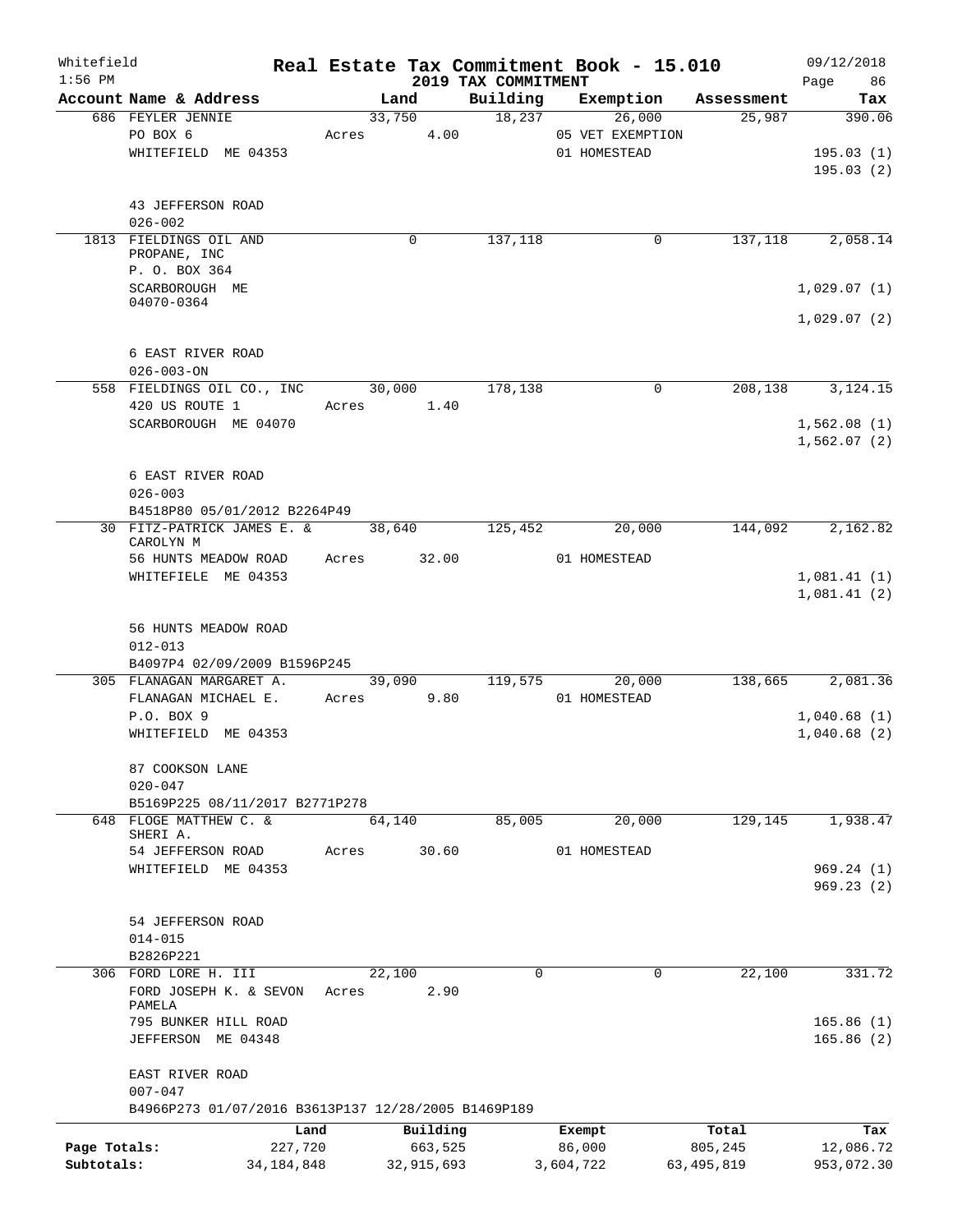| Whitefield |                                                                                      |        |       |                     | Real Estate Tax Commitment Book - 15.010 |            | 09/12/2018   |
|------------|--------------------------------------------------------------------------------------|--------|-------|---------------------|------------------------------------------|------------|--------------|
| $1:56$ PM  |                                                                                      |        |       | 2019 TAX COMMITMENT |                                          |            | 87<br>Page   |
|            | Account Name & Address                                                               |        | Land  | Building            | Exemption                                | Assessment | Tax          |
|            | 630 FORD LORE H. IV & MEGAN<br>М.                                                    | 30,000 |       | 121,949             | $\Omega$                                 | 151,949    | 2,280.75     |
|            | FORD JOSEPH K. & PAMELA Acres 0.87                                                   |        |       |                     |                                          |            |              |
|            | 795 BUNKER HILL ROAD                                                                 |        |       |                     |                                          |            | 1, 140.38(1) |
|            | JEFFERSON ME 04348                                                                   |        |       |                     |                                          |            | 1,140.37(2)  |
|            | 755 EAST RIVER ROAD<br>$007 - 049$                                                   |        |       |                     |                                          |            |              |
|            | B5241P221 03/28/2018 B5241P218 03/28/2018                                            |        |       |                     |                                          |            |              |
|            | 613 FORD MARY LOUISE                                                                 | 31,875 |       | 69,453              | 20,000                                   | 81,328     | 1,220.73     |
|            | 18 SO. HUNTS MEADOW RD. Acres                                                        |        | 2.50  |                     | 01 HOMESTEAD                             |            |              |
|            | WHITEFIELD ME 04353                                                                  |        |       |                     |                                          |            | 610.37(1)    |
|            |                                                                                      |        |       |                     |                                          |            | 610.36(2)    |
|            | 18 S. HUNTS MEADOW ROAD                                                              |        |       |                     |                                          |            |              |
|            | $012 - 004$                                                                          |        |       |                     |                                          |            |              |
|            | B4743P292 12/19/2013 B4728P82 10/31/2013 B4306P81<br>08/17/2010 B1365P282 01/08/1987 |        |       |                     |                                          |            |              |
|            | 445 FOSTER JR. HARTFORD L.                                                           | 63,250 |       | $\Omega$            | $\mathbf 0$                              | 63,250     | 949.38       |
|            | & SUSAN<br>211 EAST RIVER ROAD                                                       | Acres  | 63.00 |                     |                                          |            |              |
|            | WHITEFIELD ME 04353                                                                  |        |       |                     |                                          |            | 474.69(1)    |
|            |                                                                                      |        |       |                     |                                          |            | 474.69(2)    |
|            |                                                                                      |        |       |                     |                                          |            |              |
|            | EAST RIVER ROAD                                                                      |        |       |                     |                                          |            |              |
|            | $013 - 071$                                                                          |        |       |                     |                                          |            |              |
|            | B1308P99                                                                             |        |       |                     |                                          |            |              |
|            | 1097 FOSTER JR. HARTFORD L.<br>& SUSAN                                               | 51,770 |       | 220,375             | 20,000                                   | 252,145    | 3,784.70     |
|            | 211 EAST RIVER ROAD                                                                  | Acres  | 19.40 |                     | 01 HOMESTEAD                             |            |              |
|            | WHITEFIELD ME 04353                                                                  |        |       |                     |                                          |            | 1,892.35(1)  |
|            |                                                                                      |        |       |                     |                                          |            | 1,892.35(2)  |
|            |                                                                                      |        |       |                     |                                          |            |              |
|            | 211 EAST RIVER ROAD                                                                  |        |       |                     |                                          |            |              |
|            | $013 - 065$                                                                          |        |       |                     |                                          |            |              |
|            | B1308P99                                                                             |        |       |                     |                                          |            |              |
|            | 1060 FOSTER ROBERT F &<br>ALBERTA                                                    | 31,450 |       | 0                   | 0                                        | 31,450     | 472.06       |
|            | P O BOX 31                                                                           | Acres  | 6.50  |                     |                                          |            |              |
|            | SOUTHPORT ME 04576                                                                   |        |       |                     |                                          |            | 236.03(1)    |
|            |                                                                                      |        |       |                     |                                          |            | 236.03(2)    |
|            | WISCASSET ROAD                                                                       |        |       |                     |                                          |            |              |
|            | $004 - 017$                                                                          |        |       |                     |                                          |            |              |
|            | 1824 FOURNIER ROBERT &                                                               | 27,826 |       | 37,449              | $\Omega$                                 | 65,275     | 979.78       |
|            | SHARON<br>143 HAYDEN ROWE STREET                                                     | Acres  | 8.22  |                     |                                          |            |              |
|            | HOPKINGON MA 01748                                                                   |        |       |                     |                                          |            | 489.89 (1)   |
|            |                                                                                      |        |       |                     |                                          |            | 489.89 (2)   |
|            |                                                                                      |        |       |                     |                                          |            |              |
|            | MISTY MOUNTAIN LANE                                                                  |        |       |                     |                                          |            |              |
|            | $004 - 018 - C$                                                                      |        |       |                     |                                          |            |              |
|            | B4076P177 11/21/2008                                                                 |        |       |                     |                                          |            |              |
|            |                                                                                      |        |       |                     |                                          |            |              |

|              | Land         | Building   | Exempt    | Total      | Tax        |
|--------------|--------------|------------|-----------|------------|------------|
| Page Totals: | 236,171      | 449,226    | 40,000    | 645,397    | 9,687.40   |
| Subtotals:   | 34, 421, 019 | 33,364,919 | 3,644,722 | 64,141,216 | 962,759.70 |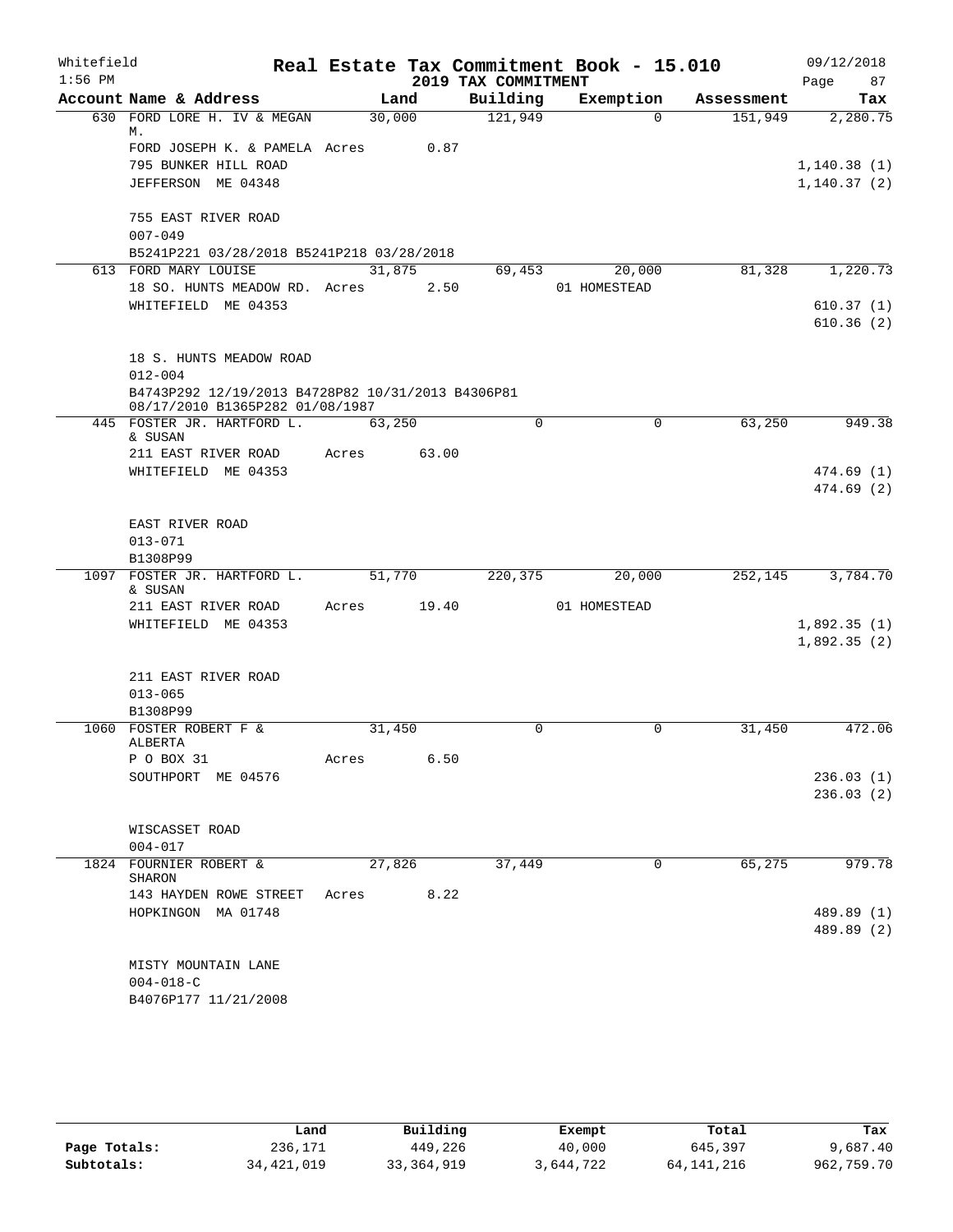| Whitefield |                                                     |        |       |                     | Real Estate Tax Commitment Book - 15.010 |            | 09/12/2018  |
|------------|-----------------------------------------------------|--------|-------|---------------------|------------------------------------------|------------|-------------|
| $1:56$ PM  |                                                     |        |       | 2019 TAX COMMITMENT |                                          |            | 88<br>Page  |
|            | Account Name & Address                              | Land   |       | Building            | Exemption                                | Assessment | Tax         |
|            | 204 FOX TORRANCE                                    | 30,975 |       | 99,794              | $\Omega$                                 | 130,769    | 1,962.84    |
|            | 152 VIGUE ROAD                                      | Acres  | 2.15  |                     |                                          |            |             |
|            | WHITEFIELD ME 04353                                 |        |       |                     |                                          |            | 981.42 (1)  |
|            |                                                     |        |       |                     |                                          |            | 981.42 (2)  |
|            |                                                     |        |       |                     |                                          |            |             |
|            | 152 VIGUE ROAD<br>$016 - 031$                       |        |       |                     |                                          |            |             |
|            | B5234P187 03/02/2018                                |        |       |                     |                                          |            |             |
|            | 1612 FOYE THERESA                                   | 8,860  |       | $\mathbf 0$         | $\mathbf 0$                              | 8,860      | 132.99      |
|            | 126 OLD COUNTY ROAD                                 | Acres  | 6.70  |                     |                                          |            |             |
|            | PITTSTON ME 04345                                   |        |       |                     |                                          |            | 66.50(1)    |
|            |                                                     |        |       |                     |                                          |            | 66.49(2)    |
|            |                                                     |        |       |                     |                                          |            |             |
|            | PITTSTON TOWN LINE                                  |        |       |                     |                                          |            |             |
|            | $003 - 003 - A$                                     |        |       |                     |                                          |            |             |
|            | B3766P106 10/20/2006 B3748P164 09/28/2006 B1709P296 |        |       |                     |                                          |            |             |
|            | 1477 FRANDSEN DOROTHY M.                            | 44,850 |       | 82,819              | 0                                        | 127,669    | 1,916.31    |
|            | 14 PITTSTON ROAD                                    | Acres  | 17.00 |                     |                                          |            |             |
|            | WHITEFIELD ME 04353                                 |        |       |                     |                                          |            | 958.16(1)   |
|            |                                                     |        |       |                     |                                          |            | 958.15(2)   |
|            | 14 PITTSTON ROAD                                    |        |       |                     |                                          |            |             |
|            | $007 - 011$                                         |        |       |                     |                                          |            |             |
|            | B4178P55 07/22/2009 B2556P143                       |        |       |                     |                                          |            |             |
|            | 584 FRANDSEN, BRUCE M.                              | 30,300 |       | 107,673             | 0                                        | 137,973    | 2,070.97    |
|            | RATCLIFF, HEATHER                                   | Acres  | 1.70  |                     |                                          |            |             |
|            | 14 PITTSTON ROAD                                    |        |       |                     |                                          |            | 1,035.49(1) |
|            | WHITEFIELD ME 04353                                 |        |       |                     |                                          |            | 1,035.48(2) |
|            |                                                     |        |       |                     |                                          |            |             |
|            | 386 COOPER ROAD                                     |        |       |                     |                                          |            |             |
|            | $015 - 042$                                         |        |       |                     |                                          |            |             |
|            | B5100P149 10/19/2016 B3556P229 09/19/2005           |        |       |                     |                                          |            |             |
| 617        | FRANKLIN ROGER M. &<br>CAROL A.                     | 33,000 |       | 94,979              | 20,000                                   | 107,979    | 1,620.76    |
|            | 160 GARDINER ROAD                                   | Acres  | 3.50  |                     | 01 HOMESTEAD                             |            |             |
|            | WHITEFIELD ME 04353                                 |        |       |                     |                                          |            | 810.38(1)   |
|            |                                                     |        |       |                     |                                          |            | 810.38 (2)  |
|            |                                                     |        |       |                     |                                          |            |             |
|            | 160 GARDINER ROAD                                   |        |       |                     |                                          |            |             |
|            | $012 - 049 - B$                                     |        |       |                     |                                          |            |             |
|            | B2641P279                                           |        |       |                     |                                          |            |             |
|            | 1683 FRASCONE, TERRI A.                             | 35,650 |       | 72,276              | 20,000                                   | 87,926     | 1,319.77    |
|            | 221 SO. HUNTS MEADOW<br><b>ROAD</b>                 | Acres  | 5.50  |                     | 01 HOMESTEAD                             |            |             |
|            | PITTSTON ME 04345                                   |        |       |                     |                                          |            | 659.89(1)   |
|            |                                                     |        |       |                     |                                          |            | 659.88 (2)  |
|            |                                                     |        |       |                     |                                          |            |             |
|            | 221 SO. HUNTS MEADOW                                |        |       |                     |                                          |            |             |
|            | ROAD                                                |        |       |                     |                                          |            |             |
|            | $006 - 021 - 1$                                     |        |       |                     |                                          |            |             |
|            | B5074P101 11/10/2016 B4696P23 08/05/2013 B2869P184  |        |       |                     |                                          |            |             |

|              | Land       | Building   | Exempt    | Total      | Tax        |
|--------------|------------|------------|-----------|------------|------------|
| Page Totals: | 183,635    | 457,541    | 40,000    | 601,176    | 9,023.64   |
| Subtotals:   | 34,604,654 | 33,822,460 | 3,684,722 | 64,742,392 | 971,783.34 |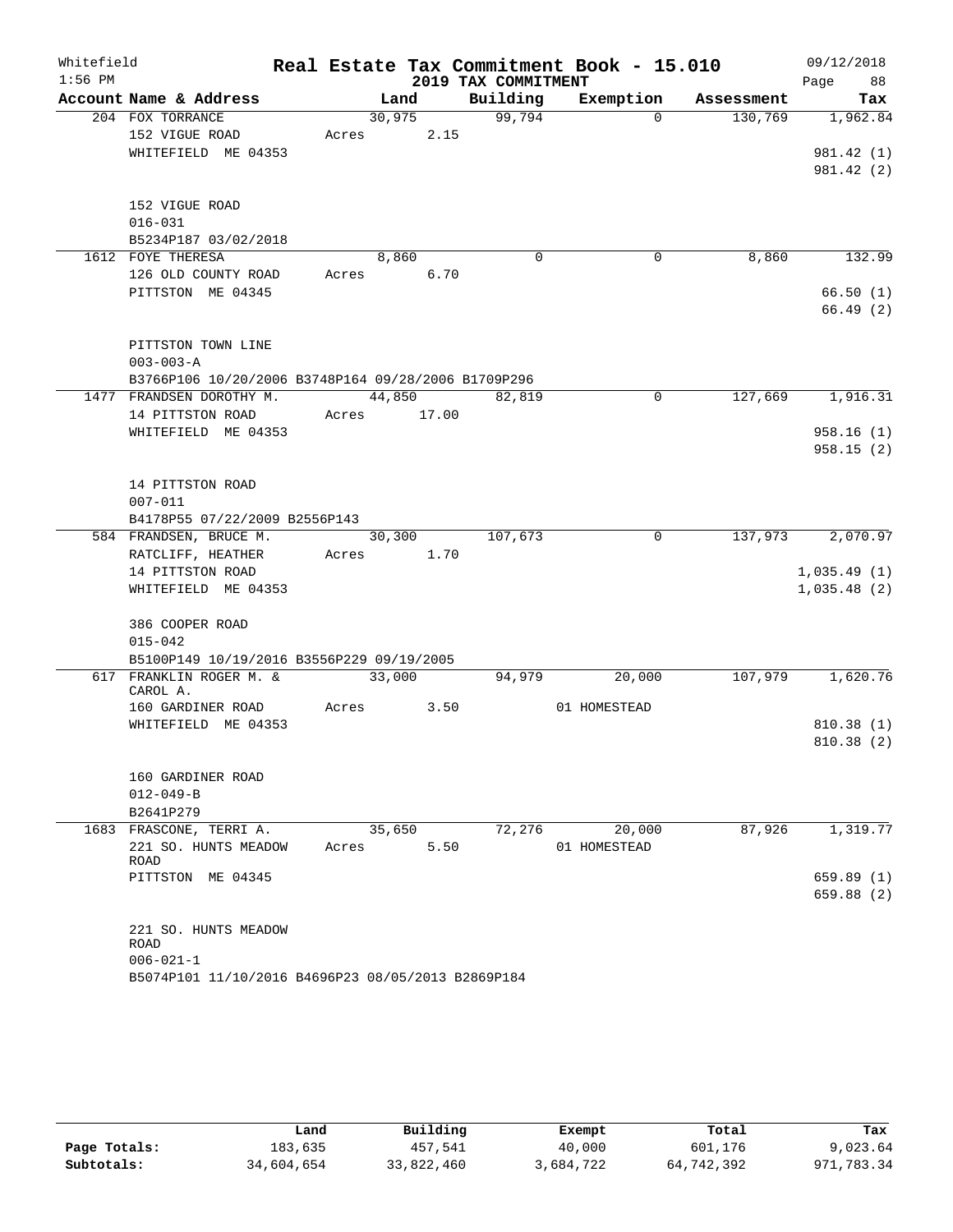| Whitefield<br>$1:56$ PM |                                  |                                                                     |       |        |       | 2019 TAX COMMITMENT | Real Estate Tax Commitment Book - 15.010   |            | 09/12/2018<br>Page<br>89                 |
|-------------------------|----------------------------------|---------------------------------------------------------------------|-------|--------|-------|---------------------|--------------------------------------------|------------|------------------------------------------|
|                         |                                  | Account Name & Address                                              |       | Land   |       | Building            | Exemption                                  | Assessment | Tax                                      |
|                         | P O BOX 781                      | 973 FREEMAN CATHY N.<br>GARDINER ME 04345                           | Acres | 41,410 | 12.70 | 215,698             | $\Omega$                                   | 257,108    | 3,859.19<br>1,929.60(1)<br>1,929.59(2)   |
|                         | $012 - 064 - A$                  | 440 GARDINER ROAD<br>B2244P58 06/04/1997                            |       |        |       |                     |                                            |            |                                          |
|                         | P O BOX 535                      | 938 FREEMAN EDWARD & JOYCE<br>GARDINER ME 04345                     | Acres | 29,410 | 10.20 | $\mathbf 0$         | $\mathbf 0$                                | 29,410     | 441.44<br>220.72 (1)<br>220.72(2)        |
|                         | GARDINER ROAD<br>$012 - 039 - A$ |                                                                     |       |        |       |                     |                                            |            |                                          |
|                         | P O BOX 535                      | 1559 FREEMAN EDWARD & JOYCE<br>GARDINER ME 04345                    | Acres | 71,750 | 60.00 | 116,796             | 26,000<br>05 VET EXEMPTION<br>01 HOMESTEAD | 162,546    | 2,439.82<br>1, 219.91(1)<br>1, 219.91(2) |
|                         | $012 - 009$                      | 577 GARDINER ROAD                                                   |       |        |       |                     |                                            |            |                                          |
|                         | <b>DOROTHY</b>                   | 48 FREEMAN KENNETH &<br>18 HUNTS MEADOW ROAD<br>WHITEFIELD ME 04353 | Acres | 31,260 | 2.34  | 75,475              | 20,000<br>01 HOMESTEAD                     | 86,735     | 1,301.89<br>650.95(1)<br>650.94(2)       |
|                         | $012 - 010$                      | 18 HUNTS MEADOW ROAD                                                |       |        |       |                     |                                            |            |                                          |
| 1850                    |                                  | FREEMAN STEVE A.<br>10 HUNTS MEADOW<br>WHITEFIELD ME 04353          | Acres | 30,765 | 2.01  | 71,876              | 20,000<br>01 HOMESTEAD                     | 82,641     | 1,240.44<br>620.22(1)<br>620.22(2)       |
|                         | $012 - 009 - B$                  | 10 HUNTS MEADOW ROAD<br>B4251P93 02/17/2010                         |       |        |       |                     |                                            |            |                                          |
|                         | 1909 FRENCH, JANE                | 185 BANTON ROAD<br>PALERMO ME 04354                                 | Acres | 32,850 | 3.40  | 0                   | 0                                          | 32,850     | 493.08<br>246.54(1)<br>246.54(2)         |
|                         | MARINE LANE<br>$018 - 037 - 01$  | B5100P240 01/20/2017                                                |       |        |       |                     |                                            |            |                                          |
|                         | CHARLOTTE J.<br>& IAM E.         | 61 FRIEL DENNIS E.,                                                 | Acres | 45,000 | 1.50  | 99,022              | 20,000<br>01 HOMESTEAD                     | 124,022    | 1,861.57                                 |
|                         | 171 MAIN STREET                  | WHITEFIELD ME 04353                                                 |       |        |       |                     |                                            |            | 930.79(1)<br>930.78 (2)                  |
|                         | 171 MAIN STREET<br>021-017       | B2733P89 09/18/2001                                                 |       |        |       |                     |                                            |            |                                          |
|                         |                                  |                                                                     |       |        |       |                     |                                            |            |                                          |

|              | Land       | Building     | Exempt    | Total      | Tax          |
|--------------|------------|--------------|-----------|------------|--------------|
| Page Totals: | 282,445    | 578,867      | 86,000    | 775,312    | 11,637.43    |
| Subtotals:   | 34,887,099 | 34, 401, 327 | 3,770,722 | 65,517,704 | 983, 420. 77 |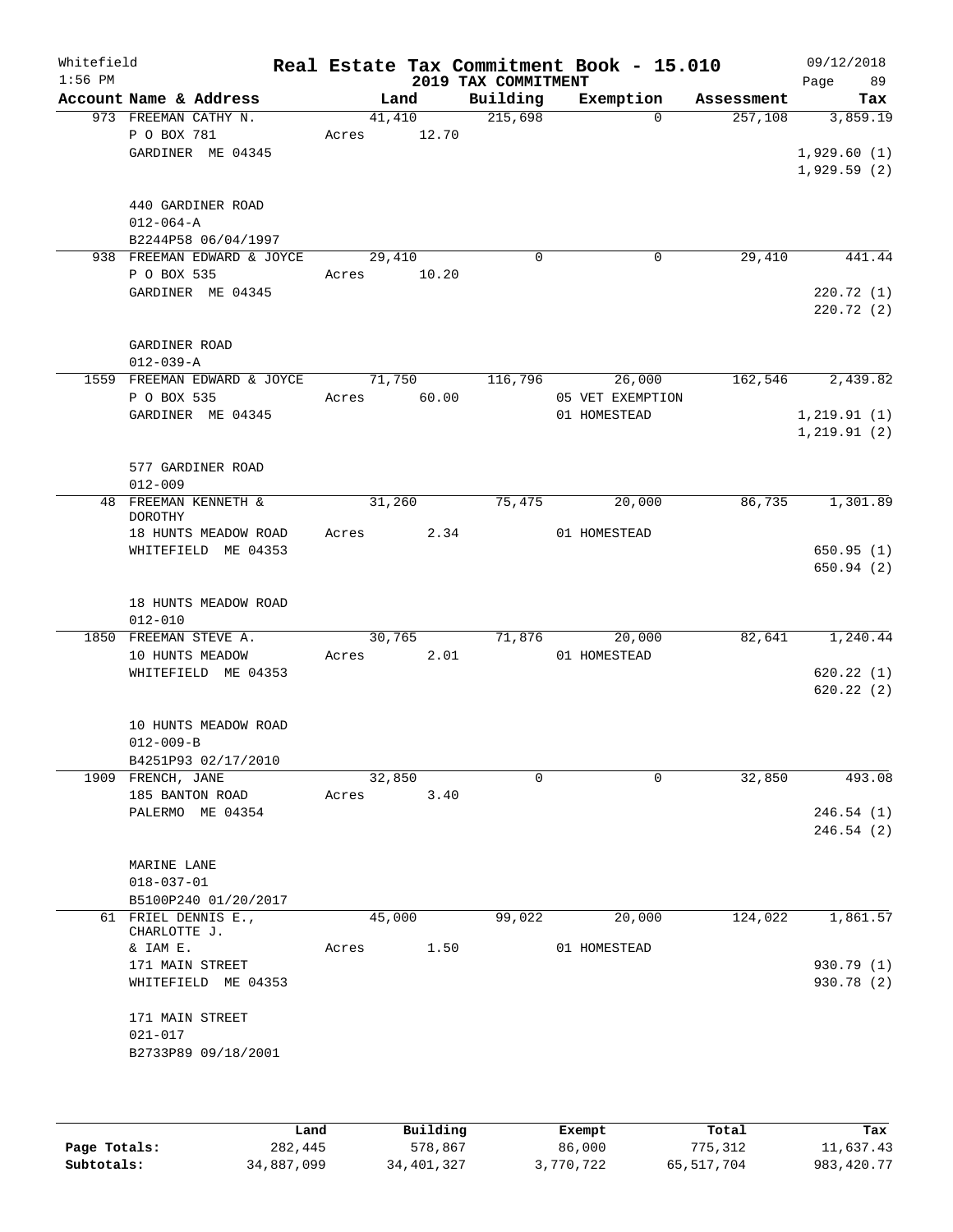| Whitefield |                                                                                     |                |       |                                 | Real Estate Tax Commitment Book - 15.010 |                       | 09/12/2018      |
|------------|-------------------------------------------------------------------------------------|----------------|-------|---------------------------------|------------------------------------------|-----------------------|-----------------|
| $1:56$ PM  | Account Name & Address                                                              |                |       | 2019 TAX COMMITMENT<br>Building |                                          |                       | Page<br>90      |
|            | 1394 FRIZZELL GORDON                                                                | Land<br>40,000 |       | 80, 250                         | Exemption<br>$\Omega$                    | Assessment<br>120,250 | Tax<br>1,804.95 |
|            | PO BOX 217                                                                          | Acres          | 0.34  |                                 |                                          |                       |                 |
|            | EDGECOMB ME 04556                                                                   |                |       |                                 |                                          |                       | 902.48(1)       |
|            |                                                                                     |                |       |                                 |                                          |                       | 902.47(2)       |
|            |                                                                                     |                |       |                                 |                                          |                       |                 |
|            | 26 HORNPOUT LANE                                                                    |                |       |                                 |                                          |                       |                 |
|            | $028 - 006$                                                                         |                |       |                                 |                                          |                       |                 |
|            | B3603P145 12/09/2005                                                                |                |       |                                 |                                          |                       |                 |
|            | 1069 FROEHLICH PETER E.                                                             | 59,600         |       | 158,525                         | 20,000                                   | 198,125               | 2,973.86        |
|            | 230 PHILBRICK LANE                                                                  | Acres          | 39.00 |                                 | 01 HOMESTEAD                             |                       |                 |
|            | WHITEFIELD ME 04353                                                                 |                |       |                                 |                                          |                       | 1,486.93(1)     |
|            |                                                                                     |                |       |                                 |                                          |                       | 1,486.93(2)     |
|            |                                                                                     |                |       |                                 |                                          |                       |                 |
|            | 230 PHILBRICK LANE                                                                  |                |       |                                 |                                          |                       |                 |
|            | $006 - 005$                                                                         |                |       |                                 |                                          |                       |                 |
|            | B4389P293 04/06/2011 B1935P117 11/26/1993<br>383 FROST JANE E. & SIMON              |                |       |                                 |                                          |                       |                 |
|            | $\mathsf{C}$ .                                                                      | 50,500         |       | 110,477                         | 0                                        | 160,977               | 2,416.26        |
|            | 419 NO. HUNTS MEADOW                                                                | Acres          | 25.00 |                                 |                                          |                       |                 |
|            | ROAD                                                                                |                |       |                                 |                                          |                       |                 |
|            | WHITEFIELD ME 04353                                                                 |                |       |                                 |                                          |                       | 1, 208.13(1)    |
|            |                                                                                     |                |       |                                 |                                          |                       | 1, 208.13(2)    |
|            |                                                                                     |                |       |                                 |                                          |                       |                 |
|            | 419 NO. HUNTS MEADOW<br><b>ROAD</b>                                                 |                |       |                                 |                                          |                       |                 |
|            | $019 - 002$                                                                         |                |       |                                 |                                          |                       |                 |
|            | B3390P130 10/29/2004                                                                |                |       |                                 |                                          |                       |                 |
|            | 1425 FURROW JOSEPH & ANGELA                                                         | 30,000         |       | 35,130                          | 0                                        | 65,130                | 977.60          |
|            | 408 DEVINE ROAD                                                                     | Acres          | 1.37  |                                 |                                          |                       |                 |
|            | WHITEFIELD ME 04353                                                                 |                |       |                                 |                                          |                       | 488.80 (1)      |
|            |                                                                                     |                |       |                                 |                                          |                       | 488.80 (2)      |
|            |                                                                                     |                |       |                                 |                                          |                       |                 |
|            | 408 DEVINE ROAD                                                                     |                |       |                                 |                                          |                       |                 |
|            | $019 - 011 - A$                                                                     |                |       |                                 |                                          |                       |                 |
|            | B4788P42 06/11/2014 B4784P36 05/30/2014 B3741P77<br>09/12/2006 B3389P107 10/25/2004 |                |       |                                 |                                          |                       |                 |
|            | 1607 G & D GRAVEL, LLC                                                              | 36,930         |       | 84,183                          | 0                                        | 121,113               | 1,817.91        |
|            | 488 AUGUSTA ROAD                                                                    | Acres          | 7.10  |                                 |                                          |                       |                 |
|            | JEFFERSON ME 04348                                                                  |                |       |                                 |                                          |                       | 908.96(1)       |
|            |                                                                                     |                |       |                                 |                                          |                       | 908.95(2)       |
|            |                                                                                     |                |       |                                 |                                          |                       |                 |
|            | 116 VIGUE ROAD                                                                      |                |       |                                 |                                          |                       |                 |
|            | $016 - 029$                                                                         |                |       |                                 |                                          |                       |                 |
|            | B4859P237 02/06/2015 B3291P143                                                      |                |       |                                 |                                          |                       |                 |
|            | 757 G & D GRAVEL, LLC                                                               | 31,650         |       | 43,124                          | $\mathbf 0$                              | 74,774                | 1,122.36        |
|            | 488 AUGUSTA ROAD                                                                    | Acres          | 2.60  |                                 |                                          |                       |                 |
|            | JEFFERSON ME 04348                                                                  |                |       |                                 |                                          |                       | 561.18(1)       |
|            |                                                                                     |                |       |                                 |                                          |                       | 561.18(2)       |
|            | VIGUE ROAD                                                                          |                |       |                                 |                                          |                       |                 |
|            | $016 - 029 - A$                                                                     |                |       |                                 |                                          |                       |                 |
|            | B4859P287 02/06/2015 B3291P143                                                      |                |       |                                 |                                          |                       |                 |
|            |                                                                                     |                |       |                                 |                                          |                       |                 |

|              | Land         | Building   | Exempt    | Total      | Tax          |
|--------------|--------------|------------|-----------|------------|--------------|
| Page Totals: | 248,680      | 511,689    | 20,000    | 740,369    | 11, 112.94   |
| Subtotals:   | 35, 135, 779 | 34,913,016 | 3,790,722 | 66,258,073 | 994, 533. 71 |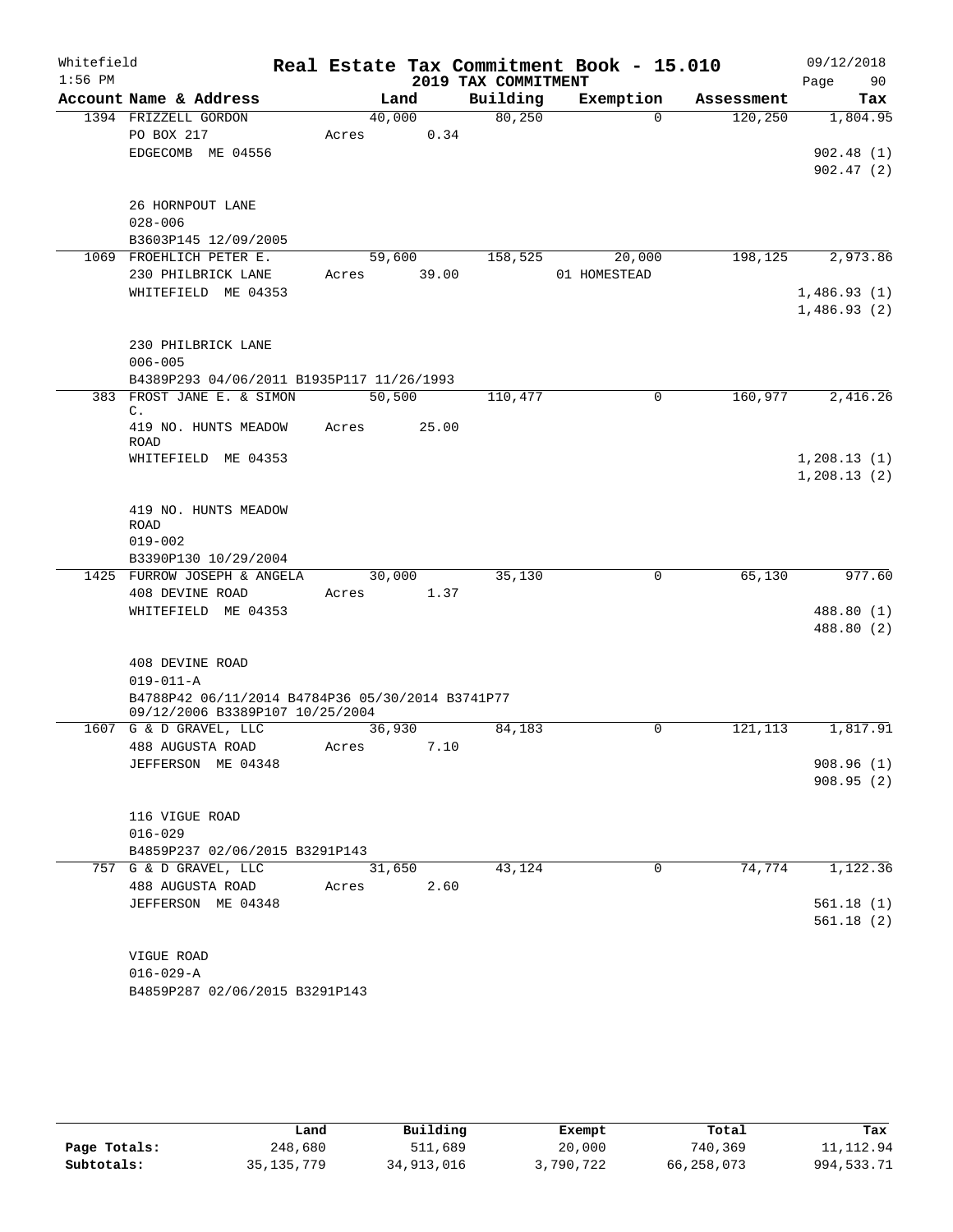| Whitefield |                                                     |        |       |                     | Real Estate Tax Commitment Book - 15.010 |            | 09/12/2018             |
|------------|-----------------------------------------------------|--------|-------|---------------------|------------------------------------------|------------|------------------------|
| $1:56$ PM  |                                                     |        |       | 2019 TAX COMMITMENT |                                          |            | 91<br>Page             |
|            | Account Name & Address                              |        | Land  | Building            | Exemption                                | Assessment | Tax                    |
|            | 1615 GAGE DAVID R. & JUDITH<br>L. EPSTEIN           | 52,250 |       | 44,579              | $\Omega$                                 | 96,829     | 1,453.40               |
|            | 95 READE STREET                                     | Acres  | 20.00 |                     |                                          |            |                        |
|            | NEW YORK NY 10013                                   |        |       |                     |                                          |            | 726.70(1)<br>726.70(2) |
|            |                                                     |        |       |                     |                                          |            |                        |
|            | EAST RIVER ROAD                                     |        |       |                     |                                          |            |                        |
|            | $013 - 068$                                         |        |       |                     |                                          |            |                        |
|            | B3284P91 05/15/2001                                 |        |       |                     |                                          |            |                        |
|            | 457 GAGNE CHRISTINE J.                              | 30,750 |       | 159,968             | 20,000                                   | 170, 718   | 2,562.48               |
|            | 532 MILLS ROAD                                      | Acres  | 2.00  |                     | 01 HOMESTEAD                             |            |                        |
|            | WHITEFIELD ME 04353                                 |        |       |                     |                                          |            | 1,281.24(1)            |
|            |                                                     |        |       |                     |                                          |            | 1,281.24(2)            |
|            |                                                     |        |       |                     |                                          |            |                        |
|            | 532 MILLS ROAD<br>$020 - 033 - C$                   |        |       |                     |                                          |            |                        |
|            | B2419P155                                           |        |       |                     |                                          |            |                        |
|            | 897 GAGNON ROLAND J &                               | 35,450 |       | 97,806              | 20,000                                   | 113,256    | 1,699.97               |
|            | THERESA                                             |        |       |                     |                                          |            |                        |
|            | 163 SENOTT ROAD                                     | Acres  | 5.25  |                     | 01 HOMESTEAD                             |            |                        |
|            | WHITEFIELD ME 04353                                 |        |       |                     |                                          |            | 849.99 (1)             |
|            |                                                     |        |       |                     |                                          |            | 849.98 (2)             |
|            | 163 SENOTT ROAD                                     |        |       |                     |                                          |            |                        |
|            | $017 - 045 - A$                                     |        |       |                     |                                          |            |                        |
|            | B1616P257                                           |        |       |                     |                                          |            |                        |
|            | 1188 GALLAGHER DAVID                                | 30,975 |       | 61,090              | $\mathbf 0$                              | 92,065     | 1,381.90               |
|            | 59 COOKSON LANE                                     | Acres  | 2.15  |                     |                                          |            |                        |
|            | WHITEFIELD ME 04353                                 |        |       |                     |                                          |            | 690.95(1)              |
|            |                                                     |        |       |                     |                                          |            | 690.95(2)              |
|            |                                                     |        |       |                     |                                          |            |                        |
|            | 59 COOKSON LANE<br>$020 - 049 - E$                  |        |       |                     |                                          |            |                        |
|            | B1291P1                                             |        |       |                     |                                          |            |                        |
|            | 259 GALLAGHER EARL                                  | 23,420 |       | $\mathbf 0$         | 0                                        | 23,420     | 351.53                 |
|            | 410 SOMERVILLE ROAD                                 | Acres  | 3.78  |                     |                                          |            |                        |
|            | SOMERVILLE ME 04348                                 |        |       |                     |                                          |            | 175.77(1)              |
|            |                                                     |        |       |                     |                                          |            | 175.76(2)              |
|            |                                                     |        |       |                     |                                          |            |                        |
|            | WOOD LANE                                           |        |       |                     |                                          |            |                        |
|            | $020 - 049 - H$                                     |        |       |                     |                                          |            |                        |
|            | B2180P316                                           |        |       |                     |                                          |            |                        |
|            | 822 GALLAGHER, SHAWN R. &<br>BANCROFT, ELIZABETH    | 37,625 |       | 131,002             | $\Omega$                                 | 168,627    | 2,531.09               |
|            | 729 EAST RIVER ROAD                                 | Acres  | 3.25  |                     |                                          |            |                        |
|            | WHITEFIELD ME 04353                                 |        |       |                     |                                          |            | 1, 265.55(1)           |
|            |                                                     |        |       |                     |                                          |            | 1, 265.54(2)           |
|            |                                                     |        |       |                     |                                          |            |                        |
|            | 729 EAST RIVER ROAD<br>$007 - 050 - B$              |        |       |                     |                                          |            |                        |
|            | B4887P167 05/19/2015 B4523P270 05/16/2012 B3383P239 |        |       |                     |                                          |            |                        |
|            | 10/26/2004                                          |        |       |                     |                                          |            |                        |

|              | Land         | Building   | Exempt    | Total      | Tax          |
|--------------|--------------|------------|-----------|------------|--------------|
| Page Totals: | 210,470      | 494,445    | 40,000    | 664,915    | 9,980.37     |
| Subtotals:   | 35, 346, 249 | 35,407,461 | 3,830,722 | 66,922,988 | 1,004,514.08 |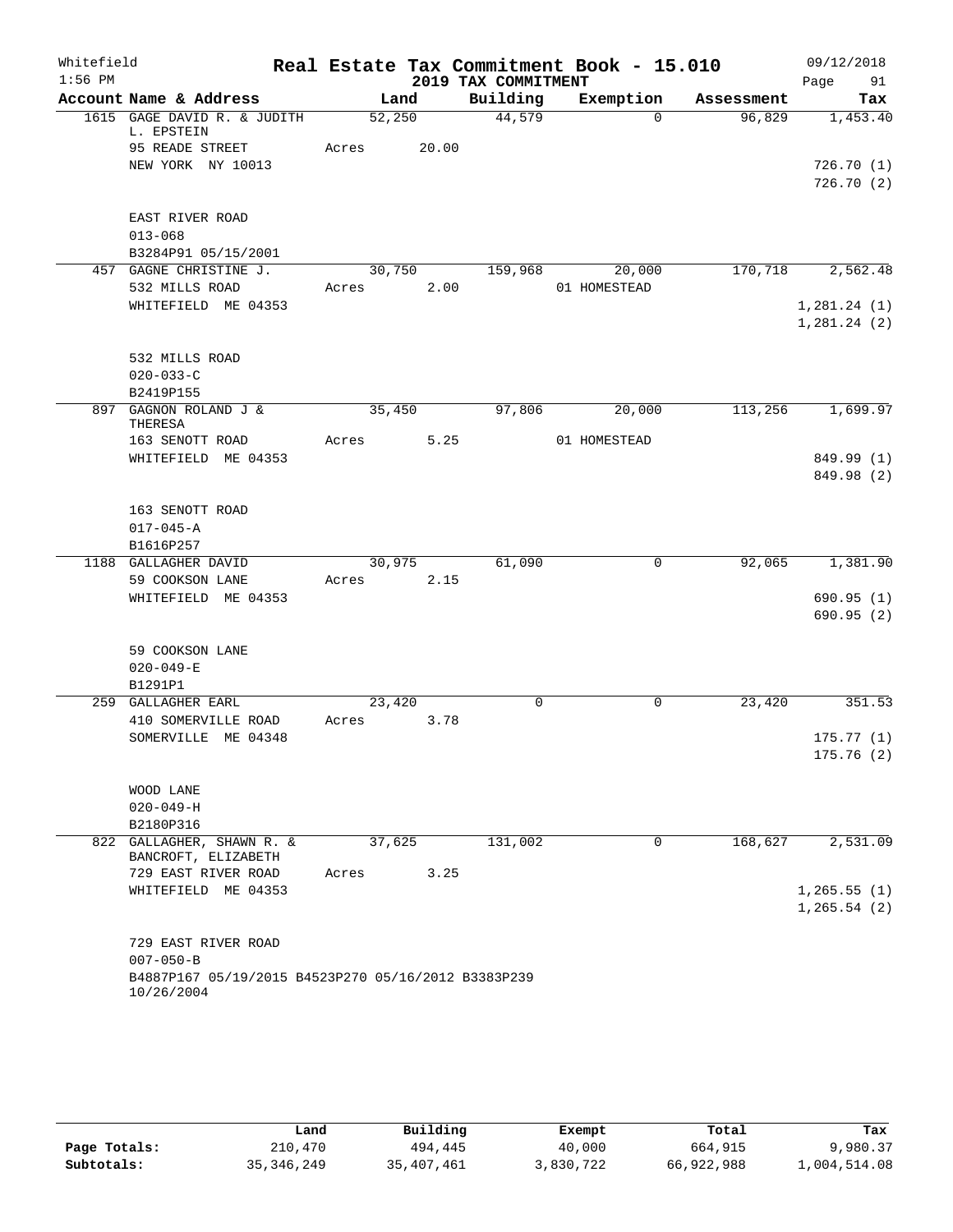| Whitefield<br>$1:56$ PM |                                                                 |                 |       | 2019 TAX COMMITMENT | Real Estate Tax Commitment Book - 15.010 |            | 09/12/2018<br>Page<br>92   |
|-------------------------|-----------------------------------------------------------------|-----------------|-------|---------------------|------------------------------------------|------------|----------------------------|
|                         | Account Name & Address                                          |                 | Land  | Building            | Exemption                                | Assessment | Tax                        |
|                         | 555 GALLANT DENNIS A.<br>P.O. BOX 232<br>WHITEFIELD ME 04353    | 30,000<br>Acres | 0.29  | 81,775              | 20,000<br>01 HOMESTEAD                   | 91,775     | 1,377.54<br>688.77 (1)     |
|                         |                                                                 |                 |       |                     |                                          |            | 688.77 (2)                 |
|                         | 12 GRAND ARMY ROAD<br>$026 - 009$<br>B2607P173                  |                 |       |                     |                                          |            |                            |
|                         | 1018 GALLUP C. WESTCOTT, III<br>& SUSAN M.                      | 37,370          |       | $\mathbf 0$         | $\Omega$                                 | 37,370     | 560.92                     |
|                         | 714 WISCASSET ROAD<br>WHITEFIELD ME 04353                       | Acres           | 13.90 |                     |                                          |            | 280.46(1)<br>280.46(2)     |
|                         | WISCASSET ROAD<br>$001 - 058$<br>B3754P267 10/12/2006           |                 |       |                     |                                          |            |                            |
|                         | 231 GALLUP C.WESTCOTT, III<br>& SUSAN M.                        | 42,370          |       | 206,733             | 0                                        | 249,103    | 3,739.04                   |
|                         | 714 WISCASSET ROAD                                              | Acres           | 13.90 |                     |                                          |            |                            |
|                         | WHITEFIELD ME 04353                                             |                 |       |                     |                                          |            | 1,869.52(1)<br>1,869.52(2) |
|                         | 714 WISCASSET ROAD<br>$001 - 057 - 004$                         |                 |       |                     |                                          |            |                            |
|                         | B3754P267 10/12/2006                                            |                 |       |                     |                                          |            |                            |
|                         | 1396 GALVANI THOMAS &<br>FRANCES/                               | 30,000          |       | 48,807              | 26,000                                   | 52,807     | 792.63                     |
|                         | * JULIKAY G.<br>DECARVALHO                                      | Acres           | 0.40  |                     | 01 HOMESTEAD                             |            |                            |
|                         | 20 MILLS ROAD<br>WHITEFIELD ME 04353                            |                 |       |                     | 07 NMR VET & WIDOW                       |            | 396.32(1)<br>396.31(2)     |
|                         | 20 MILLS ROAD<br>$026 - 021$                                    |                 |       |                     |                                          |            |                            |
|                         | B4414P57 06/30/2011 B981P52 11/30/1978                          |                 |       |                     |                                          |            |                            |
|                         | 479 GALVANI THOMAS J. &<br>FRANCES H./<br>$\star$<br>JULIKAY G. | 20,000<br>Acres | 0.52  | $\mathbf 0$         | 0                                        | 20,000     | 300.20                     |
|                         | DECARVALHO                                                      |                 |       |                     |                                          |            |                            |
|                         | 20 MILLS ROAD<br>WHITEFIELD ME 04353                            |                 |       |                     |                                          |            | 150.10(1)<br>150.10(2)     |
|                         | MILLS ROAD<br>$026 - 022$                                       |                 |       |                     |                                          |            |                            |
|                         | B4414P57 06/30/2011 B3277P49 04/29/2004                         |                 |       |                     |                                          |            |                            |
|                         | 1757 GALVIN EDWARD D.,<br>TRUSTEE                               | 65,240          |       | $\Omega$            | $\Omega$                                 | 65,240     | 979.25                     |
|                         | * REVOCABLE TRUST                                               | Acres           | 66.98 |                     |                                          |            |                            |
|                         | 52 OCEAN DRIVE<br>BRUNSWICK ME 04011                            |                 |       |                     |                                          |            | 489.63(1)<br>489.62 (2)    |
|                         | WISCASSET ROAD<br>$001 - 040 - D$                               |                 |       |                     |                                          |            |                            |
|                         | B3968P79 07/23/2008 B3507P110 06/28/2005                        |                 |       |                     |                                          |            |                            |

|              | Land         | Building   | Exempt    | Total      | Tax          |
|--------------|--------------|------------|-----------|------------|--------------|
| Page Totals: | 224,980      | 337,315    | 46,000    | 516,295    | 7.749.58     |
| Subtotals:   | 35, 571, 229 | 35,744,776 | 3,876,722 | 67,439,283 | 1,012,263.66 |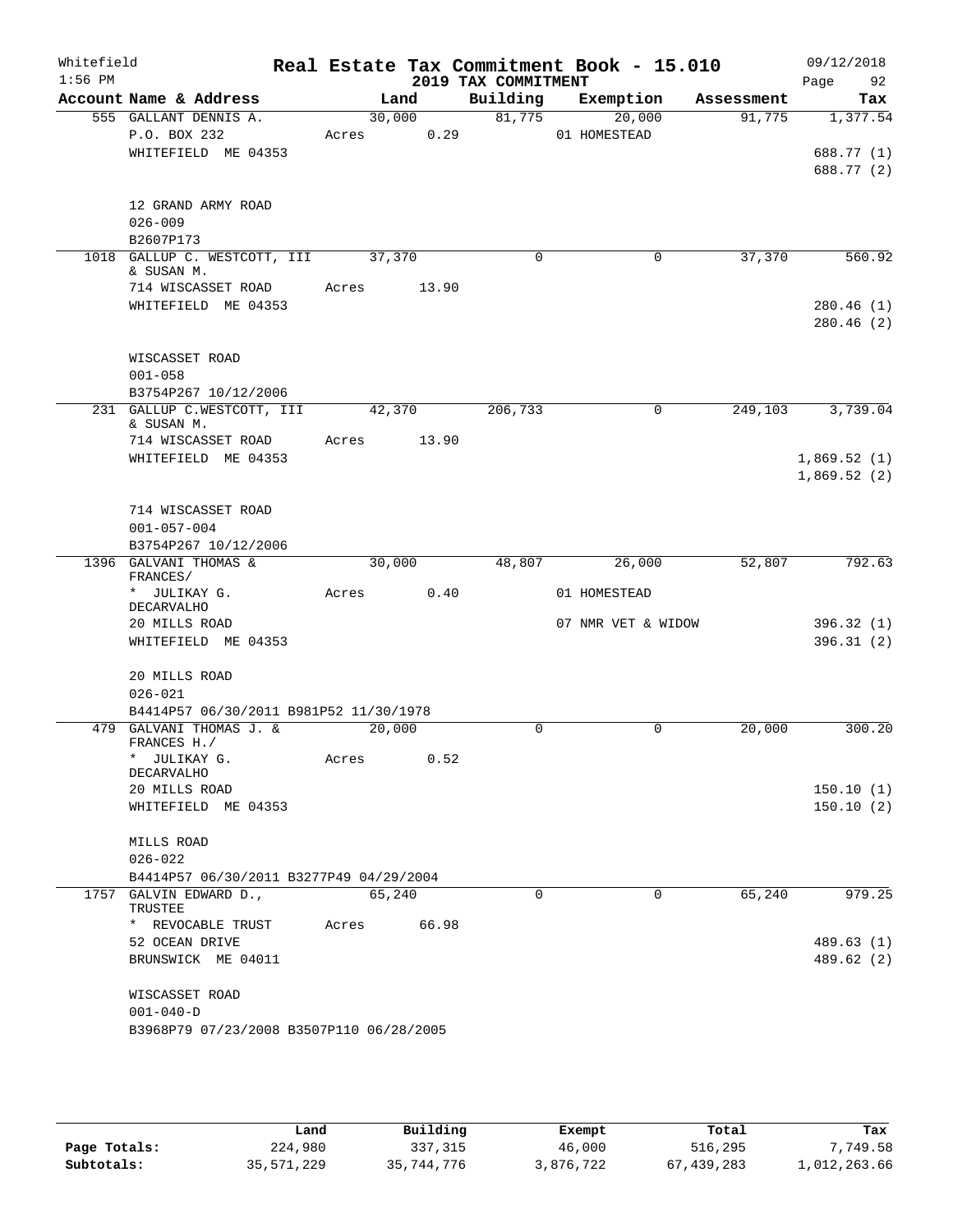| Whitefield<br>$1:56$ PM |                                                     |       |             | 2019 TAX COMMITMENT | Real Estate Tax Commitment Book - 15.010 |            | 09/12/2018<br>Page<br>93   |
|-------------------------|-----------------------------------------------------|-------|-------------|---------------------|------------------------------------------|------------|----------------------------|
|                         | Account Name & Address                              |       | Land        |                     | Building Exemption                       | Assessment | Tax                        |
|                         | 435 GARCIA SUZANNE H.                               |       | 39,506      | 91,278              | 20,000                                   | 110,784    | 1,662.87                   |
|                         | 754 TOWNHOUSE ROAD                                  |       | Acres 10.32 |                     | 01 HOMESTEAD                             |            |                            |
|                         | WHITEFIELD ME 04353                                 |       |             |                     |                                          |            | 831.44 (1)                 |
|                         |                                                     |       |             |                     |                                          |            | 831.43 (2)                 |
|                         | 754 TOWNHOUSE ROAD                                  |       |             |                     |                                          |            |                            |
|                         | $007 - 034$                                         |       |             |                     |                                          |            |                            |
|                         | B1387P226                                           |       |             |                     |                                          |            |                            |
|                         | 988 GARDINER ROAD REALTY<br>TRUST (18)              |       | 30,000      | 8,415               | $\mathbf 0$                              | 38,415     | 576.61                     |
|                         | C/O DAN BRINKLER                                    |       | Acres 1.10  |                     |                                          |            |                            |
|                         | P.O. BOX 394                                        |       |             |                     |                                          |            | 288.31(1)                  |
|                         | NEWCASTLE ME 04553                                  |       |             |                     |                                          |            | 288.30(2)                  |
|                         | 18 GARDINER ROAD                                    |       |             |                     |                                          |            |                            |
|                         | $013 - 017$                                         |       |             |                     |                                          |            |                            |
|                         | B3974P218 03/05/2008                                |       |             |                     |                                          |            |                            |
|                         | 1706 GARTHOFF JERRY & KELLEY                        |       |             | 31,200 171,458      | 20,000                                   | 182,658    | 2,741.70                   |
|                         | 8 HICKORY LANE                                      |       | Acres 2.30  |                     | 01 HOMESTEAD                             |            |                            |
|                         | WHITEFIELD ME 04353                                 |       |             |                     |                                          |            | 1,370.85(1)<br>1,370.85(2) |
|                         |                                                     |       |             |                     |                                          |            |                            |
|                         | 8 HICKORY LANE                                      |       |             |                     |                                          |            |                            |
|                         | $012 - 026 - B$                                     |       |             |                     |                                          |            |                            |
|                         | B3069P31                                            |       |             |                     |                                          |            |                            |
|                         | 509 GAUVIN WILLIAM A. &                             |       | 30,000      | $\Omega$            | $\Omega$                                 | 30,000     | 450.30                     |
|                         | FRANCES A.                                          |       |             |                     |                                          |            |                            |
|                         | 29 MAIN STREET                                      |       | Acres 1.20  |                     |                                          |            |                            |
|                         | WHITEFIELD ME 04353                                 |       |             |                     |                                          |            | 225.15(1)<br>225.15(2)     |
|                         |                                                     |       |             |                     |                                          |            |                            |
|                         | 168 MAIN STREET                                     |       |             |                     |                                          |            |                            |
|                         | $021 - 012$                                         |       |             |                     |                                          |            |                            |
|                         | B2669P252 04/18/2001                                |       |             |                     |                                          |            |                            |
|                         | 402 GAUVIN WILLIAM R. &<br>FRANCES A.               |       | 36,290      | 46,804              | $\mathbf 0$                              | 83,094     | 1,247.24                   |
|                         | 29 MAIN STREET                                      | Acres | 6.30        |                     |                                          |            |                            |
|                         | WHITEFIELD ME 04353                                 |       |             |                     |                                          |            | 623.62(1)                  |
|                         |                                                     |       |             |                     |                                          |            | 623.62(2)                  |
|                         |                                                     |       |             |                     |                                          |            |                            |
|                         | 29 MAIN STREET                                      |       |             |                     |                                          |            |                            |
|                         | $024 - 010$                                         |       |             |                     |                                          |            |                            |
|                         | B3614P99 12/30/2005 B1504P1                         |       |             |                     |                                          |            |                            |
|                         | 1141 GEORGES PHILIP                                 |       | 30,675      | 8,130               | 20,000                                   | 18,805     | 282.26                     |
|                         | 27 WOOD LANE                                        | Acres | 1.95        |                     | 01 HOMESTEAD                             |            | 141.13(1)                  |
|                         | WHITEFIELD ME 04353                                 |       |             |                     |                                          |            | 141.13(2)                  |
|                         |                                                     |       |             |                     |                                          |            |                            |
|                         | 27 WOOD LANE                                        |       |             |                     |                                          |            |                            |
|                         | $020 - 049 - I$                                     |       |             |                     |                                          |            |                            |
|                         | B4756P317 02/13/2014 B4307P210 05/17/2010 B4161P79  |       |             |                     |                                          |            |                            |
|                         | 06/18/2009 B4154P254 06/09/2009 B3670P60 12/16/2005 |       |             |                     |                                          |            |                            |
|                         | B3415P273 12/20/2004                                |       |             |                     |                                          |            |                            |

|              | Land       | Building   | Exempt    | Total      | Tax          |
|--------------|------------|------------|-----------|------------|--------------|
| Page Totals: | 197,671    | 326,085    | 60,000    | 463,756    | 6,960.98     |
| Subtotals:   | 35,768,900 | 36,070,861 | 3,936,722 | 67,903,039 | 1,019,224.64 |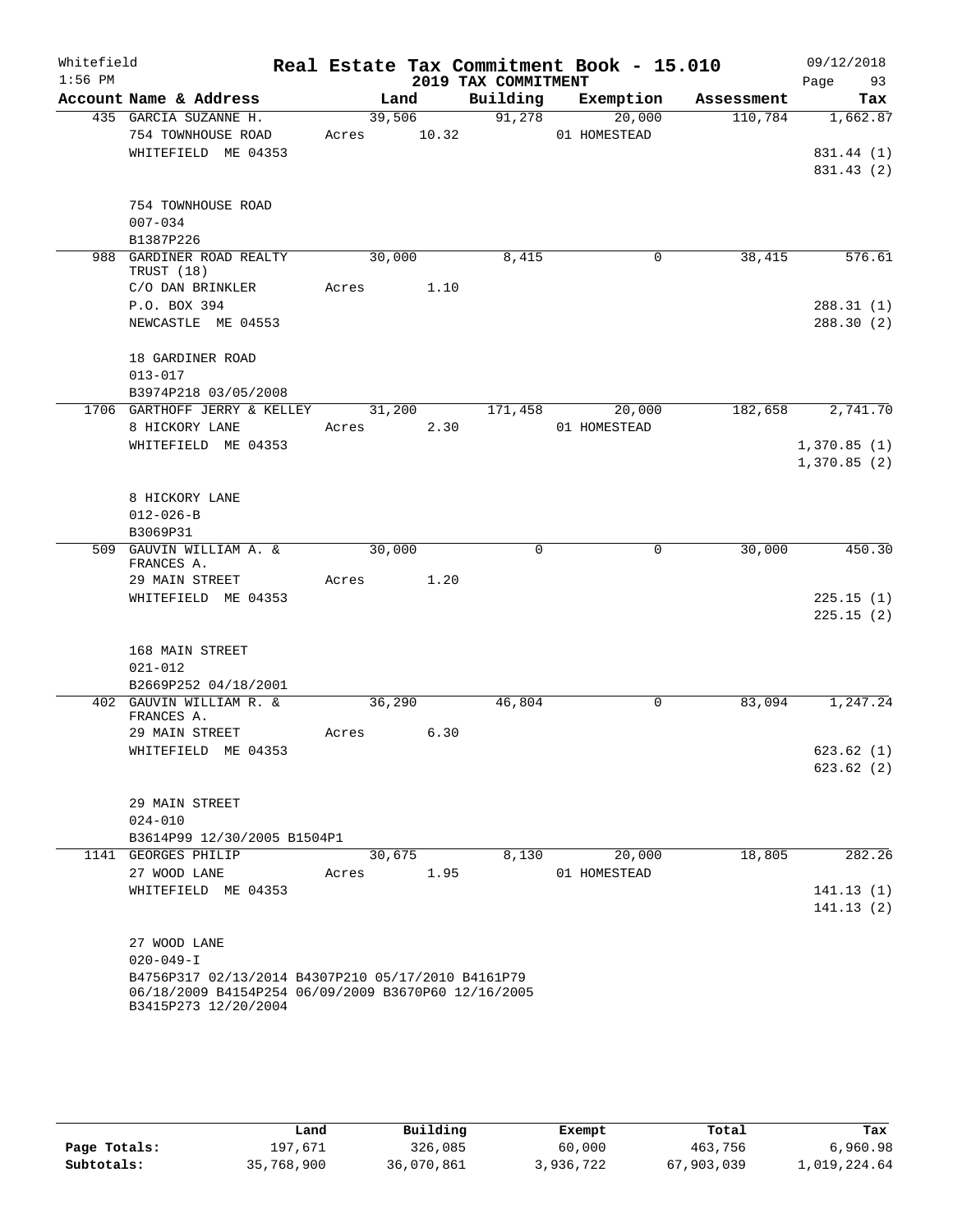| Whitefield<br>$1:56$ PM |                                                           | Real Estate Tax Commitment Book - 15.010 | 2019 TAX COMMITMENT |                              |            | 09/12/2018<br>Page<br>94 |
|-------------------------|-----------------------------------------------------------|------------------------------------------|---------------------|------------------------------|------------|--------------------------|
|                         | Account Name & Address                                    | Land                                     | Building            | Exemption                    | Assessment | Tax                      |
|                         | 290 GERARDI CHRISTOPHER R.<br>& VICKIE                    | 79,750                                   | 66, 234             | 20,000                       | 125,984    | 1,891.02                 |
|                         | 358 HEADTIDE ROAD<br>WHITEFIELD ME 04353                  | 76.00<br>Acres                           |                     | 01 HOMESTEAD                 |            | 945.51(1)<br>945.51(2)   |
|                         | 358 HEAD TIDE ROAD<br>$005 - 019$<br>B1705P75             |                                          |                     |                              |            |                          |
|                         | 1637 GERARDI, CHRISTOPHER R. 34,050<br>GERARDI, VICKIE A. | Acres 4.20                               | 47,657              | $\mathbf{0}$                 | 81,707     | 1,226.42                 |
|                         | 358 HEAD TIDE ROAD<br>WHITEFIELD ME 04353                 |                                          |                     |                              |            | 613.21(1)<br>613.21(2)   |
|                         | 378 HEAD TIDE ROAD<br>$005 - 020$<br>B5130P268 05/08/2017 |                                          |                     |                              |            |                          |
|                         | 1193 GERRARD DANAL & ROBIN<br>78 DEVINE ROAD              | 30,900<br>2.10<br>Acres                  | 61,187              | 0                            | 92,087     | 1,382.23                 |
|                         | WHITEFIELD ME 04353                                       |                                          |                     |                              |            | 691.12(1)<br>691.11(2)   |
|                         | 78 DEVINE ROAD<br>$016 - 009$<br>B2877P264                |                                          |                     |                              |            |                          |
|                         | 409 GETCHELL DANA<br>P O BOX 185                          | 46,350<br>Acres 34.00                    | $\Omega$            | $\mathbf 0$                  | 46,350     | 695.71                   |
|                         | WHITEFIELD ME 04353                                       |                                          |                     |                              |            | 347.86(1)<br>347.85(2)   |
|                         | SO. WEARY POND LANE<br>$008 - 023$                        |                                          |                     |                              |            |                          |
|                         | 735 GETCHELL DANA                                         | 48,300                                   | 0                   | 0                            | 48,300     | 724.98                   |
|                         | PO BOX 185<br>WHITEFIELD ME 04353                         | 37.00<br>Acres                           |                     |                              |            | 362.49(1)<br>362.49(2)   |
|                         | SO. WEARY POND LANE<br>$008 - 019$                        |                                          |                     |                              |            |                          |
|                         | B2351P184<br>1342 GETCHELL DANA                           | 23,400                                   | 0                   | 0                            | 23,400     | 351.23                   |
|                         | P O BOX 185                                               | 26.00<br>Acres                           |                     |                              |            |                          |
|                         | WHITEFIELD ME 04353                                       |                                          |                     |                              |            | 175.62(1)<br>175.61(2)   |
|                         | SO. WEARY POND LANE<br>$008 - 024$                        |                                          |                     |                              |            |                          |
|                         | 885 GETCHELL DANA<br>P .O BOX 185                         | 55,500<br>25.00<br>Acres                 | 27,226              | 26,000<br>07 NMR VET & WIDOW | 56,726     | 851.46                   |
|                         | WHITEFIELD ME 04353                                       |                                          |                     | 01 HOMESTEAD                 |            | 425.73(1)<br>425.73 (2)  |
|                         | 173 SO. WEARY POND LANE<br>$008 - 025$                    |                                          |                     |                              |            |                          |

|              | Land       | Building     | Exempt    | Total      | Tax          |
|--------------|------------|--------------|-----------|------------|--------------|
| Page Totals: | 318,250    | 202,304      | 46,000    | 474,554    | 7,123.05     |
| Subtotals:   | 36,087,150 | 36, 273, 165 | 3,982,722 | 68,377,593 | 1,026,347.69 |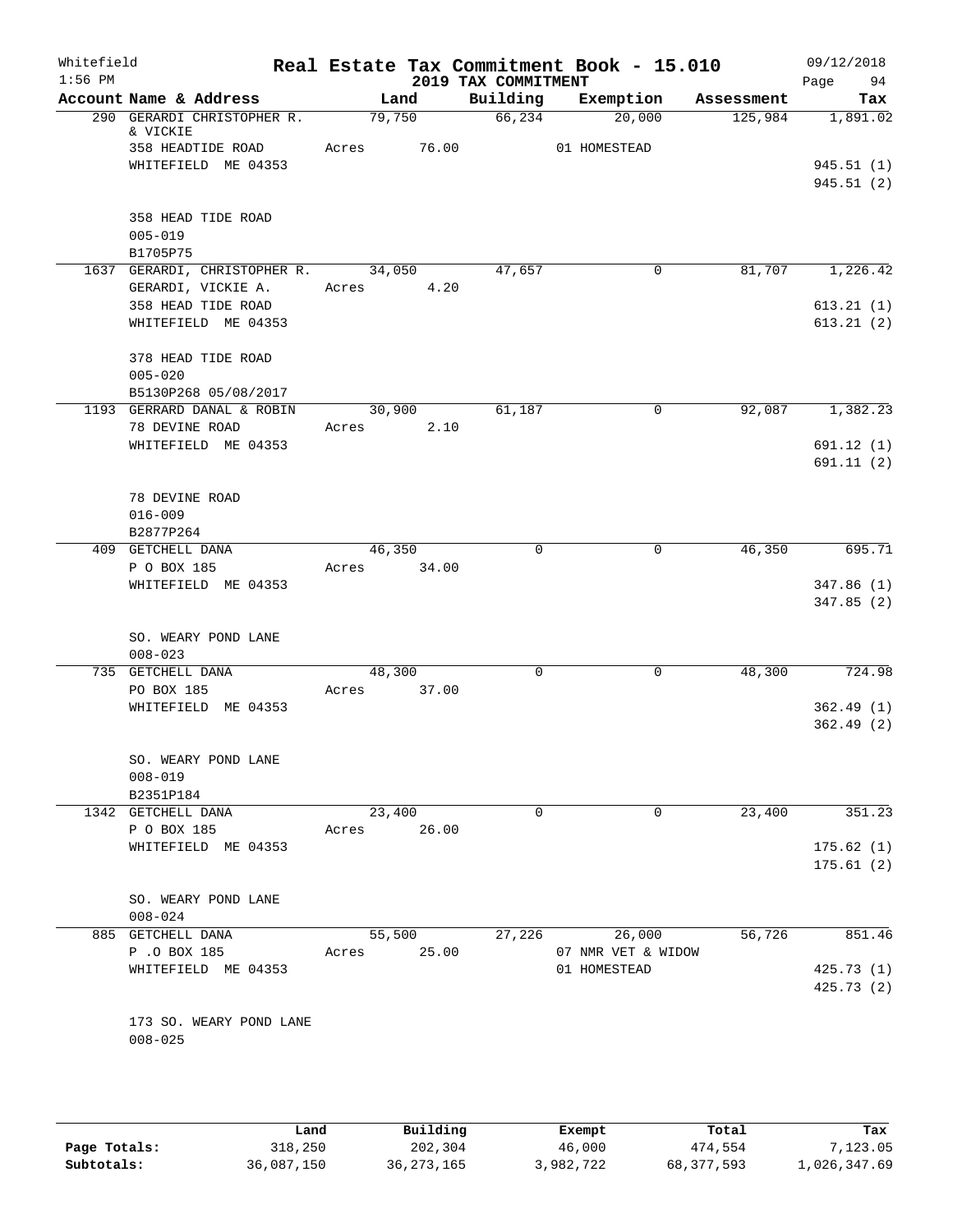| Whitefield   |                                                  |        |          |                                 | Real Estate Tax Commitment Book - 15.010 |            | 09/12/2018        |
|--------------|--------------------------------------------------|--------|----------|---------------------------------|------------------------------------------|------------|-------------------|
| $1:56$ PM    | Account Name & Address                           | Land   |          | 2019 TAX COMMITMENT<br>Building | Exemption                                | Assessment | Page<br>95<br>Tax |
|              | 248 GETCHELL DANA                                | 25,250 |          | $\mathbf 0$                     | $\Omega$                                 | 25,250     | 379.00            |
|              | P O BOX 185                                      | Acres  | 5.00     |                                 |                                          |            |                   |
|              | WHITEFIELD ME 04353                              |        |          |                                 |                                          |            | 189.50(1)         |
|              |                                                  |        |          |                                 |                                          |            | 189.50(2)         |
|              |                                                  |        |          |                                 |                                          |            |                   |
|              | STEARNS BROOK LANE                               |        |          |                                 |                                          |            |                   |
|              | $008 - 033$                                      |        |          |                                 |                                          |            |                   |
|              | 786 GETCHELL DANA H.                             | 45,050 |          | 0                               | $\mathbf 0$                              | 45,050     | 676.20            |
|              | P.O. BOX 185                                     | Acres  | 32.00    |                                 |                                          |            |                   |
|              | WHITEFIELD ME 04353                              |        |          |                                 |                                          |            | 338.10(1)         |
|              |                                                  |        |          |                                 |                                          |            | 338.10(2)         |
|              |                                                  |        |          |                                 |                                          |            |                   |
|              | SO. WEARY POND LANE                              |        |          |                                 |                                          |            |                   |
|              | $011 - 022$                                      |        |          |                                 |                                          |            |                   |
|              | B2701P64                                         |        |          |                                 |                                          |            |                   |
|              | 4 GIBSON ROBERT III                              | 32,250 |          | 93,342                          | $\mathbf 0$                              | 125,592    | 1,885.14          |
|              | 1746 HARPSWELL ISLANDS                           | Acres  | 3.00     |                                 |                                          |            |                   |
|              | <b>ROAD</b>                                      |        |          |                                 |                                          |            |                   |
|              | ORRS ISLAND ME 04066                             |        |          |                                 |                                          |            | 942.57 (1)        |
|              |                                                  |        |          |                                 |                                          |            | 942.57 (2)        |
|              |                                                  |        |          |                                 |                                          |            |                   |
|              | 180 EAST RIVER ROAD                              |        |          |                                 |                                          |            |                   |
|              | $013 - 070$                                      |        |          |                                 |                                          |            |                   |
|              | 1628 GIBSON-GRIFFIN BRIGID                       | 30,000 |          | 146,452                         | 20,000                                   | 156,452    | 2,348.34          |
|              | 34 PHILBRICK LANE                                | Acres  | 1.30     |                                 | 01 HOMESTEAD                             |            |                   |
|              | WHITEFIELD ME 04353                              |        |          |                                 |                                          |            | 1, 174.17(1)      |
|              |                                                  |        |          |                                 |                                          |            | 1, 174.17(2)      |
|              |                                                  |        |          |                                 |                                          |            |                   |
|              | 34 PHILBRICK LANE                                |        |          |                                 |                                          |            |                   |
|              | $007 - 024$                                      |        |          |                                 |                                          |            |                   |
|              | B4017P260 06/19/2008<br>1595 GILBERT CHAD E.     | 30,120 |          | 75,224                          | 20,000                                   | 85,344     | 1,281.01          |
|              | 81 DEVINE ROAD                                   | Acres  | 1.58     |                                 | 01 HOMESTEAD                             |            |                   |
|              | WHITEFIELD ME 04353                              |        |          |                                 |                                          |            | 640.51(1)         |
|              |                                                  |        |          |                                 |                                          |            | 640.50(2)         |
|              |                                                  |        |          |                                 |                                          |            |                   |
|              | 81 DEVINE ROAD                                   |        |          |                                 |                                          |            |                   |
|              | $016 - 020$                                      |        |          |                                 |                                          |            |                   |
|              | B4515P260 04/25/2012 B2652P165                   |        |          |                                 |                                          |            |                   |
|              | 1575 GILBERT-BRUNELLE DIANN                      | 33,000 |          | 54,528                          | 20,000                                   | 67,528     | 1,013.60          |
|              | 64 HUNTS MEADOW ROAD                             | Acres  | 3.50     |                                 | 01 HOMESTEAD                             |            |                   |
|              | WHITEFIELD ME 04353                              |        |          |                                 |                                          |            | 506.80(1)         |
|              |                                                  |        |          |                                 |                                          |            | 506.80(2)         |
|              |                                                  |        |          |                                 |                                          |            |                   |
|              | 64 HUNTS MEADOW ROAD                             |        |          |                                 |                                          |            |                   |
|              | $012 - 014$                                      |        |          |                                 |                                          |            |                   |
|              | B4315P248 09/13/2010 B2195P128                   |        |          |                                 |                                          |            |                   |
|              | 1708 GILHOOLEY EDWARD G.                         | 51,618 |          | 160, 454                        | $\mathbf 0$                              | 212,072    | 3,183.20          |
|              | 187 SEVILLE BOULEVARD                            | Acres  | 26.72    |                                 |                                          |            |                   |
|              | SAYVILLE NY 11782                                |        |          |                                 |                                          |            | 1,591.60(1)       |
|              |                                                  |        |          |                                 |                                          |            | 1,591.60(2)       |
|              |                                                  |        |          |                                 |                                          |            |                   |
|              | 444 HEATH ROAD                                   |        |          |                                 |                                          |            |                   |
|              | $008 - 002 - A$                                  |        |          |                                 |                                          |            |                   |
|              | B4288P41 06/18/2010 B3819P59 03/01/2007 B3156P48 |        |          |                                 |                                          |            |                   |
|              | 08/22/2003                                       |        |          |                                 |                                          |            |                   |
|              |                                                  |        |          |                                 |                                          |            |                   |
|              |                                                  |        |          |                                 |                                          |            |                   |
|              | Land                                             |        | Building |                                 | Exempt                                   | Total      | Tax               |
| Page Totals: | 247,288                                          |        | 530,000  |                                 | 60,000                                   | 717,288    | 10,766.49         |

**Subtotals:** 36,334,438 36,803,165 4,042,722 69,094,881 1,037,114.18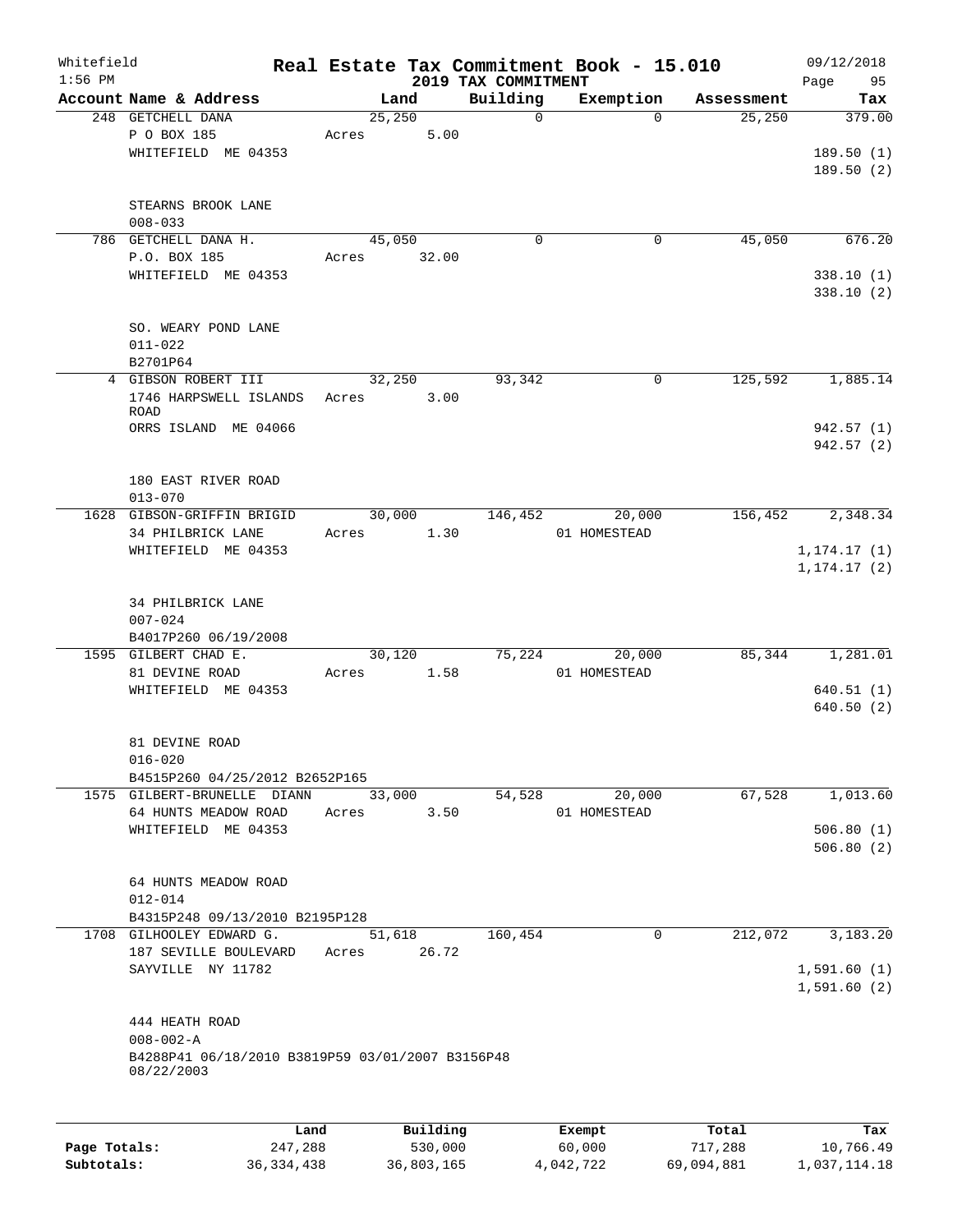| Whitefield |                                                                                                            |        |      |                     | Real Estate Tax Commitment Book - 15.010 |            | 09/12/2018 |  |  |
|------------|------------------------------------------------------------------------------------------------------------|--------|------|---------------------|------------------------------------------|------------|------------|--|--|
| $1:56$ PM  |                                                                                                            |        |      | 2019 TAX COMMITMENT |                                          |            | 96<br>Page |  |  |
|            | Account Name & Address                                                                                     | Land   |      | Building            | Exemption                                | Assessment | Tax        |  |  |
|            | 275 GILMAN ROBERT F., JR. &<br>MARY, TRUSTEES                                                              | 32,250 |      | 26, 283             | $\Omega$                                 | 58,533     | 878.58     |  |  |
|            | GILMAN LIVING TRUST                                                                                        | Acres  | 3.00 |                     |                                          |            |            |  |  |
|            | 171 A PITTSTON ROAD                                                                                        |        |      |                     |                                          |            | 439.29 (1) |  |  |
|            | WHITEFIELD ME 04353                                                                                        |        |      |                     |                                          |            | 439.29 (2) |  |  |
|            |                                                                                                            |        |      |                     |                                          |            |            |  |  |
|            | 171 PITTSTON ROAD                                                                                          |        |      |                     |                                          |            |            |  |  |
|            | $007 - 003$                                                                                                |        |      |                     |                                          |            |            |  |  |
|            | B4065P148 10/21/2008                                                                                       |        |      |                     |                                          |            |            |  |  |
|            | 303 GILMAN, TERRI A.                                                                                       | 53,000 |      | 23,740              | 20,000                                   | 56,740     | 851.67     |  |  |
|            | GILMAN, SARAH M.                                                                                           | Acres  | 5.00 |                     | 01 HOMESTEAD                             |            |            |  |  |
|            | 97 JEFFERSON ROAD                                                                                          |        |      |                     |                                          |            | 425.84(1)  |  |  |
|            | WHITEFIELD ME 04353                                                                                        |        |      |                     |                                          |            | 425.83(2)  |  |  |
|            | 97 JEFFERSON ROAD                                                                                          |        |      |                     |                                          |            |            |  |  |
|            | $014 - 025 - A$                                                                                            |        |      |                     |                                          |            |            |  |  |
|            | B4994P270 04/13/2016 B4974P45 01/27/2016 B4867P149<br>03/11/2015 B4844P276 12/05/2014 B4823P256 10/01/2014 |        |      |                     |                                          |            |            |  |  |
|            |                                                                                                            |        |      |                     |                                          |            |            |  |  |
|            | B4441P60 09/21/2011 B1764P279<br>66 GIOIA, JAMES                                                           | 27,385 |      | $\Omega$            | 0                                        | 27,385     | 411.05     |  |  |
|            | 278 MAINE AVE.                                                                                             | Acres  | 3.09 |                     |                                          |            |            |  |  |
|            | FARMINGDALE ME 04344                                                                                       |        |      |                     |                                          |            | 205.53(1)  |  |  |
|            |                                                                                                            |        |      |                     |                                          |            | 205.52(2)  |  |  |
|            |                                                                                                            |        |      |                     |                                          |            |            |  |  |
|            | EAST RIVER ROAD                                                                                            |        |      |                     |                                          |            |            |  |  |
|            | $007 - 050$                                                                                                |        |      |                     |                                          |            |            |  |  |
|            | B5128P177 04/26/2017                                                                                       |        |      |                     |                                          |            |            |  |  |
|            | 1539 GIUFFRIDA STEPHEN                                                                                     | 33,450 |      | 56,495              | 20,000                                   | 69,945     | 1,049.87   |  |  |
|            | 112 PITTSTON ROAD                                                                                          | Acres  | 3.80 |                     | 01 HOMESTEAD                             |            |            |  |  |
|            | WHITEFIELD ME 04353                                                                                        |        |      |                     |                                          |            | 524.94(1)  |  |  |
|            |                                                                                                            |        |      |                     |                                          |            | 524.93 (2) |  |  |
|            |                                                                                                            |        |      |                     |                                          |            |            |  |  |
|            | 112 PITTSTON ROAD                                                                                          |        |      |                     |                                          |            |            |  |  |
|            | $030 - 001$                                                                                                |        |      |                     |                                          |            |            |  |  |
|            | 671 GLEASON, TUCKER J.                                                                                     | 31,875 |      | 82,950              | 0                                        | 114,825    | 1,723.52   |  |  |
|            | GLEASON, KELLY J.                                                                                          | Acres  | 2.75 |                     |                                          |            |            |  |  |
|            | 3428 WALTER DERIVE                                                                                         |        |      |                     |                                          |            | 861.76 (1) |  |  |
|            | JOHN'S ISLAND SC 29455                                                                                     |        |      |                     |                                          |            | 861.76 (2) |  |  |
|            | 431 TOWNHOUSE ROAD                                                                                         |        |      |                     |                                          |            |            |  |  |
|            | $010 - 009 - A$                                                                                            |        |      |                     |                                          |            |            |  |  |
|            | B5169P071 08/15/2017                                                                                       |        |      |                     |                                          |            |            |  |  |
|            | 865 GLIDDEN GEORGIA E. &                                                                                   | 30,345 |      | 105,529             | 6,000                                    | 129,874    | 1,949.41   |  |  |
|            | NEWELL R.E.                                                                                                |        |      |                     |                                          |            |            |  |  |
|            | P.O. BOX 37                                                                                                | Acres  | 1.73 |                     | 05 VET EXEMPTION                         |            |            |  |  |
|            | COOPERS MILLS ME 04341                                                                                     |        |      |                     |                                          |            | 974.71 (1) |  |  |
|            |                                                                                                            |        |      |                     |                                          |            | 974.70 (2) |  |  |
|            |                                                                                                            |        |      |                     |                                          |            |            |  |  |
|            | 75 MAIN STREET                                                                                             |        |      |                     |                                          |            |            |  |  |
|            | $022 - 037$                                                                                                |        |      |                     |                                          |            |            |  |  |
|            | B4446P166 10/07/2011 B2657P151                                                                             |        |      |                     |                                          |            |            |  |  |

|              | Land       | Building   | Exempt    | Total      | Tax          |
|--------------|------------|------------|-----------|------------|--------------|
| Page Totals: | 208,305    | 294,997    | 46,000    | 457,302    | 6,864.10     |
| Subtotals:   | 36,542,743 | 37,098,162 | 4,088,722 | 69,552,183 | 1,043,978.28 |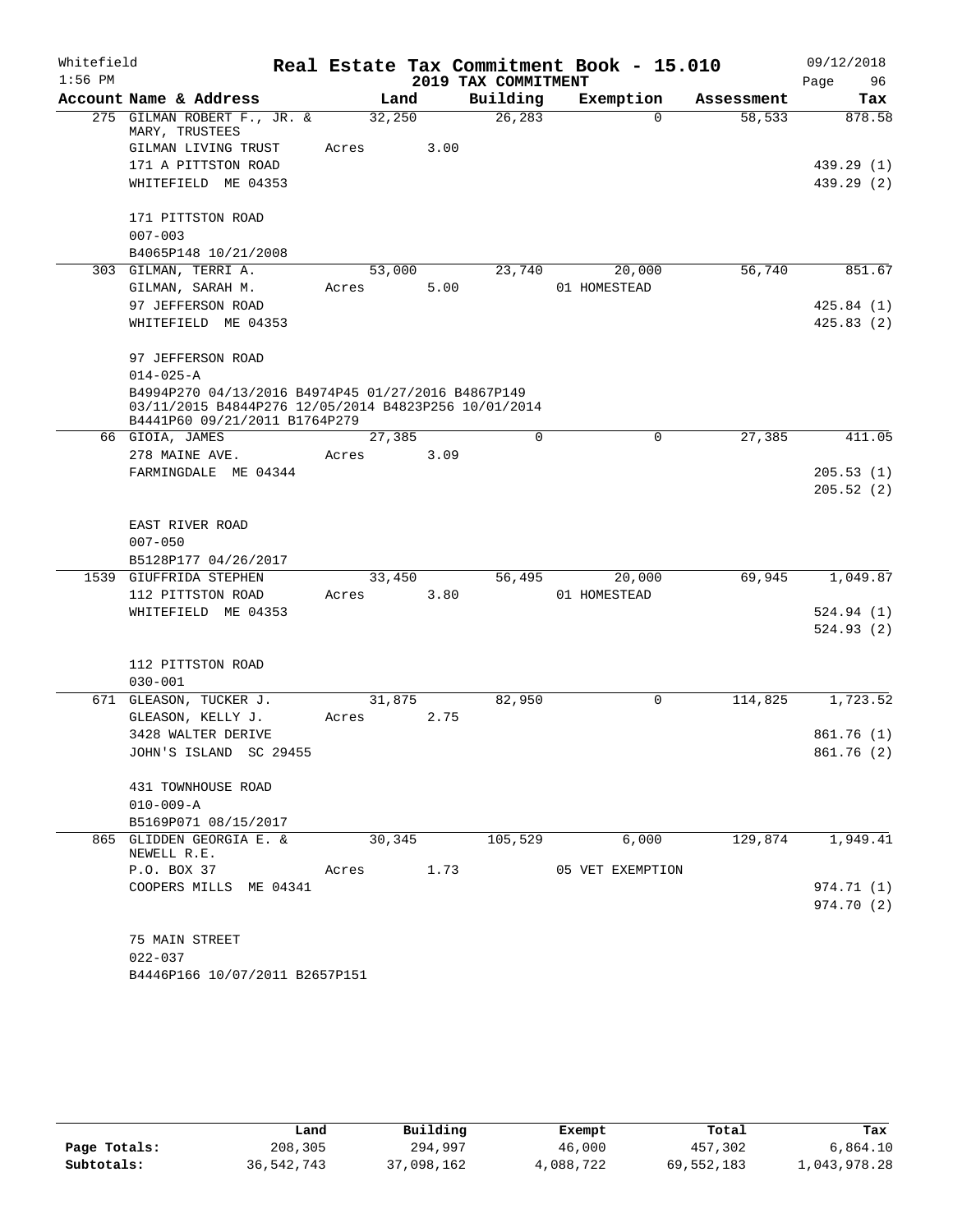|                            |                                                           |                             |                                               |                                                                  | Whitefield<br>$1:56$ PM                                                                                                                                                                                                                                                                                                                                                                                                                                                                                                                                                                                                                                                                                                                                                                                                                                                                                                                                                                                                                                                               |
|----------------------------|-----------------------------------------------------------|-----------------------------|-----------------------------------------------|------------------------------------------------------------------|---------------------------------------------------------------------------------------------------------------------------------------------------------------------------------------------------------------------------------------------------------------------------------------------------------------------------------------------------------------------------------------------------------------------------------------------------------------------------------------------------------------------------------------------------------------------------------------------------------------------------------------------------------------------------------------------------------------------------------------------------------------------------------------------------------------------------------------------------------------------------------------------------------------------------------------------------------------------------------------------------------------------------------------------------------------------------------------|
|                            |                                                           |                             | Land                                          |                                                                  |                                                                                                                                                                                                                                                                                                                                                                                                                                                                                                                                                                                                                                                                                                                                                                                                                                                                                                                                                                                                                                                                                       |
|                            | 20,000<br>01 HOMESTEAD                                    |                             | 30,000                                        |                                                                  |                                                                                                                                                                                                                                                                                                                                                                                                                                                                                                                                                                                                                                                                                                                                                                                                                                                                                                                                                                                                                                                                                       |
|                            |                                                           |                             |                                               |                                                                  |                                                                                                                                                                                                                                                                                                                                                                                                                                                                                                                                                                                                                                                                                                                                                                                                                                                                                                                                                                                                                                                                                       |
|                            | 20,000                                                    |                             | 31,950                                        |                                                                  |                                                                                                                                                                                                                                                                                                                                                                                                                                                                                                                                                                                                                                                                                                                                                                                                                                                                                                                                                                                                                                                                                       |
|                            |                                                           |                             |                                               |                                                                  |                                                                                                                                                                                                                                                                                                                                                                                                                                                                                                                                                                                                                                                                                                                                                                                                                                                                                                                                                                                                                                                                                       |
|                            |                                                           |                             |                                               |                                                                  |                                                                                                                                                                                                                                                                                                                                                                                                                                                                                                                                                                                                                                                                                                                                                                                                                                                                                                                                                                                                                                                                                       |
| 615                        | $\mathbf 0$                                               | $\Omega$                    | 615                                           |                                                                  |                                                                                                                                                                                                                                                                                                                                                                                                                                                                                                                                                                                                                                                                                                                                                                                                                                                                                                                                                                                                                                                                                       |
|                            |                                                           |                             |                                               |                                                                  |                                                                                                                                                                                                                                                                                                                                                                                                                                                                                                                                                                                                                                                                                                                                                                                                                                                                                                                                                                                                                                                                                       |
|                            |                                                           |                             |                                               |                                                                  |                                                                                                                                                                                                                                                                                                                                                                                                                                                                                                                                                                                                                                                                                                                                                                                                                                                                                                                                                                                                                                                                                       |
|                            |                                                           |                             |                                               |                                                                  |                                                                                                                                                                                                                                                                                                                                                                                                                                                                                                                                                                                                                                                                                                                                                                                                                                                                                                                                                                                                                                                                                       |
|                            |                                                           |                             |                                               |                                                                  |                                                                                                                                                                                                                                                                                                                                                                                                                                                                                                                                                                                                                                                                                                                                                                                                                                                                                                                                                                                                                                                                                       |
|                            |                                                           |                             |                                               |                                                                  |                                                                                                                                                                                                                                                                                                                                                                                                                                                                                                                                                                                                                                                                                                                                                                                                                                                                                                                                                                                                                                                                                       |
|                            | $\mathsf{O}$                                              | 37,021                      | 40,850                                        |                                                                  |                                                                                                                                                                                                                                                                                                                                                                                                                                                                                                                                                                                                                                                                                                                                                                                                                                                                                                                                                                                                                                                                                       |
|                            |                                                           |                             |                                               |                                                                  |                                                                                                                                                                                                                                                                                                                                                                                                                                                                                                                                                                                                                                                                                                                                                                                                                                                                                                                                                                                                                                                                                       |
|                            |                                                           |                             |                                               |                                                                  |                                                                                                                                                                                                                                                                                                                                                                                                                                                                                                                                                                                                                                                                                                                                                                                                                                                                                                                                                                                                                                                                                       |
| 138,589                    | 0                                                         | 95,244                      | 43,345                                        |                                                                  |                                                                                                                                                                                                                                                                                                                                                                                                                                                                                                                                                                                                                                                                                                                                                                                                                                                                                                                                                                                                                                                                                       |
|                            |                                                           |                             | 3.73                                          |                                                                  |                                                                                                                                                                                                                                                                                                                                                                                                                                                                                                                                                                                                                                                                                                                                                                                                                                                                                                                                                                                                                                                                                       |
|                            |                                                           |                             |                                               |                                                                  |                                                                                                                                                                                                                                                                                                                                                                                                                                                                                                                                                                                                                                                                                                                                                                                                                                                                                                                                                                                                                                                                                       |
| 90,900                     | 20,000                                                    | 80,075                      | 30,825                                        |                                                                  |                                                                                                                                                                                                                                                                                                                                                                                                                                                                                                                                                                                                                                                                                                                                                                                                                                                                                                                                                                                                                                                                                       |
|                            |                                                           |                             |                                               |                                                                  |                                                                                                                                                                                                                                                                                                                                                                                                                                                                                                                                                                                                                                                                                                                                                                                                                                                                                                                                                                                                                                                                                       |
|                            |                                                           |                             |                                               |                                                                  |                                                                                                                                                                                                                                                                                                                                                                                                                                                                                                                                                                                                                                                                                                                                                                                                                                                                                                                                                                                                                                                                                       |
| 1,040.11(1)<br>1,040.11(2) | Assessment<br>65,107<br>130,676 1,961.45<br>210<br>77,871 | $\mathbf 0$<br>01 HOMESTEAD | 55,107<br>118,726<br>01 HOMESTEAD<br>$\Omega$ | 2019 TAX COMMITMENT<br>Building Exemption<br>210<br>0.14<br>2.05 | Real Estate Tax Commitment Book - 15.010<br>Account Name & Address<br>859 GLIDDEN KERMIT D. &<br>LAURIE A.<br>PO BOX 232<br>Acres 1.40<br>COOPERS MILLS ME 04341<br>14 SOMERVILLE ROAD<br>$025 - 007$<br>B4110P242 03/10/2009 B1987P74<br>1305 GLIDDEN LYNN ELEANOR<br>645 VIGUE ROAD<br>Acres 2.80<br>WHITEFIELD ME 04353<br>645 VIGUE ROAD<br>$020 - 014 - B$<br>B4696P1 08/05/2013 B4695P311 08/05/2013 B2327P340<br>101 GLIDDEN NEWELL R.E.<br>PO BOX 37<br>Acres 0.41<br>COOPERS MILLS ME 04341<br><b>MAIN STREET</b><br>$025 - 005$<br>477 GLIDDEN NEWELL R.E.<br>PO BOX 37<br>Acres<br>COOPERS MILLS ME 04341<br><b>MAIN STREET</b><br>$025 - 004$<br>650 GLOVER GEORGE JR.,<br>DENISE M.<br>13230 S.E. 256th STREET Acres 12.00<br>KENT WA 98042<br>189 PHILBRICK LANE<br>$006 - 013$<br>B4767P34 03/28/2014 B3347P284 08/17/2004<br>625 GOLDBERG ELEANOR J.<br>146 WHITNEY AVENUE<br>Acres<br>PORTLAND ME 04102<br>39 HORNPOUT LANE<br>$028 - 009$<br>1252 GOLDEN LINDA F.<br>184 SENOTT ROAD<br>Acres<br>WHITEFIELD ME 04353<br>184 SENOTT ROAD<br>$017 - 040$<br>B1421P151 |

|              | Land       | Building     | Exempt    | Total      | Tax          |
|--------------|------------|--------------|-----------|------------|--------------|
| Page Totals: | 177,795    | 386,173      | 60,000    | 503,968    | 7.564.56     |
| Subtotals:   | 36,720,538 | 37, 484, 335 | 4,148,722 | 70,056,151 | 1,051,542.84 |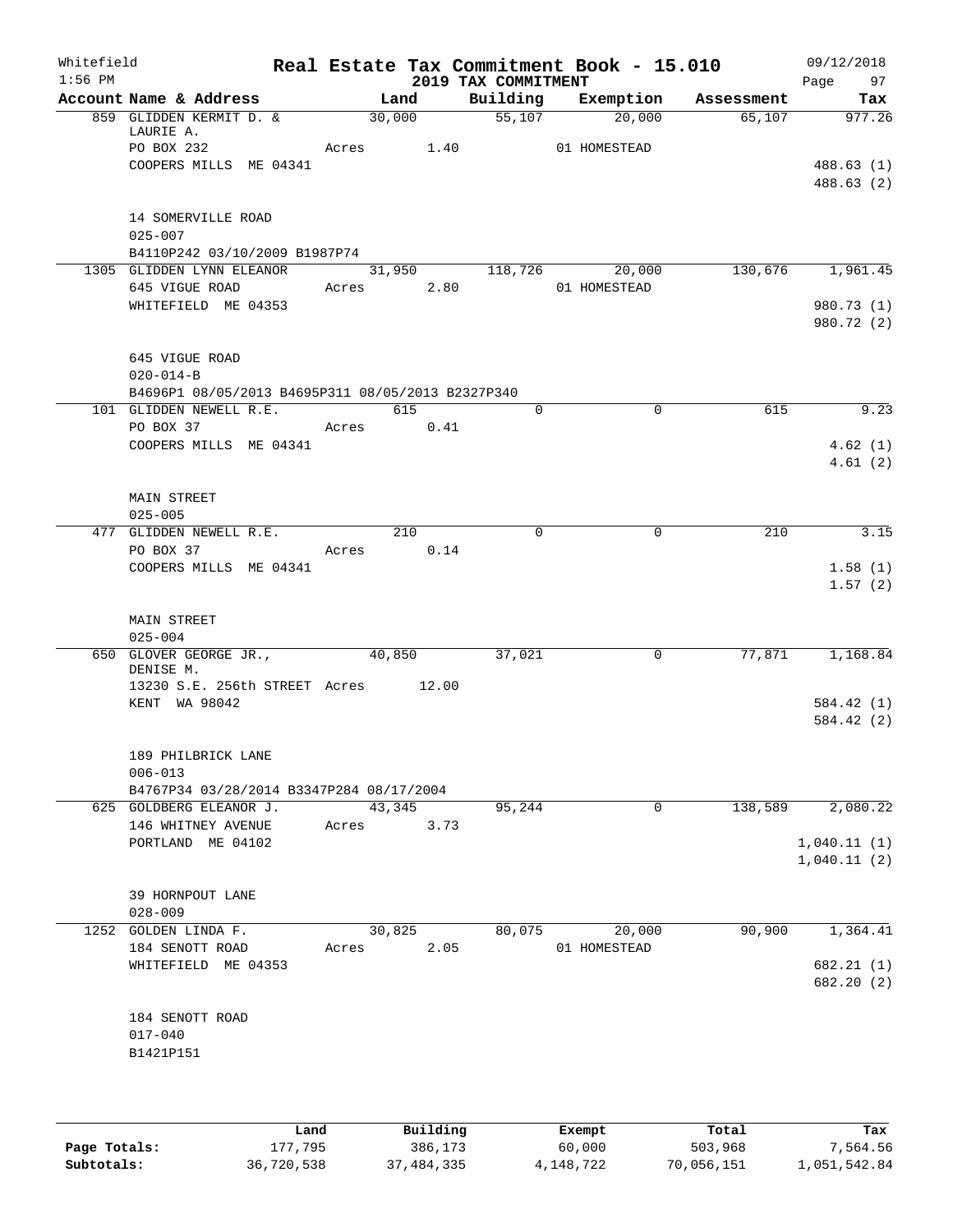| Whitefield<br>$1:56$ PM |                                              |              |        |            | 2019 TAX COMMITMENT | Real Estate Tax Commitment Book - 15.010 |            | 09/12/2018<br>Page<br>98 |
|-------------------------|----------------------------------------------|--------------|--------|------------|---------------------|------------------------------------------|------------|--------------------------|
|                         | Account Name & Address                       |              | Land   |            | Building            | Exemption                                | Assessment | Tax                      |
|                         | 498 GOMES MATTHEW D. &                       |              | 33,000 |            | 150, 569            | 20,000                                   | 163,569    | 2,455.17                 |
|                         | LESLIE<br>453 MILLS ROAD                     | Acres        |        | 3.50       |                     | 01 HOMESTEAD                             |            |                          |
|                         | WHITEFIELD ME 04353                          |              |        |            |                     |                                          |            | 1,227.59(1)              |
|                         |                                              |              |        |            |                     |                                          |            | 1,227.58(2)              |
|                         | 453 MILLS ROAD                               |              |        |            |                     |                                          |            |                          |
|                         | $020 - 045 - B$                              |              |        |            |                     |                                          |            |                          |
|                         | B2168P220<br>311 GOMEZ HOLLY E.              |              | 30,000 |            | 77,324              | 0                                        | 107,324    | 1,610.93                 |
|                         | 51 HUNTS MEADOW ROAD                         |              | Acres  | 0.93       |                     |                                          |            |                          |
|                         | WHITEFIELD ME 04353                          |              |        |            |                     |                                          |            | 805.47(1)                |
|                         |                                              |              |        |            |                     |                                          |            | 805.46(2)                |
|                         | 51 HUNTS MEADOW ROAD                         |              |        |            |                     |                                          |            |                          |
|                         | $012 - 032$                                  |              |        |            |                     |                                          |            |                          |
|                         | 1173 GOODRIDGE MARK R. &<br>SUSAN            |              | 30,000 |            | 117,217             | 26,000                                   | 121,217    | 1,819.47                 |
|                         | PO BOX 117                                   | Acres        |        | 0.25       |                     | 01 HOMESTEAD                             |            |                          |
|                         | COOPERS MILLS ME 04341                       |              |        |            |                     | 05 VET EXEMPTION                         |            | 909.74 (1)               |
|                         |                                              |              |        |            |                     |                                          |            | 909.73(2)                |
|                         | 177 MAIN STREET                              |              |        |            |                     |                                          |            |                          |
|                         | $021 - 016$                                  |              |        |            |                     |                                          |            |                          |
| 1690                    | <b>GORRILL STEPHEN W. &amp;</b><br>LOUISA R. |              | 36,850 |            | 123,268             | 20,000                                   | 140,118    | 2,103.17                 |
|                         | 74 HOLLYWOOD BOULEVARD                       |              | Acres  | 7.00       |                     | 01 HOMESTEAD                             |            |                          |
|                         | WHITEFIELD ME 04353                          |              |        |            |                     |                                          |            | 1,051.59(1)              |
|                         |                                              |              |        |            |                     |                                          |            | 1,051.58(2)              |
|                         | 74 HOLLYWOOD BOULEVARD                       |              |        |            |                     |                                          |            |                          |
|                         | $005 - 032 - D$                              |              |        |            |                     |                                          |            |                          |
|                         | B2911P1<br>507 GOTTLIEB MARTHA J.            |              | 41,370 |            | 73,318              | 20,000                                   | 94,688     | 1,421.27                 |
|                         | 93 HEAD TIDE ROAD                            | Acres        |        | 6.40       |                     | 01 HOMESTEAD                             |            |                          |
|                         | WHITEFIELD ME 04353                          |              |        |            |                     |                                          |            | 710.64(1)                |
|                         |                                              |              |        |            |                     |                                          |            | 710.63(2)                |
|                         | 93 HEAD TIDE ROAD                            |              |        |            |                     |                                          |            |                          |
|                         | $007 - 076$                                  |              |        |            |                     |                                          |            |                          |
| 778                     | B1915P47<br>GOTTLIEB NOAH D. &               |              |        |            |                     | 0                                        | 22, 302    | 334.75                   |
|                         | ELIZABETH R.                                 |              | 20,750 |            | 1,552               |                                          |            |                          |
|                         | 94 HEAD TIDE ROAD                            | Acres        |        | 2.00       |                     |                                          |            |                          |
|                         | WHITEFIELD ME 04353                          |              |        |            |                     |                                          |            | 167.38(1)<br>167.37(2)   |
|                         |                                              |              |        |            |                     |                                          |            |                          |
|                         | HEAD TIDE ROAD                               |              |        |            |                     |                                          |            |                          |
|                         | $007 - 070$<br>B3476P23 05/05/2005           |              |        |            |                     |                                          |            |                          |
| 825                     | GOULD ARTHUR SR., CLARA                      |              | 30,000 |            | 61,092              | 20,000                                   | 71,092     | 1,067.09                 |
|                         | &<br>$\star$                                 |              |        |            |                     |                                          |            |                          |
|                         | ARTHUR J. JR.<br>PO BOX 54                   | Acres        |        | 1.40       |                     | 01 HOMESTEAD                             |            | 533.55(1)                |
|                         | WHITEFIELD ME 04353                          |              |        |            |                     |                                          |            | 533.54(2)                |
|                         |                                              |              |        |            |                     |                                          |            |                          |
|                         | 6 JEFFERSON ROAD<br>$026 - 030$              |              |        |            |                     |                                          |            |                          |
|                         | B1661P326                                    |              |        |            |                     |                                          |            |                          |
|                         |                                              | Land         |        | Building   |                     | Exempt                                   | Total      | Tax                      |
| Page Totals:            |                                              | 221,970      |        | 604,340    |                     | 106,000                                  | 720,310    | 10,811.85                |
| Subtotals:              |                                              | 36, 942, 508 |        | 38,088,675 |                     | 4,254,722                                | 70,776,461 | 1,062,354.69             |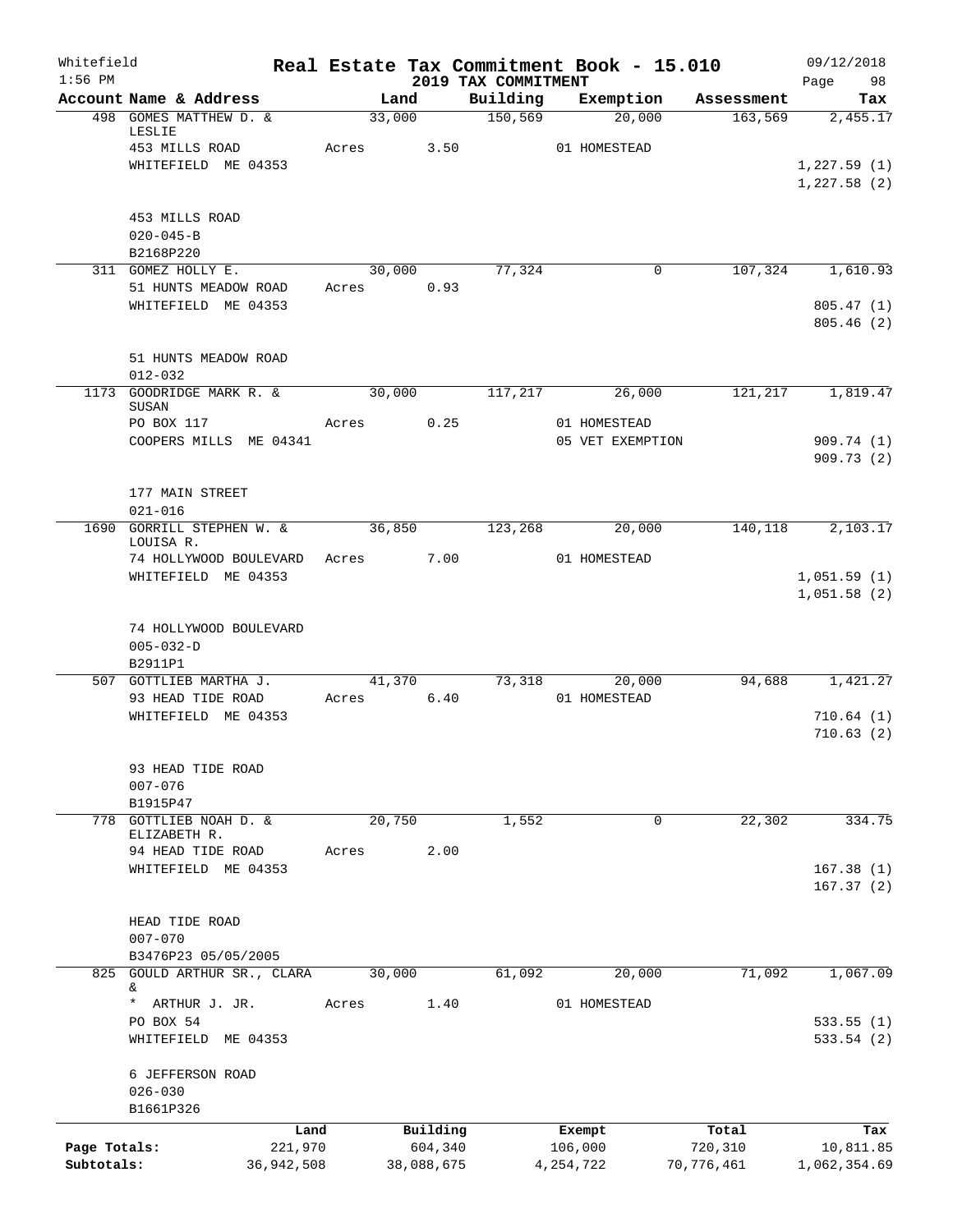| Whitefield<br>$1:56$ PM |                                                                                                |       |                       |          |                                 |  | Real Estate Tax Commitment Book - 15.010 |            | 09/12/2018                 |
|-------------------------|------------------------------------------------------------------------------------------------|-------|-----------------------|----------|---------------------------------|--|------------------------------------------|------------|----------------------------|
|                         | Account Name & Address                                                                         |       | Land                  |          | 2019 TAX COMMITMENT<br>Building |  | Exemption                                | Assessment | 99<br>Page<br>Tax          |
|                         | 645 GOULD DENNIS<br>471 HEATH ROAD                                                             |       | 30, 300<br>Acres 1.70 |          | 170,380                         |  | 20,000<br>01 HOMESTEAD                   | 180,680    | 2,712.01                   |
|                         | WHITEFIELD ME 04353                                                                            |       |                       |          |                                 |  |                                          |            | 1,356.01(1)<br>1,356.00(2) |
|                         | 471 HEATH ROAD<br>$007 - 059$                                                                  |       |                       |          |                                 |  |                                          |            |                            |
|                         | 49 GOULD DONALD & FRANCES<br>233 MILLS ROAD                                                    |       | 32,700<br>Acres 3.30  |          | 86,761                          |  | 30,000<br>05 VET EXEMPTION               | 89,461     | 1,342.81                   |
|                         | WHITEFIELD ME 04353                                                                            |       |                       |          |                                 |  | 01 HOMESTEAD<br>04 BLIND                 |            | 671.41(1)<br>671.40(2)     |
|                         | 233 MILLS ROAD<br>$017 - 051$                                                                  |       |                       |          |                                 |  |                                          |            |                            |
|                         | 229 GOULD LEO JR & MILDRED<br>2 GRAND ARMY ROAD                                                |       | 30,000<br>Acres       | 0.65     | 58,338                          |  | 26,000<br>01 HOMESTEAD                   | 62,338     | 935.69                     |
|                         | WHITEFIELD ME 04353                                                                            |       |                       |          |                                 |  | 12 VET $2-27-61 = 8-5-64$                |            | 467.85(1)<br>467.84 (2)    |
|                         | 2 GRAND ARMY ROAD<br>$026 - 007$                                                               |       |                       |          |                                 |  |                                          |            |                            |
|                         | 1154 GOULD LUCAS D.<br>575 WISCASSET ROAD                                                      |       | 30,150<br>Acres 1.60  |          | 104,274                         |  | 0                                        | 134,424    | 2,017.70                   |
|                         | WHITEFIELD ME 04353                                                                            |       |                       |          |                                 |  |                                          |            | 1,008.85(1)<br>1,008.85(2) |
|                         | 575 WISCASSET ROAD<br>$001 - 040 - B$                                                          |       |                       |          |                                 |  |                                          |            |                            |
|                         | B4715P132 09/25/2013 B4337P91 10/29/2010 B4275P168<br>05/11/2010 B4007P173 05/23/2008 B3236P69 |       |                       |          |                                 |  |                                          |            |                            |
|                         | 1218 GOVE SHEILA I.<br>GOVE ROBERT L.                                                          |       | 30,000<br>Acres       | 1.50     | 26,989                          |  | 0                                        | 56,989     | 855.40                     |
|                         | 27 BAKER ROAD                                                                                  |       |                       |          |                                 |  |                                          |            | 427.70 (1)                 |
|                         | WINDSOR ME 04363                                                                               |       |                       |          |                                 |  |                                          |            | 427.70 (2)                 |
|                         | 353 TOWNHOUSE ROAD<br>$010 - 011 - A$                                                          |       |                       |          |                                 |  |                                          |            |                            |
|                         | B5134P86 05/10/2017 B4305P287 08/10/2010 B4038P77<br>08/07/2008                                |       |                       |          |                                 |  |                                          |            |                            |
|                         | 1346 GRADY DANIEL                                                                              |       | 32,550                |          | 73,309                          |  | 20,000                                   | 85,859     | 1,288.74                   |
|                         | 158 BENNER LANE<br>WHITEFIELD ME 04353                                                         | Acres |                       | 3.20     |                                 |  | 01 HOMESTEAD                             |            | 644.37 (1)                 |
|                         |                                                                                                |       |                       |          |                                 |  |                                          |            | 644.37 (2)                 |
|                         | 158 BENNER LANE                                                                                |       |                       |          |                                 |  |                                          |            |                            |
|                         | $016 - 047 - A$                                                                                |       |                       |          |                                 |  |                                          |            |                            |
|                         | B2183P311<br>90 GRADY DANIEL M.                                                                |       | 20,450                |          | 3,988                           |  | 0                                        | 24,438     | 366.81                     |
|                         | 158 BENNER LANE                                                                                | Acres |                       | 1.80     |                                 |  |                                          |            |                            |
|                         | WHITEFIELD ME 04353                                                                            |       |                       |          |                                 |  |                                          |            | 183.41(1)<br>183.40(2)     |
|                         | 65 PIPER ROAD<br>$026 - 026$                                                                   |       |                       |          |                                 |  |                                          |            |                            |
|                         | B4727P313 10/30/2013 B4509P86 04/04/2012 B4466P137<br>12/01/2011                               |       |                       |          |                                 |  |                                          |            |                            |
|                         |                                                                                                | Land  |                       | Building |                                 |  | Exempt                                   | Total      | Tax                        |
|                         |                                                                                                |       |                       |          |                                 |  |                                          |            |                            |

**Page Totals:** 206,150 524,039 96,000 634,189 9,519.16 **Subtotals:** 37,148,658 38,612,714 4,350,722 71,410,650 1,071,873.85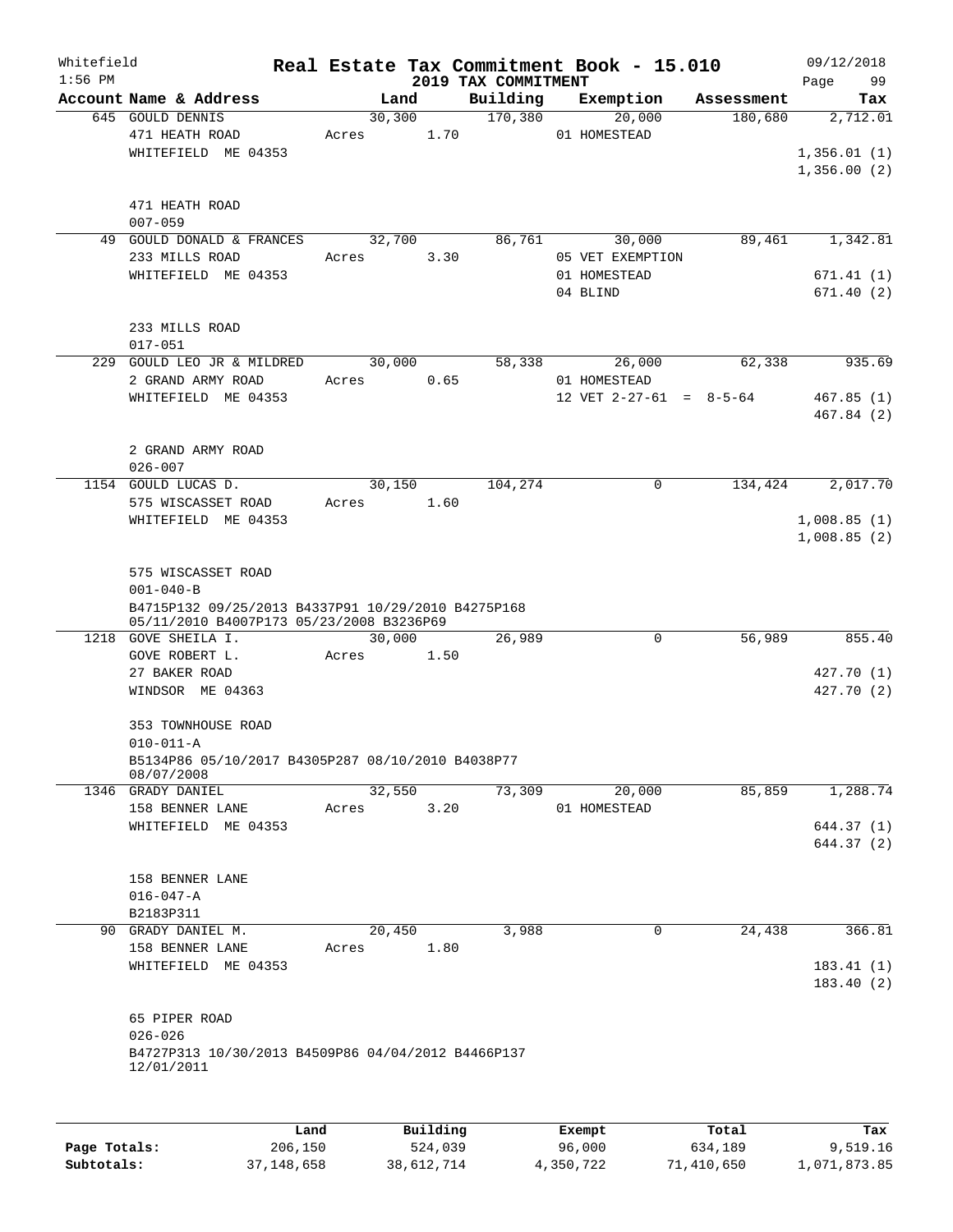| Whitefield<br>$1:56$ PM |                                           |              |       |            | 2019 TAX COMMITMENT | Real Estate Tax Commitment Book - 15.010 |            | 09/12/2018<br>100 |
|-------------------------|-------------------------------------------|--------------|-------|------------|---------------------|------------------------------------------|------------|-------------------|
|                         | Account Name & Address                    |              |       | Land       | Building            | Exemption                                | Assessment | Page<br>Tax       |
|                         | 1549 GRADY DANIEL M.                      |              |       | 9,004      |                     | $\mathbf 0$<br>$\Omega$                  | 9,004      | 135.15            |
|                         | 158 BENNER LANE                           |              | Acres | 6.88       |                     |                                          |            |                   |
|                         | WHITEFIELD ME 04353                       |              |       |            |                     |                                          |            | 67.58(1)          |
|                         |                                           |              |       |            |                     |                                          |            | 67.57(2)          |
|                         |                                           |              |       |            |                     |                                          |            |                   |
|                         | BENNER LANE                               |              |       |            |                     |                                          |            |                   |
|                         | $016 - 047 - B$                           |              |       |            |                     |                                          |            |                   |
|                         | B2183P310                                 |              |       |            |                     |                                          |            |                   |
|                         | 1366 GRADY DARRYL & JEANNE                |              |       | 35,258     | 10,634              | 0                                        | 45,892     | 688.84            |
|                         | 181 HILTON ROAD-                          |              | Acres | 5.01       |                     |                                          |            |                   |
|                         | WHITEFIELD ME 04353                       |              |       |            |                     |                                          |            | 344.42(1)         |
|                         |                                           |              |       |            |                     |                                          |            | 344.42(2)         |
|                         |                                           |              |       |            |                     |                                          |            |                   |
|                         | 181 HILTON ROAD                           |              |       |            |                     |                                          |            |                   |
|                         | $014 - 007 - A$                           |              |       |            |                     |                                          |            |                   |
|                         | B3974P207 03/06/2008                      |              |       |            |                     |                                          |            |                   |
|                         | 594 GRADY DARRYL C. &                     |              |       | 39,850     |                     | $\mathbf 0$<br>0                         | 39,850     | 598.15            |
|                         | JEANNE L.                                 |              |       | 24.00      |                     |                                          |            |                   |
|                         | 181 HILTON ROAD<br>WHITEFIELD ME 04353    |              | Acres |            |                     |                                          |            | 299.08(1)         |
|                         |                                           |              |       |            |                     |                                          |            | 299.07(2)         |
|                         |                                           |              |       |            |                     |                                          |            |                   |
|                         | JEWETT LANE                               |              |       |            |                     |                                          |            |                   |
|                         | $008 - 009$                               |              |       |            |                     |                                          |            |                   |
|                         | B2524P7                                   |              |       |            |                     |                                          |            |                   |
|                         | 492 GRADY JAMISON A.                      |              |       | 37,250     | 131,173             | 20,000                                   | 148,423    | 2,227.83          |
|                         | 8 JEWETT LANE                             |              | Acres | 20.00      |                     | 01 HOMESTEAD                             |            |                   |
|                         | WHITEFIELD ME 04353                       |              |       |            |                     |                                          |            | 1, 113.92(1)      |
|                         |                                           |              |       |            |                     |                                          |            | 1, 113.91(2)      |
|                         |                                           |              |       |            |                     |                                          |            |                   |
|                         | 64 JEWETT LANE                            |              |       |            |                     |                                          |            |                   |
|                         | $008 - 005$                               |              |       |            |                     |                                          |            |                   |
|                         | B4402P285 05/27/2011 B1531P268 02/09/1989 |              |       |            |                     |                                          |            |                   |
|                         | 169 GRADY JENNIFER H.                     |              |       | 31,500     | 45,290              | 0                                        | 76,790     | 1,152.62          |
|                         | GRADY STEVEN J.                           |              | Acres | 2.50       |                     |                                          |            |                   |
|                         | 8 JEWETT LANE                             |              |       |            |                     |                                          |            | 576.31(1)         |
|                         | WHITEFIELD ME 04353                       |              |       |            |                     |                                          |            | 576.31(2)         |
|                         |                                           |              |       |            |                     |                                          |            |                   |
|                         | 39 JEWETT LANE                            |              |       |            |                     |                                          |            |                   |
|                         | $008 - 008 - A$                           |              |       |            |                     |                                          |            |                   |
|                         | B5157P24 06/21/2017                       |              |       |            |                     |                                          |            |                   |
|                         | 751 GRADY JORDAN                          |              |       | 32,250     | 131,229             | 0                                        | 163,479    | 2,453.82          |
|                         | 9 JEWETT LANE                             |              | Acres | 3.00       |                     |                                          |            |                   |
|                         | WHITEFIELD ME 04353                       |              |       |            |                     |                                          |            | 1,226.91(1)       |
|                         |                                           |              |       |            |                     |                                          |            | 1,226.91(2)       |
|                         |                                           |              |       |            |                     |                                          |            |                   |
|                         | 9 JEWETT LANE                             |              |       |            |                     |                                          |            |                   |
|                         | $008 - 010$                               |              |       |            |                     |                                          |            |                   |
|                         | B4770P51 04/11/2014 B3884P238 07/26/2007  |              |       |            |                     |                                          |            |                   |
|                         | 405 GRADY STEVEN                          |              |       | 42,450     |                     | $\mathbf 0$<br>$\mathbf{0}$              | 42,450     | 637.17            |
|                         | 8 JEWETT LANE<br>WHITEFIELD ME 04353      |              | Acres | 28.00      |                     |                                          |            | 318.59(1)         |
|                         |                                           |              |       |            |                     |                                          |            |                   |
|                         |                                           |              |       |            |                     |                                          |            | 318.58(2)         |
|                         | SO. WEARY POND LANE                       |              |       |            |                     |                                          |            |                   |
|                         | $008 - 017$                               |              |       |            |                     |                                          |            |                   |
|                         | B4048P18 09/04/2008                       |              |       |            |                     |                                          |            |                   |
|                         |                                           |              |       |            |                     |                                          |            |                   |
|                         |                                           | Land         |       | Building   |                     |                                          | Total      | Tax               |
| Page Totals:            |                                           | 227,562      |       | 318,326    |                     | Exempt<br>20,000                         | 525,888    | 7,893.58          |
| Subtotals:              |                                           | 37, 376, 220 |       | 38,931,040 |                     | 4,370,722                                | 71,936,538 | 1,079,767.43      |
|                         |                                           |              |       |            |                     |                                          |            |                   |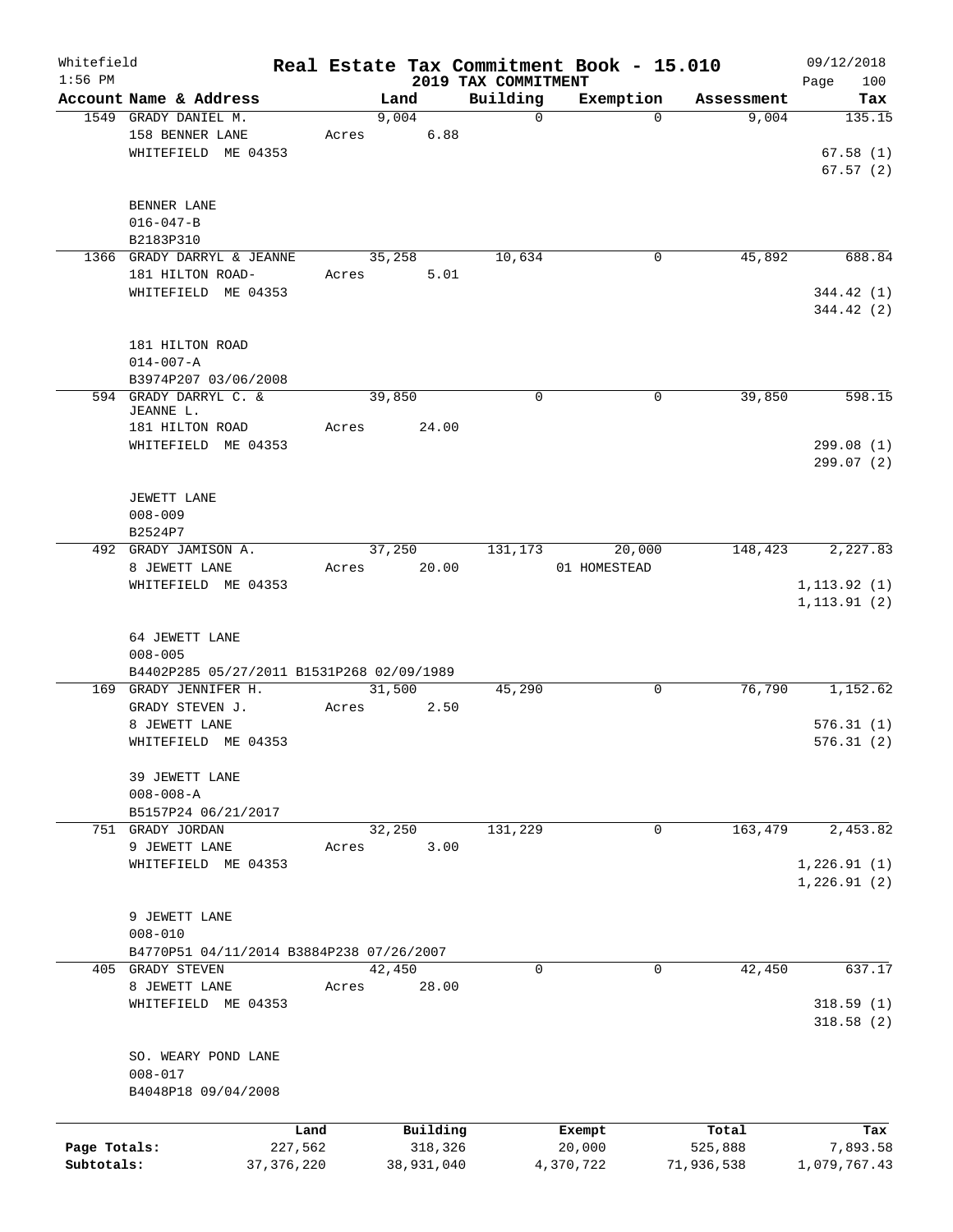| Whitefield<br>$1:56$ PM |                                                   |                 |          | 2019 TAX COMMITMENT | Real Estate Tax Commitment Book - 15.010 |            | 09/12/2018<br>101<br>Page  |
|-------------------------|---------------------------------------------------|-----------------|----------|---------------------|------------------------------------------|------------|----------------------------|
|                         | Account Name & Address                            | Land            |          | Building            | Exemption                                | Assessment | Tax                        |
|                         | 1640 GRADY STEVEN & JENNIFER                      |                 | 32,250   | 185,081             | 20,000                                   | 197,331    | 2,961.94                   |
|                         | 8 JEWETT LANE                                     | Acres 3.00      |          |                     | 01 HOMESTEAD                             |            |                            |
|                         | WHITEFIELD ME 04353                               |                 |          |                     |                                          |            | 1,480.97(1)<br>1,480.97(2) |
|                         | 8 JEWETT LANE                                     |                 |          |                     |                                          |            |                            |
|                         | $007 - 072 - A$                                   |                 |          |                     |                                          |            |                            |
|                         | B1220P152 12/05/1984                              |                 |          |                     |                                          |            |                            |
|                         | 164 GRADY STEVEN & JENNIFER                       | 36,754          |          | 0                   | 0                                        | 36,754     | 551.68                     |
|                         | 8 JEWETT LANE                                     | Acres 45.89     |          |                     |                                          |            |                            |
|                         | WHITEFIELD ME 04353                               |                 |          |                     |                                          |            | 275.84(1)                  |
|                         |                                                   |                 |          |                     |                                          |            | 275.84(2)                  |
|                         | JEWETT LANE                                       |                 |          |                     |                                          |            |                            |
|                         | $008 - 005$                                       |                 |          |                     |                                          |            |                            |
|                         | 96 GRADY STEVEN J.                                | 60,250          |          | $\mathbf 0$         | $\mathbf 0$                              | 60, 250    | 904.35                     |
|                         | 8 JEWETT LANE                                     | Acres           | 57.00    |                     |                                          |            |                            |
|                         | WHITEFIELD ME 04353                               |                 |          |                     |                                          |            | 452.18(1)                  |
|                         |                                                   |                 |          |                     |                                          |            | 452.17 (2)                 |
|                         |                                                   |                 |          |                     |                                          |            |                            |
|                         | HEATH ROAD                                        |                 |          |                     |                                          |            |                            |
|                         | $007 - 061$                                       |                 |          |                     |                                          |            |                            |
|                         | B2904P141<br>1190 GRADY STEVEN J.                 | 16,250          |          | $\mathbf 0$         | 0                                        | 16,250     | 243.91                     |
|                         | 8 JEWETT LANE                                     | Acres 15.00     |          |                     |                                          |            |                            |
|                         | WHITEFIELD ME 04353                               |                 |          |                     |                                          |            | 121.96(1)                  |
|                         |                                                   |                 |          |                     |                                          |            | 121.95(2)                  |
|                         |                                                   |                 |          |                     |                                          |            |                            |
|                         | CROCKER AVENUE                                    |                 |          |                     |                                          |            |                            |
|                         | $004 - 037$                                       |                 |          |                     |                                          |            |                            |
|                         | B4882P226 05/04/2015 B2540P325 02/14/2000         |                 |          |                     |                                          |            |                            |
|                         | 1641 GRADY STEVEN J.                              | 33,170          |          | 0                   | 0                                        | 33,170     | 497.88                     |
|                         | 8 JEWETT LANE                                     | Acres           | 14.90    |                     |                                          |            |                            |
|                         | WHITEFIELD ME 04353                               |                 |          |                     |                                          |            | 248.94 (1)<br>248.94(2)    |
|                         |                                                   |                 |          |                     |                                          |            |                            |
|                         | CROCKER AVENUE                                    |                 |          |                     |                                          |            |                            |
|                         | $004 - 032$                                       |                 |          |                     |                                          |            |                            |
|                         | B4826P78 10/08/2014 B4620P10 01/22/2013 B3465P137 |                 |          |                     |                                          |            |                            |
|                         | 04/14/2005<br>143 GRADY STEVEN J.                 |                 |          | $\mathbf 0$         | 0                                        |            | 380.50                     |
|                         | 8 JEWETT LANE                                     | 25,350<br>Acres | 29.00    |                     |                                          | 25,350     |                            |
|                         | WHITEFIELD ME 04353                               |                 |          |                     |                                          |            | 190.25(1)                  |
|                         |                                                   |                 |          |                     |                                          |            | 190.25(2)                  |
|                         |                                                   |                 |          |                     |                                          |            |                            |
|                         | SO. WEARY POND LANE                               |                 |          |                     |                                          |            |                            |
|                         | $008 - 018$                                       |                 |          |                     |                                          |            |                            |
|                         | B2621P286                                         |                 |          |                     |                                          |            |                            |
|                         | 1114 GRADY STEVEN J.                              | 74,500          |          | $\Omega$            | $\mathbf 0$                              | 74,500     | 1,118.24                   |
|                         | 8 JEWETT LANE                                     | Acres           | 85.50    |                     |                                          |            |                            |
|                         | WHITEFIELD ME 04353                               |                 |          |                     |                                          |            | 559.12(1)<br>559.12(2)     |
|                         | PHILBRICK LANE                                    |                 |          |                     |                                          |            |                            |
|                         | $006 - 011$                                       |                 |          |                     |                                          |            |                            |
|                         | B4951P237 11/20/2015 B2009P78                     |                 |          |                     |                                          |            |                            |
|                         |                                                   |                 |          |                     |                                          |            |                            |
|                         | Land                                              |                 | Building |                     | Exempt                                   | Total      | Tax                        |
| Page Totals:            | 278,524                                           |                 | 185,081  |                     | 20,000                                   | 443,605    | 6,658.50                   |

**Subtotals:** 37,654,744 39,116,121 4,390,722 72,380,143 1,086,425.93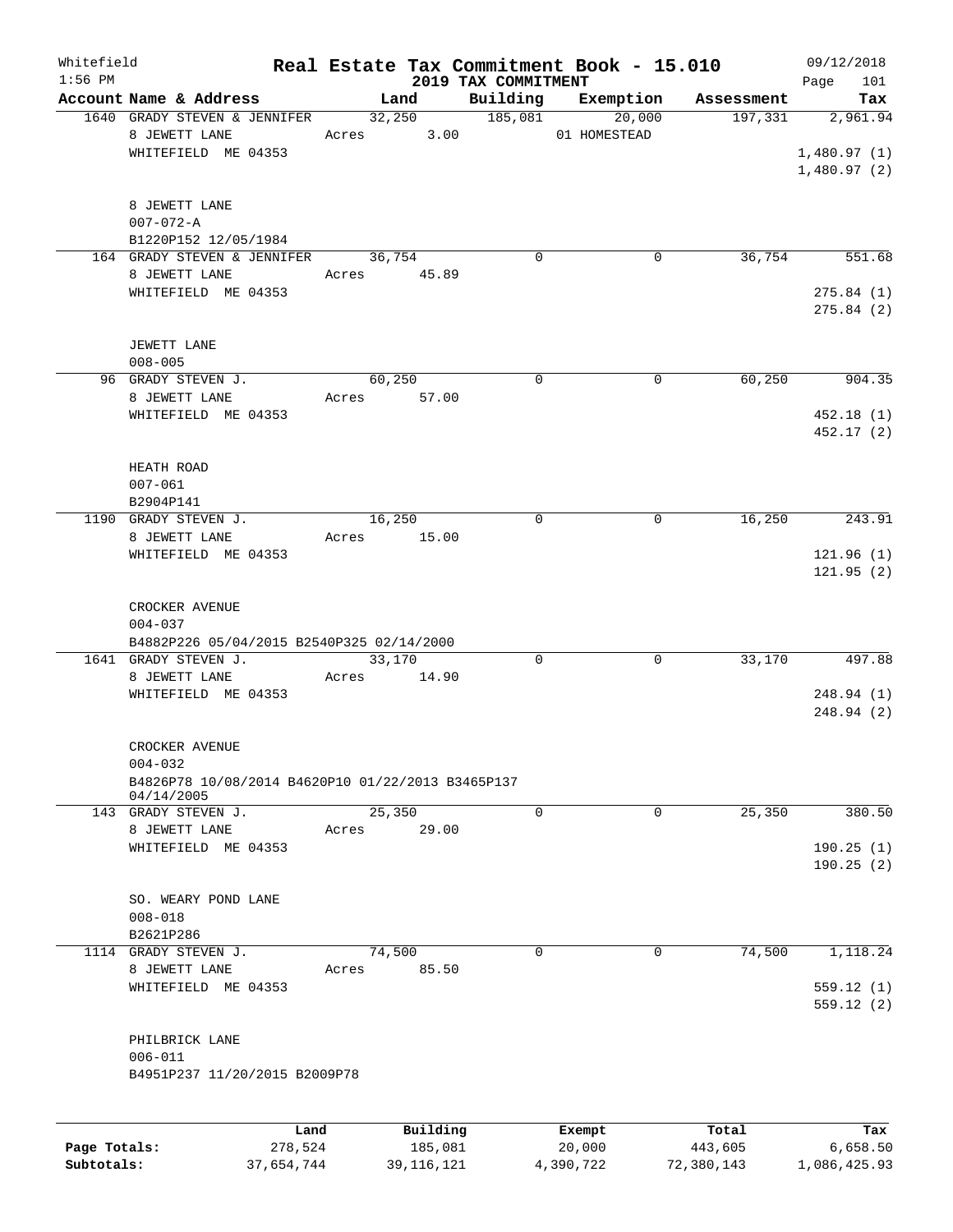| Whitefield<br>$1:56$ PM |                                                    |            |        |              |                                 | Real Estate Tax Commitment Book - 15.010 |            | 09/12/2018           |
|-------------------------|----------------------------------------------------|------------|--------|--------------|---------------------------------|------------------------------------------|------------|----------------------|
|                         | Account Name & Address                             |            |        | Land         | 2019 TAX COMMITMENT<br>Building | Exemption                                | Assessment | Page<br>102<br>Tax   |
|                         | 1520 GRADY, STEVEN                                 |            | 45,050 |              | $\Omega$                        | $\Omega$                                 | 45,050     | 676.20               |
|                         | 8 JEWETT LANE                                      |            | Acres  | 32.00        |                                 |                                          |            |                      |
|                         | WHITEFIELD ME 04353                                |            |        |              |                                 |                                          |            | 338.10(1)            |
|                         |                                                    |            |        |              |                                 |                                          |            | 338.10(2)            |
|                         |                                                    |            |        |              |                                 |                                          |            |                      |
|                         | SO. WEARY POND LANE                                |            |        |              |                                 |                                          |            |                      |
|                         | $008 - 016$                                        |            |        |              |                                 |                                          |            |                      |
|                         | B5213P10 12/14/2017                                |            |        |              |                                 |                                          |            |                      |
|                         | 88 GRADY, STEVEN J.                                |            |        | 45,050       | 5,868                           | 0                                        | 50,918     | 764.28               |
|                         | 8 JEWETT LANE                                      |            | Acres  | 32.00        |                                 |                                          |            |                      |
|                         | WHITEFIELD ME 04530                                |            |        |              |                                 |                                          |            | 382.14(1)            |
|                         |                                                    |            |        |              |                                 |                                          |            | 382.14(2)            |
|                         |                                                    |            |        |              |                                 |                                          |            |                      |
|                         | WEARY POND LANE - SOUTH                            |            |        |              |                                 |                                          |            |                      |
|                         | $011 - 028$                                        |            |        |              |                                 |                                          |            |                      |
|                         | B5073P226 11/08/2016 B3361P65 09/14/2004           |            |        |              |                                 |                                          |            |                      |
|                         | 1904 GRADY, STEVEN J.                              |            | 33,250 |              | $\mathbf 0$                     | 0                                        | 33,250     | 499.08               |
|                         | 8 JEWITT LANE                                      |            | Acres  | 15.00        |                                 |                                          |            |                      |
|                         | Whitefield ME 04353                                |            |        |              |                                 |                                          |            | 249.54 (1)           |
|                         |                                                    |            |        |              |                                 |                                          |            | 249.54 (2)           |
|                         |                                                    |            |        |              |                                 |                                          |            |                      |
|                         | CROCKER ROAD                                       |            |        |              |                                 |                                          |            |                      |
|                         | $004 - 044 - F$                                    |            |        |              |                                 |                                          |            |                      |
|                         | B5086P284 12/10/2016 B296P337 03/25/1895           |            |        |              |                                 |                                          |            |                      |
|                         | 83 GRASS JOSHUA A.                                 |            |        | 30,975       | 146,002                         | 0                                        | 176,977    | 2,656.42             |
|                         | BLOOD, KASEY E.                                    |            | Acres  | 2.15         |                                 |                                          |            |                      |
|                         | 24 STONE HOUSE COURT                               |            |        |              |                                 |                                          |            | 1,328.21(1)          |
|                         | WHITEFIELD ME 04353                                |            |        |              |                                 |                                          |            | 1,328.21(2)          |
|                         |                                                    |            |        |              |                                 |                                          |            |                      |
|                         | 24 STONE HOUSE COURT                               |            |        |              |                                 |                                          |            |                      |
|                         | $016 - 040 - D$                                    |            |        |              |                                 |                                          |            |                      |
|                         | B5168P32 08/07/2017 B5148P101 06/19/2017 B4207P116 |            |        |              |                                 |                                          |            |                      |
|                         | 10/05/2009 B3916P46 10/01/2007                     |            |        |              |                                 |                                          |            |                      |
|                         | 1771 GRAY CLIFFORD & SHARON                        |            |        | 22,385       | $\mathbf 0$                     | 0                                        | 22,385     | 336.00               |
|                         | 9 MURRAY STREET                                    |            | Acres  | 3.09         |                                 |                                          |            |                      |
|                         | AUGUSTA ME 04330                                   |            |        |              |                                 |                                          |            | 168.00(1)            |
|                         |                                                    |            |        |              |                                 |                                          |            | 168.00(2)            |
|                         |                                                    |            |        |              |                                 |                                          |            |                      |
|                         | EAST RIVER ROAD                                    |            |        |              |                                 |                                          |            |                      |
|                         | $007 - 053 - C$                                    |            |        |              |                                 |                                          |            |                      |
|                         | B3570P182 10/14/2005                               |            |        |              |                                 |                                          |            |                      |
|                         | 1242 GRAZIOSO ABBY L.                              |            |        | 35,266       | 79,598                          | 20,000                                   | 94,864     | 1,423.91             |
|                         | GRAZIOSO, GREG E.                                  |            | Acres  | 5.02         |                                 | 01 HOMESTEAD                             |            |                      |
|                         | 454 COOPER ROAD                                    |            |        |              |                                 |                                          |            | 711.96(1)            |
|                         | WHITEFIELD ME 04353                                |            |        |              |                                 |                                          |            | 711.95(2)            |
|                         |                                                    |            |        |              |                                 |                                          |            |                      |
|                         | 454 COOPER ROAD                                    |            |        |              |                                 |                                          |            |                      |
|                         | $015 - 018 - C$                                    |            |        |              |                                 |                                          |            |                      |
|                         | B5104P258 02/02/2017 B4787P8 06/09/2014 B4787P6    |            |        |              |                                 |                                          |            |                      |
|                         | 06/09/2014 B2551P85<br>1505 GRAZIOSO GLENN & SUSAN |            |        | $\mathbf 0$  | 10,823                          | 0                                        | 10,823     | 162.45               |
|                         | 258 DOYLE ROAD                                     |            |        |              |                                 |                                          |            |                      |
|                         |                                                    |            |        |              |                                 |                                          |            |                      |
|                         | WHITEFIELD ME 04353                                |            |        |              |                                 |                                          |            | 81.23(1)<br>81.22(2) |
|                         |                                                    |            |        |              |                                 |                                          |            |                      |
|                         | 258 DOYLE ROAD                                     |            |        |              |                                 |                                          |            |                      |
|                         | $019 - 021 - ON$                                   |            |        |              |                                 |                                          |            |                      |
|                         |                                                    |            |        |              |                                 |                                          |            |                      |
|                         |                                                    |            |        |              |                                 |                                          |            |                      |
|                         |                                                    | Land       |        | Building     |                                 | Exempt                                   | Total      | Tax                  |
| Page Totals:            |                                                    | 211,976    |        | 242,291      |                                 | 20,000                                   | 434,267    | 6,518.34             |
| Subtotals:              |                                                    | 37,866,720 |        | 39, 358, 412 |                                 | 4,410,722                                | 72,814,410 | 1,092,944.27         |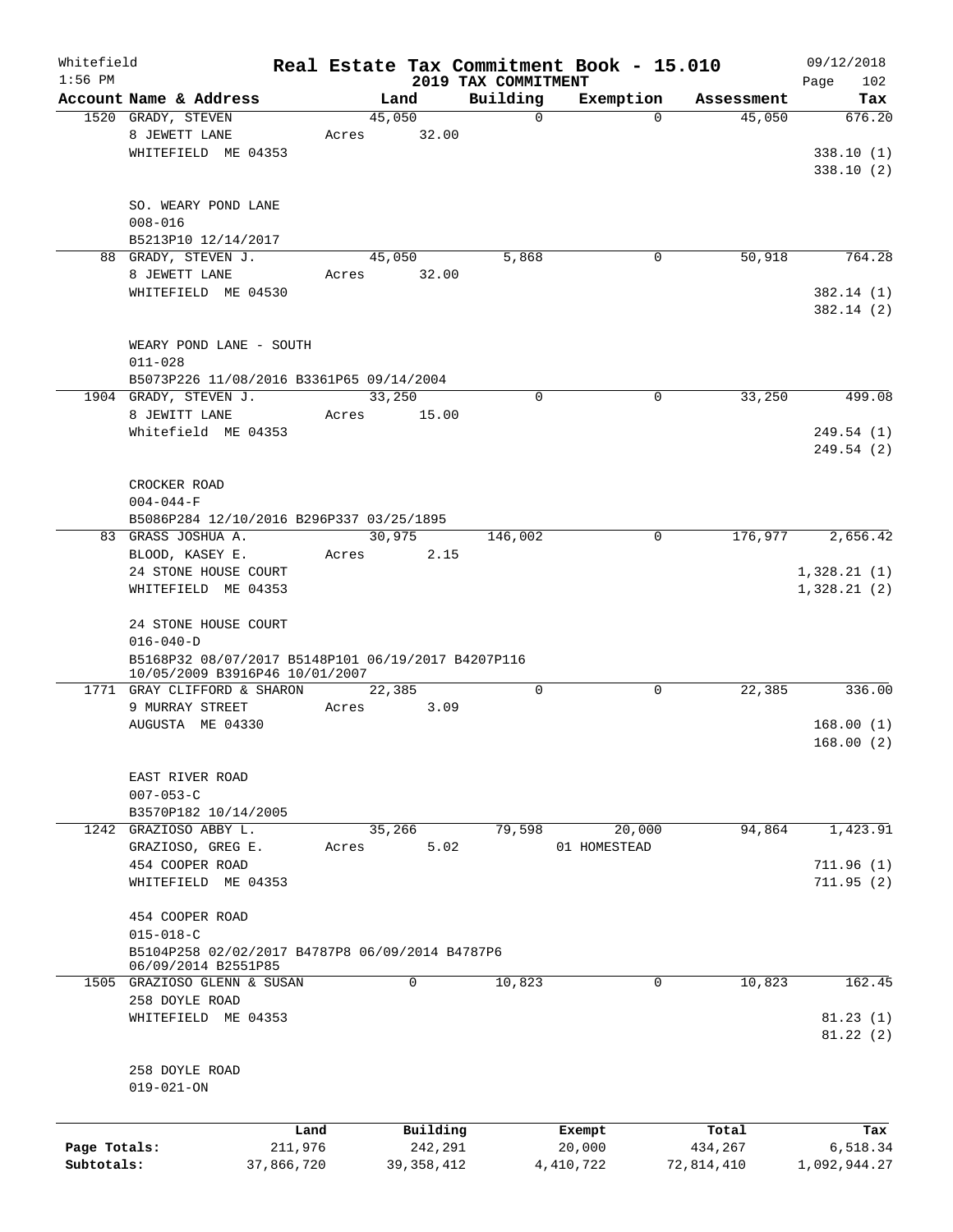| Whitefield<br>$1:56$ PM |                                                                   |                 |        | 2019 TAX COMMITMENT | Real Estate Tax Commitment Book - 15.010 |            | 09/12/2018<br>Page<br>103  |
|-------------------------|-------------------------------------------------------------------|-----------------|--------|---------------------|------------------------------------------|------------|----------------------------|
|                         | Account Name & Address                                            |                 | Land   | Building            | Exemption                                | Assessment | Tax                        |
|                         | 1315 GRAZIOSO, DEE A.                                             | 33,150          |        | $\Omega$            | $\Omega$                                 | 33,150     | 497.58                     |
|                         | 37 SHELDON STREET                                                 | Acres           | 3.60   |                     |                                          |            |                            |
|                         | FARMINGDALE ME 04344                                              |                 |        |                     |                                          |            | 248.79 (1)<br>248.79(2)    |
|                         | SENOTT ROAD                                                       |                 |        |                     |                                          |            |                            |
|                         | $017 - 044 - A$                                                   |                 |        |                     |                                          |            |                            |
|                         | B5019P24 06/17/2016 B2787P89                                      |                 |        |                     |                                          |            |                            |
|                         | 1271 GREEN DAVID W.                                               | 30,000          |        | 163, 172            | 0                                        | 193,172    | 2,899.51                   |
|                         | 97 HUNTS MEADOW ROAD                                              | Acres 1.50      |        |                     |                                          |            |                            |
|                         | WHITEFIELD ME 04353                                               |                 |        |                     |                                          |            | 1,449.76(1)<br>1,449.75(2) |
|                         | 97 HUNTS MEADOW ROAD,<br>LOT C                                    |                 |        |                     |                                          |            |                            |
|                         | $012 - 029 - C$                                                   |                 |        |                     |                                          |            |                            |
|                         | B4251P288 02/18/2010 B2714P230 08/21/2001<br>368 GREGOIRE BETH M. |                 | 31,815 | 48,912              | 20,000                                   | 60,727     | 911.51                     |
|                         | 47 PITTSTON ROAD                                                  | Acres 2.71      |        |                     | 01 HOMESTEAD                             |            |                            |
|                         | WHITEFIELD ME 04353                                               |                 |        |                     |                                          |            | 455.76(1)                  |
|                         |                                                                   |                 |        |                     |                                          |            | 455.75(2)                  |
|                         | 47 PITTSTON ROAD                                                  |                 |        |                     |                                          |            |                            |
|                         | $030 - 013 - A$<br>B5235P255 02/07/2018 B1915P169                 |                 |        |                     |                                          |            |                            |
|                         | 1083 GREGOIRE NORMAND R. SR<br>& BETH M.                          | 30,000          |        | 25,916              | $\Omega$                                 | 55,916     | 839.30                     |
|                         | 47 PITTSTON ROAD                                                  | Acres           | 1.37   |                     |                                          |            |                            |
|                         | WHITEFIELD ME 04353                                               |                 |        |                     |                                          |            | 419.65(1)                  |
|                         |                                                                   |                 |        |                     |                                          |            | 419.65(2)                  |
|                         | 50 PITTSTON ROAD<br>$030 - 014$                                   |                 |        |                     |                                          |            |                            |
|                         | B4479P15 01/05/2012 B4472P191 12/20/2011 B2611P10                 |                 |        |                     |                                          |            |                            |
|                         | 1010 GREGORY ALAN                                                 | 36,690          |        | 78,293              | 0                                        |            | 114,983 1,725.89           |
|                         | GREGORY WENDY L                                                   | Acres           | 6.80   |                     |                                          |            |                            |
|                         | 238 PITTSTON ROAD                                                 |                 |        |                     |                                          |            | 862.95(1)                  |
|                         | WHITEFIELD ME 04353                                               |                 |        |                     |                                          |            | 862.94 (2)                 |
|                         | 238 PITTSTON ROAD                                                 |                 |        |                     |                                          |            |                            |
|                         | $004 - 044 - D$                                                   |                 |        |                     |                                          |            |                            |
|                         | B4894P25 06/09/2015 B2941P179                                     |                 |        |                     | $\Omega$                                 | 176,698    | 2,652.24                   |
| 1028                    | GREINER, JEFFREY S.<br>GREINER, KRISTA LEA                        | 30,120<br>Acres | 1.58   | 146,578             |                                          |            |                            |
|                         | 98 LOBSTER COVE ROAD                                              |                 |        |                     |                                          |            | 1,326.12(1)                |
|                         | BOOTHBAY HARBOR ME                                                |                 |        |                     |                                          |            | 1,326.12(2)                |
|                         | 04838                                                             |                 |        |                     |                                          |            |                            |
|                         | 28 MOOSEHEAD LANE                                                 |                 |        |                     |                                          |            |                            |
|                         | $012 - 029 - I$                                                   |                 |        |                     |                                          |            |                            |
|                         | B5145P237 06/16/2017 B4612P125 01/04/2013 B3966P279<br>01/02/2008 |                 |        |                     |                                          |            |                            |

|              | Land       | Building   | Exempt    | Total      | Tax          |  |
|--------------|------------|------------|-----------|------------|--------------|--|
| Page Totals: | 191,775    | 462.871    | 20,000    | 634,646    | 9,526.03     |  |
| Subtotals:   | 38,058,495 | 39,821,283 | 4,430,722 | 73,449,056 | 1,102,470.30 |  |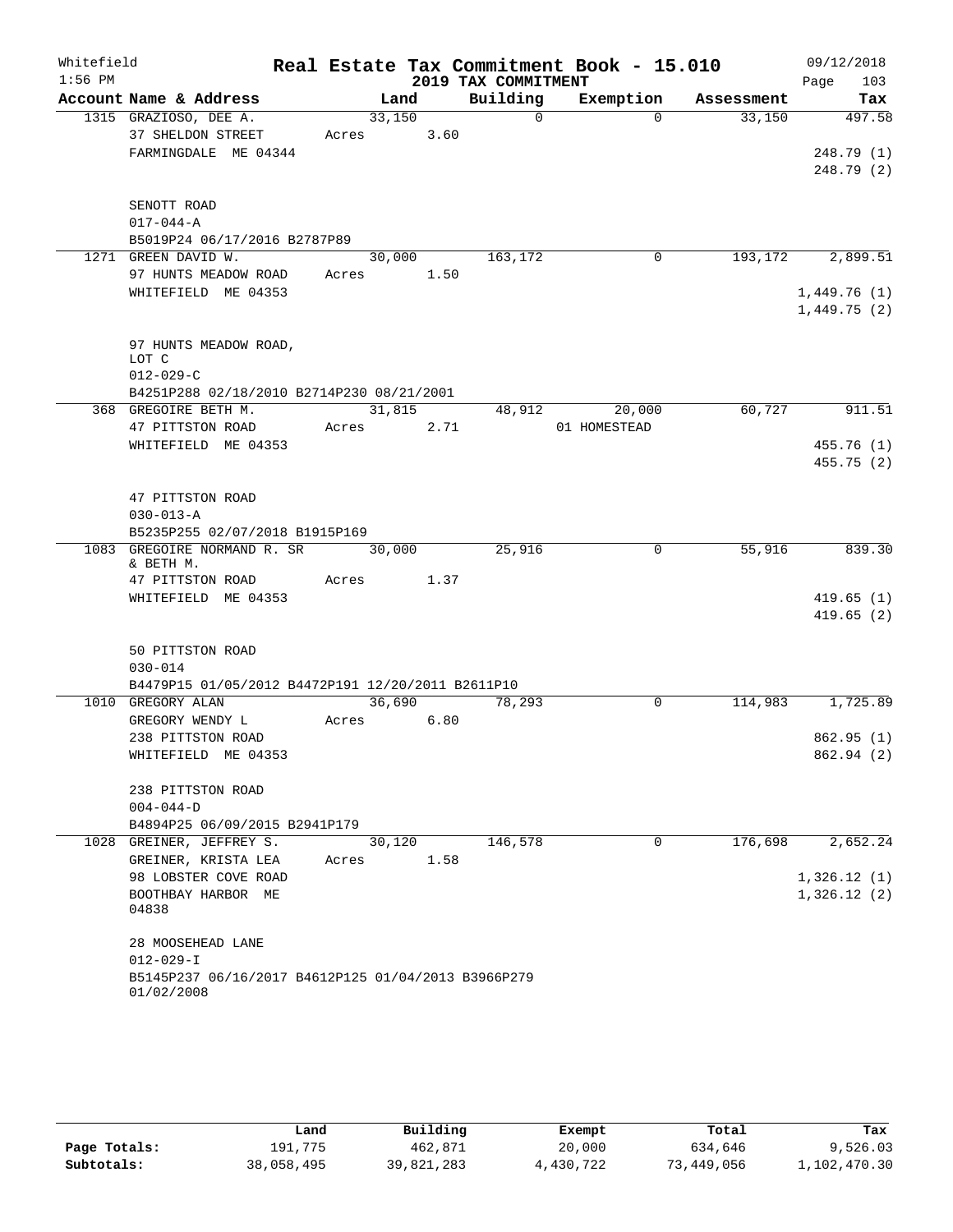| Whitefield<br>$1:56$ PM |                                                                                    |       |        |       | Real Estate Tax Commitment Book - 15.010<br>2019 TAX COMMITMENT |           |             |            | 09/12/2018<br>104<br>Page            |
|-------------------------|------------------------------------------------------------------------------------|-------|--------|-------|-----------------------------------------------------------------|-----------|-------------|------------|--------------------------------------|
|                         | Account Name & Address                                                             |       | Land   |       | Building                                                        | Exemption |             | Assessment | Tax                                  |
|                         | 1851 GRIFFIN BRYAN & HOLLY<br>184 NO. HUNTS MEADOW RD Acres<br>WHITEFIELD ME 04353 |       | 25,750 | 2.00  | 1,926                                                           |           | $\Omega$    | 27,676     | 415.42<br>207.71(1)<br>207.71(2)     |
|                         | NORTH HUNTS MEADOW ROAD<br>$018 - 032 - A$                                         |       |        |       |                                                                 |           |             |            |                                      |
|                         | B4558P186 08/13/2012                                                               |       |        |       |                                                                 |           |             |            |                                      |
|                         | 252 GRIFFIN HOLLY D. &<br>BRYAN J.                                                 |       | 47,770 |       | 166,910                                                         |           | 0           | 214,680    | 3,222.35                             |
|                         | 184 NO. HUNTS MEADOW<br><b>ROAD</b>                                                | Acres |        | 20.80 |                                                                 |           |             |            |                                      |
|                         | WHITEFIELD ME 04353                                                                |       |        |       |                                                                 |           |             |            | 1,611.18(1)<br>1,611.17(2)           |
|                         | 184 NO. HUNTS MEADOW<br><b>ROAD</b><br>$018 - 031$                                 |       |        |       |                                                                 |           |             |            |                                      |
|                         | B3908P175 09/13/2007 B3908P77 09/13/2007                                           |       |        |       |                                                                 |           | $\Omega$    |            |                                      |
|                         | 936 GRIFFIN JAMES L.<br>460 COOPERS MILLS ROAD<br>WINSOR ME 04363                  | Acres | 35,000 | 0.71  | 55,846                                                          |           |             | 90,846     | 1,363.60<br>681.80 (1)<br>681.80 (2) |
|                         | 114 MAIN STREET<br>$022 - 009$<br>B5242P133 03/28/2018                             |       |        |       |                                                                 |           |             |            |                                      |
|                         | 835 GROTTON EVELINA J. &                                                           |       | 37,775 |       | 14,302                                                          |           | $\mathbf 0$ | 52,077     | 781.68                               |
|                         | MICHAEL S.                                                                         |       |        |       |                                                                 |           |             |            |                                      |
|                         | P.O. BOX 186<br>COOPERS MILLS ME 04341                                             | Acres |        | 3.35  |                                                                 |           |             |            | 390.84(1)<br>390.84(2)               |
|                         | 37 WINDSOR ROAD<br>$022 - 022$<br>B2508P89                                         |       |        |       |                                                                 |           |             |            |                                      |
|                         | 599 GROVER BRADFORD, ESTATE                                                        |       | 1,035  |       | 0                                                               |           | 0           | 1,035      | 15.54                                |
|                         | OF                                                                                 |       |        |       |                                                                 |           |             |            |                                      |
|                         | C/O- NANCY GROVER<br>3696 SNOWDON DRIVE<br>WESTFIELD IN 46074                      | Acres |        | 0.69  |                                                                 |           |             |            | 7.77(1)<br>7.77(2)                   |
|                         | GARDINER ROAD<br>$012 - 007$                                                       |       |        |       |                                                                 |           |             |            |                                      |
|                         | B578P366                                                                           |       |        |       |                                                                 |           |             |            |                                      |
| 953                     | GROVER BRADFORD, ESTATE<br>ΟF                                                      |       |        | 660   | $\Omega$                                                        |           | 0           | 660        | 9.91                                 |
|                         | C/O- NANCY GROVER<br>3696 SNOWDON DRIVE                                            | Acres |        | 0.44  |                                                                 |           |             |            | 4.96(1)                              |
|                         | WESTFIELD IN 46074                                                                 |       |        |       |                                                                 |           |             |            | 4.95(2)                              |
|                         | GARDINER ROAD<br>$012 - 008$<br>B578P366                                           |       |        |       |                                                                 |           |             |            |                                      |

|              | Land       | Building   | Exempt    | Total      | Tax          |
|--------------|------------|------------|-----------|------------|--------------|
| Page Totals: | 147,990    | 238,984    |           | 386,974    | 5,808.50     |
| Subtotals:   | 38,206,485 | 40,060,267 | 4,430,722 | 73,836,030 | 1,108,278.80 |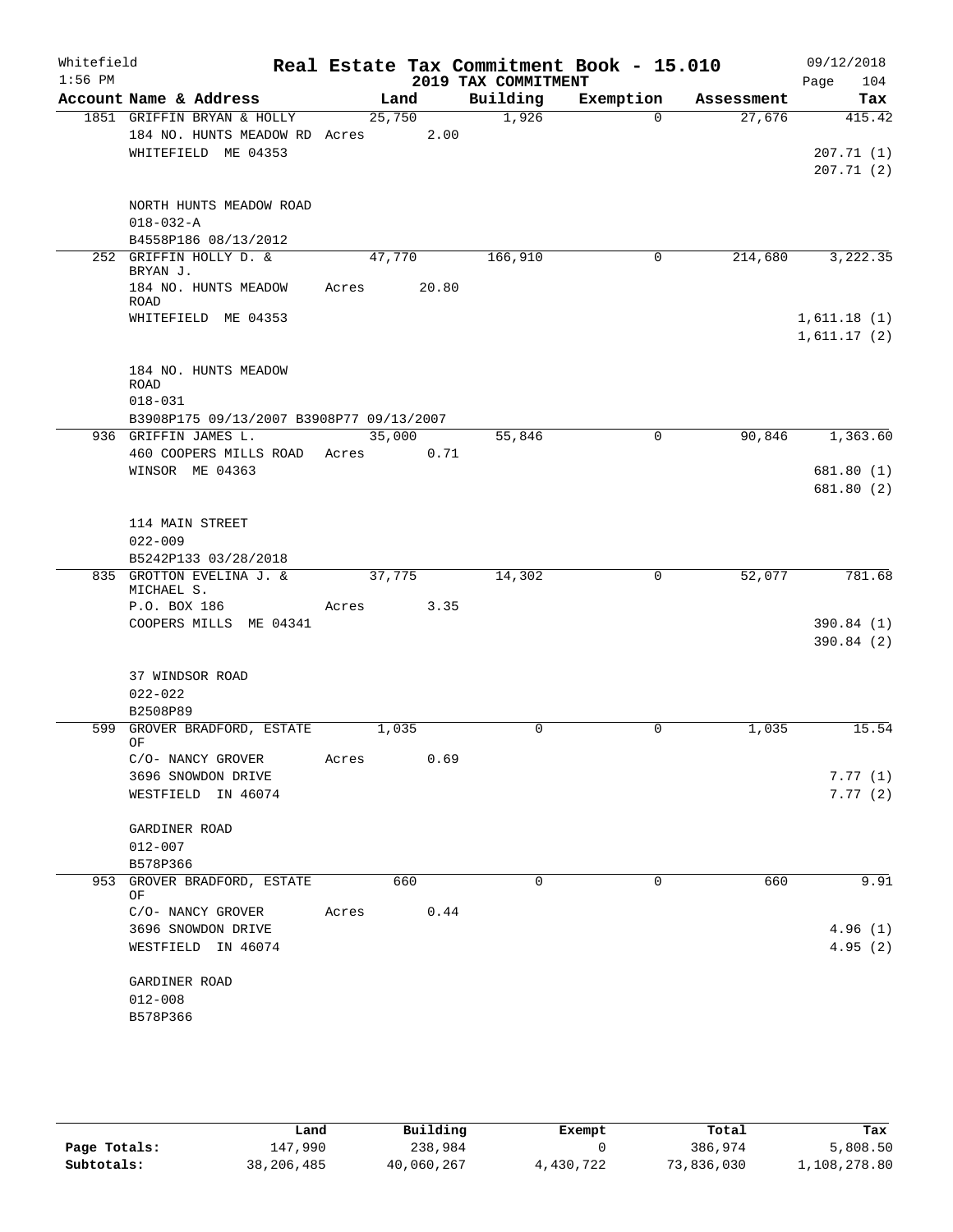| Whitefield   |                                          |            |        |             |                                 | Real Estate Tax Commitment Book - 15.010 |            | 09/12/2018         |
|--------------|------------------------------------------|------------|--------|-------------|---------------------------------|------------------------------------------|------------|--------------------|
| $1:56$ PM    | Account Name & Address                   |            |        | Land        | 2019 TAX COMMITMENT<br>Building | Exemption                                | Assessment | 105<br>Page<br>Tax |
|              | 1576 GURNEY, JEFFREY T                   |            | 42,370 |             | 92,120                          | $\Omega$                                 | 134,490    | 2,018.69           |
|              | GURNEY, LAURA M                          |            |        | Acres 13.90 |                                 |                                          |            |                    |
|              | 82 WEST RIVER ROAD                       |            |        |             |                                 |                                          |            | 1,009.35(1)        |
|              | WATERVILLE ME 04901                      |            |        |             |                                 |                                          |            | 1,009.34(2)        |
|              |                                          |            |        |             |                                 |                                          |            |                    |
|              | 159 THAYER ROAD                          |            |        |             |                                 |                                          |            |                    |
|              | $001 - 030$                              |            |        |             |                                 |                                          |            |                    |
|              | B5201P83 11/09/2017                      |            |        |             |                                 |                                          |            |                    |
|              | 683 HADDAD THOMAS & LEILA                |            | 41,450 |             | 20,507                          | 26,000                                   | 35,957     | 539.71             |
|              | 354 TOWNHOUSE ROAD                       |            | Acres  | 6.50        |                                 | 01 HOMESTEAD                             |            |                    |
|              | WHITEFIELD ME 04353                      |            |        |             |                                 | 05 VET EXEMPTION                         |            | 269.86(1)          |
|              |                                          |            |        |             |                                 |                                          |            | 269.85(2)          |
|              |                                          |            |        |             |                                 |                                          |            |                    |
|              | 354 TOWNHOUSE ROAD                       |            |        |             |                                 |                                          |            |                    |
|              | $010 - 017 - B$                          |            |        |             |                                 |                                          |            |                    |
|              | B2151P75                                 |            |        |             |                                 |                                          |            |                    |
|              | 661 HAGEN TINA E.                        |            | 30,000 |             |                                 | 82,646<br>20,000                         | 92,646     | 1,390.62           |
|              | 36 CLOVER LANE                           |            |        | Acres 1.50  |                                 | 01 HOMESTEAD                             |            |                    |
|              | WHITEFIELD ME 04353                      |            |        |             |                                 |                                          |            | 695.31(1)          |
|              |                                          |            |        |             |                                 |                                          |            | 695.31(2)          |
|              |                                          |            |        |             |                                 |                                          |            |                    |
|              | 36 CLOVER LANE                           |            |        |             |                                 |                                          |            |                    |
|              | $012 - 028 - E$                          |            |        |             |                                 |                                          |            |                    |
|              | B5236P191 03/03/2018 B4062P65 10/15/2008 |            |        |             |                                 |                                          |            |                    |
|              | 1134 HAINKE JR. HAROLD &<br>SHERRY TASH  |            | 34,500 |             | 126,399                         | 20,000                                   | 140,899    | 2,114.89           |
|              | P.O. BOX 208                             |            | Acres  | 4.50        |                                 | 01 HOMESTEAD                             |            |                    |
|              | WHITEFIELD ME 04353                      |            |        |             |                                 |                                          |            | 1,057.45(1)        |
|              |                                          |            |        |             |                                 |                                          |            | 1,057.44(2)        |
|              |                                          |            |        |             |                                 |                                          |            |                    |
|              | 18 WILD WEST LANE                        |            |        |             |                                 |                                          |            |                    |
|              | $013 - 069 - 001$                        |            |        |             |                                 |                                          |            |                    |
|              | B1735P118 B1734P212 12/09/1991           |            |        |             |                                 |                                          |            |                    |
|              | 228 HAINKE, HAROLD J.                    |            | 33,250 |             | $\mathbf 0$                     | $\mathbf 0$                              | 33,250     | 499.08             |
|              | TASH, SHERRY                             | Acres      |        | 15.00       |                                 |                                          |            |                    |
|              | PO BOX 208                               |            |        |             |                                 |                                          |            | 249.54 (1)         |
|              | WHITEFIELD ME 04353                      |            |        |             |                                 |                                          |            | 249.54 (2)         |
|              |                                          |            |        |             |                                 |                                          |            |                    |
|              | EAST RIVER ROAD                          |            |        |             |                                 |                                          |            |                    |
|              | $014 - 014$                              |            |        |             |                                 |                                          |            |                    |
|              | B5070P237 11/01/2016                     |            |        |             | $\mathbf 0$                     | $\mathbf 0$                              |            |                    |
|              | 1565 HAINKE, HAROLD J. JR                |            | 25,538 |             |                                 |                                          | 25,538     | 383.33             |
|              | TASH, SHERRY<br>P.O. BOX 208             | Acres      |        | 5.36        |                                 |                                          |            | 191.67(1)          |
|              | WHITEFIELD ME 04353                      |            |        |             |                                 |                                          |            | 191.66(2)          |
|              |                                          |            |        |             |                                 |                                          |            |                    |
|              | EAST RIVER ROAD                          |            |        |             |                                 |                                          |            |                    |
|              | $013 - 069 - B$                          |            |        |             |                                 |                                          |            |                    |
|              | B5035P118 07/28/2016                     |            |        |             |                                 |                                          |            |                    |
|              | 213 HALL GEORGE W.                       |            | 13,100 |             | $\mathbf 0$                     | $\mathbf 0$                              | 13,100     | 196.63             |
|              | 769 TOWNHOUSE ROAD                       | Acres      |        | 12.00       |                                 |                                          |            |                    |
|              | WHITEFIELD ME 04353                      |            |        |             |                                 |                                          |            | 98.32(1)           |
|              |                                          |            |        |             |                                 |                                          |            | 98.31(2)           |
|              |                                          |            |        |             |                                 |                                          |            |                    |
|              | PHILBRICK LANE                           |            |        |             |                                 |                                          |            |                    |
|              | $006 - 011 - A$                          |            |        |             |                                 |                                          |            |                    |
|              | B1417P150                                |            |        |             |                                 |                                          |            |                    |
|              |                                          |            |        |             |                                 |                                          |            |                    |
|              |                                          | Land       |        | Building    |                                 | Exempt                                   | Total      | Tax                |
| Page Totals: |                                          | 220,208    |        | 321,672     |                                 | 66,000                                   | 475,880    | 7,142.95           |
| Subtotals:   |                                          | 38,426,693 |        | 40,381,939  |                                 | 4,496,722                                | 74,311,910 | 1, 115, 421. 75    |
|              |                                          |            |        |             |                                 |                                          |            |                    |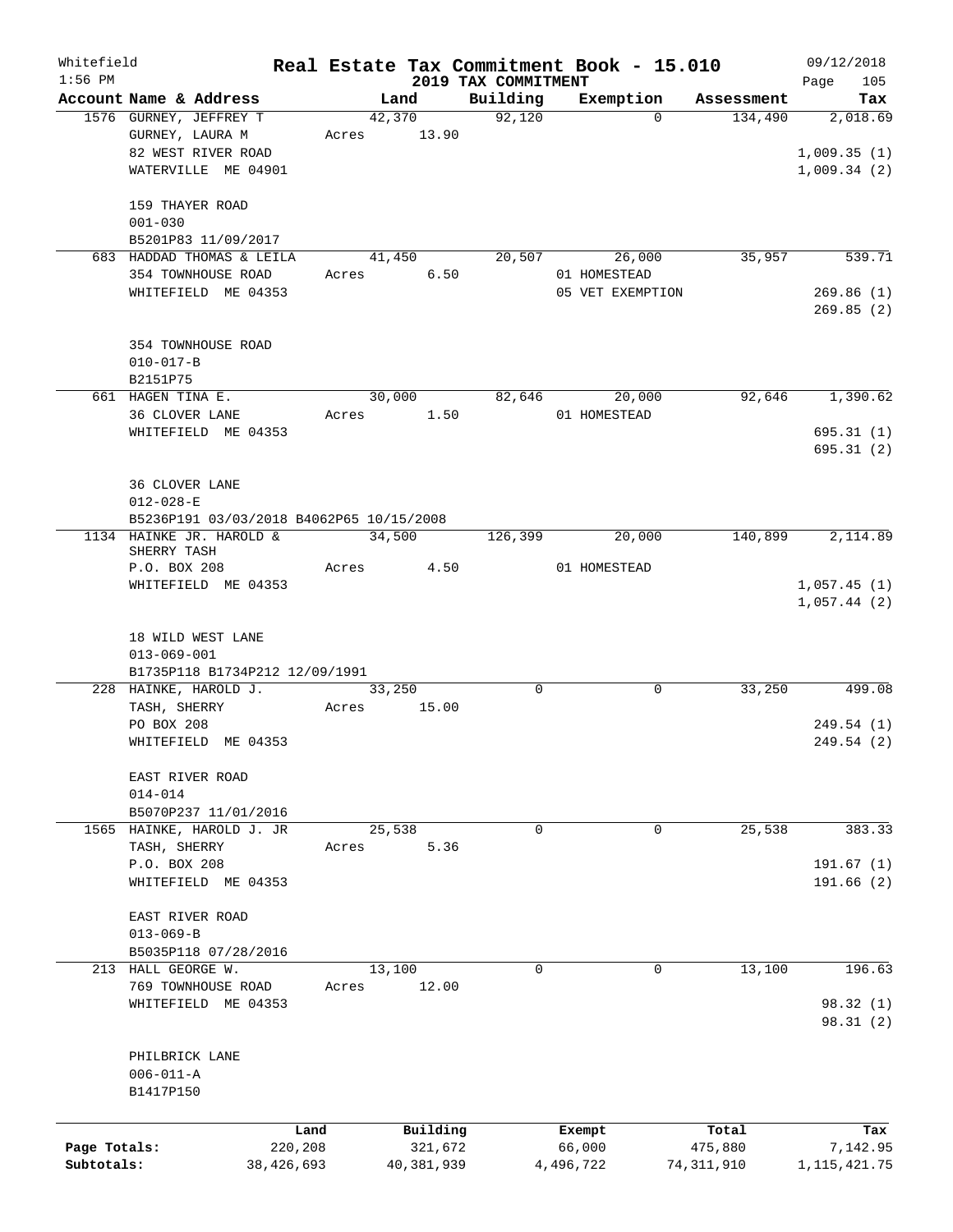| Whitefield   |                                                 |       |                     |                         | Real Estate Tax Commitment Book - 15.010 |                      | 09/12/2018      |
|--------------|-------------------------------------------------|-------|---------------------|-------------------------|------------------------------------------|----------------------|-----------------|
| $1:56$ PM    |                                                 |       |                     | 2019 TAX COMMITMENT     |                                          |                      | Page<br>106     |
|              | Account Name & Address<br>763 HALL HEIRS ANDREW |       | Land<br>10,700      | Building<br>$\mathbf 0$ | Exemption<br>$\Omega$                    | Assessment<br>10,700 | Tax<br>160.61   |
|              | C/O NANCY DUNCAN                                | Acres | 9.00                |                         |                                          |                      |                 |
|              | 10 VATERS HIDEAWAY                              |       |                     |                         |                                          |                      | 80.31(1)        |
|              | JEFFERSON ME 04348                              |       |                     |                         |                                          |                      |                 |
|              |                                                 |       |                     |                         |                                          |                      | 80.30 (2)       |
|              | OFF DOYLE ROAD                                  |       |                     |                         |                                          |                      |                 |
|              | $019 - 005$                                     |       |                     |                         |                                          |                      |                 |
|              | B1655P1                                         |       |                     |                         |                                          |                      |                 |
|              | 160 HALL IV GEORGE W.                           |       | 30,290              | $\mathbf 0$             | 0                                        | 30,290               | 454.65          |
|              | 822 TOWNHOUSE ROAD                              | Acres | 11.30               |                         |                                          |                      |                 |
|              | WHITEFIELD ME 04353                             |       |                     |                         |                                          |                      | 227.33(1)       |
|              |                                                 |       |                     |                         |                                          |                      | 227.32 (2)      |
|              | PHILBRICK LANE                                  |       |                     |                         |                                          |                      |                 |
|              | $006 - 015$                                     |       |                     |                         |                                          |                      |                 |
|              | B1635P29                                        |       |                     |                         |                                          |                      |                 |
|              | 693 HALL IV GEORGE W.                           |       | 41,370              | 26, 126                 | 0                                        | 67,496               | 1,013.11        |
|              | 822 TOWNHOUSE ROAD                              | Acres | 6.40                |                         |                                          |                      |                 |
|              | WHITEFIELD ME 04353                             |       |                     |                         |                                          |                      | 506.56(1)       |
|              |                                                 |       |                     |                         |                                          |                      | 506.55(2)       |
|              | 678 TOWNHOUSE ROAD                              |       |                     |                         |                                          |                      |                 |
|              | $007 - 032$                                     |       |                     |                         |                                          |                      |                 |
|              | B4814P220 09/03/2014 B3395P125 11/17/2004       |       |                     |                         |                                          |                      |                 |
|              | 432 HALL JR. GEORGE                             |       | 35,650              | $\mathbf 0$             | 0                                        | 35,650               | 535.11          |
|              |                                                 |       |                     |                         |                                          |                      |                 |
|              | 822 TOWNHOUSE ROAD                              | Acres | 18.00               |                         |                                          |                      |                 |
|              | WHITEFIELD ME 04353                             |       |                     |                         |                                          |                      | 267.56(1)       |
|              |                                                 |       |                     |                         |                                          |                      | 267.55(2)       |
|              |                                                 |       |                     |                         |                                          |                      |                 |
|              | PHILBRICK LANE                                  |       |                     |                         |                                          |                      |                 |
|              | $006 - 011 - B$<br>B1417P148                    |       |                     |                         |                                          |                      |                 |
| 999          | HALL JR. GEORGE W.<br>&                         |       | 66,329              | 169,478                 | 20,000                                   | 215,807              | 3,239.26        |
|              | MARYANN                                         |       |                     |                         |                                          |                      |                 |
|              | 822 TOWNHOUSE ROAD                              | Acres | 10.00               |                         | 01 HOMESTEAD                             |                      |                 |
|              | WHITEFIELD ME 04353                             |       |                     |                         |                                          |                      | 1,619.63(1)     |
|              |                                                 |       |                     |                         |                                          |                      | 1,619.63(2)     |
|              |                                                 |       |                     |                         |                                          |                      |                 |
|              | 822 TOWNHOUSE ROAD                              |       |                     |                         |                                          |                      |                 |
|              | $007 - 037 - A$                                 |       |                     |                         |                                          |                      |                 |
|              | 525 HALL JR. GEORGE W. &                        |       | 64,750              | $\mathbf 0$             | 0                                        | 64,750               | 971.90          |
|              | * PIACOPOLOS HAROLD                             | Acres | 66.00               |                         |                                          |                      |                 |
|              | 822 TOWNHOUSE ROAD                              |       |                     |                         |                                          |                      | 485.95 (1)      |
|              | WHITEFIELD ME 04353                             |       |                     |                         |                                          |                      | 485.95 (2)      |
|              | 48 PINE CREST LANE                              |       |                     |                         |                                          |                      |                 |
|              |                                                 |       |                     |                         |                                          |                      |                 |
|              | $007 - 012$<br>B1572P147                        |       |                     |                         |                                          |                      |                 |
|              | 717 HALL JR. GEORGE W. &                        |       | 120                 | $\mathbf 0$             | 0                                        | 120                  | 1.80            |
|              | HAROLD PAICOPOLOS                               | Acres | 0.08                |                         |                                          |                      |                 |
|              | 822 TOWNHOUSE ROAD                              |       |                     |                         |                                          |                      | 0.90(1)         |
|              |                                                 |       |                     |                         |                                          |                      |                 |
|              | WHITEFIELD ME 04353                             |       |                     |                         |                                          |                      | 0.90(2)         |
|              | PITTSTON ROAD                                   |       |                     |                         |                                          |                      |                 |
|              | $030 - 015$                                     |       |                     |                         |                                          |                      |                 |
|              | B1572P148                                       |       |                     |                         |                                          |                      |                 |
|              |                                                 |       |                     |                         |                                          |                      |                 |
|              |                                                 |       |                     |                         |                                          |                      |                 |
| Page Totals: | 249,209                                         | Land  | Building<br>195,604 |                         | Exempt<br>20,000                         | Total<br>424,813     | Tax<br>6,376.44 |
| Subtotals:   | 38,675,902                                      |       | 40,577,543          |                         | 4,516,722                                | 74,736,723           | 1, 121, 798.19  |
|              |                                                 |       |                     |                         |                                          |                      |                 |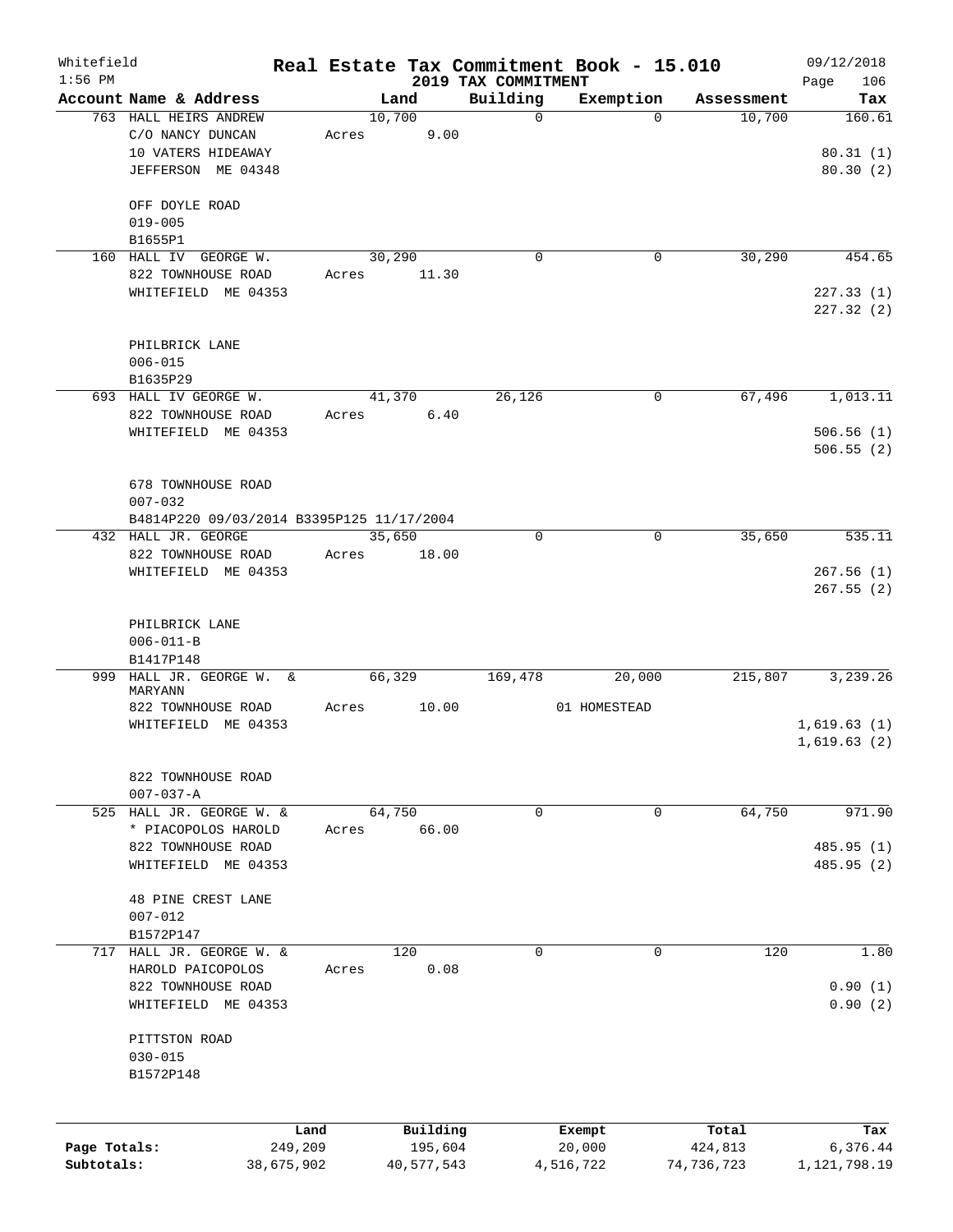| Whitefield |                                                        |             |       |                     | Real Estate Tax Commitment Book - 15.010 |            | 09/12/2018             |
|------------|--------------------------------------------------------|-------------|-------|---------------------|------------------------------------------|------------|------------------------|
| $1:56$ PM  |                                                        |             |       | 2019 TAX COMMITMENT |                                          |            | 107<br>Page            |
|            | Account Name & Address                                 |             | Land  | Building            | Exemption                                | Assessment | Tax                    |
|            | 1562 HALL JR. GEORGE W. &<br>GEORGE W.                 | 35,394      |       | $\Omega$            | $\Omega$                                 | 35,394     | 531.26                 |
|            | 822 TOWNHOUSE ROAD                                     | Acres       | 17.68 |                     |                                          |            |                        |
|            | WHITEFIELD ME 04353                                    |             |       |                     |                                          |            | 265.63(1)              |
|            |                                                        |             |       |                     |                                          |            | 265.63(2)              |
|            | PHILBRICK LANE                                         |             |       |                     |                                          |            |                        |
|            | $006 - 008$                                            |             |       |                     |                                          |            |                        |
|            | 73 HALLOWELL ROPER BECKY                               | 30,795      |       | 123,412             | 20,000                                   |            | 134,207 2,014.45       |
|            | S. & DAVID T. & KAREN                                  |             |       |                     |                                          |            |                        |
|            | 15 HALLOWELL LANE                                      | Acres 2.03  |       |                     | 01 HOMESTEAD                             |            |                        |
|            | DAMARISCOTTA ME 04543                                  |             |       |                     |                                          |            | 1,007.23(1)            |
|            |                                                        |             |       |                     |                                          |            | 1,007.22(2)            |
|            | 68 NO. HUNTS MEADOW                                    |             |       |                     |                                          |            |                        |
|            | ROAD                                                   |             |       |                     |                                          |            |                        |
|            | $015 - 027 - A$                                        |             |       |                     |                                          |            |                        |
|            | B4340P244 11/12/2010                                   |             |       |                     |                                          |            |                        |
|            | 473 HAMILTON CHRISTOPHER C. 52,125<br>& PATRICIA M.    |             |       | 87,929              | 20,000                                   | 120,054    | 1,802.01               |
|            | 6 SOUTH FOWLES LANE                                    | Acres 27.50 |       |                     | 01 HOMESTEAD                             |            |                        |
|            | WHITEFIELD ME 04353                                    |             |       |                     |                                          |            | 901.01(1)              |
|            |                                                        |             |       |                     |                                          |            | 901.00(2)              |
|            |                                                        |             |       |                     |                                          |            |                        |
|            | 6 SOUTH FOWLES LANE                                    |             |       |                     |                                          |            |                        |
|            | $005 - 025$                                            |             |       |                     |                                          |            |                        |
|            | B2576P328<br>858 HAMILTON CHRISTOPHER C.               | 24,650      |       | 3,595               | 0                                        | 28, 245    | 423.96                 |
|            | & PATRICIA M.                                          |             |       |                     |                                          |            |                        |
|            | 6 SOUTH FOWLES LANE                                    | Acres       | 4.60  |                     |                                          |            |                        |
|            | WHITEFIELD ME<br>04353-3707                            |             |       |                     |                                          |            | 211.98(1)              |
|            |                                                        |             |       |                     |                                          |            | 211.98(2)              |
|            |                                                        |             |       |                     |                                          |            |                        |
|            | HOLLYWOOD BOUELVARD                                    |             |       |                     |                                          |            |                        |
|            | $005 - 024$                                            |             |       |                     |                                          |            |                        |
|            | B2576P328                                              |             |       |                     |                                          |            |                        |
|            | 684 HANLEY MARK S. (75%)                               | 92,250      |       | 0                   | 0                                        | 92,250     | 1,384.67               |
|            | HANLEY JEWEL R. (25%) Acres 12.30<br>1829 BRISTOL ROAD |             |       |                     |                                          |            | 692.34 (1)             |
|            | BRISTOL ME 04539                                       |             |       |                     |                                          |            | 692.33(2)              |
|            |                                                        |             |       |                     |                                          |            |                        |
|            | PALMER ROAD                                            |             |       |                     |                                          |            |                        |
|            | $001 - 008$                                            |             |       |                     |                                          |            |                        |
|            | B4616P149 01/11/2013 B1615P215                         |             |       |                     |                                          |            |                        |
|            | 1479 HANNA LAURA VERONICA                              | 41,150      |       | $\Omega$            | $\mathbf 0$                              | 41,150     | 617.66                 |
|            | c/o BEVERLY J CHARLES                                  | Acres       | 26.00 |                     |                                          |            |                        |
|            | 135 COUNTY LINE ROAD<br>REIGELSVILLE PA 18077          |             |       |                     |                                          |            | 308.83(1)<br>308.83(2) |
|            |                                                        |             |       |                     |                                          |            |                        |
|            | PITTSTON TOWN LINE                                     |             |       |                     |                                          |            |                        |
|            | $003 - 004$                                            |             |       |                     |                                          |            |                        |
|            | B4976P222 02/08/2016 B4976P219 02/08/2016              |             |       |                     |                                          |            |                        |
|            |                                                        |             |       |                     |                                          |            |                        |

|              | Land       | Building   | Exempt    | Total      | Tax          |  |
|--------------|------------|------------|-----------|------------|--------------|--|
| Page Totals: | 276,364    | 214,936    | 40,000    | 451,300    | 6,774.01     |  |
| Subtotals:   | 38,952,266 | 40,792,479 | 4,556,722 | 75,188,023 | 1,128,572.20 |  |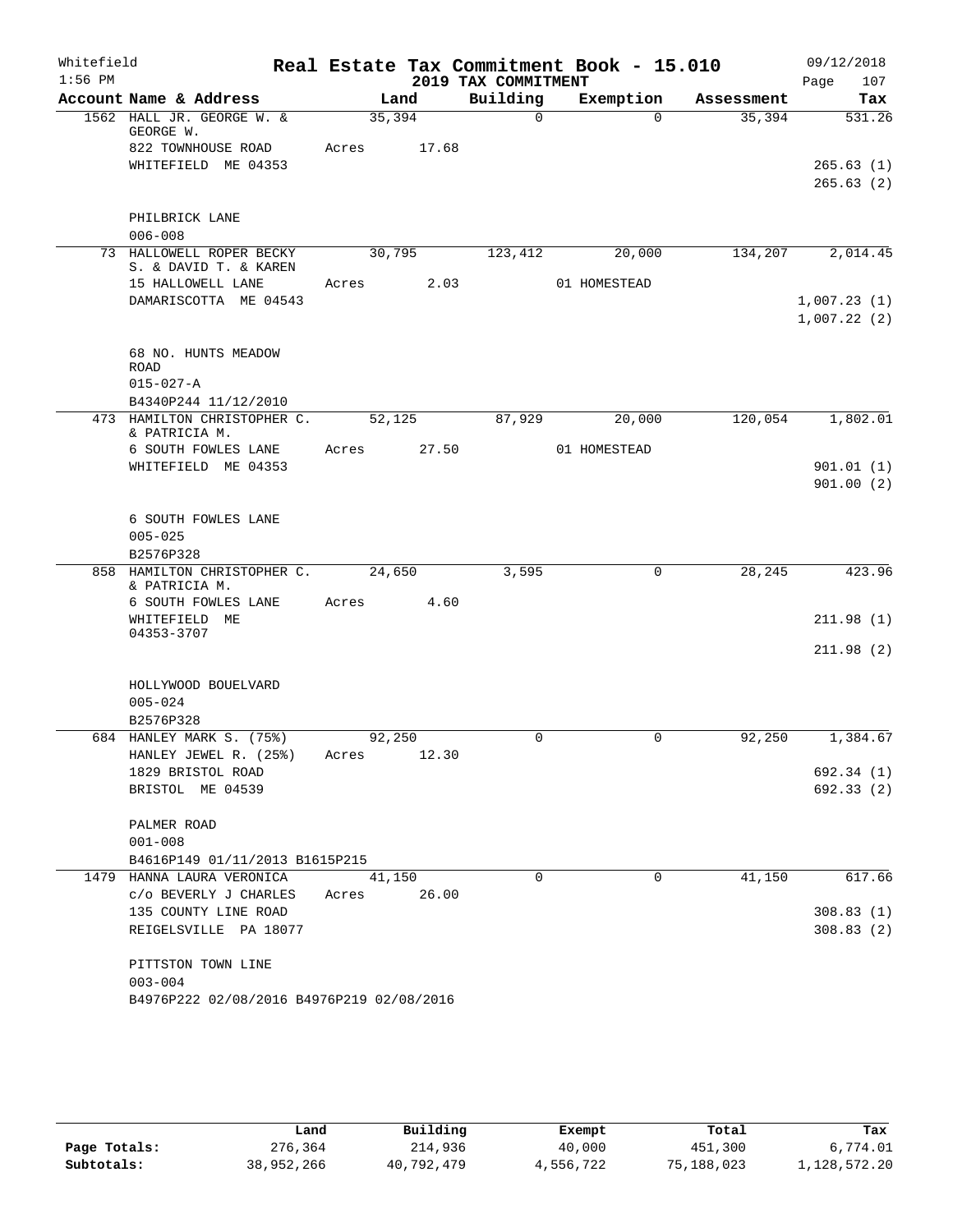| Whitefield   |                                                     |         |       |          |                                 | Real Estate Tax Commitment Book - 15.010 |            | 09/12/2018         |
|--------------|-----------------------------------------------------|---------|-------|----------|---------------------------------|------------------------------------------|------------|--------------------|
| $1:56$ PM    | Account Name & Address                              |         |       | Land     | 2019 TAX COMMITMENT<br>Building | Exemption                                | Assessment | 108<br>Page<br>Tax |
|              | 1099 HANSEN, CLAY W.                                |         |       | 32,085   | 167,780                         | $\Omega$                                 | 199,865    | 2,999.97           |
|              | 6324 PARK ROAD                                      |         | Acres | 2.89     |                                 |                                          |            |                    |
|              | CRESTWOOD KY 40014                                  |         |       |          |                                 |                                          |            | 1,499.99(1)        |
|              |                                                     |         |       |          |                                 |                                          |            | 1,499.98(2)        |
|              |                                                     |         |       |          |                                 |                                          |            |                    |
|              | 17 HUNTS MEADOW ROAD                                |         |       |          |                                 |                                          |            |                    |
|              | $012 - 034$                                         |         |       |          |                                 |                                          |            |                    |
|              | B5072P151 10/28/2016 B4630P310 02/19/2013 B4594P117 |         |       |          |                                 |                                          |            |                    |
|              | 11/16/2012 B3933P127 11/05/2007                     |         |       |          |                                 |                                          |            |                    |
|              | 853 HANSON WALTER K.                                |         |       | 31,230   | 70,235                          | 20,000                                   | 81,465     | 1,222.79           |
|              | 600 MILLS ROAD<br>WHITEFIELD ME 04353               |         | Acres | 2.32     |                                 | 01 HOMESTEAD                             |            | 611.40(1)          |
|              |                                                     |         |       |          |                                 |                                          |            | 611.39(2)          |
|              |                                                     |         |       |          |                                 |                                          |            |                    |
|              | 600 MILLS ROAD                                      |         |       |          |                                 |                                          |            |                    |
|              | $020 - 035 - A$                                     |         |       |          |                                 |                                          |            |                    |
|              | 912 HANSON, WALTER K.                               |         |       | 22,850   | 1,257                           | 0                                        | 24,107     | 361.85             |
|              | 600 MILLS ROAD                                      |         | Acres | 3.40     |                                 |                                          |            |                    |
|              | WHITEFIELD ME 04353                                 |         |       |          |                                 |                                          |            | 180.93(1)          |
|              |                                                     |         |       |          |                                 |                                          |            | 180.92(2)          |
|              |                                                     |         |       |          |                                 |                                          |            |                    |
|              | MILLS ROAD                                          |         |       |          |                                 |                                          |            |                    |
|              | $020 - 036$                                         |         |       |          |                                 |                                          |            |                    |
|              | B4465P90 11/30/2011 B862P67                         |         |       |          |                                 |                                          |            |                    |
|              | 502 HARDMAN DAVID                                   |         |       | 20,000   | 29,622                          | 0                                        | 49,622     | 744.83             |
|              | 10 NILSEN LANE                                      |         | Acres | 1.10     |                                 |                                          |            |                    |
|              | WHITEFIELD ME 04353                                 |         |       |          |                                 |                                          |            | 372.42(1)          |
|              |                                                     |         |       |          |                                 |                                          |            | 372.41(2)          |
|              |                                                     |         |       |          |                                 |                                          |            |                    |
|              | 444 WISCASSET ROAD                                  |         |       |          |                                 |                                          |            |                    |
|              | $004 - 002 - A$                                     |         |       |          |                                 |                                          |            |                    |
|              | B4512P237 04/13/2012 B2008P249                      |         |       |          |                                 |                                          |            |                    |
|              | 818 HARDMAN DAVID                                   |         |       | 30,195   | 143,588                         | 20,000                                   | 153,783    | 2,308.28           |
|              | 10 NILSEN LANE                                      |         | Acres | 1.63     |                                 | 01 HOMESTEAD                             |            |                    |
|              | WHITEFIELD ME 04353                                 |         |       |          |                                 |                                          |            | 1, 154.14(1)       |
|              |                                                     |         |       |          |                                 |                                          |            | 1, 154.14(2)       |
|              | 10 NILSEN LANE                                      |         |       |          |                                 |                                          |            |                    |
|              | $004 - 001 - A$                                     |         |       |          |                                 |                                          |            |                    |
|              | B4781P203 05/22/2014 B2008P249                      |         |       |          |                                 |                                          |            |                    |
|              | 884 HARKINS TIMOTHY II                              |         |       | 30,000   | 52,263                          | 20,000                                   | 62,263     | 934.57             |
|              | P. O. BOX 93                                        |         | Acres | 0.92     |                                 | 01 HOMESTEAD                             |            |                    |
|              | WHITEFIELD ME 04353                                 |         |       |          |                                 |                                          |            | 467.29(1)          |
|              |                                                     |         |       |          |                                 |                                          |            | 467.28(2)          |
|              |                                                     |         |       |          |                                 |                                          |            |                    |
|              | 104 CLARY LAKE LANE                                 |         |       |          |                                 |                                          |            |                    |
|              | $028 - 002 - A$                                     |         |       |          |                                 |                                          |            |                    |
|              | B4716P38 09/26/2013 B1632P126                       |         |       |          |                                 |                                          |            |                    |
|              | 1237 HARMON BENJAMIN T.                             |         |       | 45,554   | 42,983                          | 0                                        | 88,537     | 1,328.94           |
|              | 52 WILD WEST LANE                                   |         | Acres | 17.88    |                                 |                                          |            |                    |
|              | WHITEFIELD ME 04353                                 |         |       |          |                                 |                                          |            | 664.47 (1)         |
|              |                                                     |         |       |          |                                 |                                          |            | 664.47 (2)         |
|              | 52 WILD WEST LANE                                   |         |       |          |                                 |                                          |            |                    |
|              | $013 - 069$                                         |         |       |          |                                 |                                          |            |                    |
|              | B4844P3 12/04/2014 B4764P102 03/14/2014 B4696P278   |         |       |          |                                 |                                          |            |                    |
|              | 08/06/2013 B2233P123                                |         |       |          |                                 |                                          |            |                    |
|              |                                                     |         |       |          |                                 |                                          |            |                    |
|              |                                                     | Land    |       | Building |                                 | Exempt                                   | Total      | Tax                |
| Page Totals: |                                                     | 211,914 |       | 507,728  |                                 | 60,000                                   | 659,642    | 9,901.23           |
|              |                                                     |         |       |          |                                 |                                          |            |                    |

**Subtotals:** 39,164,180 41,300,207 4,616,722 75,847,665 1,138,473.43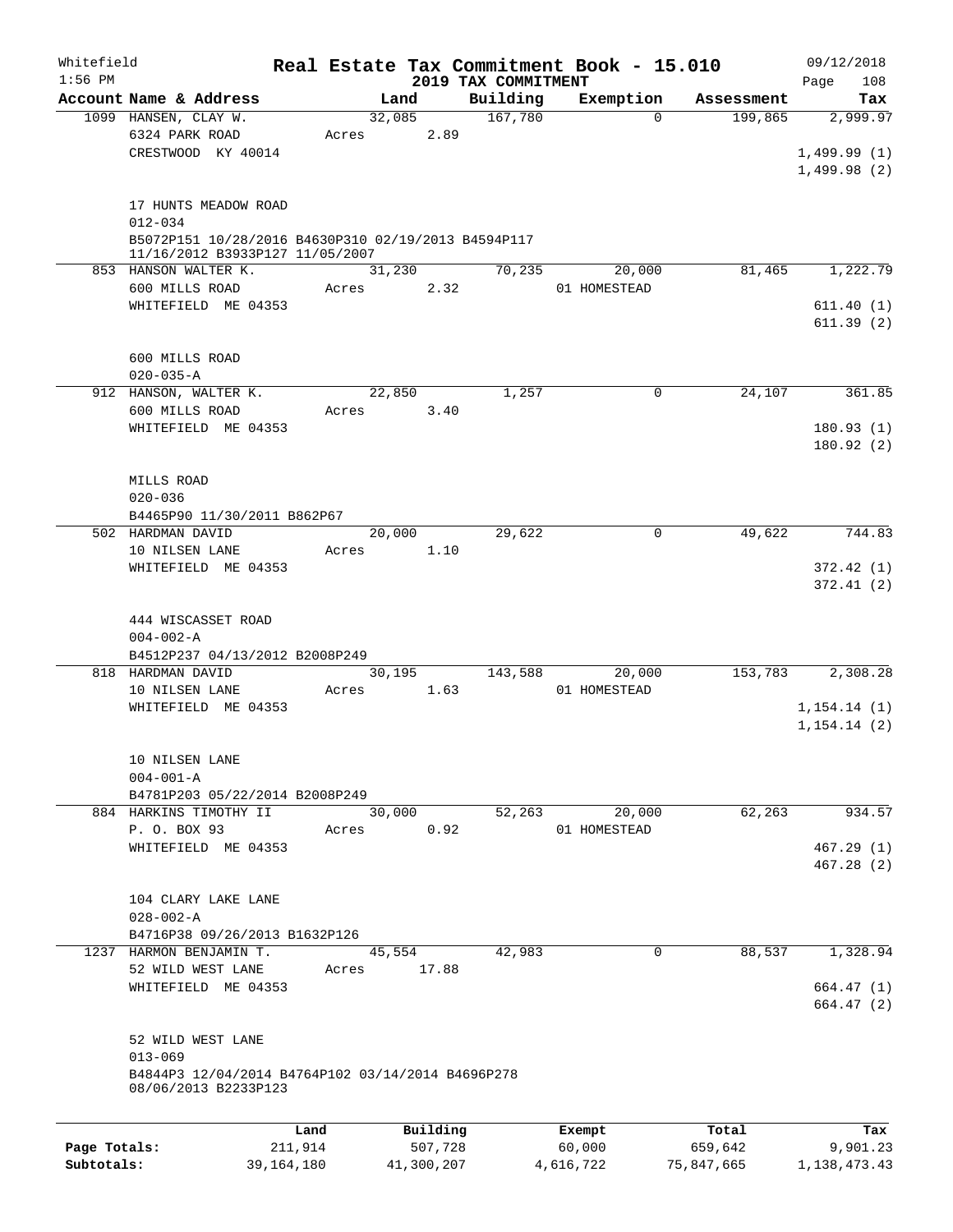| Whitefield |                                                                                    |            |        |                     | Real Estate Tax Commitment Book - 15.010 |            | 09/12/2018   |
|------------|------------------------------------------------------------------------------------|------------|--------|---------------------|------------------------------------------|------------|--------------|
| $1:56$ PM  |                                                                                    |            |        | 2019 TAX COMMITMENT |                                          |            | 109<br>Page  |
|            | Account Name & Address                                                             |            | Land   | Building            | Exemption                                | Assessment | Tax          |
|            | 193 HARMON ELIZABETH CHASE                                                         |            | 43,490 | 114,181             | 20,000                                   | 137,671    | 2,066.44     |
|            | 892 EAST RIVER ROAD                                                                | Acres      | 15.30  |                     | 01 HOMESTEAD                             |            |              |
|            | WHITEFIELD ME 04353                                                                |            |        |                     |                                          |            | 1,033.22(1)  |
|            |                                                                                    |            |        |                     |                                          |            | 1,033.22(2)  |
|            |                                                                                    |            |        |                     |                                          |            |              |
|            | 892 EAST RIVER ROAD                                                                |            |        |                     |                                          |            |              |
|            | $007 - 065$                                                                        |            |        |                     |                                          |            |              |
|            | B1637P32                                                                           |            |        |                     |                                          |            |              |
|            | 1583 HARRINGTON PHIL                                                               |            | 34,050 | $\mathbf 0$         | $\mathbf 0$                              | 34,050     | 511.09       |
|            | 145 FOWLE HILL ROAD<br>WISCASSET ME 04578                                          | Acres      | 16.00  |                     |                                          |            | 255.55(1)    |
|            |                                                                                    |            |        |                     |                                          |            | 255.54(2)    |
|            |                                                                                    |            |        |                     |                                          |            |              |
|            | DEVINE ROAD                                                                        |            |        |                     |                                          |            |              |
|            | $019 - 007$                                                                        |            |        |                     |                                          |            |              |
|            | B4883P119 05/06/2015 B4758P95 02/19/2014 B4399P246                                 |            |        |                     |                                          |            |              |
|            | 05/18/2011 B513P46                                                                 |            |        |                     |                                          |            |              |
|            | 207 HARRISON, CASEY M.                                                             |            | 35,810 | 71,110              | 0                                        | 106,920    | 1,604.87     |
|            | 605 WISCASSET ROAD                                                                 | Acres      | 5.70   |                     |                                          |            |              |
|            | WHITEFIELD ME 04353                                                                |            |        |                     |                                          |            | 802.44 (1)   |
|            |                                                                                    |            |        |                     |                                          |            | 802.43(2)    |
|            |                                                                                    |            |        |                     |                                          |            |              |
|            | 605 WISCASSET ROAD                                                                 |            |        |                     |                                          |            |              |
|            | $001 - 038 - C$                                                                    |            |        |                     |                                          |            |              |
|            | B5143P299 06/09/2017                                                               |            |        |                     |                                          |            |              |
|            | 310 HART GREGORY M. & LISA<br>J.                                                   |            | 37,962 | 268,305             | 26,000                                   | 280,267    | 4,206.81     |
|            | 11 CROCKER AVENUE NORTH Acres                                                      |            | 8.39   |                     | 01 HOMESTEAD                             |            |              |
|            | WHITEFIELD ME 04353                                                                |            |        |                     | 05 VET EXEMPTION                         |            | 2, 103.41(1) |
|            |                                                                                    |            |        |                     |                                          |            | 2, 103.40(2) |
|            |                                                                                    |            |        |                     |                                          |            |              |
|            | 11 CROCKER AVENUE NORTH                                                            |            |        |                     |                                          |            |              |
|            | $007 - 009$                                                                        |            |        |                     |                                          |            |              |
|            | B2857P269                                                                          |            |        |                     |                                          |            |              |
|            | 485 HARTLEY STEVEN J.                                                              |            | 34,080 | 221, 203            | 20,000                                   | 235,283    | 3,531.60     |
|            | 23 ABBY LANE                                                                       | Acres      | 4.22   |                     | 01 HOMESTEAD                             |            |              |
|            | WHITEFIELD ME 04353                                                                |            |        |                     |                                          |            | 1,765.80(1)  |
|            |                                                                                    |            |        |                     |                                          |            | 1,765.80(2)  |
|            |                                                                                    |            |        |                     |                                          |            |              |
|            | 23 ABBY LANE                                                                       |            |        |                     |                                          |            |              |
|            | $020 - 039 - C$                                                                    |            |        |                     |                                          |            |              |
|            | B4698P263 08/13/2013 B4669P103 05/31/2013 B2559P318<br>1186 HARTMAN HERBERT & LUCY | 35,600     |        | 92,081              | 20,000                                   | 107,681    | 1,616.29     |
|            | 872 TOWNHOUSE ROAD                                                                 | Acres 1.90 |        |                     | 01 HOMESTEAD                             |            |              |
|            | WHITEFIELD ME 04353                                                                |            |        |                     |                                          |            | 808.15 (1)   |
|            |                                                                                    |            |        |                     |                                          |            | 808.14 (2)   |
|            |                                                                                    |            |        |                     |                                          |            |              |
|            | 872 TOWNHOUSE ROAD                                                                 |            |        |                     |                                          |            |              |
|            | $007 - 039$                                                                        |            |        |                     |                                          |            |              |

|              | Land       | Building   | Exempt    | Total      | Tax          |
|--------------|------------|------------|-----------|------------|--------------|
| Page Totals: | 220,992    | 766,880    | 86,000    | 901,872    | 13,537.10    |
| Subtotals:   | 39,385,172 | 42,067,087 | 4,702,722 | 76,749,537 | 1,152,010.53 |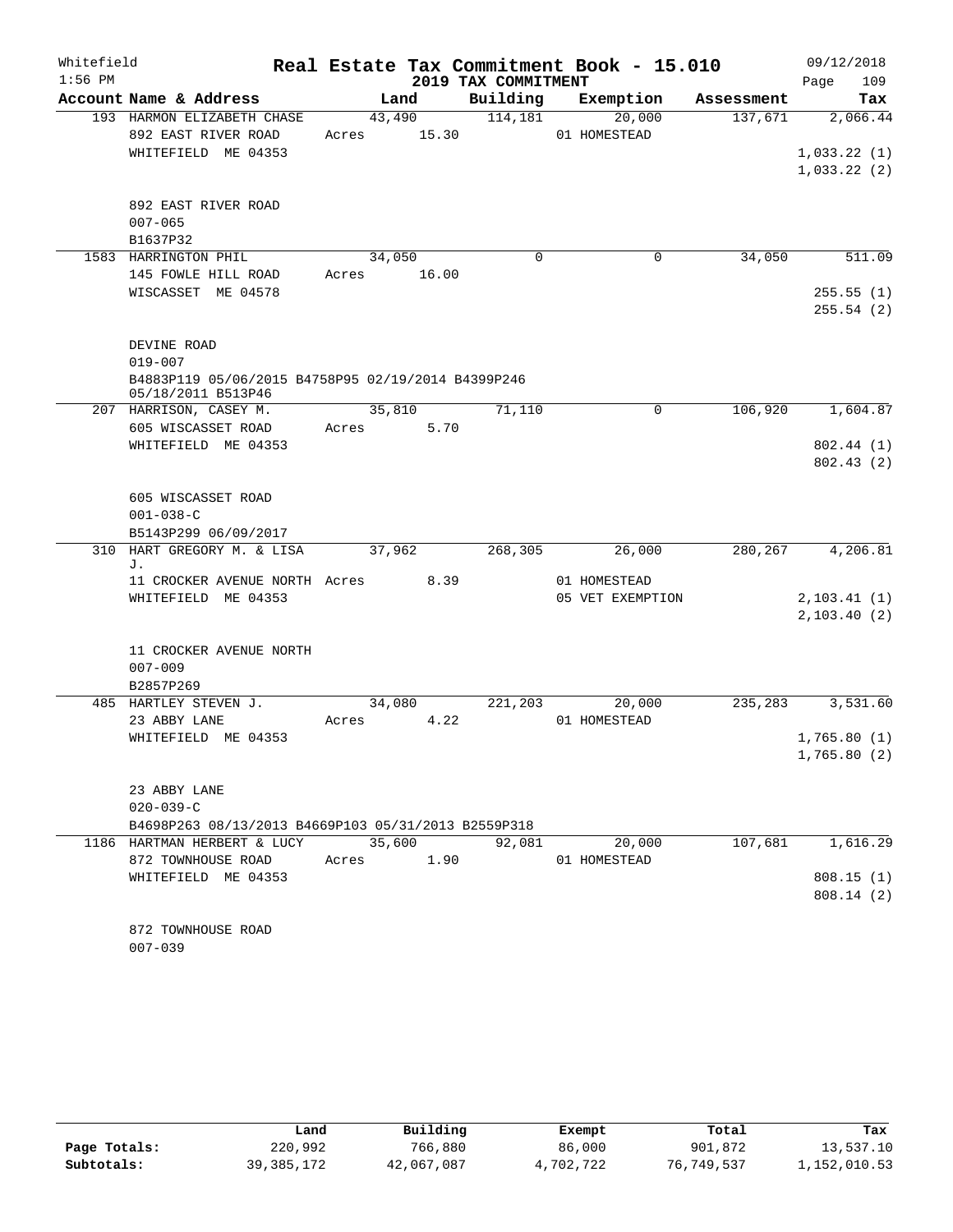| Whitefield<br>$1:56$ PM |                                                                                                                                             |                 |       | 2019 TAX COMMITMENT | Real Estate Tax Commitment Book - 15.010 |            | 09/12/2018<br>110<br>Page |
|-------------------------|---------------------------------------------------------------------------------------------------------------------------------------------|-----------------|-------|---------------------|------------------------------------------|------------|---------------------------|
|                         | Account Name & Address                                                                                                                      | Land            |       | Building            | Exemption                                | Assessment | Tax                       |
|                         | 513 HARTNETT, LISA L.<br>1406 NORTH ROAD                                                                                                    | 30,600<br>Acres | 1.90  | 93,759              | $\Omega$                                 | 124,359    | 1,866.63                  |
|                         | MT. VERNON ME 04352                                                                                                                         |                 |       |                     |                                          |            | 933.32 (1)<br>933.31 (2)  |
|                         | 487 HUNTS MEADOW ROAD<br>$015 - 043$                                                                                                        |                 |       |                     |                                          |            |                           |
|                         | B4056P32 08/29/2016 B4958P47 12/14/2015 B4951P123<br>11/19/2015 B4914P282 08/05/2015 B4772P314 04/23/2014<br>B4764P215 03/18/2014 B2837P217 |                 |       |                     |                                          |            |                           |
|                         | 510 HARVEY ROBERT C.                                                                                                                        | 31,500          |       | 18,206              | 20,000                                   | 29,706     | 445.89                    |
|                         | 95 AUGUSTA ROAD                                                                                                                             | Acres           | 2.50  |                     | 01 HOMESTEAD                             |            |                           |
|                         | WHITEFIELD ME 04353                                                                                                                         |                 |       |                     |                                          |            | 222.95(1)<br>222.94(2)    |
|                         | 95 AUGUSTA ROAD                                                                                                                             |                 |       |                     |                                          |            |                           |
|                         | $018 - 013 - A$                                                                                                                             |                 |       |                     |                                          |            |                           |
|                         | B3398P101 11/19/2004 B2895P105                                                                                                              |                 |       |                     |                                          |            |                           |
|                         | 1745 HATCH JAMES                                                                                                                            | 27,010          |       | $\mathbf 0$         | 0                                        | 27,010     | 405.42                    |
|                         | JENNINGS PATRICIA                                                                                                                           | Acres           | 7.20  |                     |                                          |            |                           |
|                         | 248 LOWER ROUND POND                                                                                                                        |                 |       |                     |                                          |            | 202.71(1)                 |
|                         | <b>ROAD</b><br>BRISTOL ME 04539                                                                                                             |                 |       |                     |                                          |            | 202.71(2)                 |
|                         |                                                                                                                                             |                 |       |                     |                                          |            |                           |
|                         | ROONEY ROAD                                                                                                                                 |                 |       |                     |                                          |            |                           |
| 1429                    | $009 - 017 - B$<br>HATCH JAMES B.                                                                                                           | 1,575           |       | $\mathbf 0$         | 0                                        | 1,575      | 23.64                     |
|                         | * JENNINGS PATRICIA B. Acres                                                                                                                |                 | 1.05  |                     |                                          |            |                           |
|                         | 248 LOWER ROUND POND<br>ROAD                                                                                                                |                 |       |                     |                                          |            | 11.82(1)                  |
|                         | BRISTOL ME 04539-3214                                                                                                                       |                 |       |                     |                                          |            | 11.82(2)                  |
|                         | ROONEY LANE                                                                                                                                 |                 |       |                     |                                          |            |                           |
|                         | $009 - 034$                                                                                                                                 |                 |       |                     |                                          |            |                           |
|                         | B2497P302                                                                                                                                   |                 |       |                     |                                          |            |                           |
| 1341                    | HATCH KENNETH L. III                                                                                                                        | 40,490          |       | 139,386             | 0                                        | 179,876    | 2,699.94                  |
|                         | 44 CHAMBERLAIN BROOK<br>LANE                                                                                                                | Acres           | 11.55 |                     |                                          |            |                           |
|                         | WHITEFIELD ME 04353                                                                                                                         |                 |       |                     |                                          |            | 1,349.97(1)               |
|                         |                                                                                                                                             |                 |       |                     |                                          |            | 1,349.97(2)               |
|                         | 44 CHAMBERLAIN BROOK                                                                                                                        |                 |       |                     |                                          |            |                           |
|                         | LANE                                                                                                                                        |                 |       |                     |                                          |            |                           |
|                         | $030 - 012$                                                                                                                                 |                 |       |                     |                                          |            |                           |
|                         | B3475P306 05/02/2005<br>41 HATCH KENNETH L. III                                                                                             | 31,875          |       | 143,602             | 0                                        | 175,477    | 2,633.91                  |
|                         | 44 CHAMBERLAIN BROOK<br>LANE                                                                                                                | Acres           | 2.75  |                     |                                          |            |                           |
|                         | WHITEFIELD ME 04353                                                                                                                         |                 |       |                     |                                          |            | 1,316.96(1)               |
|                         |                                                                                                                                             |                 |       |                     |                                          |            | 1,316.95(2)               |
|                         | 22 CHAMBERLAIN BROOK<br>LANE                                                                                                                |                 |       |                     |                                          |            |                           |
|                         | $030 - 012 - B$                                                                                                                             |                 |       |                     |                                          |            |                           |
|                         | B4767P135 03/28/2014 B3495P130 B2994P231 01/02/2003<br>B1857P29 03/04/1993                                                                  |                 |       |                     |                                          |            |                           |
|                         |                                                                                                                                             |                 |       |                     |                                          |            |                           |

|              | Land       | Building   | Exempt    | Total      | Tax          |
|--------------|------------|------------|-----------|------------|--------------|
| Page Totals: | 163,050    | 394,953    | 20,000    | 538,003    | 8,075.43     |
| Subtotals:   | 39,548,222 | 42,462,040 | 4,722,722 | 77,287,540 | 1,160,085.96 |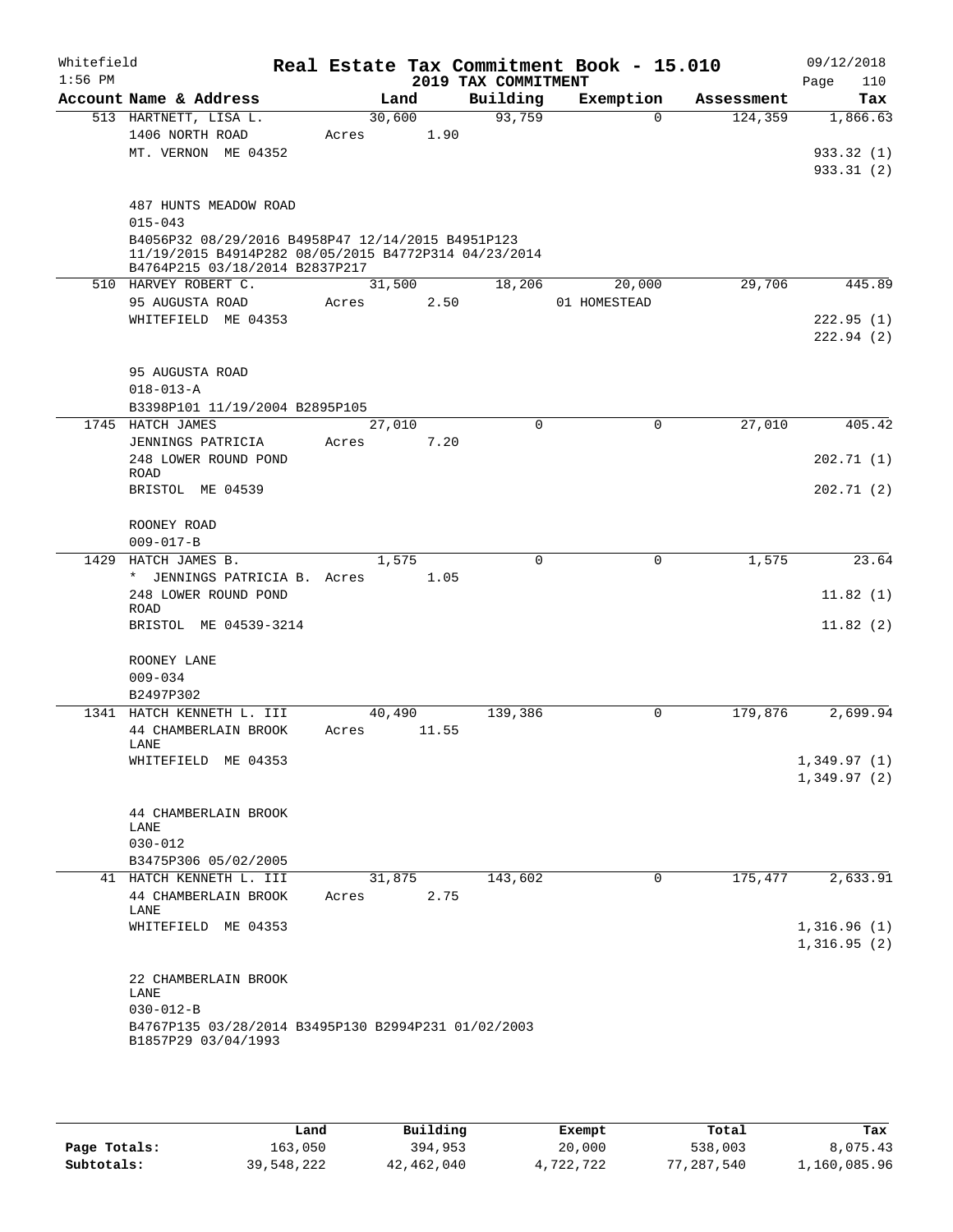| Whitefield<br>$1:56$ PM |                                                                   |                      |                | 2019 TAX COMMITMENT | Real Estate Tax Commitment Book - 15.010 |            | 09/12/2018<br>Page<br>111                |
|-------------------------|-------------------------------------------------------------------|----------------------|----------------|---------------------|------------------------------------------|------------|------------------------------------------|
|                         | Account Name & Address                                            |                      | Land           | Building            | Exemption                                | Assessment | Tax                                      |
|                         | 834 HAVEN GREGORY W.<br>373 HEAD TIDE ROAD<br>WHITEFIELD ME 04353 | 30,000<br>Acres 0.55 |                | 122,636             | $\Omega$                                 | 152,636    | 2,291.07<br>1, 145.54(1)<br>1, 145.53(2) |
|                         | 373 HEAD TIDE ROAD<br>$005 - 007$<br>B3760P153 10/19/2006         |                      |                |                     |                                          |            |                                          |
|                         | 245 HAY LISA M. & CHRISTINE<br>K. CARTER<br>906 RECREATION DRIVE  | 37,900<br>Acres      | 21.00          | $\Omega$            | 0                                        | 37,900     | 568.88                                   |
|                         | CORPUS CHRISTI TX<br>78418                                        |                      |                |                     |                                          |            | 284.44 (1)                               |
|                         | DEXTER LANE<br>$012 - 059$                                        |                      |                |                     |                                          |            | 284.44 (2)                               |
|                         | B4337P25 B3137P89 08/29/2003                                      |                      |                |                     |                                          |            |                                          |
|                         | 340 HAYDEN DAVID & BARBARA<br>192 GRAND ARMY ROAD                 | Acres                | 33,450<br>3.80 | 111,532             | 20,000<br>01 HOMESTEAD                   | 124,982    | 1,875.98                                 |
|                         | WHITEFIELD ME 04353                                               |                      |                |                     |                                          |            | 937.99 (1)<br>937.99 (2)                 |
|                         | 192 GRAND ARMY ROAD<br>$013 - 051$<br>B689P287                    |                      |                |                     |                                          |            |                                          |
|                         | 1035 HAYDEN SCOTT D. & MARY<br>Α.                                 | 31,200               |                | 186,395             | 20,000                                   | 197,595    | 2,965.90                                 |
|                         | 26 HEATH ROAD<br>WHITEFIELD ME 04353                              | Acres 2.30           |                |                     | 01 HOMESTEAD                             |            | 1,482.95(1)<br>1,482.95(2)               |
|                         | 26 HEATH ROAD<br>$014 - 003 - A$<br>B4151P211 05/28/2009 B2767P58 |                      |                |                     |                                          |            |                                          |
|                         | 1279 HAYFORD JR. ELBERT D.                                        | 38,420               |                | 11,205              | 0                                        | 49,625     | 744.87                                   |
|                         | (ESTATE OF)<br>C/O- BONNIE E. GLAZIER<br>(P.R.)                   | Acres                | 21.80          |                     |                                          |            |                                          |
|                         | 1930 HOSTILE VALLEY<br>ROAD                                       |                      |                |                     |                                          |            | 372.44(1)                                |
|                         | PALERMO ME 04354                                                  |                      |                |                     |                                          |            | 372.43(2)                                |
|                         | MILLS ROAD<br>$017 - 032$<br>B5107P240 02/22/2017                 |                      |                |                     |                                          |            |                                          |
|                         | 1846 HEATH JOSEPH R. &                                            | 35,410               |                | 67,996              | $\mathbf 0$                              | 103,406    | 1,552.12                                 |
|                         | ELIZABETH B.<br>17 VILLAGE VIEW LANE<br>WHITEFIELD ME 04353       | Acres                | 5.20           |                     |                                          |            | 776.06(1)                                |
|                         | 17 VILLAGE VIEW LANE<br>$007 - 014 - B$<br>B4185P149 08/05/2009   |                      |                |                     |                                          |            | 776.06(2)                                |

|              | Land       | Building   | Exempt    | Total      | Tax          |
|--------------|------------|------------|-----------|------------|--------------|
| Page Totals: | 206,380    | 499,764    | 40,000    | 666,144    | 9,998.82     |
| Subtotals:   | 39,754,602 | 42,961,804 | 4,762,722 | 77,953,684 | 1,170,084.78 |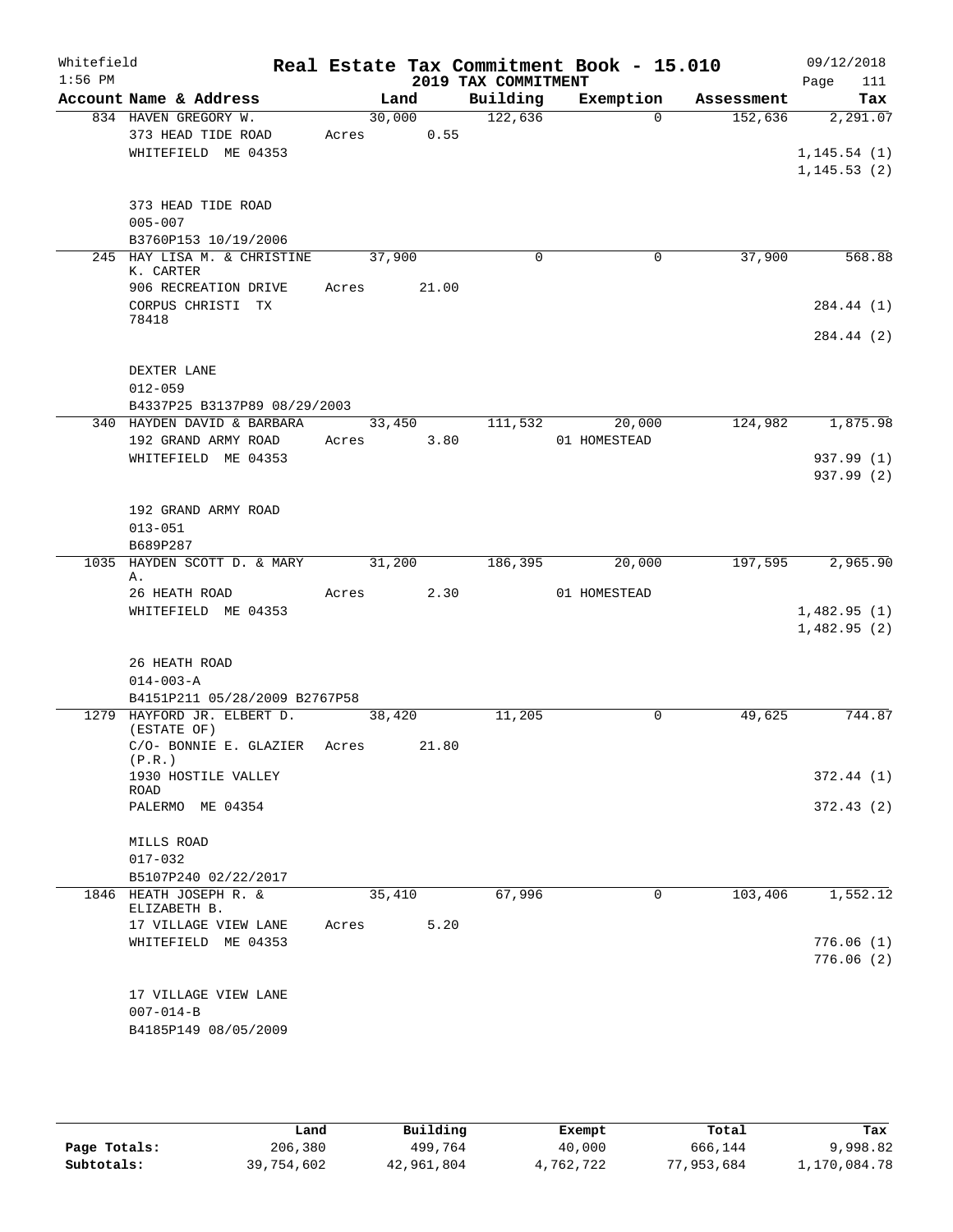| Whitefield<br>$1:56$ PM |                                                                                    |             |        | 2019 TAX COMMITMENT | Real Estate Tax Commitment Book - 15.010 |            | 09/12/2018<br>Page<br>112 |
|-------------------------|------------------------------------------------------------------------------------|-------------|--------|---------------------|------------------------------------------|------------|---------------------------|
|                         | Account Name & Address                                                             |             | Land   | Building            | Exemption                                | Assessment | Tax                       |
|                         | 1845 HEATH JOSEPH R. &<br>ELIZABETH B.                                             | 22,190      |        | $\Omega$            | $\Omega$                                 | 22,190     | 333.07                    |
|                         | 17 VILLAGE VIEW LANE                                                               | Acres       | 2.96   |                     |                                          |            |                           |
|                         | WHITEFIELD ME 04353                                                                |             |        |                     |                                          |            | 166.54(1)                 |
|                         |                                                                                    |             |        |                     |                                          |            | 166.53(2)                 |
|                         | VILLAGE VIEW LANE                                                                  |             |        |                     |                                          |            |                           |
|                         | $007 - 014 - A$                                                                    |             |        |                     |                                          |            |                           |
|                         | B4134P50 05/01/2009                                                                |             |        |                     |                                          |            |                           |
|                         | 246 HEATH JOSEPH R. HEIRS                                                          | 43,100      |        | $\Omega$            | 0                                        | 43,100     | 646.93                    |
|                         | C/O CHERYL HEATH                                                                   | Acres 29.00 |        |                     |                                          |            |                           |
|                         | 42 HEATH ROAD                                                                      |             |        |                     |                                          |            | 323.47(1)                 |
|                         | PITTSTON ME 04345                                                                  |             |        |                     |                                          |            | 323.46(2)                 |
|                         | HEATH ROAD                                                                         |             |        |                     |                                          |            |                           |
|                         | $011 - 003$                                                                        |             |        |                     |                                          |            |                           |
|                         | 995 HEATH JR. HAROLD R. &                                                          |             | 30,000 |                     | 63,674<br>20,000                         | 73,674     | 1,105.85                  |
|                         | * CYNTHIA MARIE                                                                    | Acres       | 1.14   |                     | 01 HOMESTEAD                             |            |                           |
|                         | PO BOX 132                                                                         |             |        |                     |                                          |            | 552.93(1)                 |
|                         | WHITEFIELD ME 04353                                                                |             |        |                     |                                          |            | 552.92(2)                 |
|                         | 111 HILTON ROAD                                                                    |             |        |                     |                                          |            |                           |
|                         | $014 - 010$                                                                        |             |        |                     |                                          |            |                           |
|                         | B2124P40                                                                           |             |        |                     |                                          |            |                           |
|                         | 448 HELM, GREG A.                                                                  | 37,226      |        | 117,585             | 0                                        | 154,811    | 2,323.71                  |
|                         | 29 FREEMONT STREET, APT Acres<br>2                                                 |             | 7.47   |                     |                                          |            |                           |
|                         | GARDINER ME 04345                                                                  |             |        |                     |                                          |            | 1,161.86(1)               |
|                         |                                                                                    |             |        |                     |                                          |            | 1,161.85(2)               |
|                         | 184 PITTSTON ROAD                                                                  |             |        |                     |                                          |            |                           |
|                         | $004 - 045$                                                                        |             |        |                     |                                          |            |                           |
|                         | B5078P267 11/22/2016 B5005P316 05/20/2016                                          |             |        |                     |                                          |            |                           |
| 1447                    | HENDERSON KRISTIAN P                                                               | 31,005      |        | 87,938              | 0                                        | 118,943    | 1,785.33                  |
|                         | MACOMBER GRACE P                                                                   | Acres       | 2.17   |                     |                                          |            |                           |
|                         | 160 MILLS ROAD                                                                     |             |        |                     |                                          |            | 892.67 (1)                |
|                         | WHITEFIELD ME 04353                                                                |             |        |                     |                                          |            | 892.66 (2)                |
|                         | 160 MILLS ROAD                                                                     |             |        |                     |                                          |            |                           |
|                         | $017 - 005$                                                                        |             |        |                     |                                          |            |                           |
|                         | B4916P223 08/12/2015 B4253P4 02/25/2010 B4011P41<br>06/03/2008 B3198P97 11/26/2003 |             |        |                     |                                          |            |                           |
|                         | 1444 HENDRIX HENRY J. II &<br>PENNY K.                                             | 43,336      |        | $\Omega$            | $\Omega$                                 | 43,336     | 650.47                    |
|                         | 7417 WILLOWBROOK ROAD                                                              | Acres       | 21.67  |                     |                                          |            |                           |
|                         | FAIRFAX STATION VA                                                                 |             |        |                     |                                          |            | 325.24(1)                 |
|                         | 22039                                                                              |             |        |                     |                                          |            | 325.23(2)                 |
|                         |                                                                                    |             |        |                     |                                          |            |                           |
|                         | STEARNS BROOK ROAD                                                                 |             |        |                     |                                          |            |                           |
|                         | $008 - 028$                                                                        |             |        |                     |                                          |            |                           |
|                         | B3867P84 06/19/2007                                                                |             |        |                     |                                          |            |                           |

|              | Land       | Building   | Exempt    | Total      | Tax          |
|--------------|------------|------------|-----------|------------|--------------|
| Page Totals: | 206,857    | 269,197    | 20,000    | 456,054    | 6,845.36     |
| Subtotals:   | 39,961,459 | 43,231,001 | 4,782,722 | 78,409,738 | 1,176,930.14 |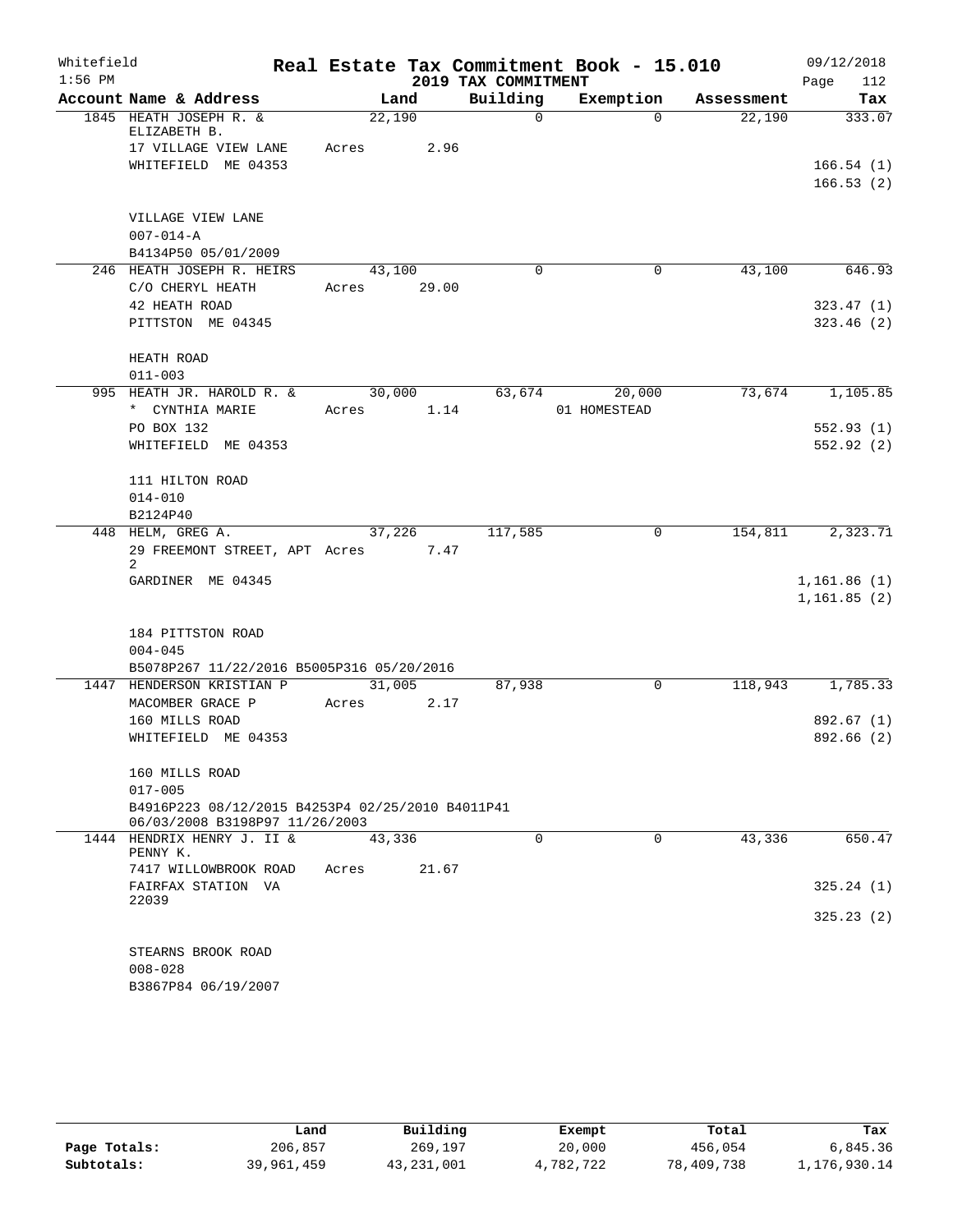| Whitefield<br>$1:56$ PM |                                             |       |        |       | 2019 TAX COMMITMENT | Real Estate Tax Commitment Book - 15.010 |             |            | 09/12/2018<br>Page<br>113 |
|-------------------------|---------------------------------------------|-------|--------|-------|---------------------|------------------------------------------|-------------|------------|---------------------------|
|                         | Account Name & Address                      |       | Land   |       | Building            | Exemption                                |             | Assessment | Tax                       |
|                         | 1015 HENDRIX II HENRY J. &<br>PENNY         |       | 37,250 |       | 18,224              |                                          | $\mathbf 0$ | 55,474     | 832.66                    |
|                         | 7417 WILLOWBROOK ROAD<br>FAIRFAX STATION VA | Acres |        | 20.00 |                     |                                          |             |            | 416.33(1)                 |
|                         | 22039                                       |       |        |       |                     |                                          |             |            | 416.33(2)                 |
|                         | STEARNS BROOK ROAD<br>$008 - 029$           |       |        |       |                     |                                          |             |            |                           |
|                         | B2554P111 04/13/2000                        |       |        |       |                     |                                          |             |            |                           |
|                         | 159 HENDRIX PENNY & HENRY                   |       | 22,750 |       | $\mathbf 0$         |                                          | $\mathbf 0$ | 22,750     | 341.48                    |
|                         | 7417 WILLOWBROOK ROAD                       | Acres |        | 25.00 |                     |                                          |             |            |                           |
|                         | FAIRFAX STATION VA<br>22039                 |       |        |       |                     |                                          |             |            | 170.74(1)                 |
|                         |                                             |       |        |       |                     |                                          |             |            | 170.74(2)                 |
|                         | STEARNS BROOK LANE                          |       |        |       |                     |                                          |             |            |                           |
|                         | $008 - 026$<br>B2344P29                     |       |        |       |                     |                                          |             |            |                           |
| 40                      | HENDRIX PENNY K. &<br>HENRY J. II           |       | 29,250 |       | $\mathbf 0$         |                                          | $\mathbf 0$ | 29,250     | 439.04                    |
|                         | 7417 WILLOWBROOK ROAD                       | Acres |        | 10.00 |                     |                                          |             |            |                           |
|                         | FAIRFAX STATION VA                          |       |        |       |                     |                                          |             |            | 219.52(1)                 |
|                         | 22039                                       |       |        |       |                     |                                          |             |            | 219.52(2)                 |
|                         | STEARNS BROOK LANE                          |       |        |       |                     |                                          |             |            |                           |
|                         | $008 - 027$<br>B2332P62                     |       |        |       |                     |                                          |             |            |                           |
|                         | 13 HENDSBEE JR. GEORGE                      |       | 68,840 |       | 13,741              |                                          | 0           | 82,581     | 1,239.54                  |
|                         | 516 MILLS ROAD                              | Acres |        | 74.18 |                     |                                          |             |            |                           |
|                         | WHITEFIELD ME 04353                         |       |        |       |                     |                                          |             |            | 619.77(1)                 |
|                         |                                             |       |        |       |                     |                                          |             |            | 619.77(2)                 |
|                         | 515 MILLS ROAD                              |       |        |       |                     |                                          |             |            |                           |
|                         | $020 - 041$                                 |       |        |       |                     |                                          |             |            |                           |
|                         | B1119P132                                   |       |        |       | 119,781             |                                          |             | 162,522    | 2,439.46                  |
|                         | 1185 HENDSBEE JR. GEORGE<br>516 MILLS ROAD  | Acres | 62,741 | 36.14 |                     | 20,000<br>01 HOMESTEAD                   |             |            |                           |
|                         | WHITEFIELD ME 04353                         |       |        |       |                     |                                          |             |            | 1, 219.73(1)              |
|                         |                                             |       |        |       |                     |                                          |             |            | 1, 219.73(2)              |
|                         | 516 MILLS ROAD                              |       |        |       |                     |                                          |             |            |                           |
|                         | $020 - 033$                                 |       |        |       |                     |                                          |             |            |                           |
|                         | B1119P132                                   |       |        |       |                     |                                          |             |            |                           |
|                         | 180 HENLEY JAMES E.                         |       | 33,945 |       | 66,414              |                                          | 0           | 100, 359   | 1,506.39                  |
|                         | 106 BENNER LANE                             | Acres |        | 4.13  |                     |                                          |             |            |                           |
|                         | WHITEFIELD ME 04353                         |       |        |       |                     |                                          |             |            | 753.20(1)                 |
|                         |                                             |       |        |       |                     |                                          |             |            | 753.19(2)                 |
|                         | 106 BENNER LANE                             |       |        |       |                     |                                          |             |            |                           |
|                         | $016 - 043 - C$                             |       |        |       |                     |                                          |             |            |                           |
|                         | B3073P47                                    |       |        |       |                     |                                          |             |            |                           |
|                         |                                             |       |        |       |                     |                                          |             |            |                           |

|              | Land       | Building   | Exempt    | Total      | Tax          |
|--------------|------------|------------|-----------|------------|--------------|
| Page Totals: | 254,776    | 218,160    | 20,000    | 452,936    | 6,798.57     |
| Subtotals:   | 40,216,235 | 43,449,161 | 4,802,722 | 78,862,674 | 1,183,728.71 |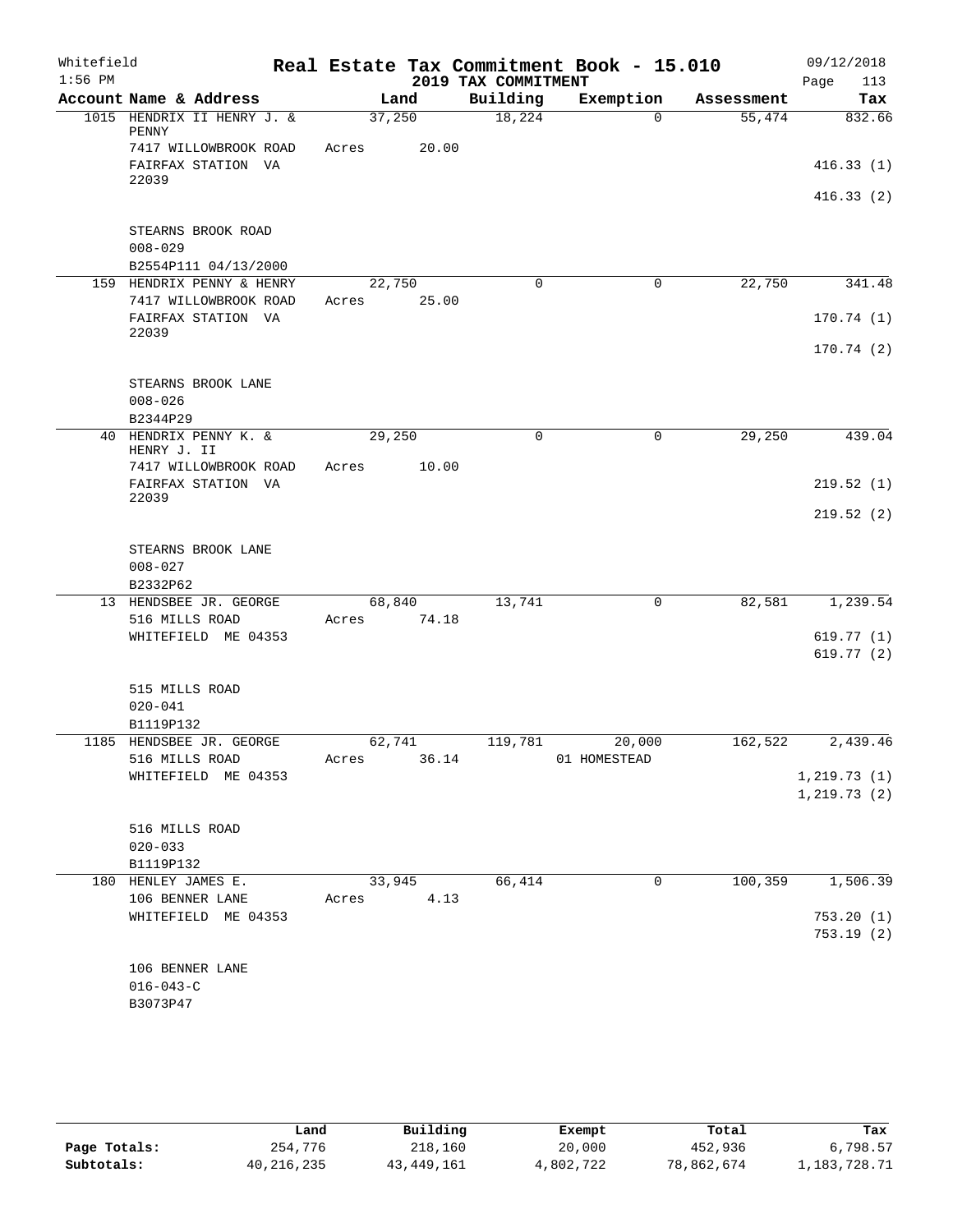| Whitefield<br>$1:56$ PM |                                                                  |       |             |      | 2019 TAX COMMITMENT | Real Estate Tax Commitment Book - 15.010 |                      | 09/12/2018<br>114<br>Page |
|-------------------------|------------------------------------------------------------------|-------|-------------|------|---------------------|------------------------------------------|----------------------|---------------------------|
|                         | Account Name & Address                                           |       | Land        |      | Building            |                                          | Exemption Assessment | Tax                       |
|                         | 635 HENRY, REMEMBERANCE                                          |       | 31,950      |      | 139,442             | $\Omega$                                 | 171,392              | 2,572.59                  |
|                         | DOYLE, ELIZABETH                                                 |       | Acres 2.80  |      |                     |                                          |                      |                           |
|                         | 175 RIDGE ROAD                                                   |       |             |      |                     |                                          |                      | 1,286.30(1)               |
|                         | WINDSOR ME 04363                                                 |       |             |      |                     |                                          |                      | 1,286.29(2)               |
|                         |                                                                  |       |             |      |                     |                                          |                      |                           |
|                         | 51 SENOTT ROAD                                                   |       |             |      |                     |                                          |                      |                           |
|                         | $017 - 048$                                                      |       |             |      |                     |                                          |                      |                           |
|                         | B5029P179 07/11/2016                                             |       |             |      |                     |                                          |                      |                           |
|                         | 1544 HICKEY CAROLE                                               |       |             |      |                     | 30,750 109,558 20,000                    | 120, 308             | 1,805.82                  |
|                         | 100 MARINE LANE                                                  |       | Acres 2.00  |      |                     | 01 HOMESTEAD                             |                      |                           |
|                         | WHITEFIELD ME 04353                                              |       |             |      |                     |                                          |                      | 902.91(1)                 |
|                         |                                                                  |       |             |      |                     |                                          |                      | 902.91(2)                 |
|                         |                                                                  |       |             |      |                     |                                          |                      |                           |
|                         | 100 MARINE LANE                                                  |       |             |      |                     |                                          |                      |                           |
|                         | $018 - 036 - C$                                                  |       |             |      |                     |                                          |                      |                           |
|                         | B1748P90                                                         |       |             |      |                     |                                          |                      |                           |
|                         | 1866 HICKEY GARY, TAMMY,<br>MERTON L. & JULIA                    |       | 53,500      |      | $\Omega$            | $\Omega$                                 | 53,500               | 803.04                    |
|                         | 16 WEST ROAD                                                     |       | Acres 45.00 |      |                     |                                          |                      |                           |
|                         | WEST GARDINER ME 04345                                           |       |             |      |                     |                                          |                      |                           |
|                         |                                                                  |       |             |      |                     |                                          |                      | 401.52(1)<br>401.52(2)    |
|                         |                                                                  |       |             |      |                     |                                          |                      |                           |
|                         | MEAHER LANE                                                      |       |             |      |                     |                                          |                      |                           |
|                         | $015 - 015 - A$                                                  |       |             |      |                     |                                          |                      |                           |
|                         | B4368P146 01/27/2011                                             |       |             |      |                     |                                          |                      |                           |
|                         | 571 HILLMAN CHERYL A. &                                          |       | 30,750      |      | 117,545             | 20,000                                   | 128,295              | 1,925.71                  |
|                         | JEFFREY A.                                                       |       |             |      |                     |                                          |                      |                           |
|                         | 591 HEAD TIDE ROAD                                               |       | Acres 2.00  |      |                     | 01 HOMESTEAD                             |                      |                           |
|                         | WHITEFIELD ME 04353                                              |       |             |      |                     |                                          |                      | 962.86(1)                 |
|                         |                                                                  |       |             |      |                     |                                          |                      | 962.85(2)                 |
|                         |                                                                  |       |             |      |                     |                                          |                      |                           |
|                         | 591 HEAD TIDE ROAD                                               |       |             |      |                     |                                          |                      |                           |
|                         | $002 - 005 - A$                                                  |       |             |      |                     |                                          |                      |                           |
|                         | B2124P196                                                        |       |             |      |                     |                                          |                      |                           |
|                         | 142 HILLSTROM DAVID S. &                                         |       | 35,000      |      | 53,355              | 0                                        | 88,355               | 1,326.21                  |
|                         | GAIL A.                                                          |       |             |      |                     |                                          |                      |                           |
|                         | 81 NORTHERN AVENUE                                               | Acres |             | 0.90 |                     |                                          |                      |                           |
|                         | FARMINGDALE ME 04344                                             |       |             |      |                     |                                          |                      | 663.11(1)                 |
|                         |                                                                  |       |             |      |                     |                                          |                      | 663.10(2)                 |
|                         |                                                                  |       |             |      |                     |                                          |                      |                           |
|                         | 110 CLARY LAKE LANE                                              |       |             |      |                     |                                          |                      |                           |
|                         | $028 - 002$                                                      |       |             |      |                     |                                          |                      |                           |
|                         | B4902P144 06/30/2015 B4837P205 11/14/2014 B610P460<br>06/21/1965 |       |             |      |                     |                                          |                      |                           |
|                         | 742 HINES JAMES W. &                                             |       | 36,200      |      | 236,589             | $\Omega$                                 | 272,789              | 4,094.56                  |
|                         | GRETCHEN L. MORROW                                               |       |             |      |                     |                                          |                      |                           |
|                         | 71 FOX FARM LANE                                                 | Acres |             | 2.30 |                     |                                          |                      |                           |
|                         | WHITEFIELD ME 04353                                              |       |             |      |                     |                                          |                      | 2,047.28(1)               |
|                         |                                                                  |       |             |      |                     |                                          |                      | 2,047.28(2)               |
|                         |                                                                  |       |             |      |                     |                                          |                      |                           |
|                         | 71 FOX FARM LANE                                                 |       |             |      |                     |                                          |                      |                           |
|                         | $020 - 011 - C$                                                  |       |             |      |                     |                                          |                      |                           |
|                         | B4264P127 03/31/2010 B3807P170 01/31/2007 B2424P334              |       |             |      |                     |                                          |                      |                           |
|                         | 01/14/1999                                                       |       |             |      |                     |                                          |                      |                           |
|                         |                                                                  |       |             |      |                     |                                          |                      |                           |

|              | Land         | Building   | Exempt    | Total      | Tax          |
|--------------|--------------|------------|-----------|------------|--------------|
| Page Totals: | 218,150      | 656,489    | 40,000    | 834,639    | 12,527.93    |
| Subtotals:   | 40, 434, 385 | 44,105,650 | 4,842,722 | 79,697,313 | 1,196,256.64 |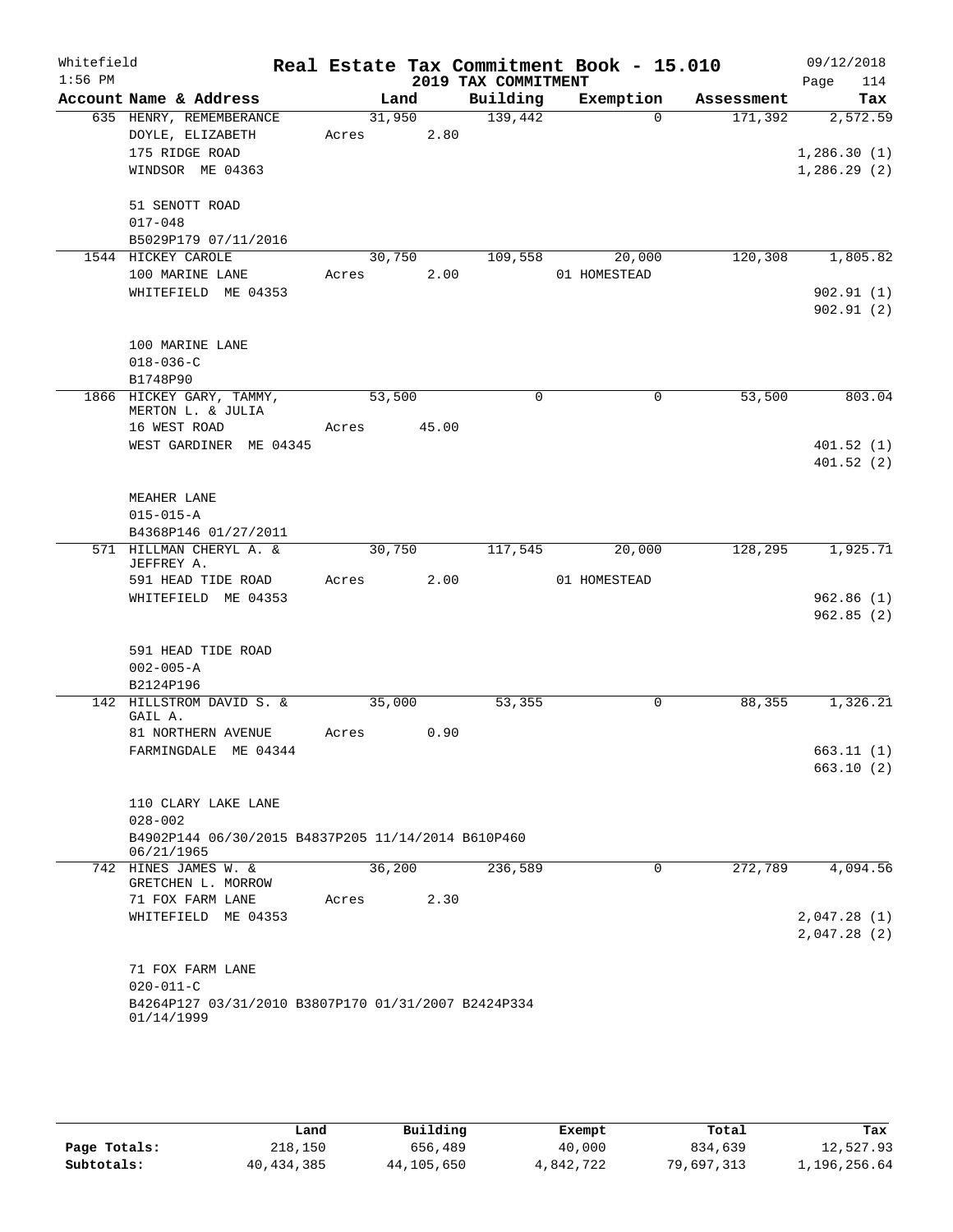| Whitefield<br>$1:56$ PM |                                                    |        |             | 2019 TAX COMMITMENT | Real Estate Tax Commitment Book - 15.010 |            | 09/12/2018<br>115<br>Page |
|-------------------------|----------------------------------------------------|--------|-------------|---------------------|------------------------------------------|------------|---------------------------|
|                         | Account Name & Address                             |        | Land        | Building            | Exemption                                | Assessment | Tax                       |
|                         | 1247 HITZ KYLEE L. & VANESSA<br>Α.                 | 38,298 |             | $\Omega$            | $\Omega$                                 | 38,298     | 574.85                    |
|                         | * HUNNIBELL                                        | Acres  | 15.06       |                     |                                          |            |                           |
|                         | 95 CHESTNUT STREET                                 |        |             |                     |                                          |            | 287.43(1)                 |
|                         | REHOBOTH MA 02769                                  |        |             |                     |                                          |            | 287.42(2)                 |
|                         | HEAD TIDE ROAD                                     |        |             |                     |                                          |            |                           |
|                         | $005 - 004 - A$                                    |        |             |                     |                                          |            |                           |
|                         | B3179P2                                            |        |             |                     |                                          |            |                           |
|                         | 1133 HOAR GARY L.                                  | 43,170 |             | 37,476              | 0                                        | 80,646     | 1,210.50                  |
|                         | JELLISON, ELANA                                    | Acres  | 14.90       |                     |                                          |            |                           |
|                         | 46 NO. HUNTS MEADOW                                |        |             |                     |                                          |            | 605.25(1)                 |
|                         | <b>ROAD</b>                                        |        |             |                     |                                          |            |                           |
|                         | WHITEFIELD ME 04353                                |        |             |                     |                                          |            | 605.25(2)                 |
|                         | 46 NO. HUNTS MEADOW                                |        |             |                     |                                          |            |                           |
|                         | ROAD                                               |        |             |                     |                                          |            |                           |
|                         | $015 - 025$                                        |        |             |                     |                                          |            |                           |
|                         | B5039P168 08/04/2016                               |        |             |                     |                                          |            |                           |
|                         | 348 HOAR GARY L.                                   | 42,370 |             | 166,892             | 20,000                                   | 189,262    | 2,840.82                  |
|                         | JELLISON, ELANA                                    | Acres  | 13.90       |                     | 01 HOMESTEAD                             |            |                           |
|                         | 46 NO. HUNTS MEADOW                                |        |             |                     |                                          |            | 1,420.41(1)               |
|                         | ROAD<br>WHITEFIELD ME 04353                        |        |             |                     |                                          |            | 1,420.41(2)               |
|                         |                                                    |        |             |                     |                                          |            |                           |
|                         | 46 NO. HUNTS MEADOW                                |        |             |                     |                                          |            |                           |
|                         | <b>ROAD</b>                                        |        |             |                     |                                          |            |                           |
|                         | $015 - 026$                                        |        |             |                     |                                          |            |                           |
|                         | B5039P166 08/04/2016                               |        |             |                     |                                          |            |                           |
|                         | 1113 HODGKINS DOREEN                               |        | $\mathbf 0$ | 8,799               | 0                                        | 8,799      | 132.07                    |
|                         | C/O GREGORY HODGKINS                               |        |             |                     |                                          |            |                           |
|                         | 645 WISCASSET ROAD                                 |        |             |                     |                                          |            | 66.04(1)                  |
|                         | WHITEFIELD ME 04353                                |        |             |                     |                                          |            | 66.03(2)                  |
|                         | 645 WISCASSET ROAD                                 |        |             |                     |                                          |            |                           |
|                         | $001 - 036 - ON$                                   |        |             |                     |                                          |            |                           |
|                         | 1310 HODGKINS GREGORY D.                           | 30,450 |             | 0                   | 0                                        | 30,450     | 457.05                    |
|                         | 645 WISCASSET ROAD                                 | Acres  | 1.80        |                     |                                          |            |                           |
|                         | WHITEFIELD ME 04353                                |        |             |                     |                                          |            | 228.53(1)                 |
|                         |                                                    |        |             |                     |                                          |            | 228.52(2)                 |
|                         | 645 WISCASSET ROAD                                 |        |             |                     |                                          |            |                           |
|                         | $001 - 036$                                        |        |             |                     |                                          |            |                           |
|                         | B4769P78 04/04/2014 B613P290                       |        |             |                     |                                          |            |                           |
|                         | 1656 HODGKINS, GREGORY D.,                         | 15,020 |             | $\Omega$            | $\Omega$                                 | 15,020     | 225.45                    |
|                         | DARYL L., DOREEN L.                                |        |             |                     |                                          |            |                           |
|                         | SAWYER, CHERYL H.                                  | Acres  | 14.40       |                     |                                          |            |                           |
|                         | 645 WISCASSET ROAD                                 |        |             |                     |                                          |            | 112.73(1)                 |
|                         | WHITEFIELD ME 04353                                |        |             |                     |                                          |            | 112.72(2)                 |
|                         | WISCASSET ROAD                                     |        |             |                     |                                          |            |                           |
|                         | $001 - 053$                                        |        |             |                     |                                          |            |                           |
|                         | B5005P114 05/17/2016 B4856P109 01/22/2015 B4810P50 |        |             |                     |                                          |            |                           |
|                         | 08/19/2014 B2169P162                               |        |             |                     |                                          |            |                           |

|              | Land       | Building     | Exempt    | Total      | Tax          |
|--------------|------------|--------------|-----------|------------|--------------|
| Page Totals: | 169,308    | 213,167      | 20,000    | 362,475    | 5,440.74     |
| Subtotals:   | 40,603,693 | 44, 318, 817 | 4,862,722 | 80,059,788 | 1,201,697.38 |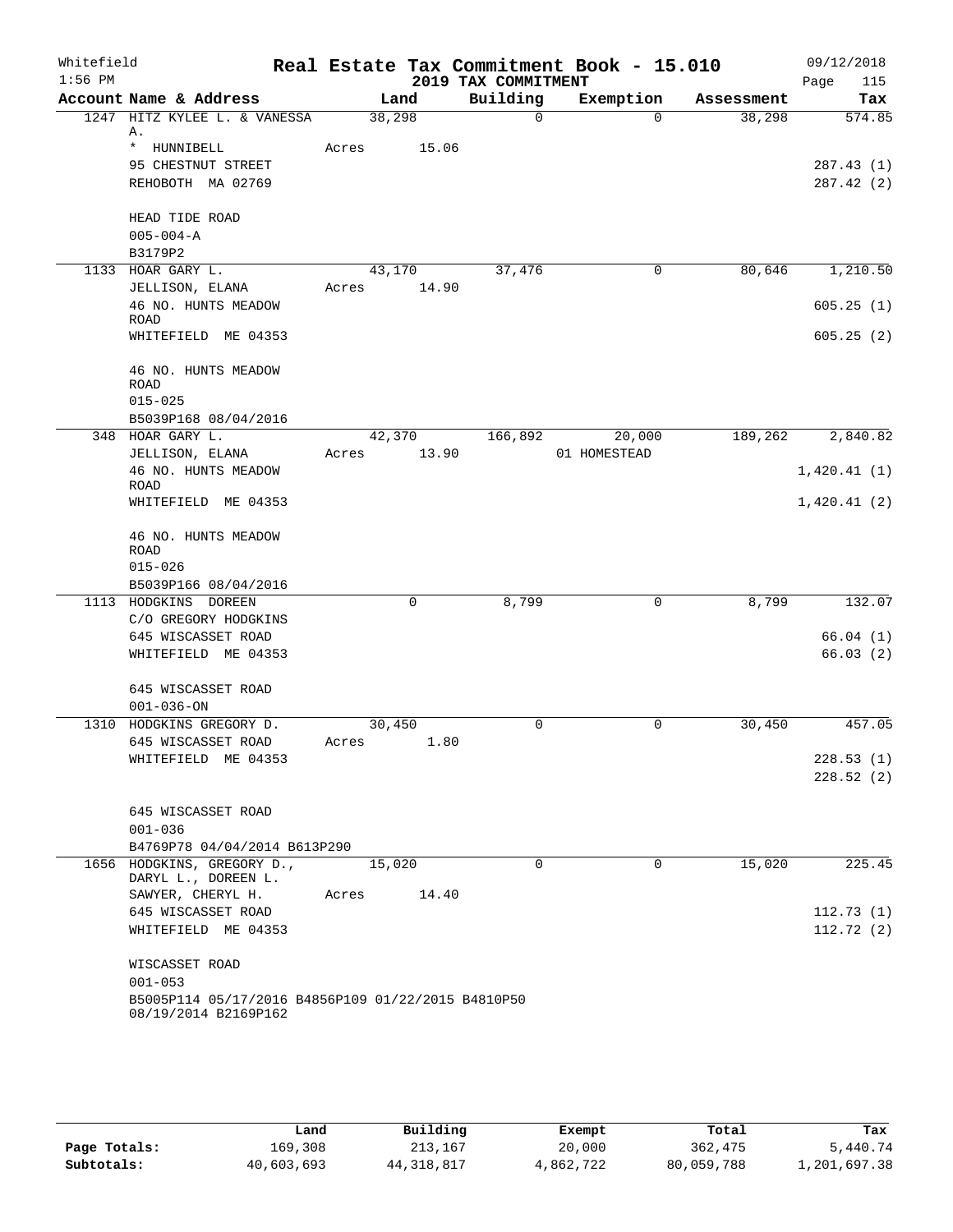| Whitefield |                                                                            |        |        |            |                     | Real Estate Tax Commitment Book - 15.010 |            | 09/12/2018   |
|------------|----------------------------------------------------------------------------|--------|--------|------------|---------------------|------------------------------------------|------------|--------------|
| $1:56$ PM  |                                                                            |        |        |            | 2019 TAX COMMITMENT |                                          |            | 116<br>Page  |
|            | Account Name & Address                                                     |        | Land   |            | Building            | Exemption                                | Assessment | Tax          |
|            | 870 HODGKINS, GREGORY D.,<br>DARYL L., DOREEN L.                           |        | 14,468 |            | $\Omega$            | 0                                        | 14,468     | 217.16       |
|            | SAWYER, CHERYL H.                                                          | Acres  |        | 7.46       |                     |                                          |            |              |
|            | 645 WISCASSET ROAD                                                         |        |        |            |                     |                                          |            | 108.58(1)    |
|            | WHITEFIELD ME 04353                                                        |        |        |            |                     |                                          |            | 108.58(2)    |
|            |                                                                            |        |        |            |                     |                                          |            |              |
|            | WISCASSET ROAD                                                             |        |        |            |                     |                                          |            |              |
|            | $001 - 054$                                                                |        |        |            |                     |                                          |            |              |
|            | B5005P114 05/17/2016 B4856P109 01/22/2015 B4810P50<br>08/19/2014 B2169P162 |        |        |            |                     |                                          |            |              |
|            | 99 HODGKINS, GREGORY D.,                                                   |        | 33,450 |            | 132,099             | 20,000                                   | 145,549    | 2,184.69     |
|            | DARYL L., DOREEN L.<br>SAWYER, CHERYL H.                                   |        |        | Acres 3.80 |                     | 01 HOMESTEAD                             |            |              |
|            | 645 WISCASSET ROAD                                                         |        |        |            |                     |                                          |            | 1,092.35(1)  |
|            | WHITEFIELD ME 04353                                                        |        |        |            |                     |                                          |            | 1,092.34(2)  |
|            |                                                                            |        |        |            |                     |                                          |            |              |
|            | 652 WISCASSET ROAD                                                         |        |        |            |                     |                                          |            |              |
|            | $001 - 052$                                                                |        |        |            |                     |                                          |            |              |
|            | B5005P114 05/17/2016 B4856P109 01/22/2015 B4810P50                         |        |        |            |                     |                                          |            |              |
|            | 08/19/2014 B1434P199                                                       |        |        |            |                     |                                          |            |              |
|            | 497 HODGKINS, GREGORY D.,<br>DARYL L., DOREEN L.                           |        | 22,550 |            | 0                   | $\mathbf 0$                              | 22,550     | 338.48       |
|            | SAWYER, CHERYL H.                                                          | Acres  |        | 3.20       |                     |                                          |            |              |
|            | 645 WISCASSET ROAD                                                         |        |        |            |                     |                                          |            | 169.24(1)    |
|            | WHITEFIELD ME 04353                                                        |        |        |            |                     |                                          |            | 169.24(2)    |
|            |                                                                            |        |        |            |                     |                                          |            |              |
|            | WISCASSET ROAD                                                             |        |        |            |                     |                                          |            |              |
|            | $001 - 055$                                                                |        |        |            |                     |                                          |            |              |
|            | B5005P114 05/17/2016 B4856P109 01/22/2015 B4810P50                         |        |        |            |                     |                                          |            |              |
|            | 08/19/2014 B2169P162<br>1577 HOLM HILARY H. TRUSTEE                        |        | 23,750 |            | $\mathbf 0$         | $\mathbf 0$                              | 23,750     | 356.49       |
|            | * HILARY HOLM TRUST                                                        | Acres  |        | 4.00       |                     |                                          |            |              |
|            | 118 PHILBRICK LANE                                                         |        |        |            |                     |                                          |            | 178.25(1)    |
|            | WHITEFIELD ME 04353                                                        |        |        |            |                     |                                          |            | 178.24(2)    |
|            |                                                                            |        |        |            |                     |                                          |            |              |
|            | PHILBRICK LANE                                                             |        |        |            |                     |                                          |            |              |
|            | $006 - 012 - A$                                                            |        |        |            |                     |                                          |            |              |
|            | B3383P297 10/19/2004                                                       |        |        |            |                     |                                          |            |              |
|            | 1614 HOLM KENNETH & HILARY                                                 | 65,000 |        |            | 0                   | $\overline{0}$                           | 65,000     | 975.65       |
|            | 118 PHILBRICK LANE                                                         | Acres  |        | 102.00     |                     |                                          |            |              |
|            | WHITEFIELD ME 04353                                                        |        |        |            |                     |                                          |            | 487.83 (1)   |
|            |                                                                            |        |        |            |                     |                                          |            | 487.82 (2)   |
|            | PITTSTON ROAD                                                              |        |        |            |                     |                                          |            |              |
|            | $007 - 005$                                                                |        |        |            |                     |                                          |            |              |
|            | B1958P248                                                                  |        |        |            |                     |                                          |            |              |
|            | 194 HOLM KENNETH D. &                                                      |        | 90,185 |            | 216,708             | 20,000                                   | 286,893    | 4,306.26     |
|            | HILARY                                                                     |        |        |            |                     |                                          |            |              |
|            | 118 PHILBRICK LANE                                                         | Acres  |        | 96.87      |                     | 01 HOMESTEAD                             |            | 2, 153.13(1) |
|            | WHITEFIELD ME 04353                                                        |        |        |            |                     |                                          |            |              |
|            |                                                                            |        |        |            |                     |                                          |            | 2, 153.13(2) |
|            | 118 PHILBRICK LANE                                                         |        |        |            |                     |                                          |            |              |
|            | $006 - 007$                                                                |        |        |            |                     |                                          |            |              |
|            | B1766P85 04/09/1992                                                        |        |        |            |                     |                                          |            |              |
|            |                                                                            |        |        |            |                     |                                          |            |              |
|            |                                                                            |        |        |            |                     |                                          |            |              |

**Page Totals:** 249,403 348,807 40,000 558,210 8,378.73<br>**Subtotals:** 40,853,096 44,667,624 4,902,722 80,617,998 1,210,076.11 **Subtotals:** 40,853,096 44,667,624 4,902,722 80,617,998 1,210,076.11 **Land Building Exempt Total Tax**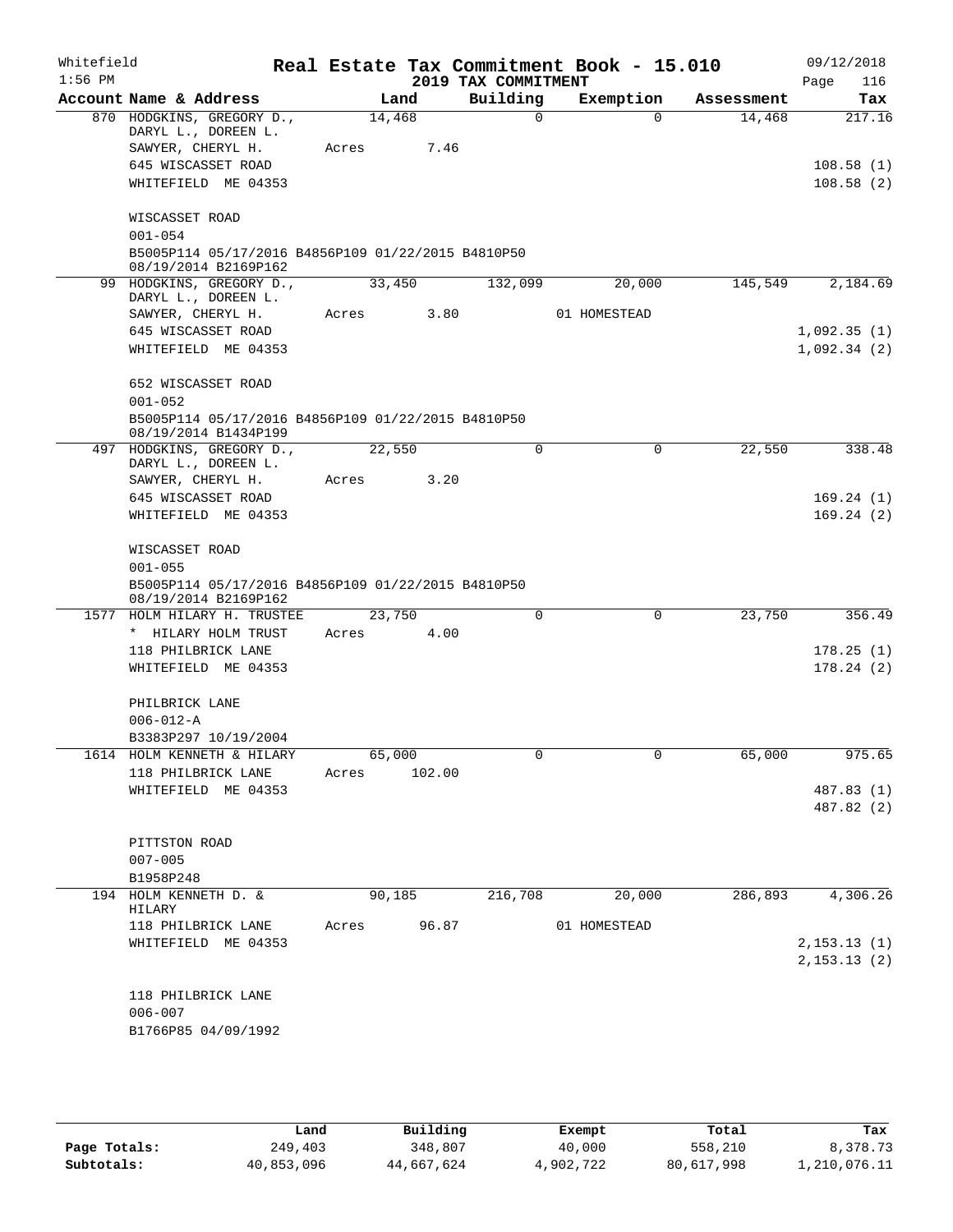| Whitefield   |                                                    |              |       |             |                                 | Real Estate Tax Commitment Book - 15.010 |              | 09/12/2018         |
|--------------|----------------------------------------------------|--------------|-------|-------------|---------------------------------|------------------------------------------|--------------|--------------------|
| $1:56$ PM    | Account Name & Address                             |              |       | Land        | 2019 TAX COMMITMENT<br>Building | Exemption                                | Assessment   | 117<br>Page<br>Tax |
|              | 330 HOLMES DIANNA M.                               |              |       | 30,780      | 79,722                          | 20,000                                   | 90,502       | 1,358.44           |
|              | 106 HOWE ROAD                                      |              | Acres | 2.02        |                                 | 01 HOMESTEAD                             |              |                    |
|              | WHITEFIELD ME 04353                                |              |       |             |                                 |                                          |              | 679.22(1)          |
|              |                                                    |              |       |             |                                 |                                          |              | 679.22(2)          |
|              |                                                    |              |       |             |                                 |                                          |              |                    |
|              | 106 HOWE ROAD                                      |              |       |             |                                 |                                          |              |                    |
|              | $017 - 018 - C$                                    |              |       |             |                                 |                                          |              |                    |
|              | B4399P245 05/17/2011 B2464P228                     |              |       |             |                                 |                                          |              |                    |
|              | 583 HOPKINS CLIFTON                                |              |       | 49,600      | $\Omega$                        | 0                                        | 49,600       | 744.50             |
|              | 377 WINDSOR NECK ROAD                              |              |       | Acres 39.00 |                                 |                                          |              |                    |
|              | WINDSOR ME 04363                                   |              |       |             |                                 |                                          |              | 372.25(1)          |
|              |                                                    |              |       |             |                                 |                                          |              | 372.25(2)          |
|              |                                                    |              |       |             |                                 |                                          |              |                    |
|              | NO. HUNTS MEADOW ROAD                              |              |       |             |                                 |                                          |              |                    |
|              | $015 - 029$                                        |              |       |             |                                 |                                          |              |                    |
|              | B4599P81 11/29/2012 B4459P255 11/15/2011 B2522P241 |              |       |             |                                 |                                          |              |                    |
|              | 606 HOPKINS CLIFTON E. &                           |              |       | 30,000      | 17,839                          | 0                                        | 47,839       | 718.06             |
|              | JULIE L.                                           |              | Acres | 1.50        |                                 |                                          |              |                    |
|              | 377 WINDSOR NECK ROAD<br>WINDSOR ME 04363          |              |       |             |                                 |                                          |              | 359.03(1)          |
|              |                                                    |              |       |             |                                 |                                          |              | 359.03(2)          |
|              |                                                    |              |       |             |                                 |                                          |              |                    |
|              | 269 NO. HUNTS MEADOW                               |              |       |             |                                 |                                          |              |                    |
|              | <b>ROAD</b>                                        |              |       |             |                                 |                                          |              |                    |
|              | $018 - 047$                                        |              |       |             |                                 |                                          |              |                    |
|              | B2628P297                                          |              |       |             |                                 |                                          |              |                    |
|              | 464 HOPPE DIANE B.                                 |              |       | 44,250      | 109,955                         | 0                                        | 154,205      | 2,314.62           |
|              | 572 TOWNHOUSE ROAD                                 |              | Acres | 10.00       |                                 |                                          |              |                    |
|              | WHITEFIELD ME 04353                                |              |       |             |                                 |                                          |              | 1,157.31(1)        |
|              |                                                    |              |       |             |                                 |                                          |              | 1, 157.31(2)       |
|              |                                                    |              |       |             |                                 |                                          |              |                    |
|              | 572 TOWNHOUSE ROAD                                 |              |       |             |                                 |                                          |              |                    |
|              | $010 - 028 - A$                                    |              |       |             |                                 |                                          |              |                    |
|              | B2469P127                                          |              |       |             |                                 |                                          |              |                    |
|              | 1244 HOSTETLER, DENNIS N.                          |              |       | 28,600      | 0                               | 0                                        | 28,600       | 429.29             |
|              | HOSTETLER, AMELIA L.                               |              | Acres | 34.00       |                                 |                                          |              |                    |
|              | 599 EAST RIVER ROAD                                |              |       |             |                                 |                                          |              | 214.65(1)          |
|              | WHITEFIELD ME 04353                                |              |       |             |                                 |                                          |              | 214.64(2)          |
|              | EAST RIVER ROAD                                    |              |       |             |                                 |                                          |              |                    |
|              | $010 - 058$                                        |              |       |             |                                 |                                          |              |                    |
|              | B5088P30 12/16/2016 B2374P201                      |              |       |             |                                 |                                          |              |                    |
|              | 212 HOSTETLER, DENNIS N.                           |              |       | 48,690      | $\Omega$                        | 0                                        | 48,690       | 730.84             |
|              | HOSTETLER, AMELIA L.                               |              | Acres | 37.60       |                                 |                                          |              |                    |
|              | 599 EAST RIVER ROAD                                |              |       |             |                                 |                                          |              | 365.42(1)          |
|              | WHITEFIELD ME 04353                                |              |       |             |                                 |                                          |              | 365.42(2)          |
|              |                                                    |              |       |             |                                 |                                          |              |                    |
|              | EAST RIVER ROAD                                    |              |       |             |                                 |                                          |              |                    |
|              | $010 - 059$                                        |              |       |             |                                 |                                          |              |                    |
|              | B5088P30 12/16/2016 B2374P201                      |              |       |             |                                 |                                          |              |                    |
|              | 250 HOSTETLER, DENNIS N.                           |              |       | 70,450      | 141,538                         | 0                                        | 211,988      | 3,181.94           |
|              | HOSTETLER, AMELIA L.                               |              | Acres | 48.00       |                                 |                                          |              |                    |
|              | 599 EAST RIVER ROAD                                |              |       |             |                                 |                                          |              | 1,590.97(1)        |
|              | WHITEFIELD ME 04353                                |              |       |             |                                 |                                          |              | 1,590.97(2)        |
|              |                                                    |              |       |             |                                 |                                          |              |                    |
|              | 599 EAST RIVER ROAD                                |              |       |             |                                 |                                          |              |                    |
|              | $010 - 032$                                        |              |       |             |                                 |                                          |              |                    |
|              | B5088P30 12/16/2016 B2374P201                      |              |       |             |                                 |                                          |              |                    |
|              |                                                    | Land         |       | Building    |                                 | Exempt                                   | Total        | Tax                |
| Page Totals: |                                                    | 302,370      |       | 349,054     |                                 | 20,000                                   | 631,424      | 9,477.69           |
| Subtotals:   |                                                    | 41, 155, 466 |       | 45,016,678  |                                 | 4,922,722                                | 81, 249, 422 | 1,219,553.80       |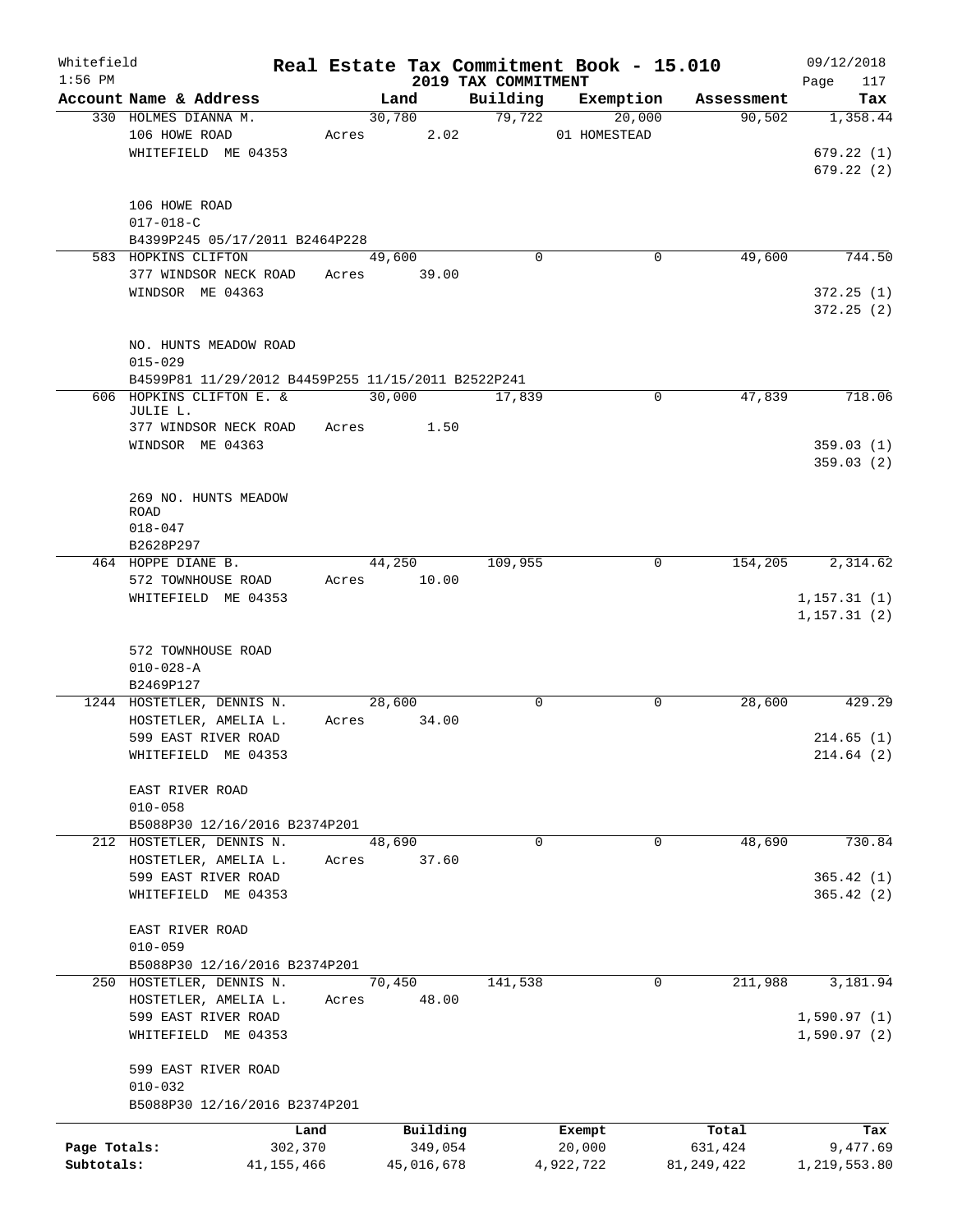| Whitefield |                                        |       |         |            |                     | Real Estate Tax Commitment Book - 15.010 |                    | 09/12/2018   |
|------------|----------------------------------------|-------|---------|------------|---------------------|------------------------------------------|--------------------|--------------|
| $1:56$ PM  |                                        |       |         |            | 2019 TAX COMMITMENT |                                          |                    | Page<br>118  |
|            | Account Name & Address                 |       | Land    |            | Building            | Exemption                                | Assessment         | Tax          |
|            | 946 HOUGHTON GEOFFREY                  |       | 38,146  |            | $\mathbf 0$         |                                          | 38,146<br>$\Omega$ | 572.57       |
|            | 522 HEAD TIDE ROAD                     | Acres |         | 30.92      |                     |                                          |                    |              |
|            | WHITEFIELD ME 04353                    |       |         |            |                     |                                          |                    | 286.29(1)    |
|            |                                        |       |         |            |                     |                                          |                    | 286.28(2)    |
|            | HEAD TIDE ROAD                         |       |         |            |                     |                                          |                    |              |
|            | $002 - 009$                            |       |         |            |                     |                                          |                    |              |
|            | B3837P173 04/13/2007 B2626P251         |       |         |            |                     |                                          |                    |              |
|            | 92 HOUGHTON GEOFFREY P                 |       | 53,600  |            | 95,245              | 20,000                                   | 128,845            | 1,933.96     |
|            | HOUGHTON, JAMIE                        | Acres |         | 5.40       |                     | 01 HOMESTEAD                             |                    |              |
|            | 522 HEAD TIDE ROAD                     |       |         |            |                     |                                          |                    | 966.98(1)    |
|            | WHITEFIELD ME 04353                    |       |         |            |                     |                                          |                    | 966.98(2)    |
|            | 522 HEAD RIDE ROAD                     |       |         |            |                     |                                          |                    |              |
|            | $002 - 009 - A$                        |       |         |            |                     |                                          |                    |              |
|            | B5189P177 10/12/2017                   |       |         |            |                     |                                          |                    |              |
| 1398       | HOWARD MURRAY A. &<br>CLARISSA R       |       | 30, 330 |            | 262, 229            | 20,000                                   | 272,559            | 4,091.11     |
|            | 41 MOOSEHEAD LANE                      |       |         | Acres 1.72 |                     | 01 HOMESTEAD                             |                    |              |
|            | WHITEFIELD ME 04353                    |       |         |            |                     |                                          |                    | 2,045.56(1)  |
|            |                                        |       |         |            |                     |                                          |                    | 2,045.55(2)  |
|            |                                        |       |         |            |                     |                                          |                    |              |
|            | 41 MOOSEHEAD LANE                      |       |         |            |                     |                                          |                    |              |
|            | $012 - 029 - G$                        |       |         |            |                     |                                          |                    |              |
|            | B2619P39                               |       |         |            |                     |                                          |                    |              |
|            | 236 HOWARD MURRAY A. &<br>CLARISSA R.  |       | 20,045  |            | $\Omega$            |                                          | 20,045<br>$\Omega$ | 300.88       |
|            | 41 MOOSHEAD LANE                       | Acres |         | 1.53       |                     |                                          |                    |              |
|            | WHITEFIELD ME 04353                    |       |         |            |                     |                                          |                    | 150.44(1)    |
|            |                                        |       |         |            |                     |                                          |                    | 150.44(2)    |
|            |                                        |       |         |            |                     |                                          |                    |              |
|            | MOOSEHEAD LANE                         |       |         |            |                     |                                          |                    |              |
|            | $012 - 029 - F$                        |       |         |            |                     |                                          |                    |              |
|            | B2619P39                               |       |         |            |                     |                                          |                    |              |
|            | 319 HOWARD MURRAY A. &<br>CLARISSA R.  |       | 32,410  |            | 0                   |                                          | 32,410<br>0        | 486.47       |
|            | 41 MOOSEHEAD LANE                      | Acres |         | 13.95      |                     |                                          |                    |              |
|            | WHITEFIELD ME 04353                    |       |         |            |                     |                                          |                    | 243.24 (1)   |
|            |                                        |       |         |            |                     |                                          |                    | 243.23(2)    |
|            |                                        |       |         |            |                     |                                          |                    |              |
|            | MOOSEHEAD LANE                         |       |         |            |                     |                                          |                    |              |
|            | 012-029                                |       |         |            |                     |                                          |                    |              |
|            | B2619P41<br>85 HOWE EDWARD & JESSE MAE |       | 52,450  |            | 106,251             |                                          | 0<br>158,701       | 2,382.10     |
|            | * MACDOUGALL                           | Acres |         | 28.00      |                     |                                          |                    |              |
|            | 122 HILTON ROAD                        |       |         |            |                     |                                          |                    | 1, 191.05(1) |
|            | WHITEFIELD ME 04353                    |       |         |            |                     |                                          |                    | 1, 191.05(2) |
|            |                                        |       |         |            |                     |                                          |                    |              |
|            | 122 HILTON ROAD                        |       |         |            |                     |                                          |                    |              |
|            | $014 - 028$                            |       |         |            |                     |                                          |                    |              |
|            | B3707P165 07/19/2006                   |       |         |            |                     |                                          |                    |              |

|              | Land       | Building   | Exempt    | Total      | Tax          |
|--------------|------------|------------|-----------|------------|--------------|
| Page Totals: | 226,981    | 463,725    | 40,000    | 650,706    | 9,767.09     |
| Subtotals:   | 41,382,447 | 45,480,403 | 4,962,722 | 81,900,128 | 1,229,320.89 |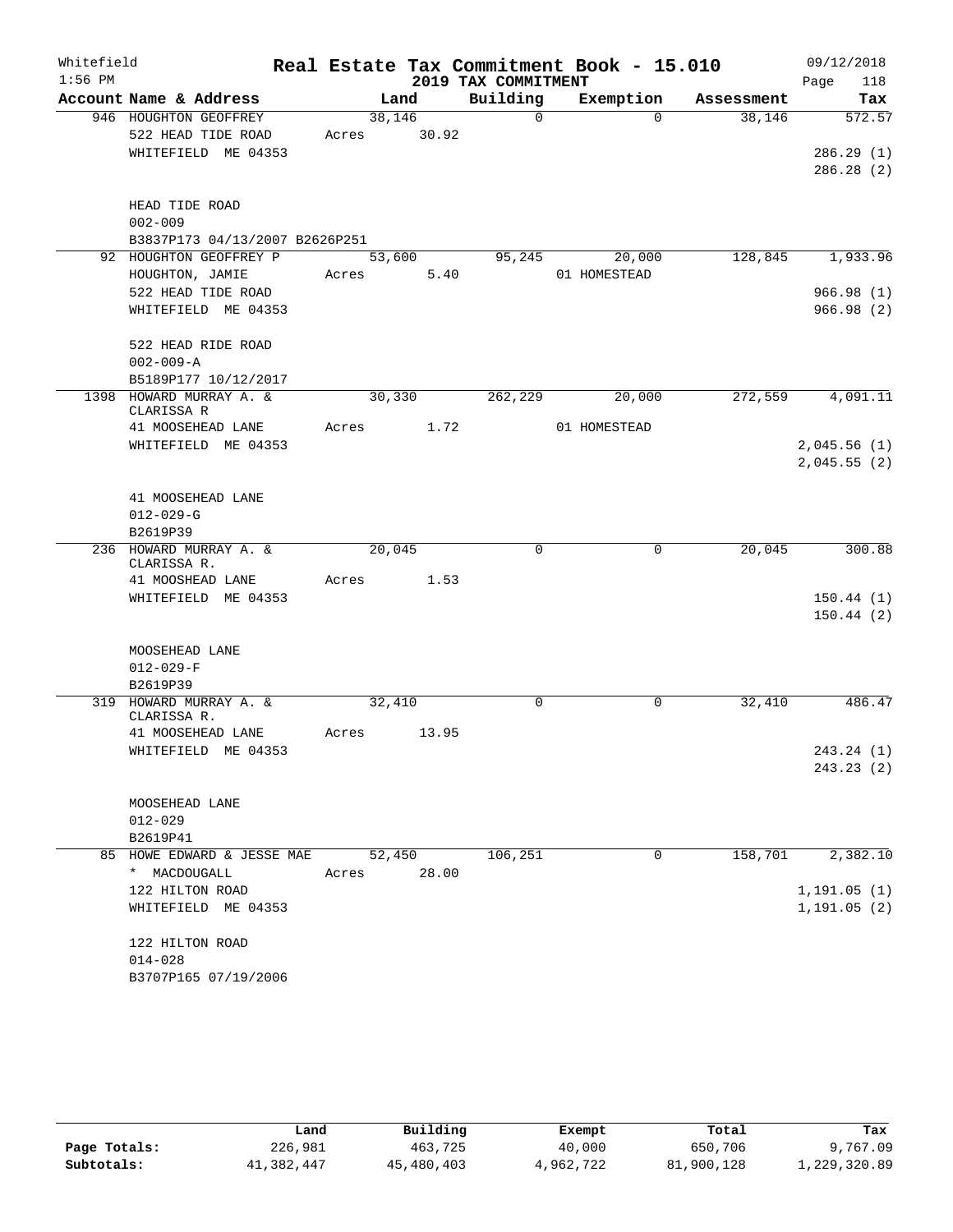| Whitefield |                                             |       |             |                     | Real Estate Tax Commitment Book - 15.010 |            | 09/12/2018   |
|------------|---------------------------------------------|-------|-------------|---------------------|------------------------------------------|------------|--------------|
| $1:56$ PM  |                                             |       |             | 2019 TAX COMMITMENT |                                          |            | 119<br>Page  |
|            | Account Name & Address                      |       | Land        | Building            | Exemption                                | Assessment | Tax          |
|            | 1488 HOWELL RICHARD & SHARI                 |       | 30,000      | 102,001             | 20,000                                   | 112,001    | 1,681.14     |
|            | 114 TOWNHOUSE ROAD                          |       | Acres 1.40  |                     | 01 HOMESTEAD                             |            |              |
|            | WHITEFIELD ME 04353                         |       |             |                     |                                          |            | 840.57 (1)   |
|            |                                             |       |             |                     |                                          |            | 840.57 (2)   |
|            | 114 TOWNHOUSE ROAD                          |       |             |                     |                                          |            |              |
|            | $013 - 056 - A$                             |       |             |                     |                                          |            |              |
|            | B1874P300                                   |       |             |                     |                                          |            |              |
|            | 685 HOWELL RICHARD W. &                     |       | 96,100      | 203,419             | 0                                        | 299,519    | 4,495.78     |
|            | 114 TOWN HOUSE ROAD                         |       | Acres 60.20 |                     |                                          |            |              |
|            | WHITEFIELD ME 04353                         |       |             |                     |                                          |            | 2, 247.89(1) |
|            |                                             |       |             |                     |                                          |            | 2, 247.89(2) |
|            |                                             |       |             |                     |                                          |            |              |
|            | 110 TOWNHOUSE ROAD                          |       |             |                     |                                          |            |              |
|            | $013 - 056$                                 |       |             |                     |                                          |            |              |
|            | B5049P283 09/06/2016                        |       |             |                     |                                          |            |              |
|            | 1212 HOWELL, BRYAN KEITH                    |       | 32,770      | $\Omega$            | 0                                        | 32,770     | 491.88       |
|            | 2260 BOGARD LANE                            | Acres | 14.40       |                     |                                          |            |              |
|            | MOUNT WASHINGTON KY                         |       |             |                     |                                          |            | 245.94 (1)   |
|            | 40047                                       |       |             |                     |                                          |            |              |
|            |                                             |       |             |                     |                                          |            | 245.94(2)    |
|            |                                             |       |             |                     |                                          |            |              |
|            | DOYLE ROAD                                  |       |             |                     |                                          |            |              |
|            | $019 - 025$                                 |       |             |                     |                                          |            |              |
|            | B5080P239 10/27/2016 B5036P27 08/02/2016    |       |             |                     |                                          |            |              |
|            | 1068 HOWES, MARK                            |       | 34,516      | 96,132              | $\mathbf 0$                              | 130,648    | 1,961.03     |
|            | HOWES, KATRIN & ACOSTA, Acres<br>MARIA d.C. |       | 13.60       |                     |                                          |            |              |
|            | 404 N. HUNTS MEADOW                         |       |             |                     |                                          |            | 980.52 (1)   |
|            | ROAD                                        |       |             |                     |                                          |            |              |
|            | WHITEFIELD ME 04353                         |       |             |                     |                                          |            | 980.51(2)    |
|            |                                             |       |             |                     |                                          |            |              |
|            | 404 NO. HUNTS MEADOW                        |       |             |                     |                                          |            |              |
|            | <b>ROAD</b><br>$018 - 042$                  |       |             |                     |                                          |            |              |
|            | B5041P31 08/12/2016                         |       |             |                     |                                          |            |              |
|            | 1905 HUBER, WILBUR ROSS, II.                |       | 28,450      | 0                   | $\mathbf 0$                              | 28,450     | 427.03       |
|            | 34 CHEWONKI NECK ROAD                       | Acres |             | 9.00                |                                          |            |              |
|            | WISCASSET ME 04578                          |       |             |                     |                                          |            | 213.52(1)    |
|            |                                             |       |             |                     |                                          |            | 213.51(2)    |
|            |                                             |       |             |                     |                                          |            |              |
|            | CROCKER AVENUE                              |       |             |                     |                                          |            |              |
|            | $004 - 036 - 001$                           |       |             |                     |                                          |            |              |
|            | B5001P40 05/05/2016                         |       |             |                     |                                          |            |              |
|            | 951 HUBERT WILLIAM E. &                     |       | 840         | 0                   | 0                                        | 840        | 12.61        |
|            | JANE                                        |       |             |                     |                                          |            |              |
|            | 364 NASH ROAD                               | Acres |             | 0.56                |                                          |            |              |
|            | PITTSTON ME 04345                           |       |             |                     |                                          |            | 6.31(1)      |
|            |                                             |       |             |                     |                                          |            | 6.30(2)      |
|            |                                             |       |             |                     |                                          |            |              |
|            | THAYER ROAD<br>$001 - 024$                  |       |             |                     |                                          |            |              |
|            |                                             |       |             |                     |                                          |            |              |

|              | Land       | Building   | Exempt    | Total      | Tax          |
|--------------|------------|------------|-----------|------------|--------------|
| Page Totals: | 222,676    | 401,552    | 20,000    | 604,228    | 9,069.47     |
| Subtotals:   | 41,605,123 | 45,881,955 | 4,982,722 | 82,504,356 | 1,238,390.36 |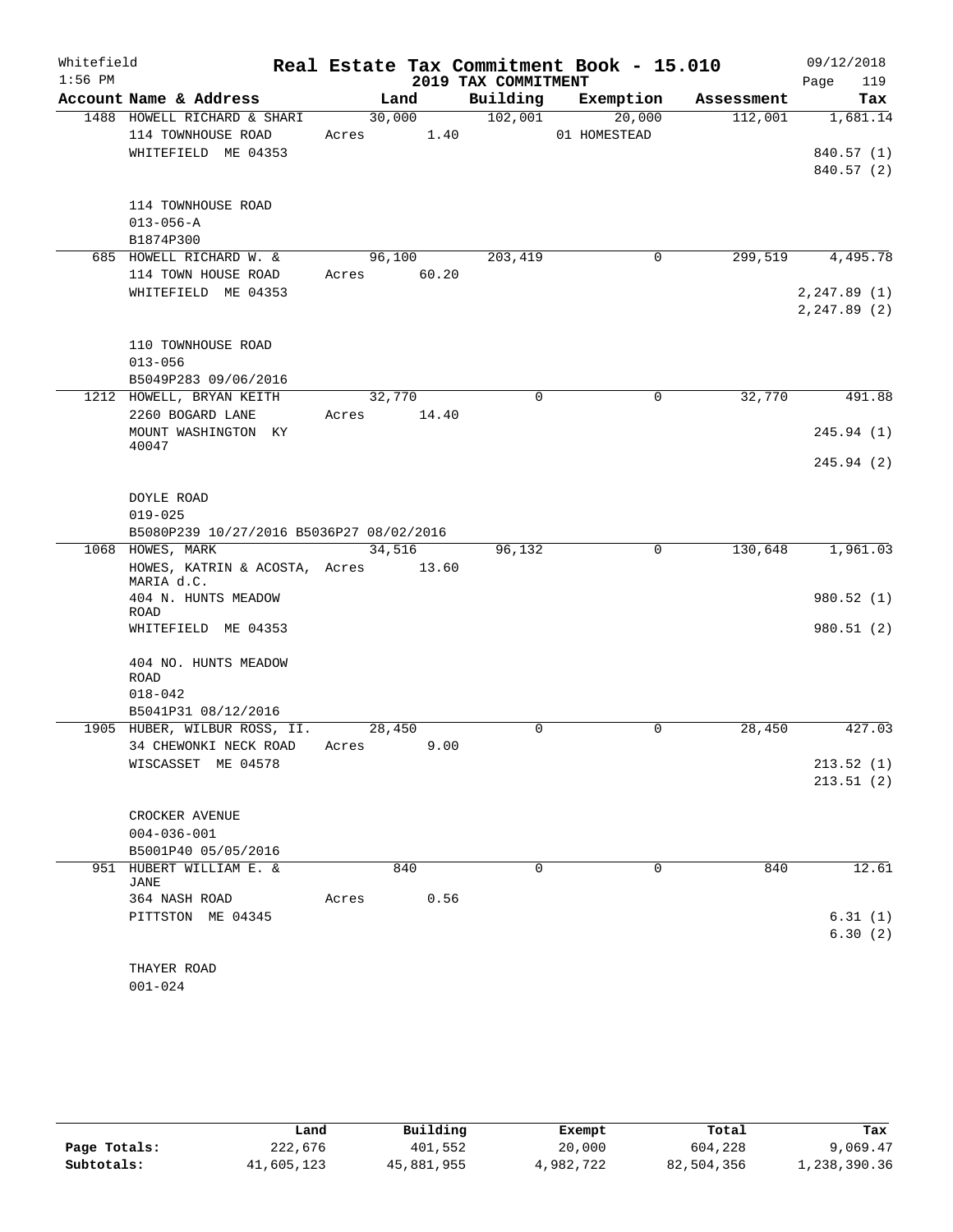| Whitefield<br>$1:56$ PM    |                                                       |                 |                 |                     | 2019 TAX COMMITMENT | Real Estate Tax Commitment Book - 15.010 |                       | 09/12/2018<br>120          |
|----------------------------|-------------------------------------------------------|-----------------|-----------------|---------------------|---------------------|------------------------------------------|-----------------------|----------------------------|
|                            | Account Name & Address                                |                 |                 | Land                | Building            | Exemption                                | Assessment            | Page<br>Tax                |
|                            | 561 HUBERT WILLIAM E. &<br>JANE H.<br>364 NASH ROAD   |                 | 13,900<br>Acres | 13.00               | $\mathsf{O}$        | $\Omega$                                 | 13,900                | 208.64                     |
|                            | PITTSTON ME 04345                                     |                 |                 |                     |                     |                                          |                       | 104.32(1)<br>104.32(2)     |
|                            | THAYER ROAD<br>$001 - 025$                            |                 |                 |                     |                     |                                          |                       |                            |
|                            | B3052P117                                             |                 |                 |                     |                     |                                          |                       |                            |
|                            | 1486 HUFF ALICIA & TIMOTHY<br>366 DEVINE ROAD         |                 | 41,010<br>Acres | 12.20               | 194,554             | 0                                        | 235,564               | 3,535.82                   |
|                            | WHITEFIELD ME 04353                                   |                 |                 |                     |                     |                                          |                       | 1,767.91(1)<br>1,767.91(2) |
|                            | 366 DEVINE ROAD<br>$019 - 012 - B$                    |                 |                 |                     |                     |                                          |                       |                            |
|                            | B3671P20 05/05/2006 B3592P188 11/18/2005              |                 |                 |                     |                     |                                          |                       |                            |
|                            | 1211 HUNNIBELL SHERRILL<br>95 CHESTNUT STREET         |                 | 49,050<br>Acres | 16.00               | 79,318              | $\mathbf 0$                              | 128,368               | 1,926.80                   |
|                            | REHOBOTH MA 02769                                     |                 |                 |                     |                     |                                          |                       | 963.40(1)<br>963.40(2)     |
|                            | 461 HEAD TIDE ROAD<br>$005 - 003$<br>B2164P257        |                 |                 |                     |                     |                                          |                       |                            |
|                            | 718 HUNTLEY BRIAN D.                                  |                 | 7,600           |                     | $\Omega$            | 0                                        | 7,600                 | 114.08                     |
|                            | P.O. BOX 145<br>COOPERS MILLS ME 04341                |                 | Acres           | 1.90                |                     |                                          |                       | 57.04(1)                   |
|                            |                                                       |                 |                 |                     |                     |                                          |                       | 57.04(2)                   |
|                            | <b>BASIN LANE</b><br>$022 - 032$                      |                 |                 |                     |                     |                                          |                       |                            |
|                            | B4352P58 12/14/2010 B1399P342<br>667 HUNTLEY BRIAN D. |                 | 20,000          |                     | 2,324               | $\mathbf 0$                              | 22,324                | 335.08                     |
|                            | PO BOX 145                                            |                 | Acres           | 1.50                |                     |                                          |                       |                            |
|                            | COOPERS MILLS ME 04341                                |                 |                 |                     |                     |                                          |                       | 167.54(1)<br>167.54(2)     |
|                            | MAIN STREET<br>$024 - 008$                            |                 |                 |                     |                     |                                          |                       |                            |
|                            | B4352P58 12/14/2010 B1726P170                         |                 |                 |                     |                     |                                          |                       |                            |
|                            | 691 HUNTLEY BRIAN D.                                  |                 | 21,450          |                     | 0                   | $\mathbf 0$                              | 21,450                | 321.96                     |
|                            | PO BOX 145<br>COOPERS MILLS ME 04341                  |                 | Acres           | 23.00               |                     |                                          |                       | 160.98(1)<br>160.98(2)     |
|                            | <b>BASIN LANE</b>                                     |                 |                 |                     |                     |                                          |                       |                            |
|                            | $022 - 040$                                           |                 |                 |                     |                     |                                          |                       |                            |
|                            | B4352P58 12/14/2010 B1380P138<br>610 HUNTLEY BRIAN D. |                 | 46,130          |                     | 112,788             | 20,000                                   | 138,918               | 2,085.16                   |
|                            | P.O. BOX 145                                          |                 | Acres           | 18.60               |                     | 01 HOMESTEAD                             |                       |                            |
|                            | COOPERS MILLS ME 04341                                |                 |                 |                     |                     |                                          |                       | 1,042.58(1)<br>1,042.58(2) |
|                            | 63 MAIN STREET<br>$022 - 038$                         |                 |                 |                     |                     |                                          |                       |                            |
|                            | B4352P58 12/14/2010 B1295P334                         |                 |                 |                     |                     |                                          |                       |                            |
|                            |                                                       |                 |                 |                     |                     |                                          |                       |                            |
|                            |                                                       | Land<br>199,140 |                 | Building<br>388,984 |                     | Exempt<br>20,000                         | Total                 | Tax                        |
| Page Totals:<br>Subtotals: |                                                       | 41,804,263      |                 | 46,270,939          |                     | 5,002,722                                | 568,124<br>83,072,480 | 8,527.54<br>1,246,917.90   |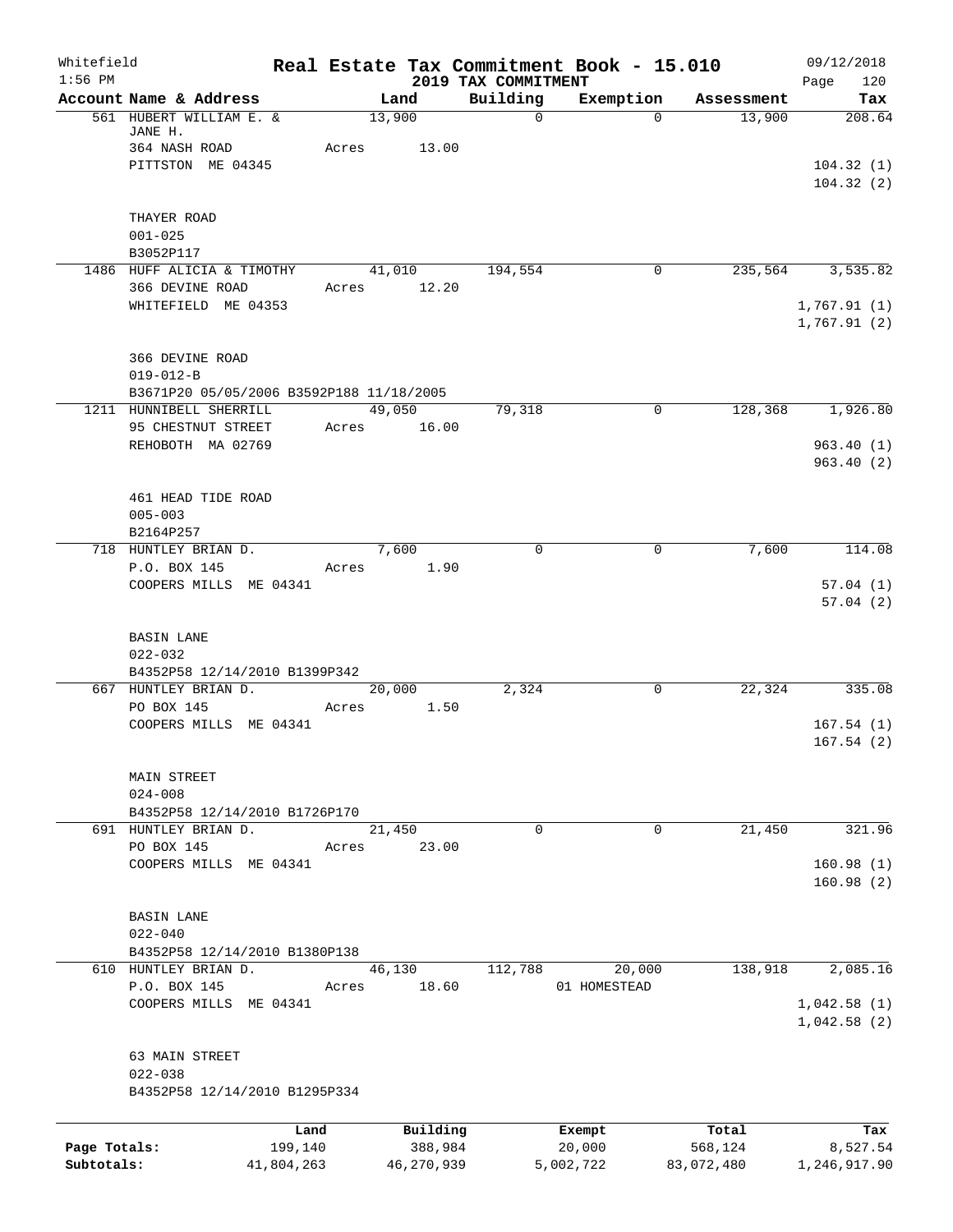| Whitefield<br>$1:56$ PM |                                                           |            |       |            | 2019 TAX COMMITMENT |                                  | Real Estate Tax Commitment Book - 15.010 | 09/12/2018<br>121          |
|-------------------------|-----------------------------------------------------------|------------|-------|------------|---------------------|----------------------------------|------------------------------------------|----------------------------|
|                         | Account Name & Address                                    |            |       | Land       | Building            |                                  | Exemption Assessment                     | Page<br>Tax                |
|                         | 1161 HUTCHINS DONALD E. II & 32,280                       |            |       |            | $\frac{113,047}{ }$ | 20,000                           | 125, 327                                 | 1,881.16                   |
|                         | LEONETTE<br>770 EAST RIVER ROAD                           |            |       | Acres 3.02 |                     | 01 HOMESTEAD                     |                                          |                            |
|                         | WHITEFIELD ME 04353                                       |            |       |            |                     |                                  |                                          | 940.58(1)                  |
|                         |                                                           |            |       |            |                     |                                  |                                          | 940.58(2)                  |
|                         | 770 EAST RIVER ROAD                                       |            |       |            |                     |                                  |                                          |                            |
|                         | $007 - 055$                                               |            |       |            |                     |                                  |                                          |                            |
|                         | B1592P74                                                  |            |       |            |                     |                                  |                                          |                            |
|                         | 425 HUTCHINSON SANFORD L. & 56,800 88,883 20,000<br>ALICE |            |       |            |                     |                                  |                                          | 125,683 1,886.50           |
|                         | P O BOX 90                                                |            |       |            |                     | Acres 27.00 01 HOMESTEAD         |                                          |                            |
|                         | WHITEFIELD ME 04353                                       |            |       |            |                     |                                  |                                          | 943.25(1)<br>943.25(2)     |
|                         | 63 BENNER LANE<br>$013 - 039$                             |            |       |            |                     |                                  |                                          |                            |
|                         | B4749P158 01/13/2014 B4749P149 01/13/2014 B1334P57        |            |       |            |                     |                                  |                                          |                            |
|                         | 1265 HUTTER FRANCIS W.                                    |            |       | 51,605     |                     | 16,984<br>20,000                 | 48,589                                   | 729.32                     |
|                         | PO BOX 46                                                 |            |       |            |                     | Acres 26.70 01 HOMESTEAD         |                                          |                            |
|                         | WHITEFIELD ME 04353                                       |            |       |            |                     |                                  |                                          | 364.66(1)                  |
|                         |                                                           |            |       |            |                     |                                  |                                          | 364.66(2)                  |
|                         | 147 HILTON ROAD                                           |            |       |            |                     |                                  |                                          |                            |
|                         | $014 - 008$                                               |            |       |            |                     |                                  |                                          |                            |
|                         | B4119P171 03/27/2009 B4057P256 10/03/2008 B1806P145       |            |       |            |                     |                                  |                                          |                            |
|                         | 195 IHW REAL ESTATE, LLC                                  |            |       | 30, 105    | 27,045              |                                  | 57,150<br>0                              | 857.82                     |
|                         | 184 COOPERS MILLS ROAD                                    |            |       | Acres 1.57 |                     |                                  |                                          |                            |
|                         | WINDSOR ME 04363                                          |            |       |            |                     |                                  |                                          | 428.91(1)<br>428.91(2)     |
|                         | 107 ROCKLAND ROAD<br>$022 - 004$                          |            |       |            |                     |                                  |                                          |                            |
|                         | B5158P161 07/20/2017 B4611P174 12/28/2012 B85P200         |            |       |            |                     |                                  |                                          |                            |
|                         | 997 JACKSON DANIEL R.                                     |            |       | 30,840     |                     | 151,684<br>20,000                |                                          | 162,524 2,439.49           |
|                         | 419 HEATH ROAD                                            |            |       | Acres 2.06 |                     | 01 HOMESTEAD                     |                                          |                            |
|                         | WHITEFIELD ME                                             |            |       |            |                     |                                  |                                          | 1, 219.75(1)               |
|                         | 04353-3527                                                |            |       |            |                     |                                  |                                          | 1, 219.74(2)               |
|                         |                                                           |            |       |            |                     |                                  |                                          |                            |
|                         | 400 HEATH ROAD                                            |            |       |            |                     |                                  |                                          |                            |
|                         | $010 - 064 - A$                                           |            |       |            |                     |                                  |                                          |                            |
|                         | B4417P132 07/13/2011 B2568P245 06/15/2005                 |            |       |            |                     |                                  |                                          |                            |
|                         | 1332 JACKSON DAVID & ROSE                                 |            |       | 78,250     | 127,000             | 26,000                           | 179,250                                  | 2,690.54                   |
|                         | 670 EAST RIVER ROAD                                       |            | Acres | 73.00      |                     | 01 HOMESTEAD<br>05 VET EXEMPTION |                                          |                            |
|                         | WHITEFIELD ME 04353                                       |            |       |            |                     |                                  |                                          | 1,345.27(1)<br>1,345.27(2) |
|                         |                                                           |            |       |            |                     |                                  |                                          |                            |
|                         | 670 EAST RIVER ROAD                                       |            |       |            |                     |                                  |                                          |                            |
|                         | $010 - 061$                                               |            |       |            |                     |                                  |                                          |                            |
|                         | 892 JACKSON DAVID W.                                      |            |       | 9,900      | 0                   |                                  | 9,900<br>0                               | 148.60                     |
|                         | 670 EAST RIVER ROAD<br>WHITEFIELD ME 04353                |            | Acres | 8.00       |                     |                                  |                                          | 74.30(1)                   |
|                         |                                                           |            |       |            |                     |                                  |                                          | 74.30(2)                   |
|                         | EAST RIVER ROAD                                           |            |       |            |                     |                                  |                                          |                            |
|                         | $010 - 063$                                               |            |       |            |                     |                                  |                                          |                            |
|                         | B2445P19                                                  |            |       |            |                     |                                  |                                          |                            |
|                         |                                                           | Land       |       | Building   |                     | Exempt                           | Total                                    | Tax                        |
| Page Totals:            |                                                           | 289,780    |       | 524,643    |                     | 106,000                          | 708,423                                  | 10,633.43                  |
| Subtotals:              |                                                           | 42,094,043 |       | 46,795,582 |                     | 5,108,722                        | 83,780,903                               | 1, 257, 551.33             |
|                         |                                                           |            |       |            |                     |                                  |                                          |                            |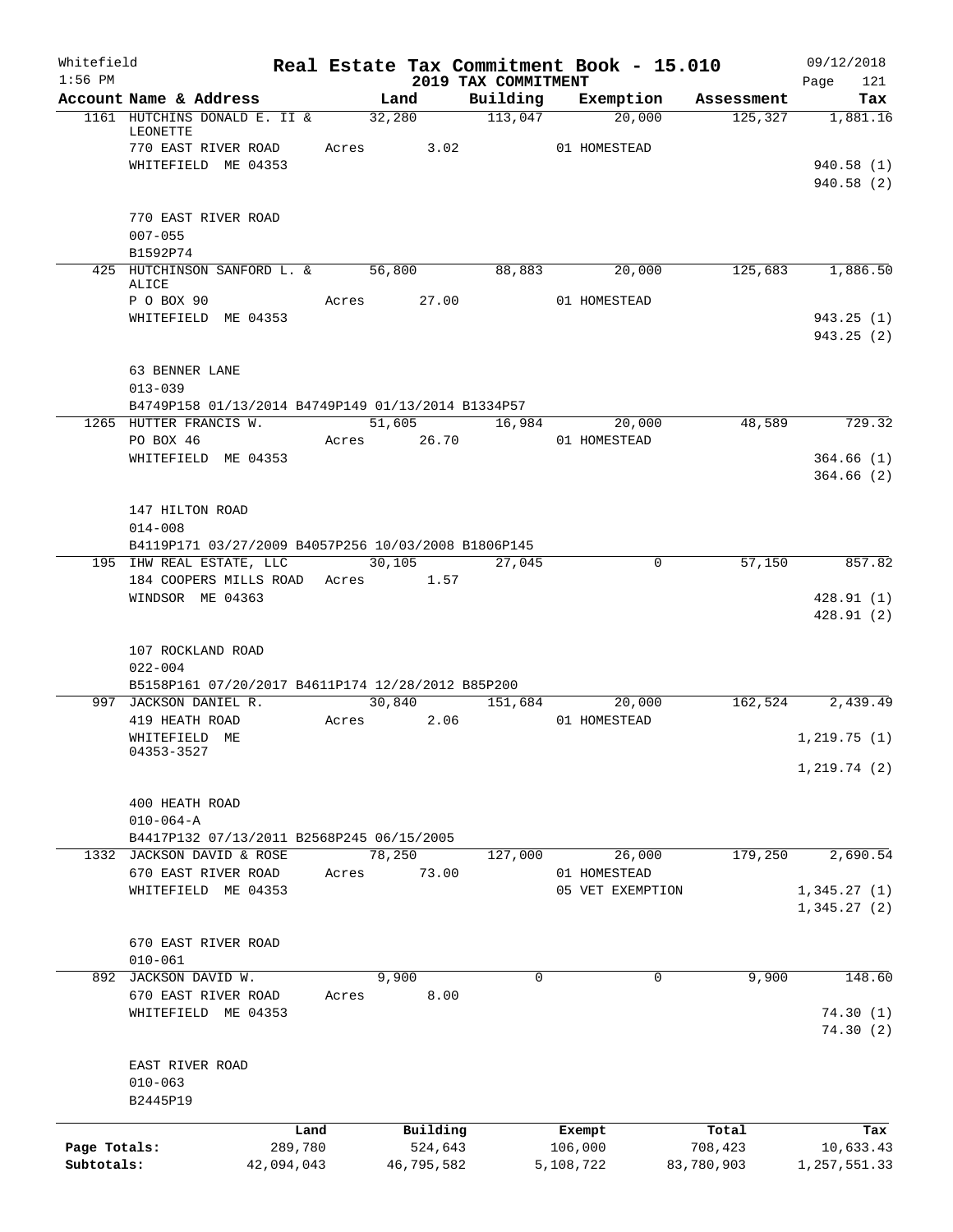| Whitefield   |                                                                   |                 |                     |                                 | Real Estate Tax Commitment Book - 15.010 |                      | 09/12/2018               |
|--------------|-------------------------------------------------------------------|-----------------|---------------------|---------------------------------|------------------------------------------|----------------------|--------------------------|
| $1:56$ PM    | Account Name & Address                                            |                 |                     | 2019 TAX COMMITMENT<br>Building |                                          |                      | 122<br>Page<br>Tax       |
|              | 475 JACKSON DAVID W.                                              |                 | Land<br>30,000      | 10,550                          | Exemption<br>$\Omega$                    | Assessment<br>40,550 | 608.66                   |
|              | 147 PITTSTON ROAD<br>WHITEFIELD ME 04353                          | Acres           | 0.74                |                                 |                                          |                      | 304.33(1)                |
|              |                                                                   |                 |                     |                                 |                                          |                      | 304.33(2)                |
|              | 147 PITTSTON ROAD<br>$030 - 003$                                  |                 |                     |                                 |                                          |                      |                          |
|              | B4690P118 07/24/2013 B4686P288 07/16/2013 B4039P162<br>08/09/2008 |                 |                     |                                 |                                          |                      |                          |
|              | 805 JACKSON DAVID W.                                              |                 | 44,411              | 13,855                          | 0                                        | 58,266               | 874.57                   |
|              | 670 EAST RIVER ROAD                                               | Acres           | 42.94               |                                 |                                          |                      |                          |
|              | WHITEFIELD ME 04353                                               |                 |                     |                                 |                                          |                      | 437.29 (1)<br>437.28 (2) |
|              | HEATH ROAD<br>$010 - 064$                                         |                 |                     |                                 |                                          |                      |                          |
|              | 1452 JACKSON DAVID W.                                             |                 | 56,263              | $\mathbf 0$                     | $\mathbf 0$                              | 56,263               | 844.51                   |
|              | 670 EAST RIVER ROAD                                               | Acres           | 49.25               |                                 |                                          |                      |                          |
|              | WHITEFIELD ME 04353                                               |                 |                     |                                 |                                          |                      | 422.26(1)                |
|              |                                                                   |                 |                     |                                 |                                          |                      | 422.25(2)                |
|              | HEATH ROAD                                                        |                 |                     |                                 |                                          |                      |                          |
|              | $010 - 065$                                                       |                 |                     |                                 |                                          |                      |                          |
|              | 1027 JACKSON GLENDON<br>9 HAIG PLACE, APT. #406 Acres             |                 | 32,930<br>14.60     | $\Omega$                        | 0                                        | 32,930               | 494.28                   |
|              | DUNEDIN FL 34698                                                  |                 |                     |                                 |                                          |                      | 247.14 (1)               |
|              |                                                                   |                 |                     |                                 |                                          |                      | 247.14 (2)               |
|              | EAST RIVER ROAD                                                   |                 |                     |                                 |                                          |                      |                          |
|              | $010 - 062$                                                       |                 |                     |                                 |                                          |                      |                          |
|              | B4146P58 05/26/2009 B4083P60 12/31/2008                           |                 |                     |                                 |                                          |                      |                          |
|              | 950 JACKSON GLENDON                                               |                 | 36,290              | 13,845                          | 0                                        | 50,135               | 752.53                   |
|              | 9 HAIG PLACE, APT. #406 Acres<br>DUNEDIN FL 34698                 |                 | 6.30                |                                 |                                          |                      | 376.27(1)                |
|              |                                                                   |                 |                     |                                 |                                          |                      | 376.26(2)                |
|              | 652 EAST RIVER ROAD                                               |                 |                     |                                 |                                          |                      |                          |
|              | $010 - 060$                                                       |                 |                     |                                 |                                          |                      |                          |
|              | B4146P58 05/26/2009 B4083P60 12/31/2008                           |                 |                     |                                 |                                          |                      |                          |
|              | 1781 JACKSON JOHN H. III &<br>KATHLEEN C.                         |                 | 35,250              | 85,152                          | 0                                        | 120,402              | 1,807.23                 |
|              | 336 NO. HUNTS MEADOW                                              | Acres           | 5.00                |                                 |                                          |                      |                          |
|              | ROAD                                                              |                 |                     |                                 |                                          |                      | 903.62(1)                |
|              | WHITEFIELD ME 04353                                               |                 |                     |                                 |                                          |                      | 903.61(2)                |
|              |                                                                   |                 |                     |                                 |                                          |                      |                          |
|              | 336 NO.HUNTS MEADOW<br>ROAD                                       |                 |                     |                                 |                                          |                      |                          |
|              | $018 - 038$                                                       |                 |                     |                                 |                                          |                      |                          |
|              | B3781P87 12/01/2006                                               |                 |                     |                                 |                                          |                      |                          |
| 809          | JACKSON, CARLA M.                                                 |                 | 30,600              | 59,107                          | 0                                        | 89,707               | 1,346.50                 |
|              | 34 HENRY LANE<br>WHITEFIELD ME 04353                              | Acres           | 1.90                |                                 |                                          |                      | 673.25(1)                |
|              |                                                                   |                 |                     |                                 |                                          |                      | 673.25(2)                |
|              | 42 JEFFERSON ROAD                                                 |                 |                     |                                 |                                          |                      |                          |
|              | $026 - 033$<br>B5172P100 08/22/2017                               |                 |                     |                                 |                                          |                      |                          |
|              |                                                                   |                 |                     |                                 |                                          |                      |                          |
| Page Totals: |                                                                   | Land<br>265,744 | Building<br>182,509 |                                 | Exempt<br>0                              | Total<br>448,253     | Tax<br>6,728.28          |
| Subtotals:   |                                                                   | 42, 359, 787    | 46,978,091          |                                 | 5,108,722                                | 84, 229, 156         | 1,264,279.61             |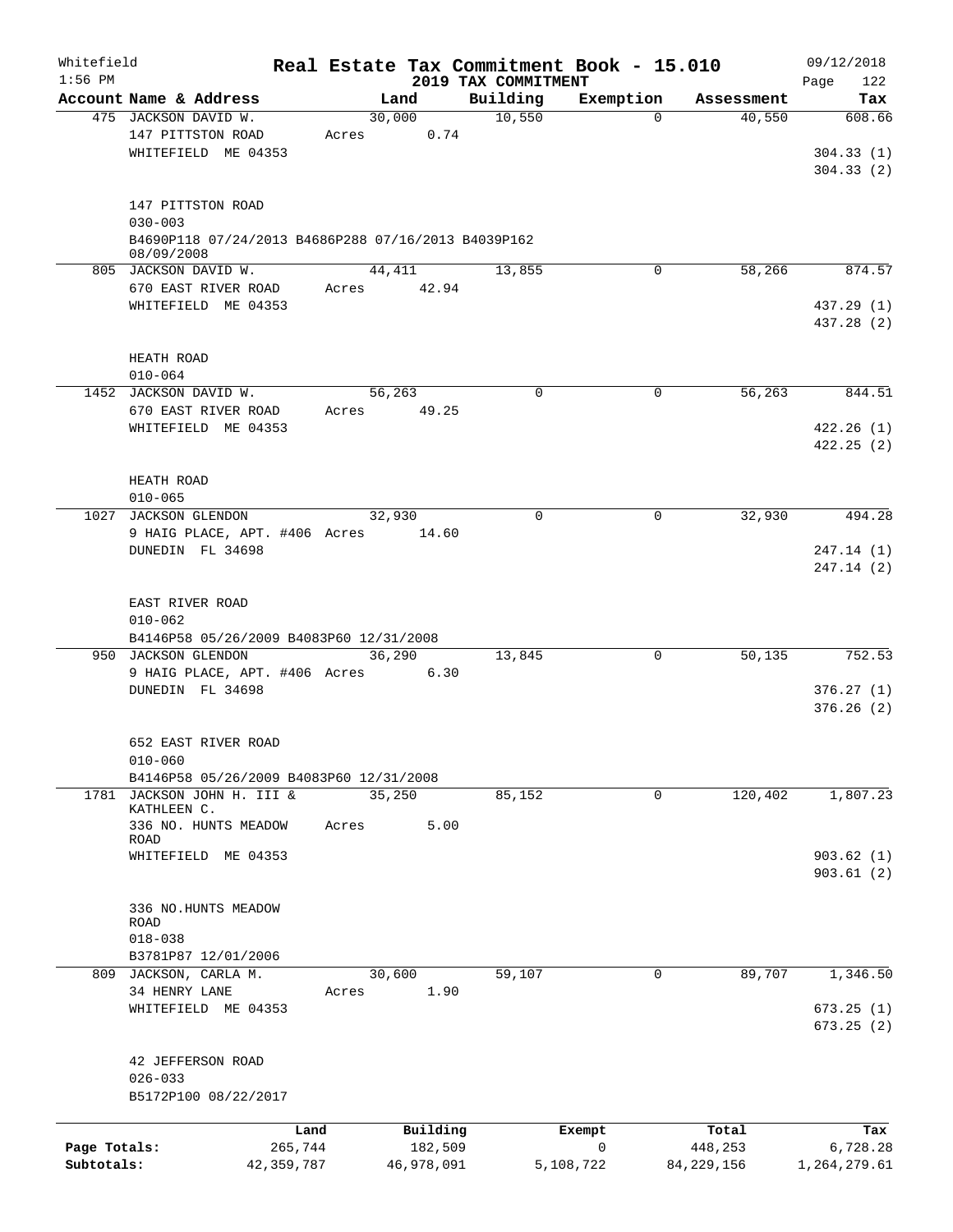| Whitefield |                                                    |       |        |      |                     | Real Estate Tax Commitment Book - 15.010 |            | 09/12/2018             |
|------------|----------------------------------------------------|-------|--------|------|---------------------|------------------------------------------|------------|------------------------|
| $1:56$ PM  |                                                    |       |        |      | 2019 TAX COMMITMENT |                                          |            | 123<br>Page            |
|            | Account Name & Address                             |       | Land   |      | Building            | Exemption                                | Assessment | Tax                    |
|            | 542 JACQUES JOHN P. JR                             |       | 34,800 |      | 18,342              | 26,000                                   | 27,142     | 407.40                 |
|            | 322 TOWNHOUSE ROAD                                 | Acres |        | 4.70 |                     | 05 VET EXEMPTION                         |            |                        |
|            | WHITEFIELD ME 04353                                |       |        |      |                     | 01 HOMESTEAD                             |            | 203.70(1)<br>203.70(2) |
|            |                                                    |       |        |      |                     |                                          |            |                        |
|            | 322 TOWNHOUSE ROAD                                 |       |        |      |                     |                                          |            |                        |
|            | $010 - 016 - A$                                    |       |        |      |                     |                                          |            |                        |
|            | B4313P151 09/08/2010 B1877P83                      |       |        |      |                     |                                          |            |                        |
|            | 255 JAMES DAVID C.                                 |       | 33,300 |      | 97,988              | 20,000                                   | 111,288    | 1,670.43               |
|            | 403 NO. HUNTS MEADOW                               | Acres |        | 3.70 |                     | 01 HOMESTEAD                             |            |                        |
|            | ROAD<br>WHITEFIELD ME 04353                        |       |        |      |                     |                                          |            | 835.22 (1)             |
|            |                                                    |       |        |      |                     |                                          |            | 835.21 (2)             |
|            |                                                    |       |        |      |                     |                                          |            |                        |
|            | 403 NO. HUNTS MEADOW                               |       |        |      |                     |                                          |            |                        |
|            | ROAD                                               |       |        |      |                     |                                          |            |                        |
|            | $019 - 003$                                        |       |        |      |                     |                                          |            |                        |
|            | B1968P332                                          |       |        |      |                     |                                          |            |                        |
|            | 1759 JAMES GAIL                                    |       | 30,870 |      | 5,606               | 20,000                                   | 16,476     | 247.30                 |
|            | 274 HEATH ROAD<br>WHITEFIELD ME 04353              | Acres |        | 2.08 |                     | 01 HOMESTEAD                             |            | 123.65(1)              |
|            |                                                    |       |        |      |                     |                                          |            | 123.65(2)              |
|            |                                                    |       |        |      |                     |                                          |            |                        |
|            | 274 HEATH ROAD                                     |       |        |      |                     |                                          |            |                        |
|            | $011 - 014 - C$                                    |       |        |      |                     |                                          |            |                        |
|            | B3599P178 09/19/2005                               |       |        |      |                     |                                          |            |                        |
|            | 1047 JAMES PAULA J.                                |       | 30,300 |      | 83,264              | 0                                        | 113,564    | 1,704.60               |
|            | 150 AUGUSTA ROAD                                   | Acres |        | 1.70 |                     |                                          |            |                        |
|            | WHITEFIELD ME 04353                                |       |        |      |                     |                                          |            | 852.30 (1)             |
|            |                                                    |       |        |      |                     |                                          |            | 852.30 (2)             |
|            |                                                    |       |        |      |                     |                                          |            |                        |
|            | 150 AUGUSTA ROAD, LOT 1<br>$018 - 020$             |       |        |      |                     |                                          |            |                        |
|            | B4068P68 10/31/2008                                |       |        |      |                     |                                          |            |                        |
|            | 1295 JAMISON ROBERTA C. &                          |       | 35,842 |      | 110,858             | 26,000                                   | 120,700    | 1,811.71               |
|            | THOMAS A.                                          |       |        |      |                     |                                          |            |                        |
|            | 143 GARDINER ROAD                                  | Acres |        | 5.74 |                     | 01 HOMESTEAD                             |            |                        |
|            | WHITEFIELD ME 04353                                |       |        |      |                     | 05 VET EXEMPTION                         |            | 905.86(1)              |
|            |                                                    |       |        |      |                     |                                          |            | 905.85(2)              |
|            | 143 GARDINER ROAD                                  |       |        |      |                     |                                          |            |                        |
|            | $012 - 047 - B$                                    |       |        |      |                     |                                          |            |                        |
|            | B4601P247 12/04/2012 B3793P310 12/21/2006 B1451P85 |       |        |      |                     |                                          |            |                        |
|            | 1524 JELLISON JESSE E. JR.                         |       | 31,800 |      | 44,765              | $\mathbf 0$                              | 76,565     | 1,149.24               |
|            | 452 WINDSOR ROAD                                   | Acres |        | 2.70 |                     |                                          |            |                        |
|            | CHELSEA ME 04330                                   |       |        |      |                     |                                          |            | 574.62(1)              |
|            |                                                    |       |        |      |                     |                                          |            | 574.62(2)              |
|            |                                                    |       |        |      |                     |                                          |            |                        |
|            | 74 AUGUSTA ROAD                                    |       |        |      |                     |                                          |            |                        |
|            | $018 - 014 - C$                                    |       |        |      |                     |                                          |            |                        |
|            | B2597P143 04/09/2004                               |       |        |      |                     |                                          |            |                        |

|              | Land       | Building   | Exempt    | Total      | Tax          |
|--------------|------------|------------|-----------|------------|--------------|
| Page Totals: | 196.912    | 360,823    | 92,000    | 465,735    | 6,990.68     |
| Subtotals:   | 42,556,699 | 47,338,914 | 5,200,722 | 84,694,891 | 1,271,270.29 |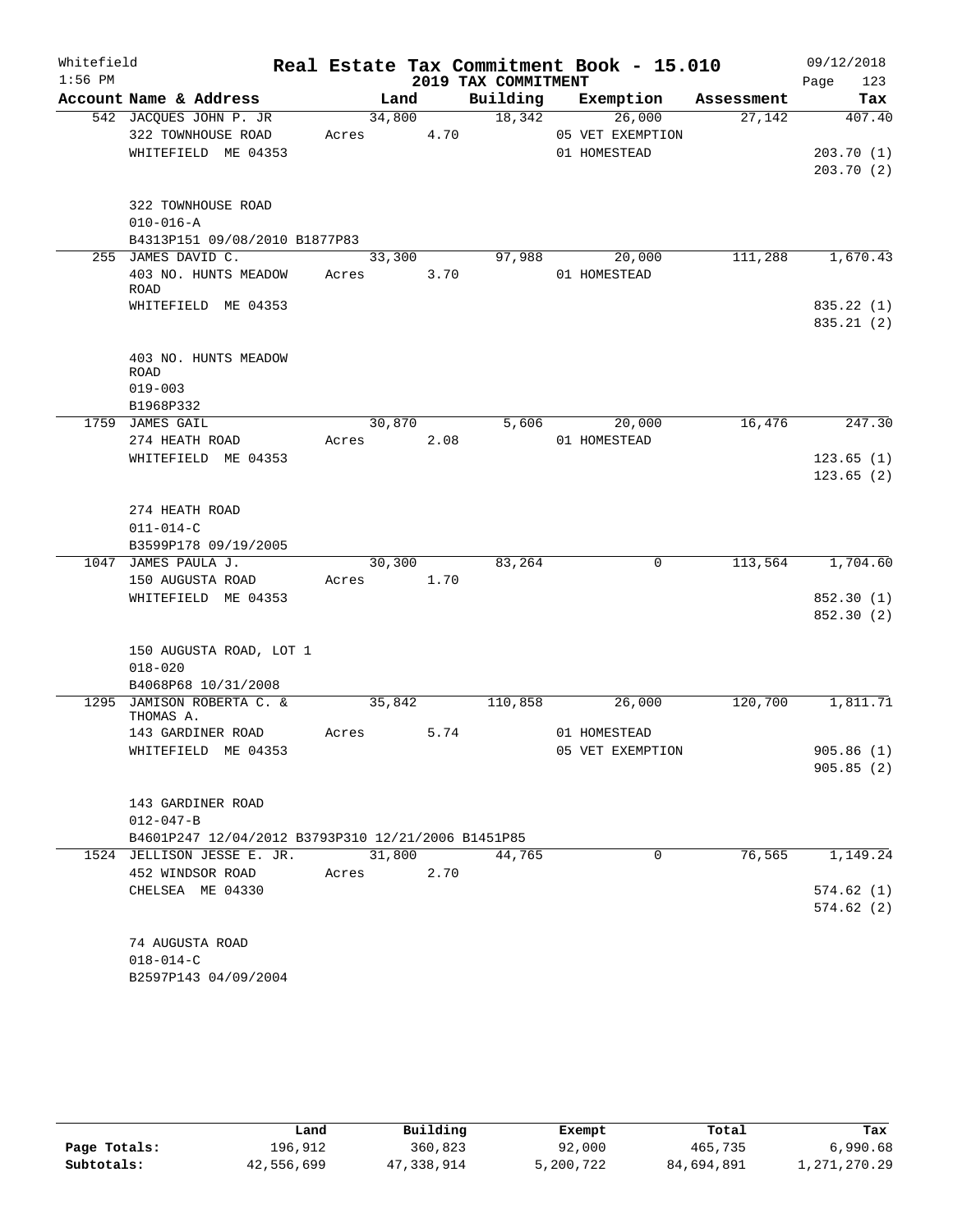| Whitefield<br>$1:56$ PM |                                                     |            |        |            | 2019 TAX COMMITMENT | Real Estate Tax Commitment Book - 15.010 |              | 09/12/2018<br>Page<br>124 |
|-------------------------|-----------------------------------------------------|------------|--------|------------|---------------------|------------------------------------------|--------------|---------------------------|
|                         | Account Name & Address                              |            | Land   |            | Building            | Exemption                                | Assessment   | Tax                       |
|                         | 1719 JEWETT BENJAMIN M.                             |            | 26,130 |            | $\mathbf 0$         | $\Omega$                                 | 26,130       | 392.21                    |
|                         | 573 WISCASSET ROAD                                  | Acres      |        | 6.10       |                     |                                          |              |                           |
|                         | WHITEFIELD ME 04353                                 |            |        |            |                     |                                          |              | 196.11(1)                 |
|                         |                                                     |            |        |            |                     |                                          |              | 196.10(2)                 |
|                         |                                                     |            |        |            |                     |                                          |              |                           |
|                         | WISCASSET ROAD                                      |            |        |            |                     |                                          |              |                           |
|                         | $001 - 040 - C$                                     |            |        |            |                     |                                          |              |                           |
|                         | B5236P190 02/27/2018 B3442P41                       |            |        |            |                     |                                          |              |                           |
|                         | 766 JEWETT BENJAMIN M.                              |            | 32,250 |            | 254,059             | 20,000                                   | 266,309      | 3,997.30                  |
|                         | 573 WISCASSET ROAD                                  | Acres      |        | 3.00       |                     | 01 HOMESTEAD                             |              |                           |
|                         | WHITEFIELD ME 04353                                 |            |        |            |                     |                                          |              | 1,998.65(1)               |
|                         |                                                     |            |        |            |                     |                                          |              | 1,998.65(2)               |
|                         |                                                     |            |        |            |                     |                                          |              |                           |
|                         | 573 WISCASSET ROAD                                  |            |        |            |                     |                                          |              |                           |
|                         | $001 - 040 - A$                                     |            |        |            |                     |                                          |              |                           |
|                         | B3446P273 02/28/2005 B3442P41                       |            |        |            |                     |                                          |              |                           |
|                         | 523 JEWETT MICHAEL                                  |            | 30,750 |            | 258,679             | 20,000                                   | 269,429      | 4,044.13                  |
|                         | 571 WISCASSET ROAD                                  | Acres      |        | 2.00       |                     | 01 HOMESTEAD                             |              |                           |
|                         | WHITEFIELD ME 04353                                 |            |        |            |                     |                                          |              | 2,022.07(1)               |
|                         |                                                     |            |        |            |                     |                                          |              | 2,022.06(2)               |
|                         |                                                     |            |        |            |                     |                                          |              |                           |
|                         | 571 WISCASSET ROAD                                  |            |        |            |                     |                                          |              |                           |
|                         | $001 - 039$                                         |            |        |            |                     |                                          |              |                           |
| 843                     | JEWETT MICHAEL D. &                                 |            | 32,250 |            | $\mathbf 0$         | 0                                        | 32,250       | 484.07                    |
|                         | REGINA L.                                           |            |        |            |                     |                                          |              |                           |
|                         | 571 WISCASSET ROAD                                  | Acres      |        | 3.00       |                     |                                          |              |                           |
|                         | WHITEFIELD ME 04353                                 |            |        |            |                     |                                          |              | 242.04(1)                 |
|                         |                                                     |            |        |            |                     |                                          |              | 242.03(2)                 |
|                         |                                                     |            |        |            |                     |                                          |              |                           |
|                         | 158 THAYER ROAD                                     |            |        |            |                     |                                          |              |                           |
|                         | $001 - 020 - A$                                     |            |        |            |                     |                                          |              |                           |
|                         | B4511P106 04/09/2012 B2311P73                       |            |        |            |                     |                                          |              |                           |
|                         | 923 JEWETT, NANCY                                   |            | 31,050 |            | 8,800               | 20,000                                   | 19,850       | 297.95                    |
|                         | 124 STAGE ROAD                                      | Acres      |        | 2.20       |                     | 01 HOMESTEAD                             |              |                           |
|                         | PITTSTON ME 04345                                   |            |        |            |                     |                                          |              | 148.98(1)                 |
|                         |                                                     |            |        |            |                     |                                          |              | 148.97(2)                 |
|                         |                                                     |            |        |            |                     |                                          |              |                           |
|                         | 515 GARDINER ROAD                                   |            |        |            |                     |                                          |              |                           |
|                         | $012 - 036$                                         |            |        |            |                     |                                          |              |                           |
|                         | B1580P267                                           |            |        |            |                     |                                          |              |                           |
|                         | 1008 JOHNSON DANNY J                                |            | 85,180 |            | 78,816              | 0                                        | 163,996      | 2,461.58                  |
|                         | HERNANDEZ-JOHNSON<br>STEPHANIE A                    | Acres      |        | 86.86      |                     |                                          |              |                           |
|                         | 13854 LA CUARTA STREET                              |            |        |            |                     |                                          |              | 1,230.79(1)               |
|                         | WHITTIER CA 90602                                   |            |        |            |                     |                                          |              | 1,230.79(2)               |
|                         |                                                     |            |        |            |                     |                                          |              |                           |
|                         | 544 COOPER ROAD                                     |            |        |            |                     |                                          |              |                           |
|                         | $015 - 021$                                         |            |        |            |                     |                                          |              |                           |
|                         | B4914P96 08/03/2015 B4461P318 11/21/2011            |            |        |            |                     |                                          |              |                           |
|                         | 1373 JOHNSON ROBERT                                 |            | 20,450 |            | 0                   | 0                                        | 20,450       | 306.95                    |
|                         | 484 MAIN STREET                                     | Acres      |        | 1.80       |                     |                                          |              |                           |
|                         | #16701                                              |            |        |            |                     |                                          |              | 153.48(1)                 |
|                         | WORCESTER MA 01601                                  |            |        |            |                     |                                          |              | 153.47(2)                 |
|                         |                                                     |            |        |            |                     |                                          |              |                           |
|                         | TOWNHOUSE ROAD                                      |            |        |            |                     |                                          |              |                           |
|                         | $010 - 011 - C$                                     |            |        |            |                     |                                          |              |                           |
|                         | B4823P277 10/02/2014 B4542P124 07/03/2012 B3346P200 |            |        |            |                     |                                          |              |                           |
|                         | 08/20/2004                                          |            |        |            |                     |                                          |              |                           |
|                         |                                                     |            |        |            |                     |                                          |              |                           |
|                         |                                                     | Land       |        | Building   |                     | Exempt                                   | Total        | Tax                       |
| Page Totals:            |                                                     | 258,060    |        | 600,354    |                     | 60,000                                   | 798,414      | 11,984.19                 |
| Subtotals:              |                                                     | 42,814,759 |        | 47,939,268 |                     | 5,260,722                                | 85, 493, 305 | 1,283,254.48              |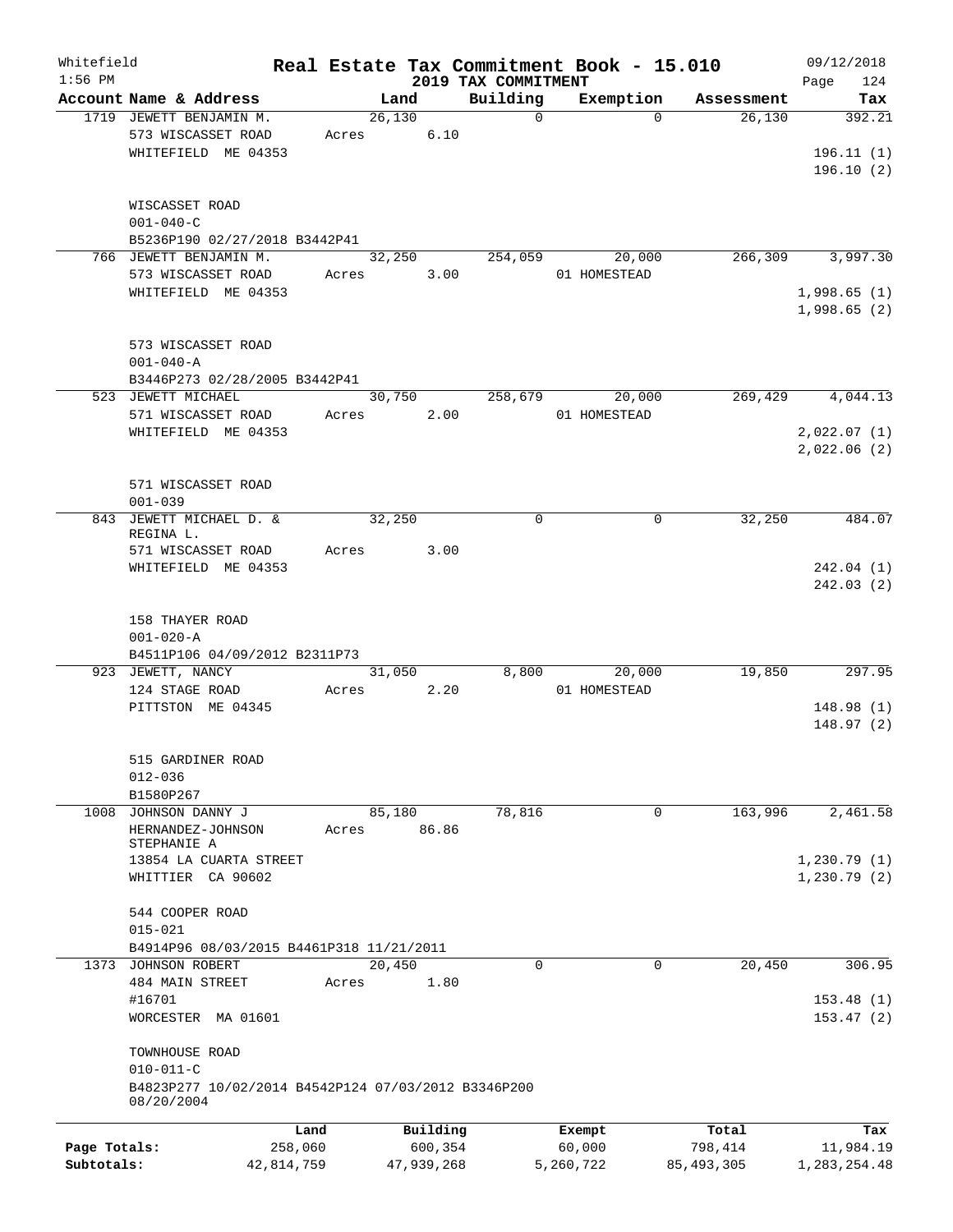| Whitefield<br>$1:56$ PM |                                                        |            |       |        |            |                                 | Real Estate Tax Commitment Book - 15.010 |            | 09/12/2018              |
|-------------------------|--------------------------------------------------------|------------|-------|--------|------------|---------------------------------|------------------------------------------|------------|-------------------------|
|                         | Account Name & Address                                 |            |       | Land   |            | 2019 TAX COMMITMENT<br>Building | Exemption                                | Assessment | 125<br>Page<br>Tax      |
|                         | 894 JONES BAMBI A. &<br>* DAVID H. MOSKOVITZ           |            | Acres | 64,750 | 66.00      | $\mathbf 0$                     | $\Omega$                                 | 64,750     | 971.90                  |
|                         | 204 HOLLYWOOD BOULEVARD<br>WHITEFIELD ME 04353         |            |       |        |            |                                 |                                          |            | 485.95 (1)<br>485.95(2) |
|                         | HOLLYWOOD BOULEVARD<br>$002 - 014$                     |            |       |        |            |                                 |                                          |            |                         |
|                         | B4386P113 03/25/2011 B2775P225<br>280 JONES BAMBI A. & |            |       | 61,584 |            | $\Omega$                        | $\Omega$                                 | 61,584     | 924.38                  |
|                         | * MOSKOVITZ DAVID H.                                   |            | Acres |        | 160.00     |                                 |                                          |            |                         |
|                         | 204 HOLLYWOOD BOULEVARD                                |            |       |        |            |                                 |                                          |            | 462.19(1)               |
|                         | WHITEFIELD ME 04353                                    |            |       |        |            |                                 |                                          |            | 462.19(2)               |
|                         | HOLLYWOOD BOULEVARD                                    |            |       |        |            |                                 |                                          |            |                         |
|                         | $005 - 032 - B$<br>B2040P29                            |            |       |        |            |                                 |                                          |            |                         |
|                         | 1132 JONES BAMBI A. &                                  |            |       | 10,700 |            | $\Omega$                        | 0                                        | 10,700     | 160.61                  |
|                         | * MOSKOVITZ DAVID H.                                   |            | Acres |        | 30.00      |                                 |                                          |            |                         |
|                         | 204 HOLLYWOOD BOULEVARD                                |            |       |        |            |                                 |                                          |            | 80.31(1)                |
|                         | WHITEFIELD ME 04353                                    |            |       |        |            |                                 |                                          |            | 80.30(2)                |
|                         | HOLLYWOOD BLVD                                         |            |       |        |            |                                 |                                          |            |                         |
|                         | $005 - 037$                                            |            |       |        |            |                                 |                                          |            |                         |
| 1619                    | B2040P33<br>JONES BAMBI A. & DAVID                     |            |       | 28,820 |            | $\Omega$                        | 0                                        | 28,820     | 432.59                  |
|                         | * MOSKOVITZ                                            |            | Acres |        | 88.00      |                                 |                                          |            |                         |
|                         | 204 HOLLYWOOD BOULEVARD                                |            |       |        |            |                                 |                                          |            | 216.30(1)               |
|                         | WHITEFIELD ME 04353                                    |            |       |        |            |                                 |                                          |            | 216.29(2)               |
|                         | SO. FOWLES LANE                                        |            |       |        |            |                                 |                                          |            |                         |
|                         | $005 - 029$<br>B2632P212                               |            |       |        |            |                                 |                                          |            |                         |
| 943                     | JONES BAMBI A. & DAVID                                 |            |       | 32,884 |            | 0                               | 0                                        | 32,884     | 493.59                  |
|                         | Η.                                                     |            |       |        |            |                                 |                                          |            |                         |
|                         | * MOSKOVITZ                                            |            | Acres |        | 76.00      |                                 |                                          |            |                         |
|                         | 204 HOLLYWOOD BOULEVARD                                |            |       |        |            |                                 |                                          |            | 246.80(1)               |
|                         | WHITEFIELD ME 04353                                    |            |       |        |            |                                 |                                          |            | 246.79 (2)              |
|                         | HOLLYWOOD BOULEVARD<br>$005 - 035$                     |            |       |        |            |                                 |                                          |            |                         |
|                         | B2608P129                                              |            |       |        |            |                                 |                                          |            |                         |
|                         | 544 JONES DONNA HAINES &<br>PHILIP                     |            |       | 68,750 |            | 3,771                           | $\Omega$                                 | 72,521     | 1,088.54                |
|                         | P O BOX 481                                            |            | Acres |        | 54.00      |                                 |                                          |            |                         |
|                         | BREWSTER MA 02631                                      |            |       |        |            |                                 |                                          |            | 544.27(1)               |
|                         |                                                        |            |       |        |            |                                 |                                          |            | 544.27(2)               |
|                         | PHILBRICK LANE                                         |            |       |        |            |                                 |                                          |            |                         |
|                         | $006 - 014$                                            |            |       |        |            |                                 |                                          |            |                         |
|                         | B1759P125                                              |            |       |        |            |                                 |                                          |            |                         |
|                         | 557 JONES EMILY                                        |            |       | 40,750 |            | 21,526                          | 26,000                                   | 36,276     | 544.50                  |
|                         | 295 PITTSTON ROAD                                      |            | Acres |        | 2.00       |                                 | 05 VET EXEMPTION                         |            |                         |
|                         | WHITEFIELD ME 04353                                    |            |       |        |            |                                 | 01 HOMESTEAD                             |            | 272.25(1)<br>272.25(2)  |
|                         | 295 PITTSTON ROAD                                      |            |       |        |            |                                 |                                          |            |                         |
|                         | $003 - 014$                                            |            |       |        |            |                                 |                                          |            |                         |
|                         |                                                        | Land       |       |        | Building   |                                 | Exempt                                   | Total      | Tax                     |
| Page Totals:            |                                                        | 308,238    |       |        | 25,297     |                                 | 26,000                                   | 307,535    | 4,616.11                |
| Subtotals:              |                                                        | 43,122,997 |       |        | 47,964,565 |                                 | 5,286,722                                | 85,800,840 | 1,287,870.59            |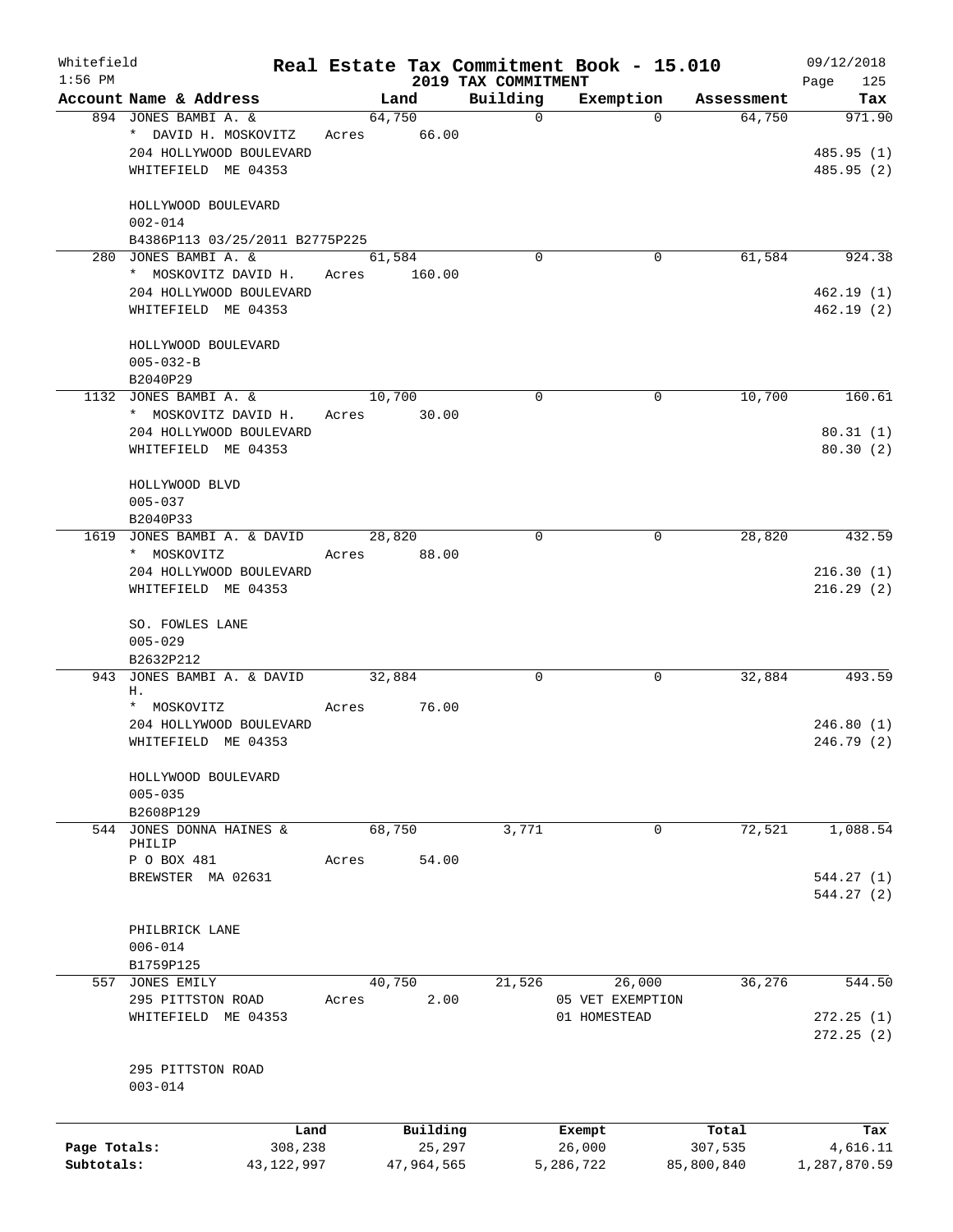| Whitefield |                                    |                                                                             |       |             |                     | Real Estate Tax Commitment Book - 15.010 |            | 09/12/2018  |
|------------|------------------------------------|-----------------------------------------------------------------------------|-------|-------------|---------------------|------------------------------------------|------------|-------------|
| $1:56$ PM  |                                    |                                                                             |       |             | 2019 TAX COMMITMENT |                                          |            | 126<br>Page |
|            | Account Name & Address             |                                                                             |       | Land        | Building            | Exemption                                | Assessment | Tax         |
|            | 705 JONES JONI S.                  |                                                                             |       | 30,000      | 80,637              | 20,000                                   | 90,637     | 1,360.46    |
|            | P.O. BOX 19                        | WHITEFIELD ME 04353                                                         | Acres | 0.29        |                     | 01 HOMESTEAD                             |            | 680.23(1)   |
|            |                                    |                                                                             |       |             |                     |                                          |            | 680.23(2)   |
|            |                                    |                                                                             |       |             |                     |                                          |            |             |
|            | 14 GRAND ARMY ROAD                 |                                                                             |       |             |                     |                                          |            |             |
|            | $026 - 010$                        |                                                                             |       |             |                     |                                          |            |             |
|            | B2897P1                            |                                                                             |       |             |                     |                                          |            |             |
|            | 1630 JONES SCOTT V                 |                                                                             |       | 22,385      | $\mathbf 0$         | 0                                        | 22,385     | 336.00      |
|            | 194 HEAD TIDE ROAD                 |                                                                             | Acres | 3.09        |                     |                                          |            |             |
|            |                                    | WHITEFIELD ME 04353                                                         |       |             |                     |                                          |            | 168.00(1)   |
|            |                                    |                                                                             |       |             |                     |                                          |            | 168.00(2)   |
|            |                                    |                                                                             |       |             |                     |                                          |            |             |
|            | HEAD TIDE ROAD                     |                                                                             |       |             |                     |                                          |            |             |
|            | $008 - 014$                        | B3415P62 12/15/2004 B1907P272                                               |       |             |                     |                                          |            |             |
|            | 739 JONES SCOTT V.                 |                                                                             |       | 76,000      | 60,734              | 20,000                                   | 116,734    | 1,752.18    |
|            | 194 HEAD TIDE ROAD                 |                                                                             | Acres | 68.50       |                     | 01 HOMESTEAD                             |            |             |
|            |                                    | WHITEFIELD ME 04353                                                         |       |             |                     |                                          |            | 876.09(1)   |
|            |                                    |                                                                             |       |             |                     |                                          |            | 876.09(2)   |
|            |                                    |                                                                             |       |             |                     |                                          |            |             |
|            | 194 HEAD TIDE ROAD                 |                                                                             |       |             |                     |                                          |            |             |
|            | $008 - 013$                        |                                                                             |       |             |                     |                                          |            |             |
|            |                                    | B3415P62 12/15/2004                                                         |       |             |                     |                                          |            |             |
| 589        | Ε.                                 | JORDAN CLAYTON & MARY                                                       |       | $\mathbf 0$ | 21,844              | 20,000                                   | 1,844      | 27.68       |
|            | 8 BLUEBERRY LANE                   |                                                                             |       |             |                     | 01 HOMESTEAD                             |            |             |
|            |                                    | WHITEFIELD ME 04353                                                         |       |             |                     |                                          |            | 13.84(1)    |
|            |                                    |                                                                             |       |             |                     |                                          |            | 13.84(2)    |
|            |                                    |                                                                             |       |             |                     |                                          |            |             |
|            | 8 BLUEBERRY LANE                   |                                                                             |       |             |                     |                                          |            |             |
|            | $001 - 011 - ON$                   |                                                                             |       |             |                     |                                          |            |             |
| 777        |                                    | JORDAN CLAYTON & MARY                                                       |       | 79,194      | 72,200              | 0                                        | 151,394    | 2, 272, 42  |
|            | ELIZABETH<br>8 BLUEBERRY LANE      |                                                                             | Acres | 24.49       |                     |                                          |            |             |
|            |                                    | WHITEFIELD ME 04353                                                         |       |             |                     |                                          |            | 1,136.21(1) |
|            |                                    |                                                                             |       |             |                     |                                          |            | 1,136.21(2) |
|            |                                    |                                                                             |       |             |                     |                                          |            |             |
|            | 3 BLUEBERRY LANE                   |                                                                             |       |             |                     |                                          |            |             |
|            | $001 - 011$                        |                                                                             |       |             |                     |                                          |            |             |
|            |                                    | B4345P126 11/24/2010 B1323P230                                              |       |             |                     |                                          |            |             |
|            | 414 JORDAN CLAYTON S. &<br>MARY E. |                                                                             |       | 2,250       | $\Omega$            | $\Omega$                                 | 2,250      | 33.77       |
|            | 8 BLUEBERRY LANE                   |                                                                             | Acres | 1.50        |                     |                                          |            |             |
|            |                                    | WHITEFIELD ME 04353                                                         |       |             |                     |                                          |            | 16.89(1)    |
|            |                                    |                                                                             |       |             |                     |                                          |            | 16.88(2)    |
|            |                                    |                                                                             |       |             |                     |                                          |            |             |
|            | BLUEBERRY LANE                     |                                                                             |       |             |                     |                                          |            |             |
|            | $001 - 010$                        |                                                                             |       |             |                     |                                          |            |             |
|            |                                    | B4953P302 12/01/2015 B4953P299 12/01/2015 B4326P267<br>10/08/2010 B1524P153 |       |             |                     |                                          |            |             |

|              | Land         | Building   | Exempt    | Total      | Tax          |
|--------------|--------------|------------|-----------|------------|--------------|
| Page Totals: | 209,829      | 235,415    | 60,000    | 385,244    | 5,782.51     |
| Subtotals:   | 43, 332, 826 | 48,199,980 | 5,346,722 | 86,186,084 | 1,293,653.10 |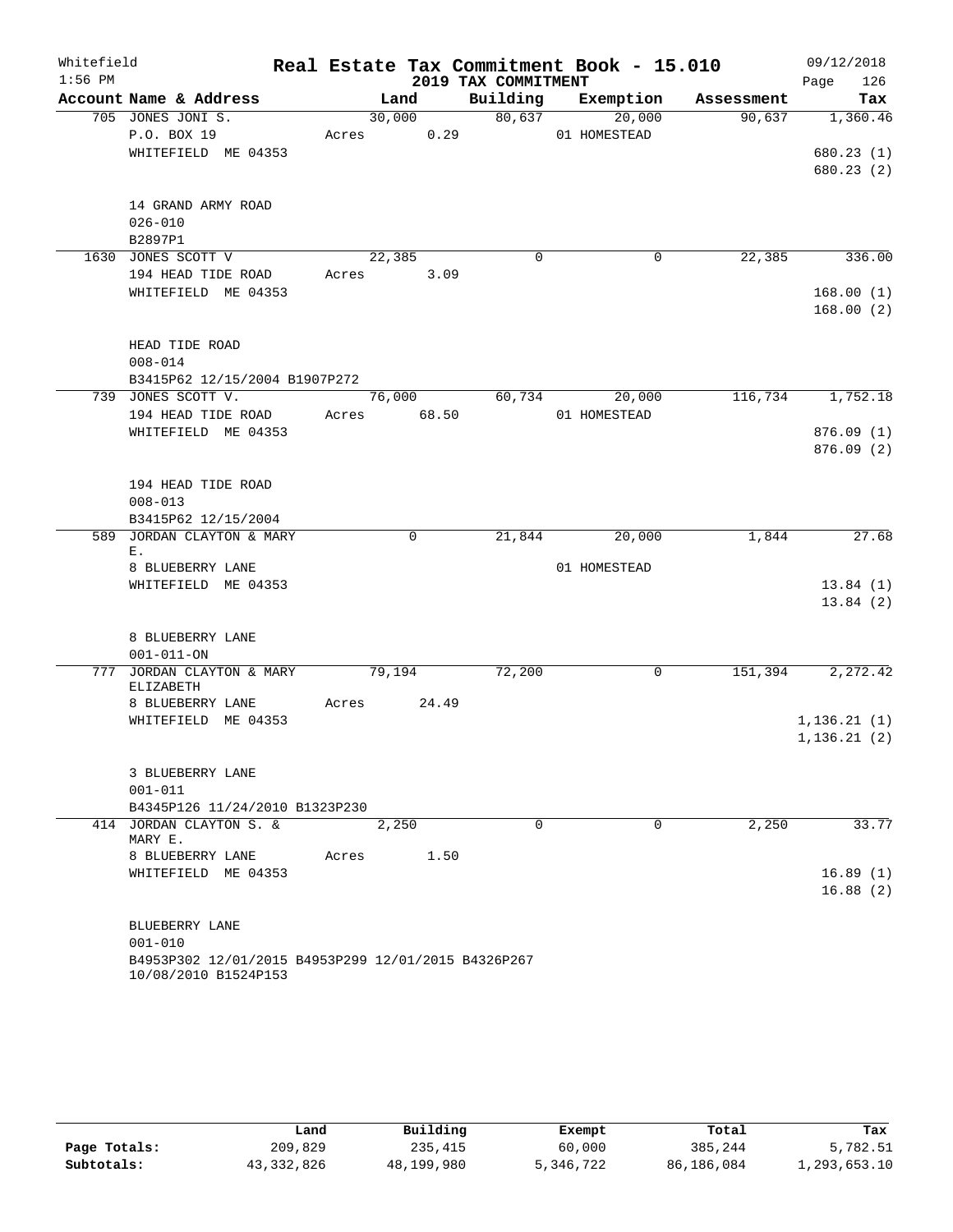| Whitefield<br>$1:56$ PM    |                                                                                        |                       |                       | 2019 TAX COMMITMENT | Real Estate Tax Commitment Book - 15.010 |                       | 09/12/2018<br>Page<br>127    |
|----------------------------|----------------------------------------------------------------------------------------|-----------------------|-----------------------|---------------------|------------------------------------------|-----------------------|------------------------------|
|                            | Account Name & Address                                                                 |                       | Land                  | Building            | Exemption                                | Assessment            | Tax                          |
|                            | 265 JORDAN CLAYTON S. &<br>MARY E.                                                     |                       | 5,850                 | $\mathbf 0$         | $\Omega$                                 | 5,850                 | 87.81                        |
|                            | 8 BLUEBERRY LANE<br>WHITEFIELD ME 04353                                                | Acres                 | 3.90                  |                     |                                          |                       | 43.91(1)<br>43.90 (2)        |
|                            | <b>BLUEBERRY LANE</b><br>$001 - 009$                                                   |                       |                       |                     |                                          |                       |                              |
|                            | B4953P302 12/01/2015 B4953P299 12/01/2015 B4326P267<br>09/21/2010 B1524P153 12/28/1998 |                       |                       |                     |                                          |                       |                              |
|                            | 654 JORDAN DOUGLAS J. &<br>JULIA A.                                                    |                       | 73,255                | 100,787             | 20,000                                   | 154,042               | 2,312.17                     |
|                            | PO BOX 223<br>WHITEFIELD ME 04353                                                      | Acres                 | 63.01                 |                     | 01 HOMESTEAD                             |                       | 1, 156.09(1)<br>1, 156.08(2) |
|                            | 243 JEFFERSON ROAD<br>$014 - 023$                                                      |                       |                       |                     |                                          |                       |                              |
|                            | B2512P183<br>1276 JORDAN DOUGLAS J. &                                                  |                       | 44,986                | 2,236               | 0                                        | 47,222                | 708.80                       |
|                            | JULIA A.                                                                               | Acres                 | 17.17                 |                     |                                          |                       |                              |
|                            | PO BOX 223<br>WHITEFIELD ME 04353                                                      |                       |                       |                     |                                          |                       | 354.40(1)                    |
|                            |                                                                                        |                       |                       |                     |                                          |                       | 354.40(2)                    |
|                            | <b>JEFFERSON ROAD</b>                                                                  |                       |                       |                     |                                          |                       |                              |
|                            | $029 - 003$<br>B2512P103 10/28/1999                                                    |                       |                       |                     |                                          |                       |                              |
|                            | 585 JOSLYN BROOKE A.                                                                   |                       | 30,000                | 130,210             | 0                                        | 160, 210              | 2,404.75                     |
|                            | 81 WILLOUGHBY AVE<br>BROOKLYN NY 11205                                                 | Acres                 | 0.66                  |                     |                                          |                       | 1, 202.38(1)                 |
|                            |                                                                                        |                       |                       |                     |                                          |                       | 1, 202.37(2)                 |
|                            | 97 MAIN STREET                                                                         |                       |                       |                     |                                          |                       |                              |
|                            | $022 - 033$<br>B5158P286 07/20/2017                                                    |                       |                       |                     |                                          |                       |                              |
|                            | 993 JOSLYN DANIEL & CHERYLE                                                            |                       | 33,750                | 133,597             | 20,000                                   | 147,347               | 2,211.68                     |
|                            | 280 HEAD TIDE ROAD<br>WHITEFIELD ME 04353                                              | Acres                 | 4.00                  |                     | 01 HOMESTEAD                             |                       | 1, 105.84(1)                 |
|                            |                                                                                        |                       |                       |                     |                                          |                       | 1, 105.84 (2)                |
|                            | 280 HEAD TIDE ROAD                                                                     |                       |                       |                     |                                          |                       |                              |
|                            | $005 - 017$<br>JOSLYN EVELYN & RODNEY                                                  |                       |                       |                     |                                          |                       |                              |
| 1043                       | 266 HEAD TIDE ROAD                                                                     | Acres                 | 53,100<br>29.00       | 75,078              | 20,000<br>01 HOMESTEAD                   | 108,178               | 1,623.75                     |
|                            | WHITEFIELD ME 04353                                                                    |                       |                       |                     |                                          |                       | 811.88 (1)<br>811.87(2)      |
|                            | 266 HEAD TIDE ROAD                                                                     |                       |                       |                     |                                          |                       |                              |
|                            | $005 - 016$                                                                            |                       |                       |                     |                                          |                       |                              |
|                            | B2185P334<br>1854 JOSLYN LYMAN GARRETT                                                 |                       | 0                     | 7,159               | $\mathbf 0$                              | 7,159                 | 107.46                       |
|                            | 113 DOYLE ROAD<br>WHITEFIELD ME 04353                                                  |                       |                       |                     |                                          |                       |                              |
|                            |                                                                                        |                       |                       |                     |                                          |                       | 53.73 (1)<br>53.73(2)        |
|                            | 113 DOYLE ROAD<br>$019 - 031 - ON$                                                     |                       |                       |                     |                                          |                       |                              |
|                            |                                                                                        | Land                  | Building              |                     | Exempt                                   | Total                 | Tax                          |
| Page Totals:<br>Subtotals: |                                                                                        | 240,941<br>43,573,767 | 449,067<br>48,649,047 |                     | 60,000<br>5,406,722                      | 630,008<br>86,816,092 | 9,456.42<br>1,303,109.52     |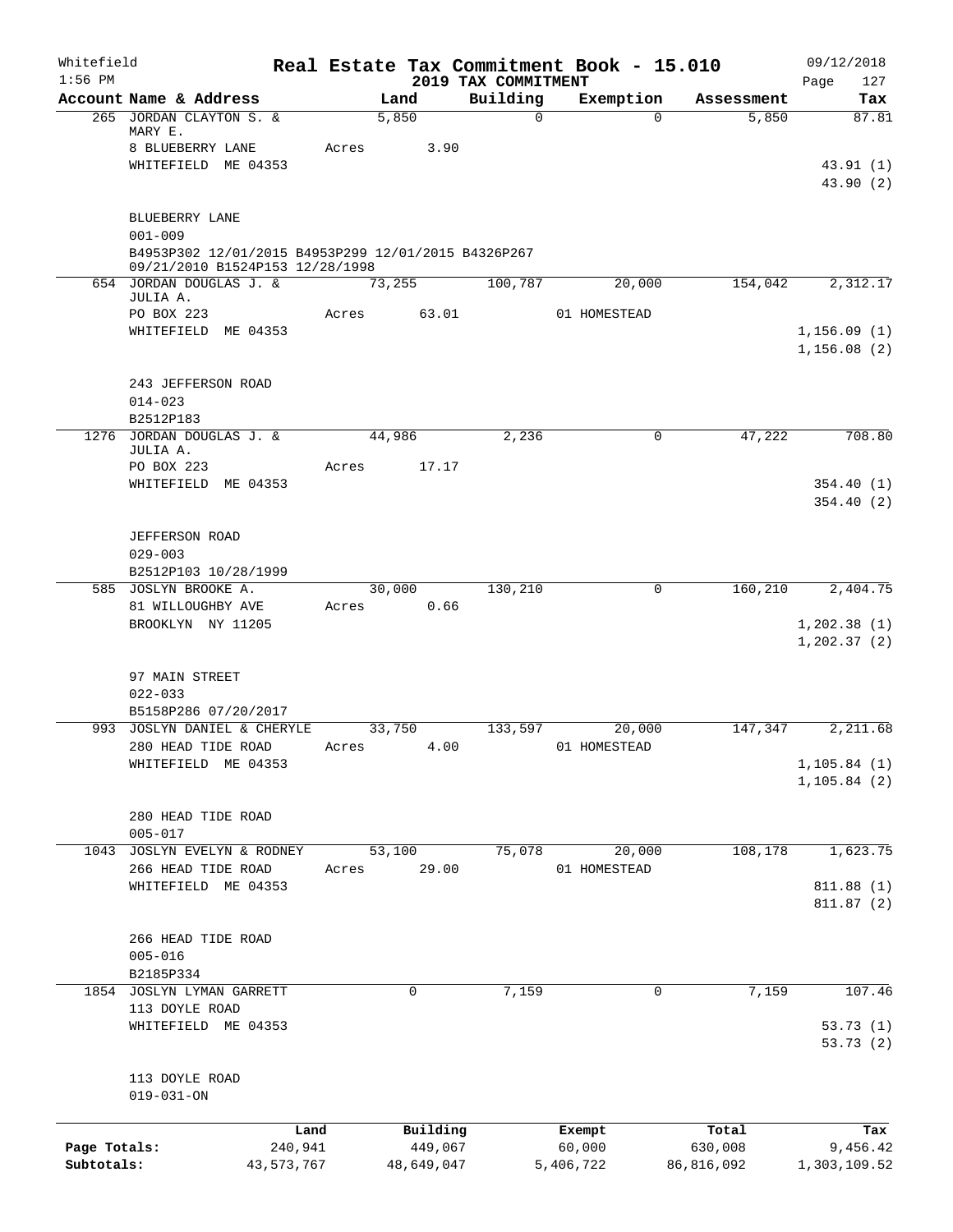| Whitefield<br>$1:56$ PM |                                                                     |            |        |                | 2019 TAX COMMITMENT | Real Estate Tax Commitment Book - 15.010 |              | 09/12/2018                  |
|-------------------------|---------------------------------------------------------------------|------------|--------|----------------|---------------------|------------------------------------------|--------------|-----------------------------|
|                         | Account Name & Address                                              |            |        | Land           | Building            | Exemption                                | Assessment   | 128<br>Page<br>Tax          |
|                         | 1194 JOSLYN RAYMOND E &<br>JUDITH                                   |            | 30,000 |                | 21,913              | $\Omega$                                 | 51,913       | 779.21                      |
|                         | 43 JOSLYN ROAD                                                      |            | Acres  | 0.16           |                     |                                          |              |                             |
|                         | WINDSOR ME 04363                                                    |            |        |                |                     |                                          |              | 389.61(1)<br>389.60 (2)     |
|                         | 190 ROCKLAND ROAD                                                   |            |        |                |                     |                                          |              |                             |
|                         | $021 - 004$<br>B1385P205                                            |            |        |                |                     |                                          |              |                             |
|                         | 1432 JOSLYN WENDY                                                   |            | 30,000 |                | 15,111              | 20,000                                   | 25,111       | 376.92                      |
|                         | 416 WISCASSET ROAD                                                  |            | Acres  | 1.30           |                     | 01 HOMESTEAD                             |              |                             |
|                         | WHITEFIELD ME 04353                                                 |            |        |                |                     |                                          |              | 188.46(1)<br>188.46(2)      |
|                         | 416 WISCASSET ROAD                                                  |            |        |                |                     |                                          |              |                             |
|                         | $004 - 003 - A$                                                     |            |        |                |                     |                                          |              |                             |
|                         | 719 KAKASENKO LYDIA                                                 |            | 40,500 |                | $\mathbf 0$         | 0                                        | 40,500       | 607.91                      |
|                         | 189 CAMDEN HILL ROAD #2 Acres 25.00                                 |            |        |                |                     |                                          |              |                             |
|                         | NEW MILFORD CT 06776                                                |            |        |                |                     |                                          |              | 303.96(1)<br>303.95(2)      |
|                         | PITTSTON ROAD                                                       |            |        |                |                     |                                          |              |                             |
|                         | $003 - 010$                                                         |            |        |                |                     |                                          |              |                             |
|                         | B4927P50 09/10/2015 B2311P335                                       |            |        |                |                     |                                          |              |                             |
|                         | 1382 KALCENKO ALEX & GLADYS<br>1652 PUTNAM AVENUE                   |            | Acres  | 33,900<br>4.10 | 87,727              | $\mathbf 0$                              | 121,627      | 1,825.62                    |
|                         | FLUSHING NY 11385                                                   |            |        |                |                     |                                          |              | 912.81(1)                   |
|                         |                                                                     |            |        |                |                     |                                          |              | 912.81(2)                   |
|                         | 380 PITTSTON ROAD<br>$003 - 009 - A$                                |            |        |                |                     |                                          |              |                             |
|                         | 569 KALCENKO ALEXANDER                                              |            | 36,450 |                | 2,871               | 0                                        | 39,321       | 590.21                      |
|                         | 1652 PUTNAM AVENUE                                                  |            | Acres  | 6.50           |                     |                                          |              |                             |
|                         | FLUSHING NY 11385                                                   |            |        |                |                     |                                          |              | 295.11(1)<br>295.10(2)      |
|                         | PITTSTON ROAD                                                       |            |        |                |                     |                                          |              |                             |
|                         | $003 - 009$                                                         |            |        |                |                     |                                          |              |                             |
|                         | B2942P221<br>1282 KALLOCH JEREMY S. &                               |            | 35,970 |                | 94,307              | 20,000                                   | 110,277      | 1,655.26                    |
|                         | LISA WEBB-KALLOCH                                                   |            |        |                |                     |                                          |              |                             |
|                         | 110 HUNTS MEADOW ROAD                                               |            | Acres  | 5.90           |                     | 01 HOMESTEAD                             |              |                             |
|                         | WHITEFIELD ME 04353                                                 |            |        |                |                     |                                          |              | 827.63(1)                   |
|                         |                                                                     |            |        |                |                     |                                          |              | 827.63(2)                   |
|                         | 110 HUNTS MEADOW ROAD                                               |            |        |                |                     |                                          |              |                             |
|                         | $012 - 017 - E$                                                     |            |        |                |                     |                                          |              |                             |
| 27                      | B4498P252 03/06/2012 B2603P299 09/28/2000<br>KAMINSKY CHRISTOPER J. |            | 66,100 |                | 106,706             | 20,000                                   | 152,806      | 2,293.62                    |
|                         | & MARY C.                                                           |            |        |                |                     |                                          |              |                             |
|                         | 18 LIBBY LANE                                                       |            | Acres  | 49.00          |                     | 01 HOMESTEAD                             |              |                             |
|                         | WHITEFIELD ME 04353                                                 |            |        |                |                     |                                          |              | 1,146.81(1)<br>1, 146.81(2) |
|                         | 18 LIBBY LANE                                                       |            |        |                |                     |                                          |              |                             |
|                         | $012 - 041$                                                         |            |        |                |                     |                                          |              |                             |
|                         | B2536P275                                                           |            |        |                |                     |                                          |              |                             |
|                         |                                                                     | Land       |        | Building       |                     | Exempt                                   | Total        | Tax                         |
| Page Totals:            |                                                                     | 272,920    |        | 328,635        |                     | 60,000                                   | 541,555      | 8,128.75                    |
| Subtotals:              |                                                                     | 43,846,687 |        | 48,977,682     |                     | 5,466,722                                | 87, 357, 647 | 1, 311, 238.27              |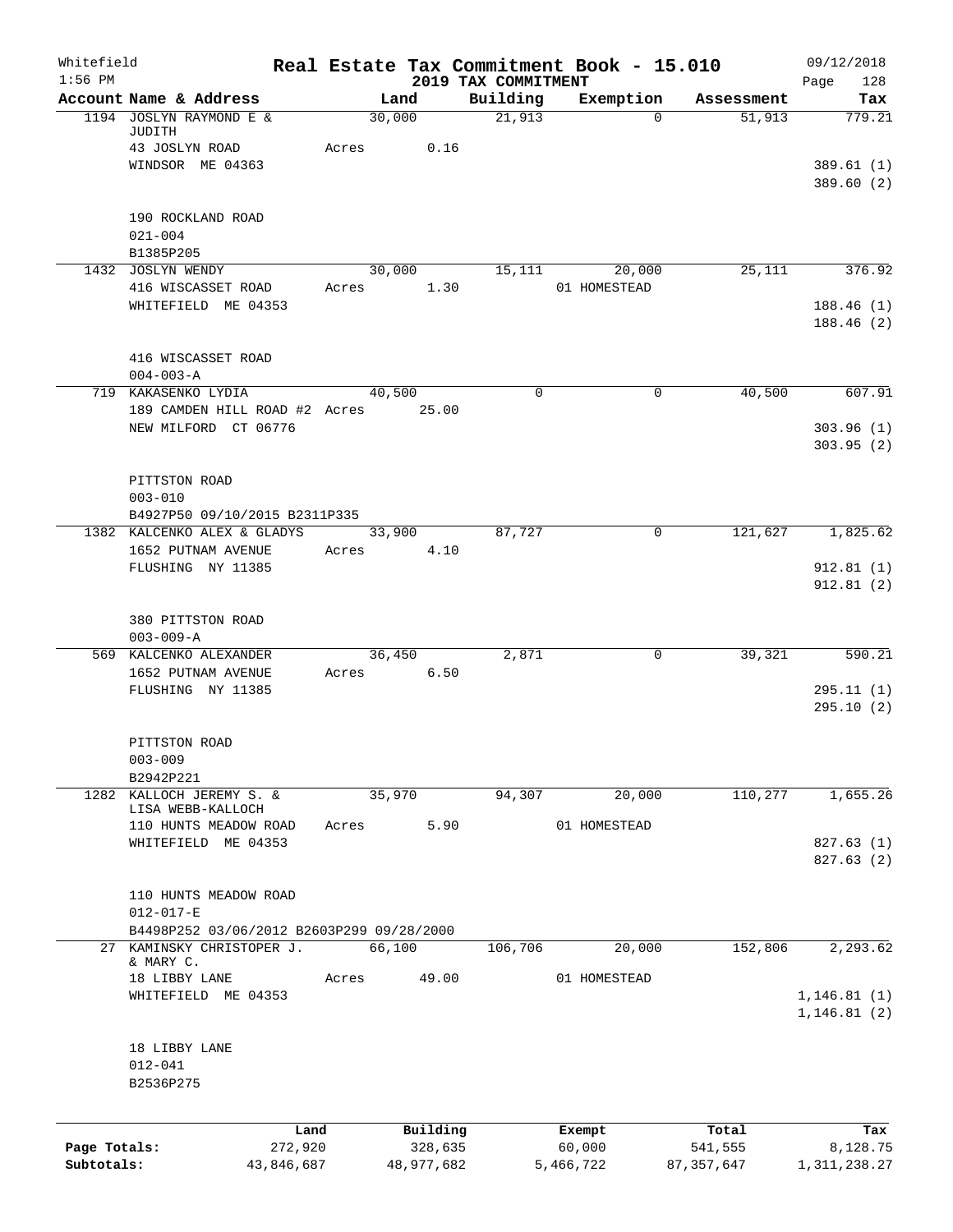| Whitefield |                                                     |       |             |                     | Real Estate Tax Commitment Book - 15.010 |            | 09/12/2018       |
|------------|-----------------------------------------------------|-------|-------------|---------------------|------------------------------------------|------------|------------------|
| $1:56$ PM  |                                                     |       |             | 2019 TAX COMMITMENT |                                          |            | 129<br>Page      |
|            | Account Name & Address                              |       | Land        | Building            | Exemption                                | Assessment | Tax              |
|            | 833 KANAVICH BONNIE PROE &<br>PAUL A.               |       | 30,630      | 145,852             | 20,000                                   | 156,482    | 2,348.79         |
|            | PO BOX 271                                          | Acres | 1.92        |                     | 01 HOMESTEAD                             |            |                  |
|            | ALNA ME 04535                                       |       |             |                     |                                          |            | 1, 174.40(1)     |
|            |                                                     |       |             |                     |                                          |            | 1, 174.39(2)     |
|            |                                                     |       |             |                     |                                          |            |                  |
|            | 170 THAYER ROAD                                     |       |             |                     |                                          |            |                  |
|            | $001 - 021 - B$<br>B2410P7                          |       |             |                     |                                          |            |                  |
|            | 531 KARASS EDWARD A. &                              |       | 12,236      | $\Omega$            | 0                                        | 12,236     | 183.66           |
|            | SUSAN                                               |       |             |                     |                                          |            |                  |
|            | 737 TOWNHOUSE ROAD                                  | Acres | 10.92       |                     |                                          |            |                  |
|            | WHITEFIELD ME 04353                                 |       |             |                     |                                          |            | 91.83(1)         |
|            |                                                     |       |             |                     |                                          |            | 91.83(2)         |
|            |                                                     |       |             |                     |                                          |            |                  |
|            | PHILBRICK LANE                                      |       |             |                     |                                          |            |                  |
|            | $006 - 009$                                         |       |             |                     |                                          |            |                  |
|            | B1446P250                                           |       |             |                     |                                          |            |                  |
|            | 1053 KARASS EDWARD A. &<br>SUSAN                    |       | 1,950       | $\Omega$            | $\mathbf 0$                              | 1,950      | 29.27            |
|            | 2248 E. WALLING DRIVE                               | Acres | 1.30        |                     |                                          |            |                  |
|            | BOISE ID 83712-7735                                 |       |             |                     |                                          |            | 14.64(1)         |
|            |                                                     |       |             |                     |                                          |            | 14.63(2)         |
|            |                                                     |       |             |                     |                                          |            |                  |
|            | TOWNHOUSE ROAD                                      |       |             |                     |                                          |            |                  |
|            | $007 - 019$                                         |       |             |                     |                                          |            |                  |
|            | B1446P250                                           |       |             |                     |                                          |            |                  |
|            | 598 KARASS SUSAN & EDWARD                           |       | 20,840      | $\Omega$            | $\mathbf 0$                              | 20,840     | 312.81           |
|            | 2248 E. WALLING DRIVE                               |       | Acres 2.06  |                     |                                          |            |                  |
|            | BOISE ID 83712-7735                                 |       |             |                     |                                          |            | 156.41(1)        |
|            |                                                     |       |             |                     |                                          |            | 156.40(2)        |
|            | TOWNHOUSE ROAD                                      |       |             |                     |                                          |            |                  |
|            | $007 - 018 - D$                                     |       |             |                     |                                          |            |                  |
|            | B2439P158                                           |       |             |                     |                                          |            |                  |
|            | 127 KASELIS RICHARD M.                              |       | 44,090      | 121,323             | 20,000                                   | 145,413    | 2,182.65         |
|            | 208 HUNTS MEADOW ROAD                               |       | Acres 16.05 |                     | 01 HOMESTEAD                             |            |                  |
|            | WHITEFIELD ME 04353                                 |       |             |                     |                                          |            | 1,091.33(1)      |
|            |                                                     |       |             |                     |                                          |            | 1,091.32(2)      |
|            |                                                     |       |             |                     |                                          |            |                  |
|            | 208 HUNTS MEADOW ROAD                               |       |             |                     |                                          |            |                  |
|            | $012 - 021$                                         |       |             |                     |                                          |            |                  |
|            | B2854P82                                            |       |             |                     |                                          |            |                  |
|            | 422 KATHY HOWARD SPROUL GST 46,370 145,464 20,000   |       |             |                     |                                          |            | 171,834 2,579.23 |
|            | TRUST<br>SPROUL KATHY H. TRUSTEE Acres 18.90        |       |             |                     | 01 HOMESTEAD                             |            |                  |
|            | 398 HEAD TIDE ROAD                                  |       |             |                     |                                          |            | 1,289.62(1)      |
|            | WHITEFIELD ME 04353                                 |       |             |                     |                                          |            | 1,289.61(2)      |
|            |                                                     |       |             |                     |                                          |            |                  |
|            | 398 HEAD TIDE ROAD                                  |       |             |                     |                                          |            |                  |
|            | $005 - 021$                                         |       |             |                     |                                          |            |                  |
|            | B4593P255 11/15/2012 B4431P232 08/23/2011 B1686P284 |       |             |                     |                                          |            |                  |

|              | Land       | Building   | Exempt    | Total      | Tax          |
|--------------|------------|------------|-----------|------------|--------------|
| Page Totals: | 156,116    | 412,639    | 60,000    | 508,755    | 7,636.41     |
| Subtotals:   | 44,002,803 | 49,390,321 | 5,526,722 | 87,866,402 | 1,318,874.68 |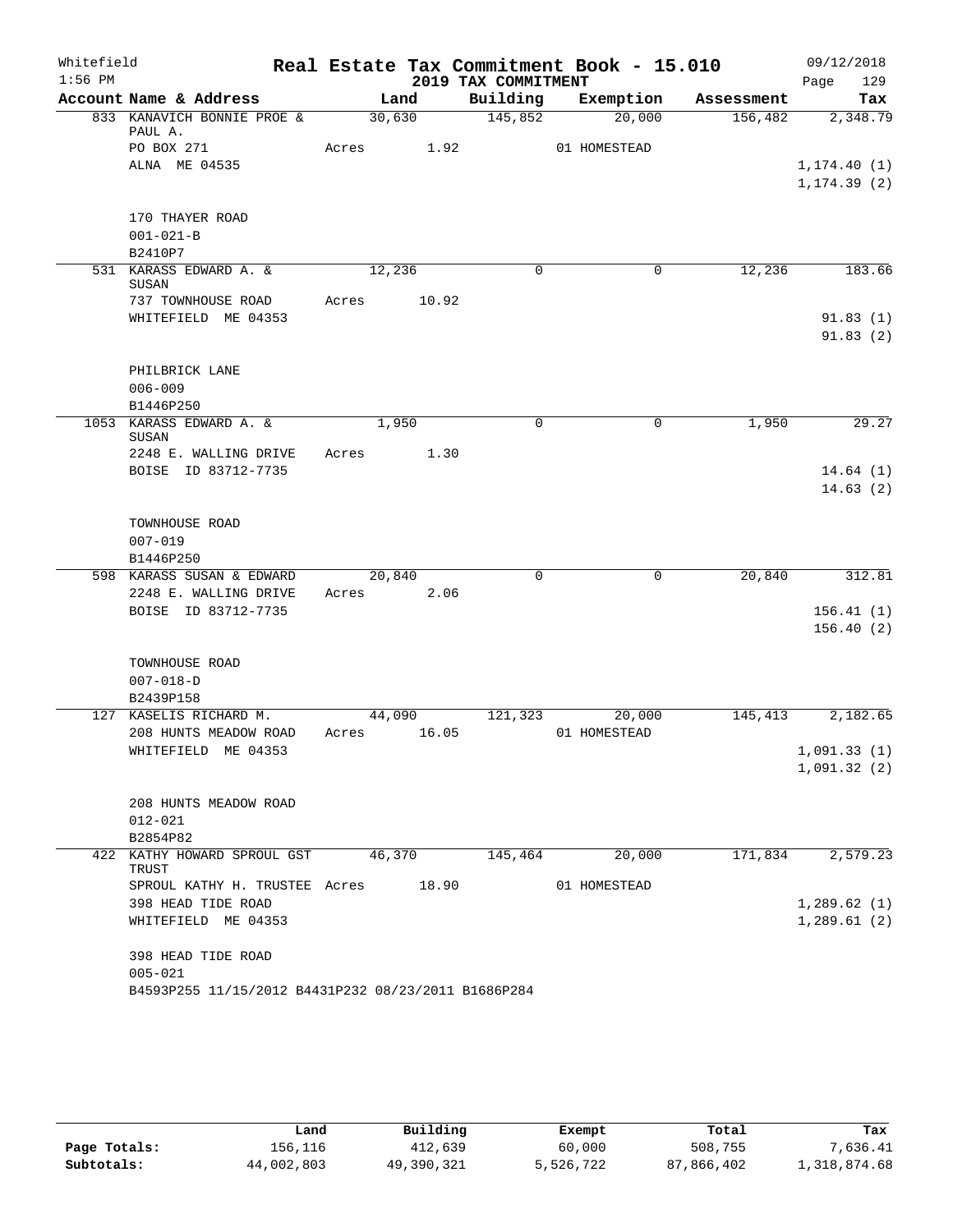| Whitefield<br>$1:56$ PM |                                                                                      |        |        | 2019 TAX COMMITMENT | Real Estate Tax Commitment Book - 15.010 |            | 09/12/2018<br>130<br>Page    |
|-------------------------|--------------------------------------------------------------------------------------|--------|--------|---------------------|------------------------------------------|------------|------------------------------|
|                         | Account Name & Address                                                               |        | Land   | Building            | Exemption                                | Assessment | Tax                          |
|                         | 1063 KATLER MAX R. & THERESA                                                         |        | 61,680 | 143,369             | 20,000                                   | 185,049    | 2,777.59                     |
|                         | L.<br>45 ROONEY LANE<br>WHITEFIELD ME 04353                                          | Acres  | 42.20  |                     | 01 HOMESTEAD                             |            | 1,388.80(1)<br>1,388.79(2)   |
|                         | 45 ROONEY LANE                                                                       |        |        |                     |                                          |            |                              |
|                         | $012 - 062$                                                                          |        |        |                     |                                          |            |                              |
|                         | B4076P7 12/01/2008                                                                   |        |        |                     |                                          |            |                              |
|                         | 1399 KEENAN DAVID P. & MARY<br>$\mathbb{C}$ .                                        |        | 30,300 | 125,726             | 0                                        | 156,026    | 2,341.95                     |
|                         | 743 WISCASSET ROAD                                                                   | Acres  | 1.70   |                     |                                          |            |                              |
|                         | WHITEFIELD ME 04353                                                                  |        |        |                     |                                          |            | 1, 170.98(1)<br>1, 170.97(2) |
|                         | 743 WISCASSET ROAD<br>$001 - 002$                                                    |        |        |                     |                                          |            |                              |
|                         | B4794P116 07/01/2014 B4424P166 08/03/2011 B4424P164<br>08/03/2011 B3068P7 05/21/2003 |        |        |                     |                                          |            |                              |
|                         | 714 KEENEY TIMOTHY S. &<br>KATHY JACOBS                                              |        | 30,000 | 168,735             | 20,000                                   | 178,735    | 2,682.81                     |
|                         | 91 HUNTS MEADOW ROAD                                                                 | Acres  | 1.50   |                     | 01 HOMESTEAD                             |            |                              |
|                         | WHITEFIELD ME 04353                                                                  |        |        |                     |                                          |            | 1,341.41(1)                  |
|                         |                                                                                      |        |        |                     |                                          |            | 1,341.40(2)                  |
|                         | 91 HUNTS MEADOW ROAD<br>$012 - 029 - B$                                              |        |        |                     |                                          |            |                              |
|                         | B2640P217 01/31/2001                                                                 |        |        |                     |                                          |            |                              |
|                         | 1638 KEEP WESLEY R. &<br>CONSTANCE L.                                                | 36,050 |        | 98,496              | 20,000                                   | 114,546    | 1,719.34                     |
|                         | 276 PITTSTON ROAD                                                                    | Acres  | 6.00   |                     | 01 HOMESTEAD                             |            |                              |
|                         | WHITEFIELD ME 04353                                                                  |        |        |                     |                                          |            | 859.67(1)                    |
|                         |                                                                                      |        |        |                     |                                          |            | 859.67(2)                    |
|                         | 276 PITTSTON ROAD                                                                    |        |        |                     |                                          |            |                              |
|                         | $004 - 044 - A$                                                                      |        |        |                     |                                          |            |                              |
|                         | B3313P238 06/22/2004                                                                 |        |        |                     |                                          |            |                              |
|                         | 284 KELCH BYRON & KATHLEEN                                                           | 43,090 |        | 25,029              | $\mathsf{O}$                             | 68,119     | 1,022.47                     |
|                         | 493 WEST RIVER ROAD                                                                  | Acres  | 14.80  |                     |                                          |            |                              |
|                         | POLATKA FL 32177                                                                     |        |        |                     |                                          |            | 511.24(1)<br>511.23(2)       |
|                         |                                                                                      |        |        |                     |                                          |            |                              |
|                         | 611 TOWNHOUSE ROAD                                                                   |        |        |                     |                                          |            |                              |
|                         | $010 - 001$                                                                          |        |        |                     |                                          |            |                              |
|                         | B1729P195                                                                            |        |        |                     |                                          |            |                              |
|                         | 6 KELCH BYRON & KATHLEEN                                                             |        | 26,000 | 0                   | 0                                        | 26,000     | 390.26                       |
|                         | 493 WEST RIVER ROAD<br>PALATKA FL 32177                                              | Acres  | 30.00  |                     |                                          |            | 195.13(1)                    |
|                         |                                                                                      |        |        |                     |                                          |            | 195.13(2)                    |
|                         |                                                                                      |        |        |                     |                                          |            |                              |
|                         |                                                                                      |        |        |                     |                                          |            |                              |

009-029 B1729P195

|              | Land       | Building   | Exempt    | Total      | Tax          |
|--------------|------------|------------|-----------|------------|--------------|
| Page Totals: | 227,120    | 561,355    | 60,000    | 728,475    | 10,934.42    |
| Subtotals:   | 44,229,923 | 49,951,676 | 5,586,722 | 88,594,877 | 1,329,809.10 |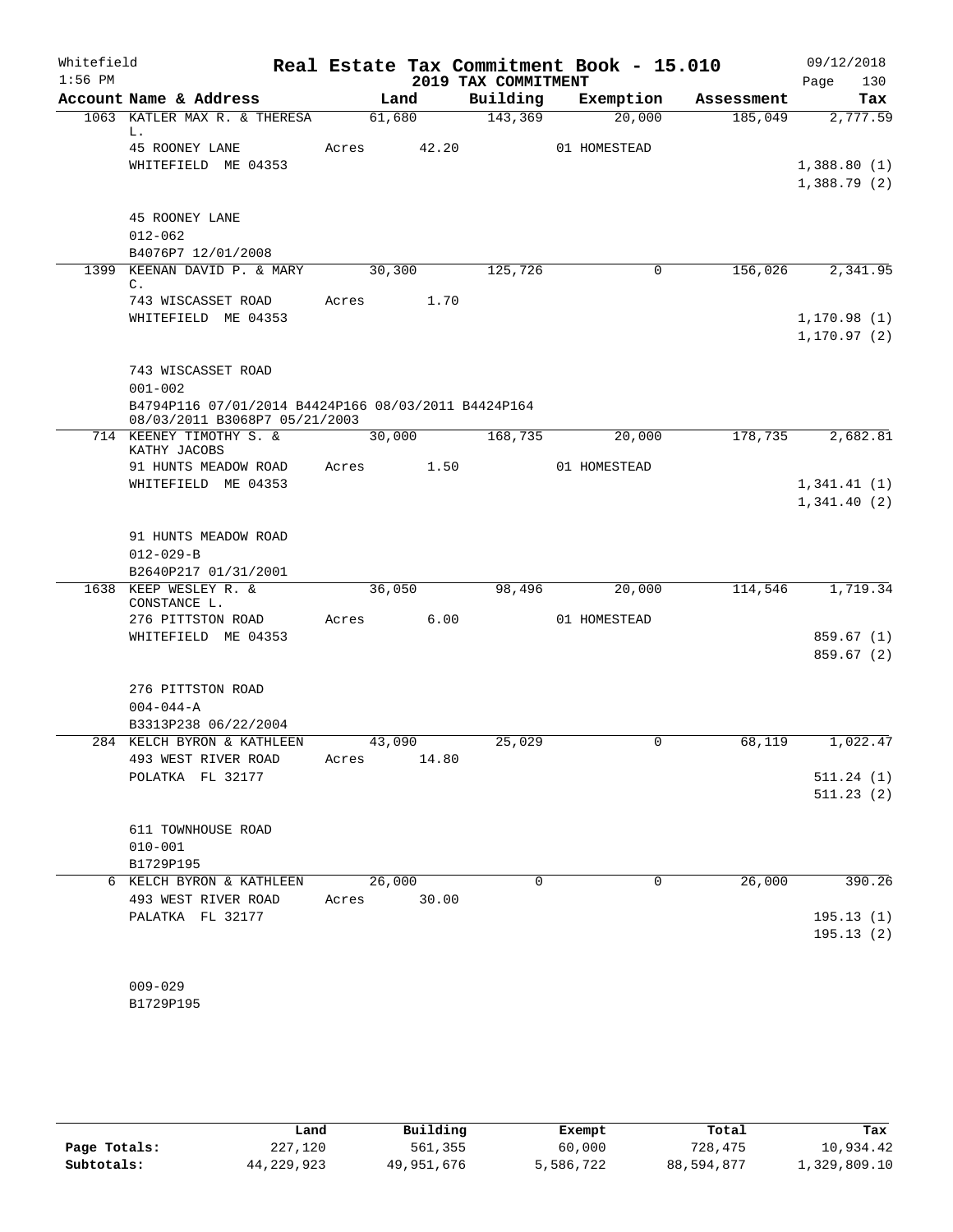| Whitefield<br>$1:56$ PM |                                                                           |       |                  | 2019 TAX COMMITMENT | Real Estate Tax Commitment Book - 15.010 |            | 09/12/2018<br>131<br>Page  |
|-------------------------|---------------------------------------------------------------------------|-------|------------------|---------------------|------------------------------------------|------------|----------------------------|
|                         | Account Name & Address                                                    |       | Land             | Building            | Exemption                                | Assessment | Tax                        |
|                         | 1181 KELLER GORDON R. &<br>GENEVIEVE M.<br>76 GRAND ARMY ROAD             | Acres | 855<br>0.57      | $\mathbf 0$         | $\Omega$                                 | 855        | 12.83                      |
|                         | WHITEFIELD ME 04353                                                       |       |                  |                     |                                          |            | 6.42(1)                    |
|                         |                                                                           |       |                  |                     |                                          |            | 6.41(2)                    |
|                         | GRAND ARMY ROAD                                                           |       |                  |                     |                                          |            |                            |
|                         | $013 - 045 - A$                                                           |       |                  |                     |                                          |            |                            |
|                         | B1630P160<br>417 KELLER GORDON R. &                                       |       | 40,330           | 119,043             | 20,000                                   | 139,373    | 2,091.99                   |
|                         | GENEVIEVE M. (TRUSTEES)                                                   |       |                  |                     |                                          |            |                            |
|                         | KELLER FAMILY TRUST                                                       |       | 5.10<br>Acres    |                     | 01 HOMESTEAD                             |            |                            |
|                         | 76 GRAND ARMY ROAD<br>WHITEFIELD ME 04353                                 |       |                  |                     |                                          |            | 1,046.00(1)<br>1,045.99(2) |
|                         | 76 GRAND ARMY ROAD<br>$013 - 045$                                         |       |                  |                     |                                          |            |                            |
|                         | B5163P101 07/20/2017 B5146P228 06/08/2017 B4757P5<br>02/13/2014 B1630P160 |       |                  |                     |                                          |            |                            |
|                         | 623 KELLER GORDON R. &                                                    |       | 20,900           | $\Omega$            | $\Omega$                                 | 20,900     | 313.71                     |
|                         | GENEVIEVE M. (TRUSTEES)<br>KELLER FAMILY TRUST                            | Acres | 2.10             |                     |                                          |            |                            |
|                         | 76 GRAND ARMY ROAD                                                        |       |                  |                     |                                          |            | 156.86(1)                  |
|                         | WHITEFIELD ME 04353                                                       |       |                  |                     |                                          |            | 156.85(2)                  |
|                         | 78 GRAND ARMY ROAD<br>$013 - 046$                                         |       |                  |                     |                                          |            |                            |
|                         | B5146P226 06/08/2017 B4764P91 03/14/2014                                  |       |                  |                     |                                          |            |                            |
|                         | 358 KELLEY EUGENE W & JAMES<br>W.                                         |       | 56,935           | $\Omega$            | 0                                        | 56,935     | 854.59                     |
|                         | 226 ATLANTIC AVENUE                                                       | Acres | 50.37            |                     |                                          |            |                            |
|                         | BOOTHBAY HARBOR ME<br>04538                                               |       |                  |                     |                                          |            | 427.30(1)                  |
|                         |                                                                           |       |                  |                     |                                          |            | 427.29(2)                  |
|                         | CROCKER AVENUE NORTH<br>$004 - 041$                                       |       |                  |                     |                                          |            |                            |
|                         | B4295P316 07/15/2010 B4278P252 05/21/2010 B2229P13                        |       |                  |                     |                                          |            |                            |
|                         | 77 KELLEY EUGENE W. &<br>JAMES W.                                         |       | 97,250<br>131.00 |                     |                                          | 97,250     | 1,459.72                   |
|                         | 226 ATLANTIC AVENUE<br>BOOTHBAY HARBOR ME                                 | Acres |                  |                     |                                          |            | 729.86(1)                  |
|                         | 04538                                                                     |       |                  |                     |                                          |            | 729.86(2)                  |
|                         | CROCKER AVENUE                                                            |       |                  |                     |                                          |            |                            |
|                         | $004 - 042$                                                               |       |                  |                     |                                          |            |                            |
|                         | B4884P290 05/12/2015                                                      |       |                  |                     |                                          |            |                            |
|                         | 1379 KELLEY JAMES HEIRS<br>C/O ADAM KELLEY,                               | Acres | 27,300<br>32.00  | $\Omega$            | $\mathbf 0$                              | 27,300     | 409.77                     |
|                         | PERSONAL REP.<br>129 LYONS ROAD                                           |       |                  |                     |                                          |            | 204.89(1)                  |
|                         | MANCHESTER ME<br>04351-3116                                               |       |                  |                     |                                          |            | 204.88(2)                  |
|                         | HOWE ROAD<br>$012 - 020$                                                  |       |                  |                     |                                          |            |                            |
|                         | B2304P128 01/26/1998                                                      |       |                  |                     |                                          |            |                            |
|                         |                                                                           |       |                  |                     |                                          |            |                            |
|                         |                                                                           | Land  | Building         |                     | Exempt                                   | Total      | Tax                        |
| Page Totals:            | 243,570                                                                   |       | 119,043          |                     | 20,000                                   | 342,613    | 5,142.61                   |

**Subtotals:** 44,473,493 50,070,719 5,606,722 88,937,490 1,334,951.71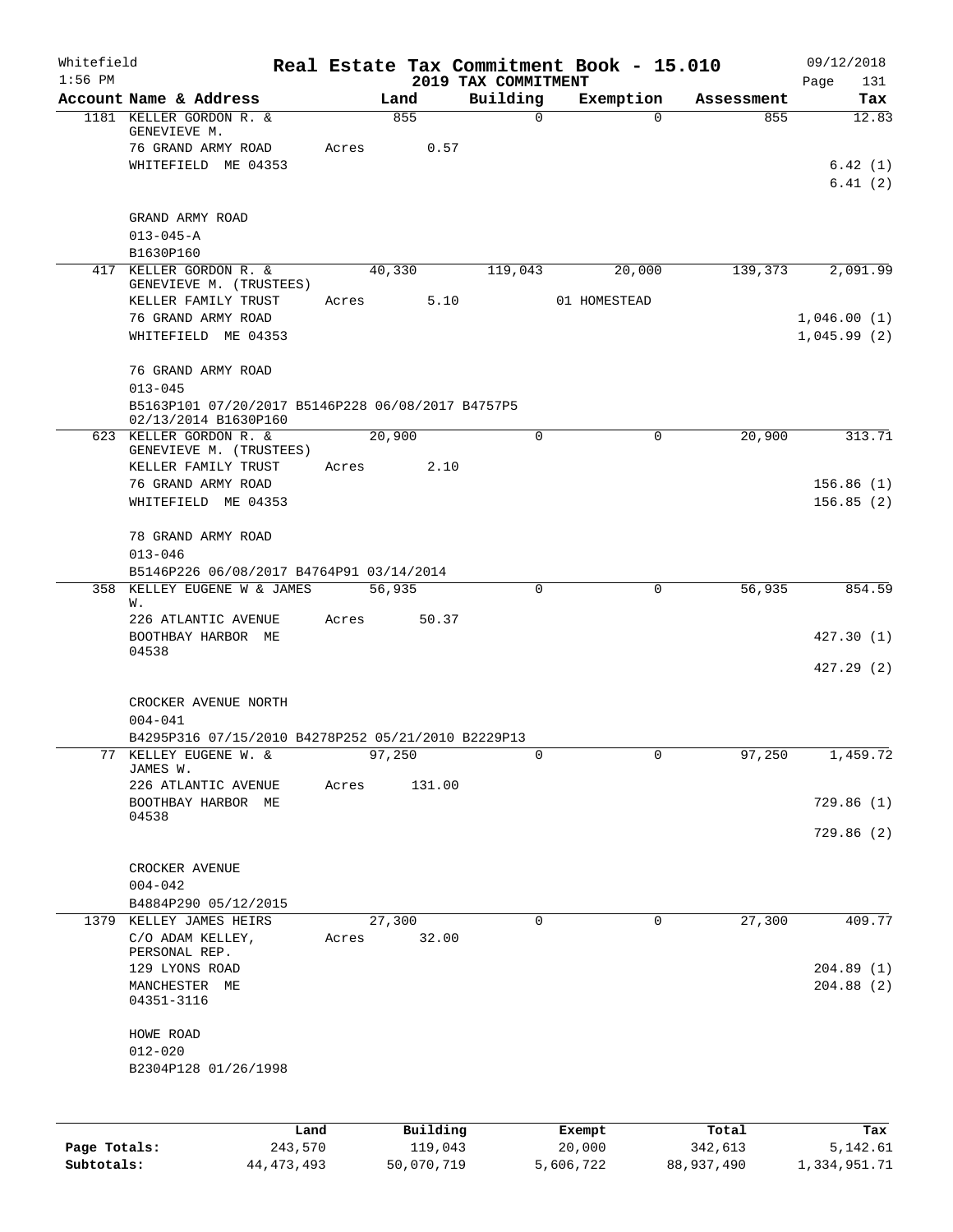| Whitefield<br>$1:56$ PM |                                                                        |                 |       | 2019 TAX COMMITMENT | Real Estate Tax Commitment Book - 15.010 |              | 09/12/2018<br>132<br>Page  |
|-------------------------|------------------------------------------------------------------------|-----------------|-------|---------------------|------------------------------------------|--------------|----------------------------|
|                         | Account Name & Address                                                 |                 | Land  | Building            | Exemption                                | Assessment   | Tax                        |
|                         | 704 KENNALLY JAMES M. &<br>CAROLE B.                                   | 35,330          |       | 162, 125            | 26,000                                   | 171,455      | 2,573.54                   |
|                         | 176 HENRY LANE<br>WHITEFIELD ME 04353                                  | Acres           | 5.10  |                     | 01 HOMESTEAD<br>07 NMR VET & WIDOW       |              | 1,286.77(1)<br>1,286.77(2) |
|                         | 176 HENRY LANE<br>$015 - 035 - A$<br>B3508P27 06/29/2005               |                 |       |                     |                                          |              |                            |
|                         | 1814 KENOYER RONALD & PAMELA<br>268 HILTON ROAD<br>WHITEFIELD ME 04353 |                 | 0     | 95,402              | 20,000<br>01 HOMESTEAD                   | 75,402       | 1,131.78<br>565.89(1)      |
|                         | 254 HILTON ROAD<br>$014 - 033 - ON$                                    |                 |       |                     |                                          |              | 565.89(2)                  |
|                         | 277 KENOYER RONALD & PAMELA<br>268 HILTON ROAD                         | 20,600<br>Acres | 1.90  | 0                   |                                          | 20,600<br>0  | 309.21                     |
|                         | WHITEFIELD ME 04353                                                    |                 |       |                     |                                          |              | 154.61(1)<br>154.60(2)     |
|                         | HILTON ROAD<br>$014 - 004 - A$                                         |                 |       |                     |                                          |              |                            |
|                         | 501 KENOYER RONALD & PAMELA<br>268 HILTON ROAD                         | 75,035<br>Acres | 28.38 | 167,146             |                                          | 242,181<br>0 | 3,635.14                   |
|                         | WHITEFIELD ME 04353<br>268 HILTON ROAD<br>$014 - 033$                  |                 |       |                     |                                          |              | 1,817.57(1)<br>1,817.57(2) |
|                         | 844 KEYES JR. LESTER J.                                                | 61,250          |       | $\mathbf 0$         |                                          | 61,250<br>0  | 919.36                     |
|                         | C/O DAVID REILLY<br>129 BRENTWOOD STREET<br>PORTLAND ME 04103          | Acres           | 59.00 |                     |                                          |              | 459.68(1)<br>459.68 (2)    |
|                         | NO. HUNTS MEADOW ROAD<br>$015 - 031$                                   |                 |       |                     |                                          |              |                            |
|                         | B757P185<br>321 KIERSTEAD JOHN T. &<br>JOAN                            | 30,000          |       | 123,010             |                                          | 153,010<br>0 | 2,296.68                   |
|                         | P.O. BOX 171<br>WHITEFIELD ME 04353                                    | Acres           | 0.30  |                     |                                          |              | 1, 148.34(1)               |
|                         |                                                                        |                 |       |                     |                                          |              | 1, 148.34(2)               |
|                         | 15 GRAND ARMY ROAD<br>$026 - 017$                                      |                 |       |                     |                                          |              |                            |
|                         | 404 KIERSTEAD JOHN T. &<br>JOAN                                        |                 | 390   | $\Omega$            |                                          | 0<br>390     | 5.85                       |
|                         | P.O. BOX 171<br>WHITEFIELD ME 04353                                    | Acres           | 0.26  |                     |                                          |              | 2.93(1)<br>2.92(2)         |
|                         |                                                                        |                 |       |                     |                                          |              |                            |
|                         | GRAND ARMY ROAD<br>$026 - 016$                                         |                 |       |                     |                                          |              |                            |
|                         |                                                                        |                 |       |                     |                                          |              |                            |

|              | Land       | Building   | Exempt    | Total      | Tax          |
|--------------|------------|------------|-----------|------------|--------------|
| Page Totals: | 222,605    | 547,683    | 46,000    | 724,288    | 10,871.56    |
| Subtotals:   | 44,696,098 | 50,618,402 | 5,652,722 | 89,661,778 | 1,345,823.27 |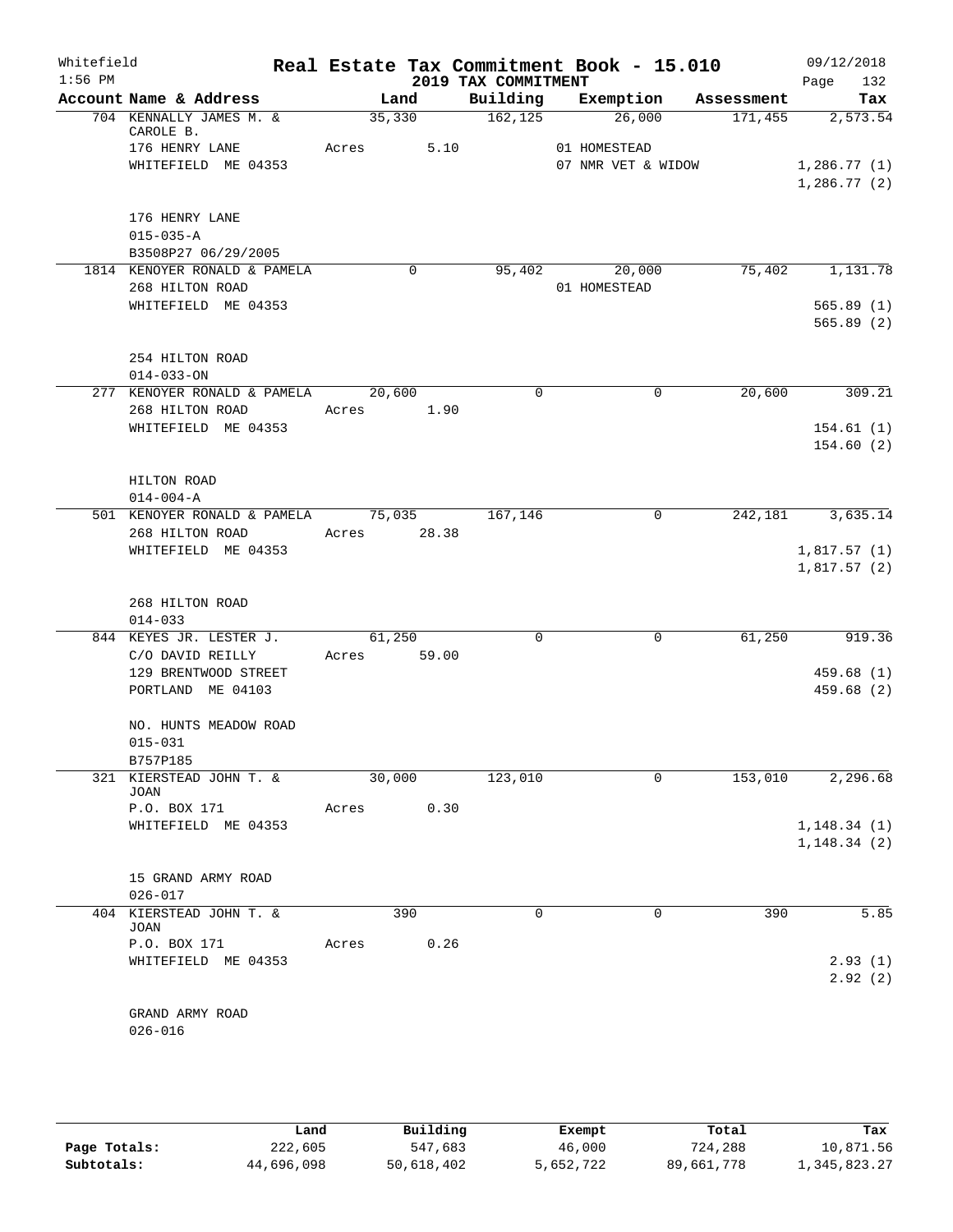| Whitefield<br>$1:56$ PM |                                                       |       |        | 2019 TAX COMMITMENT | Real Estate Tax Commitment Book - 15.010 |            | 09/12/2018<br>Page<br>133 |
|-------------------------|-------------------------------------------------------|-------|--------|---------------------|------------------------------------------|------------|---------------------------|
|                         | Account Name & Address                                |       | Land   | Building            | Exemption                                | Assessment | Tax                       |
|                         | 1264 KILEY ELLEN & REIDY<br><b>CHARLES</b>            |       | 23,000 | $\Omega$            | $\Omega$                                 | 23,000     | 345.23                    |
|                         | PO BOX 693                                            | Acres | 3.50   |                     |                                          |            |                           |
|                         | OLD GREENWICH CT<br>06870-0693                        |       |        |                     |                                          |            | 172.62(1)                 |
|                         |                                                       |       |        |                     |                                          |            | 172.61(2)                 |
|                         | HOLLYWOOD BOULEVARD                                   |       |        |                     |                                          |            |                           |
|                         | $005 - 025 - A$                                       |       |        |                     |                                          |            |                           |
|                         | B2031P274                                             |       |        |                     |                                          |            |                           |
| 1913                    | KILEY ELLEN F.                                        |       | 31,050 | 2,679               | 0                                        | 33,729     | 506.27                    |
|                         | PO BOX 693                                            | Acres | 2.20   |                     |                                          |            |                           |
|                         | OLD GREENWICH CT<br>06870-0693                        |       |        |                     |                                          |            | 253.14(1)                 |
|                         |                                                       |       |        |                     |                                          |            | 253.13(2)                 |
|                         | SOUTH FOWLES LANE                                     |       |        |                     |                                          |            |                           |
|                         | $005 - 032 - C$                                       |       |        |                     |                                          |            |                           |
|                         | B2147P311                                             |       |        |                     |                                          |            |                           |
|                         | 758 KILEY ELLEN F.                                    |       | 34,050 | 64,274              | $\mathbf 0$                              | 98,324     | 1,475.84                  |
|                         | PO BOX 693                                            | Acres | 4.20   |                     |                                          |            |                           |
|                         | OLD GREENWICH<br>CT<br>06870-0693                     |       |        |                     |                                          |            | 737.92(1)                 |
|                         |                                                       |       |        |                     |                                          |            | 737.92(2)                 |
|                         | <b>36 SOUTH FOWLES LANE</b><br>$005 - 026$<br>B1591P2 |       |        |                     |                                          |            |                           |
|                         | 222 KILEY ELLEN F.                                    |       | 42,352 | $\mathbf 0$         | 0                                        | 42,352     | 635.70                    |
|                         | PO BOX 693                                            | Acres | 53.00  |                     |                                          |            |                           |
|                         | OLD GREENWICH<br>CT<br>06870-0693                     |       |        |                     |                                          |            | 317.85(1)                 |
|                         |                                                       |       |        |                     |                                          |            | 317.85(2)                 |
|                         | SOUTH FOWLES LANE                                     |       |        |                     |                                          |            |                           |
|                         | $005 - 031$                                           |       |        |                     |                                          |            |                           |
|                         | B2147P311                                             |       |        |                     |                                          |            |                           |
|                         | 1101 KILEY MICHAEL                                    |       | 38,850 | 79,607              | 0                                        | 118,457    | 1,778.04                  |
|                         | 12730 GA HIGHWAY 110, W Acres                         |       | 9.50   |                     |                                          |            |                           |
|                         | HORTENSE GA 31543                                     |       |        |                     |                                          |            | 889.02 (1)                |
|                         |                                                       |       |        |                     |                                          |            | 889.02 (2)                |
|                         | 189 THAYER ROAD                                       |       |        |                     |                                          |            |                           |
|                         | $001 - 028$                                           |       |        |                     |                                          |            |                           |
|                         | B2209P91                                              |       |        |                     |                                          |            |                           |
|                         | 480 KILEY MICHAEL P.                                  |       | 30,114 | $\mathbf 0$         | $\mathbf 0$                              | 30,114     | 452.01                    |
|                         | 189 THAYER ROAD                                       | Acres | 11.08  |                     |                                          |            |                           |
|                         | WHITEFIELD ME 04353                                   |       |        |                     |                                          |            | 226.01(1)<br>226.00(2)    |
|                         |                                                       |       |        |                     |                                          |            |                           |
|                         | THAYER ROAD                                           |       |        |                     |                                          |            |                           |
|                         | $001 - 021$                                           |       |        |                     |                                          |            |                           |
|                         | B4770P277 04/15/2014 B2209P91                         |       |        |                     |                                          |            |                           |

|              | Land       | Building   | Exempt    | Total      | Tax          |
|--------------|------------|------------|-----------|------------|--------------|
| Page Totals: | 199,416    | 146,560    |           | 345,976    | 5,193.09     |
| Subtotals:   | 44,895,514 | 50,764,962 | 5,652,722 | 90,007,754 | 1,351,016.36 |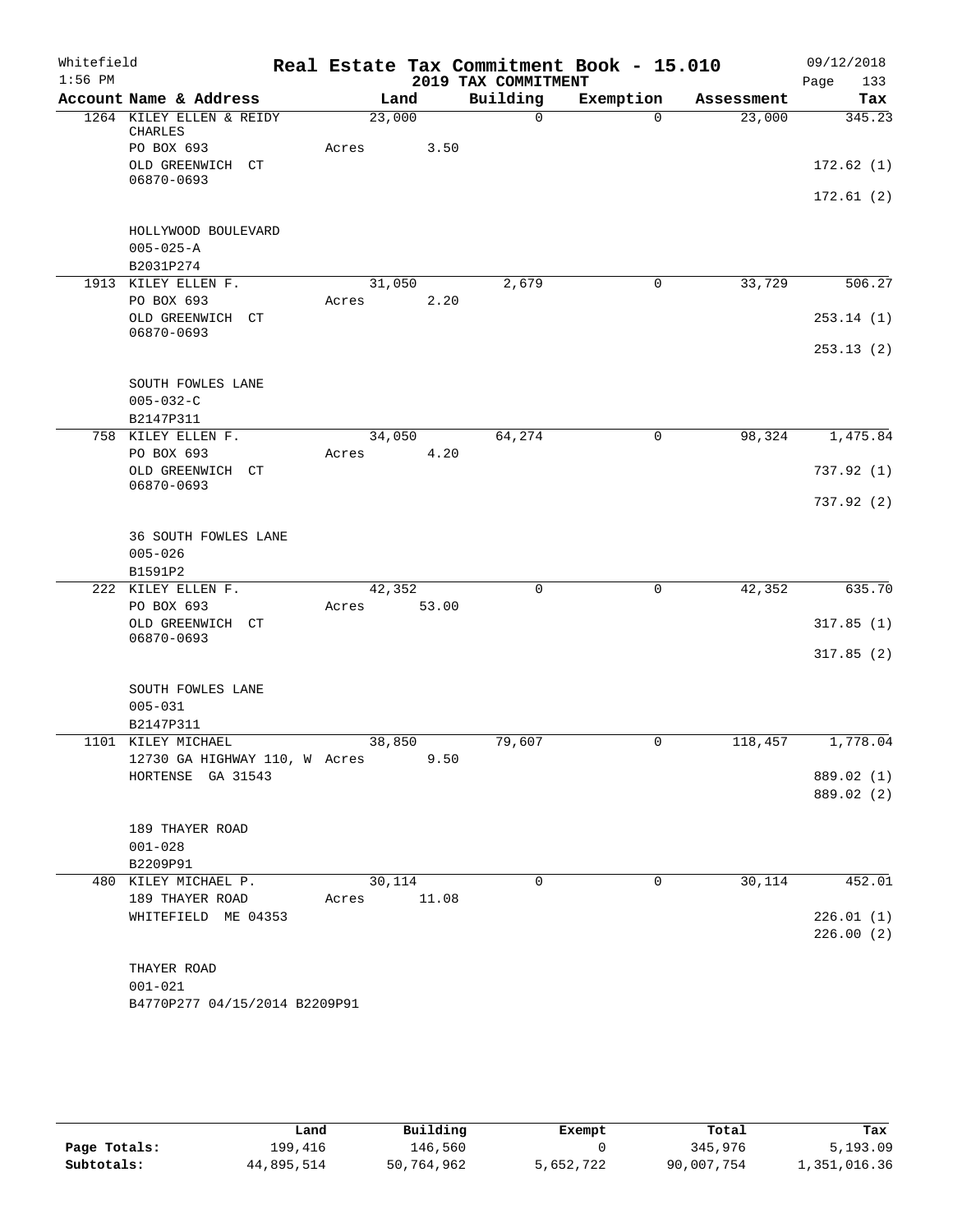| Whitefield<br>$1:56$ PM    |                                                                   |                       |        |                         | 2019 TAX COMMITMENT | Real Estate Tax Commitment Book - 15.010 |                       | 09/12/2018<br>134<br>Page |
|----------------------------|-------------------------------------------------------------------|-----------------------|--------|-------------------------|---------------------|------------------------------------------|-----------------------|---------------------------|
|                            | Account Name & Address                                            |                       | Land   |                         | Building            | Exemption                                | Assessment            | Tax                       |
|                            | 1280 KIMBALL CHRISTINE                                            |                       | 38,450 |                         | 52,915              | 20,000                                   | 71,365                | 1,071.19                  |
|                            | 172 PHILBRICK LANE                                                | Acres                 |        | 9.00                    |                     | 01 HOMESTEAD                             |                       |                           |
|                            | WHITEFIELD ME 04353                                               |                       |        |                         |                     |                                          |                       | 535.60(1)                 |
|                            |                                                                   |                       |        |                         |                     |                                          |                       | 535.59(2)                 |
|                            |                                                                   |                       |        |                         |                     |                                          |                       |                           |
|                            | 172 PHILBRICK LANE                                                |                       |        |                         |                     |                                          |                       |                           |
|                            | $006 - 006$                                                       |                       |        |                         |                     |                                          |                       |                           |
|                            | B1293P169                                                         |                       |        |                         |                     |                                          |                       |                           |
|                            | 747 KIMBALL MICHAEL A. &<br><b>GLENNA</b>                         |                       | 1,305  |                         | 0                   | 0                                        | 1,305                 | 19.59                     |
|                            | P.O. BOX 356                                                      | Acres                 |        | 0.87                    |                     |                                          |                       |                           |
|                            | CAPE NEDDICK ME 03902                                             |                       |        |                         |                     |                                          |                       | 9.80(1)                   |
|                            |                                                                   |                       |        |                         |                     |                                          |                       | 9.79(2)                   |
|                            |                                                                   |                       |        |                         |                     |                                          |                       |                           |
|                            | HOWE ROAD                                                         |                       |        |                         |                     |                                          |                       |                           |
|                            | $020 - 020$                                                       |                       |        |                         |                     |                                          |                       |                           |
|                            | 1077 KING EILEEN E.                                               |                       | 2,100  |                         | 0                   | 0                                        | 2,100                 | 31.52                     |
|                            | P.O. BOX 26                                                       | Acres                 |        | 1.40                    |                     |                                          |                       |                           |
|                            | WEST BOOTHBAY HARBOR                                              |                       |        |                         |                     |                                          |                       | 15.76(1)                  |
|                            | ME 04575                                                          |                       |        |                         |                     |                                          |                       | 15.76(2)                  |
|                            |                                                                   |                       |        |                         |                     |                                          |                       |                           |
|                            | HEAD TIDE ROAD                                                    |                       |        |                         |                     |                                          |                       |                           |
|                            | $002 - 010$                                                       |                       |        |                         |                     |                                          |                       |                           |
|                            | B4140P70 05/12/2009 B2078P336                                     |                       |        |                         |                     |                                          |                       |                           |
|                            | 802 KING ERIN                                                     |                       | 60,000 |                         | 269,375             | 0                                        | 329,375               | 4,943.92                  |
|                            | 502 HOWE ROAD                                                     | Acres                 |        | 1.50                    |                     |                                          |                       |                           |
|                            | WHITEFIELD ME 04353                                               |                       |        |                         |                     |                                          |                       | 2,471.96(1)               |
|                            |                                                                   |                       |        |                         |                     |                                          |                       | 2,471.96(2)               |
|                            |                                                                   |                       |        |                         |                     |                                          |                       |                           |
|                            | 184 MAIN STREET                                                   |                       |        |                         |                     |                                          |                       |                           |
|                            | $021 - 011$                                                       |                       |        |                         |                     |                                          |                       |                           |
|                            | B5120P147 04/04/2017                                              |                       |        |                         |                     |                                          |                       |                           |
|                            | 406 KING ERIN<br>502 HOWE ROAD                                    | Acres                 | 600    |                         | 0                   | 0                                        | 600                   | 9.01                      |
|                            | WHITEFIELD ME 04353                                               |                       |        | 0.40                    |                     |                                          |                       | 4.51(1)                   |
|                            |                                                                   |                       |        |                         |                     |                                          |                       | 4.50(2)                   |
|                            |                                                                   |                       |        |                         |                     |                                          |                       |                           |
|                            | 124 MAIN STREET                                                   |                       |        |                         |                     |                                          |                       |                           |
|                            | $021 - 010$                                                       |                       |        |                         |                     |                                          |                       |                           |
|                            | B5120P147 04/04/2017                                              |                       |        |                         |                     |                                          |                       |                           |
|                            | 63 KING GAIL R. & ROBERT                                          |                       | 65,890 |                         | 86,369              | 20,000                                   | 132,259               | 1,985.21                  |
|                            | D.                                                                |                       |        |                         |                     |                                          |                       |                           |
|                            | 624 MILLS ROAD, FRONT                                             | Acres                 |        | 7.30                    |                     | 01 HOMESTEAD                             |                       |                           |
|                            | WHITEFIELD ME 04353                                               |                       |        |                         |                     |                                          |                       | 992.61(1)<br>992.60(2)    |
|                            |                                                                   |                       |        |                         |                     |                                          |                       |                           |
|                            | 624 MILLS ROAD, FRONT                                             |                       |        |                         |                     |                                          |                       |                           |
|                            | $024 - 001$                                                       |                       |        |                         |                     |                                          |                       |                           |
|                            | B4710P261 09/13/2013 B1579P204                                    |                       |        |                         |                     |                                          |                       |                           |
|                            | 276 KING JERRY                                                    |                       | 40,410 |                         | 168,340             | 20,000                                   | 188,750               | 2,833.14                  |
|                            | 272 MILLS ROAD                                                    | Acres                 |        | 5.20                    |                     | 01 HOMESTEAD                             |                       |                           |
|                            | WHITEFIELD ME 04353                                               |                       |        |                         |                     |                                          |                       | 1,416.57(1)               |
|                            |                                                                   |                       |        |                         |                     |                                          |                       | 1,416.57(2)               |
|                            |                                                                   |                       |        |                         |                     |                                          |                       |                           |
|                            | 272 MILLS ROAD                                                    |                       |        |                         |                     |                                          |                       |                           |
|                            | $017 - 008$<br>B4753P102 01/28/2014 B4753P96 01/28/2014 B2614P117 |                       |        |                         |                     |                                          |                       |                           |
|                            |                                                                   |                       |        |                         |                     |                                          |                       |                           |
|                            |                                                                   | Land                  |        | Building                |                     | Exempt                                   | Total                 | Tax                       |
| Page Totals:<br>Subtotals: |                                                                   | 208,755<br>45,104,269 |        | 576,999<br>51, 341, 961 |                     | 60,000<br>5,712,722                      | 725,754<br>90,733,508 | 10,893.58<br>1,361,909.94 |
|                            |                                                                   |                       |        |                         |                     |                                          |                       |                           |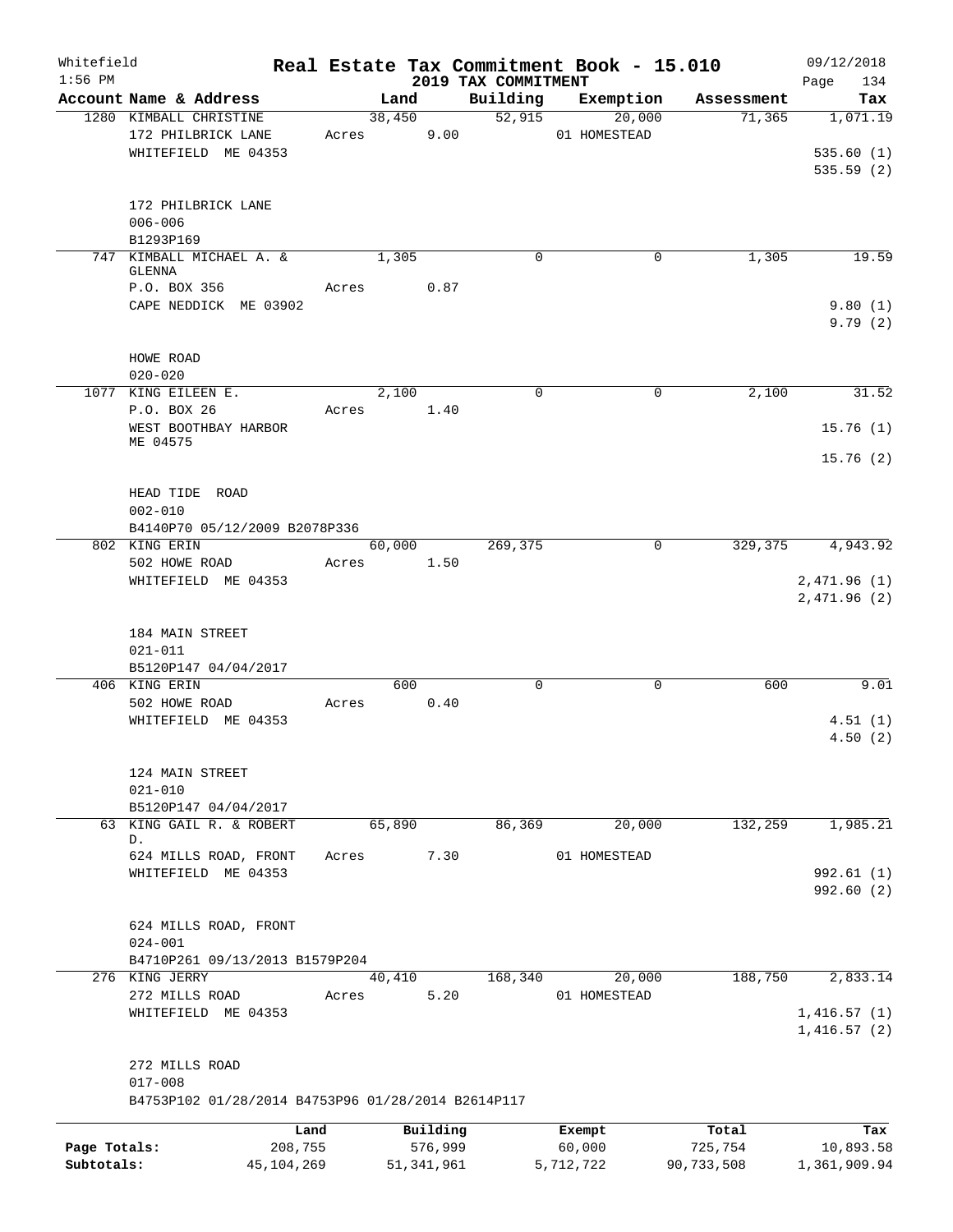| Whitefield |                                                |       |        |                     | Real Estate Tax Commitment Book - 15.010 |            |      | 09/12/2018             |
|------------|------------------------------------------------|-------|--------|---------------------|------------------------------------------|------------|------|------------------------|
| $1:56$ PM  |                                                |       |        | 2019 TAX COMMITMENT |                                          |            | Page | 135                    |
|            | Account Name & Address                         |       | Land   | Building            | Exemption                                | Assessment |      | Tax                    |
|            | 369 KING, GEORGE L                             |       | 27,500 | 10,199              | $\Omega$                                 | 37,699     |      | 565.86                 |
|            | 657 TOWNHOUSE ROAD                             | Acres | 0.53   |                     |                                          |            |      |                        |
|            | WHITEFIELD ME 04353                            |       |        |                     |                                          |            |      | 282.93(1)<br>282.93(2) |
|            |                                                |       |        |                     |                                          |            |      |                        |
|            | 657 TOWNHOUSE ROAD                             |       |        |                     |                                          |            |      |                        |
|            | $007 - 027$                                    |       |        |                     |                                          |            |      |                        |
|            | B5206P135 03/21/2017                           |       |        |                     |                                          |            |      |                        |
|            | 1026 KINNEY DOUGLAS A. &                       |       | 40,050 | 131,429             | 26,000                                   | 145,479    |      | 2,183.64               |
|            | EVELYN A.                                      |       |        |                     |                                          |            |      |                        |
|            | 102 DUNCAN ROAD                                | Acres | 11.00  |                     | 01 HOMESTEAD                             |            |      |                        |
|            | JEFFERSON ME 04348                             |       |        |                     | 05 VET EXEMPTION                         |            |      | 1,091.82(1)            |
|            |                                                |       |        |                     |                                          |            |      | 1,091.82(2)            |
|            |                                                |       |        |                     |                                          |            |      |                        |
|            | 116 GARDINER ROAD<br>$012 - 049 - A$           |       |        |                     |                                          |            |      |                        |
|            | B2388P94                                       |       |        |                     |                                          |            |      |                        |
|            | 1592 KIRKPATRICK GWENDOLYN                     |       | 0      | 69,999              | 0                                        | 69,999     |      | 1,050.68               |
|            | Α.                                             |       |        |                     |                                          |            |      |                        |
|            | 113 COOKSON LANE                               |       |        |                     |                                          |            |      |                        |
|            | WHITEFIELD ME 04353                            |       |        |                     |                                          |            |      | 525.34(1)              |
|            |                                                |       |        |                     |                                          |            |      | 525.34(2)              |
|            |                                                |       |        |                     |                                          |            |      |                        |
|            | 113 COOKSON LANE                               |       |        |                     |                                          |            |      |                        |
|            | $017 - 021 - ON$<br>132 KIRKPATRICK MICHAEL E. |       | 73,650 | 139,577             | 20,000                                   | 193,227    |      | 2,900.34               |
|            | & ANITA                                        |       |        |                     |                                          |            |      |                        |
|            | 103 COOKSON LANE                               | Acres | 17.00  |                     | 01 HOMESTEAD                             |            |      |                        |
|            | WHITEFIELD ME 04353                            |       |        |                     |                                          |            |      | 1,450.17(1)            |
|            |                                                |       |        |                     |                                          |            |      | 1,450.17(2)            |
|            |                                                |       |        |                     |                                          |            |      |                        |
|            | 103 COOKSON LANE                               |       |        |                     |                                          |            |      |                        |
|            | $017 - 021$                                    |       |        |                     |                                          |            |      |                        |
|            | B2073P316<br>898 KIRKPATRICK SHAWN A.          |       | 44,050 | 198,914             | 20,000                                   | 222,964    |      | 3,346.69               |
|            | 123 COOKSON LANE                               | Acres | 16.00  |                     | 01 HOMESTEAD                             |            |      |                        |
|            | WHITEFIELD ME 04353                            |       |        |                     |                                          |            |      | 1,673.35(1)            |
|            |                                                |       |        |                     |                                          |            |      | 1,673.34(2)            |
|            |                                                |       |        |                     |                                          |            |      |                        |
|            | 123 COOKSON LANE                               |       |        |                     |                                          |            |      |                        |
|            | $017 - 021 - A$                                |       |        |                     |                                          |            |      |                        |
|            | B4262P271 03/26/2010 B2073P314                 |       |        |                     |                                          |            |      |                        |
|            | 1318 KITTREDGE JOEL &<br>NICOLETTE             |       | 37,650 | 131,268             | 20,000                                   | 148,918    |      | 2,235.26               |
|            | P O BOX 123                                    | Acres | 8.00   |                     | 01 HOMESTEAD                             |            |      |                        |
|            | WHITEFIELD ME 04353                            |       |        |                     |                                          |            |      | 1, 117.63(1)           |
|            |                                                |       |        |                     |                                          |            |      | 1, 117.63(2)           |
|            |                                                |       |        |                     |                                          |            |      |                        |
|            | 7 SPRUCE LANE                                  |       |        |                     |                                          |            |      |                        |
|            | $004 - 027$                                    |       |        |                     |                                          |            |      |                        |
|            | B4759P305 02/27/2014 B2208P84                  |       |        |                     |                                          |            |      |                        |

|              | Land       | Building   | Exempt    | Total      | Tax          |
|--------------|------------|------------|-----------|------------|--------------|
| Page Totals: | 222,900    | 681,386    | 86,000    | 818,286    | 12,282.47    |
| Subtotals:   | 45,327,169 | 52,023,347 | 5,798,722 | 91,551,794 | 1,374,192.41 |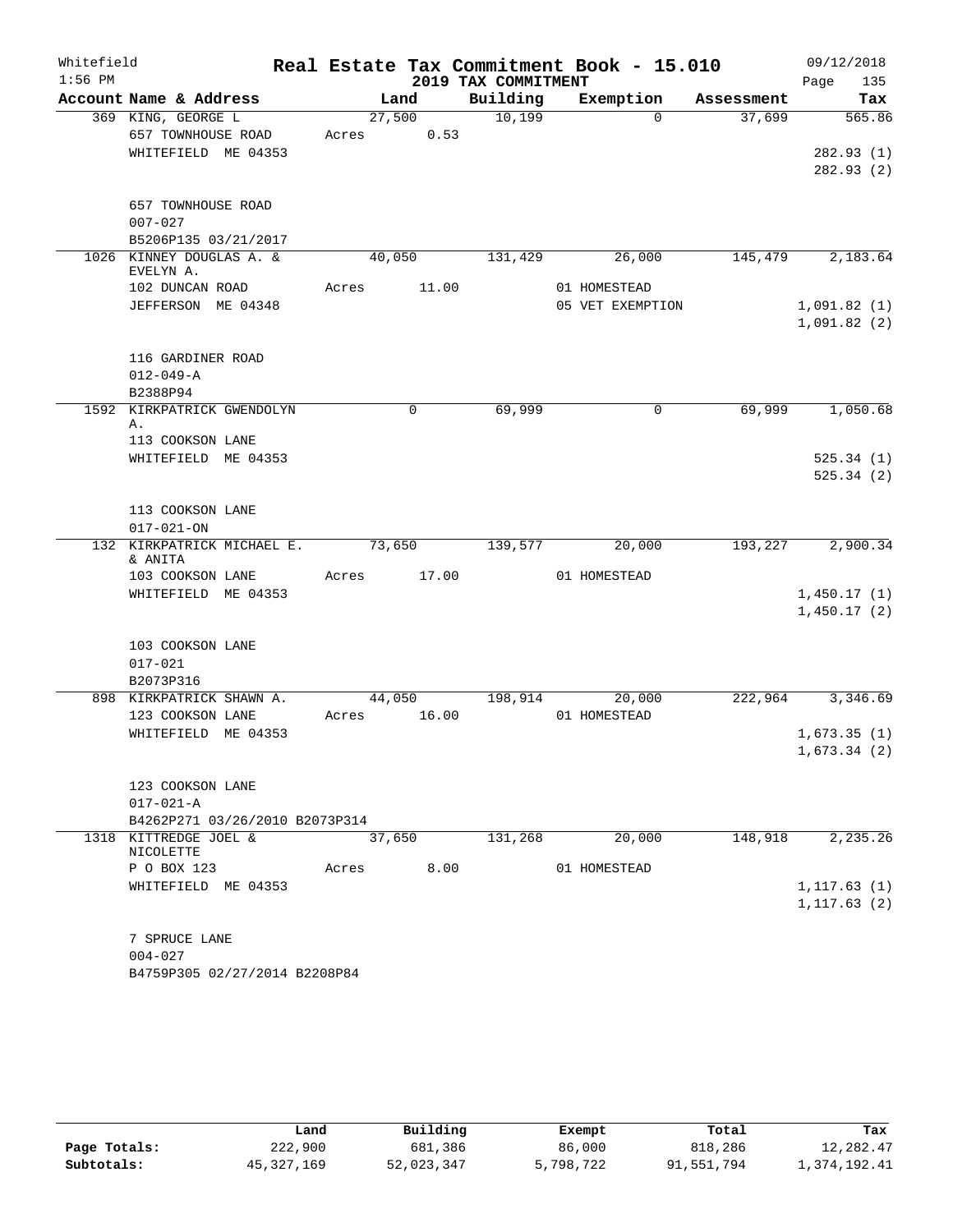| Whitefield<br>$1:56$ PM    |                                                                                        |                 | 2019 TAX COMMITMENT | Real Estate Tax Commitment Book - 15.010 |                       | 09/12/2018<br>Page<br>136    |
|----------------------------|----------------------------------------------------------------------------------------|-----------------|---------------------|------------------------------------------|-----------------------|------------------------------|
|                            | Account Name & Address                                                                 | Land            | Building            | Exemption                                | Assessment            | Tax                          |
|                            | 62 KITTREDGE JOEL C. &<br>NICOLETTE ANNE<br>P.O. BOX 123                               | 35,900<br>Acres | 110,861<br>2.10     | $\Omega$                                 | 146,761               | 2,202.88                     |
|                            | WHITEFIELD ME 04353                                                                    |                 |                     |                                          |                       | 1, 101.44(1)<br>1, 101.44(2) |
|                            | 9 SPRUCE LANE<br>$004 - 027 - B$                                                       |                 |                     |                                          |                       |                              |
|                            | B4898P290 06/22/2015 B2480P97 06/29/1999<br>1395 KITTREDGE RIE                         | 40,250          |                     | 130,689 20,000                           | 150,939               | 2,265.59                     |
|                            | 367 HEAD TIDE ROAD                                                                     | Acres           | 5.00                | 01 HOMESTEAD                             |                       |                              |
|                            | WHITEFIELD ME 04353                                                                    |                 |                     |                                          |                       | 1,132.80(1)<br>1, 132.79(2)  |
|                            | 367 HEAD TIDE ROAD<br>$005 - 007 - 001$                                                |                 |                     |                                          |                       |                              |
|                            | 155 KNOWLES DANIEL F. &                                                                | 50,500          | 62,695              | 20,000                                   | 93,195                | 1,398.86                     |
|                            | SHEILA A.<br>228 THAYER ROAD                                                           | 25.00<br>Acres  |                     | 01 HOMESTEAD                             |                       |                              |
|                            | WHITEFIELD ME 04353                                                                    |                 |                     |                                          |                       | 699.43(1)<br>699.43(2)       |
|                            | 228 THAYER ROAD<br>$001 - 022$<br>B2170P59 07/31/1996                                  |                 |                     |                                          |                       |                              |
|                            | 651 KNOX BOBBYJO L.                                                                    | 25,000          | 13,165              | 0                                        | 38,165                | 572.86                       |
|                            | 527 GARDINER ROAD                                                                      | Acres           | 0.74                |                                          |                       |                              |
|                            | WHITEFIELD ME 04353                                                                    |                 |                     |                                          |                       | 286.43(1)<br>286.43(2)       |
|                            | 527 GARDINER ROAD<br>$012 - 035$<br>B4615P246 01/09/2013 B4407P68 06/13/2011 B1533P164 |                 |                     |                                          |                       |                              |
|                            | 1902 KNOX, VIOLET                                                                      | 35,250          | $\overline{5,823}$  | 0                                        | 41,073                | 616.51                       |
|                            | P.O. BOX 114                                                                           | Acres           | 5.00                |                                          |                       |                              |
|                            | COOPERS MILLS ME 04341                                                                 |                 |                     |                                          |                       | 308.26(1)<br>308.25(2)       |
|                            | 41 NOYES LANE<br>$020 - 037 - 1$<br>B5065P299 10/15/2016                               |                 |                     |                                          |                       |                              |
| 317                        | KOLLER, BERTIE                                                                         | 35,378          | 108,725             | 0                                        | 144,103               | 2,162.99                     |
|                            | KOLLER, REBECCA<br>164A HENRY ROAD                                                     | Acres           | 5.16                |                                          |                       | 1,081.50(1)                  |
|                            | WHITEFIELD ME 04353                                                                    |                 |                     |                                          |                       | 1,081.49(2)                  |
|                            | 137 HENRY LANE                                                                         |                 |                     |                                          |                       |                              |
|                            | $012 - 068$<br>B5192P204 10/21/2017                                                    |                 |                     |                                          |                       |                              |
| 367                        | KOOTZ JOHN P. & HEDEVIG                                                                | 83,000          | 201,885             | 0                                        | 284,885               | 4,276.12                     |
|                            | R.                                                                                     |                 |                     |                                          |                       |                              |
|                            | 233 HUNTS MEADOW ROAD<br>WHITEFIELD ME 04353                                           | Acres           | 40.00               |                                          |                       | 2,138.06(1)<br>2,138.06(2)   |
|                            | 233 HUNTS MEADOW ROAD<br>$012 - 024 - A$                                               |                 |                     |                                          |                       |                              |
|                            | B3856P265 05/25/2007                                                                   |                 |                     |                                          |                       |                              |
|                            | Land                                                                                   | Building        |                     | Exempt                                   | Total                 | Tax                          |
| Page Totals:<br>Subtotals: | 305,278<br>45,632,447                                                                  | 52,657,190      | 633,843             | 40,000<br>5,838,722                      | 899,121<br>92,450,915 | 13,495.81<br>1,387,688.22    |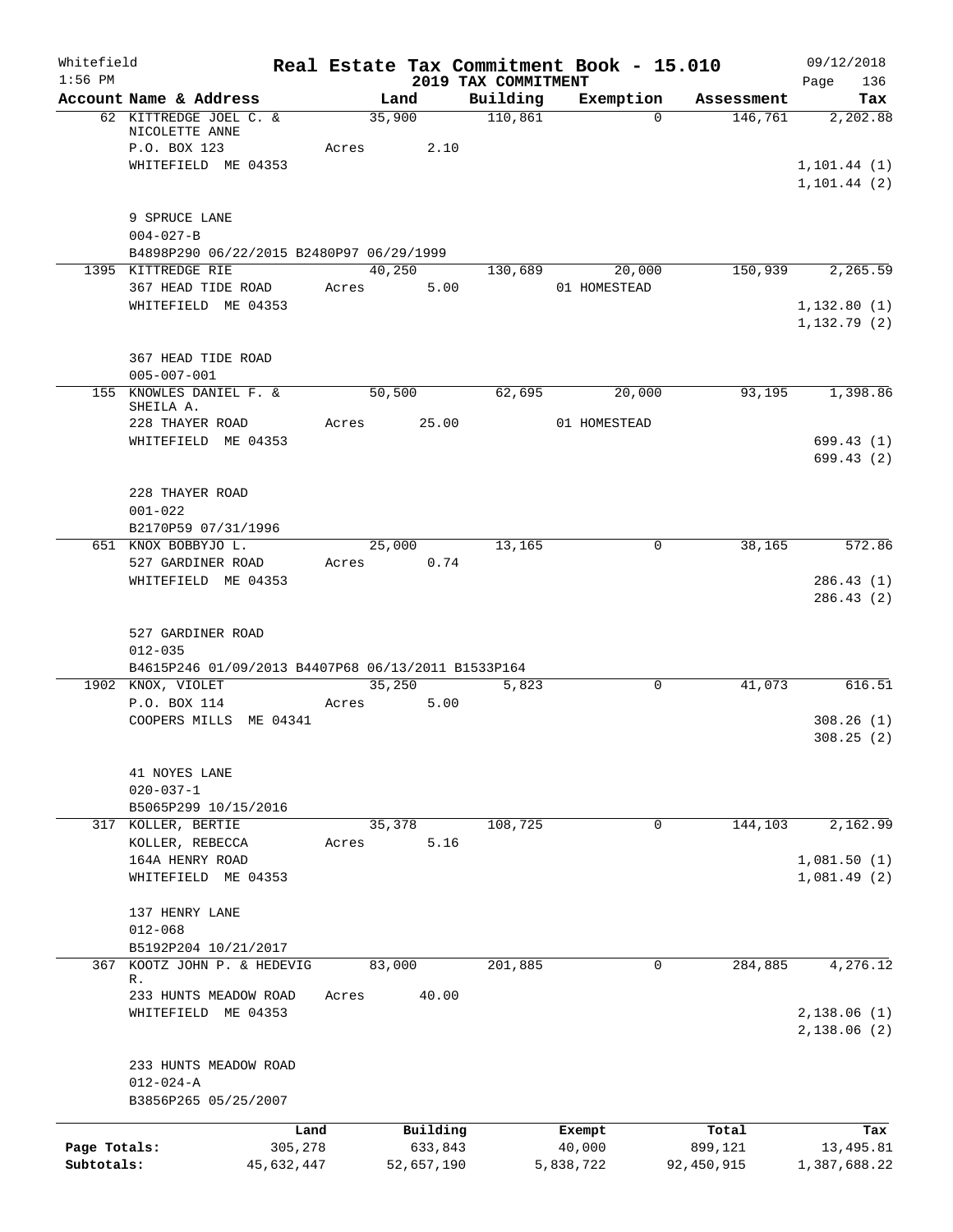| Whitefield<br>$1:56$ PM    |                                                         |       |                       | 2019 TAX COMMITMENT | Real Estate Tax Commitment Book - 15.010 |                       | 09/12/2018<br>Page<br>137 |
|----------------------------|---------------------------------------------------------|-------|-----------------------|---------------------|------------------------------------------|-----------------------|---------------------------|
|                            | Account Name & Address                                  |       | Land                  | Building            | Exemption                                | Assessment            | Tax                       |
|                            | 643 KOPP FRANKLIN H. &<br>ALICE                         |       | 33,000                | 107,818             | 26,000                                   | 114,818               | 1,723.42                  |
|                            | 543 MILLS ROAD                                          | Acres | 3.50                  |                     | 01 HOMESTEAD                             |                       |                           |
|                            | WHITEFIELD ME 04353                                     |       |                       |                     | 07 NMR VET & WIDOW                       |                       | 861.71 (1)<br>861.71 (2)  |
|                            | 543 MILLS ROAD<br>$020 - 040$                           |       |                       |                     |                                          |                       |                           |
|                            | B1023P277                                               |       |                       |                     |                                          |                       |                           |
|                            | 1907 KROMHOUT, PETER N.<br>KROMHOUT, MARY A.            | Acres | 10,060<br>1.58        | $\Omega$            | 0                                        | 10,060                | 151.00                    |
|                            | 36 MILL ROAD<br>CALVERTON NY 11933                      |       |                       |                     |                                          |                       | 75.50(1)<br>75.50(2)      |
|                            | WISCASSET ROAD<br>$001 - 001 - A$                       |       |                       |                     |                                          |                       |                           |
|                            | B5080P89 12/01/2016                                     |       |                       |                     |                                          |                       |                           |
|                            | 442 KROOK PETER E. & GAIL<br>112 COOPER ROAD            |       | 39,250<br>Acres 10.00 | 109,289             | 20,000<br>01 HOMESTEAD                   | 128,539               | 1,929.37                  |
|                            | WHITEFIELD ME 04353                                     |       |                       |                     |                                          |                       | 964.69(1)<br>964.68(2)    |
|                            | 112 COOPER ROAD                                         |       |                       |                     |                                          |                       |                           |
|                            | $016 - 004$<br>B1698P332                                |       |                       |                     |                                          |                       |                           |
|                            | 1657 KYPRAGORAS ANDROS D.<br>541 WISCASSET ROAD         | Acres | 34,260<br>4.34        | 91,304              | 20,000<br>01 HOMESTEAD                   | 105,564               | 1,584.52                  |
|                            | WHITEFIELD ME 04353                                     |       |                       |                     |                                          |                       | 792.26 (1)<br>792.26 (2)  |
|                            | 541 WISCASSET ROAD<br>$001 - 040$<br>B3728P8 08/23/2006 |       |                       |                     |                                          |                       |                           |
|                            | 1681 LABELLE KELLIE-JO                                  |       | 37,970                | 113,812             | 0                                        | 151,782               | 2,278.25                  |
|                            | C/O ME STATE CREDIT<br>UNION                            | Acres | 8.40                  |                     |                                          |                       |                           |
|                            | P.O. BOX 5659                                           |       |                       |                     |                                          |                       | 1, 139.13(1)              |
|                            | AUGUSTA ME 04332-5659                                   |       |                       |                     |                                          |                       | 1,139.12(2)               |
|                            | 382 DEVINE ROAD<br>$019 - 012$                          |       |                       |                     |                                          |                       |                           |
|                            | B4818P216 09/16/2014 B2682P57                           |       |                       |                     |                                          |                       |                           |
|                            | 1091 LABELLE MARK<br>189 MILLS ROAD                     |       | 0                     | 28,985              | $\mathbf 0$                              | 28,985                | 435.06                    |
|                            | WHITEFIELD ME 04353                                     |       |                       |                     |                                          |                       | 217.53(1)                 |
|                            |                                                         |       |                       |                     |                                          |                       | 217.53(2)                 |
|                            | 189 MILLS ROAD<br>$017 - 053 - ON$                      |       |                       |                     |                                          |                       |                           |
|                            | 293 LABELLE MARK A.                                     |       | 47,991                | 12,250              | 0                                        | 60,241                | 904.22                    |
|                            | 189 MILLS ROAD                                          | Acres | 21.14                 |                     |                                          |                       |                           |
|                            | WHITEFIELD ME 04353                                     |       |                       |                     |                                          |                       | 452.11(1)<br>452.11 (2)   |
|                            | VIGUE ROAD                                              |       |                       |                     |                                          |                       |                           |
|                            | $016 - 035$<br>B4261P174 03/23/2010 B4152P17 06/04/2009 |       |                       |                     |                                          |                       |                           |
|                            |                                                         | Land  | Building              |                     | Exempt                                   | Total                 | Tax                       |
| Page Totals:<br>Subtotals: | 202,531                                                 |       | 463,458<br>53,120,648 |                     | 66,000                                   | 599,989<br>93,050,904 | 9,005.84<br>1,396,694.06  |
|                            | 45,834,978                                              |       |                       |                     | 5,904,722                                |                       |                           |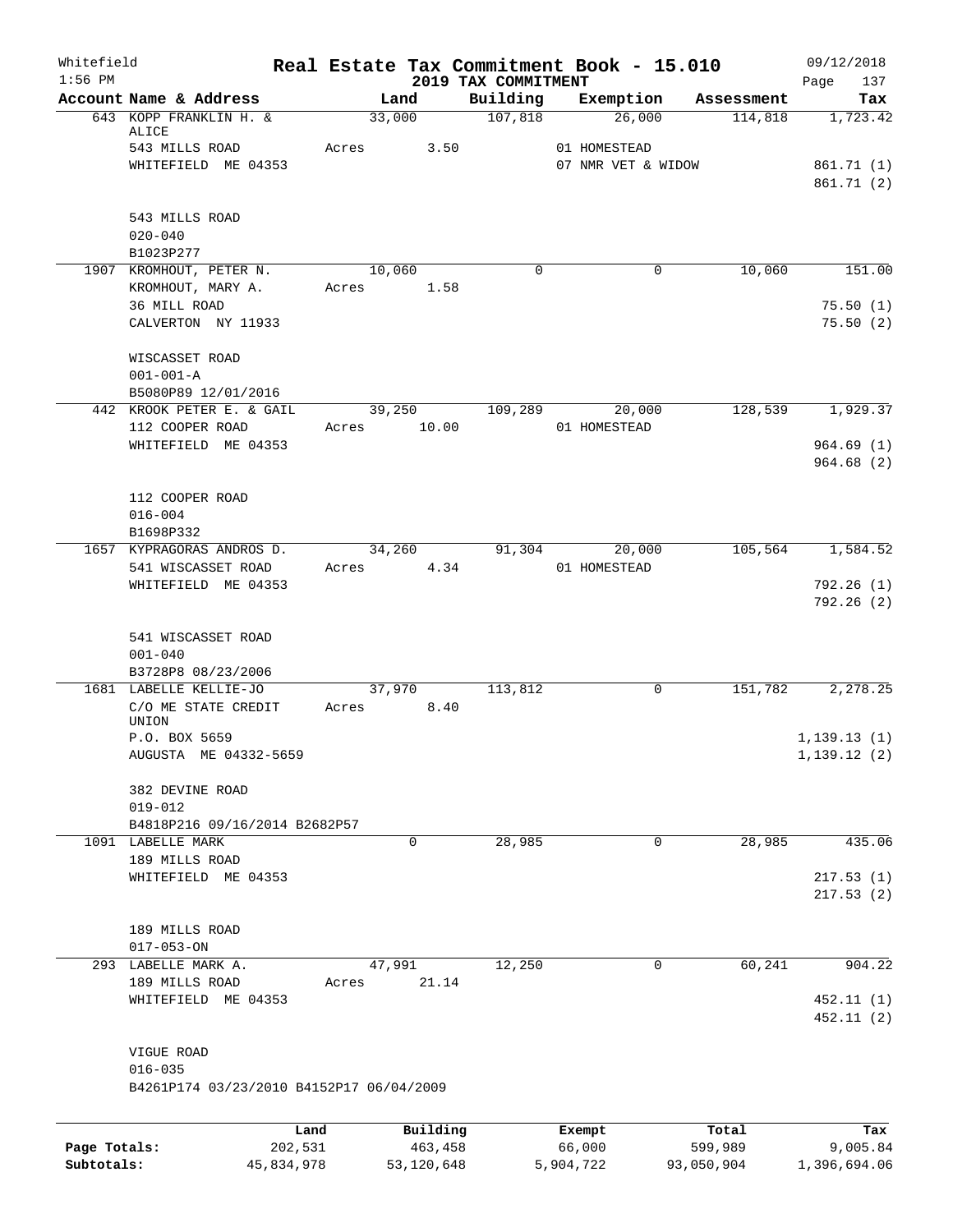| Whitefield |                                                                                      |             |        |                     | Real Estate Tax Commitment Book - 15.010 |            | 09/12/2018                 |
|------------|--------------------------------------------------------------------------------------|-------------|--------|---------------------|------------------------------------------|------------|----------------------------|
| $1:56$ PM  |                                                                                      |             |        | 2019 TAX COMMITMENT |                                          |            | 138<br>Page                |
|            | Account Name & Address                                                               |             | Land   | Building            | Exemption                                | Assessment | Tax                        |
|            | 626 LABELLE, MARK                                                                    |             | 94,075 | 115,839             | 20,000                                   | 189,914    | 2,850.61                   |
|            | 189 MILLS ROAD                                                                       | Acres 32.00 |        |                     | 01 HOMESTEAD                             |            |                            |
|            | WHITEFIELD ME 04353                                                                  |             |        |                     |                                          |            | 1,425.31(1)<br>1,425.30(2) |
|            |                                                                                      |             |        |                     |                                          |            |                            |
|            | 179 MILLS ROAD                                                                       |             |        |                     |                                          |            |                            |
|            | $017 - 053$                                                                          |             |        |                     |                                          |            |                            |
|            | B5115P136 03/20/2017 B4261P172 03/23/2010 B4152P17<br>06/04/2009 B3348P91 08/12/2004 |             |        |                     |                                          |            |                            |
|            | 215 LACASSE ROBERT V. &<br>NANCY                                                     | 30,000      |        | 93,951              | 20,000                                   | 103,951    | 1,560.30                   |
|            | 17 WINDSOR ROAD                                                                      | Acres 1.00  |        |                     | 01 HOMESTEAD                             |            |                            |
|            | WHITEFIELD ME 04353                                                                  |             |        |                     |                                          |            | 780.15(1)                  |
|            |                                                                                      |             |        |                     |                                          |            | 780.15(2)                  |
|            | 17 WINDSOR ROAD                                                                      |             |        |                     |                                          |            |                            |
|            | $022 - 025$                                                                          |             |        |                     |                                          |            |                            |
|            | 1691 LACKEY REBECCA WRIGHT                                                           |             | 32,250 | 78,885              | 20,000                                   | 91,135     | 1,367.94                   |
|            | * & FRANK W.                                                                         | Acres       | 3.00   |                     | 01 HOMESTEAD                             |            |                            |
|            | 603 HEAD TIDE ROAD                                                                   |             |        |                     |                                          |            | 683.97 (1)                 |
|            | WHITEFIELD ME 04353                                                                  |             |        |                     |                                          |            | 683.97 (2)                 |
|            | 603 HEAD TIDE ROAD                                                                   |             |        |                     |                                          |            |                            |
|            | $002 - 005 - B$                                                                      |             |        |                     |                                          |            |                            |
|            | B3023P250                                                                            |             |        |                     |                                          |            |                            |
|            | 356 LACKEY TIMOTHY C. &<br>HEIDI E.                                                  | 42,386      |        | 200,384             | 20,000                                   | 222,770    | 3, 343. 78                 |
|            | 110 COOKSON LANE                                                                     | Acres 13.92 |        |                     | 01 HOMESTEAD                             |            |                            |
|            | WHITEFIELD ME 04353                                                                  |             |        |                     |                                          |            | 1,671.89(1)                |
|            |                                                                                      |             |        |                     |                                          |            | 1,671.89(2)                |
|            | 110 COOKSON LANE                                                                     |             |        |                     |                                          |            |                            |
|            | $020 - 046$                                                                          |             |        |                     |                                          |            |                            |
|            | B3461P207 04/05/2005                                                                 |             |        |                     |                                          |            |                            |
|            | 390 LADD LEON E., SR &<br>LORI BATCHELDER                                            | 30,000      |        | 33,837              | 0                                        | 63,837     | 958.19                     |
|            | 241 DOYLE ROAD                                                                       | Acres       | 1.10   |                     |                                          |            |                            |
|            | WHITEFIELD ME 04353                                                                  |             |        |                     |                                          |            | 479.10(1)                  |
|            |                                                                                      |             |        |                     |                                          |            | 479.09 (2)                 |
|            | 241 DOYLE ROAD                                                                       |             |        |                     |                                          |            |                            |
|            | $019 - 026$                                                                          |             |        |                     |                                          |            |                            |
|            | B4426P158 08/08/2011 B3762P4 08/19/2006 B3157P130                                    |             |        |                     |                                          |            |                            |
|            | 952 LAFLAMME ROLAND R. &                                                             | 23,000      |        | 0                   | 0                                        | 23,000     | 345.23                     |
|            | SUSAN                                                                                |             |        |                     |                                          |            |                            |
|            | 63 PITTSTON ROAD                                                                     | Acres       | 3.50   |                     |                                          |            |                            |
|            | WHITEFIELD ME 04353                                                                  |             |        |                     |                                          |            | 172.62(1)                  |
|            |                                                                                      |             |        |                     |                                          |            | 172.61(2)                  |
|            | PITTSTON ROAD                                                                        |             |        |                     |                                          |            |                            |
|            | $030 - 016$                                                                          |             |        |                     |                                          |            |                            |
|            | B2395P319                                                                            |             |        |                     |                                          |            |                            |
|            |                                                                                      |             |        |                     |                                          |            |                            |

|              | Land       | Building   | Exempt    | Total      | Tax          |
|--------------|------------|------------|-----------|------------|--------------|
| Page Totals: | 251,711    | 522,896    | 80,000    | 694,607    | 10,426.05    |
| Subtotals:   | 46,086,689 | 53,643,544 | 5,984,722 | 93,745,511 | 1,407,120.11 |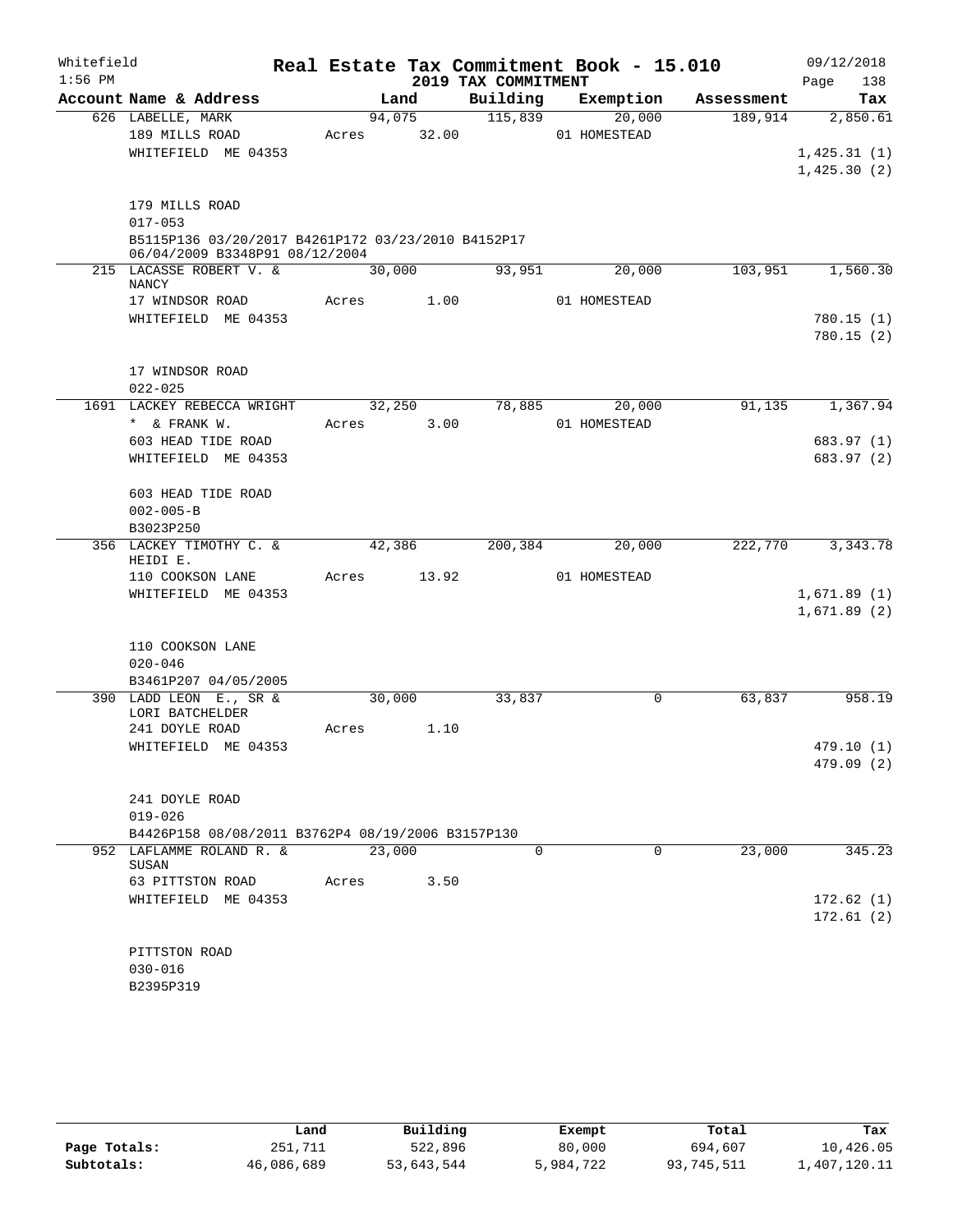| Whitefield<br>$1:56$ PM |                                                                      | Real Estate Tax Commitment Book - 15.010 |                                 |              |            | 09/12/2018             |
|-------------------------|----------------------------------------------------------------------|------------------------------------------|---------------------------------|--------------|------------|------------------------|
|                         | Account Name & Address                                               | Land                                     | 2019 TAX COMMITMENT<br>Building | Exemption    | Assessment | Page<br>139<br>Tax     |
|                         | 482 LAFLAMME ROLAND R. &<br>SUSAN                                    | 32,250                                   | 145,968                         | $\Omega$     | 178,218    | 2,675.05               |
|                         | 63 PITTSTON ROAD                                                     | Acres<br>3.00                            |                                 |              |            |                        |
|                         | WHITEFIELD ME 04353                                                  |                                          |                                 |              |            | 1,337.53(1)            |
|                         |                                                                      |                                          |                                 |              |            | 1,337.52(2)            |
|                         | 63 PITTSTON ROAD                                                     |                                          |                                 |              |            |                        |
|                         | $030 - 012 - A$<br>B2395P319                                         |                                          |                                 |              |            |                        |
|                         | 611 LAMONTAGNE MAXINE E.                                             | 150                                      | $\Omega$                        | 0            | 150        | 2.25                   |
|                         | 754 COOPER ROAD                                                      | 0.10<br>Acres                            |                                 |              |            |                        |
|                         | CHELSEA ME 04330                                                     |                                          |                                 |              |            | 1.13(1)<br>1.12(2)     |
|                         | COOPER ROAD                                                          |                                          |                                 |              |            |                        |
|                         | $018 - 003$                                                          |                                          |                                 |              |            |                        |
|                         | B2258P286<br>519 LANDMANN, SELBY W.                                  | 41,554                                   | 106,160                         | 0            | 147,714    | 2,217.19               |
|                         | 221 HUNTS MEADOW ROAD                                                | 12.88<br>Acres                           |                                 |              |            |                        |
|                         | WHITEFIELD ME 04353                                                  |                                          |                                 |              |            | 1,108.60(1)            |
|                         |                                                                      |                                          |                                 |              |            | 1, 108.59(2)           |
|                         | 221 HUNTS MEADOW ROAD                                                |                                          |                                 |              |            |                        |
|                         | $012 - 024 - C$                                                      |                                          |                                 |              |            |                        |
|                         | B5010P243 05/31/2016 B2926P240<br>166 LANDRY MARK E. &               |                                          | $\Omega$                        |              |            |                        |
|                         | * WILLIAM E. ACKERSON                                                | 31,815<br>15.10<br>Acres                 |                                 | 0            | 31,815     | 477.54                 |
|                         | 4 BOUCHER AVENUE                                                     |                                          |                                 |              |            | 238.77 (1)             |
|                         | AUGUSTA ME 04330                                                     |                                          |                                 |              |            | 238.77 (2)             |
|                         | HUNTS MEADOW ROAD                                                    |                                          |                                 |              |            |                        |
|                         | $012 - 033$<br>B2058P146                                             |                                          |                                 |              |            |                        |
|                         | 117 LANE, BONNIE E.                                                  | 32,850                                   | 70,072                          | 0            | 102,922    | 1,544.86               |
|                         | P.O. BOX 51                                                          | 3.40<br>Acres                            |                                 |              |            |                        |
|                         | EDGECOMB ME 04556-0051                                               |                                          |                                 |              |            | 772.43(1)              |
|                         |                                                                      |                                          |                                 |              |            | 772.43(2)              |
|                         | 625 WISCASSET ROAD                                                   |                                          |                                 |              |            |                        |
|                         | $001 - 038 - A$                                                      |                                          |                                 |              |            |                        |
|                         | B4980P60 02/22/2016 B4512P236 04/13/2012 B2574P160<br>670 LANK LINDA | 20,000                                   | $\Omega$                        | $\Omega$     | 20,000     | 300.20                 |
|                         | 41 FOURTH STREET                                                     | 1.50<br>Acres                            |                                 |              |            |                        |
|                         | BRISTOL CT 06010                                                     |                                          |                                 |              |            | 150.10(1)              |
|                         |                                                                      |                                          |                                 |              |            | 150.10(2)              |
|                         | WISCASSET ROAD                                                       |                                          |                                 |              |            |                        |
|                         | $001 - 060$                                                          |                                          |                                 |              |            |                        |
|                         | 29 LAROCHELLE-LALLEMAND<br>CONSTANCE M.                              | 44,690                                   | 27,278                          | 0            | 71,968     | 1,080.24               |
|                         | 7 DEAN COURT                                                         | 16.80<br>Acres                           |                                 |              |            |                        |
|                         | AUGUSTA ME 04330                                                     |                                          |                                 |              |            | 540.12(1)<br>540.12(2) |
|                         |                                                                      |                                          |                                 |              |            |                        |
|                         | 103 CLARK LANE<br>$018 - 029$                                        |                                          |                                 |              |            |                        |
|                         | B2579P203 07/07/2000                                                 |                                          |                                 |              |            |                        |
|                         | Land                                                                 | Building                                 |                                 | Exempt       | Total      | Tax                    |
| Page Totals:            | 203,309                                                              | 349,478                                  |                                 | $\mathsf{O}$ | 552,787    | 8,297.33               |
| Subtotals:              | 46,289,998                                                           | 53,993,022                               |                                 | 5,984,722    | 94,298,298 | 1, 415, 417. 44        |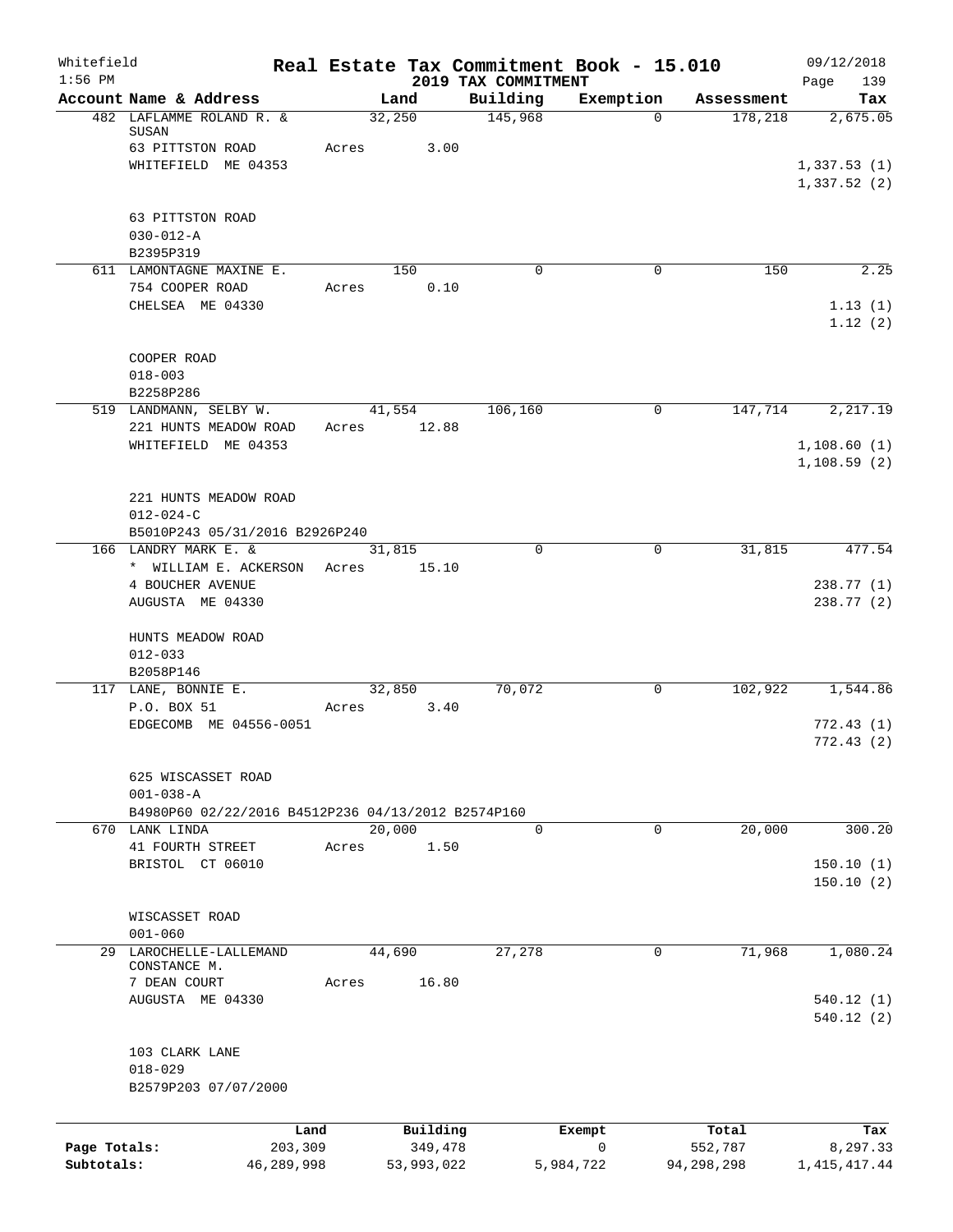| Whitefield |                                                                   |        |        |                     | Real Estate Tax Commitment Book - 15.010 |            | 09/12/2018                     |
|------------|-------------------------------------------------------------------|--------|--------|---------------------|------------------------------------------|------------|--------------------------------|
| $1:56$ PM  |                                                                   |        |        | 2019 TAX COMMITMENT |                                          |            | 140<br>Page                    |
|            | Account Name & Address                                            |        | Land   | Building            | Exemption                                | Assessment | Tax                            |
|            | 1796 LASKEY STEPHEN E. &<br>TINA J.                               | 43,730 |        | 123,341             | $\Omega$                                 | 167,071    | 2,507.74                       |
|            | 212 JEFFERSON ROAD                                                | Acres  | 15.60  |                     |                                          |            |                                |
|            | WHITEFIELD ME 04353                                               |        |        |                     |                                          |            | 1, 253.87(1)                   |
|            |                                                                   |        |        |                     |                                          |            | 1, 253.87(2)                   |
|            |                                                                   |        |        |                     |                                          |            |                                |
|            | 212 JEFFERSON ROAD<br>$014 - 019 - A$                             |        |        |                     |                                          |            |                                |
|            | B4382P131 03/11/2011 B3887P1 07/30/2007                           |        |        |                     |                                          |            |                                |
|            | 5 LAVERDIERE, ANDREW J.                                           | 20,300 |        | $\Omega$            | 0                                        | 20, 300    | 304.70                         |
|            | LAVERDIERE, CHRISTINE                                             | Acres  | 1.70   |                     |                                          |            |                                |
|            | R.                                                                |        |        |                     |                                          |            |                                |
|            | 246 HUNTS MEADOW ROAD                                             |        |        |                     |                                          |            | 152.35(1)                      |
|            | PITTSTON ME 04345                                                 |        |        |                     |                                          |            | 152.35(2)                      |
|            |                                                                   |        |        |                     |                                          |            |                                |
|            | SO. HUNTS MEADOW ROAD                                             |        |        |                     |                                          |            |                                |
|            | $009 - 001$<br>B4993P105 03/31/2016 B4993P103 03/31/2016 B3619P30 |        |        |                     |                                          |            |                                |
|            | 01/12/2006                                                        |        |        |                     |                                          |            |                                |
|            | 116 LEACH JEFFREY S. &                                            | 30,000 |        | 160,456             | 26,000                                   | 164,456    | 2,468.48                       |
|            | JACQUELINE M.                                                     |        |        |                     |                                          |            |                                |
|            | 361 HOWE ROAD                                                     | Acres  | 1.50   |                     | 01 HOMESTEAD                             |            |                                |
|            | WHITEFIELD ME 04353                                               |        |        |                     | 05 VET EXEMPTION                         |            | 1, 234.24 (1)<br>1, 234.24 (2) |
|            |                                                                   |        |        |                     |                                          |            |                                |
|            | 361 HOWE ROAD                                                     |        |        |                     |                                          |            |                                |
|            | $020 - 022 - C$                                                   |        |        |                     |                                          |            |                                |
|            | B3333P45 07/15/2004                                               |        |        |                     |                                          |            |                                |
|            | 8 LEAR ROBERT A. &                                                | 31,650 |        | 129,634             | 20,000                                   | 141,284    | 2,120.67                       |
|            | CHRISTINE M.                                                      |        |        |                     |                                          |            |                                |
|            | 40 HOLLYWOOD BOULEVARD                                            | Acres  | 2.60   |                     | 01 HOMESTEAD                             |            |                                |
|            | WHITEFIELD ME 04353                                               |        |        |                     |                                          |            | 1,060.34(1)                    |
|            |                                                                   |        |        |                     |                                          |            | 1,060.33(2)                    |
|            | 40 HOLLYWOOD BOULEVARD                                            |        |        |                     |                                          |            |                                |
|            | $005 - 024 - A$                                                   |        |        |                     |                                          |            |                                |
|            | B1519P108                                                         |        |        |                     |                                          |            |                                |
|            | 111 LEASK PAUL & ALICE                                            | 22,700 |        | $\mathbf 0$         | 0                                        | 22,700     | 340.73                         |
|            | 122 DOYLE ROAD                                                    | Acres  | 3.30   |                     |                                          |            |                                |
|            | WHITEFIELD ME 04353                                               |        |        |                     |                                          |            | 170.37(1)                      |
|            |                                                                   |        |        |                     |                                          |            | 170.36(2)                      |
|            |                                                                   |        |        |                     |                                          |            |                                |
|            | DOYLE ROAD<br>$019 - 016$                                         |        |        |                     |                                          |            |                                |
|            | 624 LEASK PAUL L & ALICE                                          |        | 34,950 | 39,540              | 20,000                                   | 54,490     | 817.89                         |
|            | 122 DOYLE ROAD                                                    | Acres  | 4.80   |                     | 01 HOMESTEAD                             |            |                                |
|            | WHITEFIELD ME 04353                                               |        |        |                     |                                          |            | 408.95(1)                      |
|            |                                                                   |        |        |                     |                                          |            | 408.94(2)                      |
|            |                                                                   |        |        |                     |                                          |            |                                |
|            | 122 DOYLE ROAD                                                    |        |        |                     |                                          |            |                                |
|            | 019-017                                                           |        |        |                     |                                          |            |                                |
|            | B1169P23                                                          |        |        |                     |                                          |            |                                |
|            |                                                                   |        |        |                     |                                          |            |                                |

|              | Land         | Building   | Exempt    | Total      | Tax          |
|--------------|--------------|------------|-----------|------------|--------------|
| Page Totals: | 183,330      | 452,971    | 66,000    | 570,301    | 8,560.21     |
| Subtotals:   | 46, 473, 328 | 54,445,993 | 6,050,722 | 94,868,599 | 1,423,977.65 |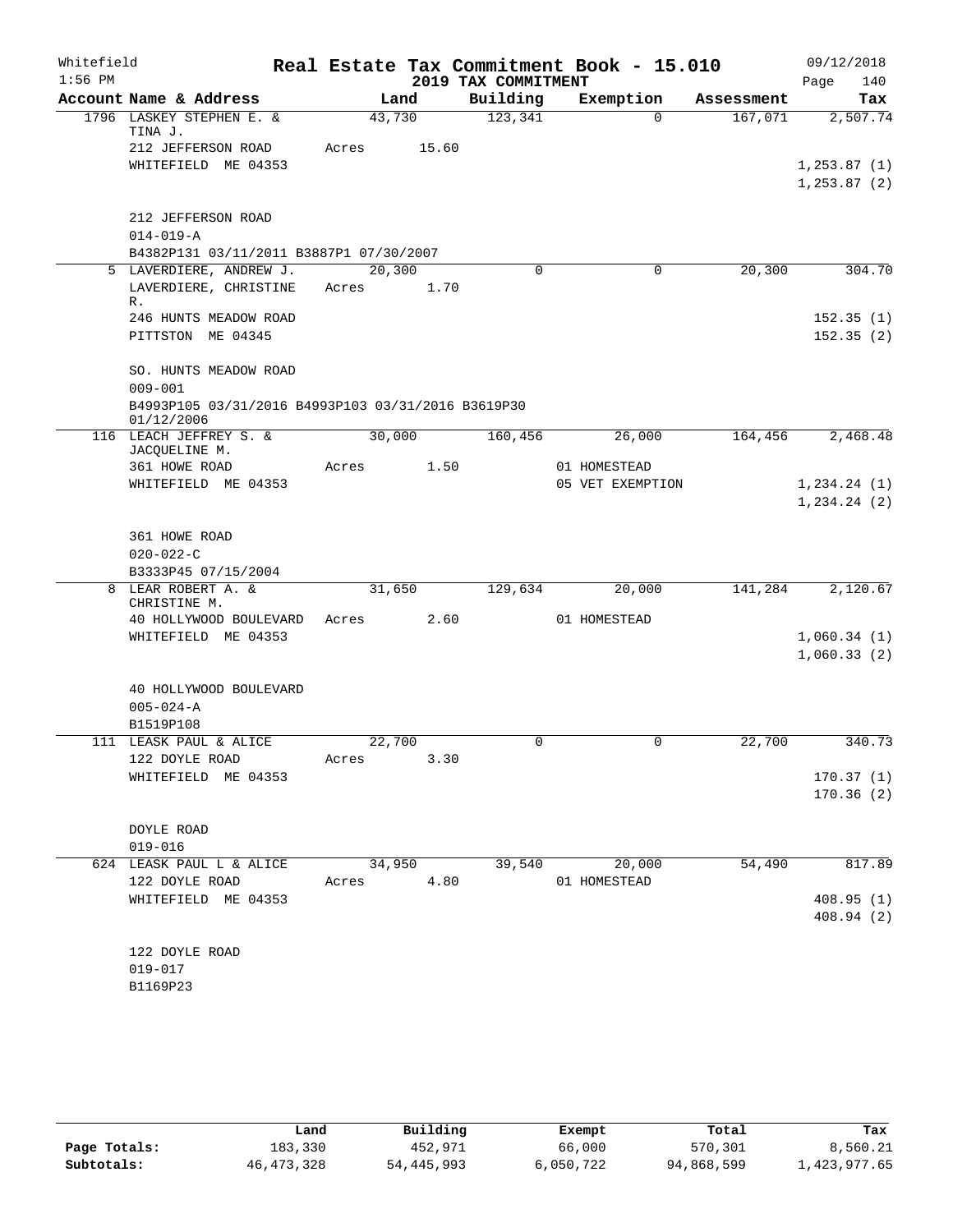| Whitefield |                                                                    |        |       |                     | Real Estate Tax Commitment Book - 15.010 |            | 09/12/2018              |
|------------|--------------------------------------------------------------------|--------|-------|---------------------|------------------------------------------|------------|-------------------------|
| $1:56$ PM  |                                                                    |        |       | 2019 TAX COMMITMENT |                                          |            | Page<br>141             |
|            | Account Name & Address                                             |        | Land  | Building            | Exemption                                | Assessment | Tax                     |
|            | 1507 LEASK PAUL L. & ALICE                                         | 24,505 |       | $\Omega$            | $\Omega$                                 | 24,505     | 367.82                  |
|            | 122 DOYLE ROAD                                                     | Acres  | 27.70 |                     |                                          |            |                         |
|            | WHITEFIELD ME 04353                                                |        |       |                     |                                          |            | 183.91(1)               |
|            |                                                                    |        |       |                     |                                          |            | 183.91(2)               |
|            | DOYLE ROAD                                                         |        |       |                     |                                          |            |                         |
|            | $019 - 015$                                                        |        |       |                     |                                          |            |                         |
|            | B2109P362                                                          |        |       |                     |                                          |            |                         |
|            | 396 LEDOGAR KATE                                                   | 35,645 |       | 0                   | 0                                        | 35,645     | 535.03                  |
|            | 33 TRULL STREET                                                    | Acres  | 13.30 |                     |                                          |            |                         |
|            | SOMERVILLE MA 02145                                                |        |       |                     |                                          |            | 267.52(1)               |
|            |                                                                    |        |       |                     |                                          |            | 267.51(2)               |
|            |                                                                    |        |       |                     |                                          |            |                         |
|            | 428 MILLS ROAD                                                     |        |       |                     |                                          |            |                         |
|            | $020 - 027$                                                        |        |       |                     |                                          |            |                         |
|            | B3945P262 12/10/2007                                               |        |       |                     |                                          |            |                         |
|            | 52 LEE DONNA                                                       | 49,186 |       | 83,620              | 20,000                                   | 112,806    | 1,693.22                |
|            | 311 HOWE ROAD                                                      | Acres  | 16.17 |                     | 01 HOMESTEAD                             |            |                         |
|            | WHITEFIELD ME 04353                                                |        |       |                     |                                          |            | 846.61 (1)<br>846.61(2) |
|            |                                                                    |        |       |                     |                                          |            |                         |
|            | 311 HOWE ROAD                                                      |        |       |                     |                                          |            |                         |
|            | $020 - 023 - B$                                                    |        |       |                     |                                          |            |                         |
|            | B5004P51 05/10/2016 B4457P148 11/08/2011 B4056P68                  |        |       |                     |                                          |            |                         |
|            | 08/30/2008 B2186P301                                               |        |       |                     |                                          |            |                         |
|            | 1678 LEE NATHAN T. &                                               | 30,750 |       | 58,341              | $\mathbf 0$                              | 89,091     | 1,337.26                |
|            | * LUCINDA M. PERFETTO                                              | Acres  | 2.00  |                     |                                          |            |                         |
|            | 121 HILTON ROAD                                                    |        |       |                     |                                          |            | 668.63(1)               |
|            | WHITEFIELD ME 04353                                                |        |       |                     |                                          |            | 668.63 (2)              |
|            | 121 HILTON ROAD                                                    |        |       |                     |                                          |            |                         |
|            | $014 - 009 - B$                                                    |        |       |                     |                                          |            |                         |
|            | B4738P1 12/02/2013 B2842P29 04/19/2002                             |        |       |                     |                                          |            |                         |
|            | 1062 LEMAR JOHN F.                                                 | 30,000 |       | 58,000              | 20,000                                   | 68,000     | 1,020.68                |
|            | 549 EAST RIVER ROAD                                                | Acres  | 0.70  |                     | 01 HOMESTEAD                             |            |                         |
|            | WHITEFIELD ME 04353                                                |        |       |                     |                                          |            | 510.34(1)               |
|            |                                                                    |        |       |                     |                                          |            | 510.34(2)               |
|            |                                                                    |        |       |                     |                                          |            |                         |
|            | 549 EAST RIVER ROAD                                                |        |       |                     |                                          |            |                         |
|            | $010 - 034$<br>B4649P274 04/09/2013 B4649P273 04/09/2013 B4649P272 |        |       |                     |                                          |            |                         |
|            | 04/09/2013                                                         |        |       |                     |                                          |            |                         |
|            | 326 LEMAR, GREGORY L.                                              | 26,210 |       | $\Omega$            | 0                                        | 26,210     | 393.41                  |
|            | P.O. BOX 598                                                       | Acres  | 6.20  |                     |                                          |            |                         |
|            | WISCASSET ME 04578                                                 |        |       |                     |                                          |            | 196.71(1)               |
|            |                                                                    |        |       |                     |                                          |            | 196.70(2)               |
|            |                                                                    |        |       |                     |                                          |            |                         |
|            | JEFFERSON ROAD                                                     |        |       |                     |                                          |            |                         |
|            | $014 - 027$                                                        |        |       |                     |                                          |            |                         |
|            | B5019P81 06/21/2016 B4772P104 04/22/2014 B4012P90<br>06/04/2008    |        |       |                     |                                          |            |                         |
|            |                                                                    |        |       |                     |                                          |            |                         |

|              | Land       | Building   | Exempt    | Total      | Tax          |
|--------------|------------|------------|-----------|------------|--------------|
| Page Totals: | 196,296    | 199,961    | 40,000    | 356,257    | 5,347.42     |
| Subtotals:   | 46,669,624 | 54,645,954 | 6,090,722 | 95,224,856 | 1,429,325.07 |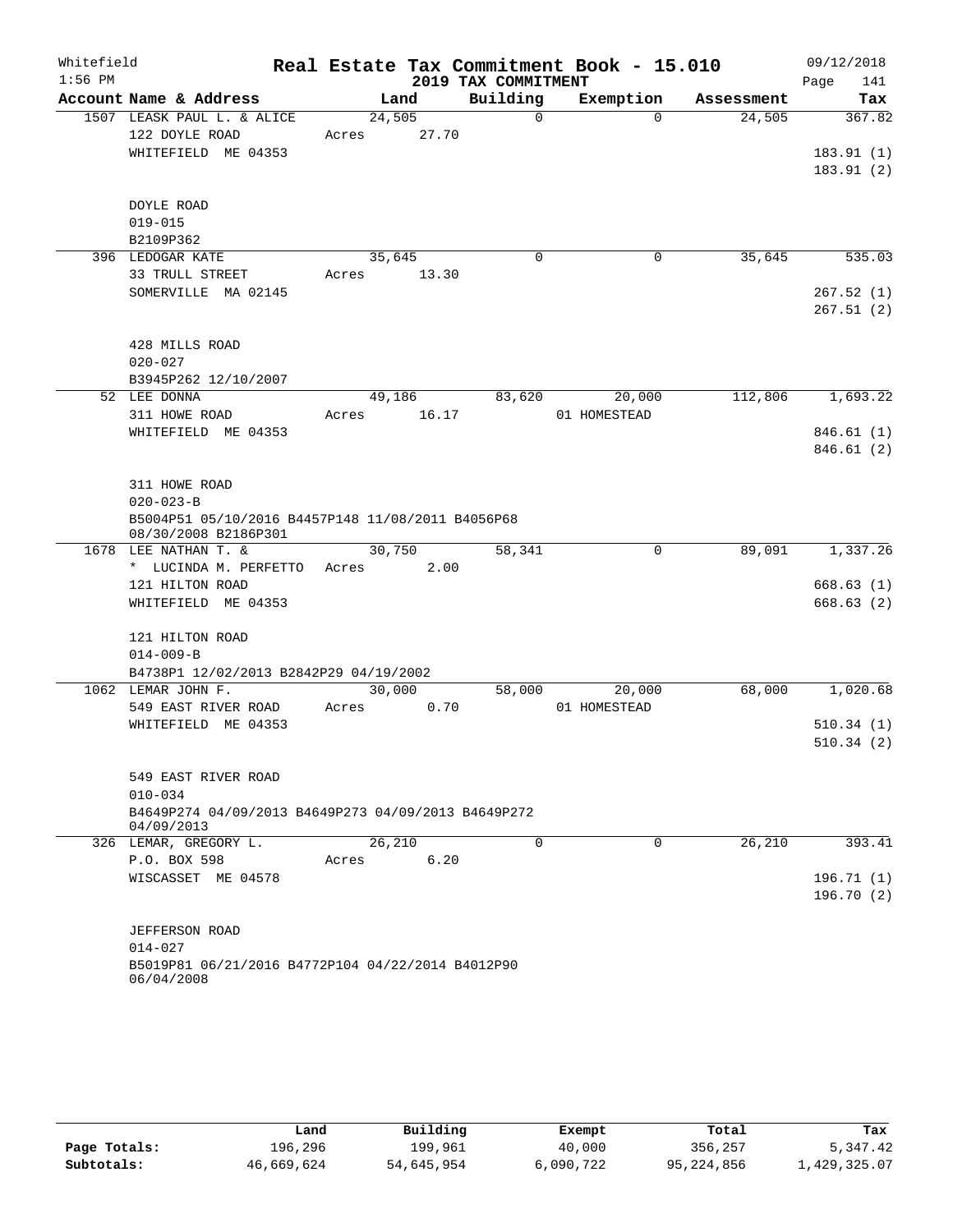| Whitefield |                                                                                        |                 |      |                     | Real Estate Tax Commitment Book - 15.010 |            | 09/12/2018               |
|------------|----------------------------------------------------------------------------------------|-----------------|------|---------------------|------------------------------------------|------------|--------------------------|
| $1:56$ PM  |                                                                                        |                 |      | 2019 TAX COMMITMENT |                                          |            | Page<br>142              |
|            | Account Name & Address                                                                 |                 | Land | Building            | Exemption                                | Assessment | Tax                      |
|            | 1374 LEMIEUX EARL & MARY<br>377 SO. HUNTS MEADOW<br><b>ROAD</b>                        | 31,500<br>Acres | 2.50 | 102, 260            | 20,000<br>01 HOMESTEAD                   | 113,760    | 1,707.54                 |
|            | WHITEFIELD ME 04353                                                                    |                 |      |                     |                                          |            | 853.77 (1)<br>853.77 (2) |
|            |                                                                                        |                 |      |                     |                                          |            |                          |
|            | 377 SO. HUNTS MEADOW<br><b>ROAD</b>                                                    |                 |      |                     |                                          |            |                          |
|            | $009 - 002$                                                                            |                 |      |                     |                                          |            |                          |
|            | B2371P137                                                                              |                 |      |                     |                                          |            |                          |
|            | 355 LEVER LEO<br>200 SO. HUNTS MEADOW                                                  | 37,650<br>Acres | 8.00 | 53,573              | 26,000<br>08 NON WD VET & WID            | 65,223     | 979.00                   |
|            | ROAD                                                                                   |                 |      |                     |                                          |            |                          |
|            | WHITEFIELD ME 04353                                                                    |                 |      |                     | 01 HOMESTEAD                             |            | 489.50 (1)               |
|            |                                                                                        |                 |      |                     |                                          |            | 489.50 (2)               |
|            |                                                                                        |                 |      |                     |                                          |            |                          |
|            | 200 SO. HUNTS MEADOW<br><b>ROAD</b>                                                    |                 |      |                     |                                          |            |                          |
|            | $009 - 010$                                                                            |                 |      |                     |                                          |            |                          |
|            | 537 LEWIS BRENDA J.                                                                    | 31,485          |      | 91,433              | 20,000                                   | 102,918    | 1,544.80                 |
|            | 253 MILLS ROAD                                                                         | Acres           | 2.49 |                     | 01 HOMESTEAD                             |            |                          |
|            | WHITEFIELD ME 04353                                                                    |                 |      |                     |                                          |            | 772.40(1)                |
|            |                                                                                        |                 |      |                     |                                          |            | 772.40(2)                |
|            | 253 MILLS ROAD                                                                         |                 |      |                     |                                          |            |                          |
|            | $017 - 049 - C$                                                                        |                 |      |                     |                                          |            |                          |
|            | B4826P65 10/08/2014 B2445P100                                                          |                 |      |                     |                                          |            |                          |
|            | 1263 LEWIS BRYANT & CANDACE                                                            | 30,000          |      | 65,437              | 20,000                                   | 75,437     | 1,132.31                 |
|            | 420 WISCASSET ROAD                                                                     | Acres           | 1.10 |                     | 01 HOMESTEAD                             |            |                          |
|            | WHITEFIELD ME 04353                                                                    |                 |      |                     |                                          |            | 566.16(1)                |
|            |                                                                                        |                 |      |                     |                                          |            | 566.15(2)                |
|            | 420 WISCASSET ROAD                                                                     |                 |      |                     |                                          |            |                          |
|            | $004 - 003$                                                                            |                 |      |                     |                                          |            |                          |
|            | B4827P181 10/14/2014 B4819P306 09/19/2014 B4740P162<br>12/10/2013 B4091P101 01/26/2009 |                 |      |                     |                                          |            |                          |
|            | 60 LEWIS MARY G.                                                                       | 34,350          |      | 4,201               | 20,000                                   | 18,551     | 278.45                   |
|            | 130 HUNTS MEADOW ROAD                                                                  | Acres           | 4.40 |                     | 01 HOMESTEAD                             |            |                          |
|            | WHITEFIELD ME 04353                                                                    |                 |      |                     |                                          |            | 139.23(1)                |
|            |                                                                                        |                 |      |                     |                                          |            | 139.22(2)                |
|            | 130 HUNTS MEADOW ROAD                                                                  |                 |      |                     |                                          |            |                          |
|            | $012 - 017 - B$                                                                        |                 |      |                     |                                          |            |                          |
|            | B2046P272                                                                              |                 |      |                     |                                          |            |                          |
|            | 614 LIBBY DWAYNE P. &<br>SHERRY L.                                                     | 31,665          |      | 8,772               | 20,000                                   | 20,437     | 306.76                   |
|            | 29 BLUE GOOSE LANE                                                                     | Acres           | 2.61 |                     | 01 HOMESTEAD                             |            |                          |
|            | WHITEFIELD ME 04353                                                                    |                 |      |                     |                                          |            | 153.38(1)                |
|            |                                                                                        |                 |      |                     |                                          |            | 153.38(2)                |
|            | 29 BLUE GOOSE LANE                                                                     |                 |      |                     |                                          |            |                          |
|            | $010 - 011 - D$                                                                        |                 |      |                     |                                          |            |                          |
|            | B3288P4 05/13/2004                                                                     |                 |      |                     |                                          |            |                          |
|            |                                                                                        |                 |      |                     |                                          |            |                          |

|              | Land       | Building   | Exempt    | Total      | Tax          |
|--------------|------------|------------|-----------|------------|--------------|
| Page Totals: | 196,650    | 325,676    | 126,000   | 396,326    | 5,948.86     |
| Subtotals:   | 46,866,274 | 54,971,630 | 6,216,722 | 95,621,182 | 1,435,273.93 |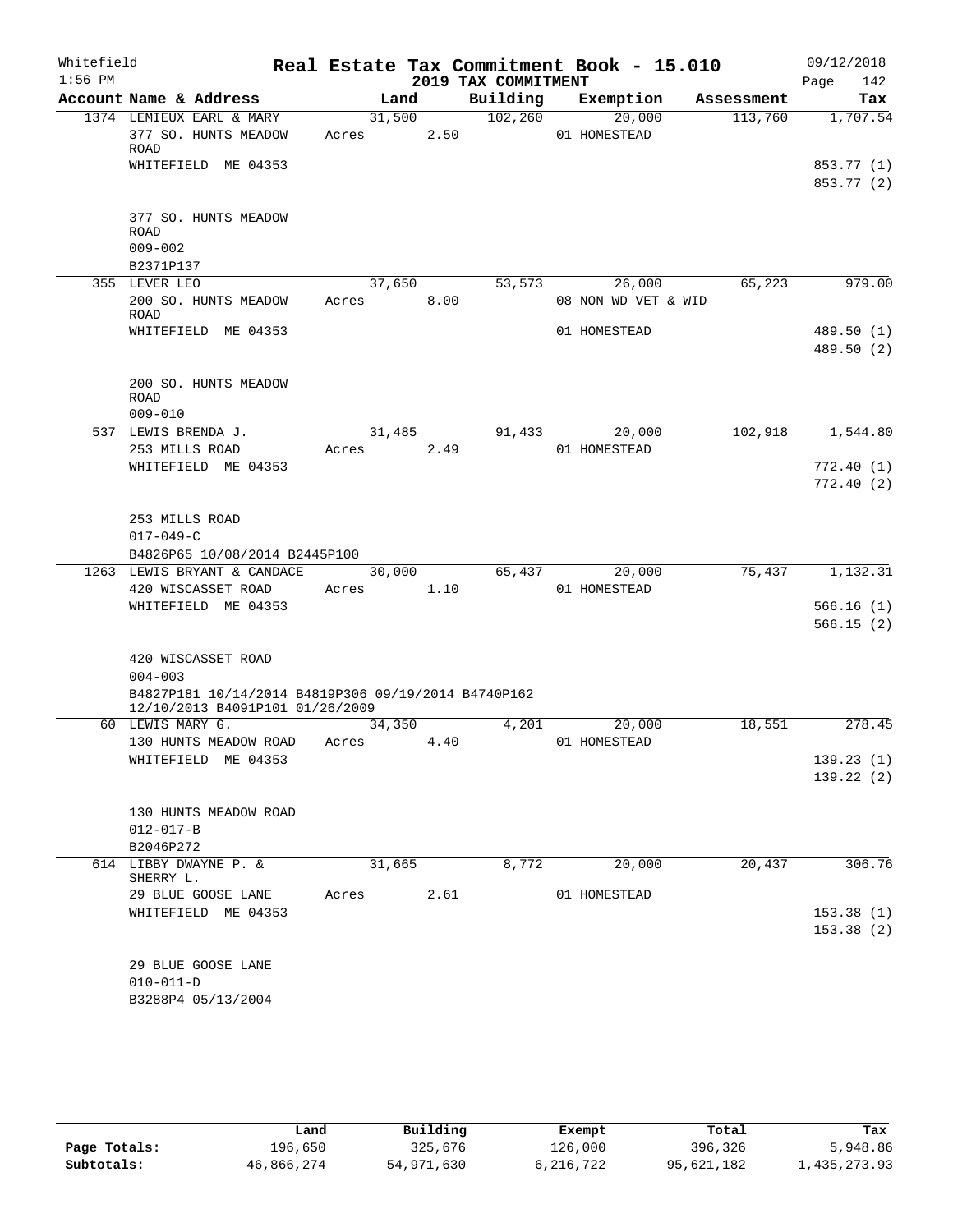| Whitefield |                                                   |        |       |                     | Real Estate Tax Commitment Book - 15.010 |            | 09/12/2018   |
|------------|---------------------------------------------------|--------|-------|---------------------|------------------------------------------|------------|--------------|
| $1:56$ PM  |                                                   |        |       | 2019 TAX COMMITMENT |                                          |            | 143<br>Page  |
|            | Account Name & Address                            |        | Land  | Building            | Exemption                                | Assessment | Tax          |
|            | 948 LIBBY L. JON                                  | 30,750 |       | 57,871              | $\Omega$                                 | 88,621     | 1,330.20     |
|            | 32 MAIN STREET                                    | Acres  | 2.00  |                     |                                          |            |              |
|            | WHITEFIELD ME 04353                               |        |       |                     |                                          |            | 665.10(1)    |
|            |                                                   |        |       |                     |                                          |            | 665.10(2)    |
|            | 32 MAIN STREET                                    |        |       |                     |                                          |            |              |
|            | $024 - 007$                                       |        |       |                     |                                          |            |              |
|            | B2292P140                                         |        |       |                     |                                          |            |              |
|            | 107 LIBBY, JERRY & MARY                           | 48,095 |       | 45,800              | 0                                        | 93,895     | 1,409.36     |
|            | 89 MAIN STREET                                    | Acres  | 21.30 |                     |                                          |            |              |
|            | WHITEFIELD ME 04353                               |        |       |                     |                                          |            | 704.68(1)    |
|            |                                                   |        |       |                     |                                          |            | 704.68(2)    |
|            |                                                   |        |       |                     |                                          |            |              |
|            | 89 MAIN STREET                                    |        |       |                     |                                          |            |              |
|            | $022 - 035$                                       |        |       |                     |                                          |            |              |
|            | B4927P45 09/10/2015 B4033P93 07/29/2008           |        |       |                     |                                          |            |              |
|            | 1635 LIGHTFOOT ROBERT B. &<br>SUSAN WALKER        | 54,200 |       | 120,995             | 20,000                                   | 155,195    | 2,329.48     |
|            | 547 HEAD TIDE ROAD                                | Acres  | 23.00 |                     | 01 HOMESTEAD                             |            |              |
|            | WHITEFIELD ME 04353                               |        |       |                     |                                          |            | 1, 164.74(1) |
|            |                                                   |        |       |                     |                                          |            | 1, 164.74(2) |
|            |                                                   |        |       |                     |                                          |            |              |
|            | 547 HEAD TIDE ROAD                                |        |       |                     |                                          |            |              |
|            | $002 - 007$                                       |        |       |                     |                                          |            |              |
|            | B4346P273 11/30/2010 B2078P336 08/03/1995         |        |       |                     |                                          |            |              |
|            | 994 LILLY HAROLD W. JR.                           | 51,200 |       | 19,308              | 0                                        | 70,508     | 1,058.33     |
|            | C/O SAVINGS BANK OF ME                            | Acres  | 2.30  |                     |                                          |            |              |
|            | P.O. BOX 190                                      |        |       |                     |                                          |            | 529.17(1)    |
|            | GARDINER ME 04345-0190                            |        |       |                     |                                          |            | 529.16(2)    |
|            | 480 VIGUE ROAD                                    |        |       |                     |                                          |            |              |
|            | $019 - 041$                                       |        |       |                     |                                          |            |              |
|            | B2785P320                                         |        |       |                     |                                          |            |              |
|            | 736 LINCOLN AMY                                   | 31,200 |       | 103,749             | 0                                        | 134,949    | 2,025.58     |
|            | BISHOP JARED                                      | Acres  | 2.30  |                     |                                          |            |              |
|            | 379 MILLS ROAD                                    |        |       |                     |                                          |            | 1,012.79(1)  |
|            | WHITEFIELD ME                                     |        |       |                     |                                          |            | 1,012.79(2)  |
|            | 04353-3128                                        |        |       |                     |                                          |            |              |
|            | 379 MILLS ROAD                                    |        |       |                     |                                          |            |              |
|            | $017 - 028$                                       |        |       |                     |                                          |            |              |
|            | B4924P284 09/02/2015 B3660P169 04/14/2006 B2709P1 |        |       |                     |                                          |            |              |
|            | 07/20/2001                                        |        |       |                     |                                          |            |              |
|            | 1339 LINCOLN CARROLL &<br>KATHLEEN                | 30,000 |       | 65,173              | 20,000                                   | 75,173     | 1,128.35     |
|            | 230 HEAD TIDE ROAD                                | Acres  | 1.20  |                     | 01 HOMESTEAD                             |            |              |
|            | WHITEFIELD ME 04353                               |        |       |                     |                                          |            | 564.18(1)    |
|            |                                                   |        |       |                     |                                          |            | 564.17(2)    |
|            |                                                   |        |       |                     |                                          |            |              |
|            | 230 HEAD TIDE ROAD<br>$005 - 013$                 |        |       |                     |                                          |            |              |
|            |                                                   |        |       |                     |                                          |            |              |

|              | Land       | Building     | Exempt    | Total        | Tax          |
|--------------|------------|--------------|-----------|--------------|--------------|
| Page Totals: | 245,445    | 412,896      | 40,000    | 618,341      | 9,281.30     |
| Subtotals:   | 47,111,719 | 55, 384, 526 | 6,256,722 | 96, 239, 523 | 1,444,555.23 |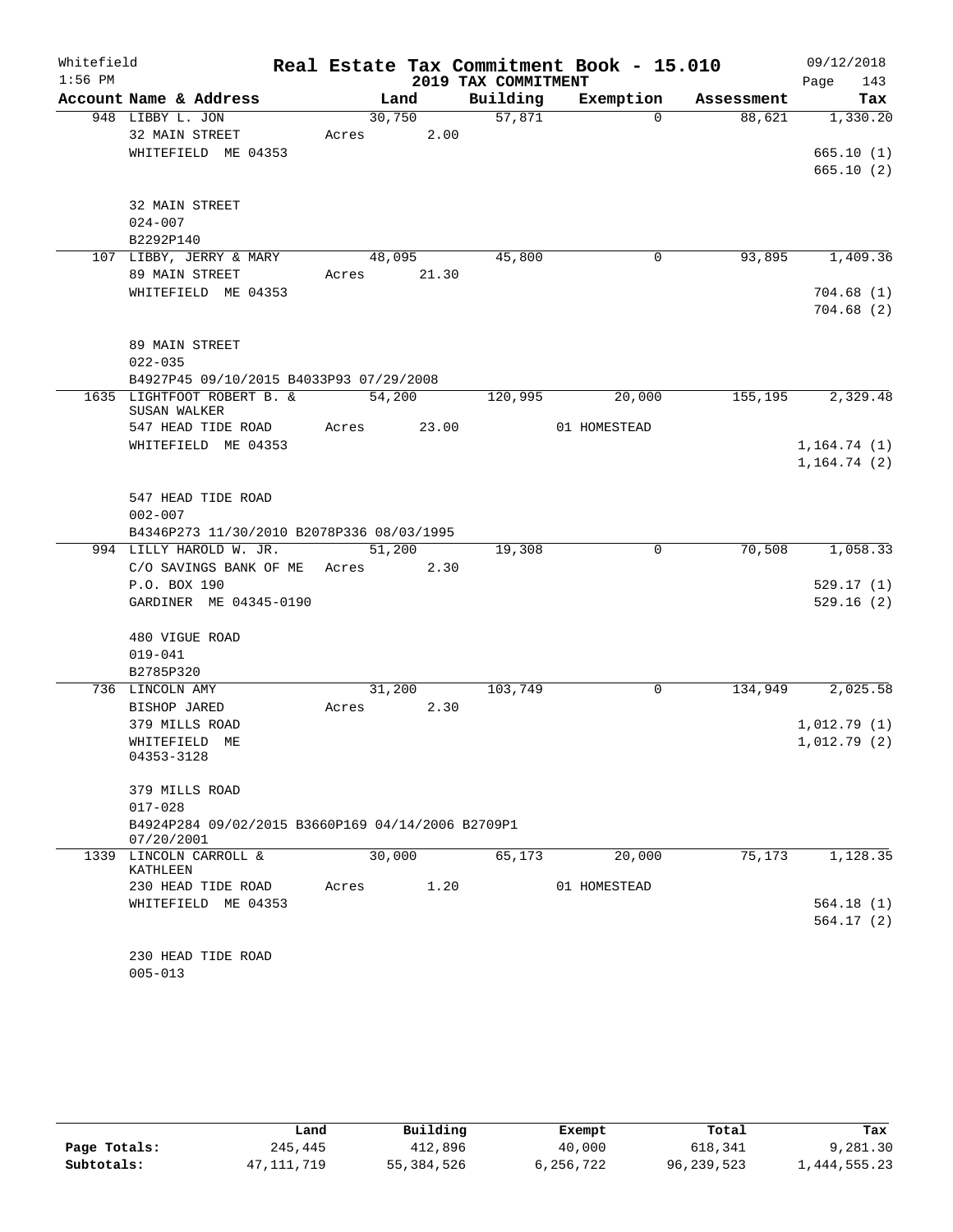| Whitefield   |                                           |       |          |                                 | Real Estate Tax Commitment Book - 15.010 |            | 09/12/2018         |
|--------------|-------------------------------------------|-------|----------|---------------------------------|------------------------------------------|------------|--------------------|
| $1:56$ PM    | Account Name & Address                    |       | Land     | 2019 TAX COMMITMENT<br>Building | Exemption                                | Assessment | 144<br>Page<br>Tax |
|              | 597 LINCOLN CHAD                          |       | 30,900   | 79,359                          | $\Omega$                                 | 110,259    | 1,654.99           |
|              | 57 HUNTS MEADOW ROAD                      | Acres | 2.10     |                                 |                                          |            |                    |
|              | WHITEFIELD ME 04353                       |       |          |                                 |                                          |            | 827.50(1)          |
|              |                                           |       |          |                                 |                                          |            | 827.49 (2)         |
|              |                                           |       |          |                                 |                                          |            |                    |
|              | 57 HUNTS MEADOW ROAD                      |       |          |                                 |                                          |            |                    |
|              | $012 - 031$                               |       |          |                                 |                                          |            |                    |
|              | B4258P122 03/15/2010 B3502P212 06/17/2005 |       |          |                                 |                                          |            |                    |
|              | 750 LINCOLN ERNESTINE B.                  |       | 30,000   | 79,220                          | 26,000                                   | 83,220     | 1,249.13           |
|              | 692 WISCASSET ROAD                        | Acres | 1.00     |                                 | 01 HOMESTEAD                             |            |                    |
|              | WHITEFIELD ME 04353                       |       |          |                                 | 05 VET EXEMPTION                         |            | 624.57(1)          |
|              |                                           |       |          |                                 |                                          |            | 624.56(2)          |
|              |                                           |       |          |                                 |                                          |            |                    |
|              | 692 WISCASSET ROAD                        |       |          |                                 |                                          |            |                    |
|              | $001 - 056$                               |       |          |                                 |                                          |            |                    |
|              | 1335 LINCOLN GARY J.                      |       | 30,150   | 44,584                          | 20,000                                   | 54,734     | 821.56             |
|              | 525 HEATH ROAD                            | Acres | 1.60     |                                 | 01 HOMESTEAD                             |            |                    |
|              | WHITEFIELD ME 04353                       |       |          |                                 |                                          |            | 410.78 (1)         |
|              |                                           |       |          |                                 |                                          |            | 410.78(2)          |
|              |                                           |       |          |                                 |                                          |            |                    |
|              | 525 HEATH ROAD                            |       |          |                                 |                                          |            |                    |
|              | $007 - 057$                               |       |          |                                 |                                          |            |                    |
|              | B1141P168                                 |       |          |                                 |                                          |            |                    |
|              | 979 LINCOLN JR. MAHLON                    |       | 30, 300  | 76,454                          | 26,000                                   | 80,754     | 1,212.12           |
|              | 394 EAST RIVER ROAD                       | Acres | 1.70     |                                 | 01 HOMESTEAD                             |            |                    |
|              | WHITEFIELD ME 04353                       |       |          |                                 | 05 VET EXEMPTION                         |            | 606.06(1)          |
|              |                                           |       |          |                                 |                                          |            | 606.06(2)          |
|              |                                           |       |          |                                 |                                          |            |                    |
|              | 394 EAST RIVER ROAD                       |       |          |                                 |                                          |            |                    |
|              | $010 - 046$                               |       |          |                                 |                                          |            |                    |
|              | B1169P291                                 |       |          |                                 |                                          |            |                    |
|              | 1227 LINCOLN LEROY & ROXANNE              |       | 30,000   | 59,365                          | 20,000                                   | 69,365     | 1,041.17           |
|              | 635 WISCASSET ROAD                        | Acres | 0.91     |                                 | 01 HOMESTEAD                             |            |                    |
|              | WHITEFIELD ME 04353                       |       |          |                                 |                                          |            | 520.59(1)          |
|              |                                           |       |          |                                 |                                          |            | 520.58(2)          |
|              |                                           |       |          |                                 |                                          |            |                    |
|              | 635 WISCASSET ROAD                        |       |          |                                 |                                          |            |                    |
|              | $001 - 037$                               |       |          |                                 |                                          |            |                    |
|              | B1336P347                                 |       |          |                                 |                                          |            |                    |
|              | 1491 LINCOLN, DIANE M.,                   |       | 35,000   | 66,950                          | 0                                        | 101,950    | 1,530.27           |
|              | LINCOLN, GARY J.                          |       |          |                                 |                                          |            |                    |
|              | LINCOLN, JERRY A.                         | Acres | 0.56     |                                 |                                          |            |                    |
|              | 525 HEATH ROAD                            |       |          |                                 |                                          |            | 765.14(1)          |
|              | WHITEFIELD ME 04353                       |       |          |                                 |                                          |            | 765.13(2)          |
|              |                                           |       |          |                                 |                                          |            |                    |
|              | 921 EAST RIVER ROAD                       |       |          |                                 |                                          |            |                    |
|              | $031 - 014$                               |       |          |                                 |                                          |            |                    |
|              | B5061P112 09/26/2016                      |       |          |                                 |                                          |            |                    |
|              | 1160 LINSCOTT HOLDINGS LLC                |       | 17,048   | $\Omega$                        | $\mathbf 0$                              | 17,048     | 255.89             |
|              | 92 FARM POND LANE                         | Acres | 42.00    |                                 |                                          |            |                    |
|              | JEFFERSON ME 04348                        |       |          |                                 |                                          |            | 127.95(1)          |
|              |                                           |       |          |                                 |                                          |            | 127.94(2)          |
|              |                                           |       |          |                                 |                                          |            |                    |
|              | <b>JEFFERSON ROAD</b>                     |       |          |                                 |                                          |            |                    |
|              | $014 - 025$                               |       |          |                                 |                                          |            |                    |
|              | B3932P11 11/05/2007 B1463P224             |       |          |                                 |                                          |            |                    |
|              |                                           |       |          |                                 |                                          |            |                    |
|              |                                           |       |          |                                 |                                          |            |                    |
|              | Land                                      |       | Building |                                 | Exempt                                   | Total      | Tax                |
| Page Totals: | 203,398                                   |       | 405,932  |                                 | 92,000                                   | 517,330    | 7,765.13           |

**Subtotals:** 47,315,117 55,790,458 6,348,722 96,756,853 1,452,320.36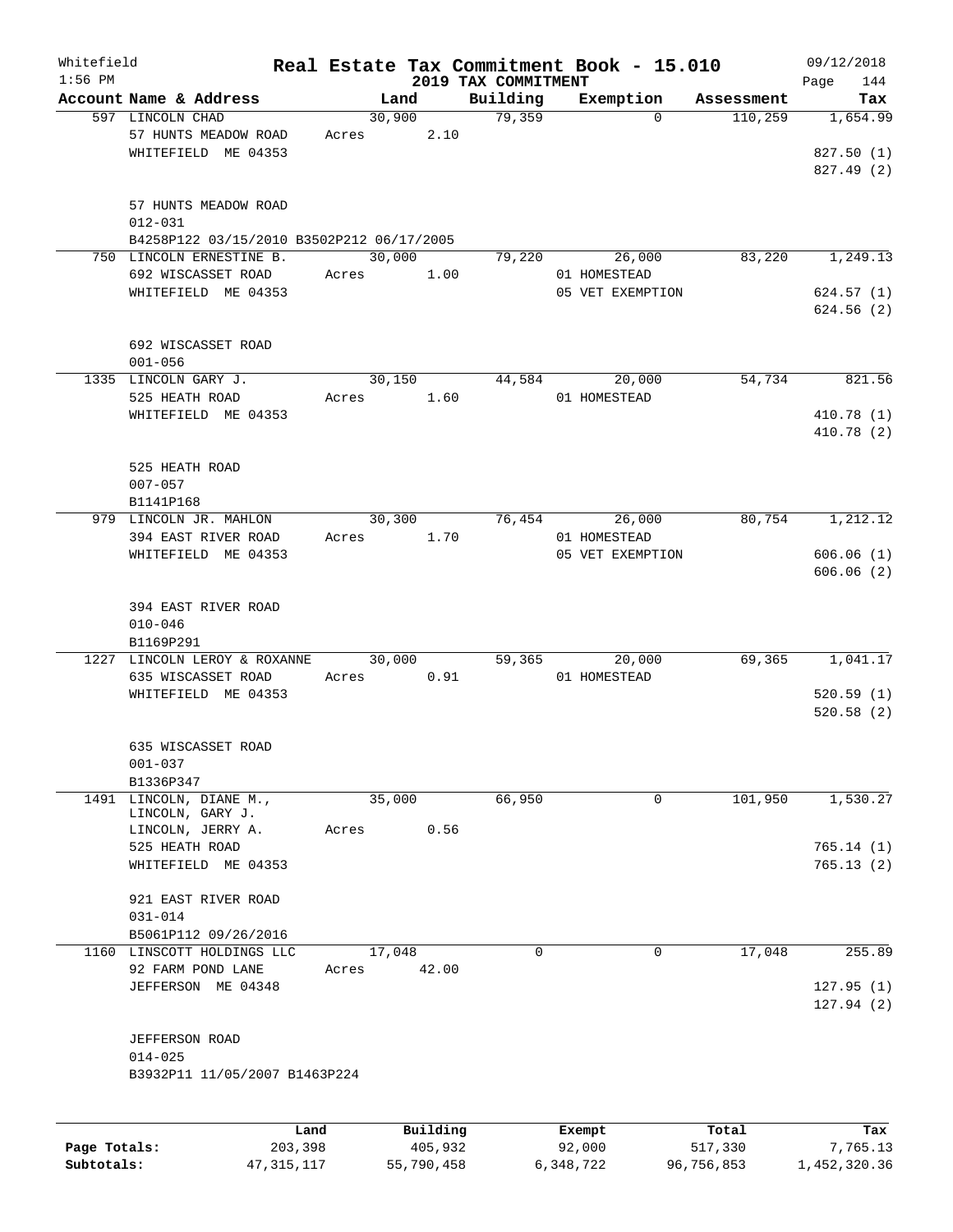| Whitefield |                                                                   |                 |       |                     | Real Estate Tax Commitment Book - 15.010 |            | 09/12/2018  |
|------------|-------------------------------------------------------------------|-----------------|-------|---------------------|------------------------------------------|------------|-------------|
| $1:56$ PM  |                                                                   |                 |       | 2019 TAX COMMITMENT |                                          |            | 145<br>Page |
|            | Account Name & Address                                            |                 | Land  | Building            | Exemption                                | Assessment | Tax         |
|            | 361 LINSCOTT HOLDINGS LLC<br>92 FARM POND LANE                    | 18,768          | 46.00 | $\Omega$            | $\Omega$                                 | 18,768     | 281.71      |
|            | JEFFERSON ME 04348                                                | Acres           |       |                     |                                          |            | 140.86(1)   |
|            |                                                                   |                 |       |                     |                                          |            | 140.85(2)   |
|            | 172 JEFFERSON ROAD                                                |                 |       |                     |                                          |            |             |
|            | $014 - 018$                                                       |                 |       |                     |                                          |            |             |
|            | B3932P11 11/05/2007 B1463P224                                     |                 |       |                     |                                          |            |             |
|            | 1798 LIPP KIMBERLY A &<br>FREDERICK L.                            | 35,210          |       | $\Omega$            | 0                                        | 35,210     | 528.50      |
|            | 5 GLOUCESTER HILL ROAD                                            | Acres           | 11.20 |                     |                                          |            |             |
|            | NEW GLOUCESTER ME<br>04260                                        |                 |       |                     |                                          |            | 264.25(1)   |
|            |                                                                   |                 |       |                     |                                          |            | 264.25(2)   |
|            | HEAD TIDE ROAD                                                    |                 |       |                     |                                          |            |             |
|            | $002 - 006 - A$                                                   |                 |       |                     |                                          |            |             |
|            | B3887P124 07/31/2007                                              |                 |       |                     |                                          |            |             |
|            | 1800 LIPP KIMBERLY A. &<br>FREDERICK L.<br>5 GLOUCESTER HILL ROAD | 41,280<br>Acres | 26.20 | $\mathbf 0$         | $\mathbf 0$                              | 41,280     | 619.61      |
|            | NEW GLOUCESTER ME                                                 |                 |       |                     |                                          |            | 309.81(1)   |
|            | 04260                                                             |                 |       |                     |                                          |            |             |
|            |                                                                   |                 |       |                     |                                          |            | 309.80(2)   |
|            | HEAD TIDE ROAD                                                    |                 |       |                     |                                          |            |             |
|            | $002 - 011 - A$                                                   |                 |       |                     |                                          |            |             |
|            | B3887P124 07/31/2007                                              |                 |       |                     |                                          |            |             |
|            | 1087 LIPP REV. FREDRICK                                           | 8,300           |       | $\Omega$            | 0                                        | 8,300      | 124.58      |
|            | 643 HEAD TIDE ROAD                                                | Acres           | 2.20  |                     |                                          |            |             |
|            | WHITEFIELD ME 04353                                               |                 |       |                     |                                          |            | 62.29(1)    |
|            |                                                                   |                 |       |                     |                                          |            | 62.29(2)    |
|            | HEAD TIDE ROAD                                                    |                 |       |                     |                                          |            |             |
|            | $002 - 003 - A$                                                   |                 |       |                     |                                          |            |             |
|            | B1554P267                                                         |                 |       |                     |                                          |            |             |
|            | 1055 LIPP REV. FREDRICK                                           | 36,690          |       | 41,063              | $\mathbf 0$                              | 77,753     | 1,167.07    |
|            | 643 HEAD TIDE ROAD                                                | Acres           | 6.80  |                     |                                          |            |             |
|            | WHITEFIELD ME 04353                                               |                 |       |                     |                                          |            | 583.54 (1)  |
|            |                                                                   |                 |       |                     |                                          |            | 583.53 (2)  |
|            | 640 HEAD TIDE ROAD                                                |                 |       |                     |                                          |            |             |
|            | $002 - 013$                                                       |                 |       |                     |                                          |            |             |
|            | B1554P271                                                         |                 |       |                     |                                          |            |             |
|            | 764 LIPP REV. FREDRICK                                            | 30,000          |       | 67,048              | 0                                        | 97,048     | 1,456.69    |
|            | 643 HEAD TIDE ROAD                                                | Acres           | 0.69  |                     |                                          |            |             |
|            | WHITEFIELD ME 04353                                               |                 |       |                     |                                          |            | 728.35(1)   |
|            |                                                                   |                 |       |                     |                                          |            | 728.34(2)   |
|            | 643 HEAD TIDE ROAD                                                |                 |       |                     |                                          |            |             |
|            | $002 - 001$                                                       |                 |       |                     |                                          |            |             |
|            | B1554P269                                                         |                 |       |                     |                                          |            |             |
|            |                                                                   |                 |       |                     |                                          |            |             |

|              | Land         | Building   | Exempt    | Total      | Tax          |
|--------------|--------------|------------|-----------|------------|--------------|
| Page Totals: | 170.248      | 108,111    |           | 278,359    | 4,178.16     |
| Subtotals:   | 47, 485, 365 | 55,898,569 | 6,348,722 | 97,035,212 | 1,456,498.52 |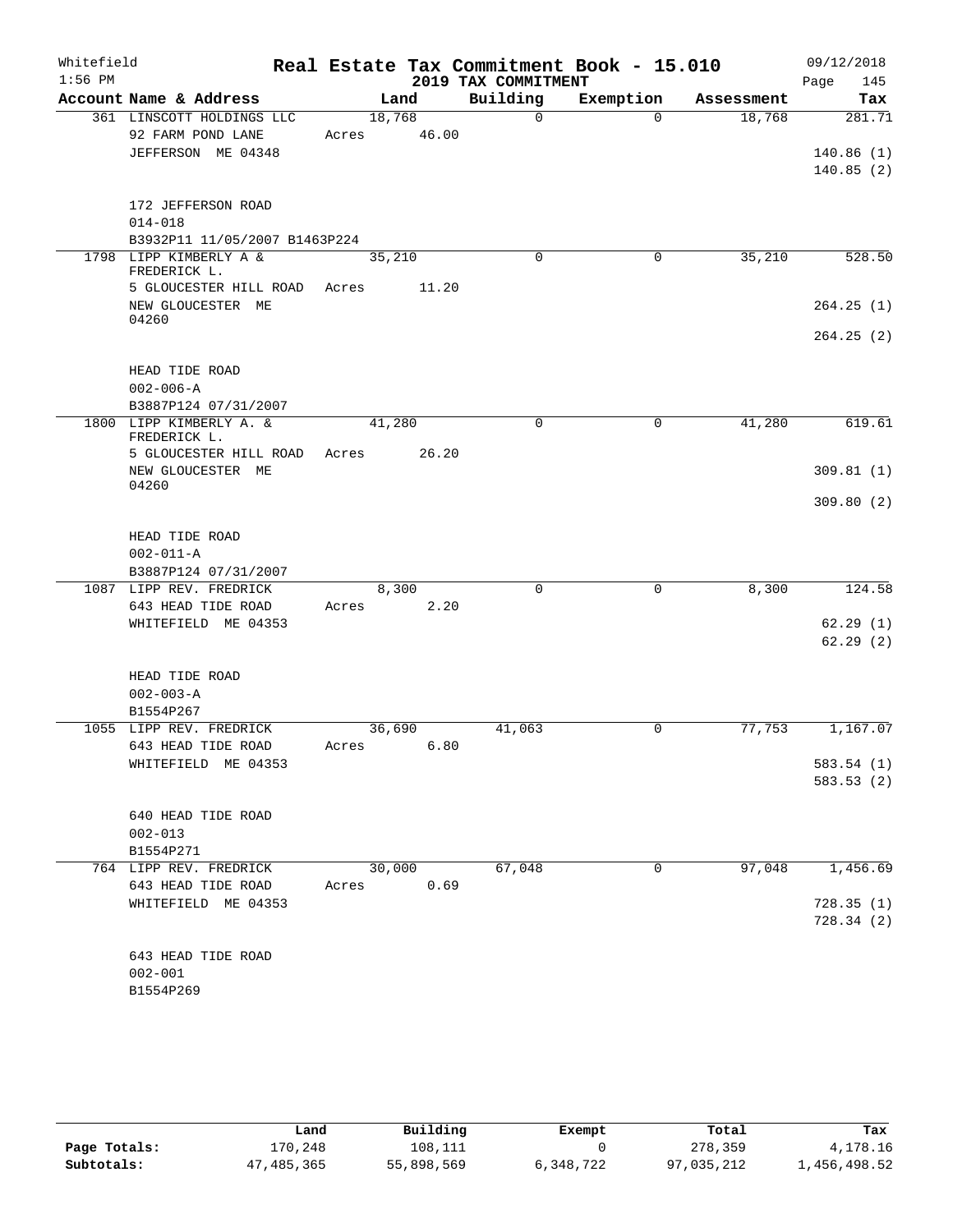| Whitefield   |                                                     |            |       |         |            |                                 | Real Estate Tax Commitment Book - 15.010 |          |                      | 09/12/2018         |
|--------------|-----------------------------------------------------|------------|-------|---------|------------|---------------------------------|------------------------------------------|----------|----------------------|--------------------|
| $1:56$ PM    | Account Name & Address                              |            |       | Land    |            | 2019 TAX COMMITMENT<br>Building | Exemption                                |          |                      | 146<br>Page<br>Tax |
|              | 438 LIPP REV. FREDRICK                              |            |       | 11,420  |            | $\mathbf 0$                     |                                          | $\Omega$ | Assessment<br>11,420 | 171.41             |
|              | 643 HEAD TIDE ROAD                                  |            | Acres |         | 9.90       |                                 |                                          |          |                      |                    |
|              | WHITEFIELD ME 04353                                 |            |       |         |            |                                 |                                          |          |                      | 85.71 (1)          |
|              |                                                     |            |       |         |            |                                 |                                          |          |                      | 85.70 (2)          |
|              |                                                     |            |       |         |            |                                 |                                          |          |                      |                    |
|              |                                                     |            |       |         |            |                                 |                                          |          |                      |                    |
|              | HEAD TIDE ROAD                                      |            |       |         |            |                                 |                                          |          |                      |                    |
|              | $002 - 002$                                         |            |       |         |            |                                 |                                          |          |                      |                    |
|              | B1554P269                                           |            |       |         |            |                                 |                                          |          |                      |                    |
|              | 309 LIPP REV. FREDRICK                              |            |       | 3,150   |            | $\Omega$                        |                                          | 0        | 3,150                | 47.28              |
|              | 643 HEAD TIDE ROAD                                  |            | Acres |         | 2.10       |                                 |                                          |          |                      |                    |
|              | WHITEFIELD ME 04353                                 |            |       |         |            |                                 |                                          |          |                      | 23.64(1)           |
|              |                                                     |            |       |         |            |                                 |                                          |          |                      | 23.64(2)           |
|              |                                                     |            |       |         |            |                                 |                                          |          |                      |                    |
|              | HEAD TIDE ROAD                                      |            |       |         |            |                                 |                                          |          |                      |                    |
|              | $002 - 003$                                         |            |       |         |            |                                 |                                          |          |                      |                    |
|              | B1554P267                                           |            |       |         |            |                                 |                                          |          |                      |                    |
|              | 1741 LIPSKY BRIAN & RENEE                           |            |       | 30,090  |            | 29,132                          | 20,000                                   |          | 39,222               | 588.72             |
|              | 29 WOOD LANE                                        |            | Acres |         | 1.56       |                                 | 01 HOMESTEAD                             |          |                      |                    |
|              | WHITEFIELD ME 04353                                 |            |       |         |            |                                 |                                          |          |                      | 294.36(1)          |
|              |                                                     |            |       |         |            |                                 |                                          |          |                      | 294.36(2)          |
|              |                                                     |            |       |         |            |                                 |                                          |          |                      |                    |
|              | 29 WOOD LANE                                        |            |       |         |            |                                 |                                          |          |                      |                    |
|              | $020 - 049 - J$                                     |            |       |         |            |                                 |                                          |          |                      |                    |
|              | B4652P120 04/19/2013 B3415P273 12/20/2004           |            |       |         |            |                                 |                                          |          |                      |                    |
|              | 1326 LOMBARDI, CELINE                               |            |       | 47,194  |            | 403                             |                                          | 0        | 47,597               | 714.43             |
|              | AMBRIZ, JOSE                                        |            | Acres |         | 13.68      |                                 |                                          |          |                      |                    |
|              | 275 CLASSON AVENUE #103                             |            |       |         |            |                                 |                                          |          |                      | 357.22(1)          |
|              | BROOKLYN NY 11238                                   |            |       |         |            |                                 |                                          |          |                      | 357.21(2)          |
|              |                                                     |            |       |         |            |                                 |                                          |          |                      |                    |
|              | 396 TOWNHOUSE ROAD                                  |            |       |         |            |                                 |                                          |          |                      |                    |
|              | $010 - 017$                                         |            |       |         |            |                                 |                                          |          |                      |                    |
|              | B5069P159 10/31/2016 B4828P232 10/16/2014 B1103P131 |            |       |         |            |                                 |                                          |          |                      |                    |
|              | 697 LONG, BRANDON                                   |            |       | 27,250  |            | 64,453                          |                                          | 6,000    | 85,703               | 1,286.40           |
|              |                                                     |            |       |         |            |                                 |                                          |          |                      |                    |
|              | 321 HILTON ROAD                                     |            | Acres |         | 3.00       |                                 | 05 VET EXEMPTION                         |          |                      |                    |
|              | WHITEFIELD ME 04353                                 |            |       |         |            |                                 |                                          |          |                      | 643.20(1)          |
|              |                                                     |            |       |         |            |                                 |                                          |          |                      | 643.20(2)          |
|              |                                                     |            |       |         |            |                                 |                                          |          |                      |                    |
|              | 321 HILTON ROAD                                     |            |       |         |            |                                 |                                          |          |                      |                    |
|              | $014 - 001$                                         |            |       |         |            |                                 |                                          |          |                      |                    |
|              | B5090P158 12/27/2016                                |            |       |         |            |                                 |                                          |          |                      |                    |
| 1287         | LOTHROP BERNAL &                                    |            |       | 31,050  |            | 60,456                          | 20,000                                   |          | 71,506               | 1,073.31           |
|              | DELORES                                             |            |       |         |            |                                 |                                          |          |                      |                    |
|              | P.O. BOX 129                                        |            | Acres |         | 2.20       |                                 | 01 HOMESTEAD                             |          |                      |                    |
|              | WHITEFIELD ME 04353                                 |            |       |         |            |                                 |                                          |          |                      | 536.66(1)          |
|              |                                                     |            |       |         |            |                                 |                                          |          |                      | 536.65(2)          |
|              |                                                     |            |       |         |            |                                 |                                          |          |                      |                    |
|              | 17 GARDINER ROAD                                    |            |       |         |            |                                 |                                          |          |                      |                    |
|              | $013 - 027$                                         |            |       |         |            |                                 |                                          |          |                      |                    |
|              | 1621 LUFKIN LESLIE C.                               |            |       | 101,500 |            | 36,252                          | 20,000                                   |          | 117,752              | 1,767.46           |
|              | 127 NO. HUNTS MEADOW                                |            | Acres |         | 119.50     |                                 | 01 HOMESTEAD                             |          |                      |                    |
|              | ROAD                                                |            |       |         |            |                                 |                                          |          |                      |                    |
|              | WHITEFIELD ME 04353                                 |            |       |         |            |                                 |                                          |          |                      | 883.73 (1)         |
|              |                                                     |            |       |         |            |                                 |                                          |          |                      | 883.73 (2)         |
|              |                                                     |            |       |         |            |                                 |                                          |          |                      |                    |
|              | 127 NO. HUNTS MEADOW                                |            |       |         |            |                                 |                                          |          |                      |                    |
|              | <b>ROAD</b>                                         |            |       |         |            |                                 |                                          |          |                      |                    |
|              | $015 - 028$                                         |            |       |         |            |                                 |                                          |          |                      |                    |
|              | B2762P96                                            |            |       |         |            |                                 |                                          |          |                      |                    |
|              |                                                     | Land       |       |         | Building   |                                 | Exempt                                   |          | Total                | Tax                |
| Page Totals: |                                                     | 251,654    |       |         | 190,696    |                                 | 66,000                                   |          | 376,350              | 5,649.01           |
| Subtotals:   |                                                     | 47,737,019 |       |         | 56,089,265 |                                 | 6, 414, 722                              |          | 97,411,562           | 1,462,147.53       |
|              |                                                     |            |       |         |            |                                 |                                          |          |                      |                    |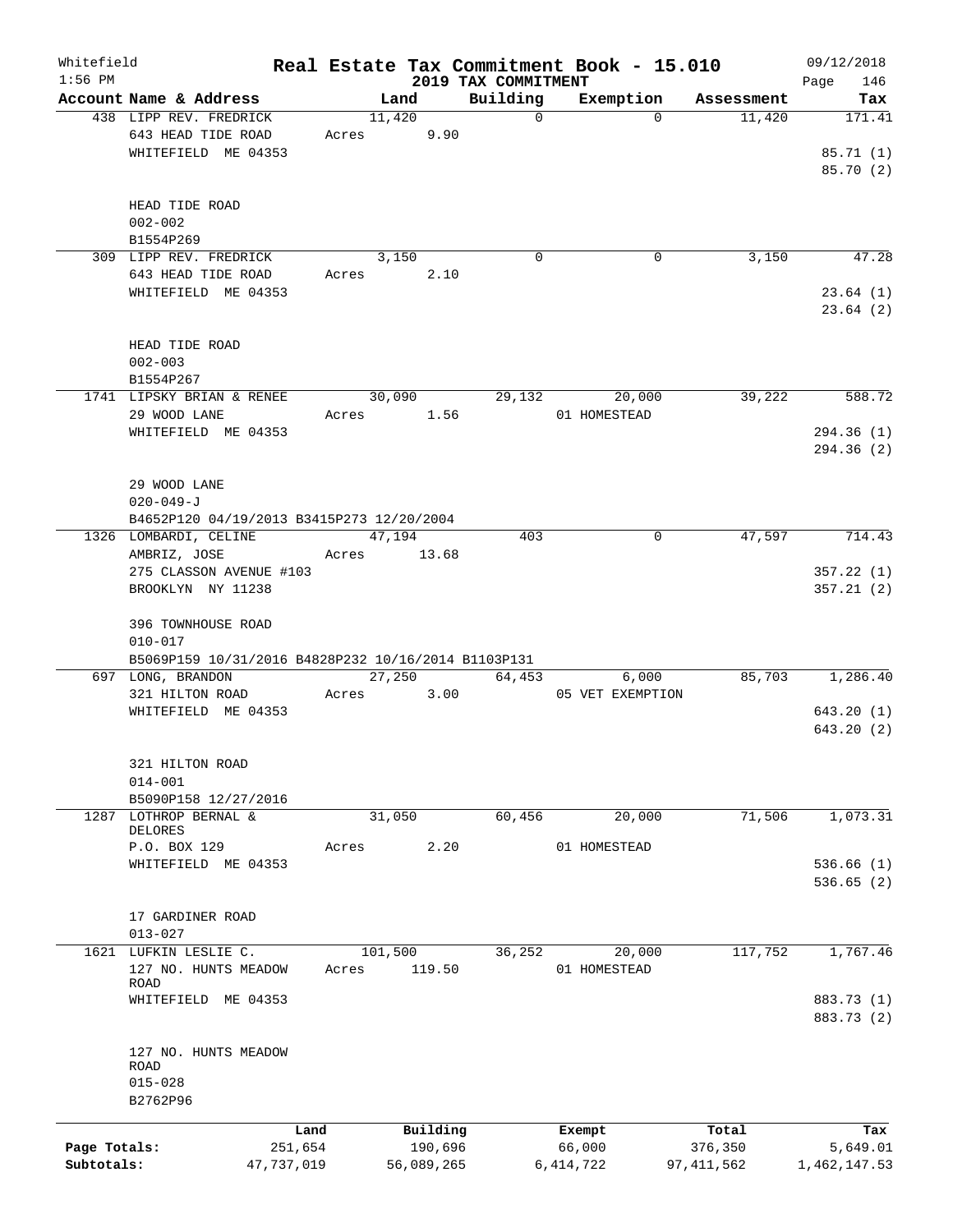| Whitefield<br>$1:56$ PM |                                             |            |       |            | 2019 TAX COMMITMENT | Real Estate Tax Commitment Book - 15.010 |            | 09/12/2018<br>Page<br>147 |
|-------------------------|---------------------------------------------|------------|-------|------------|---------------------|------------------------------------------|------------|---------------------------|
|                         | Account Name & Address                      |            |       | Land       | Building            | Exemption                                | Assessment | Tax                       |
|                         | 772 LUFKIN LESLIE C.                        |            |       | 20,000     | $\mathbf 0$         | $\Omega$                                 | 20,000     | 300.20                    |
|                         | 127 NO. HUNTS MEADOW<br>ROAD                |            | Acres | 1.50       |                     |                                          |            |                           |
|                         | WHITEFIELD ME 04353                         |            |       |            |                     |                                          |            | 150.10(1)<br>150.10(2)    |
|                         | NO. HUNTS MEADOW ROAD                       |            |       |            |                     |                                          |            |                           |
|                         | $015 - 028 - A$<br>B3086P233                |            |       |            |                     |                                          |            |                           |
|                         | 450 LYSOBEY JEANNE                          |            |       | 30,000     | 92,338              | 20,000                                   | 102,338    | 1,536.09                  |
|                         | 30 HUNTS MEADOW ROAD<br>WHITEFIELD ME 04353 |            | Acres | 1.37       |                     | 01 HOMESTEAD                             |            | 768.05(1)                 |
|                         |                                             |            |       |            |                     |                                          |            | 768.04(2)                 |
|                         | 30 HUNTS MEADOW ROAD                        |            |       |            |                     |                                          |            |                           |
|                         | $012 - 011$<br>B3873P41 06/21/2007          |            |       |            |                     |                                          |            |                           |
|                         | 121 MACFARLAND, BRIAN                       |            |       | 38,750     | 17,048              | 0                                        | 55,798     | 837.53                    |
|                         | MACFARLAND, CHRISTINA                       |            | Acres | 4.00       |                     |                                          |            |                           |
|                         | 32 PENSION RIDGE ROAD<br>BOOTHBAY ME 04537  |            |       |            |                     |                                          |            | 418.77 (1)<br>418.76(2)   |
|                         |                                             |            |       |            |                     |                                          |            |                           |
|                         | 330 TOWNHOUSE ROAD                          |            |       |            |                     |                                          |            |                           |
|                         | $010 - 016 - B$<br>B5186P168 09/29/2017     |            |       |            |                     |                                          |            |                           |
|                         | 162 MAGNUSEN DAVID M. &                     |            |       | 32,450     | $\Omega$            | $\mathbf 0$                              | 32,450     | 487.07                    |
|                         | THERESA<br>23 ROONEY LANE                   |            | Acres | 14.00      |                     |                                          |            |                           |
|                         | WHITEFIELD ME 04353                         |            |       |            |                     |                                          |            | 243.54(1)<br>243.53(2)    |
|                         | GARDINER ROAD<br>$012 - 039$                |            |       |            |                     |                                          |            |                           |
|                         | 939 MAGNUSEN DAVID M. &<br>THERESA          |            |       | 93,525     | $\mathbf 0$         | $\mathbf 0$                              | 93,525     | 1,403.81                  |
|                         | 23 ROONEY LANE<br>WHITEFIELD ME 04353       |            | Acres | 123.55     |                     |                                          |            | 701.91(1)                 |
|                         |                                             |            |       |            |                     |                                          |            | 701.90(2)                 |
|                         | ROONEY LANE                                 |            |       |            |                     |                                          |            |                           |
|                         | $012 - 060$<br>922 MAGNUSEN DAVID M. &      |            |       | 38,050     | 97,649              | 20,000                                   | 115,699    | 1,736.64                  |
|                         | THERESA                                     |            |       |            |                     |                                          |            |                           |
|                         | 23 ROONEY LANE<br>WHITEFIELD ME 04353       |            | Acres | 8.50       |                     | 01 HOMESTEAD                             |            | 868.32 (1)                |
|                         |                                             |            |       |            |                     |                                          |            | 868.32 (2)                |
|                         | 23 ROONEY LANE                              |            |       |            |                     |                                          |            |                           |
|                         | $012 - 063$                                 |            |       |            |                     |                                          |            |                           |
| 185                     | MAGNUSEN DAVID M. &<br>THERESA              |            |       | 750        | $\mathbf 0$         | $\mathbf 0$                              | 750        | 11.26                     |
|                         | 23 ROONEY LANE                              |            | Acres | 0.50       |                     |                                          |            |                           |
|                         | WHITEFIELD ME 04353                         |            |       |            |                     |                                          |            | 5.63(1)<br>5.63(2)        |
|                         | GARDINER ROAD                               |            |       |            |                     |                                          |            |                           |
|                         | $012 - 064$                                 |            |       |            |                     |                                          |            |                           |
|                         |                                             | Land       |       | Building   |                     | Exempt                                   | Total      | Tax                       |
| Page Totals:            |                                             | 253,525    |       | 207,035    |                     | 40,000                                   | 420,560    | 6,312.60                  |
| Subtotals:              |                                             | 47,990,544 |       | 56,296,300 |                     | 6,454,722                                | 97,832,122 | 1,468,460.13              |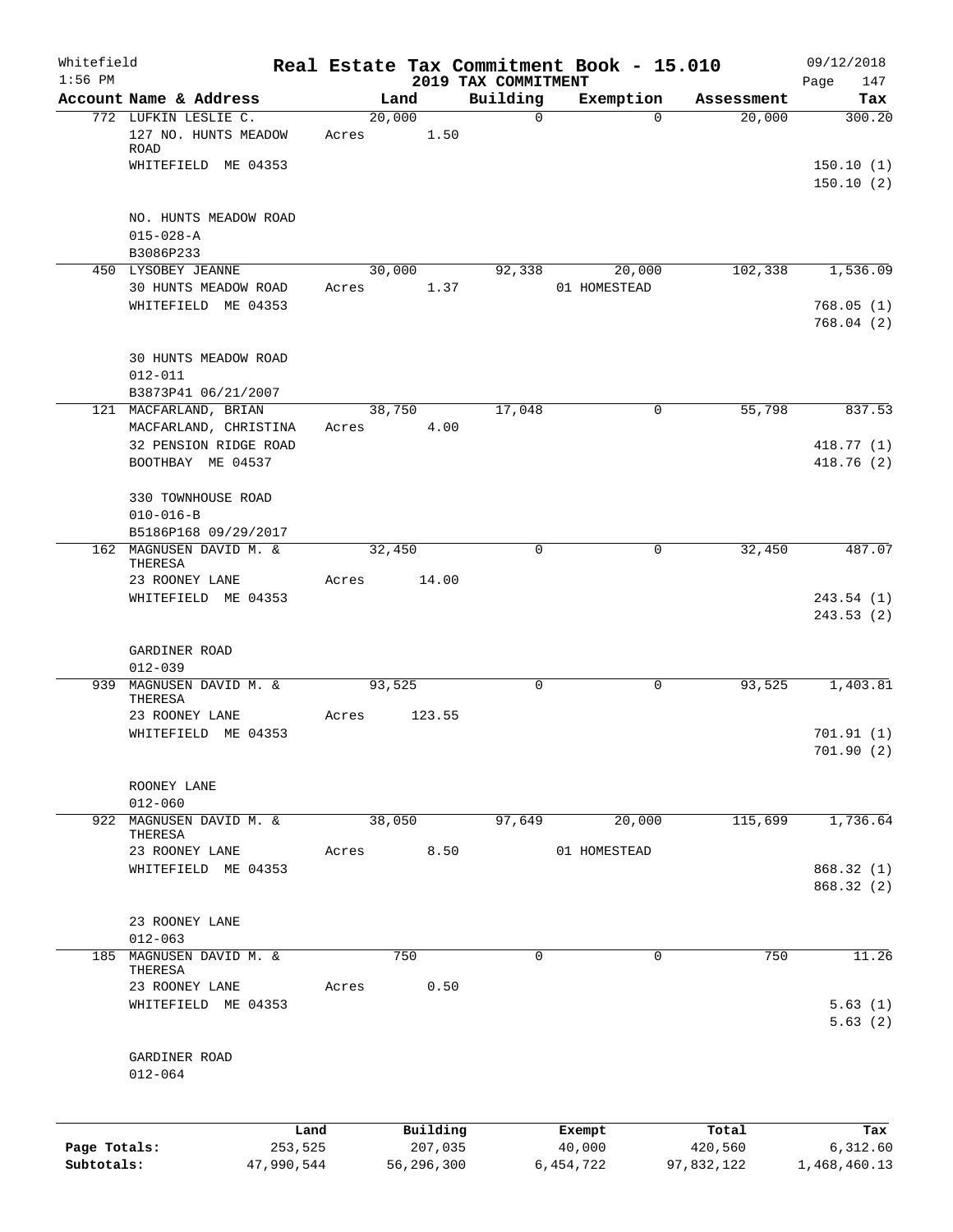| Whitefield<br>$1:56$ PM |                                                                                 |                       |       | 2019 TAX COMMITMENT | Real Estate Tax Commitment Book - 15.010 |            | 09/12/2018<br>148<br>Page              |
|-------------------------|---------------------------------------------------------------------------------|-----------------------|-------|---------------------|------------------------------------------|------------|----------------------------------------|
|                         | Account Name & Address                                                          | Land                  |       | Building            | Exemption                                | Assessment | Tax                                    |
|                         | 145 MAGUIRE ANN MARIE<br>P.O BOX 364<br>SWANS ISLAND ME 04685                   | 58,690<br>Acres 37.60 |       | 81,467              | $\Omega$                                 | 140, 157   | 2,103.76<br>1,051.88(1)<br>1,051.88(2) |
|                         | 235 HEATH ROAD<br>$011 - 004$                                                   |                       |       |                     |                                          |            |                                        |
|                         | 1022 MAGUIRE ANN MARIE                                                          | 62,795                |       | $\mathbf 0$         | $\mathsf{O}$                             | 62,795     | 942.55                                 |
|                         | P. O. BOX 364<br>SWANS ISLAND ME 04685                                          | Acres 62.09           |       |                     |                                          |            | 471.28(1)<br>471.27(2)                 |
|                         | HEATH ROAD<br>$011 - 013$                                                       |                       |       |                     |                                          |            |                                        |
|                         | 476 MAGUIRE MARIE E. &<br>PHILIP G.<br>11 MAYFLOWER DRIVE<br>MANSFIELD MA 02048 | 62,050<br>Acres       | 15.00 | 270,607             | $\mathbf 0$                              | 332,657    | 4,993.18<br>2,496.59(1)<br>2,496.59(2) |
|                         | 237 HOWE ROAD<br>$020 - 026$<br>B2664P235                                       |                       |       |                     |                                          |            |                                        |
|                         | 381 MAHONEY MICHAEL A.                                                          | 33,000                |       | 24,446              | 20,000                                   | 37,446     | 562.06                                 |
|                         | 148 DOYLE ROAD<br>WHITEFIELD ME 04353                                           | Acres                 | 3.50  |                     | 01 HOMESTEAD                             |            | 281.03(1)<br>281.03(2)                 |
|                         | 148 DOYLE ROAD                                                                  |                       |       |                     |                                          |            |                                        |
|                         | $019 - 018$                                                                     |                       |       |                     |                                          |            |                                        |
| 1082                    | B2537P245<br>MAINE ELECTRIC POWER<br>CO.<br>C/O UTILITY SHARED                  | 6,515,309             |       | 0                   | 0                                        | 6,515,309  | 97,794.79                              |
|                         | SERVICES                                                                        |                       |       |                     |                                          |            |                                        |
|                         | 70 FARM VIEW DRIVE,<br>FREEPORT BLDG.                                           |                       |       |                     |                                          |            | 48,897.40                              |
|                         | NEW GLOUCESTER ME<br>04260                                                      |                       |       |                     |                                          |            | 48,897.39                              |
|                         | CMP LINES                                                                       |                       |       |                     |                                          |            |                                        |
|                         | $099 - 000$                                                                     |                       |       |                     |                                          |            |                                        |
|                         | 732 MAINE NATURAL GAS<br>C/O AVANGRID MANAGEMENT<br>CO.- LOCAL TAX              |                       | 0     | 918,220             | 0                                        | 918,220    | 13,782.48                              |
|                         | ONE CITY CENTER, 5TH<br><b>FLOOR</b>                                            |                       |       |                     |                                          |            | 6,891.24(1)                            |
|                         | PORTLAND<br>ME 04101                                                            |                       |       |                     |                                          |            | 6,891.24(2)                            |
|                         | AUGUSTA ROAD<br>018-RT 17                                                       |                       |       |                     |                                          |            |                                        |

|              | Land       | Building   | Exempt    | Total       | Tax          |
|--------------|------------|------------|-----------|-------------|--------------|
| Page Totals: | 6,731,844  | l,294,740  | 20,000    | 8,006,584   | 120,178.82   |
| Subtotals:   | 54,722,388 | 57,591,040 | 6,474,722 | 105,838,706 | 1,588,638.95 |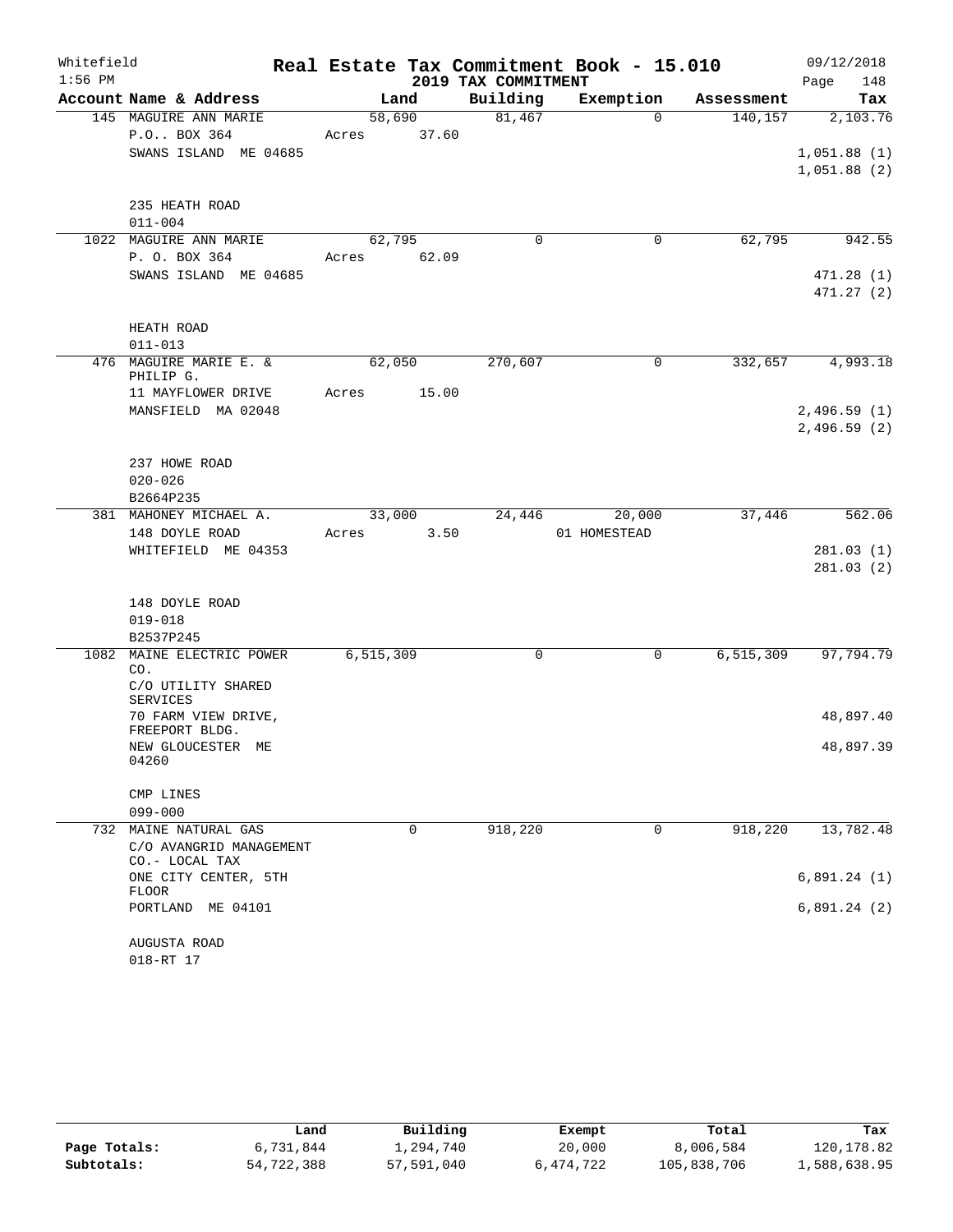| Whitefield<br>$1:56$ PM |                                                                            |        |       | 2019 TAX COMMITMENT | Real Estate Tax Commitment Book - 15.010 |                      | 09/12/2018<br>Page<br>149   |
|-------------------------|----------------------------------------------------------------------------|--------|-------|---------------------|------------------------------------------|----------------------|-----------------------------|
|                         | Account Name & Address                                                     |        | Land  | Building            | Exemption                                | Assessment           | Tax                         |
|                         | 810 MAINEVIEW PROPERTIES,                                                  | 60,900 |       | 95,979              | $\Omega$                                 | 156,879              | 2,354.75                    |
|                         | <b>LLC</b><br>940 WEST SANTA INEZ<br><b>AVENUE</b>                         | Acres  | 41.00 |                     |                                          |                      |                             |
|                         | HILLSBOROUGH CA 94010                                                      |        |       |                     |                                          |                      | 1, 177.38(1)                |
|                         |                                                                            |        |       |                     |                                          |                      | 1, 177.37(2)                |
|                         | 249 THAYER ROAD                                                            |        |       |                     |                                          |                      |                             |
|                         | $001 - 026$<br>B4040P238 06/30/2008                                        |        |       |                     |                                          |                      |                             |
|                         | 256 MAINVILLE SIDNEY &<br><b>BONNIE</b>                                    | 30,000 |       | 79,957              | 20,000                                   | 89,957               | 1,350.25                    |
|                         | PO BOX 235                                                                 | Acres  | 0.80  |                     | 01 HOMESTEAD                             |                      |                             |
|                         | COOPERS MILLS ME 04341                                                     |        |       |                     |                                          |                      | 675.13(1)                   |
|                         |                                                                            |        |       |                     |                                          |                      | 675.12(2)                   |
|                         | 192 MAIN STREET                                                            |        |       |                     |                                          |                      |                             |
|                         | $021 - 009$<br>B1487P307                                                   |        |       |                     |                                          |                      |                             |
|                         | 803 MALDOVAN GERALD R. &<br>JUDITH A.                                      | 37,650 |       | 85,918              | $\Omega$                                 | $1\overline{23,568}$ | 1,854.76                    |
|                         | P.O. BOX 35                                                                | Acres  | 8.00  |                     |                                          |                      |                             |
|                         | WHITEFIELD ME 04353                                                        |        |       |                     |                                          |                      | 927.38(1)                   |
|                         |                                                                            |        |       |                     |                                          |                      | 927.38(2)                   |
|                         | 27 EAST RIVER ROAD                                                         |        |       |                     |                                          |                      |                             |
|                         | $013 - 043 - F$                                                            |        |       |                     |                                          |                      |                             |
|                         | B4746P95 12/27/2013 B3184P94                                               |        |       |                     |                                          |                      |                             |
|                         | 529 MANCHESTER MARTHA J.                                                   |        | 5,700 | $\Omega$            | $\mathbf 0$                              | 5,700                | 85.56                       |
|                         | 77 MILL ROAD<br>EDGECOMB ME 04556                                          | Acres  | 3.80  |                     |                                          |                      | 42.78(1)                    |
|                         |                                                                            |        |       |                     |                                          |                      | 42.78 (2)                   |
|                         | WISCASSET ROAD                                                             |        |       |                     |                                          |                      |                             |
|                         | $004 - 025$                                                                |        |       |                     |                                          |                      |                             |
|                         | B2063P211                                                                  |        |       |                     |                                          |                      |                             |
|                         | 942 MANCHESTER MARTHA J.                                                   | 51,550 |       | $\mathbf 0$         | 0                                        | 51,550               | 773.77                      |
|                         | 77 MILL ROAD                                                               | Acres  | 42.00 |                     |                                          |                      |                             |
|                         | EDGECOMB ME 04556                                                          |        |       |                     |                                          |                      | 386.89 (1)                  |
|                         |                                                                            |        |       |                     |                                          |                      | 386.88 (2)                  |
|                         | WISCASSET ROAD                                                             |        |       |                     |                                          |                      |                             |
|                         | $004 - 024$                                                                |        |       |                     |                                          |                      |                             |
|                         | B2063P211                                                                  |        |       |                     |                                          |                      |                             |
|                         | 1081 MANCHESTER ROBERT S. &<br>LINDA K.                                    | 50,175 |       | 131,689             | 6,000                                    | 175,864              | 2,639.72                    |
|                         | PO BOX 4                                                                   | Acres  | 24.50 |                     | 12 VET $2-27-61 = 8-5-64$                |                      |                             |
|                         | WHITEFIELD ME 04353                                                        |        |       |                     |                                          |                      | 1,319.86(1)<br>1,319.86 (2) |
|                         | 100 NO. WEARY POND LANE                                                    |        |       |                     |                                          |                      |                             |
|                         | $011 - 021$                                                                |        |       |                     |                                          |                      |                             |
|                         | B4906P320 07/13/2015 B4871P42 03/25/2015 B4763P290                         |        |       |                     |                                          |                      |                             |
|                         | 03/13/2014 B4656P69 04/30/2013 B4290P143 06/25/2010<br>B4279P61 05/24/2010 |        |       |                     |                                          |                      |                             |
|                         |                                                                            |        |       |                     |                                          |                      |                             |

|              | Land       | Building   | Exempt    | Total       | Tax          |
|--------------|------------|------------|-----------|-------------|--------------|
| Page Totals: | 235,975    | 393,543    | 26,000    | 603,518     | 9,058.81     |
| Subtotals:   | 54,958,363 | 57,984,583 | 6,500,722 | 106,442,224 | l,597,697.76 |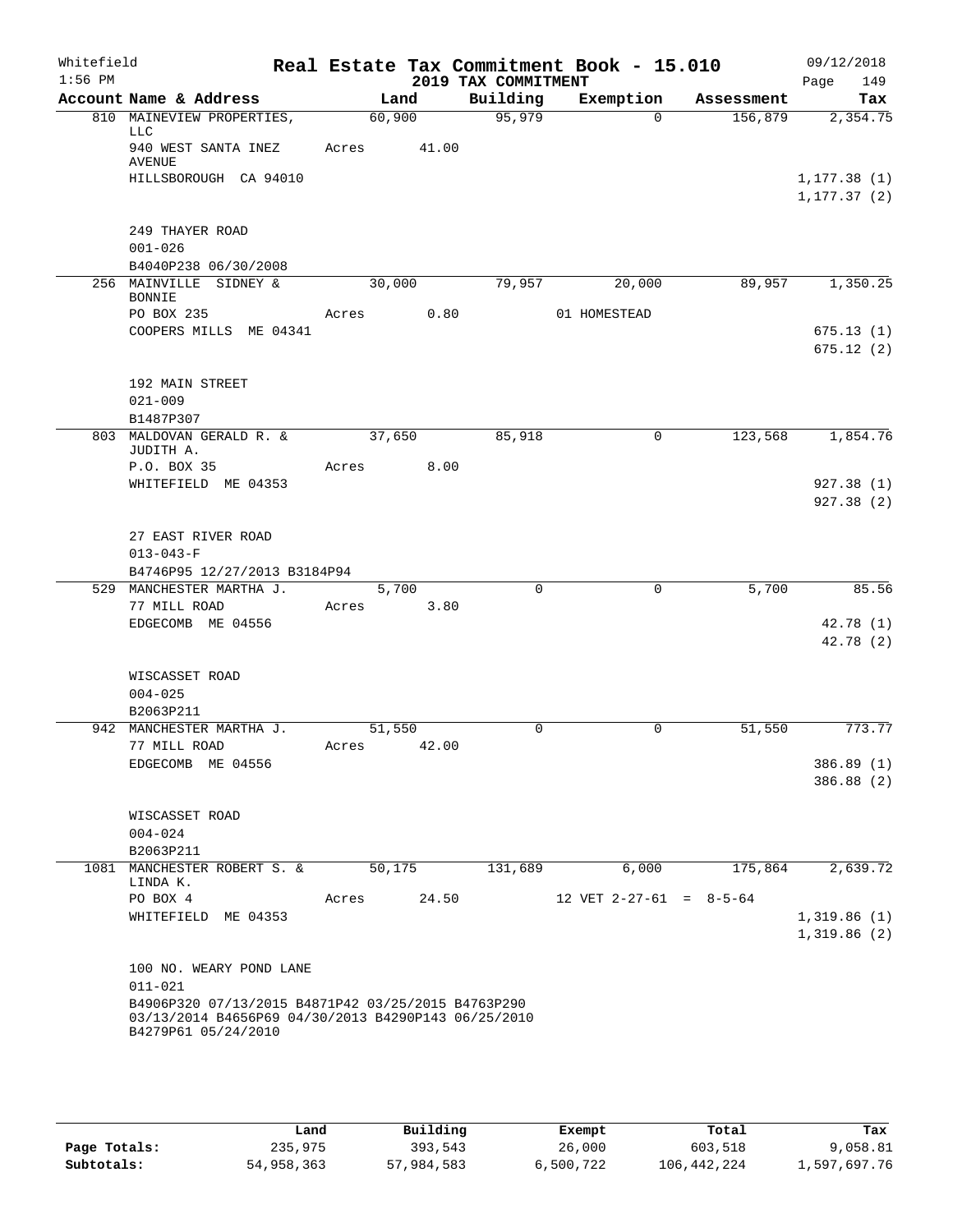| Whitefield |                                                                           |       |         |                     | Real Estate Tax Commitment Book - 15.010 |            | 09/12/2018  |
|------------|---------------------------------------------------------------------------|-------|---------|---------------------|------------------------------------------|------------|-------------|
| $1:56$ PM  |                                                                           |       |         | 2019 TAX COMMITMENT |                                          |            | 150<br>Page |
|            | Account Name & Address                                                    |       | Land    | Building            | Exemption                                | Assessment | Tax         |
|            | 1437 MANSFIELD BURTON H. &<br>KATHY                                       |       | 30,885  | 34,974              | 20,000                                   | 45,859     | 688.34      |
|            | 373 TOWNHOUSE ROAD                                                        | Acres |         | 2.09                | 01 HOMESTEAD                             |            |             |
|            | WHITEFIELD ME 04353                                                       |       |         |                     |                                          |            | 344.17 (1)  |
|            |                                                                           |       |         |                     |                                          |            | 344.17(2)   |
|            | 373 TOWNHOUSE ROAD                                                        |       |         |                     |                                          |            |             |
|            | $010 - 011 - B$                                                           |       |         |                     |                                          |            |             |
|            | B1803P112                                                                 |       |         |                     |                                          |            |             |
|            | 1268 MANSIR JR. PAUL A.                                                   |       | 30,000  | 78,228              | $\mathbf 0$                              | 108,228    | 1,624.50    |
|            | 49 HENRY LANE                                                             | Acres |         | 1.32                |                                          |            |             |
|            | WHITEFIELD ME 04353                                                       |       |         |                     |                                          |            | 812.25(1)   |
|            |                                                                           |       |         |                     |                                          |            | 812.25(2)   |
|            | 13 HENRY LANE                                                             |       |         |                     |                                          |            |             |
|            | $012 - 043$                                                               |       |         |                     |                                          |            |             |
|            | B4559P198 08/14/2012 B4345P197 11/24/2010 B4300P78<br>07/29/2010 B1992P85 |       |         |                     |                                          |            |             |
|            | 580 MANSIR PAUL                                                           |       | 30,150  | 24,486              | 0                                        | 54,636     | 820.09      |
|            | 581 EAST PITTSTON ROAD                                                    | Acres |         | 1.60                |                                          |            |             |
|            | PITTSTON ME 04345                                                         |       |         |                     |                                          |            | 410.05(1)   |
|            |                                                                           |       |         |                     |                                          |            | 410.04(2)   |
|            | 9 SENOTT ROAD                                                             |       |         |                     |                                          |            |             |
|            | $017 - 049 - B$                                                           |       |         |                     |                                          |            |             |
|            | B4681P71 06/28/2013 B4077P38 12/09/2008 B1993P321                         |       |         |                     |                                          |            |             |
| 1647       | MARCACCIO MARY-ANN                                                        |       | 30,825  | 23,051              | 20,000                                   | 33,876     | 508.48      |
|            | 65 COOKSON LANE                                                           | Acres |         | 2.05                | 01 HOMESTEAD                             |            |             |
|            | WHITEFIELD ME 04353                                                       |       |         |                     |                                          |            | 254.24(1)   |
|            |                                                                           |       |         |                     |                                          |            | 254.24(2)   |
|            | 65 COOKSON LANE                                                           |       |         |                     |                                          |            |             |
|            | $020 - 049 - B$                                                           |       |         |                     |                                          |            |             |
|            | B3717P285 08/07/2006 B2766P175 11/04/2004                                 |       |         |                     |                                          |            |             |
|            | 403 MARCUS PAUL                                                           |       | 41,250  | 166,339             | 20,000                                   | 187,589    | 2,815.71    |
|            | 185 PITTSTON ROAD                                                         | Acres | 12.50   |                     | 01 HOMESTEAD                             |            |             |
|            | WHITEFIELD ME 04353                                                       |       |         |                     |                                          |            | 1,407.86(1) |
|            |                                                                           |       |         |                     |                                          |            | 1,407.85(2) |
|            |                                                                           |       |         |                     |                                          |            |             |
|            | 185 PITTSTON ROAD                                                         |       |         |                     |                                          |            |             |
|            | $007 - 002$                                                               |       |         |                     |                                          |            |             |
|            | B3781P167 12/05/2006 B3698P93 06/29/2006                                  |       |         |                     |                                          |            |             |
|            | 1871 MARITIMES & NORTHEAST<br>PIPELINE                                    |       | 328,000 | 7,104,290           | $\mathbf 0$                              | 7,432,290  | 111, 558.67 |
|            | C/O SPECTRA ENERGY                                                        |       |         |                     |                                          |            |             |
|            | PO BOX 1642                                                               |       |         |                     |                                          |            | 55,779.34   |
|            | HOUSTON TX 77251-1642                                                     |       |         |                     |                                          |            | 55,779.33   |
|            | CMP CORRIDOR                                                              |       |         |                     |                                          |            |             |
|            | CMP CORR                                                                  |       |         |                     |                                          |            |             |

|              | Land       | Building     | Exempt    | Total       | Tax          |
|--------------|------------|--------------|-----------|-------------|--------------|
| Page Totals: | 491,110    | 7,431,368    | 60,000    | 7,862,478   | 118,015.79   |
| Subtotals:   | 55,449,473 | 65, 415, 951 | 6,560,722 | 114,304,702 | 1,715,713.55 |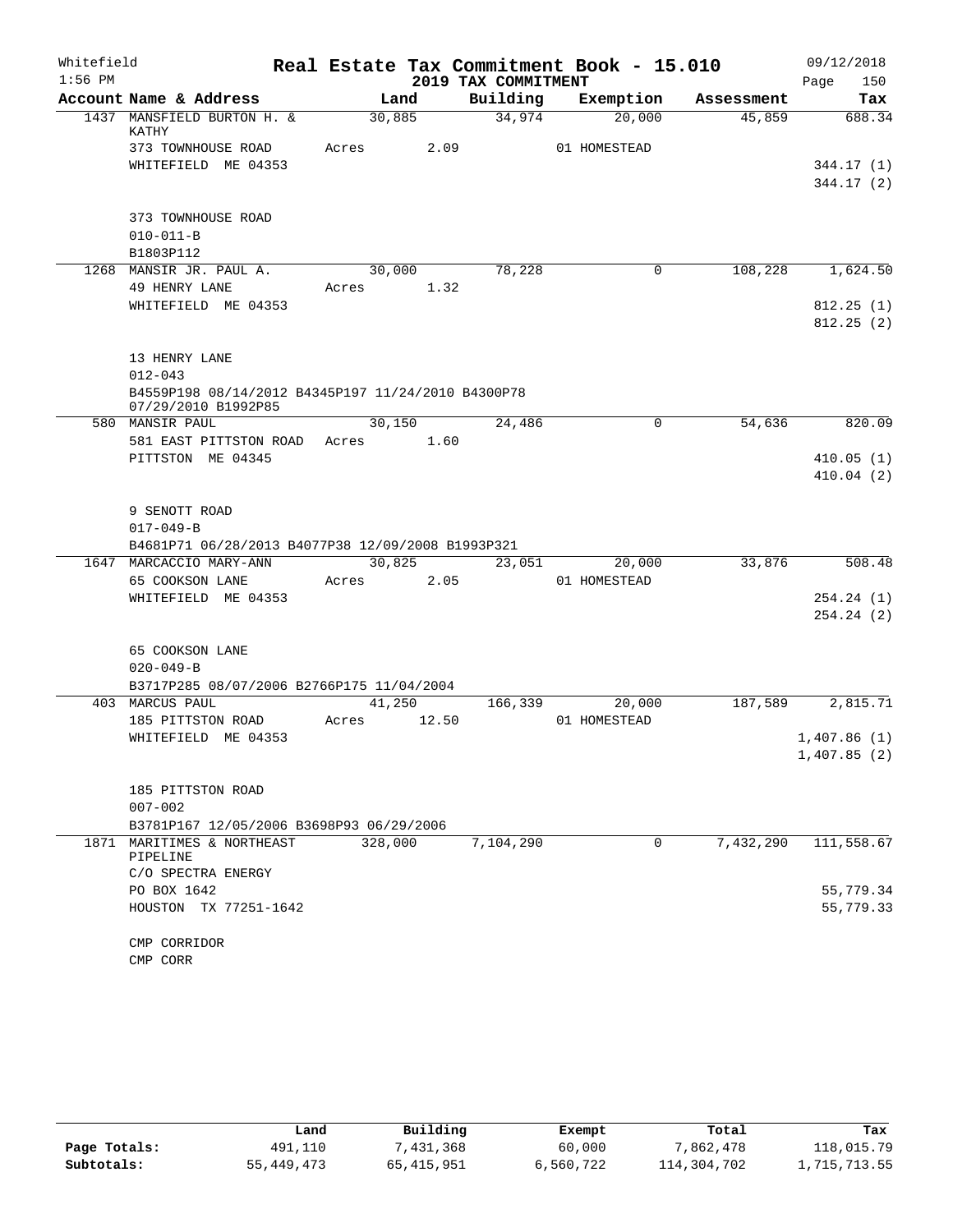| Whitefield |                                                                     |       |         |                     | Real Estate Tax Commitment Book - 15.010 |            | 09/12/2018                 |
|------------|---------------------------------------------------------------------|-------|---------|---------------------|------------------------------------------|------------|----------------------------|
| $1:56$ PM  |                                                                     |       |         | 2019 TAX COMMITMENT |                                          |            | Page<br>151                |
|            | Account Name & Address                                              |       | Land    | Building            | Exemption                                | Assessment | Tax                        |
|            | 716 MARPLE ANTHONY F. &<br>MARIANNE                                 |       | 7,036   | $\Omega$            | $\Omega$                                 | 7,036      | 105.61                     |
|            | 340 HILTON ROAD                                                     | Acres | 18.00   |                     |                                          |            |                            |
|            | WHITEFIELD ME 04353                                                 |       |         |                     |                                          |            | 52.81(1)                   |
|            |                                                                     |       |         |                     |                                          |            | 52.80(2)                   |
|            |                                                                     |       |         |                     |                                          |            |                            |
|            | HILTON ROAD                                                         |       |         |                     |                                          |            |                            |
|            | $011 - 020$                                                         |       |         |                     |                                          |            |                            |
|            | B1254P209                                                           |       |         |                     |                                          |            |                            |
|            | 1499 MARPLE ANTHONY F. &<br>MARIANNE                                |       | 110,678 | 166,189             | 20,000                                   | 256,867    | 3,855.57                   |
|            | 340 HILTON ROAD                                                     | Acres | 204.00  |                     | 01 HOMESTEAD                             |            |                            |
|            | WHITEFIELD ME 04353                                                 |       |         |                     |                                          |            | 1,927.79(1)                |
|            |                                                                     |       |         |                     |                                          |            | 1,927.78(2)                |
|            |                                                                     |       |         |                     |                                          |            |                            |
|            | 340 HILTON ROAD                                                     |       |         |                     |                                          |            |                            |
|            | $011 - 042 - A$                                                     |       |         |                     |                                          |            |                            |
|            | B1221P226                                                           |       |         |                     |                                          |            |                            |
|            | 1761 MARPLE KEITH                                                   |       | 36,034  | 142,813             | 20,000                                   | 158,847    | 2,384.29                   |
|            | MARPLE YINTUNG<br>55 MISTY MOUNTAIN LANE                            | Acres | 5.98    |                     | 01 HOMESTEAD                             |            |                            |
|            | WHITEFIELD ME 04353                                                 |       |         |                     |                                          |            | 1,192.15(1)<br>1,192.14(2) |
|            |                                                                     |       |         |                     |                                          |            |                            |
|            | 55 MISTY MOUNTAIN LANE                                              |       |         |                     |                                          |            |                            |
|            | $004 - 018 - B$                                                     |       |         |                     |                                          |            |                            |
|            | B4891P28 06/02/2015 B4258P35 06/15/2010 B4197P118                   |       |         |                     |                                          |            |                            |
|            | 08/25/2009 B3660P29 03/11/2006                                      |       |         |                     |                                          |            |                            |
|            | 1688 MARSTON ROBERT & MARY                                          |       | 6,450   | $\mathbf 0$         | 0                                        | 6,450      | 96.81                      |
|            | 183 HUNTS MEADOW ROAD<br>PITTSTON ME 04345                          | Acres | 4.30    |                     |                                          |            | 48.41(1)                   |
|            |                                                                     |       |         |                     |                                          |            | 48.40(2)                   |
|            |                                                                     |       |         |                     |                                          |            |                            |
|            | SO. HUNTS MEADOW ROAD                                               |       |         |                     |                                          |            |                            |
|            | $006 - 021 - 6$                                                     |       |         |                     |                                          |            |                            |
|            | B2869P179                                                           |       |         |                     |                                          |            |                            |
|            | 1687 MARSTON, KALEB                                                 |       | 6,900   | $\Omega$            | 0                                        | 6,900      | 103.57                     |
|            | 190 HUNTS MEADOW ROAD                                               | Acres | 4.60    |                     |                                          |            |                            |
|            | PITTSTON ME 04345                                                   |       |         |                     |                                          |            | 51.79(1)                   |
|            |                                                                     |       |         |                     |                                          |            | 51.78 (2)                  |
|            |                                                                     |       |         |                     |                                          |            |                            |
|            | SO. HUNTS MEADOW ROAD                                               |       |         |                     |                                          |            |                            |
|            | $006 - 021 - 5$<br>B5143P27 05/30/2017 B4786P8 06/04/2014 B3917P267 |       |         |                     |                                          |            |                            |
|            | 08/27/2007                                                          |       |         |                     |                                          |            |                            |
|            | 1301 MARTIN MICHAEL & TONYA                                         |       | 30,300  | 75,692              | 20,000                                   | 85,992     | 1,290.74                   |
|            | 86 DEVINE ROAD                                                      | Acres | 1.70    |                     | 01 HOMESTEAD                             |            |                            |
|            | WHITEFIELD ME 04353                                                 |       |         |                     |                                          |            | 645.37(1)                  |
|            |                                                                     |       |         |                     |                                          |            | 645.37(2)                  |
|            |                                                                     |       |         |                     |                                          |            |                            |
|            | 86 DEVINE ROAD                                                      |       |         |                     |                                          |            |                            |
|            | $016 - 010$                                                         |       |         |                     |                                          |            |                            |
|            | B4200P222 09/15/2009 B2375P179 08/28/1998                           |       |         |                     |                                          |            |                            |
|            |                                                                     |       |         |                     |                                          |            |                            |

|              | Land       | Building   | Exempt    | Total       | Tax          |
|--------------|------------|------------|-----------|-------------|--------------|
| Page Totals: | 197.398    | 384,694    | 60,000    | 522,092     | 7,836.59     |
| Subtotals:   | 55,646,871 | 65,800,645 | 6,620,722 | 114,826,794 | 1,723,550.14 |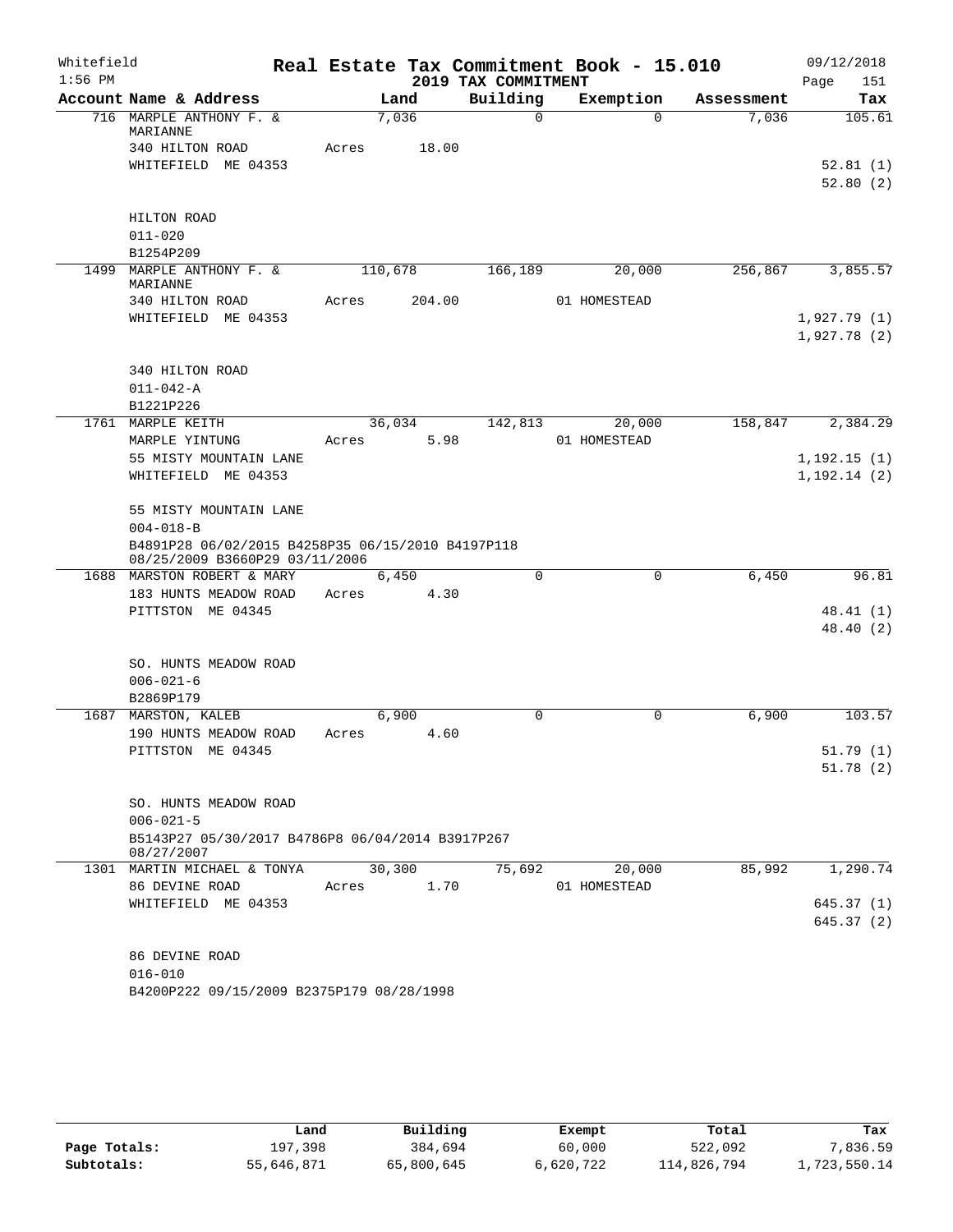| Whitefield |                                                                  |             |      |                     | Real Estate Tax Commitment Book - 15.010 |            | 09/12/2018             |
|------------|------------------------------------------------------------------|-------------|------|---------------------|------------------------------------------|------------|------------------------|
| $1:56$ PM  |                                                                  |             |      | 2019 TAX COMMITMENT |                                          |            | 152<br>Page            |
|            | Account Name & Address                                           |             | Land | Building            | Exemption                                | Assessment | Tax                    |
|            | 332 MARTIN RYAN F.                                               | 35,000      |      | 128,357             | $\Omega$                                 | 163,357    | 2,451.99               |
|            | 81 WILLOUGHBY AVENUE<br>BROOKLYN NY 11205                        | Acres       | 1.50 |                     |                                          |            | 1,226.00(1)            |
|            |                                                                  |             |      |                     |                                          |            | 1, 225.99(2)           |
|            |                                                                  |             |      |                     |                                          |            |                        |
|            | 110 MAIN STREET                                                  |             |      |                     |                                          |            |                        |
|            | $022 - 008$<br>B4911P230 07/28/2015 B4720P32 10/07/2013 B4040P80 |             |      |                     |                                          |            |                        |
|            | 08/08/2008                                                       |             |      |                     |                                          |            |                        |
|            | 460 MARTINELLI, BENJAMIN C                                       | 30,000      |      | 127,500             | 0                                        | 157,500    | 2,364.07               |
|            | 81 FOX FARM ROAD                                                 | Acres       | 0.25 |                     |                                          |            |                        |
|            | WHITEFIELD ME 04343                                              |             |      |                     |                                          |            | 1,182.04(1)            |
|            |                                                                  |             |      |                     |                                          |            | 1,182.03(2)            |
|            | 95 MAIN STREET                                                   |             |      |                     |                                          |            |                        |
|            | $022 - 034$                                                      |             |      |                     |                                          |            |                        |
|            | B5208P6 11/30/2017                                               |             |      |                     |                                          |            |                        |
|            | 604 MARTINELLI, BENJAMIN C. 36,575                               |             |      | 156,176             | $\mathbf 0$                              | 192,751    | 2,893.19               |
|            | 1101 KUKULU ST. UNIT 10 Acres 2.55                               |             |      |                     |                                          |            |                        |
|            | KAPOLEI HI 96707                                                 |             |      |                     |                                          |            | 1,446.60(1)            |
|            |                                                                  |             |      |                     |                                          |            | 1,446.59(2)            |
|            | 81 FOX FARM LANE                                                 |             |      |                     |                                          |            |                        |
|            | $020 - 011 - A$                                                  |             |      |                     |                                          |            |                        |
|            | B5115P218 03/20/2017 B5115P216 03/09/2017 B4414P12               |             |      |                     |                                          |            |                        |
|            | 06/29/2011 B2424P128                                             |             |      |                     |                                          |            |                        |
|            | 713 MASON CEDRIC L. &<br><b>BEVERLY</b>                          | 63,300      |      | 95,323              | 20,000                                   | 138,623    | 2,080.73               |
|            | 241 HEAD TIDE ROAD                                               | Acres 37.00 |      |                     | 01 HOMESTEAD                             |            |                        |
|            | WHITEFIELD ME 04353                                              |             |      |                     |                                          |            | 1,040.37(1)            |
|            |                                                                  |             |      |                     |                                          |            | 1,040.36(2)            |
|            | 241 HEAD TIDE ROAD                                               |             |      |                     |                                          |            |                        |
|            | $005 - 011$                                                      |             |      |                     |                                          |            |                        |
|            | 346 MASON DAVID J. & SARAH                                       | 30,000      |      | 53,837              | 0                                        | 83,837     | 1,258.39               |
|            | M. KRAMER                                                        |             |      |                     |                                          |            |                        |
|            | 79 MAIN STREET                                                   | Acres       | 0.98 |                     |                                          |            |                        |
|            | WHITEFIELD ME 04353                                              |             |      |                     |                                          |            | 629.20(1)<br>629.19(2) |
|            |                                                                  |             |      |                     |                                          |            |                        |
|            | 79 MAIN STREET                                                   |             |      |                     |                                          |            |                        |
|            | $022 - 036$                                                      |             |      |                     |                                          |            |                        |
|            | B4334P214 11/23/2010 B3999P301 05/05/2008                        |             |      |                     |                                          |            |                        |
|            | 1298 MASON JEFFREY J. &                                          | 21,200      |      | $\Omega$            | 0                                        | 21,200     | 318.21                 |
|            | KRISTIN M.<br>235 EAST RIVER ROAD                                | Acres       | 2.30 |                     |                                          |            |                        |
|            | WHITEFIELD ME 04353                                              |             |      |                     |                                          |            | 159.11(1)              |
|            |                                                                  |             |      |                     |                                          |            | 159.10(2)              |
|            |                                                                  |             |      |                     |                                          |            |                        |
|            | AUGUSTA ROAD                                                     |             |      |                     |                                          |            |                        |
|            | $018 - 014 - H$                                                  |             |      |                     |                                          |            |                        |
|            | B3446P215 08/03/2005                                             |             |      |                     |                                          |            |                        |

|              | Land       | Building     | Exempt    | Total       | Tax          |
|--------------|------------|--------------|-----------|-------------|--------------|
| Page Totals: | 216,075    | 561,193      | 20,000    | 757,268     | 11,366.58    |
| Subtotals:   | 55,862,946 | 66, 361, 838 | 6,640,722 | 115,584,062 | 1,734,916.72 |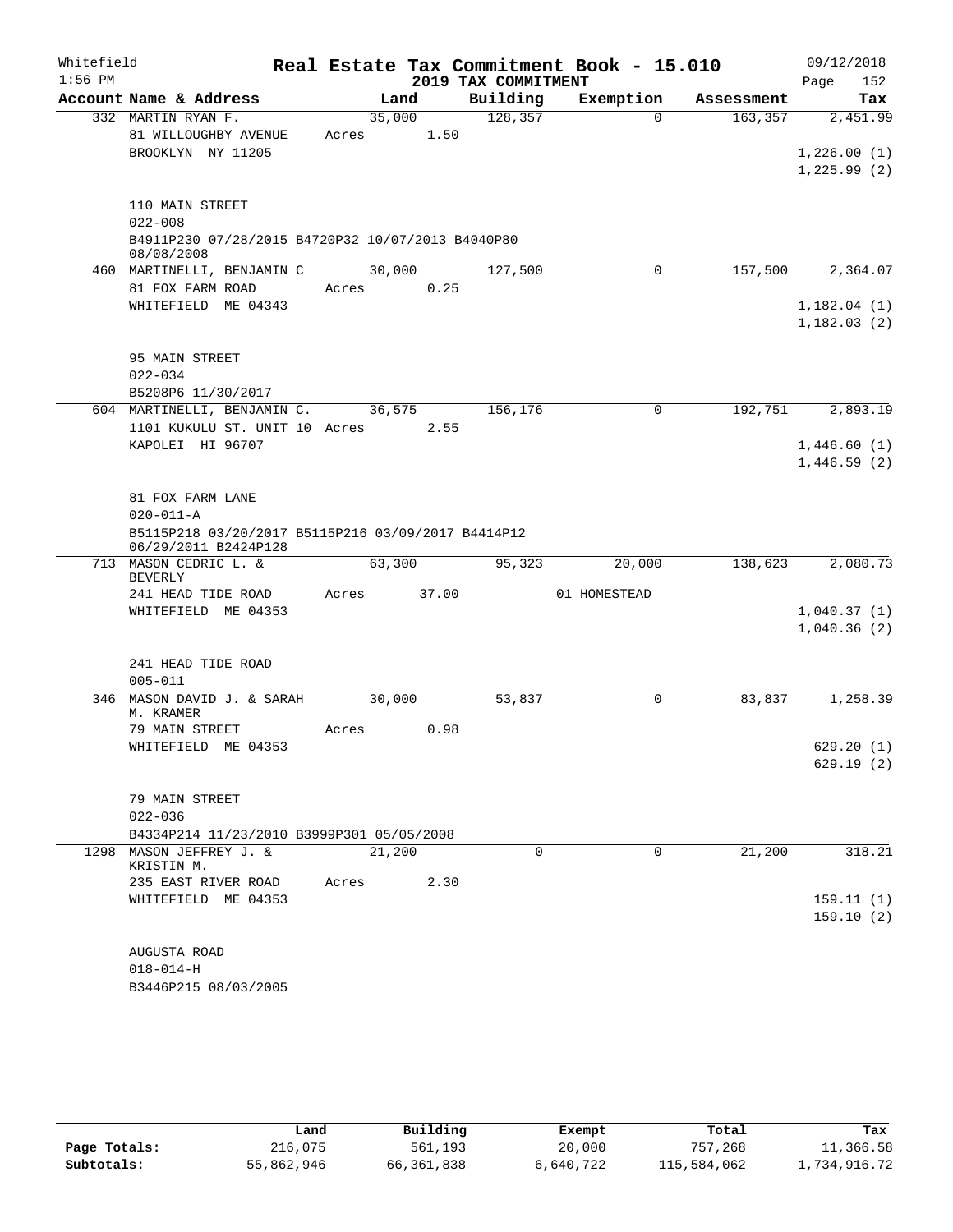| Whitefield |                                                                                       |       |            |                     | Real Estate Tax Commitment Book - 15.010 |            | 09/12/2018  |
|------------|---------------------------------------------------------------------------------------|-------|------------|---------------------|------------------------------------------|------------|-------------|
| $1:56$ PM  |                                                                                       |       |            | 2019 TAX COMMITMENT |                                          |            | 153<br>Page |
|            | Account Name & Address                                                                |       | Land       | Building            | Exemption                                | Assessment | Tax         |
|            | 484 MASON KRISTIN M. &<br>JEFFERY J.                                                  |       | 40,065     | 173,946             | 20,000                                   | 194,011    | 2,912.11    |
|            | 235 EAST RIVER ROAD                                                                   | Acres | 9.00       |                     | 01 HOMESTEAD                             |            |             |
|            | WHITEFIELD ME 04353                                                                   |       |            |                     |                                          |            | 1,456.06(1) |
|            |                                                                                       |       |            |                     |                                          |            | 1,456.05(2) |
|            |                                                                                       |       |            |                     |                                          |            |             |
|            | 235 EAST RIVER ROAD                                                                   |       |            |                     |                                          |            |             |
|            | $013 - 064$                                                                           |       |            |                     |                                          |            |             |
|            | B3589P232 11/14/2005                                                                  |       |            |                     |                                          |            |             |
|            | 122 MASON KRISTIN M. &<br>JEFFREY J.                                                  |       | 18,164     | $\Omega$            | 0                                        | 18,164     | 272.64      |
|            | 235 EAST RIVER ROAD                                                                   | Acres | 37.00      |                     |                                          |            |             |
|            | WHITEFIELD ME 04353                                                                   |       |            |                     |                                          |            | 136.32(1)   |
|            |                                                                                       |       |            |                     |                                          |            | 136.32(2)   |
|            |                                                                                       |       |            |                     |                                          |            |             |
|            | EAST RIVER ROAD                                                                       |       |            |                     |                                          |            |             |
|            | $013 - 072$                                                                           |       |            |                     |                                          |            |             |
|            | B3614P34 12/29/2005 B3291P34 05/17/2004                                               |       |            |                     |                                          |            |             |
|            | 563 MASON, KEVIN M                                                                    |       | 30,000     | 101,944             | 0                                        | 131,944    | 1,980.48    |
|            | 6B S. HUNTS MEADOW ROAD Acres                                                         |       | 1.10       |                     |                                          |            |             |
|            | WHITEFIELD ME 04353                                                                   |       |            |                     |                                          |            | 990.24(1)   |
|            |                                                                                       |       |            |                     |                                          |            | 990.24(2)   |
|            | 468 VIGUE ROAD                                                                        |       |            |                     |                                          |            |             |
|            | $019 - 040$                                                                           |       |            |                     |                                          |            |             |
|            | B5193P233 10/20/2017                                                                  |       |            |                     |                                          |            |             |
|            | 1725 MASSEY CHRISTOPHER P.                                                            |       | 31,590     | 81,334              | $\mathbf 0$                              | 112,924    | 1,694.99    |
|            | 84 MARINE LANE                                                                        |       | Acres 2.56 |                     |                                          |            |             |
|            | WHITEFIELD ME 04353                                                                   |       |            |                     |                                          |            | 847.50 (1)  |
|            |                                                                                       |       |            |                     |                                          |            | 847.49 (2)  |
|            |                                                                                       |       |            |                     |                                          |            |             |
|            | 84 MARINE LANE                                                                        |       |            |                     |                                          |            |             |
|            | $018 - 037 - D$                                                                       |       |            |                     |                                          |            |             |
|            | B4690P114 07/24/2013 B4612P85 12/28/2012 B4202P176<br>09/21/2009 B3297P174 05/07/2004 |       |            |                     |                                          |            |             |
|            | 1450 MATCH MOTORS, INC.                                                               |       | 30,750     | 86,478              | 0                                        | 117,228    | 1,759.59    |
|            | C/O DEBORAH COTE                                                                      | Acres | 2.00       |                     |                                          |            |             |
|            | 327 HUNTS MEADOW ROAD                                                                 |       |            |                     |                                          |            | 879.80 (1)  |
|            | WHITEFIELD ME 04353                                                                   |       |            |                     |                                          |            | 879.79 (2)  |
|            |                                                                                       |       |            |                     |                                          |            |             |
|            | 178 AUGUSTA ROAD                                                                      |       |            |                     |                                          |            |             |
|            | $018 - 020 - B$                                                                       |       |            |                     |                                          |            |             |
|            | B4419P159 07/19/2011 B4288P112 06/18/2010 B4288P112<br>06/18/2010 B1491P324           |       |            |                     |                                          |            |             |
|            | 753 MATHEWS JACOB N. &                                                                |       | 31,065     | 97,909              | 20,000                                   | 108,974    | 1,635.70    |
|            | JESSICA J.<br>434 MILLS ROAD                                                          | Acres | 2.21       |                     | 01 HOMESTEAD                             |            |             |
|            | WHITEFIELD ME 04353                                                                   |       |            |                     |                                          |            | 817.85(1)   |
|            |                                                                                       |       |            |                     |                                          |            | 817.85(2)   |
|            |                                                                                       |       |            |                     |                                          |            |             |
|            | 434 MILLS ROAD                                                                        |       |            |                     |                                          |            |             |
|            | $020 - 028$                                                                           |       |            |                     |                                          |            |             |
|            | B4824P34 10/02/2014 B3590P1 11/14/2005                                                |       |            |                     |                                          |            |             |
|            |                                                                                       |       |            |                     |                                          |            |             |

|              | Land       | Building   | Exempt    | Total       | Tax          |
|--------------|------------|------------|-----------|-------------|--------------|
| Page Totals: | 181,634    | 541,611    | 40,000    | 683,245     | 10,255.51    |
| Subtotals:   | 56,044,580 | 66,903,449 | 6,680,722 | 116,267,307 | 1,745,172.23 |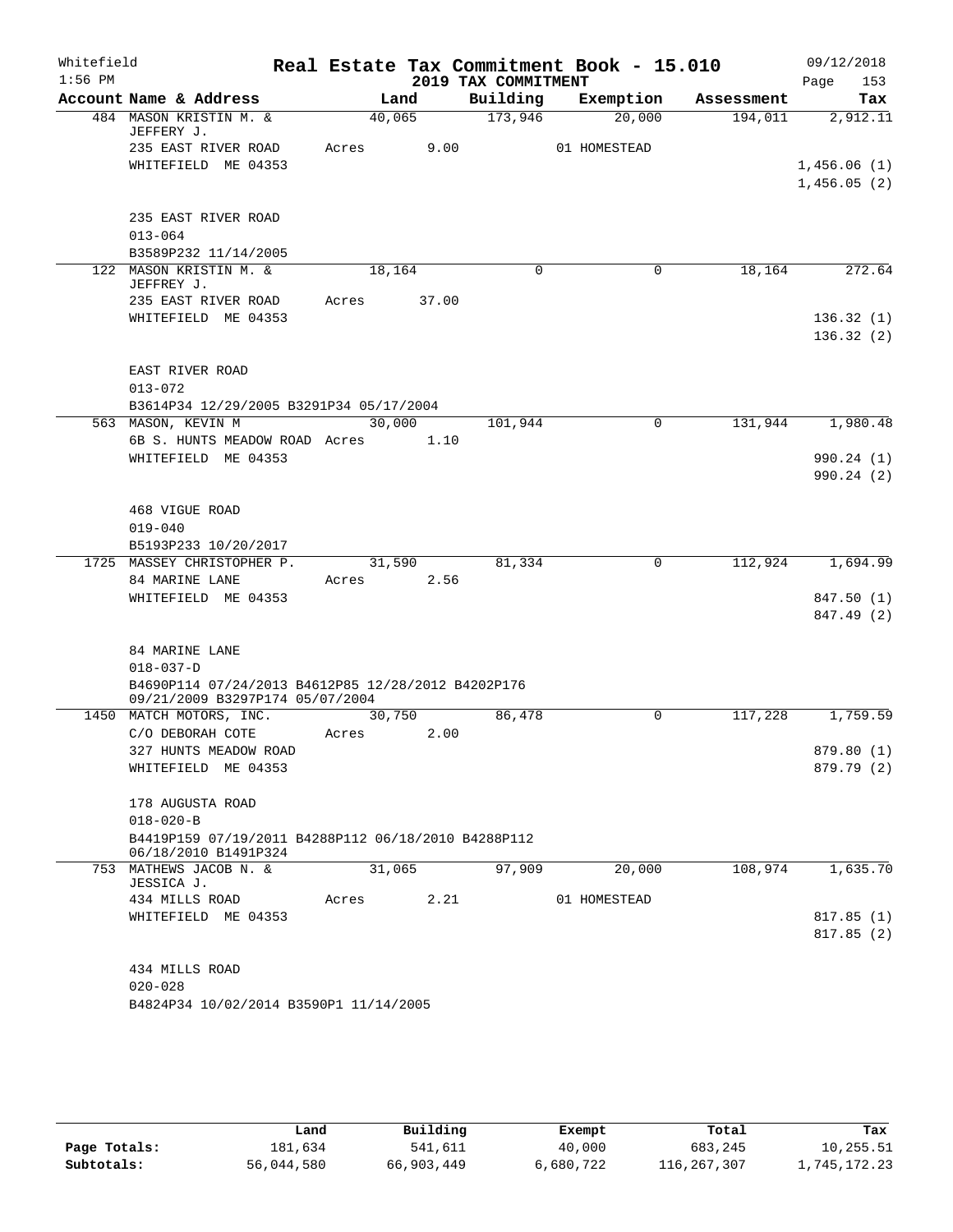| Whitefield<br>$1:56$ PM |                                           |       |             | 2019 TAX COMMITMENT | Real Estate Tax Commitment Book - 15.010 |            | 09/12/2018<br>154<br>Page |
|-------------------------|-------------------------------------------|-------|-------------|---------------------|------------------------------------------|------------|---------------------------|
|                         | Account Name & Address                    |       | Land        | Building            | Exemption                                | Assessment | Tax                       |
|                         | 1914 MATHEWS NICOLE                       |       | $\Omega$    | 114, 135            | $\Omega$                                 | 114,135    | 1,713.17                  |
|                         | 67 SENOTT ROAD                            |       |             |                     |                                          |            |                           |
|                         | Whitefield ME 04353                       |       |             |                     |                                          |            | 856.59(1)                 |
|                         |                                           |       |             |                     |                                          |            | 856.58 (2)                |
|                         | 67 SENOTT ROAD                            |       |             |                     |                                          |            |                           |
|                         | $017 - 047 - ON$                          |       |             |                     |                                          |            |                           |
|                         | 703 MATHEWS, BRUCE M.                     |       | 30,750      | 99,188              | 26,000                                   | 103,938    | 1,560.11                  |
|                         | 75 SENOTT ROAD                            | Acres | 2.00        |                     | 01 HOMESTEAD                             |            |                           |
|                         | WHITEFIELD ME 04353                       |       |             |                     | 05 VET EXEMPTION                         |            | 780.06(1)                 |
|                         |                                           |       |             |                     |                                          |            | 780.05(2)                 |
|                         |                                           |       |             |                     |                                          |            |                           |
|                         | 75 SENOTT ROAD                            |       |             |                     |                                          |            |                           |
|                         | $017 - 047 - A$                           |       |             |                     |                                          |            |                           |
|                         | B4970P94 01/19/2016 B4863P105 02/23/2015  |       |             |                     |                                          |            |                           |
|                         | 867 MATTUCCI RICHARD &<br>SANDRA BROWN    |       | 24,700      | $\Omega$            | $\mathbf 0$                              | 24,700     | 370.75                    |
|                         | 373 WISCASSET ROAD                        | Acres | 28.00       |                     |                                          |            |                           |
|                         | WHITEFIELD ME 04353                       |       |             |                     |                                          |            | 185.38(1)                 |
|                         |                                           |       |             |                     |                                          |            | 185.37(2)                 |
|                         |                                           |       |             |                     |                                          |            |                           |
|                         | WISCASSET ROAD                            |       |             |                     |                                          |            |                           |
|                         | $004 - 015$                               |       |             |                     |                                          |            |                           |
| 1250                    | MATTUCCI RICHARD &                        |       | 60,250      | 93,409              | 20,000                                   | 133,659    | 2,006.22                  |
|                         | SANDRA BROWN<br>373 WISCASSET ROAD        | Acres | 40.00       |                     | 01 HOMESTEAD                             |            |                           |
|                         | WHITEFIELD ME 04353                       |       |             |                     |                                          |            | 1,003.11(1)               |
|                         |                                           |       |             |                     |                                          |            | 1,003.11(2)               |
|                         |                                           |       |             |                     |                                          |            |                           |
|                         | 373 WISCASSET ROAD                        |       |             |                     |                                          |            |                           |
|                         | $004 - 014$                               |       |             |                     |                                          |            |                           |
|                         | 1438 MAXELL. JOHN E.                      |       | 91,750      | $\mathbf 0$         | $\mathbf 0$                              | 91,750     | 1,377.17                  |
|                         | MAXELL, ALISON L                          | Acres | 120.00      |                     |                                          |            |                           |
|                         | 262 NELSON ROAD                           |       |             |                     |                                          |            | 688.59 (1)                |
|                         | CHELSEA ME 04330                          |       |             |                     |                                          |            | 688.58 (2)                |
|                         | MEAHER LANE                               |       |             |                     |                                          |            |                           |
|                         | $015 - 015$                               |       |             |                     |                                          |            |                           |
|                         | B5190P155 10/13/2017 B5190P152 10/13/2017 |       |             |                     |                                          |            |                           |
|                         | 1038 MAYERS NATASHA                       |       | 87,900      | 46,753              | 20,000                                   | 114,653    | 1,720.94                  |
|                         | 538 TOWNHOUSE ROAD                        |       | Acres 22.50 |                     | 01 HOMESTEAD                             |            |                           |
|                         | WHITEFIELD ME 04353                       |       |             |                     |                                          |            | 860.47 (1)                |
|                         |                                           |       |             |                     |                                          |            | 860.47 (2)                |
|                         |                                           |       |             |                     |                                          |            |                           |
|                         | 538 TOWNHOUSE ROAD<br>$010 - 026$         |       |             |                     |                                          |            |                           |
|                         | B2541P119                                 |       |             |                     |                                          |            |                           |
|                         | 1483 MAYO MAE BELLE                       |       | 36,290      | 93,235              | 20,000                                   | 109,525    | 1,643.97                  |
|                         | 222 HUNTS MEADOW ROAD                     |       | Acres 6.30  |                     | 01 HOMESTEAD                             |            |                           |
|                         | WHITEFIELD ME 04353                       |       |             |                     |                                          |            | 821.99 (1)                |
|                         |                                           |       |             |                     |                                          |            | 821.98 (2)                |
|                         |                                           |       |             |                     |                                          |            |                           |
|                         | 222 HUNTS MEADOW ROAD                     |       |             |                     |                                          |            |                           |
|                         | $012 - 022$                               |       |             |                     |                                          |            |                           |
|                         | B2861P4 05/24/2002                        |       |             |                     |                                          |            |                           |
|                         |                                           |       |             |                     |                                          |            |                           |
|                         |                                           |       |             |                     |                                          |            |                           |

|              | Land       | Building   | Exempt    | Total       | Tax          |
|--------------|------------|------------|-----------|-------------|--------------|
| Page Totals: | 331,640    | 446,720    | 86,000    | 692,360     | 10,392.33    |
| Subtotals:   | 56,376,220 | 67,350,169 | 6,766,722 | 116,959,667 | 1,755,564.56 |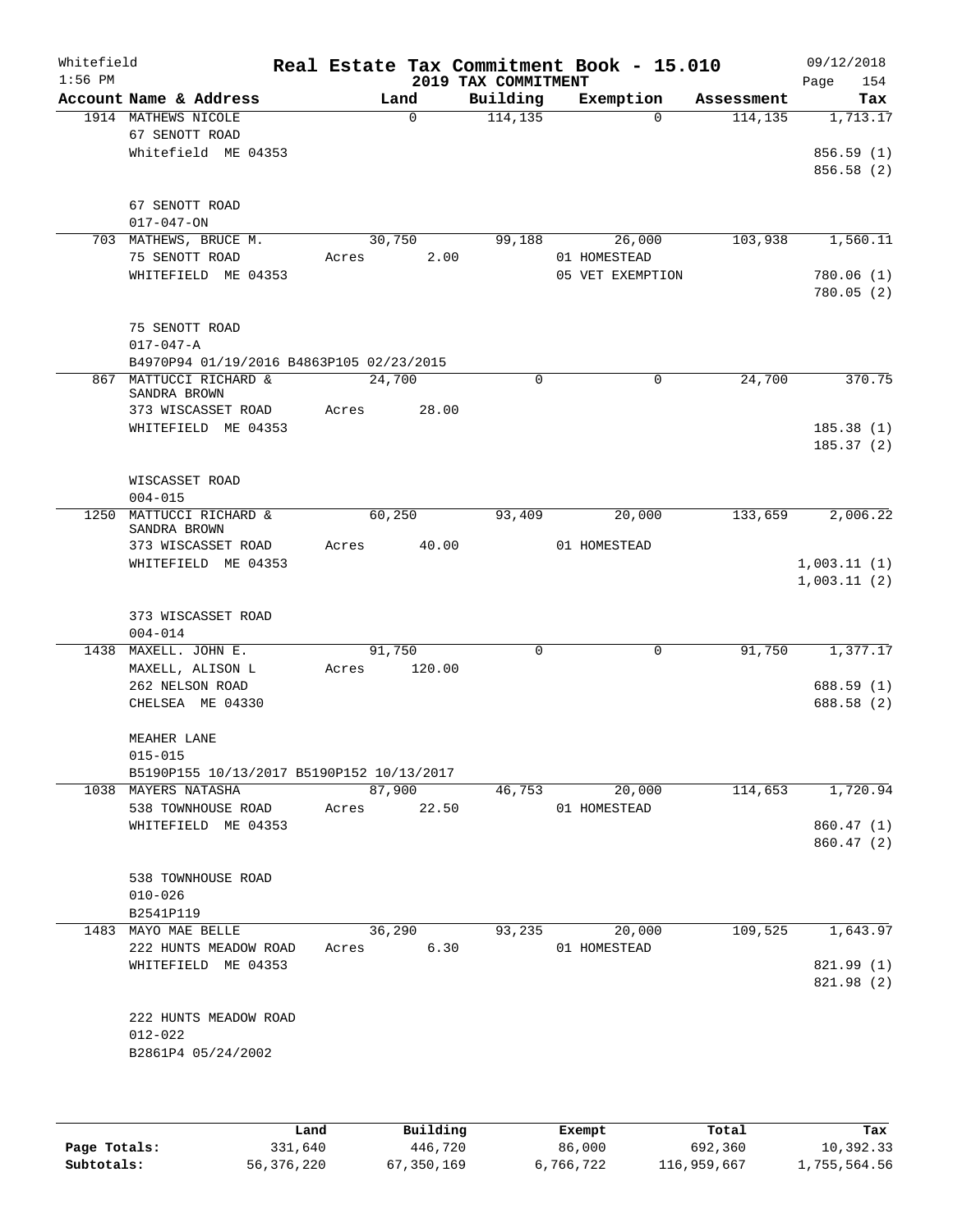| Whitefield |                                                                             |        |       |                     | Real Estate Tax Commitment Book - 15.010 |            | 09/12/2018                 |
|------------|-----------------------------------------------------------------------------|--------|-------|---------------------|------------------------------------------|------------|----------------------------|
| $1:56$ PM  |                                                                             |        |       | 2019 TAX COMMITMENT |                                          |            | Page<br>155                |
|            | Account Name & Address                                                      |        | Land  | Building            | Exemption                                | Assessment | Tax                        |
|            | 530 MCCORMICK JEFFREY T                                                     | 41,690 |       | 231,290             | $\Omega$                                 | 272,980    | 4,097.43                   |
|            | KNOWLTON BOBBI-LYNN<br>10 MISTY MOUNTAIN LANE                               | Acres  | 13.05 |                     |                                          |            |                            |
|            | WHITEFIELD ME 04353                                                         |        |       |                     |                                          |            | 2,048.72(1)<br>2,048.71(2) |
|            |                                                                             |        |       |                     |                                          |            |                            |
|            | 10 MISTY MOUNTAIN LANE                                                      |        |       |                     |                                          |            |                            |
|            | $004 - 018 - A$                                                             |        |       |                     |                                          |            |                            |
|            | B4727P190 10/29/2013 B4505P135 03/19/2012 B4412P35                          |        |       |                     |                                          |            |                            |
|            | 06/24/2011 B3583P134 11/03/2005                                             |        |       |                     |                                          |            |                            |
|            | 354 MCCORMICK JEFFREY T.                                                    | 10,828 |       | $\Omega$            | 0                                        | 10,828     | 162.53                     |
|            | KNOWLTON BOBBI-LYNN                                                         | Acres  | 9.16  |                     |                                          |            |                            |
|            | 10 MISTY MOUNTAIN LANE                                                      |        |       |                     |                                          |            | 81.27(1)                   |
|            | WHITEFIELD ME 04353                                                         |        |       |                     |                                          |            | 81.26(2)                   |
|            | WISCASSET ROAD                                                              |        |       |                     |                                          |            |                            |
|            | $004 - 019$                                                                 |        |       |                     |                                          |            |                            |
|            | B4505P135 03/23/2012 B4412P35 06/23/2011 B3583P134                          |        |       |                     |                                          |            |                            |
|            | 11/03/2005                                                                  |        |       |                     |                                          |            |                            |
|            | 1128 MCCORMICK KAREN E.                                                     | 30,750 |       | 83,538              | 0                                        | 114,288    | 1,715.46                   |
|            | P O BOX 164                                                                 | Acres  | 2.00  |                     |                                          |            |                            |
|            | WHITEFIELD ME 04353                                                         |        |       |                     |                                          |            | 857.73 (1)                 |
|            |                                                                             |        |       |                     |                                          |            | 857.73 (2)                 |
|            |                                                                             |        |       |                     |                                          |            |                            |
|            | 20 BENNER LANE                                                              |        |       |                     |                                          |            |                            |
|            | $013 - 037$                                                                 |        |       |                     |                                          |            |                            |
| 1108       | B4795P131 07/02/2014 B4771P73 04/16/2014 B2383P5<br>MCCORMICK SEAN & LESLIE | 30,600 |       |                     | 20,000                                   | 146,783    | 2,203.21                   |
|            | 80 EAST RIVER ROAD                                                          | Acres  | 1.90  | 136,183             | 01 HOMESTEAD                             |            |                            |
|            | WHITEFIELD ME 04353                                                         |        |       |                     |                                          |            | 1, 101.61(1)               |
|            |                                                                             |        |       |                     |                                          |            | 1,101.60(2)                |
|            |                                                                             |        |       |                     |                                          |            |                            |
|            | 80 EAST RIVER ROAD                                                          |        |       |                     |                                          |            |                            |
|            | $027 - 010$                                                                 |        |       |                     |                                          |            |                            |
|            | B2362P176                                                                   |        |       |                     |                                          |            |                            |
| 268        | MCCORMICK STEVEN C. &                                                       | 33,675 |       | 128,321             | 20,000                                   | 141,996    | 2,131.36                   |
|            | LANA                                                                        |        |       |                     |                                          |            |                            |
|            | 39 EAST RIVER ROAD                                                          | Acres  | 3.95  |                     | 01 HOMESTEAD                             |            |                            |
|            | WHITEFIELD ME 04353                                                         |        |       |                     |                                          |            | 1,065.68(1)                |
|            |                                                                             |        |       |                     |                                          |            | 1,065.68(2)                |
|            | 39 EAST RIVER ROAD                                                          |        |       |                     |                                          |            |                            |
|            | $013 - 043 - B$                                                             |        |       |                     |                                          |            |                            |
|            | B1686P302                                                                   |        |       |                     |                                          |            |                            |
|            | 689 MCCRAY MICHAEL C. &                                                     | 30,000 |       | 97,538              | 20,000                                   | 107,538    | 1,614.15                   |
|            | TONIA                                                                       |        |       |                     |                                          |            |                            |
|            | 162 VIGUE ROAD                                                              | Acres  | 1.50  |                     | 01 HOMESTEAD                             |            |                            |
|            | WHITEFIELD ME 04353                                                         |        |       |                     |                                          |            | 807.08 (1)                 |
|            |                                                                             |        |       |                     |                                          |            | 807.07(2)                  |
|            |                                                                             |        |       |                     |                                          |            |                            |
|            | 162 VIGUE ROAD                                                              |        |       |                     |                                          |            |                            |
|            | $016 - 032 - A$                                                             |        |       |                     |                                          |            |                            |
|            | B1426P351                                                                   |        |       |                     |                                          |            |                            |

|              | Land         | Building   | Exempt    | Total       | Tax          |
|--------------|--------------|------------|-----------|-------------|--------------|
| Page Totals: | 177.543      | 676,870    | 60,000    | 794,413     | 11,924.14    |
| Subtotals:   | 56, 553, 763 | 68,027,039 | 6,826,722 | 117,754,080 | 1,767,488.70 |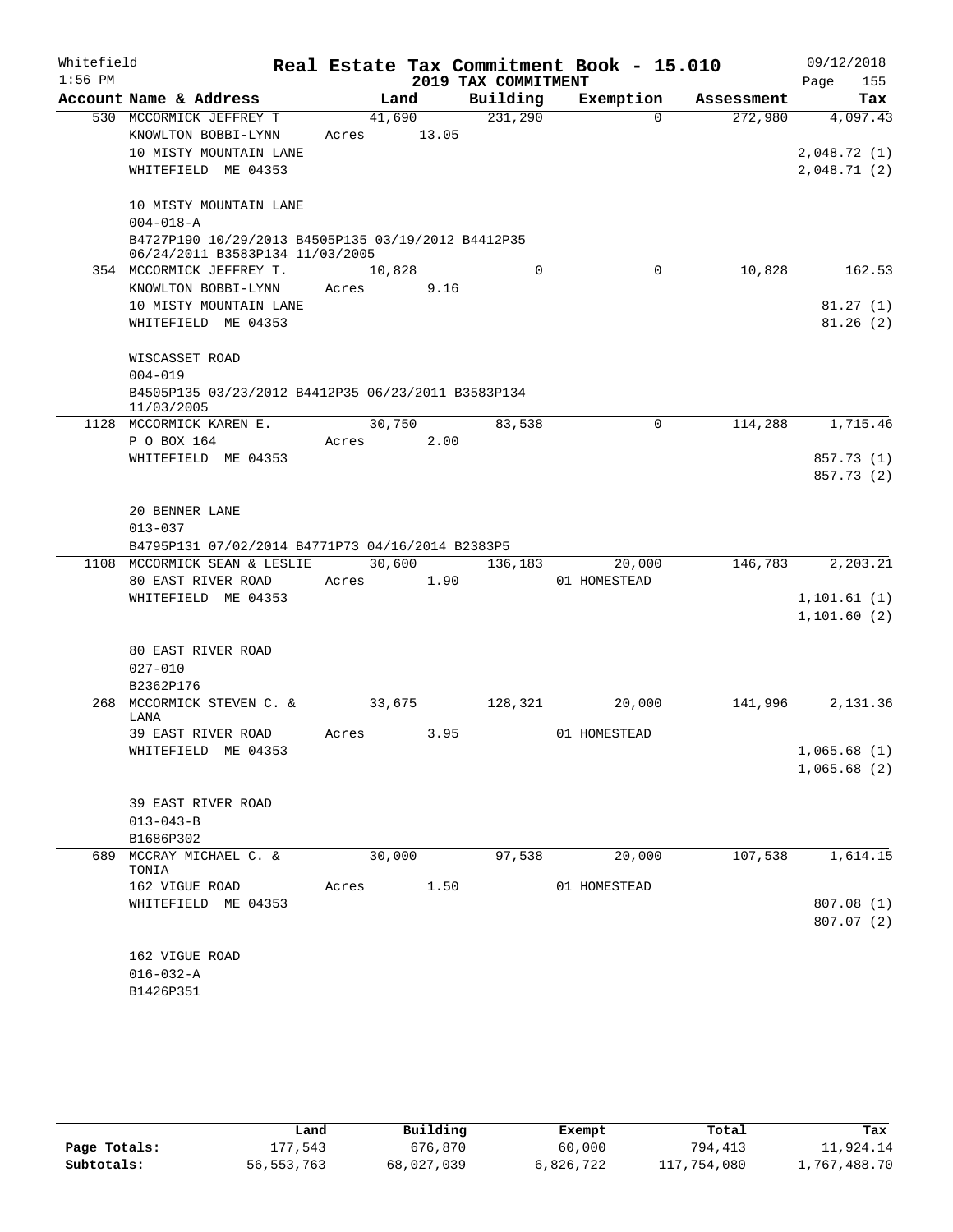| Whitefield |                                                                   |       |        |                     | Real Estate Tax Commitment Book - 15.010 |            | 09/12/2018             |
|------------|-------------------------------------------------------------------|-------|--------|---------------------|------------------------------------------|------------|------------------------|
| $1:56$ PM  |                                                                   |       |        | 2019 TAX COMMITMENT |                                          |            | 156<br>Page            |
|            | Account Name & Address                                            |       | Land   | Building            | Exemption                                | Assessment | Tax                    |
|            | 1535 MCCRAY MICHAEL C. &<br>TONIA J.                              |       | 20,000 | $\Omega$            | $\Omega$                                 | 20,000     | 300.20                 |
|            | 162 VIGUE ROAD                                                    | Acres | 1.00   |                     |                                          |            |                        |
|            | WHITEFIELD ME 04353                                               |       |        |                     |                                          |            | 150.10(1)              |
|            |                                                                   |       |        |                     |                                          |            | 150.10(2)              |
|            | VIGUE ROAD                                                        |       |        |                     |                                          |            |                        |
|            | $016 - 032$                                                       |       |        |                     |                                          |            |                        |
|            | B2546P235                                                         |       |        |                     |                                          |            |                        |
|            | 190 MCCRIMMON MACK A.                                             |       | 32,700 | 17,222              | 20,000                                   | 29,922     | 449.13                 |
|            | 130 AUGUSTA ROAD<br>WHITEFIELD ME 04353                           | Acres | 3.30   |                     | 01 HOMESTEAD                             |            |                        |
|            |                                                                   |       |        |                     |                                          |            | 224.57(1)<br>224.56(2) |
|            | 130 AUGUSTA ROAD                                                  |       |        |                     |                                          |            |                        |
|            | $018 - 020 - A$                                                   |       |        |                     |                                          |            |                        |
|            | B1277P177                                                         |       |        |                     |                                          |            |                        |
| 1476       | MCCRIMMON, CHRISTOPER<br>М.                                       |       | 30,975 | 102,960             | $\mathbf 0$                              | 133,935    | 2,010.36               |
|            | MCCRIMMON, SARAH A.                                               | Acres | 2.15   |                     |                                          |            |                        |
|            | 132 VIGUE ROAD                                                    |       |        |                     |                                          |            | 1,005.18(1)            |
|            | WHITEFIELD ME 04353                                               |       |        |                     |                                          |            | 1,005.18(2)            |
|            | 132 VIGUE ROAD                                                    |       |        |                     |                                          |            |                        |
|            | $016 - 030$                                                       |       |        |                     |                                          |            |                        |
|            | B5027P307 07/13/2016 B4946P141 11/04/2015 B2408P111<br>12/07/1998 |       |        |                     |                                          |            |                        |
|            | 581 MCDONALD RICHARD &<br>DEBORAH                                 |       | 30,030 | 73,522              | 20,000                                   | 83,552     | 1,254.12               |
|            | P.O. BOX 146                                                      | Acres | 1.52   |                     | 01 HOMESTEAD                             |            |                        |
|            | COOPERS MILLS ME 04341                                            |       |        |                     |                                          |            | 627.06(1)              |
|            |                                                                   |       |        |                     |                                          |            | 627.06 (2)             |
|            | 400 HOWE ROAD                                                     |       |        |                     |                                          |            |                        |
|            | $020 - 007$                                                       |       |        |                     |                                          |            |                        |
|            | B4809P138 08/18/2014 B2577P18                                     |       |        |                     |                                          |            |                        |
|            | 914 MCDONALD STEVEN P.                                            |       | 64,995 | 83,040              | $\mathbf 0$                              | 148,035    | 2,222.01               |
|            | 581 WISCASSET ROAD                                                | Acres | 47.30  |                     |                                          |            |                        |
|            | WHITEFIELD ME 04353                                               |       |        |                     |                                          |            | 1, 111.01(1)           |
|            |                                                                   |       |        |                     |                                          |            | 1, 111.00(2)           |
|            | 581 WISCASSET ROAD                                                |       |        |                     |                                          |            |                        |
|            | $001 - 038$                                                       |       |        |                     |                                          |            |                        |
|            | B2617P266                                                         |       |        |                     |                                          |            |                        |
|            | 34 MCDONOUGH MARY LEE                                             |       | 32,450 | 0                   | 0                                        | 32,450     | 487.07                 |
|            | 4010 GRADY SMITH ROAD                                             | Acres | 14.00  |                     |                                          |            |                        |
|            | LOGANVILLE GA 30052                                               |       |        |                     |                                          |            | 243.54(1)              |
|            |                                                                   |       |        |                     |                                          |            | 243.53(2)              |
|            | HILTON ROAD                                                       |       |        |                     |                                          |            |                        |
|            | $011 - 035$                                                       |       |        |                     |                                          |            |                        |

|              | Land       | Building   | Exempt    | Total       | Tax          |
|--------------|------------|------------|-----------|-------------|--------------|
| Page Totals: | 211,150    | 276,744    | 40,000    | 447,894     | 6,722.89     |
| Subtotals:   | 56,764,913 | 68,303,783 | 6,866,722 | 118,201,974 | 1,774,211.59 |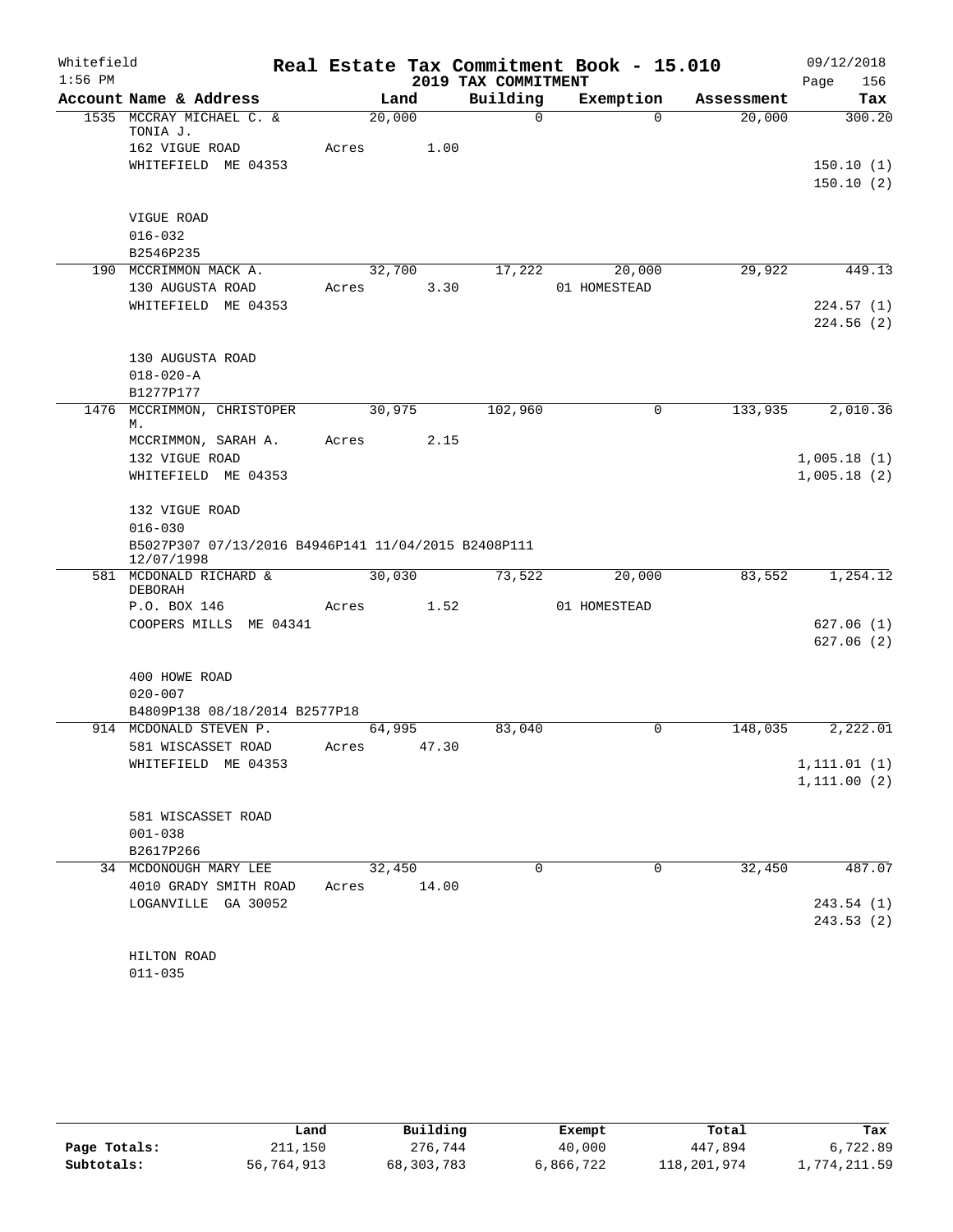| Whitefield<br>$1:56$ PM |                                         |              |       |         |            | Real Estate Tax Commitment Book - 15.010 |           |          |             | 09/12/2018                  |
|-------------------------|-----------------------------------------|--------------|-------|---------|------------|------------------------------------------|-----------|----------|-------------|-----------------------------|
|                         | Account Name & Address                  |              |       | Land    |            | 2019 TAX COMMITMENT<br>Building          | Exemption |          | Assessment  | Page<br>157<br>Tax          |
|                         | 1006 MCEVOY PAUL                        |              |       | 20,750  |            | $\mathbf 0$                              |           | $\Omega$ | 20,750      | 311.46                      |
|                         | 12 E CRISMAN ROAD                       |              | Acres |         | 2.00       |                                          |           |          |             |                             |
|                         | HARDWICK NJ 07825-9696                  |              |       |         |            |                                          |           |          |             | 155.73(1)                   |
|                         |                                         |              |       |         |            |                                          |           |          |             | 155.73(2)                   |
|                         |                                         |              |       |         |            |                                          |           |          |             |                             |
|                         | BRIGID LANE                             |              |       |         |            |                                          |           |          |             |                             |
|                         | $006 - 002 - B$                         |              |       |         |            |                                          |           |          |             |                             |
|                         | B2616P40                                |              |       |         |            |                                          |           |          |             |                             |
|                         | 36 MCEVOY PAUL                          |              |       | 77,645  |            | $\mathbf 0$                              |           | 0        | 77,645      | 1,165.45                    |
|                         | 12 E CRISMAN ROAD                       |              | Acres |         | 91.79      |                                          |           |          |             |                             |
|                         | HARDWICK NJ 07825-9696                  |              |       |         |            |                                          |           |          |             | 582.73 (1)                  |
|                         |                                         |              |       |         |            |                                          |           |          |             | 582.72 (2)                  |
|                         |                                         |              |       |         |            |                                          |           |          |             |                             |
|                         | BRIGID LANE                             |              |       |         |            |                                          |           |          |             |                             |
|                         | $006 - 002$                             |              |       |         |            |                                          |           |          |             |                             |
|                         | B2616P40                                |              |       |         |            |                                          |           |          |             |                             |
|                         | 974 MCGEE PROPERTIES, LLC               |              |       | 45,000  |            | $\mathbf 0$                              |           | 0        | 45,000      | 675.45                      |
|                         | 537 HIGH STREET                         |              | Acres |         | 6.00       |                                          |           |          |             |                             |
|                         | WEST GARDINER ME 04345                  |              |       |         |            |                                          |           |          |             | 337.73 (1)                  |
|                         |                                         |              |       |         |            |                                          |           |          |             | 337.72 (2)                  |
|                         |                                         |              |       |         |            |                                          |           |          |             |                             |
|                         | 36 HEAD TIDE ROAD                       |              |       |         |            |                                          |           |          |             |                             |
|                         | $007 - 067$                             |              |       |         |            |                                          |           |          |             |                             |
|                         | B5237P115 03/09/2018                    |              |       |         |            |                                          |           |          |             |                             |
| 247                     | MCGEE STEVEN A                          |              |       | 11,820  |            | $\mathbf 0$                              |           | 0        | 11,820      | 177.42                      |
|                         | 537 HIGH STREET                         |              | Acres |         | 10.40      |                                          |           |          |             |                             |
|                         | GARDINER ME 04345                       |              |       |         |            |                                          |           |          |             | 88.71 (1)                   |
|                         |                                         |              |       |         |            |                                          |           |          |             | 88.71 (2)                   |
|                         |                                         |              |       |         |            |                                          |           |          |             |                             |
|                         | OFF DEVINE ROAD                         |              |       |         |            |                                          |           |          |             |                             |
|                         | $016 - 019$                             |              |       |         |            |                                          |           |          |             |                             |
|                         | B4766P265 03/26/2014 B2761P216          |              |       |         |            |                                          |           |          |             |                             |
|                         | 815 MCGEE STEVEN A.                     |              |       | 269,925 |            | 0                                        |           | 0        | 269,925     | 4,051.57                    |
|                         | DBA MCGEE CONSTRUCTION                  |              | Acres |         | 35.99      |                                          |           |          |             |                             |
|                         | 537 HIGH STREET<br>W. GARDINER ME 04345 |              |       |         |            |                                          |           |          |             | 2,025.79(1)<br>2,025.78 (2) |
|                         |                                         |              |       |         |            |                                          |           |          |             |                             |
|                         | 256 VIGUE ROAD                          |              |       |         |            |                                          |           |          |             |                             |
|                         | $016 - 038$                             |              |       |         |            |                                          |           |          |             |                             |
|                         | B2317P54                                |              |       |         |            |                                          |           |          |             |                             |
|                         | 791 MCGEE STEVEN A.                     |              |       | 94,500  |            | 0                                        |           | 0        | 94,500      | 1,418.45                    |
|                         | D/B/A STEVEN MCGEE                      |              | Acres |         | 12.60      |                                          |           |          |             |                             |
|                         | CONSTR.                                 |              |       |         |            |                                          |           |          |             |                             |
|                         | 537 HIGH STREET                         |              |       |         |            |                                          |           |          |             | 709.23(1)                   |
|                         | W. GARDINER ME 04345                    |              |       |         |            |                                          |           |          |             | 709.22(2)                   |
|                         |                                         |              |       |         |            |                                          |           |          |             |                             |
|                         | BACK OF DEVINE ROAD                     |              |       |         |            |                                          |           |          |             |                             |
|                         | $016 - 015$                             |              |       |         |            |                                          |           |          |             |                             |
|                         | B2317P54                                |              |       |         |            |                                          |           |          |             |                             |
| 487                     | MCGRATH THOMAS E. &                     |              |       | 30,750  |            | 182,161                                  |           | 0        | 212,911     | 3,195.79                    |
|                         | PATRICIA J.                             |              |       |         | 2.00       |                                          |           |          |             |                             |
|                         | 15 HOLLYWOOD BOULEVARD                  |              | Acres |         |            |                                          |           |          |             |                             |
|                         | WHITEFIELD ME 04353                     |              |       |         |            |                                          |           |          |             | 1,597.90(1)                 |
|                         |                                         |              |       |         |            |                                          |           |          |             | 1,597.89(2)                 |
|                         | 15 HOLLYWOOD BOULEVARD                  |              |       |         |            |                                          |           |          |             |                             |
|                         | $002 - 008 - A$                         |              |       |         |            |                                          |           |          |             |                             |
|                         | B3010P201                               |              |       |         |            |                                          |           |          |             |                             |
|                         |                                         |              |       |         |            |                                          |           |          |             |                             |
|                         |                                         | Land         |       |         | Building   |                                          | Exempt    |          | Total       | Tax                         |
| Page Totals:            |                                         | 550,390      |       |         | 182,161    |                                          | 0         |          | 732,551     | 10,995.59                   |
| Subtotals:              |                                         | 57, 315, 303 |       |         | 68,485,944 |                                          | 6,866,722 |          | 118,934,525 | 1,785,207.18                |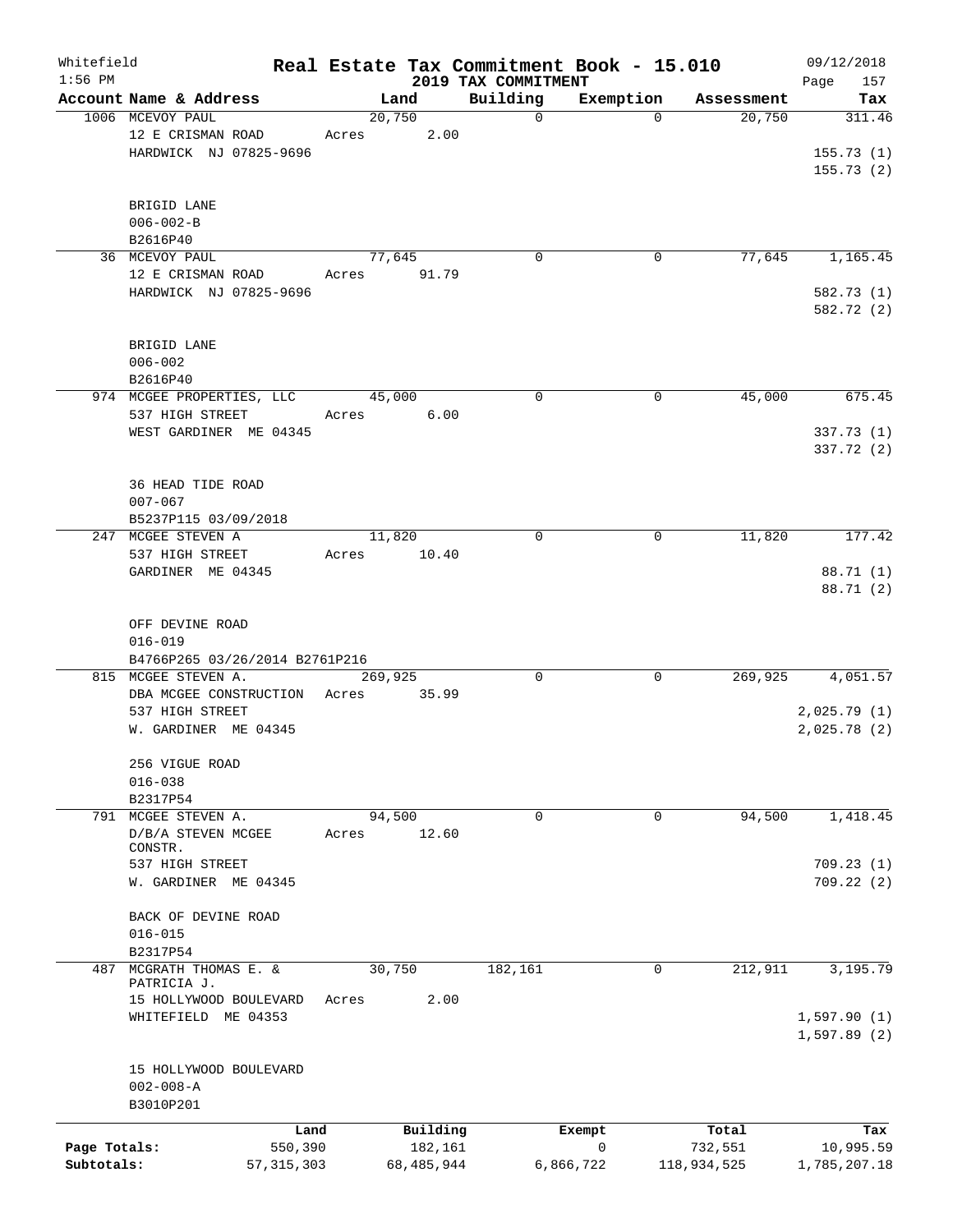| Whitefield |                                           |       |         |                     | Real Estate Tax Commitment Book - 15.010 |            | 09/12/2018             |
|------------|-------------------------------------------|-------|---------|---------------------|------------------------------------------|------------|------------------------|
| $1:56$ PM  |                                           |       |         | 2019 TAX COMMITMENT |                                          |            | 158<br>Page            |
|            | Account Name & Address                    |       | Land    | Building            | Exemption                                | Assessment | Tax                    |
|            | 133 MCGUIRE MARK A. & LIANE<br>М.         |       | 30, 165 | 95,656              | $\Omega$                                 | 125,821    | 1,888.57               |
|            | 153 SENOTT ROAD                           | Acres | 1.61    |                     |                                          |            |                        |
|            | WHITEFIELD ME 04353                       |       |         |                     |                                          |            | 944.29 (1)             |
|            |                                           |       |         |                     |                                          |            | 944.28 (2)             |
|            | 153 SENOTT ROAD                           |       |         |                     |                                          |            |                        |
|            | $017 - 045$                               |       |         |                     |                                          |            |                        |
|            | B4777P48 05/07/2014 B2580P286             |       |         |                     |                                          |            |                        |
|            | 410 MCKEE-JENEC JACALYN A.                |       | 21,500  | $\Omega$            | $\mathbf 0$                              | 21,500     | 322.71                 |
|            | 42 HANLEY ROAD                            | Acres | 2.50    |                     |                                          |            |                        |
|            | PITTSTON ME 04345                         |       |         |                     |                                          |            | 161.36(1)              |
|            |                                           |       |         |                     |                                          |            | 161.35(2)              |
|            |                                           |       |         |                     |                                          |            |                        |
|            | PHILBRICK LANE<br>$006 - 016$             |       |         |                     |                                          |            |                        |
|            | B2390P103 10/15/1998                      |       |         |                     |                                          |            |                        |
|            | 1168 MCKEEN WILLIAM C. &                  |       | 58,940  | 130,303             | 20,000                                   | 169,243    | 2,540.34               |
|            | SUSAN                                     |       |         |                     |                                          |            |                        |
|            | P.O. BOX 148                              | Acres | 22.60   |                     | 01 HOMESTEAD                             |            |                        |
|            | WHITEFIELD ME 04353                       |       |         |                     |                                          |            | 1,270.17(1)            |
|            |                                           |       |         |                     |                                          |            | 1,270.17(2)            |
|            | 32 MOSQUITO LANE                          |       |         |                     |                                          |            |                        |
|            | $017 - 046 - A$                           |       |         |                     |                                          |            |                        |
|            | B1375P247 03/04/1987                      |       |         |                     |                                          |            |                        |
|            | 471 MCKENNA KIMBERLY A.                   |       | 30,150  |                     | 16,073<br>20,000                         | 26, 223    | 393.61                 |
|            | 17 LILAC LANE                             | Acres | 1.60    |                     | 01 HOMESTEAD                             |            |                        |
|            | WHITEFIELD ME 04353                       |       |         |                     |                                          |            | 196.81(1)              |
|            |                                           |       |         |                     |                                          |            | 196.80(2)              |
|            | 17 LILAC LANE                             |       |         |                     |                                          |            |                        |
|            | $018 - 020 - G$                           |       |         |                     |                                          |            |                        |
|            | B4063P140 10/21/2008 B2314P17             |       |         |                     |                                          |            |                        |
|            | 192 MCLAUGHLIN FRANCIS L.                 |       | 35,100  | 77,750              | 26,000                                   | 86,850     | 1,303.62               |
|            | IV & KIM M.                               |       |         |                     |                                          |            |                        |
|            | 348 COOPER ROAD                           | Acres | 4.90    |                     | 01 HOMESTEAD                             |            |                        |
|            | WHITEFIELD ME 04353                       |       |         |                     | 10 VET 8-24-1982 = 7-31-1984             |            | 651.81(1)<br>651.81(2) |
|            |                                           |       |         |                     |                                          |            |                        |
|            | 348 COOPER ROAD                           |       |         |                     |                                          |            |                        |
|            | $015 - 039 - A$                           |       |         |                     |                                          |            |                        |
|            | B4464P210 11/29/2011 B3538P144 08/12/2006 |       |         |                     |                                          |            |                        |
|            | 1457 MCLAUGHLIN ROBERT V. &<br>TERRIE     |       | 30,750  | 162,202             | 20,000                                   | 172,952    | 2,596.01               |
|            | 96 HUNTS MEADOW ROAD                      | Acres | 2.00    |                     | 01 HOMESTEAD                             |            |                        |
|            | WHITEFIELD ME 04353                       |       |         |                     |                                          |            | 1, 298.01(1)           |
|            |                                           |       |         |                     |                                          |            | 1,298.00(2)            |
|            | 96 HUNTS MEADOW ROAD                      |       |         |                     |                                          |            |                        |
|            | $012 - 015 - C$                           |       |         |                     |                                          |            |                        |
|            | B1762P239                                 |       |         |                     |                                          |            |                        |
|            |                                           |       |         |                     |                                          |            |                        |

|              | Land       | Building   | Exempt    | Total       | Tax          |
|--------------|------------|------------|-----------|-------------|--------------|
| Page Totals: | 206,605    | 481,984    | 86,000    | 602,589     | 9,044.86     |
| Subtotals:   | 57,521,908 | 68,967,928 | 6,952,722 | 119,537,114 | 1,794,252.04 |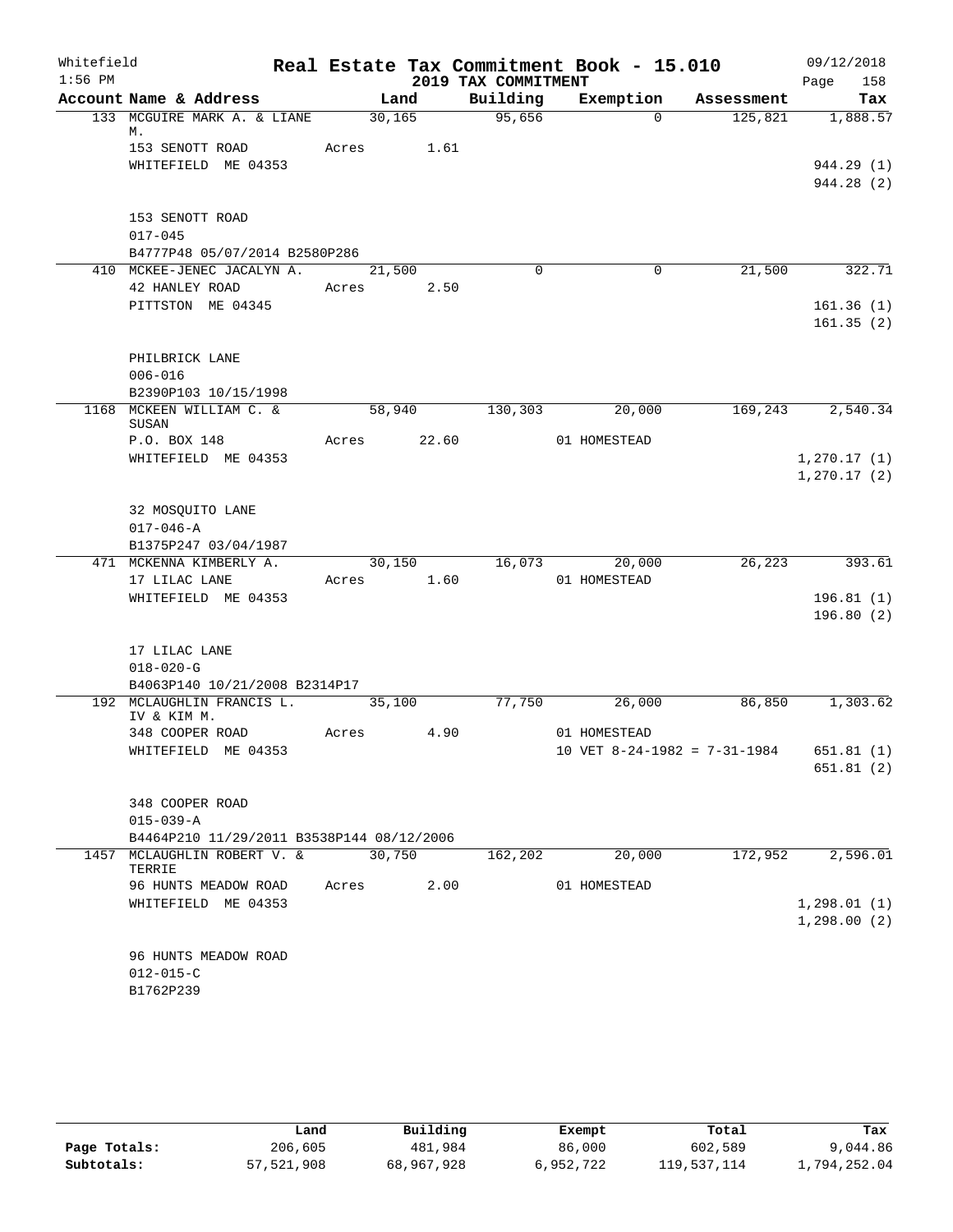| Whitefield |                                                                      |       |             |                     | Real Estate Tax Commitment Book - 15.010 |            | 09/12/2018  |
|------------|----------------------------------------------------------------------|-------|-------------|---------------------|------------------------------------------|------------|-------------|
| $1:56$ PM  |                                                                      |       |             | 2019 TAX COMMITMENT |                                          |            | Page<br>159 |
|            | Account Name & Address                                               |       | Land        | Building            | Exemption                                | Assessment | Tax         |
|            | 1801 MCLEEN GEORGE                                                   |       | $\mathbf 0$ | 23,842              | $\Omega$                                 | 23,842     | 357.87      |
|            | 51 MARINE LANE                                                       |       |             |                     |                                          |            |             |
|            | WHITEFIELD ME 04353                                                  |       |             |                     |                                          |            | 178.94(1)   |
|            |                                                                      |       |             |                     |                                          |            | 178.93(2)   |
|            | 51 MARINE LANE                                                       |       |             |                     |                                          |            |             |
|            | $018 - 037 - 0N - 3$                                                 |       |             |                     |                                          |            |             |
|            | 925 MCLELLAN, SHAWN                                                  |       | 30,150      | 104,512             | 0                                        | 134,662    | 2,021.28    |
|            | 474 HOWE ROAD                                                        | Acres | 1.60        |                     |                                          |            |             |
|            | WHITEFIELD ME 04353                                                  |       |             |                     |                                          |            | 1,010.64(1) |
|            |                                                                      |       |             |                     |                                          |            | 1,010.64(2) |
|            |                                                                      |       |             |                     |                                          |            |             |
|            | 474 HOWE ROAD                                                        |       |             |                     |                                          |            |             |
|            | $021 - 005 - A$                                                      |       |             |                     |                                          |            |             |
|            | B5128P46 03/31/2017 B4028P297 07/15/2008                             |       |             |                     |                                          |            |             |
|            | 1590 MCLENNAN ERICA S. &                                             |       | 40,850      | 10,801              | 0                                        | 51,651     | 775.28      |
|            | ADAM P.                                                              |       |             |                     |                                          |            |             |
|            | 3915 SOLDIERFISH STREET Acres                                        |       | 12.00       |                     |                                          |            |             |
|            | WALDORF MD 20605                                                     |       |             |                     |                                          |            | 387.64(1)   |
|            |                                                                      |       |             |                     |                                          |            | 387.64 (2)  |
|            |                                                                      |       |             |                     |                                          |            |             |
|            | 62 HILTON ROAD                                                       |       |             |                     |                                          |            |             |
|            | $027 - 015$                                                          |       |             |                     |                                          |            |             |
|            | B4814P222 09/03/2014 B4693P212 07/31/2013 B4693P201                  |       |             |                     |                                          |            |             |
|            | 07/31/2013 B4685P96 07/10/2013 B2707P139<br>1302 MCLEOD PRESTON R. & |       | 30,000      | 64,899              | 0                                        | 94,899     | 1,424.43    |
|            | RAINA E. COLE                                                        |       |             |                     |                                          |            |             |
|            | 241 MILLS ROAD                                                       | Acres | 1.00        |                     |                                          |            |             |
|            | WHITEFIELD ME 04353                                                  |       |             |                     |                                          |            | 712.22(1)   |
|            |                                                                      |       |             |                     |                                          |            | 712.21(2)   |
|            |                                                                      |       |             |                     |                                          |            |             |
|            | 241 MILLS ROAD                                                       |       |             |                     |                                          |            |             |
|            | $017 - 050$                                                          |       |             |                     |                                          |            |             |
|            | B3683P25 05/26/2006                                                  |       |             |                     |                                          |            |             |
|            | 1859 MCMORROW MICHAEL                                                |       | 51,800      | 137,507             | 26,000                                   | 163,307    | 2,451.24    |
|            | MCMORROW DORIS JANE                                                  | Acres | 27.00       |                     | 05 VET EXEMPTION                         |            |             |
|            | 139 ROONEY LANE                                                      |       |             |                     | 01 HOMESTEAD                             |            | 1,225.62(1) |
|            | WHITEFIELD ME 04353                                                  |       |             |                     |                                          |            | 1,225.62(2) |
|            |                                                                      |       |             |                     |                                          |            |             |
|            | 139 ROONEY LANE                                                      |       |             |                     |                                          |            |             |
|            | $009 - 013 - B$                                                      |       |             |                     |                                          |            |             |
|            | B4582P86 10/18/2012                                                  |       |             |                     |                                          |            |             |
|            | 554 MECK W. LAWRENCE &<br>EDITH M.                                   |       | 20,000      | $\Omega$            | $\Omega$                                 | 20,000     | 300.20      |
|            | 980 MANOR LANE                                                       | Acres | 0.53        |                     |                                          |            |             |
|            | SOUTHAMPTON PA 18966                                                 |       |             |                     |                                          |            | 150.10(1)   |
|            |                                                                      |       |             |                     |                                          |            | 150.10(2)   |
|            |                                                                      |       |             |                     |                                          |            |             |
|            | 152 PITTSTON ROAD                                                    |       |             |                     |                                          |            |             |
|            | $030 - 002$                                                          |       |             |                     |                                          |            |             |
|            | B2088P276                                                            |       |             |                     |                                          |            |             |

|              | Land       | Building   | Exempt    | Total       | Tax          |
|--------------|------------|------------|-----------|-------------|--------------|
| Page Totals: | 172,800    | 341,561    | 26,000    | 488,361     | 7,330.30     |
| Subtotals:   | 57,694,708 | 69,309,489 | 6,978,722 | 120,025,475 | 1,801,582.34 |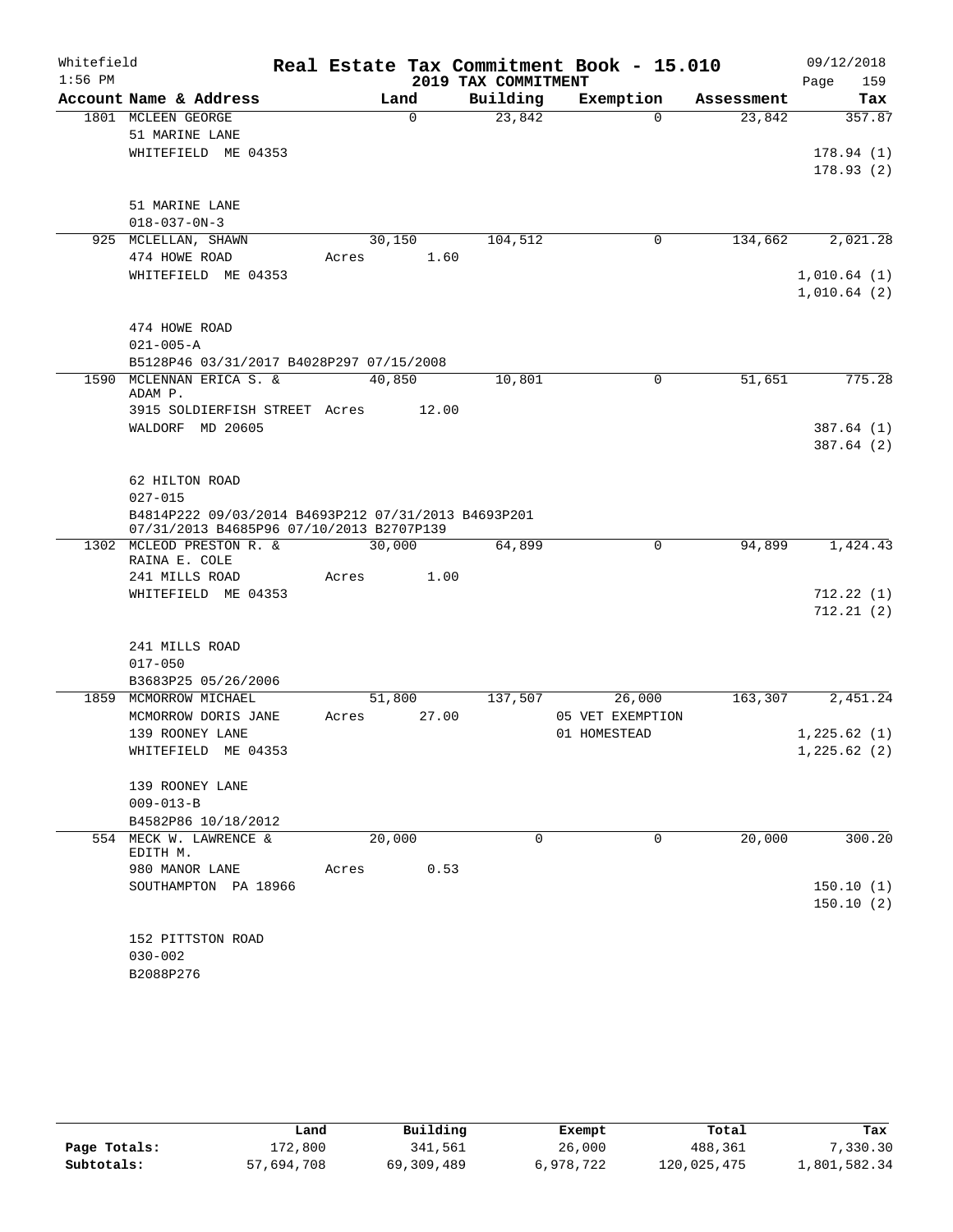| Whitefield<br>$1:56$ PM |                                           |         |            |                                 | Real Estate Tax Commitment Book - 15.010 |             | 09/12/2018         |
|-------------------------|-------------------------------------------|---------|------------|---------------------------------|------------------------------------------|-------------|--------------------|
|                         | Account Name & Address                    |         | Land       | 2019 TAX COMMITMENT<br>Building | Exemption                                | Assessment  | 160<br>Page<br>Tax |
|                         | 1072 MECK WATSON L & EDITH M              | 105,750 |            | 137,010                         | $\Omega$                                 | 242,760     | 3,643.83           |
|                         | 980 MANOR LANE                            | Acres   | 128.00     |                                 |                                          |             |                    |
|                         | SOUTHHAMPTON PA 18966                     |         |            |                                 |                                          |             | 1,821.92(1)        |
|                         |                                           |         |            |                                 |                                          |             | 1,821.91(2)        |
|                         |                                           |         |            |                                 |                                          |             |                    |
|                         | 136 PITTSTON ROAD                         |         |            |                                 |                                          |             |                    |
|                         | $007 - 006$                               |         |            |                                 |                                          |             |                    |
|                         | B1893P284                                 |         |            |                                 |                                          |             |                    |
|                         | 1075 MEHUREN JOHN G.                      | 208,700 |            | 163,387                         | 20,000                                   | 352,087     | 5,284.83           |
|                         | 681 COOPER ROAD                           |         |            |                                 | 01 HOMESTEAD                             |             |                    |
|                         |                                           | Acres   | 275.40     |                                 |                                          |             |                    |
|                         | WHITEFIELD ME 04353                       |         |            |                                 |                                          |             | 2,642.42(1)        |
|                         |                                           |         |            |                                 |                                          |             | 2,642.41(2)        |
|                         |                                           |         |            |                                 |                                          |             |                    |
|                         | 681 COOPER ROAD                           |         |            |                                 |                                          |             |                    |
|                         | $018 - 023$                               |         |            |                                 |                                          |             |                    |
|                         | B4332P182 10/22/2010                      |         |            |                                 |                                          |             |                    |
|                         | 823 MEHUREN JOHN G.                       |         | 0          | 10,456                          | $\mathbf 0$                              | 10,456      | 156.94             |
|                         | 681 COOPER ROAD                           |         |            |                                 |                                          |             |                    |
|                         | WHITEFIELD ME 04353                       |         |            |                                 |                                          |             | 78.47(1)           |
|                         |                                           |         |            |                                 |                                          |             | 78.47(2)           |
|                         |                                           |         |            |                                 |                                          |             |                    |
|                         | 681 COOPER ROAD                           |         |            |                                 |                                          |             |                    |
|                         | $018 - 023 - ON$                          |         |            |                                 |                                          |             |                    |
|                         | B4332P182 10/22/2010                      |         |            |                                 |                                          |             |                    |
|                         | 1070 MEHUREN JOHN G.                      | 54,475  |            | $\mathbf 0$                     | 0                                        | 54,475      | 817.67             |
|                         | 681 COOPER ROAD                           | Acres   | 46.50      |                                 |                                          |             |                    |
|                         | WHITEFIELD ME 04353                       |         |            |                                 |                                          |             | 408.84(1)          |
|                         |                                           |         |            |                                 |                                          |             | 408.83(2)          |
|                         |                                           |         |            |                                 |                                          |             |                    |
|                         | COOPER ROAD                               |         |            |                                 |                                          |             |                    |
|                         | $018 - 001$                               |         |            |                                 |                                          |             |                    |
|                         | B4332P182 10/22/2010                      |         |            |                                 |                                          |             |                    |
| 1420                    | MELLOR DANIEL J. &                        | 31,050  |            | 11,074                          | 0                                        | 42,124      | 632.28             |
|                         | ANNIE LOUISE                              |         |            |                                 |                                          |             |                    |
|                         | 477 HUNTS MEADOW ROAD                     | Acres   | 2.20       |                                 |                                          |             |                    |
|                         | WHITEFIELD ME 04353                       |         |            |                                 |                                          |             | 316.14(1)          |
|                         |                                           |         |            |                                 |                                          |             | 316.14(2)          |
|                         |                                           |         |            |                                 |                                          |             |                    |
|                         | 477 HUNTS MEADOW ROAD                     |         |            |                                 |                                          |             |                    |
|                         | $015 - 044$                               |         |            |                                 |                                          |             |                    |
|                         | B4663P71 05/16/2013 B2899P82              |         |            |                                 |                                          |             |                    |
|                         | 1005 MELLOR JOHN H.                       | 31,500  |            | 107,363                         | 20,000                                   | 118,863     | 1,784.13           |
|                         | PO BOX 48                                 | Acres   | 2.50       |                                 | 01 HOMESTEAD                             |             |                    |
|                         | WHITEFIELD ME 04353                       |         |            |                                 |                                          |             | 892.07 (1)         |
|                         |                                           |         |            |                                 |                                          |             | 892.06 (2)         |
|                         |                                           |         |            |                                 |                                          |             |                    |
|                         | 471 HUNTS MEADOW ROAD                     |         |            |                                 |                                          |             |                    |
|                         | $015 - 045$                               |         |            |                                 |                                          |             |                    |
|                         | B4468P144 12/07/2011 B1688P287            |         |            |                                 |                                          |             |                    |
|                         | 353 MELVILLE EDWARD C. &                  | 30,375  |            | $\Omega$                        | 0                                        | 30,375      | 455.93             |
|                         | MEGAN I.                                  |         |            |                                 |                                          |             |                    |
|                         | 207 HILTON ROAD                           | Acres   | 1.75       |                                 |                                          |             |                    |
|                         | WHITEFIELD ME 04353                       |         |            |                                 |                                          |             | 227.97(1)          |
|                         |                                           |         |            |                                 |                                          |             | 227.96 (2)         |
|                         |                                           |         |            |                                 |                                          |             |                    |
|                         | HILTON ROAD                               |         |            |                                 |                                          |             |                    |
|                         | $014 - 006 - B$                           |         |            |                                 |                                          |             |                    |
|                         | B4201P100 09/16/2009 B2447P236 04/08/1999 |         |            |                                 |                                          |             |                    |
|                         |                                           |         |            |                                 |                                          |             |                    |
|                         | Land                                      |         | Building   |                                 | Exempt                                   | Total       | Tax                |
| Page Totals:            | 461,850                                   |         | 429,290    |                                 | 40,000                                   | 851,140     | 12,775.61          |
| Subtotals:              | 58,156,558                                |         | 69,738,779 |                                 | 7,018,722                                | 120,876,615 | 1,814,357.95       |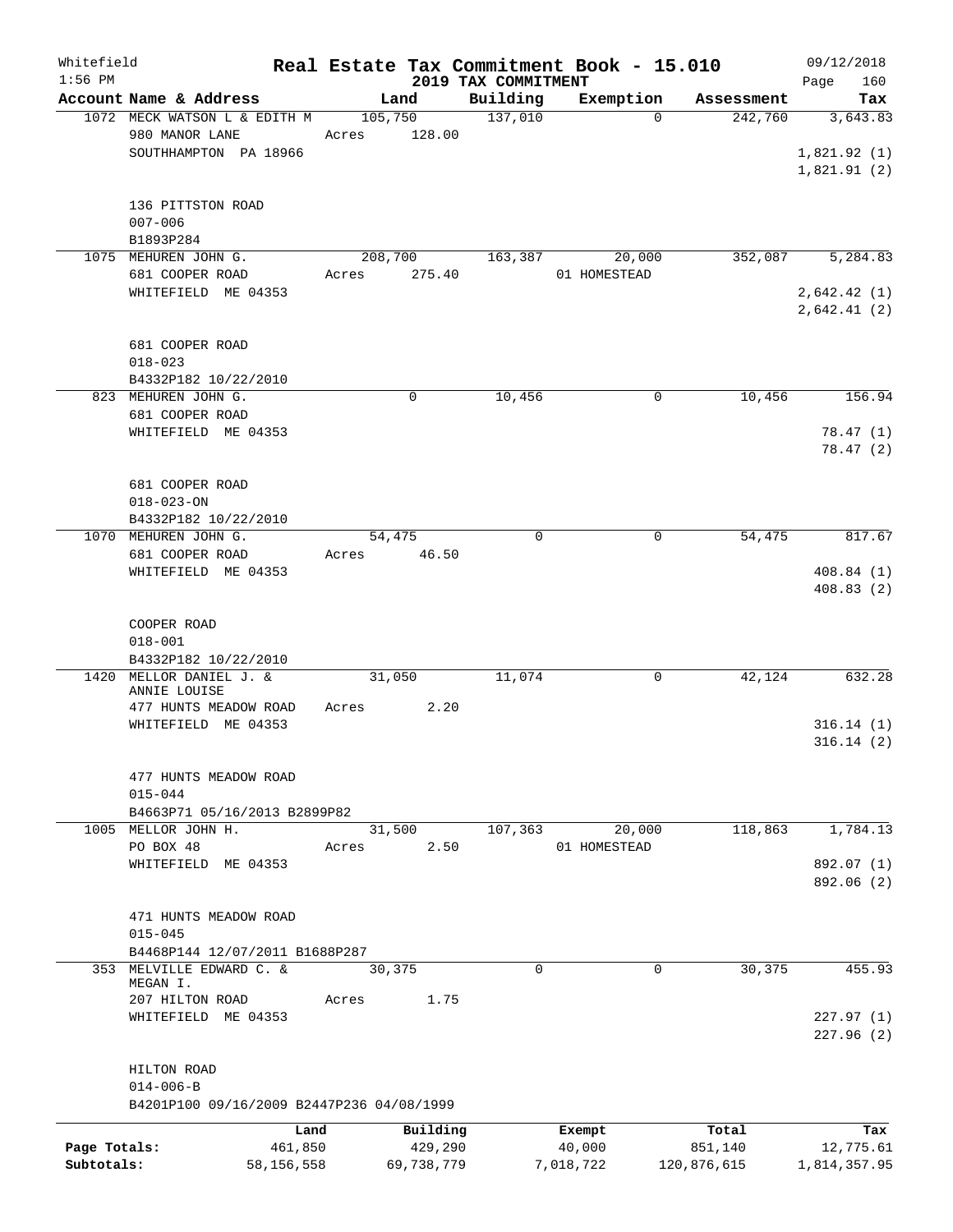| Whitefield |                                                    |       |        |            |                     | Real Estate Tax Commitment Book - 15.010 |             |            |              | 09/12/2018   |
|------------|----------------------------------------------------|-------|--------|------------|---------------------|------------------------------------------|-------------|------------|--------------|--------------|
| $1:56$ PM  |                                                    |       |        |            | 2019 TAX COMMITMENT |                                          |             |            | Page         | 161          |
|            | Account Name & Address                             |       | Land   |            | Building            | Exemption                                |             | Assessment |              | Tax          |
|            | 627 MELVILLE EDWARD C. II                          |       |        |            | 31, 125 71, 321     |                                          | $\Omega$    | 102,446    |              | 1,537.71     |
|            | MELVILLE MEGAN I                                   |       |        | Acres 2.25 |                     |                                          |             |            |              |              |
|            | 207 HILTON ROAD                                    |       |        |            |                     |                                          |             |            |              | 768.86(1)    |
|            | WHITEFIELD ME 04353                                |       |        |            |                     |                                          |             |            |              | 768.85(2)    |
|            | 207 HILTON ROAD                                    |       |        |            |                     |                                          |             |            |              |              |
|            | $014 - 006 - I$                                    |       |        |            |                     |                                          |             |            |              |              |
|            | B4611P23 12/28/2012 B3317P81 06/15/2004            |       |        |            |                     |                                          |             |            |              |              |
|            | 871 MERRILL DENNIS L. &                            |       |        | 34,200     | 132,151             | 26,000                                   |             | 140, 351   |              | 2,106.67     |
|            | <b>NANCY</b>                                       |       |        |            |                     |                                          |             |            |              |              |
|            | 125 PALMER ROAD                                    |       |        | Acres 4.30 |                     | 01 HOMESTEAD                             |             |            |              |              |
|            | WHITEFIELD ME 04353                                |       |        |            |                     | 05 VET EXEMPTION                         |             |            | 1,053.34(1)  |              |
|            |                                                    |       |        |            |                     |                                          |             |            |              | 1,053.33(2)  |
|            | 125 PALMER ROAD                                    |       |        |            |                     |                                          |             |            |              |              |
|            | $001 - 015$                                        |       |        |            |                     |                                          |             |            |              |              |
|            | B1442P116                                          |       |        |            |                     |                                          |             |            |              |              |
|            | 21 MERRILL DENNIS L. &                             |       | 23,300 |            | $\mathbf 0$         |                                          | $\mathbf 0$ | 23,300     |              | 349.73       |
|            | NANCY A.                                           |       |        |            |                     |                                          |             |            |              |              |
|            | 125 PALMER ROAD                                    |       |        | Acres 3.70 |                     |                                          |             |            |              |              |
|            | WHITEFIELD ME 04353                                |       |        |            |                     |                                          |             |            |              | 174.87(1)    |
|            |                                                    |       |        |            |                     |                                          |             |            |              | 174.86(2)    |
|            | 107 PALMER ROAD                                    |       |        |            |                     |                                          |             |            |              |              |
|            | $001 - 017$                                        |       |        |            |                     |                                          |             |            |              |              |
|            | B4031P7 07/23/2008                                 |       |        |            |                     |                                          |             |            |              |              |
|            | 971 MERRILL OWEN B. & MONA                         |       |        | 35,890     | 29,355              |                                          | 0           | 65,245     |              | 979.33       |
|            | 1773 APPLE COURT                                   |       |        | Acres 5.80 |                     |                                          |             |            |              |              |
|            | HARLINGEN TX 78550                                 |       |        |            |                     |                                          |             |            |              | 489.67(1)    |
|            |                                                    |       |        |            |                     |                                          |             |            |              | 489.66 (2)   |
|            |                                                    |       |        |            |                     |                                          |             |            |              |              |
|            | 648 TOWNHOUSE ROAD<br>$007 - 031$                  |       |        |            |                     |                                          |             |            |              |              |
|            | B1535P74                                           |       |        |            |                     |                                          |             |            |              |              |
| 799        | MERWIN MARK A. & SANDRA 30,000                     |       |        |            | 85,582              |                                          | 0           | 115,582    |              | 1,734.89     |
|            | L.                                                 |       |        |            |                     |                                          |             |            |              |              |
|            | P.O. BOX 55                                        | Acres |        | 0.27       |                     |                                          |             |            |              |              |
|            | 31 EAST POND ROAD                                  |       |        |            |                     |                                          |             |            |              | 867.45(1)    |
|            | JEFFERSON ME 04348--                               |       |        |            |                     |                                          |             |            |              | 867.44 (2)   |
|            | 133 MAIN STREET                                    |       |        |            |                     |                                          |             |            |              |              |
|            | $022 - 016$                                        |       |        |            |                     |                                          |             |            |              |              |
|            | 1246 MEYER ERIC & PATRICIA                         |       | 37,000 |            | 144,483             | 20,000                                   |             | 161,483    |              | 2,423.86     |
|            | MCKENZIE                                           |       |        |            |                     |                                          |             |            |              |              |
|            | 154 SO. HUNTS MEADOW                               | Acres |        | 19.00      |                     | 01 HOMESTEAD                             |             |            |              |              |
|            | ROAD<br>WHITEFIELD ME 04353                        |       |        |            |                     |                                          |             |            |              | 1, 211.93(1) |
|            |                                                    |       |        |            |                     |                                          |             |            | 1, 211.93(2) |              |
|            |                                                    |       |        |            |                     |                                          |             |            |              |              |
|            | 154 SO. HUNTS MEADOW                               |       |        |            |                     |                                          |             |            |              |              |
|            | ROAD                                               |       |        |            |                     |                                          |             |            |              |              |
|            | $009 - 009$                                        |       |        |            |                     |                                          |             |            |              |              |
|            | B4602P288 12/07/2012 B4529P179 05/31/2012 B211P419 |       |        |            |                     |                                          |             |            |              |              |

|              | Land       | Building   | Exempt   | Total       | Tax          |
|--------------|------------|------------|----------|-------------|--------------|
| Page Totals: | 191,515    | 462,892    | 46,000   | 608,407     | 9,132.19     |
| Subtotals:   | 58,348,073 | 70,201,671 | .064.722 | 121,485,022 | 1,823,490.14 |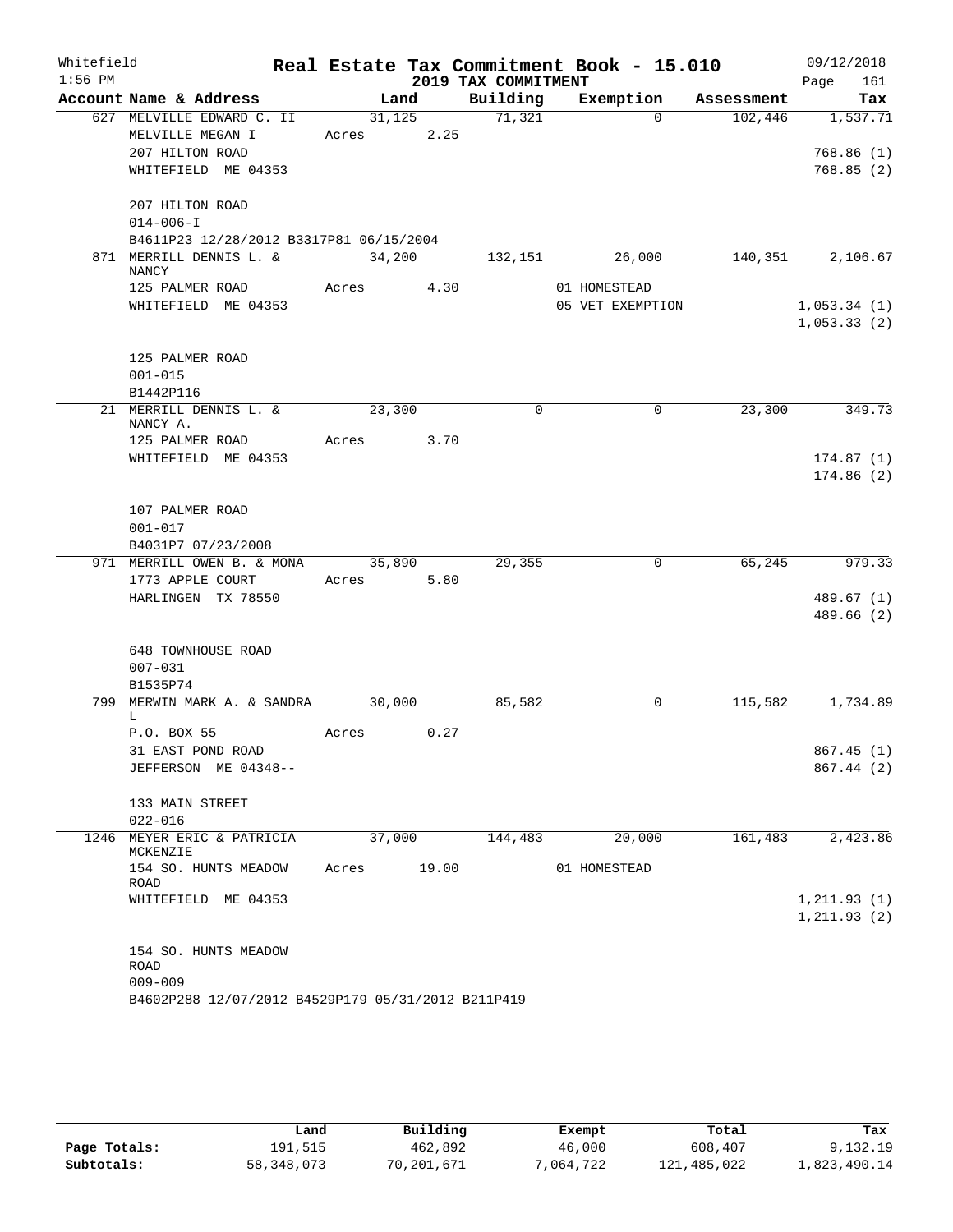| Whitefield |                                             |       |        |        |                     | Real Estate Tax Commitment Book - 15.010 |            | 09/12/2018             |
|------------|---------------------------------------------|-------|--------|--------|---------------------|------------------------------------------|------------|------------------------|
| $1:56$ PM  |                                             |       |        |        | 2019 TAX COMMITMENT |                                          |            | 162<br>Page            |
|            | Account Name & Address                      |       | Land   |        | Building            | Exemption                                | Assessment | Tax                    |
|            | 895 MEYER ERIC L.<br>154 SOUTH HUNTS MEADOW | Acres | 4,549  | 21.66  | $\mathbf 0$         | $\Omega$                                 | 4,549      | 68.28                  |
|            | <b>ROAD</b><br>WHITEFIELD ME 04353          |       |        |        |                     |                                          |            | 34.14(1)               |
|            |                                             |       |        |        |                     |                                          |            | 34.14(2)               |
|            | SO. HUNTS MEADOW ROAD                       |       |        |        |                     |                                          |            |                        |
|            | $009 - 007$<br>B4906P83 07/10/2015 B1682P35 |       |        |        |                     |                                          |            |                        |
|            | 1157 MICHAUD GARY R.                        |       |        | 30,000 | 65,224              | 20,000                                   | 75,224     | 1,129.11               |
|            | 480 HOWE ROAD                               | Acres |        | 1.50   |                     | 01 HOMESTEAD                             |            |                        |
|            | WHITEFIELD ME 04353                         |       |        |        |                     |                                          |            | 564.56(1)              |
|            |                                             |       |        |        |                     |                                          |            | 564.55(2)              |
|            | 480 HOWE ROAD                               |       |        |        |                     |                                          |            |                        |
|            | $021 - 005 - B$                             |       |        |        |                     |                                          |            |                        |
|            | B3157P171                                   |       |        |        |                     |                                          |            |                        |
|            | 385 MICHAUD SHANE B. &<br>RIPLEY, IVA       |       | 36,290 |        | 86,004              | 20,000                                   | 102,294    | 1,535.43               |
|            | 371 TOWNHOUSE ROAD                          | Acres |        | 6.30   |                     | 01 HOMESTEAD                             |            |                        |
|            | WHITEFIELD ME 04353                         |       |        |        |                     |                                          |            | 767.72(1)              |
|            |                                             |       |        |        |                     |                                          |            | 767.71(2)              |
|            |                                             |       |        |        |                     |                                          |            |                        |
|            | 371 TOWNHOUSE ROAD                          |       |        |        |                     |                                          |            |                        |
|            | $010 - 011 - E$                             |       |        |        |                     |                                          |            |                        |
|            | B2259P62                                    |       |        |        |                     |                                          |            |                        |
|            | 963 MICHAUD, GERALD                         |       | 30,750 |        | 60,596              | 0                                        | 91,346     | 1,371.10               |
|            | MICHAUD, AMBER                              | Acres |        | 2.00   |                     |                                          |            |                        |
|            | 61 JEFFERSON ROAD<br>WHITEFIELD ME 04353    |       |        |        |                     |                                          |            | 685.55(1)<br>685.55(2) |
|            |                                             |       |        |        |                     |                                          |            |                        |
|            | 61 JEFFERSON ROAD                           |       |        |        |                     |                                          |            |                        |
|            | $026 - 001$                                 |       |        |        |                     |                                          |            |                        |
|            | B5067P139 10/19/2016 B3910P50 08/08/2007    |       |        |        |                     |                                          |            |                        |
|            | 770 MIDCOAST CONSERVANCY                    |       | 66,750 |        | $\Omega$            | $\mathbf 0$                              | 66,750     | 1,001.92               |
|            | PO BOX 289                                  | Acres |        | 60.00  |                     |                                          |            |                        |
|            | WISCASSET ME 04578                          |       |        |        |                     |                                          |            | 500.96(1)              |
|            |                                             |       |        |        |                     |                                          |            | 500.96(2)              |
|            | VIGUE ROAD                                  |       |        |        |                     |                                          |            |                        |
|            | $020 - 016$                                 |       |        |        |                     |                                          |            |                        |
|            | B4219P169 11/04/2009 B2968P246              |       |        |        |                     |                                          |            |                        |
|            | 1130 MIDCOAST CONSERVANCY                   |       | 47,780 |        | $\Omega$            | $\Omega$                                 | 47,780     | 717.18                 |
|            | PO BOX 289                                  |       | Acres  | 36.20  |                     |                                          |            |                        |
|            | WISCASSET ME 04578                          |       |        |        |                     |                                          |            | 358.59(1)              |
|            |                                             |       |        |        |                     |                                          |            | 358.59(2)              |
|            |                                             |       |        |        |                     |                                          |            |                        |
|            | VIGUE ROAD<br>$019 - 039$                   |       |        |        |                     |                                          |            |                        |
|            | B4219P169 11/04/2009 B2968P246              |       |        |        |                     |                                          |            |                        |
|            |                                             |       |        |        |                     |                                          |            |                        |

|              | Land       | Building   | Exempt    | Total       | Tax          |  |  |
|--------------|------------|------------|-----------|-------------|--------------|--|--|
| Page Totals: | 216,119    | 211,824    | 40,000    | 387,943     | 5,823.02     |  |  |
| Subtotals:   | 58,564,192 | 70,413,495 | 7,104,722 | 121,872,965 | 1,829,313.16 |  |  |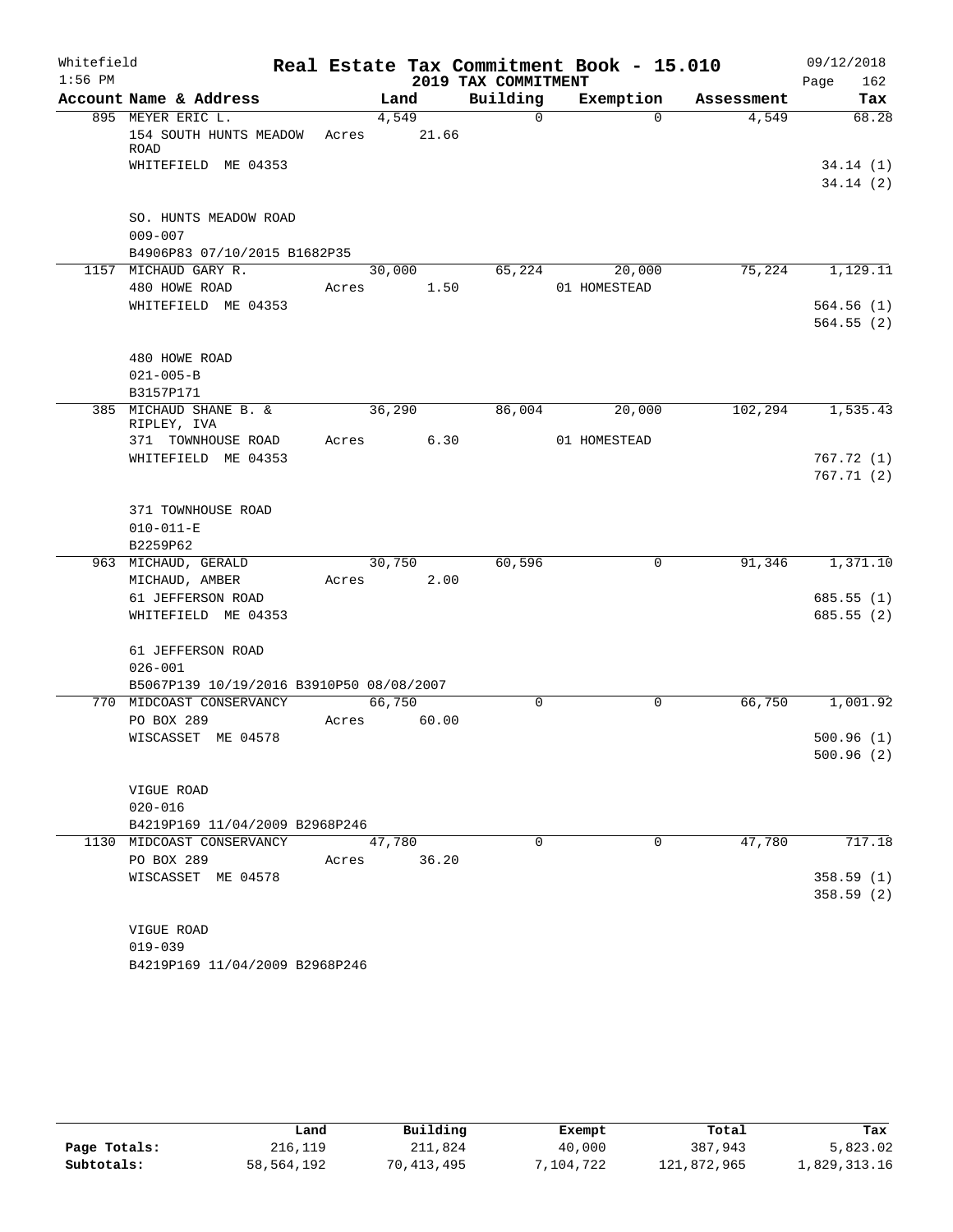| Whitefield<br>$1:56$ PM |                                                                  |        |       | 2019 TAX COMMITMENT | Real Estate Tax Commitment Book - 15.010 |            | 09/12/2018<br>163<br>Page |
|-------------------------|------------------------------------------------------------------|--------|-------|---------------------|------------------------------------------|------------|---------------------------|
|                         | Account Name & Address                                           |        | Land  | Building            | Exemption                                | Assessment | Tax                       |
|                         | 1195 MIETE JON A.                                                | 31,575 |       | 44,920              | 6,000                                    | 70,495     | 1,058.13                  |
|                         | 428 MILLS ROAD                                                   | Acres  | 2.55  |                     | 05 VET EXEMPTION                         |            |                           |
|                         | WHITEFIELD ME 04353                                              |        |       |                     |                                          |            | 529.07(1)                 |
|                         |                                                                  |        |       |                     |                                          |            | 529.06(2)                 |
|                         | 428 MILLS ROAD                                                   |        |       |                     |                                          |            |                           |
|                         | $020 - 027 - A$                                                  |        |       |                     |                                          |            |                           |
|                         | B5140P287 05/09/2017 B4421P26 07/19/2011 B4034P99                |        |       |                     |                                          |            |                           |
|                         | 07/13/2008                                                       |        |       |                     |                                          |            |                           |
|                         | 1649 MIETE JR., PAUL H. &                                        | 14,700 |       | $\Omega$            | 0                                        | 14,700     | 220.65                    |
|                         | SHIRLEY E.<br>328 W. ALNA ROAD                                   | Acres  | 14.00 |                     |                                          |            |                           |
|                         | WISCASSET ME 04578                                               |        |       |                     |                                          |            | 110.33(1)                 |
|                         |                                                                  |        |       |                     |                                          |            | 110.32(2)                 |
|                         |                                                                  |        |       |                     |                                          |            |                           |
|                         | HOLLYWOOD BOULEVARD                                              |        |       |                     |                                          |            |                           |
|                         | $002 - 022 - A$                                                  |        |       |                     |                                          |            |                           |
|                         | B2032P252                                                        |        |       |                     |                                          |            |                           |
|                         | 203 MILLER ALTA                                                  | 34,680 |       | 45,461              | 0                                        | 80,141     | 1,202.92                  |
|                         | 475 COMMON ROAD                                                  | Acres  | 4.62  |                     |                                          |            |                           |
|                         | DIXFIELD ME 04224                                                |        |       |                     |                                          |            | 601.46(1)                 |
|                         |                                                                  |        |       |                     |                                          |            | 601.46(2)                 |
|                         |                                                                  |        |       |                     |                                          |            |                           |
|                         | 225 HILTON ROAD                                                  |        |       |                     |                                          |            |                           |
|                         | $014 - 006 - F - B$<br>B4787P51 06/09/2014 B2072P295             |        |       |                     |                                          |            |                           |
|                         | 1802 MILLER FRANCES G. &                                         | 38,018 |       | 2,093               | 0                                        | 40,111     | 602.07                    |
|                         | ROBERTA C. WHITNEY &                                             |        |       |                     |                                          |            |                           |
|                         | * WILLIAM E. BLUEHER                                             | Acres  | 8.46  |                     |                                          |            |                           |
|                         | P.O. BOX 4603                                                    |        |       |                     |                                          |            | 301.04(1)                 |
|                         | AUGUSTA ME 04330                                                 |        |       |                     |                                          |            | 301.03(2)                 |
|                         |                                                                  |        |       |                     |                                          |            |                           |
|                         | 514 COOPER ROAD                                                  |        |       |                     |                                          |            |                           |
|                         | $015 - 020 - C$                                                  |        |       |                     |                                          |            |                           |
|                         | B4205P311 09/30/2009 B4003P91 05/13/2008 B3894P128<br>08/16/2007 |        |       |                     |                                          |            |                           |
|                         | 721 MILLER JR. CHARLES W.                                        | 52,288 |       | 85,932              | 0                                        | 138,220    | 2,074.68                  |
|                         | ESTATE OF                                                        |        |       |                     |                                          |            |                           |
|                         | KURT A MILLER PERS. REP Acres                                    |        | 27.75 |                     |                                          |            |                           |
|                         | 478 COOPER ROAD                                                  |        |       |                     |                                          |            | 1,037.34(1)               |
|                         | WHITEFIELD ME<br>04353-3203                                      |        |       |                     |                                          |            | 1,037.34(2)               |
|                         |                                                                  |        |       |                     |                                          |            |                           |
|                         | 505 COOPER ROAD                                                  |        |       |                     |                                          |            |                           |
|                         | $015 - 022$                                                      |        |       |                     |                                          |            |                           |
|                         | B959P159                                                         |        |       |                     |                                          |            |                           |
|                         | 961 MILLER JR. CHARLES W.<br>ESTATE OF                           | 46,026 |       | 21,923              | 0                                        | 67,949     | 1,019.91                  |
|                         | KURT A MILLER PERS. REP Acres                                    |        | 18.47 |                     |                                          |            |                           |
|                         | 478 COOPER ROAD                                                  |        |       |                     |                                          |            | 509.96(1)                 |
|                         | WHITEFIELD ME                                                    |        |       |                     |                                          |            | 509.95(2)                 |
|                         | 04353-3203                                                       |        |       |                     |                                          |            |                           |
|                         | 516 COOPER ROAD                                                  |        |       |                     |                                          |            |                           |
|                         | $015 - 020 - B$                                                  |        |       |                     |                                          |            |                           |
|                         | B1538P19                                                         |        |       |                     |                                          |            |                           |
|                         |                                                                  |        |       |                     |                                          |            |                           |
|                         |                                                                  |        |       |                     |                                          |            |                           |

|              | Land       | Building   | Exempt    | Total         | Tax          |
|--------------|------------|------------|-----------|---------------|--------------|
| Page Totals: | 217,287    | 200,329    | 6,000     | 411,616       | 6,178.36     |
| Subtotals:   | 58,781,479 | 70,613,824 | 7,110,722 | 122, 284, 581 | 1,835,491.52 |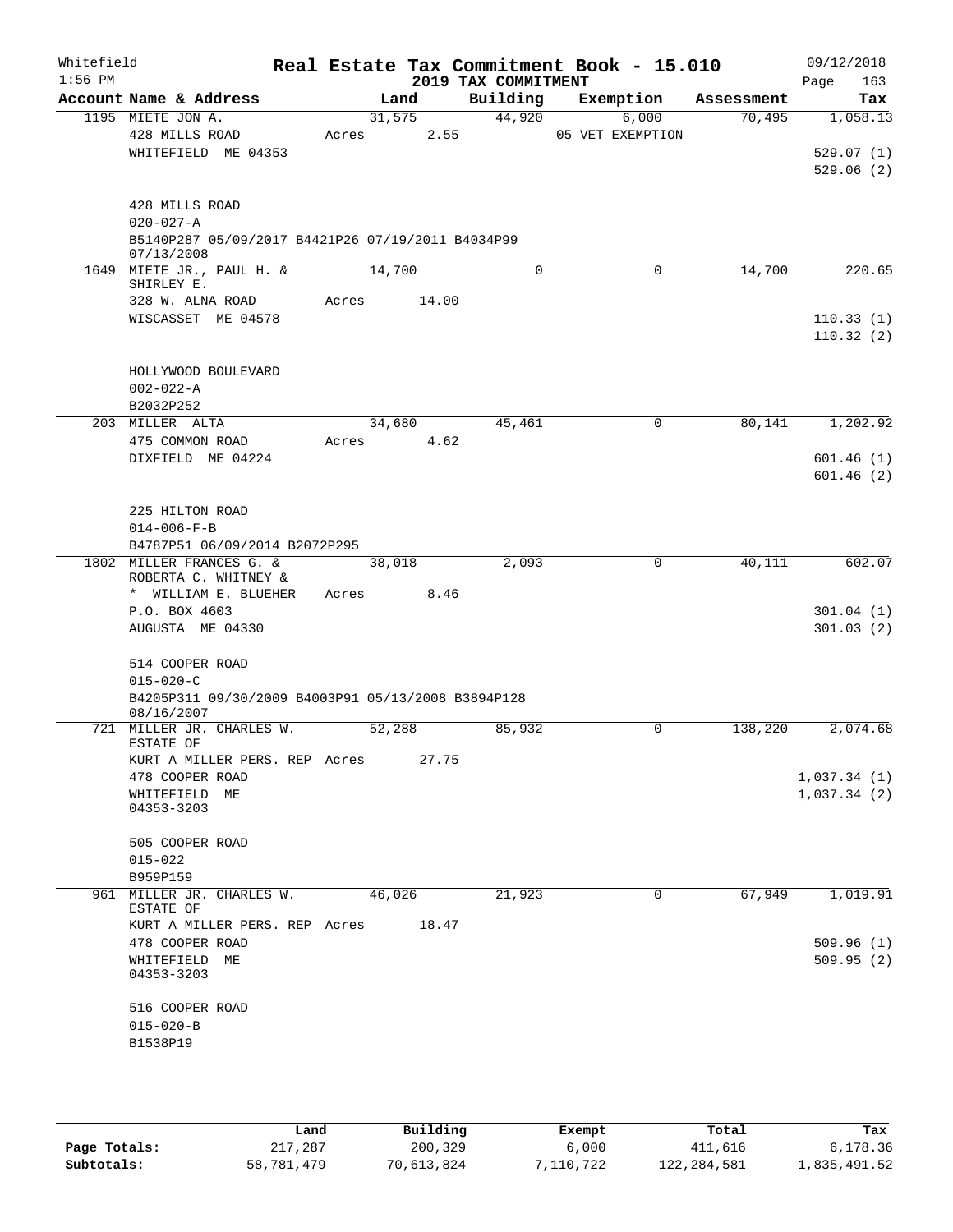| Whitefield |                                                |        |        |                     | Real Estate Tax Commitment Book - 15.010 |            | 09/12/2018  |
|------------|------------------------------------------------|--------|--------|---------------------|------------------------------------------|------------|-------------|
| $1:56$ PM  |                                                |        |        | 2019 TAX COMMITMENT |                                          |            | 164<br>Page |
|            | Account Name & Address                         |        | Land   | Building            | Exemption                                | Assessment | Tax         |
|            | 1874 MILLER JUSTIN A.                          | 30,750 |        | 9,068               | $\Omega$                                 | 39,818     | 597.67      |
|            | 533 COOPER ROAD                                | Acres  | 2.00   |                     |                                          |            |             |
|            | WHITEFIELD ME 04353                            |        |        |                     |                                          |            | 298.84 (1)  |
|            |                                                |        |        |                     |                                          |            | 298.83(2)   |
|            | 533 COOPER ROAD                                |        |        |                     |                                          |            |             |
|            | $015 - 022 - 1$                                |        |        |                     |                                          |            |             |
|            | B4807P1 08/11/2014 B4777P10 05/07/2014 B4777P8 |        |        |                     |                                          |            |             |
|            | 05/07/2014                                     |        |        |                     |                                          |            |             |
|            | 605 MILLER KURT & LINDA                        | 31,850 |        | $\mathbf 0$         | 0                                        | 31,850     | 478.07      |
|            | 478 COOPER ROAD                                | Acres  | 39.00  |                     |                                          |            |             |
|            | WHITEFIELD ME 04353                            |        |        |                     |                                          |            | 239.04(1)   |
|            |                                                |        |        |                     |                                          |            | 239.03(2)   |
|            | COOPER ROAD                                    |        |        |                     |                                          |            |             |
|            | $015 - 020$                                    |        |        |                     |                                          |            |             |
|            | B1538P19                                       |        |        |                     |                                          |            |             |
|            | 900 MILLER KURT A.                             |        | 30,300 | 39,861              | 20,000                                   | 50,161     | 752.92      |
|            | 478 COOPER ROAD                                | Acres  | 1.70   |                     | 01 HOMESTEAD                             |            |             |
|            | WHITEFIELD ME 04353                            |        |        |                     |                                          |            | 376.46(1)   |
|            |                                                |        |        |                     |                                          |            | 376.46(2)   |
|            |                                                |        |        |                     |                                          |            |             |
|            | 478 COOPER ROAD                                |        |        |                     |                                          |            |             |
|            | $015 - 019$                                    |        |        |                     |                                          |            |             |
|            | 731 MILLER KURT A. & LINDA<br>L.               |        | 1,500  | $\Omega$            | 0                                        | 1,500      | 22.51       |
|            | 478 COOPER ROAD                                | Acres  | 1.00   |                     |                                          |            |             |
|            | WHITEFIELD ME 04353                            |        |        |                     |                                          |            | 11.26(1)    |
|            |                                                |        |        |                     |                                          |            | 11.25(2)    |
|            |                                                |        |        |                     |                                          |            |             |
|            | COOPER ROAD                                    |        |        |                     |                                          |            |             |
|            | $015 - 018 - B$                                |        |        |                     |                                          |            |             |
|            | B2513P165<br>1518 MILLER KURT E.               | 30,000 |        | 64,795              | 0                                        | 94,795     | 1,422.87    |
|            | 6 CLARK LANE                                   | Acres  | 1.50   |                     |                                          |            |             |
|            | WHITEFIELD ME 04353                            |        |        |                     |                                          |            | 711.44(1)   |
|            |                                                |        |        |                     |                                          |            | 711.43(2)   |
|            |                                                |        |        |                     |                                          |            |             |
|            | 6 CLARK LANE                                   |        |        |                     |                                          |            |             |
|            | $015 - 022 - A$                                |        |        |                     |                                          |            |             |
|            | B2629P152                                      |        |        |                     |                                          |            |             |
|            | 969 MILLER SAM & CAROLINA                      |        | 45,170 | 77,528              | 0                                        | 122,698    | 1,841.70    |
|            | 456 HOULTON ROAD                               | Acres  | 17.40  |                     |                                          |            |             |
|            | FORT FAIRFIELD ME<br>04742                     |        |        |                     |                                          |            | 920.85(1)   |
|            |                                                |        |        |                     |                                          |            | 920.85(2)   |
|            |                                                |        |        |                     |                                          |            |             |
|            | 205 GARDINER ROAD                              |        |        |                     |                                          |            |             |
|            | $012 - 046$                                    |        |        |                     |                                          |            |             |
|            | B5220P039 01/05/2018                           |        |        |                     |                                          |            |             |

|              | Land       | Building   | Exempt    | Total       | Tax          |
|--------------|------------|------------|-----------|-------------|--------------|
| Page Totals: | 169.570    | 191.252    | 20,000    | 340,822     | 5, 115. 74   |
| Subtotals:   | 58,951,049 | 70,805,076 | 7,130,722 | 122,625,403 | 1,840,607.26 |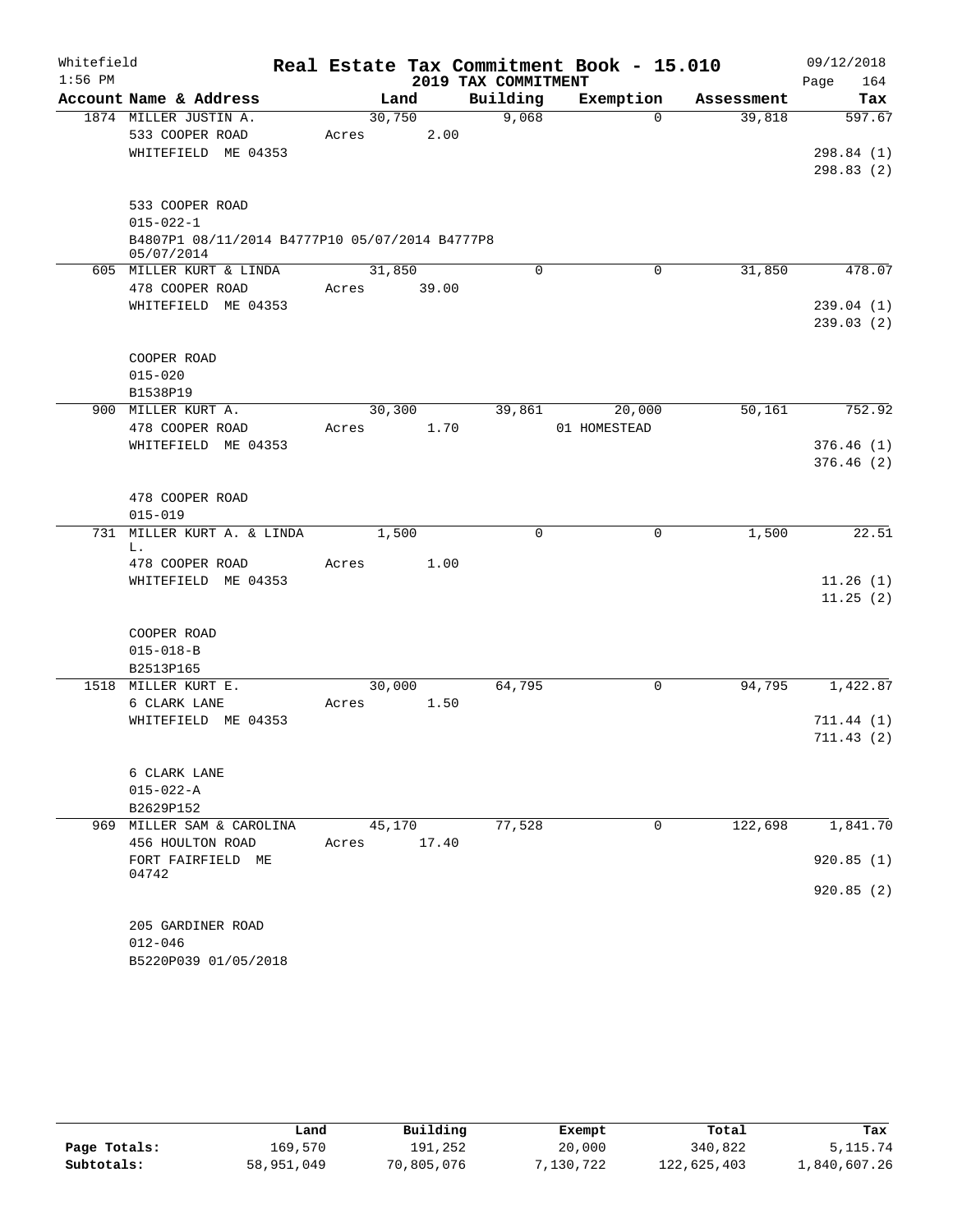| Whitefield<br>$1:56$ PM |                                                                             |                 |       | 2019 TAX COMMITMENT | Real Estate Tax Commitment Book - 15.010 |            | 09/12/2018<br>Page<br>165 |
|-------------------------|-----------------------------------------------------------------------------|-----------------|-------|---------------------|------------------------------------------|------------|---------------------------|
|                         | Account Name & Address                                                      |                 | Land  | Building            | Exemption                                | Assessment | Tax                       |
|                         | 1299 MILLER SAM & CAROLINA                                                  | 54,800          |       | $\Omega$            | $\Omega$                                 | 54,800     | 822.55                    |
|                         | 456 HOULTON ROAD                                                            | Acres           | 47.00 |                     |                                          |            |                           |
|                         | FORT FAIRFIELD ME                                                           |                 |       |                     |                                          |            | 411.28(1)                 |
|                         | 04742                                                                       |                 |       |                     |                                          |            | 411.27(2)                 |
|                         |                                                                             |                 |       |                     |                                          |            |                           |
|                         | GARDINER ROAD                                                               |                 |       |                     |                                          |            |                           |
|                         | $012 - 050$                                                                 |                 |       |                     |                                          |            |                           |
|                         | B5220P039 01/05/2018                                                        |                 |       |                     |                                          |            |                           |
|                         | 301 MILLER SAM & CAROLINA                                                   | 4,350           |       | 0                   | 0                                        | 4,350      | 65.29                     |
|                         | 456 HOULTON ROAD                                                            | Acres           | 2.90  |                     |                                          |            |                           |
|                         | FORT FAIRFIELD ME<br>04742                                                  |                 |       |                     |                                          |            | 32.65(1)                  |
|                         |                                                                             |                 |       |                     |                                          |            | 32.64(2)                  |
|                         |                                                                             |                 |       |                     |                                          |            |                           |
|                         | GARDINER ROAD                                                               |                 |       |                     |                                          |            |                           |
|                         | $013 - 006$                                                                 |                 |       |                     |                                          |            |                           |
|                         | B5220P039 01/05/2018                                                        |                 |       |                     |                                          |            |                           |
|                         | 1872 MILLER SCOTT JR.<br>549 COOPER ROAD                                    | 30,750<br>Acres | 2.00  | 9,156               | 20,000<br>01 HOMESTEAD                   | 19,906     | 298.79                    |
|                         | WHITEFIELD ME 04353                                                         |                 |       |                     |                                          |            | 149.40(1)                 |
|                         |                                                                             |                 |       |                     |                                          |            | 149.39(2)                 |
|                         |                                                                             |                 |       |                     |                                          |            |                           |
|                         | 549 COOPER ROAD                                                             |                 |       |                     |                                          |            |                           |
|                         | $018 - 053 - A$                                                             |                 |       |                     |                                          |            |                           |
|                         | 1089 MILLER SCOTT V. SR                                                     | 2,145           |       | $\Omega$            | $\Omega$                                 | 2,145      | 32.20                     |
|                         | 186 WINDSOR ROAD                                                            | Acres           | 1.43  |                     |                                          |            |                           |
|                         | CHELSEA ME 04330                                                            |                 |       |                     |                                          |            | 16.10(1)                  |
|                         |                                                                             |                 |       |                     |                                          |            | 16.10(2)                  |
|                         | COOPER ROAD                                                                 |                 |       |                     |                                          |            |                           |
|                         | $018 - 052$                                                                 |                 |       |                     |                                          |            |                           |
|                         | B4726P82 10/25/2013 B4722P311 10/16/2013 B4699P108                          |                 |       |                     |                                          |            |                           |
|                         | 08/14/2013 B4518P315 05/03/2012 B4481P77 01/11/2012<br>B4461P318 11/21/2011 |                 |       |                     |                                          |            |                           |
|                         | 992 MILLER SCOTT VERNON &                                                   | 14,540          |       | 0                   | $\mathbf 0$                              | 14,540     | 218.25                    |
|                         | HEIDI                                                                       |                 |       |                     |                                          |            |                           |
|                         | 186 WINDSOR ROAD                                                            | Acres           | 13.80 |                     |                                          |            |                           |
|                         | CHELSEA ME 04330                                                            |                 |       |                     |                                          |            | 109.13(1)                 |
|                         |                                                                             |                 |       |                     |                                          |            | 109.12(2)                 |
|                         | 549 COOPER ROAD                                                             |                 |       |                     |                                          |            |                           |
|                         | $018 - 053$                                                                 |                 |       |                     |                                          |            |                           |
|                         | B1538P23                                                                    |                 |       |                     |                                          |            |                           |
|                         | 538 MILLER, GREGORY J.                                                      | 44,010          |       | 12,394              | 0                                        | 56,404     | 846.62                    |
|                         | MILLER, DIANE M.                                                            | Acres           | 9.70  |                     |                                          |            |                           |
|                         | 1915 99TH AVENUE NW                                                         |                 |       |                     |                                          |            | 423.31(1)                 |
|                         | COON RAPIDS MN 55433                                                        |                 |       |                     |                                          |            | 423.31(2)                 |
|                         |                                                                             |                 |       |                     |                                          |            |                           |
|                         | 20 OTTER LANE<br>$024 - 004$                                                |                 |       |                     |                                          |            |                           |
|                         | B5062P203 10/06/2016 B4076P97 11/17/2008                                    |                 |       |                     |                                          |            |                           |
|                         |                                                                             |                 |       |                     |                                          |            |                           |

|              | Land       | Building   | Exempt    | Total       | Tax          |
|--------------|------------|------------|-----------|-------------|--------------|
| Page Totals: | 150,595    | 21,550     | 20,000    | 152.145     | 2,283.70     |
| Subtotals:   | 59,101,644 | 70,826,626 | 7,150,722 | 122,777,548 | 1,842,890.96 |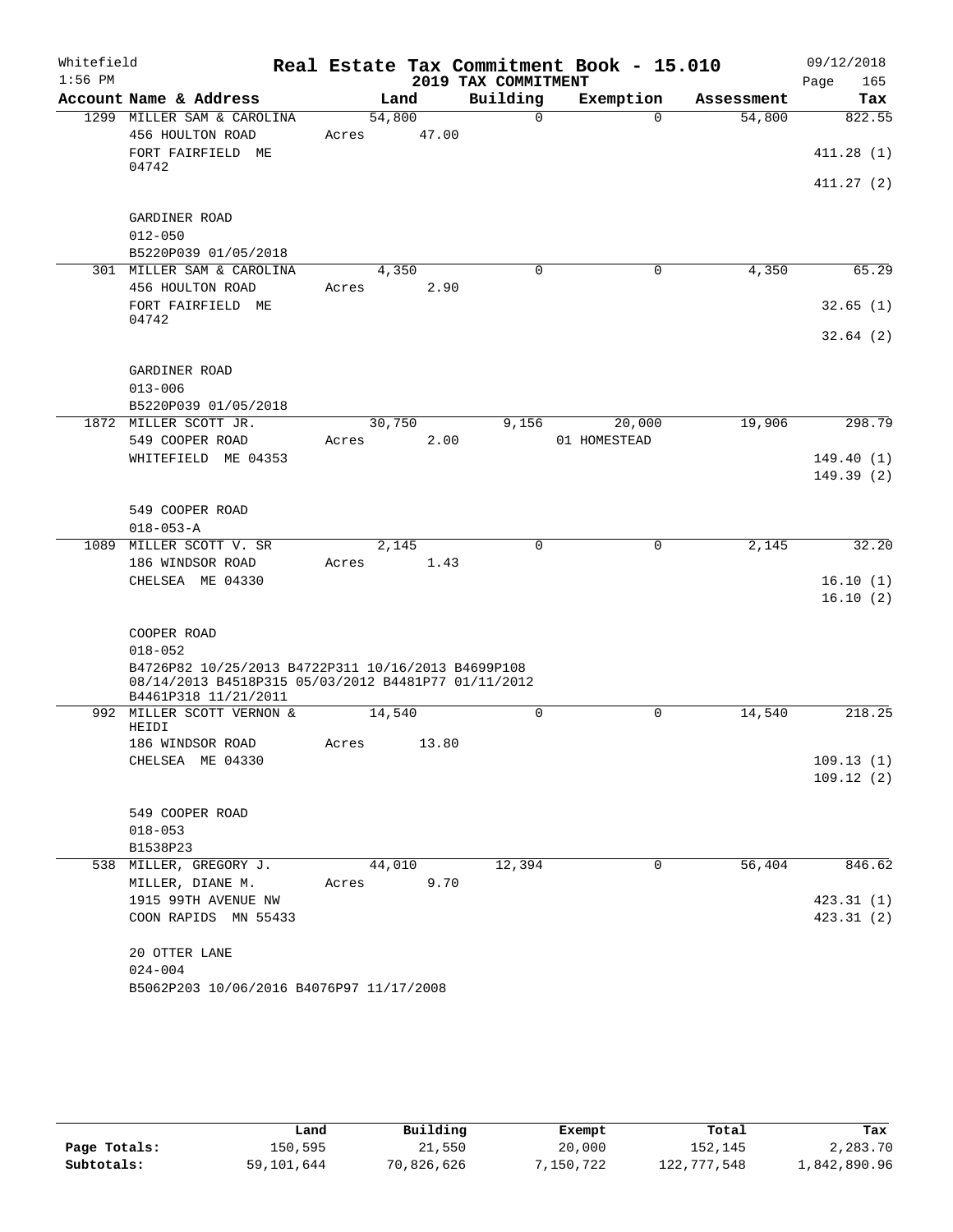| Whitefield |                                                                                   |       |                 |                     | Real Estate Tax Commitment Book - 15.010 |            | 09/12/2018                              |
|------------|-----------------------------------------------------------------------------------|-------|-----------------|---------------------|------------------------------------------|------------|-----------------------------------------|
| $1:56$ PM  |                                                                                   |       |                 | 2019 TAX COMMITMENT |                                          |            | 166<br>Page                             |
|            | Account Name & Address                                                            |       | Land            | Building            | Exemption                                | Assessment | Tax                                     |
|            | 350 MILLER, JOHN D.A.<br>MILLER, MALINDA J<br>123 EAST ROAD<br>HEUVELTON NY 13654 | Acres | 44,674<br>16.78 | 110,346             | $\Omega$                                 | 155,020    | 2,326.85<br>1, 163.43(1)<br>1,163.42(2) |
|            | 25 MILLS ROAD<br>$026 - 028$<br>B5203P174 11/16/2017                              |       |                 |                     |                                          |            |                                         |
|            | 1540 MILLER, JONI H                                                               |       | 30,000          | 83,838              | $\mathbf 0$                              | 113,838    | 1,708.71                                |
|            | MILLER, KATIE S                                                                   | Acres | 1.30            |                     |                                          |            |                                         |
|            | 520 HEATH ROAD                                                                    |       |                 |                     |                                          |            | 854.36 (1)                              |
|            | WHITEFIELD ME 04353                                                               |       |                 |                     |                                          |            | 854.35 (2)                              |
|            | 520 HEATH ROAD                                                                    |       |                 |                     |                                          |            |                                         |
|            | $008 - 004$                                                                       |       |                 |                     |                                          |            |                                         |
|            | B5177P14 09/06/2017                                                               |       |                 |                     |                                          |            |                                         |
|            | 1138 MILLER, KURT E JR.                                                           |       | 24,950          | $\mathbf 0$         | $\mathbf 0$                              | 24,950     | 374.50                                  |
|            | 6 CLARK LANE                                                                      | Acres | 4.80            |                     |                                          |            |                                         |
|            | WHITEFIELD ME 04353                                                               |       |                 |                     |                                          |            | 187.25(1)                               |
|            |                                                                                   |       |                 |                     |                                          |            | 187.25(2)                               |
|            | 563 WISCASSET ROAD                                                                |       |                 |                     |                                          |            |                                         |
|            | $001 - 038 - D$                                                                   |       |                 |                     |                                          |            |                                         |
|            | B4202P315 09/22/2009 B3983P272 03/31/2008                                         |       |                 |                     |                                          |            |                                         |
|            | 846 MILLER, MOSE H.                                                               |       | 43,100          | $\mathbf 0$         | $\mathbf 0$                              | 43,100     | 646.93                                  |
|            | MILLER, CLARA A.                                                                  | Acres | 29.00           |                     |                                          |            |                                         |
|            | 4797 COUNTY ROUTE 10                                                              |       |                 |                     |                                          |            | 323.47(1)                               |
|            | HUEVELTON NY 13654                                                                |       |                 |                     |                                          |            | 323.46(2)                               |
|            | NOYES LANE<br>$020 - 037$                                                         |       |                 |                     |                                          |            |                                         |
|            | B5065P299 10/15/2016 B5057P229 09/28/2016 B5057P227                               |       |                 |                     |                                          |            |                                         |
|            | 09/28/2016 B3999P288 05/05/2008 B3832P103 04/03/2007                              |       |                 |                     | 20,000                                   | 144,521    | 2,169.26                                |
|            | 724 MILLETT TIMOTHY A. &<br>MARCIA                                                |       | 31,800          | 132,721             |                                          |            |                                         |
|            | 70 HUNTS MEADOW ROAD                                                              | Acres | 2.70            |                     | 01 HOMESTEAD                             |            |                                         |
|            | WHITEFIELD ME 04353                                                               |       |                 |                     |                                          |            | 1,084.63(1)                             |
|            |                                                                                   |       |                 |                     |                                          |            | 1,084.63(2)                             |
|            | 70 HUNTS MEADOW ROAD                                                              |       |                 |                     |                                          |            |                                         |
|            | $012 - 014 - A$                                                                   |       |                 |                     |                                          |            |                                         |
|            | B1850P138                                                                         |       |                 |                     |                                          |            |                                         |
| 827        | MILLINGTON DWAYNE &<br>LINDA                                                      |       | 23,285          | $\Omega$            | 0                                        | 23, 285    | 349.51                                  |
|            | 256 BAUNEG BEG ROAD                                                               | Acres | 3.69            |                     |                                          |            |                                         |
|            | SANFORD ME 04073                                                                  |       |                 |                     |                                          |            | 174.76 (1)                              |
|            |                                                                                   |       |                 |                     |                                          |            | 174.75(2)                               |
|            |                                                                                   |       |                 |                     |                                          |            |                                         |
|            | SENOTT ROAD                                                                       |       |                 |                     |                                          |            |                                         |

017-037-1

|              | Land       | Building  | Exempt    | Total       | Tax          |
|--------------|------------|-----------|-----------|-------------|--------------|
| Page Totals: | 197,809    | 326,905   | 20,000    | 504,714     | 7,575.76     |
| Subtotals:   | 59,299,453 | 1,153,531 | 7,170,722 | 123,282,262 | 1,850,466.72 |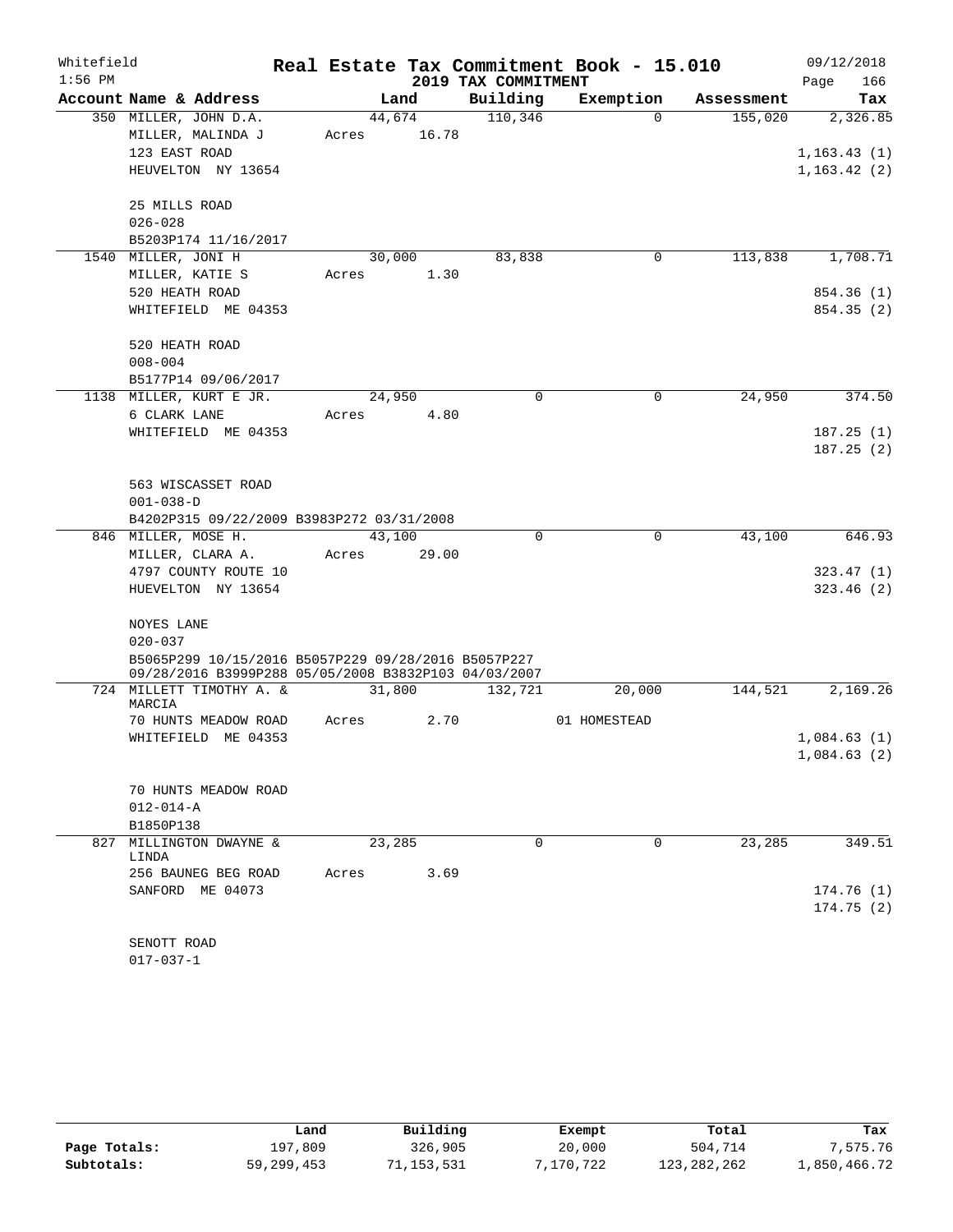| 2019 TAX COMMITMENT<br>Page<br>167<br>Building<br>Account Name & Address<br>Exemption<br>Land<br>Assessment<br>Tax<br>1492 MILLS ROGER H., III &<br>1,500<br>$\Omega$<br>22.51<br>$\Omega$<br>1,500<br>LUCILLE A.<br>710 VIGUE ROAD<br>Acres<br>1.00<br>WINDSOR ME 04363<br>VIGUE ROAD<br>$019 - 044$<br>B2090P110<br>30,000<br>98,449<br>20,000<br>108,449<br>1722 MINER ANDREW C.<br>503 WISCASSET ROAD<br>1.50<br>01 HOMESTEAD<br>Acres<br>WHITEFIELD ME 04353<br>503 WISCASSET ROAD<br>$004 - 006 - A$<br>B4712P144 09/18/2013<br>30,000<br>54,171<br>100 MINOTY PENNY L. aka<br>44,171<br>20,000<br>BARTLETT, LORI<br>74 JEFFERSON ROAD<br>1.50<br>Acres<br>01 HOMESTEAD<br>WHITEFIELD ME 04353<br>74 JEFFERSON ROAD<br>$014 - 016$<br>B3268P298 04/13/2004<br>MINOTY ROBERT D. &<br>30,000<br>125<br>85,074<br>26,000<br>89,074<br><b>NANCY</b><br>40 HUNTS MEADOW ROAD<br>0.89<br>01 HOMESTEAD<br>Acres<br>05 VET EXEMPTION<br>WHITEFIELD ME 04353<br>40 HUNTS MEADOW ROAD<br>$012 - 012$<br>35,810<br>103,923<br>20,000<br>119,733<br>146 MITCHELL CHRISTI A.<br>556 EAST RIVER ROAD<br>5.70<br>01 HOMESTEAD<br>Acres<br>WHITEFIELD ME 04353<br>556 EAST RIVER ROAD<br>$010 - 056 - A$<br>B2462P292<br>1291 MITCHELL GERALD E. &<br>30,000<br>$\mathbf 0$<br>24,027<br>54,027<br>DONNA LEE<br>1.20<br>P. O. BOX 61<br>Acres<br>BATH ME 04530<br>SOUTH FOWLES LANE<br>$005 - 027$ | Whitefield |  |  |  | Real Estate Tax Commitment Book - 15.010 | 09/12/2018 |
|------------------------------------------------------------------------------------------------------------------------------------------------------------------------------------------------------------------------------------------------------------------------------------------------------------------------------------------------------------------------------------------------------------------------------------------------------------------------------------------------------------------------------------------------------------------------------------------------------------------------------------------------------------------------------------------------------------------------------------------------------------------------------------------------------------------------------------------------------------------------------------------------------------------------------------------------------------------------------------------------------------------------------------------------------------------------------------------------------------------------------------------------------------------------------------------------------------------------------------------------------------------------------------------------------------------------------------------------------------------------------------------|------------|--|--|--|------------------------------------------|------------|
|                                                                                                                                                                                                                                                                                                                                                                                                                                                                                                                                                                                                                                                                                                                                                                                                                                                                                                                                                                                                                                                                                                                                                                                                                                                                                                                                                                                          | $1:56$ PM  |  |  |  |                                          |            |
|                                                                                                                                                                                                                                                                                                                                                                                                                                                                                                                                                                                                                                                                                                                                                                                                                                                                                                                                                                                                                                                                                                                                                                                                                                                                                                                                                                                          |            |  |  |  |                                          |            |
|                                                                                                                                                                                                                                                                                                                                                                                                                                                                                                                                                                                                                                                                                                                                                                                                                                                                                                                                                                                                                                                                                                                                                                                                                                                                                                                                                                                          |            |  |  |  |                                          |            |
| 11.26(1)<br>11.25(2)<br>1,627.82<br>813.91 (1)<br>813.91 (2)<br>813.11<br>406.56(1)<br>406.55(2)<br>1,337.00<br>668.50(1)<br>668.50(2)<br>1,797.19                                                                                                                                                                                                                                                                                                                                                                                                                                                                                                                                                                                                                                                                                                                                                                                                                                                                                                                                                                                                                                                                                                                                                                                                                                       |            |  |  |  |                                          |            |
|                                                                                                                                                                                                                                                                                                                                                                                                                                                                                                                                                                                                                                                                                                                                                                                                                                                                                                                                                                                                                                                                                                                                                                                                                                                                                                                                                                                          |            |  |  |  |                                          |            |
|                                                                                                                                                                                                                                                                                                                                                                                                                                                                                                                                                                                                                                                                                                                                                                                                                                                                                                                                                                                                                                                                                                                                                                                                                                                                                                                                                                                          |            |  |  |  |                                          |            |
|                                                                                                                                                                                                                                                                                                                                                                                                                                                                                                                                                                                                                                                                                                                                                                                                                                                                                                                                                                                                                                                                                                                                                                                                                                                                                                                                                                                          |            |  |  |  |                                          |            |
|                                                                                                                                                                                                                                                                                                                                                                                                                                                                                                                                                                                                                                                                                                                                                                                                                                                                                                                                                                                                                                                                                                                                                                                                                                                                                                                                                                                          |            |  |  |  |                                          |            |
|                                                                                                                                                                                                                                                                                                                                                                                                                                                                                                                                                                                                                                                                                                                                                                                                                                                                                                                                                                                                                                                                                                                                                                                                                                                                                                                                                                                          |            |  |  |  |                                          |            |
|                                                                                                                                                                                                                                                                                                                                                                                                                                                                                                                                                                                                                                                                                                                                                                                                                                                                                                                                                                                                                                                                                                                                                                                                                                                                                                                                                                                          |            |  |  |  |                                          |            |
|                                                                                                                                                                                                                                                                                                                                                                                                                                                                                                                                                                                                                                                                                                                                                                                                                                                                                                                                                                                                                                                                                                                                                                                                                                                                                                                                                                                          |            |  |  |  |                                          |            |
|                                                                                                                                                                                                                                                                                                                                                                                                                                                                                                                                                                                                                                                                                                                                                                                                                                                                                                                                                                                                                                                                                                                                                                                                                                                                                                                                                                                          |            |  |  |  |                                          |            |
|                                                                                                                                                                                                                                                                                                                                                                                                                                                                                                                                                                                                                                                                                                                                                                                                                                                                                                                                                                                                                                                                                                                                                                                                                                                                                                                                                                                          |            |  |  |  |                                          |            |
|                                                                                                                                                                                                                                                                                                                                                                                                                                                                                                                                                                                                                                                                                                                                                                                                                                                                                                                                                                                                                                                                                                                                                                                                                                                                                                                                                                                          |            |  |  |  |                                          |            |
|                                                                                                                                                                                                                                                                                                                                                                                                                                                                                                                                                                                                                                                                                                                                                                                                                                                                                                                                                                                                                                                                                                                                                                                                                                                                                                                                                                                          |            |  |  |  |                                          |            |
|                                                                                                                                                                                                                                                                                                                                                                                                                                                                                                                                                                                                                                                                                                                                                                                                                                                                                                                                                                                                                                                                                                                                                                                                                                                                                                                                                                                          |            |  |  |  |                                          |            |
|                                                                                                                                                                                                                                                                                                                                                                                                                                                                                                                                                                                                                                                                                                                                                                                                                                                                                                                                                                                                                                                                                                                                                                                                                                                                                                                                                                                          |            |  |  |  |                                          |            |
|                                                                                                                                                                                                                                                                                                                                                                                                                                                                                                                                                                                                                                                                                                                                                                                                                                                                                                                                                                                                                                                                                                                                                                                                                                                                                                                                                                                          |            |  |  |  |                                          |            |
|                                                                                                                                                                                                                                                                                                                                                                                                                                                                                                                                                                                                                                                                                                                                                                                                                                                                                                                                                                                                                                                                                                                                                                                                                                                                                                                                                                                          |            |  |  |  |                                          |            |
|                                                                                                                                                                                                                                                                                                                                                                                                                                                                                                                                                                                                                                                                                                                                                                                                                                                                                                                                                                                                                                                                                                                                                                                                                                                                                                                                                                                          |            |  |  |  |                                          |            |
|                                                                                                                                                                                                                                                                                                                                                                                                                                                                                                                                                                                                                                                                                                                                                                                                                                                                                                                                                                                                                                                                                                                                                                                                                                                                                                                                                                                          |            |  |  |  |                                          |            |
|                                                                                                                                                                                                                                                                                                                                                                                                                                                                                                                                                                                                                                                                                                                                                                                                                                                                                                                                                                                                                                                                                                                                                                                                                                                                                                                                                                                          |            |  |  |  |                                          |            |
|                                                                                                                                                                                                                                                                                                                                                                                                                                                                                                                                                                                                                                                                                                                                                                                                                                                                                                                                                                                                                                                                                                                                                                                                                                                                                                                                                                                          |            |  |  |  |                                          |            |
|                                                                                                                                                                                                                                                                                                                                                                                                                                                                                                                                                                                                                                                                                                                                                                                                                                                                                                                                                                                                                                                                                                                                                                                                                                                                                                                                                                                          |            |  |  |  |                                          |            |
|                                                                                                                                                                                                                                                                                                                                                                                                                                                                                                                                                                                                                                                                                                                                                                                                                                                                                                                                                                                                                                                                                                                                                                                                                                                                                                                                                                                          |            |  |  |  |                                          |            |
|                                                                                                                                                                                                                                                                                                                                                                                                                                                                                                                                                                                                                                                                                                                                                                                                                                                                                                                                                                                                                                                                                                                                                                                                                                                                                                                                                                                          |            |  |  |  |                                          |            |
|                                                                                                                                                                                                                                                                                                                                                                                                                                                                                                                                                                                                                                                                                                                                                                                                                                                                                                                                                                                                                                                                                                                                                                                                                                                                                                                                                                                          |            |  |  |  |                                          |            |
|                                                                                                                                                                                                                                                                                                                                                                                                                                                                                                                                                                                                                                                                                                                                                                                                                                                                                                                                                                                                                                                                                                                                                                                                                                                                                                                                                                                          |            |  |  |  |                                          |            |
|                                                                                                                                                                                                                                                                                                                                                                                                                                                                                                                                                                                                                                                                                                                                                                                                                                                                                                                                                                                                                                                                                                                                                                                                                                                                                                                                                                                          |            |  |  |  |                                          |            |
|                                                                                                                                                                                                                                                                                                                                                                                                                                                                                                                                                                                                                                                                                                                                                                                                                                                                                                                                                                                                                                                                                                                                                                                                                                                                                                                                                                                          |            |  |  |  |                                          |            |
|                                                                                                                                                                                                                                                                                                                                                                                                                                                                                                                                                                                                                                                                                                                                                                                                                                                                                                                                                                                                                                                                                                                                                                                                                                                                                                                                                                                          |            |  |  |  |                                          |            |
|                                                                                                                                                                                                                                                                                                                                                                                                                                                                                                                                                                                                                                                                                                                                                                                                                                                                                                                                                                                                                                                                                                                                                                                                                                                                                                                                                                                          |            |  |  |  |                                          |            |
| 898.60 (1)<br>898.59 (2)<br>810.95<br>405.48(1)<br>405.47(2)                                                                                                                                                                                                                                                                                                                                                                                                                                                                                                                                                                                                                                                                                                                                                                                                                                                                                                                                                                                                                                                                                                                                                                                                                                                                                                                             |            |  |  |  |                                          |            |
|                                                                                                                                                                                                                                                                                                                                                                                                                                                                                                                                                                                                                                                                                                                                                                                                                                                                                                                                                                                                                                                                                                                                                                                                                                                                                                                                                                                          |            |  |  |  |                                          |            |
|                                                                                                                                                                                                                                                                                                                                                                                                                                                                                                                                                                                                                                                                                                                                                                                                                                                                                                                                                                                                                                                                                                                                                                                                                                                                                                                                                                                          |            |  |  |  |                                          |            |
|                                                                                                                                                                                                                                                                                                                                                                                                                                                                                                                                                                                                                                                                                                                                                                                                                                                                                                                                                                                                                                                                                                                                                                                                                                                                                                                                                                                          |            |  |  |  |                                          |            |
|                                                                                                                                                                                                                                                                                                                                                                                                                                                                                                                                                                                                                                                                                                                                                                                                                                                                                                                                                                                                                                                                                                                                                                                                                                                                                                                                                                                          |            |  |  |  |                                          |            |
|                                                                                                                                                                                                                                                                                                                                                                                                                                                                                                                                                                                                                                                                                                                                                                                                                                                                                                                                                                                                                                                                                                                                                                                                                                                                                                                                                                                          |            |  |  |  |                                          |            |
|                                                                                                                                                                                                                                                                                                                                                                                                                                                                                                                                                                                                                                                                                                                                                                                                                                                                                                                                                                                                                                                                                                                                                                                                                                                                                                                                                                                          |            |  |  |  |                                          |            |
|                                                                                                                                                                                                                                                                                                                                                                                                                                                                                                                                                                                                                                                                                                                                                                                                                                                                                                                                                                                                                                                                                                                                                                                                                                                                                                                                                                                          |            |  |  |  |                                          |            |
|                                                                                                                                                                                                                                                                                                                                                                                                                                                                                                                                                                                                                                                                                                                                                                                                                                                                                                                                                                                                                                                                                                                                                                                                                                                                                                                                                                                          |            |  |  |  |                                          |            |
|                                                                                                                                                                                                                                                                                                                                                                                                                                                                                                                                                                                                                                                                                                                                                                                                                                                                                                                                                                                                                                                                                                                                                                                                                                                                                                                                                                                          |            |  |  |  |                                          |            |
|                                                                                                                                                                                                                                                                                                                                                                                                                                                                                                                                                                                                                                                                                                                                                                                                                                                                                                                                                                                                                                                                                                                                                                                                                                                                                                                                                                                          |            |  |  |  |                                          |            |
|                                                                                                                                                                                                                                                                                                                                                                                                                                                                                                                                                                                                                                                                                                                                                                                                                                                                                                                                                                                                                                                                                                                                                                                                                                                                                                                                                                                          |            |  |  |  |                                          |            |
|                                                                                                                                                                                                                                                                                                                                                                                                                                                                                                                                                                                                                                                                                                                                                                                                                                                                                                                                                                                                                                                                                                                                                                                                                                                                                                                                                                                          |            |  |  |  |                                          |            |
|                                                                                                                                                                                                                                                                                                                                                                                                                                                                                                                                                                                                                                                                                                                                                                                                                                                                                                                                                                                                                                                                                                                                                                                                                                                                                                                                                                                          |            |  |  |  |                                          |            |
|                                                                                                                                                                                                                                                                                                                                                                                                                                                                                                                                                                                                                                                                                                                                                                                                                                                                                                                                                                                                                                                                                                                                                                                                                                                                                                                                                                                          |            |  |  |  |                                          |            |
| B922P2                                                                                                                                                                                                                                                                                                                                                                                                                                                                                                                                                                                                                                                                                                                                                                                                                                                                                                                                                                                                                                                                                                                                                                                                                                                                                                                                                                                   |            |  |  |  |                                          |            |

|              | Land         | Building   | Exempt    | Total       | Tax          |
|--------------|--------------|------------|-----------|-------------|--------------|
| Page Totals: | 157,310      | 355,644    | 86,000    | 426,954     | 6,408.58     |
| Subtotals:   | 59, 456, 763 | 71,509,175 | 7,256,722 | 123,709,216 | 1,856,875.30 |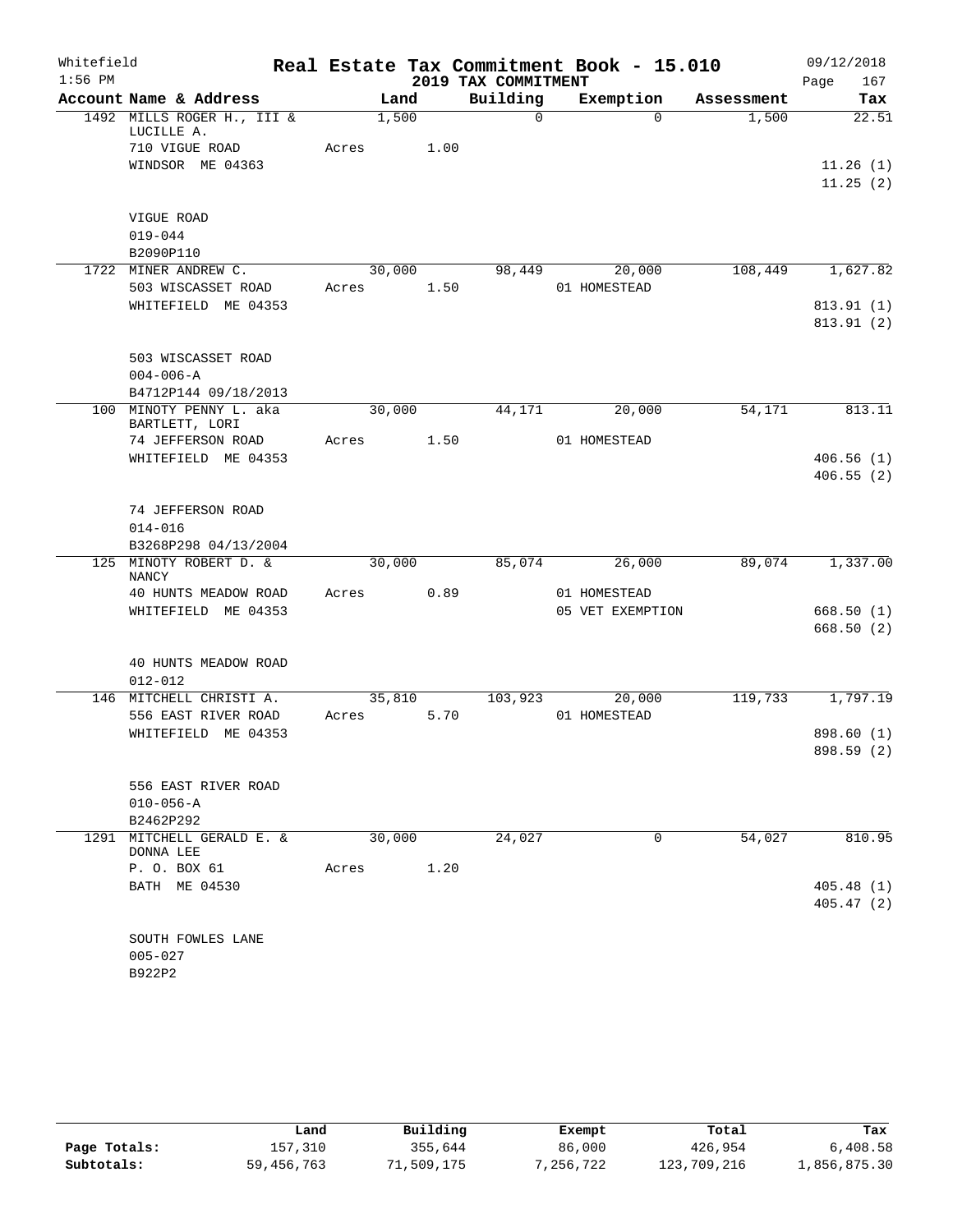| Whitefield |                                                                                                 |                |                     | Real Estate Tax Commitment Book - 15.010 |            | 09/12/2018   |
|------------|-------------------------------------------------------------------------------------------------|----------------|---------------------|------------------------------------------|------------|--------------|
| $1:56$ PM  |                                                                                                 |                | 2019 TAX COMMITMENT |                                          |            | 168<br>Page  |
|            | Account Name & Address                                                                          | Land           | Building            | Exemption                                | Assessment | Tax          |
|            | 746 MITCHELL, CHRISTOPHER<br>J.                                                                 | 30,000         | 97,168              | $\Omega$                                 | 127,168    | 1,908.79     |
|            | 20 PITTSTON ROAD                                                                                | Acres          | 0.73                |                                          |            |              |
|            | WHITEFIELD ME 04353                                                                             |                |                     |                                          |            | 954.40 (1)   |
|            |                                                                                                 |                |                     |                                          |            | 954.39(2)    |
|            |                                                                                                 |                |                     |                                          |            |              |
|            | 20 PITTSTON ROAD                                                                                |                |                     |                                          |            |              |
|            | $031 - 004$                                                                                     |                |                     |                                          |            |              |
|            | B5110P253 03/06/2017 B4825P294 10/08/2014 B1578P263                                             |                |                     |                                          |            |              |
|            | 1013 MITCHELL, LANCE                                                                            | 30,150         | 120,385             | 0                                        | 150, 535   | 2,259.53     |
|            | 28 SOMERVILLE ROAD<br>WHITEFIELD ME 04353                                                       | Acres          | 1.60                |                                          |            | 1, 129.77(1) |
|            |                                                                                                 |                |                     |                                          |            | 1,129.76(2)  |
|            |                                                                                                 |                |                     |                                          |            |              |
|            | 28 SOMERVILLE ROAD                                                                              |                |                     |                                          |            |              |
|            | $023 - 001$                                                                                     |                |                     |                                          |            |              |
|            | B5086P245 12/15/2016 B5053P143 07/26/2016 B4995P163                                             |                |                     |                                          |            |              |
|            | 04/06/2016 B4794P280 07/02/2014 B4773P172 04/25/2014<br>B3976P218 03/10/2008                    |                |                     |                                          |            |              |
|            | 106 MITMAN WILLIAM & KAREN                                                                      | 49,200         | 96,175              | 20,000                                   | 125,375    | 1,881.88     |
|            | P.O. BOX 243                                                                                    | Acres          | 23.00               | 01 HOMESTEAD                             |            |              |
|            | ALNA ME 04535                                                                                   |                |                     |                                          |            | 940.94 (1)   |
|            |                                                                                                 |                |                     |                                          |            | 940.94 (2)   |
|            |                                                                                                 |                |                     |                                          |            |              |
|            | 442 HEAD TIDE ROAD                                                                              |                |                     |                                          |            |              |
|            | $005 - 022$                                                                                     |                |                     |                                          |            |              |
|            | B2067P124                                                                                       | 26,770         | $\mathbf 0$         | 0                                        | 26,770     |              |
|            | 1593 MITMAN, KAREN<br>PO BOX 243                                                                | Acres          | 6.90                |                                          |            | 401.82       |
|            | ALNA ME 04535                                                                                   |                |                     |                                          |            | 200.91(1)    |
|            |                                                                                                 |                |                     |                                          |            | 200.91(2)    |
|            |                                                                                                 |                |                     |                                          |            |              |
|            | 22 HOLLYWOOD BOULEVARD                                                                          |                |                     |                                          |            |              |
|            | $005 - 023$                                                                                     |                |                     |                                          |            |              |
|            | B5066P236 10/19/2016 B4766P74 03/25/2014 B4697P152<br>07/30/2013 B4295P315 07/15/2010 B1319P251 |                |                     |                                          |            |              |
|            | 1734 MIVILLE VICKY L.                                                                           | 31,185         | 61,159              | 20,000                                   | 72,344     | 1,085.88     |
|            | 148 PHILBRICK LANE                                                                              | Acres          | 2.29                | 01 HOMESTEAD                             |            |              |
|            | WHITEFIELD ME 04353                                                                             |                |                     |                                          |            | 542.94 (1)   |
|            |                                                                                                 |                |                     |                                          |            | 542.94(2)    |
|            |                                                                                                 |                |                     |                                          |            |              |
|            | 148 PHILBRICK LANE                                                                              |                |                     |                                          |            |              |
|            | $006 - 007 - A$<br>B3374P81 10/05/2004                                                          |                |                     |                                          |            |              |
|            | 783 MONDINO MITCHELL & TARA                                                                     | 50,790         | 0                   | 0                                        | 50,790     | 762.36       |
|            | * LARRABEE JOHN                                                                                 | 40.83<br>Acres |                     |                                          |            |              |
|            | P O BOX 483                                                                                     |                |                     |                                          |            | 381.18(1)    |
|            | EAST FALMOUTH MA 02536                                                                          |                |                     |                                          |            | 381.18(2)    |
|            |                                                                                                 |                |                     |                                          |            |              |
|            | PHILBRICK LANE                                                                                  |                |                     |                                          |            |              |
|            | $006 - 012$                                                                                     |                |                     |                                          |            |              |
|            | B5141P157 05/30/2017 B1489P184                                                                  |                |                     |                                          |            |              |

|              | Land       | Building   | Exempt   | Total       | Tax          |
|--------------|------------|------------|----------|-------------|--------------|
| Page Totals: | 218,095    | 374,887    | 40,000   | 552,982     | 8,300.26     |
| Subtotals:   | 59,674,858 | 71,884,062 | .296.722 | 124,262,198 | 1,865,175.56 |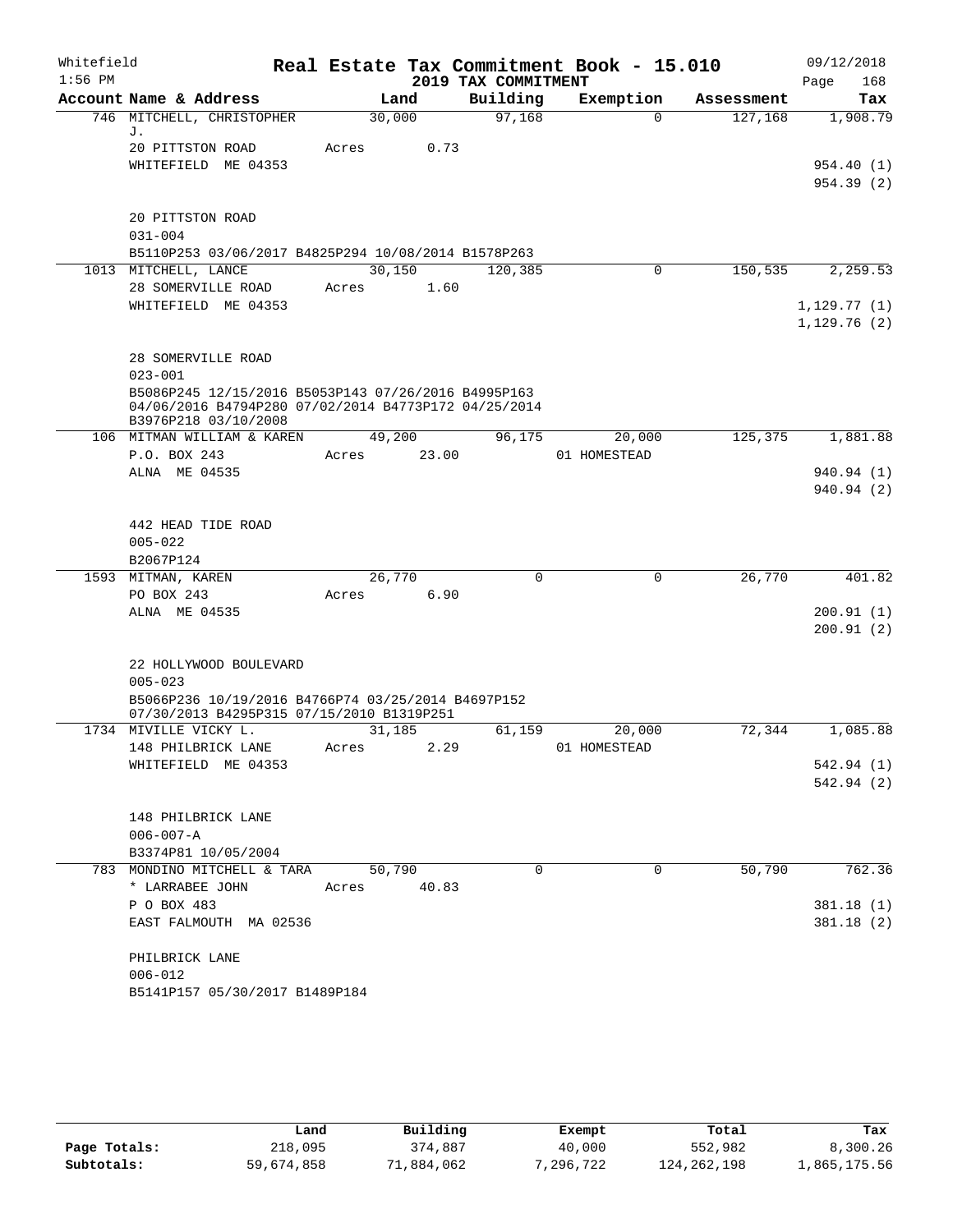| Whitefield<br>$1:56$ PM |                                                     |       |            | 2019 TAX COMMITMENT | Real Estate Tax Commitment Book - 15.010 |             | 09/12/2018<br>Page<br>169 |
|-------------------------|-----------------------------------------------------|-------|------------|---------------------|------------------------------------------|-------------|---------------------------|
|                         | Account Name & Address                              |       | Land       | Building            | Exemption                                | Assessment  | Tax                       |
|                         | 209 MONROE CHRISTOPHER T                            |       | 20,030     | $\mathbf 0$         | $\Omega$                                 | 20,030      | 300.65                    |
|                         | 42 STONE HOUSE COURT                                | Acres | 1.52       |                     |                                          |             |                           |
|                         | WHITEFIELD ME 04353                                 |       |            |                     |                                          |             | 150.33(1)                 |
|                         |                                                     |       |            |                     |                                          |             | 150.32(2)                 |
|                         |                                                     |       |            |                     |                                          |             |                           |
|                         | STONE HOUSE COURT                                   |       |            |                     |                                          |             |                           |
|                         | $016 - 040 - B$                                     |       |            |                     |                                          |             |                           |
|                         | B3724P203 08/16/2006                                |       |            |                     |                                          |             |                           |
|                         | 161 MONROE CHRISTOPHER T.                           |       |            | $\mathbf 0$         | 0                                        | 20,255      | 304.03                    |
|                         |                                                     |       | 20,255     |                     |                                          |             |                           |
|                         | 42 STONE HOUSE COURT                                | Acres | 1.67       |                     |                                          |             |                           |
|                         | WHITEFIELD ME 04353                                 |       |            |                     |                                          |             | 152.02(1)                 |
|                         |                                                     |       |            |                     |                                          |             | 152.01(2)                 |
|                         |                                                     |       |            |                     |                                          |             |                           |
|                         | STONE HOUSE COURT                                   |       |            |                     |                                          |             |                           |
|                         | $016 - 040 - C$                                     |       |            |                     |                                          |             |                           |
|                         | B3724P224 08/16/2006                                |       |            |                     |                                          |             |                           |
| 37                      | MONROE CHRISTOPHER T.                               |       | 30,555     | 228,811             | 20,000                                   | 239,366     | 3,592.88                  |
|                         | 42 STONE HOUSE COURT                                | Acres | 1.87       |                     | 01 HOMESTEAD                             |             |                           |
|                         | WHITEFIELD ME 04353                                 |       |            |                     |                                          |             | 1,796.44(1)               |
|                         |                                                     |       |            |                     |                                          |             | 1,796.44(2)               |
|                         |                                                     |       |            |                     |                                          |             |                           |
|                         | 42 STONE HOUSE COURT                                |       |            |                     |                                          |             |                           |
|                         | $016 - 040 - A$                                     |       |            |                     |                                          |             |                           |
|                         | B3724P203 08/16/2006                                |       |            |                     |                                          |             |                           |
| 490                     | MONROE FRANK                                        |       | 30,300     | 81,331              | 20,000                                   | 91,631      | 1,375.38                  |
|                         | 183 AUGUSTA ROAD                                    | Acres | 1.70       |                     | 01 HOMESTEAD                             |             |                           |
|                         | WHITEFIELD ME 04353                                 |       |            |                     |                                          |             | 687.69 (1)                |
|                         |                                                     |       |            |                     |                                          |             | 687.69 (2)                |
|                         |                                                     |       |            |                     |                                          |             |                           |
|                         | 183 AUGUSTA ROAD                                    |       |            |                     |                                          |             |                           |
|                         | $018 - 010 - A$                                     |       |            |                     |                                          |             |                           |
|                         | B4689P309 07/23/2013 B4689P133 07/22/2013 B4647P261 |       |            |                     |                                          |             |                           |
|                         | 04/02/2013 B4106P204 02/27/2009 B2199P230           |       |            |                     |                                          |             |                           |
|                         | 1266 MONROE FRANK                                   |       | 30,000     | 9,845               | 0                                        | 39,845      | 598.07                    |
|                         | 183 AUGUSTA ROAD                                    | Acres | 0.69       |                     |                                          |             |                           |
|                         | WHITEFIELD ME 04353                                 |       |            |                     |                                          |             | 299.04 (1)                |
|                         |                                                     |       |            |                     |                                          |             | 299.03(2)                 |
|                         |                                                     |       |            |                     |                                          |             |                           |
|                         | 175 AUGUSTA ROAD                                    |       |            |                     |                                          |             |                           |
|                         | $018 - 009$                                         |       |            |                     |                                          |             |                           |
|                         | B4689P309 07/23/2013 B2895P40                       |       |            |                     |                                          |             |                           |
|                         | 1836 MONROE FRANK                                   |       | 30,000     | 190,197             | 0                                        | 220,197     | 3,305.16                  |
|                         | 183 AUGUSTA ROAD                                    | Acres | 1.50       |                     |                                          |             |                           |
|                         | WHITEFIELD ME 04353                                 |       |            |                     |                                          |             | 1,652.58(1)               |
|                         |                                                     |       |            |                     |                                          |             | 1,652.58(2)               |
|                         |                                                     |       |            |                     |                                          |             |                           |
|                         | 189 AUGUSTA ROAD                                    |       |            |                     |                                          |             |                           |
|                         | $018 - 010 - C$                                     |       |            |                     |                                          |             |                           |
|                         | B4689P309 07/23/2013 B4106P202                      |       |            |                     |                                          |             |                           |
|                         | 1766 MONROE FRANK                                   |       | 20,480     | $\Omega$            | $\Omega$                                 | 20,480      | 307.40                    |
|                         | 183 AUGUSTA ROAD                                    | Acres | 1.82       |                     |                                          |             |                           |
|                         | WHITEFIELD ME 04353                                 |       |            |                     |                                          |             | 153.70(1)                 |
|                         |                                                     |       |            |                     |                                          |             | 153.70(2)                 |
|                         |                                                     |       |            |                     |                                          |             |                           |
|                         | AUGUSTA ROAD                                        |       |            |                     |                                          |             |                           |
|                         | $018 - 010 - B$                                     |       |            |                     |                                          |             |                           |
|                         | B5136P106 05/17/2017 B4689P309 07/23/2013 B3673P202 |       |            |                     |                                          |             |                           |
|                         | 05/10/2006                                          |       |            |                     |                                          |             |                           |
|                         |                                                     | Land  | Building   |                     | Exempt                                   | Total       | Tax                       |
| Page Totals:            | 181,620                                             |       | 510,184    |                     | 40,000                                   | 651,804     | 9,783.57                  |
| Subtotals:              | 59,856,478                                          |       | 72,394,246 |                     | 7,336,722                                | 124,914,002 | 1,874,959.13              |
|                         |                                                     |       |            |                     |                                          |             |                           |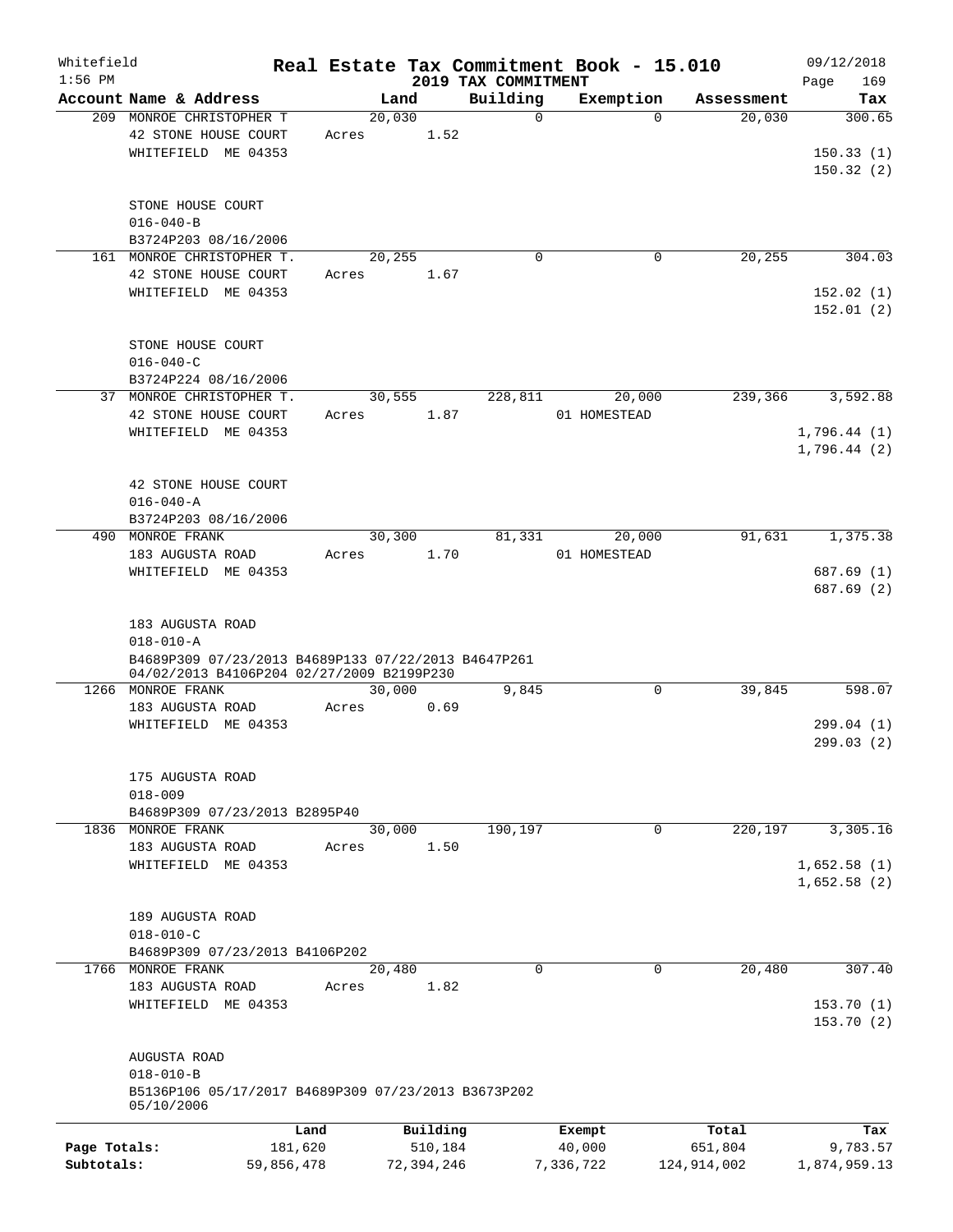| Whitefield |                                                     |       |         |             |                     | Real Estate Tax Commitment Book - 15.010 |            | 09/12/2018             |
|------------|-----------------------------------------------------|-------|---------|-------------|---------------------|------------------------------------------|------------|------------------------|
| $1:56$ PM  |                                                     |       |         |             | 2019 TAX COMMITMENT |                                          |            | 170<br>Page            |
|            | Account Name & Address                              |       | Land    |             | Building            | Exemption                                | Assessment | Tax                    |
|            | 515 MONROE FRANK M.                                 |       | 30, 300 |             | 66,391              | $\Omega$                                 | 96,691     | 1,451.33               |
|            | 183 AUGUSTA ROAD                                    | Acres |         | 1.70        |                     |                                          |            |                        |
|            | WHITEFIELD ME 04353                                 |       |         |             |                     |                                          |            | 725.67(1)              |
|            |                                                     |       |         |             |                     |                                          |            | 725.66(2)              |
|            | 197 AUGUSTA ROAD                                    |       |         |             |                     |                                          |            |                        |
|            | $018 - 004$                                         |       |         |             |                     |                                          |            |                        |
|            | B4689P309 07/23/2013 B4647P261 04/02/2013 B3856P281 |       |         |             |                     |                                          |            |                        |
|            | 05/25/2007                                          |       |         |             |                     |                                          |            |                        |
|            | 882 MONSEN JR. ARTHUR                               |       | 26,242  |             | $\Omega$            | 0                                        | 26,242     | 393.89                 |
|            | 140 INGRAHAM ROAD                                   | Acres |         | 6.24        |                     |                                          |            |                        |
|            | WEEKS MILLS ME 04358                                |       |         |             |                     |                                          |            | 196.95(1)<br>196.94(2) |
|            |                                                     |       |         |             |                     |                                          |            |                        |
|            | COOKSON LANE                                        |       |         |             |                     |                                          |            |                        |
|            | $020 - 045 - A$                                     |       |         |             |                     |                                          |            |                        |
|            | B1186P289                                           |       |         |             |                     |                                          |            |                        |
| 140        | MONSEN SCOTT, ARTHUR                                |       | 33,442  |             | $\mathbf 0$         | 0                                        | 33,442     | 501.96                 |
|            | III,                                                |       |         |             |                     |                                          |            |                        |
|            | PHILIP & JENNIFER<br>506 BANTON ROAD                | Acres |         | 15.24       |                     |                                          |            | 250.98(1)              |
|            | PALERMO ME 04354                                    |       |         |             |                     |                                          |            | 250.98(2)              |
|            |                                                     |       |         |             |                     |                                          |            |                        |
|            | COOKSON LANE                                        |       |         |             |                     |                                          |            |                        |
|            | $020 - 045$                                         |       |         |             |                     |                                          |            |                        |
|            | B1297P216                                           |       |         |             |                     |                                          |            |                        |
| 232        | MONTAGNINO DOMENICK &<br>CORDELIA                   |       | 37,970  |             | 60,490              | 20,000                                   | 78,460     | 1,177.68               |
|            | 168 GARDINER ROAD                                   | Acres |         | 8.40        |                     | 01 HOMESTEAD                             |            |                        |
|            | WHITEFIELD ME 04353                                 |       |         |             |                     |                                          |            | 588.84(1)              |
|            |                                                     |       |         |             |                     |                                          |            | 588.84 (2)             |
|            |                                                     |       |         |             |                     |                                          |            |                        |
|            | 168 GARDINER ROAD                                   |       |         |             |                     |                                          |            |                        |
|            | $012 - 049$                                         |       |         |             |                     |                                          |            |                        |
|            | B2641P280<br>775 MOOERS III EUGENE L. &             |       | 30,300  |             | 80,069              | 20,000                                   | 90,369     | 1,356.44               |
|            | ABIGAIL                                             |       |         |             |                     |                                          |            |                        |
|            | 498 HUNTS MEADOW ROAD                               | Acres |         | 1.70        |                     | 01 HOMESTEAD                             |            |                        |
|            | WHITEFIELD ME 04353                                 |       |         |             |                     |                                          |            | 678.22(1)              |
|            |                                                     |       |         |             |                     |                                          |            | 678.22(2)              |
|            | 498 HUNTS MEADOW ROAD                               |       |         |             |                     |                                          |            |                        |
|            | $015 - 007 - C$                                     |       |         |             |                     |                                          |            |                        |
|            | B2404P63                                            |       |         |             |                     |                                          |            |                        |
|            | 1661 MOONEY EDWIN C. &                              |       | 67,780  |             | 243,967             | 20,000                                   | 291,747    | 4,379.12               |
|            | COLETTE                                             |       |         | Acres 45.00 |                     | 01 HOMESTEAD                             |            |                        |
|            | 49 JOYS POND LANE<br>WHITEFIELD ME 04353            |       |         |             |                     |                                          |            | 2,189.56 (1)           |
|            |                                                     |       |         |             |                     |                                          |            | 2,189.56(2)            |
|            |                                                     |       |         |             |                     |                                          |            |                        |
|            | 49 JOYS POND LANE                                   |       |         |             |                     |                                          |            |                        |
|            | $012 - 001 - B$                                     |       |         |             |                     |                                          |            |                        |
|            | B1254P128                                           |       |         |             |                     |                                          |            |                        |
|            |                                                     |       |         |             |                     |                                          |            |                        |

|              | Land       | Building   | Exempt   | Total       | Tax          |  |
|--------------|------------|------------|----------|-------------|--------------|--|
| Page Totals: | 226,034    | 450,917    | 60,000   | 616,951     | 9,260.42     |  |
| Subtotals:   | 60,082,512 | 72,845,163 | .396.722 | 125,530,953 | 1,884,219.55 |  |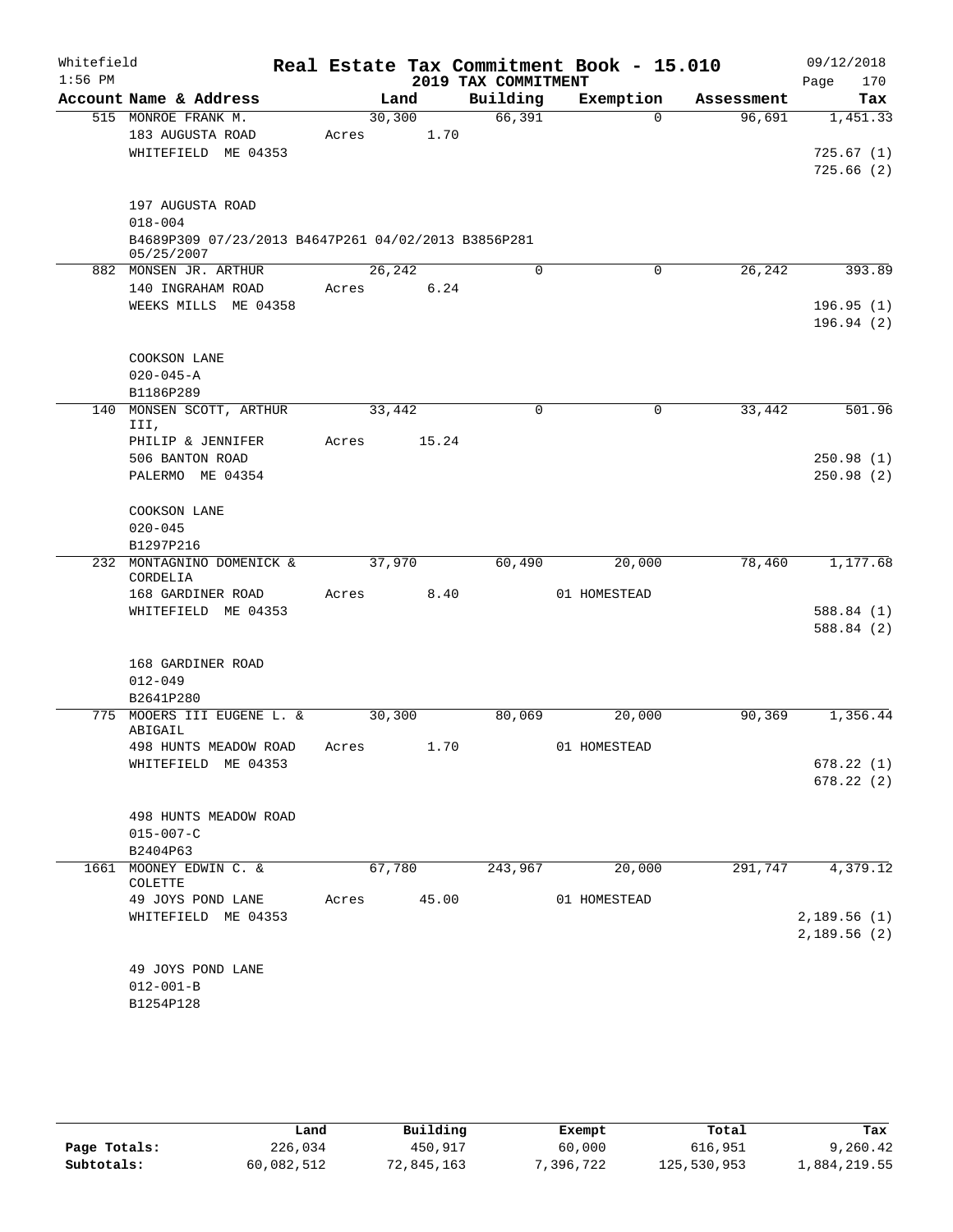| Whitefield<br>$1:56$ PM |                                           |            |        | 2019 TAX COMMITMENT | Real Estate Tax Commitment Book - 15.010 |            | 09/12/2018<br>171<br>Page |
|-------------------------|-------------------------------------------|------------|--------|---------------------|------------------------------------------|------------|---------------------------|
|                         | Account Name & Address                    |            | Land   | Building            | Exemption                                | Assessment | Tax                       |
|                         | 503 MOONEY EDWIN C. &<br>COLETTE          |            | 150    | $\Omega$            | $\Omega$                                 | 150        | 2.25                      |
|                         | 49 JOYS POND LANE                         | Acres 1.50 |        |                     |                                          |            |                           |
|                         | WHITEFIELD ME 04353                       |            |        |                     |                                          |            | 1.13(1)                   |
|                         |                                           |            |        |                     |                                          |            | 1.12(2)                   |
|                         |                                           |            |        |                     |                                          |            |                           |
|                         | GARDINER ROAD                             |            |        |                     |                                          |            |                           |
|                         | $012 - 001 - A$                           |            |        |                     |                                          |            |                           |
|                         | 395 MOONEY EDWIN C. &<br>MICHAEL          | 37,900     |        | $\Omega$            | 0                                        | 37,900     | 568.88                    |
|                         | C/O MICHAEL MOONEY                        | Acres      | 21.00  |                     |                                          |            |                           |
|                         | 4 PINE RIDGE ROAD                         |            |        |                     |                                          |            | 284.44 (1)                |
|                         | SACO ME 04072                             |            |        |                     |                                          |            | 284.44 (2)                |
|                         | SO. HUNTS MEADOW ROAD                     |            |        |                     |                                          |            |                           |
|                         | $009 - 009 - A$                           |            |        |                     |                                          |            |                           |
|                         | B1682P37                                  |            |        |                     |                                          |            |                           |
|                         | 797 MOORE AUSTIN J.                       |            | 36,322 | 202,642             | 20,000                                   | 218,964    | 3,286.65                  |
|                         | 62 TOWNHOUSE ROAD                         | Acres 6.34 |        |                     | 01 HOMESTEAD                             |            |                           |
|                         | WHITEFIELD ME 04353                       |            |        |                     |                                          |            | 1,643.33(1)               |
|                         |                                           |            |        |                     |                                          |            | 1,643.32(2)               |
|                         |                                           |            |        |                     |                                          |            |                           |
|                         | 62 TOWNHOUSE ROAD                         |            |        |                     |                                          |            |                           |
|                         | $013 - 055 - B$                           |            |        |                     |                                          |            |                           |
|                         | B4064P5 10/23/2008 B2772P32 12/10/2001    |            |        |                     |                                          |            |                           |
|                         | 375 MORANG DONALD W.                      |            | 36,754 | 90,196              | 26,000                                   | 100,950    | 1,515.26                  |
|                         | P.O. BOX 254                              | Acres      | 6.88   |                     | 01 HOMESTEAD<br>05 VET EXEMPTION         |            |                           |
|                         | WHITEFIELD ME 04353                       |            |        |                     |                                          |            | 757.63(1)<br>757.63(2)    |
|                         |                                           |            |        |                     |                                          |            |                           |
|                         | 106 EAST RIVER ROAD                       |            |        |                     |                                          |            |                           |
|                         | $014 - 013$                               |            |        |                     |                                          |            |                           |
|                         | B4117P102 03/23/2009 B2296P112            |            |        |                     |                                          |            |                           |
|                         | 1466 MOREAU BRANDON J. &                  |            | 30,150 | 97,996              | 20,000                                   | 108,146    | 1,623.27                  |
|                         | ALICIA                                    |            |        |                     |                                          |            |                           |
|                         | 275 NO. HUNTS MEADOW<br><b>ROAD</b>       | Acres      | 1.60   |                     | 01 HOMESTEAD                             |            |                           |
|                         | WHITEFIELD ME 04353                       |            |        |                     |                                          |            | 811.64(1)                 |
|                         |                                           |            |        |                     |                                          |            | 811.63(2)                 |
|                         | 275 NO. HUNTS MEADOW                      |            |        |                     |                                          |            |                           |
|                         | ROAD<br>$018 - 046 - A$                   |            |        |                     |                                          |            |                           |
|                         | B3895P219 08/15/2007 B3519P233 07/18/2005 |            |        |                     |                                          |            |                           |
|                         | 1229 MOREY DONALD D. & LOIS               | 34,800     |        | 166,728             | 26,000                                   | 175,528    | 2,634.68                  |
|                         | G., TRUSTEES<br>* LIVING TRUST            | Acres 4.70 |        |                     | 01 HOMESTEAD                             |            |                           |
|                         | 5 PHILBRICK LANE                          |            |        |                     | 09 REV TRUST VET.                        |            | 1,317.34(1)               |
|                         | WHITEFIELD ME 04353                       |            |        |                     |                                          |            | 1,317.34(2)               |
|                         | 5 PHILBRICK LANE                          |            |        |                     |                                          |            |                           |
|                         | $007 - 025$                               |            |        |                     |                                          |            |                           |
|                         | B4268P10 04/12/2010                       |            |        |                     |                                          |            |                           |
|                         |                                           |            |        |                     |                                          |            |                           |

|              | Land       | Building   | Exempt    | Total         | Tax          |
|--------------|------------|------------|-----------|---------------|--------------|
| Page Totals: | 176.076    | 557,562    | 92,000    | 641,638       | 9,630.99     |
| Subtotals:   | 60,258,588 | 73,402,725 | 7,488,722 | 126, 172, 591 | 1,893,850.54 |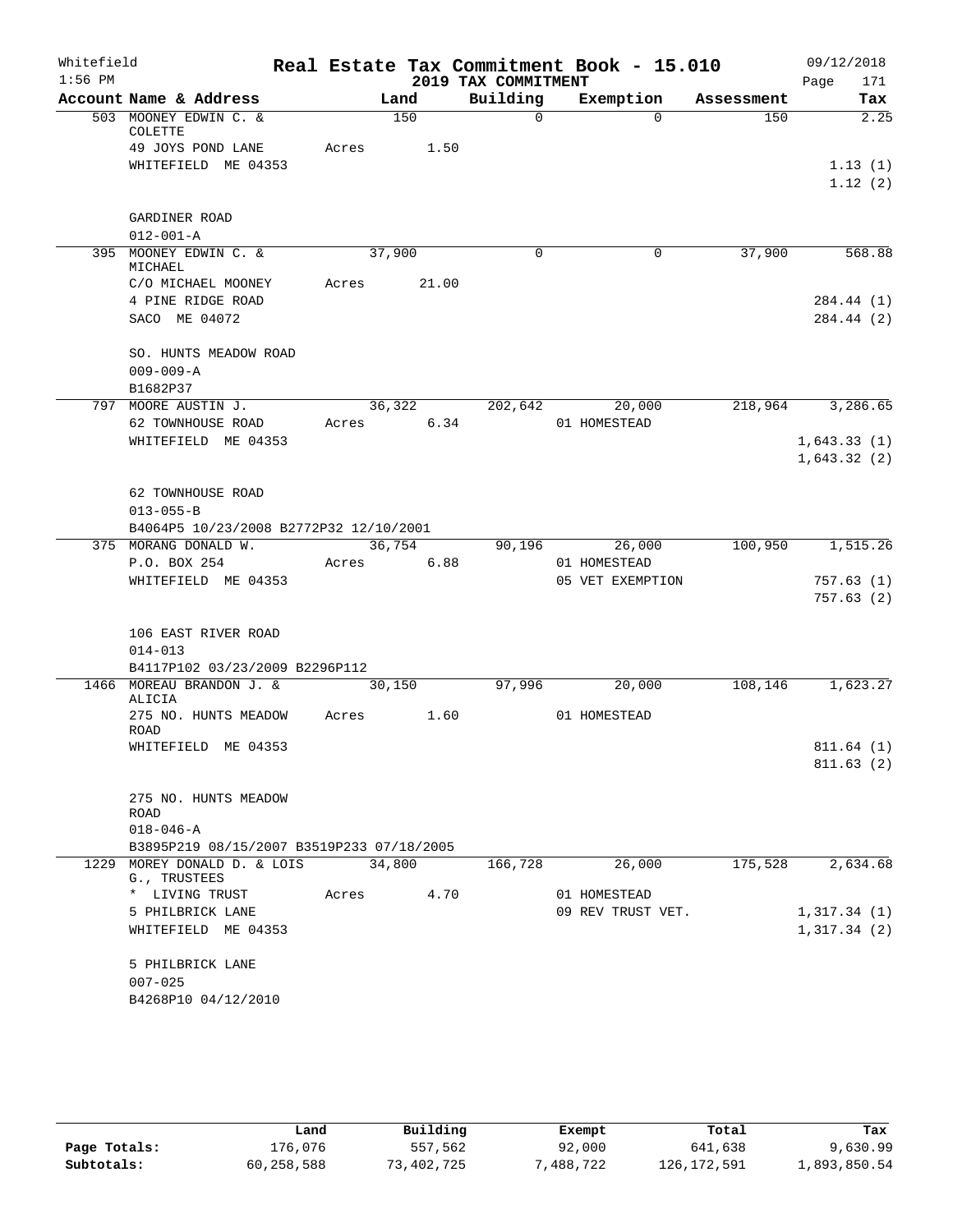| Whitefield<br>$1:56$ PM |                                                                |        |       |                                 | Real Estate Tax Commitment Book - 15.010 |            | 09/12/2018                  |
|-------------------------|----------------------------------------------------------------|--------|-------|---------------------------------|------------------------------------------|------------|-----------------------------|
|                         | Account Name & Address                                         |        | Land  | 2019 TAX COMMITMENT<br>Building | Exemption                                | Assessment | Page<br>172<br>Tax          |
|                         | 678 MOREY DONALD D. & LOIS<br>G., TRUSTEES                     | 69,800 |       | $\Omega$                        | $\Omega$                                 | 69,800     | 1,047.70                    |
|                         | * LIVING TRUST<br>5 PHILBRICK LANE<br>WHITEFIELD ME 04353      | Acres  | 96.50 |                                 |                                          |            | 523.85(1)<br>523.85(2)      |
|                         | PHILBRICK LANE<br>$006 - 010$<br>B4268P10 04/12/2010           |        |       |                                 |                                          |            |                             |
|                         | 98 MOREY, TIMOTHY J.                                           | 35,410 |       | 117,845                         | 0                                        | 153,255    | 2,300.36                    |
|                         | MOREY, VICKY J.                                                | Acres  | 5.20  |                                 |                                          |            |                             |
|                         | 695 TOWNHOUSE ROAD<br>WHITEFIELD ME<br>04353-3900              |        |       |                                 |                                          |            | 1,150.18(1)<br>1,150.18(2)  |
|                         | 695 TOWNHOUSE ROAD<br>$007 - 023$                              |        |       |                                 |                                          |            |                             |
|                         | B5060P94 09/30/2016 B5028P86 07/13/2016 B4268P10<br>04/12/2010 |        |       |                                 |                                          |            |                             |
|                         | 181 MORGAN MARY A.                                             | 30,750 |       | 72,608                          | 20,000                                   | 83,358     | 1,251.20                    |
|                         | 266 WISCASSET ROAD                                             | Acres  | 2.00  |                                 | 01 HOMESTEAD                             |            |                             |
|                         | WHITEFIELD ME 04353                                            |        |       |                                 |                                          |            | 625.60(1)<br>625.60(2)      |
|                         | 268 WISCASSET ROAD<br>$004 - 023 - A$<br>B1388P134             |        |       |                                 |                                          |            |                             |
|                         | 1071 MORGAN MARY A.                                            | 53,750 |       | 63,250                          | $\mathbf 0$                              | 117,000    | 1,756.17                    |
|                         | 266 WISCASSET ROAD                                             | Acres  | 30.00 |                                 |                                          |            |                             |
|                         | WHITEFIELD ME 04353                                            |        |       |                                 |                                          |            | 878.09 (1)<br>878.08 (2)    |
|                         | 266 WISCASSET ROAD<br>$004 - 023$<br>B2437P47                  |        |       |                                 |                                          |            |                             |
| 787                     | MORGAN SCOTT P. & MARY                                         | 33,000 |       | 142,000                         | 20,000                                   | 155,000    | 2,326.55                    |
|                         | L.                                                             |        |       |                                 |                                          |            |                             |
|                         | 60 AUGUSTA ROAD                                                | Acres  | 3.50  |                                 | 01 HOMESTEAD                             |            |                             |
|                         | WHITEFIELD ME 04353                                            |        |       |                                 |                                          |            | 1,163.28(1)<br>1, 163.27(2) |
|                         | 60 AUGUSTA ROAD<br>$018 - 014 - D$<br>B2535P232                |        |       |                                 |                                          |            |                             |
|                         | 1853 MORIN PETER                                               | 16,060 |       | 0                               | 0                                        | 16,060     | 241.06                      |
|                         | 42 BRANCH LANE                                                 | Acres  | 15.70 |                                 |                                          |            |                             |
|                         | WHITEFIELD ME 04353                                            |        |       |                                 |                                          |            | 120.53(1)                   |
|                         |                                                                |        |       |                                 |                                          |            | 120.53(2)                   |
|                         | BRANCH LANE                                                    |        |       |                                 |                                          |            |                             |
|                         | $009 - 017 - A$                                                |        |       |                                 |                                          |            |                             |
|                         | B4615P311 01/10/2013                                           |        |       |                                 |                                          |            |                             |

|              | Land       | Building   | Exempt    | Total       | Tax          |
|--------------|------------|------------|-----------|-------------|--------------|
| Page Totals: | 238,770    | 395,703    | 40,000    | 594,473     | 8,923.04     |
| Subtotals:   | 60,497,358 | 73,798,428 | 7,528,722 | 126,767,064 | 1,902,773.58 |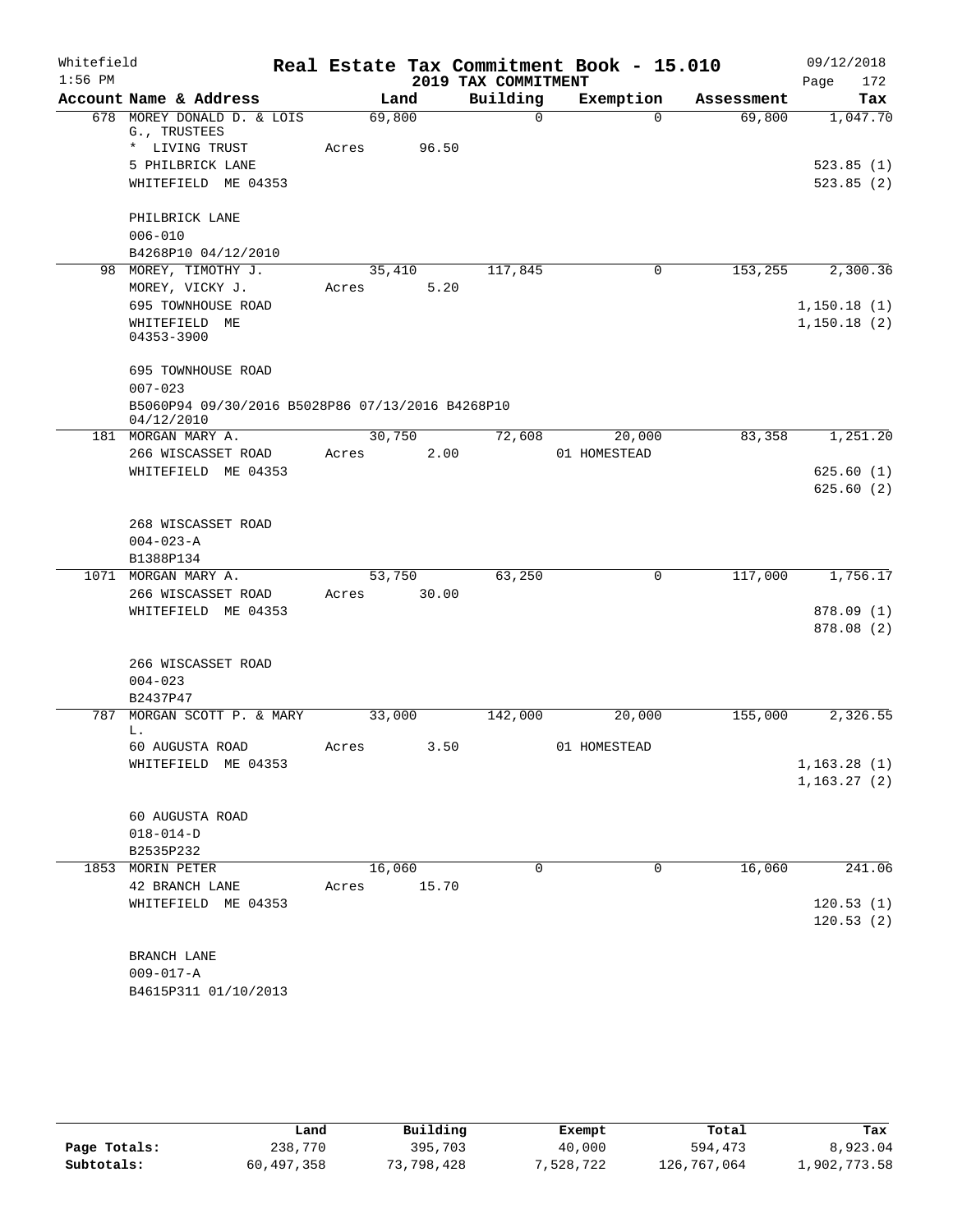| Whitefield<br>$1:56$ PM |                                                       |        |                | 2019 TAX COMMITMENT | Real Estate Tax Commitment Book - 15.010 |            | 09/12/2018<br>173<br>Page |
|-------------------------|-------------------------------------------------------|--------|----------------|---------------------|------------------------------------------|------------|---------------------------|
|                         | Account Name & Address                                |        | Land           | Building            | Exemption                                | Assessment | Tax                       |
|                         | 1126 MORIN PETER A.                                   | 14,500 |                | $\overline{0}$      | $\Omega$                                 | 14,500     | 217.65                    |
|                         | 42 BRANCH LANE                                        | Acres  | 13.75          |                     |                                          |            |                           |
|                         | WHITEFIELD ME 04353                                   |        |                |                     |                                          |            | 108.83(1)                 |
|                         |                                                       |        |                |                     |                                          |            | 108.82(2)                 |
|                         |                                                       |        |                |                     |                                          |            |                           |
|                         | BRANCH LANE                                           |        |                |                     |                                          |            |                           |
|                         | $009 - 016$                                           |        |                |                     |                                          |            |                           |
|                         | B1799P344                                             |        |                |                     |                                          |            |                           |
|                         | 15 MORIN PETER A. &<br>THERESA                        |        | 37,706         | 93,750              | 20,000                                   | 111,456    | 1,672.95                  |
|                         | 42 BRANCH LANE                                        | Acres  | 8.07           |                     | 01 HOMESTEAD                             |            |                           |
|                         | WHITEFIELD ME 04353                                   |        |                |                     |                                          |            | 836.48 (1)                |
|                         |                                                       |        |                |                     |                                          |            | 836.47 (2)                |
|                         |                                                       |        |                |                     |                                          |            |                           |
|                         | 42 BRANCH LANE                                        |        |                |                     |                                          |            |                           |
|                         | $009 - 015 - A$                                       |        |                |                     |                                          |            |                           |
|                         | B3422P263 12/21/2004 B1238P17<br>826 MORIN TIM & JOAN |        |                | 147,772             |                                          | 160, 232   | 2,405.08                  |
|                         | PO BOX 34                                             | Acres  | 32,460<br>3.14 |                     | 20,000<br>01 HOMESTEAD                   |            |                           |
|                         | WHITEFIELD ME 04353                                   |        |                |                     |                                          |            | 1,202.54(1)               |
|                         |                                                       |        |                |                     |                                          |            | 1, 202.54(2)              |
|                         |                                                       |        |                |                     |                                          |            |                           |
|                         | 38 HEATH ROAD                                         |        |                |                     |                                          |            |                           |
|                         | $014 - 001 - D$                                       |        |                |                     |                                          |            |                           |
|                         | B1851P157                                             |        |                |                     |                                          |            |                           |
|                         | 242 MORIN TIMOTHY M.                                  |        | 21,200         | $\Omega$            | $\mathbf 0$                              | 21,200     | 318.21                    |
|                         | PO BOX 34                                             | Acres  | 2.30           |                     |                                          |            |                           |
|                         | WHITEFIELD ME 04353                                   |        |                |                     |                                          |            | 159.11(1)                 |
|                         |                                                       |        |                |                     |                                          |            | 159.10(2)                 |
|                         |                                                       |        |                |                     |                                          |            |                           |
|                         | HEATH ROAD<br>$014 - 003$                             |        |                |                     |                                          |            |                           |
|                         | B2430P86                                              |        |                |                     |                                          |            |                           |
|                         | 534 MORROW RYAN J. &                                  |        | 28,930         | 0                   | $\mathbf 0$                              | 28,930     | 434.24                    |
|                         | JENNIFER L.                                           |        |                |                     |                                          |            |                           |
|                         | 279 HOWE ROAD                                         | Acres  | 9.60           |                     |                                          |            |                           |
|                         | WHITEFIELD ME 04353                                   |        |                |                     |                                          |            | 217.12(1)                 |
|                         |                                                       |        |                |                     |                                          |            | 217.12(2)                 |
|                         |                                                       |        |                |                     |                                          |            |                           |
|                         | CLARK LANE<br>$018 - 025$                             |        |                |                     |                                          |            |                           |
|                         | B4722P192 10/15/2013 B4721P170 10/09/2013 B3899P163   |        |                |                     |                                          |            |                           |
|                         | 08/17/2007                                            |        |                |                     |                                          |            |                           |
|                         | 1714 MORROW RYAN J. &<br>JENNIFER L. WILSON           |        | 30,750         | 92,313              | $\Omega$                                 | 123,063    | 1,847.18                  |
|                         | 279 HOWE ROAD                                         | Acres  | 2.00           |                     |                                          |            |                           |
|                         | WHITEFIELD ME 04353                                   |        |                |                     |                                          |            | 923.59(1)                 |
|                         |                                                       |        |                |                     |                                          |            | 923.59(2)                 |
|                         |                                                       |        |                |                     |                                          |            |                           |
|                         | 279 HOWE ROAD                                         |        |                |                     |                                          |            |                           |
|                         | $020 - 025 - A$                                       |        |                |                     |                                          |            |                           |
|                         | B4229P125 12/03/2009 B3225P183 01/08/2004             |        |                |                     |                                          |            |                           |

|              | Land       | Building   | Exempt    | Total         | Tax          |
|--------------|------------|------------|-----------|---------------|--------------|
| Page Totals: | 165,546    | 333,835    | 40,000    | 459,381       | 6,895.31     |
| Subtotals:   | 60,662,904 | 74,132,263 | 7,568,722 | 127, 226, 445 | 1,909,668.89 |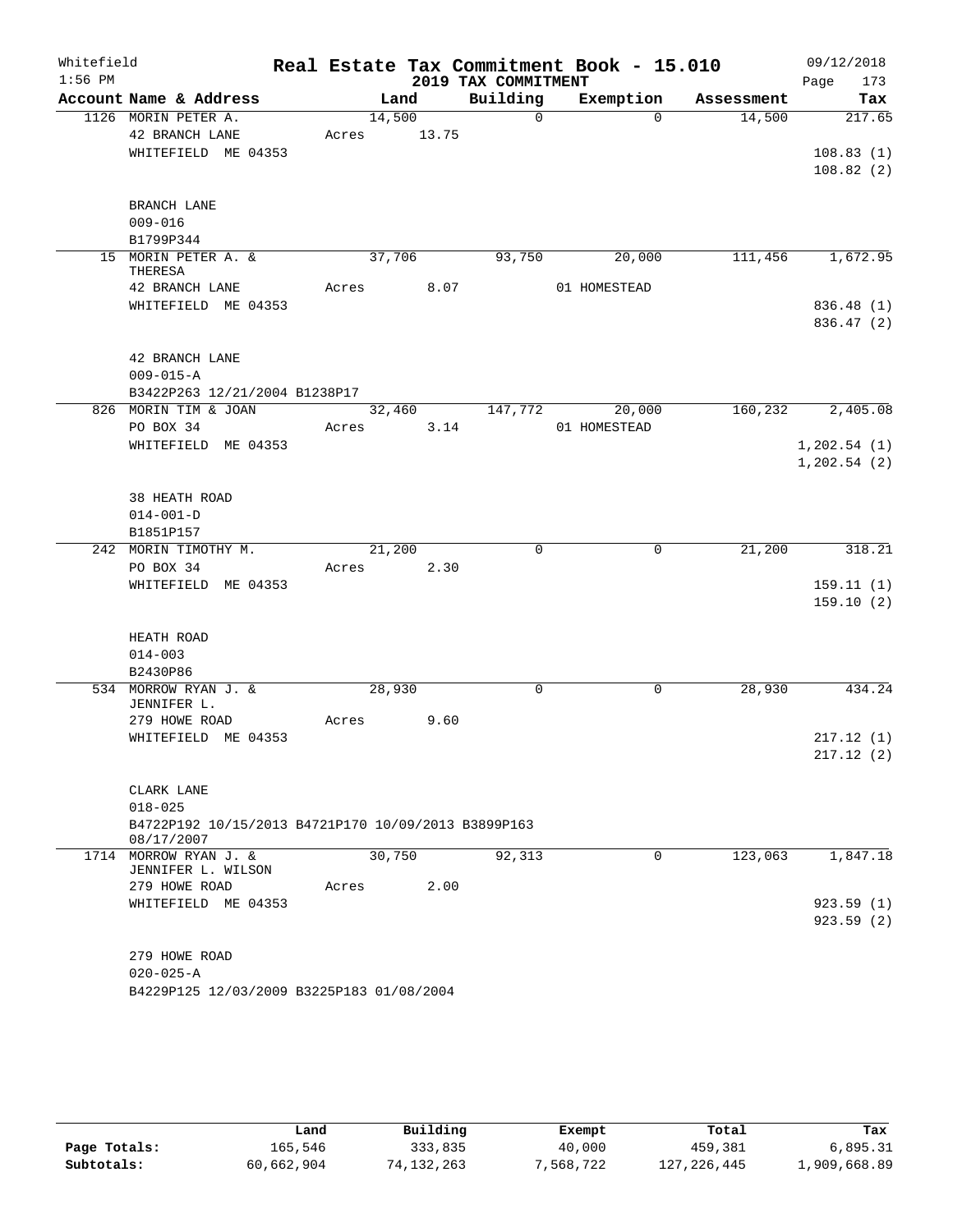| Whitefield |                                                                   |                 |        |                     | Real Estate Tax Commitment Book - 15.010 |            | 09/12/2018              |
|------------|-------------------------------------------------------------------|-----------------|--------|---------------------|------------------------------------------|------------|-------------------------|
| $1:56$ PM  |                                                                   |                 |        | 2019 TAX COMMITMENT |                                          |            | Page<br>174             |
|            | Account Name & Address                                            |                 | Land   | Building            | Exemption                                | Assessment | <b>Tax</b>              |
|            | 1304 MORSE KATHERINE E. LIFE<br><b>ESTATE</b>                     | 57,750          |        | $\Omega$            | $\Omega$                                 | 57,750     | 866.83                  |
|            | CONDON PETER A. &<br>JERRETT C.                                   | Acres           | 52.00  |                     |                                          |            |                         |
|            | 461 EAST RIVER ROAD                                               |                 |        |                     |                                          |            | 433.42 (1)              |
|            | WHITEFIELD ME 04353                                               |                 |        |                     |                                          |            | 433.41 (2)              |
|            | EAST RIVER ROAD                                                   |                 |        |                     |                                          |            |                         |
|            | $010 - 050$<br>B4288P295 06/21/2010                               |                 |        |                     |                                          |            |                         |
| 784        | MORSE KATHERINE E. LIFE                                           | 58,750          |        | 139,649             | 20,000                                   | 178,399    | 2,677.77                |
|            | <b>ESTATE</b>                                                     |                 |        |                     |                                          |            |                         |
|            | CONDON PETER A. &<br>JERRETT C.                                   | Acres           | 30.00  |                     | 01 HOMESTEAD                             |            |                         |
|            | 461 EAST RIVER ROAD                                               |                 |        |                     |                                          |            | 1,338.89(1)             |
|            | WHITEFIELD ME 04353                                               |                 |        |                     |                                          |            | 1,338.88(2)             |
|            | 461 EAST RIVER ROAD                                               |                 |        |                     |                                          |            |                         |
|            | $010 - 039$                                                       |                 |        |                     |                                          |            |                         |
|            | B4288P295 06/21/2010                                              |                 |        |                     |                                          |            |                         |
| 3          | MORSE LARRY J.<br>736 EAST RIVER ROAD                             | 30,000<br>Acres | 1.50   | 128,261             | 20,000<br>01 HOMESTEAD                   | 138,261    | 2,075.30                |
|            | WHITEFIELD ME 04353                                               |                 |        |                     |                                          |            | 1,037.65(1)             |
|            |                                                                   |                 |        |                     |                                          |            | 1,037.65(2)             |
|            | 736 EAST RIVER ROAD                                               |                 |        |                     |                                          |            |                         |
|            | $007 - 053$                                                       |                 |        |                     |                                          |            |                         |
|            | B5115P90 08/25/2016 B2311P83                                      |                 |        |                     |                                          |            |                         |
| 1827       | MORSE LARRY J.                                                    | 28,314          |        | 33,044              | 0                                        | 61,358     | 920.98                  |
|            | 736 EAST RIVER ROAD                                               | Acres           | 8.83   |                     |                                          |            |                         |
|            | WHITEFIELD ME 04353                                               |                 |        |                     |                                          |            | 460.49 (1)<br>460.49(2) |
|            | EAST RIVER ROAD                                                   |                 |        |                     |                                          |            |                         |
|            | $007 - 053 - E$                                                   |                 |        |                     |                                          |            |                         |
|            | B5166P209 07/24/2017 B5116P234 02/16/2017 B4071P253<br>11/18/2008 |                 |        |                     |                                          |            |                         |
|            | 334 MORTON LUMBER, INC.                                           | 170,884         |        | 0                   | 0                                        | 170,884    | 2,564.97                |
|            | 14 ELM STREET                                                     | Acres           | 537.00 |                     |                                          |            |                         |
|            | BIDDEFORD ME 04005                                                |                 |        |                     |                                          |            | 1,282.49(1)             |
|            |                                                                   |                 |        |                     |                                          |            | 1,282.48(2)             |
|            | SO. FOWLES LANE                                                   |                 |        |                     |                                          |            |                         |
|            | $008 - 040$                                                       |                 |        |                     |                                          |            |                         |
|            | 1142 MOSKOVITZ DAVID &                                            | 81,435          |        | 257,755             | 20,000                                   | 319,190    | 4,791.04                |
|            | * JONES BARBARA A.                                                | Acres           | 112.00 |                     | 01 HOMESTEAD                             |            |                         |
|            | 204 HOLLYWOOD BOULEVARD                                           |                 |        |                     |                                          |            | 2,395.52(1)             |
|            | WHITEFIELD ME 04353                                               |                 |        |                     |                                          |            | 2,395.52(2)             |
|            | 204 HOLLYWOOD BOULEVARD                                           |                 |        |                     |                                          |            |                         |
|            | $002 - 021$                                                       |                 |        |                     |                                          |            |                         |
|            | B1680P19                                                          |                 |        |                     |                                          |            |                         |

|              | Land       | Building   | Exempt    | Total         | Tax          |
|--------------|------------|------------|-----------|---------------|--------------|
| Page Totals: | 427,133    | 558,709    | 60,000    | 925,842       | 13,896.89    |
| Subtotals:   | 61,090,037 | 74,690,972 | 7,628,722 | 128, 152, 287 | 1,923,565.78 |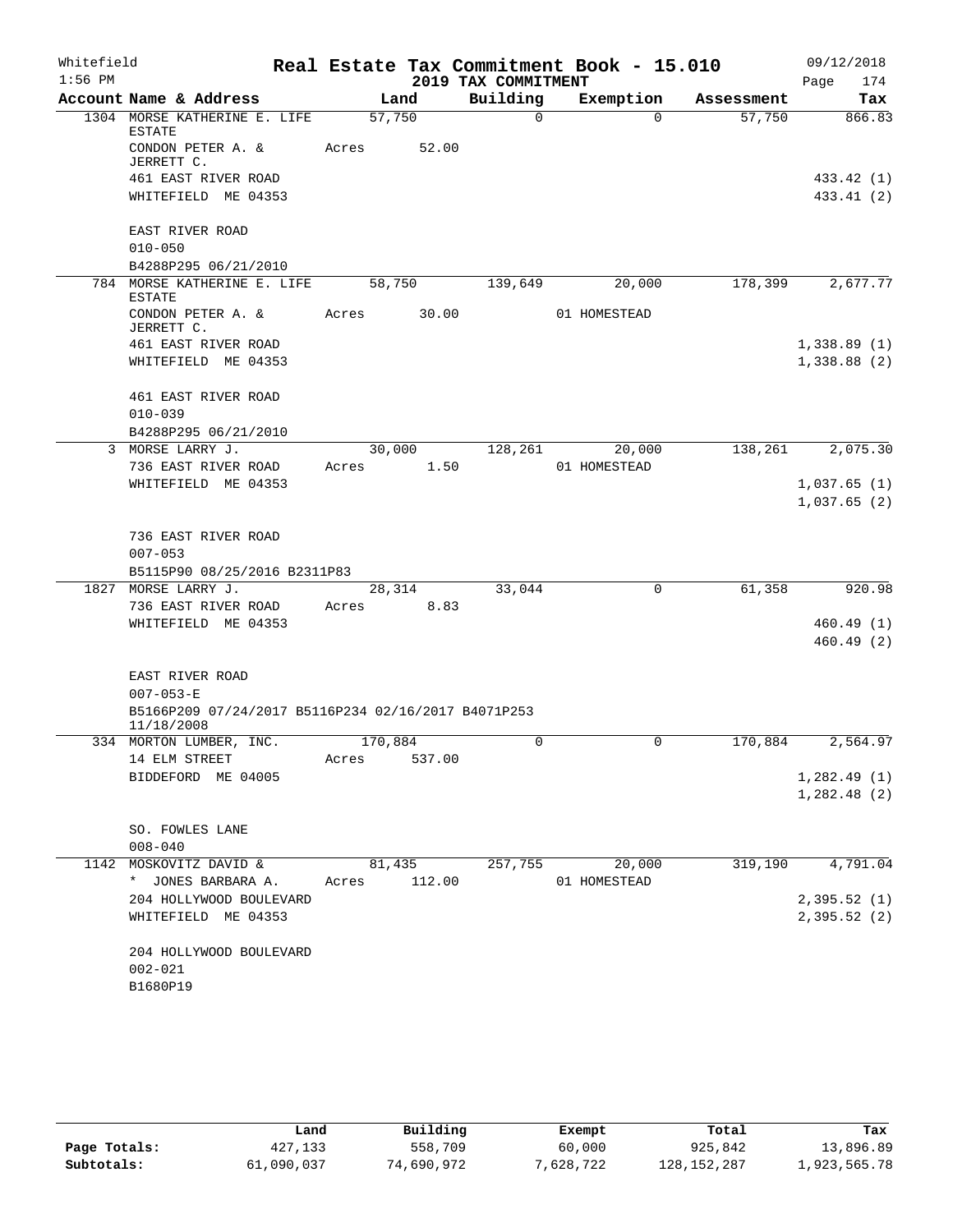| Whitefield |                                                                  |       |        |                     | Real Estate Tax Commitment Book - 15.010 |            | 09/12/2018  |
|------------|------------------------------------------------------------------|-------|--------|---------------------|------------------------------------------|------------|-------------|
| $1:56$ PM  |                                                                  |       |        | 2019 TAX COMMITMENT |                                          |            | 175<br>Page |
|            | Account Name & Address                                           |       | Land   | Building            | Exemption                                | Assessment | Tax         |
|            | 1178 MOSKOVITZ DAVID H. &                                        |       | 12,232 | $\Omega$            | $\Omega$                                 | 12,232     | 183.60      |
|            | * JONES BAMBI A.                                                 | Acres | 33.00  |                     |                                          |            |             |
|            | 204 HOLLYWOOD BOULEVARD                                          |       |        |                     |                                          |            | 91.80(1)    |
|            | WHITEFIELD ME 04353                                              |       |        |                     |                                          |            | 91.80(2)    |
|            | HOLLYWOOD BOULEVARD                                              |       |        |                     |                                          |            |             |
|            | $005 - 036$                                                      |       |        |                     |                                          |            |             |
|            | B2040P29                                                         |       |        |                     |                                          |            |             |
|            | 829 MOSKOVITZ DAVID H. &                                         |       | 4,688  | $\mathbf 0$         | $\mathbf 0$                              | 4,688      | 70.37       |
|            | JONES BAMBI A.<br>$\star$                                        | Acres | 13.00  |                     |                                          |            |             |
|            | 204 HOLLYWOOD BOULEVARD                                          |       |        |                     |                                          |            | 35.19(1)    |
|            | WHITEFIELD ME 04353                                              |       |        |                     |                                          |            | 35.18(2)    |
|            |                                                                  |       |        |                     |                                          |            |             |
|            | HOLLYWOOD BLVD                                                   |       |        |                     |                                          |            |             |
|            | $005 - 038$                                                      |       |        |                     |                                          |            |             |
|            | B2040P29                                                         |       |        |                     |                                          |            |             |
|            | 1900 MOSKOVITZ, DAVID H.                                         |       | 81,276 | $\Omega$            | $\mathbf 0$                              | 81,276     | 1,219.95    |
|            | JONES, BARBARA A.                                                | Acres | 206.00 |                     |                                          |            |             |
|            | 204 HOLLYWOOD BLVD.                                              |       |        |                     |                                          |            | 609.98(1)   |
|            | Whitefield ME 04353                                              |       |        |                     |                                          |            | 609.97(2)   |
|            |                                                                  |       |        |                     |                                          |            |             |
|            | $002 - 022 - B$                                                  |       |        |                     |                                          |            |             |
|            | B5092P96 12/29/2016                                              |       |        |                     |                                          |            |             |
|            | 1826 MOULTON MARY L.                                             |       | 35,250 | 14,302              | 20,000                                   | 29,552     | 443.58      |
|            | 365 TOWNHOUSE ROAD                                               | Acres | 5.00   |                     | 01 HOMESTEAD                             |            |             |
|            | WHITEFIELD ME 04353                                              |       |        |                     |                                          |            | 221.79(1)   |
|            |                                                                  |       |        |                     |                                          |            | 221.79(2)   |
|            | 365 TOWNHOUSE ROAD                                               |       |        |                     |                                          |            |             |
|            | $010 - 011 - G$                                                  |       |        |                     |                                          |            |             |
|            | B4224P292 11/20/2009                                             |       |        |                     |                                          |            |             |
| 879        | MOUROVIC JOHN L. &                                               |       | 50,330 | 188,758             | 20,000                                   | 219,088    | 3,288.51    |
|            | JUDITH A.                                                        |       |        |                     |                                          |            |             |
|            | & PEPPER                                                         | Acres | 17.60  |                     | 01 HOMESTEAD                             |            |             |
|            | 402 WISCASSET ROAD                                               |       |        |                     |                                          |            | 1,644.26(1) |
|            | WHITEFIELD ME 04353                                              |       |        |                     |                                          |            | 1,644.25(2) |
|            | 402 WISCASSET ROAD                                               |       |        |                     |                                          |            |             |
|            | $004 - 007$                                                      |       |        |                     |                                          |            |             |
|            | B3746P62 09/14/2006 B3746P60 08/08/2006                          |       |        |                     |                                          |            |             |
|            | 244 MULLENS DEREK R.                                             |       | 30,105 | 11,060              | $\mathbf 0$                              | 41,165     | 617.89      |
|            | 40 REED ROAD                                                     | Acres | 1.57   |                     |                                          |            |             |
|            | WINDSOR ME 04363                                                 |       |        |                     |                                          |            | 308.95(1)   |
|            |                                                                  |       |        |                     |                                          |            | 308.94(2)   |
|            | 226 VIGUE ROAD                                                   |       |        |                     |                                          |            |             |
|            | $016 - 037 - A$                                                  |       |        |                     |                                          |            |             |
|            | B4316P12 09/13/2010 B3984P230 04/02/2008 B3900P304<br>08/23/2007 |       |        |                     |                                          |            |             |

|              | Land       | Building   | Exempt    | Total       | Tax          |
|--------------|------------|------------|-----------|-------------|--------------|
| Page Totals: | 213,881    | 214,120    | 40,000    | 388,001     | 5,823.90     |
| Subtotals:   | 61,303,918 | 74,905,092 | 7,668,722 | 128,540,288 | 1,929,389.68 |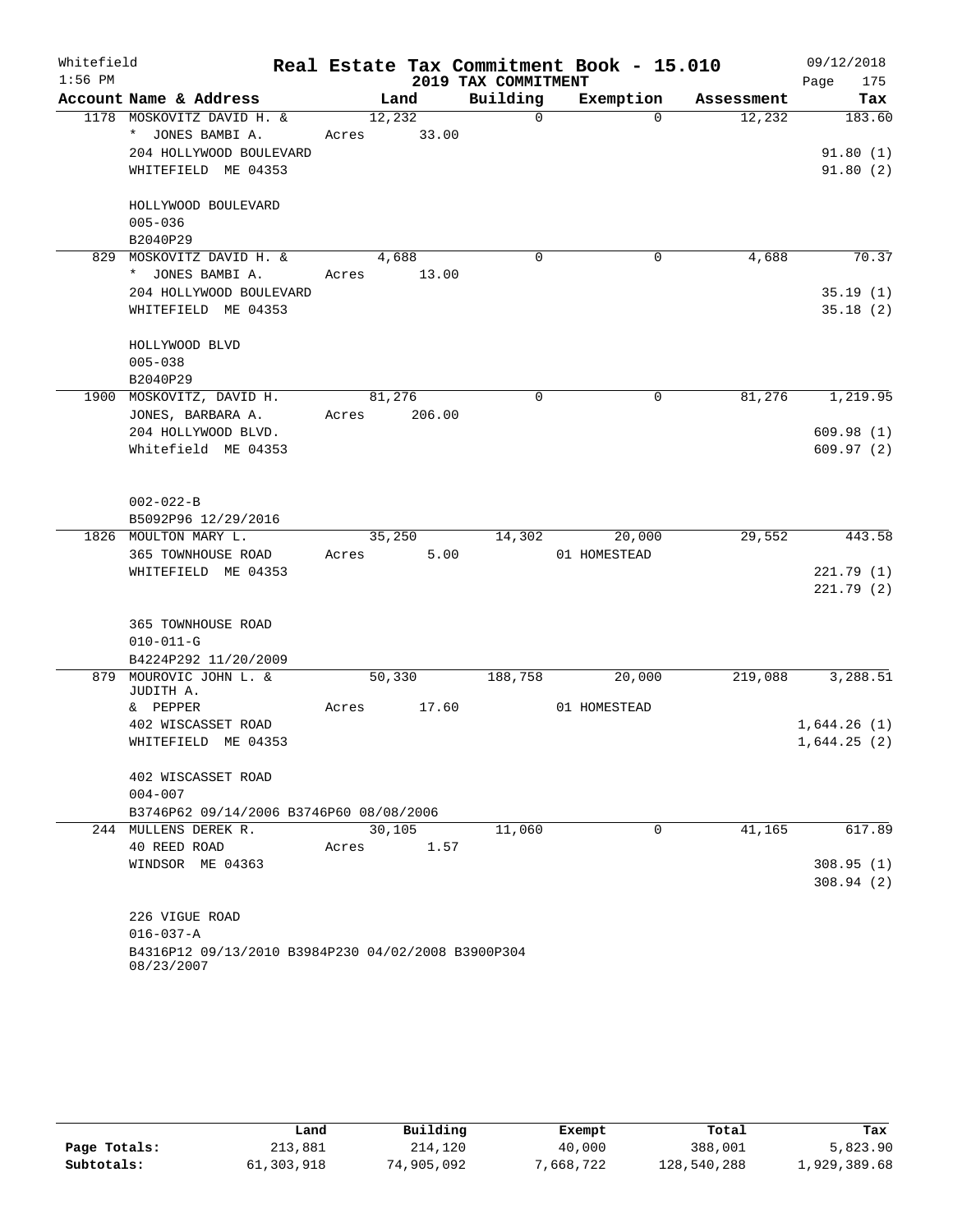| Whitefield<br>$1:56$ PM |                                                                                      |            |                      |              |                                 | Real Estate Tax Commitment Book - 15.010 |             | 09/12/2018                 |
|-------------------------|--------------------------------------------------------------------------------------|------------|----------------------|--------------|---------------------------------|------------------------------------------|-------------|----------------------------|
|                         | Account Name & Address                                                               |            | Land                 |              | 2019 TAX COMMITMENT<br>Building | Exemption                                | Assessment  | 176<br>Page<br>Tax         |
|                         | 1090 MULLENS LAUREL J. &                                                             |            | 31,200               |              | 91,458                          | 26,000                                   | 96,658      | 1,450.84                   |
|                         | * CUMMINGS RICHARD L.<br>SR.                                                         | Acres      |                      | 2.30         |                                 | 01 HOMESTEAD                             |             |                            |
|                         | 234 VIGUE ROAD                                                                       |            |                      |              |                                 | 12 VET $2-27-61 = 8-5-64$                |             | 725.42(1)                  |
|                         | WHITEFIELD ME 04353                                                                  |            |                      |              |                                 |                                          |             | 725.42(2)                  |
|                         | 234 VIGUE ROAD                                                                       |            |                      |              |                                 |                                          |             |                            |
|                         | $016 - 037$                                                                          |            |                      |              |                                 |                                          |             |                            |
|                         | B2626P267 12/15/2000                                                                 |            |                      |              |                                 |                                          |             |                            |
|                         | 947 MULLENS, WAYNE<br>BARON, SHANNON M.P.                                            |            | 30,750<br>Acres 2.00 |              | 28,422                          | $\mathbf 0$                              | 59,172      | 888.17                     |
|                         | 458 HOWE ROAD                                                                        |            |                      |              |                                 |                                          |             | 444.09 (1)                 |
|                         | WHITEFIELD ME 04353                                                                  |            |                      |              |                                 |                                          |             | 444.08 (2)                 |
|                         | 208 MILLS ROAD                                                                       |            |                      |              |                                 |                                          |             |                            |
|                         | $017 - 006 - C$                                                                      |            |                      |              |                                 |                                          |             |                            |
|                         | B5174P218 08/21/2017 B4394P316 04/29/2011 B3645P64<br>10/06/2005                     |            |                      |              |                                 |                                          |             |                            |
|                         | 1050 MULLENS, WAYNE                                                                  |            | 29,750               |              | 5,697                           | $\mathbf 0$                              | 35, 447     | 532.06                     |
|                         | BARON, SHANNON M.P.                                                                  |            | Acres                | 2.00         |                                 |                                          |             |                            |
|                         | 458 HOWE ROAD                                                                        |            |                      |              |                                 |                                          |             | 266.03(1)                  |
|                         | WHITEFIELD ME 04353                                                                  |            |                      |              |                                 |                                          |             | 266.03(2)                  |
|                         | MILLS ROAD                                                                           |            |                      |              |                                 |                                          |             |                            |
|                         | $017 - 006 - B$                                                                      |            |                      |              |                                 |                                          |             |                            |
|                         | B5174P218 08/21/2017 B4172P68 07/10/2009 B4117P170<br>03/27/2009 B4117P98 03/23/2009 |            |                      |              |                                 |                                          |             |                            |
|                         | 1471 MULLETT STEVEN R.                                                               |            | 30,450               |              | 133,005                         | 20,000                                   | 143,455     | 2,153.26                   |
|                         | 85 MARINE LANE                                                                       | Acres      |                      | 1.80         |                                 | 01 HOMESTEAD                             |             |                            |
|                         | WHITEFIELD ME 04353                                                                  |            |                      |              |                                 |                                          |             | 1,076.63(1)<br>1,076.63(2) |
|                         |                                                                                      |            |                      |              |                                 |                                          |             |                            |
|                         | 85 MARINE LANE                                                                       |            |                      |              |                                 |                                          |             |                            |
|                         | $018 - 037 - C$<br>B1952P176                                                         |            |                      |              |                                 |                                          |             |                            |
|                         | 493 MULLINS ANGELA M. &                                                              |            | 49,600               |              | $\Omega$                        | 0                                        | 49,600      | 744.50                     |
|                         | <b>BRIAN</b>                                                                         |            |                      |              |                                 |                                          |             |                            |
|                         | 115 MESSERVY DRIVE                                                                   | Acres      |                      | 39.00        |                                 |                                          |             |                            |
|                         | EASLEY SC 29642                                                                      |            |                      |              |                                 |                                          |             | 372.25 (1)<br>372.25 (2)   |
|                         |                                                                                      |            |                      |              |                                 |                                          |             |                            |
|                         | SO. WEARY POND LANE                                                                  |            |                      |              |                                 |                                          |             |                            |
|                         | $008 - 022$<br>B1346P331                                                             |            |                      |              |                                 |                                          |             |                            |
|                         | 1610 MURCH LEE H.                                                                    |            | 25,270               |              | 0                               | 0                                        | 25,270      | 379.30                     |
|                         | 11 WISCASSET ROAD                                                                    | Acres      |                      | 1.68         |                                 |                                          |             |                            |
|                         | WHITEFIELD ME 04353                                                                  |            |                      |              |                                 |                                          |             | 189.65(1)                  |
|                         |                                                                                      |            |                      |              |                                 |                                          |             | 189.65(2)                  |
|                         | WISCASSET ROAD                                                                       |            |                      |              |                                 |                                          |             |                            |
|                         | $031 - 018$                                                                          |            |                      |              |                                 |                                          |             |                            |
|                         | 1585 MURCH LEE H.                                                                    |            | 30,000               |              | 14,461                          | 20,000                                   | 24,461      | 367.16                     |
|                         | 11 WISCASSET ROAD<br>WHITEFIELD ME 04353                                             | Acres      |                      | 1.00         |                                 | 01 HOMESTEAD                             |             | 183.58 (1)                 |
|                         |                                                                                      |            |                      |              |                                 |                                          |             | 183.58(2)                  |
|                         | 11 WISCASSET ROAD                                                                    |            |                      |              |                                 |                                          |             |                            |
|                         | $031 - 002$                                                                          |            |                      |              |                                 |                                          |             |                            |
|                         |                                                                                      | Land       |                      | Building     |                                 | Exempt                                   | Total       | Tax                        |
| Page Totals:            |                                                                                      | 227,020    |                      | 273,043      |                                 | 66,000                                   | 434,063     | 6,515.29                   |
| Subtotals:              |                                                                                      | 61,530,938 |                      | 75, 178, 135 |                                 | 7,734,722                                | 128,974,351 | 1,935,904.97               |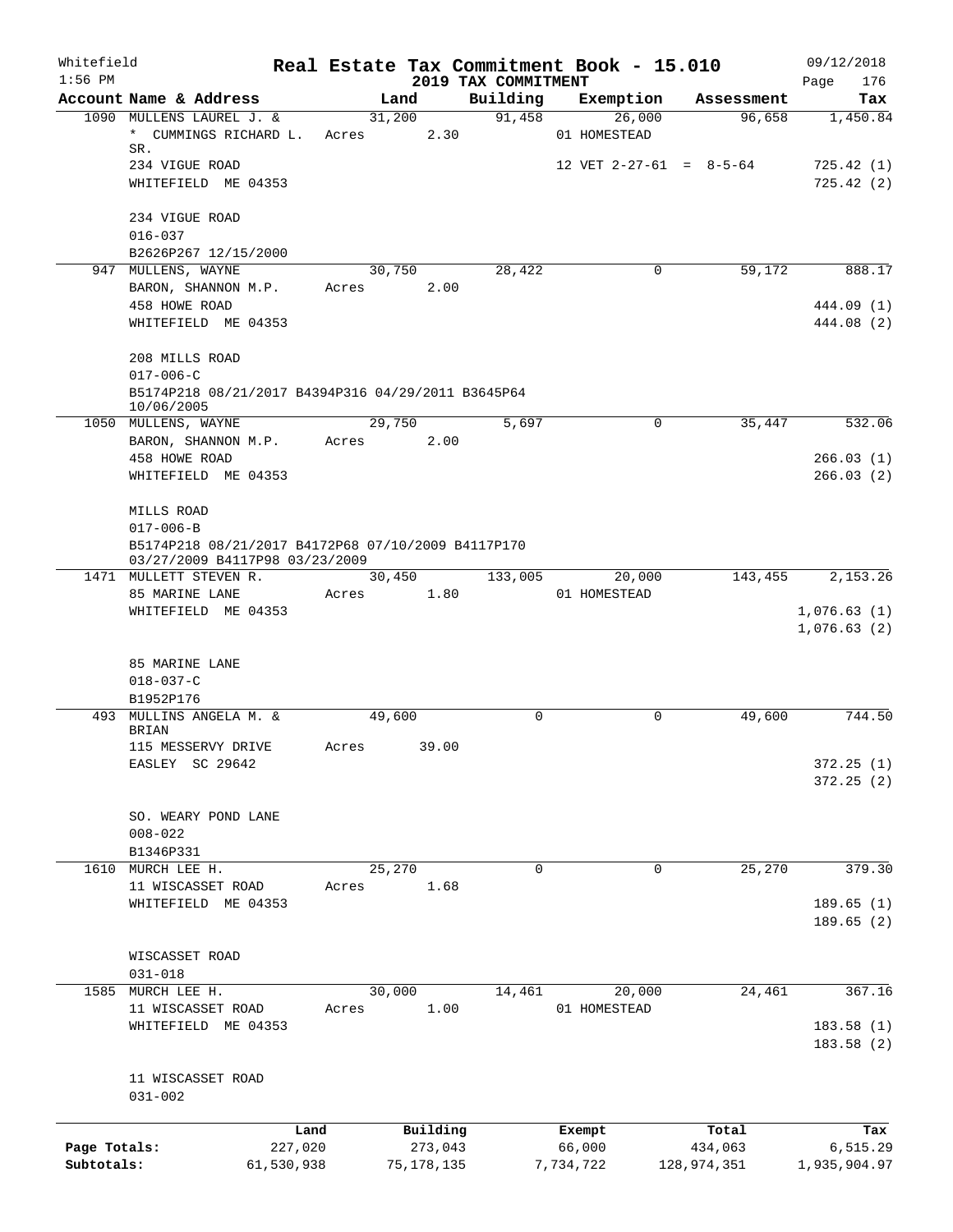| Whitefield<br>$1:56$ PM |                                                                 |                 |             | 2019 TAX COMMITMENT | Real Estate Tax Commitment Book - 15.010 |            | 09/12/2018<br>Page<br>177          |
|-------------------------|-----------------------------------------------------------------|-----------------|-------------|---------------------|------------------------------------------|------------|------------------------------------|
|                         | Account Name & Address                                          |                 | Land        | Building            | Exemption                                | Assessment | Tax                                |
|                         | 1496 MURRAY JOHN & BARBARA<br>J.<br>129 AUGUSTA-ROCKLAND        | 24,350<br>Acres | 4.40        | $\mathbf 0$         | $\Omega$                                 | 24,350     | 365.49                             |
|                         | <b>ROAD</b><br>WINDSOR ME 04363                                 |                 |             |                     |                                          |            | 182.75(1)<br>182.74 (2)            |
|                         | WINDSOR TOWN LINE<br>$018 - 039$<br>B3982P71 03/17/2008         |                 |             |                     |                                          |            |                                    |
|                         | 134 MURRAY SR. KENNETH<br>C/O RICHARD MURRAY, SR.               |                 | 0           | 747                 | $\mathbf 0$                              | 747        | 11.21                              |
|                         | 19 DEANS LANE<br>BOWDOIN ME 04287                               |                 |             |                     |                                          |            | 5.61(1)<br>5.60(2)                 |
|                         | HILTON ROAD<br>$011 - 046 - ON$                                 |                 |             |                     |                                          |            |                                    |
| 1400                    | NADEAU RINO<br>198 JEFFERSON ROAD<br>WHITEFIELD ME 04353        |                 | $\mathbf 0$ | 1,820               | 1,820<br>01 HOMESTEAD                    | 0          | 0.00                               |
|                         | 198 JEFFERSON ROAD<br>$014 - 019 - ON$                          |                 |             |                     |                                          |            |                                    |
|                         | 1365 NEAL ANDREW & DEBORAH                                      | 12,860          |             | $\mathbf 0$         | $\mathbf 0$                              | 12,860     | 193.03                             |
|                         | P. O. BOX 31<br>NEW VINEYARD ME 04956                           | Acres           | 11.70       |                     |                                          |            | 96.52(1)<br>96.51(2)               |
|                         | JEWETT LANE<br>$008 - 006$                                      |                 |             |                     |                                          |            |                                    |
| 1313                    | NENONEN DAVID A.<br>11 PEARL BROOK ROAD<br>W. TOWNSEND MA 01474 | 45,700<br>Acres | 33.00       | $\mathbf 0$         | $\mathbf 0$                              | 45,700     | 685.96<br>342.98 (1)<br>342.98 (2) |
|                         | JEWETT LANE<br>$008 - 007$                                      |                 |             |                     |                                          |            |                                    |
|                         | B2161P314<br>1325 NEWCOMBE PHILIP                               |                 | 42,050      | 29,092              | 20,000                                   | 51,142     | 767.64                             |
|                         | 127 HOWE ROAD                                                   | Acres 13.50     |             |                     | 01 HOMESTEAD                             |            |                                    |
|                         | WHITEFIELD ME 04353                                             |                 |             |                     |                                          |            | 383.82(1)<br>383.82 (2)            |
|                         | 127 HOWE ROAD<br>$017 - 017$<br>B1561P162                       |                 |             |                     |                                          |            |                                    |
|                         | 67 NEWCOMBE PHILIP                                              |                 | 2,550       | $\mathbf 0$         | $\mathsf{O}$                             | 2,550      | 38.28                              |
|                         | 127 HOWE ROAD<br>WHITEFIELD ME 04353                            | Acres 1.70      |             |                     |                                          |            | 19.14(1)<br>19.14(2)               |
|                         | HOWE ROAD<br>$017 - 017 - B$<br>B1561P162                       |                 |             |                     |                                          |            |                                    |
|                         | Land                                                            |                 | Building    |                     | Exempt                                   | Total      | Tax                                |

|              | Land       | Building   | Exempt    | Total         | Tax          |
|--------------|------------|------------|-----------|---------------|--------------|
| Page Totals: | 127,510    | 31,659     | 21,820    | 137,349       | 2,061.61     |
| Subtotals:   | 61,658,448 | 75,209,794 | 7,756,542 | 129, 111, 700 | 1,937,966.58 |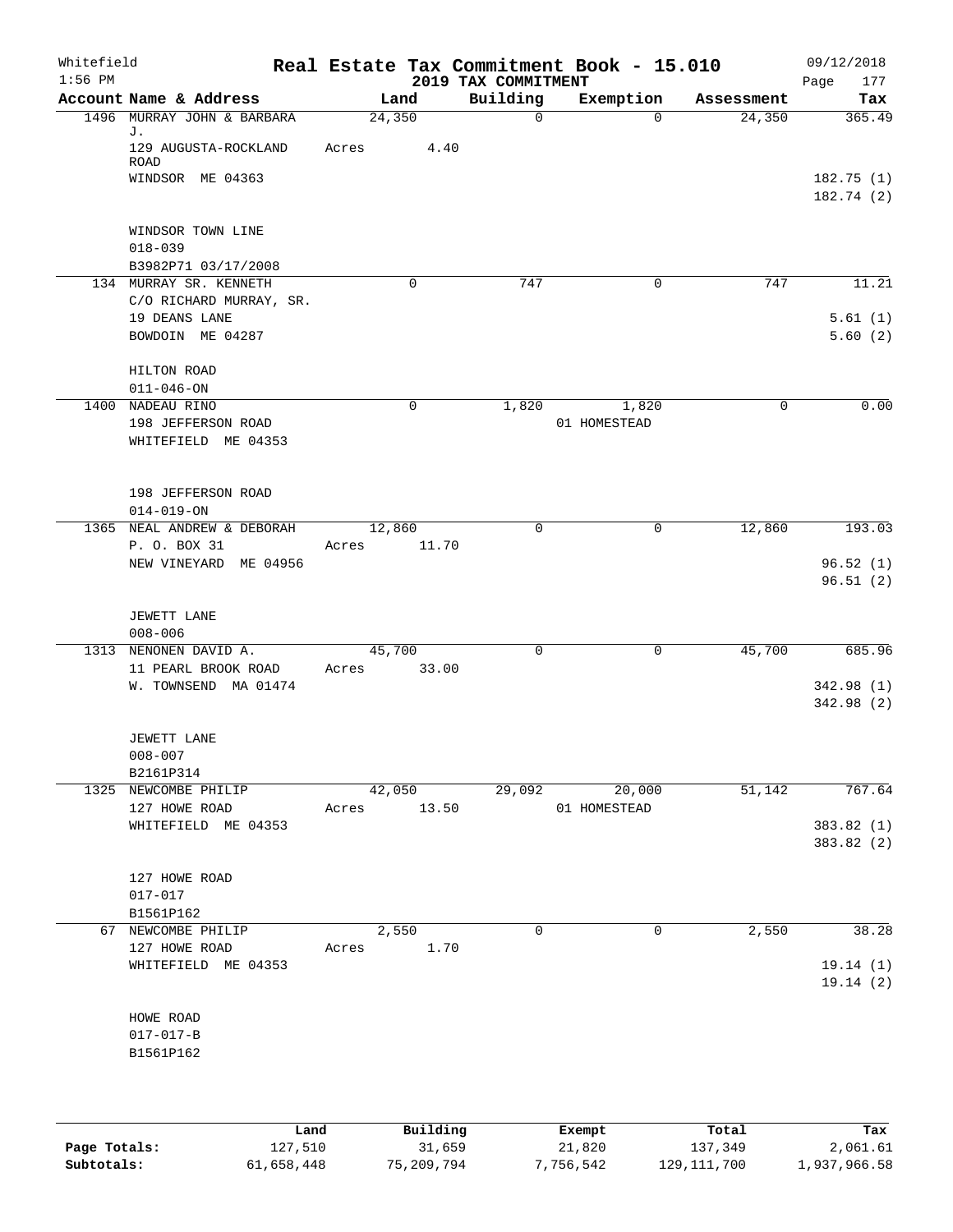| Whitefield |                                                    |       |             |                      | Real Estate Tax Commitment Book - 15.010 |            | 09/12/2018  |
|------------|----------------------------------------------------|-------|-------------|----------------------|------------------------------------------|------------|-------------|
| $1:56$ PM  |                                                    |       |             | 2019 TAX COMMITMENT  |                                          |            | 178<br>Page |
|            | Account Name & Address                             |       | Land        | Building             | Exemption                                | Assessment | Tax         |
|            | 722 NEWCOMBE PHILIP J.                             |       | 38,250      | $\Omega$             | $\Omega$                                 | 38,250     | 574.13      |
|            | 127 HOWE ROAD                                      |       | Acres 15.00 |                      |                                          |            |             |
|            | WHITEFIELD ME 04353                                |       |             |                      |                                          |            | 287.07(1)   |
|            |                                                    |       |             |                      |                                          |            | 287.06(2)   |
|            |                                                    |       |             |                      |                                          |            |             |
|            | AUGUSTA-ROCKLAND ROAD                              |       |             |                      |                                          |            |             |
|            | $020 - 017$                                        |       |             |                      |                                          |            |             |
|            | B2600P124<br>1478 NEWCOMBE PHILLIP J.              |       | 31,875      | 65,253               | 0                                        | 97,128     | 1,457.89    |
|            | NEWCOMBE DARLENE S.                                |       | Acres 2.75  |                      |                                          |            |             |
|            | 127 HOWE ROAD                                      |       |             |                      |                                          |            | 728.95(1)   |
|            | WHITEFIELD ME 04353                                |       |             |                      |                                          |            | 728.94(2)   |
|            |                                                    |       |             |                      |                                          |            |             |
|            | 88 HOWE ROAD                                       |       |             |                      |                                          |            |             |
|            | $020 - 050 - A$                                    |       |             |                      |                                          |            |             |
|            | B4625P175 02/04/2013 B4614P22 01/03/2013 B2321P263 |       |             |                      |                                          |            |             |
|            | 765 NEWCOMBE RICHARD J. &                          |       | 47,770      | $\overline{211,951}$ | 26,000                                   | 233,721    | 3,508.15    |
|            | PEGGY K.                                           |       |             |                      |                                          |            |             |
|            | 38 HOWE ROAD                                       | Acres | 20.80       |                      | 01 HOMESTEAD                             |            |             |
|            | WHITEFIELD ME 04353                                |       |             |                      | 05 VET EXEMPTION                         |            | 1,754.08(1) |
|            |                                                    |       |             |                      |                                          |            | 1,754.07(2) |
|            |                                                    |       |             |                      |                                          |            |             |
|            | 38 HOWE ROAD                                       |       |             |                      |                                          |            |             |
|            | $019 - 048$                                        |       |             |                      |                                          |            |             |
|            | B3204P303<br>1392 NEWELL ANITA M.                  |       | 30,000      |                      | 39,631<br>20,000                         | 49,631     | 744.96      |
|            | P O BOX 361                                        | Acres | 1.50        |                      | 01 HOMESTEAD                             |            |             |
|            | COOPERS MILLS ME 04341                             |       |             |                      |                                          |            | 372.48(1)   |
|            |                                                    |       |             |                      |                                          |            | 372.48(2)   |
|            |                                                    |       |             |                      |                                          |            |             |
|            | 359 DEVINE ROAD                                    |       |             |                      |                                          |            |             |
|            | $019 - 050 - A$                                    |       |             |                      |                                          |            |             |
|            | B1817P187                                          |       |             |                      |                                          |            |             |
|            | 411 NEWTON DAVID R.                                |       | 54,850      | 150,853              | 0                                        | 205,703    | 3,087.60    |
|            | TRUSTEE,                                           |       |             |                      |                                          |            |             |
|            | NEWTON FAMILY REAL<br>ESTATE TRUST                 | Acres | 24.00       |                      |                                          |            |             |
|            | 40 HIGH STREET, APT #1                             |       |             |                      |                                          |            | 1,543.80(1) |
|            | ANDOVER MA 01810                                   |       |             |                      |                                          |            | 1,543.80(2) |
|            |                                                    |       |             |                      |                                          |            |             |
|            | 158 SWEET FERN LANE                                |       |             |                      |                                          |            |             |
|            | $001 - 051$                                        |       |             |                      |                                          |            |             |
|            | B5136P103 05/17/2017 B4521P87 05/10/2012 B2610P245 |       |             |                      |                                          |            |             |
|            | 1631 NEWTON DAVID R.,<br>TRUSTEE                   |       | 16,540      | $\Omega$             | $\Omega$                                 | 16,540     | 248.27      |
|            | * NEWTON FAMILY REAL<br>EST. TRUST                 | Acres | 16.30       |                      |                                          |            |             |
|            | 40 HIGH STREET, APT.#1                             |       |             |                      |                                          |            | 124.14(1)   |
|            | ANDOVER MA 01810                                   |       |             |                      |                                          |            | 124.13(2)   |
|            |                                                    |       |             |                      |                                          |            |             |
|            | WISCASSET ROAD                                     |       |             |                      |                                          |            |             |
|            | $001 - 050$                                        |       |             |                      |                                          |            |             |
|            | B5136P104 05/17/2017 B4663P73 05/16/2013 B2610P245 |       |             |                      |                                          |            |             |

|              | Land       | Building   | Exempt   | Total         | Tax          |
|--------------|------------|------------|----------|---------------|--------------|
| Page Totals: | 219,285    | 467,688    | 46,000   | 640,973       | 9,621.00     |
| Subtotals:   | 61,877,733 | 75,677,482 | ,802,542 | 129, 752, 673 | 1,947,587.58 |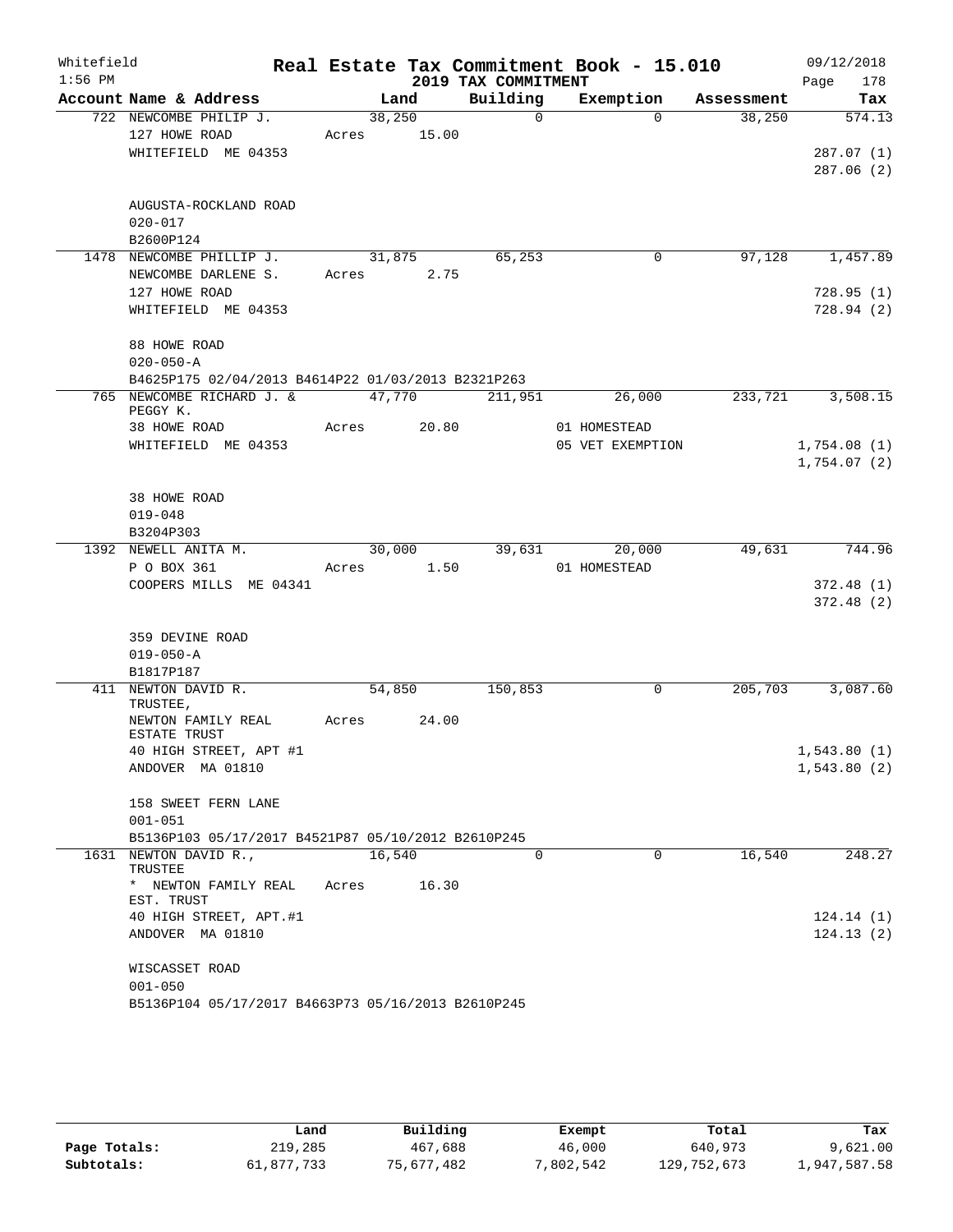| Whitefield<br>$1:56$ PM |                                              |                 |        | 2019 TAX COMMITMENT | Real Estate Tax Commitment Book - 15.010 |            | 09/12/2018<br>Page<br>179 |
|-------------------------|----------------------------------------------|-----------------|--------|---------------------|------------------------------------------|------------|---------------------------|
|                         | Account Name & Address                       |                 | Land   | Building            | Exemption                                | Assessment | Tax                       |
|                         | 527 NICHOLSON TRUST M<br>FRANCES             | 20,000          |        | $\mathsf{O}$        | $\Omega$                                 | 20,000     | 300.20                    |
|                         | C/O M. FRANCES<br>HERBENICK                  | Acres           | 0.96   |                     |                                          |            |                           |
|                         | 342 SOUND DRIVE                              |                 |        |                     |                                          |            | 150.10(1)                 |
|                         | KEY LARGO FL 33037                           |                 |        |                     |                                          |            | 150.10(2)                 |
|                         | DEVINE ROAD                                  |                 |        |                     |                                          |            |                           |
|                         | $019 - 011$<br>B1354P321                     |                 |        |                     |                                          |            |                           |
| 441                     | NICHOLSON TRUST M                            | 65,450          |        | 27,733              | 0                                        | 93,183     | 1,398.68                  |
|                         | FRANCES                                      |                 |        |                     |                                          |            |                           |
|                         | C/O M. FRANCES<br>HERBENICK                  | Acres           | 48.00  |                     |                                          |            |                           |
|                         | 342 SOUND DRIVE                              |                 |        |                     |                                          |            | 699.34 (1)                |
|                         | KEY LARGO FL 33037                           |                 |        |                     |                                          |            | 699.34 (2)                |
|                         | 7 NO. HUNTS MEADOW ROAD                      |                 |        |                     |                                          |            |                           |
|                         | $015 - 033$                                  |                 |        |                     |                                          |            |                           |
|                         | B1354P321<br>412 NICKERSON MILLARD           | 23,750          |        | 18,317              | 0                                        | 42,067     | 631.43                    |
|                         | 497 AUGUSTA ROCKLAND<br>ROAD                 | Acres           | 4.00   |                     |                                          |            |                           |
|                         | WINDSOR ME 04363                             |                 |        |                     |                                          |            | 315.72(1)                 |
|                         |                                              |                 |        |                     |                                          |            | 315.71(2)                 |
|                         | 497 AUGUSTA ROCKLAND<br><b>ROAD</b>          |                 |        |                     |                                          |            |                           |
|                         | $019 - 034$                                  |                 |        |                     |                                          |            |                           |
|                         | 431 NIELSEN LIANNA C.<br>193 HOLLYWOOD BLVD. | 49,623<br>Acres | 38.45  | 144,559             | 0                                        | 194,182    | 2,914.67                  |
|                         | WHITEFIELD ME 04353                          |                 |        |                     |                                          |            | 1,457.34(1)               |
|                         |                                              |                 |        |                     |                                          |            | 1,457.33(2)               |
|                         | 193 HOLLYWOOD BOULEVARD<br>$002 - 018$       |                 |        |                     |                                          |            |                           |
|                         | B3920P3 10/10/2007                           |                 |        |                     |                                          |            |                           |
|                         | 45 NIEWOLA GLEN WILLIAM                      | 29,250          |        | $\Omega$            | 0                                        | 29,250     | 439.04                    |
|                         | 295 EAST DEERING ROAD Acres 10.00            |                 |        |                     |                                          |            |                           |
|                         | DEERING NH 03244                             |                 |        |                     |                                          |            | 219.52(1)<br>219.52(2)    |
|                         | GARDINER ROAD                                |                 |        |                     |                                          |            |                           |
|                         | $012 - 051$                                  |                 |        |                     |                                          |            |                           |
|                         | B2222P243                                    |                 |        |                     |                                          |            |                           |
|                         | 762 NILES ANN G.                             |                 | 60,700 | 108,190             | 20,000                                   | 148,890    | $\overline{2,234.84}$     |
|                         | 177 HEAD TIDE ROAD                           | Acres 33.00     |        |                     | 01 HOMESTEAD                             |            |                           |
|                         | WHITEFIELD ME 04353                          |                 |        |                     |                                          |            | 1, 117.42(1)              |
|                         |                                              |                 |        |                     |                                          |            | 1, 117.42(2)              |
|                         | 177 HEAD TIDE ROAD                           |                 |        |                     |                                          |            |                           |
|                         | $007 - 073$                                  |                 |        |                     |                                          |            |                           |

|              | Land       | Building   | Exempt    | Total       | Tax          |
|--------------|------------|------------|-----------|-------------|--------------|
| Page Totals: | 248,773    | 298,799    | 20,000    | 527,572     | 7,918.86     |
| Subtotals:   | 62,126,506 | 75,976,281 | 7,822,542 | 130,280,245 | 1,955,506.44 |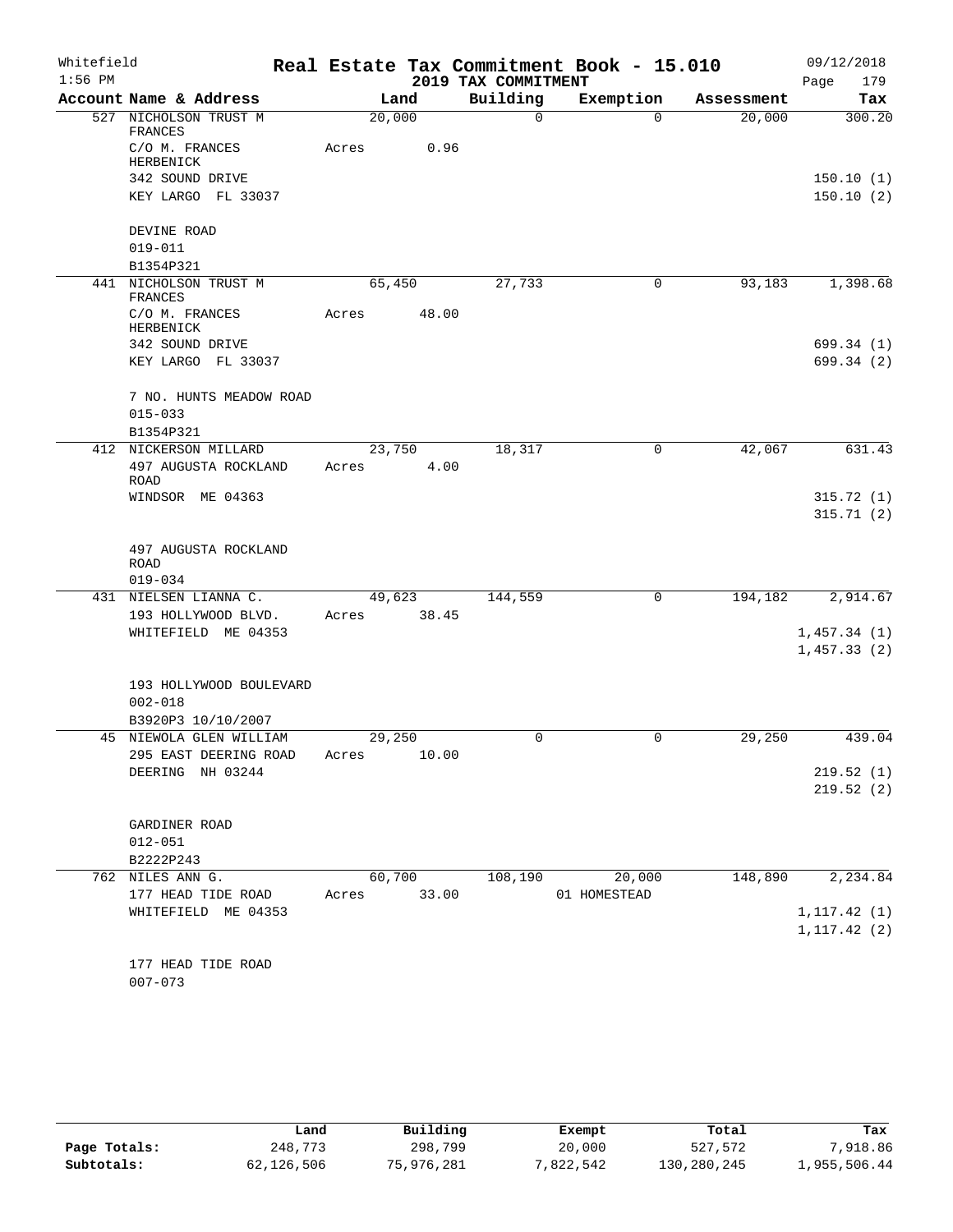| Whitefield<br>$1:56$ PM |                                                                     |            |        | 2019 TAX COMMITMENT | Real Estate Tax Commitment Book - 15.010 |            | 09/12/2018<br>180<br>Page  |
|-------------------------|---------------------------------------------------------------------|------------|--------|---------------------|------------------------------------------|------------|----------------------------|
|                         | Account Name & Address                                              | Land       |        |                     | Building Exemption                       | Assessment | Tax                        |
|                         | 128 NILES KIMBER & JANE<br>219 NO. HUNTS MEADOW<br><b>ROAD</b>      | Acres 4.00 | 33,750 | 168,678             | 20,000<br>01 HOMESTEAD                   | 182,428    | 2,738.24                   |
|                         | WHITEFIELD ME 04353<br>219 NO. HUNTS MEADOW                         |            |        |                     |                                          |            | 1,369.12(1)<br>1,369.12(2) |
|                         | <b>ROAD</b><br>$018 - 051 - B$<br>B3877P201 07/07/2007              |            |        |                     |                                          |            |                            |
| 197                     | NILES SHANE H. & JODIE<br>L.                                        |            | 31,500 |                     | 78,039<br>20,000                         | 89,539     | 1,343.98                   |
|                         | 513 HILTON ROAD<br>WHITEFIELD ME 04353                              | Acres 2.50 |        |                     | 01 HOMESTEAD                             |            | 671.99(1)<br>671.99(2)     |
|                         | 513 HILTON ROAD<br>$011 - 037$<br>B2086P91                          |            |        |                     |                                          |            |                            |
|                         | 1728 NOFTALL JENNIFER &<br>CHRISTOPHER                              | 35,274     |        | 189,207             | 20,000                                   | 204,481    | 3,069.26                   |
|                         | 162 DEVINE ROAD                                                     | Acres 5.03 |        |                     | 01 HOMESTEAD                             |            |                            |
|                         | WHITEFIELD ME 04353                                                 |            |        |                     |                                          |            | 1,534.63(1)<br>1,534.63(2) |
|                         | 162 DEVINE ROAD                                                     |            |        |                     |                                          |            |                            |
|                         | $016 - 013 - G$                                                     |            |        |                     |                                          |            |                            |
|                         | B3317P24 06/27/2004 B3317P20 06/25/2004<br>363 NORTHERN NEW ENGLAND | 20,000     |        | 226,604             | 0                                        |            | 246,604 3,701.53           |
|                         | TELEPHONE                                                           |            |        |                     |                                          |            |                            |
|                         | * OPERATIONS, LLC<br>770 ELM STREET                                 | Acres      | 0.22   |                     |                                          |            | 1,850.77(1)                |
|                         | MANCHESTER NH 03101                                                 |            |        |                     |                                          |            | 1,850.76(2)                |
|                         | 32 MILLS ROAD<br>$026 - 023$                                        |            |        |                     |                                          |            |                            |
|                         | B3985P49 03/31/2008<br>200 NORTHRUP JEFFERY W. &                    | 49,413     |        | $\mathbf 0$         | 0                                        | 49,413     | 741.69                     |
|                         | CLAUDENE O.<br>28 COWBOY LANE                                       | Acres      | 31.02  |                     |                                          |            |                            |
|                         | WHITEFIELD ME 04353                                                 |            |        |                     |                                          |            | 370.85(1)                  |
|                         |                                                                     |            |        |                     |                                          |            | 370.84(2)                  |
|                         | HOWE ROAD                                                           |            |        |                     |                                          |            |                            |
|                         | $020 - 004$                                                         |            |        |                     |                                          |            |                            |
|                         | B3772P13 11/17/2006<br>1440 NORTHRUP JEFFERY W. &                   | 74,960     |        | 111,953             | 20,000                                   | 166,913    | 2,505.36                   |
|                         | CLAUDENE O.                                                         |            |        |                     |                                          |            |                            |
|                         | 28 COWBOY LANE<br>WHITEFIELD ME 04353                               | Acres      | 56.42  |                     | 01 HOMESTEAD                             |            | 1,252.68(1)                |
|                         |                                                                     |            |        |                     |                                          |            | 1,252.68(2)                |
|                         | 28 COWBOY LANE<br>$020 - 005$                                       |            |        |                     |                                          |            |                            |
|                         | B1079P9                                                             |            |        |                     |                                          |            |                            |

|              | Land       | Building   | Exempt    | Total         | Tax          |
|--------------|------------|------------|-----------|---------------|--------------|
| Page Totals: | 244,897    | 774,481    | 80,000    | 939,378       | 14,100.06    |
| Subtotals:   | 62,371,403 | 76,750,762 | 7,902,542 | 131, 219, 623 | 1,969,606.50 |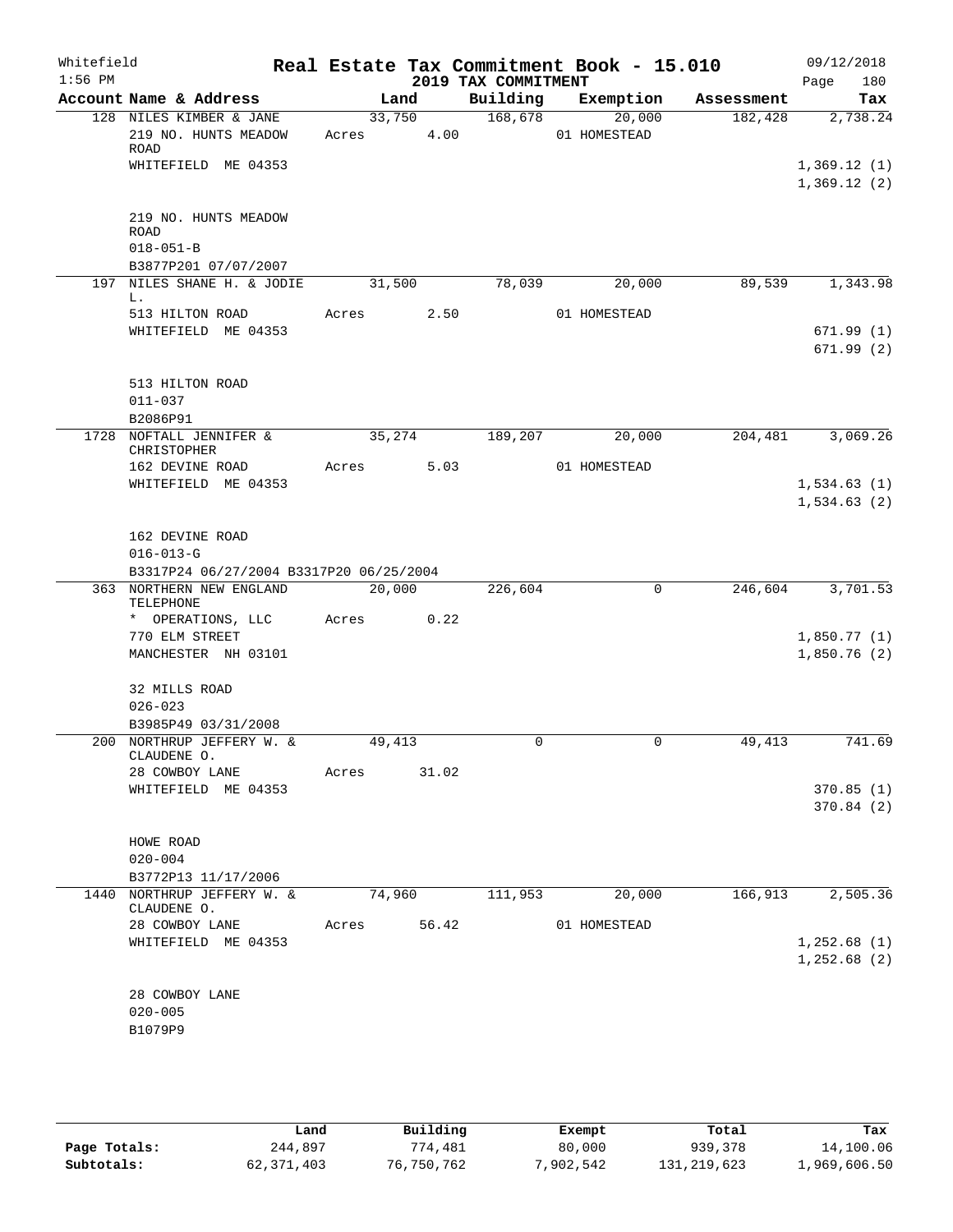| Whitefield<br>$1:56$ PM |                                              | Real Estate Tax Commitment Book - 15.010 | 2019 TAX COMMITMENT |              |               | 09/12/2018<br>181<br>Page |
|-------------------------|----------------------------------------------|------------------------------------------|---------------------|--------------|---------------|---------------------------|
|                         | Account Name & Address                       | Land                                     | Building            | Exemption    | Assessment    | Tax                       |
|                         | 1680 NORTHRUP MATTHEW L. &<br>HEATHER W.     | 30,750                                   | 174,653             | 20,000       | 185,403       | 2,782.90                  |
|                         | 266 TOWNHOUSE ROAD                           | 2.00<br>Acres                            |                     | 01 HOMESTEAD |               |                           |
|                         | WHITEFIELD ME 04353                          |                                          |                     |              |               | 1,391.45(1)               |
|                         |                                              |                                          |                     |              |               | 1,391.45(2)               |
|                         | 266 TOWNHOUSE ROAD                           |                                          |                     |              |               |                           |
|                         | $013 - 058 - A$                              |                                          |                     |              |               |                           |
|                         | B2919P292<br>1327 NORTHRUP NATHAN O.         | 2,100                                    | $\Omega$            |              | 0<br>2,100    | 31.52                     |
|                         | 66 GOOSE HILL ROAD                           | Acres<br>1.40                            |                     |              |               |                           |
|                         | JEFFERSON ME 04348                           |                                          |                     |              |               | 15.76(1)                  |
|                         |                                              |                                          |                     |              |               | 15.76(2)                  |
|                         | AUGUSTA ROAD                                 |                                          |                     |              |               |                           |
|                         | $025 - 002$                                  |                                          |                     |              |               |                           |
|                         | B4918P66 08/14/2015                          |                                          |                     |              |               |                           |
|                         | 1604 NORTHRUP, MATTHEW<br>266 TOWNHOUSE ROAD | 110,450<br>157.40<br>Acres               | $\mathbf 0$         |              | 0<br>110,450  | 1,657.85                  |
|                         | WHITEFIELD ME 04353                          |                                          |                     |              |               | 828.93 (1)                |
|                         |                                              |                                          |                     |              |               | 828.92 (2)                |
|                         | VIGUE ROAD                                   |                                          |                     |              |               |                           |
|                         | $016 - 042$                                  |                                          |                     |              |               |                           |
|                         | B5195P126 10/26/2017                         |                                          |                     |              |               |                           |
|                         | 899 NORTHRUP, MATTHEW                        | 84,550                                   | $\Omega$            |              | 84,550<br>0   | 1,269.10                  |
|                         | 266 TOWNHOUSE ROAD<br>WHITEFIELD ME 04353    | 95.60<br>Acres                           |                     |              |               | 634.55(1)                 |
|                         |                                              |                                          |                     |              |               | 634.55(2)                 |
|                         | TOWNHOUSE ROAD                               |                                          |                     |              |               |                           |
|                         | $013 - 058$                                  |                                          |                     |              |               |                           |
|                         | B5195P126 10/26/2017                         |                                          |                     |              |               |                           |
|                         | 499 NORTHRUP, MATTHEW                        | 10,000                                   | 93,838              |              | 103,838<br>0  | 1,558.61                  |
|                         | 266 TOWNHOUSE ROAD<br>WHITEFIELD ME 04353    |                                          |                     |              |               | 779.31(1)                 |
|                         |                                              |                                          |                     |              |               | 779.30(2)                 |
|                         | 185 TOWNHOUSE ROAD                           |                                          |                     |              |               |                           |
|                         | $013 - 005 - ON$                             |                                          |                     |              |               |                           |
|                         | B5195P126 10/26/2017 B5127P160 04/25/2017    |                                          |                     |              |               |                           |
|                         | 55 NORTHRUP, MATTHEW                         | 171,600                                  | 270,326             |              | 441,926<br>0  | 6,633.31                  |
|                         | 266 TOWNHOUSE ROAD<br>WHITEFIELD ME 04353    | 182.70<br>Acres                          |                     |              |               | 3,316.66(1)               |
|                         |                                              |                                          |                     |              |               | 3,316.65(2)               |
|                         | 225 TOWNHOUSE ROAD                           |                                          |                     |              |               |                           |
|                         | $013 - 005$                                  |                                          |                     |              |               |                           |
|                         | B5195P126 10/26/2017                         |                                          |                     |              |               |                           |
| 998                     | NORTHWOODS FORRESTRY<br>SERVICES, LLC        | 37,442                                   | 92,880              |              | 0<br>130,322  | 1,956.13                  |
|                         | 346 DEER HILL ROAD                           | 7.74<br>Acres                            |                     |              |               |                           |
|                         | SOUTH CHINA ME 04358                         |                                          |                     |              |               | 978.07(1)                 |
|                         |                                              |                                          |                     |              |               | 978.06(2)                 |
|                         | 53 HEATH ROAD                                |                                          |                     |              |               |                           |
|                         | $011 - 010$<br>B4813P123 08/29/2014          |                                          |                     |              |               |                           |
|                         | Land                                         | Building                                 |                     | Exempt       | Total         | Tax                       |
| Page Totals:            | 446,892                                      | 631,697                                  |                     | 20,000       | 1,058,589     | 15,889.42                 |
| Subtotals:              | 62,818,295                                   | 77, 382, 459                             |                     | 7,922,542    | 132, 278, 212 | 1,985,495.92              |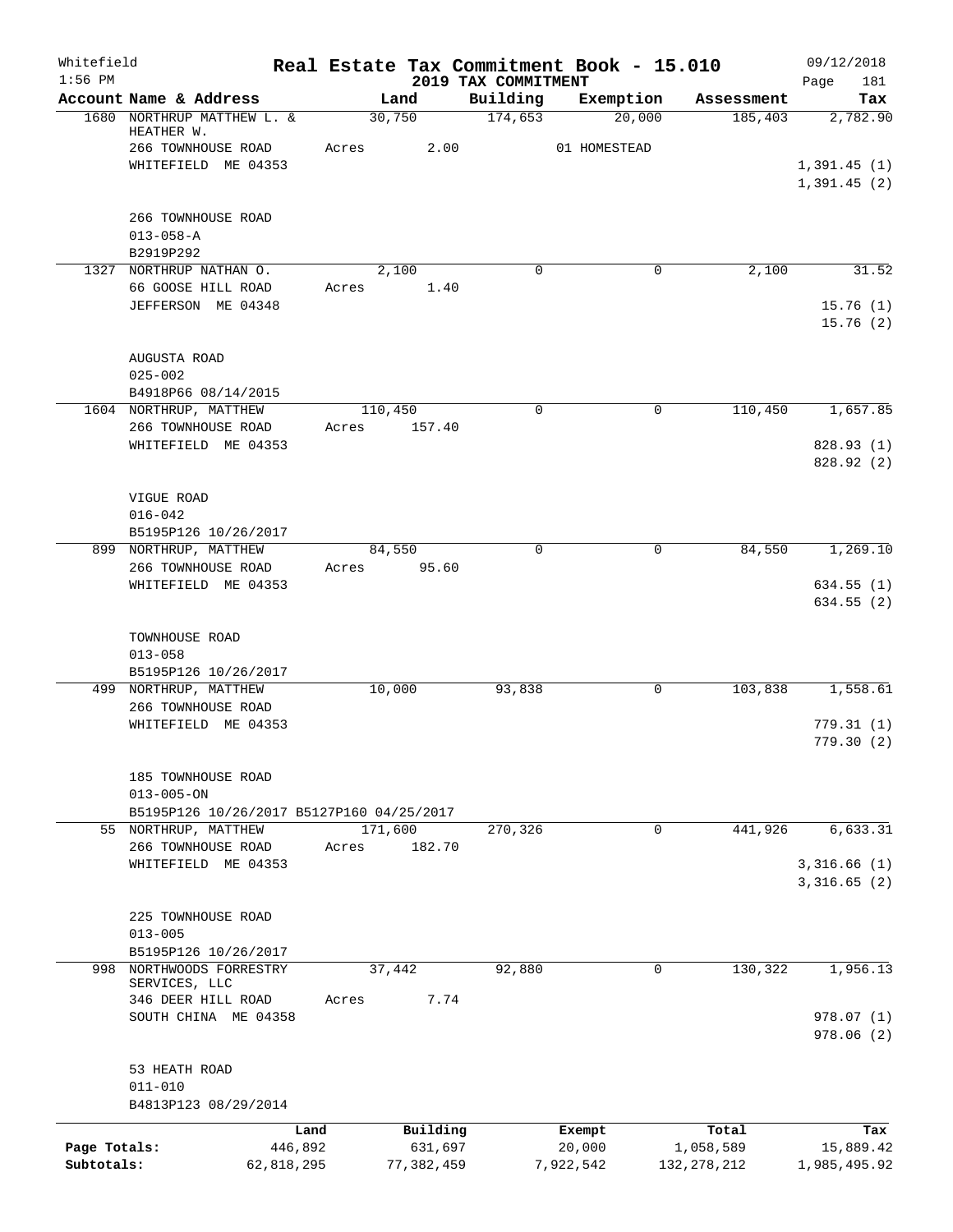| Whitefield |                                           |       |        |                     | Real Estate Tax Commitment Book - 15.010 |            | 09/12/2018  |
|------------|-------------------------------------------|-------|--------|---------------------|------------------------------------------|------------|-------------|
| $1:56$ PM  |                                           |       |        | 2019 TAX COMMITMENT |                                          |            | 182<br>Page |
|            | Account Name & Address                    |       | Land   | Building            | Exemption                                | Assessment | Tax         |
|            | 1605 NORTON JODY M.                       |       | 66,800 | 153,866             | 20,000                                   | 200,666    | 3,012.00    |
|            | 299 HUNTS MEADOW ROAD                     | Acres | 50.10  |                     | 01 HOMESTEAD                             |            |             |
|            | WHITEFIELD ME 04353                       |       |        |                     |                                          |            | 1,506.00(1) |
|            |                                           |       |        |                     |                                          |            | 1,506.00(2) |
|            | 299 HUNTS MEADOW ROAD                     |       |        |                     |                                          |            |             |
|            | $012 - 024$                               |       |        |                     |                                          |            |             |
|            | B4543P47 07/05/2012 B2240P259             |       |        |                     |                                          |            |             |
|            | 1118 NYE CAROLINE P. &                    |       | 60,727 | 101,018             | 20,000                                   | 141,745    | 2,127.59    |
|            | CHRISTOPHER J. FRANCIS                    |       |        |                     |                                          |            |             |
|            | 156 HEATH ROAD                            | Acres | 96.00  |                     | 01 HOMESTEAD                             |            |             |
|            | WHITEFIELD ME 04353                       |       |        |                     |                                          |            | 1,063.80(1) |
|            |                                           |       |        |                     |                                          |            | 1,063.79(2) |
|            |                                           |       |        |                     |                                          |            |             |
|            | 156 HEATH ROAD                            |       |        |                     |                                          |            |             |
|            | $011 - 012$                               |       |        |                     |                                          |            |             |
|            | B4676P251 06/19/2013 B4091P160 01/26/2009 |       | 9,820  | $\mathbf 0$         | 0                                        |            |             |
|            | 1600 OAKES DWIGHT A. &<br>CYNTHIA         |       |        |                     |                                          | 9,820      | 147.40      |
|            | 488 WISCASSET ROAD                        | Acres | 7.90   |                     |                                          |            |             |
|            | WHITEFIELD ME 04353                       |       |        |                     |                                          |            | 73.70(1)    |
|            |                                           |       |        |                     |                                          |            | 73.70(2)    |
|            |                                           |       |        |                     |                                          |            |             |
|            | WISCASSET ROAD                            |       |        |                     |                                          |            |             |
|            | $001 - 043$                               |       |        |                     |                                          |            |             |
|            | B1186P29                                  |       |        |                     |                                          |            |             |
| 839        | OAKES DWIGHT A. &                         |       | 62,000 | 7,426               | 26,000                                   | 43,426     | 651.82      |
|            | CYNTHIA<br>488 WISCASSET ROAD             | Acres | 35.00  |                     | 01 HOMESTEAD                             |            |             |
|            | WHITEFIELD ME 04353                       |       |        |                     | 05 VET EXEMPTION                         |            | 325.91(1)   |
|            |                                           |       |        |                     |                                          |            | 325.91(2)   |
|            |                                           |       |        |                     |                                          |            |             |
|            | 488 WISCASSET ROAD                        |       |        |                     |                                          |            |             |
|            | $001 - 044$                               |       |        |                     |                                          |            |             |
|            | B1186P29                                  |       |        |                     |                                          |            |             |
|            | 377 OBER FRANKLIN A.                      |       | 59,600 | 96,720              | 20,000                                   | 136,320    | 2,046.16    |
|            | 329 NO. HUNTS MEADOW                      | Acres | 39.00  |                     | 01 HOMESTEAD                             |            |             |
|            | ROAD                                      |       |        |                     |                                          |            |             |
|            | WHITEFIELD ME 04353                       |       |        |                     |                                          |            | 1,023.08(1) |
|            |                                           |       |        |                     |                                          |            | 1,023.08(2) |
|            | 172 ROONEY LANE                           |       |        |                     |                                          |            |             |
|            | $009 - 019$                               |       |        |                     |                                          |            |             |
|            | B1796P141                                 |       |        |                     |                                          |            |             |
|            | 47 OBER JANET M.                          |       | 34,515 | 94,137              | 20,000                                   | 108,652    | 1,630.87    |
|            | 123 PHILBRICK LANE                        | Acres | 4.51   |                     | 01 HOMESTEAD                             |            |             |
|            | WHITEFIELD ME 04353                       |       |        |                     |                                          |            | 815.44 (1)  |
|            |                                           |       |        |                     |                                          |            | 815.43(2)   |
|            |                                           |       |        |                     |                                          |            |             |
|            | 123 PHILBRICK LANE                        |       |        |                     |                                          |            |             |
|            | $006 - 012 - C$                           |       |        |                     |                                          |            |             |
|            | B1799P57                                  |       |        |                     |                                          |            |             |
|            |                                           |       |        |                     |                                          |            |             |

|              | Land         | Building   | Exempt    | Total       | Tax          |
|--------------|--------------|------------|-----------|-------------|--------------|
| Page Totals: | 293,462      | 453,167    | 106,000   | 640,629     | 9,615.84     |
| Subtotals:   | 63, 111, 757 | 77,835,626 | 8,028,542 | 132,918,841 | 1,995,111.76 |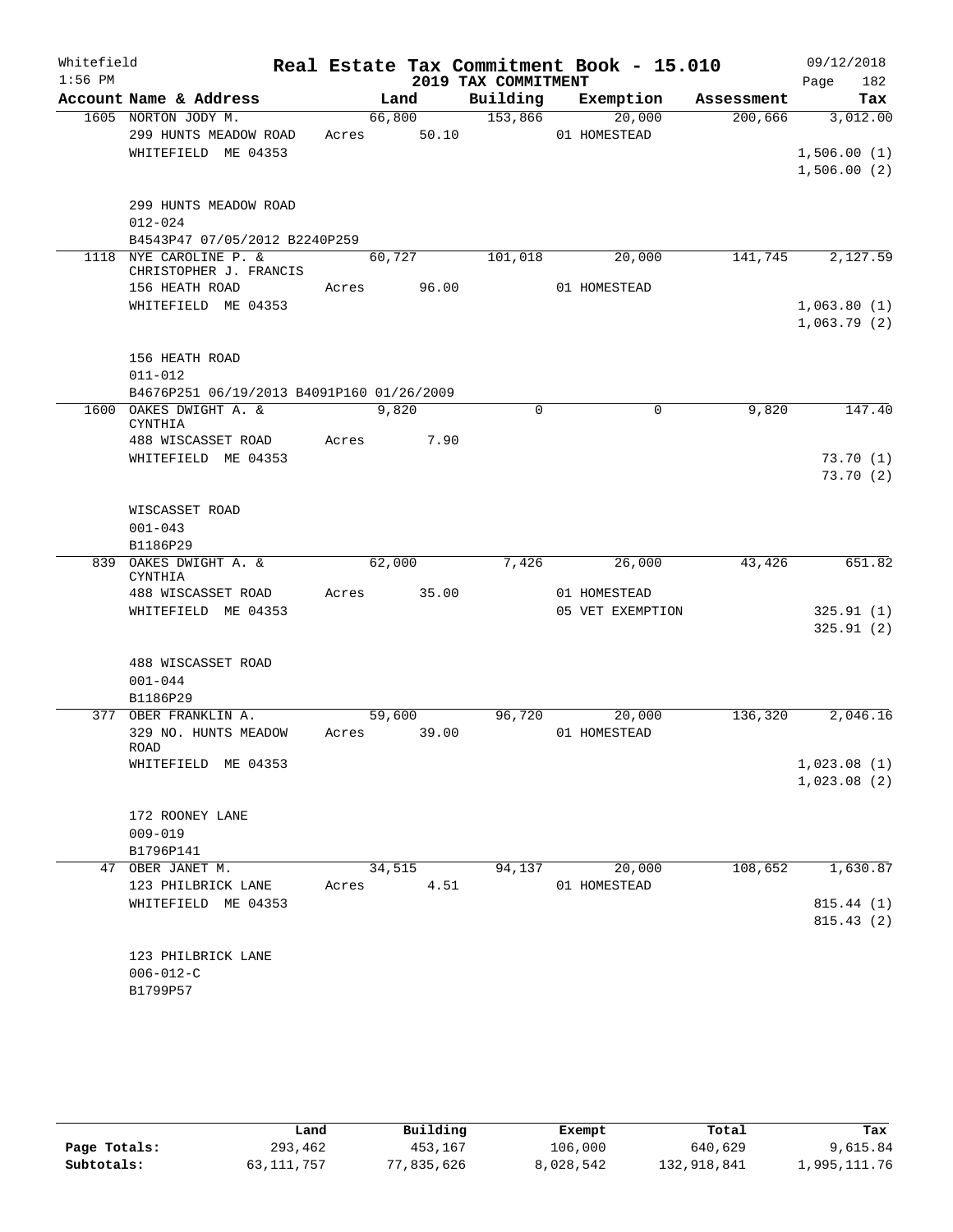| Whitefield<br>$1:56$ PM |                                         |              |       |                  |                     | Real Estate Tax Commitment Book - 15.010 |                               | 09/12/2018         |
|-------------------------|-----------------------------------------|--------------|-------|------------------|---------------------|------------------------------------------|-------------------------------|--------------------|
|                         | Account Name & Address                  |              |       | Land             | 2019 TAX COMMITMENT |                                          | Building Exemption Assessment | 183<br>Page<br>Tax |
|                         | 1586 OMAHONEY BRIAN J. &                |              |       | 45,490           | 146,073             | 20,000                                   | 171,563                       | 2,575.16           |
|                         | * KRISTIN M. STONE                      |              |       | Acres 17.80      |                     | 01 HOMESTEAD                             |                               |                    |
|                         | 90 HOLLYWOOD BOULEVARD                  |              |       |                  |                     |                                          |                               | 1,287.58(1)        |
|                         | WHITEFIELD ME 04353                     |              |       |                  |                     |                                          |                               | 1,287.58(2)        |
|                         |                                         |              |       |                  |                     |                                          |                               |                    |
|                         | 90 HOLLYWOOD BOULEVARD                  |              |       |                  |                     |                                          |                               |                    |
|                         | $005 - 032$                             |              |       |                  |                     |                                          |                               |                    |
|                         | B3128P144                               |              |       |                  |                     |                                          |                               |                    |
|                         | 1493 O'MAHONEY JANE                     |              |       | 30,870           | 79,460              | 20,000                                   | 90,330                        | 1,355.85           |
|                         | O'CONNOR MAUREEN                        |              |       | Acres 2.08       |                     | 01 HOMESTEAD                             |                               |                    |
|                         | 51 DOYLE ROAD                           |              |       |                  |                     |                                          |                               | 677.93(1)          |
|                         | WHITEFIELD ME 04353                     |              |       |                  |                     |                                          |                               | 677.92(2)          |
|                         |                                         |              |       |                  |                     |                                          |                               |                    |
|                         | 51 DOYLE ROAD                           |              |       |                  |                     |                                          |                               |                    |
|                         | $019 - 039 - B$                         |              |       |                  |                     |                                          |                               |                    |
|                         | B4729P86 11/04/2013 B4729P84 11/04/2013 |              |       |                  |                     |                                          |                               |                    |
|                         | 919 ORLANDO JO ANN                      |              |       | 61,680           | 172,221             | 20,000                                   | 213,901                       | 3,210.65           |
|                         | 11 RED FOX LANE                         |              |       | Acres 42.20      |                     | 01 HOMESTEAD                             |                               |                    |
|                         | WHITEFIELD ME 04353                     |              |       |                  |                     |                                          |                               | 1,605.33(1)        |
|                         |                                         |              |       |                  |                     |                                          |                               | 1,605.32(2)        |
|                         |                                         |              |       |                  |                     |                                          |                               |                    |
|                         | 11 RED FOX LANE                         |              |       |                  |                     |                                          |                               |                    |
|                         | $012 - 003$                             |              |       |                  |                     |                                          |                               |                    |
|                         | B4375P122 02/16/2011 B2024P33           |              |       |                  |                     |                                          |                               |                    |
|                         | 1084 ORTIZ EDUARDO E. &<br>CHERYL J.    |              |       | 63,250           | $\mathbf 0$         | $\mathbf 0$                              | 63,250                        | 949.38             |
|                         | 575 NASH ROAD                           |              | Acres | 63.00            |                     |                                          |                               |                    |
|                         | PITTSTON ME 04345                       |              |       |                  |                     |                                          |                               | 474.69 (1)         |
|                         |                                         |              |       |                  |                     |                                          |                               | 474.69(2)          |
|                         |                                         |              |       |                  |                     |                                          |                               |                    |
|                         | PITTSTON TOWN LINE,                     |              |       |                  |                     |                                          |                               |                    |
|                         | RADDEN                                  |              |       |                  |                     |                                          |                               |                    |
|                         | $003 - 005$                             |              |       |                  |                     |                                          |                               |                    |
|                         | B4090P260 01/23/2009 B2447P106          |              |       |                  |                     |                                          |                               |                    |
|                         | 1633 OXFORD PROPERTIES LLC              |              |       | $\frac{22}{700}$ | $\Omega$            | 0                                        | 22,700                        | 340.73             |
|                         | P.O. BOX 151                            |              | Acres | 3.30             |                     |                                          |                               |                    |
|                         | SO. PARIS ME 04281                      |              |       |                  |                     |                                          |                               | 170.37(1)          |
|                         |                                         |              |       |                  |                     |                                          |                               | 170.36(2)          |
|                         |                                         |              |       |                  |                     |                                          |                               |                    |
|                         | PINE RIDGE TRAILER PARK<br>$019 - 035$  |              |       |                  |                     |                                          |                               |                    |
|                         | B2947P166                               |              |       |                  |                     |                                          |                               |                    |
| 517                     | OXFORD PROPERTIES LLC                   |              |       | 91,030           | 0                   | 0                                        | 91,030                        | 1,366.36           |
|                         | P.O. BOX 151                            |              | Acres | 42.70            |                     |                                          |                               |                    |
|                         | SO. PARIS ME 04281                      |              |       |                  |                     |                                          |                               | 683.18 (1)         |
|                         |                                         |              |       |                  |                     |                                          |                               | 683.18 (2)         |
|                         |                                         |              |       |                  |                     |                                          |                               |                    |
|                         | PINE RIDGE TRAILER PARK                 |              |       |                  |                     |                                          |                               |                    |
|                         | $019 - 033$                             |              |       |                  |                     |                                          |                               |                    |
|                         | B2947P166                               |              |       |                  |                     |                                          |                               |                    |
|                         | 945 OXFORD PROPERTIES, LLC              |              |       | 0                | 11,686              | 0                                        | 11,686                        | 175.41             |
|                         | P.O. BOX 151                            |              |       |                  |                     |                                          |                               |                    |
|                         | SO. PARIS ME 04281                      |              |       |                  |                     |                                          |                               | 87.71 (1)          |
|                         |                                         |              |       |                  |                     |                                          |                               | 87.70 (2)          |
|                         |                                         |              |       |                  |                     |                                          |                               |                    |
|                         | 23 PINE RIDGE                           |              |       |                  |                     |                                          |                               |                    |
|                         | $019 - 033 - ON$                        |              |       |                  |                     |                                          |                               |                    |
|                         |                                         |              |       |                  |                     |                                          |                               |                    |
|                         |                                         | Land         |       | Building         |                     | Exempt                                   | Total                         | Tax                |
| Page Totals:            |                                         | 315,020      |       | 409,440          |                     | 60,000                                   | 664,460                       | 9,973.54           |
| Subtotals:              |                                         | 63, 426, 777 |       | 78, 245, 066     |                     | 8,088,542                                | 133,583,301                   | 2,005,085.30       |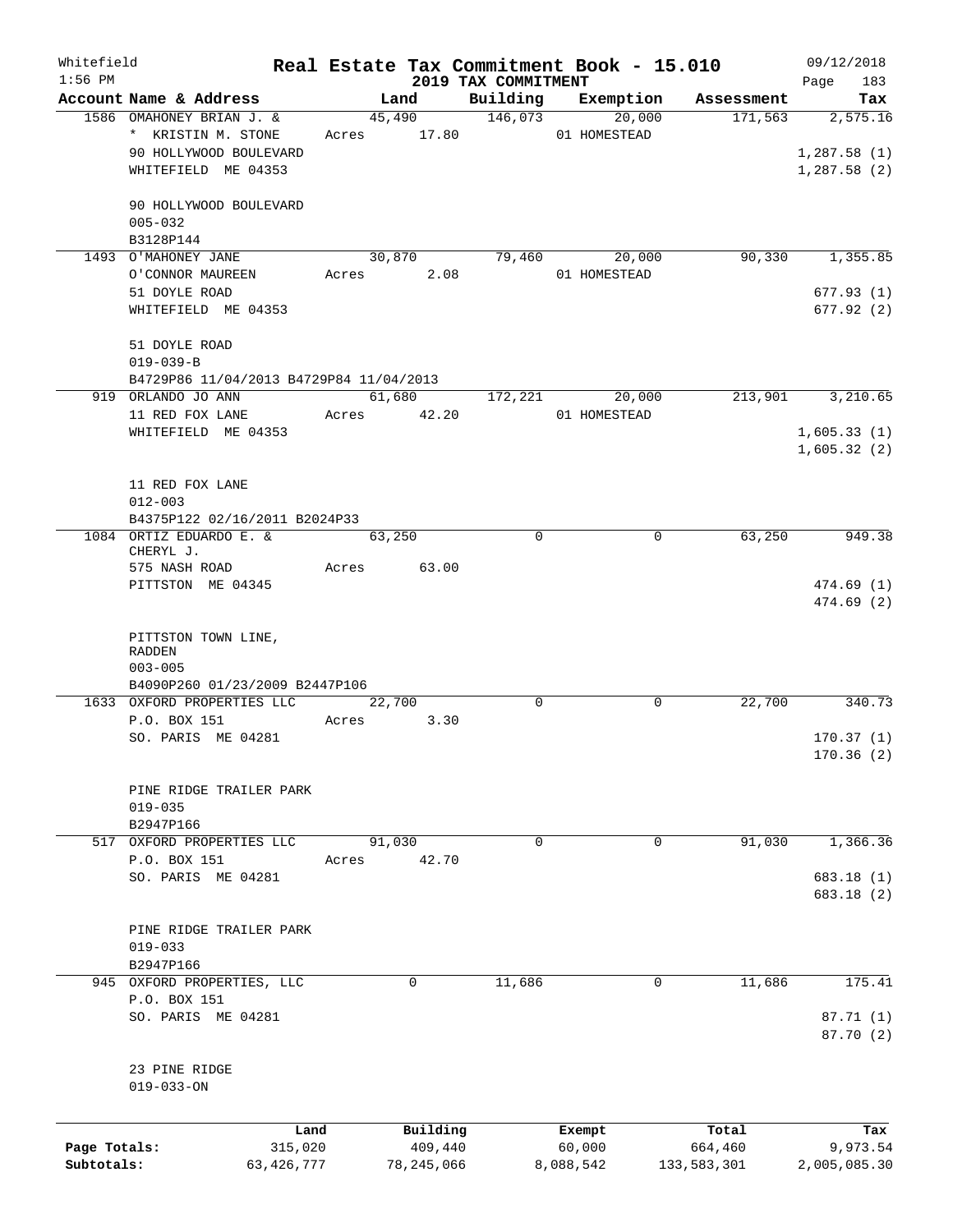| Whitefield   |                                           |            |       |            |                                 | Real Estate Tax Commitment Book - 15.010 |                       | 09/12/2018         |
|--------------|-------------------------------------------|------------|-------|------------|---------------------------------|------------------------------------------|-----------------------|--------------------|
| $1:56$ PM    | Account Name & Address                    |            |       | Land       | 2019 TAX COMMITMENT<br>Building | Exemption                                | Assessment            | 184<br>Page<br>Tax |
|              | 1743 PADGETT JAMES H.                     |            |       | 40,050     | 191,906                         | 20,000                                   | 211,956               | 3,181.46           |
|              | 102 COOKSON LANE                          |            | Acres | 11.00      |                                 | 01 HOMESTEAD                             |                       |                    |
|              | WHITEFIELD ME 04353                       |            |       |            |                                 |                                          |                       | 1,590.73(1)        |
|              |                                           |            |       |            |                                 |                                          |                       | 1,590.73(2)        |
|              |                                           |            |       |            |                                 |                                          |                       |                    |
|              | 102 COOKSON LANE                          |            |       |            |                                 |                                          |                       |                    |
|              | $020 - 046 - A$                           |            |       |            |                                 |                                          |                       |                    |
|              | B4778P181 05/12/2014 B3447P221 03/04/2005 |            |       |            |                                 |                                          |                       |                    |
|              | 1894 PAETOW ERIC                          |            |       | 37,250     | 109,209                         | 20,000                                   | 126,459               | 1,898.15           |
|              | 268 HOWE ROAD                             |            | Acres | 7.50       |                                 | 01 HOMESTEAD                             |                       |                    |
|              | COOPERS MILLS ME 04341                    |            |       |            |                                 |                                          |                       | 949.08 (1)         |
|              |                                           |            |       |            |                                 |                                          |                       | 949.07 (2)         |
|              |                                           |            |       |            |                                 |                                          |                       |                    |
|              | 268 HOWE ROAD                             |            |       |            |                                 |                                          |                       |                    |
|              | $020 - 001 - A$                           |            |       |            |                                 |                                          |                       |                    |
|              | B4790P197 06/18/2014 B4413P224 06/29/2011 |            |       |            |                                 |                                          |                       |                    |
|              | 295 PAGURKO JOHN J. III                   |            |       | 23,400     | 0                               |                                          | $\mathbf 0$<br>23,400 | 351.23             |
|              | 571 TOWNHOUSE ROAD                        |            | Acres | 26.00      |                                 |                                          |                       |                    |
|              | WHITEFIELD ME 04353                       |            |       |            |                                 |                                          |                       | 175.62(1)          |
|              |                                           |            |       |            |                                 |                                          |                       | 175.61(2)          |
|              |                                           |            |       |            |                                 |                                          |                       |                    |
|              | TOWNHOUSE ROAD                            |            |       |            |                                 |                                          |                       |                    |
|              | $009 - 031$                               |            |       |            |                                 |                                          |                       |                    |
|              | B3113P268                                 |            |       |            |                                 |                                          |                       |                    |
| 1529         | PAGURKO JOHN J. III                       |            |       | 52,450     | 10,170                          |                                          | 62,620<br>0           | 939.93             |
|              | 571 TOWNHOUSE ROAD                        |            | Acres | 28.00      |                                 |                                          |                       |                    |
|              | WHITEFIELD ME 04353                       |            |       |            |                                 |                                          |                       | 469.97(1)          |
|              |                                           |            |       |            |                                 |                                          |                       | 469.96(2)          |
|              |                                           |            |       |            |                                 |                                          |                       |                    |
|              | 571 TOWNHOUSE ROAD                        |            |       |            |                                 |                                          |                       |                    |
|              | $010 - 003$                               |            |       |            |                                 |                                          |                       |                    |
|              | B3113P268                                 |            |       |            |                                 |                                          |                       |                    |
|              | 1598 PAICOPOLOS JR. HAROLD                |            |       | 35,900     | 85,645                          |                                          | 121,545<br>0          | 1,824.39           |
|              | G. & DEBORAH                              |            |       |            |                                 |                                          |                       |                    |
|              | 21 CRYSTAL DRIVE                          |            | Acres | 2.10       |                                 |                                          |                       |                    |
|              | STONEHAM MA 02180                         |            |       |            |                                 |                                          |                       | 912.20(1)          |
|              |                                           |            |       |            |                                 |                                          |                       | 912.19(2)          |
|              |                                           |            |       |            |                                 |                                          |                       |                    |
|              | 866 TOWNHOUSE ROAD                        |            |       |            |                                 |                                          |                       |                    |
|              | $007 - 038$                               |            |       |            |                                 |                                          |                       |                    |
|              | 526 PALMER MICHAEL L.                     |            |       | 21,500     | 0                               |                                          | 21,500<br>0           | 322.71             |
|              | PO BOX 333                                |            | Acres | 2.50       |                                 |                                          |                       |                    |
|              | SO. CHINA ME 04358                        |            |       |            |                                 |                                          |                       | 161.36(1)          |
|              |                                           |            |       |            |                                 |                                          |                       | 161.35(2)          |
|              |                                           |            |       |            |                                 |                                          |                       |                    |
|              | HILTON ROAD                               |            |       |            |                                 |                                          |                       |                    |
|              | $011 - 038$                               |            |       |            |                                 |                                          |                       |                    |
|              | B4865P296 03/05/2015 B2139P192            |            |       |            |                                 |                                          |                       |                    |
|              | 1497 PANOSIAN MICHAEL G. &                |            |       | 33,825     | 147,742                         | 26,000                                   | 155,567               | 2,335.06           |
|              | APRIL                                     |            |       |            |                                 |                                          |                       |                    |
|              | 293 HOWE ROAD                             |            | Acres | 4.05       |                                 | 01 HOMESTEAD                             |                       |                    |
|              | WHITEFIELD ME 04353                       |            |       |            |                                 | 07 NMR VET & WIDOW                       |                       | 1,167.53(1)        |
|              |                                           |            |       |            |                                 |                                          |                       | 1, 167.53(2)       |
|              |                                           |            |       |            |                                 |                                          |                       |                    |
|              | 293 HOWE ROAD                             |            |       |            |                                 |                                          |                       |                    |
|              | $020 - 023 - A$                           |            |       |            |                                 |                                          |                       |                    |
|              | B4758P244 02/21/2014 B1264P146            |            |       |            |                                 |                                          |                       |                    |
|              |                                           |            |       |            |                                 |                                          |                       |                    |
|              |                                           | Land       |       | Building   |                                 | Exempt                                   | Total                 | Tax                |
| Page Totals: |                                           | 244,375    |       | 544,672    |                                 | 66,000                                   | 723,047               | 10,852.93          |
| Subtotals:   |                                           | 63,671,152 |       | 78,789,738 |                                 | 8,154,542                                | 134,306,348           | 2,015,938.23       |
|              |                                           |            |       |            |                                 |                                          |                       |                    |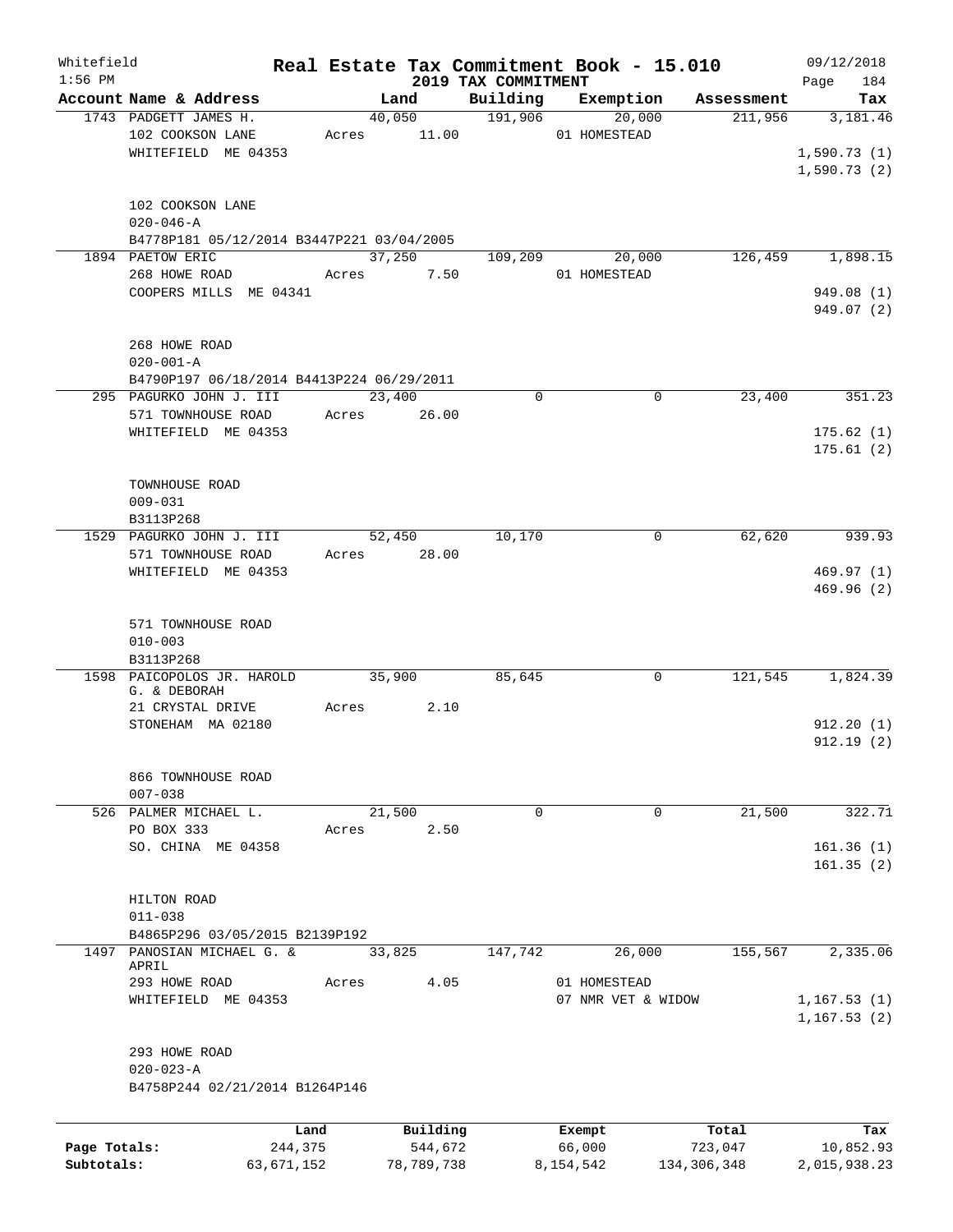| Whitefield                 |                                                                |                       |       |                         |                                 | Real Estate Tax Commitment Book - 15.010 |                        | 09/12/2018               |
|----------------------------|----------------------------------------------------------------|-----------------------|-------|-------------------------|---------------------------------|------------------------------------------|------------------------|--------------------------|
| $1:56$ PM                  | Account Name & Address                                         |                       |       | Land                    | 2019 TAX COMMITMENT<br>Building | Exemption                                |                        | 185<br>Page<br>Tax       |
|                            | 1664 PARKS PATRICIA                                            |                       |       | 29,686                  | $\mathbf 0$                     | $\Omega$                                 | Assessment<br>29,686   | 445.59                   |
|                            | P.O. BOX 83                                                    |                       | Acres | 82.00                   |                                 |                                          |                        |                          |
|                            | WHITEFIELD ME 04353                                            |                       |       |                         |                                 |                                          |                        | 222.80(1)                |
|                            |                                                                |                       |       |                         |                                 |                                          |                        | 222.79(2)                |
|                            |                                                                |                       |       |                         |                                 |                                          |                        |                          |
|                            | DOYLE ROAD                                                     |                       |       |                         |                                 |                                          |                        |                          |
|                            | $019 - 030$                                                    |                       |       |                         |                                 |                                          |                        |                          |
|                            | B2159P345                                                      |                       |       |                         |                                 |                                          |                        |                          |
|                            | 991 PARKS PATRICIA                                             |                       |       | 25,750                  | $\Omega$                        | 0                                        | 25,750                 | 386.51                   |
|                            | P.O. BOX 83                                                    |                       | Acres | 67.00                   |                                 |                                          |                        |                          |
|                            | WHITEFIELD ME 04353                                            |                       |       |                         |                                 |                                          |                        | 193.26 (1)<br>193.25(2)  |
|                            |                                                                |                       |       |                         |                                 |                                          |                        |                          |
|                            | DOYLE ROAD                                                     |                       |       |                         |                                 |                                          |                        |                          |
|                            | $019 - 019$                                                    |                       |       |                         |                                 |                                          |                        |                          |
|                            | B1720P270                                                      |                       |       |                         |                                 |                                          |                        |                          |
|                            | 1599 PARKS PATRICIA E.                                         |                       |       | 21,450                  | 0                               | 0                                        | 21,450                 | 321.96                   |
|                            | P.O. BOX 83                                                    |                       | Acres | 23.00                   |                                 |                                          |                        |                          |
|                            | WHITEFIELD ME 04353                                            |                       |       |                         |                                 |                                          |                        | 160.98(1)                |
|                            |                                                                |                       |       |                         |                                 |                                          |                        | 160.98(2)                |
|                            | DOYLE ROAD                                                     |                       |       |                         |                                 |                                          |                        |                          |
|                            | $019 - 021 - 001$                                              |                       |       |                         |                                 |                                          |                        |                          |
|                            | B2021P159                                                      |                       |       |                         |                                 |                                          |                        |                          |
|                            | 694 PARKS PATRICIA E.                                          |                       |       | 81,850                  | 128,094                         | 20,000                                   | 189,944                | 2,851.06                 |
|                            | P.O. BOX 83                                                    |                       | Acres | 81.00                   |                                 | 01 HOMESTEAD                             |                        |                          |
|                            | WHITEFIELD ME 04353                                            |                       |       |                         |                                 |                                          |                        | 1,425.53(1)              |
|                            |                                                                |                       |       |                         |                                 |                                          |                        | 1,425.53(2)              |
|                            |                                                                |                       |       |                         |                                 |                                          |                        |                          |
|                            | 176 DOYLE ROAD                                                 |                       |       |                         |                                 |                                          |                        |                          |
|                            | $019 - 020$                                                    |                       |       |                         |                                 |                                          |                        |                          |
|                            | B1720P277                                                      |                       |       |                         |                                 |                                          |                        |                          |
|                            | 167 PARLIN HAYLEY L.                                           |                       |       | 30,810                  | 61,404                          | 20,000                                   | 72,214                 | 1,083.93                 |
|                            | 176 SENOTT ROAD                                                |                       | Acres | 2.04                    |                                 | 01 HOMESTEAD                             |                        |                          |
|                            | WHITEFIELD ME 04353                                            |                       |       |                         |                                 |                                          |                        | 541.97(1)<br>541.96(2)   |
|                            |                                                                |                       |       |                         |                                 |                                          |                        |                          |
|                            | 176 SENOTT ROAD                                                |                       |       |                         |                                 |                                          |                        |                          |
|                            | $017 - 039$                                                    |                       |       |                         |                                 |                                          |                        |                          |
|                            | B1597P135                                                      |                       |       |                         |                                 |                                          |                        |                          |
|                            | 294 PARLIN MARK A.                                             |                       |       | 42,954                  | 118,848                         | 0                                        | 161,802                | 2,428.65                 |
|                            | PARLIN KATHY B.                                                |                       | Acres | 18.13                   |                                 |                                          |                        |                          |
|                            | 68 SHUMAN ROAD                                                 |                       |       |                         |                                 |                                          |                        | 1, 214.33(1)             |
|                            | WINDSOR ME 04363                                               |                       |       |                         |                                 |                                          |                        | 1, 214.32(2)             |
|                            | 418 COOPER ROAD                                                |                       |       |                         |                                 |                                          |                        |                          |
|                            | $015 - 018$                                                    |                       |       |                         |                                 |                                          |                        |                          |
|                            | B5140P43 05/31/2017                                            |                       |       |                         |                                 |                                          |                        |                          |
|                            | 286 PARLIN ROBERT S.                                           |                       |       | 30,000                  | 106,067                         | 0                                        | 136,067                | 2,042.37                 |
|                            | 90 GARDINER ROAD                                               |                       | Acres | 1.00                    |                                 |                                          |                        |                          |
|                            | WHITEFIELD ME 04353                                            |                       |       |                         |                                 |                                          |                        | 1,021.19(1)              |
|                            |                                                                |                       |       |                         |                                 |                                          |                        | 1,021.18(2)              |
|                            |                                                                |                       |       |                         |                                 |                                          |                        |                          |
|                            | 90 GARDINER ROAD                                               |                       |       |                         |                                 |                                          |                        |                          |
|                            | $013 - 019$                                                    |                       |       |                         |                                 |                                          |                        |                          |
|                            | B4789P37 06/16/2014 B4789P35 06/16/2014 B3427P27<br>02/04/2004 |                       |       |                         |                                 |                                          |                        |                          |
|                            |                                                                |                       |       |                         |                                 |                                          |                        |                          |
|                            |                                                                | Land                  |       | Building                |                                 | Exempt                                   | Total                  | Tax                      |
| Page Totals:<br>Subtotals: |                                                                | 262,500<br>63,933,652 |       | 414,413<br>79, 204, 151 |                                 | 40,000<br>8,194,542                      | 636,913<br>134,943,261 | 9,560.07<br>2,025,498.30 |
|                            |                                                                |                       |       |                         |                                 |                                          |                        |                          |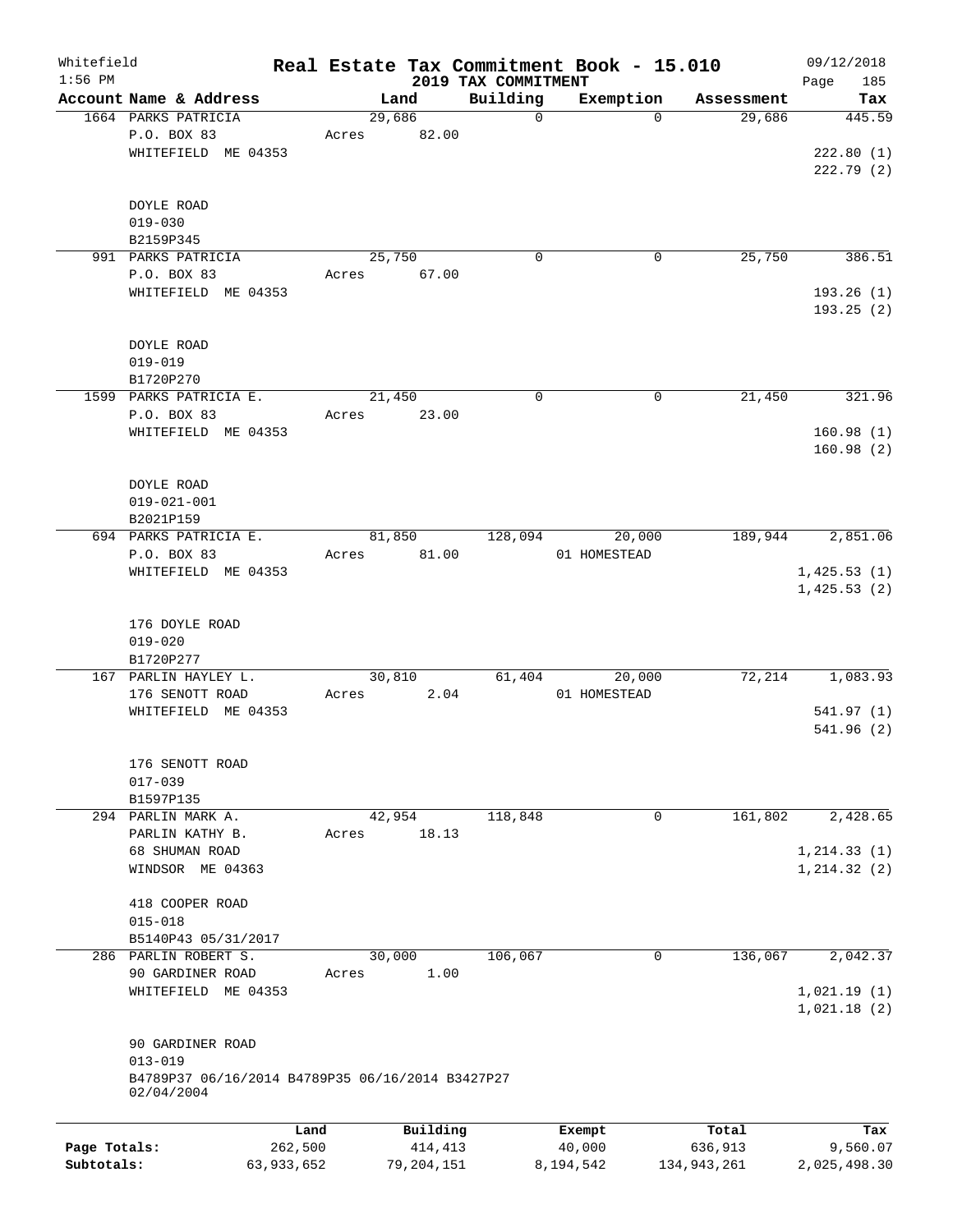| Whitefield |                                                                           |        |        |                     | Real Estate Tax Commitment Book - 15.010 |            | 09/12/2018   |
|------------|---------------------------------------------------------------------------|--------|--------|---------------------|------------------------------------------|------------|--------------|
| $1:56$ PM  |                                                                           |        |        | 2019 TAX COMMITMENT |                                          |            | 186<br>Page  |
|            | Account Name & Address                                                    |        | Land   | Building            | Exemption                                | Assessment | Tax          |
|            | 420 PARMENTER HELEN L.,<br>WOODBURY PAULA P.                              | 30,750 |        | 139,461             | $\Omega$                                 | 170, 211   | 2,554.87     |
|            | 39 SENOTT ROAD                                                            | Acres  | 2.00   |                     |                                          |            |              |
|            | WHITEFIELD ME 04353                                                       |        |        |                     |                                          |            | 1, 277.44(1) |
|            |                                                                           |        |        |                     |                                          |            | 1, 277.43(2) |
|            | 39 SENOTT ROAD                                                            |        |        |                     |                                          |            |              |
|            | $017 - 049 - A$                                                           |        |        |                     |                                          |            |              |
|            | B4497P75 02/29/2012 B3870P305 06/25/2007                                  |        |        |                     |                                          |            |              |
|            | 1086 PARRINO RICHARD J. &<br>CONNIE                                       | 37,090 |        | 103,028             | 26,000                                   | 114,118    | 1,712.91     |
|            | 55 DEVINE ROAD                                                            | Acres  | 7.30   |                     | 01 HOMESTEAD                             |            |              |
|            | WHITEFIELD ME 04353                                                       |        |        |                     | 07 NMR VET & WIDOW                       |            | 856.46 (1)   |
|            |                                                                           |        |        |                     |                                          |            | 856.45(2)    |
|            |                                                                           |        |        |                     |                                          |            |              |
|            | 55 DEVINE ROAD                                                            |        |        |                     |                                          |            |              |
|            | $016 - 022$                                                               |        |        |                     |                                          |            |              |
|            | 220 PATRICK DAVID M. &<br>SUSIE F. SCALLY                                 | 30,000 |        | 81,654              | 0                                        | 111,654    | 1,675.93     |
|            | 117 ELM STREET                                                            | Acres  | 1.50   |                     |                                          |            |              |
|            | SACO ME 04072                                                             |        |        |                     |                                          |            | 837.97 (1)   |
|            |                                                                           |        |        |                     |                                          |            | 837.96 (2)   |
|            |                                                                           |        |        |                     |                                          |            |              |
|            | 443 VIGUE ROAD<br>$019 - 047$                                             |        |        |                     |                                          |            |              |
|            | B4145P187 05/22/2009 B2847P65 04/29/2002                                  |        |        |                     |                                          |            |              |
|            | 1579 PATRIE TAMRA L.                                                      |        | 30,570 | 79,586              | 20,000                                   | 90,156     | 1,353.24     |
|            | 542 MILLS ROAD                                                            | Acres  | 1.88   |                     | 01 HOMESTEAD                             |            |              |
|            | WHITEFIELD ME 04353                                                       |        |        |                     |                                          |            | 676.62(1)    |
|            |                                                                           |        |        |                     |                                          |            | 676.62(2)    |
|            |                                                                           |        |        |                     |                                          |            |              |
|            | 542 MILLS ROAD                                                            |        |        |                     |                                          |            |              |
|            | $020 - 033 - B$                                                           |        |        |                     |                                          |            |              |
|            | B2256P154                                                                 |        |        |                     |                                          |            |              |
|            | 1423 PATTON STEPHEN B                                                     |        | 45,330 | 117,397             | 20,000                                   | 142,727    | 2,142.33     |
|            | HANNERS LISE                                                              | Acres  | 17.60  |                     | 01 HOMESTEAD                             |            |              |
|            | 121 ROONEY LANE                                                           |        |        |                     |                                          |            | 1,071.17(1)  |
|            | WHITEFIELD ME 04353                                                       |        |        |                     |                                          |            | 1,071.16(2)  |
|            | 121 ROONEY LANE                                                           |        |        |                     |                                          |            |              |
|            | $009 - 013$                                                               |        |        |                     |                                          |            |              |
|            | B4675P11 06/14/2013 B4674P23 06/12/2013 B4558P149<br>08/13/2012 B1333P116 |        |        |                     |                                          |            |              |
|            | 1551 PATTON STEPHEN B.                                                    | 25,890 |        | 0                   | 0                                        | 25,890     | 388.61       |
|            | HANNERS LISE A.                                                           | Acres  | 5.80   |                     |                                          |            |              |
|            | 121 ROONEY ROAD                                                           |        |        |                     |                                          |            | 194.31(1)    |
|            | WHITEFIELD ME 04353                                                       |        |        |                     |                                          |            | 194.30(2)    |
|            | ROONEY LANE                                                               |        |        |                     |                                          |            |              |
|            | $009 - 033$                                                               |        |        |                     |                                          |            |              |
|            | B4843P298 12/04/2014 B2497P302                                            |        |        |                     |                                          |            |              |
|            |                                                                           |        |        |                     |                                          |            |              |

|              | Land       | Building   | Exempt    | Total       | Tax          |
|--------------|------------|------------|-----------|-------------|--------------|
| Page Totals: | 199,630    | 521,126    | 66,000    | 654,756     | 9,827.89     |
| Subtotals:   | 64,133,282 | 79,725,277 | 8,260,542 | 135,598,017 | 2,035,326.19 |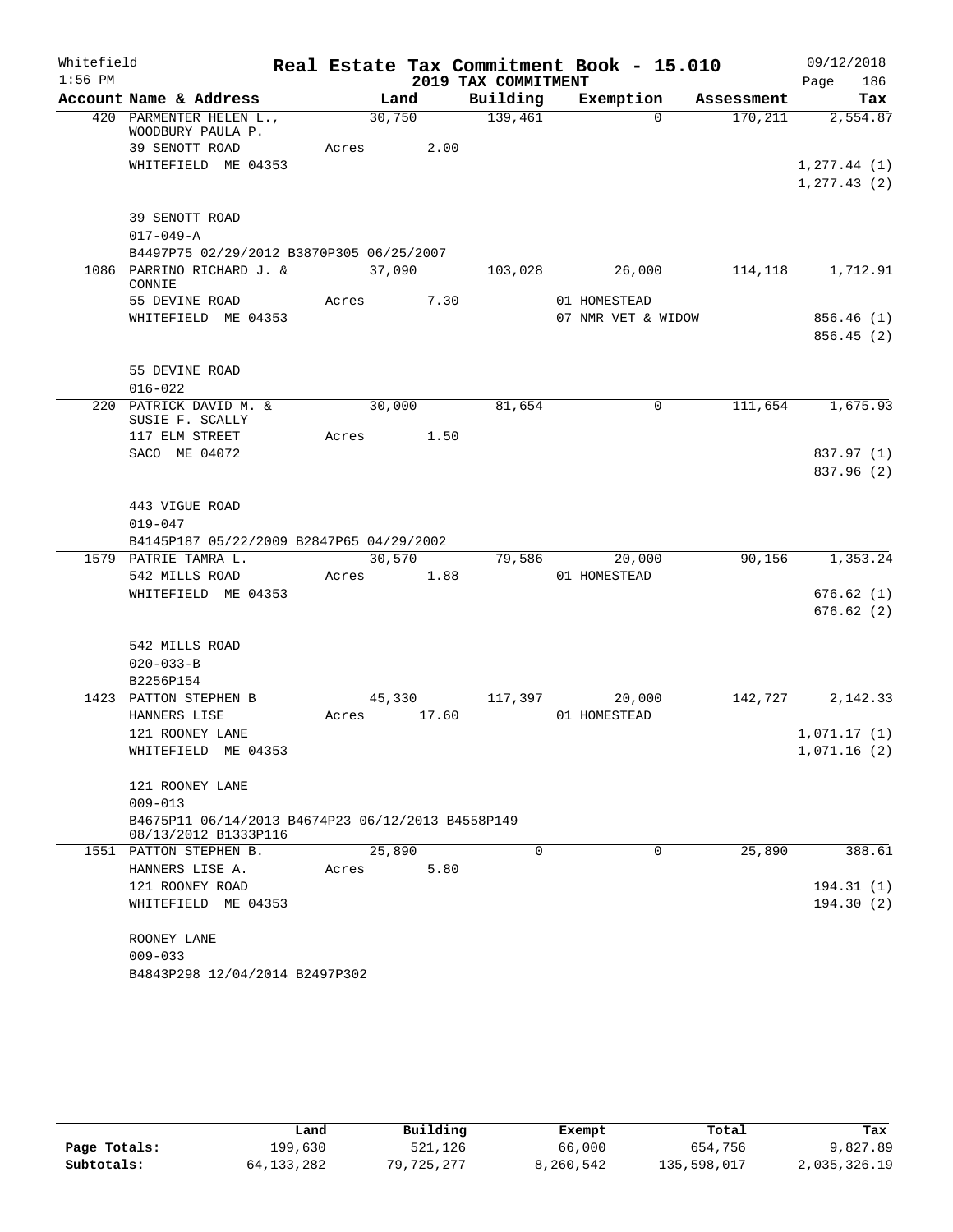| Whitefield   |                                |              |                |            |                                 | Real Estate Tax Commitment Book - 15.010 |               |      | 09/12/2018               |
|--------------|--------------------------------|--------------|----------------|------------|---------------------------------|------------------------------------------|---------------|------|--------------------------|
| $1:56$ PM    | Account Name & Address         |              |                |            | 2019 TAX COMMITMENT<br>Building |                                          | Assessment    | Page | 187                      |
|              | 1 PATTON STEPHEN B.            |              | Land<br>26,930 |            | 6,637                           | Exemption<br>$\Omega$                    | 33,567        |      | Tax<br>503.84            |
|              | HANNERS LISE                   | Acres        |                | 7.10       |                                 |                                          |               |      |                          |
|              | 121 ROONEY LANE                |              |                |            |                                 |                                          |               |      | 251.92(1)                |
|              | WHITEFIELD ME 04353            |              |                |            |                                 |                                          |               |      | 251.92(2)                |
|              |                                |              |                |            |                                 |                                          |               |      |                          |
|              | ROONEY LANE                    |              |                |            |                                 |                                          |               |      |                          |
|              | $009 - 017$                    |              |                |            |                                 |                                          |               |      |                          |
|              | B4558P149 08/13/2012 B1333P116 |              |                |            |                                 |                                          |               |      |                          |
|              | 1117 PAUL GORDON A             |              | 30,000         |            | 67,490                          | 20,000                                   | 77,490        |      | 1,163.12                 |
|              | 790 TOWNHOUSE ROAD             | Acres        |                | 0.82       |                                 | 01 HOMESTEAD                             |               |      |                          |
|              | WHITEFIELD ME 04353            |              |                |            |                                 |                                          |               |      | 581.56(1)                |
|              |                                |              |                |            |                                 |                                          |               |      | 581.56 (2)               |
|              | 790 TOWNHOUSE ROAD             |              |                |            |                                 |                                          |               |      |                          |
|              | $007 - 035$                    |              |                |            |                                 |                                          |               |      |                          |
|              | B3909P148 09/14/2007 B1845P129 |              |                |            |                                 |                                          |               |      |                          |
|              | 154 PAULSON NANCY J.           |              | 34,500         |            | 141,645                         | 20,000                                   | 156,145       |      | 2,343.74                 |
|              | 137 HEATH ROAD                 | Acres        |                | 4.50       |                                 | 01 HOMESTEAD                             |               |      |                          |
|              | WHITEFIELD ME 04353            |              |                |            |                                 |                                          |               |      | 1, 171.87(1)             |
|              |                                |              |                |            |                                 |                                          |               |      | 1,171.87 (2)             |
|              |                                |              |                |            |                                 |                                          |               |      |                          |
|              | 137 HEATH ROAD                 |              |                |            |                                 |                                          |               |      |                          |
|              | $011 - 010 - A$                |              |                |            |                                 |                                          |               |      |                          |
|              | B3541P1 08/22/2005             |              |                |            |                                 |                                          |               |      |                          |
|              | 1066 PEASE SHANNA              |              | 30,000         |            | 79,817                          | 0                                        | 109,817       |      | 1,648.35                 |
|              | 9 DUNCAN ROAD                  | Acres        |                | 0.22       |                                 |                                          |               |      |                          |
|              | JEFFERSON ME 04348             |              |                |            |                                 |                                          |               |      | 824.18 (1)<br>824.17 (2) |
|              |                                |              |                |            |                                 |                                          |               |      |                          |
|              | 92 MILLS ROAD                  |              |                |            |                                 |                                          |               |      |                          |
|              | $017 - 002$                    |              |                |            |                                 |                                          |               |      |                          |
|              | B3013P75                       |              |                |            |                                 |                                          |               |      |                          |
|              | 191 PEASLEE BARBARA H.         |              | 30,900         |            | 34,082                          | 0                                        | 64,982        |      | 975.38                   |
|              | (ESTATE)                       |              |                |            |                                 |                                          |               |      |                          |
|              | C/O- PHILLIP S. PEASLEE Acres  |              |                | 2.10       |                                 |                                          |               |      |                          |
|              | 699 TOWNHOUSE ROAD             |              |                |            |                                 |                                          |               |      | 487.69 (1)               |
|              | WHITEFIELD ME 04353            |              |                |            |                                 |                                          |               |      | 487.69 (2)               |
|              | 699 TOWNHOUSE ROAD             |              |                |            |                                 |                                          |               |      |                          |
|              | $007 - 022$                    |              |                |            |                                 |                                          |               |      |                          |
|              | B5113P58 03/13/2017 B977P97    |              |                |            |                                 |                                          |               |      |                          |
|              | 357 PEASLEE DONALD C. &        |              |                | 0          | 50,102                          | 20,000                                   | 30,102        |      | 451.83                   |
|              | <b>GEORGIA</b>                 |              |                |            |                                 |                                          |               |      |                          |
|              | P.O. BOX 72                    |              |                |            |                                 | 01 HOMESTEAD                             |               |      |                          |
|              | WHITEFIELD ME 04353            |              |                |            |                                 |                                          |               |      | 225.92(1)                |
|              |                                |              |                |            |                                 |                                          |               |      | 225.91(2)                |
|              | 291 PITTSTON ROAD              |              |                |            |                                 |                                          |               |      |                          |
|              | $003 - 014 - ON$               |              |                |            |                                 |                                          |               |      |                          |
|              | 64 PEASLEE EDWARD E. &         |              | 37,890         |            | 34,282                          | 20,000                                   | 52,172        |      | 783.10                   |
|              | JOYCE                          |              |                |            |                                 |                                          |               |      |                          |
|              | P.O. BOX 116                   | Acres        |                | 8.30       |                                 | 01 HOMESTEAD                             |               |      |                          |
|              | WHITEFIELD ME 04353            |              |                |            |                                 |                                          |               |      | 391.55(1)                |
|              |                                |              |                |            |                                 |                                          |               |      | 391.55(2)                |
|              |                                |              |                |            |                                 |                                          |               |      |                          |
|              | 216 HILTON ROAD                |              |                |            |                                 |                                          |               |      |                          |
|              | $014 - 031 - A$                |              |                |            |                                 |                                          |               |      |                          |
|              | B1528P25                       |              |                |            |                                 |                                          |               |      |                          |
|              |                                | Land         |                | Building   |                                 | Exempt                                   | Total         |      | Tax                      |
| Page Totals: |                                | 190,220      |                | 414,055    |                                 | 80,000                                   | 524,275       |      | 7,869.36                 |
| Subtotals:   |                                | 64, 323, 502 |                | 80,139,332 |                                 | 8,340,542                                | 136, 122, 292 |      | 2,043,195.55             |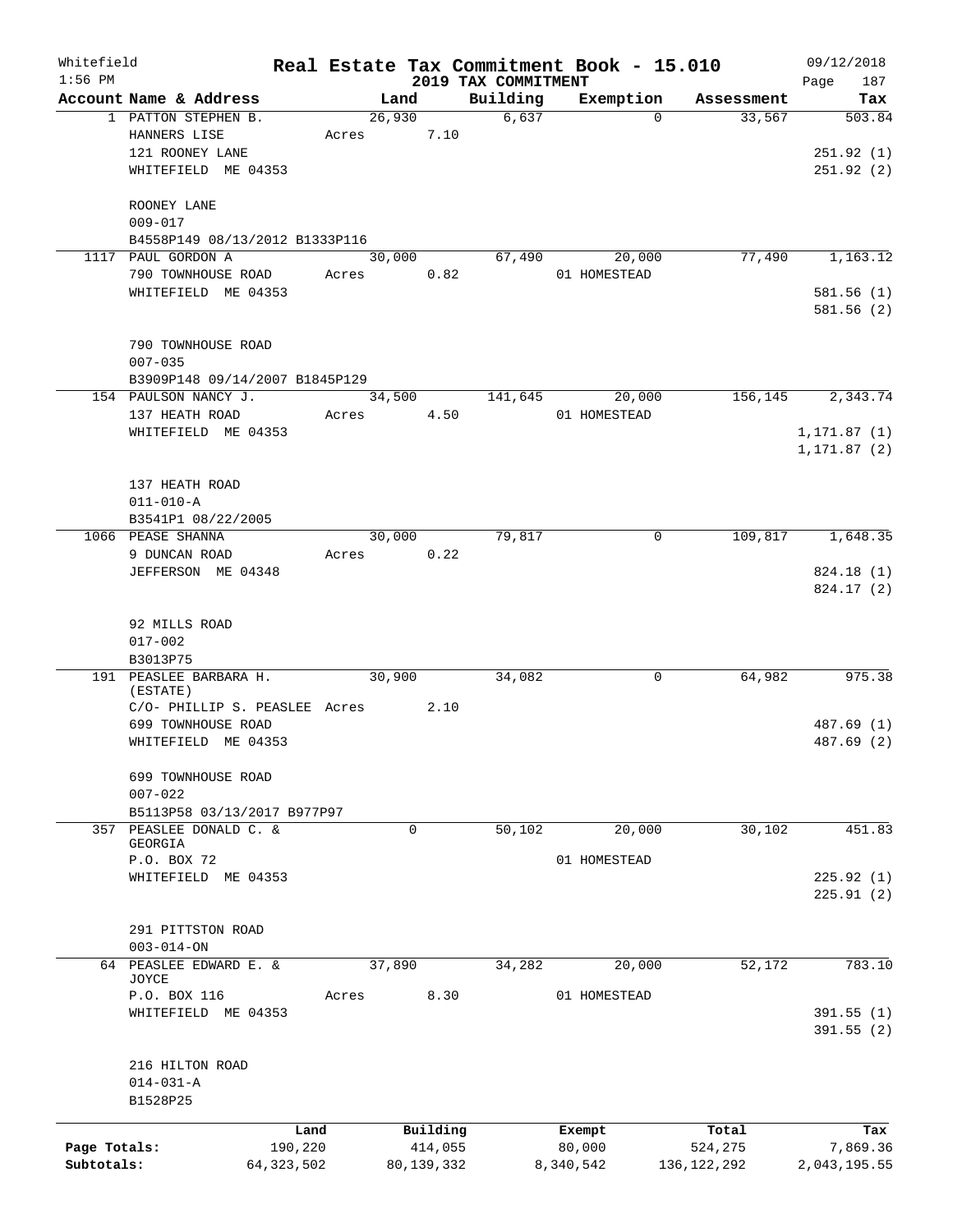| Whitefield   |                                |              |       |                |                     | Real Estate Tax Commitment Book - 15.010 |                                  | 09/12/2018       |
|--------------|--------------------------------|--------------|-------|----------------|---------------------|------------------------------------------|----------------------------------|------------------|
| $1:56$ PM    | Account Name & Address         |              |       |                | 2019 TAX COMMITMENT |                                          |                                  | 188<br>Page      |
|              | 931 PEASLEE FOREST E JR        |              |       | Land<br>30,180 | Building<br>56, 277 | Exemption                                | Assessment<br>86,457<br>$\Omega$ | Tax<br>1, 297.72 |
|              |                                |              |       |                |                     |                                          |                                  |                  |
|              | 545 ROCKLAND ROAD              |              | Acres | 1.62           |                     |                                          |                                  |                  |
|              | JEFFERSON ME 04348             |              |       |                |                     |                                          |                                  | 648.86(1)        |
|              |                                |              |       |                |                     |                                          |                                  | 648.86 (2)       |
|              |                                |              |       |                |                     |                                          |                                  |                  |
|              | 3 MAIN STREET                  |              |       |                |                     |                                          |                                  |                  |
|              | $025 - 006 - 5$                |              |       |                |                     |                                          |                                  |                  |
|              | B3673P155 05/04/2006 B1917P157 |              |       |                |                     |                                          |                                  |                  |
|              | 1829 PEASLEE FOREST E. JR.     |              |       | 20,750         |                     | $\Omega$                                 | $\mathbf 0$<br>20,750            | 311.46           |
|              | 545 ROCKLAND ROAD              |              | Acres | 2.00           |                     |                                          |                                  |                  |
|              | JEFFERSON ME 04348             |              |       |                |                     |                                          |                                  | 155.73(1)        |
|              |                                |              |       |                |                     |                                          |                                  | 155.73(2)        |
|              |                                |              |       |                |                     |                                          |                                  |                  |
|              | MAIN STREET                    |              |       |                |                     |                                          |                                  |                  |
|              | $025 - 006 - 2$                |              |       |                |                     |                                          |                                  |                  |
|              | B3673P155 05/04/2006           |              |       |                |                     |                                          |                                  |                  |
|              | 1833 PEASLEE FOREST E. JR.     |              |       | 11,800         | 70,744              |                                          | 82,544<br>0                      | 1,238.99         |
|              | 545 ROCKLAND ROAD              |              | Acres | 2.70           |                     |                                          |                                  |                  |
|              | JEFFERSON ME 04348             |              |       |                |                     |                                          |                                  | 619.50(1)        |
|              |                                |              |       |                |                     |                                          |                                  | 619.49(2)        |
|              |                                |              |       |                |                     |                                          |                                  |                  |
|              | <b>MAIN STREET</b>             |              |       |                |                     |                                          |                                  |                  |
|              | $025 - 006$                    |              |       |                |                     |                                          |                                  |                  |
|              | B3676P155 05/04/2006           |              |       |                |                     |                                          |                                  |                  |
|              | 1830 PEASLEE FOREST E. JR.     |              |       | 22,430         |                     | $\mathbf 0$                              | 22,430<br>0                      | 336.67           |
|              | 545 ROCKLAND ROAD              |              | Acres | 3.12           |                     |                                          |                                  |                  |
|              | JEFFERSON ME 04.48             |              |       |                |                     |                                          |                                  | 168.34(1)        |
|              |                                |              |       |                |                     |                                          |                                  | 168.33(2)        |
|              |                                |              |       |                |                     |                                          |                                  |                  |
|              | MAIN STREET                    |              |       |                |                     |                                          |                                  |                  |
|              | $025 - 006 - 3$                |              |       |                |                     |                                          |                                  |                  |
|              | B3673P155 05/04/2006           |              |       |                |                     |                                          |                                  |                  |
|              | 1832 PEASLEE FOREST E. JR.     |              |       | 20,090         |                     | 0                                        | 20,090<br>0                      | 301.55           |
|              | 545 ROCKLAND ROAD              |              | Acres | 1.56           |                     |                                          |                                  |                  |
|              | JEFFERSON ME 04348             |              |       |                |                     |                                          |                                  | 150.78(1)        |
|              |                                |              |       |                |                     |                                          |                                  | 150.77(2)        |
|              |                                |              |       |                |                     |                                          |                                  |                  |
|              | <b>MAIN STREET</b>             |              |       |                |                     |                                          |                                  |                  |
|              | $025 - 006 - 4$                |              |       |                |                     |                                          |                                  |                  |
|              | B3676P155 05/04/2006           |              |       |                |                     |                                          |                                  |                  |
|              | 264 PEASLEE JOYCE & EDWARD     |              |       | 30,300         | 15,839              |                                          | 46,139<br>0                      | 692.55           |
|              | P.O. BOX 116                   |              | Acres | 1.70           |                     |                                          |                                  |                  |
|              | WHITEFIELD ME 04353            |              |       |                |                     |                                          |                                  | 346.28(1)        |
|              |                                |              |       |                |                     |                                          |                                  | 346.27(2)        |
|              |                                |              |       |                |                     |                                          |                                  |                  |
|              | 224 HILTON ROAD                |              |       |                |                     |                                          |                                  |                  |
|              | $014 - 031 - B$                |              |       |                |                     |                                          |                                  |                  |
|              | B3393P123 11/10/2004           |              |       |                |                     |                                          |                                  |                  |
|              | 1645 PEASLEE JUANITA           |              |       | 63,490         | 26,667              | 20,000                                   | 70, 157                          | 1,053.06         |
|              | PO BOX 119                     |              | Acres | 16.80          |                     | 01 HOMESTEAD                             |                                  |                  |
|              | WHITEFIELD ME 04353            |              |       |                |                     |                                          |                                  | 526.53(1)        |
|              |                                |              |       |                |                     |                                          |                                  |                  |
|              |                                |              |       |                |                     |                                          |                                  | 526.53(2)        |
|              |                                |              |       |                |                     |                                          |                                  |                  |
|              | 37 MAPLE LANE                  |              |       |                |                     |                                          |                                  |                  |
|              | $014 - 006$                    |              |       |                |                     |                                          |                                  |                  |
|              | B2334P220                      |              |       |                |                     |                                          |                                  |                  |
|              |                                |              |       |                |                     |                                          |                                  |                  |
|              |                                | Land         |       | Building       |                     | Exempt                                   | Total                            | Tax              |
| Page Totals: |                                | 199,040      |       | 169,527        |                     | 20,000                                   | 348,567                          | 5,232.00         |
| Subtotals:   |                                | 64, 522, 542 |       | 80, 308, 859   |                     | 8,360,542                                | 136,470,859                      | 2,048,427.55     |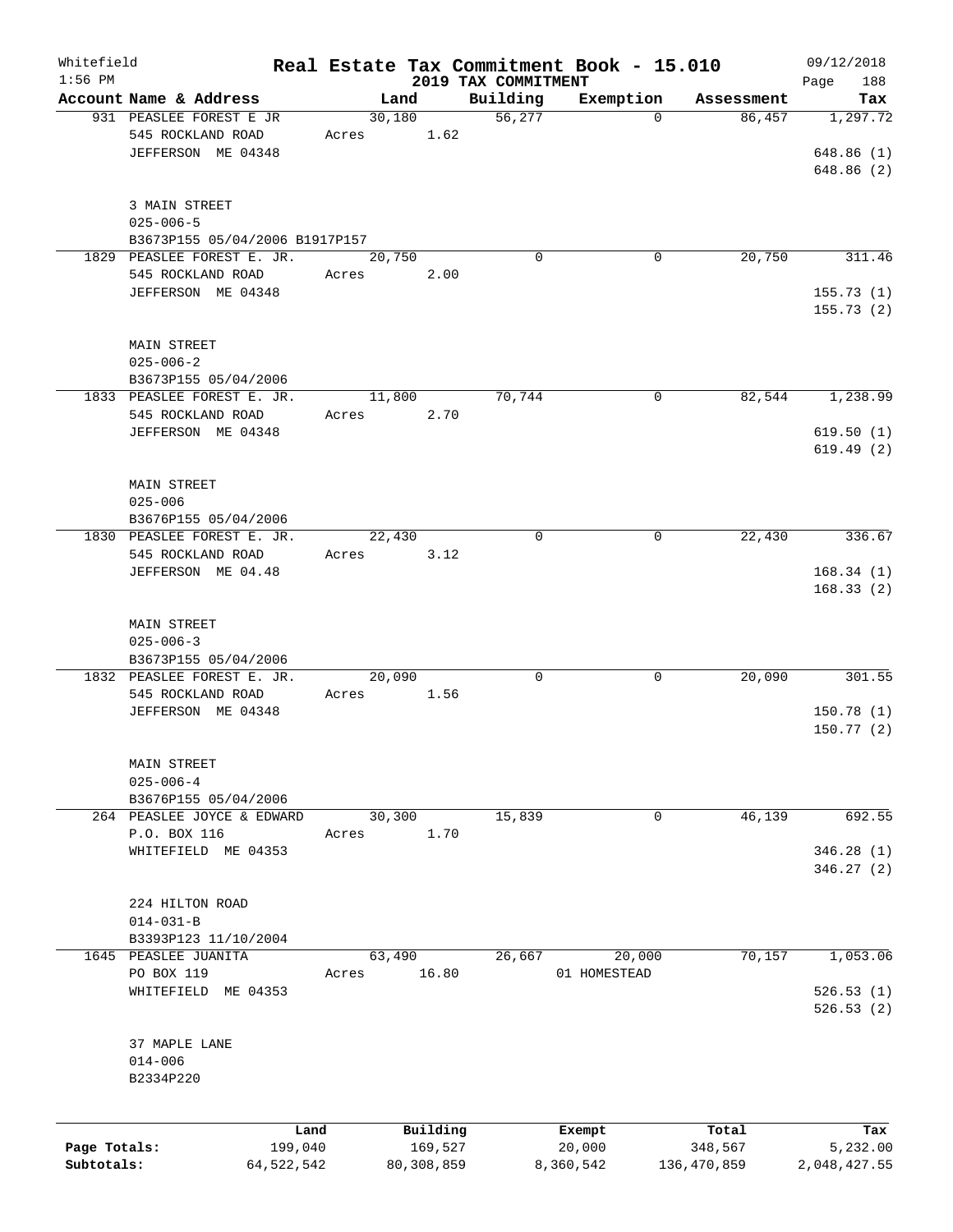| Whitefield<br>$1:56$ PM |                                                                     |       |          | 2019 TAX COMMITMENT | Real Estate Tax Commitment Book - 15.010 |            | 09/12/2018<br>189<br>Page |
|-------------------------|---------------------------------------------------------------------|-------|----------|---------------------|------------------------------------------|------------|---------------------------|
|                         | Account Name & Address                                              |       | Land     | Building            | Exemption                                | Assessment | Tax                       |
|                         | 263 PEASLEE LORNA                                                   |       | $\Omega$ | 2,517               | $\Omega$                                 | 2,517      | 37.78                     |
|                         | 10 PINE RIDGE ROAD                                                  |       |          |                     |                                          |            |                           |
|                         | WINDSOR ME 04363                                                    |       |          |                     |                                          |            | 18.89(1)                  |
|                         |                                                                     |       |          |                     |                                          |            | 18.89(2)                  |
|                         |                                                                     |       |          |                     |                                          |            |                           |
|                         | 25 HOWE ROAD<br>$019 - 049 - A ON$                                  |       |          |                     |                                          |            |                           |
|                         | 272 PEASLEE ROBERT L. &                                             |       | 39,250   | 70,088              | 0                                        | 109,338    | 1,641.16                  |
|                         | RONDA L.                                                            |       |          |                     |                                          |            |                           |
|                         | 615 WISCASSET ROAD                                                  | Acres | 10.00    |                     |                                          |            |                           |
|                         | WHITEFIELD ME 04353                                                 |       |          |                     |                                          |            | 820.58 (1)                |
|                         |                                                                     |       |          |                     |                                          |            | 820.58 (2)                |
|                         | 615 WISCASSET ROAD                                                  |       |          |                     |                                          |            |                           |
|                         | $001 - 038 - B$                                                     |       |          |                     |                                          |            |                           |
|                         | B4512P235 04/13/2012 B2551P96                                       |       |          |                     |                                          |            |                           |
|                         | 1065 PEASLEE ROBERT L. &                                            |       | 30,150   | 10,602              | 0                                        | 40,752     | 611.69                    |
|                         | RONDA L.                                                            |       |          |                     |                                          |            |                           |
|                         | 615 WISCASSET ROAD                                                  | Acres | 1.60     |                     |                                          |            |                           |
|                         | WHITEFIELD ME 04353                                                 |       |          |                     |                                          |            | 305.85(1)                 |
|                         |                                                                     |       |          |                     |                                          |            | 305.84(2)                 |
|                         | 30 BEECH LANE                                                       |       |          |                     |                                          |            |                           |
|                         | $014 - 006 - G$                                                     |       |          |                     |                                          |            |                           |
|                         | B4937P205 10/09/2015 B2244P167                                      |       |          |                     |                                          |            |                           |
|                         | 39 PEASLEE TIMOTHY & JODY                                           |       | 30,750   | 12,545              | $\mathbf 0$                              | 43,295     | 649.86                    |
|                         | R.                                                                  |       |          |                     |                                          |            |                           |
|                         | P.O. BOX 56<br>WHITEFIELD ME 04353                                  | Acres | 2.00     |                     |                                          |            | 324.93(1)                 |
|                         |                                                                     |       |          |                     |                                          |            | 324.93(2)                 |
|                         |                                                                     |       |          |                     |                                          |            |                           |
|                         | 32 BEECH LANE                                                       |       |          |                     |                                          |            |                           |
|                         | $014 - 006 - H$                                                     |       |          |                     |                                          |            |                           |
|                         | B4439P315 09/19/2011 B3371P294 09/30/2004                           |       |          |                     |                                          |            |                           |
|                         | 1782 PEASLEE, AMY M.<br>KEOHLING                                    |       | 30,660   | 221,950             | 20,000                                   | 232,610    | 3,491.48                  |
|                         | 32 DEVINE ROAD                                                      | Acres | 1.94     |                     | 01 HOMESTEAD                             |            |                           |
|                         | WHITEFIELD ME 04353                                                 |       |          |                     |                                          |            | 1,745.74(1)               |
|                         |                                                                     |       |          |                     |                                          |            | 1,745.74(2)               |
|                         |                                                                     |       |          |                     |                                          |            |                           |
|                         | 32 DEVINE ROAD                                                      |       |          |                     |                                          |            |                           |
|                         | $016 - 007 - B$                                                     |       |          |                     |                                          |            |                           |
|                         | B4888P24 05/20/2015 B4756P933 02/11/2014 B3822P45<br>03/12/2007     |       |          |                     |                                          |            |                           |
|                         | 1220 PEDERSEN JOHN & BONNIE                                         |       | 62,629   | 197,950             | 20,000                                   | 240,579    | 3,611.09                  |
|                         | 271 HUNTS MEADOW ROAD                                               | Acres | 43.66    |                     | 01 HOMESTEAD                             |            |                           |
|                         | WHITEFIELD ME 04353                                                 |       |          |                     |                                          |            | 1,805.55(1)               |
|                         |                                                                     |       |          |                     |                                          |            | 1,805.54(2)               |
|                         |                                                                     |       |          |                     |                                          |            |                           |
|                         | 271 HUNTS MEADOW ROAD                                               |       |          |                     |                                          |            |                           |
|                         | $012 - 024 - B$<br>B4790P6 06/17/2014 B4786P169 06/05/2014 B4785P62 |       |          |                     |                                          |            |                           |
|                         | 06/03/2014 B4785P45 06/03/2014 B2293P154                            |       |          |                     |                                          |            |                           |
|                         |                                                                     |       |          |                     |                                          |            |                           |
|                         |                                                                     |       |          |                     |                                          |            |                           |

|              | Land       | Building   | Exempt    | Total         | Tax          |
|--------------|------------|------------|-----------|---------------|--------------|
| Page Totals: | 193,439    | 515,652    | 40,000    | 669,091       | 10,043.06    |
| Subtotals:   | 64,715,981 | 80,824,511 | 8,400,542 | 137, 139, 950 | 2,058,470.61 |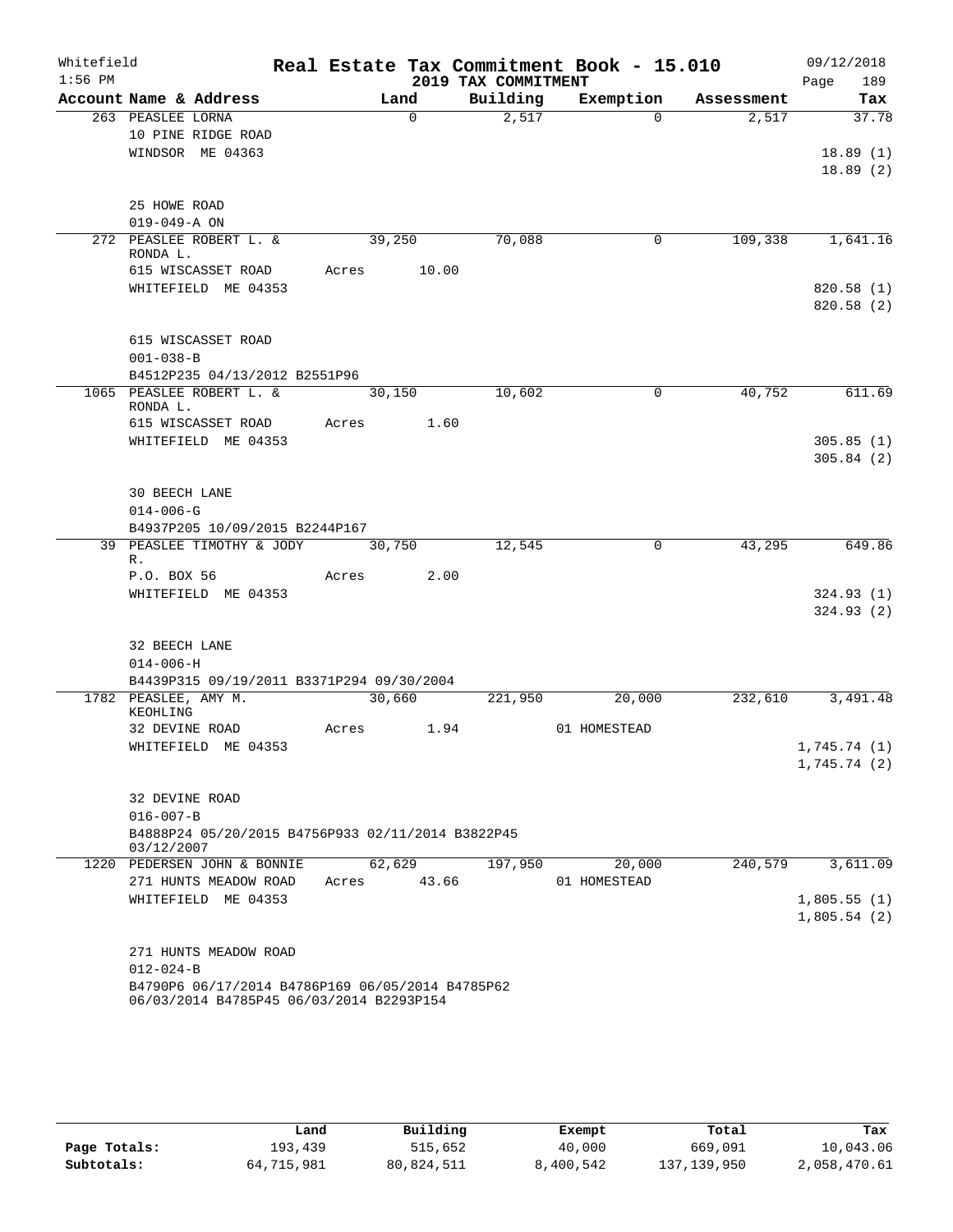| Account Name & Address<br>459 PEDERSEN, JOHN<br>PEDERSEN, BONNIE<br>P.O. BOX 983<br>GARDINER ME 04345<br>71 NO. HUNTS MEADOW<br><b>ROAD</b><br>$015 - 030$<br>B5098P233 01/17/2017 B5094P304 09/30/2016 B3467P274<br>04/14/2005<br>547 PEIL ROBERT C. & SARAH<br>23 HUNTS MEADOW ROAD<br>WHITEFIELD ME<br>04353-3310<br>23 HUNTS MEADOW ROAD<br>$012 - 033 - B$<br>B4882P270 05/05/2015 B4188P288 08/11/2009 B3874P257<br>07/03/2007<br>918 PELLECCHIA STEPHEN<br>DANIEL | Acres<br>Acres                                                                                                                                                                             | Land<br>30,000<br>31,260 | 0.86<br>2.34                                                                                                    | Building<br>71,984<br>143,055 | Exemption<br>$\Omega$<br>0                                  | Assessment<br>101,984<br>174,315 | Tax<br>1,530.78<br>765.39(1)<br>765.39(2)<br>2,616.47<br>1,308.24(1) |
|--------------------------------------------------------------------------------------------------------------------------------------------------------------------------------------------------------------------------------------------------------------------------------------------------------------------------------------------------------------------------------------------------------------------------------------------------------------------------|--------------------------------------------------------------------------------------------------------------------------------------------------------------------------------------------|--------------------------|-----------------------------------------------------------------------------------------------------------------|-------------------------------|-------------------------------------------------------------|----------------------------------|----------------------------------------------------------------------|
|                                                                                                                                                                                                                                                                                                                                                                                                                                                                          |                                                                                                                                                                                            |                          |                                                                                                                 |                               |                                                             |                                  |                                                                      |
|                                                                                                                                                                                                                                                                                                                                                                                                                                                                          |                                                                                                                                                                                            |                          |                                                                                                                 |                               |                                                             |                                  |                                                                      |
|                                                                                                                                                                                                                                                                                                                                                                                                                                                                          |                                                                                                                                                                                            |                          |                                                                                                                 |                               |                                                             |                                  |                                                                      |
|                                                                                                                                                                                                                                                                                                                                                                                                                                                                          |                                                                                                                                                                                            |                          |                                                                                                                 |                               |                                                             |                                  |                                                                      |
|                                                                                                                                                                                                                                                                                                                                                                                                                                                                          |                                                                                                                                                                                            |                          |                                                                                                                 |                               |                                                             |                                  |                                                                      |
|                                                                                                                                                                                                                                                                                                                                                                                                                                                                          |                                                                                                                                                                                            |                          |                                                                                                                 |                               |                                                             |                                  |                                                                      |
|                                                                                                                                                                                                                                                                                                                                                                                                                                                                          |                                                                                                                                                                                            |                          |                                                                                                                 |                               |                                                             |                                  |                                                                      |
|                                                                                                                                                                                                                                                                                                                                                                                                                                                                          |                                                                                                                                                                                            |                          |                                                                                                                 |                               |                                                             |                                  |                                                                      |
|                                                                                                                                                                                                                                                                                                                                                                                                                                                                          |                                                                                                                                                                                            |                          |                                                                                                                 |                               |                                                             |                                  |                                                                      |
|                                                                                                                                                                                                                                                                                                                                                                                                                                                                          |                                                                                                                                                                                            |                          |                                                                                                                 |                               |                                                             |                                  |                                                                      |
|                                                                                                                                                                                                                                                                                                                                                                                                                                                                          |                                                                                                                                                                                            |                          |                                                                                                                 |                               |                                                             |                                  |                                                                      |
|                                                                                                                                                                                                                                                                                                                                                                                                                                                                          |                                                                                                                                                                                            |                          |                                                                                                                 |                               |                                                             |                                  |                                                                      |
|                                                                                                                                                                                                                                                                                                                                                                                                                                                                          |                                                                                                                                                                                            |                          |                                                                                                                 |                               |                                                             |                                  |                                                                      |
|                                                                                                                                                                                                                                                                                                                                                                                                                                                                          |                                                                                                                                                                                            |                          |                                                                                                                 |                               |                                                             |                                  | 1,308.23(2)                                                          |
|                                                                                                                                                                                                                                                                                                                                                                                                                                                                          |                                                                                                                                                                                            |                          |                                                                                                                 |                               |                                                             |                                  |                                                                      |
|                                                                                                                                                                                                                                                                                                                                                                                                                                                                          |                                                                                                                                                                                            |                          |                                                                                                                 |                               |                                                             |                                  |                                                                      |
|                                                                                                                                                                                                                                                                                                                                                                                                                                                                          |                                                                                                                                                                                            |                          |                                                                                                                 |                               |                                                             |                                  |                                                                      |
|                                                                                                                                                                                                                                                                                                                                                                                                                                                                          |                                                                                                                                                                                            |                          |                                                                                                                 |                               |                                                             |                                  |                                                                      |
|                                                                                                                                                                                                                                                                                                                                                                                                                                                                          |                                                                                                                                                                                            | 39,490                   |                                                                                                                 | 172,586                       | 26,000                                                      | 186,076                          | 2,793.00                                                             |
| PELLECCHIA KATHLEEN M.                                                                                                                                                                                                                                                                                                                                                                                                                                                   | Acres                                                                                                                                                                                      |                          | 10.30                                                                                                           |                               | 01 HOMESTEAD                                                |                                  |                                                                      |
| 241 COOPER ROAD                                                                                                                                                                                                                                                                                                                                                                                                                                                          |                                                                                                                                                                                            |                          |                                                                                                                 |                               | 05 VET EXEMPTION                                            |                                  | 1,396.50(1)                                                          |
| WHITEFIELD ME 04353                                                                                                                                                                                                                                                                                                                                                                                                                                                      |                                                                                                                                                                                            |                          |                                                                                                                 |                               |                                                             |                                  | 1,396.50(2)                                                          |
|                                                                                                                                                                                                                                                                                                                                                                                                                                                                          |                                                                                                                                                                                            |                          |                                                                                                                 |                               |                                                             |                                  |                                                                      |
| 241 COOPER ROAD                                                                                                                                                                                                                                                                                                                                                                                                                                                          |                                                                                                                                                                                            |                          |                                                                                                                 |                               |                                                             |                                  |                                                                      |
| $015 - 051$                                                                                                                                                                                                                                                                                                                                                                                                                                                              |                                                                                                                                                                                            |                          |                                                                                                                 |                               |                                                             |                                  |                                                                      |
|                                                                                                                                                                                                                                                                                                                                                                                                                                                                          |                                                                                                                                                                                            |                          |                                                                                                                 |                               |                                                             |                                  |                                                                      |
| KRISTIN                                                                                                                                                                                                                                                                                                                                                                                                                                                                  |                                                                                                                                                                                            |                          |                                                                                                                 |                               |                                                             |                                  | 1,341.34                                                             |
| 292 WISCASSET ROAD                                                                                                                                                                                                                                                                                                                                                                                                                                                       |                                                                                                                                                                                            |                          |                                                                                                                 |                               | 01 HOMESTEAD                                                |                                  |                                                                      |
| WHITEFIELD ME 04353                                                                                                                                                                                                                                                                                                                                                                                                                                                      |                                                                                                                                                                                            |                          |                                                                                                                 |                               |                                                             |                                  | 670.67(1)                                                            |
|                                                                                                                                                                                                                                                                                                                                                                                                                                                                          |                                                                                                                                                                                            |                          |                                                                                                                 |                               |                                                             |                                  | 670.67(2)                                                            |
|                                                                                                                                                                                                                                                                                                                                                                                                                                                                          |                                                                                                                                                                                            |                          |                                                                                                                 |                               |                                                             |                                  |                                                                      |
|                                                                                                                                                                                                                                                                                                                                                                                                                                                                          |                                                                                                                                                                                            |                          |                                                                                                                 |                               |                                                             |                                  |                                                                      |
|                                                                                                                                                                                                                                                                                                                                                                                                                                                                          |                                                                                                                                                                                            |                          |                                                                                                                 |                               |                                                             |                                  |                                                                      |
| 447 PENNOCK KRISTIN L. &                                                                                                                                                                                                                                                                                                                                                                                                                                                 |                                                                                                                                                                                            |                          |                                                                                                                 | 0                             | 0                                                           | 31,690                           | 475.67                                                               |
| CHRISTOPHER R.                                                                                                                                                                                                                                                                                                                                                                                                                                                           |                                                                                                                                                                                            |                          |                                                                                                                 |                               |                                                             |                                  |                                                                      |
|                                                                                                                                                                                                                                                                                                                                                                                                                                                                          |                                                                                                                                                                                            |                          |                                                                                                                 |                               |                                                             |                                  |                                                                      |
|                                                                                                                                                                                                                                                                                                                                                                                                                                                                          |                                                                                                                                                                                            |                          |                                                                                                                 |                               |                                                             |                                  | 237.84(1)                                                            |
|                                                                                                                                                                                                                                                                                                                                                                                                                                                                          |                                                                                                                                                                                            |                          |                                                                                                                 |                               |                                                             |                                  | 237.83(2)                                                            |
| WISCASSET ROAD                                                                                                                                                                                                                                                                                                                                                                                                                                                           |                                                                                                                                                                                            |                          |                                                                                                                 |                               |                                                             |                                  |                                                                      |
| $004 - 021$                                                                                                                                                                                                                                                                                                                                                                                                                                                              |                                                                                                                                                                                            |                          |                                                                                                                 |                               |                                                             |                                  |                                                                      |
|                                                                                                                                                                                                                                                                                                                                                                                                                                                                          |                                                                                                                                                                                            |                          |                                                                                                                 |                               |                                                             |                                  |                                                                      |
| 1384 PERCY ELLIS R.                                                                                                                                                                                                                                                                                                                                                                                                                                                      |                                                                                                                                                                                            | 82,000                   |                                                                                                                 | 83,391                        | 0                                                           |                                  | 2,482.52                                                             |
| TRIBBY JOANN                                                                                                                                                                                                                                                                                                                                                                                                                                                             |                                                                                                                                                                                            |                          |                                                                                                                 |                               |                                                             |                                  |                                                                      |
|                                                                                                                                                                                                                                                                                                                                                                                                                                                                          |                                                                                                                                                                                            |                          |                                                                                                                 |                               |                                                             |                                  | 1, 241.26(1)                                                         |
|                                                                                                                                                                                                                                                                                                                                                                                                                                                                          |                                                                                                                                                                                            |                          |                                                                                                                 |                               |                                                             |                                  | 1, 241.26 (2)                                                        |
| 190 HOWE ROAD                                                                                                                                                                                                                                                                                                                                                                                                                                                            |                                                                                                                                                                                            |                          |                                                                                                                 |                               |                                                             |                                  |                                                                      |
| $020 - 001$                                                                                                                                                                                                                                                                                                                                                                                                                                                              |                                                                                                                                                                                            |                          |                                                                                                                 |                               |                                                             |                                  |                                                                      |
|                                                                                                                                                                                                                                                                                                                                                                                                                                                                          |                                                                                                                                                                                            |                          |                                                                                                                 |                               |                                                             |                                  |                                                                      |
|                                                                                                                                                                                                                                                                                                                                                                                                                                                                          | 46 PENNOCK CHRISTOPHER &<br>292 WISCASSET ROAD<br>$004 - 020$<br>B3040P160<br>WILLIAMSON NATALIE<br>292 WISCASSET ROAD<br>WHITEFIELD ME 04353<br>101 OLD MADDEN ROAD<br>JEFFERSON ME 04348 |                          | 41,450<br>Acres<br>31,690<br>Acres<br>B4841P288 11/26/2014 B2335P290<br>Acres<br>B4672P261 06/10/2013 B1694P188 | 6.50<br>6.80<br>70.50         | B5237P134 02/28/2018 B4846P27 12/10/2014 B2191P23<br>67,913 | 20,000                           | 89,363<br>165,391                                                    |

|              | Land       | Building   | Exempt    | Total       | Tax          |
|--------------|------------|------------|-----------|-------------|--------------|
| Page Totals: | 255,890    | 538,929    | 46,000    | 748,819     | 11,239.78    |
| Subtotals:   | 64,971,871 | 81,363,440 | 8,446,542 | 137,888,769 | 2,069,710.39 |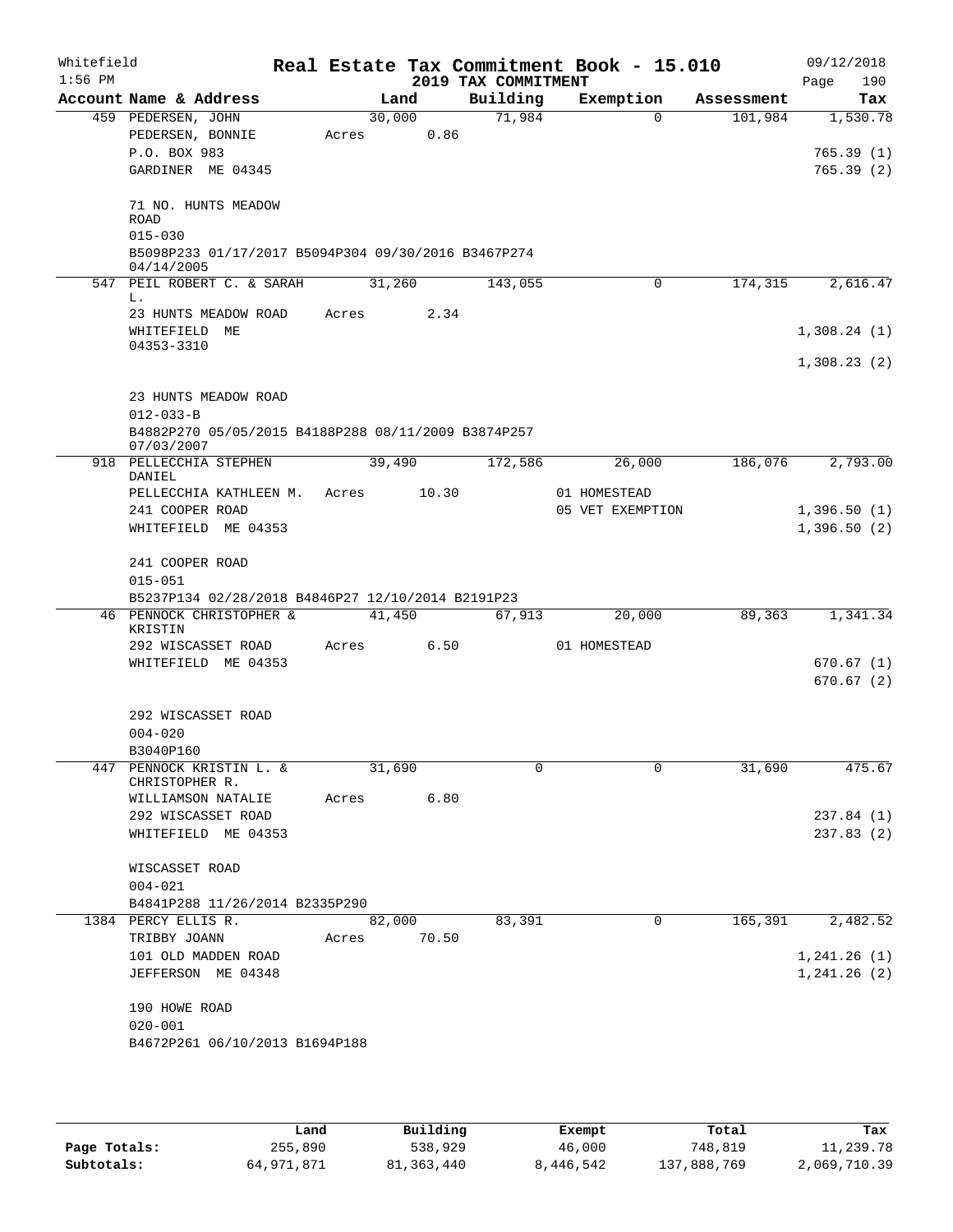| Whitefield<br>$1:56$ PM |                                                    |            |       | 2019 TAX COMMITMENT | Real Estate Tax Commitment Book - 15.010 |            | 09/12/2018<br>191<br>Page |
|-------------------------|----------------------------------------------------|------------|-------|---------------------|------------------------------------------|------------|---------------------------|
|                         | Account Name & Address                             |            | Land  | Building            | Exemption                                | Assessment | Tax                       |
|                         | 453 PERKINS TERRY A. & PAUL                        | 30,300     |       | 104,373             | 20,000                                   | 114,673    | 1,721.24                  |
|                         | Ε.<br>358 MILLS ROAD                               | Acres 1.70 |       |                     | 01 HOMESTEAD                             |            |                           |
|                         | WHITEFIELD ME 04353                                |            |       |                     |                                          |            | 860.62(1)                 |
|                         |                                                    |            |       |                     |                                          |            | 860.62(2)                 |
|                         |                                                    |            |       |                     |                                          |            |                           |
|                         | 358 MILLS ROAD                                     |            |       |                     |                                          |            |                           |
|                         | $017 - 011$                                        |            |       |                     |                                          |            |                           |
|                         | B1586P311                                          |            |       |                     |                                          |            |                           |
|                         | 163 PERKINS WILLIAM D. JR. 31,455<br>& AMY L.      |            |       | 133,144             | 0                                        |            | 164,599 2,470.63          |
|                         | 604 COOPER ROAD                                    | Acres      | 2.47  |                     |                                          |            |                           |
|                         | WHITEFIELD ME 04353                                |            |       |                     |                                          |            | 1, 235.32(1)              |
|                         |                                                    |            |       |                     |                                          |            | 1, 235.31(2)              |
|                         | 604 COOPER ROAD                                    |            |       |                     |                                          |            |                           |
|                         | $015 - 021 - A$                                    |            |       |                     |                                          |            |                           |
|                         | B2399P19                                           |            |       |                     |                                          |            |                           |
|                         | 1167 PERNICE, CHARLES A                            | 60,900     |       | 190,845             | $\mathbf 0$                              | 251,745    | 3,778.69                  |
|                         | BUTTERFIELD, MOIRA WARD Acres 41.00                |            |       |                     |                                          |            |                           |
|                         | 313 RIVER ROAD                                     |            |       |                     |                                          |            | 1,889.35(1)               |
|                         | NEWCASTLE ME 04553                                 |            |       |                     |                                          |            | 1,889.34(2)               |
|                         | 116 HEAD TIDE ROAD                                 |            |       |                     |                                          |            |                           |
|                         | $007 - 071$                                        |            |       |                     |                                          |            |                           |
|                         | B5186P204 10/02/2017                               |            |       |                     |                                          |            |                           |
|                         | 1162 PERRY BURT A.                                 | 31,800     |       | 168,529             | 20,000                                   | 180,329    | 2,706.74                  |
|                         | 208 VIGUE ROAD                                     | Acres 2.70 |       |                     | 01 HOMESTEAD                             |            |                           |
|                         | WHITEFIELD ME 04353                                |            |       |                     |                                          |            | 1, 353.37(1)              |
|                         |                                                    |            |       |                     |                                          |            | 1, 353.37(2)              |
|                         | 208 VIGUE ROAD                                     |            |       |                     |                                          |            |                           |
|                         | $016 - 036$                                        |            |       |                     |                                          |            |                           |
|                         | B1410P155                                          |            |       |                     |                                          |            |                           |
|                         | 50 PETERS ARTHUR J. &<br><b>NANCY</b>              | 79,275     |       | 21,033              | 6,000                                    | 94,308     | 1,415.56                  |
|                         | 239 DOYLE ROAD                                     | Acres      | 40.00 |                     | 05 VET EXEMPTION                         |            |                           |
|                         | WHITEFIELD ME 04353                                |            |       |                     |                                          |            | 707.78(1)                 |
|                         |                                                    |            |       |                     |                                          |            | 707.78(2)                 |
|                         |                                                    |            |       |                     |                                          |            |                           |
|                         | 239 DOYLE ROAD                                     |            |       |                     |                                          |            |                           |
|                         | $019 - 028$                                        |            |       |                     |                                          |            |                           |
|                         | B720P108 B720P107                                  |            |       |                     |                                          |            |                           |
|                         | 1383 PETERS FAMILY TRUST                           | 31,650     |       | $\Omega$            | $\Omega$                                 | 31,650     | 475.07                    |
|                         | WALTER TODD & MARGOT<br>ELIZABETH PETERS           | Acres      | 13.00 |                     |                                          |            |                           |
|                         | TRUSTEES                                           |            |       |                     |                                          |            |                           |
|                         | PO BOX 33                                          |            |       |                     |                                          |            | 237.54 (1)                |
|                         | WHITEFIELD ME 04353                                |            |       |                     |                                          |            | 237.53(2)                 |
|                         | MILLS ROAD                                         |            |       |                     |                                          |            |                           |
|                         | $020 - 029$                                        |            |       |                     |                                          |            |                           |
|                         | B4657P129 05/02/2013 B4657P54 05/02/2013 B4459P163 |            |       |                     |                                          |            |                           |
|                         | 11/15/2011 B3629P102 01/23/2006                    |            |       |                     |                                          |            |                           |

|              | Land       | Building   | Exempt    | Total       | Tax          |
|--------------|------------|------------|-----------|-------------|--------------|
| Page Totals: | 265,380    | 617,924    | 46,000    | 837,304     | 12,567.93    |
| Subtotals:   | 65,237,251 | 81,981,364 | 8,492,542 | 138,726,073 | 2,082,278.32 |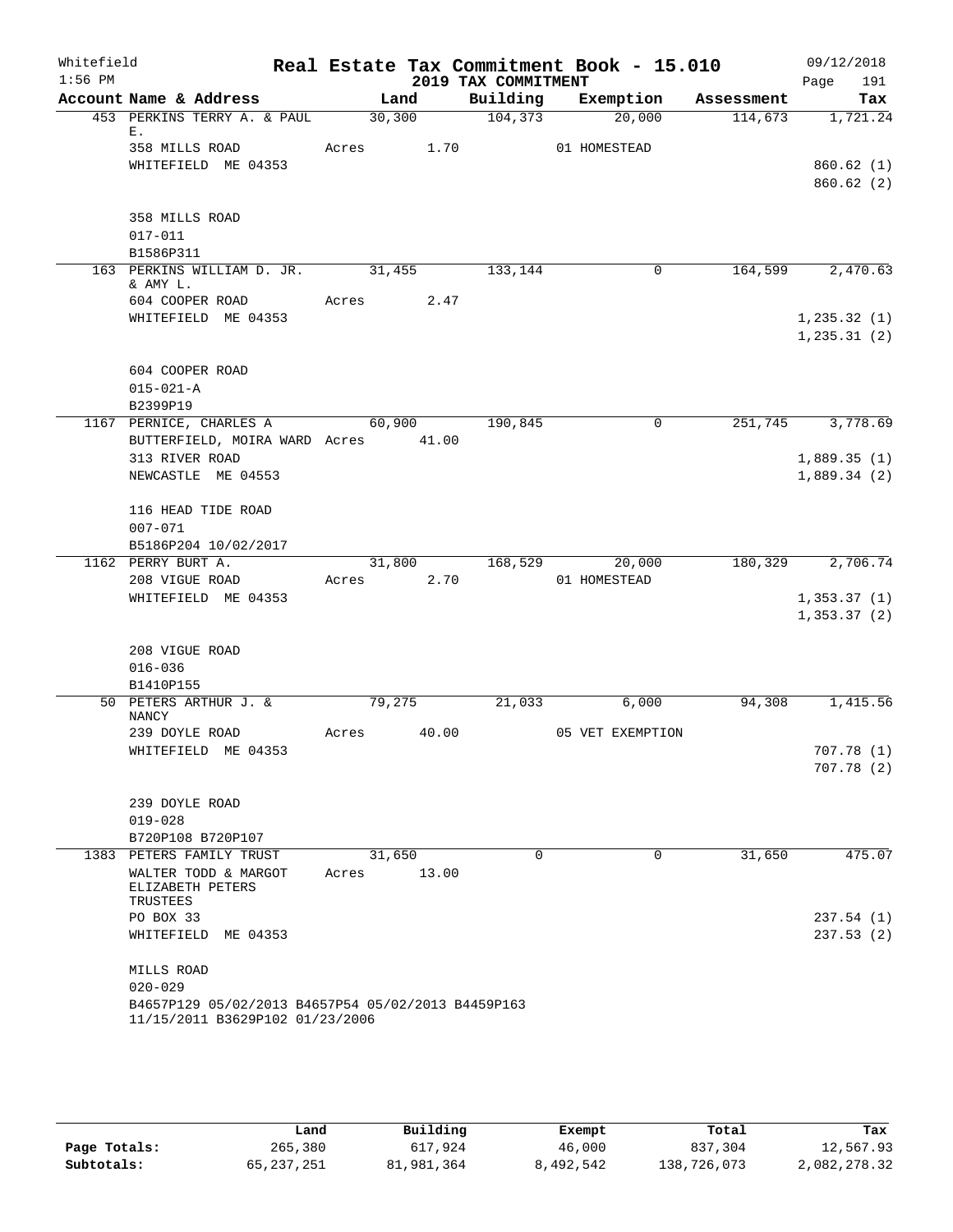| Whitefield<br>$1:56$ PM |                                           |       |        | 2019 TAX COMMITMENT | Real Estate Tax Commitment Book - 15.010 |            | 09/12/2018<br>192<br>Page |
|-------------------------|-------------------------------------------|-------|--------|---------------------|------------------------------------------|------------|---------------------------|
|                         | Account Name & Address                    |       | Land   | Building            | Exemption                                | Assessment | Tax                       |
|                         | 1233 PETERS RUSTY S. & LINDA              |       | 30,000 | 77,777              | 20,000                                   | 87,777     | 1,317.53                  |
|                         | L                                         |       |        |                     |                                          |            |                           |
|                         | 100 HOWE ROAD<br>WHITEFIELD ME 04353      | Acres | 1.50   |                     | 01 HOMESTEAD                             |            | 658.77 (1)                |
|                         |                                           |       |        |                     |                                          |            | 658.76 (2)                |
|                         |                                           |       |        |                     |                                          |            |                           |
|                         | 100 HOWE ROAD                             |       |        |                     |                                          |            |                           |
|                         | $017 - 018 - D$                           |       |        |                     |                                          |            |                           |
|                         | B1308P69                                  |       |        |                     |                                          |            |                           |
|                         | 347 PEZZOLESI DAVID &<br>ANNETTE          |       | 20,000 | 17,946              | $\mathbf 0$                              | 37,946     | 569.57                    |
|                         | P.O. BOX 512                              | Acres | 0.45   |                     |                                          |            |                           |
|                         | ASHBURNHAM MA 01430                       |       |        |                     |                                          |            | 284.79 (1)                |
|                         |                                           |       |        |                     |                                          |            | 284.78 (2)                |
|                         |                                           |       |        |                     |                                          |            |                           |
|                         | 61 HILTON ROAD                            |       |        |                     |                                          |            |                           |
|                         | $027 - 003$                               |       |        |                     |                                          |            |                           |
|                         | B1650P287                                 |       |        |                     |                                          |            |                           |
|                         | 985 PHILLIPS CAREY R. &                   |       | 21,650 | $\mathbf 0$         | $\mathbf 0$                              | 21,650     | 324.97                    |
|                         | * KATHERINE A. YATES                      | Acres | 2.60   |                     |                                          |            |                           |
|                         | 132 JAMES DAVISON<br>HARRIET ROAD         |       |        |                     |                                          |            | 162.49(1)                 |
|                         | DALZELL SC 29040                          |       |        |                     |                                          |            | 162.48(2)                 |
|                         |                                           |       |        |                     |                                          |            |                           |
|                         | PITTSTON TOWN LINE                        |       |        |                     |                                          |            |                           |
|                         | $009 - 001 - A$                           |       |        |                     |                                          |            |                           |
|                         | B3329P305 07/09/2004                      |       |        |                     |                                          |            |                           |
|                         | 176 PIAWLOCK LAURA E.                     |       | 30,525 | 136,462             | $\mathbf 0$                              | 166,987    | 2,506.47                  |
|                         | P O BOX 1337                              | Acres | 1.85   |                     |                                          |            |                           |
|                         | WESTBROOK ME<br>04098-1337                |       |        |                     |                                          |            | 1, 253.24 (1)             |
|                         |                                           |       |        |                     |                                          |            | 1, 253.23(2)              |
|                         |                                           |       |        |                     |                                          |            |                           |
|                         | 29 BEECH LANE                             |       |        |                     |                                          |            |                           |
|                         | $014 - 006 - D$                           |       |        |                     |                                          |            |                           |
|                         | B4269P140 04/16/2010 B3271P216 04/16/2004 |       |        |                     |                                          |            |                           |
|                         | 1031 PICARD CHARLES & SANDRA              |       | 44,450 | 124,083             | 26,000                                   | 142,533    | 2,139.42                  |
|                         | 121 DEVINE ROAD                           | Acres | 16.50  |                     | 01 HOMESTEAD                             |            |                           |
|                         | WHITEFIELD ME 04353                       |       |        |                     | 05 VET EXEMPTION                         |            | 1,069.71(1)               |
|                         |                                           |       |        |                     |                                          |            | 1,069.71(2)               |
|                         | 121 DEVINE ROAD                           |       |        |                     |                                          |            |                           |
|                         | $016 - 016$                               |       |        |                     |                                          |            |                           |
|                         | B1387P69                                  |       |        |                     |                                          |            |                           |
|                         | 934 PICARD SANDRA & CHARLES               |       | 17,500 | 0                   | 0                                        | 17,500     | 262.68                    |
|                         | 121 DEVINE ROAD                           | Acres | 17.50  |                     |                                          |            |                           |
|                         | WHITEFIELD ME 04353                       |       |        |                     |                                          |            | 131.34 (1)                |
|                         |                                           |       |        |                     |                                          |            | 131.34(2)                 |
|                         |                                           |       |        |                     |                                          |            |                           |
|                         | OFF DEVINE ROAD                           |       |        |                     |                                          |            |                           |
|                         | $016 - 017$                               |       |        |                     |                                          |            |                           |
|                         | B2761P216                                 |       |        |                     |                                          |            |                           |

|              | Land       | Building     | Exempt    | Total       | Tax          |
|--------------|------------|--------------|-----------|-------------|--------------|
| Page Totals: | 164,125    | 356,268      | 46,000    | 474,393     | 7,120.64     |
| Subtotals:   | 65,401,376 | 82, 337, 632 | 8,538,542 | 139,200,466 | 2,089,398.96 |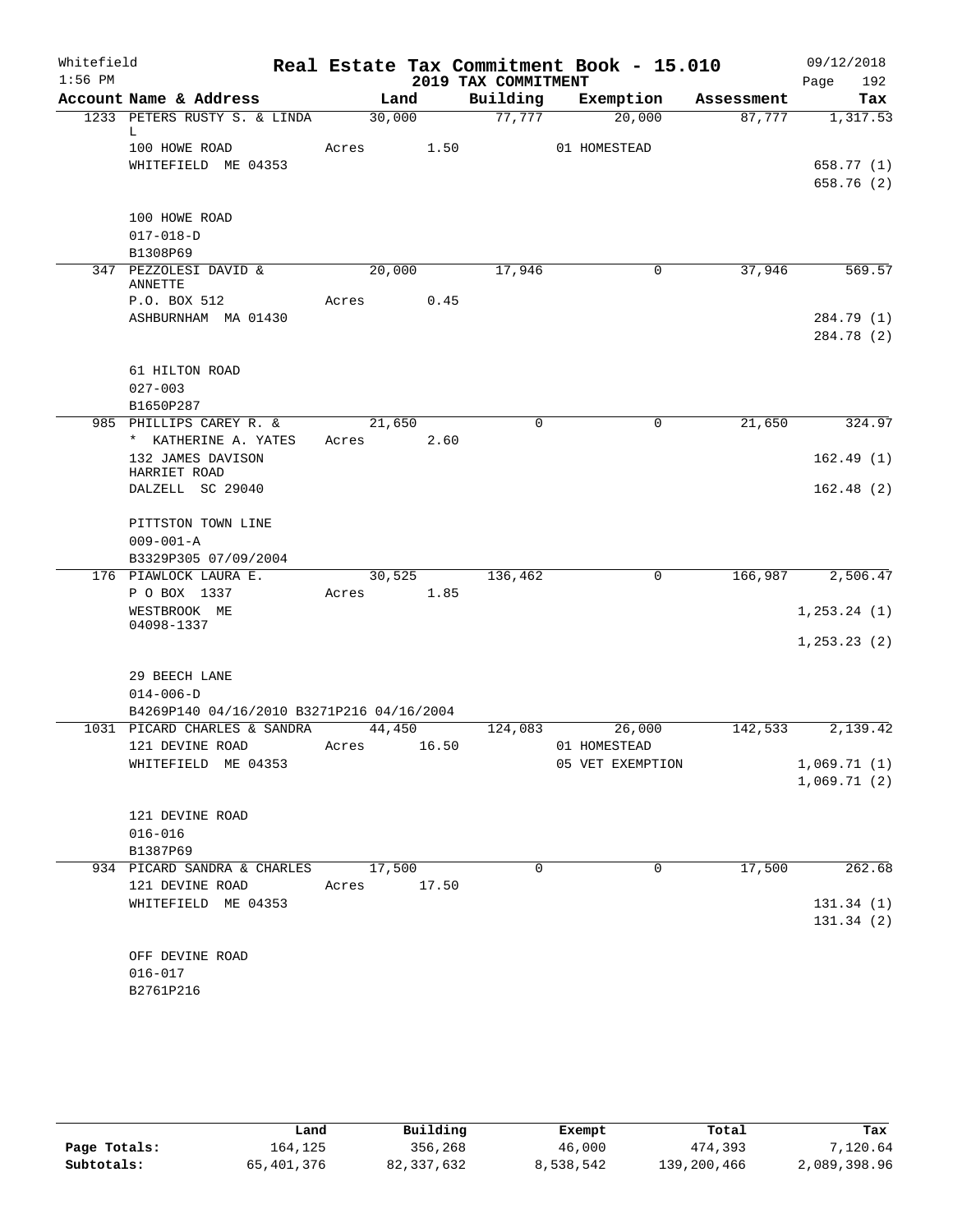| Whitefield |                                         |       |             |                     | Real Estate Tax Commitment Book - 15.010 |         | 09/12/2018  |
|------------|-----------------------------------------|-------|-------------|---------------------|------------------------------------------|---------|-------------|
| $1:56$ PM  |                                         |       |             | 2019 TAX COMMITMENT |                                          |         | 193<br>Page |
|            | Account Name & Address                  |       | Land        |                     | Building Exemption Assessment            |         | Tax         |
|            | 1422 PIERPAN THOMAS E. &<br>JENNIFER A. |       | 42,578      | $\frac{186,683}{ }$ | 26,000                                   | 203,261 | 3,050.95    |
|            | 563 HEATH ROAD                          |       | Acres 14.16 |                     | 01 HOMESTEAD                             |         |             |
|            | WHITEFIELD ME 04353                     |       |             |                     | 07 NMR VET & WIDOW                       |         | 1,525.48(1) |
|            |                                         |       |             |                     |                                          |         | 1,525.47(2) |
|            | 563 HEATH ROAD                          |       |             |                     |                                          |         |             |
|            | $007 - 056$                             |       |             |                     |                                          |         |             |
|            | B4662P95 05/14/2013 B3351P93 08/19/2004 |       |             |                     |                                          |         |             |
|            | 877 PIGNATELLO LAUREN M. &<br>SEAN M.   |       | 31,500      | 2,588               | 0                                        | 34,088  | 511.66      |
|            | P.O. BOX 24                             |       | Acres 2.50  |                     |                                          |         |             |
|            | COOPERS MILLS ME 04341                  |       |             |                     |                                          |         | 255.83(1)   |
|            |                                         |       |             |                     |                                          |         | 255.83(2)   |
|            | MAIN STREET                             |       |             |                     |                                          |         |             |
|            | $022 - 035 - A$                         |       |             |                     |                                          |         |             |
|            | B4180P250 07/24/2009                    |       |             |                     |                                          |         |             |
|            | 1625 PIGNATELLO SEAN &                  |       | 6,305       | $\mathbf 0$         | $\mathbf 0$                              | 6,305   | 94.64       |
|            | LAUREN                                  |       |             |                     |                                          |         |             |
|            | P.O. BOX 24                             | Acres | 0.87        |                     |                                          |         |             |
|            | COOPERS MILLS ME 04341                  |       |             |                     |                                          |         | 47.32(1)    |
|            |                                         |       |             |                     |                                          |         | 47.32(2)    |
|            |                                         |       |             |                     |                                          |         |             |
|            | <b>MAIN STREET</b><br>$022 - 007$       |       |             |                     |                                          |         |             |
|            | B2828P185                               |       |             |                     |                                          |         |             |
|            | 1461 PIGNATELLO SEAN &                  |       | 37,400      | 159,766             | 20,000                                   | 177,166 | 2,659.26    |
|            | LAUREN                                  |       |             |                     |                                          |         |             |
|            | P.O. BOX 24                             |       | Acres 3.10  |                     | 01 HOMESTEAD                             |         |             |
|            | COOPERS MILLS ME 04341                  |       |             |                     |                                          |         | 1,329.63(1) |
|            |                                         |       |             |                     |                                          |         | 1,329.63(2) |
|            | 98 MAIN STREET                          |       |             |                     |                                          |         |             |
|            | $022 - 005$                             |       |             |                     |                                          |         |             |
|            | B2828P185                               |       |             |                     |                                          |         |             |
|            | 1449 PILLING JAMES A.                   |       | 50,175      |                     | 57,898<br>20,000                         | 88,073  | 1,321.98    |
|            | 57 ACORN LANE                           | Acres | 24.50       |                     | 01 HOMESTEAD                             |         |             |
|            | WHITEFIELD ME 04353                     |       |             |                     |                                          |         | 660.99(1)   |
|            |                                         |       |             |                     |                                          |         | 660.99(2)   |
|            |                                         |       |             |                     |                                          |         |             |
|            | 57 ACORN LANE                           |       |             |                     |                                          |         |             |
|            | $012 - 019 - A$                         |       |             |                     |                                          |         |             |
|            | B2097P323                               |       |             |                     |                                          |         |             |
|            | 1054 PILLING JAMES A.                   |       | 39,850      | 0                   | 0                                        | 39,850  | 598.15      |
|            | 57 ACORN LANE<br>WHITEFIELD ME 04353    | Acres | 24.00       |                     |                                          |         | 299.08(1)   |
|            |                                         |       |             |                     |                                          |         | 299.07(2)   |
|            |                                         |       |             |                     |                                          |         |             |
|            | HUNTS MEADOW ROAD                       |       |             |                     |                                          |         |             |
|            | $012 - 018$                             |       |             |                     |                                          |         |             |
|            | B4206P25 10/01/2009 B2191P26 10/10/1996 |       |             |                     |                                          |         |             |
|            |                                         |       |             |                     |                                          |         |             |

|              | Land       | Building   | Exempt    | Total       | Tax          |
|--------------|------------|------------|-----------|-------------|--------------|
| Page Totals: | 207,808    | 406,935    | 66,000    | 548,743     | 8,236.64     |
| Subtotals:   | 65,609,184 | 82,744,567 | 8,604,542 | 139,749,209 | 2,097,635.60 |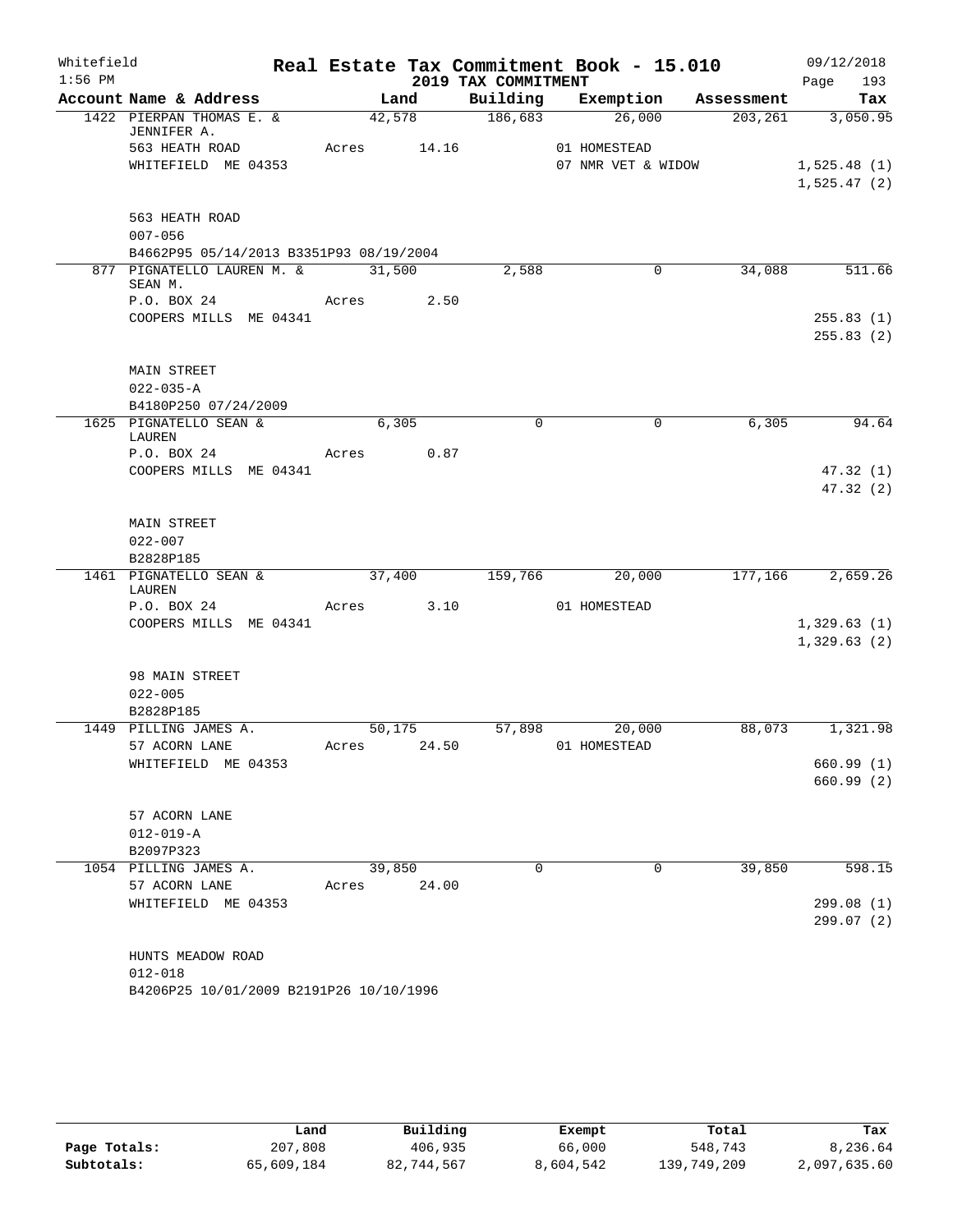| Whitefield<br>$1:56$ PM |                                                     |             |              | 2019 TAX COMMITMENT | Real Estate Tax Commitment Book - 15.010 |               | 09/12/2018<br>194<br>Page |
|-------------------------|-----------------------------------------------------|-------------|--------------|---------------------|------------------------------------------|---------------|---------------------------|
|                         | Account Name & Address                              |             | Land         | Building            | Exemption                                | Assessment    | Tax                       |
|                         | 819 PIMENTAL M. ANTOINETTE                          |             | 30,000       | 57,337              | 20,000                                   | 67,337        | 1,010.73                  |
|                         | 246 HEAD TIDE ROAD                                  | Acres       | 0.99         |                     | 01 HOMESTEAD                             |               |                           |
|                         |                                                     |             |              |                     |                                          |               |                           |
|                         | WHITEFIELD ME 04353                                 |             |              |                     |                                          |               | 505.37(1)                 |
|                         |                                                     |             |              |                     |                                          |               | 505.36(2)                 |
|                         |                                                     |             |              |                     |                                          |               |                           |
|                         | 246 HEAD TIDE ROAD                                  |             |              |                     |                                          |               |                           |
|                         | $005 - 015$                                         |             |              |                     |                                          |               |                           |
|                         | B2495P191                                           |             |              |                     |                                          |               |                           |
|                         | 1182 PINKHAM HENRY D. JR.                           |             | 65,210       | 91,685              | 20,000                                   | 136,895       | 2,054.79                  |
|                         | 589 MILLS ROAD                                      | Acres 47.63 |              |                     | 01 HOMESTEAD                             |               |                           |
|                         | WHITEFIELD ME 04353                                 |             |              |                     |                                          |               | 1,027.40(1)               |
|                         |                                                     |             |              |                     |                                          |               | 1,027.39(2)               |
|                         |                                                     |             |              |                     |                                          |               |                           |
|                         |                                                     |             |              |                     |                                          |               |                           |
|                         | 589 MILLS ROAD                                      |             |              |                     |                                          |               |                           |
|                         | $020 - 039$                                         |             |              |                     |                                          |               |                           |
|                         | B2228P168                                           |             |              |                     |                                          |               |                           |
|                         | 1428 PIPKIN RICHARD & IDA                           |             | 9,500        | $\mathbf 0$         | 0                                        | 9,500         | 142.60                    |
|                         | HEIRS                                               |             |              |                     |                                          |               |                           |
|                         | * PATRICK A. THAYER                                 | Acres       | 3.00         |                     |                                          |               |                           |
|                         | 8 PETTICOAT ACRES LANE                              |             |              |                     |                                          |               | 71.30(1)                  |
|                         | WHITEFIELD ME 04353                                 |             |              |                     |                                          |               | 71.30(2)                  |
|                         |                                                     |             |              |                     |                                          |               |                           |
|                         | PETTICOAT ACRES LANE                                |             |              |                     |                                          |               |                           |
|                         | $001 - 058 - B$                                     |             |              |                     |                                          |               |                           |
|                         |                                                     |             |              |                     |                                          |               |                           |
|                         | B4922P108 08/26/2015 B4560P115 08/16/2012 B589P301  |             |              |                     |                                          |               |                           |
|                         | 887 PLATAIS EDGAR A.                                |             | 35,370       | 41,361              | $\Omega$                                 | 76,731        | 1,151.73                  |
|                         | 635 PLEASANT STREET                                 | Acres       | 5.15         |                     |                                          |               |                           |
|                         | STOUGHTON MA 02072                                  |             |              |                     |                                          |               | 575.87(1)                 |
|                         |                                                     |             |              |                     |                                          |               | 575.86(2)                 |
|                         |                                                     |             |              |                     |                                          |               |                           |
|                         | 84 OXBOW LANE                                       |             |              |                     |                                          |               |                           |
|                         | $013 - 048$                                         |             |              |                     |                                          |               |                           |
|                         | B3647P312 03/13/2006                                |             |              |                     |                                          |               |                           |
|                         |                                                     |             | 195          |                     | 0                                        |               | 147.28                    |
|                         | 687 PLEASANT POND MILL, LLC                         |             |              | 9,617               |                                          | 9,812         |                           |
|                         | 171 MOLYNEAUX ROAD                                  | Acres       | 0.13         |                     |                                          |               |                           |
|                         | CAMDEN ME 04843                                     |             |              |                     |                                          |               | 73.64(1)                  |
|                         |                                                     |             |              |                     |                                          |               | 73.64(2)                  |
|                         |                                                     |             |              |                     |                                          |               |                           |
|                         | MILLS ROAD                                          |             |              |                     |                                          |               |                           |
|                         | $017 - 055 - 001$                                   |             |              |                     |                                          |               |                           |
|                         | B5235P217 02/20/2018 B4078P110 12/08/2008 B2056P340 |             |              |                     |                                          |               |                           |
|                         | 419 PLIMPTON, TYLER S                               | 40,290      |              | 89,319              | 0                                        | 129,609       | 1,945.43                  |
|                         | ANDERSON, KRISTEN L                                 | Acres       | 11.30        |                     |                                          |               |                           |
|                         | 15 CYR ROAD                                         |             |              |                     |                                          |               | 972.72 (1)                |
|                         |                                                     |             |              |                     |                                          |               |                           |
|                         | DURHAM ME 04222                                     |             |              |                     |                                          |               | 972.71 (2)                |
|                         |                                                     |             |              |                     |                                          |               |                           |
|                         | 135 HILTON ROAD                                     |             |              |                     |                                          |               |                           |
|                         | $014 - 008 - A$                                     |             |              |                     |                                          |               |                           |
|                         | B5183P248 09/18/2017                                |             |              |                     |                                          |               |                           |
|                         | 838 POLAND PETER D                                  |             | 30,000       | 92,127              | 20,000                                   | 102,127       | 1,532.93                  |
|                         | 214 MILLS ROAD                                      | Acres       | 0.68         |                     | 01 HOMESTEAD                             |               |                           |
|                         | WHITEFIELD ME 04353                                 |             |              |                     |                                          |               | 766.47(1)                 |
|                         |                                                     |             |              |                     |                                          |               |                           |
|                         |                                                     |             |              |                     |                                          |               | 766.46(2)                 |
|                         |                                                     |             |              |                     |                                          |               |                           |
|                         | 214 MILLS ROAD                                      |             |              |                     |                                          |               |                           |
|                         | $017 - 006 - A$                                     |             |              |                     |                                          |               |                           |
|                         | B1853P161                                           |             |              |                     |                                          |               |                           |
|                         |                                                     |             |              |                     |                                          |               |                           |
|                         | Land                                                |             | Building     |                     | Exempt                                   | Total         | Tax                       |
| Page Totals:            | 210,565                                             |             | 381,446      |                     | 60,000                                   | 532,011       | 7,985.49                  |
| Subtotals:              | 65,819,749                                          |             | 83, 126, 013 |                     | 8,664,542                                | 140, 281, 220 | 2,105,621.09              |
|                         |                                                     |             |              |                     |                                          |               |                           |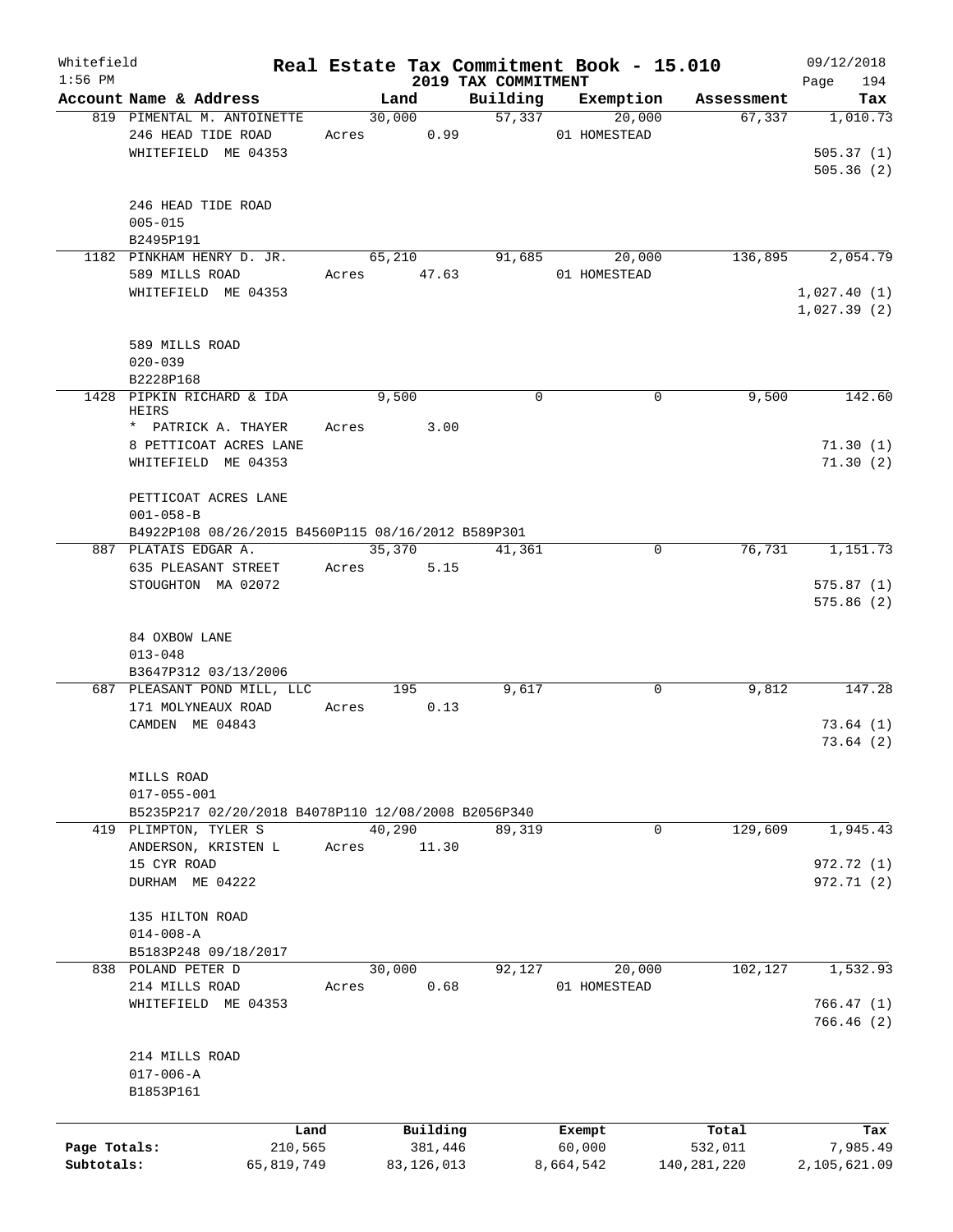| Whitefield<br>$1:56$ PM |                                          |       |        | 2019 TAX COMMITMENT | Real Estate Tax Commitment Book - 15.010 |            | 09/12/2018<br>Page<br>195  |
|-------------------------|------------------------------------------|-------|--------|---------------------|------------------------------------------|------------|----------------------------|
|                         | Account Name & Address                   |       | Land   | Building            | Exemption                                | Assessment | Tax                        |
|                         | 576 POLHEMUS JOHN W. &<br>MERCY R.       |       | 30,450 | 181,070             | $\Omega$                                 | 211,520    | 3,174.92                   |
|                         | 32 WISCASSET ROAD                        | Acres | 1.80   |                     |                                          |            |                            |
|                         | WHITEFIELD ME 04353                      |       |        |                     |                                          |            | 1,587.46(1)<br>1,587.46(2) |
|                         | 32 WISCASSET ROAD<br>$031 - 019$         |       |        |                     |                                          |            |                            |
|                         | B4972P256 01/26/2016                     |       |        |                     |                                          |            |                            |
|                         | 223 POLHEMUS JOHN W. &<br>MERCY R.       |       | 33,250 | $\Omega$            | $\mathbf 0$                              | 33,250     | 499.08                     |
|                         | 32 WISCASSET ROAD<br>WHITEFIELD ME 04353 | Acres | 15.00  |                     |                                          |            | 249.54 (1)<br>249.54(2)    |
|                         | WISCASSET ROAD<br>$031 - 001$            |       |        |                     |                                          |            |                            |
|                         | B4972P256 01/26/2016                     |       |        |                     |                                          |            |                            |
|                         | 189 POMERLEAU CONRAD &<br>STEPHANIE      |       | 87,555 | 203,408             | 20,000                                   | 270,963    | 4,067.15                   |
|                         | 282 SO. HUNTS MEADOW<br>ROAD             | Acres | 91.61  |                     | 01 HOMESTEAD                             |            |                            |
|                         | WHITEFIELD ME 04353                      |       |        |                     |                                          |            | 2,033.58(1)<br>2,033.57(2) |
|                         | 282 SO. HUNTS MEADOW<br>ROAD             |       |        |                     |                                          |            |                            |
|                         | $009 - 023 - A$                          |       |        |                     |                                          |            |                            |
|                         | B1527P350                                |       |        |                     |                                          |            |                            |
|                         | 463 POMERLEAU CONRAD &<br>STEPHANIE      |       | 26,000 | $\mathbf 0$         | 0                                        | 26,000     | 390.26                     |
|                         | 282 SO. HUNTS MEADOW<br>ROAD             | Acres | 30.00  |                     |                                          |            |                            |
|                         | WHITEFIELD ME 04353                      |       |        |                     |                                          |            | 195.13(1)<br>195.13(2)     |
|                         | ROONEY LANE<br>$009 - 021$               |       |        |                     |                                          |            |                            |
|                         | B4669P89 05/30/2013 B2665P303            |       |        |                     |                                          |            |                            |
|                         | 7 POMERLEAU CONRAD A.                    |       | 60,445 | 0                   | 0                                        | 60,445     | 907.28                     |
|                         | & STEPHANIE R.                           | Acres | 57.39  |                     |                                          |            |                            |
|                         | 282 SO. HUNTS MEADOW<br>RD.              |       |        |                     |                                          |            | 453.64 (1)                 |
|                         | WHITEFIELD ME 04353                      |       |        |                     |                                          |            | 453.64 (2)                 |
|                         | SO. HUNTS MEADOW ROAD<br>$009 - 023$     |       |        |                     |                                          |            |                            |
|                         | B2533P27                                 |       |        |                     |                                          |            |                            |
|                         | 1815 PONSANT, CREIG A. &<br>VIRGINA      |       | 0      | 25,182              | 25,182                                   | 0          | 0.00                       |
|                         | 28 MARINE LANE<br>WHITEFIELD ME 04353    |       |        |                     | 05 VET EXEMPTION<br>01 HOMESTEAD         |            |                            |
|                         | 28 MARINE LANE                           |       |        |                     |                                          |            |                            |
|                         | $018 - 037 - ON - 4$                     |       |        |                     |                                          |            |                            |
|                         |                                          |       |        |                     |                                          |            |                            |

|              | Land       | Building   | Exempt    | Total       | Tax          |
|--------------|------------|------------|-----------|-------------|--------------|
| Page Totals: | 237,700    | 409,660    | 45,182    | 602,178     | 9,038.69     |
| Subtotals:   | 66,057,449 | 83,535,673 | 8,709,724 | 140,883,398 | 2,114,659.78 |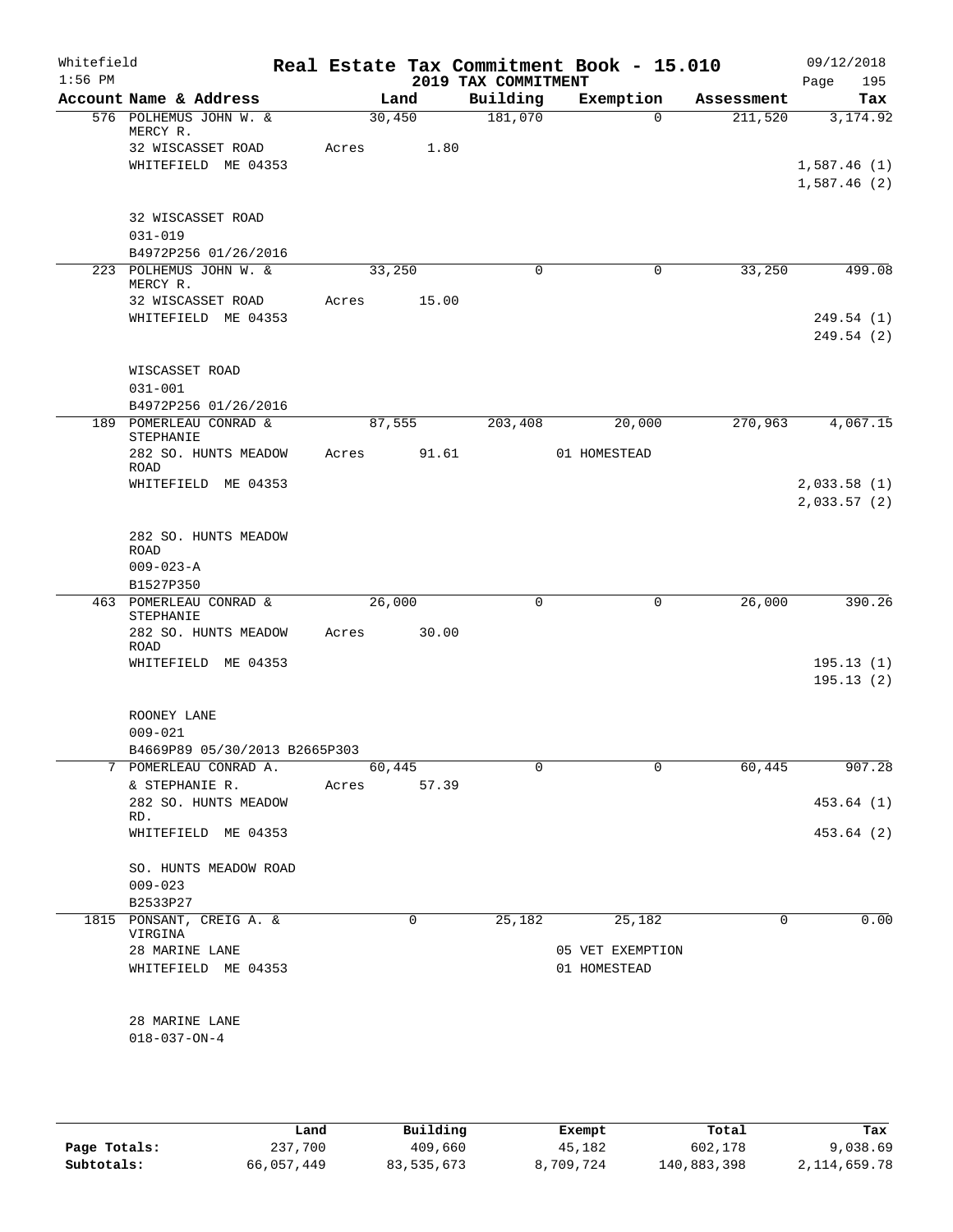| Whitefield<br>$1:56$ PM |                                                                  |        |        | 2019 TAX COMMITMENT | Real Estate Tax Commitment Book - 15.010 |            | 09/12/2018<br>Page<br>196 |
|-------------------------|------------------------------------------------------------------|--------|--------|---------------------|------------------------------------------|------------|---------------------------|
|                         | Account Name & Address                                           |        | Land   | Building            | Exemption                                | Assessment | Tax                       |
|                         | 1183 POOLER, RONALD LEE, SR.                                     |        | 41,322 | 25,189              | $\Omega$                                 | 66,511     | 998.33                    |
|                         | 347 MILLS ROAD                                                   | Acres  | 6.34   |                     |                                          |            |                           |
|                         | P.O. BOX 69                                                      |        |        |                     |                                          |            | 499.17 (1)                |
|                         | WHITEFIELD ME 04353                                              |        |        |                     |                                          |            | 499.16 (2)                |
|                         | 347 MILLS ROAD                                                   |        |        |                     |                                          |            |                           |
|                         | $017 - 030$                                                      |        |        |                     |                                          |            |                           |
|                         | B4969P146 12/15/2015 B4117P100 03/23/2009 B2669P31<br>04/27/2001 |        |        |                     |                                          |            |                           |
|                         | 1794 POPE JOHN T. & ELISE K.<br>VOIGT                            | 31,500 |        | 90,300              | 20,000                                   | 101,800    | 1,528.02                  |
|                         | 164 HENRY LANE                                                   | Acres  | 2.50   |                     | 01 HOMESTEAD                             |            |                           |
|                         | WHITEFIELD ME 04353                                              |        |        |                     |                                          |            | 764.01(1)                 |
|                         |                                                                  |        |        |                     |                                          |            | 764.01 (2)                |
|                         | 164 HENRY LANE                                                   |        |        |                     |                                          |            |                           |
|                         | $015 - 035 - B$                                                  |        |        |                     |                                          |            |                           |
|                         | B3885P298 07/26/2007                                             |        |        |                     |                                          |            |                           |
|                         | 170 POPKIN MICHAEL                                               | 26,000 |        | $\Omega$            | 0                                        | 26,000     | 390.26                    |
|                         | P.O. BOX 21                                                      | Acres  | 30.00  |                     |                                          |            |                           |
|                         | WHITEFIELD ME 04353                                              |        |        |                     |                                          |            | 195.13(1)                 |
|                         |                                                                  |        |        |                     |                                          |            | 195.13(2)                 |
|                         | GORMAN LANE                                                      |        |        |                     |                                          |            |                           |
|                         | $013 - 020 - A$                                                  |        |        |                     |                                          |            |                           |
|                         | B2028P278                                                        |        |        |                     |                                          |            |                           |
|                         | 600 POPKIN MICHAEL                                               |        | 43,250 | 141,396             | 0                                        | 184,646    | 2,771.54                  |
|                         | P.O. BOX 21                                                      | Acres  | 15.00  |                     |                                          |            |                           |
|                         | WHITEFIELD ME 04353                                              |        |        |                     |                                          |            | 1,385.77(1)               |
|                         |                                                                  |        |        |                     |                                          |            | 1,385.77(2)               |
|                         | 44 HENRY LANE                                                    |        |        |                     |                                          |            |                           |
|                         | $012 - 067$                                                      |        |        |                     |                                          |            |                           |
|                         | B1493P163                                                        |        |        |                     |                                          |            |                           |
|                         | 149 POSSEMATO, MARIO                                             |        | 41,282 | 158,948             | 0                                        | 200, 230   | 3,005.45                  |
|                         | 1 STARVIEW DRIVE                                                 | Acres  | 6.29   |                     |                                          |            |                           |
|                         | HILLSBOROUGH NJ 08844                                            |        |        |                     |                                          |            | 1,502.73(1)               |
|                         |                                                                  |        |        |                     |                                          |            | 1,502.72(2)               |
|                         | 632 TOWNHOUSE ROAD                                               |        |        |                     |                                          |            |                           |
|                         | $010 - 030$                                                      |        |        |                     |                                          |            |                           |
|                         | B5189P222 10/13/2017 B5189P220 10/13/2017                        |        |        |                     |                                          |            |                           |
|                         | 915 POST OFFICE EQUITIES,                                        | 30,000 |        | 257,745             | 0                                        | 287,745    | 4,319.05                  |
|                         | LLC                                                              |        |        |                     |                                          |            |                           |
|                         | 885 3RD AVE STE 1904                                             | Acres  | 0.69   |                     |                                          |            |                           |
|                         | NEW YORK NY 10022                                                |        |        |                     |                                          |            | 2, 159.53(1)              |
|                         |                                                                  |        |        |                     |                                          |            | 2,159.52(2)               |
|                         |                                                                  |        |        |                     |                                          |            |                           |
|                         | 32 JEFFERSON ROAD                                                |        |        |                     |                                          |            |                           |
|                         | $026 - 032$<br>B5032P52 04/11/2016 B3579P226 10/28/2005          |        |        |                     |                                          |            |                           |
|                         |                                                                  |        |        |                     |                                          |            |                           |

|              | Land       | Building     | Exempt    | Total       | Tax          |
|--------------|------------|--------------|-----------|-------------|--------------|
| Page Totals: | 213,354    | 673,578      | 20,000    | 866,932     | 13,012.65    |
| Subtotals:   | 66,270,803 | 84, 209, 251 | 8,729,724 | 141,750,330 | 2,127,672.43 |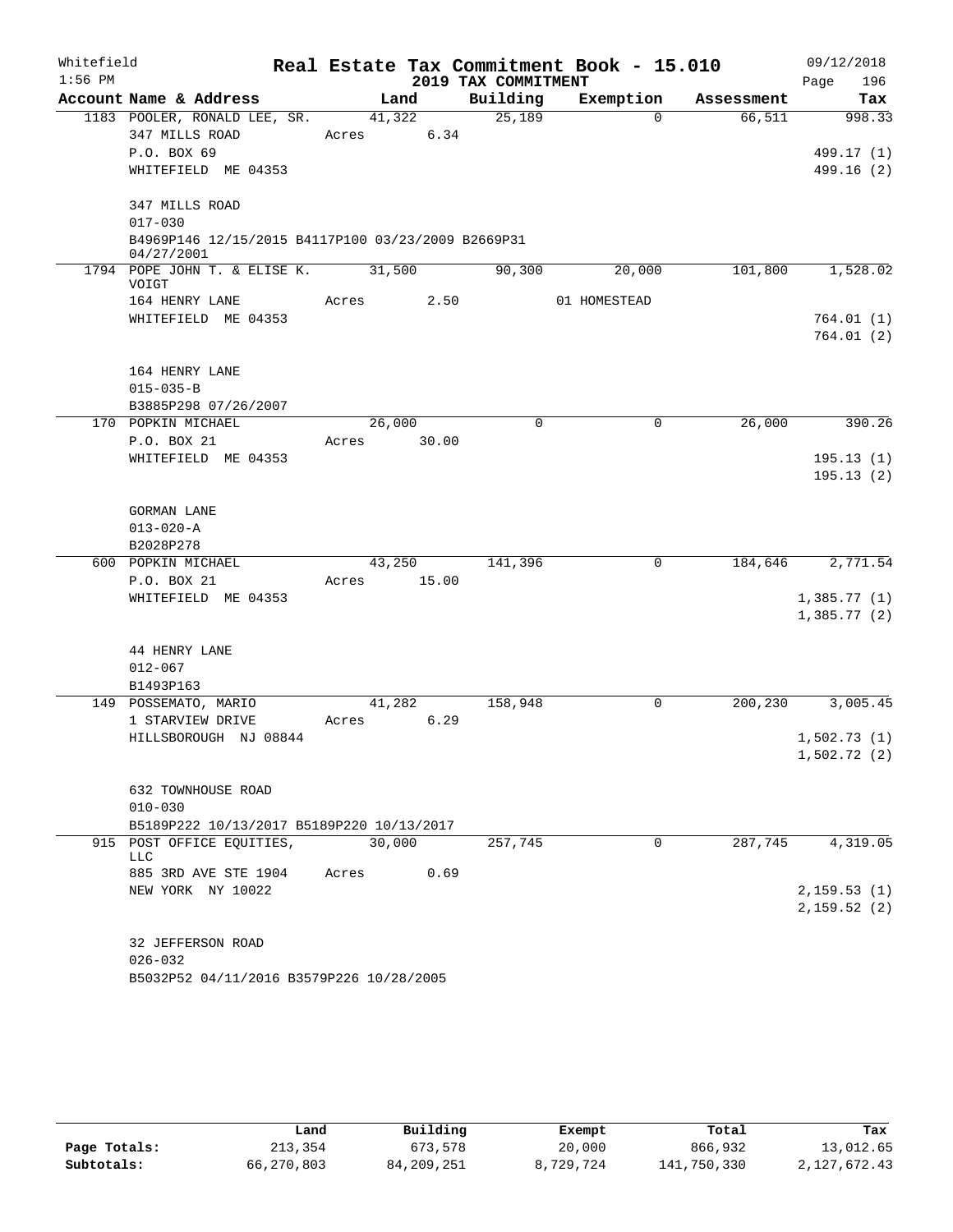| Whitefield<br>$1:56$ PM |                                                                                    |       |                      | 2019 TAX COMMITMENT | Real Estate Tax Commitment Book - 15.010 |            | 09/12/2018<br>197<br>Page              |
|-------------------------|------------------------------------------------------------------------------------|-------|----------------------|---------------------|------------------------------------------|------------|----------------------------------------|
|                         | Account Name & Address                                                             |       | Land                 | Building            | Exemption                                | Assessment | Tax                                    |
|                         | 1808 POTTER JENNIFER E.<br>292 TOWNHOUSE ROAD<br>WHITEFIELD ME 04353               |       | 30,405<br>Acres 1.77 | 106,759             | $\Omega$                                 | 137,164    | 2,058.83<br>1,029.42(1)<br>1,029.41(2) |
|                         | 292 TOWNHOUSE ROAD<br>$013 - 059 - A$<br>B4211P269 10/14/2009 B3975P246 03/10/2008 |       |                      |                     |                                          |            |                                        |
|                         | 376 POTTER JOHN E                                                                  |       | 30,765               | 85,148              | 0                                        | 115,913    | 1,739.85                               |
|                         | 67 AUGUSTA ROAD<br>JEFFERSON ME 04348                                              |       | Acres 2.01           |                     |                                          |            | 869.93 (1)<br>869.92(2)                |
|                         | 96 BENNER LANE<br>$016 - 045$<br>B5220P047 01/05/2018                              |       |                      |                     |                                          |            |                                        |
|                         | 1159 POTTER JR. RICHARD R. &<br>SHERRY                                             |       |                      | 40,850 162,478      | 20,000                                   | 183,328    | 2,751.75                               |
|                         | 126 THAYER ROAD<br>WHITEFIELD ME 04353                                             |       | Acres 12.00          |                     | 01 HOMESTEAD                             |            | 1,375.88(1)<br>1,375.87(2)             |
|                         | 126 THAYER ROAD<br>$001 - 019 - A$<br>B1874P202                                    |       |                      |                     |                                          |            |                                        |
|                         | 165 POTTER MICHAEL & GAIL                                                          |       | 40,000               | 26,096              | 0                                        | 66,096     | 992.10                                 |
|                         | PRATT<br>264 STARBIRD CORNER<br>ROAD<br>BOWDOIN ME 04287                           | Acres | 0.17                 |                     |                                          |            |                                        |
|                         |                                                                                    |       |                      |                     |                                          |            | 496.05(1)<br>496.05(2)                 |
|                         | 25 PICKEREL LANE<br>$029 - 005$                                                    |       |                      |                     |                                          |            |                                        |
|                         | B3970P82 02/25/2008<br>1526 POTTER STEVEN C. SR. &                                 |       | 30,750               | 38,995              | 20,000                                   | 49,745     | 746.67                                 |
|                         | KIM M.                                                                             |       |                      |                     |                                          |            |                                        |
|                         | 101 THAYER ROAD<br>WHITEFIELD ME 04353                                             | Acres | 2.00                 |                     | 01 HOMESTEAD                             |            | 373.34(1)<br>373.33(2)                 |
|                         | 101 THAYER ROAD<br>$001 - 033$                                                     |       |                      |                     |                                          |            |                                        |
|                         | B4722P205 10/15/2013 B3471P206 04/27/2005<br>53 POTTER, RICHARD R J.R.             |       | 41,800               | 0                   | 0                                        | 41,800     | 627.42                                 |
|                         | POTTER, SHERRY L                                                                   | Acres | 27.00                |                     |                                          |            |                                        |
|                         | 126 THAYER ROAD<br>WHITEFIELD ME 04938                                             |       |                      |                     |                                          |            | 313.71(1)<br>313.71(2)                 |
|                         | THAYER ROAD<br>$001 - 020$<br>B5175P117 08/31/2017                                 |       |                      |                     |                                          |            |                                        |

|              | Land       | Building   | Exempt    | Total       | Tax          |
|--------------|------------|------------|-----------|-------------|--------------|
| Page Totals: | 214,570    | 419,476    | 40,000    | 594,046     | 8,916.62     |
| Subtotals:   | 66,485,373 | 84,628,727 | 8,769,724 | 142,344,376 | 2,136,589.05 |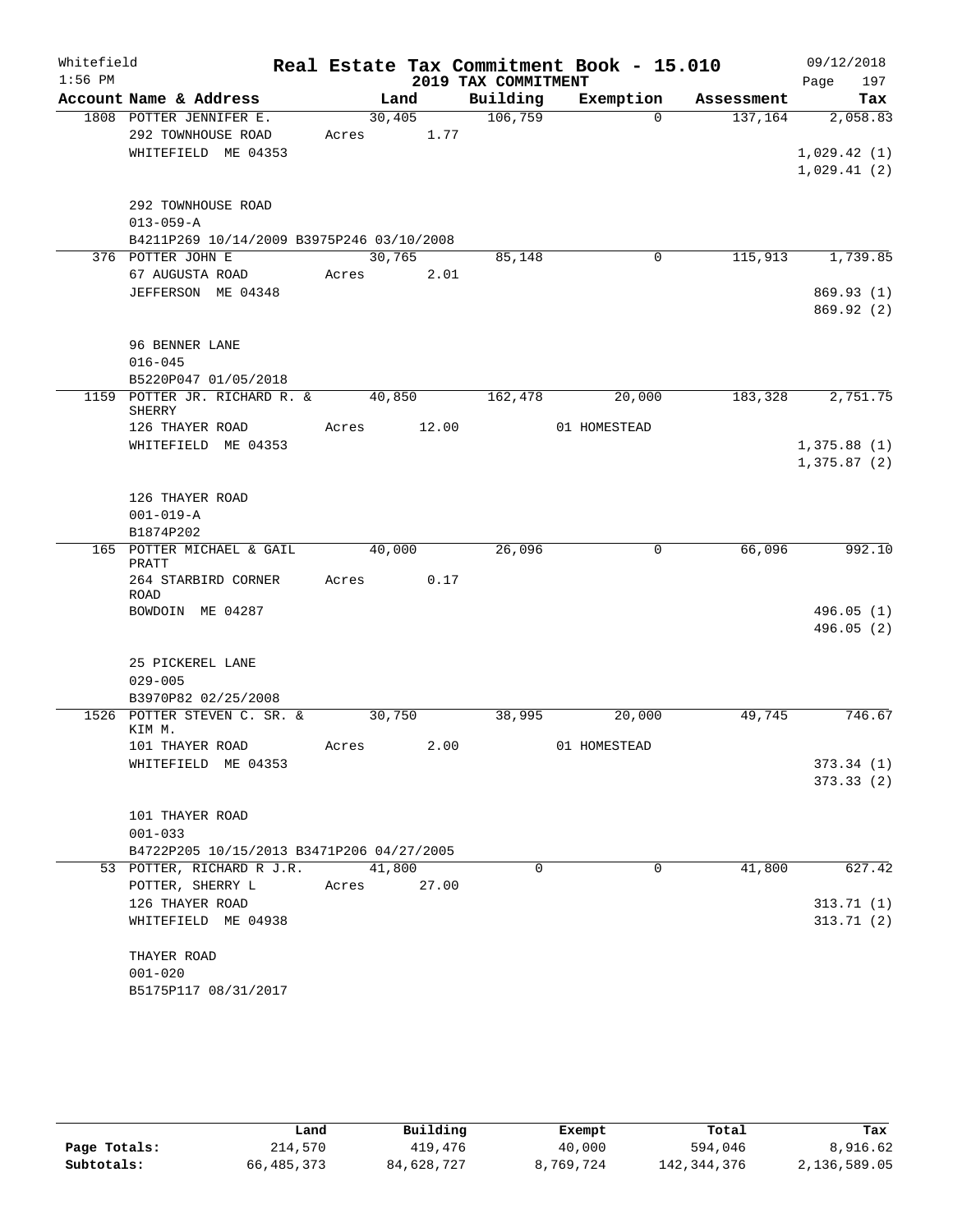| Whitefield   |                                                     |       |            |              |                                 | Real Estate Tax Commitment Book - 15.010 |                       | 09/12/2018         |
|--------------|-----------------------------------------------------|-------|------------|--------------|---------------------------------|------------------------------------------|-----------------------|--------------------|
| $1:56$ PM    | Account Name & Address                              |       | Land       |              | 2019 TAX COMMITMENT<br>Building | Exemption                                |                       | 198<br>Page<br>Tax |
|              | 1626 POULIN ALICE L.                                |       |            | 31,350       | 135,297                         | 20,000                                   | Assessment<br>146,647 | 2,201.17           |
|              | 35 HOLLYWOOD BOULEVARD                              |       | Acres 2.40 |              |                                 | 01 HOMESTEAD                             |                       |                    |
|              | WHITEFIELD ME 04353                                 |       |            |              |                                 |                                          |                       | 1,100.59(1)        |
|              |                                                     |       |            |              |                                 |                                          |                       |                    |
|              |                                                     |       |            |              |                                 |                                          |                       | 1,100.58(2)        |
|              |                                                     |       |            |              |                                 |                                          |                       |                    |
|              | 35 HOLLYWOOD BOULEVARD                              |       |            |              |                                 |                                          |                       |                    |
|              | $005 - 034 - C$                                     |       |            |              |                                 |                                          |                       |                    |
|              | B5169P91 08/09/2017 B2109P115                       |       |            |              |                                 |                                          |                       |                    |
|              | 1547 POULIN ADAM                                    |       | 31,500     |              | 144,124                         | $\mathbf 0$                              | 175,624               | 2,636.12           |
|              | IBBITSON JENNA                                      | Acres |            | 2.50         |                                 |                                          |                       |                    |
|              | 19 BENNER LANE                                      |       |            |              |                                 |                                          |                       | 1,318.06(1)        |
|              | WHITEFIELD ME 04353                                 |       |            |              |                                 |                                          |                       | 1,318.06(2)        |
|              |                                                     |       |            |              |                                 |                                          |                       |                    |
|              | 19 BENNER LANE                                      |       |            |              |                                 |                                          |                       |                    |
|              | $013 - 040$                                         |       |            |              |                                 |                                          |                       |                    |
|              | B4926P300 09/09/2015 B4585P104 10/25/2012 B2015P134 |       |            |              |                                 |                                          |                       |                    |
|              | 1812 POWELL FORD N. & JUDITH                        |       |            | $\mathbf 0$  | 134,369                         | 0                                        | 134,369               | 2,016.88           |
|              | М.                                                  |       |            |              |                                 |                                          |                       |                    |
|              | 149 CLARK LANE                                      |       |            |              |                                 |                                          |                       |                    |
|              | WHITEFIELD ME 04353                                 |       |            |              |                                 |                                          |                       | 1,008.44(1)        |
|              |                                                     |       |            |              |                                 |                                          |                       | 1,008.44(2)        |
|              |                                                     |       |            |              |                                 |                                          |                       |                    |
|              | CLARK LANE                                          |       |            |              |                                 |                                          |                       |                    |
|              | $018 - 026 - ON$                                    |       |            |              |                                 |                                          |                       |                    |
|              | 790 POWELL FORD N. & JUDITH                         |       | 95,233     |              | 161,028                         | 20,000                                   | 236,261               | 3,546.28           |
|              | М.                                                  |       |            |              |                                 |                                          |                       |                    |
|              | 149 CLARK LANE                                      | Acres |            |              | 88.25                           | 01 HOMESTEAD                             |                       |                    |
|              | WHITEFIELD ME 04353                                 |       |            |              |                                 |                                          |                       | 1,773.14(1)        |
|              |                                                     |       |            |              |                                 |                                          |                       | 1,773.14(2)        |
|              |                                                     |       |            |              |                                 |                                          |                       |                    |
|              | 149 CLARK LANE                                      |       |            |              |                                 |                                          |                       |                    |
|              | $018 - 026$                                         |       |            |              |                                 |                                          |                       |                    |
|              | 836 PRATT RICHARD L. &                              |       | 24,500     |              | $\mathbf 0$                     | $\mathbf 0$                              | 24,500                | 367.75             |
|              | ELLEN                                               |       |            |              |                                 |                                          |                       |                    |
|              | 1690 STATE RTE. 129                                 | Acres |            | 4.50         |                                 |                                          |                       |                    |
|              | SO. BRISTOL ME 04568                                |       |            |              |                                 |                                          |                       | 183.88(1)          |
|              |                                                     |       |            |              |                                 |                                          |                       | 183.87(2)          |
|              |                                                     |       |            |              |                                 |                                          |                       |                    |
|              | GARDINER ROAD                                       |       |            |              |                                 |                                          |                       |                    |
|              | $012 - 066 - A$                                     |       |            |              |                                 |                                          |                       |                    |
|              | B1965P238                                           |       |            |              |                                 |                                          |                       |                    |
|              | 1000 PRAY KAREN H.                                  |       | 31,950     |              | 5,432                           | 20,000                                   | 17,382                | 260.90             |
|              | PO BOX 183                                          | Acres |            | 2.80         |                                 | 01 HOMESTEAD                             |                       |                    |
|              | WHITEFIELD ME 04353                                 |       |            |              |                                 |                                          |                       | 130.45(1)          |
|              |                                                     |       |            |              |                                 |                                          |                       | 130.45(2)          |
|              |                                                     |       |            |              |                                 |                                          |                       |                    |
|              | 105 HILTON ROAD                                     |       |            |              |                                 |                                          |                       |                    |
|              | $014 - 009 - A$                                     |       |            |              |                                 |                                          |                       |                    |
|              | B2256P268                                           |       |            |              |                                 |                                          |                       |                    |
|              | 595 PREBLE HEIRS THEODORE                           |       | 52,000     |              | $\mathbf 0$                     | $\mathbf 0$                              | 52,000                | 780.52             |
|              | C/O RICHARD PREBLE                                  | Acres |            | 35.00        |                                 |                                          |                       |                    |
|              | 95 WENTWOOD DRIVE                                   |       |            |              |                                 |                                          |                       | 390.26 (1)         |
|              | DEBARY FL 32713                                     |       |            |              |                                 |                                          |                       | 390.26 (2)         |
|              |                                                     |       |            |              |                                 |                                          |                       |                    |
|              | EAST RIVER ROAD                                     |       |            |              |                                 |                                          |                       |                    |
|              | $013 - 060$                                         |       |            |              |                                 |                                          |                       |                    |
|              |                                                     |       |            |              |                                 |                                          |                       |                    |
|              |                                                     |       |            |              |                                 |                                          |                       |                    |
|              |                                                     |       |            |              |                                 |                                          |                       |                    |
|              |                                                     | Land  |            | Building     |                                 | Exempt                                   | Total                 | Tax                |
| Page Totals: | 266,533                                             |       |            | 580,250      |                                 | 60,000                                   | 786,783               | 11,809.62          |
| Subtotals:   | 66,751,906                                          |       |            | 85, 208, 977 |                                 | 8,829,724                                | 143, 131, 159         | 2,148,398.67       |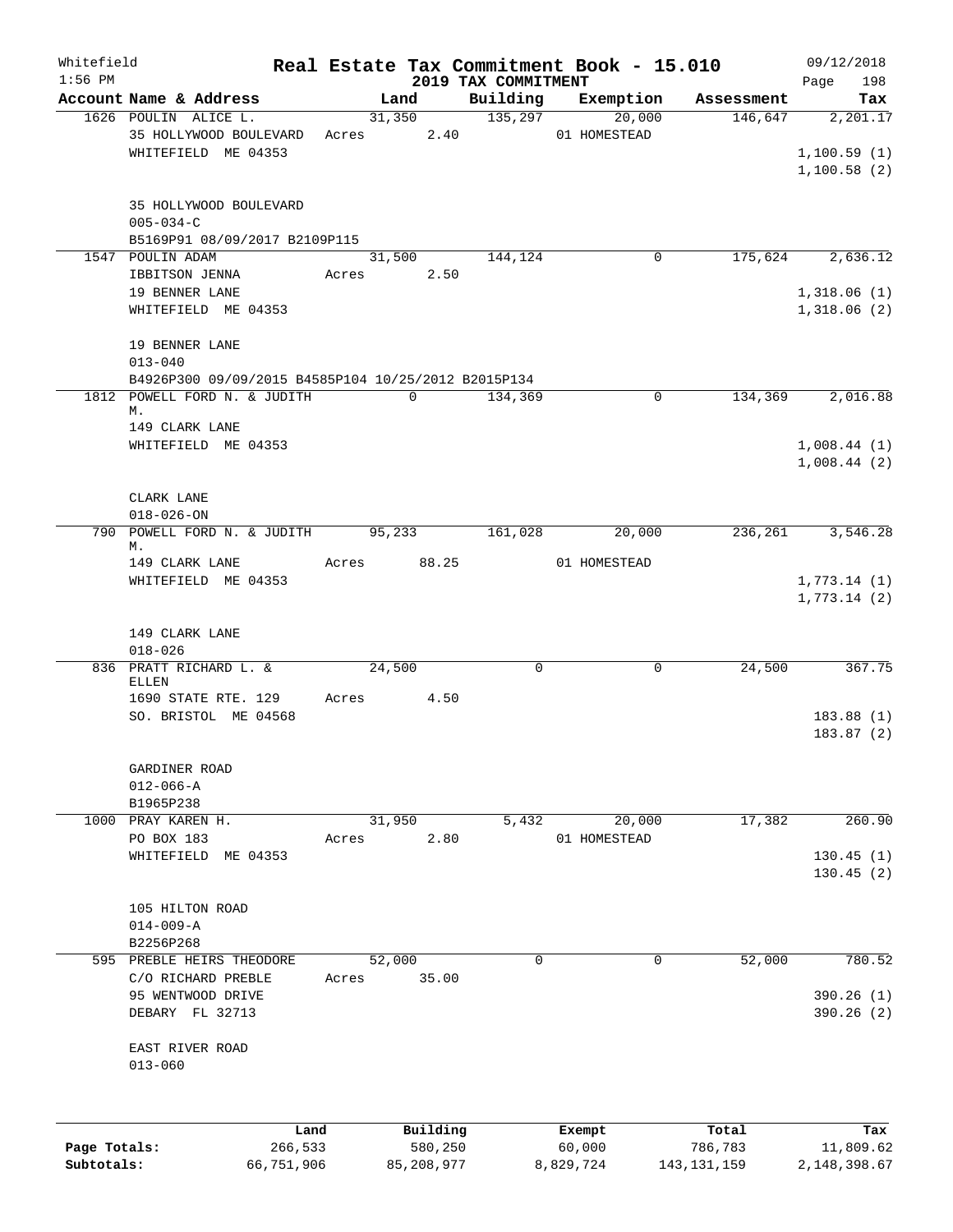| Whitefield<br>$1:56$ PM |                                                                                                                                                                        |         |                | 2019 TAX COMMITMENT | Real Estate Tax Commitment Book - 15.010 |            | 09/12/2018<br>199<br>Page          |
|-------------------------|------------------------------------------------------------------------------------------------------------------------------------------------------------------------|---------|----------------|---------------------|------------------------------------------|------------|------------------------------------|
|                         | Account Name & Address                                                                                                                                                 |         | Land           | Building            | Exemption                                | Assessment | Tax                                |
|                         | 990 PRENTICE CORA<br>910 TOWNHOUSE ROAD<br>WHITEFIELD ME 04353                                                                                                         | Acres   | 39,950<br>4.80 | 106,872             | 20,000<br>01 HOMESTEAD                   | 126,822    | 1,903.60<br>951.80(1)<br>951.80(2) |
|                         | 910 TOWNHOUSE ROAD<br>$031 - 011$<br>B4897P103 06/17/2015 B2020P259                                                                                                    |         |                |                     |                                          |            |                                    |
|                         | 224 PRESBY ELIZABETH S. &<br>PETER L.                                                                                                                                  |         | 20,000         | $\Omega$            | $\Omega$                                 | 20,000     | 300.20                             |
|                         | 432 WISCASSET ROAD<br>WHITEFIELD ME 04353                                                                                                                              | Acres   | 0.37           |                     |                                          |            | 150.10(1)<br>150.10(2)             |
|                         | VILLAGE VIEW LANE<br>$030 - 006$<br>B4442P290 09/12/2011 B801P65 B719P154 01/15/1972                                                                                   |         |                |                     |                                          |            |                                    |
|                         | 1356 PRESBY, PETER                                                                                                                                                     |         | 30,480         | 102,651             | $\mathbf 0$                              | 133,131    | 1,998.30                           |
|                         | PRESBY, HEATHER L.<br>432 WISCASSET ROAD<br>WHITEFIELD ME 04353                                                                                                        |         | Acres 1.82     |                     |                                          |            | 999.15(1)<br>999.15(2)             |
|                         | 432 WISCASSET ROAD<br>$004 - 002$<br>B5113P104 03/10/2017 B4734P97 11/19/2013 B4734P95<br>11/19/2013 B4729P257 11/05/2013 B4642P306 03/22/2013<br>B2592P256 07/21/2000 |         |                |                     |                                          |            |                                    |
|                         | 1151 PRESCOTT CALVIN & WILMA                                                                                                                                           |         | 37,450         | 112,250             | 26,000                                   | 123,700    | 1,856.74                           |
|                         | 21 EAST DEXTER LANE<br>WHITEFIELD ME 04353                                                                                                                             | Acres   | 14.00          |                     | 01 HOMESTEAD<br>05 VET EXEMPTION         |            | 928.37(1)<br>928.37(2)             |
|                         | 21 EAST DEXTER LANE<br>$010 - 015$<br>B3734P192 09/06/2006                                                                                                             |         |                |                     |                                          |            |                                    |
|                         | 267 PRESCOTT EZELDA P.<br>TRUST                                                                                                                                        |         | 40,000         | 95,936              | $\Omega$                                 | 135,936    | 2,040.40                           |
|                         | 400 MILLS ROAD                                                                                                                                                         | Acres   | 0.36           |                     |                                          |            |                                    |
|                         | WHITEFIELD ME 04353                                                                                                                                                    |         |                |                     |                                          |            | 1,020.20(1)<br>1,020.20(2)         |
|                         | 68 PLEASANT POND LANE<br>$029 - 009$<br>B2862P282                                                                                                                      |         |                |                     |                                          |            |                                    |
|                         | 1078 PRESCOTT EZELDA P.                                                                                                                                                | 110,750 |                | 88,504              | 26,000                                   | 173,254    | 2,600.54                           |
|                         | TRUST                                                                                                                                                                  |         |                |                     |                                          |            |                                    |
|                         | 400 MILLS ROAD                                                                                                                                                         | Acres   | 5.00           |                     | 01 HOMESTEAD                             |            |                                    |
|                         | WHITEFIELD ME 04353                                                                                                                                                    |         |                |                     | 09 REV TRUST VET.                        |            | 1,300.27(1)<br>1,300.27(2)         |
|                         | 400 MILLS ROAD<br>$017 - 013$<br>B2862P282                                                                                                                             |         |                |                     |                                          |            |                                    |

|              | Land       | Building   | Exempt    | Total       | Tax          |
|--------------|------------|------------|-----------|-------------|--------------|
| Page Totals: | 278,630    | 506,213    | 72,000    | 712,843     | 10,699.78    |
| Subtotals:   | 67,030,536 | 85,715,190 | 8,901,724 | 143,844,002 | 2,159,098.45 |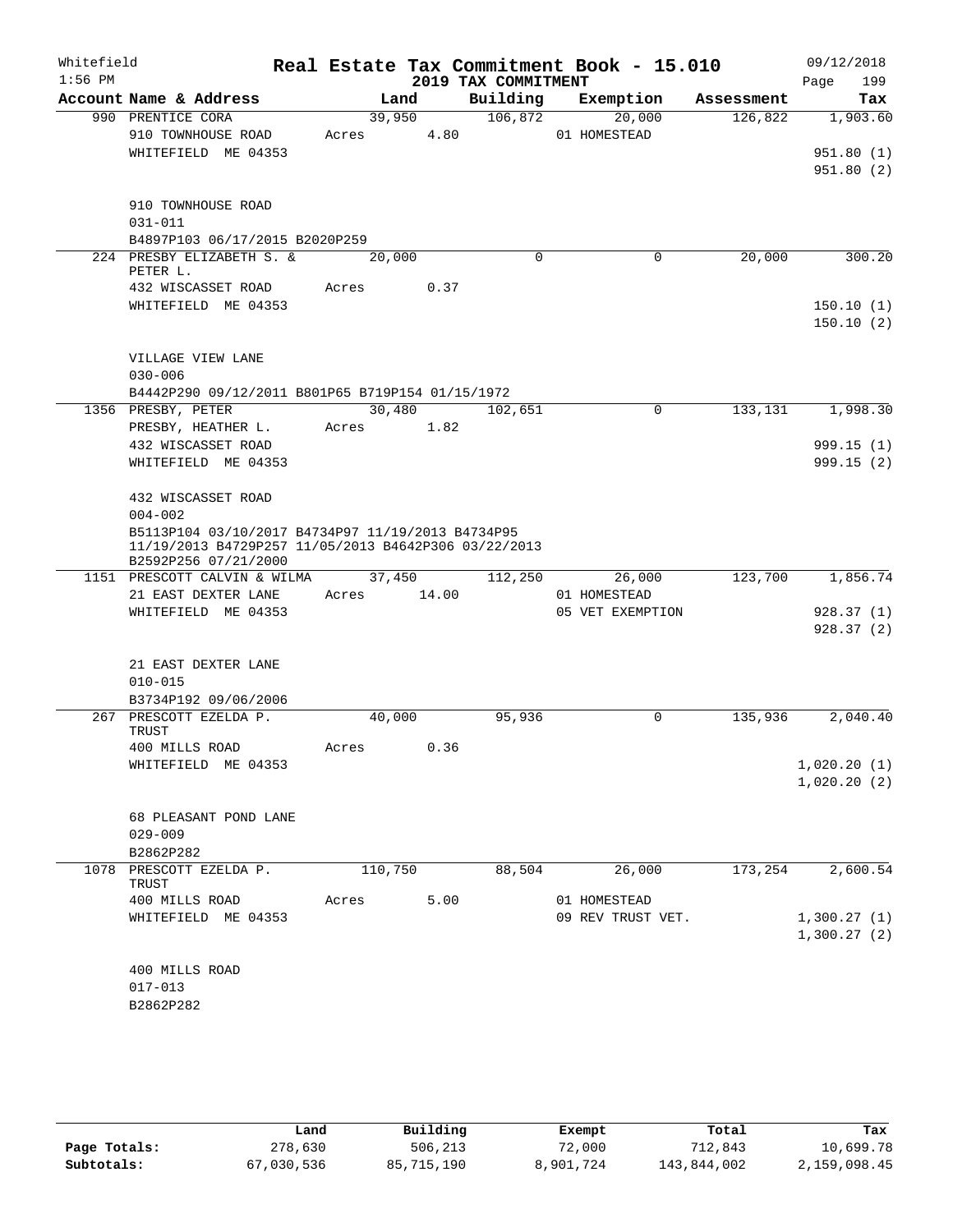| Whitefield<br>$1:56$ PM |                                                                    |                  |       | 2019 TAX COMMITMENT | Real Estate Tax Commitment Book - 15.010 |            | 09/12/2018<br>200<br>Page  |
|-------------------------|--------------------------------------------------------------------|------------------|-------|---------------------|------------------------------------------|------------|----------------------------|
|                         | Account Name & Address                                             |                  | Land  | Building            | Exemption                                | Assessment | Tax                        |
|                         | 1172 PRESCOTT LARRY &                                              | 35,000           |       | 90, 360             | $\Omega$                                 | 125,360    | 1,881.65                   |
|                         | SANDRA, TRUST<br>TRUSTEE, CLARY LAKE<br>REALTY                     | Acres            | 0.30  |                     |                                          |            |                            |
|                         | 17 KINGS ROAD<br>YORK ME 03909                                     |                  |       |                     |                                          |            | 940.83 (1)<br>940.82 (2)   |
|                         | 23 PICKEREL LANE<br>$029 - 004$                                    |                  |       |                     |                                          |            |                            |
|                         | B2517P146 11/15/1999                                               |                  |       |                     |                                          |            |                            |
|                         | 972 PRESCOTT TROY K.                                               | 18,750           |       | 0                   | 0                                        | 18,750     | 281.44                     |
|                         | d/b/a SHEEPSCOT VALLEY<br><b>BUILDERS</b>                          | Acres            | 2.50  |                     |                                          |            |                            |
|                         | PO BOX 341                                                         |                  |       |                     |                                          |            | 140.72 (1)                 |
|                         | STE #1<br>SOUTH CHINA ME 04358<br>VIGUE ROAD                       |                  |       |                     |                                          |            | 140.72(2)                  |
|                         | $016 - 028$                                                        |                  |       |                     |                                          |            |                            |
|                         | B4687P206 07/17/2013 B2790P112                                     |                  |       |                     |                                          |            |                            |
|                         | 1433 PRESCOTT TROY K.                                              | 446,250          |       | $\Omega$            | 0                                        | 446,250    | 6,698.21                   |
|                         | d/b/a SHEEPSCOT VALLEY<br><b>BUILDERS</b><br>PO BOX 341            | Acres            | 59.50 |                     |                                          |            |                            |
|                         | SOUTH CHINA ME 04358                                               |                  |       |                     |                                          |            | 3,349.11(1)<br>3,349.10(2) |
|                         | 176 VIGUE ROAD<br>$016 - 033$                                      |                  |       |                     |                                          |            |                            |
|                         | B4687P206 07/17/2014 B2790P112                                     |                  |       |                     |                                          |            |                            |
|                         | 1243 PRESCOTT TROY K.<br>d/b/a SHEEPSCOT VALLEY<br><b>BUILDERS</b> | 231,300<br>Acres | 30.84 | $\Omega$            | 0                                        | 231,300    | 3,471.81                   |
|                         | PO BOX 341                                                         |                  |       |                     |                                          |            | 1,735.91(1)                |
|                         | SOUTH CHINA ME 04358                                               |                  |       |                     |                                          |            | 1,735.90(2)                |
|                         | 40 VIGUE ROAD, PIT<br>$016 - 027$                                  |                  |       |                     |                                          |            |                            |
|                         | B4687P206 07/17/2014 B2790P112                                     |                  |       |                     |                                          |            |                            |
|                         | 1025 PROKNEE CORPORATION                                           | 27,010           |       | 0                   | 0                                        | 27,010     | 405.42                     |
|                         | 137 DEVINE ROAD                                                    | Acres            | 7.20  |                     |                                          |            |                            |
|                         | WHITEFIELD ME 04353                                                |                  |       |                     |                                          |            | 202.71(1)                  |
|                         |                                                                    |                  |       |                     |                                          |            | 202.71(2)                  |
|                         | AUGUSTA ROAD                                                       |                  |       |                     |                                          |            |                            |
|                         | $018 - 017$                                                        |                  |       |                     |                                          |            |                            |
|                         | B4461P106 11/16/2011 B1364P109                                     |                  |       |                     |                                          |            |                            |
|                         | 439 PROKNEE CORPORATION<br>C/O LEE RICHARDS                        | 19,500<br>Acres  | 29.85 | $\Omega$            | 0                                        | 19,500     | 292.70                     |
|                         | 137 DEVINE ROAD                                                    |                  |       |                     |                                          |            | 146.35(1)                  |
|                         | WHITEFIELD ME 04353                                                |                  |       |                     |                                          |            | 146.35(2)                  |
|                         | DEVINE ROAD                                                        |                  |       |                     |                                          |            |                            |
|                         | $016 - 013 - A$                                                    |                  |       |                     |                                          |            |                            |
|                         | B1254P269                                                          |                  |       |                     |                                          |            |                            |

|              | Land       | Building   | Exempt    | Total       | Tax          |  |
|--------------|------------|------------|-----------|-------------|--------------|--|
| Page Totals: | 777,810    | 90,360     |           | 868,170     | 13,031.23    |  |
| Subtotals:   | 67,808,346 | 85,805,550 | 8,901,724 | 144,712,172 | 2,172,129.68 |  |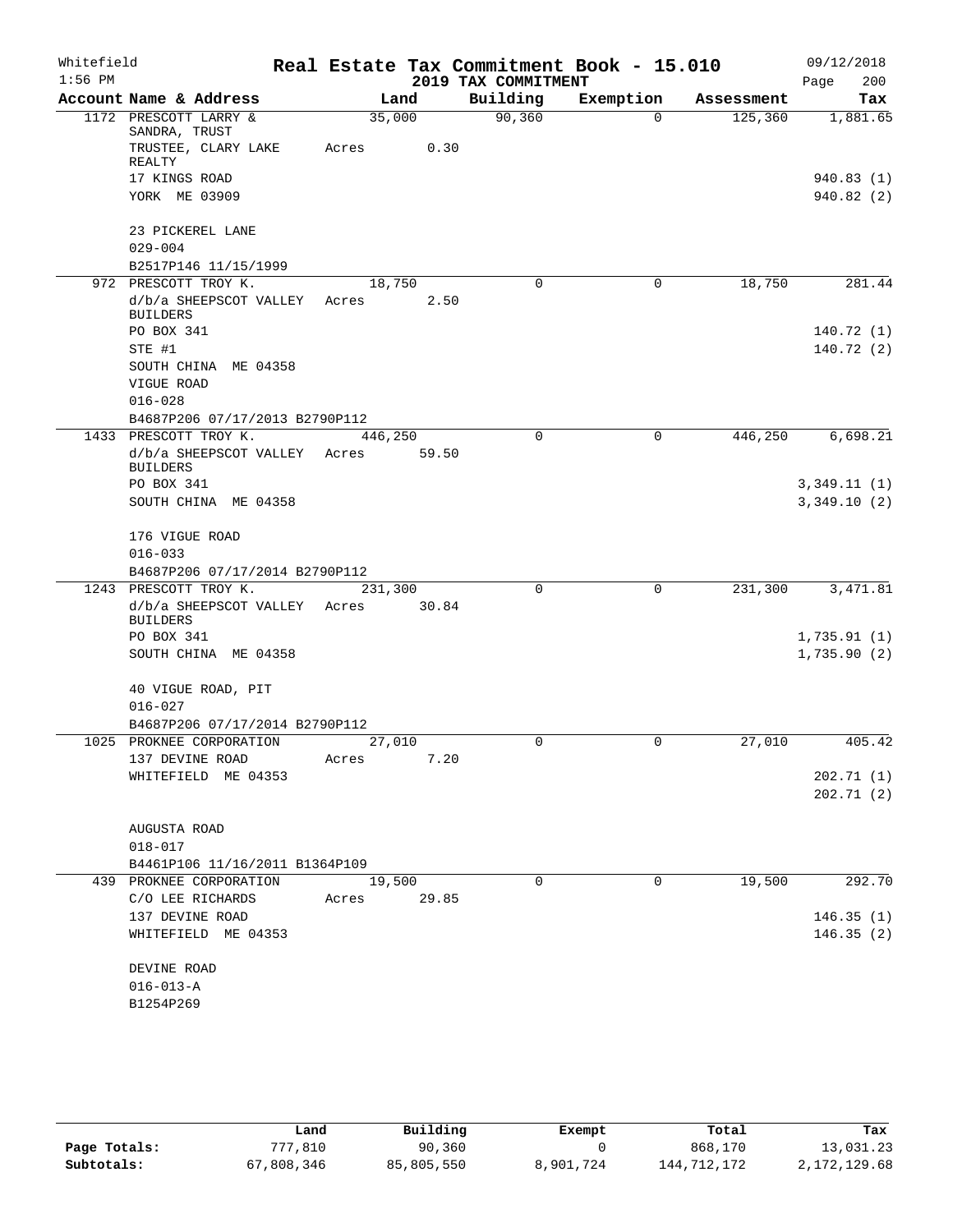| Whitefield<br>$1:56$ PM |                                                                                       |       |        | 2019 TAX COMMITMENT | Real Estate Tax Commitment Book - 15.010 |            | 09/12/2018<br>201<br>Page |
|-------------------------|---------------------------------------------------------------------------------------|-------|--------|---------------------|------------------------------------------|------------|---------------------------|
|                         | Account Name & Address                                                                |       | Land   | Building            | Exemption                                | Assessment | Tax                       |
|                         | 178 PUFFER HOWARD & LINDA                                                             |       | 39,970 | 102, 304            | 20,000                                   | 122,274    | 1,835.33                  |
|                         | 161 HUNTS MEADOW ROAD                                                                 | Acres | 10.90  |                     | 01 HOMESTEAD                             |            |                           |
|                         | WHITEFIELD ME 04353                                                                   |       |        |                     |                                          |            | 917.67(1)                 |
|                         |                                                                                       |       |        |                     |                                          |            | 917.66(2)                 |
|                         |                                                                                       |       |        |                     |                                          |            |                           |
|                         | 161 HUNTS MEADOW ROAD                                                                 |       |        |                     |                                          |            |                           |
|                         | $012 - 027 - A$                                                                       |       |        |                     |                                          |            |                           |
|                         | B4100P1 02/13/2009                                                                    |       |        | $\Omega$            |                                          |            |                           |
|                         | 987 PURINGTON JOHN &<br>CATHERINE J.                                                  |       | 18,550 |                     | 0                                        | 18,550     | 278.44                    |
|                         | 129 COOPER ROAD                                                                       | Acres | 27.50  |                     |                                          |            |                           |
|                         | WHITEFIELD ME 04353                                                                   |       |        |                     |                                          |            | 139.22(1)                 |
|                         |                                                                                       |       |        |                     |                                          |            | 139.22(2)                 |
|                         |                                                                                       |       |        |                     |                                          |            |                           |
|                         | DEVINE ROAD                                                                           |       |        |                     |                                          |            |                           |
|                         | $016 - 023$                                                                           |       |        |                     |                                          |            |                           |
|                         | B3783P262 12/11/2006                                                                  |       |        |                     |                                          |            |                           |
|                         | 1712 PURINGTON JOHN &                                                                 |       | 41,684 | 149,908             | 20,000                                   | 171,592    | 2,575.60                  |
|                         | CATHERINE J.<br>129 COOPER ROAD                                                       |       | 31.34  |                     | 01 HOMESTEAD                             |            |                           |
|                         | WHITEFIELD ME 04353                                                                   | Acres |        |                     |                                          |            | 1,287.80(1)               |
|                         |                                                                                       |       |        |                     |                                          |            | 1,287.80(2)               |
|                         |                                                                                       |       |        |                     |                                          |            |                           |
|                         | 129 COOPER ROAD                                                                       |       |        |                     |                                          |            |                           |
|                         | $016 - 007 - A$                                                                       |       |        |                     |                                          |            |                           |
|                         | B3783P262 12/11/2006                                                                  |       |        |                     |                                          |            |                           |
|                         | 848 PURINGTON JOHN &                                                                  |       | 15,340 | $\mathbf 0$         | $\mathbf 0$                              | 15,340     | 230.25                    |
|                         | CATHERINE J.                                                                          |       |        |                     |                                          |            |                           |
|                         | 129 COOPER ROAD                                                                       | Acres | 14.80  |                     |                                          |            |                           |
|                         | WHITEFIELD ME 04353                                                                   |       |        |                     |                                          |            | 115.13(1)                 |
|                         |                                                                                       |       |        |                     |                                          |            | 115.12(2)                 |
|                         |                                                                                       |       |        |                     |                                          |            |                           |
|                         | DEVINE ROAD                                                                           |       |        |                     |                                          |            |                           |
|                         | $016 - 024$                                                                           |       |        |                     |                                          |            |                           |
|                         | B3783P262 12/11/2006<br>1795 PURINGTON JOHN E &                                       |       | 30,120 | 12,090              | 0                                        | 42,210     | 633.57                    |
|                         | CATHERINE J.                                                                          |       |        |                     |                                          |            |                           |
|                         | 129 COOPER ROAD                                                                       | Acres | 1.58   |                     |                                          |            |                           |
|                         | WHITEFIELD ME 04353                                                                   |       |        |                     |                                          |            | 316.79(1)                 |
|                         |                                                                                       |       |        |                     |                                          |            | 316.78(2)                 |
|                         |                                                                                       |       |        |                     |                                          |            |                           |
|                         | 306 DOYLE ROAD                                                                        |       |        |                     |                                          |            |                           |
|                         | $019 - 022 - C$                                                                       |       |        |                     |                                          |            |                           |
|                         | B4824P30 10/02/2014 B4817P184 09/12/2014 B4605P245<br>12/14/2012 B3888P272 08/01/2007 |       |        |                     |                                          |            |                           |
|                         | 1557 PURINGTON JOHN E.                                                                |       | 31,020 | 75,680              | 0                                        | 106,700    | 1,601.57                  |
|                         | PURINGTON CATHERINE                                                                   | Acres | 2.18   |                     |                                          |            |                           |
|                         | 129 COOPER ROAD                                                                       |       |        |                     |                                          |            | 800.79 (1)                |
|                         | WHITEFIELD ME 04353                                                                   |       |        |                     |                                          |            | 800.78 (2)                |
|                         | 211 MILLS ROAD                                                                        |       |        |                     |                                          |            |                           |
|                         | $017 - 052 - A$                                                                       |       |        |                     |                                          |            |                           |
|                         | B4578P123 10/05/2012 B4578P111 10/05/2012 B4561P76                                    |       |        |                     |                                          |            |                           |
|                         | 08/17/2012 B1610P107                                                                  |       |        |                     |                                          |            |                           |

|              | Land       | Building   | Exempt    | Total         | Tax          |
|--------------|------------|------------|-----------|---------------|--------------|
| Page Totals: | 176.684    | 339,982    | 40,000    | 476,666       | 7.154.76     |
| Subtotals:   | 67,985,030 | 86,145,532 | 8,941,724 | 145, 188, 838 | 2,179,284.44 |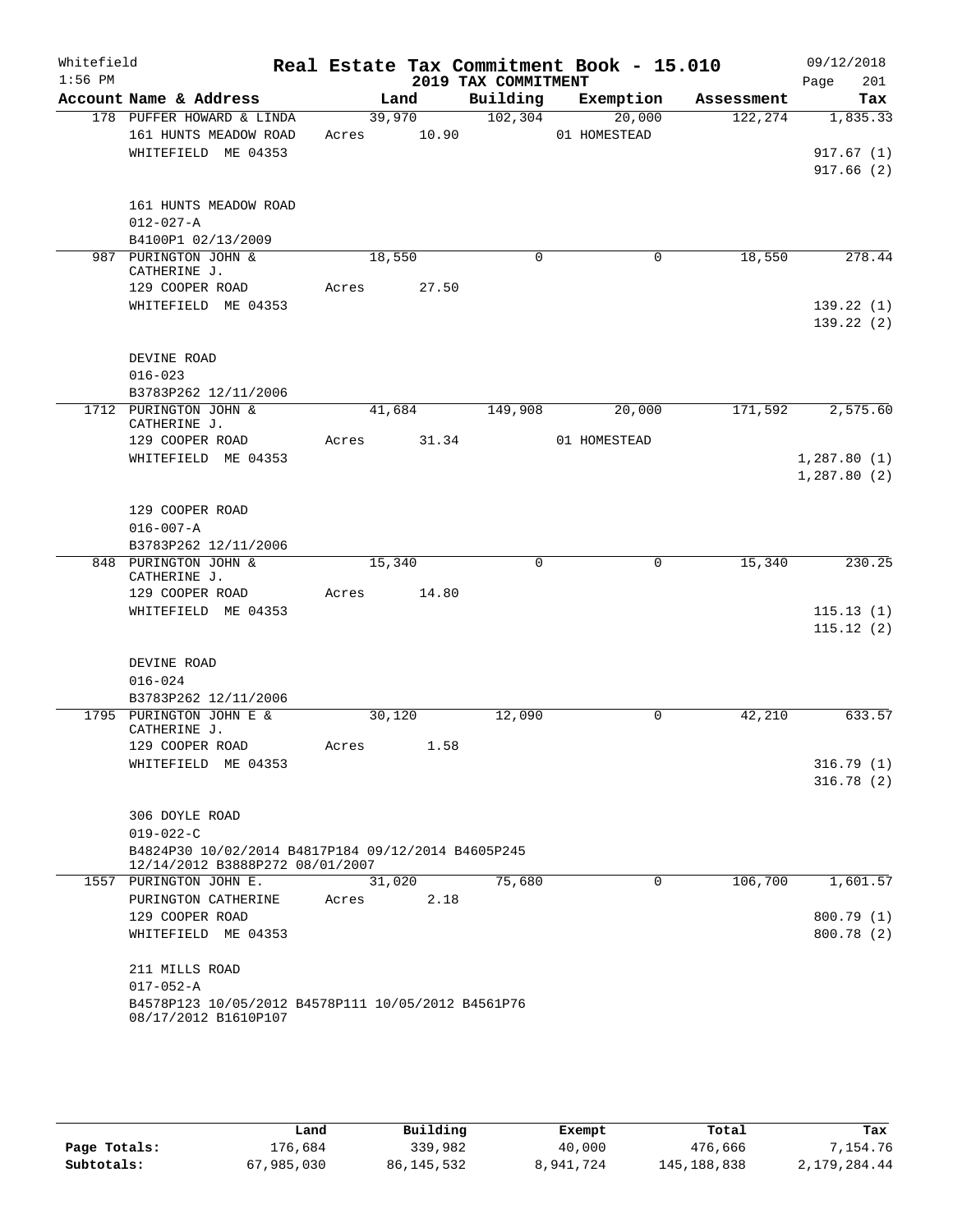| Whitefield |                                          |       |        |        |                     | Real Estate Tax Commitment Book - 15.010 |            | 09/12/2018   |
|------------|------------------------------------------|-------|--------|--------|---------------------|------------------------------------------|------------|--------------|
| $1:56$ PM  |                                          |       |        |        | 2019 TAX COMMITMENT |                                          |            | 202<br>Page  |
|            | Account Name & Address                   |       | Land   |        | Building            | Exemption                                | Assessment | Tax          |
|            | 1094 PUSHARD MAXINE B.                   |       | 91,750 |        | $\Omega$            | $\Omega$                                 | 91,750     | 1,377.17     |
|            | C/O CHERYL FINLEY                        | Acres |        | 120.00 |                     |                                          |            |              |
|            | PO BOX 1783                              |       |        |        |                     |                                          |            | 688.59 (1)   |
|            | ROCKLAND ME 04841-1783                   |       |        |        |                     |                                          |            | 688.58 (2)   |
|            | DOYLE ROAD                               |       |        |        |                     |                                          |            |              |
|            | $019 - 021$                              |       |        |        |                     |                                          |            |              |
|            | B4519P241 05/07/2012                     |       |        |        |                     |                                          |            |              |
|            | 1057 QUEMADO TAMMY M.                    |       | 30,000 |        | 68,296              | 20,000                                   | 78,296     | 1,175.22     |
|            | 36 SENOTT ROAD                           | Acres |        | 1.50   |                     | 01 HOMESTEAD                             |            |              |
|            | WHITEFIELD ME 04353                      |       |        |        |                     |                                          |            | 587.61(1)    |
|            |                                          |       |        |        |                     |                                          |            | 587.61(2)    |
|            | 36 SENOTT ROAD                           |       |        |        |                     |                                          |            |              |
|            | $017 - 034$                              |       |        |        |                     |                                          |            |              |
|            | B2145P276                                |       |        |        |                     |                                          |            |              |
|            | 270 RACHKOVSKY TATIANA &<br>ANDRE        |       | 55,110 |        | 138,027             | 0                                        | 193,137    | 2,898.99     |
|            | 22 KINGS MILLS LANE                      | Acres |        | 24.40  |                     |                                          |            |              |
|            | WHITEFIELD ME 04353                      |       |        |        |                     |                                          |            | 1,449.50(1)  |
|            |                                          |       |        |        |                     |                                          |            | 1,449.49(2)  |
|            | 22 KINGS MILLS LANE                      |       |        |        |                     |                                          |            |              |
|            | $031 - 020$                              |       |        |        |                     |                                          |            |              |
|            | B4862P311 02/20/2015 B1327P33            |       |        |        |                     |                                          |            |              |
|            | 608 RACKLIFF BETHANY J.                  |       | 33,450 |        | 78,398              | 20,000                                   | 91,848     | 1,378.64     |
|            | 140 HUNTS MEADOW ROAD                    | Acres |        | 3.80   |                     | 01 HOMESTEAD                             |            |              |
|            | WHITEFIELD ME 04353                      |       |        |        |                     |                                          |            | 689.32 (1)   |
|            |                                          |       |        |        |                     |                                          |            | 689.32 (2)   |
|            | 140 HUNTS MEADOW ROAD                    |       |        |        |                     |                                          |            |              |
|            | $012 - 017 - C$                          |       |        |        |                     |                                          |            |              |
|            | B4061P161 10/10/2008                     |       |        |        |                     |                                          |            |              |
|            | 370 RADONIS KEITH & VALORI<br>J.         |       | 66,100 |        | 302,978             | 0                                        | 369,078    | 5,539.86     |
|            | 11374 RIVER ROAD                         | Acres |        | 49.00  |                     |                                          |            |              |
|            | LORTON VA 22079                          |       |        |        |                     |                                          |            | 2,769.93(1)  |
|            |                                          |       |        |        |                     |                                          |            | 2,769.93 (2) |
|            | 295 HEATH ROAD                           |       |        |        |                     |                                          |            |              |
|            | $011 - 002$                              |       |        |        |                     |                                          |            |              |
|            | B4989P42 03/24/2016 B2479P100 07/16/1999 |       |        |        |                     |                                          |            |              |
|            | 1016 RADONIS KEITH & VALORI              |       | 15,500 |        | $\Omega$            | $\Omega$                                 | 15,500     | 232.65       |
|            | J.<br>11374 RIVER ROAD                   | Acres |        | 15.00  |                     |                                          |            |              |
|            | LORTON VA 22079                          |       |        |        |                     |                                          |            | 116.33(1)    |
|            |                                          |       |        |        |                     |                                          |            | 116.32(2)    |
|            |                                          |       |        |        |                     |                                          |            |              |
|            | NO. WEARY POND LANE                      |       |        |        |                     |                                          |            |              |
|            | $011 - 019$                              |       |        |        |                     |                                          |            |              |
|            | B4989P68 03/24/2016 B2610P167 10/26/2000 |       |        |        |                     |                                          |            |              |

|              | Land       | Building   | Exempt    | Total       | Tax          |
|--------------|------------|------------|-----------|-------------|--------------|
| Page Totals: | 291,910    | 587,699    | 40,000    | 839,609     | 12,602.53    |
| Subtotals:   | 68,276,940 | 86,733,231 | 8,981,724 | 146,028,447 | 2,191,886.97 |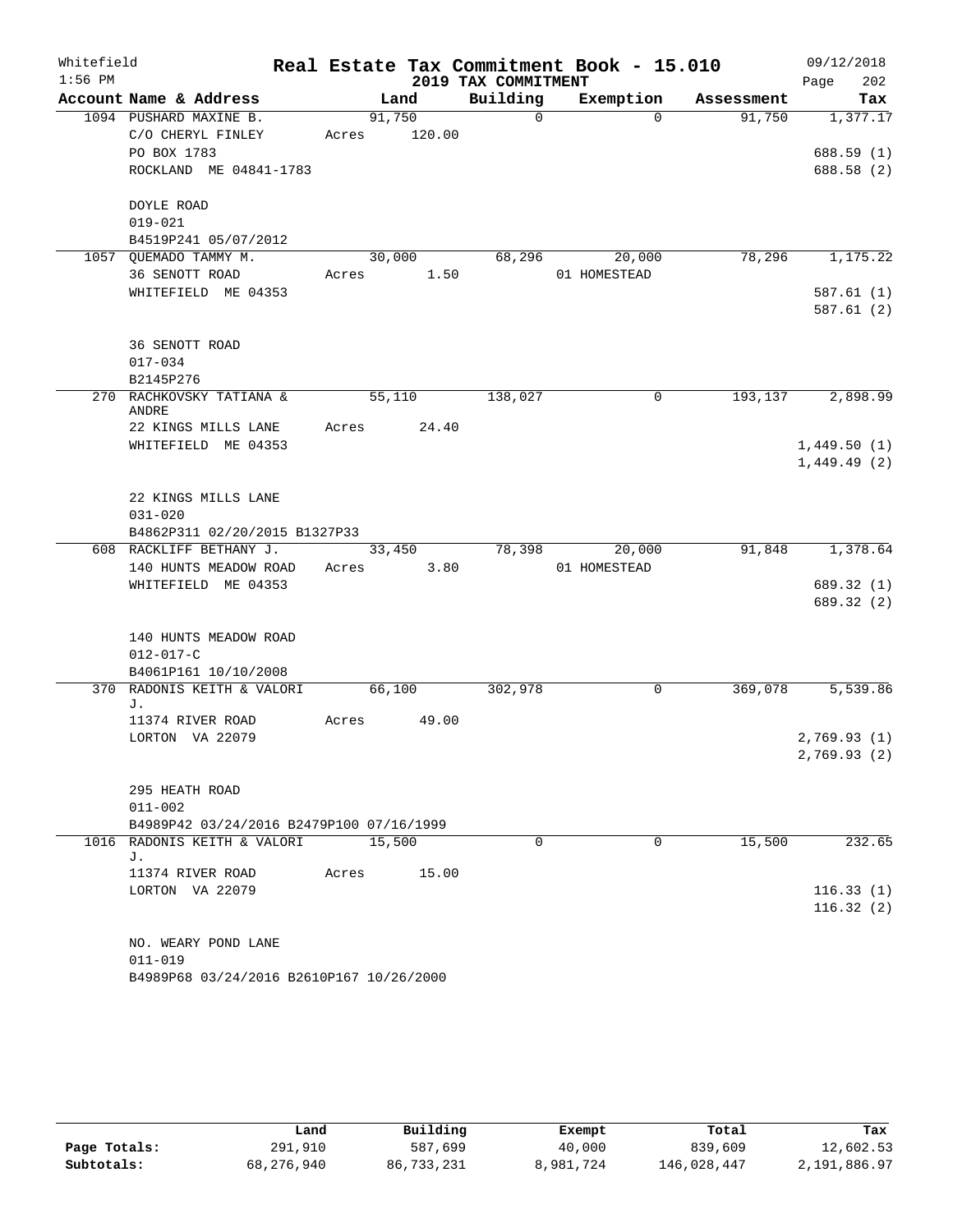| Whitefield<br>$1:56$ PM |                                                                        |         |        | Real Estate Tax Commitment Book - 15.010<br>2019 TAX COMMITMENT |             |            | 09/12/2018<br>203<br>Page |
|-------------------------|------------------------------------------------------------------------|---------|--------|-----------------------------------------------------------------|-------------|------------|---------------------------|
|                         | Account Name & Address                                                 | Land    |        | Building                                                        | Exemption   | Assessment | Tax                       |
|                         | 1495 RADONIS KEITH & VALORI                                            | 103,250 |        | $\mathsf{O}$                                                    | $\Omega$    | 103, 250   | 1,549.78                  |
|                         | J.<br>11374 RIVER ROAD<br>LORTON VA 22079                              | Acres   | 143.00 |                                                                 |             |            | 774.89(1)<br>774.89(2)    |
|                         | HEATH ROAD<br>$011 - 015$<br>B4989P42 03/24/2016 B2479P100             |         |        |                                                                 |             |            |                           |
|                         | 1198 RADONIS KEITH & VALORI                                            | 26,850  |        | $\Omega$                                                        | $\mathbf 0$ | 26,850     | 403.02                    |
|                         | J.<br>11374 RIVER ROAD<br>LORTON VA 22079                              | Acres   | 7.00   |                                                                 |             |            | 201.51(1)<br>201.51(2)    |
|                         | NO. WEARY POND LANE<br>$011 - 025$                                     |         |        |                                                                 |             |            |                           |
|                         | B4989P68 03/24/2016 B4400P137 03/20/2011 B2610P167<br>10/26/2000       |         |        |                                                                 |             |            |                           |
|                         | 1455 RAFTERY RYAN P. & GRACE<br>Τ.                                     | 38,150  |        | $\Omega$                                                        | 0           | 38,150     | 572.63                    |
|                         | 7903 WELLINGTON ROAD<br>ALEXANDRIA VA 22308                            | Acres   | 13.60  |                                                                 |             |            | 286.32(1)<br>286.31(2)    |
|                         | PITTSTON ROAD<br>$004 - 044 - B - 2$<br>B4370P251 02/01/2011 B2823P205 |         |        |                                                                 |             |            |                           |
|                         | 658 RAFTERY RYAN P. & GRACE<br>Τ.                                      | 20,150  |        | $\Omega$                                                        | $\Omega$    | 20,150     | 302.45                    |
|                         | 7903 WELLINGTON ROAD<br>ALEXANDRIA VA 22308                            | Acres   | 1.60   |                                                                 |             |            | 151.23(1)<br>151.22(2)    |
|                         | PITTSTON ROAD<br>$004 - 044 - B - 1$<br>B4370P251 02/01/2011 B2823P205 |         |        |                                                                 |             |            |                           |
|                         | 1876 RAFTERY RYAN P. & GRACE                                           | 73,185  |        | 0                                                               | 0           | 73,185     | 1,098.51                  |
|                         | 7903 WELLINGTON ROAD<br>ALEXANDRIA VA 22308                            | Acres   | 82.87  |                                                                 |             |            | 549.26(1)<br>549.25(2)    |
|                         | 75 HEATH ROAD<br>$011 - 010 - E$<br>B4905P86 07/08/2015                |         |        |                                                                 |             |            |                           |
|                         | 866 RANDALL FAMILY                                                     | 39,962  |        | 237,018                                                         | $\mathbf 0$ | 276,980    | 4,157.47                  |
|                         | REVOCABLE TRUST<br>211 ANNA DRIVE<br>EAST BRIDGEWATER MA               | Acres   | 10.89  |                                                                 |             |            |                           |
|                         | 02333                                                                  |         |        |                                                                 |             |            | 2,078.74 (1)              |
|                         |                                                                        |         |        |                                                                 |             |            | 2,078.73 (2)              |
|                         | 12 CROCKER AVENUE NORTH<br>$030 - 017$<br>B5230P21 02/10/2018 B2850P3  |         |        |                                                                 |             |            |                           |

|              | Land       | Building   | Exempt    | Total       | Tax          |
|--------------|------------|------------|-----------|-------------|--------------|
| Page Totals: | 301,547    | 237,018    |           | 538,565     | 8,083.86     |
| Subtotals:   | 68,578,487 | 86,970,249 | 8,981,724 | 146,567,012 | 2,199,970.83 |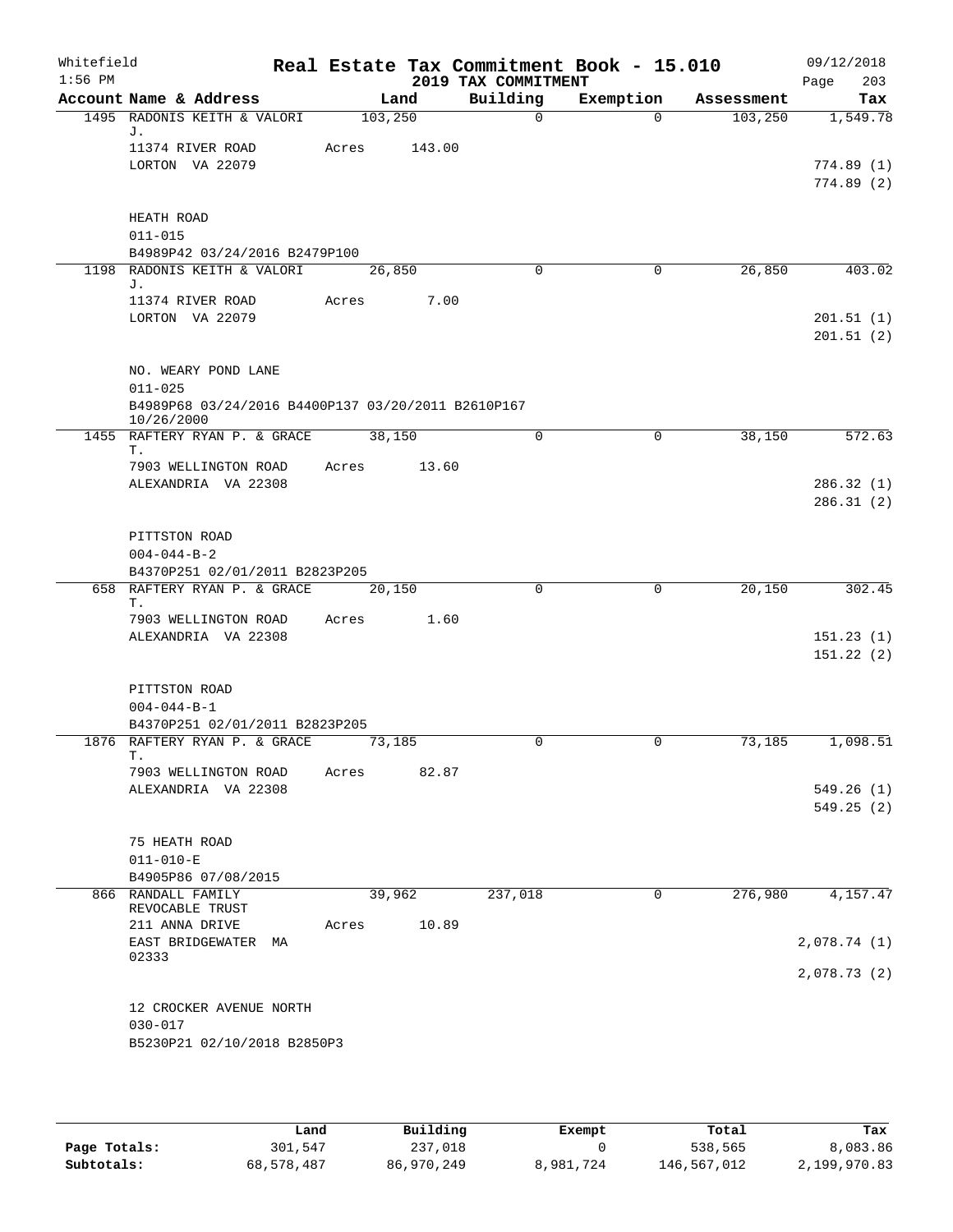| Whitefield |                                                   |            |        |                     | Real Estate Tax Commitment Book - 15.010 |            | 09/12/2018   |
|------------|---------------------------------------------------|------------|--------|---------------------|------------------------------------------|------------|--------------|
| $1:56$ PM  |                                                   |            |        | 2019 TAX COMMITMENT |                                          |            | 204<br>Page  |
|            | Account Name & Address                            |            | Land   | Building            | Exemption                                | Assessment | Tax          |
|            | 488 RANKS JAMES M. & PAULA<br>L.                  |            | 34,050 | 73,636              | 26,000                                   | 81,686     | 1,226.11     |
|            | 440 COOPER ROAD                                   | Acres      | 4.20   |                     | 01 HOMESTEAD                             |            |              |
|            | WHITEFIELD ME 04353                               |            |        |                     | 05 VET EXEMPTION                         |            | 613.06(1)    |
|            |                                                   |            |        |                     |                                          |            | 613.05(2)    |
|            |                                                   |            |        |                     |                                          |            |              |
|            | 440 COOPER ROAD                                   |            |        |                     |                                          |            |              |
|            | $015 - 018 - D$                                   |            |        |                     |                                          |            |              |
|            | B2600P328                                         |            |        |                     |                                          |            |              |
|            | 291 RANSLOW CHRISTOPHER D.                        |            | 24,230 | $\Omega$            | 0                                        | 24,230     | 363.69       |
|            | 6 WINDSOR TERRACE                                 | Acres      | 4.32   |                     |                                          |            |              |
|            | FARMINGDALE ME 04344                              |            |        |                     |                                          |            | 181.85(1)    |
|            |                                                   |            |        |                     |                                          |            | 181.84 (2)   |
|            |                                                   |            |        |                     |                                          |            |              |
|            | 176 COOPER ROAD<br>$016 - 006$                    |            |        |                     |                                          |            |              |
|            | B4123P46 04/03/2009 B1478P64 06/10/1988 B1232P107 |            |        |                     |                                          |            |              |
|            | 1652 RAUCH, MILLICENT FORD                        | 37,660     |        | 0                   | $\mathbf 0$                              | 37,660     | 565.28       |
|            | FORD, WILLIAM S. &                                | Acres      | 77.00  |                     |                                          |            |              |
|            | FORD, PETER L.                                    |            |        |                     |                                          |            |              |
|            | 3 GETCHELL LANE                                   |            |        |                     |                                          |            | 282.64 (1)   |
|            | HALLOWELL ME 04347                                |            |        |                     |                                          |            | 282.64(2)    |
|            |                                                   |            |        |                     |                                          |            |              |
|            | JEFFERSON TOWN LINE                               |            |        |                     |                                          |            |              |
|            | $008 - 036$                                       |            |        |                     |                                          |            |              |
|            | B5048P48 08/19/2016                               |            |        |                     |                                          |            |              |
|            | 1863 REAL, MARGARET                               |            | 30,015 | 128,814             | $\mathbf 0$                              | 158,829    | 2,384.02     |
|            | REAL, RICKY                                       | Acres      | 1.51   |                     |                                          |            |              |
|            | 246 VIGUE ROAD                                    |            |        |                     |                                          |            | 1, 192.01(1) |
|            | WHITEFIELD ME 04353                               |            |        |                     |                                          |            | 1, 192.01(2) |
|            | 246 VIGUE ROAD                                    |            |        |                     |                                          |            |              |
|            | $016 - 038 - A$                                   |            |        |                     |                                          |            |              |
|            | B5030P86 06/27/2016                               |            |        |                     |                                          |            |              |
|            | 543 REILLY MATTHEW A. &                           |            | 68,250 | $\mathbf 0$         | 0                                        | 68,250     | 1,024.43     |
|            | JAMES                                             |            |        |                     |                                          |            |              |
|            | 7 GUINEVERE CIRCLE                                | Acres      | 63.00  |                     |                                          |            |              |
|            | SHREWSBURY MA 01545                               |            |        |                     |                                          |            | 512.22(1)    |
|            |                                                   |            |        |                     |                                          |            | 512.21(2)    |
|            |                                                   |            |        |                     |                                          |            |              |
|            | VIGUE ROAD                                        |            |        |                     |                                          |            |              |
|            | $020 - 015$                                       |            |        |                     |                                          |            |              |
|            | 696 RIBEIRO CARL                                  |            | 34,800 |                     | 265,657 26,000                           | 274,457    | 4,119.60     |
|            | 388 HEATH ROAD                                    | Acres 4.70 |        |                     | 01 HOMESTEAD                             |            |              |
|            | WHITEFIELD ME 04353                               |            |        |                     | 07 NMR VET & WIDOW                       |            | 2,059.80(1)  |
|            |                                                   |            |        |                     |                                          |            | 2,059.80(2)  |
|            | 388 HEATH ROAD                                    |            |        |                     |                                          |            |              |
|            | $011 - 017$                                       |            |        |                     |                                          |            |              |
|            | B2345P48                                          |            |        |                     |                                          |            |              |
|            |                                                   |            |        |                     |                                          |            |              |

|              | Land       | Building     | Exempt    | Total         | Tax          |
|--------------|------------|--------------|-----------|---------------|--------------|
| Page Totals: | 229,005    | 468,107      | 52,000    | 645,112       | 9,683.13     |
| Subtotals:   | 68,807,492 | 87, 438, 356 | 9,033,724 | 147, 212, 124 | 2,209,653.96 |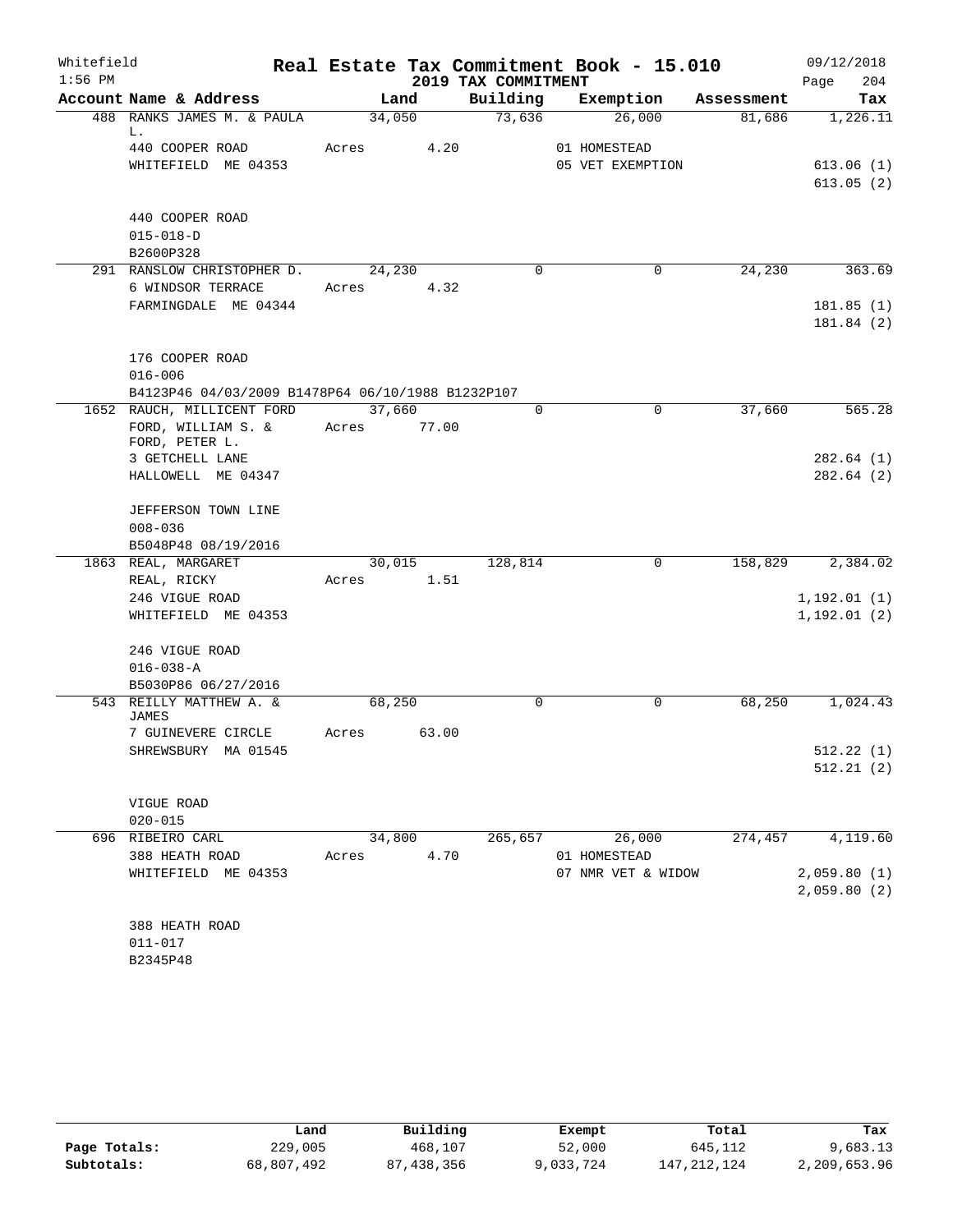| Whitefield |                                           |             |        |                     | Real Estate Tax Commitment Book - 15.010 |            | 09/12/2018  |
|------------|-------------------------------------------|-------------|--------|---------------------|------------------------------------------|------------|-------------|
| $1:56$ PM  |                                           |             |        | 2019 TAX COMMITMENT |                                          |            | 205<br>Page |
|            | Account Name & Address                    |             | Land   | Building            | Exemption                                | Assessment | Tax         |
|            | 1459 RIBEIRO CARL J. &                    | 52,629      |        | $\mathbf 0$         | $\Omega$                                 | 52,629     | 789.96      |
|            | PATRICIA A.<br>388 HEATH ROAD             | Acres 43.66 |        |                     |                                          |            |             |
|            | WHITEFIELD ME 04353                       |             |        |                     |                                          |            | 394.98 (1)  |
|            |                                           |             |        |                     |                                          |            | 394.98 (2)  |
|            |                                           |             |        |                     |                                          |            |             |
|            | HEATH ROAD                                |             |        |                     |                                          |            |             |
|            | $011 - 017 - A$                           |             |        |                     |                                          |            |             |
|            | B2345P50                                  |             |        |                     |                                          |            |             |
|            | 1915 RIBEIRO, PAULA                       |             | 26,562 | $\Omega$            | 0                                        | 26,562     | 398.70      |
|            | RIBEIRO, JOHN                             | Acres 6.64  |        |                     |                                          |            |             |
|            | 204 DUNCASTER ROAD                        |             |        |                     |                                          |            | 199.35 (1)  |
|            | BLOOMFIELD CT 06002                       |             |        |                     |                                          |            | 199.35(2)   |
|            |                                           |             |        |                     |                                          |            |             |
|            | HEATH ROAD                                |             |        |                     |                                          |            |             |
|            | $011 - 17A - 1$                           |             |        |                     |                                          |            |             |
|            | B5205P166 11/22/2018                      |             |        |                     |                                          |            |             |
|            | 1255 RICCARDI-PERCY, RUFUS V 57,250       |             |        | $\Omega$            | 0                                        | 57,250     | 859.32      |
|            | RICCARDI-PERCY, ALICE T Acres 51.00       |             |        |                     |                                          |            |             |
|            | 528 EAST RIVER ROAD                       |             |        |                     |                                          |            | 429.66(1)   |
|            | WHITEFIELD ME 04353                       |             |        |                     |                                          |            | 429.66(2)   |
|            | EAST RIVER ROAD                           |             |        |                     |                                          |            |             |
|            | $010 - 053$                               |             |        |                     |                                          |            |             |
|            | B5177P179 09/07/2017                      |             |        |                     |                                          |            |             |
|            | 1360 RICHARDS DOUG & AMY D.               |             |        | 42,618 192,858      | 20,000                                   | 215,476    | 3,234.29    |
|            | 62 ROONEY LANE                            | Acres 14.21 |        |                     | 01 HOMESTEAD                             |            |             |
|            | WHITEFIELD ME 04353                       |             |        |                     |                                          |            | 1,617.15(1) |
|            |                                           |             |        |                     |                                          |            | 1,617.14(2) |
|            |                                           |             |        |                     |                                          |            |             |
|            | 62 ROONEY LANE                            |             |        |                     |                                          |            |             |
|            | $012 - 061$                               |             |        |                     |                                          |            |             |
|            | B4106P206 02/27/2009 B3371P185 09/24/2004 |             |        |                     |                                          |            |             |
|            | 1823 RICHARDS DOUGLAS E. &                | 32,265      |        | 93,745              | 0                                        | 126,010    | 1,891.41    |
|            | PAMELA A.<br>42 ROONEY LANE               | Acres       | 3.01   |                     |                                          |            |             |
|            | WHITEFIELD ME 04353                       |             |        |                     |                                          |            | 945.71 (1)  |
|            |                                           |             |        |                     |                                          |            | 945.70 (2)  |
|            |                                           |             |        |                     |                                          |            |             |
|            | 42 ROONEY LANE                            |             |        |                     |                                          |            |             |
|            | $012 - 061 - A$                           |             |        |                     |                                          |            |             |
|            | B4021P12 06/26/2008                       |             |        |                     |                                          |            |             |
|            | 1213 RICHARDS JENNIFER W.                 |             | 35,370 | 176,367             | 20,000                                   | 191,737    | 2,877.97    |
|            | 134 DEVINE ROAD                           | Acres       | 5.15   |                     | 01 HOMESTEAD                             |            |             |
|            | WHITEFIELD ME 04353                       |             |        |                     |                                          |            | 1,438.99(1) |
|            |                                           |             |        |                     |                                          |            | 1,438.98(2) |
|            |                                           |             |        |                     |                                          |            |             |
|            | 134 DEVINE ROAD                           |             |        |                     |                                          |            |             |
|            | $016 - 013 - F$                           |             |        |                     |                                          |            |             |
|            | B2655P103                                 |             |        |                     |                                          |            |             |

|              | Land       | Building   | Exempt    | Total       | Tax          |
|--------------|------------|------------|-----------|-------------|--------------|
| Page Totals: | 246,694    | 462,970    | 40,000    | 669,664     | 10,051.65    |
| Subtotals:   | 69,054,186 | 87,901,326 | 9,073,724 | 147,881,788 | 2,219,705.61 |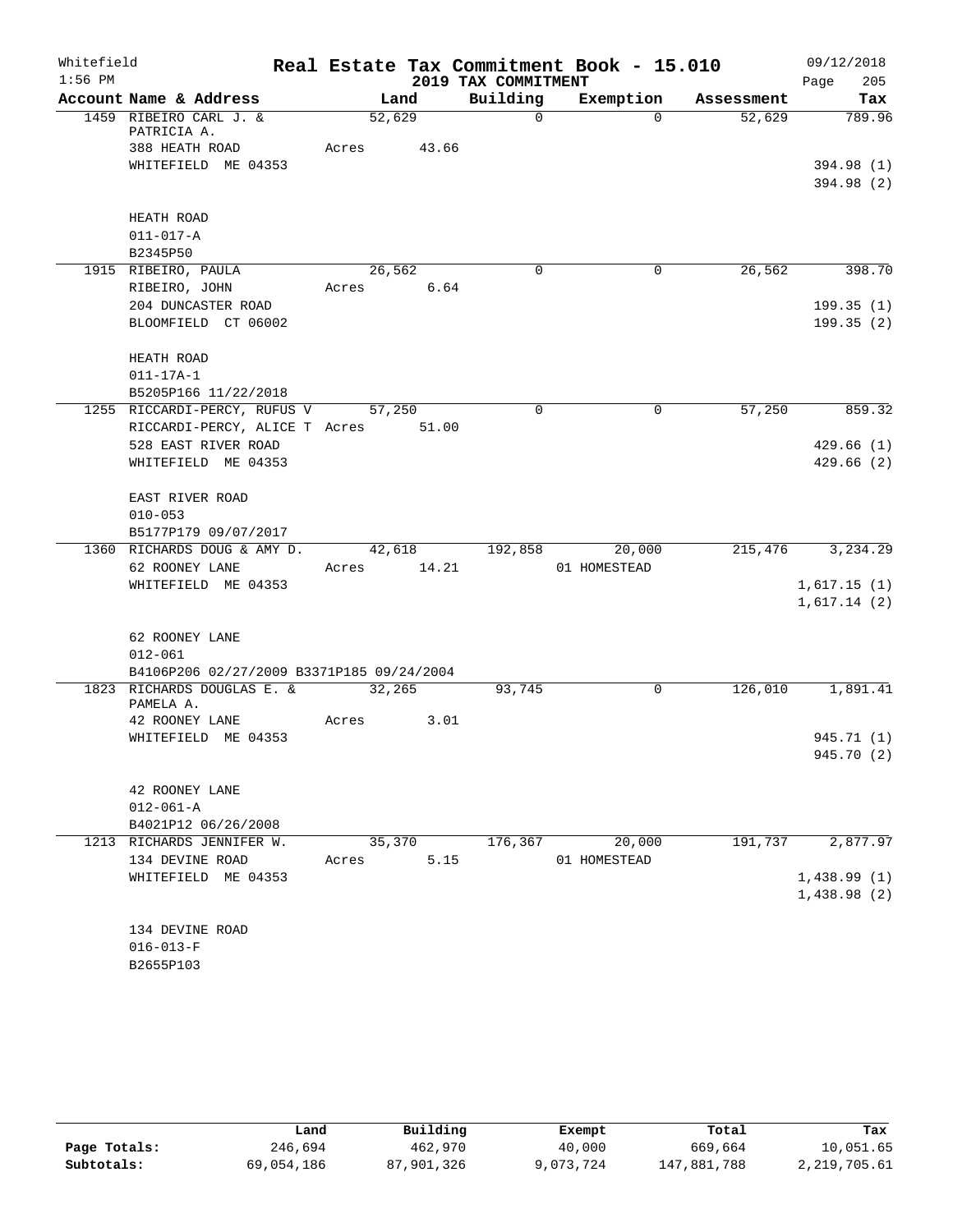| Whitefield |                                                            |       |                |                     | Real Estate Tax Commitment Book - 15.010 |            | 09/12/2018             |
|------------|------------------------------------------------------------|-------|----------------|---------------------|------------------------------------------|------------|------------------------|
| $1:56$ PM  |                                                            |       |                | 2019 TAX COMMITMENT |                                          |            | 206<br>Page            |
|            | Account Name & Address                                     |       | Land           | Building            | Exemption                                | Assessment | Tax                    |
|            | 1860 RICHARDS JONATHAN L. &<br>MARLENE M.<br>39 HEATH ROAD | Acres | 25,562<br>5.39 | $\Omega$            | $\Omega$                                 | 25,562     | 383.69                 |
|            | WHITEFIELD ME 04353                                        |       |                |                     |                                          |            | 191.85(1)              |
|            |                                                            |       |                |                     |                                          |            | 191.84 (2)             |
|            | 39 HEATH ROAD                                              |       |                |                     |                                          |            |                        |
|            | $011 - 010 - D$<br>B4291P4 06/28/2010                      |       |                |                     |                                          |            |                        |
|            | 1856 RICHARDS KARL S.                                      |       | 17,260         | $\Omega$            | 0                                        | 17,260     | 259.07                 |
|            | 204 DEVINE ROAD<br>WHITEFIELD ME 04353                     | Acres | 17.20          |                     |                                          |            |                        |
|            |                                                            |       |                |                     |                                          |            | 129.54(1)<br>129.53(2) |
|            | DEVINE ROAD                                                |       |                |                     |                                          |            |                        |
|            | $016 - 013 - I$                                            |       |                |                     |                                          |            |                        |
|            | B4254P226 03/03/2010                                       |       |                |                     |                                          |            |                        |
|            | 1223 RICHARDS KARL S. &<br>JUDITH                          |       | 51,880         | $\mathbf 0$         | $\mathbf 0$                              | 51,880     | 778.72                 |
|            | 204 DEVINE ROAD                                            | Acres | 55.80          |                     |                                          |            |                        |
|            | WHITEFIELD ME 04353                                        |       |                |                     |                                          |            | 389.36 (1)             |
|            |                                                            |       |                |                     |                                          |            | 389.36 (2)             |
|            | DEVINE ROAD                                                |       |                |                     |                                          |            |                        |
|            | $016 - 013 - E$                                            |       |                |                     |                                          |            |                        |
|            | B1173P188                                                  |       |                |                     |                                          |            |                        |
|            | 632 RICHARDS KARL S. &<br>JUDITH                           |       | 35,250         | 202,044             | 20,000                                   | 217,294    | 3,261.58               |
|            | 204 DEVINE ROAD                                            | Acres | 5.00           |                     | 01 HOMESTEAD                             |            |                        |
|            | WHITEFIELD ME 04353                                        |       |                |                     |                                          |            | 1,630.79(1)            |
|            |                                                            |       |                |                     |                                          |            | 1,630.79(2)            |
|            | 204 DEVINE ROAD                                            |       |                |                     |                                          |            |                        |
|            | $016 - 013 - B$                                            |       |                |                     |                                          |            |                        |
|            | B1173P188<br>1473 RICHARDS KARL S. &                       |       |                | $\Omega$            |                                          |            |                        |
|            | <b>JUDITH</b>                                              |       | 21,545         |                     | 0                                        | 21,545     | 323.39                 |
|            | 204 DEVINE ROAD                                            | Acres | 2.53           |                     |                                          |            |                        |
|            | WHITEFIELD ME 04353                                        |       |                |                     |                                          |            | 161.70(1)              |
|            |                                                            |       |                |                     |                                          |            | 161.69(2)              |
|            | DEVINE ROAD                                                |       |                |                     |                                          |            |                        |
|            | $016 - 013 - D$                                            |       |                |                     |                                          |            |                        |
|            | B1173P188                                                  |       |                |                     |                                          |            |                        |
|            | 1147 RICHARDS LEE & JENNIFER<br>137 DEVINE ROAD            |       | 49,200         | 268,720             | 0                                        | 317,920    | 4,771.98               |
|            | WHITEFIELD ME 04353                                        | Acres | 23.00          |                     |                                          |            | 2,385.99(1)            |
|            |                                                            |       |                |                     |                                          |            | 2,385.99(2)            |
|            | 137 DEVINE ROAD                                            |       |                |                     |                                          |            |                        |
|            | $016 - 014$                                                |       |                |                     |                                          |            |                        |
|            | B2527P330                                                  |       |                |                     |                                          |            |                        |

|              | Land         | Building     | Exempt    | Total       | Tax          |
|--------------|--------------|--------------|-----------|-------------|--------------|
| Page Totals: | 200,697      | 470,764      | 20,000    | 651,461     | 9,778.43     |
| Subtotals:   | 69, 254, 883 | 88, 372, 090 | 9,093,724 | 148,533,249 | 2,229,484.04 |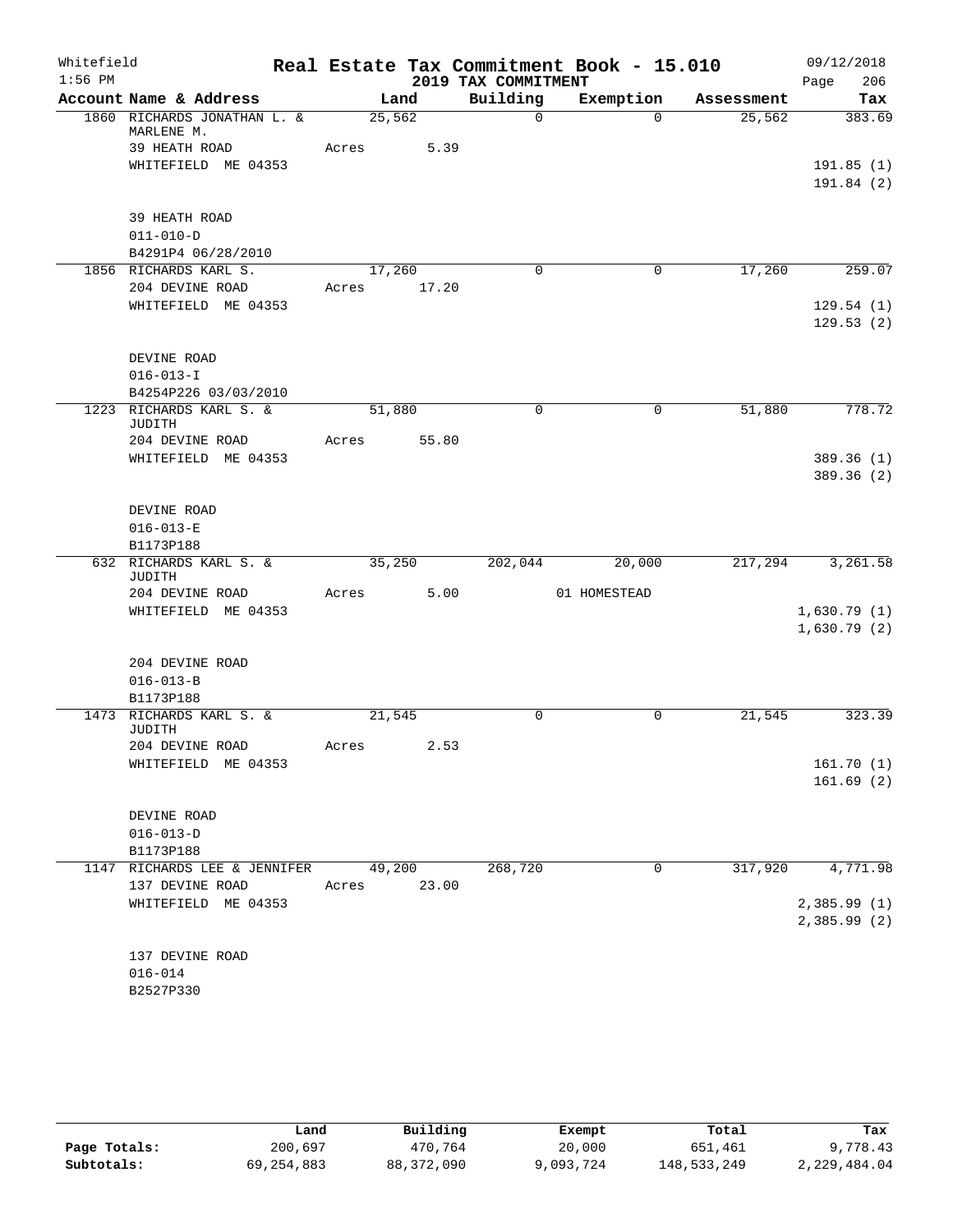| Whitefield<br>$1:56$ PM |                                                     |             |        |                     | Real Estate Tax Commitment Book - 15.010 |            | 09/12/2018  |            |
|-------------------------|-----------------------------------------------------|-------------|--------|---------------------|------------------------------------------|------------|-------------|------------|
|                         |                                                     |             |        | 2019 TAX COMMITMENT |                                          |            | Page        | 207        |
|                         | Account Name & Address                              |             | Land   | Building            | Exemption<br>$\Omega$                    | Assessment |             | Tax        |
|                         | 324 RICHARDS LEE E.<br>137 DEVINE ROAD              | Acres 11.28 | 68,024 | 897,746             |                                          | 965,770    |             | 14,496.21  |
|                         | WHITEFIELD ME 04353                                 |             |        |                     |                                          |            | 7,248.11(1) |            |
|                         |                                                     |             |        |                     |                                          |            | 7,248.10(2) |            |
|                         |                                                     |             |        |                     |                                          |            |             |            |
|                         | 116 AUGUSTA ROAD                                    |             |        |                     |                                          |            |             |            |
|                         | $018 - 019$                                         |             |        |                     |                                          |            |             |            |
|                         | B3640P262 02/28/2006 B3362P43 09/03/2004 B1487P307  |             |        |                     |                                          |            |             |            |
|                         | 1538 RICHARDS MARK & LYNN                           |             | 30,960 | 174,052             | 20,000                                   | 185,012    |             | 2,777.03   |
|                         | 90 HUNTS MEADOW ROAD                                | Acres 2.14  |        |                     | 01 HOMESTEAD                             |            |             |            |
|                         | WHITEFIELD ME 04353                                 |             |        |                     |                                          |            | 1,388.52(1) |            |
|                         |                                                     |             |        |                     |                                          |            | 1,388.51(2) |            |
|                         |                                                     |             |        |                     |                                          |            |             |            |
|                         | 90 HUNTS MEADOW ROAD                                |             |        |                     |                                          |            |             |            |
|                         | $012 - 015 - B$                                     |             |        |                     |                                          |            |             |            |
|                         | B1704P215                                           |             |        |                     |                                          |            |             |            |
|                         | 1857 RICHARDS VIOLET H.                             | 17,260      |        | $\Omega$            | $\mathbf 0$                              | 17,260     |             | 259.07     |
|                         | IRREVOCABLE TRUST                                   |             |        |                     |                                          |            |             |            |
|                         | LEE E RICHARDS & JORDAN Acres<br>RICHARDS TRUSTEES  |             | 17.20  |                     |                                          |            |             |            |
|                         | 134 DEVINE ROAD                                     |             |        |                     |                                          |            |             | 129.54(1)  |
|                         | WHITEFIELD ME 04353                                 |             |        |                     |                                          |            |             | 129.53(2)  |
|                         |                                                     |             |        |                     |                                          |            |             |            |
|                         | DEVINE ROAD                                         |             |        |                     |                                          |            |             |            |
|                         | $016 - 013 - J$                                     |             |        |                     |                                          |            |             |            |
|                         | B4254P229 03/03/2010                                |             |        |                     |                                          |            |             |            |
|                         | 1286 RICHARDS VIOLET H.                             |             | 33,075 | 25,778              | 0                                        | 58,853     |             | 883.38     |
|                         | IRREVOCABLE TRUST,                                  |             |        |                     |                                          |            |             |            |
|                         | DAWN DULAC & LEE E.<br>RICHARDS, TRUSTEES           | Acres       | 3.55   |                     |                                          |            |             |            |
|                         | 188 DEVINE ROAD                                     |             |        |                     |                                          |            |             | 441.69 (1) |
|                         | WHITEFIELD ME 04353                                 |             |        |                     |                                          |            |             | 441.69 (2) |
|                         |                                                     |             |        |                     |                                          |            |             |            |
|                         | 170 DEVINE ROAD                                     |             |        |                     |                                          |            |             |            |
|                         | $016 - 013$                                         |             |        |                     |                                          |            |             |            |
|                         | B4254P220 03/03/2010 B1019P158                      |             |        |                     |                                          |            |             |            |
|                         | 469 RIDEOUT ARDELL M.                               | 30,000      |        | 81,038              | 20,000                                   | 91,038     |             | 1,366.48   |
|                         | 380 TOWNHOUSE ROAD                                  | Acres       | 1.50   |                     | 01 HOMESTEAD                             |            |             |            |
|                         | WHITEFIELD ME 04353                                 |             |        |                     |                                          |            |             | 683.24 (1) |
|                         |                                                     |             |        |                     |                                          |            |             | 683.24 (2) |
|                         |                                                     |             |        |                     |                                          |            |             |            |
|                         | 380 TOWNHOUSE ROAD                                  |             |        |                     |                                          |            |             |            |
|                         | $010 - 017 - A$                                     |             |        |                     |                                          |            |             |            |
|                         | B2636P165                                           |             |        |                     |                                          |            |             |            |
|                         | 349 RIDEOUT ARDELL M. &<br>EMIL C.                  | 32,850      |        | 15,626              | 0                                        | 48,476     |             | 727.62     |
|                         | * GERALD ALLEN & BRETT Acres                        |             | 3.40   |                     |                                          |            |             |            |
|                         | GILLEY                                              |             |        |                     |                                          |            |             |            |
|                         | 380 TOWNHOUSE ROAD                                  |             |        |                     |                                          |            |             | 363.81(1)  |
|                         | WHITEFIELD ME 04353                                 |             |        |                     |                                          |            |             | 363.81(2)  |
|                         |                                                     |             |        |                     |                                          |            |             |            |
|                         | 56 BLUE GOOSE LANE                                  |             |        |                     |                                          |            |             |            |
|                         | $010 - 011 - F$                                     |             |        |                     |                                          |            |             |            |
|                         | B5136P105 05/17/2017 B4444P268 10/03/2011 B2696P145 |             |        |                     |                                          |            |             |            |

|              | Land       | Building   | Exempt    | Total       | Tax          |
|--------------|------------|------------|-----------|-------------|--------------|
| Page Totals: | 212,169    | 1,194,240  | 40,000    | 1,366,409   | 20,509.79    |
| Subtotals:   | 69,467,052 | 89,566,330 | 9,133,724 | 149,899,658 | 2,249,993.83 |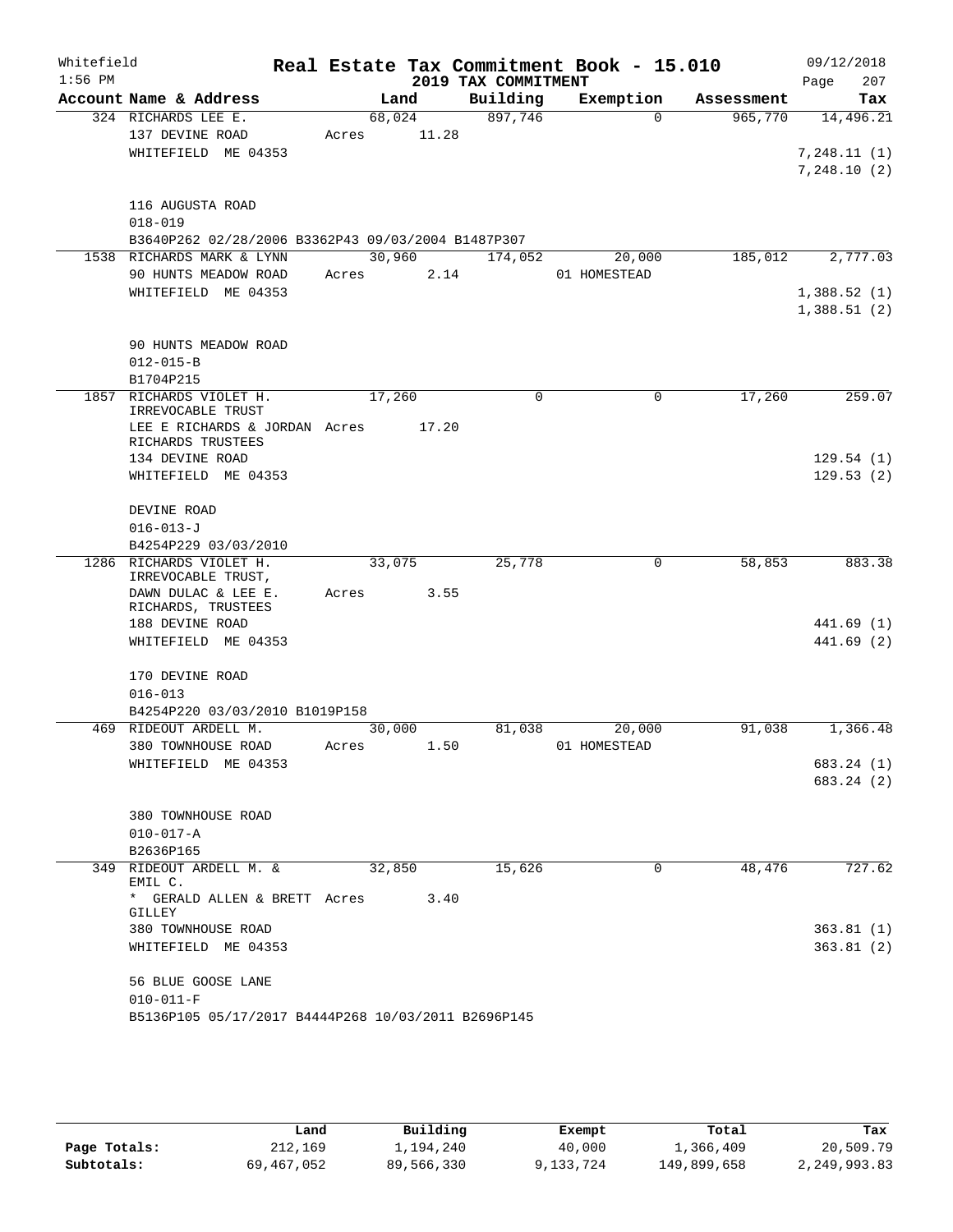| Whitefield   |                                           |            |                |              |                     | Real Estate Tax Commitment Book - 15.010 |                      | 09/12/2018             |
|--------------|-------------------------------------------|------------|----------------|--------------|---------------------|------------------------------------------|----------------------|------------------------|
| $1:56$ PM    | Account Name & Address                    |            |                |              | 2019 TAX COMMITMENT |                                          |                      | 208<br>Page            |
|              | 1809 RIDEOUT ERIC M.                      |            | Land<br>34,050 |              | Building<br>54,585  | Exemption<br>$\Omega$                    | Assessment<br>88,635 | Tax<br>1,330.41        |
|              | 74 BEECH LANE                             | Acres      |                | 4.20         |                     |                                          |                      |                        |
|              | WHITEFIELD ME 04353                       |            |                |              |                     |                                          |                      | 665.21(1)              |
|              |                                           |            |                |              |                     |                                          |                      | 665.20(2)              |
|              |                                           |            |                |              |                     |                                          |                      |                        |
|              | 74 BEECH LANE                             |            |                |              |                     |                                          |                      |                        |
|              | $014 - 006 - K$                           |            |                |              |                     |                                          |                      |                        |
|              | B3978P200 03/14/2008                      |            |                |              |                     |                                          |                      |                        |
|              | 1713 RIDEOUT JERRY T. &                   |            | 31,065         |              | 272,502             | 0                                        | 303,567              | 4,556.54               |
|              | GEORGENE M.                               |            |                |              |                     |                                          |                      |                        |
|              | 624 TOWNHOUSE ROAD                        | Acres      |                | 2.21         |                     |                                          |                      |                        |
|              | WHITEFIELD ME 04353                       |            |                |              |                     |                                          |                      | 2, 278.27(1)           |
|              |                                           |            |                |              |                     |                                          |                      | 2, 278.27 (2)          |
|              | 624 TOWNHOUSE ROAD                        |            |                |              |                     |                                          |                      |                        |
|              | $010 - 030 - B$                           |            |                |              |                     |                                          |                      |                        |
|              | B4704P234 08/28/2013 B3220P63 01/08/2004  |            |                |              |                     |                                          |                      |                        |
|              | 130 RIDEOUT NICHOLAS A. &                 |            | 36,210         |              | 45,064              | $\mathbf 0$                              | 81,274               | 1,219.92               |
|              | MARY A.                                   |            |                |              |                     |                                          |                      |                        |
|              | 33 BLUE GOOS LANE                         | Acres      |                | 6.20         |                     |                                          |                      |                        |
|              | WHITEFIELD ME 04353                       |            |                |              |                     |                                          |                      | 609.96(1)              |
|              |                                           |            |                |              |                     |                                          |                      | 609.96(2)              |
|              |                                           |            |                |              |                     |                                          |                      |                        |
|              | 33 BLUE GOOSE LANE                        |            |                |              |                     |                                          |                      |                        |
|              | $010 - 012$                               |            |                |              |                     |                                          |                      |                        |
|              | B4126P228 04/10/2009 B3791P288 12/22/2006 |            |                |              |                     |                                          |                      |                        |
|              | 1685 RIDEOUT RICHARD G.                   |            | 7,580          |              | 0                   | $\mathbf 0$                              | 7,580                | 113.78                 |
|              | 211 HUNTS MEADOW ROAD                     | Acres      |                | 5.10         |                     |                                          |                      |                        |
|              | PITTSTON ME 04345                         |            |                |              |                     |                                          |                      | 56.89(1)               |
|              |                                           |            |                |              |                     |                                          |                      | 56.89(2)               |
|              |                                           |            |                |              |                     |                                          |                      |                        |
|              | 211 SO. HUNTS MEADOW<br><b>ROAD</b>       |            |                |              |                     |                                          |                      |                        |
|              | $006 - 021 - 3$                           |            |                |              |                     |                                          |                      |                        |
|              | B2813P1                                   |            |                |              |                     |                                          |                      |                        |
|              | 1674 RIDEOUT ROBERT                       |            | 39,018         |              | $\mathbf 0$         | 0                                        | 39,018               | 585.66                 |
|              | 39 HICKORY LANE                           | Acres      |                | 22.72        |                     |                                          |                      |                        |
|              | WHITEFIELD ME 04353                       |            |                |              |                     |                                          |                      | 292.83(1)              |
|              |                                           |            |                |              |                     |                                          |                      | 292.83(2)              |
|              |                                           |            |                |              |                     |                                          |                      |                        |
|              | HUNTS MEADOW ROAD                         |            |                |              |                     |                                          |                      |                        |
|              | $012 - 027$                               |            |                |              |                     |                                          |                      |                        |
|              | B2039P134                                 |            |                |              |                     |                                          |                      |                        |
|              | 214 RIDEOUT ROBERT L.                     |            | 64,638         |              | 174,376             | 20,000                                   | 219,014              | 3,287.40               |
|              | 39 HICKORY LANE                           | Acres      |                | 46.75        |                     | 01 HOMESTEAD                             |                      |                        |
|              | WHITEFIELD ME 04353                       |            |                |              |                     |                                          |                      | 1,643.70(1)            |
|              |                                           |            |                |              |                     |                                          |                      | 1,643.70(2)            |
|              |                                           |            |                |              |                     |                                          |                      |                        |
|              | 39 HICKORY LANE                           |            |                |              |                     |                                          |                      |                        |
|              | $012 - 026 - A$                           |            |                |              |                     |                                          |                      |                        |
|              | B2280P71                                  |            |                |              |                     |                                          |                      |                        |
| 647          | RIDEOUT ROSEMARY L.                       |            | 30,000         |              | 19,288              | 0                                        | 49,288               | 739.81                 |
|              | 28 CLOVER LANE                            | Acres      |                | 1.35         |                     |                                          |                      |                        |
|              | WHITEFIELD ME 04353                       |            |                |              |                     |                                          |                      | 369.91(1)<br>369.90(2) |
|              |                                           |            |                |              |                     |                                          |                      |                        |
|              | 28 CLOVER LANE                            |            |                |              |                     |                                          |                      |                        |
|              | $012 - 028 - F$                           |            |                |              |                     |                                          |                      |                        |
|              |                                           |            |                |              |                     |                                          |                      |                        |
|              |                                           | Land       |                | Building     |                     | Exempt                                   | Total                | Tax                    |
| Page Totals: |                                           | 242,561    |                | 565,815      |                     | 20,000                                   | 788,376              | 11,833.52              |
| Subtotals:   |                                           | 69,709,613 |                | 90, 132, 145 |                     | 9,153,724                                | 150,688,034          | 2, 261, 827.35         |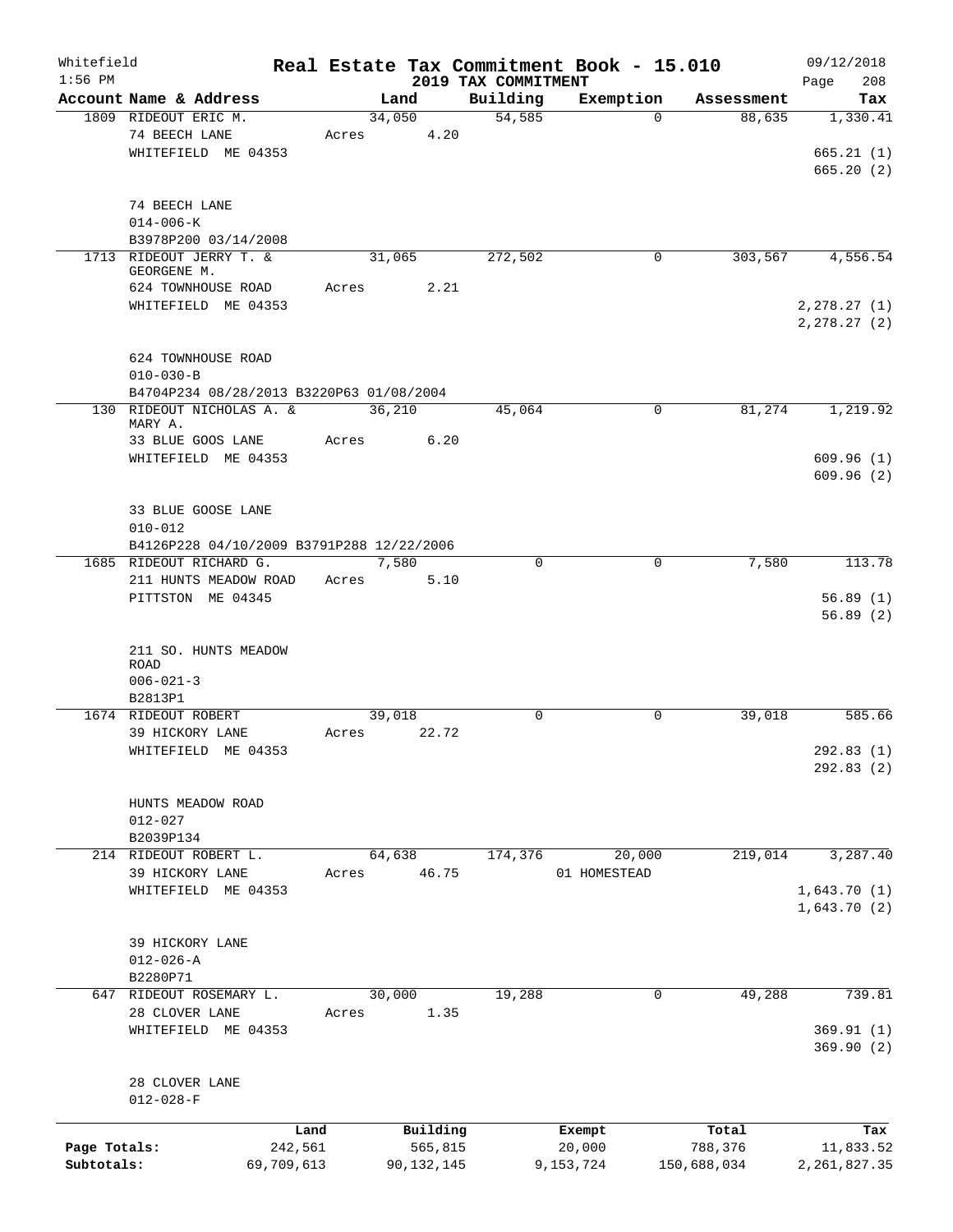| Whitefield |                                                      |        |       |                     | Real Estate Tax Commitment Book - 15.010 |            | 09/12/2018  |
|------------|------------------------------------------------------|--------|-------|---------------------|------------------------------------------|------------|-------------|
| $1:56$ PM  |                                                      |        |       | 2019 TAX COMMITMENT |                                          |            | 209<br>Page |
|            | Account Name & Address                               |        | Land  | Building            | Exemption                                | Assessment | Tax         |
|            | 1861 RIDEOUT TED & SARAH                             | 30,750 |       | 44,675              | $\Omega$                                 | 75,425     | 1,132.13    |
|            | 452 MILLS ROAD                                       | Acres  | 2.00  |                     |                                          |            |             |
|            | WHITEFIELD ME 04353                                  |        |       |                     |                                          |            | 566.07(1)   |
|            |                                                      |        |       |                     |                                          |            | 566.06(2)   |
|            | 452 MILLS ROAD                                       |        |       |                     |                                          |            |             |
|            | $020 - 029 - B$                                      |        |       |                     |                                          |            |             |
|            | B4275P121 05/10/2010                                 |        |       |                     |                                          |            |             |
|            | 1115 RIDEOUT, MARK R.                                | 62,135 |       | 191,314             | 20,000                                   | 233,449    | 3,504.07    |
|            | RIDEOUT, SHANNON                                     | Acres  | 42.90 |                     | 01 HOMESTEAD                             |            |             |
|            | 32 HICKORY LANE                                      |        |       |                     |                                          |            | 1,752.04(1) |
|            | WHITEFIELD ME 04353                                  |        |       |                     |                                          |            | 1,752.03(2) |
|            |                                                      |        |       |                     |                                          |            |             |
|            | 32 HICKORY LANE                                      |        |       |                     |                                          |            |             |
|            | $012 - 026$                                          |        |       |                     |                                          |            |             |
|            | B5096P276 01/06/2017 B2478P326                       |        |       |                     |                                          |            |             |
|            | 394 RIDGELL DANIEL                                   | 74,865 |       | 332,640             | 0                                        | 407,505    | 6, 116.65   |
|            | 26460 THREE NOTCH ROAD                               | Acres  | 56.23 |                     |                                          |            |             |
|            | MECHANICSVILLE MD<br>20659                           |        |       |                     |                                          |            | 3,058.33(1) |
|            |                                                      |        |       |                     |                                          |            | 3,058.32(2) |
|            |                                                      |        |       |                     |                                          |            |             |
|            | 98 TOWNHOUSE ROAD                                    |        |       |                     |                                          |            |             |
|            | $013 - 055$                                          |        |       |                     |                                          |            |             |
|            | B5021P231 06/27/2016 B4698P285 08/13/2013 B4698P279  |        |       |                     |                                          |            |             |
|            | 08/13/2013 B3375P289 10/08/2004 B3375P281 10/08/2004 |        |       |                     |                                          |            |             |
|            | 1196 RIDGELL DANIEL                                  | 25,855 |       | 164,510             | 0                                        | 190,365    | 2,857.38    |
|            | 26460 THREE NOTCH ROAD                               | Acres  | 2.07  |                     |                                          |            |             |
|            | MECHANICSVILLE MD<br>20659                           |        |       |                     |                                          |            | 1,428.69(1) |
|            |                                                      |        |       |                     |                                          |            | 1,428.69(2) |
|            |                                                      |        |       |                     |                                          |            |             |
|            | 104 TOWNHOUSE ROAD                                   |        |       |                     |                                          |            |             |
|            | $013 - 055 - A$                                      |        |       |                     |                                          |            |             |
|            | B3375P289 10/08/2004 B3375P281                       |        |       |                     |                                          |            |             |
|            | 1064 RIPLEY NANCY HEIRS                              | 85,100 |       | $\Omega$            | $\Omega$                                 | 85,100     | 1,277.35    |
|            | C/O IVA M. RIPLEY -                                  | Acres  | 86.70 |                     |                                          |            |             |
|            | PERS REP<br>371 TOWNHOUSE ROAD                       |        |       |                     |                                          |            | 638.68(1)   |
|            | WHITEFIELD ME 04353                                  |        |       |                     |                                          |            | 638.67 (2)  |
|            |                                                      |        |       |                     |                                          |            |             |
|            | 5 BLUE GOOSE LANE                                    |        |       |                     |                                          |            |             |
|            | $010 - 011$                                          |        |       |                     |                                          |            |             |
|            | B4828P232 10/16/2014 B4773P33 04/24/2014 B956P231    |        |       |                     |                                          |            |             |
|            | 983 RITTERSHAUS GRETCHEN                             | 31,850 |       | 0                   | 0                                        | 31,850     | 478.07      |
|            | 5 ASHLEY DRIVE                                       | Acres  | 7.00  |                     |                                          |            |             |
|            | EAST FALMOUTH MA 02536                               |        |       |                     |                                          |            | 239.04(1)   |
|            |                                                      |        |       |                     |                                          |            | 239.03(2)   |
|            |                                                      |        |       |                     |                                          |            |             |
|            | TOWNHOUSE ROAD                                       |        |       |                     |                                          |            |             |
|            | $010 - 027$                                          |        |       |                     |                                          |            |             |

|              | Land       | Building   | Exempt    | Total         | Tax          |
|--------------|------------|------------|-----------|---------------|--------------|
| Page Totals: | 310,555    | 733,139    | 20,000    | 1,023,694     | 15,365.65    |
| Subtotals:   | 70,020,168 | 90,865,284 | 9,173,724 | 151, 711, 728 | 2,277,193.00 |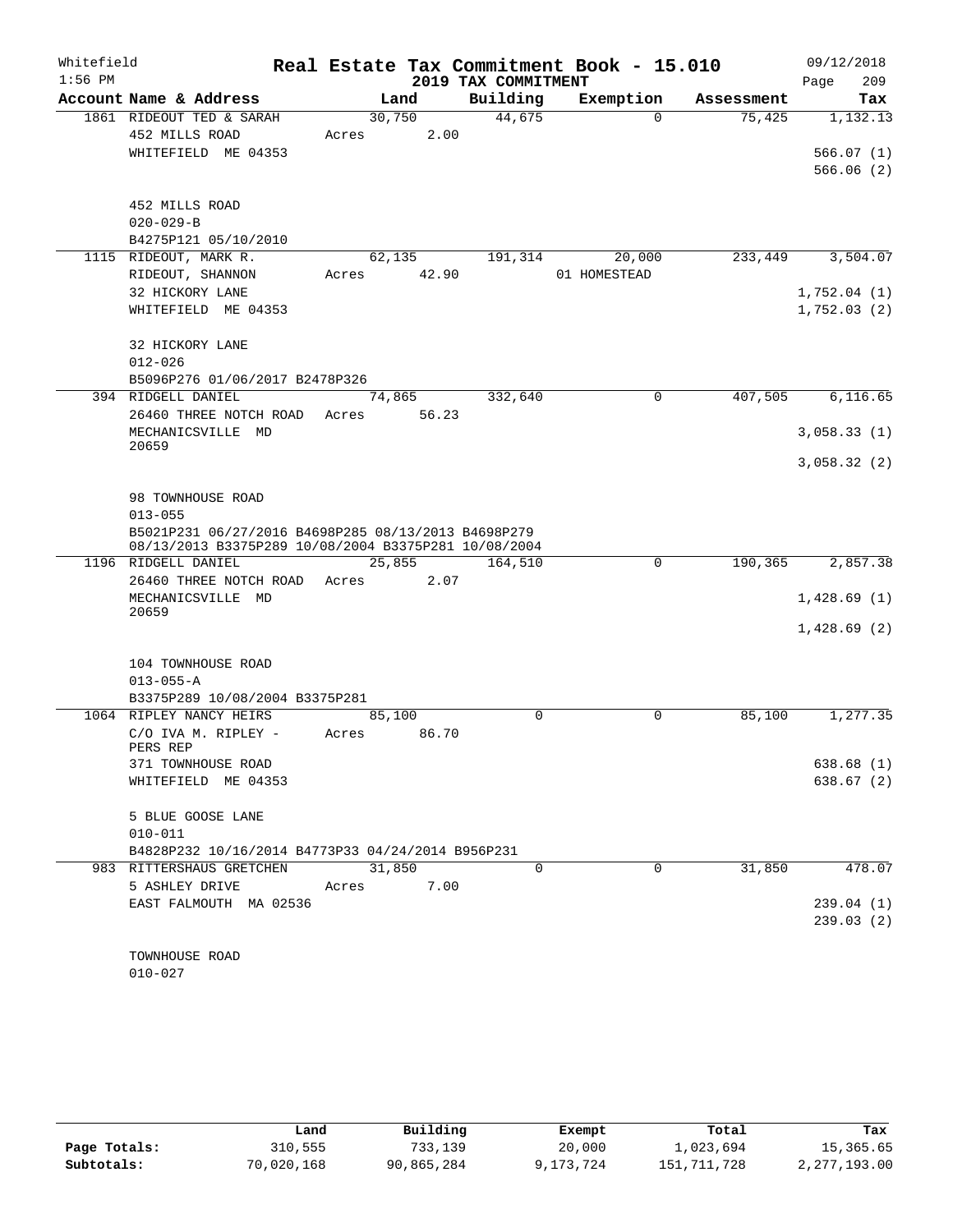| Whitefield |                                                    |       |        |       |                     | Real Estate Tax Commitment Book - 15.010 |            | 09/12/2018   |
|------------|----------------------------------------------------|-------|--------|-------|---------------------|------------------------------------------|------------|--------------|
| $1:56$ PM  |                                                    |       |        |       | 2019 TAX COMMITMENT |                                          |            | 210<br>Page  |
|            | Account Name & Address                             |       | Land   |       | Building            | Exemption                                | Assessment | Tax          |
|            | 741 RIVERVIEW TRUST                                |       | 79,350 |       | 6,066               | $\Omega$                                 | 85,416     | 1,282.09     |
|            | * JENNIFER & VANESSA<br>BURTNER, TRUSTEES          | Acres | 95.20  |       |                     |                                          |            |              |
|            | PO BOX 461                                         |       |        |       |                     |                                          |            | 641.05(1)    |
|            | HINGHAM MA 02043                                   |       |        |       |                     |                                          |            | 641.04(2)    |
|            | NO. HUNTS MEADOW ROAD                              |       |        |       |                     |                                          |            |              |
|            | $018 - 034$                                        |       |        |       |                     |                                          |            |              |
|            | B4248P156 02/08/2010 B2633P44 12/22/2000           |       |        |       |                     |                                          |            |              |
|            | 883 ROBBINS JONATHAN &                             |       | 60,050 |       | 119,126             | 26,000                                   | 153,176    | 2,299.17     |
|            | JUDITH                                             |       |        |       |                     |                                          |            |              |
|            | 223 BENNER LANE                                    | Acres |        | 32.00 |                     | 01 HOMESTEAD                             |            |              |
|            | WHITEFIELD ME 04353                                |       |        |       |                     | 07 NMR VET & WIDOW                       |            | 1, 149.59(1) |
|            |                                                    |       |        |       |                     |                                          |            | 1,149.58(2)  |
|            |                                                    |       |        |       |                     |                                          |            |              |
|            | 223 BENNER LANE                                    |       |        |       |                     |                                          |            |              |
|            | $016 - 050$                                        |       | 77,350 |       | $\mathbf 0$         | $\mathbf 0$                              | 77,350     |              |
|            | 873 ROBBINS JONATHAN &<br>JUDITH                   |       |        |       |                     |                                          |            | 1,161.02     |
|            | 223 BENNER LANE                                    | Acres |        | 91.20 |                     |                                          |            |              |
|            | WHITEFIELD ME 04353                                |       |        |       |                     |                                          |            | 580.51(1)    |
|            |                                                    |       |        |       |                     |                                          |            | 580.51(2)    |
|            | BENNER LANE                                        |       |        |       |                     |                                          |            |              |
|            | $016 - 048$                                        |       |        |       |                     |                                          |            |              |
|            | 524 ROBBINS, JOSHUA M.                             |       | 36,690 |       | 94,388              | 20,000                                   | 111,078    | 1,667.28     |
|            | ROBBIN, ELIZA J.                                   | Acres | 6.80   |       |                     | 01 HOMESTEAD                             |            |              |
|            | 195 N. HUNTS MEADOW                                |       |        |       |                     |                                          |            | 833.64 (1)   |
|            | ROAD                                               |       |        |       |                     |                                          |            |              |
|            | WHITEFIELD ME 04353                                |       |        |       |                     |                                          |            | 833.64 (2)   |
|            |                                                    |       |        |       |                     |                                          |            |              |
|            | 195 NO. HUNTS MEADOW<br><b>ROAD</b>                |       |        |       |                     |                                          |            |              |
|            | $018 - 051 - A$                                    |       |        |       |                     |                                          |            |              |
|            | B5050P196 09/06/2016 B3882P279 07/13/2007 B2473P69 |       |        |       |                     |                                          |            |              |
|            | 1584 ROBERTS ANN S.                                |       | 38,642 |       | 161,373             | 20,000                                   | 180,015    | 2,702.03     |
|            | 160 SENOTT ROAD                                    | Acres |        | 9.24  |                     | 01 HOMESTEAD                             |            |              |
|            | WHITEFIELD ME 04353                                |       |        |       |                     |                                          |            | 1,351.02(1)  |
|            |                                                    |       |        |       |                     |                                          |            | 1,351.01(2)  |
|            |                                                    |       |        |       |                     |                                          |            |              |
|            | 160 SENOTT ROAD                                    |       |        |       |                     |                                          |            |              |
|            | $017 - 038 - B$                                    |       |        |       |                     |                                          |            |              |
|            | B4728P160 11/01/2013 B4728P142 11/01/2013 B1487P83 |       |        |       |                     |                                          |            |              |
|            | 1686 ROBERTS THOMAS A. JR. &<br>WENDY M.           |       | 7,200  |       | $\Omega$            | $\Omega$                                 | 7,200      | 108.07       |
|            | 205 HUNTS MEADOW ROAD                              | Acres |        | 4.80  |                     |                                          |            |              |
|            | PITTSTON ME 04345                                  |       |        |       |                     |                                          |            | 54.04(1)     |
|            |                                                    |       |        |       |                     |                                          |            | 54.03(2)     |
|            |                                                    |       |        |       |                     |                                          |            |              |
|            | SO. HUNTS MEADOW ROAD                              |       |        |       |                     |                                          |            |              |
|            | $006 - 021 - 4$                                    |       |        |       |                     |                                          |            |              |
|            | B4704P79 08/27/2013 B3530P120 08/08/2005 B2906P283 |       |        |       |                     |                                          |            |              |

|              | Land       | Building   | Exempt    | Total       | Tax          |
|--------------|------------|------------|-----------|-------------|--------------|
| Page Totals: | 299,282    | 380,953    | 66,000    | 614,235     | 9,219.66     |
| Subtotals:   | 70,319,450 | 91,246,237 | 9,239,724 | 152,325,963 | 2,286,412.66 |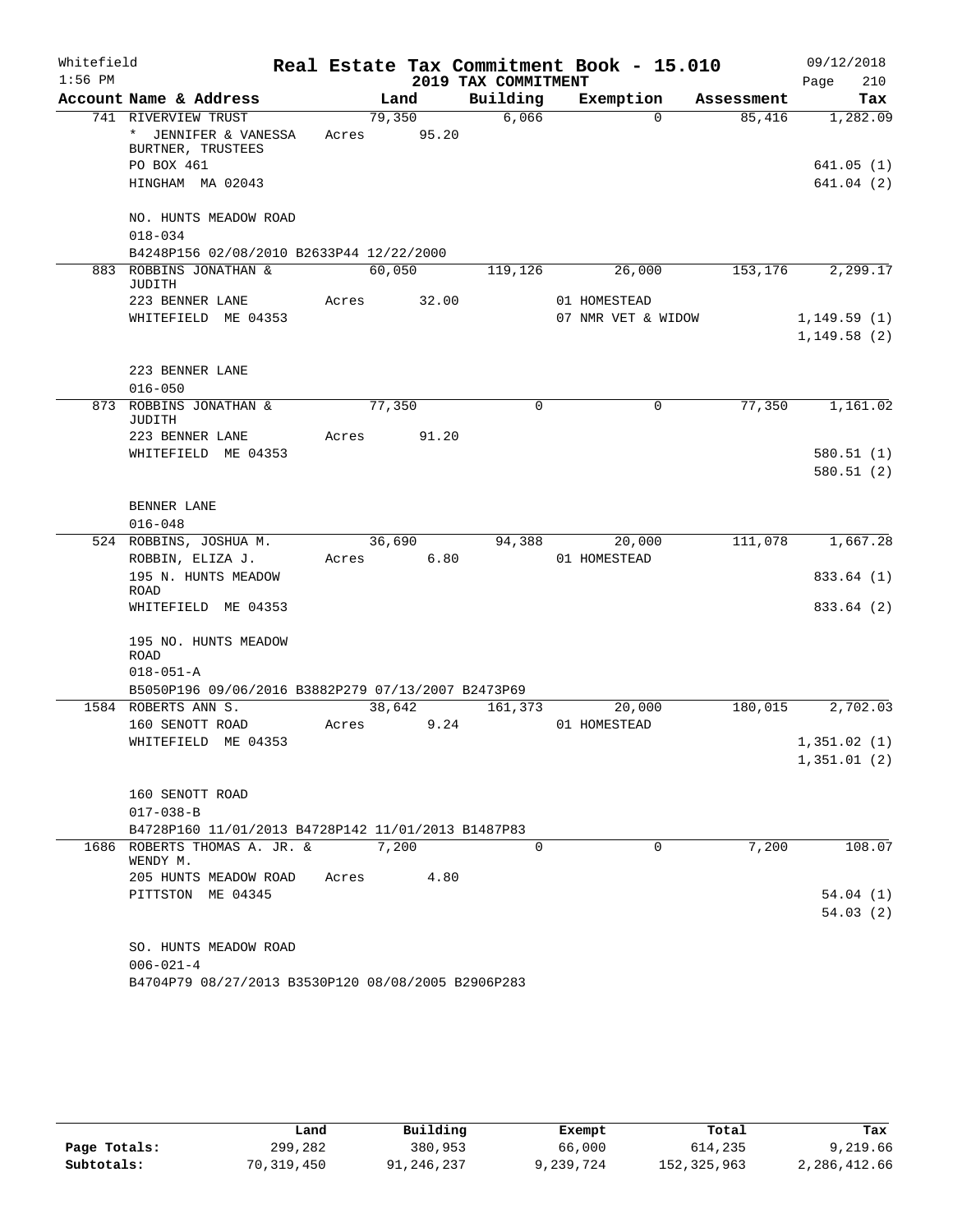| Whitefield   |                                                     |            |       |                |                     | Real Estate Tax Commitment Book - 15.010 |                       | 09/12/2018      |
|--------------|-----------------------------------------------------|------------|-------|----------------|---------------------|------------------------------------------|-----------------------|-----------------|
| $1:56$ PM    |                                                     |            |       |                | 2019 TAX COMMITMENT |                                          |                       | 211<br>Page     |
|              | Account Name & Address<br>1869 ROBINS CHRISTOPHER A |            |       | Land<br>48,368 | Building<br>169,388 | Exemption<br>$\Omega$                    | Assessment<br>217,756 | Tax<br>3,268.52 |
|              | ROBINS CAROL P                                      |            | Acres | 21.72          |                     |                                          |                       |                 |
|              | 228 HEATH ROAD                                      |            |       |                |                     |                                          |                       | 1,634.26(1)     |
|              | WHITEFIELD ME 04353                                 |            |       |                |                     |                                          |                       | 1,634.26(2)     |
|              |                                                     |            |       |                |                     |                                          |                       |                 |
|              | 228 HEATH ROAD                                      |            |       |                |                     |                                          |                       |                 |
|              | $011 - 013 - A$                                     |            |       |                |                     |                                          |                       |                 |
|              | B4546P48 07/17/2012                                 |            |       |                |                     |                                          |                       |                 |
|              | 226 ROBINSON LUCIA P.                               |            |       | 47,250         | 107,185             | $\mathbf 0$                              | 154,435               | 2,318.07        |
|              | 457 HUNTS MEADOW ROAD                               |            | Acres | 20.00          |                     |                                          |                       |                 |
|              | WHITEFIELD ME 04353                                 |            |       |                |                     |                                          |                       | 1, 159.04(1)    |
|              |                                                     |            |       |                |                     |                                          |                       | 1, 159.03(2)    |
|              |                                                     |            |       |                |                     |                                          |                       |                 |
|              | 457 HUNTS MEADOW ROAD                               |            |       |                |                     |                                          |                       |                 |
|              | $015 - 046$                                         |            |       |                |                     |                                          |                       |                 |
|              | 1810 ROCKLAND SAVINGS BANK                          |            |       | 20, 150        | $\Omega$            | 0                                        | 20,150                | 302.45          |
|              | 582 MAIN ST                                         |            | Acres | 1.60           |                     |                                          |                       |                 |
|              | ROCKLAND ME 04841                                   |            |       |                |                     |                                          |                       | 151.23(1)       |
|              |                                                     |            |       |                |                     |                                          |                       | 151.22(2)       |
|              |                                                     |            |       |                |                     |                                          |                       |                 |
|              | SOMERVILLE ROAD                                     |            |       |                |                     |                                          |                       |                 |
|              | $023 - 001 - A$                                     |            |       |                |                     |                                          |                       |                 |
|              | B5029P141 07/06/2016                                |            |       |                | $\mathbf 0$         | $\mathbf 0$                              |                       |                 |
|              | 532 ROEVER DORIS E. &<br>KENNETH C.                 |            |       | 24,875         |                     |                                          | 24,875                | 373.37          |
|              | 141 MILLS ROAD                                      |            | Acres | 4.75           |                     |                                          |                       |                 |
|              | WHITEFIELD ME 04353                                 |            |       |                |                     |                                          |                       | 186.69(1)       |
|              |                                                     |            |       |                |                     |                                          |                       | 186.68(2)       |
|              |                                                     |            |       |                |                     |                                          |                       |                 |
|              | MILLS ROAD                                          |            |       |                |                     |                                          |                       |                 |
|              | $017 - 054$                                         |            |       |                |                     |                                          |                       |                 |
|              | B2598P92                                            |            |       |                |                     |                                          |                       |                 |
| 1337         | ROEVER KENNETH C. &                                 |            |       | 70,088         | 146,067             | 20,000                                   | 196,155               | 2,944.29        |
|              | DORIS E.                                            |            |       |                |                     |                                          |                       |                 |
|              | 141 MILLS ROAD                                      |            | Acres | 39.75          |                     | 01 HOMESTEAD                             |                       |                 |
|              | WHITEFIELD ME 04353                                 |            |       |                |                     |                                          |                       | 1,472.15(1)     |
|              |                                                     |            |       |                |                     |                                          |                       | 1,472.14(2)     |
|              | 141 MILLS ROAD                                      |            |       |                |                     |                                          |                       |                 |
|              | $017 - 054 - A$                                     |            |       |                |                     |                                          |                       |                 |
|              | B2014P235                                           |            |       |                |                     |                                          |                       |                 |
|              | 933 ROGERS DEBRA G. & DANA                          |            |       | 32, 325        | 173,350             | 20,000                                   | 185,675               | 2,786.98        |
|              | R.                                                  |            |       |                |                     |                                          |                       |                 |
|              | 17 ARLINGTON LANE                                   |            | Acres | 3.05           |                     | 01 HOMESTEAD                             |                       |                 |
|              | WHITEFIELD ME 04353                                 |            |       |                |                     |                                          |                       | 1,393.49(1)     |
|              |                                                     |            |       |                |                     |                                          |                       | 1,393.49(2)     |
|              |                                                     |            |       |                |                     |                                          |                       |                 |
|              | 17 ARLINGTON LANE                                   |            |       |                |                     |                                          |                       |                 |
|              | $013 - 043 - G$                                     |            |       |                |                     |                                          |                       |                 |
|              | B3924P312 10/18/2007 B2200P58                       |            |       |                |                     |                                          |                       |                 |
|              | 401 ROGERS L. JAMES &<br>CECELIA                    |            |       | 30,600         | 4,945               | 0                                        | 35,545                | 533.53          |
|              | 3 COOKSON LANE                                      |            | Acres | 1.90           |                     |                                          |                       |                 |
|              | WHITEFIELD ME 04353                                 |            |       |                |                     |                                          |                       | 266.77(1)       |
|              |                                                     |            |       |                |                     |                                          |                       | 266.76(2)       |
|              |                                                     |            |       |                |                     |                                          |                       |                 |
|              | 3 COOKSON LANE                                      |            |       |                |                     |                                          |                       |                 |
|              | $020 - 049 - A$                                     |            |       |                |                     |                                          |                       |                 |
|              |                                                     |            |       |                |                     |                                          |                       |                 |
|              |                                                     | Land       |       | Building       |                     | Exempt                                   | Total                 | Tax             |
| Page Totals: |                                                     | 273,656    |       | 600,935        |                     | 40,000                                   | 834,591               | 12,527.21       |
| Subtotals:   |                                                     | 70,593,106 |       | 91,847,172     |                     | 9,279,724                                | 153,160,554           | 2,298,939.87    |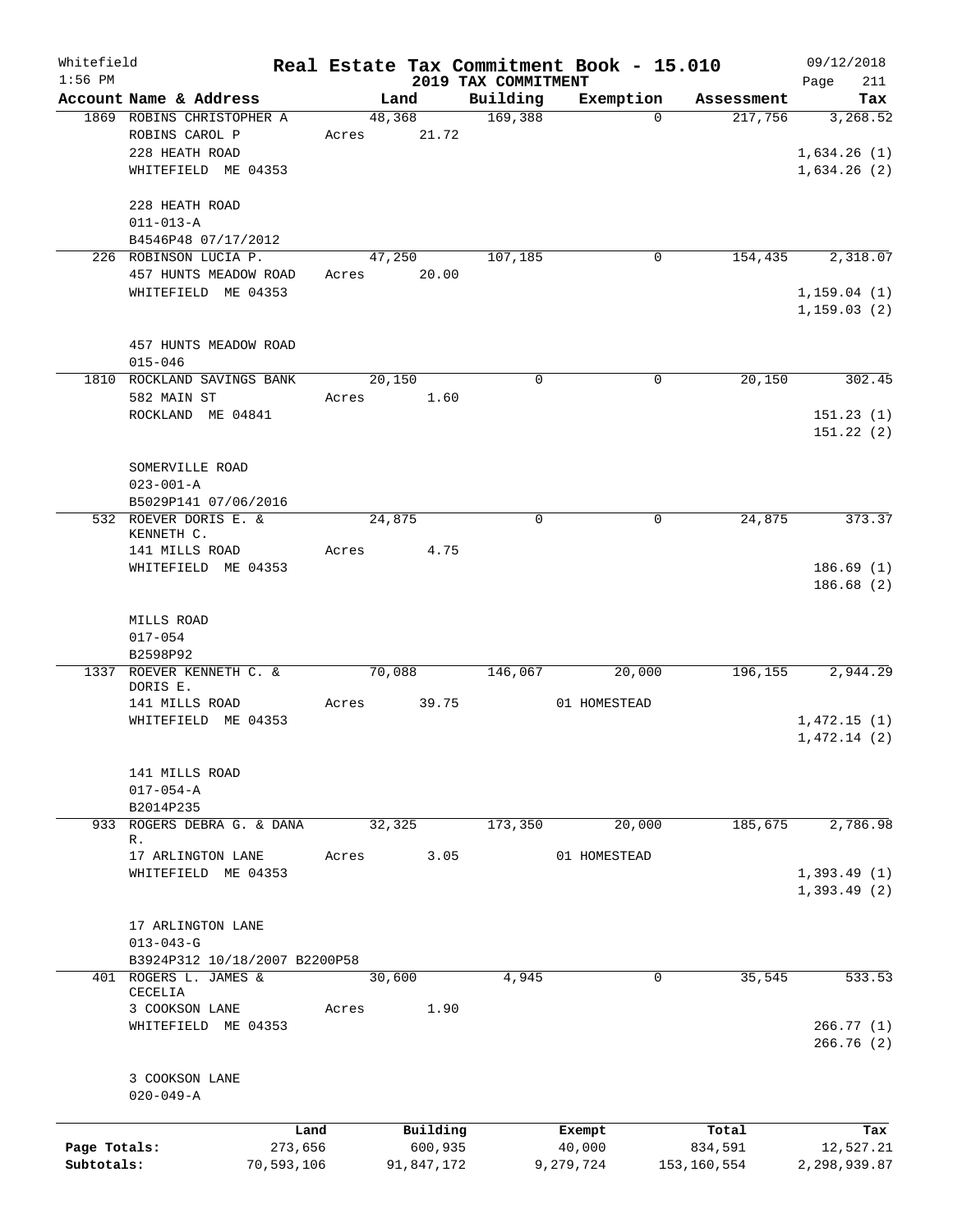| Whitefield<br>$1:56$ PM |                                                                                                             |            |        |              |                                 | Real Estate Tax Commitment Book - 15.010 |             | 09/12/2018             |  |  |  |  |
|-------------------------|-------------------------------------------------------------------------------------------------------------|------------|--------|--------------|---------------------------------|------------------------------------------|-------------|------------------------|--|--|--|--|
|                         | Account Name & Address                                                                                      |            | Land   |              | 2019 TAX COMMITMENT<br>Building | Exemption                                | Assessment  | 212<br>Page<br>Tax     |  |  |  |  |
|                         | 521 ROGERS L. JAMES &                                                                                       |            | 31,200 |              | 111,519                         | 20,000                                   | 122,719     | 1,842.01               |  |  |  |  |
|                         | CECELIA                                                                                                     |            |        |              |                                 |                                          |             |                        |  |  |  |  |
|                         | 3 COOKSON LANE<br>WHITEFIELD ME 04353                                                                       | Acres      |        | 2.30         |                                 | 01 HOMESTEAD                             |             | 921.01(1)              |  |  |  |  |
|                         |                                                                                                             |            |        |              |                                 |                                          |             | 921.00(2)              |  |  |  |  |
|                         |                                                                                                             |            |        |              |                                 |                                          |             |                        |  |  |  |  |
|                         | 13 COOKSON LANE                                                                                             |            |        |              |                                 |                                          |             |                        |  |  |  |  |
|                         | $020 - 049 - C$                                                                                             |            |        |              |                                 |                                          |             |                        |  |  |  |  |
|                         | B1576P320                                                                                                   |            |        |              |                                 |                                          |             |                        |  |  |  |  |
|                         | 1270 ROGERS, WILLIAM<br>P.O. BOX 57                                                                         | Acres      | 28,450 | 9.00         | $\Omega$                        | $\mathbf 0$                              | 28,450      | 427.03                 |  |  |  |  |
|                         | NEW VINEYARD ME 04956                                                                                       |            |        |              |                                 |                                          |             | 213.52(1)              |  |  |  |  |
|                         |                                                                                                             |            |        |              |                                 |                                          |             | 213.51(2)              |  |  |  |  |
|                         | CROCKER AVENUE                                                                                              |            |        |              |                                 |                                          |             |                        |  |  |  |  |
|                         | $004 - 036$                                                                                                 |            |        |              |                                 |                                          |             |                        |  |  |  |  |
|                         | B5202P6 11/10/2017                                                                                          |            |        |              |                                 |                                          |             |                        |  |  |  |  |
|                         | 642 ROLLINS KARA C. &<br>RONALD E.                                                                          |            | 26,850 |              | 166,534                         | 20,000                                   | 173,384     | 2,602.49               |  |  |  |  |
|                         | 356 ATKINS ROAD                                                                                             | Acres      |        | 7.00         |                                 | 01 HOMESTEAD                             |             |                        |  |  |  |  |
|                         | JEFFERSON ME 04348                                                                                          |            |        |              |                                 |                                          |             | 1,301.25(1)            |  |  |  |  |
|                         |                                                                                                             |            |        |              |                                 |                                          |             | 1,301.24(2)            |  |  |  |  |
|                         |                                                                                                             |            |        |              |                                 |                                          |             |                        |  |  |  |  |
|                         | 356 STEARNS BROOK LN -<br>ATKIN R                                                                           |            |        |              |                                 |                                          |             |                        |  |  |  |  |
|                         | $011 - 032 - 2$                                                                                             |            |        |              |                                 |                                          |             |                        |  |  |  |  |
|                         | B4752P259 01/27/2014 B4752P253 01/27/2014 B4752P251<br>01/27/2014 B4237P155 12/29/2009 B4237P155 12/29/2009 |            |        |              |                                 |                                          |             |                        |  |  |  |  |
|                         | B3630P48 02/01/2006 B3488P269 05/26/2005                                                                    |            |        |              |                                 |                                          |             |                        |  |  |  |  |
|                         | 924 ROLLINS RONALD                                                                                          |            | 35,000 |              | 53,412                          | $\mathbf 0$                              | 88,412      | 1,327.06               |  |  |  |  |
|                         | 386 MILLS ROAD                                                                                              | Acres      |        | 0.10         |                                 |                                          |             |                        |  |  |  |  |
|                         | WHITEFIELD ME 04353                                                                                         |            |        |              |                                 |                                          |             | 663.53(1)<br>663.53(2) |  |  |  |  |
|                         | 15 BASS LANE                                                                                                |            |        |              |                                 |                                          |             |                        |  |  |  |  |
|                         | $029 - 007$                                                                                                 |            |        |              |                                 |                                          |             |                        |  |  |  |  |
|                         | B5151P286 06/20/2017                                                                                        |            |        |              |                                 |                                          |             |                        |  |  |  |  |
|                         | 421 ROLLINS RONALD W.                                                                                       |            | 35,000 |              | 85,560                          | 0                                        | 120,560     | 1,809.61               |  |  |  |  |
|                         | 386 MILLS ROAD<br>WHITEFIELD ME 04353                                                                       | Acres      |        | 0.08         |                                 |                                          |             |                        |  |  |  |  |
|                         |                                                                                                             |            |        |              |                                 |                                          |             | 904.81(1)<br>904.80(2) |  |  |  |  |
|                         |                                                                                                             |            |        |              |                                 |                                          |             |                        |  |  |  |  |
|                         | 60 PLEASANT POND LANE                                                                                       |            |        |              |                                 |                                          |             |                        |  |  |  |  |
|                         | $029 - 010$                                                                                                 |            |        |              |                                 |                                          |             |                        |  |  |  |  |
| 129                     | ROLLINS RONALD W.<br>386 MILLS ROAD                                                                         |            | 56,800 |              | 72,225                          | 26,000                                   | 103,025     | 1,546.41               |  |  |  |  |
|                         | WHITEFIELD ME 04353                                                                                         | Acres      |        | 27.00        |                                 | 01 HOMESTEAD<br>05 VET EXEMPTION         |             | 773.21(1)              |  |  |  |  |
|                         |                                                                                                             |            |        |              |                                 |                                          |             | 773.20(2)              |  |  |  |  |
|                         |                                                                                                             |            |        |              |                                 |                                          |             |                        |  |  |  |  |
|                         | 386 MILLS ROAD                                                                                              |            |        |              |                                 |                                          |             |                        |  |  |  |  |
|                         | $017 - 012$                                                                                                 |            |        |              |                                 |                                          |             |                        |  |  |  |  |
|                         | 1235 ROPER DAVID & KAREN<br>268 COOPER ROAD                                                                 | Acres      | 35,650 | 25.00        | $\mathbf 0$                     | 0                                        | 35,650      | 535.11                 |  |  |  |  |
|                         | WHITEFIELD ME 04353                                                                                         |            |        |              |                                 |                                          |             | 267.56(1)              |  |  |  |  |
|                         |                                                                                                             |            |        |              |                                 |                                          |             | 267.55(2)              |  |  |  |  |
|                         | COOPER ROAD                                                                                                 |            |        |              |                                 |                                          |             |                        |  |  |  |  |
|                         | $015 - 033 - A$                                                                                             |            |        |              |                                 |                                          |             |                        |  |  |  |  |
|                         | B2292P205                                                                                                   |            |        |              |                                 |                                          |             |                        |  |  |  |  |
|                         |                                                                                                             | Land       |        | Building     |                                 | Exempt                                   | Total       | Tax                    |  |  |  |  |
| Page Totals:            |                                                                                                             | 248,950    |        | 489,250      |                                 | 66,000                                   | 672,200     | 10,089.72              |  |  |  |  |
| Subtotals:              |                                                                                                             | 70,842,056 |        | 92, 336, 422 |                                 | 9,345,724                                | 153,832,754 | 2,309,029.59           |  |  |  |  |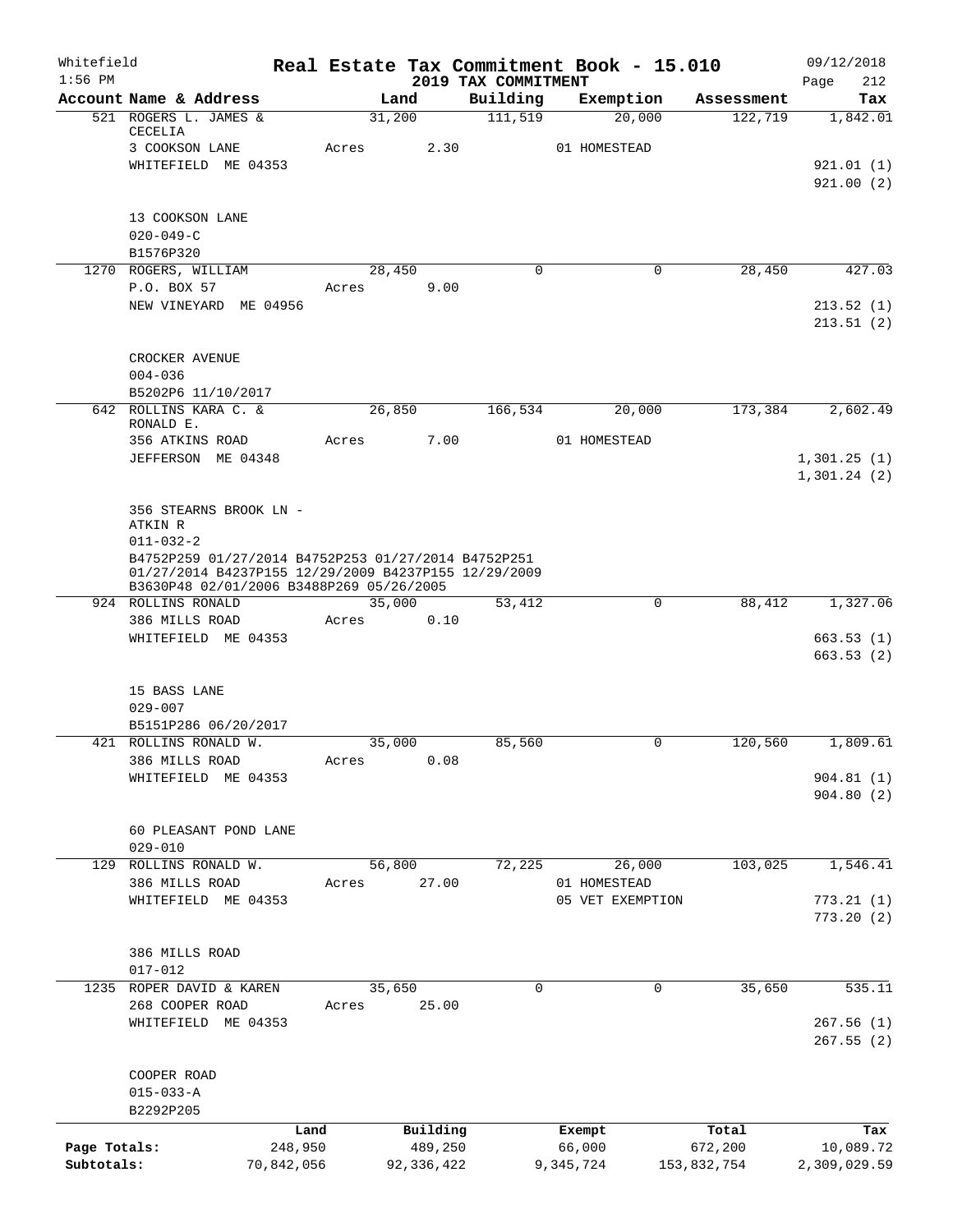| Whitefield |                                                      |       |                |        |                         | Real Estate Tax Commitment Book - 15.010 |             |            |      | 09/12/2018             |
|------------|------------------------------------------------------|-------|----------------|--------|-------------------------|------------------------------------------|-------------|------------|------|------------------------|
| $1:56$ PM  |                                                      |       |                |        | 2019 TAX COMMITMENT     |                                          |             |            | Page | 213                    |
|            | Account Name & Address<br>261 ROPER DAVID T. & KAREN |       | Land<br>58,713 |        | Building<br>$\mathbf 0$ | Exemption                                | $\Omega$    | Assessment |      | Tax                    |
|            | М.                                                   |       |                |        |                         |                                          |             | 58,713     |      | 881.28                 |
|            | 268 COOPER ROAD                                      | Acres |                | 81.18  |                         |                                          |             |            |      |                        |
|            | WHITEFIELD ME 04353                                  |       |                |        |                         |                                          |             |            |      | 440.64(1)              |
|            |                                                      |       |                |        |                         |                                          |             |            |      | 440.64 (2)             |
|            |                                                      |       |                |        |                         |                                          |             |            |      |                        |
|            | NO. HUNTS MEADOW ROAD                                |       |                |        |                         |                                          |             |            |      |                        |
|            | $015 - 027$                                          |       |                |        |                         |                                          |             |            |      |                        |
|            | B1481P272                                            |       |                |        |                         |                                          |             |            |      |                        |
|            | 114 ROPER DAVID T. & KAREN<br>М.                     |       | 53,750         |        | 162, 179                | 20,000                                   |             | 195,929    |      | 2,940.89               |
|            | 268 COOPER ROAD                                      | Acres |                | 30.00  |                         | 01 HOMESTEAD                             |             |            |      |                        |
|            | WHITEFIELD ME 04353                                  |       |                |        |                         |                                          |             |            |      | 1,470.45(1)            |
|            |                                                      |       |                |        |                         |                                          |             |            |      | 1,470.44(2)            |
|            |                                                      |       |                |        |                         |                                          |             |            |      |                        |
|            | 268 COOPER ROAD                                      |       |                |        |                         |                                          |             |            |      |                        |
|            | $015 - 037$                                          |       |                |        |                         |                                          |             |            |      |                        |
|            | 794 ROSS BRYAN W. & ANGELA                           |       | 30,000         |        | 72,233                  |                                          | 0           | 102, 233   |      | 1,534.52               |
|            | М.                                                   |       |                |        |                         |                                          |             |            |      |                        |
|            | 145 GARDINER ROAD                                    | Acres |                | 1.50   |                         |                                          |             |            |      |                        |
|            | WHITEFIELD ME 04353                                  |       |                |        |                         |                                          |             |            |      | 767.26(1)<br>767.26(2) |
|            |                                                      |       |                |        |                         |                                          |             |            |      |                        |
|            | 145 GARDINER ROAD                                    |       |                |        |                         |                                          |             |            |      |                        |
|            | $012 - 047 - B - 1$                                  |       |                |        |                         |                                          |             |            |      |                        |
|            | B3173P229                                            |       |                |        |                         |                                          |             |            |      |                        |
|            | 1556 ROSSO EDWIN                                     |       | 114,958        |        | 0                       |                                          | $\mathbf 0$ | 114,958    |      | 1,725.52               |
|            | 224 JEFFERSON ROAD                                   | Acres |                | 174.00 |                         |                                          |             |            |      |                        |
|            | WHITEFIELD ME 04353                                  |       |                |        |                         |                                          |             |            |      | 862.76(1)              |
|            |                                                      |       |                |        |                         |                                          |             |            |      | 862.76 (2)             |
|            |                                                      |       |                |        |                         |                                          |             |            |      |                        |
|            | HILTON ROAD                                          |       |                |        |                         |                                          |             |            |      |                        |
|            | $014 - 024$                                          |       |                |        |                         |                                          |             |            |      |                        |
|            | B2320P121                                            |       |                |        |                         |                                          |             |            |      |                        |
|            | 677 ROSSO EDWIN A.                                   |       | 79,525         | 25.00  | 292,222                 | 20,000                                   |             | 351,747    |      | 5,279.72               |
|            | 224 JEFFERSON ROAD<br>WHITEFIELD ME 04353            | Acres |                |        |                         | 01 HOMESTEAD                             |             |            |      |                        |
|            |                                                      |       |                |        |                         |                                          |             |            |      | 2,639.86(1)            |
|            |                                                      |       |                |        |                         |                                          |             |            |      | 2,639.86 (2)           |
|            | 224 JEFFERSON ROAD                                   |       |                |        |                         |                                          |             |            |      |                        |
|            | $014 - 020$                                          |       |                |        |                         |                                          |             |            |      |                        |
|            | B4823P231 10/01/2014 B4753P47 01/28/2014 B2320P121   |       |                |        |                         |                                          |             |            |      |                        |
|            | 1596 ROUSSEAU CHRISTY A.                             |       | 30,000         |        | 78,445                  | 20,000                                   |             | 88,445     |      | 1,327.56               |
|            | 472 MILLS ROAD                                       | Acres |                | 0.69   |                         | 01 HOMESTEAD                             |             |            |      |                        |
|            | WHITEFIELD ME 04353                                  |       |                |        |                         |                                          |             |            |      | 663.78 (1)             |
|            |                                                      |       |                |        |                         |                                          |             |            |      | 663.78 (2)             |
|            |                                                      |       |                |        |                         |                                          |             |            |      |                        |
|            | 472 MILLS ROAD                                       |       |                |        |                         |                                          |             |            |      |                        |
|            | $020 - 031$                                          |       |                |        |                         |                                          |             |            |      |                        |
|            | B4839P51 11/19/2014 B2607P4                          |       |                |        |                         |                                          |             |            |      |                        |

|              | Land       | Building   | Exempt    | Total       | Tax          |
|--------------|------------|------------|-----------|-------------|--------------|
| Page Totals: | 366,946    | 605,079    | 60,000    | 912,025     | 13,689.49    |
| Subtotals:   | 71,209,002 | 92,941,501 | 9,405,724 | 154,744,779 | 2,322,719.08 |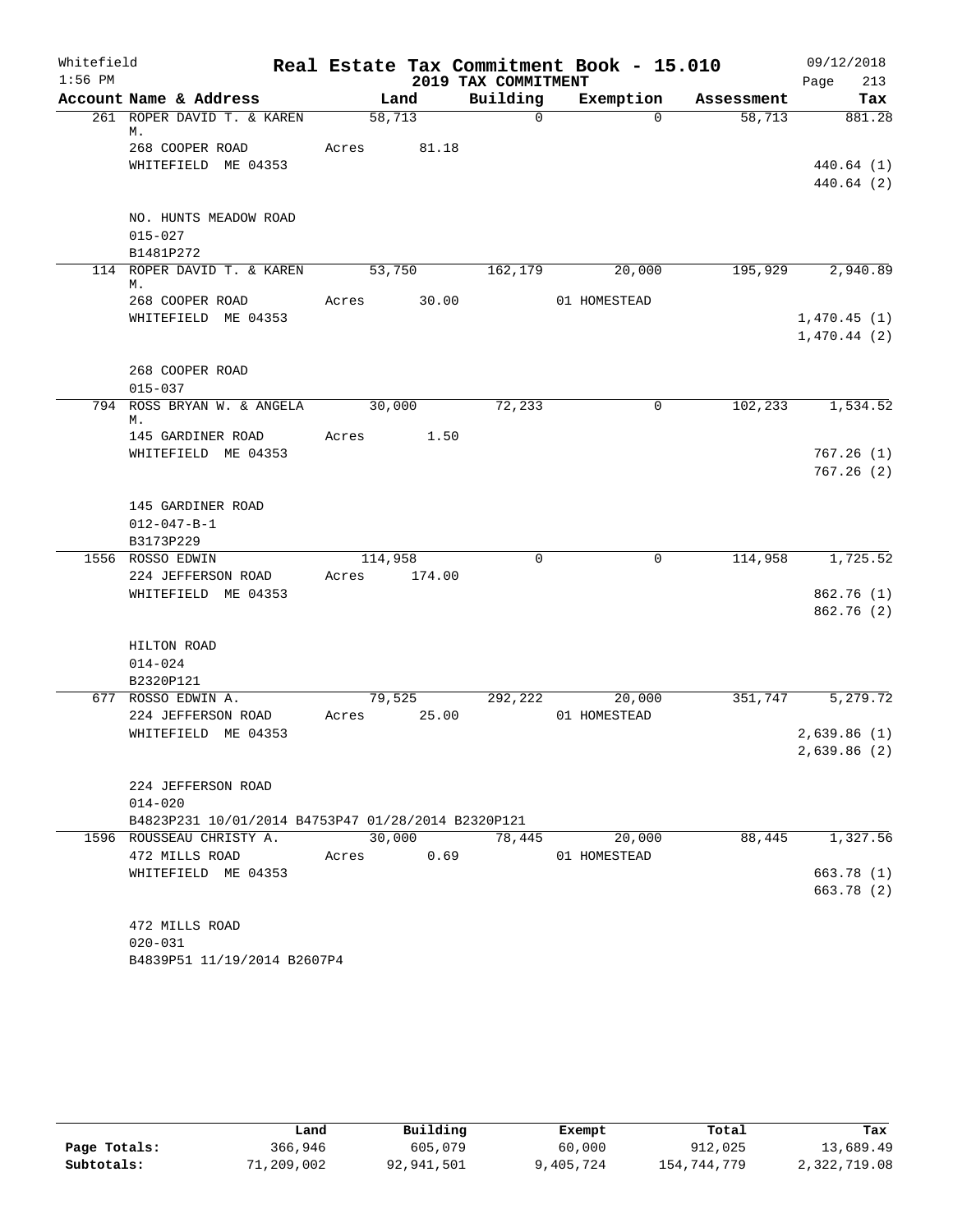| Whitefield<br>$1:56$ PM |                                           |       |                | 2019 TAX COMMITMENT | Real Estate Tax Commitment Book - 15.010 |            | 09/12/2018<br>214<br>Page |
|-------------------------|-------------------------------------------|-------|----------------|---------------------|------------------------------------------|------------|---------------------------|
|                         | Account Name & Address                    |       | Land           | Building            | Exemption                                | Assessment | Tax                       |
|                         | 1739 ROWLAND ROBERT S. &<br>MARY JANE T.  |       | 71,750         | 126,632             | 20,000                                   | 178,382    | 2,677.51                  |
|                         | 182 HENRY LANE                            |       | Acres 60.00    |                     | 01 HOMESTEAD                             |            |                           |
|                         | WHITEFIELD ME 04353                       |       |                |                     |                                          |            | 1,338.76(1)               |
|                         |                                           |       |                |                     |                                          |            | 1,338.75(2)               |
|                         | 182 HENRY LANE                            |       |                |                     |                                          |            |                           |
|                         | $015 - 036 - A$                           |       |                |                     |                                          |            |                           |
|                         | B3364P210 09/18/2004                      |       |                |                     |                                          |            |                           |
|                         | 888 ROY CONNIE M. & DANIEL<br>$E_{\perp}$ |       | 30,720         | 145,150             | 20,000                                   | 155,870    | 2,339.61                  |
|                         | 34 CLOVER LANE                            | Acres | 1.98           |                     | 01 HOMESTEAD                             |            |                           |
|                         | WHITEFIELD ME 04353                       |       |                |                     |                                          |            | 1,169.81(1)               |
|                         |                                           |       |                |                     |                                          |            | 1,169.80(2)               |
|                         | 34 CLOVER LANE                            |       |                |                     |                                          |            |                           |
|                         | $012 - 028 - D$                           |       |                |                     |                                          |            |                           |
|                         | B2726P86                                  |       |                |                     |                                          |            |                           |
|                         | 1834 ROY DANIEL E. & CONNIE               |       | 27,850         | $\mathbf 0$         | $\mathbf 0$                              | 27,850     | 418.03                    |
|                         | М.                                        |       |                |                     |                                          |            |                           |
|                         | 34 COVER LANE                             | Acres | 8.25           |                     |                                          |            |                           |
|                         | WHITEFIELD ME 04353                       |       |                |                     |                                          |            | 209.02(1)<br>209.01(2)    |
|                         |                                           |       |                |                     |                                          |            |                           |
|                         | CLOVER LANE                               |       |                |                     |                                          |            |                           |
|                         | $012 - 028 - G$                           |       |                |                     |                                          |            |                           |
|                         | B2726P86 08/30/2001                       |       |                |                     |                                          |            |                           |
|                         | 437 RUBIN ROBERT J. &                     |       | 40,000         | 111,751             | $\mathbf 0$                              | 151,751    | 2,277.78                  |
|                         | CHERYL B. AYER                            |       | 1.40           |                     |                                          |            |                           |
|                         | 28 EASTWARD ROAD<br>ROCKPORT ME 04856     | Acres |                |                     |                                          |            | 1,138.89(1)               |
|                         |                                           |       |                |                     |                                          |            | 1, 138.89(2)              |
|                         |                                           |       |                |                     |                                          |            |                           |
|                         | 111 CLARY LAKE LANE                       |       |                |                     |                                          |            |                           |
|                         | $028 - 001$                               |       |                |                     |                                          |            |                           |
|                         | B3352P154 08/26/2004                      |       |                |                     |                                          |            |                           |
|                         | 1751 RUSSELL ANN<br>75 GREEN STREET       | Acres | 21,515<br>2.51 | 0                   | 0                                        | 21,515     | 322.94                    |
|                         | APT. #1                                   |       |                |                     |                                          |            | 161.47(1)                 |
|                         | AUGUSTA ME 04330                          |       |                |                     |                                          |            | 161.47(2)                 |
|                         |                                           |       |                |                     |                                          |            |                           |
|                         | BENNER LANE                               |       |                |                     |                                          |            |                           |
|                         | $016 - 041 - E$                           |       |                |                     |                                          |            |                           |
|                         | B3520P163 06/28/2005                      |       |                |                     |                                          |            |                           |
|                         | 1205 RUSSELL BEVERLY L.                   |       | 20,000         | 83,804              | 0                                        | 103,804    | 1,558.10                  |
|                         | 40 LEAVITT ROAD                           | Acres | 0.23           |                     |                                          |            | 779.05(1)                 |
|                         | AUGUSTA ME 04330                          |       |                |                     |                                          |            | 779.05(2)                 |
|                         |                                           |       |                |                     |                                          |            |                           |
|                         | 128 MAIN STREET                           |       |                |                     |                                          |            |                           |
|                         | $022 - 012$                               |       |                |                     |                                          |            |                           |
|                         | B2705P212                                 |       |                |                     |                                          |            |                           |

|              | Land       | Building   | Exempt    | Total         | Tax          |
|--------------|------------|------------|-----------|---------------|--------------|
| Page Totals: | 211,835    | 467,337    | 40,000    | 639,172       | 9,593.97     |
| Subtotals:   | 71,420,837 | 93,408,838 | 9,445,724 | 155, 383, 951 | 2,332,313.05 |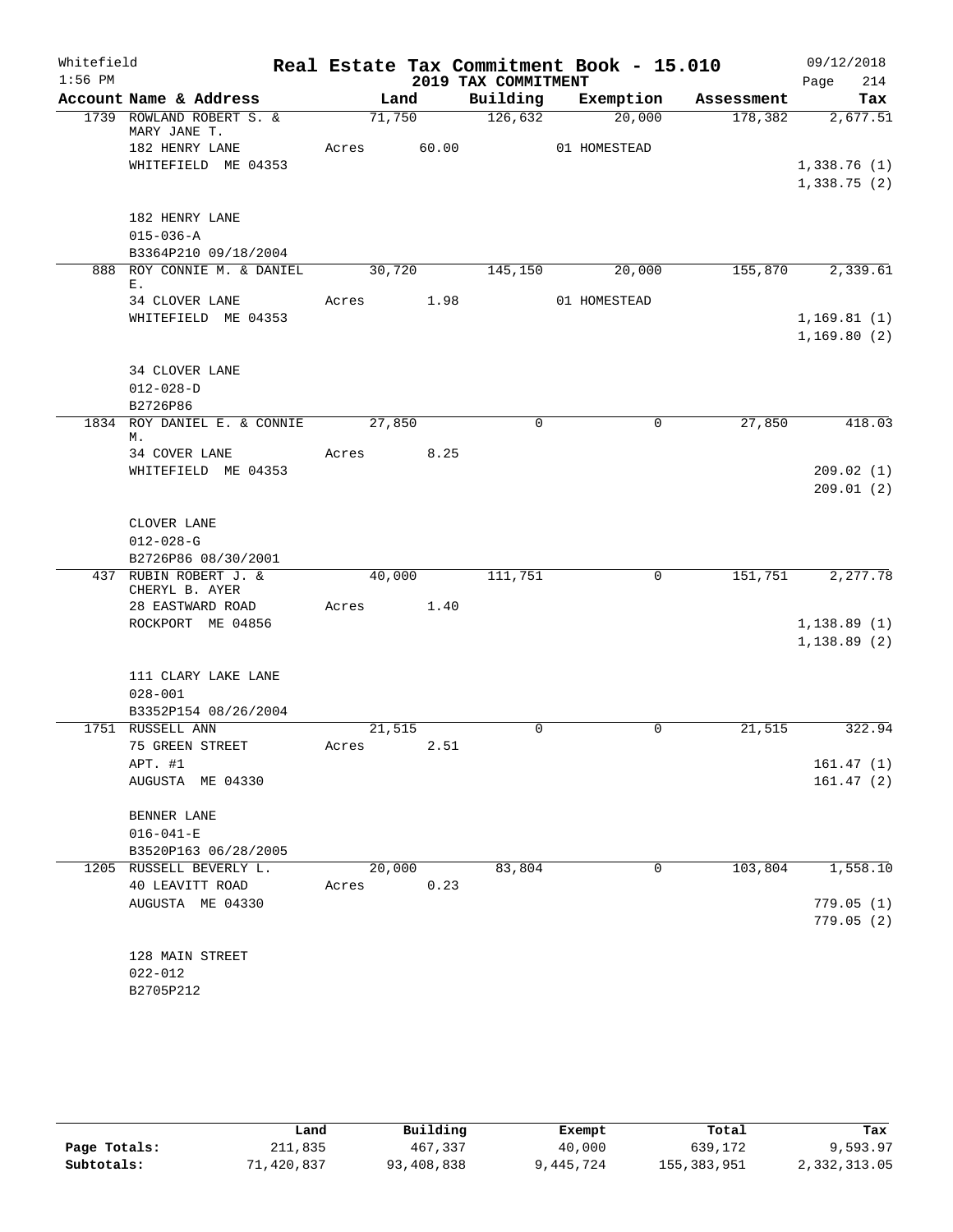| Whitefield<br>$1:56$ PM |                                  |                 |        |                     |                                 | Real Estate Tax Commitment Book - 15.010 |                  | 09/12/2018         |
|-------------------------|----------------------------------|-----------------|--------|---------------------|---------------------------------|------------------------------------------|------------------|--------------------|
|                         | Account Name & Address           |                 | Land   |                     | 2019 TAX COMMITMENT<br>Building | Exemption                                | Assessment       | 215<br>Page<br>Tax |
|                         | 1046 RUSSELL JAMES L.            |                 | 30,000 |                     | 58,772                          | 20,000                                   | 68,772           | 1,032.27           |
|                         | 345 VIGUE ROAD                   | Acres           |        | 1.50                |                                 | 01 HOMESTEAD                             |                  |                    |
|                         | WHITEFIELD ME 04353              |                 |        |                     |                                 |                                          |                  | 516.14(1)          |
|                         |                                  |                 |        |                     |                                 |                                          |                  | 516.13(2)          |
|                         |                                  |                 |        |                     |                                 |                                          |                  |                    |
|                         | 345 VIGUE ROAD                   |                 |        |                     |                                 |                                          |                  |                    |
|                         | $016 - 041 - A$                  |                 |        |                     |                                 |                                          |                  |                    |
|                         | B2178P123                        |                 |        |                     |                                 |                                          |                  |                    |
|                         | 656 RUSSELL JAMES L.             |                 | 30,370 |                     | $\mathbf 0$                     | 0                                        | 30,370           | 455.85             |
|                         | 345 VIGUE ROAD                   | Acres           |        | 5.15                |                                 |                                          |                  |                    |
|                         | WHITEFIELD ME 04353              |                 |        |                     |                                 |                                          |                  | 227.93(1)          |
|                         |                                  |                 |        |                     |                                 |                                          |                  | 227.92(2)          |
|                         |                                  |                 |        |                     |                                 |                                          |                  |                    |
|                         | BENNER LANE                      |                 |        |                     |                                 |                                          |                  |                    |
|                         | $017 - 058$                      |                 |        |                     |                                 |                                          |                  |                    |
|                         | B1978P3                          |                 |        |                     |                                 |                                          |                  |                    |
|                         | 1098 RUSSELL LYNNETTE R. &       |                 | 31,200 |                     | 57,545                          | 0                                        | 88,745           | 1,332.06           |
|                         | * DANIEL R. CONROY               | Acres           |        | 2.30                |                                 |                                          |                  |                    |
|                         | 129 PITTSTON ROAD                |                 |        |                     |                                 |                                          |                  | 666.03(1)          |
|                         | WHITEFIELD ME 04353              |                 |        |                     |                                 |                                          |                  | 666.03(2)          |
|                         |                                  |                 |        |                     |                                 |                                          |                  |                    |
|                         | 129 PITTSTON ROAD<br>$030 - 009$ |                 |        |                     |                                 |                                          |                  |                    |
|                         | B3659P123 04/07/2006             |                 |        |                     |                                 |                                          |                  |                    |
|                         | 631 RUSSELL MARGARET A.          |                 | 22,130 |                     | $\mathbf 0$                     | 0                                        | 22,130           | 332.17             |
|                         | PO BOX 238                       | Acres           |        | 2.92                |                                 |                                          |                  |                    |
|                         | E. WINTHROP ME 04343             |                 |        |                     |                                 |                                          |                  | 166.09(1)          |
|                         |                                  |                 |        |                     |                                 |                                          |                  | 166.08(2)          |
|                         |                                  |                 |        |                     |                                 |                                          |                  |                    |
|                         | 345 VIGUE ROAD                   |                 |        |                     |                                 |                                          |                  |                    |
|                         | $016 - 041 - B$                  |                 |        |                     |                                 |                                          |                  |                    |
|                         | B1978P1                          |                 |        |                     |                                 |                                          |                  |                    |
|                         | 1464 RUSSELL MARGARET A.         |                 | 20,000 |                     | 0                               | 0                                        | 20,000           | 300.20             |
|                         | PO BOX 238                       | Acres           |        | 1.50                |                                 |                                          |                  |                    |
|                         | E. WINTHROP ME 04343             |                 |        |                     |                                 |                                          |                  | 150.10(1)          |
|                         |                                  |                 |        |                     |                                 |                                          |                  | 150.10(2)          |
|                         |                                  |                 |        |                     |                                 |                                          |                  |                    |
|                         | 341 VIGUE ROAD                   |                 |        |                     |                                 |                                          |                  |                    |
|                         | $017 - 058 - A$                  |                 |        |                     |                                 |                                          |                  |                    |
|                         | B2178P126                        |                 |        |                     |                                 |                                          |                  |                    |
| 1208                    | RUSSELL PHILIP &<br>BARBARA      |                 | 56,150 |                     | 95,879                          | 26,000                                   | 126,029          | 1,891.70           |
|                         | 271 HEAD TIDE ROAD               | Acres           |        | 26.00               |                                 | 01 HOMESTEAD                             |                  |                    |
|                         | WHITEFIELD ME 04353              |                 |        |                     |                                 | 05 VET EXEMPTION                         |                  | 945.85 (1)         |
|                         |                                  |                 |        |                     |                                 |                                          |                  | 945.85 (2)         |
|                         |                                  |                 |        |                     |                                 |                                          |                  |                    |
|                         | 271 HEAD TIDE ROAD               |                 |        |                     |                                 |                                          |                  |                    |
|                         | $005 - 009$                      |                 |        |                     |                                 |                                          |                  |                    |
| 986                     | RUSSELL PHILIP J. &              |                 | 8,460  |                     | $\Omega$                        | $\mathbf 0$                              | 8,460            | 126.98             |
|                         | BARBARA                          |                 |        |                     |                                 |                                          |                  |                    |
|                         | 271 HEAD TIDE ROAD               | Acres           |        | 6.20                |                                 |                                          |                  |                    |
|                         | WHITEFIELD ME 04353              |                 |        |                     |                                 |                                          |                  | 63.49(1)           |
|                         |                                  |                 |        |                     |                                 |                                          |                  | 63.49(2)           |
|                         |                                  |                 |        |                     |                                 |                                          |                  |                    |
|                         | SO. FOWLES LANE                  |                 |        |                     |                                 |                                          |                  |                    |
|                         | $005 - 028$                      |                 |        |                     |                                 |                                          |                  |                    |
|                         |                                  |                 |        |                     |                                 |                                          |                  |                    |
|                         |                                  |                 |        |                     |                                 |                                          |                  |                    |
| Page Totals:            |                                  | Land<br>198,310 |        | Building<br>212,196 |                                 | Exempt<br>46,000                         | Total<br>364,506 | Tax<br>5,471.23    |
| Subtotals:              | 71,619,147                       |                 |        | 93,621,034          |                                 | 9,491,724                                | 155,748,457      | 2,337,784.28       |
|                         |                                  |                 |        |                     |                                 |                                          |                  |                    |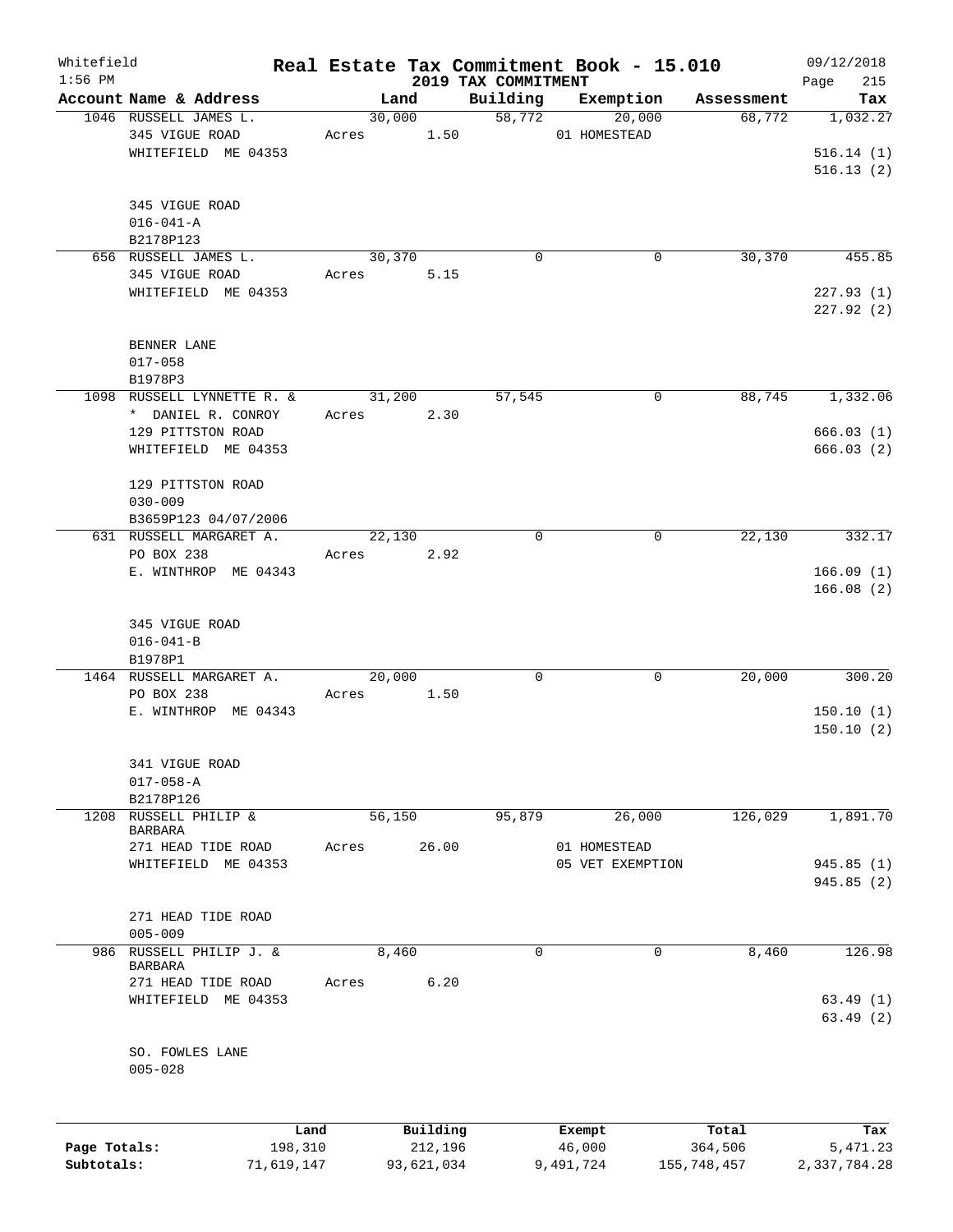| Whitefield<br>$1:56$ PM |                                      |                                                                                                |       |        |            | Real Estate Tax Commitment Book - 15.010<br>2019 TAX COMMITMENT |                    |             |             | 09/12/2018         |
|-------------------------|--------------------------------------|------------------------------------------------------------------------------------------------|-------|--------|------------|-----------------------------------------------------------------|--------------------|-------------|-------------|--------------------|
|                         | Account Name & Address               |                                                                                                |       | Land   |            | Building                                                        |                    | Exemption   | Assessment  | 216<br>Page<br>Tax |
|                         | 1192 RUSSELL PHILIP J. &             |                                                                                                |       | 76,750 |            | $\mathbf 0$                                                     |                    | $\Omega$    | 76,750      | 1,152.02           |
|                         | <b>BARBARA</b><br>271 HEAD TIDE ROAD |                                                                                                | Acres |        | 70.00      |                                                                 |                    |             |             |                    |
|                         | WHITEFIELD ME 04353                  |                                                                                                |       |        |            |                                                                 |                    |             |             | 576.01(1)          |
|                         |                                      |                                                                                                |       |        |            |                                                                 |                    |             |             | 576.01(2)          |
|                         |                                      |                                                                                                |       |        |            |                                                                 |                    |             |             |                    |
|                         | HEAD TIDE ROAD                       |                                                                                                |       |        |            |                                                                 |                    |             |             |                    |
|                         | $005 - 014$                          |                                                                                                |       |        |            |                                                                 |                    |             |             |                    |
|                         | 1414 RUSSO ALAN & LINDA              |                                                                                                |       | 44,570 |            | 162,955                                                         |                    | 20,000      | 187,525     | 2,814.75           |
|                         | 332 TOWNHOUSE ROAD                   |                                                                                                | Acres |        | 10.40      |                                                                 | 01 HOMESTEAD       |             |             |                    |
|                         | WHITEFIELD ME 04353                  |                                                                                                |       |        |            |                                                                 |                    |             |             | 1,407.38(1)        |
|                         |                                      |                                                                                                |       |        |            |                                                                 |                    |             |             | 1,407.37(2)        |
|                         |                                      |                                                                                                |       |        |            |                                                                 |                    |             |             |                    |
|                         | 332 TOWNHOUSE ROAD                   |                                                                                                |       |        |            |                                                                 |                    |             |             |                    |
|                         | $010 - 016$                          |                                                                                                |       |        |            |                                                                 |                    |             |             |                    |
|                         | B2350P197                            |                                                                                                |       | 60,150 |            | 96,269                                                          |                    |             | 130,419     | 1,957.59           |
|                         | 288 RUSSO JANE A.<br>217 DEVINE ROAD |                                                                                                | Acres |        | 50.00      |                                                                 | 01 HOMESTEAD       | 26,000      |             |                    |
|                         | WHITEFIELD ME 04353                  |                                                                                                |       |        |            |                                                                 | 07 NMR VET & WIDOW |             |             | 978.80(1)          |
|                         |                                      |                                                                                                |       |        |            |                                                                 |                    |             |             | 978.79(2)          |
|                         |                                      |                                                                                                |       |        |            |                                                                 |                    |             |             |                    |
|                         | 217 DEVINE ROAD                      |                                                                                                |       |        |            |                                                                 |                    |             |             |                    |
|                         | $016 - 014 - A$                      |                                                                                                |       |        |            |                                                                 |                    |             |             |                    |
|                         | B1131P290                            |                                                                                                |       |        |            |                                                                 |                    |             |             |                    |
|                         |                                      | 80 RYAN, COLLEEN ELIZABETH                                                                     |       | 65,302 |            | 183,833                                                         |                    | $\mathbf 0$ | 249,135     | 3,739.52           |
|                         | 554 MILLS ROAD                       |                                                                                                | Acres |        | 40.08      |                                                                 |                    |             |             |                    |
|                         | 6 ADAMS ROAD N.                      |                                                                                                |       |        |            |                                                                 |                    |             |             | 1,869.76(1)        |
|                         | BROOKFIELD MA 01535                  |                                                                                                |       |        |            |                                                                 |                    |             |             |                    |
|                         | WHITEFIELD ME 04353                  |                                                                                                |       |        |            |                                                                 |                    |             |             | 1,869.76(2)        |
|                         |                                      |                                                                                                |       |        |            |                                                                 |                    |             |             |                    |
|                         | 554 MILLS ROAD                       |                                                                                                |       |        |            |                                                                 |                    |             |             |                    |
|                         | $020 - 035$                          | B5000P93 04/05/2016 B862P67                                                                    |       |        |            |                                                                 |                    |             |             |                    |
|                         | 607 RZYCKI WOJCIECH                  |                                                                                                |       | 30,000 |            | 85,382                                                          |                    | $\mathbf 0$ | 115,382     | 1,731.88           |
|                         | 195 BIRCH POINT ROAD                 |                                                                                                | Acres |        | 0.84       |                                                                 |                    |             |             |                    |
|                         | WISCASSET ME 04578                   |                                                                                                |       |        |            |                                                                 |                    |             |             | 865.94 (1)         |
|                         |                                      |                                                                                                |       |        |            |                                                                 |                    |             |             | 865.94 (2)         |
|                         |                                      |                                                                                                |       |        |            |                                                                 |                    |             |             |                    |
|                         | 25 WINDSOR ROAD                      |                                                                                                |       |        |            |                                                                 |                    |             |             |                    |
|                         | $022 - 024$                          |                                                                                                |       |        |            |                                                                 |                    |             |             |                    |
|                         |                                      | B4906P278 07/13/2015 B4874P153 04/07/2015 B4853P289                                            |       |        |            |                                                                 |                    |             |             |                    |
|                         |                                      | 01/12/2015 B4769P305 04/09/2014 B4476P219 12/29/2011<br>B4218P4 10/30/2009 B3308P70 06/15/2004 |       |        |            |                                                                 |                    |             |             |                    |
|                         | 1558 SABAN JAMES W. &                |                                                                                                |       | 31,650 |            | 62,359                                                          |                    | 20,000      | 74,009      | 1,110.88           |
|                         | * BRANN AMY L.                       |                                                                                                | Acres |        | 2.60       |                                                                 | 01 HOMESTEAD       |             |             |                    |
|                         | 758 EAST RIVER ROAD                  |                                                                                                |       |        |            |                                                                 |                    |             |             | 555.44(1)          |
|                         | WHITEFIELD ME 04353                  |                                                                                                |       |        |            |                                                                 |                    |             |             | 555.44(2)          |
|                         |                                      |                                                                                                |       |        |            |                                                                 |                    |             |             |                    |
|                         | 758 EAST RIVER ROAD                  |                                                                                                |       |        |            |                                                                 |                    |             |             |                    |
|                         | $007 - 054$                          |                                                                                                |       |        |            |                                                                 |                    |             |             |                    |
|                         |                                      | B5241P223 03/28/2018 B2069P240                                                                 |       |        |            |                                                                 |                    |             |             |                    |
|                         | 573 SABATINE ONOFRIO &<br>MILDRED    |                                                                                                |       | 88,250 |            | 95,026                                                          |                    | 20,000      | 163,276     | 2,450.77           |
|                         | 661 EAST RIVER ROAD                  |                                                                                                | Acres |        | 83.00      |                                                                 | 01 HOMESTEAD       |             |             |                    |
|                         | WHITEFIELD ME 04353                  |                                                                                                |       |        |            |                                                                 |                    |             |             | 1, 225.39(1)       |
|                         |                                      |                                                                                                |       |        |            |                                                                 |                    |             |             | 1, 225.38 (2)      |
|                         |                                      |                                                                                                |       |        |            |                                                                 |                    |             |             |                    |
|                         | 661 EAST RIVER ROAD                  |                                                                                                |       |        |            |                                                                 |                    |             |             |                    |
|                         | $010 - 031$                          |                                                                                                |       |        |            |                                                                 |                    |             |             |                    |
|                         |                                      | Land                                                                                           |       |        | Building   |                                                                 | Exempt             |             | Total       | Tax                |
| Page Totals:            |                                      | 396,672                                                                                        |       |        | 685,824    |                                                                 | 86,000             |             | 996,496     | 14,957.41          |
| Subtotals:              |                                      | 72,015,819                                                                                     |       |        | 94,306,858 |                                                                 | 9,577,724          |             | 156,744,953 | 2,352,741.69       |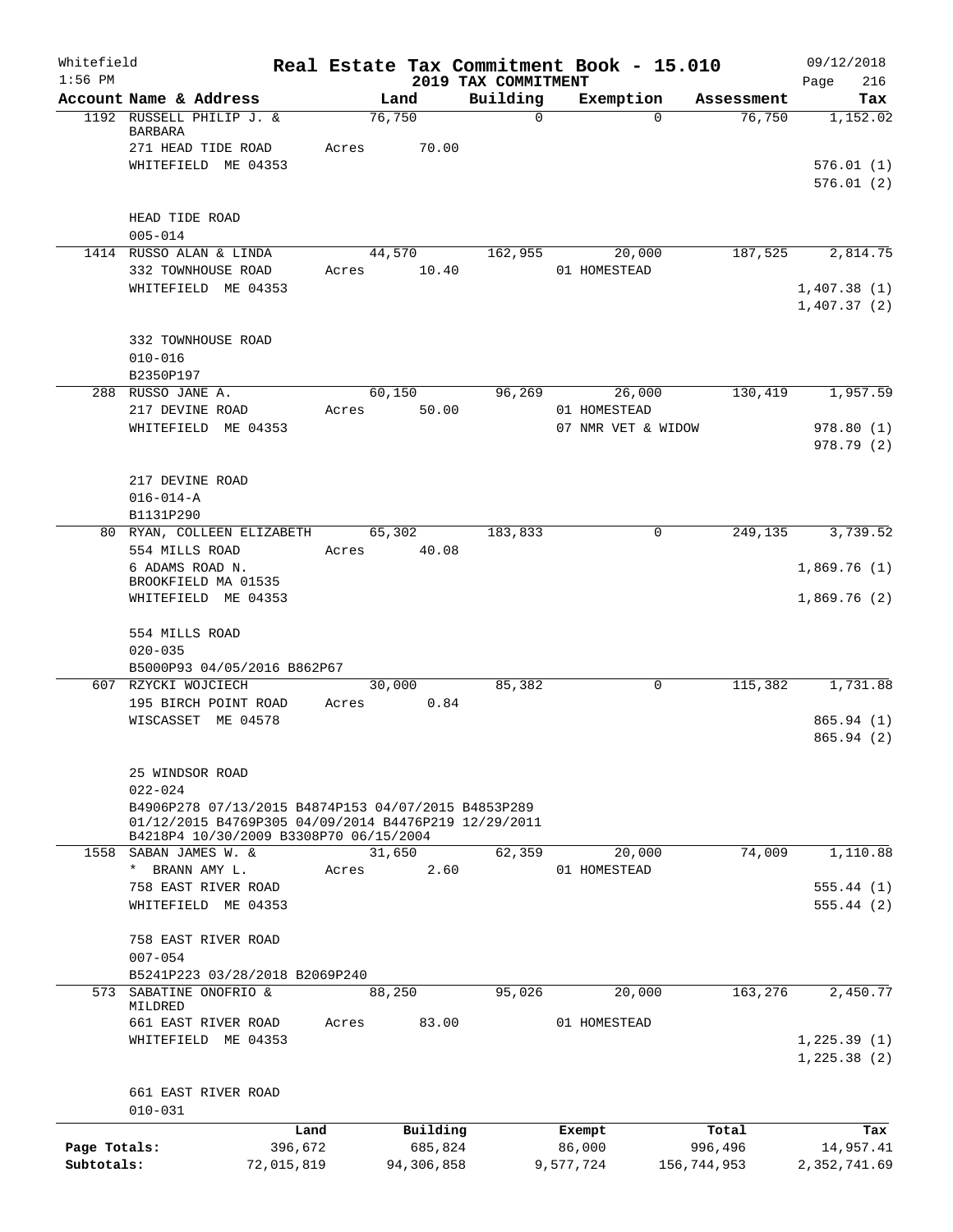| Whitefield<br>$1:56$ PM |                                                        |                | 2019 TAX COMMITMENT | Real Estate Tax Commitment Book - 15.010 |            | 09/12/2018<br>217<br>Page  |
|-------------------------|--------------------------------------------------------|----------------|---------------------|------------------------------------------|------------|----------------------------|
|                         | Account Name & Address                                 | Land           | Building            | Exemption                                | Assessment | Tax                        |
|                         | 14 SACKS MARIE L. LIVING<br><b>TRUST</b>               | 64,100         | 169, 113            | 20,000                                   | 213, 213   | 3,200.33                   |
|                         | 749 EAST RIVER ROAD<br>WHITEFIELD ME 04353             | Acres          | 56.00               | 01 HOMESTEAD                             |            | 1,600.17(1)<br>1,600.16(2) |
|                         | 749 EAST RIVER ROAD<br>$007 - 048$<br>B1955P117        |                |                     |                                          |            |                            |
|                         | 856 SACKS MARIE L. LIVING<br><b>TRUST</b>              | 1,290          | 0                   | $\mathbf 0$                              | 1,290      | 19.36                      |
|                         | JULIAN & MARIE SACKS,<br>TRUSTEES                      | Acres          | 0.86                |                                          |            |                            |
|                         | 749 EAST RIVER ROAD<br>WHITEFIELD ME 04353             |                |                     |                                          |            | 9.68(1)<br>9.68(2)         |
|                         | EAST RIVER ROAD<br>$007 - 050 - A$                     |                |                     |                                          |            |                            |
|                         | B2575P156<br>968 SADLER BARBARA                        | 88,260         | $\Omega$            | $\Omega$                                 | 88,260     | 1,324.78                   |
|                         | 137 WILLOWCREST                                        | 93.02<br>Acres |                     |                                          |            |                            |
|                         | WAXAHACHIE TX 75165                                    |                |                     |                                          |            | 662.39(1)<br>662.39(2)     |
|                         | <b>JEFFERSON ROAD</b><br>$014 - 019$                   |                |                     |                                          |            |                            |
|                         | B3174P317<br>93 SALOIS PAUL J. &                       | 43,250         | 130,331             | 20,000                                   | 153,581    | 2,305.25                   |
|                         | CHRISTINA                                              |                |                     |                                          |            |                            |
|                         | 366 NO. HUNTS MEADOW<br><b>ROAD</b>                    | 15.00<br>Acres |                     | 01 HOMESTEAD                             |            |                            |
|                         | WHITEFIELD ME 04353                                    |                |                     |                                          |            | 1,152.63(1)<br>1,152.62(2) |
|                         | 366 NO. HUNTS MEADOW<br><b>ROAD</b><br>$018 - 040 - A$ |                |                     |                                          |            |                            |
|                         | B4815P307 09/08/2014 B4809P48 08/18/2014 B1265P248     |                |                     |                                          |            |                            |
|                         | 864 SALOIS PAUL J. &<br>CRISTINA T.                    | 58,040         |                     |                                          | 58,040     | 871.18                     |
|                         | 366 NORTH HUNTS MEADOW Acres 52.58<br>ROAD             |                |                     |                                          |            |                            |
|                         | WHITEFIELD ME 04353                                    |                |                     |                                          |            | 435.59(1)<br>435.59(2)     |
|                         | NORTH HUNTS MEADOW ROAD<br>$018 - 044 - A$             |                |                     |                                          |            |                            |
|                         | B4829P133 10/20/2014                                   |                |                     |                                          |            |                            |
|                         | 451 SANBORN KEITH D. &<br>ROSEMARY L.                  | 47,900         | 173,267             | 26,000                                   | 195,167    | 2,929.46                   |
|                         | 620 HEAD TIDE ROAD<br>WHITEFIELD ME 04353              | Acres          | 21.00               | 01 HOMESTEAD<br>07 NMR VET & WIDOW       |            | 1,464.73(1)<br>1,464.73(2) |
|                         | 620 HEAD TIDE ROAD<br>$002 - 012 - C$                  |                |                     |                                          |            |                            |
|                         | B3839P246 04/17/2007 B2801P12                          |                |                     |                                          |            |                            |

|              | Land       | Building   | Exempt    | Total       | Tax          |
|--------------|------------|------------|-----------|-------------|--------------|
| Page Totals: | 302,840    | 472.711    | 66,000    | 709,551     | 10,650.36    |
| Subtotals:   | 72,318,659 | 94,779,569 | 9,643,724 | 157,454,504 | 2,363,392.05 |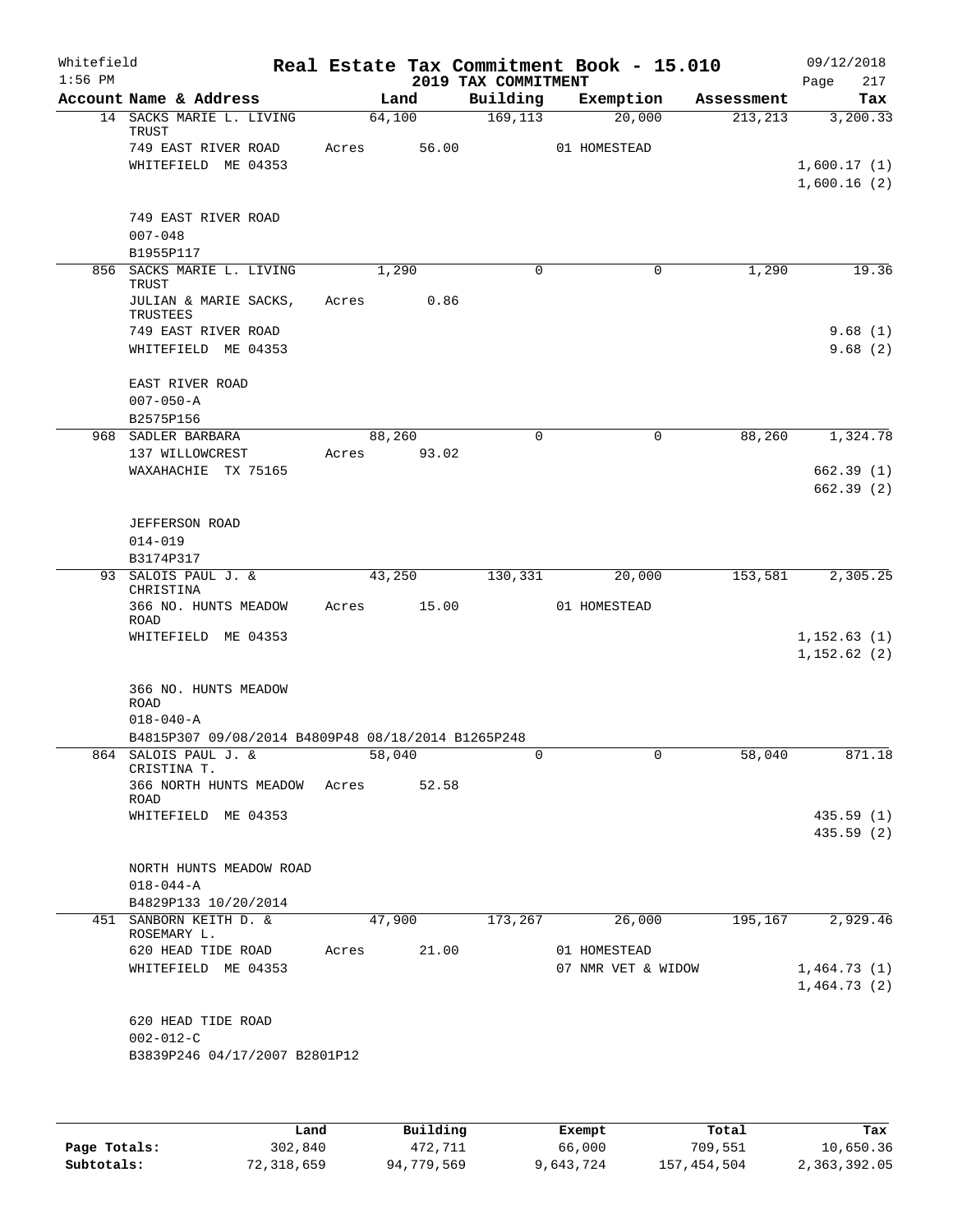| Whitefield |                                                    |        |        |                     | Real Estate Tax Commitment Book - 15.010 |            | 09/12/2018             |
|------------|----------------------------------------------------|--------|--------|---------------------|------------------------------------------|------------|------------------------|
| $1:56$ PM  |                                                    |        |        | 2019 TAX COMMITMENT |                                          |            | 218<br>Page            |
|            | Account Name & Address                             | Land   |        | Building            | Exemption                                | Assessment | Tax                    |
|            | 1406 SANBORN STEPHEN & CAROL                       | 24,875 |        | $\mathbf 0$         | $\Omega$                                 | 24,875     | 373.37                 |
|            | P.O. BOX 229                                       | Acres  | 4.75   |                     |                                          |            |                        |
|            | DRESDEN ME 04342                                   |        |        |                     |                                          |            | 186.69(1)              |
|            |                                                    |        |        |                     |                                          |            | 186.68(2)              |
|            | HEATH ROAD                                         |        |        |                     |                                          |            |                        |
|            | $011 - 010 - B$                                    |        |        |                     |                                          |            |                        |
|            | B2688P50                                           |        |        |                     |                                          |            |                        |
| 287        | SANSOUCI THOMAS M.                                 | 35,570 |        | 125,803             | 0                                        | 161,373    | 2,422.21               |
|            | 40 SIXTH AVE                                       | Acres  | 5.40   |                     |                                          |            |                        |
|            | AUGUSTA ME 04330                                   |        |        |                     |                                          |            | 1, 211.11(1)           |
|            |                                                    |        |        |                     |                                          |            | 1, 211.10(2)           |
|            |                                                    |        |        |                     |                                          |            |                        |
|            | 168 HEAD TIDE ROAD                                 |        |        |                     |                                          |            |                        |
|            | $008 - 011 - A$                                    |        |        |                     |                                          |            |                        |
|            | B5143P219 06/08/2017<br>1480 SAWYER MARK G.        | 30,000 |        | 158,125             | 20,000                                   | 168,125    | 2,523.56               |
|            | PO BOX 363                                         | Acres  | 1.50   |                     | 01 HOMESTEAD                             |            |                        |
|            | COOPERS MILLS ME 04341                             |        |        |                     |                                          |            | 1,261.78(1)            |
|            |                                                    |        |        |                     |                                          |            | 1,261.78(2)            |
|            |                                                    |        |        |                     |                                          |            |                        |
|            | 203 DOYLE ROAD                                     |        |        |                     |                                          |            |                        |
|            | $019 - 029 - A$                                    |        |        |                     |                                          |            |                        |
|            | B1244P177                                          |        |        |                     |                                          |            |                        |
| 26         | SAWYER MARK G.                                     | 20,750 |        | $\mathbf 0$         | 0                                        | 20,750     | 311.46                 |
|            | PO BOX 363                                         | Acres  | 2.00   |                     |                                          |            |                        |
|            | COOPERS MILLS ME 04341                             |        |        |                     |                                          |            | 155.73(1)              |
|            |                                                    |        |        |                     |                                          |            | 155.73(2)              |
|            | DOYLE ROAD                                         |        |        |                     |                                          |            |                        |
|            | $019 - 029 - B$                                    |        |        |                     |                                          |            |                        |
|            | B1156P60                                           |        |        |                     |                                          |            |                        |
| 1735       | SCALZI, SHEILA (ESTATE                             | 30,300 |        | 97,943              | 0                                        | 128,243    | 1,924.93               |
|            | OF)                                                |        |        |                     |                                          |            |                        |
|            | C/O THERESA SOOHEY                                 | Acres  | 1.70   |                     |                                          |            |                        |
|            | P.O. BOX 60<br>WHITEFIELD ME 04353                 |        |        |                     |                                          |            | 962.47(1)<br>962.46(2) |
|            |                                                    |        |        |                     |                                          |            |                        |
|            | 15 WHITE TAIL LANE                                 |        |        |                     |                                          |            |                        |
|            | $017 - 038 - D$                                    |        |        |                     |                                          |            |                        |
|            | B5112P115 03/09/2017 B4666P17 05/22/2013 B3376P232 |        |        |                     |                                          |            |                        |
|            | 10/07/2004                                         |        |        |                     |                                          |            |                        |
|            | 19 SCHAU ROBERT C.                                 | 83,750 |        | $\Omega$            | $\Omega$                                 | 83,750     | 1,257.09               |
|            | 1554 MOORINGS DRIVE, 2B Acres<br>RESTON VA 20190   |        | 104.00 |                     |                                          |            | 628.55(1)              |
|            |                                                    |        |        |                     |                                          |            | 628.54(2)              |
|            |                                                    |        |        |                     |                                          |            |                        |
|            | MEAHER ROAD                                        |        |        |                     |                                          |            |                        |
|            | $015 - 016$                                        |        |        |                     |                                          |            |                        |
|            | B3213P99                                           |        |        |                     |                                          |            |                        |

|              | Land       | Building   | Exempt    | Total       | Tax          |
|--------------|------------|------------|-----------|-------------|--------------|
| Page Totals: | 225,245    | 381,871    | 20,000    | 587,116     | 8,812.62     |
| Subtotals:   | 72,543,904 | 95,161,440 | 9,663,724 | 158,041,620 | 2,372,204.67 |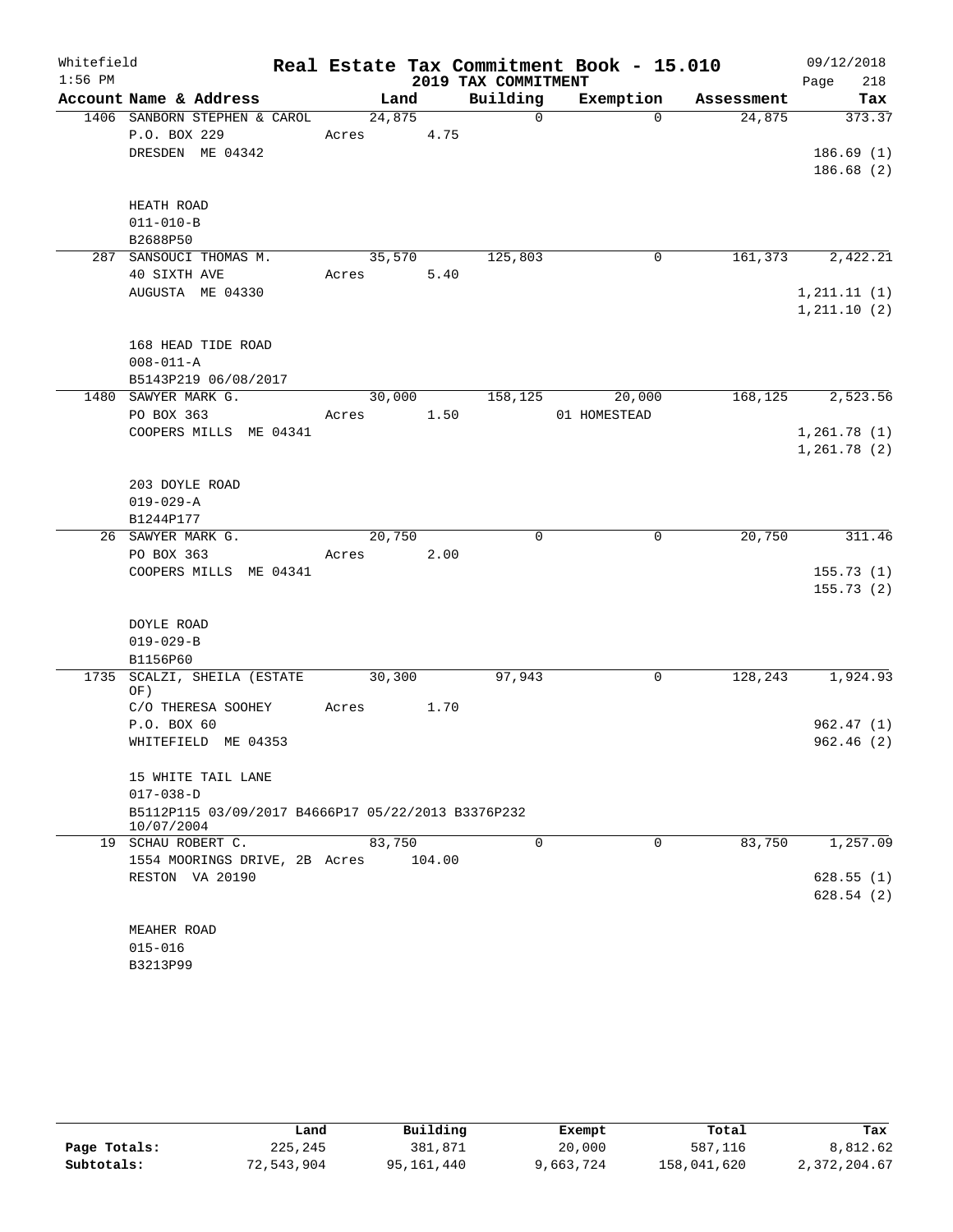| Whitefield |                                                    |        |      |                     | Real Estate Tax Commitment Book - 15.010 |            | 09/12/2018  |
|------------|----------------------------------------------------|--------|------|---------------------|------------------------------------------|------------|-------------|
| $1:56$ PM  |                                                    |        |      | 2019 TAX COMMITMENT |                                          |            | 219<br>Page |
|            | Account Name & Address                             | Land   |      | Building            | Exemption                                | Assessment | Tax         |
|            | 676 SCHENA SUSAN A. &<br>ROBERT A.                 | 31,740 |      | 117,255             | 20,000                                   | 128,995    | 1,936.21    |
|            | 24 WOOD LANE                                       | Acres  | 2.66 |                     | 01 HOMESTEAD                             |            |             |
|            | WHITEFIELD ME 04353                                |        |      |                     |                                          |            | 968.11(1)   |
|            |                                                    |        |      |                     |                                          |            | 968.10(2)   |
|            | 24 WOOD LANE                                       |        |      |                     |                                          |            |             |
|            | $020 - 049 - G$                                    |        |      |                     |                                          |            |             |
|            | B3052P87                                           |        |      |                     |                                          |            |             |
|            | 17 SCHLOSSER STEPHEN                               | 33,945 |      | 13,478              | 20,000                                   | 27,423     | 411.62      |
|            | P.O. BOX 100                                       | Acres  | 4.13 |                     | 01 HOMESTEAD                             |            |             |
|            | WHITEFIELD ME 04353                                |        |      |                     |                                          |            | 205.81(1)   |
|            |                                                    |        |      |                     |                                          |            | 205.81(2)   |
|            | 106 BENNER LANE                                    |        |      |                     |                                          |            |             |
|            | $016 - 043 - A$                                    |        |      |                     |                                          |            |             |
|            | B1448P173                                          |        |      |                     |                                          |            |             |
|            | 1642 SCHOENDORF LOUIS                              | 33,240 |      | 91,034              | $\mathsf{O}$                             | 124,274    | 1,865.35    |
|            | 355 HOWE ROAD                                      | Acres  | 3.66 |                     |                                          |            |             |
|            | WHITEFIELD ME 04353                                |        |      |                     |                                          |            | 932.68(1)   |
|            |                                                    |        |      |                     |                                          |            | 932.67(2)   |
|            |                                                    |        |      |                     |                                          |            |             |
|            | 355 HOWE ROAD                                      |        |      |                     |                                          |            |             |
|            | $020 - 022 - A$                                    |        |      |                     |                                          |            |             |
|            | B4841P62 11/25/2014 B4808P274 08/15/2014 B2669P111 |        |      |                     |                                          |            |             |
|            | 1578 SCIASCIA NICOLE M.                            | 31,275 |      | 89,578              | 0                                        | 120,853    | 1,814.00    |
|            | 325 HILTON ROAD<br>WHITEFIELD ME 04353             | Acres  | 2.35 |                     |                                          |            | 907.00(1)   |
|            |                                                    |        |      |                     |                                          |            | 907.00(2)   |
|            |                                                    |        |      |                     |                                          |            |             |
|            | 325 HILTON ROAD                                    |        |      |                     |                                          |            |             |
|            | $014 - 001 - C$                                    |        |      |                     |                                          |            |             |
|            | B4347P311 11/18/2010 B4285P279 06/14/2010 B3488P77 |        |      |                     |                                          |            |             |
|            | 05/27/2005                                         |        |      |                     |                                          |            |             |
|            | 119 SCOTT LYDIA B. &<br>ELIZABETH S. PRESBY        | 30,000 |      | 93,243              | 20,000                                   | 103,243    | 1,549.68    |
|            | 22 VILLAGE VIEW LANE                               | Acres  | 1.00 |                     | 01 HOMESTEAD                             |            |             |
|            | WHITEFIELD ME 04353                                |        |      |                     |                                          |            | 774.84(1)   |
|            |                                                    |        |      |                     |                                          |            | 774.84 (2)  |
|            |                                                    |        |      |                     |                                          |            |             |
|            | 22 VILLAGE VIEW LANE                               |        |      |                     |                                          |            |             |
|            | $030 - 007$                                        |        |      |                     |                                          |            |             |
|            | B4443P119 09/28/2011 B1803P145 08/06/1992          |        |      |                     |                                          |            |             |
|            | 1209 SEELY TRUST                                   | 31,500 |      | 117,648             | 20,000                                   | 129,148    | 1,938.51    |
|            | SEELY, DONALD C. &<br>SANDRA L. TRUSTEES           | Acres  | 2.50 |                     | 01 HOMESTEAD                             |            |             |
|            | 339 VIGUE ROAD                                     |        |      |                     |                                          |            | 969.26(1)   |
|            | WHITEFIELD ME 04353                                |        |      |                     |                                          |            | 969.25(2)   |
|            |                                                    |        |      |                     |                                          |            |             |
|            | 339 VIGUE ROAD                                     |        |      |                     |                                          |            |             |
|            | $016 - 041 - C$                                    |        |      |                     |                                          |            |             |
|            | B5029P139 07/15/2016                               |        |      |                     |                                          |            |             |

|              | Land       | Building   | Exempt    | Total       | Tax          |
|--------------|------------|------------|-----------|-------------|--------------|
| Page Totals: | 191,700    | 522,236    | 80,000    | 633,936     | 9,515.37     |
| Subtotals:   | 72,735,604 | 95,683,676 | 9,743,724 | 158,675,556 | 2,381,720.04 |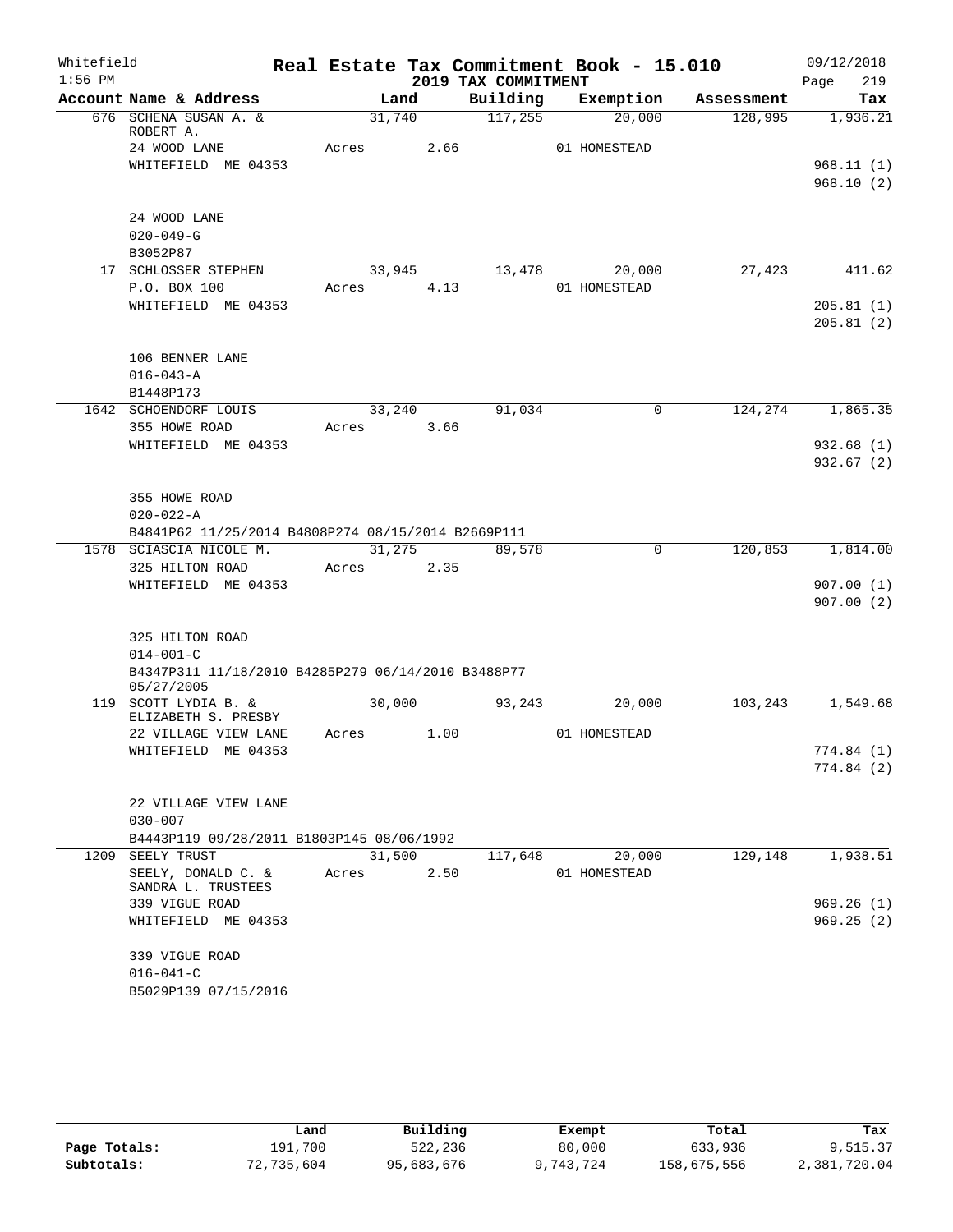| Whitefield<br>$1:56$ PM    |                                                                     |                       |       |                       | 2019 TAX COMMITMENT |             | Real Estate Tax Commitment Book - 15.010 |                        | 09/12/2018<br>220<br>Page    |
|----------------------------|---------------------------------------------------------------------|-----------------------|-------|-----------------------|---------------------|-------------|------------------------------------------|------------------------|------------------------------|
|                            | Account Name & Address                                              |                       |       | Land                  |                     | Building    | Exemption                                | Assessment             | Tax                          |
|                            | 1748 SEIDERS RAYMOND P. SR.<br>& JUDITH A.<br>8 TOWNSEND BROOK LANE |                       | Acres | 30,450<br>1.80        |                     | 69,537      | 20,000<br>01 HOMESTEAD                   | 79,987                 | 1,200.60                     |
|                            | WHITEFIELD ME 04353                                                 |                       |       |                       |                     |             |                                          |                        | 600.30(1)<br>600.30(2)       |
|                            | 8 TOWNSEND BROOK LANE<br>$007 - 053 - D$<br>B3576P278 10/21/2005    |                       |       |                       |                     |             |                                          |                        |                              |
|                            | 1469 SEIDMAN NANCY                                                  |                       |       | 210<br>0.14           |                     | $\Omega$    |                                          | 210<br>0               | 3.15                         |
|                            | 9 CLEVELAND STREET<br>CAMBRIDGE MA 02138                            |                       | Acres |                       |                     |             |                                          |                        | 1.58(1)<br>1.57(2)           |
|                            | HOLLYWOOD BOULEVARD<br>$005 - 033$<br>B2910P304                     |                       |       |                       |                     |             |                                          |                        |                              |
|                            | 1331 SEIDMAN NANCY                                                  |                       |       | 27,090                |                     | $\Omega$    |                                          | 0<br>27,090            | 406.62                       |
|                            | 9 CLEVELAND STREET                                                  |                       | Acres | 7.30                  |                     |             |                                          |                        |                              |
|                            | CAMBRIDGE MA 02138                                                  |                       |       |                       |                     |             |                                          |                        | 203.31(1)<br>203.31(2)       |
|                            | HOLLYWOOD BOULEVARD<br>$005 - 034$<br>B2910P304                     |                       |       |                       |                     |             |                                          |                        |                              |
|                            | 1552 SEIDMAN NANCY L.                                               |                       |       | 27,250                |                     | $\Omega$    |                                          | 27,250<br>0            | 409.02                       |
|                            | 9 CLEVELAND STREET                                                  |                       | Acres | 7.50                  |                     |             |                                          |                        |                              |
|                            | CAMBRIDGE MA 02138                                                  |                       |       |                       |                     |             |                                          |                        | 204.51(1)<br>204.51(2)       |
|                            | HOLLYWOOD BOULEVARD<br>$005 - 034 - D$<br>B3210P220                 |                       |       |                       |                     |             |                                          |                        |                              |
|                            | 1039 SEIGARS LIBBEY & GLORIA                                        |                       |       | 25,250                |                     | $\mathbf 0$ |                                          | $\mathbf 0$<br>25,250  | 379.00                       |
|                            | 442 HOWE ROAD                                                       |                       | Acres | 5.00                  |                     |             |                                          |                        |                              |
|                            | WHITEFIELD ME 04353                                                 |                       |       |                       |                     |             |                                          |                        | 189.50(1)<br>189.50(2)       |
|                            | HOWE ROAD<br>$020 - 018$                                            |                       |       |                       |                     |             |                                          |                        |                              |
|                            | B1520P293                                                           |                       |       |                       |                     |             |                                          |                        |                              |
| 188                        | SEIGARS, LIBBEY A. &<br>SPENCER, STEVEN W.                          |                       |       | 30,960                |                     | 65,886      | 20,000                                   | 76,846                 | 1,153.46                     |
|                            | 442 HOWE ROAD                                                       |                       | Acres | 2.14                  |                     |             | 01 HOMESTEAD                             |                        |                              |
|                            | WHITEFIELD ME 04353                                                 |                       |       |                       |                     |             |                                          |                        | 576.73(1)<br>576.73(2)       |
|                            | 442 HOWE ROAD<br>$020 - 009 - C$                                    |                       |       |                       |                     |             |                                          |                        |                              |
|                            | B3491P176 05/26/2005<br>171 SELL LOUIS & CATHERINE                  |                       |       | 55,963                |                     | 131,888     | 20,000                                   | 167,851                | 2,519.44                     |
|                            | 571 EAST RIVER ROAD                                                 |                       | Acres | 46.00                 |                     |             | 01 HOMESTEAD                             |                        |                              |
|                            | WHITEFIELD ME 04353                                                 |                       |       |                       |                     |             |                                          |                        | 1, 259.72(1)<br>1, 259.72(2) |
|                            | 571 EAST RIVER ROAD<br>$010 - 033$                                  |                       |       |                       |                     |             |                                          |                        |                              |
|                            | B2292P302                                                           |                       |       |                       |                     |             |                                          |                        |                              |
|                            |                                                                     | Land                  |       | Building              |                     |             | Exempt                                   | Total                  | Tax                          |
| Page Totals:<br>Subtotals: |                                                                     | 197,173<br>72,932,777 |       | 267,311<br>95,950,987 |                     |             | 60,000<br>9,803,724                      | 404,484<br>159,080,040 | 6,071.29<br>2,387,791.33     |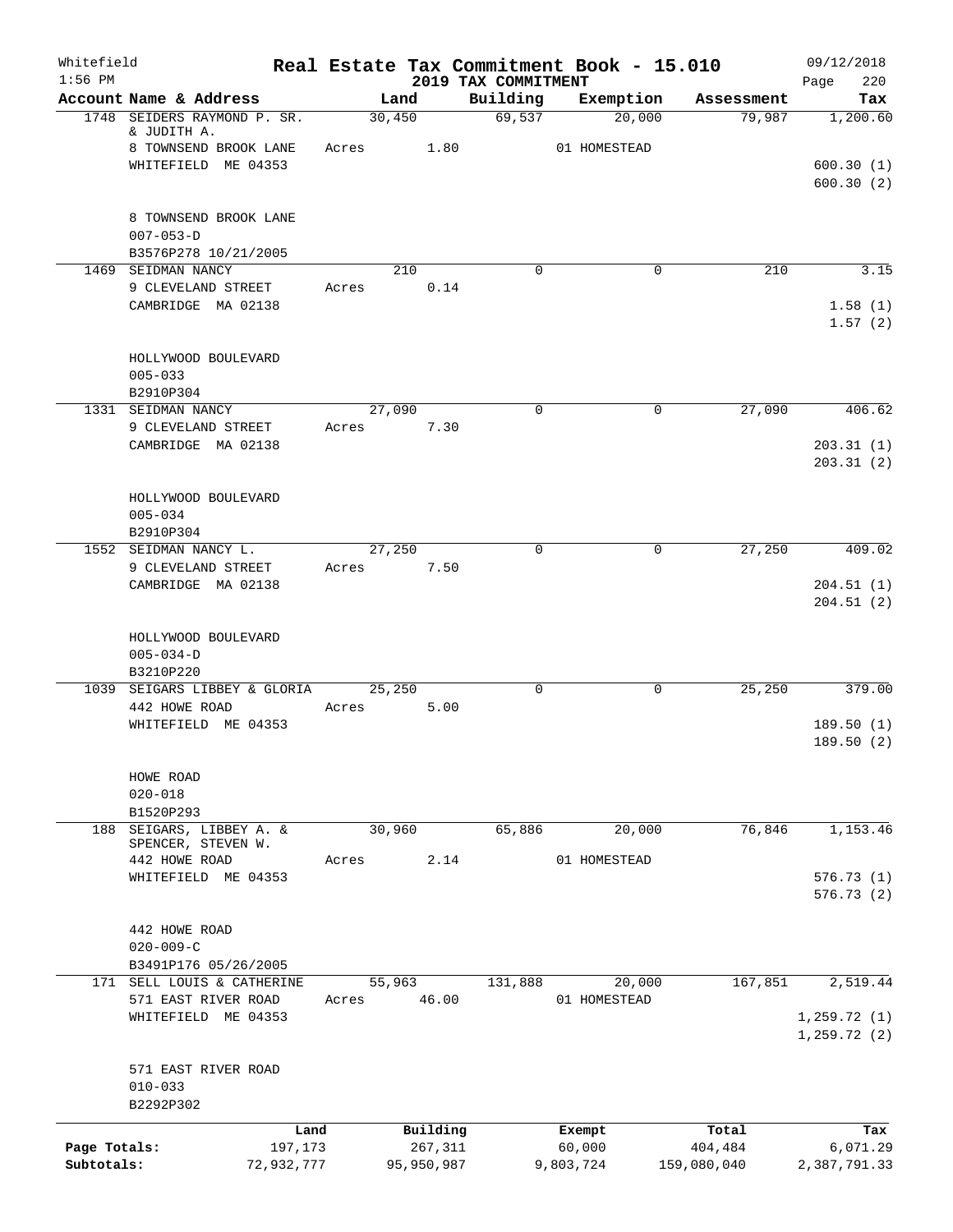| Whitefield<br>$1:56$ PM |                                                                   |                 |        | 2019 TAX COMMITMENT | Real Estate Tax Commitment Book - 15.010 |            | 09/12/2018<br>221<br>Page |
|-------------------------|-------------------------------------------------------------------|-----------------|--------|---------------------|------------------------------------------|------------|---------------------------|
|                         | Account Name & Address                                            |                 | Land   | Building            | Exemption                                | Assessment | Tax                       |
|                         | 81 SENIOR LYNN & ROBERT<br>P.O. BOX 68                            | 20,750<br>Acres | 2.00   | $\Omega$            | $\Omega$                                 | 20,750     | 311.46                    |
|                         | WHITEFIELD ME 04353                                               |                 |        |                     |                                          |            | 155.73(1)                 |
|                         |                                                                   |                 |        |                     |                                          |            | 155.73(2)                 |
|                         | EAST RIVER ROAD                                                   |                 |        |                     |                                          |            |                           |
|                         | $013 - 043 - K$                                                   |                 |        |                     |                                          |            |                           |
|                         | B2846P56                                                          |                 |        |                     |                                          |            |                           |
|                         | 1580 SENIOR LYNN & ROBERT                                         |                 | 30,840 | 145,774             | 20,000                                   | 156,614    | 2,350.78                  |
|                         | P.O. BOX 68                                                       | Acres           | 2.06   |                     | 01 HOMESTEAD                             |            |                           |
|                         | WHITEFIELD ME 04353                                               |                 |        |                     |                                          |            | 1, 175.39(1)              |
|                         |                                                                   |                 |        |                     |                                          |            | 1, 175.39(2)              |
|                         | 55 EAST RIVER ROAD                                                |                 |        |                     |                                          |            |                           |
|                         | $013 - 043 - H$                                                   |                 |        |                     |                                          |            |                           |
|                         | B2846P56                                                          |                 |        |                     |                                          |            |                           |
|                         | 896 SENIOR, ROBERT H.                                             |                 | 38,154 | 60,517              | $\mathbf 0$                              | 98,671     | 1,481.05                  |
|                         | P.O. BOX 68                                                       | Acres           | 8.63   |                     |                                          |            |                           |
|                         | WHITEFIELD ME 04353                                               |                 |        |                     |                                          |            | 740.53(1)                 |
|                         |                                                                   |                 |        |                     |                                          |            | 740.52(2)                 |
|                         |                                                                   |                 |        |                     |                                          |            |                           |
|                         | 45 EAST RIVER ROAD                                                |                 |        |                     |                                          |            |                           |
|                         | $013 - 043$                                                       |                 |        |                     |                                          |            |                           |
|                         | B5021P25 06/24/2016 B4976P299 02/09/2016 B2200P56                 |                 |        |                     |                                          |            |                           |
|                         | 668 SENTER, ROGER O.                                              |                 | 32,550 | 2,276               | $\mathbf 0$                              | 34,826     | 522.74                    |
|                         | 76 HOWE ROAD                                                      | Acres 3.20      |        |                     |                                          |            |                           |
|                         | WHITEFIELD ME 04353                                               |                 |        |                     |                                          |            | 261.37(1)                 |
|                         |                                                                   |                 |        |                     |                                          |            | 261.37(2)                 |
|                         |                                                                   |                 |        |                     |                                          |            |                           |
|                         | 76 HOWE ROAD                                                      |                 |        |                     |                                          |            |                           |
|                         | $020 - 050$<br>B5006P314 04/29/2016 B5003P48 05/06/2016 B4886P100 |                 |        |                     |                                          |            |                           |
|                         | 05/15/2015 B3509P125 05/07/2005                                   |                 |        |                     |                                          |            |                           |
|                         | 1765 SHAW DAVID E. &                                              |                 | 32,475 | 196,461             | 20,000                                   | 208,936    | 3,136.13                  |
|                         | MICHELLE M.                                                       |                 |        |                     |                                          |            |                           |
|                         | * DUNCAN-SHAW                                                     | Acres           | 3.15   |                     | 01 HOMESTEAD                             |            |                           |
|                         | 81 HILTON ROAD                                                    |                 |        |                     |                                          |            | 1,568.07(1)               |
|                         | WHITEFIELD ME 04353                                               |                 |        |                     |                                          |            | 1,568.06(2)               |
|                         | 81 HILTON ROAD                                                    |                 |        |                     |                                          |            |                           |
|                         | $027 - 002 - A$                                                   |                 |        |                     |                                          |            |                           |
|                         | B3669P161 05/02/2006                                              |                 |        |                     |                                          |            |                           |
|                         | 1024 SHAW ERNEST D. &                                             |                 | 35,000 | 33,092              | $\Omega$                                 | 68,092     | 1,022.06                  |
|                         | * GINGROW-SHAW MARY M. Acres                                      |                 | 0.25   |                     |                                          |            |                           |
|                         | 865 SO. BELFAST AVENUE                                            |                 |        |                     |                                          |            | 511.03(1)                 |
|                         | AUGUSTA ME 04330                                                  |                 |        |                     |                                          |            | 511.03(2)                 |
|                         |                                                                   |                 |        |                     |                                          |            |                           |
|                         | 31 PICKEREL LANE                                                  |                 |        |                     |                                          |            |                           |
|                         | $029 - 006$                                                       |                 |        |                     |                                          |            |                           |
|                         | B2384P135 09/25/1998                                              |                 |        |                     |                                          |            |                           |

|              | Land       | Building   | Exempt    | Total       | Tax          |
|--------------|------------|------------|-----------|-------------|--------------|
| Page Totals: | 189.769    | 438,120    | 40,000    | 587,889     | 8,824.22     |
| Subtotals:   | 73,122,546 | 96,389,107 | 9,843,724 | 159,667,929 | 2,396,615.55 |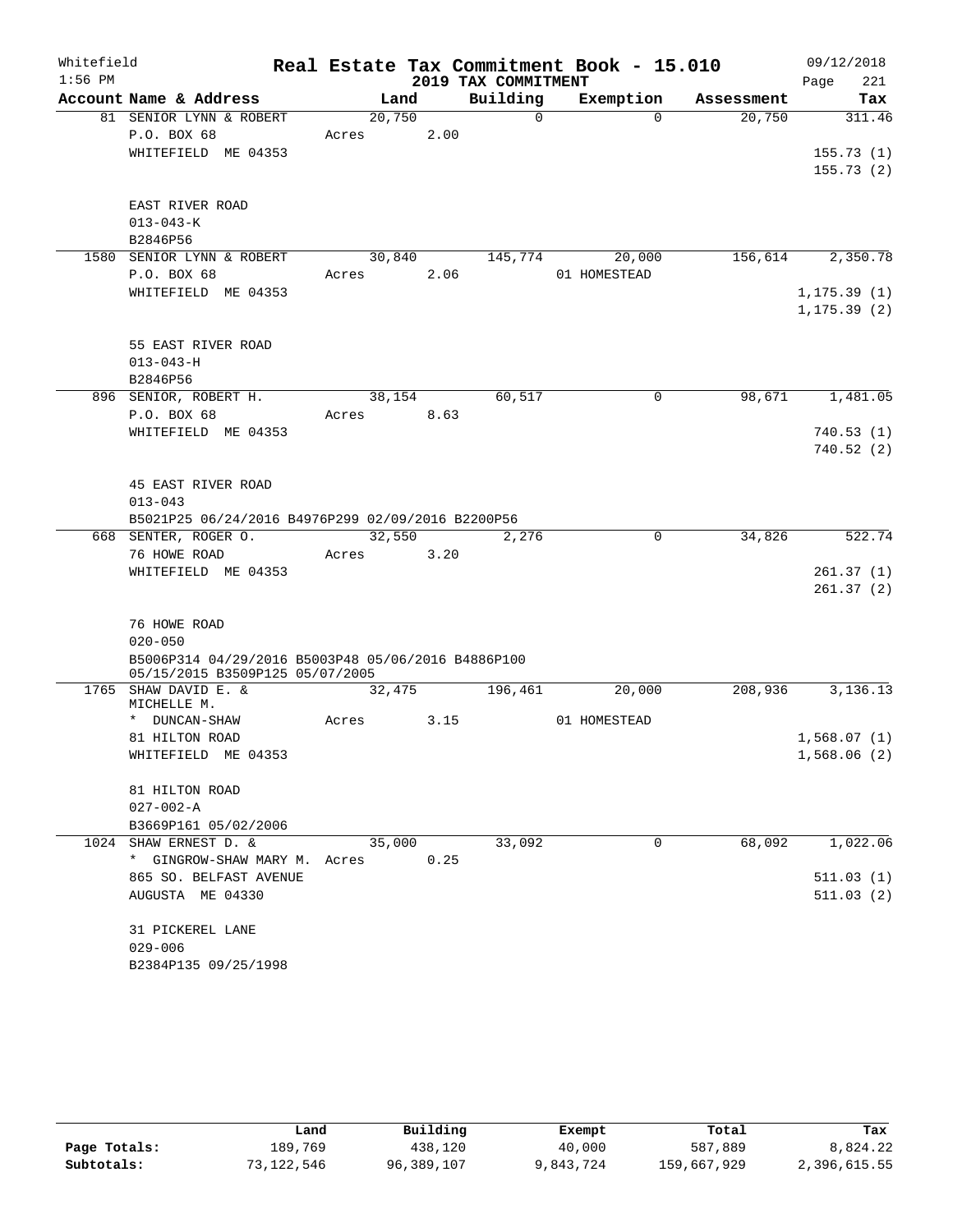| Whitefield<br>$1:56$ PM |                                                   |       |              | 2019 TAX COMMITMENT | Real Estate Tax Commitment Book - 15.010 |                      | 09/12/2018<br>Page<br>222 |
|-------------------------|---------------------------------------------------|-------|--------------|---------------------|------------------------------------------|----------------------|---------------------------|
|                         | Account Name & Address                            |       | Land         | Building            | Exemption                                | Assessment           | Tax                       |
|                         | 408 SHAW MICHAEL C & JEANNE                       |       | 63,338       | 209,004             | 26,000                                   | 246,342              | 3,697.59                  |
|                         | D                                                 |       |              |                     |                                          |                      |                           |
|                         | 430 HEATH ROAD<br>WHITEFIELD ME 04353             |       | Acres 44.75  |                     | 07 NMR VET & WIDOW<br>01 HOMESTEAD       |                      | 1,848.80(1)               |
|                         |                                                   |       |              |                     |                                          |                      | 1,848.79(2)               |
|                         |                                                   |       |              |                     |                                          |                      |                           |
|                         | 430 HEATH ROAD                                    |       |              |                     |                                          |                      |                           |
|                         | $008 - 001$                                       |       |              |                     |                                          |                      |                           |
|                         | B1298P194                                         |       |              |                     |                                          |                      |                           |
|                         | 1791 SHAW ROBBIE I. &<br>KATRINA N.               |       | 32,640       | 122,200             | 20,000                                   | 134,840              | 2,023.95                  |
|                         | 140 SENOTT ROAD                                   |       | Acres 3.26   |                     | 01 HOMESTEAD                             |                      |                           |
|                         | WHITEFIELD ME 04353                               |       |              |                     |                                          |                      | 1,011.98(1)               |
|                         |                                                   |       |              |                     |                                          |                      | 1,011.97(2)               |
|                         | 140 SENOTT ROAD                                   |       |              |                     |                                          |                      |                           |
|                         | $017 - 037 - 2$                                   |       |              |                     |                                          |                      |                           |
|                         | B47195P73 08/31/2009 B1225P167 01/11/1985         |       |              |                     |                                          |                      |                           |
|                         | 327 SHEA ARLENE                                   |       | 20,800       | $\Omega$            |                                          | 20,800<br>0          | 312.21                    |
|                         | 73 HUNTS MEADOW ROAD                              |       | Acres 22.00  |                     |                                          |                      |                           |
|                         | PITTSTON ME 04345                                 |       |              |                     |                                          |                      | 156.11(1)                 |
|                         |                                                   |       |              |                     |                                          |                      | 156.10(2)                 |
|                         | PHILBRICK LANE                                    |       |              |                     |                                          |                      |                           |
|                         | $006 - 017$                                       |       |              |                     |                                          |                      |                           |
|                         | 386 SHEA DIANE                                    |       | 35,100       | $\Omega$            |                                          | 35,100<br>$\Omega$   | 526.85                    |
|                         | 153 HUNTS MEADOW ROAD                             |       | Acres 44.00  |                     |                                          |                      |                           |
|                         | PITTSTON ME 04345                                 |       |              |                     |                                          |                      | 263.43(1)                 |
|                         |                                                   |       |              |                     |                                          |                      | 263.42(2)                 |
|                         | SO. HUNTS MEADOW ROAD                             |       |              |                     |                                          |                      |                           |
|                         | $006 - 020$                                       |       |              |                     |                                          |                      |                           |
|                         | 446 SHEAFFER JOHNNA E. H.                         |       | 4,500        | $\mathbf 0$         |                                          | 4,500<br>$\mathbf 0$ | 67.55                     |
|                         | 71 PINE CREST LANE                                |       | Acres 3.00   |                     |                                          |                      |                           |
|                         | WHITEFIELD ME 04353                               |       |              |                     |                                          |                      | 33.78(1)                  |
|                         |                                                   |       |              |                     |                                          |                      | 33.77(2)                  |
|                         | PINE CREST LANE                                   |       |              |                     |                                          |                      |                           |
|                         | $007 - 013$                                       |       |              |                     |                                          |                      |                           |
|                         | B4222P209 11/16/2009 B2030P280                    |       |              |                     |                                          |                      |                           |
|                         | 854 SHEAFFER JOHNNA E. H.                         |       | 1,350        | 0                   |                                          | 1,350<br>0           | 20.26                     |
|                         | 71 PINE CREST LANE                                | Acres | 0.90         |                     |                                          |                      |                           |
|                         | WHITEFIELD ME 04353                               |       |              |                     |                                          |                      | 10.13(1)<br>10.13(2)      |
|                         |                                                   |       |              |                     |                                          |                      |                           |
|                         | PITTSTON ROAD                                     |       |              |                     |                                          |                      |                           |
|                         | $030 - 013 - A - 1$                               |       |              |                     |                                          |                      |                           |
|                         | B4222P210 11/16/2009 B2074P192                    |       |              |                     |                                          |                      |                           |
| 1560                    | SHEAFFER, LESTER EDWIN,<br>JR.                    |       | 58,875       | 197,160             | 20,000                                   | 236,035              | 3,542.89                  |
|                         | SHEAFFER, JOHNNA EDITH                            | Acres | 22.50        |                     | 01 HOMESTEAD                             |                      |                           |
|                         | HARRIGAN                                          |       |              |                     |                                          |                      |                           |
|                         | 71 PINE CREST LANE                                |       |              |                     |                                          |                      | 1,771.45(1)               |
|                         | WHITEFIELD ME 04353                               |       |              |                     |                                          |                      | 1,771.44(2)               |
|                         | 71 PINE CREST LANE                                |       |              |                     |                                          |                      |                           |
|                         | $007 - 015$                                       |       |              |                     |                                          |                      |                           |
|                         | B5122P226 03/22/2017 B4822P91 09/26/2014 B2669P96 |       |              |                     |                                          |                      |                           |
|                         | Land                                              |       | Building     |                     | Exempt                                   | Total                | Tax                       |
| Page Totals:            | 216,603                                           |       | 528,364      |                     | 66,000                                   | 678,967              | 10,191.30                 |
| Subtotals:              | 73, 339, 149                                      |       | 96, 917, 471 |                     | 9,909,724                                | 160, 346, 896        | 2,406,806.85              |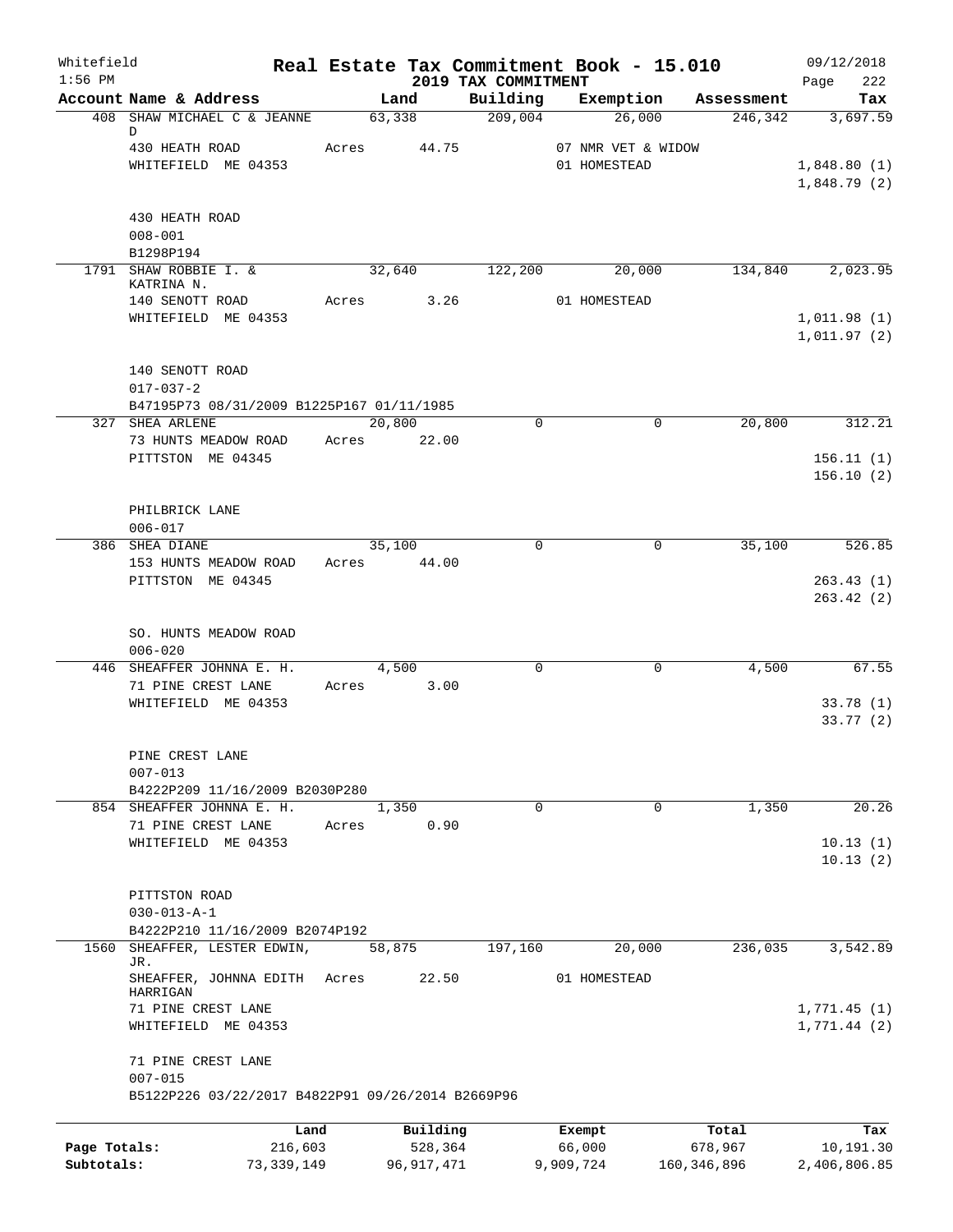| Whitefield |                                                                                                                                               |             |        |                     | Real Estate Tax Commitment Book - 15.010 |            | 09/12/2018   |
|------------|-----------------------------------------------------------------------------------------------------------------------------------------------|-------------|--------|---------------------|------------------------------------------|------------|--------------|
| $1:56$ PM  |                                                                                                                                               |             |        | 2019 TAX COMMITMENT |                                          |            | 223<br>Page  |
|            | Account Name & Address                                                                                                                        |             | Land   | Building            | Exemption                                | Assessment | Tax          |
|            | 84 SHEEHY STEPHEN M. &<br>ELLIN                                                                                                               | 33,586      |        | 171,385             | 20,000                                   | 184,971    | 2,776.41     |
|            | 757 WISCASSET ROAD<br>WHITEFIELD ME 04353                                                                                                     | Acres       | 15.42  |                     | 01 HOMESTEAD                             |            | 1,388.21(1)  |
|            |                                                                                                                                               |             |        |                     |                                          |            | 1,388.20(2)  |
|            | 757 WISCASSET ROAD<br>$001 - 001$<br>B5080P89 12/01/2016 B4777P1 05/07/2014 B1890P273                                                         |             |        |                     |                                          |            |              |
|            | 22 SHEEPSCOT HOLLOW, LLC                                                                                                                      | 48,100      |        | $\Omega$            | $\Omega$                                 | 48,100     | 721.98       |
|            | 28 NILSEN LANE                                                                                                                                | Acres       | 29.00  |                     |                                          |            |              |
|            | WHITEFIELD ME 04353                                                                                                                           |             |        |                     |                                          |            | 360.99(1)    |
|            |                                                                                                                                               |             |        |                     |                                          |            | 360.99(2)    |
|            | NILSEN LANE                                                                                                                                   |             |        |                     |                                          |            |              |
|            | $004 - 001$<br>B4743P302 12/19/2013 B4411P141 06/22/2011 B4121P94<br>09/25/2008 B3358P213 09/03/2004                                          |             |        |                     |                                          |            |              |
|            | 734 SHEEPSCOT HOLLOW, LLC                                                                                                                     |             | 7,708  | $\Omega$            | $\mathbf 0$                              | 7,708      | 115.70       |
|            | 28 NILSEN LANE                                                                                                                                | Acres       | 5.26   |                     |                                          |            |              |
|            | WHITEFIELD ME 04353                                                                                                                           |             |        |                     |                                          |            | 57.85(1)     |
|            |                                                                                                                                               |             |        |                     |                                          |            | 57.85(2)     |
|            | NILSEN LANE<br>$001 - 009 - RR$<br>B4743P302 12/19/2013 B4701P240 08/20/2013 B4411P141<br>06/22/2011 B4121P94 09/25/2008 B3358P213 09/03/2004 |             |        |                     |                                          |            |              |
|            | 362 SHEEPSCOT HOLLOW, LLC                                                                                                                     |             | 62,000 | 364,665             | $\mathbf 0$                              | 426,665    | 6,404.24     |
|            | 28 NILSEN LANE                                                                                                                                | Acres 35.00 |        |                     |                                          |            |              |
|            | WHITEFIELD ME 04353                                                                                                                           |             |        |                     |                                          |            | 3,202.12(1)  |
|            |                                                                                                                                               |             |        |                     |                                          |            | 3, 202.12(2) |
|            | 28 NILSEN LANE<br>$001 - 041$                                                                                                                 |             |        |                     |                                          |            |              |
|            | B4743P302 12/19/2013 B4701P240 08/20/2013 B4411P141<br>06/22/2011 B4121P94 09/25/2008 B3358P213 09/03/2004                                    |             |        |                     |                                          |            |              |
|            | 278 SHEEPSCOT LINKS                                                                                                                           | 43,900      |        | $\Omega$            | 0                                        | 43,900     | 658.94       |
|            | 822 TOWNHOUSE ROAD                                                                                                                            | Acres       | 14.10  |                     |                                          |            |              |
|            | WHITEFIELD ME 04353                                                                                                                           |             |        |                     |                                          |            | 329.47(1)    |
|            |                                                                                                                                               |             |        |                     |                                          |            | 329.47(2)    |
|            | TOWNHOUSE ROAD<br>$007 - 036$                                                                                                                 |             |        |                     |                                          |            |              |
|            | B3921P156 09/13/2007                                                                                                                          |             |        |                     |                                          |            |              |
|            | 237 SHEEPSCOT LINKS                                                                                                                           | 73,637      |        | 0                   | $\mathbf 0$                              | 73,637     | 1,105.29     |
|            | 822 TOWNHOUSE ROAD                                                                                                                            | Acres       | 3.00   |                     |                                          |            |              |
|            | WHITEFIELD ME 04353                                                                                                                           |             |        |                     |                                          |            | 552.65(1)    |
|            |                                                                                                                                               |             |        |                     |                                          |            | 552.64(2)    |
|            | TOWNHOUSE ROAD                                                                                                                                |             |        |                     |                                          |            |              |
|            | $007 - 037$                                                                                                                                   |             |        |                     |                                          |            |              |
|            | B2548P100                                                                                                                                     |             |        |                     |                                          |            |              |
|            |                                                                                                                                               |             |        |                     |                                          |            |              |

|              | Land       | Building   | Exempt    | Total         | Tax          |
|--------------|------------|------------|-----------|---------------|--------------|
| Page Totals: | 268,931    | 536,050    | 20,000    | 784,981       | 11,782.56    |
| Subtotals:   | 73,608,080 | 97,453,521 | 9,929,724 | 161, 131, 877 | 2,418,589.41 |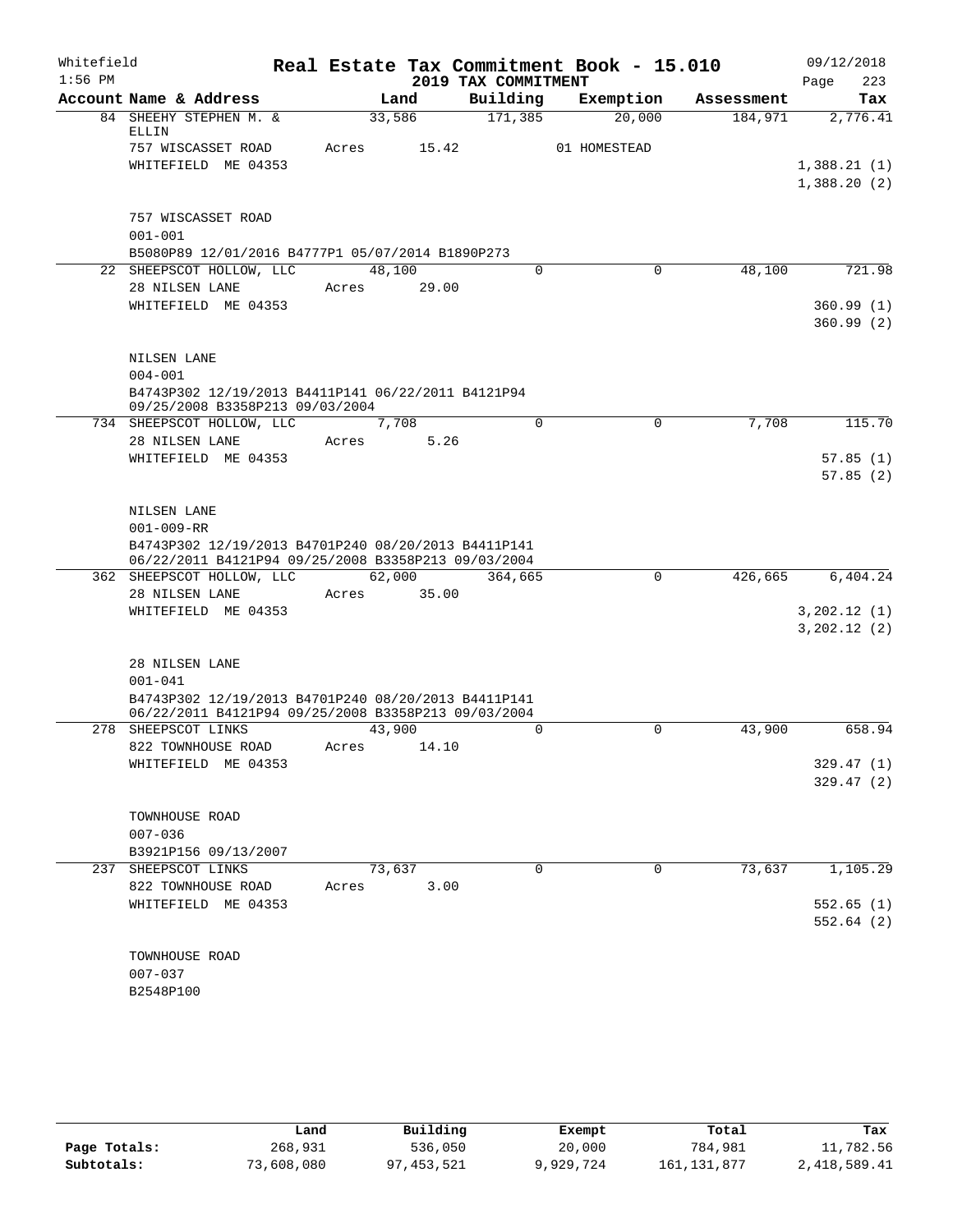| Whitefield<br>$1:56$ PM |                                                                                                                        |                 |       | 2019 TAX COMMITMENT | Real Estate Tax Commitment Book - 15.010 |            | 09/12/2018<br>224<br>Page  |
|-------------------------|------------------------------------------------------------------------------------------------------------------------|-----------------|-------|---------------------|------------------------------------------|------------|----------------------------|
|                         | Account Name & Address                                                                                                 |                 | Land  | Building            | Exemption                                | Assessment | Tax                        |
|                         | 158 SHEEPSCOT LINKS<br>822 TOWNHOUSE ROAD<br>WHITEFIELD ME 04353                                                       | 36,370<br>Acres | 6.40  | 86,870              | $\Omega$                                 | 123,240    | 1,849.83<br>924.92 (1)     |
|                         | TOWNHOUSE ROAD<br>$007 - 016$<br>B2548P106                                                                             |                 |       |                     |                                          |            | 924.91 (2)                 |
|                         | 91 SHEEPSCOT LINKS                                                                                                     | 30,000          |       | 63,336              | 0                                        | 93,336     | 1,400.97                   |
|                         | 822 TOWNHOUSE ROAD<br>WHITEFIELD ME 04353                                                                              | Acres           | 1.10  |                     |                                          |            | 700.49(1)<br>700.48(2)     |
|                         | 799 TOWNHOUSE ROAD<br>$007 - 017$<br>B2548P108                                                                         |                 |       |                     |                                          |            |                            |
|                         | 1430 SHEEPSCOT LINKS                                                                                                   | 20,900          |       | $\Omega$            | 0                                        | 20,900     | 313.71                     |
|                         | 822 TOWNHOUSE ROAD<br>WHITEFIELD ME 04353                                                                              | Acres           | 2.10  |                     |                                          |            | 156.86(1)<br>156.85(2)     |
|                         | TOWNHOUSE ROAD<br>$007 - 018 - E$<br>B2548P102                                                                         |                 |       |                     |                                          |            |                            |
|                         | 436 SHEEPSCOT LINKS                                                                                                    | 114,395         |       | $\mathbf 0$         | 0                                        | 114,395    | 1,717.07                   |
|                         | 822 TOWNHOUSE ROAD<br>WHITEFIELD ME 04353                                                                              | Acres           | 5.00  |                     |                                          |            | 858.54(1)<br>858.53 (2)    |
|                         | TOWNHOUSE ROAD<br>$007 - 018$<br>B2548P96                                                                              |                 |       |                     |                                          |            |                            |
|                         | 1174 SHEPARD HEIDI M.,<br>TRUSTEE                                                                                      | 31,050          |       | 177,257             | 26,000                                   | 182,307    | 2,736.43                   |
|                         | SHEPARD BRADFORD S.,<br>TRUSTEE                                                                                        | Acres           | 2.20  |                     | 01 HOMESTEAD                             |            |                            |
|                         | 27 HEATH ROAD<br>WHITEFIELD ME 04353                                                                                   |                 |       |                     | 09 REV TRUST VET.                        |            | 1,368.22(1)<br>1,368.21(2) |
|                         | 27 HEATH ROAD<br>$014 - 004$<br>B4747P107 01/02/2014 B4747P104 01/02/2014 B3954P266<br>01/10/2008 B2861P129 05/28/2002 |                 |       |                     |                                          |            |                            |
|                         | 748 SHEPARD BRADFORD S. &                                                                                              | 33,014          |       | $\Omega$            | $\Omega$                                 | 33,014     | 495.54                     |
|                         | HEIDI M.<br>27 HEATH ROAD<br>WHITEFIELD ME 04353                                                                       | Acres           | 40.79 |                     |                                          |            | 247.77 (1)<br>247.77(2)    |
|                         | HEATH ROAD<br>$014 - 005$<br>B3954P266 01/10/2008 B2861P129                                                            |                 |       |                     |                                          |            |                            |

|              | Land       | Building   | Exempt    | Total       | Tax          |
|--------------|------------|------------|-----------|-------------|--------------|
| Page Totals: | 265,729    | 327,463    | 26,000    | 567,192     | 8,513.55     |
| Subtotals:   | 73,873,809 | 97,780,984 | 9,955,724 | 161,699,069 | 2,427,102.96 |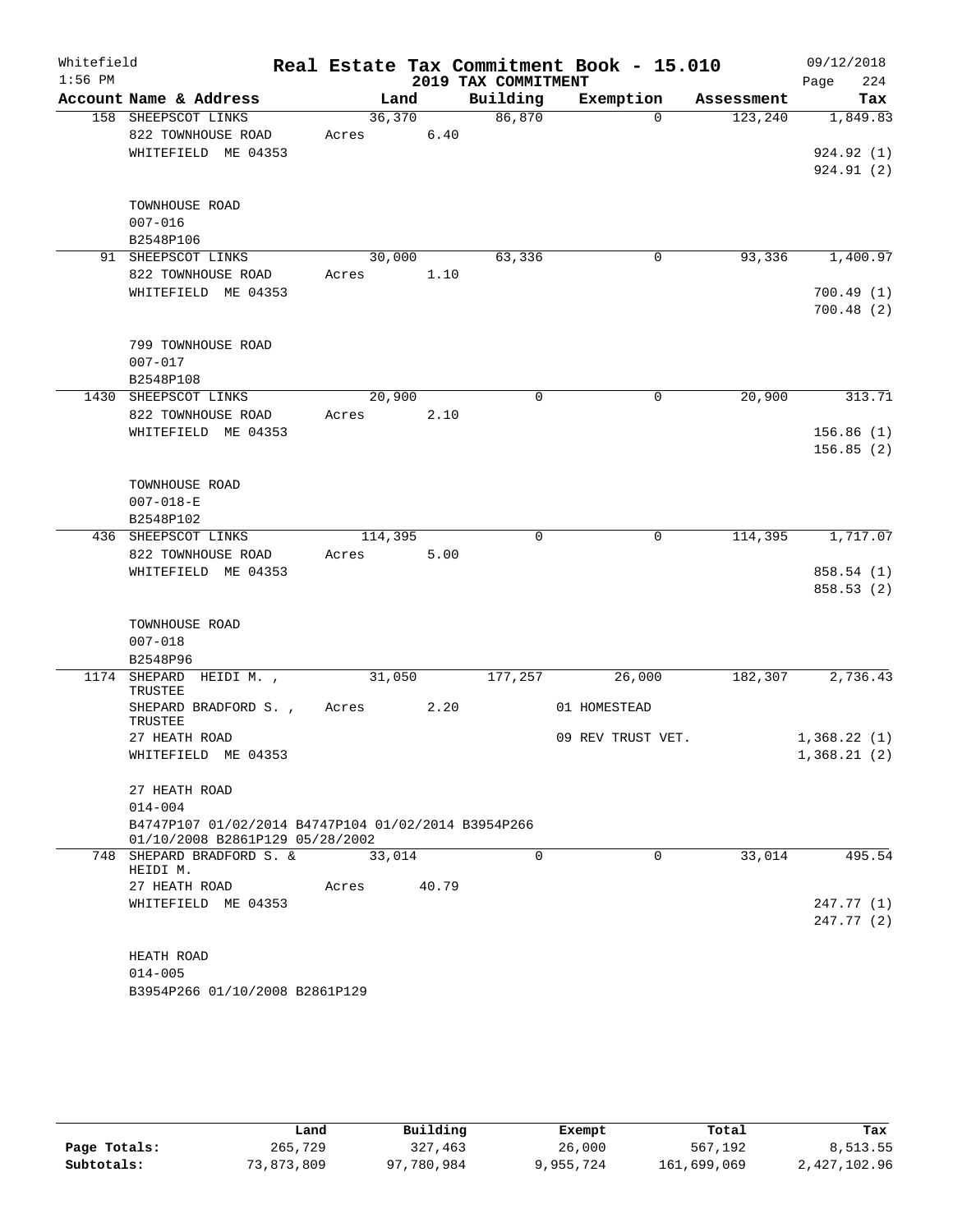| Whitefield<br>$1:56$ PM |                                                                                        |            |        |            | 2019 TAX COMMITMENT |          | Real Estate Tax Commitment Book - 15.010 |             |               | 09/12/2018         |
|-------------------------|----------------------------------------------------------------------------------------|------------|--------|------------|---------------------|----------|------------------------------------------|-------------|---------------|--------------------|
|                         | Account Name & Address                                                                 |            |        | Land       |                     | Building | Exemption                                |             | Assessment    | Page<br>225<br>Tax |
|                         | 2 SHERWOOD RANDOLPH P.                                                                 |            | 64,995 |            |                     | 71,539   |                                          | $\Omega$    | 136,534       | 2,049.38           |
|                         | 6117 ROCKERFELLER AVE                                                                  | Acres      |        | 47.30      |                     |          |                                          |             |               |                    |
|                         | SARASOTA FL 34231-8215                                                                 |            |        |            |                     |          |                                          |             |               | 1,024.69(1)        |
|                         |                                                                                        |            |        |            |                     |          |                                          |             |               | 1,024.69(2)        |
|                         |                                                                                        |            |        |            |                     |          |                                          |             |               |                    |
|                         | 144 COOPER ROAD                                                                        |            |        |            |                     |          |                                          |             |               |                    |
|                         | $016 - 005$                                                                            |            |        |            |                     |          |                                          |             |               |                    |
|                         | B3326P61 07/01/2004 B2560P27                                                           |            |        |            |                     |          |                                          |             |               |                    |
|                         | 1349 SHERWOOD, RANDOPLH                                                                |            |        | 1,500      |                     | $\Omega$ |                                          | 0           | 1,500         | 22.51              |
|                         | 6117 ROCKAFELLA AVE                                                                    | Acres      |        | 1.00       |                     |          |                                          |             |               |                    |
|                         | SARASOTA FL 34231                                                                      |            |        |            |                     |          |                                          |             |               | 11.26(1)           |
|                         |                                                                                        |            |        |            |                     |          |                                          |             |               | 11.25(2)           |
|                         |                                                                                        |            |        |            |                     |          |                                          |             |               |                    |
|                         | COOPER ROAD                                                                            |            |        |            |                     |          |                                          |             |               |                    |
|                         | $016 - 003 - A$                                                                        |            |        |            |                     |          |                                          |             |               |                    |
|                         | B5208P241 12/04/2017 B5208P239 09/19/2017 B5197P203                                    |            |        |            |                     |          |                                          |             |               |                    |
|                         | 11/02/2017                                                                             |            |        |            |                     |          |                                          |             |               |                    |
|                         | 655 SHOREY LOUIS A & PAULA<br>Ρ                                                        |            | 58,425 |            |                     | 78,599   | 20,000                                   |             | 117,024       | 1,756.53           |
|                         | 220 MILLS ROAD                                                                         | Acres      |        | 29.50      |                     |          | 01 HOMESTEAD                             |             |               |                    |
|                         | WHITEFIELD ME 04353                                                                    |            |        |            |                     |          |                                          |             |               | 878.27(1)          |
|                         |                                                                                        |            |        |            |                     |          |                                          |             |               | 878.26 (2)         |
|                         |                                                                                        |            |        |            |                     |          |                                          |             |               |                    |
|                         | 220 MILLS ROAD                                                                         |            |        |            |                     |          |                                          |             |               |                    |
|                         | $017 - 006$                                                                            |            |        |            |                     |          |                                          |             |               |                    |
|                         | B1615P111                                                                              |            |        |            |                     |          |                                          |             |               |                    |
|                         | 1419 SHOREY LOUIS A. & PAULA                                                           |            | 72,355 |            |                     | 0        |                                          | 0           | 72,355        | 1,086.05           |
|                         | 220 MILLS ROAD                                                                         | Acres      |        | 61.21      |                     |          |                                          |             |               |                    |
|                         | WHITEFIELD ME 04353                                                                    |            |        |            |                     |          |                                          |             |               | 543.03(1)          |
|                         |                                                                                        |            |        |            |                     |          |                                          |             |               | 543.02 (2)         |
|                         |                                                                                        |            |        |            |                     |          |                                          |             |               |                    |
|                         | MILLS ROAD                                                                             |            |        |            |                     |          |                                          |             |               |                    |
|                         | $017 - 052$                                                                            |            |        |            |                     |          |                                          |             |               |                    |
|                         | B1615P111                                                                              |            |        |            |                     |          |                                          |             |               |                    |
|                         | 1397 SHOREY TIMOTHY L.                                                                 |            |        | 1,650      |                     | $\Omega$ |                                          | 0           | 1,650         | 24.77              |
|                         | 7 COONS ROAD                                                                           | Acres      |        | 1.10       |                     |          |                                          |             |               |                    |
|                         | WINDSOR ME 04363                                                                       |            |        |            |                     |          |                                          |             |               | 12.39(1)           |
|                         |                                                                                        |            |        |            |                     |          |                                          |             |               | 12.38(2)           |
|                         |                                                                                        |            |        |            |                     |          |                                          |             |               |                    |
|                         | MARINE LANE                                                                            |            |        |            |                     |          |                                          |             |               |                    |
|                         | $018 - 036 - A$                                                                        |            |        |            |                     |          |                                          |             |               |                    |
|                         | B2594P260                                                                              |            |        |            |                     |          |                                          |             |               |                    |
|                         | 652 SHOREY, DENA-LEE                                                                   |            | 30,000 |            |                     | 160,006  |                                          | $\mathbf 0$ | 190,006       | 2,851.99           |
|                         | SHOREY, BRIAN R.                                                                       | Acres      |        | 1.50       |                     |          |                                          |             |               |                    |
|                         | 42 MOOSEHEAD LANE                                                                      |            |        |            |                     |          |                                          |             |               | 1,426.00(1)        |
|                         | WHITEFIELD ME 04353                                                                    |            |        |            |                     |          |                                          |             |               | 1,425.99(2)        |
|                         |                                                                                        |            |        |            |                     |          |                                          |             |               |                    |
|                         | 42 MOOSEHEAD LANE                                                                      |            |        |            |                     |          |                                          |             |               |                    |
|                         | $012 - 029 - K$                                                                        |            |        |            |                     |          |                                          |             |               |                    |
|                         | B5000P126 04/29/2016 B4634P245 03/01/2013 B4478P186<br>01/04/2012 B3966P279 01/02/2008 |            |        |            |                     |          |                                          |             |               |                    |
| 980                     | SHORT JAMES                                                                            |            |        | 0          |                     | 18,783   | 18,783                                   |             | 0             | 0.00               |
|                         | 50 MARINE LANE                                                                         |            |        |            |                     |          | 01 HOMESTEAD                             |             |               |                    |
|                         | WHITEFIELD ME 04353                                                                    |            |        |            |                     |          |                                          |             |               |                    |
|                         |                                                                                        |            |        |            |                     |          |                                          |             |               |                    |
|                         |                                                                                        |            |        |            |                     |          |                                          |             |               |                    |
|                         | 50 MARINE LANE                                                                         |            |        |            |                     |          |                                          |             |               |                    |
|                         | $018 - 037 - ON - 2$                                                                   |            |        |            |                     |          |                                          |             |               |                    |
|                         |                                                                                        |            |        |            |                     |          |                                          |             |               |                    |
|                         |                                                                                        | Land       |        | Building   |                     |          | Exempt                                   |             | Total         | Tax                |
| Page Totals:            |                                                                                        | 228,925    |        | 328,927    |                     |          | 38,783                                   |             | 519,069       | 7,791.23           |
| Subtotals:              |                                                                                        | 74,102,734 |        | 98,109,911 |                     |          | 9,994,507                                |             | 162, 218, 138 | 2,434,894.19       |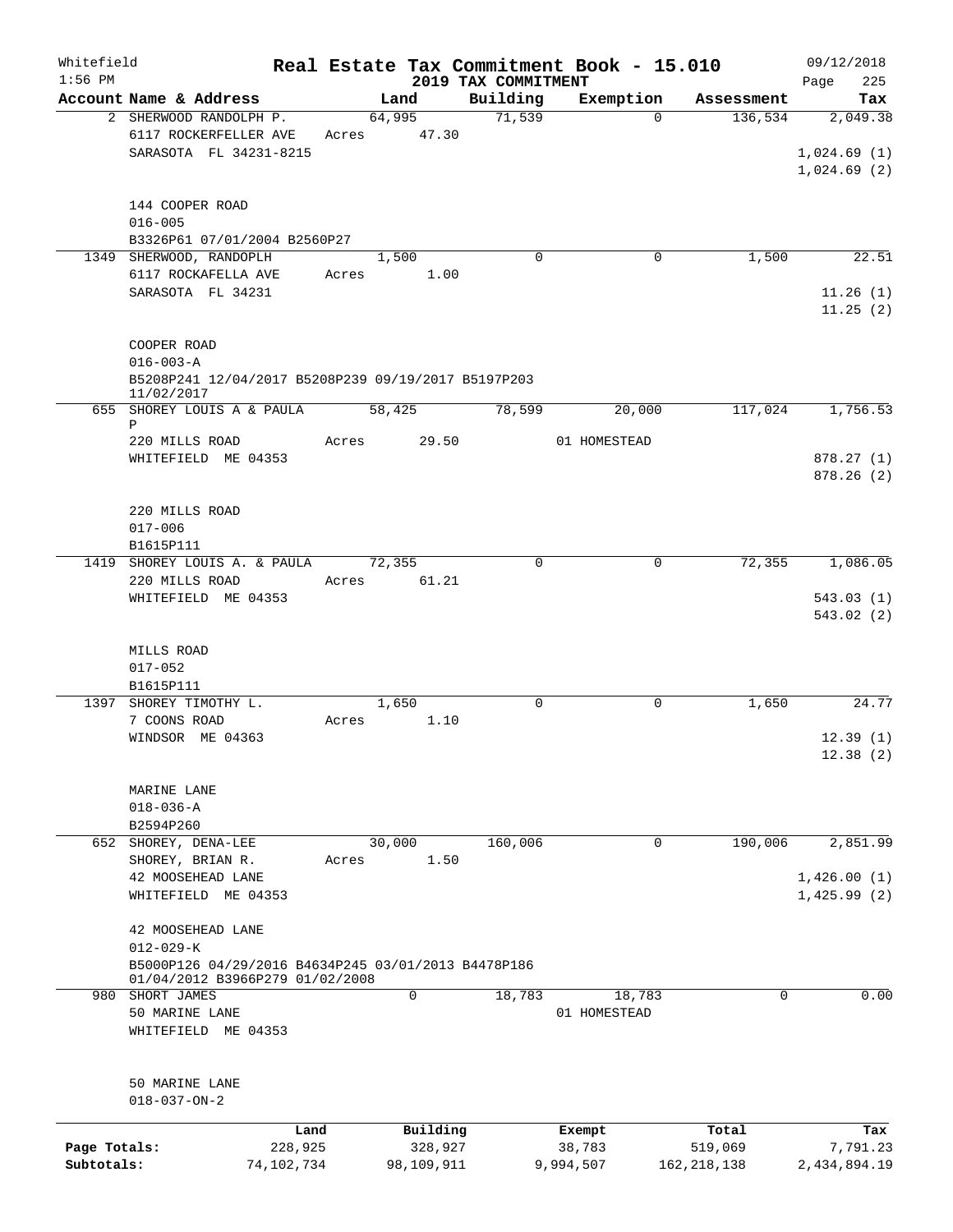| Whitefield   |                                |            |            |                     | Real Estate Tax Commitment Book - 15.010 |             | 09/12/2018      |
|--------------|--------------------------------|------------|------------|---------------------|------------------------------------------|-------------|-----------------|
| $1:56$ PM    |                                |            |            | 2019 TAX COMMITMENT |                                          |             | Page<br>226     |
|              | Account Name & Address         |            | Land       | Building            | Exemption                                | Assessment  | Tax             |
|              | 418 SILIN JAMES & ANN          |            | 32,910     | 129,106             | $\Omega$                                 | 162,016     | 2,431.86        |
|              | 17 GORMAN LANE                 | Acres      | 3.44       |                     |                                          |             |                 |
|              | WHITEFIELD ME 04353            |            |            |                     |                                          |             | 1, 215.93(1)    |
|              |                                |            |            |                     |                                          |             | 1, 215.93(2)    |
|              |                                |            |            |                     |                                          |             |                 |
|              | 51 GORMAN LANE                 |            |            |                     |                                          |             |                 |
|              | $013 - 021$                    |            |            |                     |                                          |             |                 |
|              | B1390P309                      |            |            |                     |                                          |             |                 |
|              | 1636 SILIN JAMES & ANN         |            | 84,275     | 115,486             | 20,000                                   | 179,761     | 2,698.21        |
|              | 17 GORMAN LANE                 | Acres      | 85.05      |                     | 01 HOMESTEAD                             |             |                 |
|              | WHITEFIELD ME 04353            |            |            |                     |                                          |             | 1,349.11(1)     |
|              |                                |            |            |                     |                                          |             | 1,349.10(2)     |
|              |                                |            |            |                     |                                          |             |                 |
|              | 17 GORMAN LANE                 |            |            |                     |                                          |             |                 |
|              | $013 - 020$                    |            |            |                     |                                          |             |                 |
|              | B1412P263                      |            |            |                     |                                          |             |                 |
|              | 1187 SILVERIO MARK P.          |            | 36,082     | 79,649              | 0                                        | 115,731     | 1,737.12        |
|              | 475 GARDINER ROAD              | Acres      | 6.04       |                     |                                          |             |                 |
|              | WHITEFIELD ME 04353            |            |            |                     |                                          |             | 868.56(1)       |
|              |                                |            |            |                     |                                          |             | 868.56 (2)      |
|              |                                |            |            |                     |                                          |             |                 |
|              | 475 GARDINER ROAD              |            |            |                     |                                          |             |                 |
|              | $012 - 038$                    |            |            |                     |                                          |             |                 |
|              | B4785P43 06/03/2014 B2188P301  |            |            |                     |                                          |             |                 |
|              | 307 SIMPSON CHRISTOPHER P.     |            | 46,890     | 209,376             | 20,000                                   | 236,266     | 3,546.35        |
|              | & LAURIE                       |            |            |                     |                                          |             |                 |
|              | 251 HEAD TIDE ROAD             | Acres      | 13.30      |                     | 01 HOMESTEAD                             |             |                 |
|              | WHITEFIELD ME 04353            |            |            |                     |                                          |             | 1,773.18(1)     |
|              |                                |            |            |                     |                                          |             | 1,773.17(2)     |
|              |                                |            |            |                     |                                          |             |                 |
|              | 251 HEAD TIDE ROAD             |            |            |                     |                                          |             |                 |
|              | $005 - 010$                    |            |            |                     |                                          |             |                 |
|              | B1456P56                       |            |            |                     |                                          |             |                 |
|              | 1269 SKILLIN BARBARA A.        |            | 42,610     | 74,934              | 26,000                                   | 91,544      | 1,374.08        |
|              | PO BOX 136                     | Acres      | 14.20      |                     | 05 VET EXEMPTION                         |             |                 |
|              | WHITEFIELD ME 04353            |            |            |                     | 01 HOMESTEAD                             |             | 687.04 (1)      |
|              |                                |            |            |                     |                                          |             | 687.04 (2)      |
|              |                                |            |            |                     |                                          |             |                 |
|              | 267 MILLS ROAD                 |            |            |                     |                                          |             |                 |
|              | $017 - 049$                    |            |            |                     |                                          |             |                 |
|              | B4571P279 09/20/2012 B2203P193 |            |            |                     |                                          |             |                 |
|              | 1236 SKILLIN BARBARA A.        |            | 30,810     | $\mathbf 0$         | 0                                        | 30,810      | 462.46          |
|              | P.O. BOX 136                   | Acres      | 5.70       |                     |                                          |             |                 |
|              | WHITEFIELD ME 04353            |            |            |                     |                                          |             | 231.23(1)       |
|              |                                |            |            |                     |                                          |             | 231.23(2)       |
|              |                                |            |            |                     |                                          |             |                 |
|              | MILLS ROAD LOT 3               |            |            |                     |                                          |             |                 |
|              | $017 - 008 - C$                |            |            |                     |                                          |             |                 |
|              | B4571P279 09/20/2012 B2797P97  |            |            |                     |                                          |             |                 |
|              | 1292 SLAYMAN CLIFFORD L.       |            | 40,500     | $\Omega$            | 0                                        | 40,500      | 607.91          |
|              | 7 BRIAR LANE                   | Acres      | 25.00      |                     |                                          |             |                 |
|              | HAMDEN CT 06511                |            |            |                     |                                          |             | 303.96(1)       |
|              |                                |            |            |                     |                                          |             | 303.95(2)       |
|              |                                |            |            |                     |                                          |             |                 |
|              | HEAD TIDE ROAD                 |            |            |                     |                                          |             |                 |
|              | $005 - 002$                    |            |            |                     |                                          |             |                 |
|              |                                |            |            |                     |                                          |             |                 |
|              |                                |            |            |                     |                                          |             |                 |
|              |                                | Land       | Building   |                     | Exempt                                   | Total       | Tax             |
| Page Totals: |                                | 314,077    | 608,551    |                     | 66,000                                   | 856,628     | 12,857.99       |
| Subtotals:   |                                | 74,416,811 | 98,718,462 |                     | 10,060,507                               | 163,074,766 | 2, 447, 752. 18 |
|              |                                |            |            |                     |                                          |             |                 |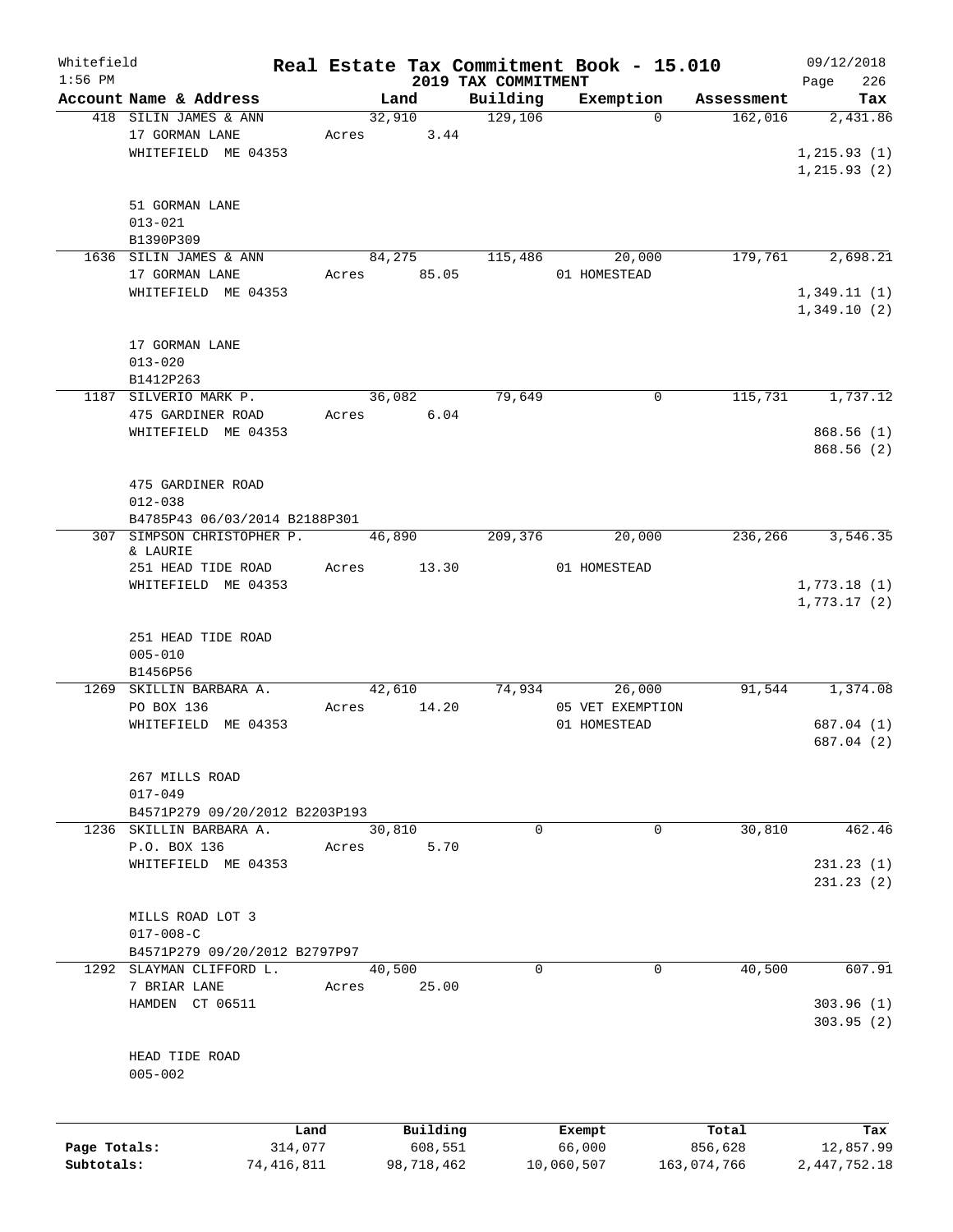| Whitefield<br>$1:56$ PM |                                                         |             |        | 2019 TAX COMMITMENT | Real Estate Tax Commitment Book - 15.010 |            | 09/12/2018<br>227<br>Page |
|-------------------------|---------------------------------------------------------|-------------|--------|---------------------|------------------------------------------|------------|---------------------------|
|                         | Account Name & Address                                  |             | Land   | Building            | Exemption                                | Assessment | Tax                       |
|                         | 1644 SMALL FRANK E. &<br>MABELINE                       |             | 36,050 | 85,956              | 26,000                                   | 96,006     | 1,441.05                  |
|                         | 506 HEATH ROAD                                          | Acres       | 6.00   |                     | 01 HOMESTEAD                             |            |                           |
|                         | WHITEFIELD ME 04353                                     |             |        |                     | 05 VET EXEMPTION                         |            | 720.53(1)                 |
|                         |                                                         |             |        |                     |                                          |            | 720.52(2)                 |
|                         |                                                         |             |        |                     |                                          |            |                           |
|                         | 506 HEATH ROAD                                          |             |        |                     |                                          |            |                           |
|                         | $008 - 003$                                             |             |        |                     |                                          |            |                           |
|                         | 76 SMITH EMERY P.                                       |             | 47,500 | $\Omega$            | 0                                        | 47,500     | 712.97                    |
|                         | ST. PETER CYNTHIA P.                                    | Acres 67.00 |        |                     |                                          |            |                           |
|                         | 244 SO. HUNTS MEADOW<br><b>ROAD</b>                     |             |        |                     |                                          |            | 356.49(1)                 |
|                         | WHITEFIELD ME 04353                                     |             |        |                     |                                          |            | 356.48(2)                 |
|                         |                                                         |             |        |                     |                                          |            |                           |
|                         | SO. HUNTS MEADOW ROAD                                   |             |        |                     |                                          |            |                           |
|                         | $009 - 020$                                             |             |        |                     |                                          |            |                           |
|                         | B4545P116 07/16/2012 B4396P126 05/05/2011 B2085P61      |             |        |                     |                                          |            |                           |
|                         | 792 SMITH EMERY P.                                      |             |        | $47,250$ 203,832    | 20,000                                   | 231,082    | 3,468.54                  |
|                         | & ST. PETER CYNTHIA P. Acres 20.00                      |             |        |                     | 01 HOMESTEAD                             |            |                           |
|                         | 244 SO. HUNTS MEADOW<br><b>ROAD</b>                     |             |        |                     |                                          |            | 1,734.27(1)               |
|                         | WHITEFIELD ME 04353                                     |             |        |                     |                                          |            | 1,734.27(2)               |
|                         |                                                         |             |        |                     |                                          |            |                           |
|                         | 244 SO. HUNTS MEADOW                                    |             |        |                     |                                          |            |                           |
|                         | ROAD                                                    |             |        |                     |                                          |            |                           |
|                         | $009 - 011$                                             |             |        |                     |                                          |            |                           |
|                         | B4545P116 07/16/2012 B4396P126 05/05/2011 B1422P311     |             |        |                     |                                          |            |                           |
|                         | 1825 SMITH JORDAN N.<br>258 SO. HUNTS MEADOW Acres 1.50 |             | 30,000 | 240, 211            | 20,000<br>01 HOMESTEAD                   |            | 250, 211 3, 755.67        |
|                         | <b>ROAD</b>                                             |             |        |                     |                                          |            |                           |
|                         | WHITEFIELD ME 04353                                     |             |        |                     |                                          |            | 1,877.84(1)               |
|                         |                                                         |             |        |                     |                                          |            | 1,877.83(2)               |
|                         |                                                         |             |        |                     |                                          |            |                           |
|                         | 258 SO. HUNTS MEADOW                                    |             |        |                     |                                          |            |                           |
|                         | ROAD<br>$009 - 022 - A$                                 |             |        |                     |                                          |            |                           |
|                         | B4872P172 04/01/2015 B4030P16 07/17/2008                |             |        |                     |                                          |            |                           |
|                         | 1588 SMITH MARSHA L.                                    | 30,870      |        | 16,786              | 0                                        | 47,656     | 715.32                    |
|                         | P.O. BOX 146                                            | Acres       | 2.08   |                     |                                          |            |                           |
|                         | WHITEFIELD ME 04353                                     |             |        |                     |                                          |            | 357.66(1)                 |
|                         |                                                         |             |        |                     |                                          |            | 357.66(2)                 |
|                         |                                                         |             |        |                     |                                          |            |                           |
|                         | 59 BEECH LANE                                           |             |        |                     |                                          |            |                           |
|                         | $014 - 006 - J$                                         |             |        |                     |                                          |            |                           |
|                         | B2326P233                                               |             |        |                     |                                          |            |                           |
|                         | 254 SMITH NATHAN M. &<br>STEPHANIE                      |             | 44,090 | 113,669             | 20,000                                   | 137,759    | 2,067.76                  |
|                         | 135 EAST RIVER ROAD                                     | Acres       | 9.80   |                     | 01 HOMESTEAD                             |            |                           |
|                         | WHITEFIELD ME 04353                                     |             |        |                     |                                          |            | 1,033.88(1)               |
|                         |                                                         |             |        |                     |                                          |            | 1,033.88(2)               |
|                         |                                                         |             |        |                     |                                          |            |                           |
|                         | 135 EAST RIVER ROAD                                     |             |        |                     |                                          |            |                           |
|                         | $013 - 067$                                             |             |        |                     |                                          |            |                           |
|                         | B4197P2 09/03/2009 B2347P343                            |             |        |                     |                                          |            |                           |
|                         |                                                         |             |        |                     |                                          |            |                           |

|              | Land       | Building   | Exempt     | Total       | Tax          |
|--------------|------------|------------|------------|-------------|--------------|
| Page Totals: | 235,760    | 660,454    | 86,000     | 810,214     | 12, 161. 31  |
| Subtotals:   | 74,652,571 | 99,378,916 | 10,146,507 | 163,884,980 | 2,459,913.49 |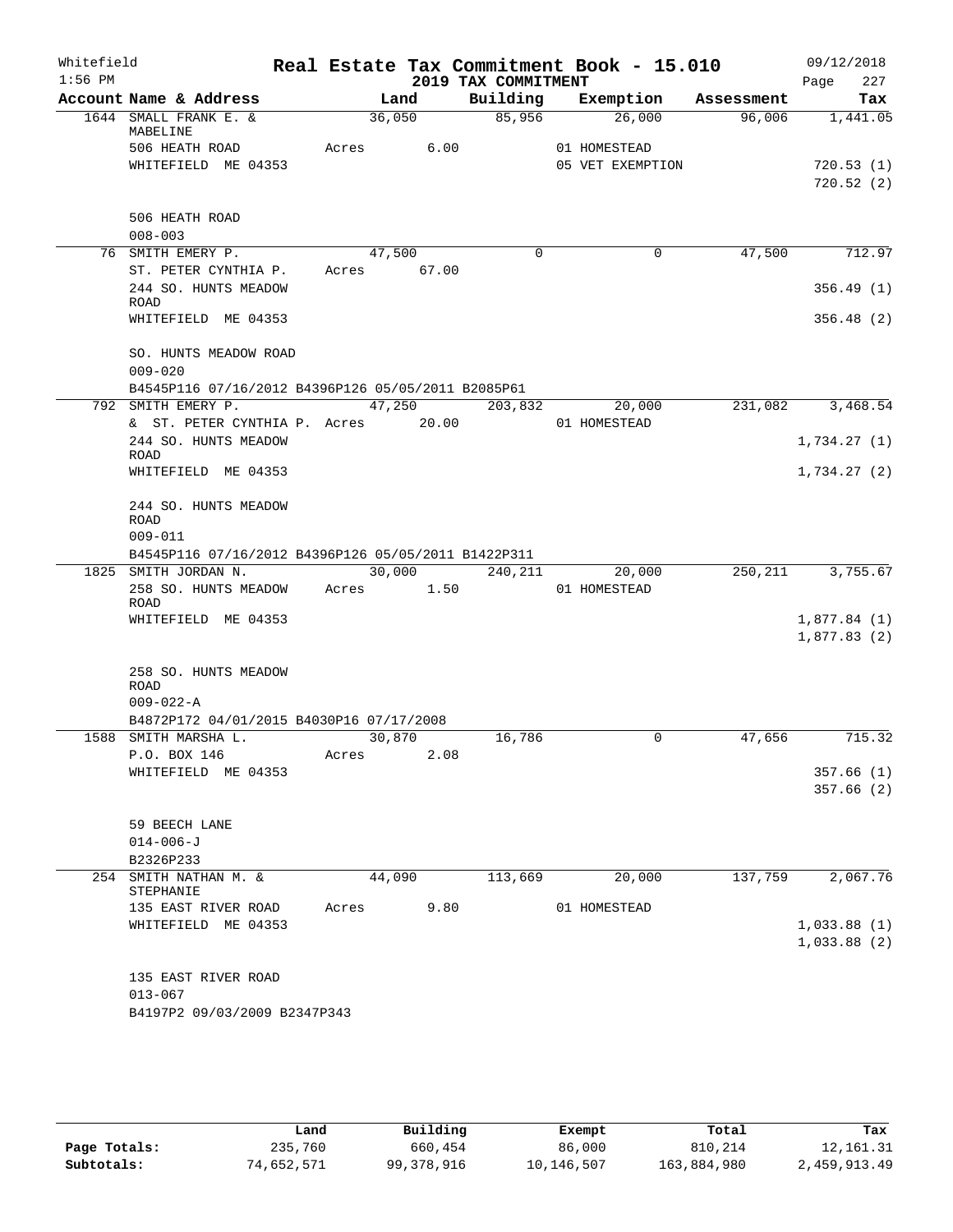| Whitefield |                                                                 |                 |        |                     | Real Estate Tax Commitment Book - 15.010 |            | 09/12/2018                 |
|------------|-----------------------------------------------------------------|-----------------|--------|---------------------|------------------------------------------|------------|----------------------------|
| $1:56$ PM  |                                                                 |                 |        | 2019 TAX COMMITMENT |                                          |            | 228<br>Page                |
|            | Account Name & Address                                          |                 | Land   | Building            | Exemption                                | Assessment | Tax                        |
|            | 660 SMITH NICHOLAS P.<br>287 NO. HUNTS MEADOW<br>ROAD           | 42,850<br>Acres | 14.50  | 111,838             | 20,000<br>01 HOMESTEAD                   | 134,688    | 2,021.67                   |
|            | WHITEFIELD ME 04353                                             |                 |        |                     |                                          |            | 1,010.84(1)<br>1,010.83(2) |
|            | 287 NO. HUNTS MEADOW<br><b>ROAD</b><br>$018 - 046$              |                 |        |                     |                                          |            |                            |
|            | B3513P233 07/08/2005<br>323 SMITH NORMAN A.                     | 33,750          |        | 52,528              | 20,000                                   | 66,278     | 994.83                     |
|            | 129 THAYER ROAD                                                 | Acres           | 4.00   |                     | 01 HOMESTEAD                             |            |                            |
|            | WHITEFIELD ME 04353                                             |                 |        |                     |                                          |            | 497.42 (1)                 |
|            |                                                                 |                 |        |                     |                                          |            | 497.41 (2)                 |
|            | 129 THAYER ROAD<br>$001 - 031$                                  |                 |        |                     |                                          |            |                            |
|            | B2012P321<br>1453 SMITH RONALD A. &                             | 30,000          |        | 131,268             | 20,000                                   | 141,268    | 2,120.43                   |
|            | KATHERINE                                                       |                 |        |                     |                                          |            |                            |
|            | PO B0X 162                                                      | Acres           | 1.00   |                     | 01 HOMESTEAD                             |            |                            |
|            | COOPERS MILLS ME 04341                                          |                 |        |                     |                                          |            | 1,060.22(1)                |
|            |                                                                 |                 |        |                     |                                          |            | 1,060.21(2)                |
|            |                                                                 |                 |        |                     |                                          |            |                            |
|            | 159 MAIN STREET                                                 |                 |        |                     |                                          |            |                            |
|            | $021 - 018$                                                     |                 |        |                     |                                          |            |                            |
|            | B1395P83                                                        |                 |        |                     |                                          |            |                            |
|            | 1257 SMITH STEPHEN                                              | 20,000          |        | $\mathbf 0$         | 0                                        | 20,000     | 300.20                     |
|            | PO BOX 38                                                       | Acres           | 0.92   |                     |                                          |            |                            |
|            | WHITEFIELD ME 04353                                             |                 |        |                     |                                          |            | 150.10(1)                  |
|            |                                                                 |                 |        |                     |                                          |            | 150.10(2)                  |
|            |                                                                 |                 |        |                     |                                          |            |                            |
|            | <b>JEFFERSON ROAD</b><br>$026 - 031$                            |                 |        |                     |                                          |            |                            |
|            | B4523P225 05/15/2012 B4390P36 04/06/2011 B2601P133              |                 |        |                     |                                          |            |                            |
|            | 1865 SMITH STEPHEN                                              | 20,045          |        | $\Omega$            | $\Omega$                                 | 20,045     | 300.88                     |
|            | PO BOX 38                                                       | Acres           | 1.53   |                     |                                          |            |                            |
|            | WHITEFIELD ME 04353                                             |                 |        |                     |                                          |            | 150.44(1)                  |
|            |                                                                 |                 |        |                     |                                          |            | 150.44(2)                  |
|            |                                                                 |                 |        |                     |                                          |            |                            |
|            | MILLS ROAD                                                      |                 |        |                     |                                          |            |                            |
|            | $026 - 028 - E$                                                 |                 |        |                     |                                          |            |                            |
|            | B4523P225 05/15/2012 B4390P36 04/06/2011 B4349P68<br>12/06/2010 |                 |        |                     |                                          |            |                            |
|            | 1120 SMITH STEPHEN & MARY<br>LOU                                | 86,600          |        | $\mathbf 0$         | 0                                        | 86,600     | 1,299.87                   |
|            | 279 EAST RIVER ROAD                                             | Acres           | 109.70 |                     |                                          |            |                            |
|            | WHITEFIELD ME 04353                                             |                 |        |                     |                                          |            | 649.94 (1)                 |
|            |                                                                 |                 |        |                     |                                          |            | 649.93(2)                  |
|            |                                                                 |                 |        |                     |                                          |            |                            |
|            | EAST RIVER ROAD                                                 |                 |        |                     |                                          |            |                            |
|            | $013 - 075$                                                     |                 |        |                     |                                          |            |                            |

|              | Land       | Building   | Exempt     | Total         | Tax          |
|--------------|------------|------------|------------|---------------|--------------|
| Page Totals: | 233,245    | 295,634    | 60,000     | 468,879       | 7,037.88     |
| Subtotals:   | 74,885,816 | 99,674,550 | 10,206,507 | 164, 353, 859 | 2,466,951.37 |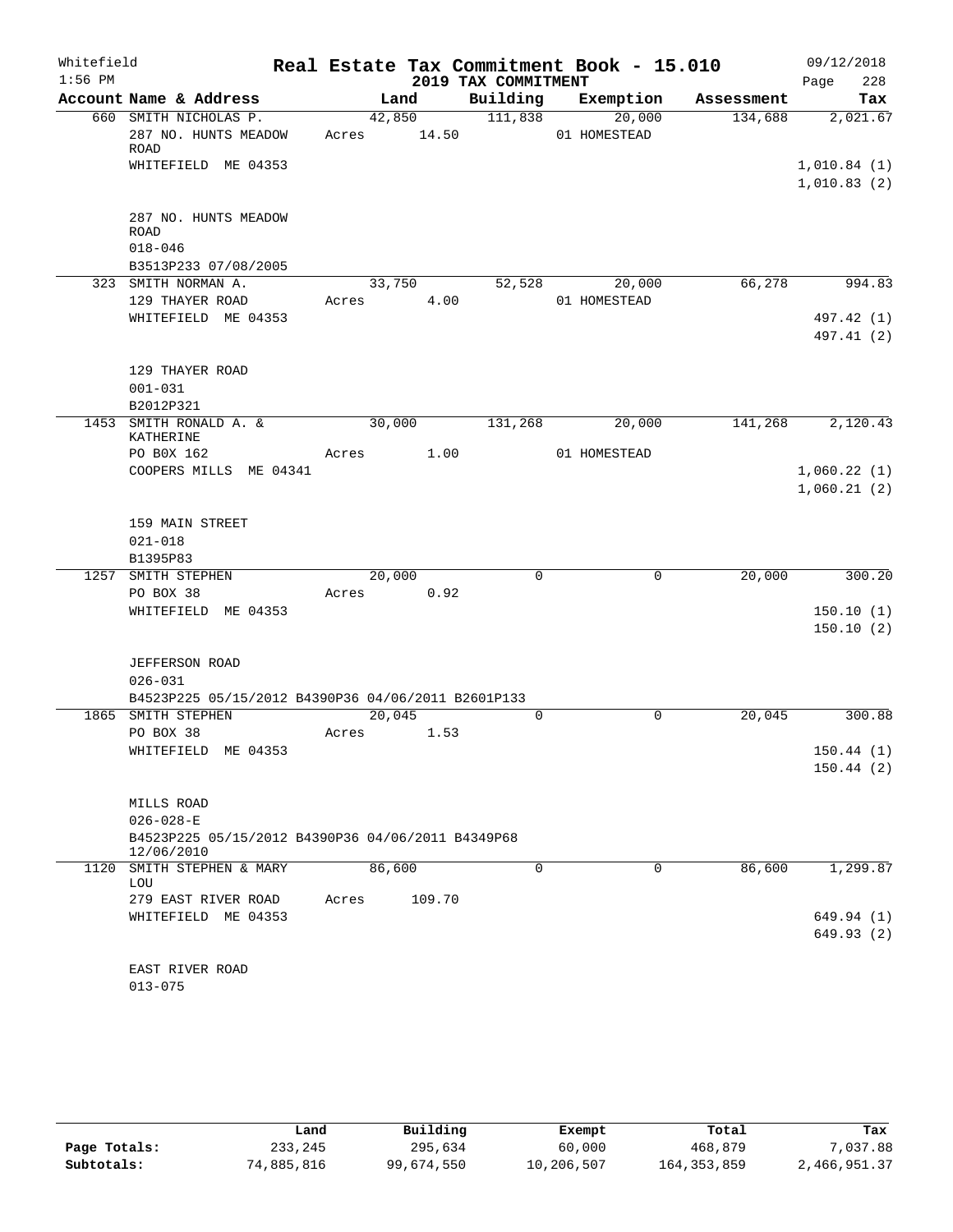| Whitefield<br>$1:56$ PM |                                            |                 |                       | 2019 TAX COMMITMENT | Real Estate Tax Commitment Book - 15.010 |                  | 09/12/2018<br>229    |
|-------------------------|--------------------------------------------|-----------------|-----------------------|---------------------|------------------------------------------|------------------|----------------------|
|                         | Account Name & Address                     |                 | Land                  | Building            | Exemption                                | Assessment       | Page<br>Tax          |
|                         | 711 SMITH STEPHEN & MARY                   |                 | 50,170                | 160,001             | 20,000                                   | 190, 171         | 2,854.47             |
|                         | LOU<br>279 EAST RIVER ROAD                 |                 | Acres 17.40           |                     | 01 HOMESTEAD                             |                  |                      |
|                         | WHITEFIELD ME 04353                        |                 |                       |                     |                                          |                  | 1,427.24(1)          |
|                         |                                            |                 |                       |                     |                                          |                  | 1,427.23(2)          |
|                         | 279 EAST RIVER ROAD                        |                 |                       |                     |                                          |                  |                      |
|                         | $013 - 062$                                |                 |                       |                     |                                          |                  |                      |
|                         | B4087P167 01/13/2009                       |                 |                       |                     |                                          |                  |                      |
|                         | 1742 SMITH STEPHEN & MILVA                 |                 | 424                   | $\Omega$            | 0                                        | 424              | 6.36                 |
|                         | PO BOX 38<br>WHITEFIELD ME 04353           | Acres           | 1.87                  |                     |                                          |                  | 3.18(1)              |
|                         |                                            |                 |                       |                     |                                          |                  | 3.18(2)              |
|                         | TOWN FARM LANE                             |                 |                       |                     |                                          |                  |                      |
|                         | $010 - 045 - B$                            |                 |                       |                     |                                          |                  |                      |
|                         | B4340P234 11/01/2010 B3325P277 B867P86     |                 |                       |                     |                                          |                  |                      |
|                         | 235 SMITH STEPHEN & MILVA<br>PO BOX 38     |                 | 10,200<br>Acres 25.00 | $\Omega$            | 0                                        | 10,200           | 153.10               |
|                         | WHITEFIELD ME 04353                        |                 |                       |                     |                                          |                  | 76.55(1)             |
|                         |                                            |                 |                       |                     |                                          |                  | 76.55(2)             |
|                         | EAST RIVER ROAD                            |                 |                       |                     |                                          |                  |                      |
|                         | $010 - 049$                                |                 |                       |                     |                                          |                  |                      |
|                         | B4340P234 11/10/2010 B423P496              |                 |                       |                     |                                          |                  |                      |
|                         | 1238 SMITH STEPHEN & MILVA<br>PO BOX 38    |                 | 26,868<br>Acres 74.00 | $\Omega$            | 0                                        | 26,868           | 403.29               |
|                         | WHITEFIELD ME 04353                        |                 |                       |                     |                                          |                  | 201.65(1)            |
|                         |                                            |                 |                       |                     |                                          |                  | 201.64(2)            |
|                         | TOWN FARM LANE                             |                 |                       |                     |                                          |                  |                      |
|                         | $010 - 043$                                |                 |                       |                     |                                          |                  |                      |
|                         | B4340P234 11/10/2010 B3589P84 B319P55      |                 |                       |                     |                                          |                  |                      |
|                         | 707 SMITH STEPHEN & MILVA<br>PO BOX 38     |                 | 2,905<br>Acres 8.62   | $\mathbf 0$         | $\mathbf 0$                              | 2,905            | 43.60                |
|                         | WHITEFIELD ME 04353                        |                 |                       |                     |                                          |                  | 21.80(1)             |
|                         |                                            |                 |                       |                     |                                          |                  | 21.80(2)             |
|                         | CORNER EAST RIVER &                        |                 |                       |                     |                                          |                  |                      |
|                         | TOWN<br>$010 - 045$                        |                 |                       |                     |                                          |                  |                      |
|                         | B4340P234 11/10/2010                       |                 |                       |                     |                                          |                  |                      |
| 1309                    | SMITH STEPHEN & MILVA                      |                 | 5,712                 | $\Omega$            | 0                                        | 5,712            | 85.74                |
|                         | PO BOX 38                                  | Acres           | 14.00                 |                     |                                          |                  |                      |
|                         | WHITEFIELD ME 04353                        |                 |                       |                     |                                          |                  | 42.87(1)<br>42.87(2) |
|                         | END OFTOWN FARM ROAD                       |                 |                       |                     |                                          |                  |                      |
|                         | $011 - 008$                                |                 |                       |                     |                                          |                  |                      |
|                         | B4340P234 11/10/2010                       |                 |                       |                     |                                          |                  |                      |
|                         | 591 SMITH STEPHEN C                        |                 | 75,800                | $\mathbf 0$         | 0                                        | 75,800           | 1,137.76             |
|                         | 279 EAST RIVER ROAD<br>WHITEFIELD ME 04353 | Acres           | 88.10                 |                     |                                          |                  | 568.88 (1)           |
|                         |                                            |                 |                       |                     |                                          |                  | 568.88 (2)           |
|                         | AUGUSTA ROAD                               |                 |                       |                     |                                          |                  |                      |
|                         | $018 - 014$                                |                 |                       |                     |                                          |                  |                      |
|                         | B4688P18 07/18/2013 B2311P330              |                 |                       |                     |                                          |                  |                      |
| Page Totals:            |                                            | Land<br>172,079 | Building<br>160,001   |                     | Exempt<br>20,000                         | Total<br>312,080 | Tax<br>4,684.32      |
| Subtotals:              |                                            | 75,057,895      | 99,834,551            |                     | 10,226,507                               | 164,665,939      | 2,471,635.69         |
|                         |                                            |                 |                       |                     |                                          |                  |                      |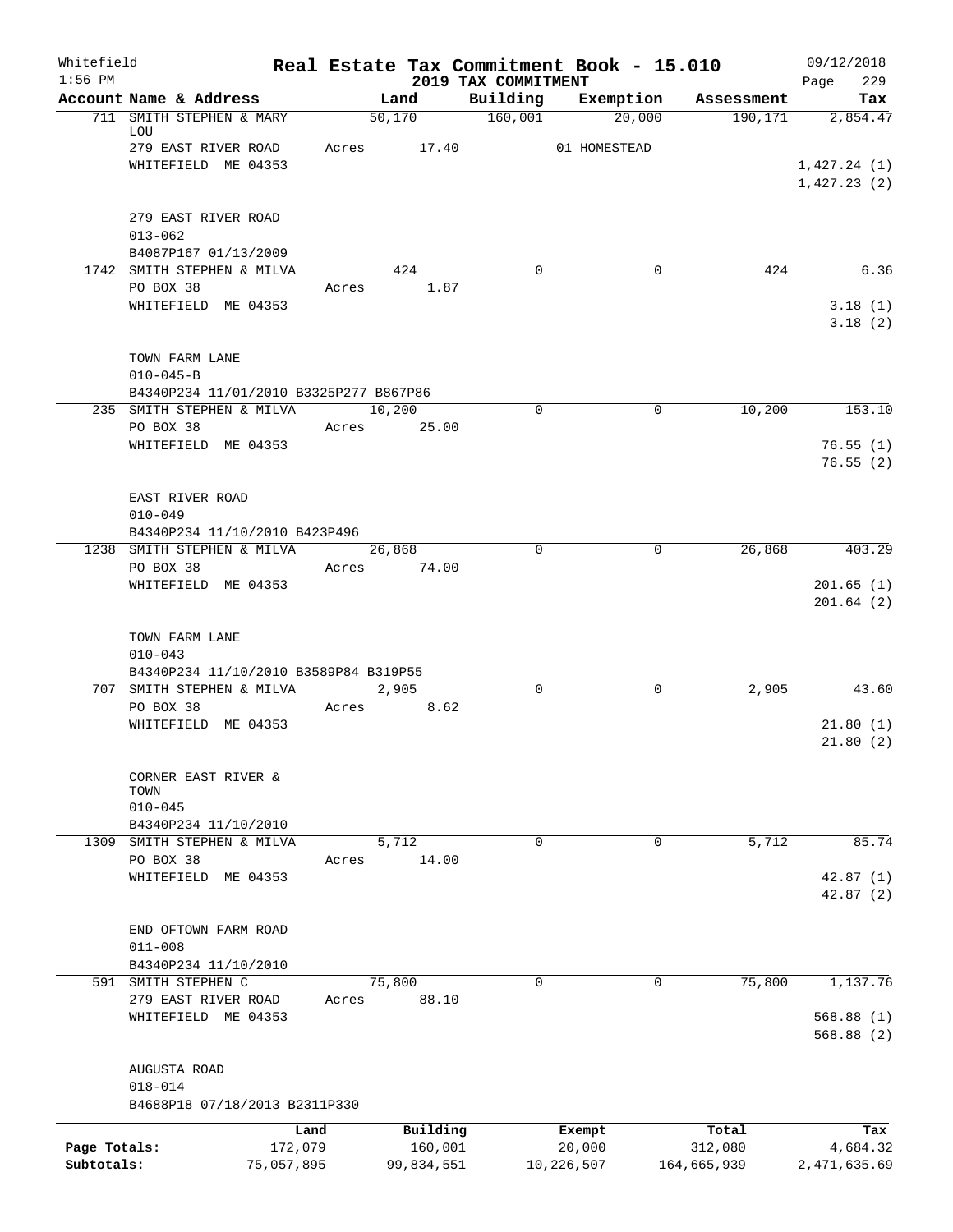| Whitefield<br>$1:56$ PM |                                                                                         | Real Estate Tax Commitment Book - 15.010 | 2019 TAX COMMITMENT |             |            | 09/12/2018<br>230<br>Page    |
|-------------------------|-----------------------------------------------------------------------------------------|------------------------------------------|---------------------|-------------|------------|------------------------------|
|                         | Account Name & Address                                                                  | Land                                     | Building            | Exemption   | Assessment | Tax                          |
|                         | 1135 SMITH STEPHEN C.<br>PO BOX 38<br>WHITEFIELD ME 04353                               | 54,150<br>46.00<br>Acres                 | $\Omega$            | $\Omega$    | 54,150     | 812.79<br>406.40(1)          |
|                         |                                                                                         |                                          |                     |             |            | 406.39(2)                    |
|                         | TOWN FARM LANE<br>$010 - 044$                                                           |                                          |                     |             |            |                              |
|                         | B4656P226 05/01/2013 B4656P224 05/01/2013 B1560P98<br>07/07/1989                        |                                          |                     |             |            |                              |
|                         | 565 SMITH STEPHEN C. & MARY<br>LOU                                                      | 20,750                                   | $\Omega$            | $\mathbf 0$ | 20,750     | 311.46                       |
|                         | 79 EAST RIVER ROAD<br>WHITEFIELD ME 04353                                               | 2.00<br>Acres                            |                     |             |            | 155.73(1)<br>155.73(2)       |
|                         | AUGUSTA ROAD<br>$018 - 014 - E$<br>B2928P189                                            |                                          |                     |             |            |                              |
| 491                     | SMITH STEPHEN C. & MARY<br>LOU                                                          | 25,000                                   | 109,087             | 0           | 134,087    | 2,012.65                     |
|                         | 279 EAST RIVER ROAD<br>WHITEFIELD ME 04353                                              | 2.00<br>Acres                            |                     |             |            | 1,006.33(1)<br>1,006.32(2)   |
|                         | 52 AUGUSTA ROAD<br>$018 - 014 - F$<br>B4688P24 07/18/2013 B2466P120                     |                                          |                     |             |            |                              |
| 679                     | SMITH STEPHEN C. & MARY<br>LOU                                                          | 25,150                                   | 149,937             | 0           | 175,087    | 2,628.06                     |
|                         | 279 EAST RIVER ROAD<br>WHITEFIELD ME 04353                                              | 1.60<br>Acres                            |                     |             |            | 1,314.03(1)<br>1,314.03(2)   |
|                         | <b>48 AUGUSTA ROAD</b><br>$018 - 014 - G$<br>B2466P120                                  |                                          |                     |             |            |                              |
|                         | 621 SMITH STEVEN C                                                                      | 39,042                                   | 117,921             | 0           | 156,963    | 2,356.01                     |
|                         | 279 EAST RIVER ROAD<br>WHITEFIELD ME 04353                                              | 9.74<br>Acres                            |                     |             |            | 1, 178.01(1)<br>1, 178.00(2) |
|                         | 69 AUGUSTA ROAD<br>$018 - 013 - C$<br>B4688P31 07/18/2013 B4688P21 07/18/2013 B2311P330 |                                          |                     |             |            |                              |
|                         | 1511 SMITH, JENNIFER M                                                                  | 30,705                                   | 56,977              | 0           | 87,682     | 1,316.11                     |
|                         | 75 PINE TREE ROAD<br>LITCHFIELD ME 04350                                                | 1.97<br>Acres                            |                     |             |            | 658.06(1)<br>658.05(2)       |
|                         | 5 STONE HOUSE COURT<br>$016 - 040$<br>B5220P078 12/11/2017 B5213P287 12/11/2017         |                                          |                     |             |            |                              |

|              | Land       | Building    | Exempt     | Total       | Tax          |
|--------------|------------|-------------|------------|-------------|--------------|
| Page Totals: | 194,797    | 433,922     |            | 628,719     | 9,437.08     |
| Subtotals:   | 75,252,692 | 100,268,473 | 10,226,507 | 165,294,658 | 2,481,072.77 |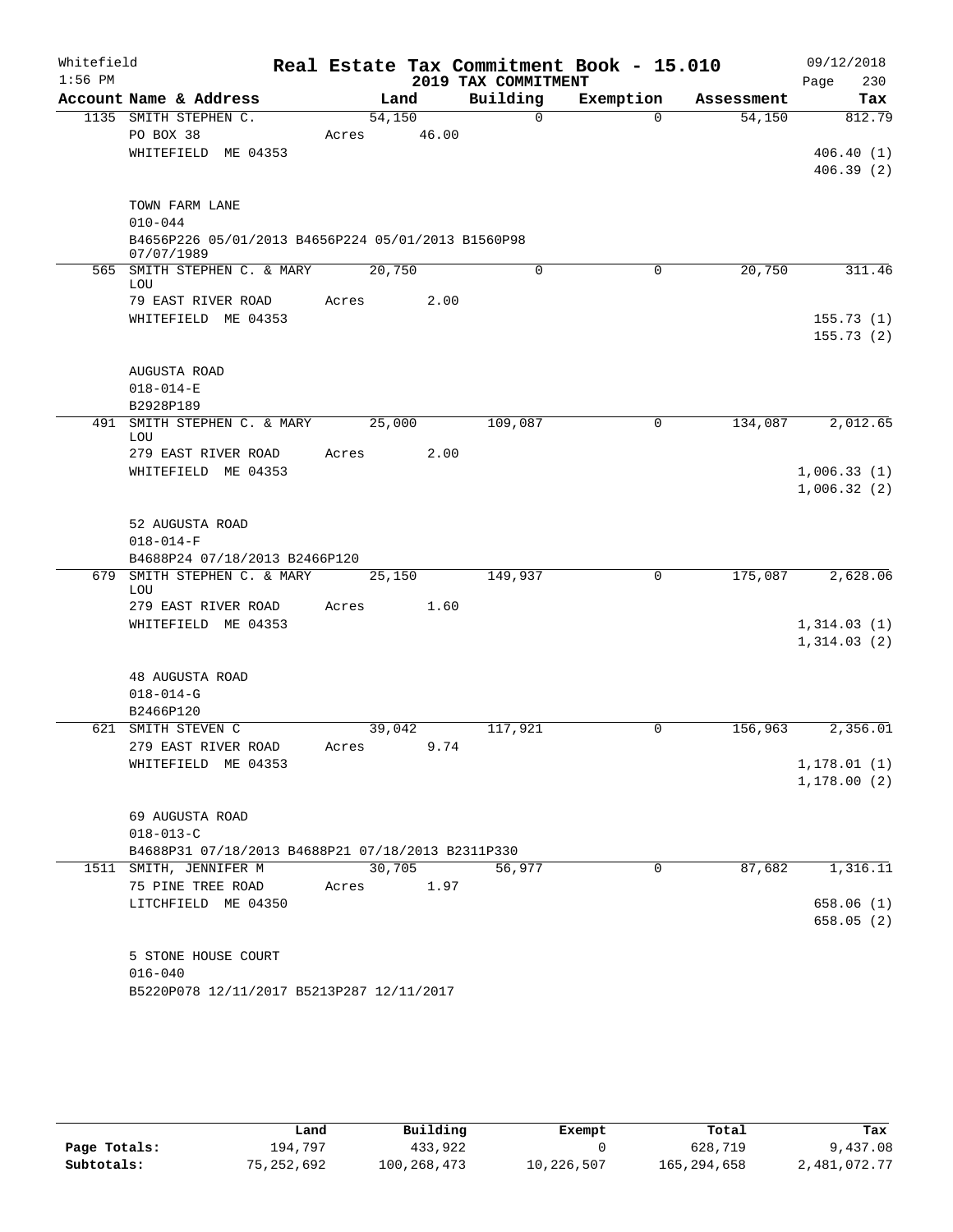| Whitefield |                                          |        |        |                     | Real Estate Tax Commitment Book - 15.010 |            | 09/12/2018   |
|------------|------------------------------------------|--------|--------|---------------------|------------------------------------------|------------|--------------|
| $1:56$ PM  |                                          |        |        | 2019 TAX COMMITMENT |                                          |            | Page<br>231  |
|            | Account Name & Address                   |        | Land   | Building            | Exemption                                | Assessment | Tax          |
|            | 352 SMITH, NATHAN M.                     | 25,274 |        | $\mathbf 0$         | $\Omega$                                 | 25,274     | 379.36       |
|            | SMITH, STEPHANIE K.                      | Acres  | 5.03   |                     |                                          |            |              |
|            | 135 EAST RIVER ROAD                      |        |        |                     |                                          |            | 189.68(1)    |
|            | WHITEFIELD ME 04353                      |        |        |                     |                                          |            | 189.68(2)    |
|            | EAST RIVER ROAD                          |        |        |                     |                                          |            |              |
|            | $013 - 069 - A$                          |        |        |                     |                                          |            |              |
|            | B5035P120 07/28/2016                     |        |        |                     |                                          |            |              |
| 1367       | SMITH, STEPHEN                           |        | 44,450 | 107,582             | 0                                        | 152,032    | 2,282.00     |
|            | SMITH, MILVA                             | Acres  | 16.50  |                     |                                          |            |              |
|            | P.O. BOX 38                              |        |        |                     |                                          |            | 1, 141.00(1) |
|            | WHITEFIELD ME 04353                      |        |        |                     |                                          |            | 1, 141.00(2) |
|            | 357 EAST RIVER ROAD                      |        |        |                     |                                          |            |              |
|            | $010 - 042$                              |        |        |                     |                                          |            |              |
|            | B5213P130 11/28/2017                     |        |        |                     |                                          |            |              |
| 1152       | SNYDER, CORINNA S. &<br>ABIGAIL          | 39,278 |        | 0                   | 0                                        | 39,278     | 589.56       |
|            | CO-TRUSTEES OF N.                        | Acres  | 23.12  |                     |                                          |            |              |
|            | WHITEFIELD RLTY TRUST                    |        |        |                     |                                          |            |              |
|            | 2122 ALBEMARLE TERRACE                   |        |        |                     |                                          |            | 294.78 (1)   |
|            | BROOKLYN NY 11226-3906                   |        |        |                     |                                          |            | 294.78 (2)   |
|            | HILTON ROAD                              |        |        |                     |                                          |            |              |
|            | $011 - 039$                              |        |        |                     |                                          |            |              |
|            | B4971P276 01/25/2016 B2396P28 11/04/1998 |        |        |                     |                                          |            |              |
|            | 609 SOLOMON GLADYS HEIRS                 |        | 49,005 | 24,124              | 0                                        | 73,129     | 1,097.67     |
|            | C/O MICHAEL SOLOMON                      | Acres  | 22.70  |                     |                                          |            |              |
|            | 15 TEDDY BEAR LANE                       |        |        |                     |                                          |            | 548.84(1)    |
|            | AUGUSTA ME 04330                         |        |        |                     |                                          |            | 548.83(2)    |
|            | 386 VIGUE ROAD                           |        |        |                     |                                          |            |              |
|            | $019 - 050$                              |        |        |                     |                                          |            |              |
|            | B4678P56 06/21/2013 B628P358             |        |        |                     |                                          |            |              |
|            | 1204 SOLOMON GLADYS HEIRS                | 49,015 |        | $\Omega$            | $\mathbf 0$                              | 49,015     | 735.72       |
|            | C/O MICHAEL SOLOMON                      | Acres  | 38.10  |                     |                                          |            |              |
|            | 15 TEDDY BEAR LANE                       |        |        |                     |                                          |            | 367.86(1)    |
|            | AUGUSTA ME 04330                         |        |        |                     |                                          |            | 367.86 (2)   |
|            | 75 HOWE ROAD                             |        |        |                     |                                          |            |              |
|            | $019 - 049$                              |        |        |                     |                                          |            |              |
|            | B4778P56 06/21/2013 B628P358             |        |        |                     |                                          |            |              |
|            | 1355 SOLOMON GLADYS HEIRS                |        | 31,500 | $\Omega$            | $\Omega$                                 | 31,500     | 472.82       |
|            | C/O MICHAEL SOLOMON                      | Acres  | 2.50   |                     |                                          |            |              |
|            | 15 TEDDY BEAR LANE                       |        |        |                     |                                          |            | 236.41(1)    |
|            | AUGUSTA ME 04330                         |        |        |                     |                                          |            | 236.41(2)    |
|            | 25 HOWE ROAD                             |        |        |                     |                                          |            |              |
|            | $019 - 049 - A$                          |        |        |                     |                                          |            |              |
|            | B4678P56 06/21/2013                      |        |        |                     |                                          |            |              |
|            |                                          |        |        |                     |                                          |            |              |

|              | Land       | Building    | Exempt     | Total       | Tax          |
|--------------|------------|-------------|------------|-------------|--------------|
| Page Totals: | 238,522    | 131,706     |            | 370,228     | 5,557.13     |
| Subtotals:   | 75,491,214 | 100,400,179 | 10,226,507 | 165,664,886 | 2,486,629.90 |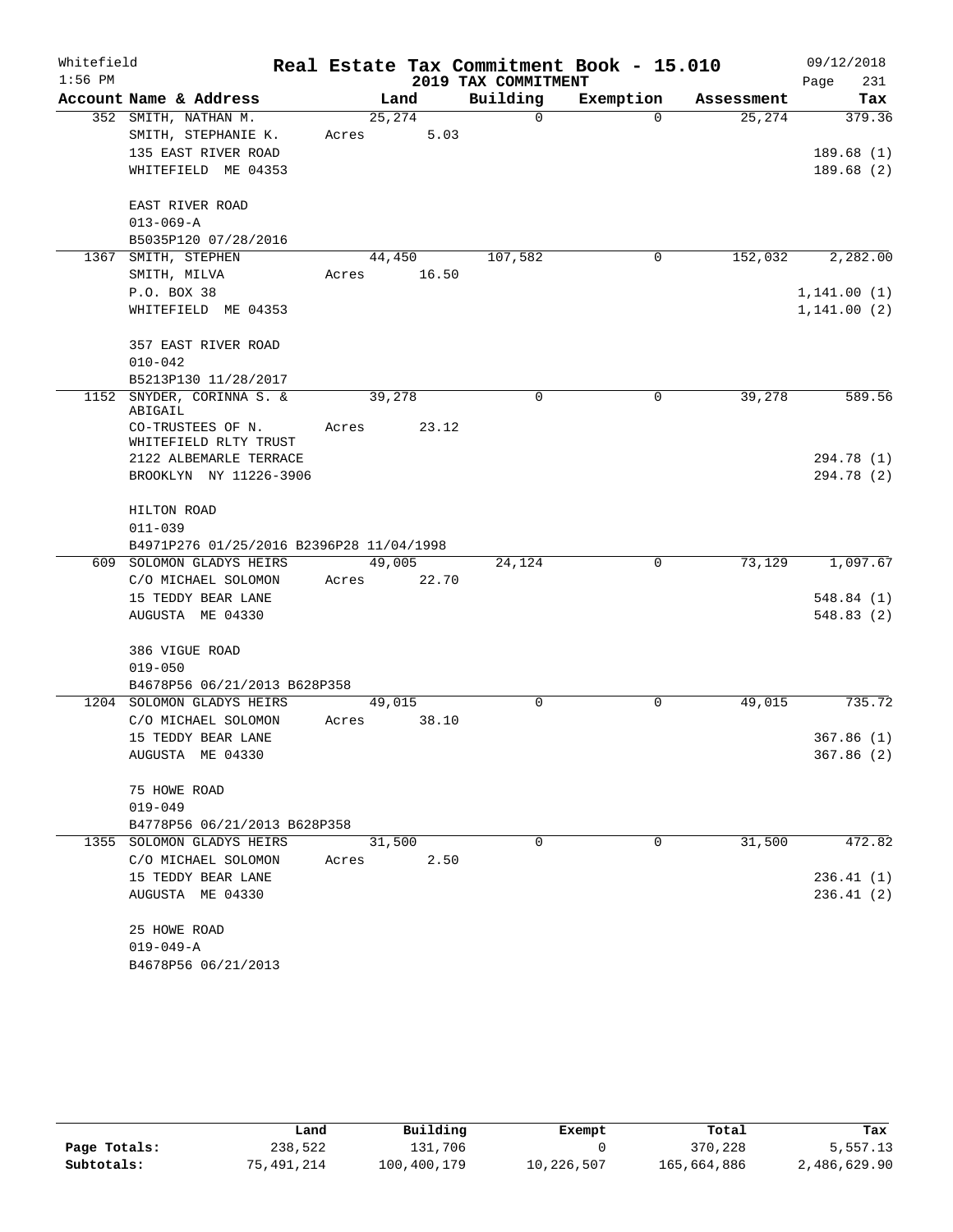| Whitefield<br>$1:56$ PM |                                          |        |       | 2019 TAX COMMITMENT | Real Estate Tax Commitment Book - 15.010 |            | 09/12/2018<br>Page<br>232    |
|-------------------------|------------------------------------------|--------|-------|---------------------|------------------------------------------|------------|------------------------------|
|                         | Account Name & Address                   |        | Land  | Building            | Exemption                                | Assessment | Tax                          |
|                         | 876 SOOHEY ROBERT S. &<br>THERESA S.     | 26,770 |       | $\Omega$            | $\Omega$                                 | 26,770     | 401.82                       |
|                         | P.O. BOX 60                              | Acres  | 6.90  |                     |                                          |            |                              |
|                         | WHITEFIELD ME 04353                      |        |       |                     |                                          |            | 200.91(1)                    |
|                         |                                          |        |       |                     |                                          |            | 200.91(2)                    |
|                         | COOPER ROAD                              |        |       |                     |                                          |            |                              |
|                         | $015 - 051 - B$                          |        |       |                     |                                          |            |                              |
|                         | B4855P72 01/16/2015                      |        |       |                     |                                          |            |                              |
|                         | 105 SOOHEY ROBERT S. &                   | 41,690 |       | 329,455             | $\mathbf 0$                              | 371,145    | 5,570.89                     |
|                         | THERESA S.                               |        |       |                     |                                          |            |                              |
|                         | PO BOX 60                                | Acres  | 13.05 |                     |                                          |            |                              |
|                         | WHITEFIELD ME 04353                      |        |       |                     |                                          |            | 2,785.45(1)<br>2,785.44(2)   |
|                         | 203 COOPER ROAD                          |        |       |                     |                                          |            |                              |
|                         | $015 - 051 - A$                          |        |       |                     |                                          |            |                              |
|                         | B2240P153                                |        |       |                     |                                          |            |                              |
|                         | 567 SOOHEY THERESA S. &<br><b>ROBERT</b> | 39,754 |       | 192,769             | $\mathbf 0$                              | 232,523    | 3,490.17                     |
|                         | P.O. BOX 60                              | Acres  | 10.63 |                     |                                          |            |                              |
|                         | WHITEFIELD ME 04353                      |        |       |                     |                                          |            | 1,745.09(1)                  |
|                         |                                          |        |       |                     |                                          |            | 1,745.08(2)                  |
|                         | 8 WHITE TAIL LANE                        |        |       |                     |                                          |            |                              |
|                         | $017 - 038$                              |        |       |                     |                                          |            |                              |
|                         | B2393P7                                  |        |       |                     |                                          |            |                              |
|                         | 1510 SOOHEY THERESA S. &                 | 32,250 |       | 138,894             | $\mathbf 0$                              | 171,144    | 2,568.87                     |
|                         | <b>ROBERT</b>                            |        |       |                     |                                          |            |                              |
|                         | P.O. BOX 60                              | Acres  | 3.00  |                     |                                          |            |                              |
|                         | WHITEFIELD ME 04353                      |        |       |                     |                                          |            | 1, 284.44(1)<br>1, 284.43(2) |
|                         |                                          |        |       |                     |                                          |            |                              |
|                         | 25 OXBOW LANE                            |        |       |                     |                                          |            |                              |
|                         | $013 - 047 - C$                          |        |       |                     |                                          |            |                              |
|                         | B2393P7                                  |        |       |                     |                                          |            |                              |
|                         | 1727 SOULE MEAGAN B. &                   |        | 3,600 | 0                   | 0                                        | 3,600      | 54.04                        |
|                         | TIMOTHY                                  |        |       |                     |                                          |            |                              |
|                         | 41 PIPER LANE<br>WHITEFIELD ME 04353     | Acres  | 2.40  |                     |                                          |            | 27.02(1)                     |
|                         |                                          |        |       |                     |                                          |            | 27.02(2)                     |
|                         |                                          |        |       |                     |                                          |            |                              |
|                         | MOSQUITO LANE                            |        |       |                     |                                          |            |                              |
|                         | $017 - 046 - B$                          |        |       |                     |                                          |            |                              |
|                         | B3341P169 08/04/2004                     |        |       |                     |                                          |            |                              |
|                         | 23 SOULE TIMOTHY E. &                    | 30,825 |       | 116,741             | 0                                        | 147,566    | 2,214.97                     |
|                         | MEAGAN E.<br>41 PIPER ROAD               | Acres  | 2.05  |                     |                                          |            |                              |
|                         | WHITEFIELD ME 04353                      |        |       |                     |                                          |            | 1,107.49(1)                  |
|                         |                                          |        |       |                     |                                          |            | 1, 107.48(2)                 |
|                         |                                          |        |       |                     |                                          |            |                              |
|                         | 41 PIPER ROAD                            |        |       |                     |                                          |            |                              |
|                         | $026 - 027$                              |        |       |                     |                                          |            |                              |
|                         | B3392P67 11/08/2004                      |        |       |                     |                                          |            |                              |

|              | Land       | Building    | Exempt     | Total       | Tax          |
|--------------|------------|-------------|------------|-------------|--------------|
| Page Totals: | 174,889    | 777,859     |            | 952,748     | 14,300.76    |
| Subtotals:   | 75,666,103 | 101,178,038 | 10,226,507 | 166,617,634 | 2,500,930.66 |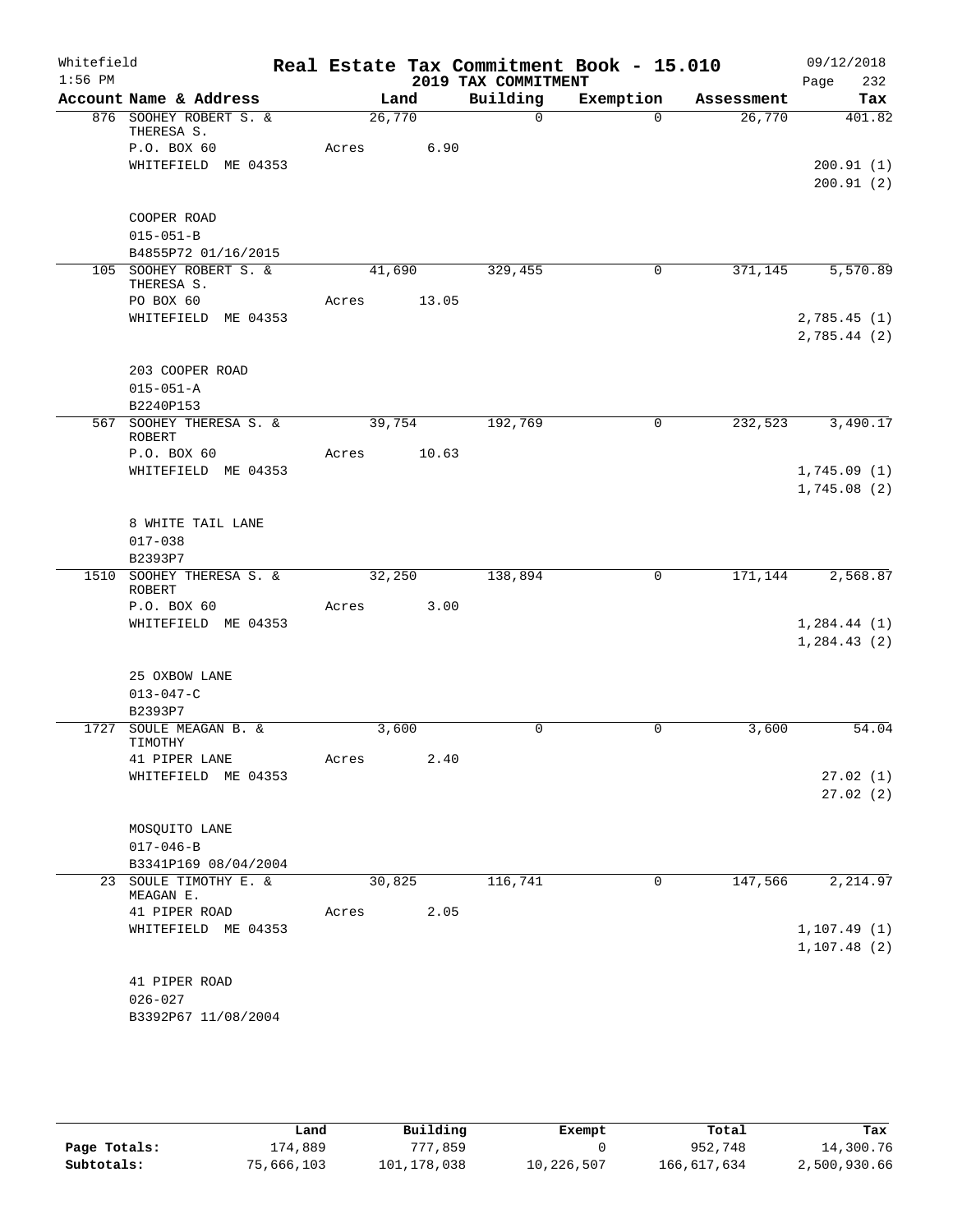| Whitefield   |                                                    |            |       |                |             |                     | Real Estate Tax Commitment Book - 15.010 |                       | 09/12/2018      |
|--------------|----------------------------------------------------|------------|-------|----------------|-------------|---------------------|------------------------------------------|-----------------------|-----------------|
| $1:56$ PM    | Account Name & Address                             |            |       |                |             | 2019 TAX COMMITMENT |                                          |                       | 233<br>Page     |
|              | 1048 SOUTHER HOPE E.                               |            |       | Land<br>34,725 |             | Building<br>146,055 | Exemption<br>20,000                      | Assessment<br>160,780 | Tax<br>2,413.31 |
|              | 360 COOPER ROAD                                    |            |       |                | Acres 4.65  |                     | 01 HOMESTEAD                             |                       |                 |
|              | WHITEFIELD ME 04353                                |            |       |                |             |                     |                                          |                       | 1,206.66(1)     |
|              |                                                    |            |       |                |             |                     |                                          |                       | 1,206.65(2)     |
|              |                                                    |            |       |                |             |                     |                                          |                       |                 |
|              | 360 COOPER ROAD                                    |            |       |                |             |                     |                                          |                       |                 |
|              | $015 - 039$                                        |            |       |                |             |                     |                                          |                       |                 |
|              | B4329P97 10/15/2010 B3886P294 07/25/2007 B2714P224 |            |       |                |             |                     |                                          |                       |                 |
|              | 186 SPEAR PAMELA R.                                |            |       | 30,750         |             | 87,879              | 0                                        | 118,629               | 1,780.62        |
|              | ALLEN PHILIP L.                                    |            | Acres |                | 2.00        |                     |                                          |                       |                 |
|              | 35 WOOD STREET                                     |            |       |                |             |                     |                                          |                       | 890.31 (1)      |
|              | APT. 111                                           |            |       |                |             |                     |                                          |                       | 890.31 (2)      |
|              | LEWISTON ME 04240                                  |            |       |                |             |                     |                                          |                       |                 |
|              | 104 MILLS ROAD                                     |            |       |                |             |                     |                                          |                       |                 |
|              | $017 - 004$                                        |            |       |                |             |                     |                                          |                       |                 |
|              | B4791P239 06/23/2014 B4791P237 06/23/2014 B2493P19 |            |       |                |             |                     |                                          |                       |                 |
|              | 89 SPENCER, STEPHEN W.                             |            |       | 30,330         |             | 0                   | 0                                        | 30,330                | 455.25          |
|              | SEIGARS, LIBBEY A.                                 |            |       | Acres          | 1.72        |                     |                                          |                       |                 |
|              | 442 HOWE ROAD                                      |            |       |                |             |                     |                                          |                       | 227.63(1)       |
|              | WHITEFIELD ME 04353                                |            |       |                |             |                     |                                          |                       | 227.62(2)       |
|              |                                                    |            |       |                |             |                     |                                          |                       |                 |
|              | 450 HOWE ROAD                                      |            |       |                |             |                     |                                          |                       |                 |
|              | $020 - 009 - A$                                    |            |       |                |             |                     |                                          |                       |                 |
|              | B5030P270 06/29/2016                               |            |       |                |             |                     |                                          |                       |                 |
|              | 1536 SPICER SUSAN & DAVID                          |            |       | 87,250         |             | 131,289             | 20,000                                   | 198,539               | 2,980.07        |
|              | 373 HUNTS MEADOW ROAD                              |            | Acres |                | 91.00       |                     | 01 HOMESTEAD                             |                       |                 |
|              | WHITEFIELD ME 04353                                |            |       |                |             |                     |                                          |                       | 1,490.04(1)     |
|              |                                                    |            |       |                |             |                     |                                          |                       | 1,490.03(2)     |
|              |                                                    |            |       |                |             |                     |                                          |                       |                 |
|              | 373 HUNTS MEADOW ROAD                              |            |       |                |             |                     |                                          |                       |                 |
|              | $015 - 048$                                        |            |       |                |             |                     |                                          |                       |                 |
|              | B2048P335                                          |            |       |                |             |                     |                                          |                       |                 |
|              | 1780 SPRAGUE NICHOLAS T.                           |            |       | 30,450         |             | 149,417             | 0                                        | 179,867               | 2,699.80        |
|              | SPRAGUE CHELSEA N.                                 |            | Acres |                | 1.80        |                     |                                          |                       |                 |
|              | 10 HILLSIDE WAY                                    |            |       |                |             |                     |                                          |                       | 1,349.90(1)     |
|              | DRESDEN ME 04342                                   |            |       |                |             |                     |                                          |                       | 1,349.90(2)     |
|              |                                                    |            |       |                |             |                     |                                          |                       |                 |
|              | 26 RED FOX LANE                                    |            |       |                |             |                     |                                          |                       |                 |
|              | $012 - 003 - A$                                    |            |       |                |             |                     |                                          |                       |                 |
|              | B5138P235 05/25/2017                               |            |       |                |             |                     |                                          |                       |                 |
|              | 1393 SPRAGUE'S HALLOW LLC                          |            |       | 74,325         |             | 0                   | 0                                        | 74,325                | 1,115.62        |
|              | 241 LESSNER ROAD                                   |            | Acres |                | 9.91        |                     |                                          |                       |                 |
|              | DAMARISCOTTA ME 04543                              |            |       |                |             |                     |                                          |                       | 557.81(1)       |
|              |                                                    |            |       |                |             |                     |                                          |                       | 557.81(2)       |
|              |                                                    |            |       |                |             |                     |                                          |                       |                 |
|              | PALMER ROAD                                        |            |       |                |             |                     |                                          |                       |                 |
|              | $001 - 018$                                        |            |       |                |             |                     |                                          |                       |                 |
|              | B5180P33 09/14/2017                                |            |       |                |             |                     |                                          |                       |                 |
| 1123         | SPRAGUE'S HALLOW, LLC                              |            |       | 37,900         |             | 0                   | 0                                        | 37,900                | 568.88          |
|              | 241 LESSNER ROAD                                   |            | Acres |                | 21.00       |                     |                                          |                       |                 |
|              | DAMARISCOTTA ME 04543                              |            |       |                |             |                     |                                          |                       | 284.44 (1)      |
|              |                                                    |            |       |                |             |                     |                                          |                       | 284.44 (2)      |
|              |                                                    |            |       |                |             |                     |                                          |                       |                 |
|              | PALMER ROAD                                        |            |       |                |             |                     |                                          |                       |                 |
|              | $001 - 016$                                        |            |       |                |             |                     |                                          |                       |                 |
|              | B5180P33 09/14/2017                                |            |       |                |             |                     |                                          |                       |                 |
|              |                                                    |            |       |                |             |                     |                                          |                       |                 |
|              |                                                    | Land       |       |                | Building    |                     | Exempt                                   | Total                 | Tax             |
| Page Totals: |                                                    | 325,730    |       |                | 514,640     |                     | 40,000                                   | 800,370               | 12,013.55       |
| Subtotals:   |                                                    | 75,991,833 |       |                | 101,692,678 |                     | 10,266,507                               | 167, 418, 004         | 2,512,944.21    |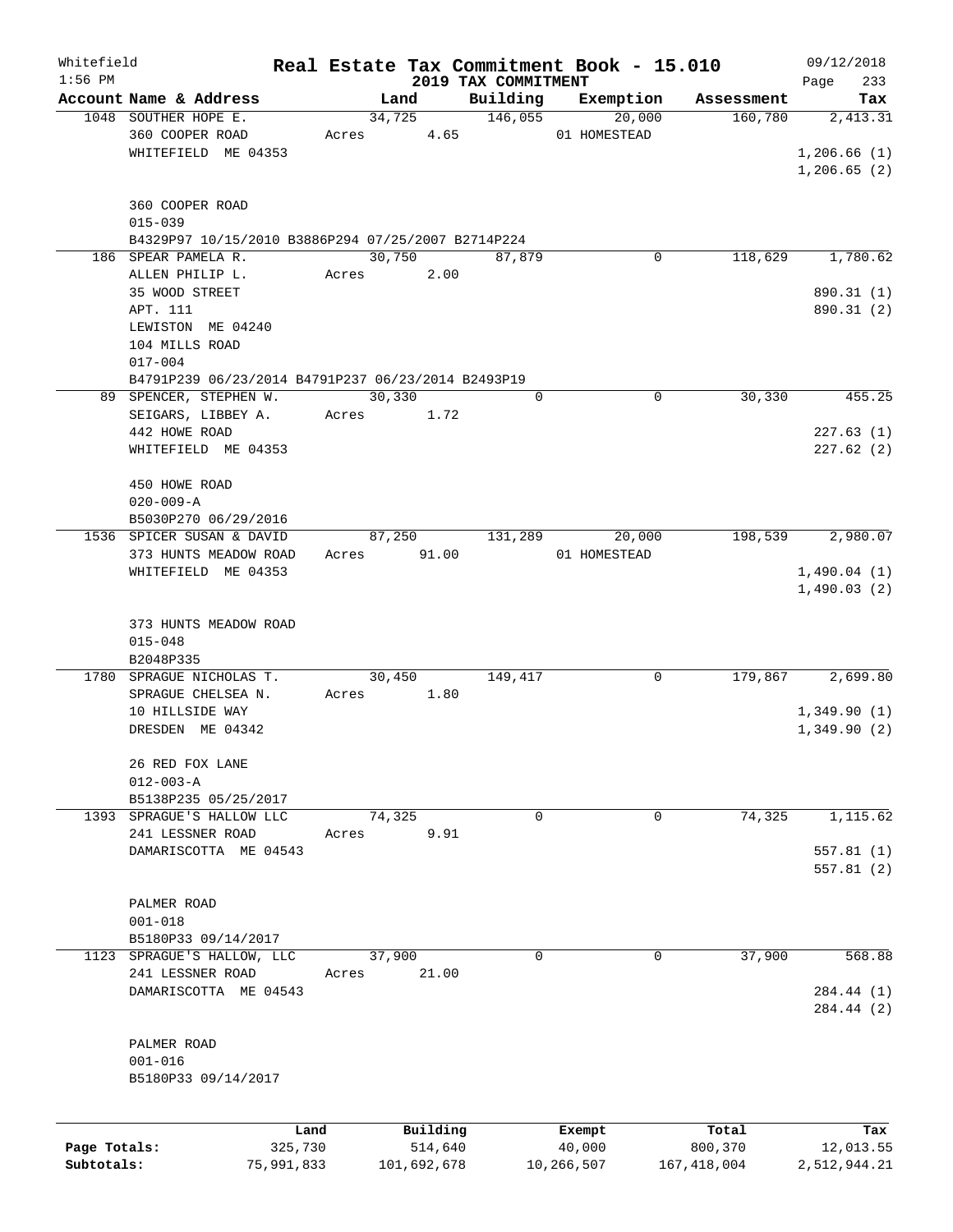| Whitefield<br>$1:56$ PM |                                                |       |        | 2019 TAX COMMITMENT | Real Estate Tax Commitment Book - 15.010 |            | 09/12/2018<br>Page<br>234 |
|-------------------------|------------------------------------------------|-------|--------|---------------------|------------------------------------------|------------|---------------------------|
|                         | Account Name & Address                         |       | Land   | Building            | Exemption                                | Assessment | Tax                       |
|                         | 478 SPROUL ARNOLD &<br>ERNESTINE               |       | 49,243 | $\mathbf 0$         | $\Omega$                                 | 49,243     | 739.14                    |
|                         | * FAMILY TRUST                                 | Acres | 38.45  |                     |                                          |            |                           |
|                         | 40 GRIFFIN ROAD                                |       |        |                     |                                          |            | 369.57(1)                 |
|                         | WINDSOR ME 04363                               |       |        |                     |                                          |            | 369.57(2)                 |
|                         | PALMER ROAD                                    |       |        |                     |                                          |            |                           |
|                         | $001 - 012$                                    |       |        |                     |                                          |            |                           |
|                         | B2304P89                                       |       |        |                     |                                          |            |                           |
|                         | 1290 SPROUL ARNOLD &<br>ERNESTINE              |       | 38,745 | 0                   | $\overline{0}$                           | 38,745     | 581.56                    |
|                         | * FAMILY TRUST                                 | Acres | 22.30  |                     |                                          |            |                           |
|                         | 40 GRIFFIN ROAD                                |       |        |                     |                                          |            | 290.78(1)                 |
|                         | WINDSOR ME 04363                               |       |        |                     |                                          |            | 290.78(2)                 |
|                         | PALMER ROAD                                    |       |        |                     |                                          |            |                           |
|                         | $001 - 014$                                    |       |        |                     |                                          |            |                           |
|                         | B2304P89                                       |       |        |                     |                                          |            |                           |
|                         | 857 SPROUL STANLEY &                           |       | 30,900 | 88,810              | 20,000                                   | 99,710     | 1,496.65                  |
|                         | <b>CYNTHIA</b>                                 |       |        |                     |                                          |            |                           |
|                         | 269 HOWE ROAD                                  | Acres | 2.10   |                     | 01 HOMESTEAD                             |            |                           |
|                         | WHITEFIELD ME 04353                            |       |        |                     |                                          |            | 748.33(1)                 |
|                         |                                                |       |        |                     |                                          |            | 748.32(2)                 |
|                         | 269 HOWE ROAD                                  |       |        |                     |                                          |            |                           |
|                         | $020 - 026 - B$                                |       |        |                     |                                          |            |                           |
|                         | B2597P82                                       |       |        |                     |                                          |            |                           |
|                         | 1030 ST. PETER CHARLES E JR                    |       | 32,250 | 50,773              | 0                                        | 83,023     | 1,246.18                  |
|                         | ESTATE OF                                      |       |        |                     |                                          |            |                           |
|                         | C/O CYNTHIA STROUT,<br>PER. REP.               | Acres | 3.00   |                     |                                          |            |                           |
|                         | 244 SO. HUNTS MEADOW                           |       |        |                     |                                          |            | 623.09(1)                 |
|                         | ROAD                                           |       |        |                     |                                          |            |                           |
|                         | WHITEFIELD ME 04353                            |       |        |                     |                                          |            | 623.09(2)                 |
|                         | 227 SO. HUNTS MEADOW                           |       |        |                     |                                          |            |                           |
|                         | <b>ROAD</b>                                    |       |        |                     |                                          |            |                           |
|                         | $009 - 006$                                    |       |        |                     |                                          |            |                           |
|                         | B2726P222 08/30/2001                           |       |        | $\Omega$            | $\Omega$                                 |            | 600.40                    |
|                         | 1389 ST. PETER RICHARD L.                      |       | 40,000 |                     |                                          | 40,000     |                           |
|                         | P.O. BOX 45                                    | Acres | 52.00  |                     |                                          |            |                           |
|                         | WHITEFIELD ME 04353                            |       |        |                     |                                          |            | 300.20(1)<br>300.20(2)    |
|                         | 207 SO. HUNTS MEADOW                           |       |        |                     |                                          |            |                           |
|                         | ROAD                                           |       |        |                     |                                          |            |                           |
|                         | $009 - 006 - B$                                |       |        |                     |                                          |            |                           |
|                         | B2689P245                                      |       |        |                     |                                          |            |                           |
|                         | 312 ST. PETER CYNTHIA P. &                     |       | 25,786 | 0                   | 0                                        | 25,786     | 387.05                    |
|                         | SMITH EMERY P.<br>244 SOUTH HUNTS MEADOW Acres |       | 5.67   |                     |                                          |            |                           |
|                         | ROAD                                           |       |        |                     |                                          |            |                           |
|                         | WHITEFIELD ME 04353                            |       |        |                     |                                          |            | 193.53(1)                 |
|                         |                                                |       |        |                     |                                          |            | 193.52(2)                 |
|                         |                                                |       |        |                     |                                          |            |                           |
|                         | SO. HUNTS MEADOW ROAD                          |       |        |                     |                                          |            |                           |
|                         | $009 - 022 - B$                                |       |        |                     |                                          |            |                           |
|                         | B4682P73 07/01/2013 B3667P57 04/21/2006        |       |        |                     |                                          |            |                           |
|                         |                                                |       |        |                     |                                          |            |                           |
|                         |                                                |       |        |                     |                                          |            |                           |
|                         |                                                |       |        |                     |                                          |            |                           |

|              | Land       | Building    | Exempt     | Total       | Tax          |
|--------------|------------|-------------|------------|-------------|--------------|
| Page Totals: | 216,924    | 139,583     | 20,000     | 336,507     | 5,050.98     |
| Subtotals:   | 76,208,757 | 101,832,261 | 10,286,507 | 167,754,511 | 2,517,995.19 |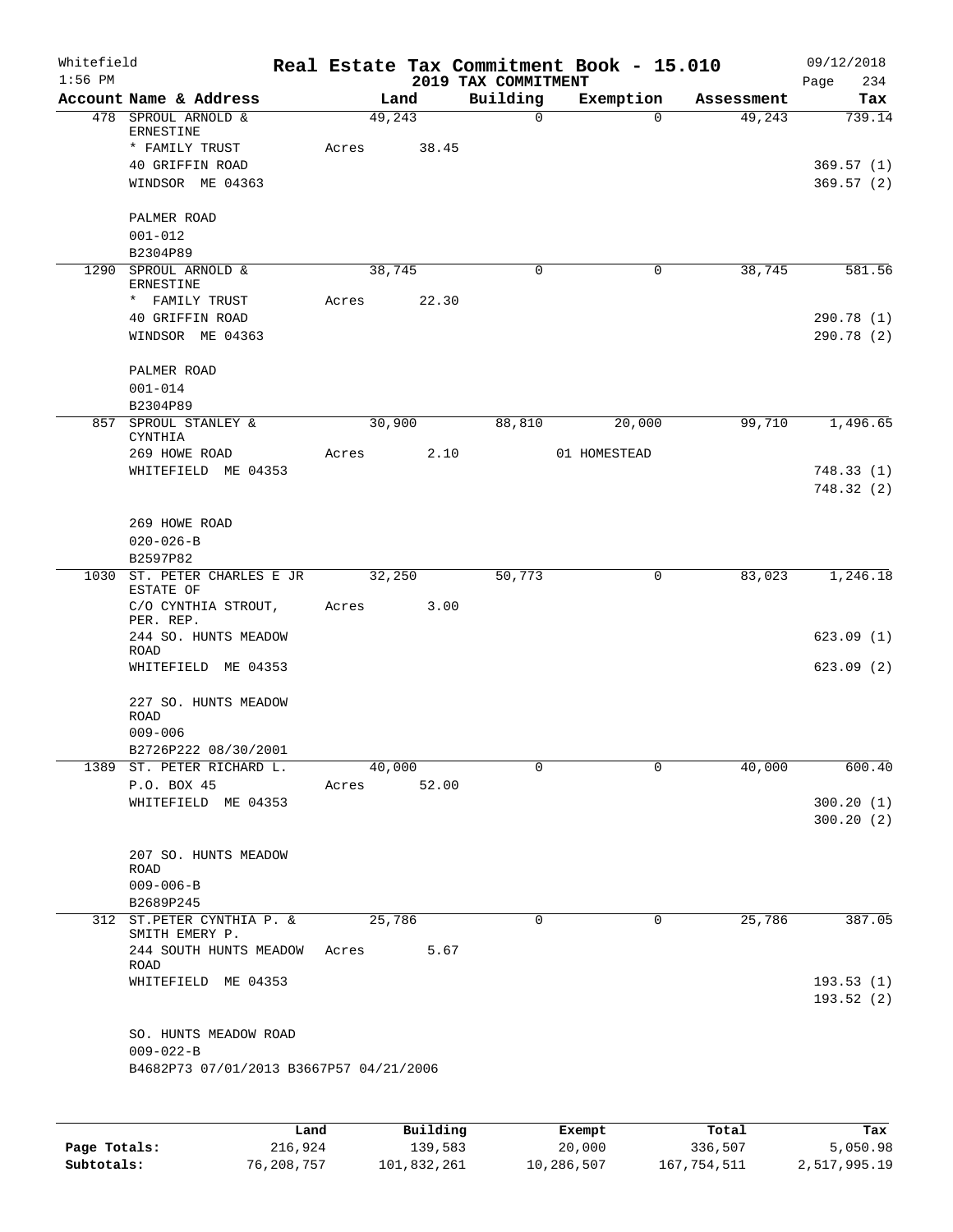| Whitefield<br>$1:56$ PM    |                                                                                                    |                 |                        | 2019 TAX COMMITMENT | Real Estate Tax Commitment Book - 15.010 |                        | 09/12/2018<br>235                  |
|----------------------------|----------------------------------------------------------------------------------------------------|-----------------|------------------------|---------------------|------------------------------------------|------------------------|------------------------------------|
|                            | Account Name & Address                                                                             |                 | Land                   | Building            | Exemption                                | Assessment             | Page<br>Tax                        |
|                            | 752 STADE HILDA M. & HAROLD<br>1309 EAST PITTSTON ROAD Acres<br>PITTSTON ME 04345                  |                 | 1,500<br>1.00          | $\mathbf 0$         | $\Omega$                                 | 1,500                  | 22.51<br>11.26(1)<br>11.25(2)      |
|                            | BRIGID LANE<br>$003 - 008 - A$<br>B2458P96                                                         |                 |                        |                     |                                          |                        |                                    |
|                            | 1601 STADE HILDA M. & HAROLD                                                                       |                 | 360                    | $\mathbf 0$         | 0                                        | 360                    | 5.40                               |
|                            | 1309 EAST PITTSTON ROAD Acres<br>PITTSTON ME 04345                                                 |                 | 0.24                   |                     |                                          |                        | 2.70(1)<br>2.70(2)                 |
|                            | PITTSTON ROAD<br>$003 - 008$                                                                       |                 |                        |                     |                                          |                        |                                    |
|                            | B2458P96<br>24 STAFFORD CORY                                                                       |                 | 54,400                 | 62,298              | 0                                        | 116,698                | 1,751.64                           |
|                            | 109 THAYER ROAD<br>WHITEFIELD ME 04353                                                             | Acres           | 31.00                  |                     |                                          |                        | 875.82(1)<br>875.82(2)             |
|                            | 109 THAYER ROAD<br>$001 - 032$<br>B4445P299 05/03/2011 B4392P129 04/15/2011 B2615P53<br>11/08/2000 |                 |                        |                     |                                          |                        |                                    |
|                            | 869 STANTON AMY E.                                                                                 | 40,266          |                        | $\Omega$            | 0                                        | 40,266                 | 604.39                             |
|                            | 90 HOCKOMOCK ROAD<br>WOOLWICH ME 04579                                                             | Acres           | 24.64                  |                     |                                          |                        | 302.20(1)<br>302.19(2)             |
|                            | HILTON ROAD<br>$014 - 009$<br>B2954P141                                                            |                 |                        |                     |                                          |                        |                                    |
|                            | 1470 STAPLES LYMAN<br>7 WISCASSET ROAD<br>WHITEFIELD ME 04353                                      | 32,850<br>Acres | 3.40                   | 65,654              | 0                                        | 98,504                 | 1,478.55<br>739.28(1)<br>739.27(2) |
|                            | 7 WISCASSET ROAD<br>$031 - 003$<br>B31P3                                                           |                 |                        |                     |                                          |                        |                                    |
| 1401                       | STENECK ROBERT S. &                                                                                | 44,410          |                        | 16,898              | 0                                        | 61,308                 | 920.23                             |
|                            | <b>JOANNE</b><br>390 WISCASSET ROAD<br>WHITEFIELD ME 04353                                         | Acres           | 10.20                  |                     |                                          |                        | 460.12(1)<br>460.11(2)             |
|                            | 370 WISCASSET ROAD<br>$004 - 013$                                                                  |                 |                        |                     |                                          |                        |                                    |
| 1421                       | STENECK ROBERT S. &                                                                                |                 | 44,570                 | 163,949             | 20,000                                   | 188,519                | 2,829.67                           |
|                            | <b>JOANNE</b><br>390 WISCASSET ROAD<br>WHITEFIELD ME 04353                                         | Acres           | 10.40                  |                     | 01 HOMESTEAD                             |                        | 1,414.84(1)<br>1,414.83(2)         |
|                            | 390 WISCASSET ROAD<br>$004 - 010$                                                                  |                 |                        |                     |                                          |                        |                                    |
|                            | Land                                                                                               |                 | Building               |                     | Exempt                                   | Total                  | Tax                                |
| Page Totals:<br>Subtotals: | 218,356<br>76, 427, 113                                                                            |                 | 308,799<br>102,141,060 |                     | 20,000<br>10,306,507                     | 507,155<br>168,261,666 | 7,612.39<br>2,525,607.58           |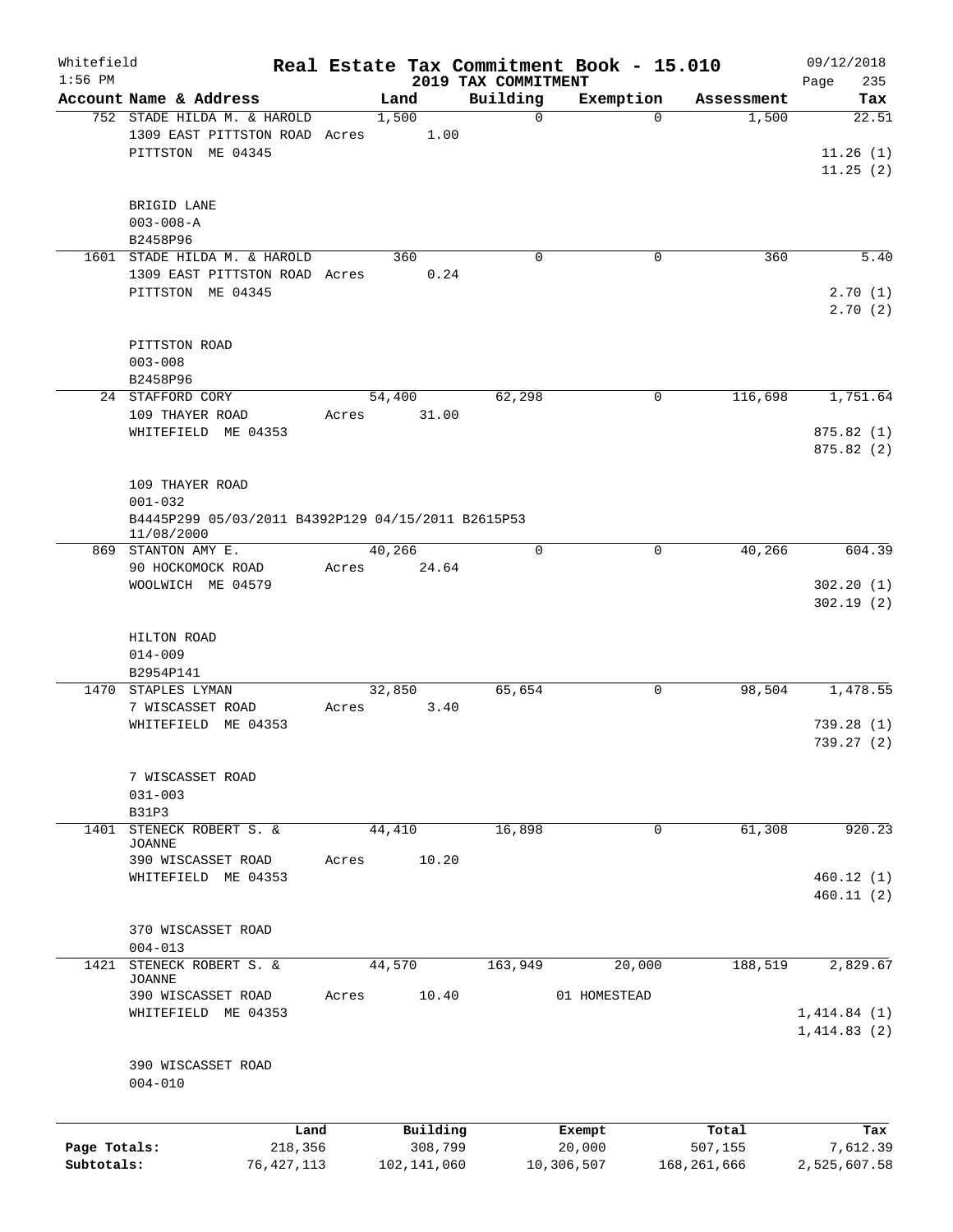| Whitefield<br>$1:56$ PM    |                                                                                              |                       |                        |                                 | Real Estate Tax Commitment Book - 15.010 |                        | 09/12/2018                 |
|----------------------------|----------------------------------------------------------------------------------------------|-----------------------|------------------------|---------------------------------|------------------------------------------|------------------------|----------------------------|
|                            | Account Name & Address                                                                       |                       | Land                   | 2019 TAX COMMITMENT<br>Building | Exemption                                | Assessment             | 236<br>Page<br>Tax         |
|                            | 1413 STENECK ROBERT S. &<br>JOANNE                                                           |                       | 6,600                  | $\mathbf 0$                     | $\Omega$                                 | 6,600                  | 99.07                      |
|                            | 390 WISCASSET ROAD<br>WHITEFIELD ME 04353                                                    | Acres                 | 4.40                   |                                 |                                          |                        | 49.54 (1)<br>49.53(2)      |
|                            | CROCKER AVENUE                                                                               |                       |                        |                                 |                                          |                        |                            |
|                            | $004 - 015 - 001$<br>297 STEVENS JOHN & SHERI                                                |                       | 53,875                 | 150,677                         | 20,000                                   | 184,552                | 2,770.13                   |
|                            | 428 HOWE ROAD<br>WHITEFIELD ME 04353                                                         | Acres                 | 22.50                  |                                 | 01 HOMESTEAD                             |                        | 1,385.07(1)                |
|                            |                                                                                              |                       |                        |                                 |                                          |                        | 1,385.06(2)                |
|                            | 428 HOWE ROAD<br>$020 - 008$                                                                 |                       |                        |                                 |                                          |                        |                            |
|                            | B5201P316 10/17/2017 B4106P38 02/26/2009 B1171P298<br>12/17/1983                             |                       |                        |                                 |                                          |                        |                            |
|                            | 10 STEVENS JOHN & SHERI                                                                      |                       | 45,110                 | $\Omega$                        | 0                                        | 45,110                 | 677.10                     |
|                            | 428 HOWE ROAD<br>WHITEFIELD ME 04353                                                         | Acres                 | 24.40                  |                                 |                                          |                        | 338.55(1)<br>338.55(2)     |
|                            | HOWE ROAD<br>$020 - 019$                                                                     |                       |                        |                                 |                                          |                        |                            |
|                            | B5201P315 10/17/2017 B1561P171                                                               |                       |                        |                                 |                                          |                        |                            |
|                            | 168 STEVENS WILLIAM R.<br>439 EAGLE LANE                                                     | Acres                 | 30,000<br>1.18         | 92,708                          | 0                                        | 122,708                | 1,841.85                   |
|                            | VACAVILLE CA 95687                                                                           |                       |                        |                                 |                                          |                        | 920.93(1)<br>920.92(2)     |
|                            | 285 PITTSTON ROAD<br>$003 - 015$                                                             |                       |                        |                                 |                                          |                        |                            |
|                            | B4869P111 03/19/2015 B4718P134 10/02/2013 B2167P294<br>1498 STEWART GREGORY F. &<br>KATHY L. |                       | 51,800                 | 217,872                         | 20,000                                   | 249,672                | 3,747.58                   |
|                            | 173 ROONEY LANE                                                                              | Acres                 | 27.00                  |                                 | 01 HOMESTEAD                             |                        |                            |
|                            | WHITEFIELD ME 04353                                                                          |                       |                        |                                 |                                          |                        | 1,873.79(1)<br>1,873.79(2) |
|                            | 173 ROONEY LANE<br>$009 - 012$                                                               |                       |                        |                                 |                                          |                        |                            |
|                            | B4779P255 05/15/2014 B4105P11 02/25/2009 B2262P295<br>1543 STICKNEY GEORGE & WANDA           |                       | 31,950                 |                                 | 20,000                                   | 86,750                 | 1,302.12                   |
|                            | 247 HILTON ROAD                                                                              | Acres                 | 2.80                   | 74,800                          | 01 HOMESTEAD                             |                        |                            |
|                            | WHITEFIELD ME 04353                                                                          |                       |                        |                                 |                                          |                        | 651.06(1)                  |
|                            |                                                                                              |                       |                        |                                 |                                          |                        | 651.06 (2)                 |
|                            | 247 HILTON ROAD<br>$014 - 005 - A$                                                           |                       |                        |                                 |                                          |                        |                            |
|                            | B3411P276 12/17/2004                                                                         |                       |                        |                                 |                                          |                        |                            |
|                            | 996 STILLMAN WAYNE D<br>PO BOX 153                                                           | Acres                 | 30,000<br>0.80         | 63,634                          | $\mathbf 0$                              | 93,634                 | 1,405.45                   |
|                            | WINDSOR ME 04363                                                                             |                       |                        |                                 |                                          |                        | 702.73(1)<br>702.72(2)     |
|                            | 442 VIGUE ROAD<br>$019 - 013$                                                                |                       |                        |                                 |                                          |                        |                            |
|                            | B4474P216 12/27/2011 B4184P217 07/29/2009                                                    |                       |                        |                                 |                                          |                        |                            |
|                            |                                                                                              | Land                  | Building               |                                 | Exempt                                   | Total                  | Tax                        |
| Page Totals:<br>Subtotals: |                                                                                              | 249,335<br>76,676,448 | 599,691<br>102,740,751 |                                 | 60,000<br>10,366,507                     | 789,026<br>169,050,692 | 11,843.30<br>2,537,450.88  |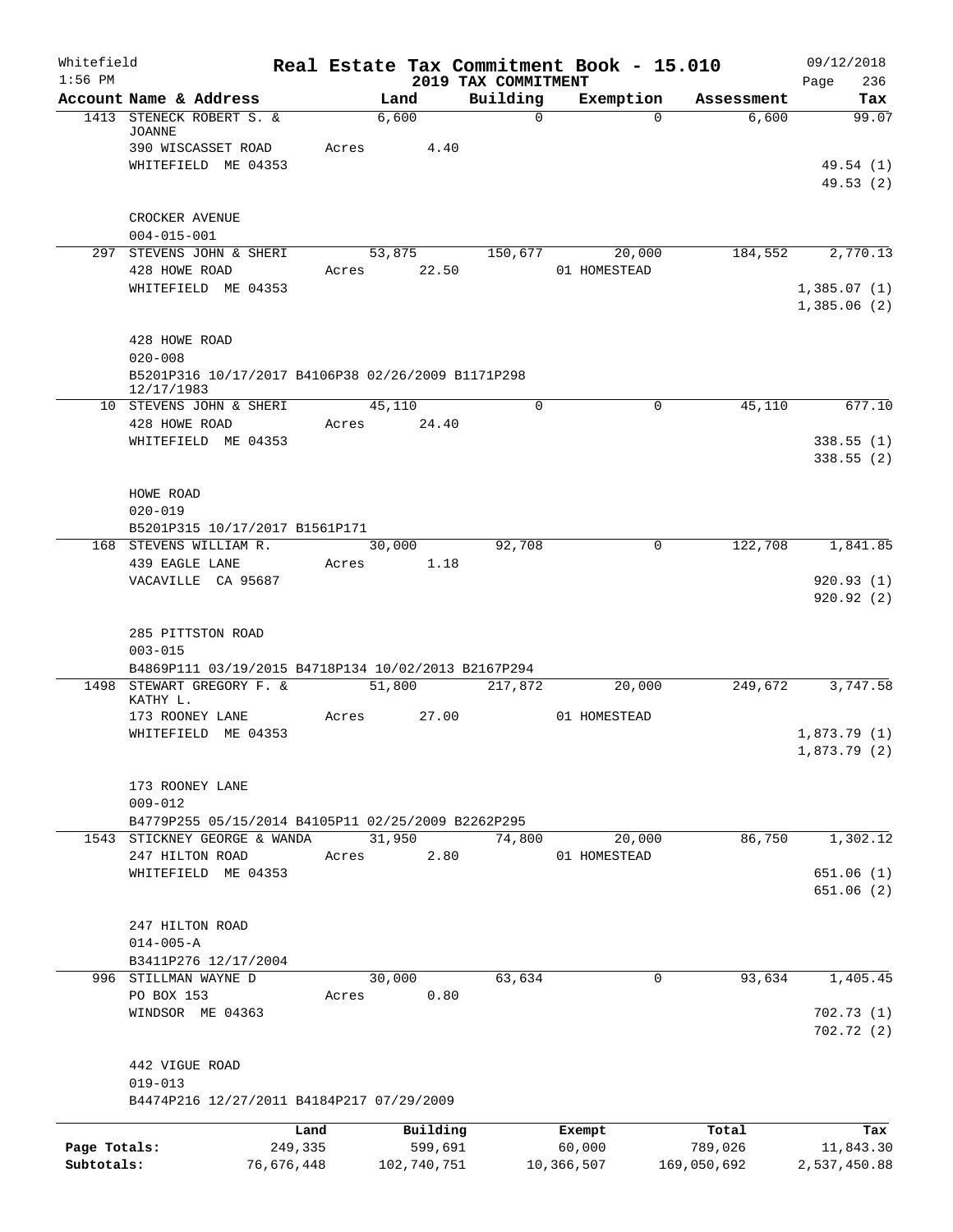| Whitefield<br>$1:56$ PM |                                                                                                                                                       |                 |       | 2019 TAX COMMITMENT | Real Estate Tax Commitment Book - 15.010 |            | 09/12/2018<br>Page<br>237  |
|-------------------------|-------------------------------------------------------------------------------------------------------------------------------------------------------|-----------------|-------|---------------------|------------------------------------------|------------|----------------------------|
|                         | Account Name & Address                                                                                                                                |                 | Land  | Building            | Exemption                                | Assessment | Tax                        |
|                         | 820 STINSON, JUSTINE N.                                                                                                                               | 30,270          |       | 112,244             | $\Omega$                                 | 142,514    | 2,139.14                   |
|                         | 220 BEEDLE RD.                                                                                                                                        | Acres           | 1.68  |                     |                                          |            |                            |
|                         | RICHMOND ME 04357                                                                                                                                     |                 |       |                     |                                          |            | 1,069.57(1)<br>1,069.57(2) |
|                         | <b>48 HUNTS MEADOW ROAD</b><br>$012 - 013 - A$                                                                                                        |                 |       |                     |                                          |            |                            |
|                         | B5115P17 03/09/2017 B5088P35 04/25/2016 B4654P217<br>04/25/2013 B4488P237 02/02/2012 B4323P210 10/01/2010<br>B4279P38 05/24/2010 B3370P173 09/27/2004 |                 |       |                     |                                          |            |                            |
|                         | 1426 STODDARD JAMES L.                                                                                                                                | 30,750          |       | 104,637             | 20,000                                   | 115,387    | 1,731.96                   |
|                         | 472 COOPER ROAD                                                                                                                                       | Acres           | 2.00  |                     | 01 HOMESTEAD                             |            |                            |
|                         | WHITEFIELD ME 04353                                                                                                                                   |                 |       |                     |                                          |            | 865.98(1)<br>865.98(2)     |
|                         | 472 COOPER ROAD<br>$015 - 020 - A$                                                                                                                    |                 |       |                     |                                          |            |                            |
|                         | B4098P289 02/11/2009 B2098P328                                                                                                                        |                 |       |                     |                                          |            |                            |
| 807                     | STODDER ERIN J.<br>489 WISCASSET ROAD                                                                                                                 | 35,250<br>Acres | 5.00  | 186,212             | $\mathbf 0$                              | 221,462    | 3,324.14                   |
|                         | WHITEFIELD ME 04353                                                                                                                                   |                 |       |                     |                                          |            | 1,662.07(1)                |
|                         |                                                                                                                                                       |                 |       |                     |                                          |            | 1,662.07(2)                |
|                         |                                                                                                                                                       |                 |       |                     |                                          |            |                            |
|                         | 489 WISCASSET ROAD<br>$001 - 006 - A$                                                                                                                 |                 |       |                     |                                          |            |                            |
|                         | B4826P7 10/08/2014 B3255P229 03/19/2004                                                                                                               |                 |       |                     |                                          |            |                            |
|                         | 874 STODDER JASON                                                                                                                                     | 30,000          |       | 73,388              | $\Omega$                                 | 103,388    | 1,551.85                   |
|                         | 3 HERITAGE LANE                                                                                                                                       | Acres           | 1.02  |                     |                                          |            |                            |
|                         | WISCASSETT ME 04578                                                                                                                                   |                 |       |                     |                                          |            | 775.93(1)                  |
|                         |                                                                                                                                                       |                 |       |                     |                                          |            | 775.92(2)                  |
|                         |                                                                                                                                                       |                 |       |                     |                                          |            |                            |
|                         | 61 GARDINER ROAD                                                                                                                                      |                 |       |                     |                                          |            |                            |
|                         | $013 - 024$                                                                                                                                           |                 |       |                     |                                          |            |                            |
|                         | B5159P22 07/21/2017                                                                                                                                   |                 |       |                     |                                          |            |                            |
|                         | 338 STONE FREDRICK C. &<br>LAURIE D.                                                                                                                  | 71,770          |       | 182,572             | 26,000                                   | 228,342    | 3,427.41                   |
|                         | P O BOX 8                                                                                                                                             | Acres           | 20.90 |                     | 01 HOMESTEAD                             |            |                            |
|                         | WHITEFIELD ME 04353                                                                                                                                   |                 |       |                     | 07 NMR VET & WIDOW                       |            | 1,713.71 (1)               |
|                         |                                                                                                                                                       |                 |       |                     |                                          |            | 1,713.70(2)                |
|                         |                                                                                                                                                       |                 |       |                     |                                          |            |                            |
|                         | 450 TOWNHOUSE ROAD                                                                                                                                    |                 |       |                     |                                          |            |                            |
|                         | $010 - 020$                                                                                                                                           |                 |       |                     |                                          |            |                            |
|                         | B4707P131 09/05/2013 B1443P220                                                                                                                        |                 |       |                     |                                          |            |                            |
|                         | 1241 STONE FREDRICK C. &<br>LAURIE D.                                                                                                                 | 13,100          |       | $\Omega$            | $\Omega$                                 | 13,100     | 196.63                     |
|                         | P. O. BOX 8                                                                                                                                           | Acres           | 12.00 |                     |                                          |            |                            |
|                         | WHITEFIELD ME 04353                                                                                                                                   |                 |       |                     |                                          |            | 98.32(1)                   |
|                         |                                                                                                                                                       |                 |       |                     |                                          |            | 98.31(2)                   |
|                         |                                                                                                                                                       |                 |       |                     |                                          |            |                            |
|                         | MEAHER LANE                                                                                                                                           |                 |       |                     |                                          |            |                            |
|                         | $015 - 008$                                                                                                                                           |                 |       |                     |                                          |            |                            |
|                         | B4756P3 02/10/2014 B4707P141 09/05/2013 B4707P131                                                                                                     |                 |       |                     |                                          |            |                            |
|                         | 09/05/2013 B1092P133                                                                                                                                  |                 |       |                     |                                          |            |                            |
|                         |                                                                                                                                                       |                 |       |                     |                                          |            |                            |

|              | Land       | Building    | Exempt     | Total       | Tax          |
|--------------|------------|-------------|------------|-------------|--------------|
| Page Totals: | 211,140    | 659,053     | 46,000     | 824,193     | 12,371.13    |
| Subtotals:   | 76,887,588 | 103,399,804 | 10,412,507 | 169,874,885 | 2,549,822.01 |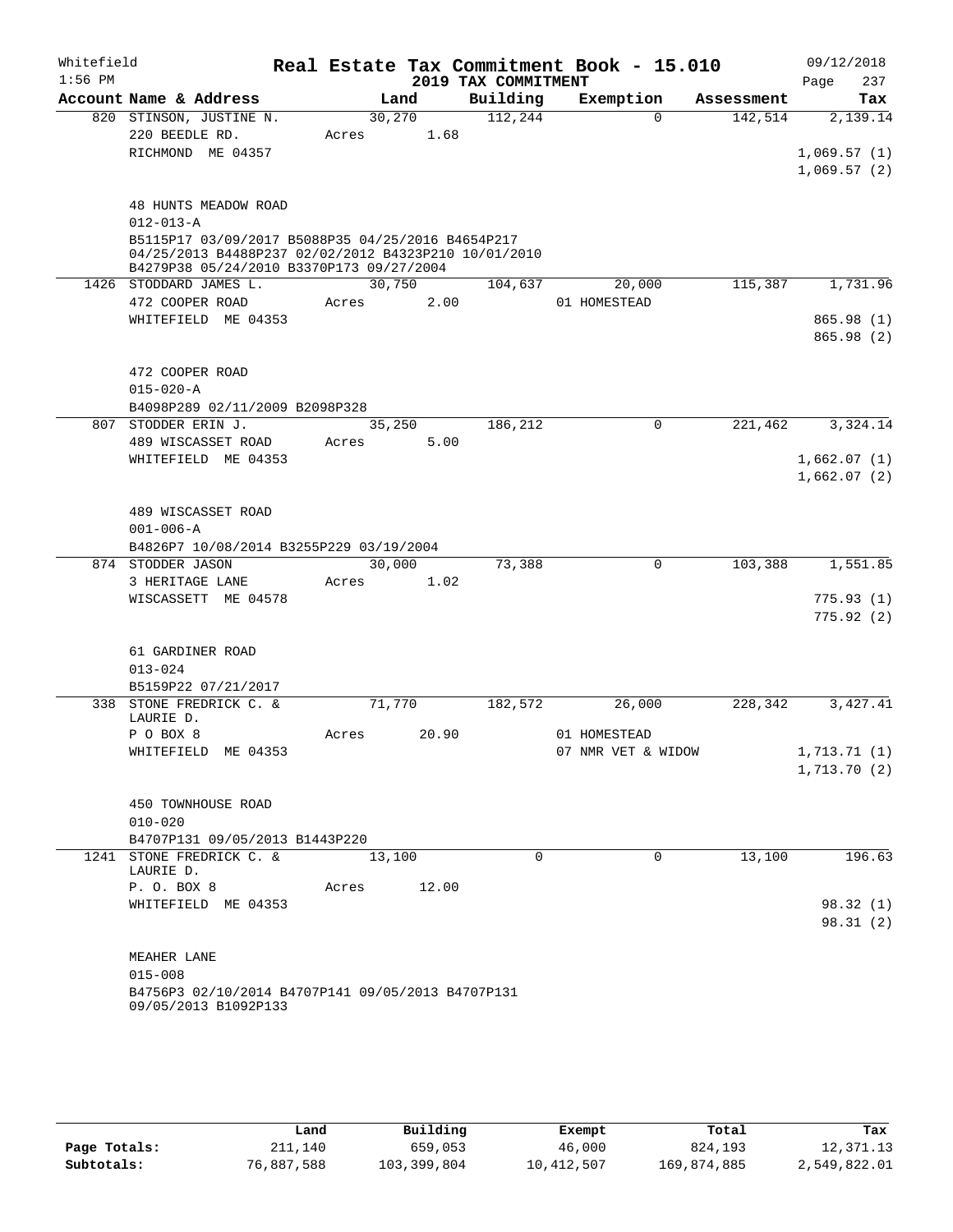| Whitefield<br>$1:56$ PM |                                                                            |       |        |             | 2019 TAX COMMITMENT | Real Estate Tax Commitment Book - 15.010 |            | 09/12/2018<br>238<br>Page    |
|-------------------------|----------------------------------------------------------------------------|-------|--------|-------------|---------------------|------------------------------------------|------------|------------------------------|
|                         | Account Name & Address                                                     |       | Land   |             |                     | Building Exemption                       | Assessment | Tax                          |
|                         | 906 STORY LOU ANNE<br>113 DOYLE ROAD<br>WHITEFIELD ME 04353                |       | 44,450 | Acres 16.50 | 101,041             | 20,000<br>01 HOMESTEAD                   | 125,491    | 1,883.62<br>941.81 (1)       |
|                         |                                                                            |       |        |             |                     |                                          |            | 941.81(2)                    |
|                         | 113 DOYLE ROAD<br>$019 - 031$                                              |       |        |             |                     |                                          |            |                              |
|                         | B4812P12 08/25/2014 B2627P198                                              |       |        |             |                     |                                          |            |                              |
|                         | 516 STRICKLAND TAMMY A &<br>GILBERT GERALDINE A.                           |       | 32,770 |             | 140,026             | $\mathbf 0$                              | 172,796    | 2,593.67                     |
|                         | 520 NASH ROAD                                                              |       |        | Acres 14.40 |                     |                                          |            |                              |
|                         | PITTSTON ME 04245                                                          |       |        |             |                     |                                          |            | 1, 296.84(1)<br>1, 296.83(2) |
|                         | 23 CAIRN LN                                                                |       |        |             |                     |                                          |            |                              |
|                         | $017 - 044$                                                                |       |        |             |                     |                                          |            |                              |
|                         | B5106P189 12/14/2016 B5102P220 11/10/2016 B4982P100<br>03/03/2016 B2716P12 |       |        |             |                     |                                          |            |                              |
|                         | 768 STULTZ CHRISTOPHER R &<br>KAREN                                        |       | 18,100 |             | $\Omega$            | $\mathbf 0$                              | 18,100     | 271.68                       |
|                         | P.O. BOX 11<br>WHITEFIELD ME 04353                                         |       |        | Acres 12.00 |                     |                                          |            | 135.84(1)                    |
|                         |                                                                            |       |        |             |                     |                                          |            | 135.84(2)                    |
|                         | MILLS ROAD                                                                 |       |        |             |                     |                                          |            |                              |
|                         | $017 - 005 - B$                                                            |       |        |             |                     |                                          |            |                              |
|                         | B1827P145                                                                  |       |        |             |                     |                                          |            |                              |
|                         | 551 STULTZ CHRISTOPHER R. & 47,450<br>KAREN                                |       |        |             | 238,206             | 26,000                                   | 259,656    | 3,897.44                     |
|                         | P.O. BOX 11                                                                | Acres |        | 14.00       |                     | 01 HOMESTEAD                             |            |                              |
|                         | WHITEFIELD ME 04353                                                        |       |        |             |                     | 07 NMR VET & WIDOW                       |            | 1,948.72(1)<br>1,948.72(2)   |
|                         | 172 MILLS ROAD                                                             |       |        |             |                     |                                          |            |                              |
|                         | $017 - 005 - A$                                                            |       |        |             |                     |                                          |            |                              |
|                         | B1330P321                                                                  |       |        |             |                     |                                          |            |                              |
|                         | 730 STULTZ CHRISTOPHER R. &<br>KAREN<br>PO BOX 11                          |       | 20,300 | 1.70        | 0                   | $\mathbf 0$                              | 20,300     | 304.70                       |
|                         | WHITEFIELD<br>ME 04353                                                     | Acres |        |             |                     |                                          |            | 152.35(1)                    |
|                         |                                                                            |       |        |             |                     |                                          |            | 152.35(2)                    |
|                         | MILLS ROAD                                                                 |       |        |             |                     |                                          |            |                              |
|                         | $017 - 005 - C$                                                            |       |        |             |                     |                                          |            |                              |
|                         | B2459P352                                                                  |       |        |             |                     |                                          |            |                              |
|                         | 196 STULTZ MARK L.                                                         |       | 30,480 |             | 134,911             | 0                                        | 165,391    | 2,482.52                     |
|                         | 333 HOWE ROAD                                                              | Acres |        | 1.82        |                     |                                          |            |                              |
|                         | WHITEFIELD ME 04353                                                        |       |        |             |                     |                                          |            | 1, 241.26(1)<br>1, 241.26(2) |
|                         | 333 HOWE ROAD                                                              |       |        |             |                     |                                          |            |                              |
|                         | $020 - 022 - B$                                                            |       |        |             |                     |                                          |            |                              |
|                         | B2704P200                                                                  |       |        |             |                     |                                          |            |                              |

|              | Land       | Building    | Exempt     | Total       | Tax          |
|--------------|------------|-------------|------------|-------------|--------------|
| Page Totals: | 193.550    | 614,184     | 46,000     | 761.734     | 11,433.63    |
| Subtotals:   | 77,081,138 | 104,013,988 | 10,458,507 | 170,636,619 | 2,561,255.64 |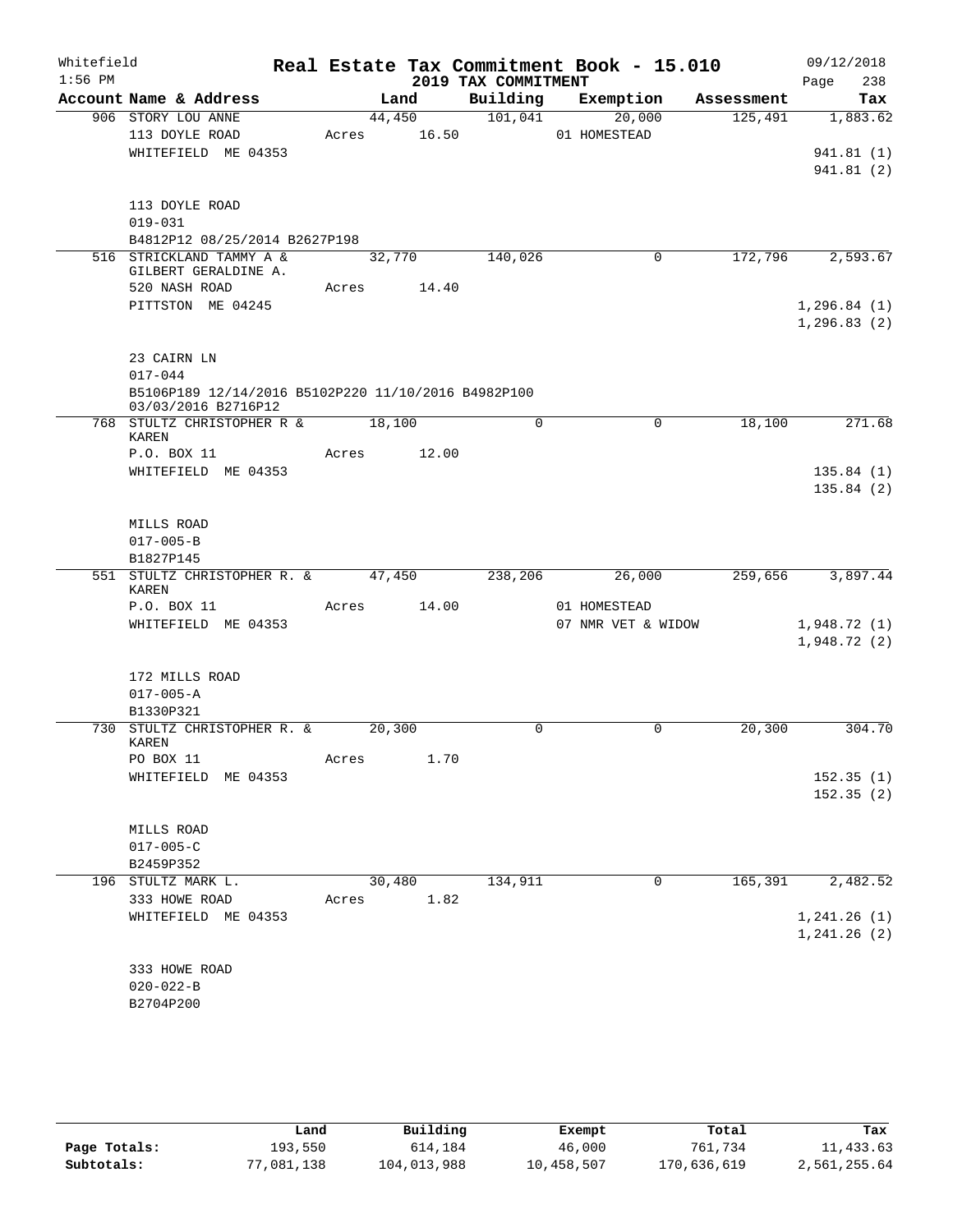| Whitefield<br>$1:56$ PM |                                                           |        |        | 2019 TAX COMMITMENT | Real Estate Tax Commitment Book - 15.010 |            | 09/12/2018<br>239<br>Page |
|-------------------------|-----------------------------------------------------------|--------|--------|---------------------|------------------------------------------|------------|---------------------------|
|                         | Account Name & Address                                    |        | Land   | Building            | Exemption                                | Assessment | Tax                       |
|                         | 1779 SULLIVAN JEFFREY M.                                  | 21,050 |        | $\Omega$            | $\Omega$                                 | 21,050     | 315.96                    |
|                         | 91 ROONEY LANE                                            | Acres  | 2.20   |                     |                                          |            |                           |
|                         | WHITEFIELD ME 04353                                       |        |        |                     |                                          |            | 157.98(1)                 |
|                         |                                                           |        |        |                     |                                          |            | 157.98(2)                 |
|                         | ROONEY LANE                                               |        |        |                     |                                          |            |                           |
|                         | $009 - 035 - B$                                           |        |        |                     |                                          |            |                           |
|                         | B4792P269 06/25/2014 B4490P197 02/09/2012 B3895P37        |        |        |                     |                                          |            |                           |
|                         | 05/31/2007                                                |        |        |                     |                                          |            |                           |
|                         | 1777 SULLIVAN JEFFREY M. &<br>ANGELA L.                   | 31,200 |        | 190,555             | $\mathbf 0$                              | 221,755    | 3,328.54                  |
|                         | 91 ROONEY LANE                                            | Acres  | 2.30   |                     |                                          |            |                           |
|                         | WHITEFIELD ME 04353                                       |        |        |                     |                                          |            | 1,664.27(1)               |
|                         |                                                           |        |        |                     |                                          |            | 1,664.27(2)               |
|                         |                                                           |        |        |                     |                                          |            |                           |
|                         | 91 ROONEY LANE                                            |        |        |                     |                                          |            |                           |
|                         | $009 - 035 - A$<br>B4634P1 02/27/2013 B3790P72 12/21/2006 |        |        |                     |                                          |            |                           |
|                         | 1258 SULLIVAN JR MICHAEL G.                               | 40,150 |        | 29,593              | $\mathbf 0$                              | 69,743     | 1,046.84                  |
|                         | & MARLENE                                                 |        |        |                     |                                          |            |                           |
|                         | 222 PITTSTON ROAD                                         | Acres  | 1.60   |                     |                                          |            |                           |
|                         | WHITEFIELD ME 04353                                       |        |        |                     |                                          |            | 523.42(1)                 |
|                         |                                                           |        |        |                     |                                          |            | 523.42(2)                 |
|                         | 218 PITTSTON ROAD                                         |        |        |                     |                                          |            |                           |
|                         | $004 - 047$                                               |        |        |                     |                                          |            |                           |
|                         | B1915P12                                                  |        |        |                     |                                          |            |                           |
| 1058                    | SULLIVAN JR. MICHAEL G.                                   |        | 0      | 22,632              | 22,632                                   | 0          | 0.00                      |
|                         | & MARLENE<br>222 PITTSTON ROAD                            |        |        |                     | 01 HOMESTEAD                             |            |                           |
|                         | WHITEFIELD ME 04353                                       |        |        |                     | 05 VET EXEMPTION                         |            |                           |
|                         |                                                           |        |        |                     |                                          |            |                           |
|                         |                                                           |        |        |                     |                                          |            |                           |
|                         | 222 PITTSTON ROAD                                         |        |        |                     |                                          |            |                           |
|                         | $004 - 047 - ON$                                          |        |        |                     |                                          |            |                           |
| 628                     | SULLIVAN LORETTA ESTATE<br>ΟF                             | 58,050 |        | 82,695              | 0                                        | 140,745    | 2,112.58                  |
|                         | D. MICHAEL SULLIVAN,                                      | Acres  | 10.00  |                     |                                          |            |                           |
|                         | PERS. REP.                                                |        |        |                     |                                          |            |                           |
|                         | 477 MILLS ROAD                                            |        |        |                     |                                          |            | 1,056.29(1)               |
|                         | WHITEFIELD ME 04353                                       |        |        |                     |                                          |            | 1,056.29(2)               |
|                         | 477 MILLS ROAD                                            |        |        |                     |                                          |            |                           |
|                         | $020 - 043$                                               |        |        |                     |                                          |            |                           |
|                         | B2664P40                                                  |        |        |                     |                                          |            |                           |
|                         | 304 SUMABAT PRISCILLA M.                                  |        | 30,000 | 58,557              | 20,000                                   | 68,557     | 1,029.04                  |
|                         | 776 EAST RIVER ROAD                                       | Acres  | 1.26   |                     | 01 HOMESTEAD                             |            |                           |
|                         | WHITEFIELD ME 04353                                       |        |        |                     |                                          |            | 514.52(1)<br>514.52(2)    |
|                         |                                                           |        |        |                     |                                          |            |                           |
|                         | 776 EAST RIVER ROAD                                       |        |        |                     |                                          |            |                           |
|                         | $007 - 055 - A$                                           |        |        |                     |                                          |            |                           |
|                         | B1633P170                                                 |        |        |                     |                                          |            |                           |
|                         |                                                           |        |        |                     |                                          |            |                           |
|                         |                                                           |        |        |                     |                                          |            |                           |

|              | Land       | Building    | Exempt     | Total         | Tax          |
|--------------|------------|-------------|------------|---------------|--------------|
| Page Totals: | 180,450    | 384,032     | 42,632     | 521,850       | .832.96      |
| Subtotals:   | 77,261,588 | 104,398,020 | 10,501,139 | 171, 158, 469 | 2,569,088.60 |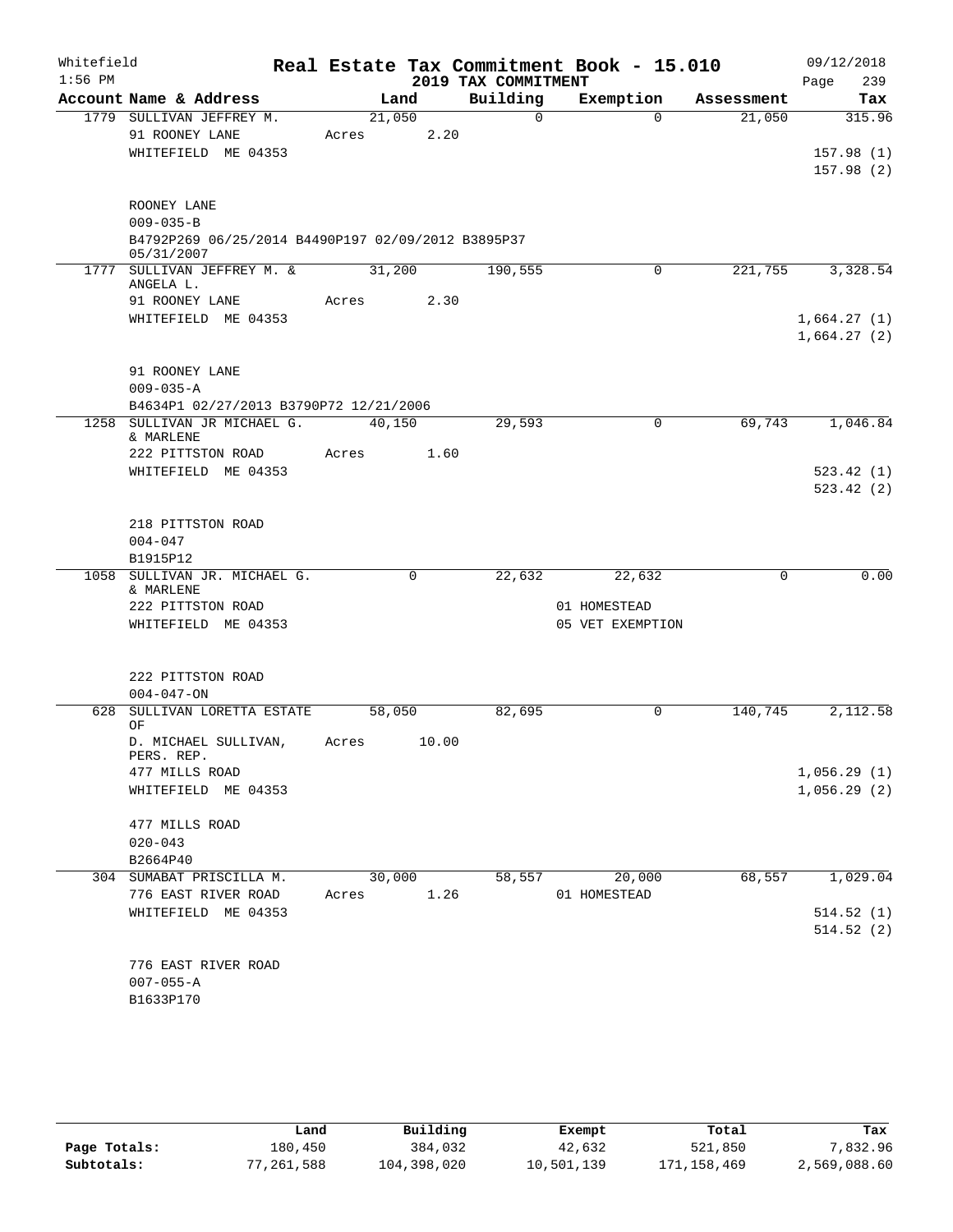| Whitefield<br>$1:56$ PM |                                                     |       |             |                                 | Real Estate Tax Commitment Book - 15.010 |                       | 09/12/2018         |
|-------------------------|-----------------------------------------------------|-------|-------------|---------------------------------|------------------------------------------|-----------------------|--------------------|
|                         | Account Name & Address                              |       | Land        | 2019 TAX COMMITMENT<br>Building | Exemption                                |                       | 240<br>Page<br>Tax |
|                         | 1336 SURETTE, PETER B.                              |       | 33,810      | 118,412                         | $\Omega$                                 | Assessment<br>152,222 | 2,284.85           |
|                         | SURETTE, KERRY E.                                   | Acres |             | 4.04                            |                                          |                       |                    |
|                         | 78 HUNTS MEADOW ROAD                                |       |             |                                 |                                          |                       | 1, 142.43(1)       |
|                         | WHITEFIELD ME 04353                                 |       |             |                                 |                                          |                       | 1,142.42(2)        |
|                         |                                                     |       |             |                                 |                                          |                       |                    |
|                         | 78 HUNTS MEADOW ROAD                                |       |             |                                 |                                          |                       |                    |
|                         | $012 - 015 - A$                                     |       |             |                                 |                                          |                       |                    |
|                         | B5002P197 04/26/2016 B4889P167 05/26/2015 B4866P282 |       |             |                                 |                                          |                       |                    |
|                         | 03/10/2015 B3893P90 08/10/2007 B2551P258            |       |             |                                 |                                          |                       |                    |
|                         | 929 SWEET PATRICIA D. &<br><b>CHARLES</b>           |       | 35,650      | 131,966                         | 20,000                                   | 147,616               | 2,215.72           |
|                         | 65 JEFFERSON ROAD                                   | Acres |             | 5.50                            | 01 HOMESTEAD                             |                       |                    |
|                         | WHITEFIELD ME 04353                                 |       |             |                                 |                                          |                       | 1,107.86(1)        |
|                         |                                                     |       |             |                                 |                                          |                       | 1,107.86(2)        |
|                         |                                                     |       |             |                                 |                                          |                       |                    |
|                         | 65 JEFFERSON ROAD                                   |       |             |                                 |                                          |                       |                    |
|                         | $027 - 016 - A$                                     |       |             |                                 |                                          |                       |                    |
| 1009                    | B1313P19<br>SWIFT BRIAN & NANCY                     |       | 60,000      | 60,270                          | $\mathbf 0$                              | 120,270               | 1,805.25           |
|                         | P.O. BOX 88                                         | Acres |             | 2.00                            |                                          |                       |                    |
|                         | WHITEFIELD ME 04353                                 |       |             |                                 |                                          |                       | 902.63(1)          |
|                         |                                                     |       |             |                                 |                                          |                       | 902.62(2)          |
|                         |                                                     |       |             |                                 |                                          |                       |                    |
|                         | 309 HILTON ROAD                                     |       |             |                                 |                                          |                       |                    |
|                         | $014 - 001 - B$                                     |       |             |                                 |                                          |                       |                    |
|                         | 1334 SYMES DAVID & REBECCA                          |       | 24,008      | $\mathbf 0$                     | $\mathbf 0$                              | 24,008                | 360.36             |
|                         | 605 NASH ROAD                                       | Acres | 59.30       |                                 |                                          |                       |                    |
|                         | PITTSTON ME 04345                                   |       |             |                                 |                                          |                       | 180.18(1)          |
|                         |                                                     |       |             |                                 |                                          |                       | 180.18(2)          |
|                         |                                                     |       |             |                                 |                                          |                       |                    |
|                         | RADDEN LANE                                         |       |             |                                 |                                          |                       |                    |
|                         | $003 - 006$                                         |       |             |                                 |                                          |                       |                    |
|                         | B2566P95                                            |       |             |                                 |                                          |                       |                    |
| 1525                    | SZELOG THOMAS M. & LEE<br>ANN                       |       | 75,235      | 115,844                         | 0                                        | 191,079               | 2,868.10           |
|                         | P.O. BOX 36                                         | Acres | 66.97       |                                 |                                          |                       |                    |
|                         | WHITEFIELD ME 04353                                 |       |             |                                 |                                          |                       | 1,434.05(1)        |
|                         |                                                     |       |             |                                 |                                          |                       | 1,434.05(2)        |
|                         |                                                     |       |             |                                 |                                          |                       |                    |
|                         | 453 TOWNHOUSE ROAD                                  |       |             |                                 |                                          |                       |                    |
|                         | $010 - 009$                                         |       |             |                                 |                                          |                       |                    |
|                         | B2156P135                                           |       |             |                                 |                                          |                       |                    |
|                         | 452 TAIT MARTHA                                     |       | 56,592      | 145,916                         | 20,000                                   | 182,508               | 2,739.45           |
|                         | 329 NO. HUNTS MEADOW<br>ROAD                        |       | Acres 66.80 |                                 | 01 HOMESTEAD                             |                       |                    |
|                         | WHITEFIELD ME 04353                                 |       |             |                                 |                                          |                       | 1,369.73(1)        |
|                         |                                                     |       |             |                                 |                                          |                       | 1,369.72(2)        |
|                         |                                                     |       |             |                                 |                                          |                       |                    |
|                         | 329 NO. HUNTS MEADOW                                |       |             |                                 |                                          |                       |                    |
|                         | ROAD                                                |       |             |                                 |                                          |                       |                    |
|                         | $018 - 045$                                         |       |             |                                 |                                          |                       |                    |
|                         | B1979P3                                             |       |             |                                 |                                          |                       |                    |

|              | Land       | Building    | Exempt     | Total       | Tax          |
|--------------|------------|-------------|------------|-------------|--------------|
| Page Totals: | 285,295    | 572,408     | 40,000     | 817,703     | 12,273.73    |
| Subtotals:   | 77,546,883 | 104,970,428 | 10,541,139 | 171,976,172 | 2,581,362.33 |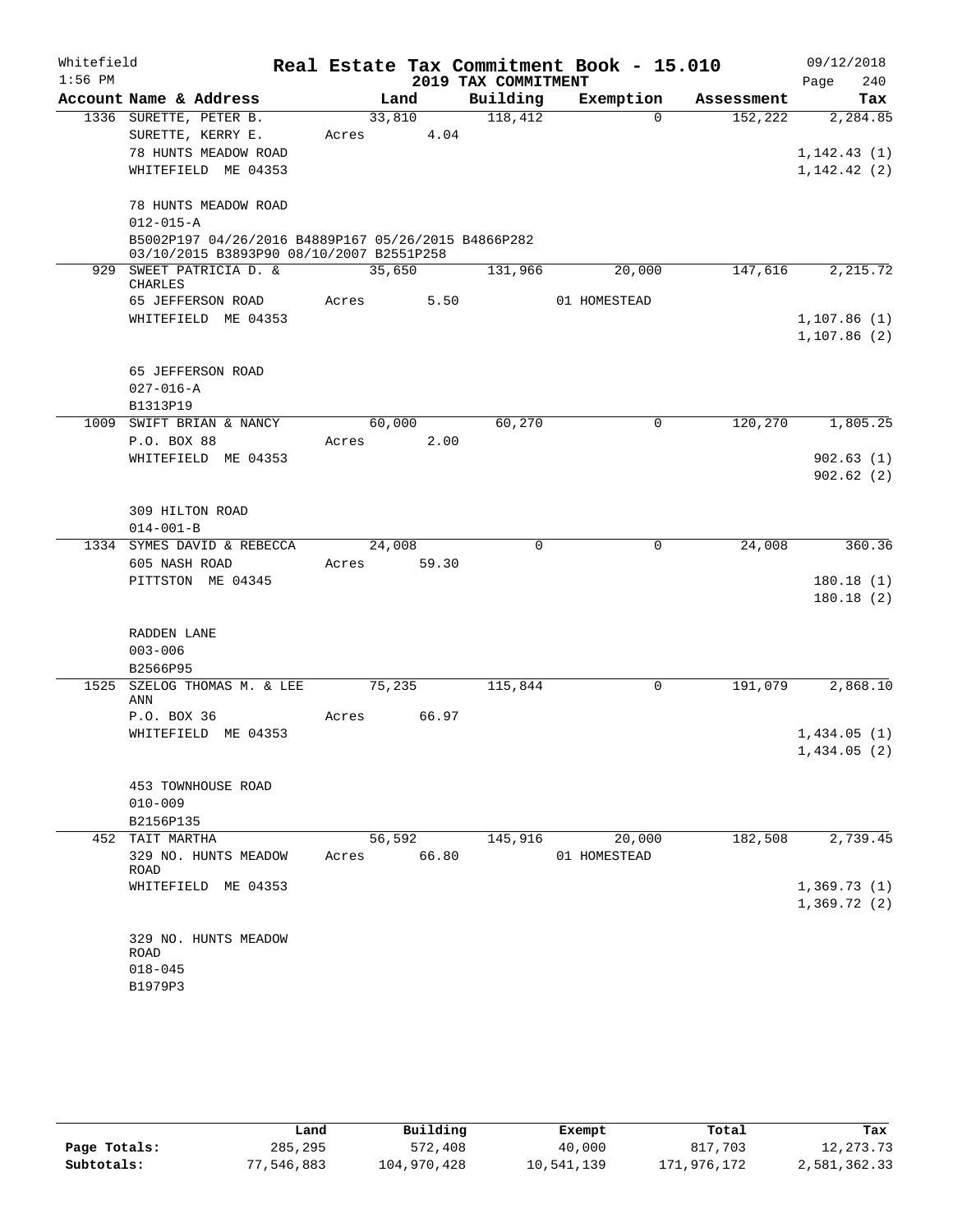| Whitefield<br>$1:56$ PM |                                                     |       |            | 2019 TAX COMMITMENT | Real Estate Tax Commitment Book - 15.010 |                       | 09/12/2018<br>241<br>Page |
|-------------------------|-----------------------------------------------------|-------|------------|---------------------|------------------------------------------|-----------------------|---------------------------|
|                         | Account Name & Address                              |       | Land       | Building            | Exemption                                | Assessment            | Tax                       |
|                         | 875 TAIT MARTHA                                     |       | 15,618     | $\Omega$            |                                          | $\Omega$<br>15,618    | 234.43                    |
|                         | 329 NO. HUNTS MEADOW<br><b>ROAD</b>                 | Acres | 45.60      |                     |                                          |                       |                           |
|                         | WHITEFIELD ME 04353                                 |       |            |                     |                                          |                       | 117.22(1)                 |
|                         |                                                     |       |            |                     |                                          |                       | 117.21(2)                 |
|                         | NO. HUNTS MEADOW ROAD<br>$018 - 038 - B$<br>B1979P3 |       |            |                     |                                          |                       |                           |
|                         | 486 TALACKO LYNN J. &                               |       | 47,802     | 171,811             | 20,000                                   | 199,613               | 2,996.19                  |
|                         | DEBORAH H.                                          |       |            |                     |                                          |                       |                           |
|                         | 425 HEAD TIDE ROAD                                  | Acres | 14.44      |                     | 01 HOMESTEAD                             |                       |                           |
|                         | WHITEFIELD ME 04353                                 |       |            |                     |                                          |                       | 1,498.10(1)               |
|                         |                                                     |       |            |                     |                                          |                       | 1,498.09(2)               |
|                         | 425 HEAD TIDE ROAD                                  |       |            |                     |                                          |                       |                           |
|                         | $005 - 004$                                         |       |            |                     |                                          |                       |                           |
|                         | B4024P111 06/26/2008 B1605P175                      |       |            |                     |                                          |                       |                           |
|                         | 495 TAYLOR GLENN P. &                               |       | 30,930     | 93,873              | 20,000                                   | 104,803               | 1,573.09                  |
|                         | TRACEY L.<br>368 COOPER ROAD                        | Acres | 2.12       |                     | 01 HOMESTEAD                             |                       |                           |
|                         | WHITEFIELD ME 04353                                 |       |            |                     |                                          |                       | 786.55(1)                 |
|                         |                                                     |       |            |                     |                                          |                       | 786.54 (2)                |
|                         | 368 COOPER ROAD                                     |       |            |                     |                                          |                       |                           |
|                         | $015 - 040$                                         |       |            |                     |                                          |                       |                           |
|                         | B4900P81 06/26/2015 B2754P275                       |       |            |                     |                                          |                       |                           |
|                         | 1067 TAYLOR SCOTT                                   |       | 20,945     | $\Omega$            |                                          | $\mathbf 0$<br>20,945 | 314.38                    |
|                         | C/O GAIL JAMES                                      |       | Acres 2.13 |                     |                                          |                       |                           |
|                         | 274 HEATH ROAD                                      |       |            |                     |                                          |                       | 157.19(1)                 |
|                         | WHITEFIELD ME 04353                                 |       |            |                     |                                          |                       | 157.19(2)                 |
|                         | HEATH ROAD                                          |       |            |                     |                                          |                       |                           |
|                         | $011 - 014 - A$                                     |       |            |                     |                                          |                       |                           |
|                         | B4673P8 06/10/2013 B1694P56                         |       |            |                     |                                          |                       |                           |
|                         | 560 TAYLOR SR. CARLOS R. &<br>SANDY LYNN            |       | 36,650     | 142,459             | 26,000                                   | 153,109               | 2,298.17                  |
|                         | PO BOX 168                                          | Acres | 6.75       |                     | 07 NMR VET & WIDOW                       |                       |                           |
|                         | WHITEFIELD ME 04353                                 |       |            |                     | 01 HOMESTEAD                             |                       | 1,149.09(1)               |
|                         |                                                     |       |            |                     |                                          |                       | 1,149.08(2)               |
|                         | 304 HOWE ROAD                                       |       |            |                     |                                          |                       |                           |
|                         | $020 - 004 - B$                                     |       |            |                     |                                          |                       |                           |
|                         | B1572P267                                           |       |            |                     |                                          |                       |                           |
|                         | 743 TERNIG JEFFREY                                  |       | 30,000     | 86,195              |                                          | 116,195<br>0          | 1,744.09                  |
|                         | 10 BIRCH LANE                                       | Acres | 1.50       |                     |                                          |                       |                           |
|                         | WHITEFIELD ME 04353                                 |       |            |                     |                                          |                       | 872.05(1)                 |
|                         |                                                     |       |            |                     |                                          |                       | 872.04 (2)                |
|                         | 10 BIRCH LANE                                       |       |            |                     |                                          |                       |                           |
|                         | $022 - 020$                                         |       |            |                     |                                          |                       |                           |
|                         | B3663P267 04/17/2006 B3266P297 03/26/2004           |       |            |                     |                                          |                       |                           |

|              | Land       | Building    | Exempt     | Total       | Tax          |
|--------------|------------|-------------|------------|-------------|--------------|
| Page Totals: | 181,945    | 494,338     | 66,000     | 610,283     | 9,160.35     |
| Subtotals:   | 77,728,828 | 105,464,766 | 10,607,139 | 172,586,455 | 2,590,522.68 |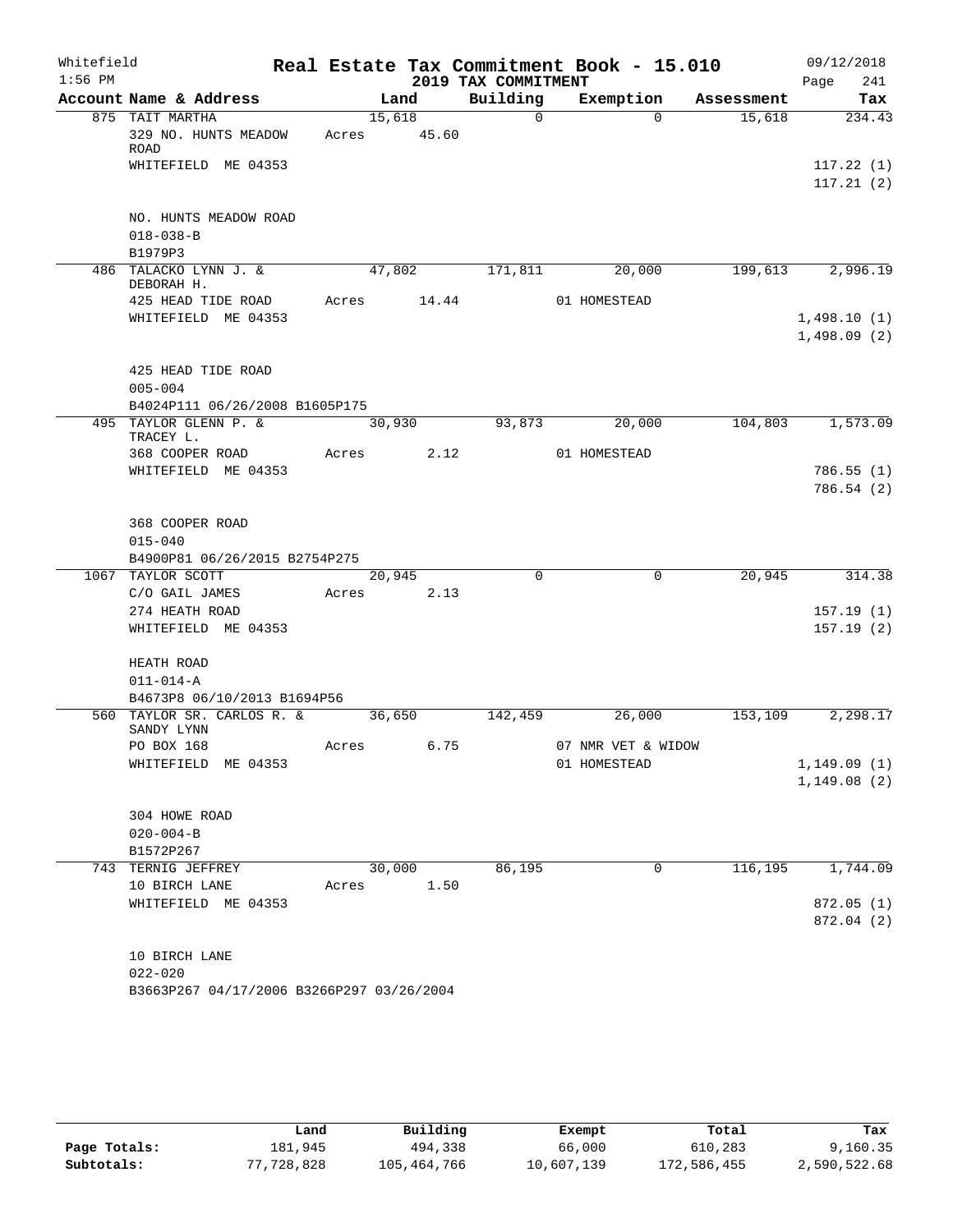| Whitefield<br>$1:56$ PM |                                                                |            |                     | 2019 TAX COMMITMENT | Real Estate Tax Commitment Book - 15.010 |                  | 09/12/2018                 |
|-------------------------|----------------------------------------------------------------|------------|---------------------|---------------------|------------------------------------------|------------------|----------------------------|
|                         | Account Name & Address                                         |            | Land                | Building            | Exemption                                | Assessment       | 242<br>Page<br>Tax         |
|                         | 1646 THAYER HALLIS A. (1st)<br>& GAIL C.                       | 30,450     |                     |                     | 51,257<br>20,000                         | 61,707           | 926.22                     |
|                         | 778 WISCASSET ROAD                                             | Acres 1.80 |                     |                     | 01 HOMESTEAD                             |                  |                            |
|                         | WHITEFIELD ME 04353                                            |            |                     |                     |                                          |                  | 463.11(1)<br>463.11(2)     |
|                         | 778 WISCASSET ROAD<br>$001 - 059$                              |            |                     |                     |                                          |                  |                            |
|                         | B4782P276 05/28/2014                                           |            |                     |                     |                                          |                  |                            |
|                         | 1816 THAYER II HALLIS A.<br>7 PETTICOAT ACRES LANE             | Acres 2.56 | 31,590              |                     | 82,127<br>20,000<br>01 HOMESTEAD         | 93,717           | 1,406.69                   |
|                         | WHITEFIELD ME 04353                                            |            |                     |                     |                                          |                  | 703.35(1)<br>703.34(2)     |
|                         | 7 PETTICOAT ACRES LANE<br>$001 - 058 - E$                      |            |                     |                     |                                          |                  |                            |
|                         | B4786P70 06/05/2014 B4011P259 05/31/2008                       |            |                     |                     |                                          |                  |                            |
|                         | 285 THAYER PATRICK A. &<br>SARAMAE E. EDGERLY                  | 38,930     |                     | 55,093              | 20,000                                   | 74,023           | 1,111.09                   |
|                         | 12 PETTICOAT ACRES LANE Acres 9.60                             |            |                     |                     | 01 HOMESTEAD                             |                  |                            |
|                         | WHITEFIELD ME 04353                                            |            |                     |                     |                                          |                  | 555.55(1)<br>555.54(2)     |
|                         | 12 PETTICOAT ACRES LANE<br>$001 - 058 - C$                     |            |                     |                     |                                          |                  |                            |
|                         | B4011P263 05/31/2008                                           |            |                     |                     |                                          |                  |                            |
|                         | 1297 THE GARAGE MAHAL, LLC.<br>8 MILLS ROAD                    | Acres      | 20,000<br>0.06      | 2,661               | 0                                        | 22,661           | 340.14                     |
|                         | WHITEFIELD ME 04353                                            |            |                     |                     |                                          |                  | 170.07(1)                  |
|                         | 8 MILLS ROAD<br>$026 - 019$                                    |            |                     |                     |                                          |                  |                            |
|                         | B4996P6 04/15/2016 B1739P313                                   |            |                     |                     |                                          |                  |                            |
|                         | 1793 THE NORTH AMERICAN<br>MISSION BOARD                       | 30,825     |                     | 169,886             | 0                                        | 200,711          | 3,012.67                   |
|                         | 4200 NORTH POINT<br>PARKWAY                                    | Acres      | 2.05                |                     |                                          |                  |                            |
|                         | ALPHARETTA GA 30022                                            |            |                     |                     |                                          |                  | 1,506.34(1)<br>1,506.33(2) |
|                         | 11 HICKORY LANE<br>$012 - 026 - C$                             |            |                     |                     |                                          |                  |                            |
|                         | B5042P29 08/10/2016 B4619P304 01/22/2013 B4587P182             |            |                     |                     |                                          |                  |                            |
|                         | 10/31/2012 B3855P168 05/22/2007<br>514 THERIAULT JOHN & ESTHER | 40,570     |                     | 110,294             | 20,000                                   | 130,864          | 1,964.27                   |
|                         | P O BOX 79                                                     | Acres      | 11.65               |                     | 01 HOMESTEAD                             |                  |                            |
|                         | WHITEFIELD ME 04353                                            |            |                     |                     |                                          |                  | 982.14 (1)<br>982.13(2)    |
|                         | 192 HILTON ROAD<br>$014 - 030$                                 |            |                     |                     |                                          |                  |                            |
| 1566                    | THERIAULT JOHN & ESTHER                                        | 35,642     |                     | 0                   | $\mathbf 0$                              | 35,642           | 534.99                     |
|                         | PO BOX 79                                                      | Acres      | 17.99               |                     |                                          |                  |                            |
|                         | WHITEFIELD ME 04353                                            |            |                     |                     |                                          |                  | 267.50(1)<br>267.49(2)     |
|                         | HILTON ROAD                                                    |            |                     |                     |                                          |                  |                            |
|                         | $014 - 007$                                                    |            |                     |                     |                                          |                  |                            |
| Page Totals:            | Land<br>228,007                                                |            | Building<br>471,318 |                     | Exempt<br>80,000                         | Total<br>619,325 | Tax<br>9,296.07            |
| Subtotals:              | 77,956,835                                                     |            | 105,936,084         |                     | 10,687,139                               | 173,205,780      | 2,599,818.75               |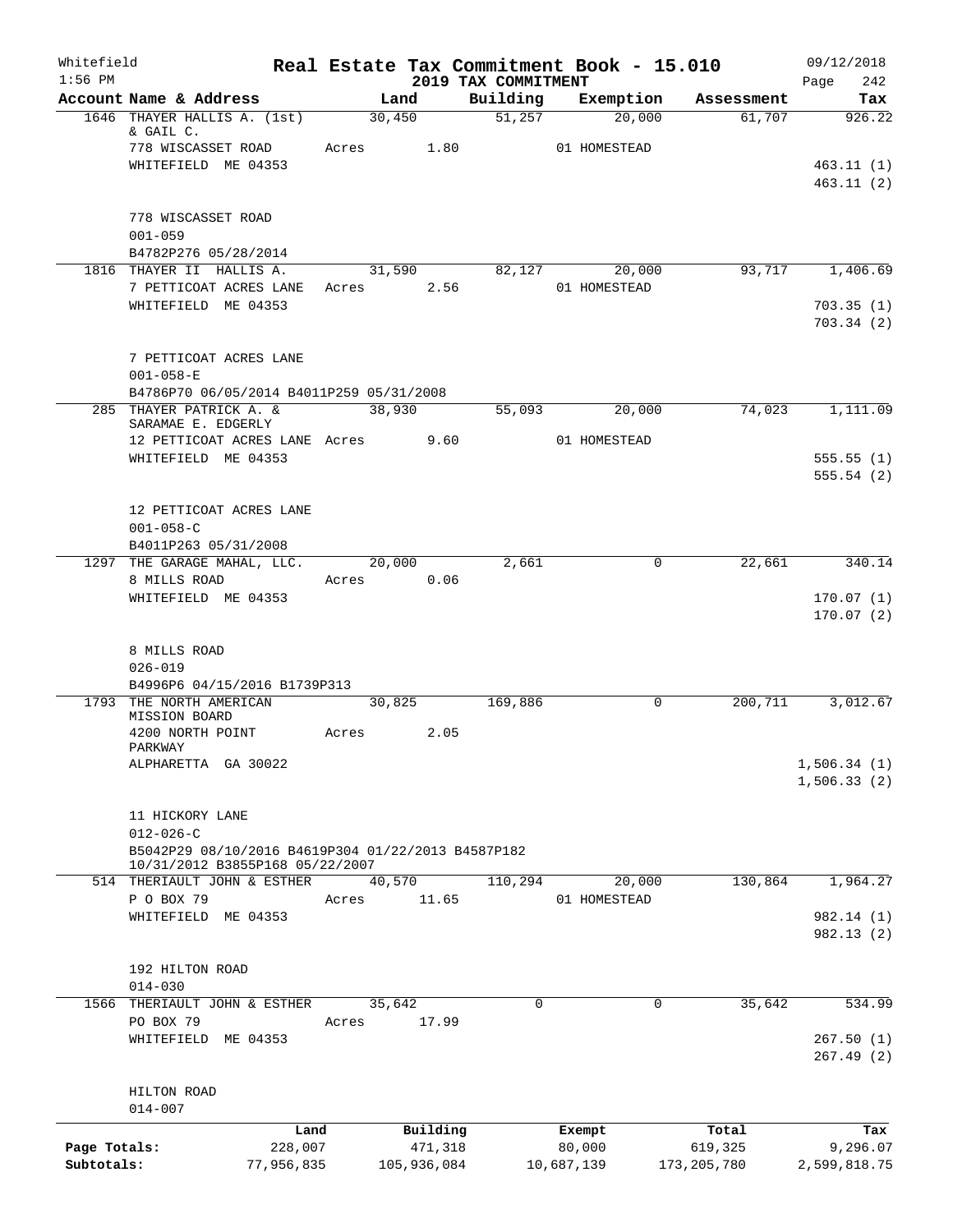| Whitefield |                                          |        |        |                     | Real Estate Tax Commitment Book - 15.010 |            | 09/12/2018             |
|------------|------------------------------------------|--------|--------|---------------------|------------------------------------------|------------|------------------------|
| $1:56$ PM  |                                          |        |        | 2019 TAX COMMITMENT |                                          |            | 243<br>Page            |
|            | Account Name & Address                   |        | Land   | Building            | Exemption                                | Assessment | Tax                    |
|            | 1277 THERIAULT MARK A.                   | 37,930 |        | 83,911              | 20,000                                   | 101,841    | 1,528.63               |
|            | P.O. BOX 20<br>WHITEFIELD ME 04353       | Acres  | 8.35   |                     | 01 HOMESTEAD                             |            |                        |
|            |                                          |        |        |                     |                                          |            | 764.32(1)<br>764.31(2) |
|            |                                          |        |        |                     |                                          |            |                        |
|            | 176 HILTON ROAD                          |        |        |                     |                                          |            |                        |
|            | $014 - 030 - A$                          |        |        |                     |                                          |            |                        |
|            | B3977P7 03/12/2008                       |        |        |                     |                                          |            |                        |
|            | 1175 THOMAS LORANCE & GARY<br>WALTZ      | 37,900 |        | $\mathbf 0$         | 0                                        | 37,900     | 568.88                 |
|            | P.O. BOX 523                             | Acres  | 21.00  |                     |                                          |            |                        |
|            | BOOTHBAY ME 04537                        |        |        |                     |                                          |            | 284.44 (1)             |
|            |                                          |        |        |                     |                                          |            | 284.44 (2)             |
|            |                                          |        |        |                     |                                          |            |                        |
|            | HOLLYWOOD BOULEVARD<br>$002 - 012$       |        |        |                     |                                          |            |                        |
|            | B3984P28 03/31/2008                      |        |        |                     |                                          |            |                        |
|            | 553 THOMPSON DARLENE                     |        | 40,810 | 10,104              | 26,000                                   | 24,914     | 373.96                 |
|            | 478 TOWNHOUSE ROAD                       | Acres  | 5.70   |                     | 01 HOMESTEAD                             |            |                        |
|            | WHITEFIELD ME 04353                      |        |        |                     | 07 NMR VET & WIDOW                       |            | 186.98(1)              |
|            |                                          |        |        |                     |                                          |            | 186.98(2)              |
|            |                                          |        |        |                     |                                          |            |                        |
|            | 478 TOWNHOUSE ROAD                       |        |        |                     |                                          |            |                        |
|            | $010 - 022 - A$                          |        |        |                     |                                          |            |                        |
|            | B1892P134                                |        |        |                     |                                          |            |                        |
|            | 1288 THOMPSON GREGORY J.                 |        | 30,000 | 174,855             | $\Omega$                                 | 204,855    | 3,074.87               |
|            | 23 MOOSEHEAD LANE                        | Acres  | 1.50   |                     |                                          |            |                        |
|            | WHITEFIELD ME 04353                      |        |        |                     |                                          |            | 1,537.44(1)            |
|            |                                          |        |        |                     |                                          |            | 1,537.43(2)            |
|            | 23 MOOSEHEAD LANE                        |        |        |                     |                                          |            |                        |
|            | $012 - 029 - E$                          |        |        |                     |                                          |            |                        |
|            | B4865P70 03/03/2015 B2722P29             |        |        |                     |                                          |            |                        |
|            | 1804 THOMPSON SILAS J. &                 | 35,410 |        | 68,507              | 20,000                                   | 83,917     | 1,259.59               |
|            | JENNIFER R.<br>481 TOWNHOUSE ROAD        | Acres  | 5.20   |                     | 01 HOMESTEAD                             |            |                        |
|            | WHITEFIELD ME 04353                      |        |        |                     |                                          |            | 629.80(1)              |
|            |                                          |        |        |                     |                                          |            | 629.79 (2)             |
|            |                                          |        |        |                     |                                          |            |                        |
|            | 481 TOWNHOUSE ROAD                       |        |        |                     |                                          |            |                        |
|            | $010 - 008 - E$                          |        |        |                     |                                          |            |                        |
|            | B4312P206 09/03/2010 B3955P85 01/11/2008 |        |        |                     |                                          |            |                        |
|            | 365 THOMPSON, GREGORY J                  | 20,285 |        | $\Omega$            | $\Omega$                                 | 20,285     | 304.48                 |
|            | 23 MOOSEHEAD LANE                        | Acres  | 1.69   |                     |                                          |            |                        |
|            | WHITEFIELD ME 04353                      |        |        |                     |                                          |            | 152.24(1)              |
|            |                                          |        |        |                     |                                          |            | 152.24(2)              |
|            |                                          |        |        |                     |                                          |            |                        |
|            | MOOSEHEAD LANE                           |        |        |                     |                                          |            |                        |
|            | $012 - 029 - H$                          |        |        |                     |                                          |            |                        |
|            | B5175P289 09/01/2017                     |        |        |                     |                                          |            |                        |

|              | Land       | Building      | Exempt     | Total       | Tax          |
|--------------|------------|---------------|------------|-------------|--------------|
| Page Totals: | 202,335    | 337,377       | 66,000     | 473,712     | 7,110.41     |
| Subtotals:   | 78,159,170 | 106, 273, 461 | 10,753,139 | 173,679,492 | 2,606,929.16 |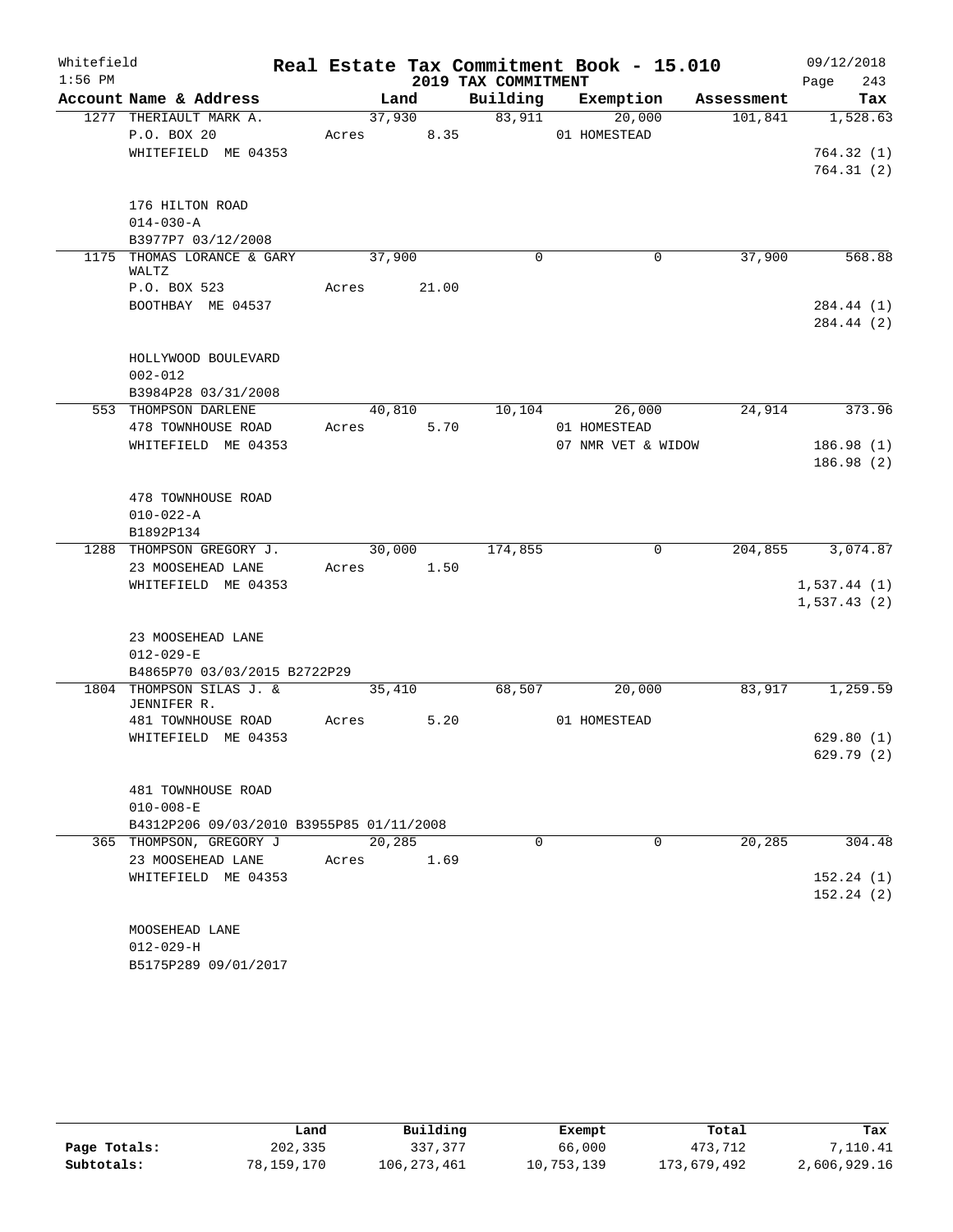| Whitefield<br>$1:56$ PM |                                                                                 |              |       |        |             | 2019 TAX COMMITMENT | Real Estate Tax Commitment Book - 15.010 |             | 09/12/2018<br>244<br>Page  |
|-------------------------|---------------------------------------------------------------------------------|--------------|-------|--------|-------------|---------------------|------------------------------------------|-------------|----------------------------|
|                         | Account Name & Address                                                          |              |       | Land   |             | Building            | Exemption                                | Assessment  | Tax                        |
|                         | 1711 THORNTON ALAN JR. &<br>MELISSA ANN<br>16 HENRY LANE<br>WHITEFIELD ME 04353 |              | Acres | 31,050 | 2.20        | 68,392              | $\Omega$                                 | 99,442      | 1,492.62<br>746.31(1)      |
|                         |                                                                                 |              |       |        |             |                     |                                          |             | 746.31(2)                  |
|                         | 16 HENRY LANE                                                                   |              |       |        |             |                     |                                          |             |                            |
|                         | $012 - 042 - B$<br>B4196P308 09/03/2009 B4185P182 08/05/2009 B3125P14           |              |       |        |             |                     |                                          |             |                            |
|                         | 1129 THORNTON ALAN T. &                                                         |              |       | 30,900 |             | 68,975              | 26,000                                   | 73,875      | 1,108.86                   |
|                         | JOYCE                                                                           |              |       |        |             |                     |                                          |             |                            |
|                         | 13 HENRY LANE                                                                   |              | Acres |        | 2.10        |                     | 01 HOMESTEAD                             |             |                            |
|                         | WHITEFIELD ME 04353                                                             |              |       |        |             |                     | 05 VET EXEMPTION                         |             | 554.43(1)<br>554.43(2)     |
|                         | 13 HENRY LANE                                                                   |              |       |        |             |                     |                                          |             |                            |
|                         | $012 - 044$                                                                     |              |       |        |             |                     |                                          |             |                            |
| 1877                    | THORNTON CORY J.<br>356 GARDINER ROAD                                           |              | Acres | 34,335 | 4.39        | 12,099              | $\mathsf{O}$                             | 46,434      | 696.97                     |
|                         | WHITEFIELD ME 04353                                                             |              |       |        |             |                     |                                          |             | 348.49(1)                  |
|                         |                                                                                 |              |       |        |             |                     |                                          |             | 348.48 (2)                 |
|                         |                                                                                 |              |       |        |             |                     |                                          |             |                            |
|                         | 356 GARDINER ROAD                                                               |              |       |        |             |                     |                                          |             |                            |
|                         | $012 - 055 - A$<br>B4968P132 01/12/2016                                         |              |       |        |             |                     |                                          |             |                            |
|                         | 504 THORNTON THOMAS E. III                                                      |              |       | 30,375 |             | 119,687             | 0                                        | 150,062     | 2,252.43                   |
|                         | & CHARLENE                                                                      |              |       |        |             |                     |                                          |             |                            |
|                         | C/O CHARLENE CURRIE<br>85 MITCHELL HILL                                         |              | Acres |        | 1.75        |                     |                                          |             | 1, 126.22(1)               |
|                         | SCARBOROUGH ME 04074                                                            |              |       |        |             |                     |                                          |             | 1, 126.21(2)               |
|                         | 72 HENRY LANE                                                                   |              |       |        |             |                     |                                          |             |                            |
|                         | $012 - 042 - A$                                                                 |              |       |        |             |                     |                                          |             |                            |
|                         | B1433P31                                                                        |              |       |        |             |                     |                                          |             |                            |
|                         | 1358 THORNTON THOMAS E. JR.                                                     |              |       | 78,100 |             | 73,455              | 20,000                                   | 131,555     | 1,974.64                   |
|                         | 34 HENRY LANE<br>WHITEFIELD ME 04353                                            |              | Acres |        | 72.70       |                     | 01 HOMESTEAD                             |             | 987.32 (1)                 |
|                         |                                                                                 |              |       |        |             |                     |                                          |             | 987.32 (2)                 |
|                         | 34 HENRY LANE                                                                   |              |       |        |             |                     |                                          |             |                            |
|                         | $012 - 042$                                                                     |              |       |        |             |                     |                                          |             |                            |
|                         | B5071P29 10/21/2016 B2657P57<br>1906 THORNTON, GREGORY E.                       |              |       | 20,900 |             | 3,936               | 0                                        | 24,836      | 372.79                     |
|                         | 102 HENRY LANE                                                                  |              | Acres |        | 2.10        |                     |                                          |             |                            |
|                         | WHITEFIELD ME 04353                                                             |              |       |        |             |                     |                                          |             | 186.40(1)                  |
|                         |                                                                                 |              |       |        |             |                     |                                          |             | 186.39(2)                  |
|                         | 102 HENRY LANE                                                                  |              |       |        |             |                     |                                          |             |                            |
|                         | $012 - 042 - C$                                                                 |              |       |        |             |                     |                                          |             |                            |
|                         | B5071P29 10/21/2016                                                             |              |       |        |             |                     |                                          |             |                            |
|                         | 123 THURSTON MIRA-SU                                                            |              |       | 30,855 |             | 161,588             | 0                                        | 192,443     | 2,888.57                   |
|                         | 199 MILLS ROAD                                                                  |              | Acres |        | 2.07        |                     |                                          |             |                            |
|                         | WHITEFIELD ME 04353                                                             |              |       |        |             |                     |                                          |             | 1,444.29(1)<br>1,444.28(2) |
|                         | 199 MILLS ROAD                                                                  |              |       |        |             |                     |                                          |             |                            |
|                         | $017 - 052 - B$                                                                 |              |       |        |             |                     |                                          |             |                            |
|                         | B2661P94                                                                        |              |       |        |             |                     |                                          |             |                            |
|                         |                                                                                 | Land         |       |        | Building    |                     | Exempt                                   | Total       | Tax                        |
| Page Totals:            |                                                                                 | 256,515      |       |        | 508,132     |                     | 46,000                                   | 718,647     | 10,786.88                  |
| Subtotals:              |                                                                                 | 78, 415, 685 |       |        | 106,781,593 |                     | 10,799,139                               | 174,398,139 | 2,617,716.04               |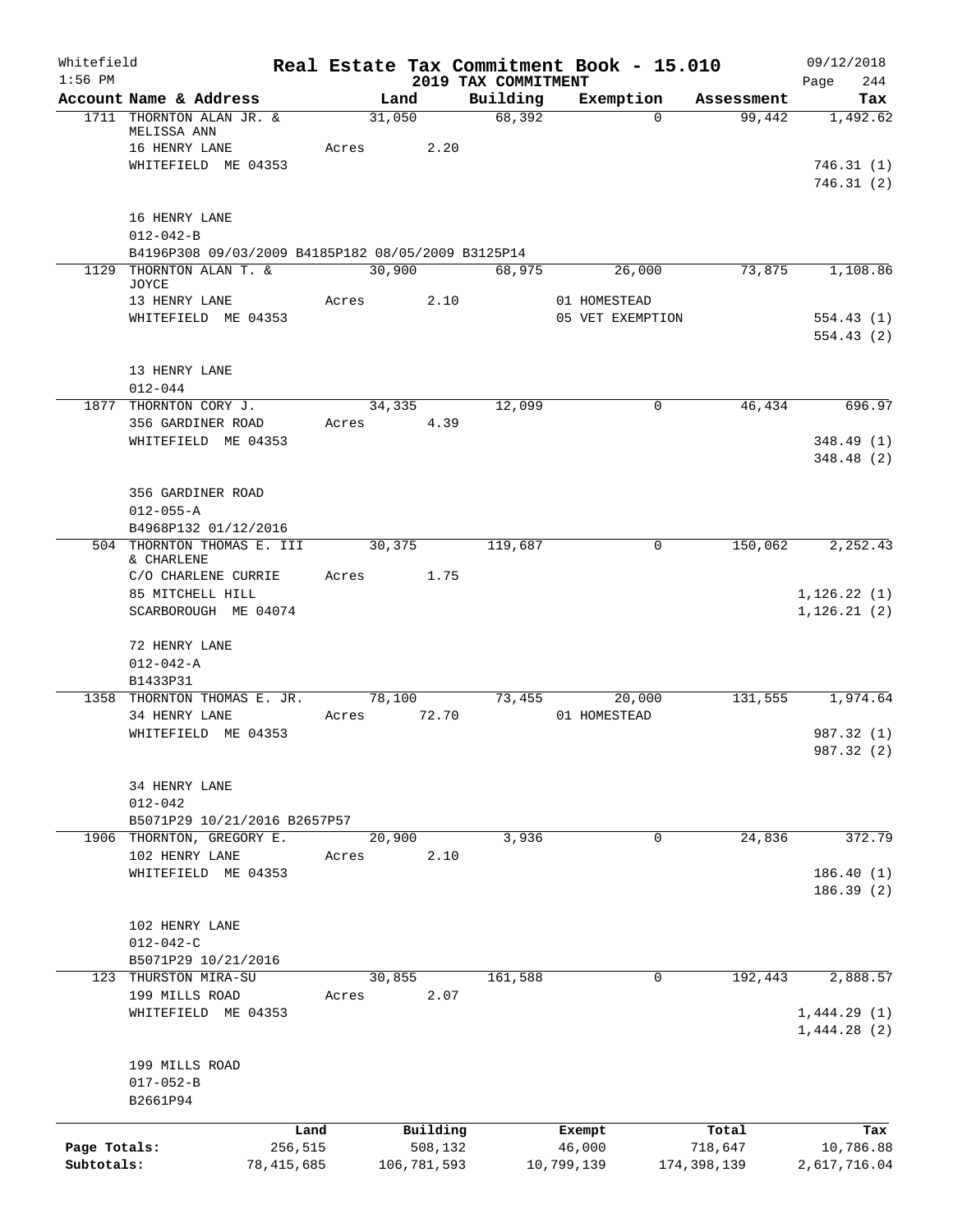| Whitefield<br>$1:56$ PM |                              |       |             |                                 | Real Estate Tax Commitment Book - 15.010 |             | 09/12/2018           |
|-------------------------|------------------------------|-------|-------------|---------------------------------|------------------------------------------|-------------|----------------------|
|                         | Account Name & Address       |       | Land        | 2019 TAX COMMITMENT<br>Building | Exemption                                | Assessment  | 245<br>Page<br>Tax   |
|                         | 1145 TIBBETTS BARRY & ELAINE |       | 3,000       | $\mathbf 0$                     | $\Omega$                                 | 3,000       | 45.03                |
|                         | 61 TOWNHOUSE ROAD            | Acres | 2.00        |                                 |                                          |             |                      |
|                         | WHITEFIELD ME 04353          |       |             |                                 |                                          |             | 22.52(1)<br>22.51(2) |
|                         |                              |       |             |                                 |                                          |             |                      |
|                         | GARDINER ROAD<br>$012 - 054$ |       |             |                                 |                                          |             |                      |
|                         | B2198P17                     |       |             |                                 |                                          |             |                      |
|                         | 1545 TIBBETTS BARRY & ELAINE |       | 40,434      | 13,314                          | 0                                        | 53,748      | 806.76               |
|                         | 61 TOWNHOUSE ROAD            | Acres | 17.73       |                                 |                                          |             |                      |
|                         | WHITEFIELD ME 04353          |       |             |                                 |                                          |             | 403.38(1)            |
|                         |                              |       |             |                                 |                                          |             | 403.38 (2)           |
|                         | TOWNHOUSE ROAD               |       |             |                                 |                                          |             |                      |
|                         | $013 - 059$                  |       |             |                                 |                                          |             |                      |
|                         | B2393P98                     |       |             |                                 |                                          |             |                      |
|                         | 1210 TIBBETTS BARRY & ELAINE |       | 55,515      | $\mathbf 0$                     | 0                                        | 55,515      | 833.28               |
|                         | 61 TOWNHOUSE ROAD            | Acres | 48.10       |                                 |                                          |             |                      |
|                         | WHITEFIELD ME 04353          |       |             |                                 |                                          |             | 416.64(1)            |
|                         |                              |       |             |                                 |                                          |             | 416.64(2)            |
|                         | TOWNHOUSE ROAD               |       |             |                                 |                                          |             |                      |
|                         | $013 - 003$                  |       |             |                                 |                                          |             |                      |
|                         | B2239P90                     |       |             |                                 |                                          |             |                      |
|                         | 483 TIBBETTS BARRY & ELAINE  |       | 15,740      | 0                               | 0                                        | 15,740      | 236.26               |
|                         | 61 TOWNHOUSE ROAD            | Acres | 15.30       |                                 |                                          |             |                      |
|                         | WHITEFIELD ME 04353          |       |             |                                 |                                          |             | 118.13(1)            |
|                         |                              |       |             |                                 |                                          |             | 118.13(2)            |
|                         | TOWNHOUSE ROAD               |       |             |                                 |                                          |             |                      |
|                         | $013 - 004$                  |       |             |                                 |                                          |             |                      |
|                         | B2198P17                     |       |             |                                 |                                          |             |                      |
|                         | 932 TIBBETTS BARRY & ELAINE  |       | 7,820       | 0                               | 0                                        | 7,820       | 117.38               |
|                         | 61 TOWNHOUSE ROAD            | Acres | 5.40        |                                 |                                          |             |                      |
|                         | WHITEFIELD ME 04353          |       |             |                                 |                                          |             | 58.69(1)             |
|                         |                              |       |             |                                 |                                          |             | 58.69(2)             |
|                         | DEXTER LANE                  |       |             |                                 |                                          |             |                      |
|                         | $012 - 057$                  |       |             |                                 |                                          |             |                      |
|                         | B2239P90                     |       |             |                                 |                                          |             |                      |
| 1350                    | TIBBETTS BARRY & ELAINE      |       | 30,000      | 150,114                         | 20,000                                   | 160, 114    | 2,403.31             |
|                         | 61 TOWNHOUSE ROAD            | Acres | 1.50        |                                 | 01 HOMESTEAD                             |             |                      |
|                         | WHITEFIELD ME 04353          |       |             |                                 |                                          |             | 1,201.66(1)          |
|                         |                              |       |             |                                 |                                          |             | 1, 201.65 (2)        |
|                         | 61 TOWNHOUSE ROAD            |       |             |                                 |                                          |             |                      |
|                         | $013 - 010$                  |       |             |                                 |                                          |             |                      |
|                         | B2198P18                     |       |             |                                 |                                          |             |                      |
| 1468                    | TIBBETTS BARRY J.            |       | 51,541      | 22,375                          | 0                                        | 73,916      | 1,109.48             |
|                         | 61 TOWNHOUSE ROAD            | Acres | 56.50       |                                 |                                          |             |                      |
|                         | WHITEFIELD ME 04353          |       |             |                                 |                                          |             | 554.74 (1)           |
|                         |                              |       |             |                                 |                                          |             | 554.74 (2)           |
|                         | COOPER ROAD                  |       |             |                                 |                                          |             |                      |
|                         | $015 - 038$                  |       |             |                                 |                                          |             |                      |
|                         | B2224P6                      |       |             |                                 |                                          |             |                      |
|                         |                              |       |             |                                 |                                          |             |                      |
|                         | Land                         |       | Building    |                                 | Exempt                                   | Total       | Tax                  |
| Page Totals:            | 204,050                      |       | 185,803     |                                 | 20,000                                   | 369,853     | 5,551.50             |
| Subtotals:              | 78,619,735                   |       | 106,967,396 |                                 | 10,819,139                               | 174,767,992 | 2,623,267.54         |
|                         |                              |       |             |                                 |                                          |             |                      |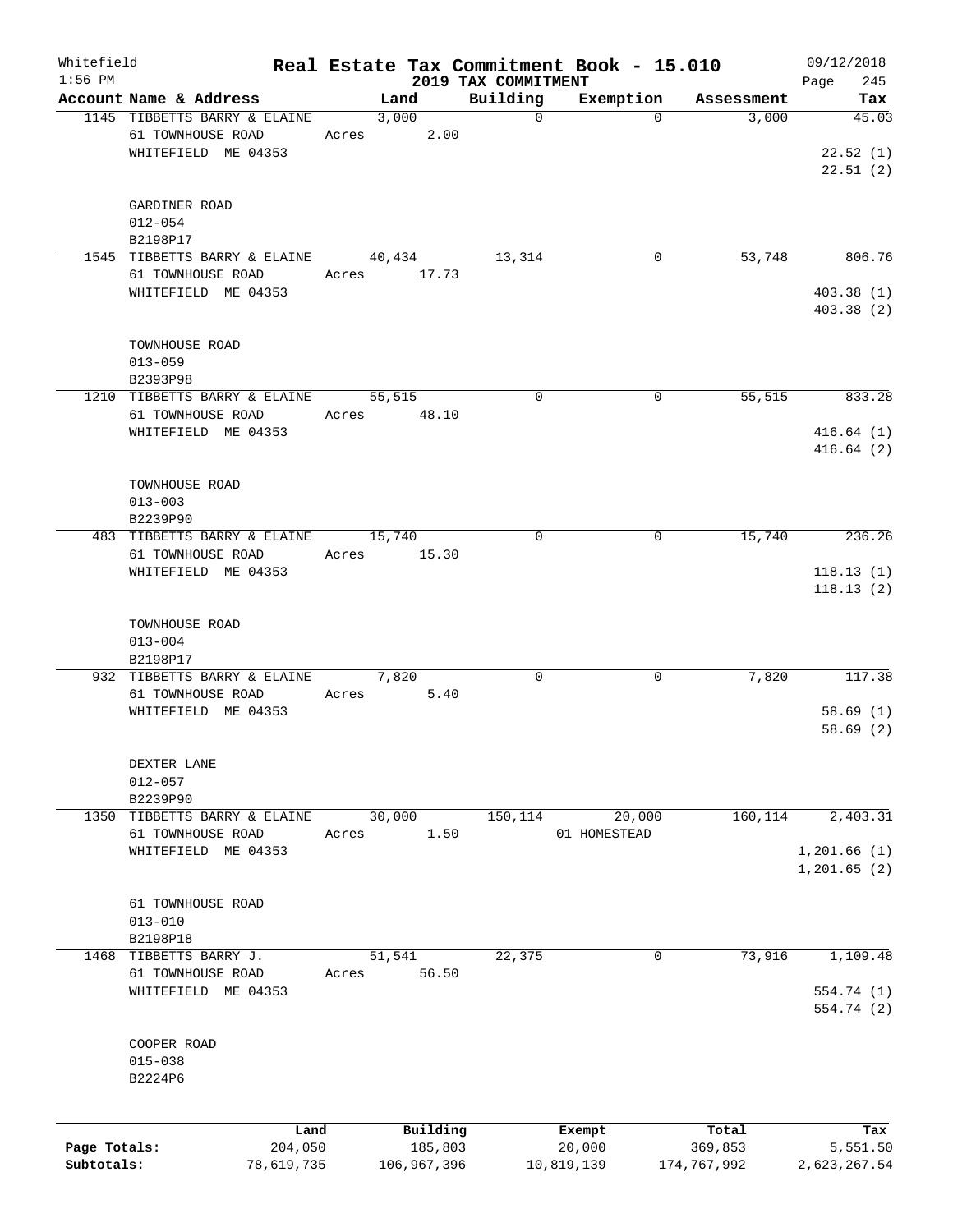| Whitefield<br>$1:56$ PM |                                                     |       |        | 2019 TAX COMMITMENT | Real Estate Tax Commitment Book - 15.010       |            | 09/12/2018<br>246 |
|-------------------------|-----------------------------------------------------|-------|--------|---------------------|------------------------------------------------|------------|-------------------|
|                         | Account Name & Address                              |       | Land   | Building            | Exemption                                      | Assessment | Page<br>Tax       |
|                         | 1372 TIBBETTS BARRY J. &                            |       | 1,500  | $\Omega$            | $\Omega$                                       | 1,500      | 22.51             |
|                         | <b>ELAINE</b><br>61 TOWNHOUSE ROAD                  | Acres |        |                     |                                                |            |                   |
|                         | WHITEFIELD ME 04353                                 |       | 1.00   |                     |                                                |            | 11.26(1)          |
|                         |                                                     |       |        |                     |                                                |            | 11.25(2)          |
|                         |                                                     |       |        |                     |                                                |            |                   |
|                         | WEST OF CMP CORR                                    |       |        |                     |                                                |            |                   |
|                         | $009 - 027$                                         |       |        |                     |                                                |            |                   |
|                         | B4658P268 05/07/2013 B1421P295 09/11/1987           |       |        |                     |                                                |            |                   |
|                         | 559 TIBBETTS BARRY J. &<br><b>ELAINE</b>            |       | 54,275 | $\Omega$            | 0                                              | 54,275     | 814.67            |
|                         | 61 TOWNHOUSE ROAD                                   | Acres | 38.50  |                     |                                                |            |                   |
|                         | WHITEFIELD ME 04353                                 |       |        |                     |                                                |            | 407.34(1)         |
|                         |                                                     |       |        |                     |                                                |            | 407.33(2)         |
|                         |                                                     |       |        |                     |                                                |            |                   |
|                         | TOWNHOUSE ROAD                                      |       |        |                     |                                                |            |                   |
|                         | $013 - 057$                                         |       |        |                     |                                                |            |                   |
|                         | B4658P266 05/07/2013 B1421P295 09/11/1987           |       |        |                     |                                                |            |                   |
|                         | 700 TIBBETTS BARRY J. &<br><b>ELAINE</b>            |       | 29,570 | $\mathbf 0$         | 0                                              | 29,570     | 443.85            |
|                         | 61 TOWNHOUSE ROAD                                   | Acres | 10.40  |                     |                                                |            |                   |
|                         | WHITEFIELD ME 04353                                 |       |        |                     |                                                |            | 221.93(1)         |
|                         |                                                     |       |        |                     |                                                |            | 221.92(2)         |
|                         |                                                     |       |        |                     |                                                |            |                   |
|                         | TOWNHOUSE ROAD                                      |       |        |                     |                                                |            |                   |
|                         | $007 - 029$                                         |       |        |                     |                                                |            |                   |
|                         | B1421P295<br>709 TIBBETTS BARRY J. &                |       | 8,140  | $\mathbf 0$         | 0                                              | 8,140      | 122.18            |
|                         | ELAINE                                              |       |        |                     |                                                |            |                   |
|                         | 61 TOWNHOUSE ROAD                                   | Acres | 5.80   |                     |                                                |            |                   |
|                         | WHITEFIELD ME 04353                                 |       |        |                     |                                                |            | 61.09(1)          |
|                         |                                                     |       |        |                     |                                                |            | 61.09(2)          |
|                         | OFF GARDINER ROAD                                   |       |        |                     |                                                |            |                   |
|                         | $013 - 011$                                         |       |        |                     |                                                |            |                   |
|                         | B1420P156                                           |       |        |                     |                                                |            |                   |
|                         | 579 TIBBETTS BRUCE C. &                             |       | 45,170 | 126,628             | 26,000                                         | 145,798    | 2,188.43          |
|                         | JOAN B.                                             |       |        |                     |                                                |            |                   |
|                         | 421 HILTON ROAD<br>WHITEFIELD ME 04353              | Acres | 17.40  |                     | 10 VET $8-24-1982 = 7-31-1984$<br>01 HOMESTEAD |            | 1,094.22(1)       |
|                         |                                                     |       |        |                     |                                                |            | 1,094.21(2)       |
|                         |                                                     |       |        |                     |                                                |            |                   |
|                         | 421 HILTON ROAD                                     |       |        |                     |                                                |            |                   |
|                         | $011 - 040$                                         |       |        |                     |                                                |            |                   |
|                         | B4076P283 12/08/2008 B4076P281 12/08/2008 B1388P119 |       |        |                     |                                                |            |                   |
|                         | 1388 TIME WARNER CABLE                              |       | 20,000 | 114,875             | 0                                              | 134,875    | 2,024.47          |
|                         | C/O TAX DEPARTMENT                                  | Acres | 1.50   |                     |                                                |            |                   |
|                         | P.O. BOX 7467                                       |       |        |                     |                                                |            | 1,012.24(1)       |
|                         | CHARLOTTE NC 28241                                  |       |        |                     |                                                |            | 1,012.23(2)       |
|                         | 122 GRAND ARMY ROAD                                 |       |        |                     |                                                |            |                   |
|                         | $013 - 047 - D$                                     |       |        |                     |                                                |            |                   |
|                         | B3728P184 07/31/2006                                |       |        |                     |                                                |            |                   |
|                         |                                                     |       |        |                     |                                                |            |                   |

|              | Land       | Building    | Exempt     | Total       | Tax          |
|--------------|------------|-------------|------------|-------------|--------------|
| Page Totals: | 158,655    | 241,503     | 26,000     | 374,158     | 5,616.11     |
| Subtotals:   | 78,778,390 | 107,208,899 | 10,845,139 | 175,142,150 | 2,628,883.65 |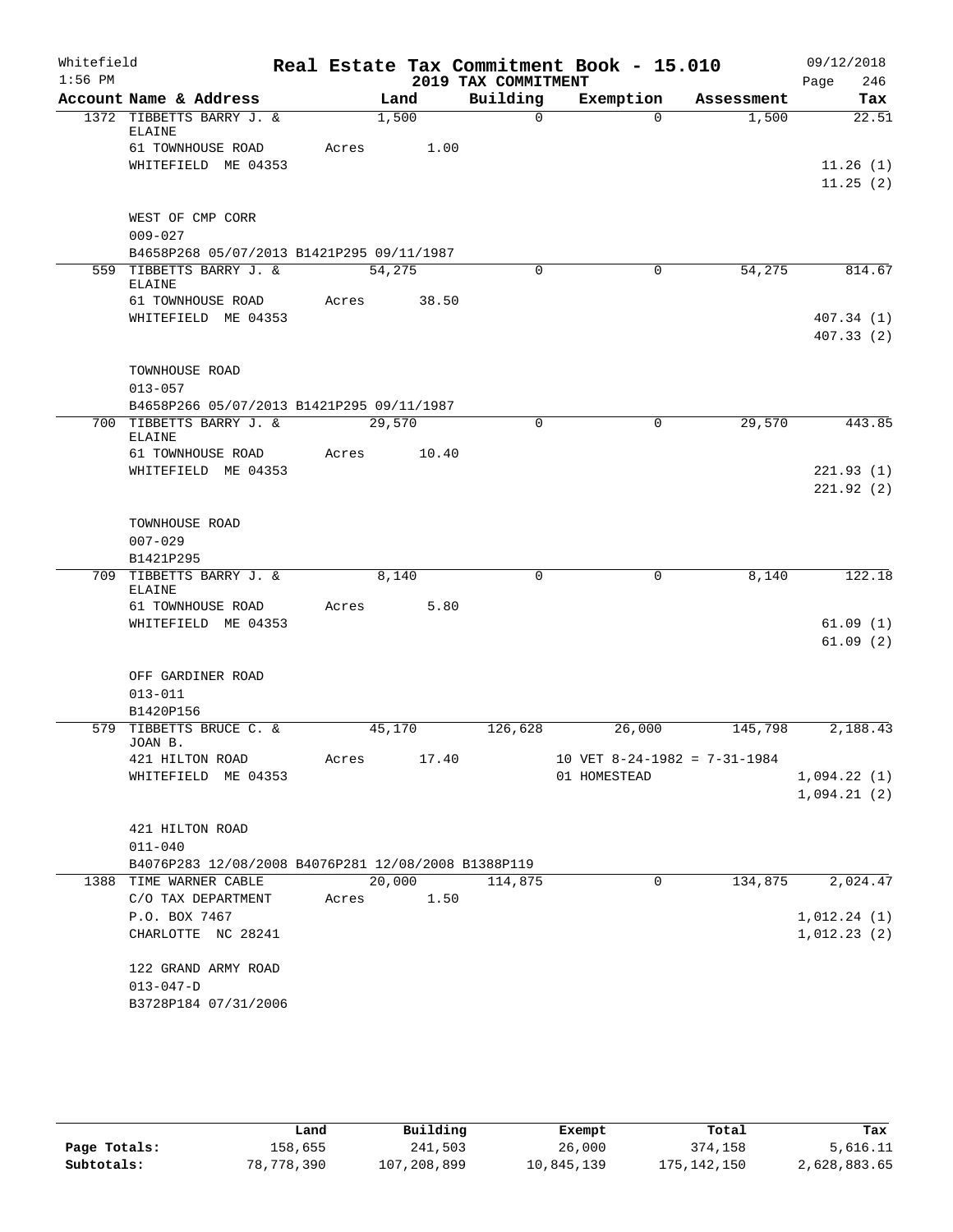| Whitefield<br>$1:56$ PM |                                                    |       |        |       | 2019 TAX COMMITMENT | Real Estate Tax Commitment Book - 15.010 |            | 09/12/2018<br>247<br>Page |
|-------------------------|----------------------------------------------------|-------|--------|-------|---------------------|------------------------------------------|------------|---------------------------|
|                         | Account Name & Address                             |       | Land   |       | Building            | Exemption                                | Assessment | Tax                       |
|                         | 1052 TIMKO MARK                                    |       | 66,750 |       | 111,581             | $\Omega$                                 | 178,331    | 2,676.75                  |
|                         | 451 ERICO AVENUE                                   | Acres |        | 70.00 |                     |                                          |            |                           |
|                         | ELIZABETH NJ 07202                                 |       |        |       |                     |                                          |            | 1,338.38(1)               |
|                         |                                                    |       |        |       |                     |                                          |            | 1,338.37(2)               |
|                         | 5 FAWN LANE                                        |       |        |       |                     |                                          |            |                           |
|                         | $004 - 028$                                        |       |        |       |                     |                                          |            |                           |
|                         | B4915P251 08/07/2015 B4319P249 09/22/2010 B2503P78 |       |        |       |                     |                                          |            |                           |
|                         | 1300 TONDREAU RAYMOND R. &<br>SONYA                |       | 30,000 |       | 68,654              | 20,000                                   | 78,654     | 1,180.60                  |
|                         | 480 MILLS ROAD                                     | Acres |        | 1.20  |                     | 01 HOMESTEAD                             |            |                           |
|                         | WHITEFIELD ME 04353                                |       |        |       |                     |                                          |            | 590.30(1)                 |
|                         |                                                    |       |        |       |                     |                                          |            | 590.30(2)                 |
|                         | 480 MILLS ROAD                                     |       |        |       |                     |                                          |            |                           |
|                         | $020 - 032$                                        |       |        |       |                     |                                          |            |                           |
|                         | B1470P264                                          |       |        |       |                     |                                          |            |                           |
|                         | 1456 TORBERT JAMES & THETA<br>LIVING TRUST         |       | 48,100 |       | 31,933              | 0                                        | 80,033     | 1,201.30                  |
|                         | 527 EAST RIVER ROAD                                | Acres |        | 29.00 |                     |                                          |            |                           |
|                         | WHITEFIELD ME 04353                                |       |        |       |                     |                                          |            | 600.65(1)                 |
|                         |                                                    |       |        |       |                     |                                          |            | 600.65(2)                 |
|                         | 511 EAST RIVER ROAD                                |       |        |       |                     |                                          |            |                           |
|                         | $010 - 037$                                        |       |        |       |                     |                                          |            |                           |
|                         | B4016P54 05/08/2008                                |       |        |       |                     |                                          |            |                           |
|                         | 756 TORBERT JAMES R. &<br>THETA LIVING TRUST       |       | 34,950 |       | 154,614             | 0                                        | 189,564    | 2,845.36                  |
|                         | 528 EAST RIVER ROAD                                | Acres |        | 4.80  |                     |                                          |            |                           |
|                         | WHITEFIELD ME 04353                                |       |        |       |                     |                                          |            | 1,422.68(1)               |
|                         |                                                    |       |        |       |                     |                                          |            | 1,422.68(2)               |
|                         | 528 EAST RIVER ROAD                                |       |        |       |                     |                                          |            |                           |
|                         | $010 - 055$                                        |       |        |       |                     |                                          |            |                           |
|                         | B4016P54 05/08/2008 B2236P124                      |       |        |       |                     |                                          |            |                           |
|                         | 1531 TORBERT JAMES R. &<br>THETA LIVING TRUST      |       | 30,000 |       | 63,600              | 20,000                                   | 73,600     | 1,104.74                  |
|                         | 528 EAST RIVER ROAD                                | Acres |        | 0.90  |                     | 01 HOMESTEAD                             |            |                           |
|                         | WHITEFIELD ME 04353                                |       |        |       |                     |                                          |            | 552.37(1)                 |
|                         |                                                    |       |        |       |                     |                                          |            | 552.37(2)                 |
|                         | 527 EAST RIVER ROAD                                |       |        |       |                     |                                          |            |                           |
|                         | $010 - 036$                                        |       |        |       |                     |                                          |            |                           |
|                         | B4016P54 05/08/2008 B2399P318                      |       |        |       |                     |                                          |            |                           |
|                         | 113 TORSEY STEPHEN V. &<br>HOLLY R.                |       | 43,786 |       | 62,654              | 26,000                                   | 80,440     | 1,207.40                  |
|                         | 651 TOWNHOUSE ROAD                                 | Acres |        | 15.67 |                     | 01 HOMESTEAD                             |            |                           |
|                         | WHITEFIELD ME 04353                                |       |        |       |                     | 07 NMR VET & WIDOW                       |            | 603.70(1)                 |
|                         |                                                    |       |        |       |                     |                                          |            | 603.70 (2)                |
|                         | 651 TOWNHOUSE ROAD                                 |       |        |       |                     |                                          |            |                           |
|                         | $007 - 028$                                        |       |        |       |                     |                                          |            |                           |
|                         | B2513P117                                          |       |        |       |                     |                                          |            |                           |
|                         |                                                    |       |        |       |                     |                                          |            |                           |

|              | Land       | Building    | Exempt     | Total       | Tax          |
|--------------|------------|-------------|------------|-------------|--------------|
| Page Totals: | 253,586    | 493,036     | 66,000     | 680,622     | 10,216.15    |
| Subtotals:   | 79,031,976 | 107,701,935 | 10,911,139 | 175,822,772 | 2,639,099.80 |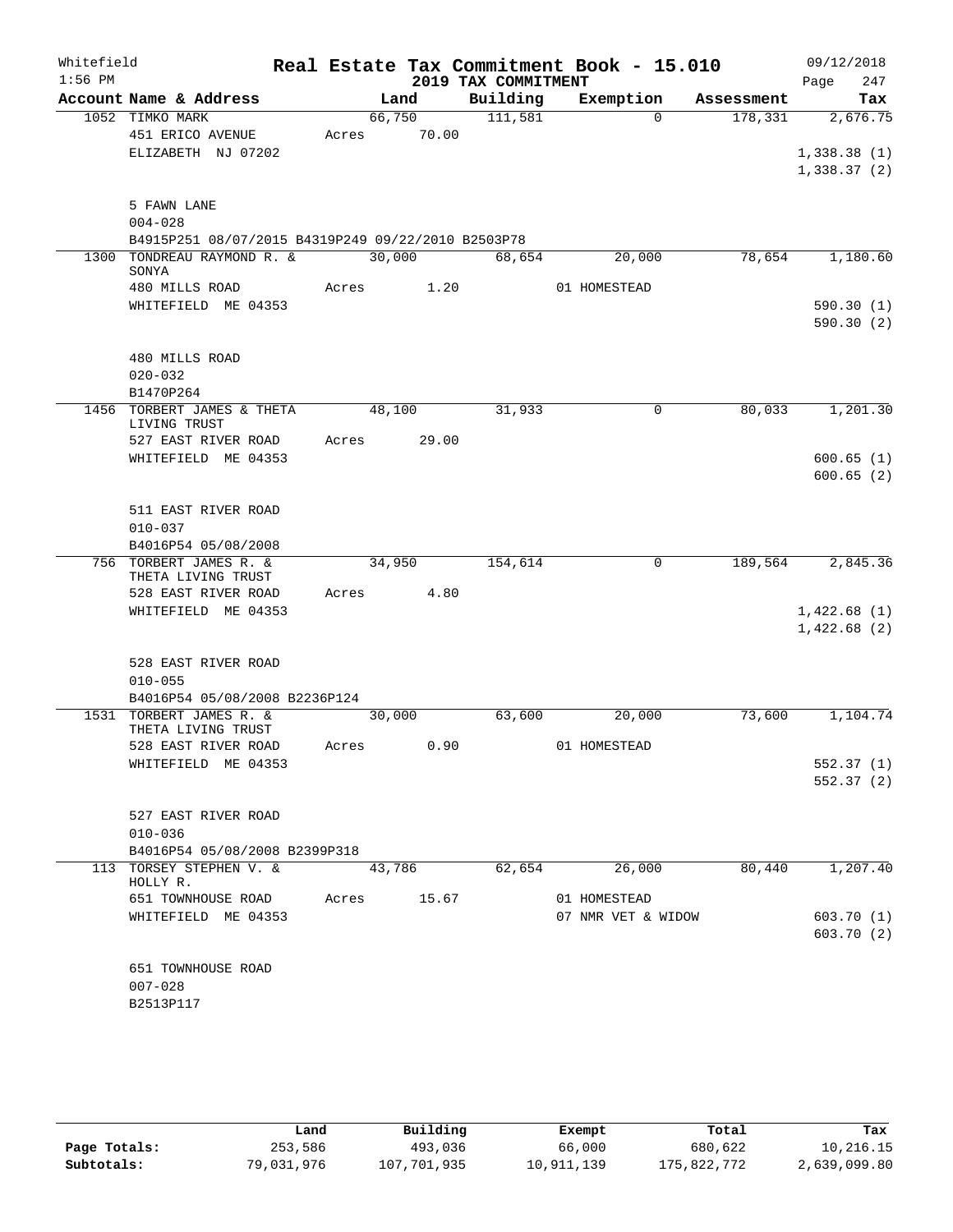| Whitefield<br>$1:56$ PM |                                                                                                  |                 |       |        |                     |                                 | Real Estate Tax Commitment Book - 15.010 |                  | 09/12/2018         |
|-------------------------|--------------------------------------------------------------------------------------------------|-----------------|-------|--------|---------------------|---------------------------------|------------------------------------------|------------------|--------------------|
|                         | Account Name & Address                                                                           |                 |       | Land   |                     | 2019 TAX COMMITMENT<br>Building | Exemption                                | Assessment       | 248<br>Page<br>Tax |
|                         | 1037 TORSEY STEPHEN V. &                                                                         |                 |       | 29,237 |                     | $\mathbf 0$                     | $\Omega$                                 | 29,237           | 438.85             |
|                         | HOLLY R.                                                                                         |                 |       |        |                     |                                 |                                          |                  |                    |
|                         | 651 TOWNHOUSE ROAD                                                                               |                 | Acres |        | 34.98               |                                 |                                          |                  |                    |
|                         | WHITEFIELD ME 04353                                                                              |                 |       |        |                     |                                 |                                          |                  | 219.43(1)          |
|                         |                                                                                                  |                 |       |        |                     |                                 |                                          |                  | 219.42(2)          |
|                         | BACK OF TOWNHOUSE ROAD                                                                           |                 |       |        |                     |                                 |                                          |                  |                    |
|                         | $009 - 028$                                                                                      |                 |       |        |                     |                                 |                                          |                  |                    |
|                         | B2513P117                                                                                        |                 |       |        |                     |                                 |                                          |                  |                    |
|                         | 798 TORSEY STEPHEN V. &                                                                          |                 |       | 25,903 |                     | $\Omega$                        | 0                                        | 25,903           | 388.80             |
|                         | HOLLY R.<br>651 TOWNHOUSE ROAD                                                                   |                 | Acres |        | 29.85               |                                 |                                          |                  |                    |
|                         | WHITEFIELD ME 04353                                                                              |                 |       |        |                     |                                 |                                          |                  | 194.40 (1)         |
|                         |                                                                                                  |                 |       |        |                     |                                 |                                          |                  | 194.40(2)          |
|                         |                                                                                                  |                 |       |        |                     |                                 |                                          |                  |                    |
|                         | BACK OF TOWNHOUSE ROAD                                                                           |                 |       |        |                     |                                 |                                          |                  |                    |
|                         | $009 - 026$                                                                                      |                 |       |        |                     |                                 |                                          |                  |                    |
|                         | B4277P134 05/14/2010 B746P83                                                                     |                 |       |        |                     |                                 |                                          |                  |                    |
|                         | 454 TOTMAN LYNN M.,<br>TRUSTEE OF THE CAROL A                                                    |                 |       | 42,541 |                     | 186,894                         | 20,000                                   | 209,435          | 3, 143.62          |
|                         | FULTON                                                                                           |                 |       |        |                     |                                 |                                          |                  |                    |
|                         | IRREVOCABLE TRUST                                                                                |                 | Acres |        | 30.00               |                                 | 01 HOMESTEAD                             |                  |                    |
|                         | 1685 MAIN ROAD                                                                                   |                 |       |        |                     |                                 |                                          |                  | 1,571.81(1)        |
|                         | PHIPPSBURG ME 04562                                                                              |                 |       |        |                     |                                 |                                          |                  | 1,571.81(2)        |
|                         | 390 SO. HUNTS MEADOW                                                                             |                 |       |        |                     |                                 |                                          |                  |                    |
|                         | <b>ROAD</b>                                                                                      |                 |       |        |                     |                                 |                                          |                  |                    |
|                         | $006 - 022$                                                                                      |                 |       |        |                     |                                 |                                          |                  |                    |
|                         | B4754P111 02/03/2014 B4754P108 02/03/2014 B4754P105<br>02/03/2014 B4626P210 02/06/2013 B2219P211 |                 |       |        |                     |                                 |                                          |                  |                    |
|                         | 25 TOUSIGNANT DANIEL,                                                                            |                 |       | 35,000 |                     | 88,517                          | 0                                        | 123,517          | 1,853.99           |
|                         | TRUSTEE                                                                                          |                 |       |        |                     |                                 |                                          |                  |                    |
|                         | GERAS JAMES SCOTT,<br>TRUSTEE                                                                    |                 | Acres |        | 1.50                |                                 |                                          |                  |                    |
|                         | 214 WISCASSET ROAD                                                                               |                 |       |        |                     |                                 |                                          |                  | 927.00(1)          |
|                         | WHITEFIELD ME 04353                                                                              |                 |       |        |                     |                                 |                                          |                  | 926.99(2)          |
|                         |                                                                                                  |                 |       |        |                     |                                 |                                          |                  |                    |
|                         | 214 WISCASSET ROAD                                                                               |                 |       |        |                     |                                 |                                          |                  |                    |
|                         | $004 - 029$                                                                                      |                 |       |        |                     |                                 |                                          |                  |                    |
|                         | B4892P58 06/03/2015 B3877P76 07/09/2007 B3855P302<br>05/25/2007                                  |                 |       |        |                     |                                 |                                          |                  |                    |
|                         | 344 TOWER KENNETH & MARY                                                                         |                 |       | 30,120 |                     | 92,653                          | 20,000                                   | 102,773          | 1,542.62           |
|                         | LOU                                                                                              |                 |       |        |                     |                                 |                                          |                  |                    |
|                         | 33 HUNTS MEADOW ROAD<br>WHITEFIELD ME 04353                                                      |                 | Acres |        | 1.58                |                                 | 01 HOMESTEAD                             |                  | 771.31(1)          |
|                         |                                                                                                  |                 |       |        |                     |                                 |                                          |                  | 771.31(2)          |
|                         |                                                                                                  |                 |       |        |                     |                                 |                                          |                  |                    |
|                         | 33 HUNTS MEADOW ROAD                                                                             |                 |       |        |                     |                                 |                                          |                  |                    |
|                         | $012 - 033 - A$                                                                                  |                 |       |        |                     |                                 |                                          |                  |                    |
|                         | B1543P94                                                                                         |                 |       |        |                     |                                 |                                          |                  |                    |
| 1226                    | TOWER STACEY A. &<br>PAMELA A.                                                                   |                 |       | 30,000 |                     | 120,225                         | 0                                        | 150,225          | 2,254.88           |
|                         | 164 AUGUSTA ROAD                                                                                 |                 | Acres |        | 1.50                |                                 |                                          |                  |                    |
|                         | WHITEFIELD ME 04353                                                                              |                 |       |        |                     |                                 |                                          |                  | 1, 127.44(1)       |
|                         |                                                                                                  |                 |       |        |                     |                                 |                                          |                  | 1, 127.44(2)       |
|                         |                                                                                                  |                 |       |        |                     |                                 |                                          |                  |                    |
|                         | 164 AUGUSTA ROAD<br>$018 - 020 - D$                                                              |                 |       |        |                     |                                 |                                          |                  |                    |
|                         | B4800P72 07/17/2014 B3478P118 05/09/2005                                                         |                 |       |        |                     |                                 |                                          |                  |                    |
|                         |                                                                                                  |                 |       |        |                     |                                 |                                          |                  |                    |
|                         |                                                                                                  |                 |       |        |                     |                                 |                                          |                  |                    |
| Page Totals:            |                                                                                                  | Land<br>192,801 |       |        | Building<br>488,289 |                                 | Exempt<br>40,000                         | Total<br>641,090 | Tax<br>9,622.76    |
|                         |                                                                                                  |                 |       |        |                     |                                 |                                          |                  |                    |

**Subtotals:** 79,224,777 108,190,224 10,951,139 176,463,862 2,648,722.56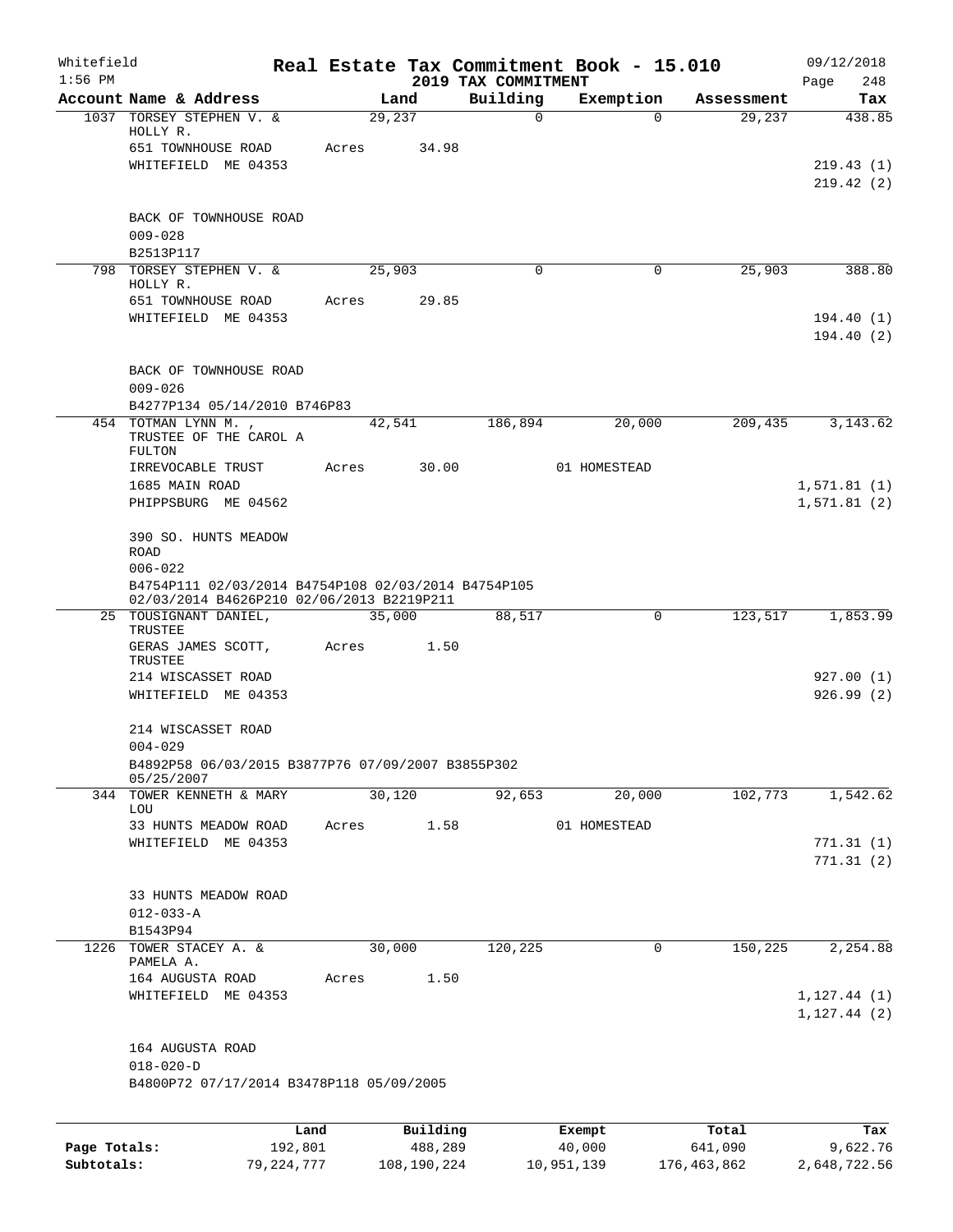| Whitefield<br>$1:56$ PM |                                                                     |                 |                 | 2019 TAX COMMITMENT | Real Estate Tax Commitment Book - 15.010 |            | 09/12/2018<br>249<br>Page          |
|-------------------------|---------------------------------------------------------------------|-----------------|-----------------|---------------------|------------------------------------------|------------|------------------------------------|
|                         | Account Name & Address                                              |                 | Land            | Building            | Exemption                                | Assessment | Tax                                |
|                         | 1170 TOWLE WILLIAM A.<br>95 SALMON FALLS ROAD<br>ROCHESTER NH 03868 | Acres           | 60,796<br>40.84 | 34,003              | $\Omega$                                 | 94,799     | 1,422.93<br>711.47(1)<br>711.46(2) |
|                         | 111 PHILBRICK LANE<br>$006 - 012 - B$<br>B1581P106                  |                 |                 |                     |                                          |            |                                    |
|                         | 1228 TOWLE, WILLIAM C<br>BALBO, SUZANNE E<br>205 GARDINER ROAD      | Acres           | 30,360<br>1.74  | 252,256             | $\mathbf 0$                              | 282,616    | 4,242.07<br>2, 121.04(1)           |
|                         | WHITEFIELD ME 04353                                                 |                 |                 |                     |                                          |            | 2, 121.03(2)                       |
|                         | 737 TOWNHOUSE ROAD<br>$007 - 018 - A$                               |                 |                 |                     |                                          |            |                                    |
| 57                      | B5240P132 03/11/2018 B5043P32 08/11/2016<br>TOWNSEND DANIEL S. &    | 56,826          |                 | 110,744             | $\mathbf 0$                              | 167,570    | 2,515.23                           |
|                         | KARYN V.<br>411 HEAD TIDE ROAD                                      | Acres           | 27.04           |                     |                                          |            |                                    |
|                         | WHITEFIELD ME 04353                                                 |                 |                 |                     |                                          |            | 1,257.62(1)<br>1, 257.61(2)        |
|                         | 411 HEAD TIDE ROAD<br>$005 - 005$<br>B2364P281                      |                 |                 |                     |                                          |            |                                    |
|                         | 335 TRASK AUSTIN & COLEEN                                           |                 | 51,323          | $\Omega$            | $\Omega$                                 | 51,323     | 770.36                             |
|                         | 1647 ALNA ROAD<br>ALNA ME 04535                                     | Acres           | 41.65           |                     |                                          |            | 385.18(1)<br>385.18(2)             |
|                         | HOLLYWOOD BOULEVARD<br>$002 - 008$                                  |                 |                 |                     |                                          |            |                                    |
|                         | 1116 TRIBBY JOANN                                                   | 22,125          |                 | 0                   | 0                                        | 22,125     | 332.10                             |
|                         | 101 OLD MADDEN ROAD                                                 | Acres           | 44.00           |                     |                                          |            |                                    |
|                         | JEFFERSON ME 04348                                                  |                 |                 |                     |                                          |            | 166.05(1)<br>166.05(2)             |
|                         | <b>JEFFERSON ROAD</b><br>$014 - 021$                                |                 |                 |                     |                                          |            |                                    |
|                         | 43 TRIPP PATRICIA A.<br>422 HUNTS MEADOW ROAD                       | Acres           | 41,650<br>13.00 | 95,710              | 20,000<br>01 HOMESTEAD                   | 117,360    | 1,761.57                           |
|                         | WHITEFIELD ME 04353                                                 |                 |                 |                     |                                          |            | 880.79 (1)                         |
|                         |                                                                     |                 |                 |                     |                                          |            | 880.78 (2)                         |
|                         | 422 HUNTS MEADOW ROAD<br>$015 - 004$                                |                 |                 |                     |                                          |            |                                    |
|                         | B4341P129 11/15/2010 B3510P93 06/30/2005                            |                 |                 |                     |                                          |            |                                    |
|                         | 1308 TRUDEAU, DEAN M.<br>TRUDEAU, ELIZABETH C.<br>17 HEIDI LANE     | 49,850<br>Acres | 24.00           | 116,191             | $\mathbf{0}$                             | 166,041    | 2,492.28<br>1,246.14(1)            |
|                         | WHITEFIELD ME 04353                                                 |                 |                 |                     |                                          |            | 1, 246.14(2)                       |
|                         | PITTSTON LINE<br>$006 - 019$                                        |                 |                 |                     |                                          |            |                                    |
|                         | B5149P227 06/23/2017 B881P271                                       |                 |                 |                     |                                          |            |                                    |
|                         |                                                                     |                 |                 |                     |                                          |            |                                    |

|              | Land       | Building    | Exempt     | Total       | Tax          |
|--------------|------------|-------------|------------|-------------|--------------|
| Page Totals: | 312,930    | 608,904     | 20,000     | 901,834     | 13,536.54    |
| Subtotals:   | 79,537,707 | 108,799,128 | 10,971,139 | 177,365,696 | 2,662,259.10 |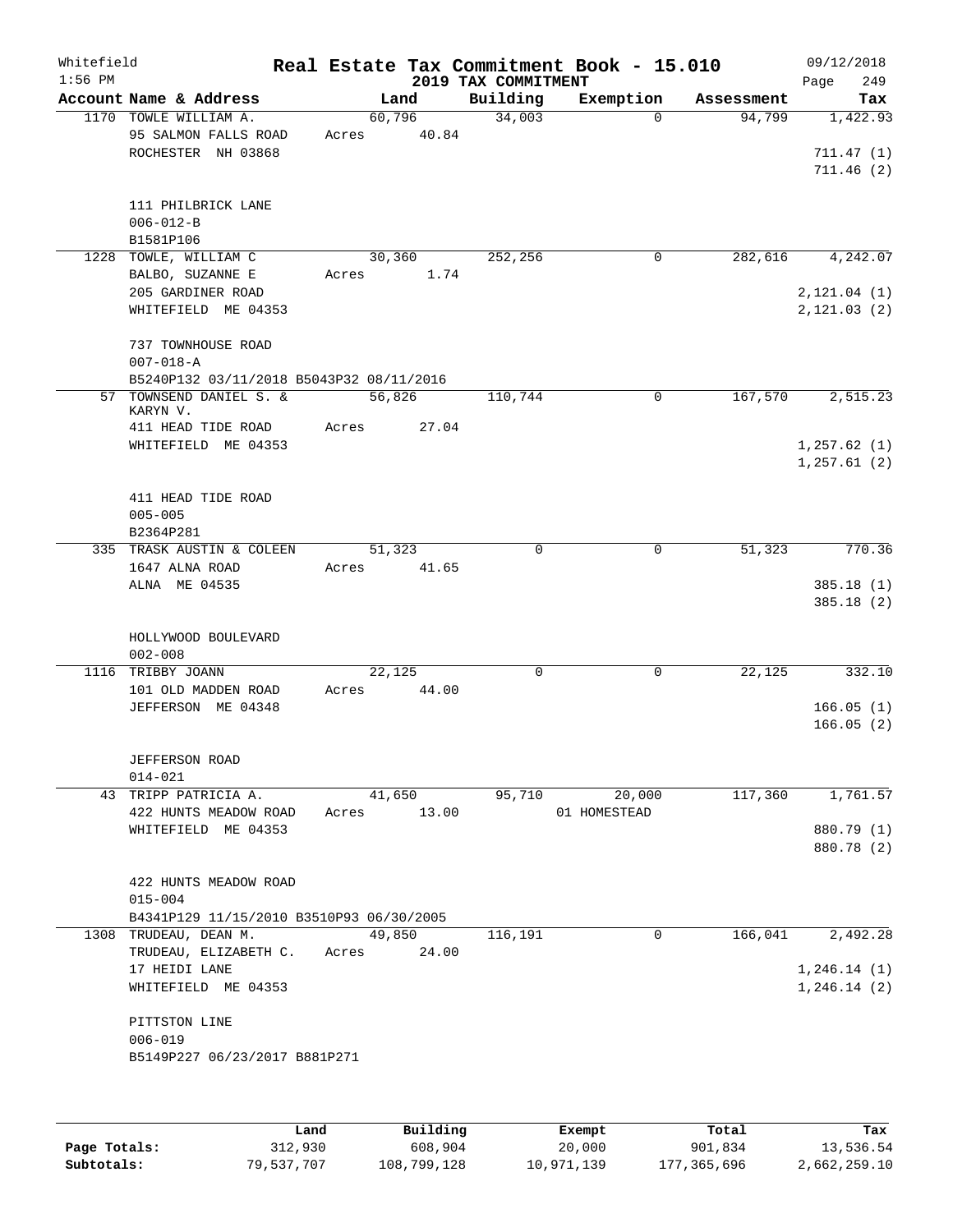| Whitefield<br>$1:56$ PM |                                                                     |             |        | 2019 TAX COMMITMENT | Real Estate Tax Commitment Book - 15.010 |            | 09/12/2018<br>250<br>Page |
|-------------------------|---------------------------------------------------------------------|-------------|--------|---------------------|------------------------------------------|------------|---------------------------|
|                         | Account Name & Address                                              |             | Land   | Building            | Exemption                                | Assessment | Tax                       |
|                         | 1696 TRUMAN DEBRA E. &<br>ROBERT A.                                 | 33,900      |        | 76, 244             | 20,000                                   | 90, 144    | 1,353.06                  |
|                         | 269 SO. HUNTS MEADOW<br>RD.                                         | Acres 4.10  |        |                     | 01 HOMESTEAD                             |            |                           |
|                         | WHITEFIELD ME 04353                                                 |             |        |                     |                                          |            | 676.53(1)<br>676.53(2)    |
|                         |                                                                     |             |        |                     |                                          |            |                           |
|                         | 269 SO. HUNTS MEADOW<br>ROAD                                        |             |        |                     |                                          |            |                           |
|                         | $009 - 005 - B$<br>B4760P19 02/28/2014 B4760P18 02/28/2014 B2839P49 |             |        |                     |                                          |            |                           |
|                         | 1707 TRUNDY ERIN N.                                                 |             | 48,810 | 161,804             | 20,000                                   | 190,614    | 2,861.12                  |
|                         | & GIGUERE BENJAMIN O.                                               | Acres 15.70 |        |                     | 01 HOMESTEAD                             |            |                           |
|                         | 72 HOWE ROAD                                                        |             |        |                     |                                          |            | 1,430.56(1)               |
|                         | WHITEFIELD ME 04353                                                 |             |        |                     |                                          |            | 1,430.56(2)               |
|                         | 72 HOWE ROAD                                                        |             |        |                     |                                          |            |                           |
|                         | $019 - 048 - A$                                                     |             |        |                     |                                          |            |                           |
|                         | B3275P168 04/23/2004                                                |             |        |                     |                                          |            |                           |
|                         | 32 TRUSSELL DONNA K.                                                | 37,674      |        | 144,672             | 20,000                                   | 162, 346   | 2,436.81                  |
|                         | 16 CLOVER LANE                                                      | Acres       | 8.03   |                     | 01 HOMESTEAD                             |            |                           |
|                         | WHITEFIELD ME 04353                                                 |             |        |                     |                                          |            | 1, 218.41(1)              |
|                         |                                                                     |             |        |                     |                                          |            | 1,218.40(2)               |
|                         | 16 CLOVER LANE                                                      |             |        |                     |                                          |            |                           |
|                         | $012 - 028 - C$                                                     |             |        |                     |                                          |            |                           |
|                         | B2289P290                                                           |             |        |                     |                                          |            |                           |
|                         | 1225 TUPPER ROBERT P. &<br>VASSAR                                   |             | 1,185  | $\mathbf 0$         | $\mathbf 0$                              | 1,185      | 17.79                     |
|                         | 586 MILLS ROAD                                                      | Acres       | 0.79   |                     |                                          |            |                           |
|                         | WHITEFIELD ME 04353                                                 |             |        |                     |                                          |            | 8.90(1)                   |
|                         |                                                                     |             |        |                     |                                          |            | 8.89(2)                   |
|                         |                                                                     |             |        |                     |                                          |            |                           |
|                         | MILLS ROAD                                                          |             |        |                     |                                          |            |                           |
|                         | $020 - 034 - A$                                                     |             |        |                     |                                          |            |                           |
|                         | B1672P300<br>429 TUPPER ROBERT P. &                                 | 37,330      |        | 125,400             | 20,000                                   | 142,730    | 2,142.38                  |
|                         | VASSAR                                                              |             |        |                     | 01 HOMESTEAD                             |            |                           |
|                         | 586 MILLS ROAD<br>WHITEFIELD ME 04353                               | Acres       | 7.60   |                     |                                          |            | 1,071.19(1)               |
|                         |                                                                     |             |        |                     |                                          |            | 1,071.19(2)               |
|                         | 586 MILLS ROAD                                                      |             |        |                     |                                          |            |                           |
|                         | $020 - 034$                                                         |             |        |                     |                                          |            |                           |
|                         | B1573P42                                                            |             |        |                     |                                          |            |                           |
|                         | 1508 TURNER NATALIA E &<br>ANTHONY                                  | 31,950      |        | 113,673             | 26,000                                   | 119,623    | 1,795.54                  |
|                         | 103 HOWE ROAD                                                       | Acres       | 2.80   |                     | 01 HOMESTEAD                             |            |                           |
|                         | WHITEFIELD ME 04353                                                 |             |        |                     | 05 VET EXEMPTION                         |            | 897.77 (1)                |
|                         |                                                                     |             |        |                     |                                          |            | 897.77 (2)                |
|                         | 103 HOWE ROAD                                                       |             |        |                     |                                          |            |                           |
|                         | $017 - 017 - A$                                                     |             |        |                     |                                          |            |                           |
|                         | B1543P46                                                            |             |        |                     |                                          |            |                           |
|                         |                                                                     |             |        |                     |                                          |            |                           |

|              | Land       | Building    | Exempt     | Total       | Tax          |
|--------------|------------|-------------|------------|-------------|--------------|
| Page Totals: | 190,849    | 621,793     | 106,000    | 706,642     | 10,606.70    |
| Subtotals:   | 79,728,556 | 109,420,921 | 11,077,139 | 178,072,338 | 2,672,865.80 |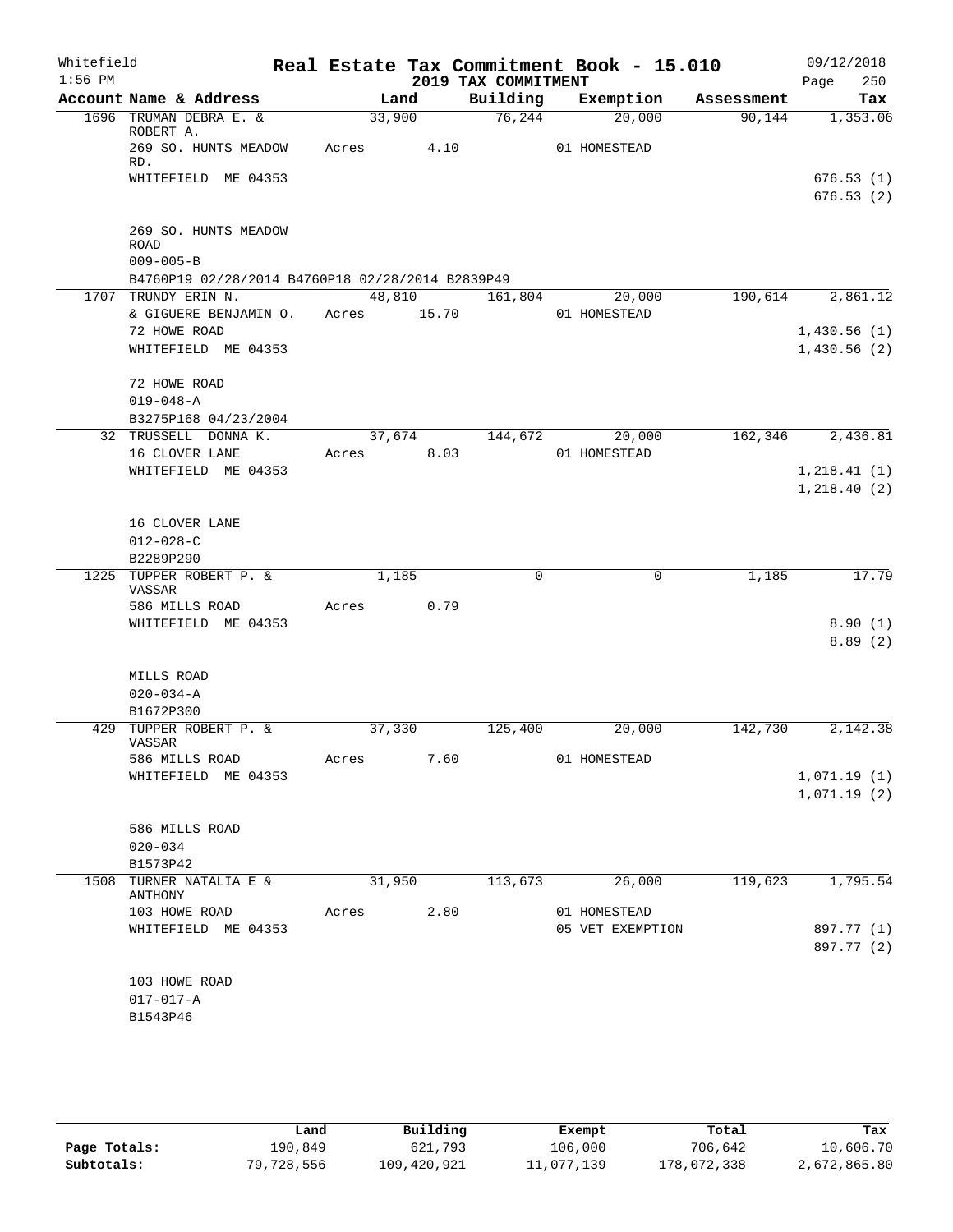| Whitefield<br>$1:56$ PM |                                                                                 |        |                 | 2019 TAX COMMITMENT | Real Estate Tax Commitment Book - 15.010 |            | 09/12/2018<br>251<br>Page                |
|-------------------------|---------------------------------------------------------------------------------|--------|-----------------|---------------------|------------------------------------------|------------|------------------------------------------|
|                         | Account Name & Address                                                          |        | Land            | Building            | Exemption                                | Assessment | Tax                                      |
|                         | 872 TUTTLE LISA<br>2 SO. WEARY POND LANE<br>WHITEFIELD ME 04353                 | Acres  | 58,950<br>38.00 | 120,081             | 20,000<br>01 HOMESTEAD                   | 159,031    | 2,387.06<br>1, 193.53(1)<br>1, 193.53(2) |
|                         | 2 SO. WEARY POND LANE<br>$008 - 039$<br>B2977P21 12/23/2002 B2977P19 12/23/2002 |        |                 |                     |                                          |            |                                          |
|                         | 266 TUTTLE ROBERT &<br>ANGELINE                                                 |        | 39,200          | $\mathbf 0$         | $\mathbf 0$                              | 39,200     | 588.39                                   |
|                         | 31 SO. BAY ROAD<br>FRANKLIN ME 04634                                            | Acres  | 23.00           |                     |                                          |            | 294.20 (1)<br>294.19 (2)                 |
|                         | SO. WEARY POND LANE<br>$008 - 038$<br>B2647P227                                 |        |                 |                     |                                          |            |                                          |
|                         | 1653 UHL, RONALD A.                                                             | 15,820 |                 | $\mathbf 0$         | 0                                        | 15,820     | 237.46                                   |
|                         | 39019 GOLDEN BEACH ROAD Acres 15.40                                             |        |                 |                     |                                          |            |                                          |
|                         | MECHANICSVILLE MD<br>20659                                                      |        |                 |                     |                                          |            | 118.73(1)                                |
|                         |                                                                                 |        |                 |                     |                                          |            | 118.73(2)                                |
|                         | HILTON ROAD                                                                     |        |                 |                     |                                          |            |                                          |
|                         | $011 - 006$                                                                     |        |                 |                     |                                          |            |                                          |
|                         | B5174P31 08/22/2017 B5174P30 08/22/2017 B5174P29<br>08/22/2017 B805P226         |        |                 |                     |                                          |            |                                          |
|                         | 767 USDA - RURAL<br>DEVELOPMENT                                                 |        | 30,750          | 50,184              | 0                                        | 80,934     | 1,214.82                                 |
|                         | C/O CUSTOMER SERVICE<br>DEPT.                                                   | Acres  | 2.00            |                     |                                          |            |                                          |
|                         | PO BOX 66889<br>ST. LOUIS MO 63166                                              |        |                 |                     |                                          |            | 607.41(1)<br>607.41(2)                   |
|                         | 194 ROCKLAND ROAD<br>$021 - 005$                                                |        |                 |                     |                                          |            |                                          |
|                         | B4977P270 02/12/2016 B2261P239<br>1472 VALLIERES MELISSA P. &                   | 40,050 |                 | 175,862             | 20,000                                   | 195,912    | 2,940.64                                 |
|                         | GARY C.                                                                         | Acres  | 11.00           |                     | 01 HOMESTEAD                             |            |                                          |
|                         | 131 HANLEY ROAD<br>PITTSTON ME 04345                                            |        |                 |                     |                                          |            | 1,470.32(1)                              |
|                         |                                                                                 |        |                 |                     |                                          |            | 1,470.32(2)                              |
|                         | 131 HANLEY ROAD,<br>PITTSTON<br>$006 - 004$                                     |        |                 |                     |                                          |            |                                          |
|                         | B3650P314 03/23/2006                                                            |        |                 |                     |                                          |            |                                          |
|                         | 1249 VAN LUNEN MARK                                                             |        | 38,850<br>9.50  | 167,162             | 0                                        | 206,012    | 3,092.24                                 |
|                         | VAN LUNEN DEBORAH J.<br>1008 WEST CENTRAL                                       | Acres  |                 |                     |                                          |            | 1,546.12(1)                              |
|                         | AVENUE<br>DAVIDSONVILLE MD 21035                                                |        |                 |                     |                                          |            | 1,546.12(2)                              |
|                         | 359 SO. HUNTS MEADOW<br>ROAD<br>$009 - 003$<br>B5145P210 07/10/2017             |        |                 |                     |                                          |            |                                          |
|                         |                                                                                 |        |                 |                     |                                          |            |                                          |

|              | Land       | Building    | Exempt       | Total       | Tax          |
|--------------|------------|-------------|--------------|-------------|--------------|
| Page Totals: | 223,620    | 513,289     | 40,000       | 696,909     | 10,460.61    |
| Subtotals:   | 79,952,176 | 109,934,210 | 11, 117, 139 | 178,769,247 | 2,683,326.41 |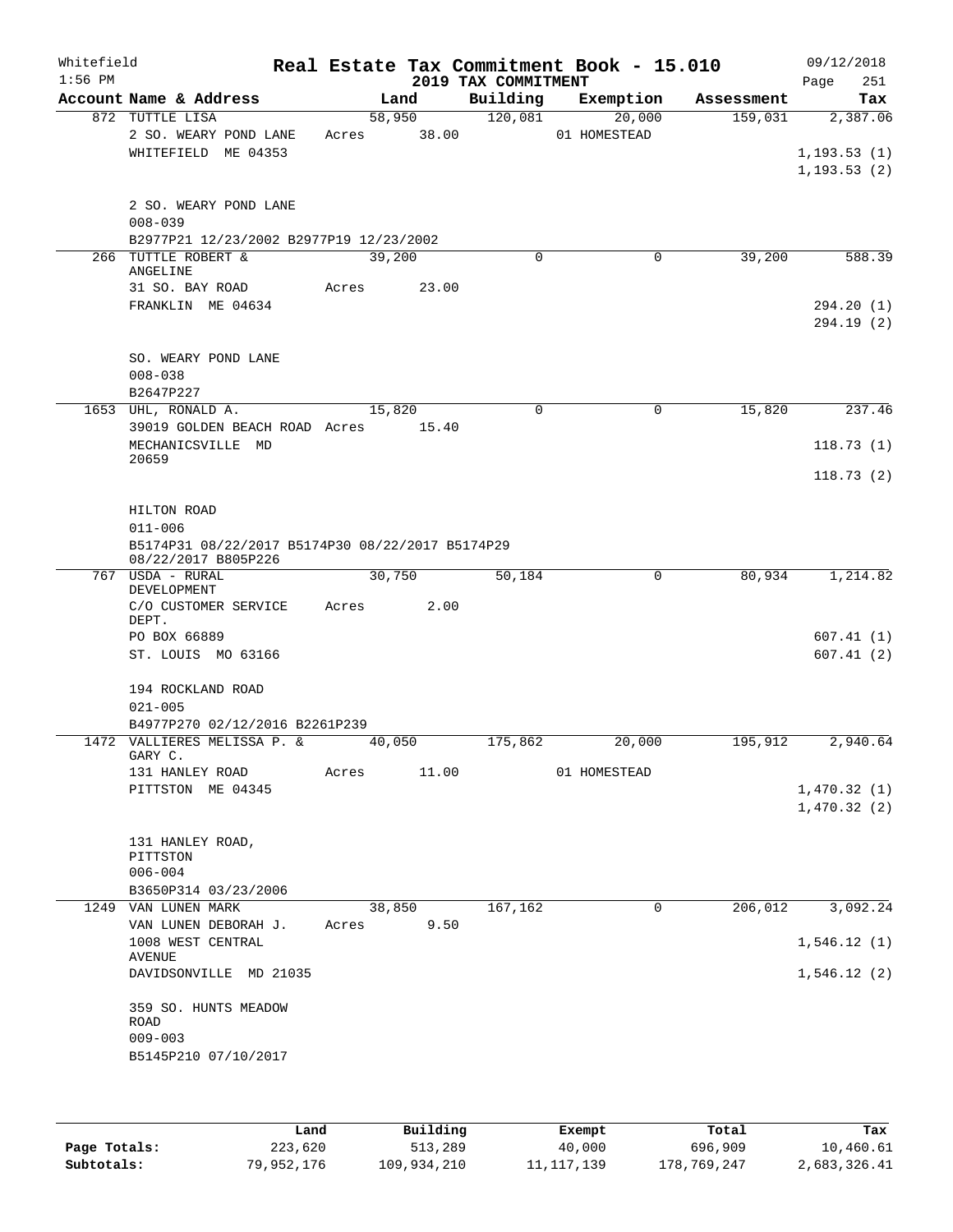| Whitefield   |                                                   |         |          |                                 | Real Estate Tax Commitment Book - 15.010 |            | 09/12/2018         |
|--------------|---------------------------------------------------|---------|----------|---------------------------------|------------------------------------------|------------|--------------------|
| $1:56$ PM    | Account Name & Address                            |         | Land     | 2019 TAX COMMITMENT<br>Building | Exemption                                | Assessment | Page<br>252<br>Tax |
|              | 399 VANDERBILT BARBARA                            |         | 27,594   | $\mathsf{O}$                    | $\Omega$                                 | 27,594     | 414.19             |
|              | 85 DOYLE ROAD                                     |         | 7.93     |                                 |                                          |            |                    |
|              | WHITEFIELD ME 04353                               | Acres   |          |                                 |                                          |            |                    |
|              |                                                   |         |          |                                 |                                          |            | 207.10(1)          |
|              |                                                   |         |          |                                 |                                          |            | 207.09(2)          |
|              |                                                   |         |          |                                 |                                          |            |                    |
|              | DOYLE ROAD                                        |         |          |                                 |                                          |            |                    |
|              | $019 - 039 - C$                                   |         |          |                                 |                                          |            |                    |
|              | B2306P168                                         |         |          |                                 |                                          |            |                    |
|              | 505 VANDERBILT BARBARA S.                         |         | 47,066   | 127,143                         | 20,000                                   | 154,209    | 2,314.68           |
|              | 85 DOYLE ROAD                                     | Acres   | 19.77    |                                 | 01 HOMESTEAD                             |            |                    |
|              | WHITEFIELD ME 04353                               |         |          |                                 |                                          |            | 1, 157.34(1)       |
|              |                                                   |         |          |                                 |                                          |            | 1, 157.34(2)       |
|              |                                                   |         |          |                                 |                                          |            |                    |
|              | 85 DOYLE ROAD                                     |         |          |                                 |                                          |            |                    |
|              | $019 - 038$                                       |         |          |                                 |                                          |            |                    |
|              | B895P1                                            |         |          |                                 |                                          |            |                    |
|              | 269 VANDERBILT BARBARA S.                         |         | 9,140    | $\mathbf 0$                     | 0                                        | 9,140      | 137.19             |
|              | 85 DOYLE ROAD                                     | Acres   | 7.05     |                                 |                                          |            |                    |
|              | WHITEFIELD ME 04353                               |         |          |                                 |                                          |            | 68.60(1)           |
|              |                                                   |         |          |                                 |                                          |            | 68.59(2)           |
|              |                                                   |         |          |                                 |                                          |            |                    |
|              | DOYLE ROAD                                        |         |          |                                 |                                          |            |                    |
|              | $019 - 039 - A$                                   |         |          |                                 |                                          |            |                    |
|              | B1611P190                                         |         |          |                                 |                                          |            |                    |
|              | 400 VANDERBILT BARBARA S.                         |         | 4,410    | $\mathbf 0$                     | 0                                        | 4,410      | 66.19              |
|              | 85 DOYLE ROAD                                     | Acres   | 2.94     |                                 |                                          |            |                    |
|              |                                                   |         |          |                                 |                                          |            |                    |
|              | WHITEFIELD ME 04353                               |         |          |                                 |                                          |            | 33.10(1)           |
|              |                                                   |         |          |                                 |                                          |            | 33.09(2)           |
|              |                                                   |         |          |                                 |                                          |            |                    |
|              | DOYLE ROAD                                        |         |          |                                 |                                          |            |                    |
|              | $019 - 038 - 001$                                 |         |          |                                 |                                          |            |                    |
|              | 737 VANKLEECK PETER                               |         | 27,650   | $\mathbf 0$                     | 0                                        | 27,650     | 415.03             |
|              | 3 HARTFORD STREET                                 | Acres   | 8.00     |                                 |                                          |            |                    |
|              | DOVER MA 02030                                    |         |          |                                 |                                          |            | 207.52(1)          |
|              |                                                   |         |          |                                 |                                          |            | 207.51(2)          |
|              |                                                   |         |          |                                 |                                          |            |                    |
|              | SO. FOWLES LANE                                   |         |          |                                 |                                          |            |                    |
|              | $008 - 041$                                       |         |          |                                 |                                          |            |                    |
|              | B1601P237                                         |         |          |                                 |                                          |            |                    |
|              | 1261 VANKLEECK PETER                              |         | 71,750   | 110,679                         | $\mathbf 0$                              | 182,429    | 2,738.26           |
|              | 3 HARTFORD STREET                                 | Acres   | 60.00    |                                 |                                          |            |                    |
|              | DOVER MA 02030                                    |         |          |                                 |                                          |            | 1,369.13(1)        |
|              |                                                   |         |          |                                 |                                          |            | 1,369.13(2)        |
|              |                                                   |         |          |                                 |                                          |            |                    |
|              | 69 NO. FOWLES LANE                                |         |          |                                 |                                          |            |                    |
|              | $008 - 015$                                       |         |          |                                 |                                          |            |                    |
|              | B1313P168                                         |         |          |                                 |                                          |            |                    |
|              | 840 VAUGHAN CHARLES M. &                          |         | 30,000   | 58,112                          | 0                                        | 88,112     | 1,322.56           |
|              | HARRIET F.                                        |         |          |                                 |                                          |            |                    |
|              | P. O. BOX 345                                     | Acres   | 1.00     |                                 |                                          |            |                    |
|              | COOPERS MILLS ME 04341                            |         |          |                                 |                                          |            | 661.28(1)          |
|              |                                                   |         |          |                                 |                                          |            | 661.28(2)          |
|              |                                                   |         |          |                                 |                                          |            |                    |
|              | 119 MAIN STREET                                   |         |          |                                 |                                          |            |                    |
|              | $022 - 019 - A$                                   |         |          |                                 |                                          |            |                    |
|              | B4285P37 06/09/2010 B3655P180 03/31/2006 B3554P25 |         |          |                                 |                                          |            |                    |
|              | 09/19/2005                                        |         |          |                                 |                                          |            |                    |
|              |                                                   |         |          |                                 |                                          |            |                    |
|              |                                                   | Land    | Building |                                 | Exempt                                   | Total      | Tax                |
| Page Totals: |                                                   | 217,610 | 295,934  |                                 | 20,000                                   | 493,544    | 7,408.10           |

**Subtotals:** 80,169,786 110,230,144 11,137,139 179,262,791 2,690,734.51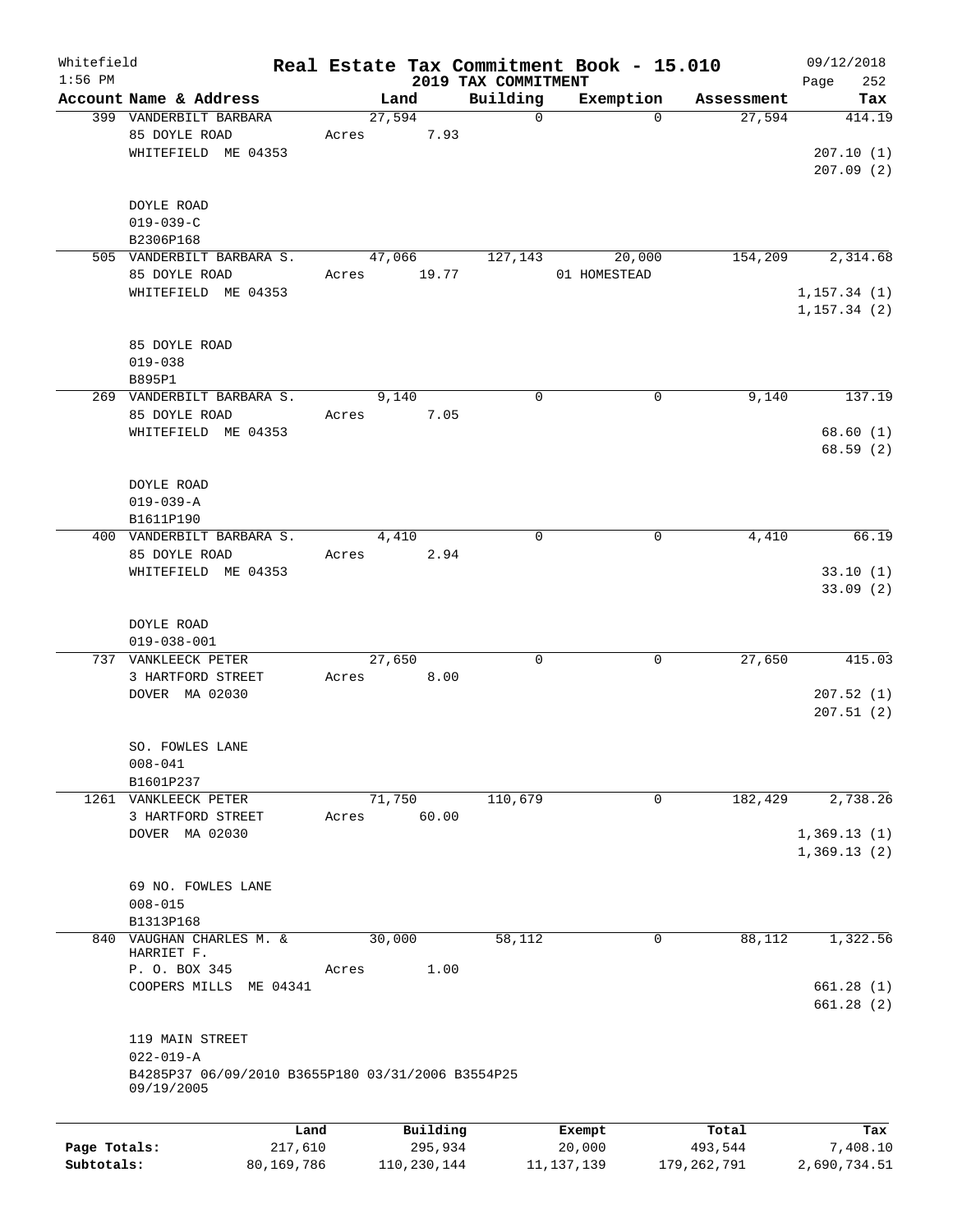| Whitefield<br>$1:56$ PM |                                                  |                                         |                 |                     | 2019 TAX COMMITMENT | Real Estate Tax Commitment Book - 15.010 |                  | 09/12/2018<br>Page<br>253  |
|-------------------------|--------------------------------------------------|-----------------------------------------|-----------------|---------------------|---------------------|------------------------------------------|------------------|----------------------------|
|                         | Account Name & Address                           |                                         |                 | Land                | Building            | Exemption                                | Assessment       | Tax                        |
|                         | CHARLES M.                                       | 44 VAUGHAN HARRIET F. &                 | 30,000          |                     | 13,611              | $\Omega$                                 | 43,611           | 654.60                     |
|                         | P O BOX 345                                      |                                         | Acres           | 1.00                |                     |                                          |                  |                            |
|                         |                                                  | COOPERS MILLS ME 04341                  |                 |                     |                     |                                          |                  | 327.30(1)<br>327.30(2)     |
|                         | 18 WINDSOR ROAD<br>$022 - 019$                   |                                         |                 |                     |                     |                                          |                  |                            |
|                         |                                                  | B4285P37 06/11/2010                     |                 |                     |                     |                                          |                  |                            |
|                         | PAETOW                                           | 1465 VEGA ELIZABETH & ERIC              |                 | 42,490              | 138,690             | 20,000                                   | 161,180          | 2,419.31                   |
|                         | PO BOX 136                                       |                                         | Acres           | 7.80                |                     | 01 HOMESTEAD                             |                  |                            |
|                         |                                                  | COOPERS MILLS ME 04341                  |                 |                     |                     |                                          |                  | 1,209.66(1)<br>1,209.65(2) |
|                         | 30 HILLSIDE LANE<br>$024 - 004 - C$<br>B2355P152 |                                         |                 |                     |                     |                                          |                  |                            |
|                         | 1676 VERIZON                                     |                                         |                 | 0                   | 58,311              | 0                                        | 58,311           | 875.25                     |
|                         | C/O PROPERTY TAX<br><b>DEPARTMENT</b>            |                                         |                 |                     |                     |                                          |                  |                            |
|                         | P.O. BOX 152206<br>IRVING TX 75015               |                                         |                 |                     |                     |                                          |                  | 437.63 (1)<br>437.62 (2)   |
|                         | 40 MAIN STREET<br>$024 - 007 - ON$               |                                         |                 |                     |                     |                                          |                  |                            |
|                         | 1569 VERRILL, DALE                               |                                         | 79,750          |                     | $\mathbf 0$         | 0                                        | 79,750           | 1,197.05                   |
|                         | P.O. BOX 299                                     |                                         | Acres 96.00     |                     |                     |                                          |                  |                            |
|                         |                                                  | SOUTH PARIS ME 04281                    |                 |                     |                     |                                          |                  | 598.53(1)<br>598.52(2)     |
|                         | HEATH ROAD<br>$011 - 007$                        |                                         |                 |                     |                     |                                          |                  |                            |
|                         |                                                  | B4934P85 10/01/2015 B3770P62 11/10/2006 |                 |                     |                     |                                          |                  |                            |
|                         | PO BOX 241                                       | 754 VICKERS ELLEN GOODRIDGE             | 30,000<br>Acres |                     | 87,566              | 0                                        | 117,566          | 1,764.67                   |
|                         |                                                  | COOPERS MILLS ME 04341                  |                 | 0.46                |                     |                                          |                  | 882.34 (1)                 |
|                         |                                                  |                                         |                 |                     |                     |                                          |                  | 882.33 (2)                 |
|                         | 129 MAIN STREET<br>$022 - 017$                   |                                         |                 |                     |                     |                                          |                  |                            |
|                         |                                                  | B4899P249 06/24/2015 B2570P164          |                 |                     |                     |                                          |                  |                            |
|                         |                                                  | 596 VIGUE DEAN A. & JEAN F.             | 36,210          |                     | 100,593             | 20,000                                   | 116,803          | 1,753.21                   |
|                         | P.O. BOX 147                                     |                                         | Acres           | 6.20                |                     | 01 HOMESTEAD                             |                  |                            |
|                         |                                                  | WHITEFIELD ME 04353                     |                 |                     |                     |                                          |                  | 876.61(1)<br>876.60(2)     |
|                         | $013 - 033 - A$                                  | 127 GRAND ARMY ROAD                     |                 |                     |                     |                                          |                  |                            |
|                         | B1575P270                                        |                                         |                 |                     |                     |                                          |                  |                            |
|                         | 1736 VIGUE GARY                                  |                                         | 22,175          |                     | $\mathbf 0$         | 0                                        | 22,175           | 332.85                     |
|                         | P.O. BOX 173                                     |                                         | Acres           | 2.95                |                     |                                          |                  |                            |
|                         |                                                  | WHITEFIELD ME 04353                     |                 |                     |                     |                                          |                  | 166.43(1)<br>166.42(2)     |
|                         | PIPER ROAD<br>$026 - 027 - A$                    |                                         |                 |                     |                     |                                          |                  |                            |
|                         |                                                  | B4432P72 08/24/2011 B2054P306           |                 |                     |                     |                                          |                  |                            |
|                         |                                                  | Land                                    |                 |                     |                     |                                          |                  |                            |
| Page Totals:            |                                                  | 240,625                                 |                 | Building<br>398,771 |                     | Exempt<br>40,000                         | Total<br>599,396 | Tax<br>8,996.94            |
| Subtotals:              |                                                  | 80,410,411                              |                 | 110,628,915         |                     | 11, 177, 139                             | 179,862,187      | 2,699,731.45               |
|                         |                                                  |                                         |                 |                     |                     |                                          |                  |                            |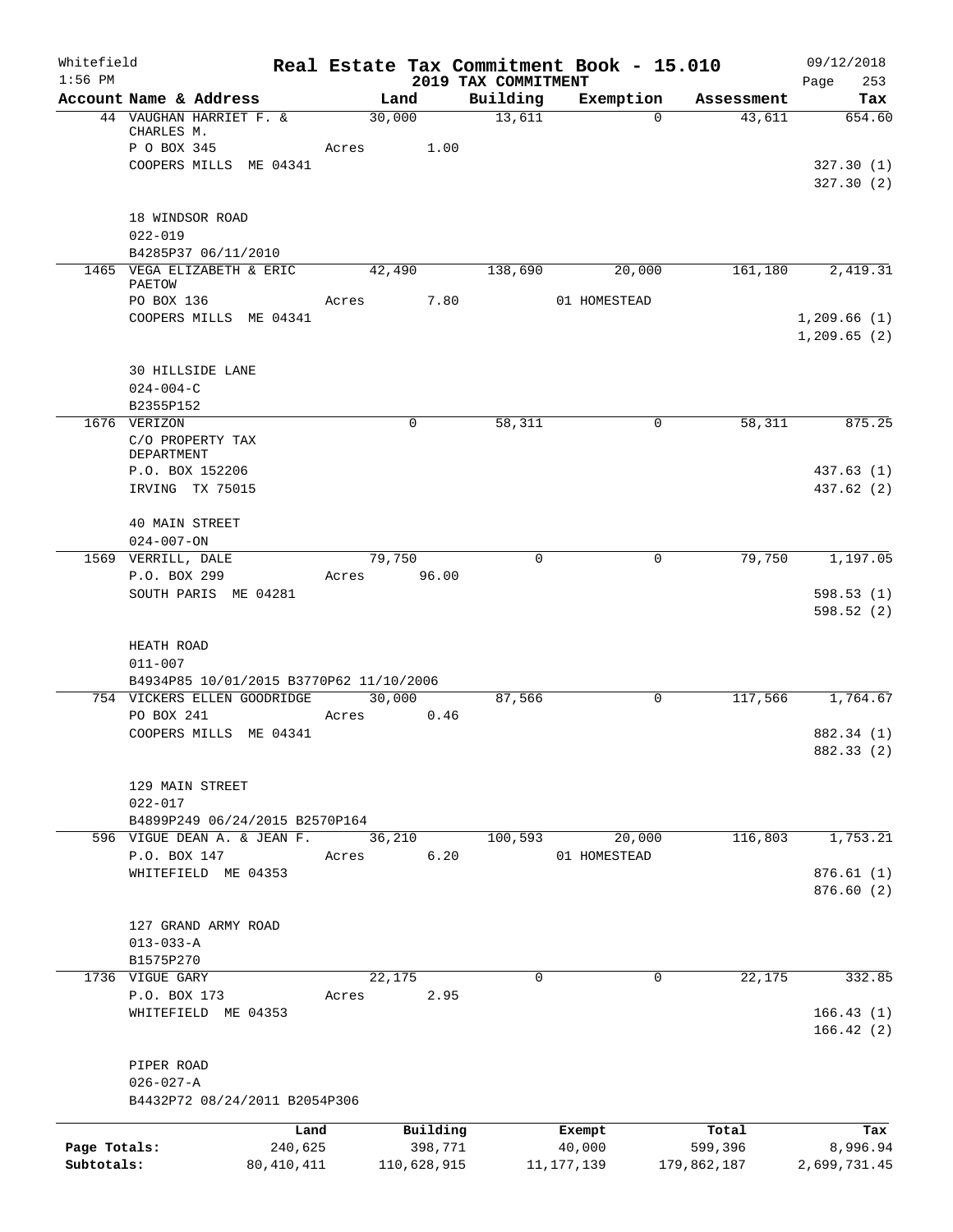| Whitefield<br>$1:56$ PM |                                                       |                 |                 | 2019 TAX COMMITMENT | Real Estate Tax Commitment Book - 15.010 |            | 09/12/2018<br>254<br>Page  |
|-------------------------|-------------------------------------------------------|-----------------|-----------------|---------------------|------------------------------------------|------------|----------------------------|
|                         | Account Name & Address                                |                 | Land            | Building            | Exemption                                | Assessment | Tax                        |
|                         | 1189 VIGUE GARY<br>P O BOX 173<br>WHITEFIELD ME 04353 | Acres           | 58,632<br>37.51 | 127,139             | 20,000<br>01 HOMESTEAD                   | 165,771    | 2,488.22<br>1, 244.11(1)   |
|                         | 256 GRAND ARMY ROAD                                   |                 |                 |                     |                                          |            | 1, 244.11(2)               |
|                         | $013 - 014$<br>B1739P76                               |                 |                 |                     |                                          |            |                            |
|                         | 1760 VIGUE GARY M. & SHIRLEY<br>J. WARREN             | 30,495          |                 | 95,531              | $\mathbf 0$                              | 126,026    | 1,891.65                   |
|                         | 29 TOWNHOUSE ROAD<br>WHITEFIELD ME 04353              | Acres           | 1.83            |                     |                                          |            | 945.83(1)<br>945.82(2)     |
|                         | 29 TOWNHOUSE ROAD<br>$013 - 014 - A$                  |                 |                 |                     |                                          |            |                            |
|                         | B3626P229 01/20/2006<br>1463 VIGUE JEFFREY L. &       |                 | 93,150          | 135,899             | 20,000                                   | 209,049    | 3,137.83                   |
|                         | BETHANY J.<br>P O BOX 70                              | Acres           | 102.80          |                     | 01 HOMESTEAD                             |            |                            |
|                         | WHITEFIELD ME 04353                                   |                 |                 |                     |                                          |            | 1,568.92(1)<br>1,568.91(2) |
|                         | 37 VIGUE ROAD<br>$013 - 033$<br>B2129P65              |                 |                 |                     |                                          |            |                            |
|                         | 861 VIGUE, JEFFREY L.                                 | 60,055          |                 | 0                   | $\mathsf{O}$                             | 60,055     | 901.43                     |
|                         | VIGUE, BETHANY J.<br>P.O. BOX 70                      | Acres           | 56.61           |                     |                                          |            | 450.72 (1)                 |
|                         | WHITEFIELD ME 04353                                   |                 |                 |                     |                                          |            | 450.71 (2)                 |
|                         | VIGUE ROAD<br>$016 - 043$                             |                 |                 |                     |                                          |            |                            |
|                         | B5085P277 12/13/2016 B3291P143 05/18/2004             |                 |                 |                     |                                          |            |                            |
|                         | 1411 VIGUE, THOMAS<br>P.O. BOX 173                    | 40,000<br>Acres | 1.15            | 79,687              | $\mathbf 0$                              | 119,687    | 1,796.50                   |
|                         | WHITEFIELD ME 04353                                   |                 |                 |                     |                                          |            | 898.25 (1)<br>898.25 (2)   |
|                         | 318 JEFFERSON ROAD<br>$029 - 002$                     |                 |                 |                     |                                          |            |                            |
|                         | B4951P90 11/19/2015 B2570P203                         |                 |                 |                     |                                          |            |                            |
|                         | 785 VILLENEUVE WILLIAM J. &<br>JUDITH M.              | 82,525          |                 | 138,110             | 20,000                                   | 200,635    | 3,011.53                   |
|                         | 10 FAWN LANE                                          | Acres           | 45.00           |                     | 01 HOMESTEAD                             |            |                            |
|                         | WHITEFIELD ME 04353                                   |                 |                 |                     |                                          |            | 1,505.77(1)<br>1,505.76(2) |
|                         | 10 FAWN LANE<br>$004 - 026$                           |                 |                 |                     |                                          |            |                            |
|                         | B4213P46 10/19/2009 B1064P234 05/01/1981              |                 |                 |                     |                                          |            |                            |

|              | Land       | Building    | Exempt     | Total       | Tax          |
|--------------|------------|-------------|------------|-------------|--------------|
| Page Totals: | 364,857    | 576,366     | 60,000     | 881,223     | 13,227.16    |
| Subtotals:   | 80,775,268 | 111,205,281 | 11,237,139 | 180,743,410 | 2,712,958.61 |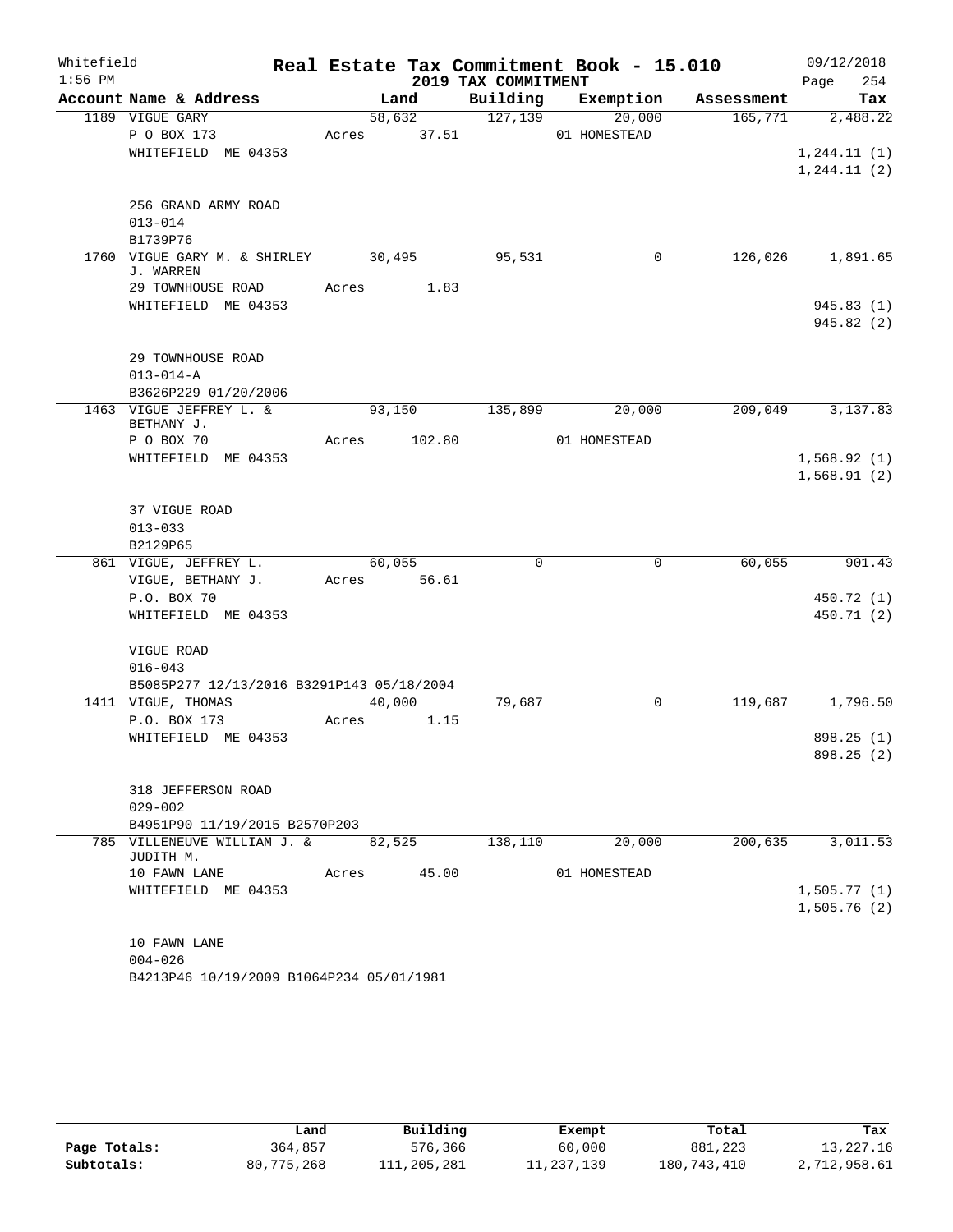| Whitefield   |                                                                           |            |       |        |             |                     |             | Real Estate Tax Commitment Book - 15.010 |               | 09/12/2018    |
|--------------|---------------------------------------------------------------------------|------------|-------|--------|-------------|---------------------|-------------|------------------------------------------|---------------|---------------|
| $1:56$ PM    |                                                                           |            |       |        |             | 2019 TAX COMMITMENT |             |                                          |               | 255<br>Page   |
|              | Account Name & Address                                                    |            |       | Land   |             | Building            |             | Exemption                                | Assessment    | Tax           |
|              | 1731 VITALIS NED A.                                                       |            |       | 23,780 |             |                     | $\mathbf 0$ | $\Omega$                                 | 23,780        | 356.94        |
|              | P.O. BOX 2065                                                             |            | Acres |        | 4.02        |                     |             |                                          |               |               |
|              | AUGUSTA ME 04338                                                          |            |       |        |             |                     |             |                                          |               | 178.47(1)     |
|              |                                                                           |            |       |        |             |                     |             |                                          |               | 178.47(2)     |
|              |                                                                           |            |       |        |             |                     |             |                                          |               |               |
|              | EAST RIVER ROAD                                                           |            |       |        |             |                     |             |                                          |               |               |
|              | $010 - 045 - A$                                                           |            |       |        |             |                     |             |                                          |               |               |
|              | B3325P277 06/28/2004                                                      |            |       |        |             |                     |             |                                          |               |               |
|              | 692 VITI STEPHEN F.                                                       |            |       | 40,000 |             | 59,227              |             | 0                                        | 99,227        | 1,489.40      |
|              | 17 BASS LN.                                                               |            | Acres |        | 0.14        |                     |             |                                          |               |               |
|              | WHITEFIELD ME 04353                                                       |            |       |        |             |                     |             |                                          |               | 744.70 (1)    |
|              |                                                                           |            |       |        |             |                     |             |                                          |               | 744.70 (2)    |
|              |                                                                           |            |       |        |             |                     |             |                                          |               |               |
|              | 17 BASS LANE                                                              |            |       |        |             |                     |             |                                          |               |               |
|              | $029 - 008$                                                               |            |       |        |             |                     |             |                                          |               |               |
|              | B2112P40                                                                  |            |       |        |             |                     |             |                                          |               |               |
|              | 862 VOIGT PAUL D. & DEBORAH                                               |            |       | 30,000 |             |                     |             |                                          |               | 1,723.43      |
|              |                                                                           |            |       |        |             | 104,819             |             | 20,000                                   | 114,819       |               |
|              | 795 TOWNHOUSE ROAD                                                        |            | Acres |        | 1.10        |                     |             | 01 HOMESTEAD                             |               |               |
|              | WHITEFIELD ME 04353                                                       |            |       |        |             |                     |             |                                          |               | 861.72 (1)    |
|              |                                                                           |            |       |        |             |                     |             |                                          |               | 861.71 (2)    |
|              |                                                                           |            |       |        |             |                     |             |                                          |               |               |
|              | 795 TOWNHOUSE ROAD                                                        |            |       |        |             |                     |             |                                          |               |               |
|              | $007 - 017 - A$                                                           |            |       |        |             |                     |             |                                          |               |               |
|              | B1317P75                                                                  |            |       |        |             |                     |             |                                          |               |               |
|              | 364 W & S WOOD PRODUCTS                                                   |            |       | 29,250 |             | $\mathbf 0$         |             | 0                                        | 29,250        | 439.04        |
|              | 23 MARINE LANE                                                            |            | Acres |        | 10.00       |                     |             |                                          |               |               |
|              | WHITEFIELD ME 04353                                                       |            |       |        |             |                     |             |                                          |               | 219.52(1)     |
|              |                                                                           |            |       |        |             |                     |             |                                          |               | 219.52(2)     |
|              |                                                                           |            |       |        |             |                     |             |                                          |               |               |
|              | THAYER ROAD                                                               |            |       |        |             |                     |             |                                          |               |               |
|              | $001 - 013$                                                               |            |       |        |             |                     |             |                                          |               |               |
|              |                                                                           |            |       |        |             |                     |             |                                          |               |               |
|              | B5174P21 08/08/2017 B5174P19 08/22/2017 B4871P220<br>03/27/2015 B2239P268 |            |       |        |             |                     |             |                                          |               |               |
|              | 1351 WADE DANNIE G & MARY E.                                              |            |       | 33,345 |             | 150,965             |             | 20,000                                   | 164,310       | 2,466.29      |
|              | 182 VIGUE ROAD                                                            |            | Acres |        | 3.73        |                     |             | 01 HOMESTEAD                             |               |               |
|              | WHITEFIELD ME 04353                                                       |            |       |        |             |                     |             |                                          |               | 1,233.15(1)   |
|              |                                                                           |            |       |        |             |                     |             |                                          |               | 1, 233.14 (2) |
|              |                                                                           |            |       |        |             |                     |             |                                          |               |               |
|              |                                                                           |            |       |        |             |                     |             |                                          |               |               |
|              | 182 VIGUE ROAD                                                            |            |       |        |             |                     |             |                                          |               |               |
|              | $016 - 034$                                                               |            |       |        |             |                     |             |                                          |               |               |
|              | B1655P52                                                                  |            |       |        |             |                     |             |                                          |               |               |
|              | 1848 WAKEFIELD ALEXANDER S.                                               |            |       | 45,362 |             | 129,113             |             | 0                                        | 174,475       | 2,618.87      |
|              | 756 WISCASSET ROAD                                                        |            | Acres |        | 17.64       |                     |             |                                          |               |               |
|              | PITTSTON ME 04345                                                         |            |       |        |             |                     |             |                                          |               | 1,309.44(1)   |
|              |                                                                           |            |       |        |             |                     |             |                                          |               | 1,309.43(2)   |
|              |                                                                           |            |       |        |             |                     |             |                                          |               |               |
|              | 20 IRISH LANE                                                             |            |       |        |             |                     |             |                                          |               |               |
|              | $006 - 021 - B$                                                           |            |       |        |             |                     |             |                                          |               |               |
|              | B5165P163 08/02/2017                                                      |            |       |        |             |                     |             |                                          |               |               |
|              | 1214 WALDRON LEONARD A. &                                                 |            |       | 30,750 |             | 117,282             |             | 26,000                                   | 122,032       | 1,831.70      |
|              | HELEN                                                                     |            |       |        |             |                     |             |                                          |               |               |
|              | 107 GRAND ARMY ROAD                                                       |            | Acres |        | 2.00        |                     |             | 01 HOMESTEAD                             |               |               |
|              | WHITEFIELD ME 04353                                                       |            |       |        |             |                     |             | 05 VET EXEMPTION                         |               | 915.85(1)     |
|              |                                                                           |            |       |        |             |                     |             |                                          |               | 915.85(2)     |
|              |                                                                           |            |       |        |             |                     |             |                                          |               |               |
|              | 107 GRAND ARMY ROAD                                                       |            |       |        |             |                     |             |                                          |               |               |
|              | $013 - 036$                                                               |            |       |        |             |                     |             |                                          |               |               |
|              | B4756P231 02/12/2014 B2765P180                                            |            |       |        |             |                     |             |                                          |               |               |
|              |                                                                           |            |       |        |             |                     |             |                                          |               |               |
|              |                                                                           | Land       |       |        | Building    |                     | Exempt      |                                          | Total         | Tax           |
| Page Totals: |                                                                           | 232,487    |       |        | 561,406     |                     | 66,000      |                                          | 727,893       | 10,925.67     |
| Subtotals:   |                                                                           | 81,007,755 |       |        | 111,766,687 |                     | 11,303,139  |                                          | 181, 471, 303 | 2,723,884.28  |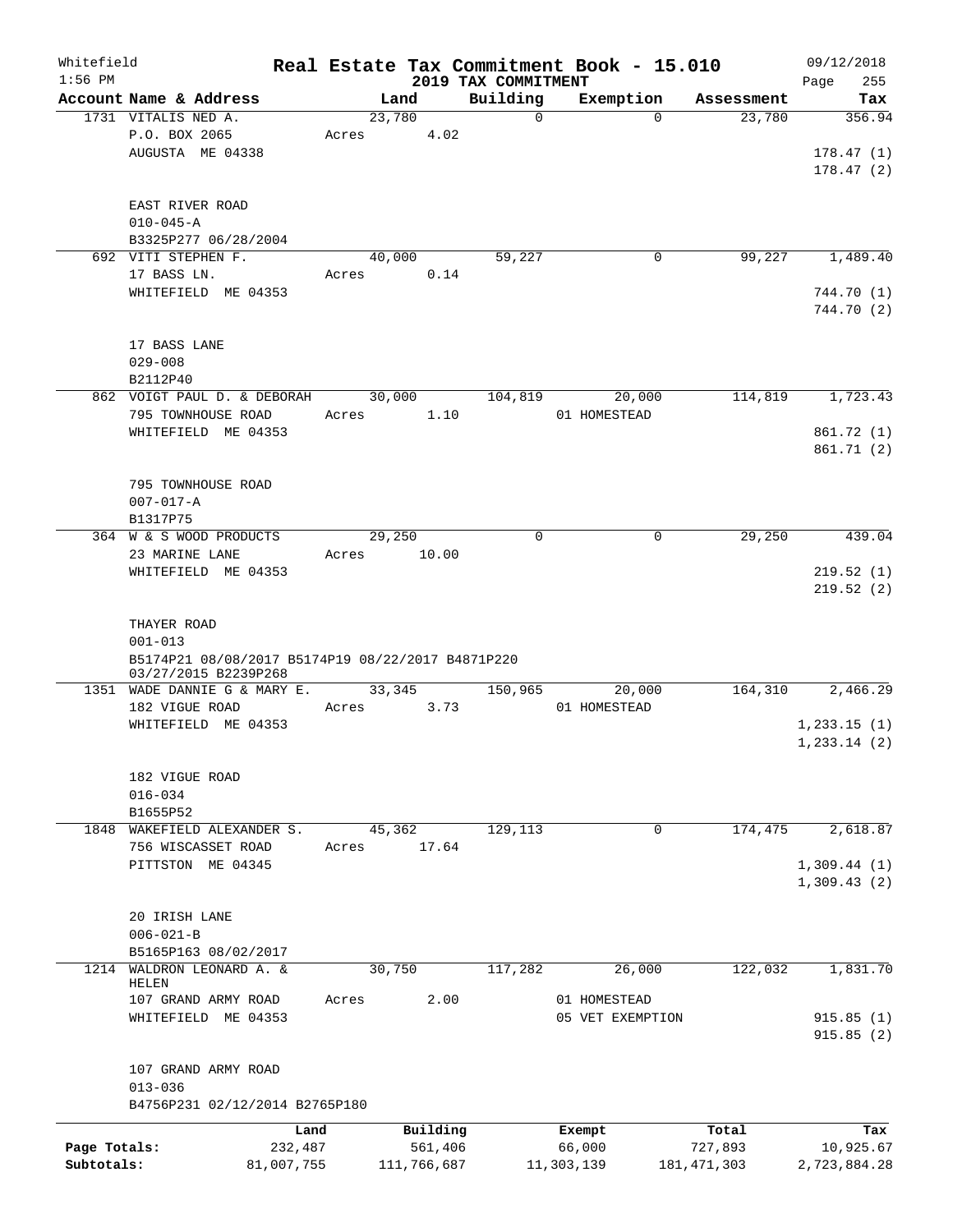| Whitefield   |                                                     |       |        |             |                     |             | Real Estate Tax Commitment Book - 15.010 |             | 09/12/2018   |
|--------------|-----------------------------------------------------|-------|--------|-------------|---------------------|-------------|------------------------------------------|-------------|--------------|
| $1:56$ PM    |                                                     |       |        |             | 2019 TAX COMMITMENT |             |                                          |             | Page<br>256  |
|              | Account Name & Address                              |       | Land   |             | Building            | $\mathbf 0$ | Exemption<br>$\Omega$                    | Assessment  | Tax          |
|              | 175 WALLACE DONNA J.                                |       | 8,000  | 2.00        |                     |             |                                          | 8,000       | 120.08       |
|              | 2271 ALNA ROAD                                      | Acres |        |             |                     |             |                                          |             |              |
|              | ALNA ME 04535                                       |       |        |             |                     |             |                                          |             | 60.04(1)     |
|              |                                                     |       |        |             |                     |             |                                          |             | 60.04(2)     |
|              |                                                     |       |        |             |                     |             |                                          |             |              |
|              | PETTICOAT ACRES LANE                                |       |        |             |                     |             |                                          |             |              |
|              | $001 - 058 - A$                                     |       |        |             |                     |             |                                          |             |              |
|              | B2749P74 10/22/2001<br>271 WALMER JACOB             |       |        |             |                     |             |                                          |             |              |
|              | 52 HEATH ROAD                                       |       | 32,415 |             | 96,797              |             | 26,000                                   | 103,212     | 1,549.21     |
|              |                                                     | Acres |        | 3.11        |                     |             | 01 HOMESTEAD                             |             |              |
|              | WHITEFIELD ME 04353                                 |       |        |             |                     |             | 05 VET EXEMPTION                         |             | 774.61(1)    |
|              |                                                     |       |        |             |                     |             |                                          |             | 774.60(2)    |
|              |                                                     |       |        |             |                     |             |                                          |             |              |
|              | 52 HEATH ROAD                                       |       |        |             |                     |             |                                          |             |              |
|              | $011 - 047$                                         |       |        |             |                     |             |                                          |             |              |
|              | B4816P138 09/09/2014 B4816P137 09/09/2014 B1871P131 |       |        |             |                     |             |                                          |             |              |
|              | 279 WALTZ GARY A.                                   |       | 30,735 |             | 88,833              |             | 20,000                                   | 99,568      | 1,494.52     |
|              | WALTZ GWENDOLYN E.                                  | Acres |        | 1.99        |                     |             | 01 HOMESTEAD                             |             |              |
|              | 297 HOLLYWOOD BOULEVARD                             |       |        |             |                     |             |                                          |             | 747.26(1)    |
|              | WHITEFIELD ME 04353                                 |       |        |             |                     |             |                                          |             | 747.26(2)    |
|              |                                                     |       |        |             |                     |             |                                          |             |              |
|              | 297 HOLLYWOOD BOULEVARD                             |       |        |             |                     |             |                                          |             |              |
|              | $002 - 012 - A$                                     |       |        |             |                     |             |                                          |             |              |
|              | B4511P240 04/10/2012 B1944P94                       |       |        |             |                     |             |                                          |             |              |
| 1533         | WALTZ GARY A. &                                     |       | 30,735 |             | 3,558               |             | 0                                        | 34,293      | 514.74       |
|              | GWENDOLYN E.                                        |       |        |             |                     |             |                                          |             |              |
|              | 297 HOLLYWOOD BOULEVARD Acres                       |       |        | 1.99        |                     |             |                                          |             |              |
|              | WHITEFIELD ME 04353                                 |       |        |             |                     |             |                                          |             | 257.37(1)    |
|              |                                                     |       |        |             |                     |             |                                          |             | 257.37(2)    |
|              |                                                     |       |        |             |                     |             |                                          |             |              |
|              | 291 HOLLYWOOD BOULEVARD                             |       |        |             |                     |             |                                          |             |              |
|              | $002 - 012 - B$                                     |       |        |             |                     |             |                                          |             |              |
|              | B4511P238 04/10/2012 B1944P93<br>151 WALTZ, ALEX P  |       | 36,354 |             | 115,665             |             | 0                                        | 152,019     | 2,281.81     |
|              |                                                     |       |        | 6.38        |                     |             |                                          |             |              |
|              | 38 SPLIT ROCK ROAD                                  | Acres |        |             |                     |             |                                          |             |              |
|              | WALPOLE ME 04573                                    |       |        |             |                     |             |                                          |             | 1, 140.91(1) |
|              |                                                     |       |        |             |                     |             |                                          |             | 1,140.90(2)  |
|              |                                                     |       |        |             |                     |             |                                          |             |              |
|              | 79 JEFFERSON ROAD                                   |       |        |             |                     |             |                                          |             |              |
|              | $027 - 016$                                         |       |        |             |                     |             |                                          |             |              |
|              | B5176P69 09/06/2017                                 |       |        |             |                     |             |                                          |             |              |
|              | 1363 WASHBURN JESSICA RAE                           |       | 36,130 |             |                     | 0           | 0                                        | 36,130      | 542.31       |
|              | 47 LEWIS AVENUE                                     | Acres |        | 18.60       |                     |             |                                          |             |              |
|              | RANDOLPH ME 04346                                   |       |        |             |                     |             |                                          |             | 271.16(1)    |
|              |                                                     |       |        |             |                     |             |                                          |             | 271.15(2)    |
|              |                                                     |       |        |             |                     |             |                                          |             |              |
|              | HUNTS MEADOW ROAD                                   |       |        |             |                     |             |                                          |             |              |
|              | $012 - 023$                                         |       |        |             |                     |             |                                          |             |              |
|              | B3757P278 11/26/2004                                |       |        |             |                     |             |                                          |             |              |
|              | 1381 WATERS, III HENRY C.                           |       | 56,100 |             | 18,768              |             | $\mathbf 0$                              | 74,868      | 1,123.77     |
|              | WATERS, BEATRIZ                                     | Acres |        | 49.00       |                     |             |                                          |             |              |
|              | 2373 LAZY RIVER DRIVE                               |       |        |             |                     |             |                                          |             | 561.89(1)    |
|              | RALEIGH NC 27630                                    |       |        |             |                     |             |                                          |             | 561.88(2)    |
|              |                                                     |       |        |             |                     |             |                                          |             |              |
|              | EAST RIVER ROAD                                     |       |        |             |                     |             |                                          |             |              |
|              | $010 - 052$                                         |       |        |             |                     |             |                                          |             |              |
|              | B4830P209 10/23/2014 B2163P355                      |       |        |             |                     |             |                                          |             |              |
|              |                                                     |       |        |             |                     |             |                                          |             |              |
|              |                                                     | Land  |        | Building    |                     |             | Exempt                                   | Total       | Tax          |
| Page Totals: | 230,469                                             |       |        | 323,621     |                     |             | 46,000                                   | 508,090     | 7,626.44     |
| Subtotals:   | 81, 238, 224                                        |       |        | 112,090,308 |                     |             | 11,349,139                               | 181,979,393 | 2,731,510.72 |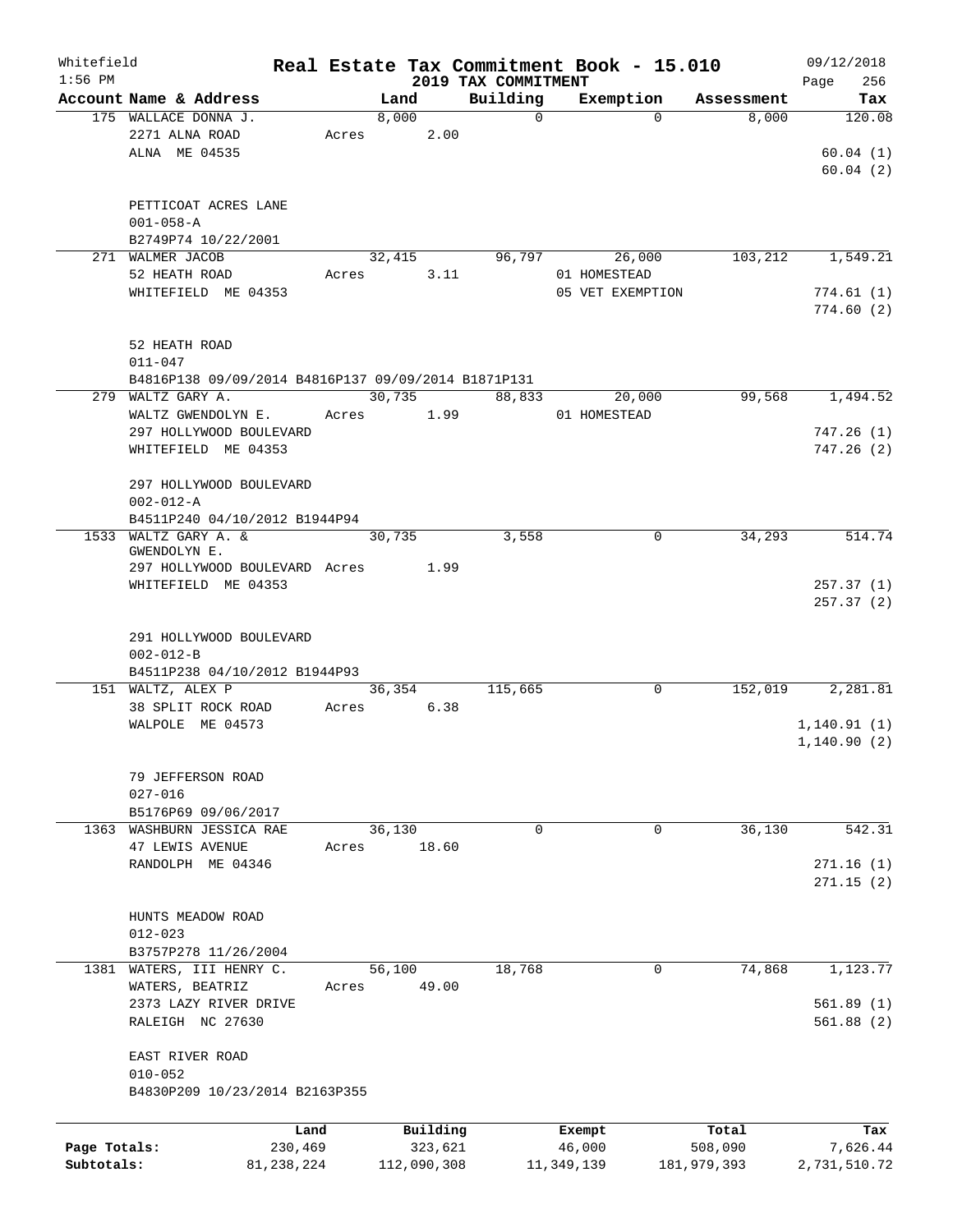| Whitefield |                                      |       |        |                     | Real Estate Tax Commitment Book - 15.010 |            | 09/12/2018             |
|------------|--------------------------------------|-------|--------|---------------------|------------------------------------------|------------|------------------------|
| $1:56$ PM  |                                      |       |        | 2019 TAX COMMITMENT |                                          |            | 257<br>Page            |
|            | Account Name & Address               |       | Land   | Building            | Exemption                                | Assessment | Tax                    |
|            | 1191 WATERS, III HENRY C.            |       | 55,500 | 79,247              | $\Omega$                                 | 134,747    | 2,022.55               |
|            | WATERS, BEATRIZ                      | Acres | 25.00  |                     |                                          |            |                        |
|            | 2373 LAZY RIVER DRIVE                |       |        |                     |                                          |            | 1,011.28(1)            |
|            | RALEIGH NC 27630                     |       |        |                     |                                          |            | 1,011.27(2)            |
|            | 485 EAST RIVER ROAD                  |       |        |                     |                                          |            |                        |
|            | $010 - 038$                          |       |        |                     |                                          |            |                        |
|            | B4830P209 10/23/2014 B2163P355       |       |        |                     |                                          |            |                        |
|            | 622 WATERS, III HENRY C.             |       | 7,500  | $\Omega$            | $\mathbf 0$                              | 7,500      | 112.57                 |
|            | WATERS, BEATRIZ                      | Acres | 5.00   |                     |                                          |            |                        |
|            | 2373 LAZY RIVER DRIVE                |       |        |                     |                                          |            | 56.29(1)               |
|            | RALEIGH NC 27630                     |       |        |                     |                                          |            | 56.28(2)               |
|            | EAST RIVER ROAD                      |       |        |                     |                                          |            |                        |
|            | $010 - 051$                          |       |        |                     |                                          |            |                        |
|            | B4830P209 10/23/2014 B2163P355       |       |        |                     |                                          |            |                        |
| 1443       | WATSON MAXINE                        |       | 30,300 | 84,064              | 26,000                                   | 88,364     | 1,326.34               |
|            | 31 COOKSON LANE                      | Acres | 1.70   |                     | 01 HOMESTEAD                             |            |                        |
|            | WHITEFIELD ME 04353                  |       |        |                     | 05 VET EXEMPTION                         |            | 663.17(1)              |
|            |                                      |       |        |                     |                                          |            | 663.17(2)              |
|            | 31 COOKSON LANE                      |       |        |                     |                                          |            |                        |
|            | $020 - 049 - D$                      |       |        |                     |                                          |            |                        |
|            | B1277P14 11/27/1985                  |       |        |                     |                                          |            |                        |
|            | 830 WATSON-MOODY<br>ENTERPRISES, LLC |       | 73,250 | 285,760             | 0                                        | 359,010    | 5,388.74               |
|            | 163 TOWNHOUSE ROAD                   | Acres | 63.00  |                     |                                          |            |                        |
|            | WHITEFIELD ME 04353                  |       |        |                     |                                          |            | 2,694.37(1)            |
|            |                                      |       |        |                     |                                          |            | 2,694.37(2)            |
|            | 163 TOWNHOUSE ROAD                   |       |        |                     |                                          |            |                        |
|            | $013 - 007$                          |       |        |                     |                                          |            |                        |
|            | B4658P260 05/07/2013 B1421P295       |       |        |                     |                                          |            |                        |
| 1317       | WEBB JONATHAN W. & JUDY              |       | 34,478 | $\mathbf 0$         | $\mathbf 0$                              | 34,478     | 517.51                 |
|            | Α.                                   |       |        |                     |                                          |            |                        |
|            | 17 HEAVEN'S WAY LANE                 | Acres | 31.12  |                     |                                          |            |                        |
|            | WHITEFIELD ME 04353                  |       |        |                     |                                          |            | 258.76(1)              |
|            |                                      |       |        |                     |                                          |            | 258.75 (2)             |
|            | HUNTS MEADOW ROAD                    |       |        |                     |                                          |            |                        |
|            | $012 - 017$                          |       |        |                     |                                          |            |                        |
|            | B2802P87                             |       |        |                     |                                          |            |                        |
| 205        | WEBB JONATHAN W. & JUDY              |       | 21,500 | 31,536              | 0                                        | 53,036     | 796.07                 |
|            | Α.                                   |       |        |                     |                                          |            |                        |
|            | 65 HUNTS MEADOW ROAD                 | Acres | 2.50   |                     |                                          |            |                        |
|            | WHITEFIELD ME 04353                  |       |        |                     |                                          |            | 398.04(1)<br>398.03(2) |
|            |                                      |       |        |                     |                                          |            |                        |
|            | HUNTS MEADOW ROAD                    |       |        |                     |                                          |            |                        |
|            | $012 - 030$                          |       |        |                     |                                          |            |                        |
|            | B3222P129                            |       |        |                     |                                          |            |                        |

|              | Land       | Building    | Exempt     | Total       | Tax          |
|--------------|------------|-------------|------------|-------------|--------------|
| Page Totals: | 222,528    | 480,607     | 26,000     | 677,135     | 10,163.78    |
| Subtotals:   | 81,460,752 | 112,570,915 | 11,375,139 | 182,656,528 | 2,741,674.50 |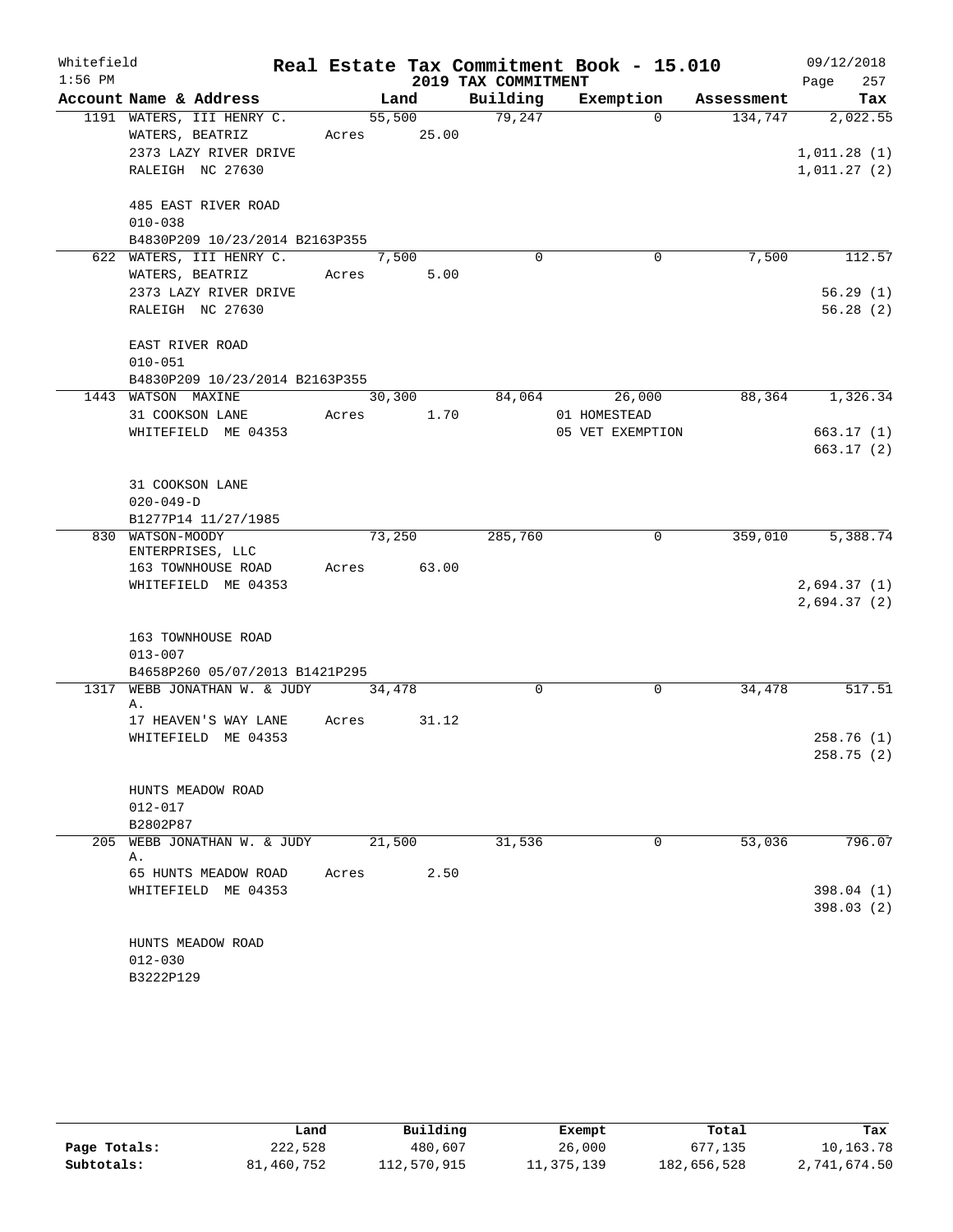| Whitefield<br>$1:56$ PM |                                                                                                |                     |       | 2019 TAX COMMITMENT | Real Estate Tax Commitment Book - 15.010 |            | 09/12/2018<br>258<br>Page |
|-------------------------|------------------------------------------------------------------------------------------------|---------------------|-------|---------------------|------------------------------------------|------------|---------------------------|
|                         | Account Name & Address                                                                         |                     | Land  | Building            | Exemption                                | Assessment | Tax                       |
| 1410                    | WEBB JONATHAN W. & JUDY                                                                        | 47,315              |       | $\Omega$            | $\Omega$                                 | 47,315     | 710.20                    |
|                         | Α.<br>17 HEAVEN'S WAYNE LANE                                                                   | Acres               | 51.13 |                     |                                          |            |                           |
|                         | WHITEFIELD ME 04353                                                                            |                     |       |                     |                                          |            | 355.10(1)                 |
|                         |                                                                                                |                     |       |                     |                                          |            | 355.10(2)                 |
|                         |                                                                                                |                     |       |                     |                                          |            |                           |
|                         | PITTSTON TOWN LINE                                                                             |                     |       |                     |                                          |            |                           |
|                         | $012 - 016$                                                                                    |                     |       |                     |                                          |            |                           |
|                         | B2543P233                                                                                      |                     |       |                     |                                          |            |                           |
|                         | 633 WEBB JONATHAN W. & JUDY<br>Α.                                                              | 36,930              |       | 133,242             | 20,000                                   | 150, 172   | 2,254.08                  |
|                         | 17 HEAVEN'S WAY LANE                                                                           | Acres               | 7.10  |                     | 01 HOMESTEAD                             |            |                           |
|                         | WHITEFIELD ME 04353                                                                            |                     |       |                     |                                          |            | 1, 127.04(1)              |
|                         |                                                                                                |                     |       |                     |                                          |            | 1, 127.04(2)              |
|                         |                                                                                                |                     |       |                     |                                          |            |                           |
|                         | 17 HEAVEN'S WAY LANE                                                                           |                     |       |                     |                                          |            |                           |
|                         | $012 - 019$                                                                                    |                     |       |                     |                                          |            |                           |
|                         | B2802P87 02/04/2002<br>1104 WEEKS ALAN                                                         | 30,540              |       | 63,000              | 20,000                                   | 73,540     | 1,103.84                  |
|                         | 192 VIGUE ROAD                                                                                 | Acres               | 1.86  |                     | 01 HOMESTEAD                             |            |                           |
|                         | WHITEFIELD ME 04353                                                                            |                     |       |                     |                                          |            | 551.92(1)                 |
|                         |                                                                                                |                     |       |                     |                                          |            | 551.92(2)                 |
|                         |                                                                                                |                     |       |                     |                                          |            |                           |
|                         | 192 VIGUE ROAD                                                                                 |                     |       |                     |                                          |            |                           |
|                         | $016 - 035 - A$                                                                                |                     |       |                     |                                          |            |                           |
|                         | B1472P107<br>975 WEEKS BRIAN L.                                                                | 30,660              |       | 21,775              | 0                                        | 52,435     | 787.05                    |
|                         | 32 LILAC LANE                                                                                  | Acres               | 1.94  |                     |                                          |            |                           |
|                         | WHITEFIELD ME 04353                                                                            |                     |       |                     |                                          |            | 393.53(1)                 |
|                         |                                                                                                |                     |       |                     |                                          |            | 393.52(2)                 |
|                         |                                                                                                |                     |       |                     |                                          |            |                           |
|                         | 32 LILAC LANE                                                                                  |                     |       |                     |                                          |            |                           |
|                         | $018 - 020 - J$                                                                                |                     |       |                     |                                          |            |                           |
|                         | B4817P181 09/12/2014 B4817P176 09/12/2014 B4394P315<br>04/29/2011 B3830P41 03/14/2007 B2070P41 |                     |       |                     |                                          |            |                           |
|                         | 1609 WEEKS DANIEL J. &                                                                         | 30,450              |       | 52,742              | 0                                        | 83,192     | 1,248.71                  |
|                         | ELIZABETH A.                                                                                   |                     |       |                     |                                          |            |                           |
|                         | 342 MILLS ROAD                                                                                 | Acres               | 1.80  |                     |                                          |            |                           |
|                         | WHITEFIELD ME 04353                                                                            |                     |       |                     |                                          |            | 624.36(1)                 |
|                         |                                                                                                |                     |       |                     |                                          |            | 624.35(2)                 |
|                         | 337 MILLS ROAD                                                                                 |                     |       |                     |                                          |            |                           |
|                         | $017 - 031$                                                                                    |                     |       |                     |                                          |            |                           |
|                         | B4822P8 09/25/2014 B2894P107                                                                   |                     |       |                     |                                          |            |                           |
|                         | 9 WEEKS DANIEL J. &                                                                            | $\overline{48,650}$ |       | 106,274             | 20,000                                   | 134,924    | 2,025.21                  |
|                         | ELIZABETH A.                                                                                   | Acres               |       |                     | 01 HOMESTEAD                             |            |                           |
|                         | 342 MILLS ROAD<br>WHITEFIELD ME 04353                                                          |                     | 15.50 |                     |                                          |            | 1,012.61(1)               |
|                         |                                                                                                |                     |       |                     |                                          |            | 1,012.60(2)               |
|                         |                                                                                                |                     |       |                     |                                          |            |                           |
|                         | 342 MILLS ROAD                                                                                 |                     |       |                     |                                          |            |                           |
|                         | $017 - 010$                                                                                    |                     |       |                     |                                          |            |                           |

|              | Land       | Building    | Exempt     | Total       | Tax          |
|--------------|------------|-------------|------------|-------------|--------------|
| Page Totals: | 224,545    | 377,033     | 60,000     | 541,578     | 8,129.09     |
| Subtotals:   | 81,685,297 | 112,947,948 | 11,435,139 | 183,198,106 | 2,749,803.59 |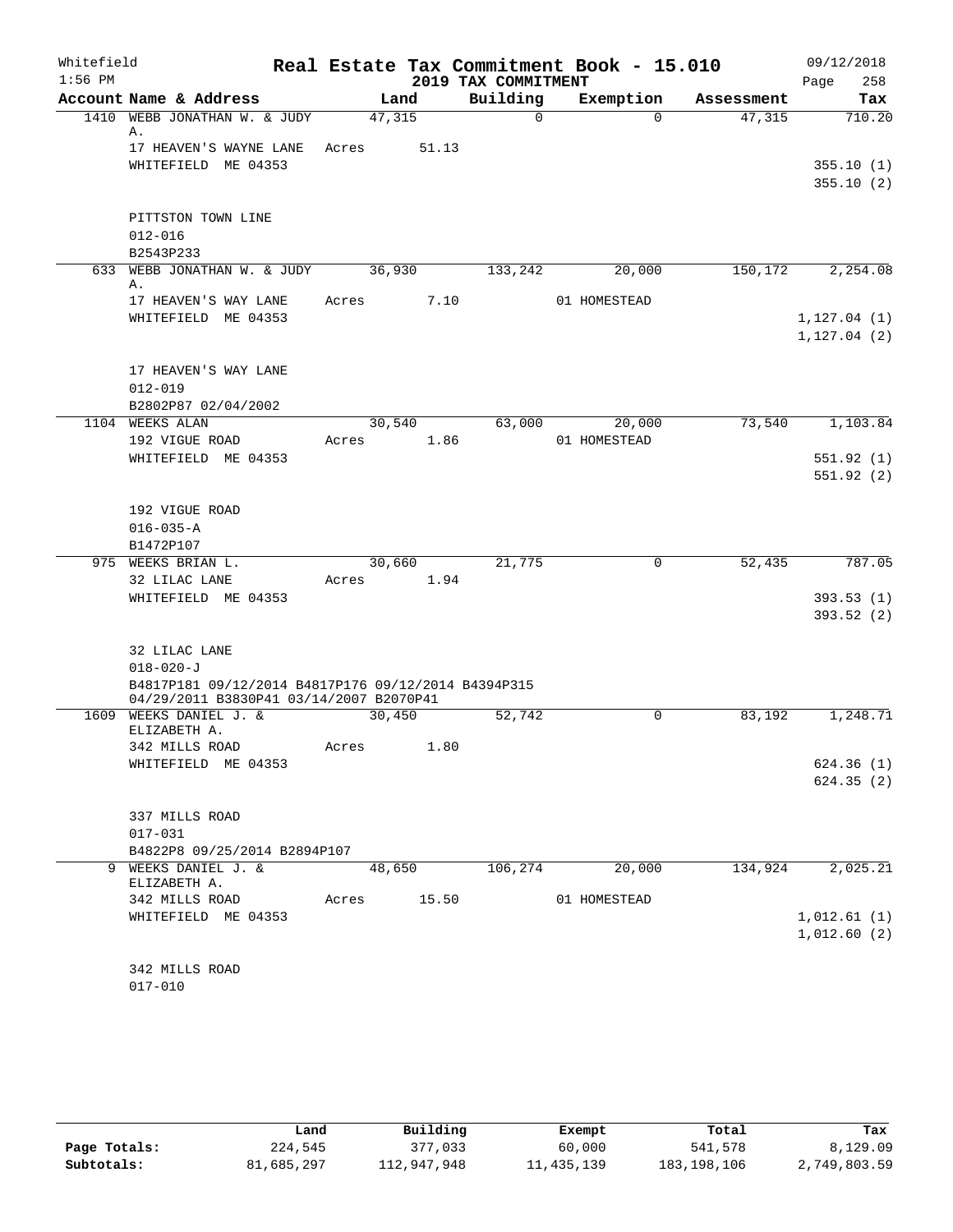| Whitefield<br>$1:56$ PM |                                                                                                                                                                    |                 |        | 2019 TAX COMMITMENT | Real Estate Tax Commitment Book - 15.010 |            | 09/12/2018<br>259<br>Page          |
|-------------------------|--------------------------------------------------------------------------------------------------------------------------------------------------------------------|-----------------|--------|---------------------|------------------------------------------|------------|------------------------------------|
|                         | Account Name & Address                                                                                                                                             |                 | Land   | Building            | Exemption                                | Assessment | Tax                                |
|                         | 893 WEEKS JOHN C.<br>RR 1 BOX 144<br>SO. THOMASTON ME 04858                                                                                                        | 57,775<br>Acres | 52.05  | $\Omega$            | $\Omega$                                 | 57,775     | 867.20<br>433.60 (1)<br>433.60 (2) |
|                         | SENOTT ROAD<br>$017 - 036$<br>B662P285                                                                                                                             |                 |        |                     |                                          |            |                                    |
|                         | 841 WEEKS TIMOTHY &                                                                                                                                                |                 | 62,527 | 137,533             | 0                                        | 200,060    | 3,002.90                           |
|                         | <b>JENNIFER</b><br>375 HOWE ROAD<br>WHITEFIELD ME 04353                                                                                                            | Acres           | 35.81  |                     |                                          |            | 1,501.45(1)<br>1,501.45(2)         |
|                         | 375 HOWE ROAD<br>$020 - 022$                                                                                                                                       |                 |        |                     |                                          |            |                                    |
|                         | B4751P286 01/23/2014 B4751P283 01/23/2014 B4747P140<br>01/03/2014 B4747P136 01/03/2014 B4747P132 01/03/2014<br>B4747P129 01/03/2014 B4626P290 02/06/2013 B2669P111 |                 |        |                     |                                          |            |                                    |
|                         | 512 WEISS ANN E. AS TRUSTEE<br>ΟF                                                                                                                                  |                 | 7,740  | $\Omega$            | 0                                        | 7,740      | 116.18                             |
|                         | * ANN E. WEISS LIVING<br>TRUST<br>403 WISCASSET ROAD<br>WHITEFIELD ME 04353                                                                                        | Acres           | 5.30   |                     |                                          |            | 58.09(1)<br>58.09(2)               |
|                         | WISCASSET ROAD<br>$004 - 004$                                                                                                                                      |                 |        |                     |                                          |            |                                    |
| 1260                    | B2604P275<br>WEISS LIVING TRUST ANN                                                                                                                                |                 | 9,100  | 0                   | 0                                        | 9,100      | 136.59                             |
|                         | Ε.                                                                                                                                                                 |                 |        |                     |                                          |            |                                    |
|                         | * ANN WEISS, TRUSTEE<br>403 WISCASSET ROAD<br>WHITEFIELD ME 04353                                                                                                  | Acres           | 7.00   |                     |                                          |            | 68.30(1)<br>68.29(2)               |
|                         | WISCASSET ROAD<br>$004 - 009$                                                                                                                                      |                 |        |                     |                                          |            |                                    |
|                         | B1574P122<br>629 WEISS LIVING TRUST ANN                                                                                                                            |                 | 37,330 | 143,141             | 20,000                                   |            | 160,471 2,408.67                   |
|                         | Е.<br>ANN WEISS, TRUSTEE                                                                                                                                           | Acres 7.60      |        |                     | 01 HOMESTEAD                             |            |                                    |
|                         | 403 WISCASSET ROAD<br>WHITEFIELD ME 04353                                                                                                                          |                 |        |                     |                                          |            | 1, 204.34(1)<br>1, 204.33(2)       |
|                         | 403 WISCASSET ROAD<br>$004 - 008$<br>B1574P122                                                                                                                     |                 |        |                     |                                          |            |                                    |
|                         | 1481 WELLS FARGO BANK                                                                                                                                              |                 | 32,250 | 79,406              | 0                                        | 111,656    | 1,675.96                           |
|                         | 59 PHILBRICK LANE                                                                                                                                                  | Acres           | 3.00   |                     |                                          |            |                                    |
|                         | WHITEFIELD .E 04353                                                                                                                                                |                 |        |                     |                                          |            | 837.98 (1)<br>837.98 (2)           |
|                         | 59 PHILBRICK LANE<br>$006 - 010 - A$<br>B4755P239 02/07/2014 B2576P8                                                                                               |                 |        |                     |                                          |            |                                    |

|              | Land       | Building    | Exempt       | Total       | Tax          |
|--------------|------------|-------------|--------------|-------------|--------------|
| Page Totals: | 206,722    | 360,080     | 20,000       | 546,802     | 8,207.50     |
| Subtotals:   | 81,892,019 | 113,308,028 | 11, 455, 139 | 183,744,908 | 2,758,011.09 |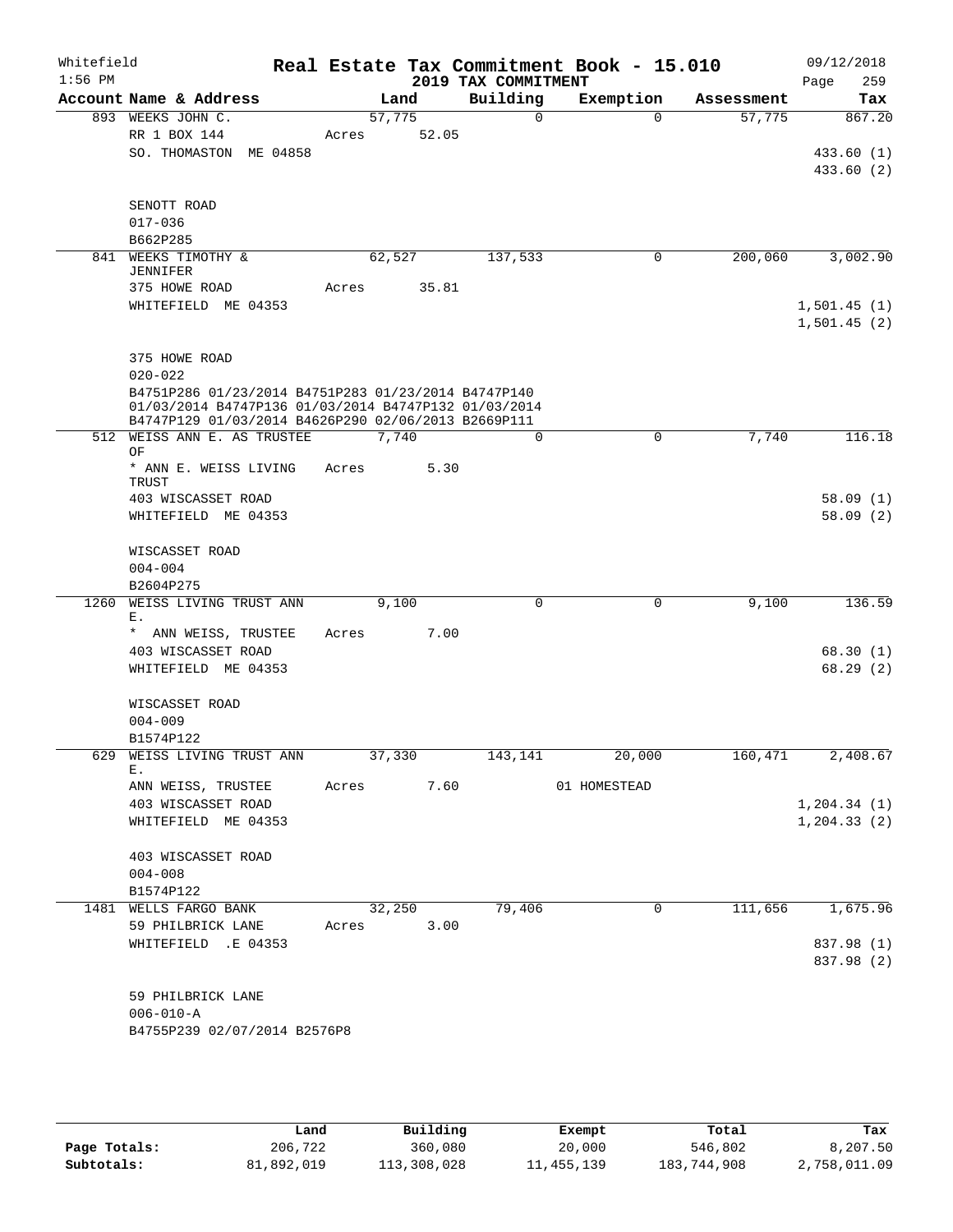| Whitefield |                                                                                                         |         |        |                     | Real Estate Tax Commitment Book - 15.010 |            | 09/12/2018  |
|------------|---------------------------------------------------------------------------------------------------------|---------|--------|---------------------|------------------------------------------|------------|-------------|
| $1:56$ PM  |                                                                                                         |         |        | 2019 TAX COMMITMENT |                                          |            | 260<br>Page |
|            | Account Name & Address                                                                                  |         | Land   | Building            | Exemption                                | Assessment | <b>Tax</b>  |
|            | 967 WENTWORTH DEREK R. &                                                                                | 21,350  |        | $\Omega$            | $\Omega$                                 | 21,350     | 320.46      |
|            | * BEVERLY A.                                                                                            | Acres   | 2.40   |                     |                                          |            |             |
|            | 15 COONS ROAD                                                                                           |         |        |                     |                                          |            | 160.23(1)   |
|            | WINDSOR ME 04363                                                                                        |         |        |                     |                                          |            | 160.23(2)   |
|            | MARINE LANE                                                                                             |         |        |                     |                                          |            |             |
|            | $018 - 036 - B$                                                                                         |         |        |                     |                                          |            |             |
|            | B3533P145 07/18/2005                                                                                    |         |        |                     |                                          |            |             |
|            | 1307 WEST WILLIAM R.                                                                                    | 21,500  |        | 3,136               | 0                                        | 24,636     | 369.79      |
|            | 7 FAIRFIELD STREET                                                                                      | Acres   | 2.50   |                     |                                          |            |             |
|            | AUGUSTA ME 04330                                                                                        |         |        |                     |                                          |            | 184.90(1)   |
|            |                                                                                                         |         |        |                     |                                          |            | 184.89 (2)  |
|            | WISCASSET ROAD                                                                                          |         |        |                     |                                          |            |             |
|            | $001 - 003$                                                                                             |         |        |                     |                                          |            |             |
|            | B4424P166 B2477P160                                                                                     |         |        |                     |                                          |            |             |
|            | 31 WESTBYE ELEANOR                                                                                      | 22,100  |        | $\Omega$            | $\mathbf 0$                              | 22,100     | 331.72      |
|            | 486 HEATH ROAD                                                                                          | Acres   | 2.90   |                     |                                          |            |             |
|            | WHITEFIELD ME 04353                                                                                     |         |        |                     |                                          |            | 165.86(1)   |
|            |                                                                                                         |         |        |                     |                                          |            | 165.86(2)   |
|            |                                                                                                         |         |        |                     |                                          |            |             |
|            | HEATH ROAD                                                                                              |         |        |                     |                                          |            |             |
|            | $007 - 058$                                                                                             |         |        |                     |                                          |            |             |
|            | B1947P211                                                                                               |         |        |                     |                                          |            |             |
|            | 94 WESTBYE ERIC F. &                                                                                    | 107,890 |        | 101,294             | 20,000                                   | 189,184    | 2,839.65    |
|            | <b>ELEANOR</b>                                                                                          |         |        |                     |                                          |            |             |
|            | 486 HEATH ROAD                                                                                          | Acres   | 132.28 |                     | 01 HOMESTEAD                             |            |             |
|            | WHITEFIELD ME 04353                                                                                     |         |        |                     |                                          |            | 1,419.83(1) |
|            |                                                                                                         |         |        |                     |                                          |            | 1,419.82(2) |
|            | 486 HEATH ROAD                                                                                          |         |        |                     |                                          |            |             |
|            | $008 - 002$                                                                                             |         |        |                     |                                          |            |             |
|            | B1947P213                                                                                               |         |        |                     |                                          |            |             |
|            | 1179 WEYMOUTH KITTYANNE F.                                                                              | 32,850  |        | 156, 814            | 0                                        | 189,664    | 2,846.86    |
|            | 161 PITTSTON ROAD                                                                                       | Acres   | 3.40   |                     |                                          |            |             |
|            | WHITEFIELD ME 04353                                                                                     |         |        |                     |                                          |            | 1,423.43(1) |
|            |                                                                                                         |         |        |                     |                                          |            | 1,423.43(2) |
|            |                                                                                                         |         |        |                     |                                          |            |             |
|            | 161 PITTSTON ROAD                                                                                       |         |        |                     |                                          |            |             |
|            | $007 - 004$                                                                                             |         |        |                     |                                          |            |             |
|            | B4762P61 03/10/2014 B4762P59 03/10/2014 B4730P275<br>11/08/2013 B4642P275 03/22/2013 B4619P3 01/17/2013 |         |        |                     |                                          |            |             |
|            | B4619P1 01/17/2013 B3726P32 08/16/2006 B3679P70                                                         |         |        |                     |                                          |            |             |
|            | 05/16/2006 B1218P71                                                                                     |         |        |                     |                                          |            |             |
|            | 664 WHEELER MICHAEL F.                                                                                  | 47,900  |        | 49,735              | 26,000                                   | 71,635     | 1,075.24    |
|            | 537 EAST RIVER ROAD                                                                                     | Acres   | 21.00  |                     | 01 HOMESTEAD                             |            |             |
|            | WHITEFIELD ME 04353                                                                                     |         |        |                     | 05 VET EXEMPTION                         |            | 537.62 (1)  |
|            |                                                                                                         |         |        |                     |                                          |            | 537.62(2)   |
|            |                                                                                                         |         |        |                     |                                          |            |             |
|            | 537 EAST RIVER ROAD                                                                                     |         |        |                     |                                          |            |             |
|            | $010 - 035$                                                                                             |         |        |                     |                                          |            |             |
|            | B4649P274 04/09/2013                                                                                    |         |        |                     |                                          |            |             |
|            |                                                                                                         |         |        |                     |                                          |            |             |
|            |                                                                                                         |         |        |                     |                                          |            |             |

|              | Land       | Building    | Exempt     | Total         | Tax          |
|--------------|------------|-------------|------------|---------------|--------------|
| Page Totals: | 253,590    | 310,979     | 46,000     | 518,569       | 7,783.72     |
| Subtotals:   | 82,145,609 | 113,619,007 | 11,501,139 | 184, 263, 477 | 2,765,794.81 |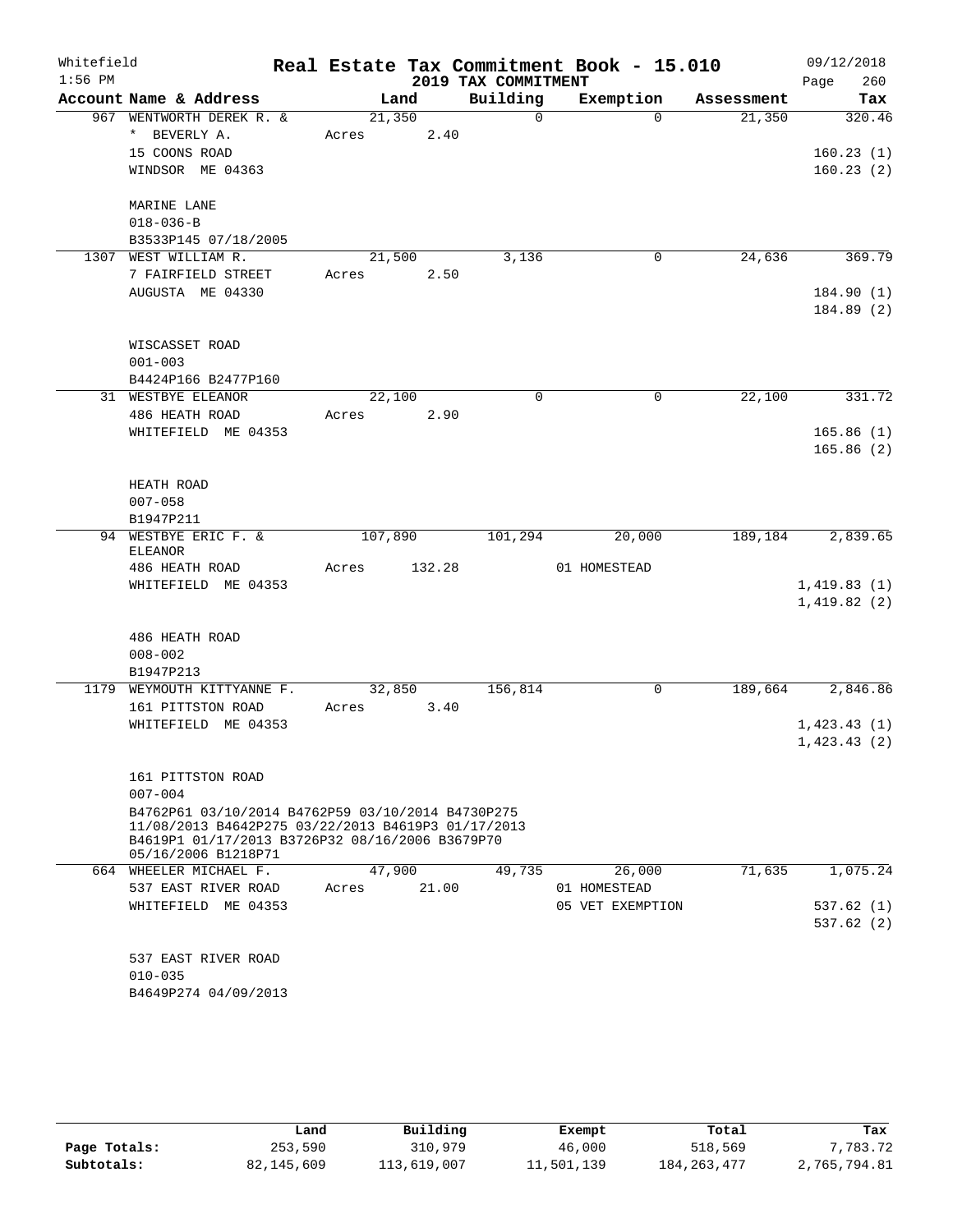| Whitefield                 |                                                       |       |                        |                                 | Real Estate Tax Commitment Book - 15.010 |                        | 09/12/2018                 |
|----------------------------|-------------------------------------------------------|-------|------------------------|---------------------------------|------------------------------------------|------------------------|----------------------------|
| $1:56$ PM                  | Account Name & Address                                |       | Land                   | 2019 TAX COMMITMENT<br>Building | Exemption                                | Assessment             | Page<br>261<br>Tax         |
|                            | 201 WHEELER MICHAEL F.                                |       | 20,000                 | $\mathbf 0$                     | $\Omega$                                 | 20,000                 | 300.20                     |
|                            | 537 EAST RIVER ROAD<br>WHITEFIELD ME 04353            | Acres | 1.00                   |                                 |                                          |                        | 150.10(1)<br>150.10(2)     |
|                            | EAST RIVER ROAD<br>$010 - 034 - A$                    |       |                        |                                 |                                          |                        |                            |
| 172                        | B1657P57<br>WHITE ROBIN                               |       | 44,050                 | 50,012                          | 20,000                                   | 74,062                 | 1,111.67                   |
|                            | 264 SO. HUNTS MEADOW<br><b>ROAD</b>                   | Acres | 16.00                  |                                 | 01 HOMESTEAD                             |                        |                            |
|                            | WHITEFIELD ME 04353                                   |       |                        |                                 |                                          |                        | 555.84(1)<br>555.83(2)     |
|                            | 264 SO. HUNTS MEADOW<br><b>ROAD</b><br>$009 - 022$    |       |                        |                                 |                                          |                        |                            |
|                            | B4669P89 05/30/2013 B2817P147                         |       |                        |                                 |                                          |                        |                            |
|                            | 470 WHITEFIELD REALTY TRUST<br>c/o SNYDER, CORINNA S. | Acres | 64,150<br>46.00        | 81,372                          | 0                                        | 145,522                | 2,184.29                   |
|                            | 2122 ALBEMARLE TERRACE<br>BROOKLYN NY 11226-3906      |       |                        |                                 |                                          |                        | 1,092.15(1)<br>1,092.14(2) |
|                            | 484 HILTON ROAD<br>$011 - 044$                        |       |                        |                                 |                                          |                        |                            |
|                            | B4803P103 07/28/2014<br>137 WHITEHOUSE CURT W.        |       |                        |                                 | 62,715<br>26,000                         | 77,525                 | 1,163.65                   |
|                            | P.O. BOX 61                                           | Acres | 40,810<br>5.70         |                                 | 01 HOMESTEAD                             |                        |                            |
|                            | COOPERS MILLS ME 04341                                |       |                        |                                 | 05 VET EXEMPTION                         |                        | 581.83(1)<br>581.82(2)     |
|                            | 107 MAIN STREET<br>$022 - 028$                        |       |                        |                                 |                                          |                        |                            |
|                            | B4819P123 09/18/2014 B2261P1                          |       |                        |                                 |                                          | 54,079                 |                            |
|                            | 1376 WHITEHOUSE JEREMY H.<br>9 PLUMMER STREET<br>#1   | Acres | 30,000<br>0.07         | 24,079                          | 0                                        |                        | 811.73<br>405.87(1)        |
|                            | GARDINER ME 04345                                     |       |                        |                                 |                                          |                        | 405.86 (2)                 |
|                            | 105 MAIN STREET<br>$022 - 029$                        |       |                        |                                 |                                          |                        |                            |
|                            | B3828P319 01/31/2007<br>392 WHITEHOUSE JEREMY H.      |       | 30,000                 | 24,992                          | 0                                        | 54,992                 | 825.43                     |
|                            | 9 PLUMMER STREET                                      | Acres | 0.22                   |                                 |                                          |                        |                            |
|                            | #1                                                    |       |                        |                                 |                                          |                        | 412.72 (1)                 |
|                            | GARDINER ME 04345                                     |       |                        |                                 |                                          |                        | 412.71 (2)                 |
|                            | 111 MAIN STREET<br>$022 - 027$                        |       |                        |                                 |                                          |                        |                            |
|                            | B3828P319 01/31/2007                                  |       |                        |                                 |                                          |                        |                            |
|                            | 1180 WHITMORE JOSEPH D.<br>516 RIVER ROAD             | Acres | 36,034<br>18.48        | 0                               | 0                                        | 36,034                 | 540.87                     |
|                            | LEBANON ME 04027                                      |       |                        |                                 |                                          |                        | 270.44(1)<br>270.43(2)     |
|                            | WISCASSET ROAD<br>$001 - 057 - 001$                   |       |                        |                                 |                                          |                        |                            |
|                            | B4951P159 11/20/2015 B4951P157 11/20/2015 B1244P211   |       |                        |                                 |                                          |                        |                            |
|                            | Land                                                  |       | Building               |                                 | Exempt                                   | Total                  | Tax                        |
| Page Totals:<br>Subtotals: | 265,044<br>82, 410, 653                               |       | 243,170<br>113,862,177 |                                 | 46,000<br>11,547,139                     | 462,214<br>184,725,691 | 6,937.84<br>2,772,732.65   |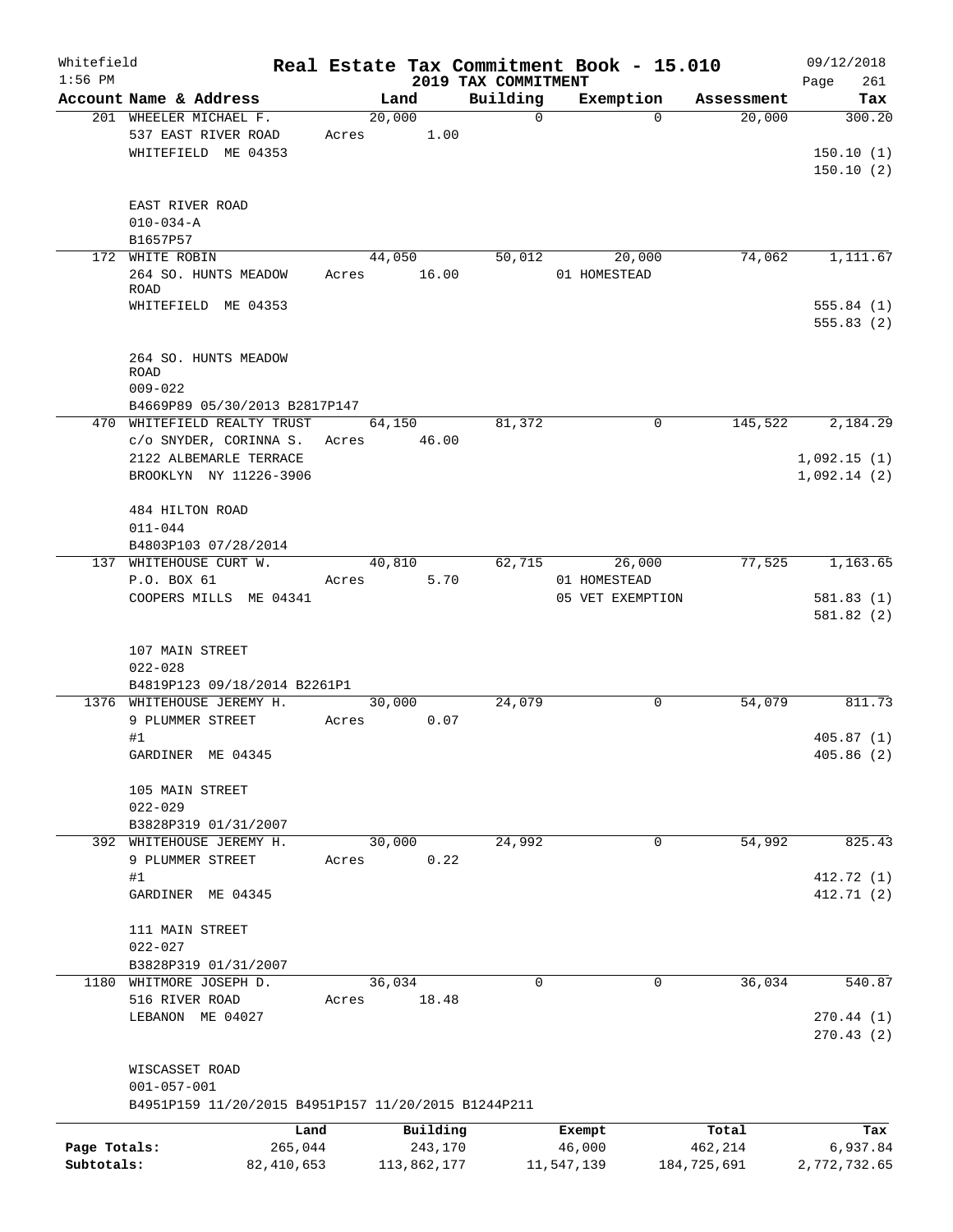| Whitefield<br>$1:56$ PM |                                                                                                                                                     |                 |       | 2019 TAX COMMITMENT | Real Estate Tax Commitment Book - 15.010 |            | 09/12/2018<br>Page<br>262        |
|-------------------------|-----------------------------------------------------------------------------------------------------------------------------------------------------|-----------------|-------|---------------------|------------------------------------------|------------|----------------------------------|
|                         | Account Name & Address                                                                                                                              |                 | Land  | Building            | Exemption                                | Assessment | Tax                              |
|                         | 546 WHITMORE RUBY D.<br>20 HILTON ROAD<br>WHITEFIELD ME 04353                                                                                       | 32,250<br>Acres | 3.00  | 8,080               | 24,000<br>01 HOMESTEAD<br>04 BLIND       | 16,330     | 245.11<br>122.56(1)<br>122.55(2) |
|                         | 20 HILTON ROAD<br>$027 - 012$<br>B1615P252                                                                                                          |                 |       |                     |                                          |            |                                  |
|                         | 1408 WILBUR WAYNE M.<br>34 FOURTH AVENUE                                                                                                            | 39,970<br>Acres | 10.90 | 2,151               | 0                                        | 42,121     | 632.24                           |
|                         | PITMAN NJ 08071                                                                                                                                     |                 |       |                     |                                          |            | 316.12(1)<br>316.12(2)           |
|                         | 96 EAST RIVER ROAD<br>$014 - 011$<br>B4896P190 06/16/2015 B4466P96 12/01/2011 B4289P212                                                             |                 |       |                     |                                          |            |                                  |
|                         | 06/23/2010 B760P43 01/19/1973<br>1164 WILLARD BILLIE G.                                                                                             | 30,750          |       | 61,214              | $\mathsf{O}$                             | 91,964     | 1,380.38                         |
|                         | 261 PITTSTON ROAD                                                                                                                                   | Acres           | 2.00  |                     |                                          |            |                                  |
|                         | WHITEFIELD ME 04353                                                                                                                                 |                 |       |                     |                                          |            | 690.19(1)<br>690.19(2)           |
|                         | 261 PITTSTON ROAD<br>$003 - 017 - A$<br>B4978P138 02/16/2016 B4510P197 04/06/2012 B4264P282<br>04/02/2010 B4254P134 03/02/2010 B4058P295 10/07/2008 |                 |       |                     |                                          |            |                                  |
|                         | B2873P37                                                                                                                                            |                 |       |                     |                                          |            |                                  |
|                         | 1570 WILLARD WILLIAM J. &<br>PAULINE A. & WILLIAM H.                                                                                                | 30,610          |       | $\mathbf 0$         | 0                                        | 30,610     | 459.46                           |
|                         | 115 HANLEY ROAD<br>PITTSTON ME 04345                                                                                                                | Acres           | 11.70 |                     |                                          |            | 229.73 (1)                       |
|                         |                                                                                                                                                     |                 |       |                     |                                          |            | 229.73(2)                        |
|                         | PHILBRICK LANE<br>$006 - 003$                                                                                                                       |                 |       |                     |                                          |            |                                  |
|                         | B4971P185 01/25/2016 B4343P206 09/29/2010 B2588P194<br>06/29/1983                                                                                   |                 |       |                     |                                          |            |                                  |
|                         | 564 WILLETTE MARY BRENDA<br>54 DEVINE ROAD                                                                                                          | 32,400<br>Acres | 3.10  | 29,008              | $\mathbf 0$                              | 61,408     | 921.73                           |
|                         | WHITEFIELD ME 04353                                                                                                                                 |                 |       |                     |                                          |            | 460.87 (1)<br>460.86(2)          |
|                         | 54 DEVINE ROAD<br>$016 - 008$                                                                                                                       |                 |       |                     |                                          |            |                                  |
|                         | B2268P159<br>384 WILLIAMS HENRY F.                                                                                                                  | 33,705          |       | 15,195              | 0                                        | 48,900     | 733.99                           |
|                         | 15 MAPLE LANE                                                                                                                                       | Acres           | 3.97  |                     |                                          |            |                                  |
|                         | WHITEFIELD ME 04353                                                                                                                                 |                 |       |                     |                                          |            | 367.00(1)<br>366.99(2)           |
|                         | 15 MAPLE LANE<br>$014 - 006 - F - A$<br>B4172P136 07/10/2009 B2355P4                                                                                |                 |       |                     |                                          |            |                                  |

|              | Land       | Building    | Exempt     | Total       | Tax          |
|--------------|------------|-------------|------------|-------------|--------------|
| Page Totals: | 199,685    | 115,648     | 24,000     | 291,333     | 4,372.91     |
| Subtotals:   | 82,610,338 | 113,977,825 | 11,571,139 | 185,017,024 | 2,777,105.56 |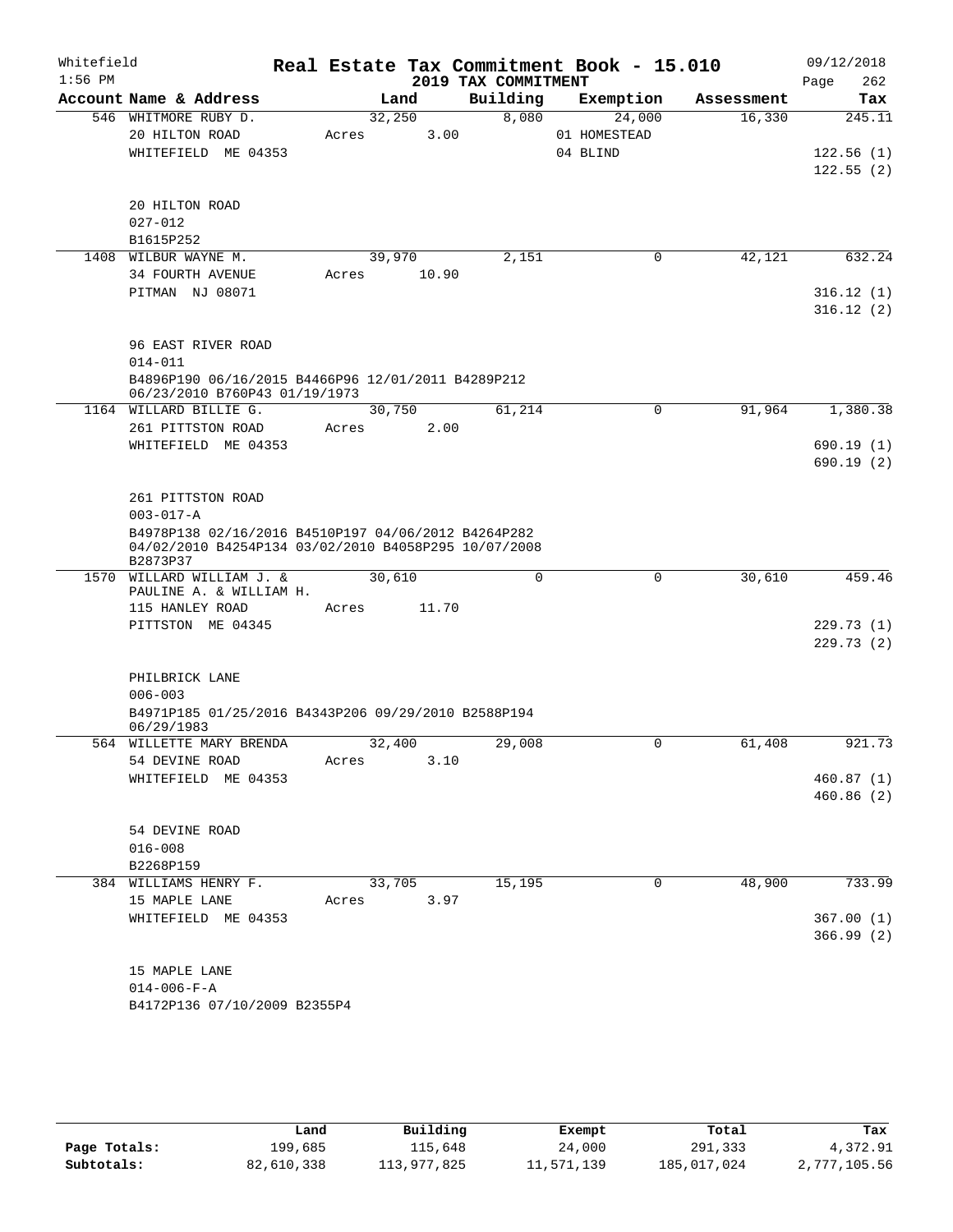| Whitefield |                                                   |        |        |                     | Real Estate Tax Commitment Book - 15.010 |            |              | 09/12/2018 |
|------------|---------------------------------------------------|--------|--------|---------------------|------------------------------------------|------------|--------------|------------|
| $1:56$ PM  |                                                   |        |        | 2019 TAX COMMITMENT |                                          |            | Page         | 263        |
|            | Account Name & Address                            |        | Land   | Building            | Exemption                                | Assessment |              | Tax        |
|            | 738 WILLIAMSON GLENN A. &<br>MERLENE A.           | 39,762 |        | 100,089             | $\Omega$                                 | 139,851    |              | 2,099.16   |
|            | 98 BENNER LANE                                    | Acres  | 10.64  |                     |                                          |            |              |            |
|            | WHITEFIELD ME 04353                               |        |        |                     |                                          |            | 1,049.58(1)  |            |
|            |                                                   |        |        |                     |                                          |            | 1,049.58(2)  |            |
|            |                                                   |        |        |                     |                                          |            |              |            |
|            | 98 BENNER LANE                                    |        |        |                     |                                          |            |              |            |
|            | $016 - 044$                                       |        |        |                     |                                          |            |              |            |
|            | B3685P168 05/31/2006                              |        |        |                     |                                          |            |              |            |
|            | 72 WILLRODT, CHRISTIANA                           |        | 80,250 | 71,033              | $\mathbf 0$                              | 151,283    |              | 2,270.76   |
|            | P.O. BOX 168                                      | Acres  | 67.00  |                     |                                          |            |              |            |
|            | COMPTCHE CA 95427                                 |        |        |                     |                                          |            | 1, 135.38(1) |            |
|            |                                                   |        |        |                     |                                          |            | 1, 135.38(2) |            |
|            |                                                   |        |        |                     |                                          |            |              |            |
|            | 390 HOWE ROAD                                     |        |        |                     |                                          |            |              |            |
|            | $020 - 006$                                       |        |        |                     |                                          |            |              |            |
|            | B5224P20 11/21/2017 B5086P14 12/14/2016 B3135P60  |        |        |                     |                                          |            |              |            |
|            | 08/27/2003<br>141 WILLRODT, CHRISTIANA            | 47,060 |        | $\Omega$            | 0                                        | 47,060     |              | 706.37     |
|            | P.O. BOX 168                                      | Acres  | 27.40  |                     |                                          |            |              |            |
|            | COMPTCHE CA 95427                                 |        |        |                     |                                          |            |              | 353.19(1)  |
|            |                                                   |        |        |                     |                                          |            |              | 353.18(2)  |
|            |                                                   |        |        |                     |                                          |            |              |            |
|            | HOWE ROAD                                         |        |        |                     |                                          |            |              |            |
|            | $020 - 021$                                       |        |        |                     |                                          |            |              |            |
|            | B5224P020 11/21/2017 B5086P14 12/14/2016 B3135P60 |        |        |                     |                                          |            |              |            |
| 1803       | WILSON ANDREW R. &                                | 37,706 |        | 195,166             | 0                                        | 232,872    |              | 3,495.41   |
|            | JULIE A.                                          |        |        |                     |                                          |            |              |            |
|            | 4955 DAVIS ROAD                                   | Acres  | 8.07   |                     |                                          |            |              |            |
|            | PERRY OH 44081-9406                               |        |        |                     |                                          |            | 1,747.71(1)  |            |
|            |                                                   |        |        |                     |                                          |            | 1,747.70(2)  |            |
|            |                                                   |        |        |                     |                                          |            |              |            |
|            | TOWNHOUSE ROAD<br>$010 - 008 - D$                 |        |        |                     |                                          |            |              |            |
|            | B3955P83 01/11/2008                               |        |        |                     |                                          |            |              |            |
|            | 1034 WILSON CHARLES R.                            |        | 36,386 | 112,669             | 0                                        | 149,055    |              | 2, 237.32  |
|            | SIMMONS REGINA A.                                 | Acres  | 6.42   |                     |                                          |            |              |            |
|            | P.O. BOX 202                                      |        |        |                     |                                          |            | 1,118.66(1)  |            |
|            | WHITEFIELD ME 04353                               |        |        |                     |                                          |            | 1,118.66(2)  |            |
|            |                                                   |        |        |                     |                                          |            |              |            |
|            | 33 TOWNSEND BROOK LANE                            |        |        |                     |                                          |            |              |            |
|            | $007 - 053 - B$                                   |        |        |                     |                                          |            |              |            |
|            | B5156P82 06/30/2017                               |        |        |                     |                                          |            |              |            |
|            | 1344 WILSON CLIFFORD E.                           |        | 52,250 | 21,677              | 20,000                                   | 53,927     |              | 809.44     |
|            | 19 HILLSIDE LANE                                  | Acres  | 3.00   |                     | 01 HOMESTEAD                             |            |              |            |
|            | WHITEFIELD ME 04353                               |        |        |                     |                                          |            |              | 404.72 (1) |
|            |                                                   |        |        |                     |                                          |            |              | 404.72 (2) |
|            |                                                   |        |        |                     |                                          |            |              |            |
|            | 19 HILLSIDE LANE                                  |        |        |                     |                                          |            |              |            |
|            | $024 - 004 - A$                                   |        |        |                     |                                          |            |              |            |

|              | Land       | Building    | Exempt     | Total       | Tax          |
|--------------|------------|-------------|------------|-------------|--------------|
| Page Totals: | 293,414    | 500,634     | 20,000     | 774,048     | 11,618.46    |
| Subtotals:   | 82,903,752 | 114,478,459 | 11,591,139 | 185,791,072 | 2,788,724.02 |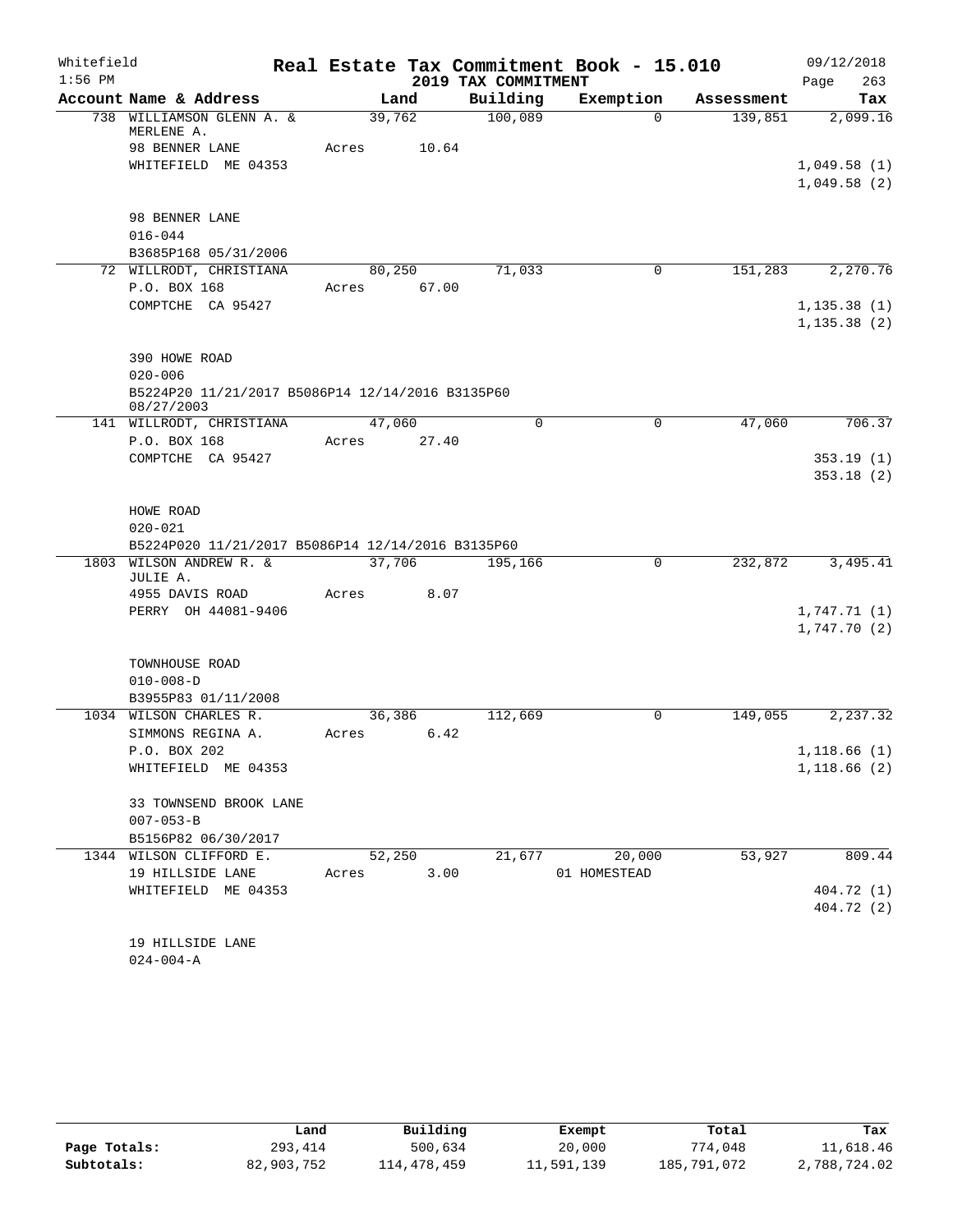| Whitefield |                                                  |       | Real Estate Tax Commitment Book - 15.010 |                     |              |             |            | 09/12/2018                  |
|------------|--------------------------------------------------|-------|------------------------------------------|---------------------|--------------|-------------|------------|-----------------------------|
| $1:56$ PM  |                                                  |       |                                          | 2019 TAX COMMITMENT |              |             |            | 264<br>Page                 |
|            | Account Name & Address                           |       | Land                                     | Building            |              | Exemption   | Assessment | Tax                         |
|            | 619 WILSON KENNETH &<br>ROXANNE                  |       | 30,105                                   | 157,507             |              | 20,000      | 167,612    | 2,515.86                    |
|            | 499 TOWNHOUSE ROAD                               | Acres | 1.57                                     |                     | 01 HOMESTEAD |             |            |                             |
|            | WHITEFIELD ME 04353                              |       |                                          |                     |              |             |            | 1, 257.93(1)                |
|            |                                                  |       |                                          |                     |              |             |            | 1, 257.93(2)                |
|            |                                                  |       |                                          |                     |              |             |            |                             |
|            | 499 TOWNHOUSE ROAD<br>$010 - 006$                |       |                                          |                     |              |             |            |                             |
|            | B925P27                                          |       |                                          |                     |              |             |            |                             |
|            | 944 WILSON ROBERT D.                             |       | 36,626                                   | 10,380              |              | 20,000      | 27,006     | 405.36                      |
|            | P.O. BOX 61                                      | Acres | 6.72                                     |                     | 01 HOMESTEAD |             |            |                             |
|            | WHITEFIELD ME 04353                              |       |                                          |                     |              |             |            | 202.68(1)                   |
|            |                                                  |       |                                          |                     |              |             |            | 202.68(2)                   |
|            |                                                  |       |                                          |                     |              |             |            |                             |
|            | <b>48 BEECH LANE</b><br>$014 - 006 - E$          |       |                                          |                     |              |             |            |                             |
|            | B3592P185 11/18/2005                             |       |                                          |                     |              |             |            |                             |
|            | 878 WILSON ROXANNE R. &<br>KENNETH R.            |       | 52,870                                   | $\mathbf 0$         |              | $\mathbf 0$ | 52,870     | 793.58                      |
|            | 499 TOWNHOUSE ROAD                               | Acres | 44.03                                    |                     |              |             |            |                             |
|            | WHITEFIELD ME 04353                              |       |                                          |                     |              |             |            | 396.79(1)                   |
|            |                                                  |       |                                          |                     |              |             |            | 396.79(2)                   |
|            |                                                  |       |                                          |                     |              |             |            |                             |
|            | TOWNHOUSE ROAD                                   |       |                                          |                     |              |             |            |                             |
|            | $010 - 008$                                      |       |                                          |                     |              |             |            |                             |
| 640        | B3966P39 02/15/2008<br>WINCHENBACH TIFFANY M.    |       | 33,090                                   | $\mathbf 0$         |              | $\mathbf 0$ | 33,090     | 496.68                      |
|            | & MICHAEL                                        |       |                                          |                     |              |             |            |                             |
|            | 88 JEFFERESON ROAD                               | Acres | 14.80                                    |                     |              |             |            |                             |
|            | WHITEFIELD ME 04353                              |       |                                          |                     |              |             |            | 248.34(1)                   |
|            |                                                  |       |                                          |                     |              |             |            | 248.34(2)                   |
|            | <b>JEFFERSON ROAD</b>                            |       |                                          |                     |              |             |            |                             |
|            | $014 - 017$                                      |       |                                          |                     |              |             |            |                             |
|            | B4412P1 06/24/2011 B3961P76 01/31/2008           |       |                                          |                     |              |             |            |                             |
|            | 1821 WINCHENBACH TIFFANY M.                      |       | 45,570                                   | 121,352             |              | 0           | 166,922    | 2,505.50                    |
|            | & MICHAEL                                        |       |                                          |                     |              |             |            |                             |
|            | 88 JEFFERSON ROAD                                | Acres | 5.40                                     |                     |              |             |            |                             |
|            | WHITEFIELD ME 04353                              |       |                                          |                     |              |             |            | 1,252.75(1)<br>1, 252.75(2) |
|            |                                                  |       |                                          |                     |              |             |            |                             |
|            | 88 JEFFERSON ROAD                                |       |                                          |                     |              |             |            |                             |
|            | $014 - 017 - A$                                  |       |                                          |                     |              |             |            |                             |
|            | B4412P1 06/24/2011 B4411P318 06/24/2011 B4010P48 |       |                                          |                     |              |             |            |                             |
|            | 06/02/2008                                       |       | 30,585                                   |                     |              |             |            |                             |
|            | 1550 WINKLEY HENRY<br>20 MARINE LANE             | Acres | 1.89                                     | 82,062              | 01 HOMESTEAD | 20,000      | 92,647     | 1,390.63                    |
|            | WHITEFIELD ME 04353                              |       |                                          |                     |              |             |            | 695.32 (1)                  |
|            |                                                  |       |                                          |                     |              |             |            | 695.31(2)                   |
|            |                                                  |       |                                          |                     |              |             |            |                             |
|            | 20 MARINE LANE                                   |       |                                          |                     |              |             |            |                             |
|            | $018 - 037 - B$                                  |       |                                          |                     |              |             |            |                             |
|            |                                                  |       |                                          |                     |              |             |            |                             |

|              | Land       | Building    | Exempt     | Total         | Tax          |
|--------------|------------|-------------|------------|---------------|--------------|
| Page Totals: | 228,846    | 371,301     | 60,000     | 540,147       | 8,107.61     |
| Subtotals:   | 83,132,598 | 114,849,760 | 11,651,139 | 186, 331, 219 | 2,796,831.63 |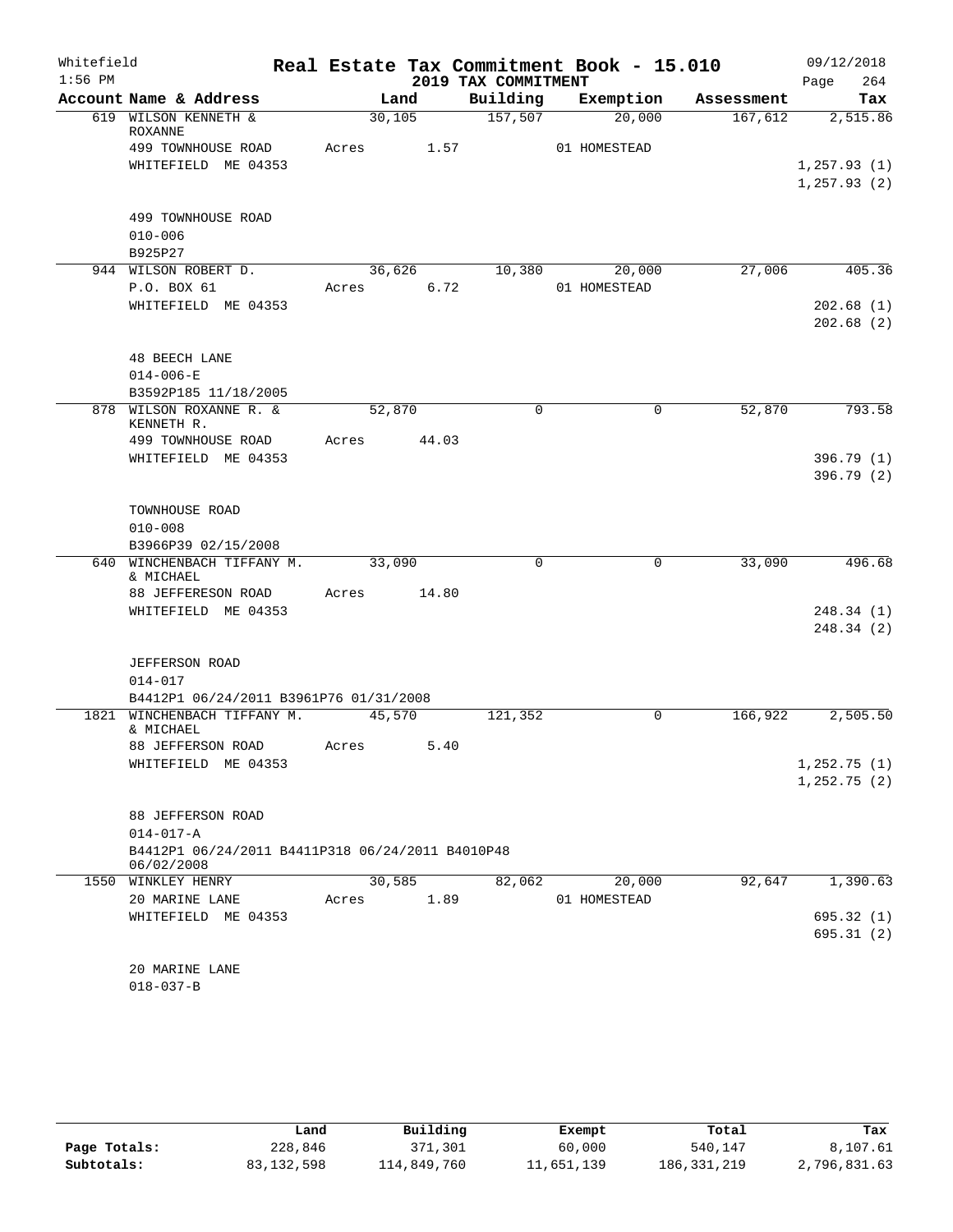| Whitefield<br>$1:56$ PM |                                                                                                |         |       |                 | 2019 TAX COMMITMENT | Real Estate Tax Commitment Book - 15.010 |            | 09/12/2018<br>Page<br>265    |
|-------------------------|------------------------------------------------------------------------------------------------|---------|-------|-----------------|---------------------|------------------------------------------|------------|------------------------------|
|                         | Account Name & Address                                                                         |         |       | Land            | Building            | Exemption                                | Assessment | Tax                          |
|                         | 1171 WINSLOW JEFFREY G. &<br>CHRISTINE                                                         |         |       | 375             | $\mathsf{O}$        | $\Omega$                                 | 375        | 5.63                         |
|                         | 47 MOLSAM ROAD                                                                                 |         | Acres | 0.25            |                     |                                          |            |                              |
|                         | WINDSOR ME 04363                                                                               |         |       |                 |                     |                                          |            | 2.82(1)<br>2.81(2)           |
|                         | ON WINDSOR LINE<br>$020 - 012$                                                                 |         |       |                 |                     |                                          |            |                              |
|                         | B5335P244                                                                                      |         |       |                 |                     |                                          |            |                              |
|                         | 494 WISCASSET AND QUEBEC<br>RAILROAD                                                           |         |       | 29,081          | $\Omega$            | 0                                        | 29,081     | 436.51                       |
|                         | C/O LES FOSSEL,<br>TREASURER<br>P.O. BOX 525                                                   |         | Acres | 34.74           |                     |                                          |            | 218.26(1)                    |
|                         | ALNA ME 04535                                                                                  |         |       |                 |                     |                                          |            | 218.25(2)                    |
|                         | NARROW GAGE RAILROAD<br>$001 - 099 - RR$                                                       |         |       |                 |                     |                                          |            |                              |
|                         | B2787P91                                                                                       |         |       |                 |                     |                                          |            |                              |
|                         | 618 WISCASSET, WATERVILLE &<br>FARMINGTON RAILWAY<br>MUSEUM                                    |         | Acres | 14,380<br>13.60 | $\Omega$            | $\mathbf 0$                              | 14,380     | 215.84                       |
|                         | P O BOX 242                                                                                    |         |       |                 |                     |                                          |            | 107.92(1)                    |
|                         | ALNA ME 04535                                                                                  |         |       |                 |                     |                                          |            | 107.92(2)                    |
|                         | CORNER EAST RIVER ROAD                                                                         |         |       |                 |                     |                                          |            |                              |
|                         | $007 - 040$                                                                                    |         |       |                 |                     |                                          |            |                              |
|                         | B2524P215                                                                                      |         |       |                 |                     |                                          |            |                              |
|                         | 1322 WITHEE DAVID C. &<br>CAROLEE F.<br>325 SO. HUNTS MEADOW                                   |         | Acres | 44,450<br>16.50 | 212,124             | 20,000<br>01 HOMESTEAD                   | 236,574    | 3,550.98                     |
|                         | ROAD<br>WHITEFIELD ME 04353                                                                    |         |       |                 |                     |                                          |            | 1,775.49(1)                  |
|                         |                                                                                                |         |       |                 |                     |                                          |            | 1,775.49(2)                  |
|                         | 325 SO. HUNTS MEADOW<br><b>ROAD</b>                                                            |         |       |                 |                     |                                          |            |                              |
|                         | $009 - 004 - A$                                                                                |         |       |                 |                     |                                          |            |                              |
|                         | B2588P65<br>1744 WOOD ERIC M.                                                                  |         |       |                 | $\mathbf 0$         | 0                                        | 30,050     | 451.05                       |
|                         | P.O. BOX 394                                                                                   |         | Acres | 30,050<br>11.00 |                     |                                          |            |                              |
|                         | BOOTHBAY ME 04537                                                                              |         |       |                 |                     |                                          |            | 225.53(1)                    |
|                         |                                                                                                |         |       |                 |                     |                                          |            | 225.52(2)                    |
|                         | THAYER ROAD                                                                                    |         |       |                 |                     |                                          |            |                              |
|                         | $001 - 026 - A$                                                                                |         |       |                 |                     |                                          |            |                              |
|                         | B3451P313 03/07/2005                                                                           |         |       |                 |                     |                                          |            |                              |
|                         | 984 WOOD JOHN J. & NADEAU<br>TIFFANY A.<br>208 NORTH HUNTS MEADOW                              |         |       | 25,750<br>2.00  | 138,717             | 0                                        | 164,467    | 2,468.65                     |
|                         | <b>ROAD</b>                                                                                    |         | Acres |                 |                     |                                          |            |                              |
|                         | WHITEFIELD ME 04353                                                                            |         |       |                 |                     |                                          |            | 1, 234.33(1)<br>1, 234.32(2) |
|                         | 208 NO. HUNTS MEADOW<br><b>ROAD</b>                                                            |         |       |                 |                     |                                          |            |                              |
|                         | $018 - 032$                                                                                    |         |       |                 |                     |                                          |            |                              |
|                         | B4864P213 02/27/2015 B4827P105 10/10/2014 B4803P68<br>07/28/2014 B4589P118 11/05/2012 B2266P16 |         |       |                 |                     |                                          |            |                              |
|                         |                                                                                                | Land    |       | Building        |                     | Exempt                                   | Total      | Tax                          |
| Page Totals:            |                                                                                                | 144,086 |       | 350,841         |                     | 20,000                                   | 474,927    | 7,128.66                     |

**Subtotals:** 83,276,684 115,200,601 11,671,139 186,806,146 2,803,960.29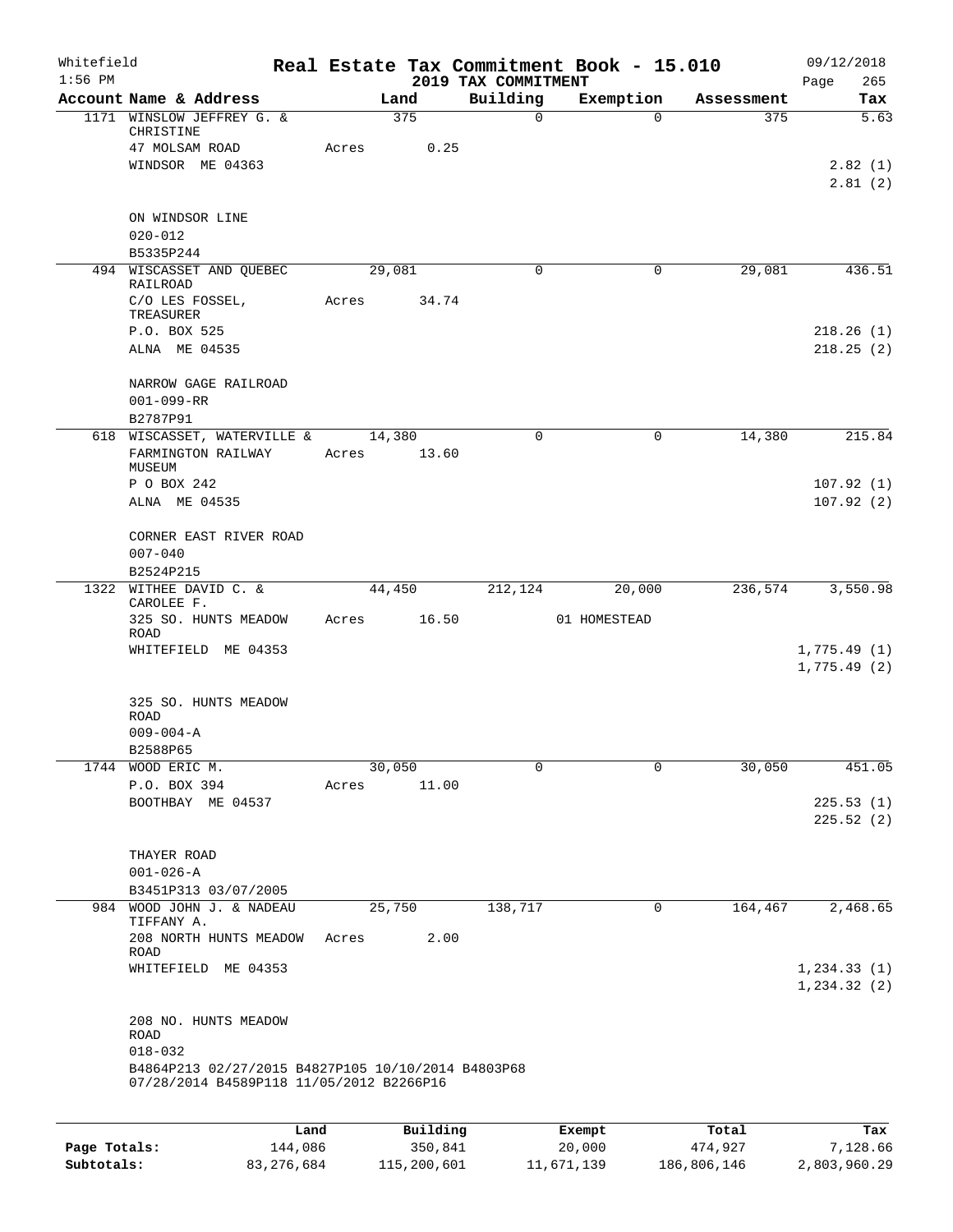| Whitefield<br>$1:56$ PM |                                                                 |            |        |               | 2019 TAX COMMITMENT | Real Estate Tax Commitment Book - 15.010 |               | 09/12/2018<br>266<br>Page |
|-------------------------|-----------------------------------------------------------------|------------|--------|---------------|---------------------|------------------------------------------|---------------|---------------------------|
|                         | Account Name & Address                                          |            | Land   |               | Building            | Exemption                                | Assessment    | Tax                       |
|                         | 1567 WOODBURY BRIAN<br>1007 ALEXANDER REED                      | Acres      | 49,600 | 39.00         | $\mathbf 0$         | $\Omega$                                 | 49,600        | 744.50                    |
|                         | ROAD<br>RICHMOND ME 04357                                       |            |        |               |                     |                                          |               | 372.25(1)<br>372.25(2)    |
|                         | STEARNS BROOK ROAD<br>$011 - 031$                               |            |        |               |                     |                                          |               |                           |
|                         | B2152P336 06/07/1996 B1249P16 07/02/1985                        |            |        |               |                     |                                          |               |                           |
|                         | 535 WOODBURY FREDERICK<br>348 POND ROAD                         | Acres      | 47,780 | 36.20         | $\Omega$            | 0                                        | 47,780        | 717.18                    |
|                         | NEWCASTLE ME 04553                                              |            |        |               |                     |                                          |               | 358.59(1)<br>358.59(2)    |
|                         | <b>JEFFERSON LINE</b><br>$011 - 033$                            |            |        |               |                     |                                          |               |                           |
| 1110                    | WOODBURY KATHLEEN J. &                                          |            | 66,850 |               | 68,285              | 20,000                                   | 115,135       | 1,728.18                  |
|                         | JOYCE L.                                                        |            |        |               |                     |                                          |               |                           |
|                         | 100 EAST RIVER ROAD<br>WHITEFIELD ME 04353                      | Acres      |        | 21.00         |                     | 01 HOMESTEAD                             |               | 864.09 (1)<br>864.09 (2)  |
|                         | 100 EAST RIVER ROAD<br>$014 - 012$<br>B3238P135                 |            |        |               |                     |                                          |               |                           |
|                         | 669 WOODWORTH MIKE                                              |            |        | $\mathbf 0$   | 4,884               | 0                                        | 4,884         | 73.31                     |
|                         | 138 AUGUSTA ROAD                                                |            |        |               |                     |                                          |               |                           |
|                         | WHITEFIELD ME 04353                                             |            |        |               |                     |                                          |               | 36.66(1)<br>36.65(2)      |
|                         | 140 AUGUSTA ROAD<br>$018 - 020 - C - ON$                        |            |        |               |                     |                                          |               |                           |
| 1509                    | WOODWORTH PHILIP W. &<br>JANICE                                 |            | 33,180 |               | 83,820              | 20,000                                   | 97,000        | 1,455.97                  |
|                         | 492 HUNTS MEADOW ROAD                                           | Acres      |        | 3.62          |                     | 01 HOMESTEAD                             |               |                           |
|                         | WHITEFIELD ME 04353                                             |            |        |               |                     |                                          |               | 727.99(1)<br>727.98(2)    |
|                         | 492 HUNTS MEADOW ROAD<br>$015 - 007$<br>B1413P215               |            |        |               |                     |                                          |               |                           |
|                         | 1036 WORKS DANIEL R.                                            |            | 34,090 |               | $\Omega$            | $\overline{0}$                           | 34,090        | 511.69                    |
|                         | 33 OLDE HICKORY LANE                                            | Acres      |        | 9.80          |                     |                                          |               |                           |
|                         | GREENE ME 04236                                                 |            |        |               |                     |                                          |               | 255.85(1)<br>255.84(2)    |
|                         | EAST RIVER ROAD<br>$007 - 051$                                  |            |        |               |                     |                                          |               |                           |
|                         | B4839P192 10/20/2014 B1989P159                                  |            |        |               |                     |                                          |               |                           |
|                         | 1319 WRIGHT BARBARA L. HEIRS<br>TINA M. GOLDEN - PERS<br>REP    | Acres      | 32,250 | 3.00          | 35,896              | 0                                        | 68,146        | 1,022.87                  |
|                         | 41 GOLDEN APPLE DRIVE<br>#10                                    |            |        |               |                     |                                          |               | 511.44(1)                 |
|                         | WISCASSET ME 04578                                              |            |        |               |                     |                                          |               | 511.43(2)                 |
|                         | 307 HOLLYWOOD BOULEVARD<br>$002 - 012 - D$<br>B4644P77 B1395P30 |            |        |               |                     |                                          |               |                           |
|                         |                                                                 | Land       |        | Building      |                     | Exempt                                   | Total         | Tax                       |
| Page Totals:            |                                                                 | 263,750    |        | 192,885       |                     | 40,000                                   | 416,635       | 6,253.70                  |
| Subtotals:              |                                                                 | 83,540,434 |        | 115, 393, 486 |                     | 11,711,139                               | 187, 222, 781 | 2,810,213.99              |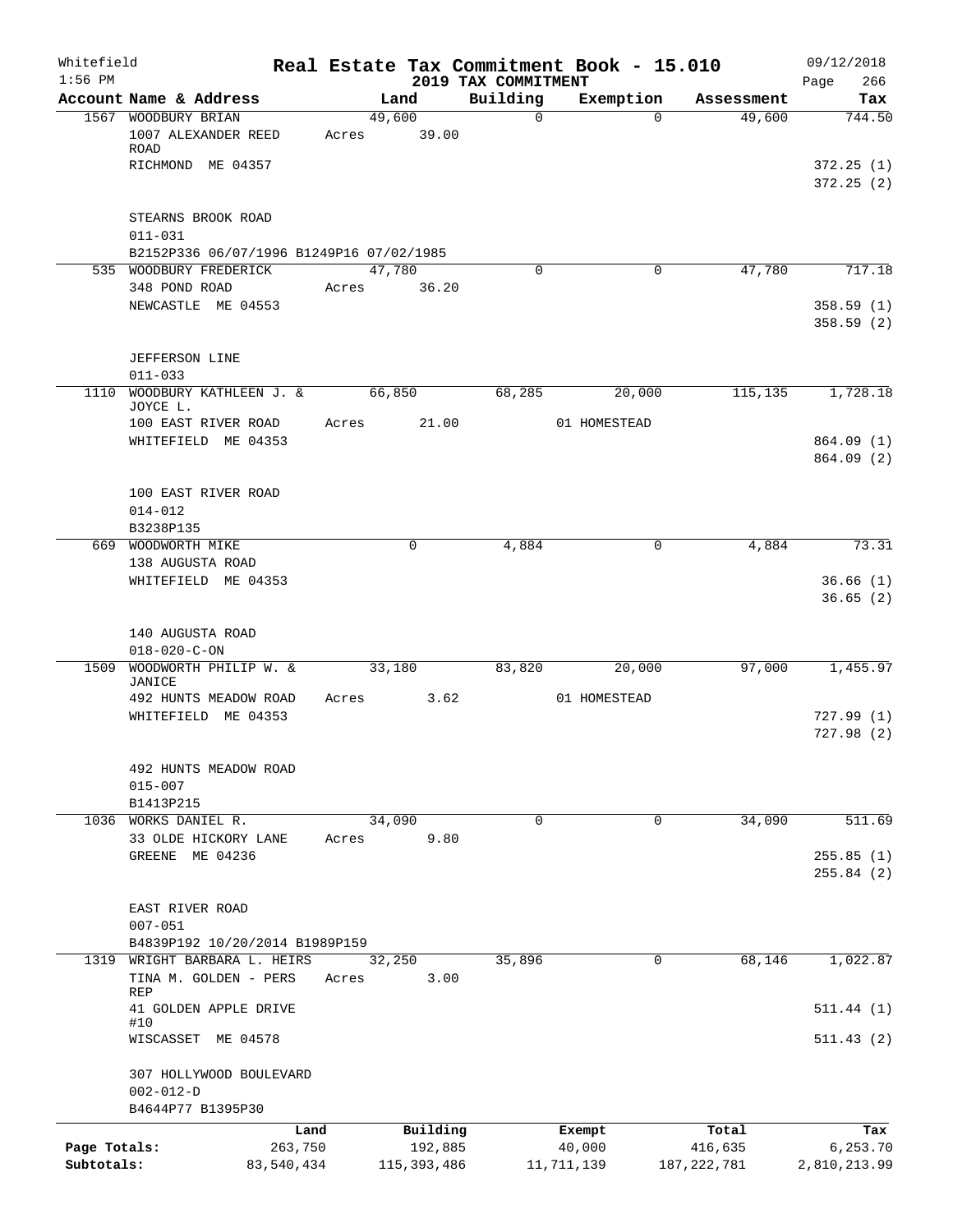| Whitefield<br>$1:56$ PM |                                                   |              |          | 2019 TAX COMMITMENT | Real Estate Tax Commitment Book - 15.010 |            | 09/12/2018<br>267<br>Page |
|-------------------------|---------------------------------------------------|--------------|----------|---------------------|------------------------------------------|------------|---------------------------|
|                         | Account Name & Address                            |              | Land     | Building            | Exemption                                | Assessment | Tax                       |
|                         | 1858 WRIGHT LUCILLE                               |              | $\Omega$ | 17,999              | $\Omega$                                 | 17,999     | 270.16                    |
|                         | P.O. BOX 170                                      |              |          |                     |                                          |            |                           |
|                         | WHITEFIELD ME 04353                               |              |          |                     |                                          |            | 135.08(1)                 |
|                         |                                                   |              |          |                     |                                          |            | 135.08(2)                 |
|                         |                                                   |              |          |                     |                                          |            |                           |
|                         | 49 PENNEY LANE                                    |              |          |                     |                                          |            |                           |
| 1878                    | $016 - 007 - ON - 2$<br>WRIGHT LUCILLE            |              | 0        |                     | 0                                        |            | 175.42                    |
|                         | P.O. BOX 170                                      |              |          | 11,687              |                                          | 11,687     |                           |
|                         | WHITEFIELD ME 04353                               |              |          |                     |                                          |            | 87.71(1)                  |
|                         |                                                   |              |          |                     |                                          |            | 87.71(2)                  |
|                         |                                                   |              |          |                     |                                          |            |                           |
|                         | 39 PENNEY LANE                                    |              |          |                     |                                          |            |                           |
|                         | $016 - 007 - ON - 3$                              |              |          |                     |                                          |            |                           |
|                         | 1805 WRIGHT LUCILLE                               |              | 0        | 8,822               | 0                                        | 8,822      | 132.42                    |
|                         | PO BOX 170                                        |              |          |                     |                                          |            |                           |
|                         | WHITEFIELD ME 04353                               |              |          |                     |                                          |            | 66.21(1)                  |
|                         |                                                   |              |          |                     |                                          |            | 66.21(2)                  |
|                         |                                                   |              |          |                     |                                          |            |                           |
|                         | 32 PENNEY LANE<br>$016 - 007 - ON - 1$            |              |          |                     |                                          |            |                           |
| 1106                    | WRIGHT NEIL A. &                                  |              | 35,000   | 108,061             | 0                                        | 143,061    | 2,147.35                  |
|                         | CHELSEE M.                                        |              |          |                     |                                          |            |                           |
|                         | 120 MAIN STREET                                   | Acres        | 0.87     |                     |                                          |            |                           |
|                         | WHITEFIELD ME 04353                               |              |          |                     |                                          |            | 1,073.68(1)               |
|                         |                                                   |              |          |                     |                                          |            | 1,073.67(2)               |
|                         |                                                   |              |          |                     |                                          |            |                           |
|                         | 120 MAIN STREET<br>$022 - 010$                    |              |          |                     |                                          |            |                           |
|                         | B4791P243 06/23/2014 B4783P53 05/29/2014 B4783P52 |              |          |                     |                                          |            |                           |
|                         | 05/29/2014 B4597P203 11/26/2012                   |              |          |                     |                                          |            |                           |
|                         | 1442 WRIGHT VIRGINIA B.                           |              | 45,050   | 55,812              | 20,000                                   | 80,862     | 1,213.74                  |
|                         | 593 HEAD TIDE ROAD                                | Acres        | 11.00    |                     | 01 HOMESTEAD                             |            |                           |
|                         | WHITEFIELD ME 04353                               |              |          |                     |                                          |            | 606.87(1)                 |
|                         |                                                   |              |          |                     |                                          |            | 606.87(2)                 |
|                         |                                                   |              |          |                     |                                          |            |                           |
|                         | 593 HEAD TIDE ROAD<br>$002 - 005$                 |              |          |                     |                                          |            |                           |
|                         | B4114P166 03/18/2009 B3635P280 02/16/2006 B774P69 |              |          |                     |                                          |            |                           |
|                         | 852 WRIGHT, HUGH H.                               |              | 192,220  | 94,443              | 20,000                                   | 266,663    | 4,002.61                  |
|                         | WRIGHT, LUCILLE M.                                | Acres 125.44 |          |                     | 01 HOMESTEAD                             |            |                           |
|                         | 68 DEVINE RD.                                     |              |          |                     |                                          |            | 2,001.31(1)               |
|                         | WHITEFIELD ME 04353                               |              |          |                     |                                          |            | 2,001.30(2)               |
|                         |                                                   |              |          |                     |                                          |            |                           |
|                         | 68 DEVINE ROAD                                    |              |          |                     |                                          |            |                           |
|                         | $016 - 007$                                       |              |          |                     |                                          |            |                           |
|                         | B3112P61                                          |              |          |                     |                                          |            |                           |
|                         | 118 XAVIER MYRIAM M.                              |              | 31,500   | 73,912              | 20,000                                   | 85,412     | 1,282.03                  |
|                         | 253 WISCASSET ROAD<br>WHITEFIELD ME 04353         | Acres        | 2.50     |                     | 01 HOMESTEAD                             |            | 641.02 (1)                |
|                         |                                                   |              |          |                     |                                          |            | 641.01 (2)                |
|                         |                                                   |              |          |                     |                                          |            |                           |
|                         | 253 WISCASSET ROAD                                |              |          |                     |                                          |            |                           |
|                         | $004 - 024 - A$                                   |              |          |                     |                                          |            |                           |
|                         | B4007P121 05/20/2008                              |              |          |                     |                                          |            |                           |
|                         |                                                   |              |          |                     |                                          |            |                           |
|                         |                                                   |              |          |                     |                                          |            |                           |
|                         |                                                   |              |          |                     |                                          |            |                           |

|              | Land       | Building    | Exempt     | Total       | Tax          |
|--------------|------------|-------------|------------|-------------|--------------|
| Page Totals: | 303,770    | 370,736     | 60,000     | 614,506     | 9,223.73     |
| Subtotals:   | 83,844,204 | 115,764,222 | 11,771,139 | 187,837,287 | 2,819,437.72 |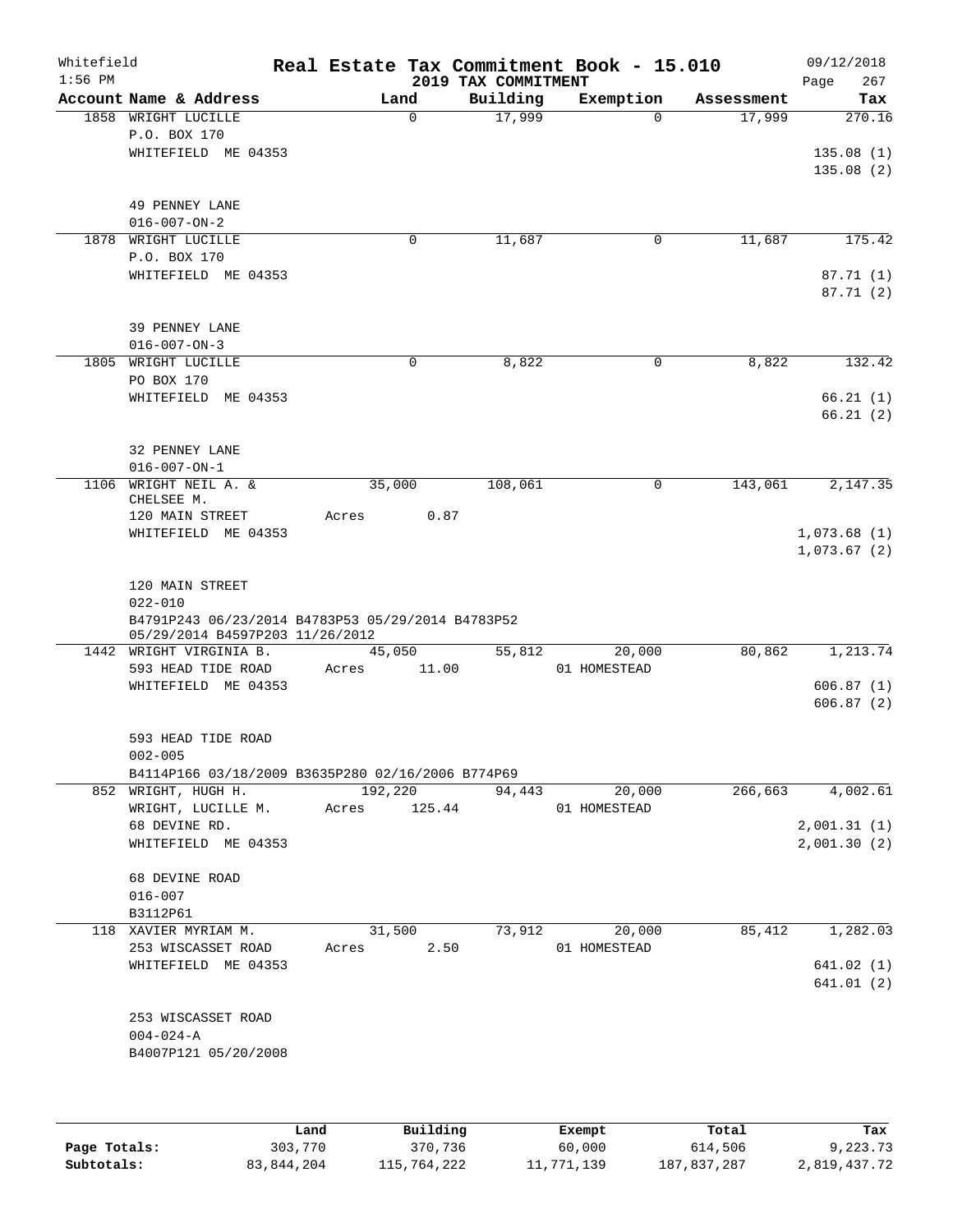| Whitefield<br>$1:56$ PM |                                                                                           |       |                 | 2019 TAX COMMITMENT | Real Estate Tax Commitment Book - 15.010 |            | 09/12/2018<br>268<br>Page            |
|-------------------------|-------------------------------------------------------------------------------------------|-------|-----------------|---------------------|------------------------------------------|------------|--------------------------------------|
|                         | Account Name & Address                                                                    |       | Land            | Building            | Exemption                                | Assessment | Tax                                  |
|                         | 136 YODER, MOSE J.<br>YODER, ANNE M.<br>432 PLIMPTON RD<br>HEUVELTON NY 13654             | Acres | 62,750<br>62.00 | 51,307              | $\Omega$                                 | 114,057    | 1,712.00<br>856.00 (1)<br>856.00 (2) |
|                         | 712 EAST RIVER ROAD<br>$007 - 052$<br>B5023P106 06/29/2016 B4839P139 10/20/2014 B2429P264 |       |                 |                     |                                          |            |                                      |
|                         | 901 YODER, NOAH D.<br>YODER, MATTIE M.                                                    | Acres | 68,750<br>54.00 | 181,952             | $\mathbf 0$                              | 250,702    | 3,763.04                             |
|                         | 4230 U.S. HIGHWAY 11<br>DEKALB JUNCTION NY<br>13630                                       |       |                 |                     |                                          |            | 1,881.52(1)<br>1,881.52(2)           |
|                         | 586 EAST RIVER ROAD<br>$010 - 057$                                                        |       |                 |                     |                                          |            |                                      |
|                         | B5170P113 08/16/2017<br>674 YORK WALTER ESTATE OF                                         |       | 630             | 0                   | 0                                        | 630        | 9.46                                 |
|                         | C/O BRIAN YORK, PERS. Acres<br>REP.                                                       |       | 0.42            |                     |                                          |            |                                      |
|                         | P.O. BOX 152                                                                              |       |                 |                     |                                          |            | 4.73(1)                              |
|                         | SO. CHINA ME 04358                                                                        |       |                 |                     |                                          |            | 4.73(2)                              |
|                         | 124 MAIN STREET                                                                           |       |                 |                     |                                          |            |                                      |
|                         | $021 - 008$<br>B3906P316 09/10/2007                                                       |       |                 |                     |                                          |            |                                      |
|                         | 672 YORKUS IMELDA                                                                         |       | 77,750          | 140,636             | 26,000                                   | 192,386    | 2,887.71                             |
|                         | 594 VIGUE ROAD                                                                            | Acres | 72.00           |                     | 07 NMR VET & WIDOW                       |            |                                      |
|                         | WHITEFIELD ME 04353                                                                       |       |                 |                     | 01 HOMESTEAD                             |            | 1,443.86(1)<br>1,443.85(2)           |
|                         |                                                                                           |       |                 |                     |                                          |            |                                      |
|                         | 594 VIGUE ROAD<br>$019 - 042$                                                             |       |                 |                     |                                          |            |                                      |
|                         | B4774P114 04/29/2014                                                                      |       |                 |                     |                                          |            |                                      |
|                         | 1589 YOUNG RICHARD &<br><b>JENNIFER</b>                                                   |       | 37,570          | 124,389             | 20,000                                   | 141,959    | 2,130.80                             |
|                         | 468 HUNTS MEADOW ROAD                                                                     | Acres | 7.90            |                     | 01 HOMESTEAD                             |            |                                      |
|                         | WHITEFIELD ME 04353                                                                       |       |                 |                     |                                          |            | 1,065.40(1)                          |
|                         |                                                                                           |       |                 |                     |                                          |            | 1,065.40(2)                          |
|                         | 468 HUNTS MEADOW ROAD<br>$015 - 006$                                                      |       |                 |                     |                                          |            |                                      |
|                         | B4707P242 09/05/2013                                                                      |       |                 |                     |                                          |            |                                      |
| 688                     | YOUNG RICHARD K. &<br>JENNIFER C.                                                         |       | 36, 234         | 0                   | $\Omega$                                 | 36, 234    | 543.87                               |
|                         | 468 HUNTS MEADOW ROAD                                                                     | Acres | 18.73           |                     |                                          |            |                                      |
|                         | WHITEFIELD ME 04353                                                                       |       |                 |                     |                                          |            | 271.94(1)<br>271.93(2)               |
|                         | MEAHER LANE                                                                               |       |                 |                     |                                          |            |                                      |
|                         | $015 - 005$                                                                               |       |                 |                     |                                          |            |                                      |
|                         | B2245P94                                                                                  |       |                 |                     |                                          |            |                                      |

|              | Land         | Building    | Exempt     | Total         | Tax          |
|--------------|--------------|-------------|------------|---------------|--------------|
| Page Totals: | 283,684      | 498,284     | 46,000     | 735,968       | 11,046.88    |
| Subtotals:   | 84, 127, 888 | 116,262,506 | 11,817,139 | 188, 573, 255 | 2,830,484.60 |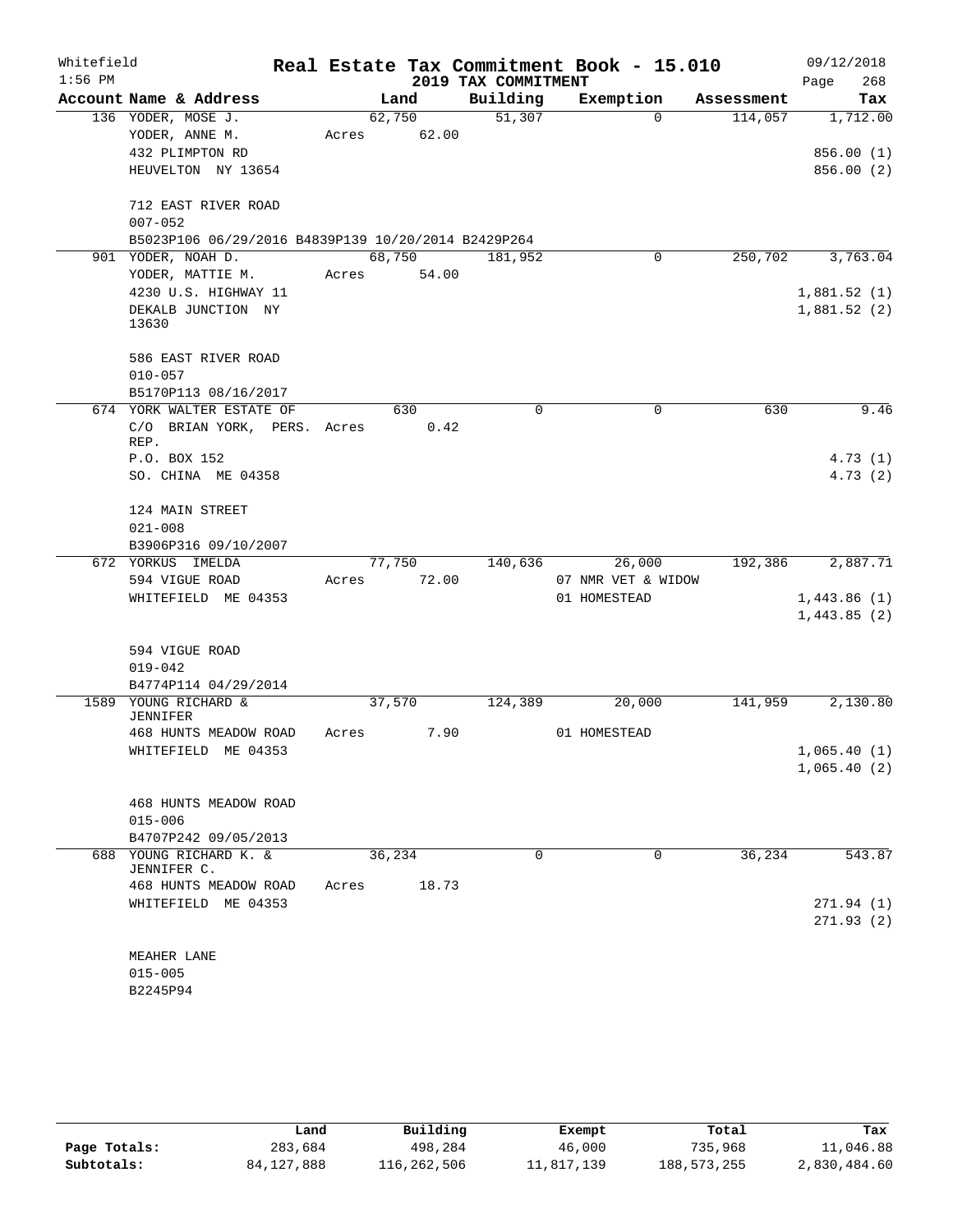| Whitefield<br>$1:56$ PM |                                     |                                                                    |       |        |       | 2019 TAX COMMITMENT | Real Estate Tax Commitment Book - 15.010 |            | 09/12/2018<br>269<br>Page |
|-------------------------|-------------------------------------|--------------------------------------------------------------------|-------|--------|-------|---------------------|------------------------------------------|------------|---------------------------|
|                         |                                     | Account Name & Address                                             |       | Land   |       | Building            | Exemption                                | Assessment | Tax                       |
|                         |                                     | 225 YOUNG RICHARD K. &                                             |       | 31,410 |       | 0                   | $\Omega$                                 | 31,410     | 471.46                    |
|                         |                                     | JENNIFER C.<br>468 HUNTS MEADOW ROAD                               | Acres |        | 12.70 |                     |                                          |            |                           |
|                         |                                     | WHITEFIELD ME 04353                                                |       |        |       |                     |                                          |            | 235.73(1)                 |
|                         |                                     |                                                                    |       |        |       |                     |                                          |            | 235.73(2)                 |
|                         |                                     |                                                                    |       |        |       |                     |                                          |            |                           |
|                         |                                     | MEAHER ROAD                                                        |       |        |       |                     |                                          |            |                           |
|                         | $015 - 004 - A$                     |                                                                    |       |        |       |                     |                                          |            |                           |
|                         |                                     | B4272P134 04/27/2010 B857P194 10/07/1975<br>1634 YOUNG RUSSELL JR. |       | 40,250 |       | 11,334              | $\mathbf 0$                              | 51,584     | 774.28                    |
|                         |                                     | 81 WILLIAMS ROAD                                                   | Acres |        | 5.00  |                     |                                          |            |                           |
|                         |                                     | CHELSEA ME 04330                                                   |       |        |       |                     |                                          |            | 387.14(1)                 |
|                         |                                     |                                                                    |       |        |       |                     |                                          |            | 387.14(2)                 |
|                         |                                     |                                                                    |       |        |       |                     |                                          |            |                           |
|                         |                                     | DUNCAN ROAD --                                                     |       |        |       |                     |                                          |            |                           |
|                         | <b>JEFFERSON</b><br>$017 - 043 - B$ |                                                                    |       |        |       |                     |                                          |            |                           |
|                         |                                     | B4752P8 01/23/2014 B4667P254 05/28/2013 B4130P264                  |       |        |       |                     |                                          |            |                           |
|                         |                                     | 04/07/2009 B2336P330 11/04/2005                                    |       |        |       |                     |                                          |            |                           |
|                         |                                     | 1415 YOUNG STEVEN E. & CAROL                                       |       | 30,750 |       | 162,567             | 26,000                                   | 167,317    | 2,511.43                  |
|                         |                                     | 9 TRESTLE LANE<br>WHITEFIELD ME 04353                              | Acres |        | 2.00  |                     | 01 HOMESTEAD<br>05 VET EXEMPTION         |            | 1, 255.72(1)              |
|                         |                                     |                                                                    |       |        |       |                     |                                          |            | 1, 255.71(2)              |
|                         |                                     |                                                                    |       |        |       |                     |                                          |            |                           |
|                         |                                     | 9 TRESTLE LANE                                                     |       |        |       |                     |                                          |            |                           |
|                         | $020 - 027 - B$                     |                                                                    |       |        |       |                     |                                          |            |                           |
|                         | B1682P306                           |                                                                    |       |        |       |                     |                                          |            |                           |
|                         | CAROL N.                            | 701 YOUNGS WILLIAM M. &                                            |       | 31,800 |       | 142,727             | 0                                        | 174,527    | 2,619.65                  |
|                         |                                     | 118 HOLLYWOOD BOULEVARD Acres                                      |       |        | 2.70  |                     |                                          |            |                           |
|                         |                                     | WHITEFIELD ME 04353                                                |       |        |       |                     |                                          |            | 1,309.83(1)               |
|                         |                                     |                                                                    |       |        |       |                     |                                          |            | 1,309.82(2)               |
|                         |                                     | 118 HOLLYWOOD BOULEVARD                                            |       |        |       |                     |                                          |            |                           |
|                         | $005 - 032 - A$                     |                                                                    |       |        |       |                     |                                          |            |                           |
|                         |                                     | B4969P121 01/15/2016 B4203P93 09/22/2009 B4203P91                  |       |        |       |                     |                                          |            |                           |
|                         |                                     | 09/22/2009 B2978P277                                               |       |        |       |                     |                                          |            |                           |
| 75                      | MEIDEL                              | YUND PHILIP & SUSANNE                                              |       | 22,250 |       | $\mathbf 0$         | $\mathbf 0$                              | 22,250     | 333.97                    |
|                         |                                     | 179 HOLLYWOOD BOULEVARD Acres                                      |       |        | 3.00  |                     |                                          |            |                           |
|                         |                                     | WHITEFIELD ME 04353                                                |       |        |       |                     |                                          |            | 166.99(1)                 |
|                         |                                     |                                                                    |       |        |       |                     |                                          |            | 166.98(2)                 |
|                         |                                     |                                                                    |       |        |       |                     |                                          |            |                           |
|                         |                                     | HOLLYWOOD BOULEVARD                                                |       |        |       |                     |                                          |            |                           |
|                         | $005 - 034 - B$                     | B3910P100 09/09/2007 B2599P276                                     |       |        |       |                     |                                          |            |                           |
|                         |                                     | 1512 YUND PHILIP O.                                                |       | 42,746 |       | 104,383             | 20,000                                   | 127,129    | 1,908.21                  |
|                         |                                     | 179 HOLLYWOOD BOULEVARD Acres 14.37                                |       |        |       |                     | 01 HOMESTEAD                             |            |                           |
|                         |                                     | WHITEFIELD ME 04353                                                |       |        |       |                     |                                          |            | 954.11(1)                 |
|                         |                                     |                                                                    |       |        |       |                     |                                          |            | 954.10(2)                 |
|                         |                                     |                                                                    |       |        |       |                     |                                          |            |                           |
|                         | $005 - 034 - A$                     | 179 HOLLYWOOD BOULEVARD                                            |       |        |       |                     |                                          |            |                           |
|                         | B2270P44                            |                                                                    |       |        |       |                     |                                          |            |                           |
|                         |                                     |                                                                    |       |        |       |                     |                                          |            |                           |
|                         |                                     |                                                                    |       |        |       |                     |                                          |            |                           |

|              | úand       | Building    | Exempt     | Total         | Tax          |
|--------------|------------|-------------|------------|---------------|--------------|
| Page Totals: | 199,206    | 421,011     | 46,000     | 574,217       | 8,619.00     |
| Subtotals:   | 84,327,094 | 116,683,517 | 11,863,139 | 189, 147, 472 | 2,839,103.60 |